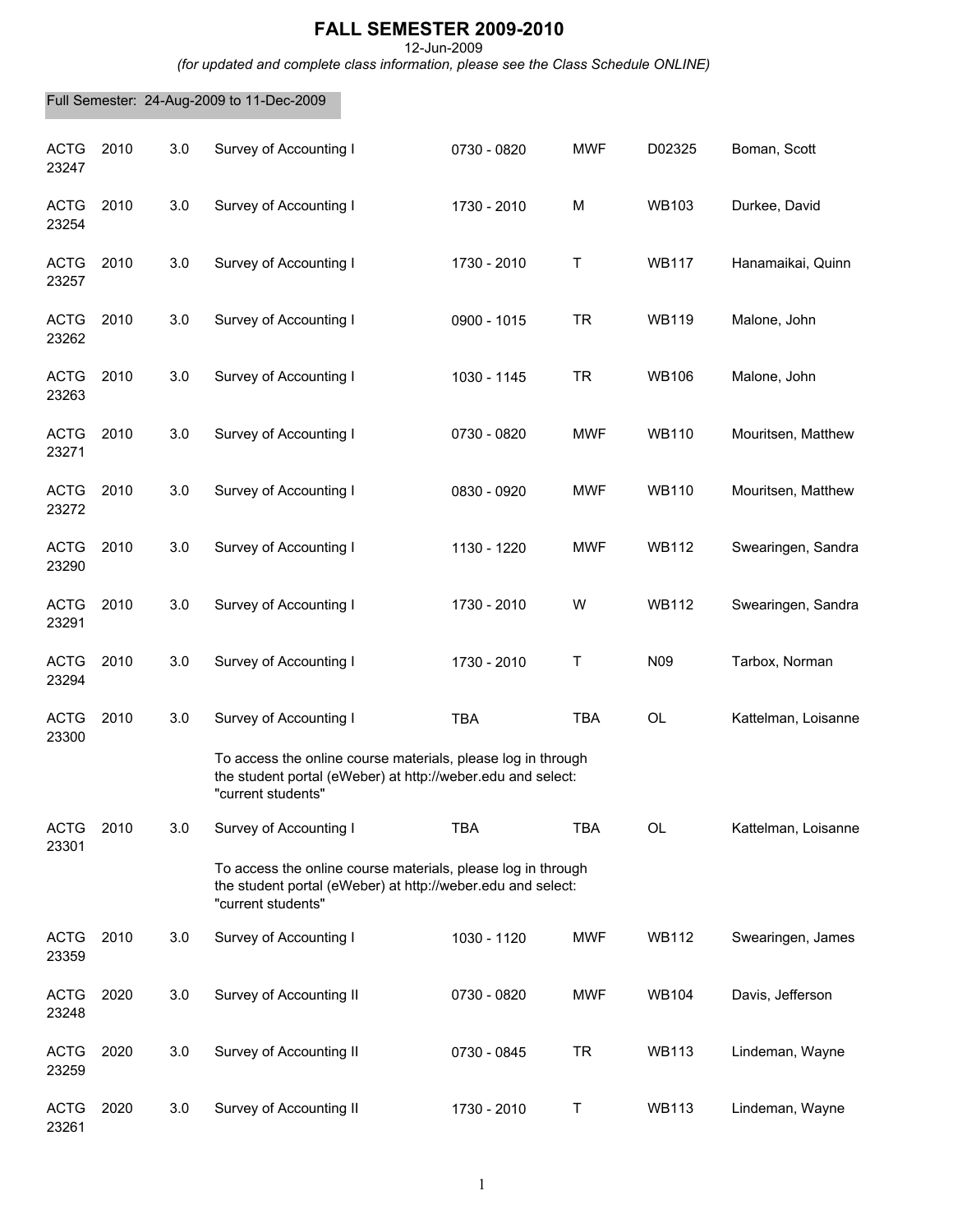| <b>ACTG</b><br>23264 | 2020 | 3.0 | Survey of Accounting II                                                                                                                           | 1730 - 2010 | R          | <b>WB119</b> | Malone, John        |  |  |
|----------------------|------|-----|---------------------------------------------------------------------------------------------------------------------------------------------------|-------------|------------|--------------|---------------------|--|--|
| <b>ACTG</b><br>23303 | 2020 | 3.0 | Survey of Accounting II                                                                                                                           | <b>TBA</b>  | <b>TBA</b> | <b>OL</b>    | Kattelman, Loisanne |  |  |
|                      |      |     | To access the online course materials, please log in through<br>the student portal (eWeber) at http://weber.edu and select:<br>"current students" |             |            |              |                     |  |  |
| <b>ACTG</b><br>23610 | 2020 | 3.0 | Survey of Accounting II                                                                                                                           | <b>TBA</b>  | <b>TBA</b> | <b>OL</b>    | Kattelman, Loisanne |  |  |
|                      |      |     | To access the online course materials, please log in through<br>the student portal (eWeber) at http://weber.edu and select:<br>"current students" |             |            |              |                     |  |  |
| <b>ACTG</b><br>23251 | 3110 | 3.0 | Intermediate Financial Acct I                                                                                                                     | 0900 - 1015 | <b>TR</b>  | <b>WB121</b> | Deppe, Larry        |  |  |
| <b>ACTG</b><br>23265 | 3110 | 3.0 | Intermediate Financial Acct I                                                                                                                     | 1730 - 2010 | W          | <b>WB104</b> | Mano, Ronald        |  |  |
| <b>ACTG</b><br>23292 | 3120 | 3.0 | Intermediate Financial Acct II                                                                                                                    | 0830 - 0920 | <b>MWF</b> | <b>WB113</b> | Swearingen, Sandra  |  |  |
| <b>ACTG</b><br>23293 | 3120 | 3.0 | Intermediate Financial Acct II                                                                                                                    | 0930 - 1020 | <b>MWF</b> | <b>WB112</b> | Swearingen, Sandra  |  |  |
| <b>ACTG</b><br>23268 | 3300 | 3.0 | <b>Cost Accounting</b>                                                                                                                            | 1230 - 1320 | <b>MWF</b> | <b>WB105</b> | McDermott, Richard  |  |  |
| <b>ACTG</b><br>23269 | 3300 | 3.0 | <b>Cost Accounting</b>                                                                                                                            | 1730 - 2010 | M          | <b>WB105</b> | McDermott, Richard  |  |  |
| <b>ACTG</b><br>23258 | 3400 | 3.0 | <b>Taxation Of Individuals</b>                                                                                                                    | 1730 - 2010 | R          | <b>WB113</b> |                     |  |  |
| <b>ACTG</b><br>23295 | 3400 | 3.0 | <b>Taxation Of Individuals</b>                                                                                                                    | 1130 - 1220 | <b>MWF</b> | <b>WB106</b> |                     |  |  |
| <b>ACTG</b><br>23255 | 3500 | 3.0 | <b>International Accounting</b>                                                                                                                   | 0830 - 0920 | <b>MWF</b> | <b>WB103</b> | Durkee, David       |  |  |
| <b>ACTG</b><br>23256 | 3500 | 3.0 | <b>International Accounting</b>                                                                                                                   | 1030 - 1120 | <b>MWF</b> | <b>WB103</b> | Durkee, David       |  |  |
| <b>ACTG</b><br>23249 | 3750 | 3.0 | Accounting & Info Systems                                                                                                                         | <b>TBA</b>  | <b>TBA</b> |              |                     |  |  |
| <b>ACTG</b><br>23298 | 3750 | 3.0 | Accounting & Info Systems                                                                                                                         | <b>TBA</b>  | <b>TBA</b> | OL           | Davis, Jefferson    |  |  |
|                      |      |     | There will be a \$55.00 software access charge for each<br>student.                                                                               |             |            |              |                     |  |  |
|                      |      |     | To access the online course materials, please log in through<br>the student portal (eWeber) at http://weber.edu and select:<br>"current students" |             |            |              |                     |  |  |
| <b>ACTG</b><br>23278 | 4510 | 3.0 | Auditing                                                                                                                                          | 0830 - 0920 | MWF        | <b>WB112</b> | Swearingen, James   |  |  |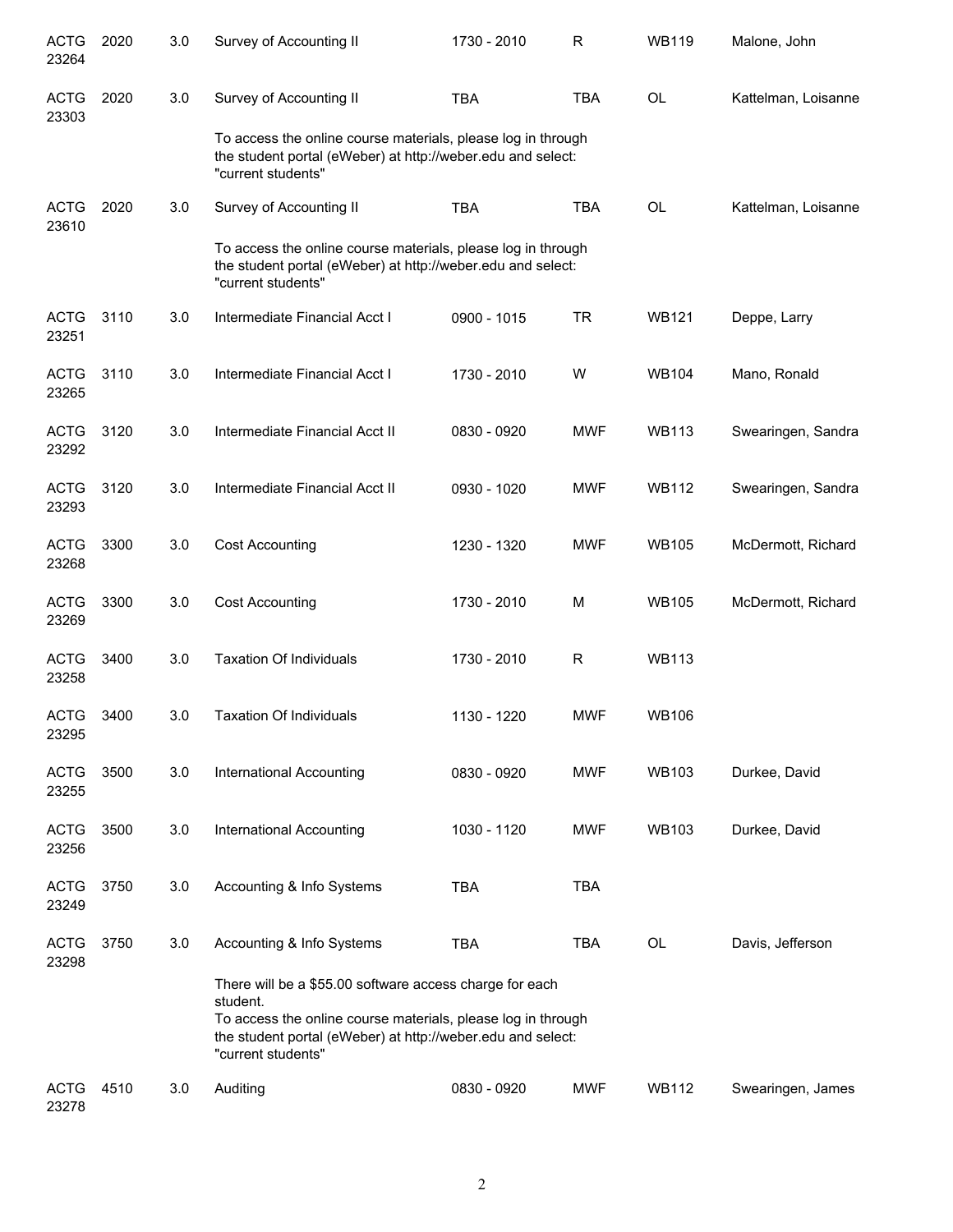| <b>ACTG</b><br>23281 | 4510 | 3.0   | Auditing                       | 1730 - 2010 | W          | <b>WB</b>    | Swearingen, James |
|----------------------|------|-------|--------------------------------|-------------|------------|--------------|-------------------|
| <b>ACTG</b><br>23266 | 5130 | 3.0   | <b>Advanced Accounting</b>     | 0730 - 0845 | <b>TR</b>  | <b>WB105</b> | Mano, Ronald      |
| <b>ACTG</b><br>23267 | 5130 | 3.0   | <b>Advanced Accounting</b>     | 0900 - 1015 | <b>TR</b>  | <b>WB105</b> | Mano, Ronald      |
| <b>ACTG</b><br>23296 | 5440 | 3.0   | Corporate & Partner Taxation   | 0730 - 0820 | <b>MWF</b> | <b>WB106</b> | Pace, Ryan        |
| <b>AERO</b><br>20842 | 1010 | 1.0   | Foundations of USAF I          | 1410 - 1505 | R          |              | Beins, James      |
| <b>AERO</b><br>20852 | 1110 | 1.0   | Gen Military Leadership Lab I  | 1530 - 1730 | R          |              | Harris, Victor    |
| <b>AERO</b><br>20854 | 2010 | $1.0$ | Airpower History I             | 1310 - 1400 | R          |              | Beins, James      |
| <b>AERO</b><br>20856 | 2110 | 1.0   | Gen Military Leadrship Lab III | 1530 - 1730 | R          |              | Harris, Victor    |
| <b>AERO</b><br>20866 | 2830 | 1.0   | <b>Directed Studies</b>        | <b>TBA</b>  | <b>TBA</b> |              |                   |
| <b>AERO</b><br>20872 | 2830 | $1.0$ | <b>Directed Studies</b>        | <b>TBA</b>  | <b>TBA</b> |              |                   |
| <b>AERO</b><br>20882 | 2830 | 1.0   | <b>Directed Studies</b>        | <b>TBA</b>  | <b>TBA</b> |              |                   |
| <b>AERO</b><br>20886 | 3000 | $1.0$ | <b>Field Training</b>          | <b>TBA</b>  | <b>TBA</b> |              | Harris, Victor    |
| AERO<br>20888        | 3000 | 1.0   | <b>Field Training</b>          | <b>TBA</b>  | <b>TBA</b> |              | Harris, Victor    |
| <b>AERO</b><br>20890 | 3000 | 1.0   | <b>Field Training</b>          | TBA         | TBA        |              | Harris, Victor    |
| <b>AERO</b><br>20891 | 3000 | 1.0   | <b>Field Training</b>          | TBA         | <b>TBA</b> |              | Harris, Victor    |
| <b>AERO</b><br>20895 | 3010 | 3.0   | Studies I                      | 1230 - 1500 | R          |              | Harris, Victor    |
| <b>AERO</b><br>20896 | 3110 | $1.0$ | Leadership Lab I               | 1530 - 1730 | R          |              | Harris, Victor    |
| <b>AERO</b><br>20897 | 4010 | 3.0   | Security Affairs I             | 0900 - 1150 | R          |              |                   |
| <b>AERO</b><br>20898 | 4110 | $1.0$ | Leadership Lab III             | 1530 - 1730 | R          |              | Harris, Victor    |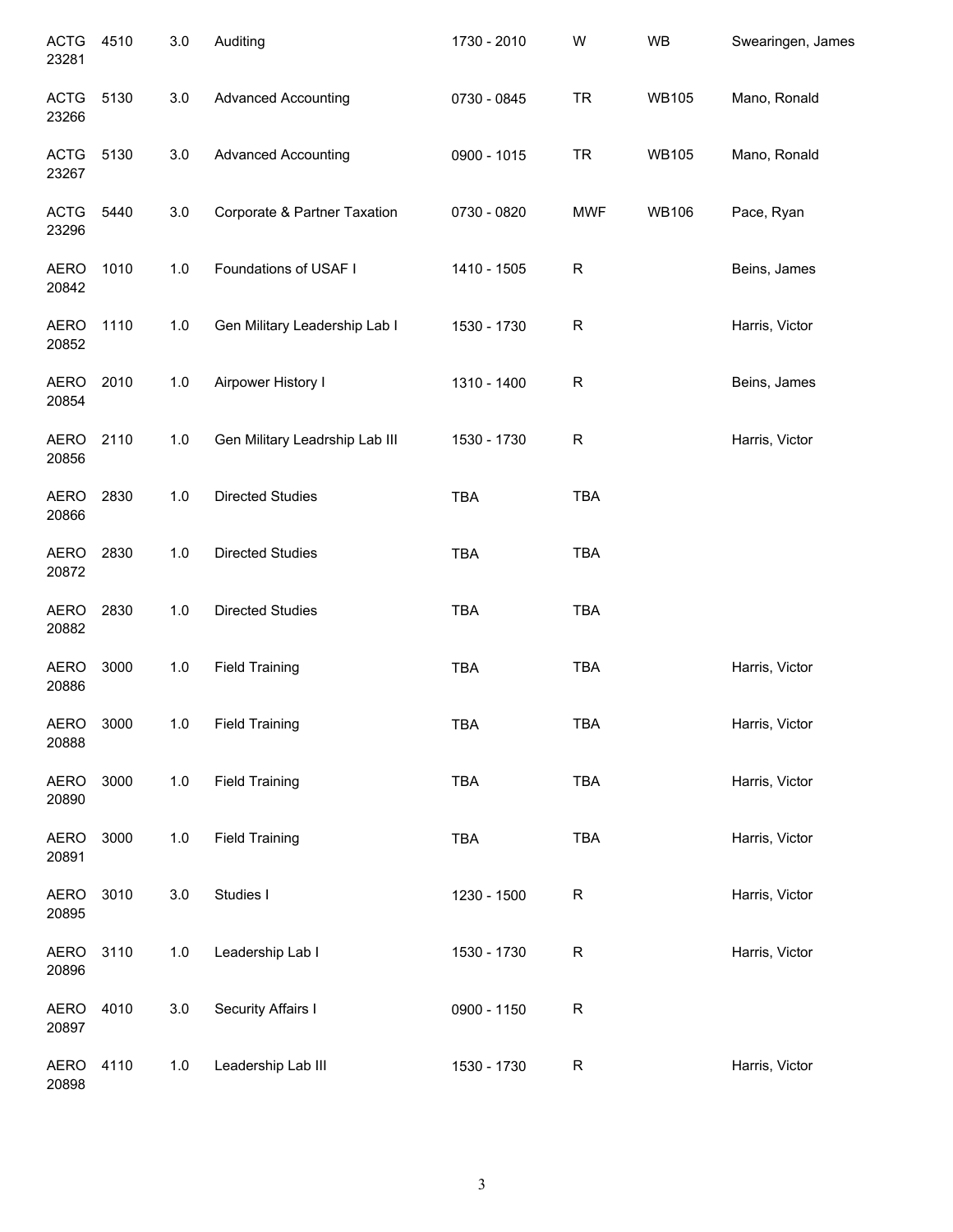| <b>AERO</b><br>20899 | 4830 | 1.0 | <b>Directed Studies</b>                                                                                                                           | <b>TBA</b>  | <b>TBA</b> |             |                      |
|----------------------|------|-----|---------------------------------------------------------------------------------------------------------------------------------------------------|-------------|------------|-------------|----------------------|
| <b>AERO</b><br>20900 | 4830 | 1.0 | <b>Directed Studies</b>                                                                                                                           | <b>TBA</b>  | <b>TBA</b> |             |                      |
| <b>AERO</b><br>20901 | 4830 | 1.0 | <b>Directed Studies</b>                                                                                                                           | <b>TBA</b>  | <b>TBA</b> |             |                      |
| <b>AERO</b><br>20902 | 4830 | 1.0 | <b>Directed Studies</b>                                                                                                                           | <b>TBA</b>  | <b>TBA</b> |             |                      |
| <b>AERO</b><br>20903 | 4830 | 1.0 | <b>Directed Studies</b>                                                                                                                           | <b>TBA</b>  | <b>TBA</b> |             |                      |
| <b>ANTH</b><br>21067 | 1000 | 3.0 | SS/DV Intro to Anthropology                                                                                                                       | 0930 - 1020 | <b>MWF</b> | SS103       | Eaton, Linda         |
| <b>ANTH</b><br>21068 | 1000 | 3.0 | SS/DV Intro to Anthropology                                                                                                                       | 1030 - 1120 | <b>MWF</b> | SS103       | Eaton, Linda         |
| <b>ANTH</b><br>21069 | 1000 | 3.0 | SS/DV Intro to Anthropology                                                                                                                       | 0900 - 1015 | <b>TR</b>  | SS103       | Holt, Ronald         |
| <b>ANTH</b><br>21070 | 1000 | 3.0 | SS/DV Intro to Anthropology                                                                                                                       | 1730 - 2010 | Τ          | SS103       | Davies, Legrande     |
| <b>ANTH</b><br>22429 | 1000 | 3.0 | SS/DV Intro to Anthropology                                                                                                                       | <b>TBA</b>  | <b>TBA</b> | OL          | Young, Susan         |
|                      |      |     | To access the online course materials, please log in through<br>the student portal (eWeber) at http://weber.edu and select:<br>"current students" |             |            |             |                      |
| <b>ANTH</b><br>22435 | 1000 | 3.0 | SS/DV Intro to Anthropology                                                                                                                       | <b>TBA</b>  | <b>TBA</b> | OL          | Holt, Ronald         |
|                      |      |     | To access the online course materials, please log in through<br>the student portal (eWeber) at http://weber.edu and select:<br>"current students" |             |            |             |                      |
| <b>ANTH</b><br>21071 | 1020 | 3.0 | <b>LS/DV Biological Anthropology</b>                                                                                                              | 0900 - 1015 | <b>TR</b>  | <b>SS28</b> | Conover, Rosemary    |
| <b>ANTH</b><br>21147 | 1020 | 3.0 | <b>LS/DV Biological Anthropology</b>                                                                                                              | 1200 - 1315 | <b>TR</b>  | <b>SS28</b> | Conover, Rosemary    |
| <b>ANTH</b><br>22452 | 1020 | 3.0 | LS/DV Biological Anthropology                                                                                                                     | 1730 - 2010 | W          | N08         | Niedzwiecki, Stephen |
| <b>ANTH</b><br>21072 | 1040 | 3.0 | HU/DV Language and Culture                                                                                                                        | 0830 - 0920 | <b>MWF</b> | SS103       | Conover, Rosemary    |
| <b>ANTH</b><br>21073 | 1040 | 3.0 | HU/DV Language and Culture                                                                                                                        | 1030 - 1120 | <b>MWF</b> | <b>SS28</b> | Conover, Rosemary    |
| <b>ANTH</b><br>21074 | 2010 | 3.0 | SS/DV Peoples & Cultures World                                                                                                                    | 1130 - 1220 | <b>MWF</b> | SS103       | Holt, Ronald         |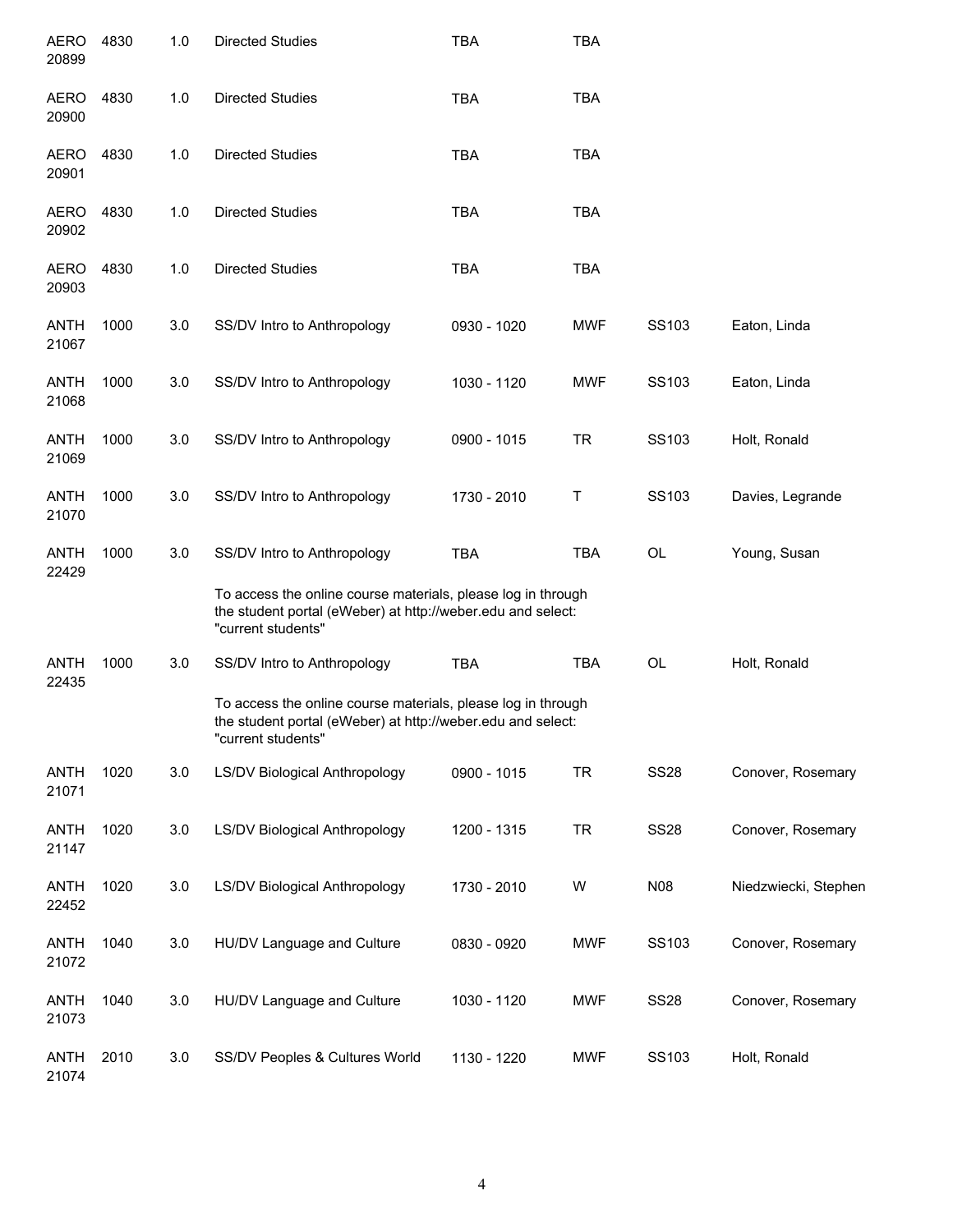| <b>ANTH</b><br>22444 | 2010 | 3.0 | SS/DV Peoples & Cultures World                                                                                                                    | <b>TBA</b>  | <b>TBA</b> | <b>OL</b>    | Stevenson, Mark |
|----------------------|------|-----|---------------------------------------------------------------------------------------------------------------------------------------------------|-------------|------------|--------------|-----------------|
|                      |      |     | To access the online course materials, please log in through<br>the student portal (eWeber) at http://weber.edu and select:<br>"current students" |             |            |              |                 |
| <b>ANTH</b><br>22458 | 2010 | 3.0 | SS/DV Peoples & Cultures World                                                                                                                    | 1030 - 1120 | <b>MWF</b> | D02103       | Young, Susan    |
| <b>ANTH</b><br>21075 | 2030 | 3.0 | SS Principles of Archaeology                                                                                                                      | 1030 - 1145 | <b>TR</b>  | <b>SS28</b>  | Kotter, Wade    |
| ANTH<br>21076        | 2990 | 1.0 | Special Topics in Anthropology                                                                                                                    | 0930 - 1020 | <b>MWF</b> | <b>SS28</b>  | Holt, Ronald    |
| <b>ANTH</b><br>21078 | 3200 | 3.0 | DV Arch of Early Civilzation                                                                                                                      | 1030 - 1145 | <b>TR</b>  | SS103        | Eaton, Linda    |
| <b>ANTH</b><br>21079 | 3900 | 3.0 | DV Magic, Shamanism & Religion                                                                                                                    | 1730 - 2010 | W          | <b>SS103</b> | Young, Susan    |
| ANTH<br>21080        | 4200 | 3.0 | Anthropological Theory                                                                                                                            | 0900 - 1015 | <b>TR</b>  | <b>SS26</b>  | Eaton, Linda    |
| ANTH<br>21081        | 4830 | 1.0 | Readings and/or Projects                                                                                                                          | <b>TBA</b>  | <b>TBA</b> |              | Holt, Ronald    |
| ANTH<br>21082        | 4830 | 1.0 | Readings and/or Projects                                                                                                                          | <b>TBA</b>  | <b>TBA</b> |              | Holt, Ronald    |
| <b>ANTH</b><br>21083 | 4830 | 1.0 | Readings and/or Projects                                                                                                                          | <b>TBA</b>  | <b>TBA</b> |              | Holt, Ronald    |
| <b>ANTH</b><br>21084 | 4890 | 1.0 | Internship in Anthropology                                                                                                                        | <b>TBA</b>  | <b>TBA</b> |              | Holt, Ronald    |
| <b>ANTH</b><br>21085 | 4890 | 1.0 | Internship in Anthropology                                                                                                                        | <b>TBA</b>  | <b>TBA</b> |              | Holt, Ronald    |
| <b>ANTH</b><br>21086 | 4890 | 1.0 | Internship in Anthropology                                                                                                                        | <b>TBA</b>  | <b>TBA</b> |              | Holt, Ronald    |
| <b>ANTH</b><br>21077 | 4990 | 1.0 | Seminar In Anthropology                                                                                                                           | 0930 - 1020 | <b>MWF</b> | <b>SS28</b>  | Holt, Ronald    |
| <b>ART</b><br>23483  | 1010 | 3.0 | CA Introduction to Visual Arts                                                                                                                    | 1030 - 1152 | <b>TR</b>  | <b>KA143</b> | Banerji, Naseem |
| <b>ART</b><br>23571  | 1010 | 3.0 | CA Introduction to Visual Arts                                                                                                                    | 1000 - 1245 | S          | KA120        | Stones, Steve   |
| <b>ART</b><br>23572  | 1010 | 3.0 | CA Introduction to Visual Arts                                                                                                                    | 1630 - 1752 | <b>TR</b>  | <b>KA120</b> | Stones, Steve   |
| <b>ART</b><br>23634  | 1010 | 3.0 | CA Introduction to Visual Arts                                                                                                                    | 1000 - 1122 | <b>MW</b>  | KA120        | Dolberg, Daniel |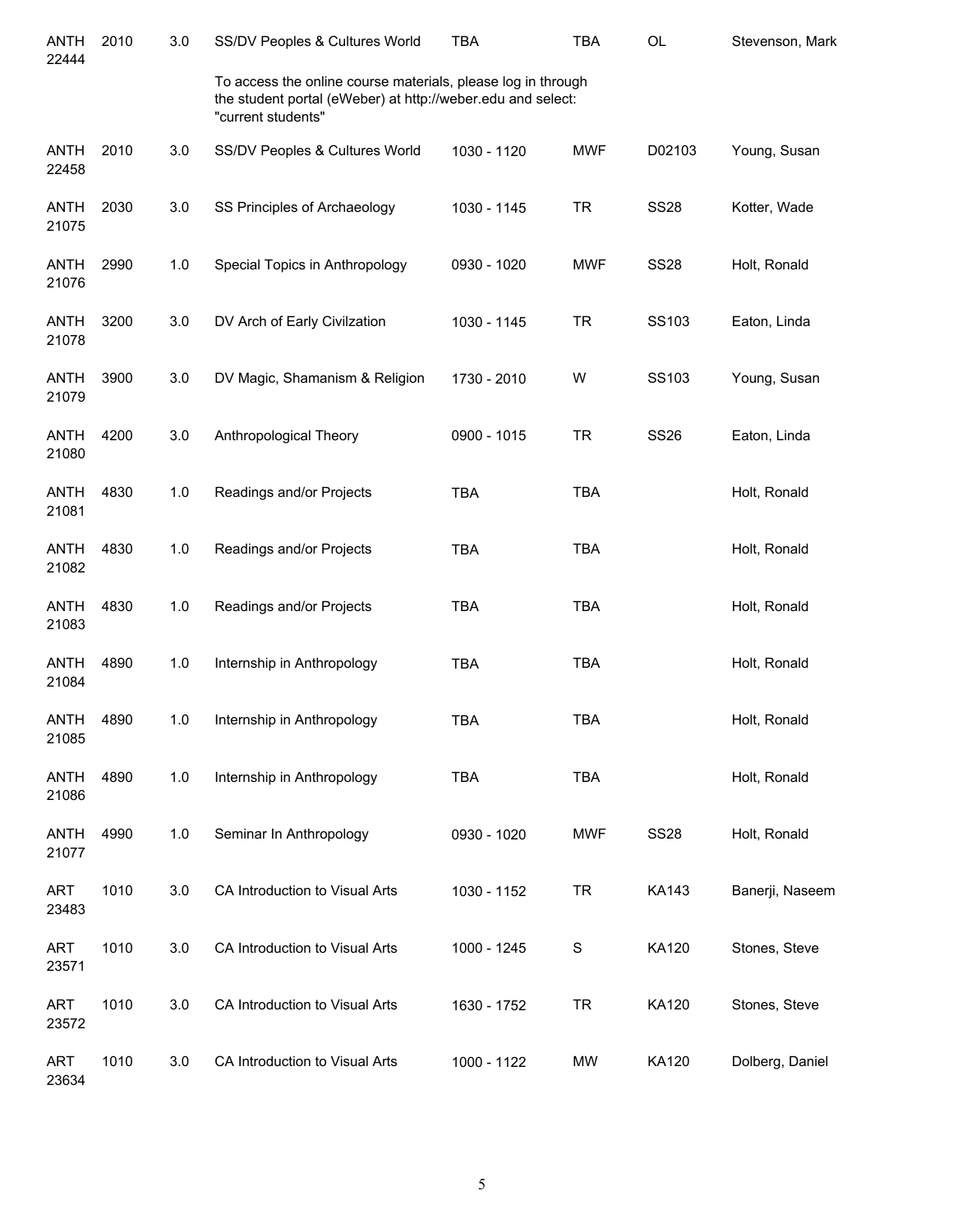| ART<br>23721        | 1010 | 3.0 | CA Introduction to Visual Arts                                                                                                                   | 1700 - 1820 | <b>MW</b>  | KA120     | Dewitte, Elizabeth |
|---------------------|------|-----|--------------------------------------------------------------------------------------------------------------------------------------------------|-------------|------------|-----------|--------------------|
| ART<br>23848        | 1010 | 3.0 | CA Introduction to Visual Arts                                                                                                                   | <b>TBA</b>  | <b>TBA</b> | <b>OL</b> | Stecklein, Brian   |
|                     |      |     | To access the online course material, please log in through<br>the student portal (eWeber) at http://weber.edu and select:<br>"current students" |             |            |           |                    |
| <b>ART</b><br>23850 | 1010 | 3.0 | CA Introduction to Visual Arts                                                                                                                   | <b>TBA</b>  | <b>TBA</b> | <b>OL</b> | Adams, Amy         |
|                     |      |     | To access the online course material, please log in through<br>the student portal (eWeber) at http://weber.edu and select:<br>"current students" |             |            |           |                    |
| ART<br>23856        | 1010 | 3.0 | CA Introduction to Visual Arts                                                                                                                   | <b>TBA</b>  | <b>TBA</b> | <b>OL</b> | Simpson, Suzanne   |
|                     |      |     | To access the online course material, please log in through<br>the student portal (eWeber) at http://weber.edu and select:<br>"current students" |             |            |           |                    |
| ART<br>23859        | 1010 | 3.0 | CA Introduction to Visual Arts                                                                                                                   | <b>TBA</b>  | <b>TBA</b> | <b>OL</b> | Stones, Steve      |
|                     |      |     | To access the online course material, please log in through<br>the student portal (eWeber) at http://weber.edu and select:<br>"current students" |             |            |           |                    |
| ART<br>23860        | 1010 | 3.0 | CA Introduction to Visual Arts                                                                                                                   | <b>TBA</b>  | <b>TBA</b> | OL        | Stott, Jeremy      |
|                     |      |     | To access the online course material, please log in through<br>the student portal (eWeber) at http://weber.edu and select:<br>"current students" |             |            |           |                    |
| ART<br>23863        | 1010 | 3.0 | CA Introduction to Visual Arts                                                                                                                   | <b>TBA</b>  | <b>TBA</b> | <b>OL</b> | Crum, Andrew       |
|                     |      |     | To access the online course material, please log in through<br>the student portal (eWeber) at http://weber.edu and select:<br>"current students" |             |            |           |                    |
| ART<br>23865        | 1010 | 3.0 | CA Introduction to Visual Arts                                                                                                                   | <b>TBA</b>  | <b>TBA</b> | OL        | Gilson, Franklin   |
|                     |      |     | To access the online course material, please log in through<br>the student portal (eWeber) at http://weber.edu and select:<br>"current students" |             |            |           |                    |
| ART<br>23866        | 1010 | 3.0 | CA Introduction to Visual Arts                                                                                                                   | <b>TBA</b>  | <b>TBA</b> | OL        | Dewitte, Elizabeth |
|                     |      |     | To access the online course material, please log in through<br>the student portal (eWeber) at http://weber.edu and select:<br>"current students" |             |            |           |                    |
| ART<br>23867        | 1010 | 3.0 | CA Introduction to Visual Arts                                                                                                                   | <b>TBA</b>  | <b>TBA</b> | OL        | Reynolds, Gretchen |
|                     |      |     | To access the online course material, please log in through<br>the student portal (eWeber) at http://weber.edu and select:<br>"current students" |             |            |           |                    |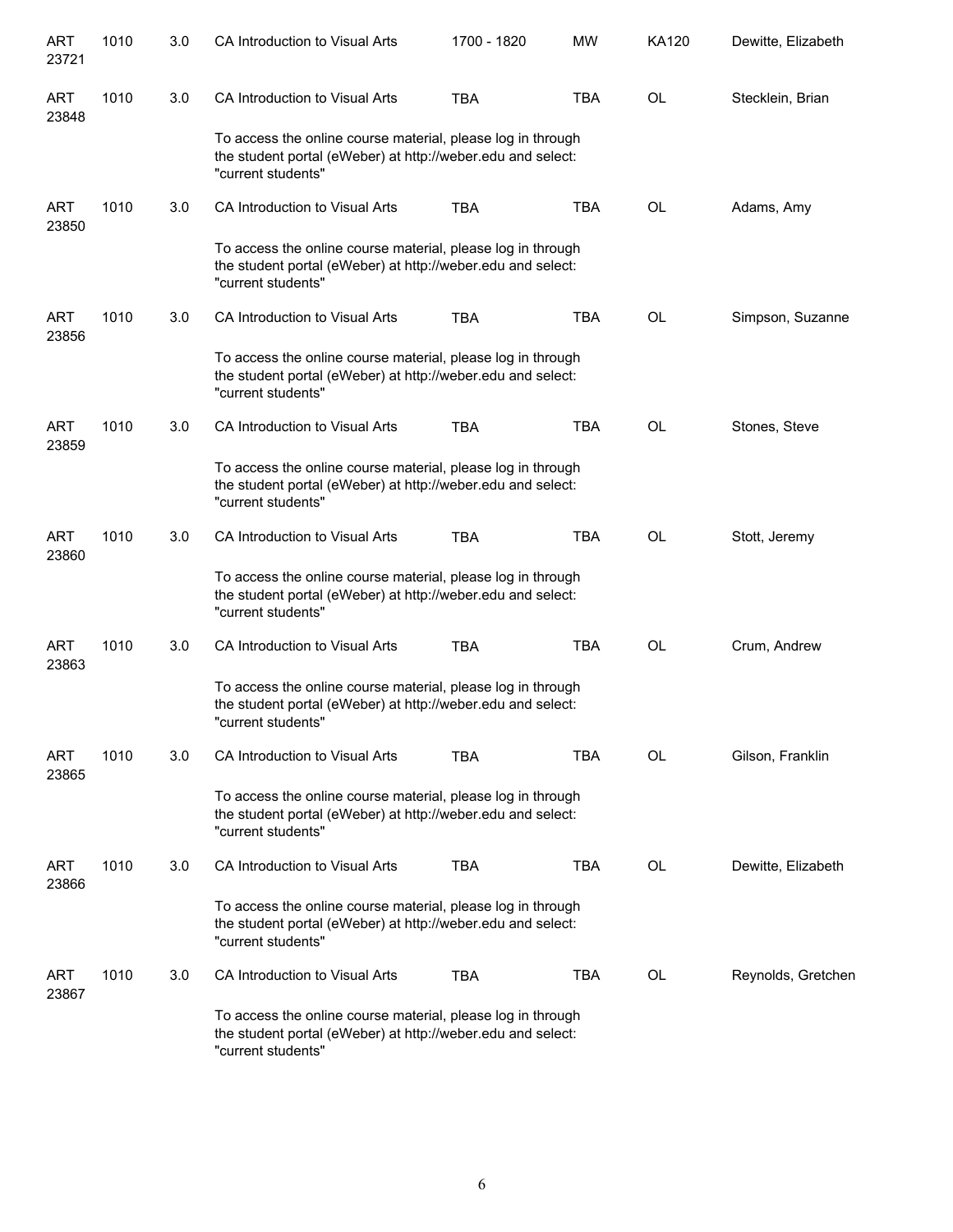| ART<br>23869        | 1010 | 3.0 | CA Introduction to Visual Arts                                                                                                                   | <b>TBA</b>  | <b>TBA</b>   | <b>OL</b>    | Adams, Amy             |
|---------------------|------|-----|--------------------------------------------------------------------------------------------------------------------------------------------------|-------------|--------------|--------------|------------------------|
|                     |      |     | To access the online course material, please log in through<br>the student portal (eWeber) at http://weber.edu and select:<br>"current students" |             |              |              |                        |
| ART<br>23870        | 1010 | 3.0 | CA Introduction to Visual Arts                                                                                                                   | <b>TBA</b>  | <b>TBA</b>   | <b>OL</b>    | Simpson, Suzanne       |
| ART<br>23871        | 1010 | 3.0 | CA Introduction to Visual Arts                                                                                                                   | <b>TBA</b>  | <b>TBA</b>   | <b>OL</b>    | Gilson, Franklin       |
|                     |      |     | To access the online course material, please log in through<br>the student portal (eWeber) at http://weber.edu and select:<br>"current students" |             |              |              |                        |
| <b>ART</b><br>23872 | 1010 | 3.0 | CA Introduction to Visual Arts                                                                                                                   | <b>TBA</b>  | <b>TBA</b>   | <b>OL</b>    | Stones, Steve          |
|                     |      |     | To access the online course material, please log in through<br>the student portal (eWeber) at http://weber.edu and select:<br>"current students" |             |              |              |                        |
| <b>ART</b><br>24082 | 1010 | 3.0 | CA Introduction to Visual Arts                                                                                                                   | 1730 - 2015 | $\mathsf{R}$ | <b>N08</b>   | Dolberg, Daniel        |
| <b>ART</b><br>24083 | 1010 | 3.0 | CA Introduction to Visual Arts                                                                                                                   | 1300 - 1430 | <b>TR</b>    | D02104       | Slabaugh, Michael      |
| ART<br>24084        | 1010 | 3.0 | CA Introduction to Visual Arts                                                                                                                   | 1000 - 1130 | <b>TR</b>    | D02104       | Slabaugh, Michael      |
| <b>ART</b><br>24197 | 1010 | 3.0 | CA Introduction to Visual Arts                                                                                                                   | 1730 - 1930 | <b>TR</b>    | DH           | Reynolds, Gretchen     |
| <b>ART</b><br>23573 | 1030 | 3.0 | CA Studio Art for NonArt Major                                                                                                                   | 1400 - 1600 | MW           | KA306        | Reimschussel, Margaret |
| ART<br>23575        | 1030 | 3.0 | CA Studio Art for NonArt Major                                                                                                                   | 1100 - 1300 | MW           | KA306        | Reimschussel, Margaret |
| <b>ART</b><br>23576 | 1030 | 3.0 | CA Studio Art for NonArt Major                                                                                                                   | 0800 - 1200 | $\mathbf S$  | KA306        | Slade, Neal            |
| <b>ART</b><br>23666 | 1030 | 3.0 | CA Studio Art for NonArt Major                                                                                                                   | 1730 - 1930 | <b>MW</b>    | KA306        | Carrera, Tracy         |
| <b>ART</b><br>23668 | 1030 | 3.0 | CA Studio Art for NonArt Major                                                                                                                   | 1730 - 1930 | <b>TR</b>    | KA306        | Carrera, Tracy         |
| <b>ART</b><br>23670 | 1030 | 3.0 | CA Studio Art for NonArt Major                                                                                                                   | 1730 - 1930 | <b>TR</b>    | KA307        | Adams, Amy             |
| <b>ART</b><br>24085 | 1030 | 3.0 | CA Studio Art for NonArt Major                                                                                                                   | 1730 - 2130 | M            | <b>WW108</b> | Simpson, Suzanne       |
| <b>ART</b><br>24088 | 1030 | 3.0 | CA Studio Art for NonArt Major                                                                                                                   | 1430 - 1630 | <b>MW</b>    | <b>WW108</b> | Simpson, Suzanne       |
| <b>ART</b><br>23486 | 1040 | 3.0 | Orientation to Visual Studies                                                                                                                    | 0800 - 1045 | <b>MW</b>    | KA150        | Choberka, Matthew      |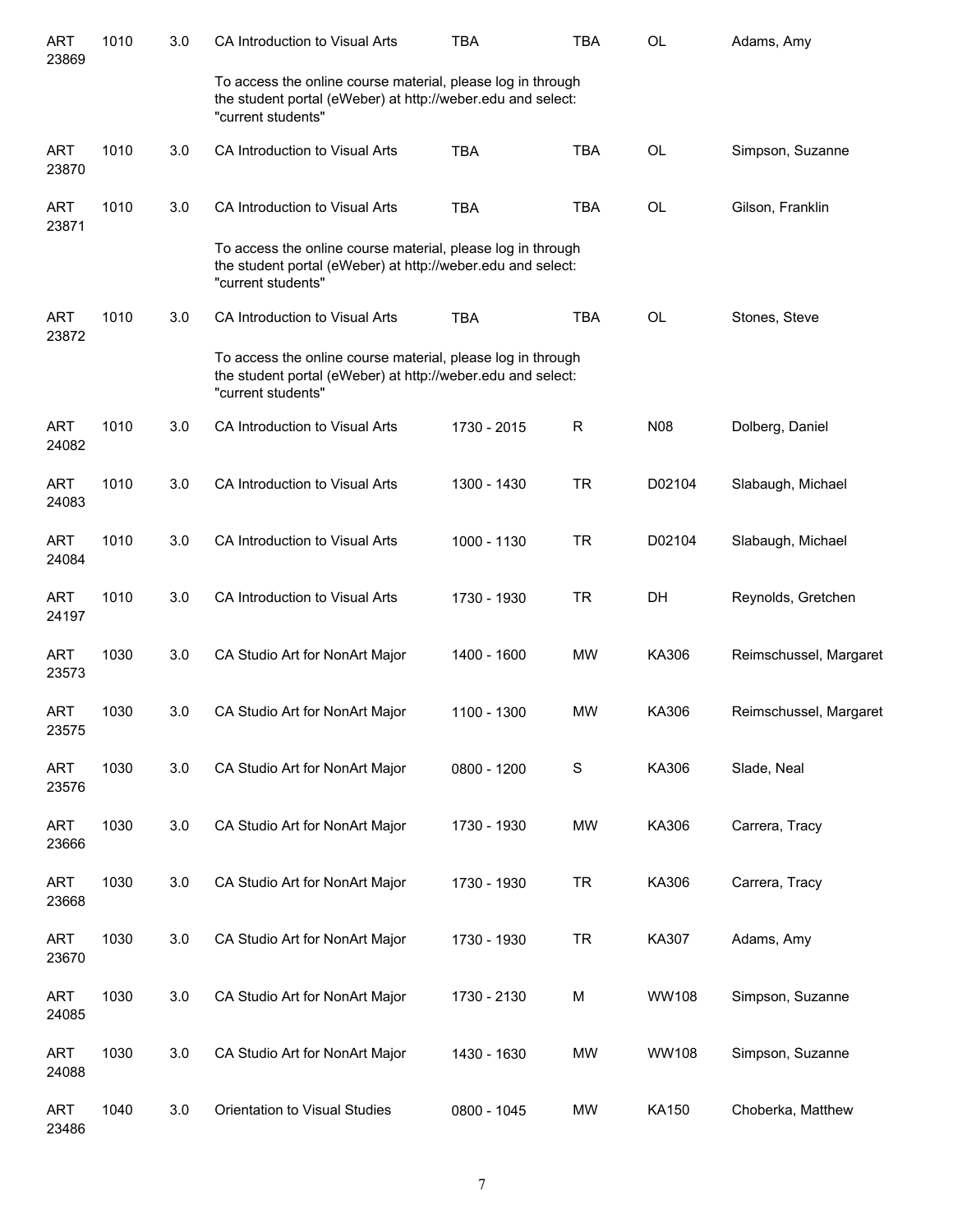| <b>ART</b><br>23487 | 1040 | 3.0     | Orientation to Visual Studies  | 0830 - 1115 | <b>TR</b> | KA306 | Stevenson, Kathleen     |
|---------------------|------|---------|--------------------------------|-------------|-----------|-------|-------------------------|
| <b>ART</b><br>23617 | 1110 | 3.0     | Drawing I                      | 0830 - 1115 | <b>TR</b> | KA305 | Carrera, Tracy          |
| <b>ART</b><br>23619 | 1110 | 3.0     | Drawing I                      | 1700 - 1945 | <b>MW</b> | KA305 | Reynolds, Gretchen      |
| <b>ART</b><br>23623 | 1110 | 3.0     | Drawing I                      | 1730 - 2015 | <b>TR</b> | KA305 | Emerich, William        |
| <b>ART</b><br>23494 | 1120 | 3.0     | Design: 2D                     | 0800 - 1045 | <b>MW</b> | KA306 | Clarkson, Larry         |
| <b>ART</b><br>23496 | 1120 | 3.0     | Design: 2D                     | 0830 - 1115 | <b>TR</b> | KA307 | Makov, Susan            |
| <b>ART</b><br>23624 | 1120 | 3.0     | Design: 2D                     | 1130 - 1415 | <b>TR</b> | KA306 | Emerich, William        |
| <b>ART</b><br>23497 | 1130 | 3.0     | Design: 3D                     | 0800 - 1045 | <b>MW</b> | KA165 | Stevenson, Kathleen     |
| <b>ART</b><br>23499 | 1130 | 3.0     | Design: 3D                     | 1730 - 2015 | <b>TR</b> | KA165 | Bateman, James          |
| <b>ART</b><br>23598 | 1140 | 3.0     | Color Theory                   | 1730 - 2015 | <b>TR</b> | KA220 | Stott, Jeremy           |
| <b>ART</b><br>23630 | 1140 | 3.0     | Color Theory                   | 1700 - 1945 | MW        | KA307 | Dolberg, Daniel         |
| <b>ART</b><br>23631 | 1140 | 3.0     | Color Theory                   | 1130 - 1415 | <b>TR</b> | KA307 | Adams, Amy              |
| ART<br>23502        | 2200 | 3.0     | Intro to Printmaking           | 1100 - 1345 | MW        | KA251 | Makov, Susan            |
| <b>ART</b><br>23602 | 2250 | $3.0\,$ | Photgraphy: Black White/Analog | 1130 - 1415 | <b>TR</b> | KA223 | Crow, Paul              |
| <b>ART</b><br>23604 | 2250 | 3.0     | Photgraphy: Black White/Analog | 1700 - 1945 | <b>MW</b> | KA223 | Suppha-Atthasitt, Tyler |
| <b>ART</b><br>23606 | 2250 | 3.0     | Photgraphy: Black White/Analog | 0800 - 1045 | <b>MW</b> | KA223 | Suppha-Atthasitt, Tyler |
| ART<br>23503        | 2310 | 3.0     | Intro to Ceramic Art           | 1100 - 1345 | <b>MW</b> | KA130 | Cox, David              |
| ART<br>23504        | 2310 | 3.0     | Intro to Ceramic Art           | 1430 - 1715 | <b>TR</b> | KA130 | Cox, David              |
| ART<br>23505        | 2450 | 3.0     | Photography: Color/Digital     | 1700 - 1945 | <b>MW</b> | KA223 | Winegar, Joshua         |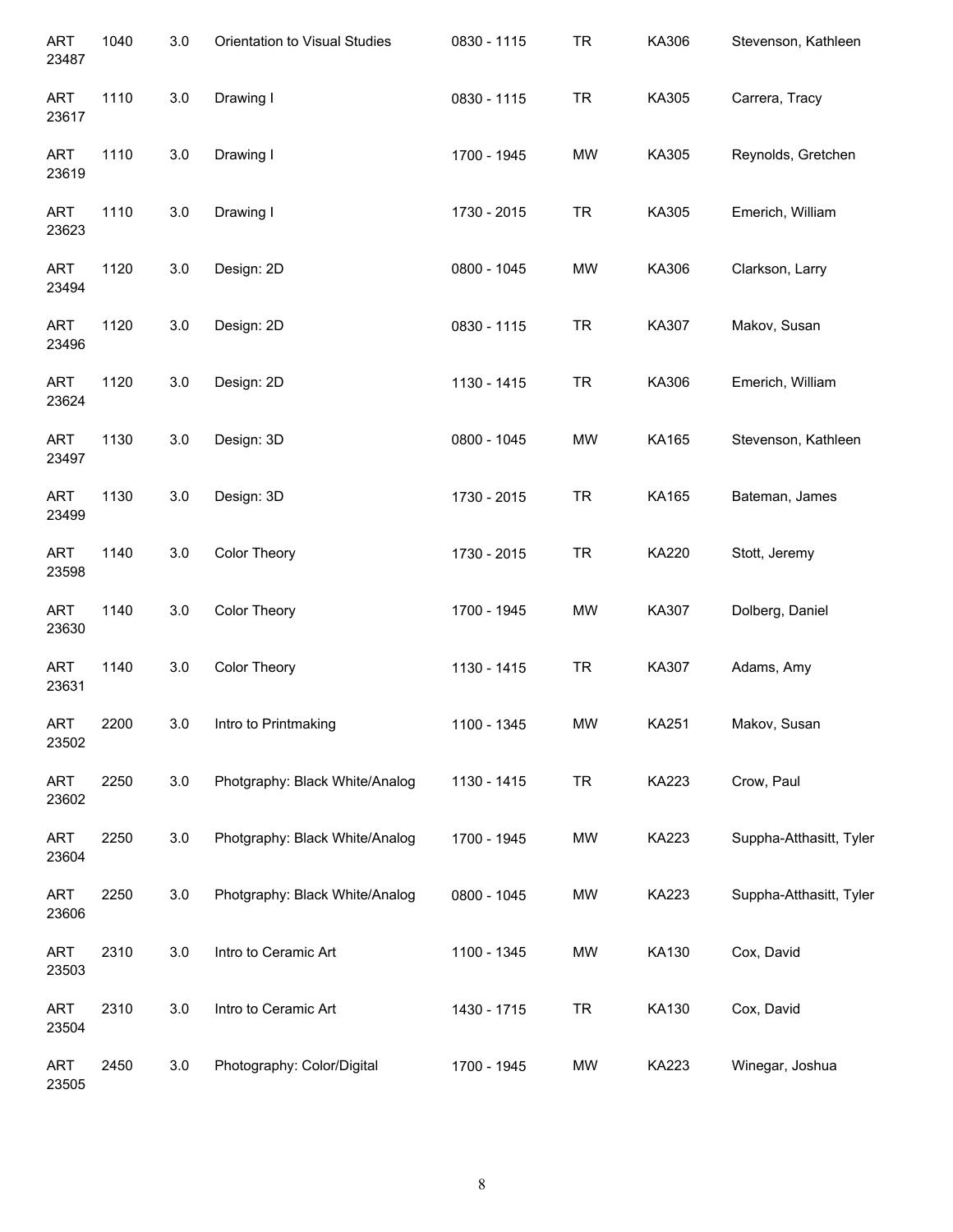| <b>ART</b><br>23607 | 2450  | 3.0 | Photography: Color/Digital     | 0900 - 1430 | $\mathbf S$ | <b>KA223</b> | Ripplinger, Kent    |
|---------------------|-------|-----|--------------------------------|-------------|-------------|--------------|---------------------|
| <b>ART</b><br>23608 | 2450  | 3.0 | Photography: Color/Digital     | 1730 - 2015 | <b>TR</b>   | KA223        | Ripplinger, Kent    |
| <b>ART</b><br>23515 | 2600  | 3.0 | Painting I                     | 0830 - 1115 | <b>TR</b>   | KA309        | Choberka, Matthew   |
| <b>ART</b><br>23516 | 2700  | 3.0 | Sculpture I                    | 1400 - 1645 | <b>MW</b>   | KA165        | Bateman, James      |
| <b>ART</b><br>23566 | 2810  | 1.0 | Experimental                   | 1430 - 1715 | <b>TR</b>   | KA165        | Bateman, James      |
| <b>ART</b><br>23522 | 3120  | 3.0 | <b>Figure Drawing</b>          | 1400 - 1645 | <b>MW</b>   | KA305        | Choberka, Matthew   |
| <b>ART</b><br>23524 | 3150  | 3.0 | Photography Seminar            | 1400 - 1645 | <b>MW</b>   | <b>KA223</b> | Winegar, Joshua     |
| <b>ART</b><br>23526 | 3200  | 3.0 | Intermediate Printmaking       | 1400 - 1645 | <b>MW</b>   | <b>KA251</b> | Makov, Susan        |
| <b>ART</b><br>23528 | 3310  | 3.0 | Intermed Handbuilt Ceramics    | 1700 - 1945 | <b>MW</b>   | KA130        | Cox, David          |
| <b>ART</b><br>23599 | 3420D | 1.0 | Design for the Internet        | 1130 - 1415 | <b>TR</b>   | KA210        | Stott, Jeremy       |
| <b>ART</b><br>23529 | 3430  | 3.0 | Typography/Publication Design  | 1400 - 1645 | <b>MW</b>   | KA220        | Clarkson, Larry     |
| <b>ART</b><br>24201 | 3435  | 3.0 | <b>Experimental Typography</b> | 0830 - 1115 | <b>TR</b>   | KA220        | Biddle, Mark        |
| ART<br>23531        | 3450  | 3.0 | Design History and Theory      | 1700 - 1945 | <b>MW</b>   | KA220        | Clarkson, Larry     |
| <b>ART</b><br>23535 | 3460  | 3.0 | Illustration                   | 1430 - 1715 | <b>TR</b>   | <b>KA220</b> | Biddle, Mark        |
| <b>ART</b><br>23532 | 3515  | 3.0 | Art Methods I                  | 1700 - 1945 | <b>MW</b>   | KA165        | Stevenson, Kathleen |
| <b>ART</b><br>23635 | 3550  | 3.0 | Photography: View Camera Tech  | 1430 - 1715 | <b>TR</b>   | KA223        | Crow, Paul          |
| ART<br>23533        | 3600  | 3.0 | Painting II                    | 1100 - 1345 | <b>MW</b>   | KA309        | Jacobs, James       |
| <b>ART</b><br>23536 | 3700  | 3.0 | Sculpture II                   | 1400 - 1645 | MW          | KA165        | Bateman, James      |
| ART<br>23537        | 3995  | 3.0 | <b>BFA Seminar</b>             | 1430 - 1715 | Τ           | KA305        | Makov, Susan        |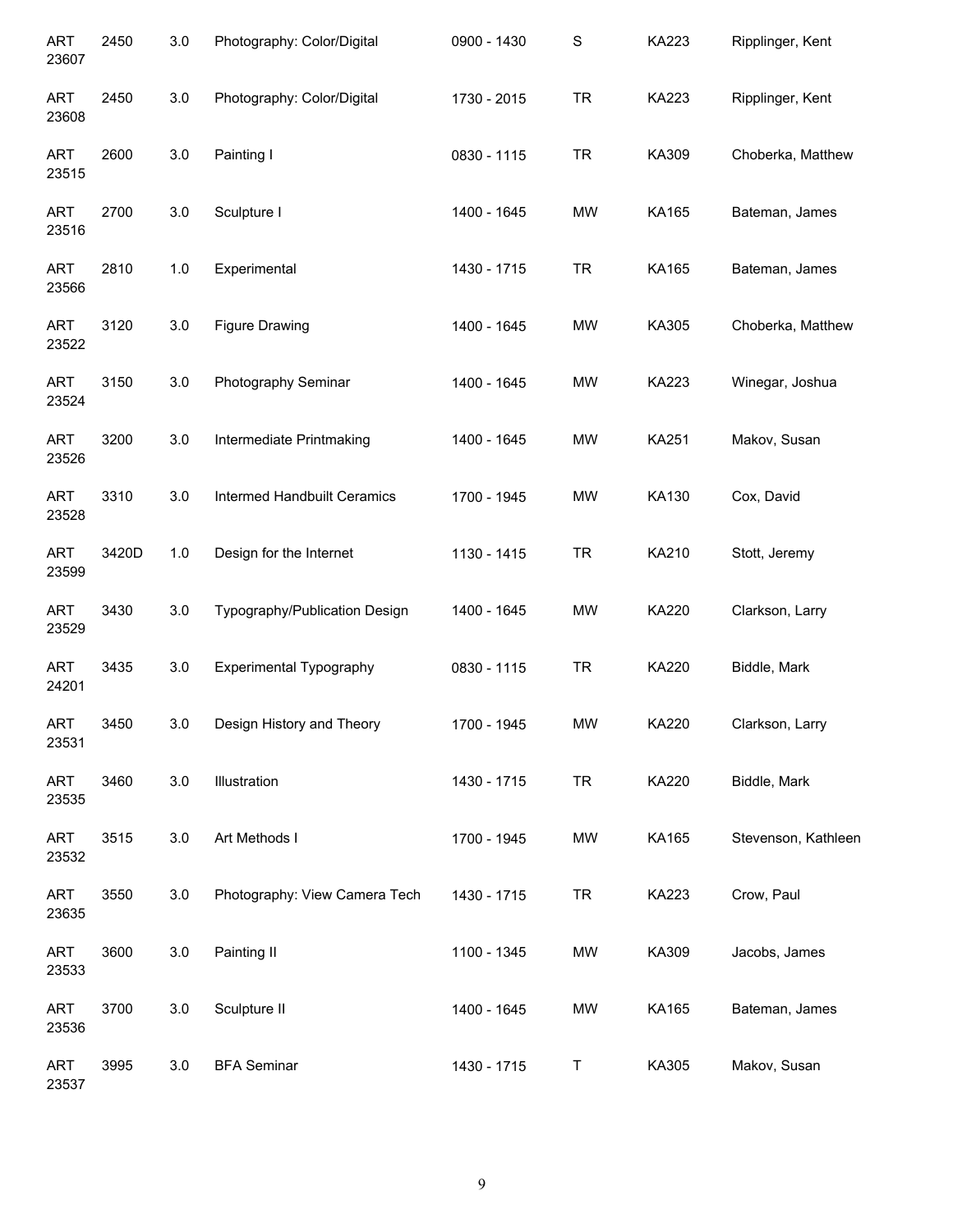| <b>ART</b><br>23539  | 4120 | 3.0     | <b>Advanced Figure Drawing</b>     | 1400 - 1645 | <b>MW</b>  | KA305        | Choberka, Matthew   |
|----------------------|------|---------|------------------------------------|-------------|------------|--------------|---------------------|
| <b>ART</b><br>23545  | 4200 | 3.0     | <b>Advanced Printmaking</b>        | 1400 - 1645 | <b>MW</b>  | <b>KA251</b> | Makov, Susan        |
| <b>ART</b><br>23552  | 4310 | 3.0     | <b>Advanced Handbuilt Ceramics</b> | 1700 - 1945 | <b>MW</b>  | KA150        | Cox, David          |
| <b>ART</b><br>23553  | 4320 | $3.0\,$ | Adv Wheelthrown Ceramics           | 1700 - 1945 | <b>MW</b>  | KA130        | Cox, David          |
| <b>ART</b><br>23554  | 4400 | 3.0     | Adv Graphic Design                 | 1100 - 1345 | <b>MW</b>  | KA220        | Biddle, Mark        |
| <b>ART</b><br>23636  | 4440 | 3.0     | Interactive Media                  | 0800 - 1045 | <b>MW</b>  | KA220        | Dilworth, John      |
| <b>ART</b><br>24227  | 4460 | 3.0     | Advanced Illustration              | 1430 - 1715 | <b>TR</b>  | KA220        | Biddle, Mark        |
| <b>ART</b><br>23556  | 4600 | 3.0     | Painting III                       | 1100 - 1345 | <b>MW</b>  | KA309        | Jacobs, James       |
| <b>ART</b><br>23557  | 4700 | 3.0     | Sculpture III                      | 1400 - 1645 | <b>MW</b>  | KA165        | Bateman, James      |
| <b>ART</b><br>23561  | 4750 | 3.0     | <b>Experimental Photography</b>    | 1100 - 1345 | <b>MW</b>  | KA223        | Winegar, Joshua     |
| <b>ART</b><br>24193  | 4900 | 1.0     | <b>Individual Studies</b>          | <b>TBA</b>  | <b>TBA</b> |              | Clarkson, Larry     |
| <b>ART</b><br>24194  | 4900 | 1.0     | <b>Individual Studies</b>          | <b>TBA</b>  | <b>TBA</b> |              | Clarkson, Larry     |
| ART<br>24312         | 4900 | 1.0     | <b>Individual Studies</b>          | <b>TBA</b>  | <b>TBA</b> |              | Stevenson, Kathleen |
| <b>ART</b><br>23565  | 4990 | 3.0     | <b>BFA Thesis</b>                  | 1430 - 1715 | Т          | KA305        | Makov, Susan        |
| ARTH<br>23490        | 1090 | 4.0     | CA Art/Arch: Paleolith-AD1000      | 1100 - 1245 | <b>MW</b>  | <b>KA143</b> | Pagel, Angelika     |
| <b>ARTH</b><br>23492 | 1090 | 4.0     | CA Art/Arch: Paleolith-AD1000      | 0900 - 1045 | <b>MW</b>  | KA143        | Pagel, Angelika     |
| <b>ARTH</b><br>23501 | 2040 | 4.0     | Art and Architecture of Asia       | 1730 - 1915 | <b>MW</b>  | <b>KA143</b> | Banerji, Naseem     |
| <b>ARTH</b><br>23517 | 3040 | 4.0     | Modern Art                         | 0830 - 1015 | <b>TR</b>  | <b>KA143</b> | Pagel, Angelika     |
| <b>ARTH</b><br>23518 | 3060 | 4.0     | Art and Architecture of India      | 1430 - 1615 | <b>TR</b>  | <b>KA143</b> | Banerji, Naseem     |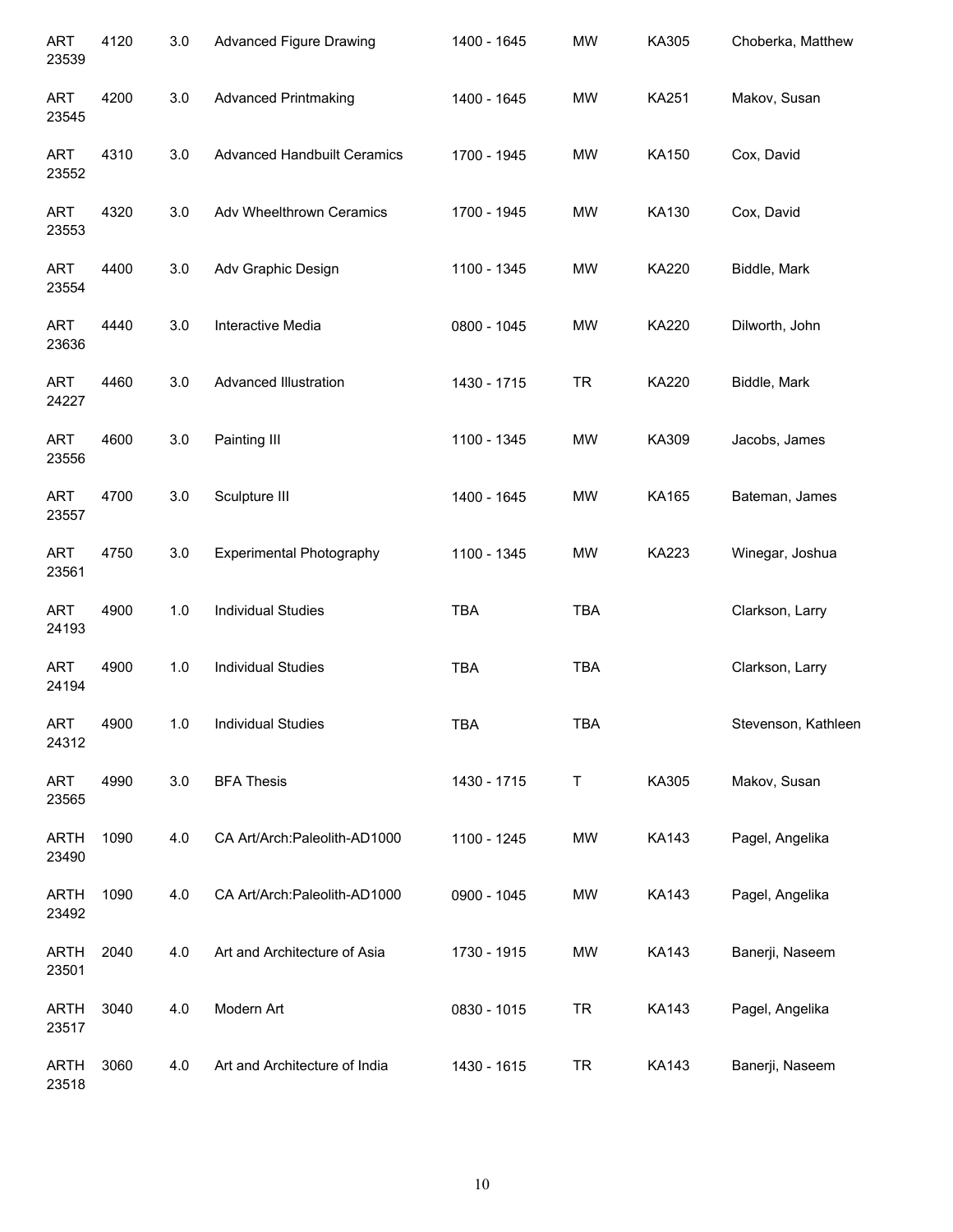| <b>ASL</b><br>21302 | 1010 | 4.0 | First Year Sign Language I                                                                                                                                                                         | 1730 - 1920                | <b>MW</b>      | EH116                      | Harrop, Scott          |
|---------------------|------|-----|----------------------------------------------------------------------------------------------------------------------------------------------------------------------------------------------------|----------------------------|----------------|----------------------------|------------------------|
| <b>ASL</b><br>21304 | 1010 | 4.0 | First Year Sign Language I                                                                                                                                                                         | 1730 - 1920                | <b>TR</b>      | EH116                      | Harrop, Robb           |
| <b>ASL</b><br>20642 | 2010 | 4.0 | Second Year Sign Language I                                                                                                                                                                        | 1730 - 1920                | <b>TR</b>      | EH117                      | Montgomery, Gregory    |
| AT<br>23044         | 1300 | 2.0 | First Aid: Resp to Emergencies                                                                                                                                                                     | 1530 - 1720                | W              | <b>SW68</b>                | Stone, Lester          |
|                     |      |     | \$15 Lab Fee                                                                                                                                                                                       |                            |                |                            |                        |
| AT<br>22698         | 1500 | 1.0 | Intro to Athletic Training                                                                                                                                                                         | 1430 - 1520                | WF             | <b>SW34</b>                | Hamson-Utley, Jennifer |
|                     |      |     | \$10 Lab Fee                                                                                                                                                                                       |                            |                |                            |                        |
| AT<br>22699         | 2300 | 3.0 | <b>Emergency Response</b>                                                                                                                                                                          | 1730 - 2020                | Τ              | <b>SW68</b>                | Pratt, Douglas         |
|                     |      |     | \$30 Lab Fee                                                                                                                                                                                       |                            |                |                            |                        |
| AT<br>22701         | 2300 | 3.0 | <b>Emergency Response</b>                                                                                                                                                                          | 1730 - 2020                | $\mathsf R$    | <b>SW68</b>                | Berry, David           |
|                     |      |     | \$30 Lab Fee                                                                                                                                                                                       |                            |                |                            |                        |
| AT<br>23046         | 2300 | 3.0 | <b>Emergency Response</b>                                                                                                                                                                          | 1730 - 2020                | W              | <b>SW68</b>                | Stone, Lester          |
|                     |      |     | \$30 Lab Fee                                                                                                                                                                                       |                            |                |                            |                        |
| AT<br>22704         | 2500 | 2.0 | CBL Clinical Applctn. of AT II                                                                                                                                                                     | 1030 - 1120                | <b>TR</b>      | SW117                      | Weir, Nancy            |
|                     |      |     | \$20 Lab Fee. CBL: Community Based Learning. A CBL course<br>incorporates not only classroom learning but also meaningful<br>community service that is connected to specific course<br>objectives. |                            |                |                            |                        |
| AT<br>22707         | 3200 | 3.0 | Psychology of Sport & Injury                                                                                                                                                                       | 1030 - 1120<br>1030 - 1120 | <b>MW</b><br>F | <b>SB12</b><br><b>SW68</b> | Hamson-Utley, Jennifer |
| AT<br>22705         | 3300 | 3.0 | Eval & Care/Lower Extremity                                                                                                                                                                        | 1730 - 2020                | M              | <b>SW68</b>                | Bass, Joel             |
| AT<br>22706         | 3300 | 3.0 | Eval & Care/Lower Extremity                                                                                                                                                                        | 0730 - 0850                | <b>TR</b>      | SW117                      | Bass, Joel             |
| AT<br>22709         | 3500 | 3.0 | CBL Clinical Applctn. of AT IV                                                                                                                                                                     | 0900 - 1020                | Τ              | <b>SW68</b>                |                        |
|                     |      |     | CBL: Community Based Learning. A CBL course incorporates<br>not only classroom learning but also meaningful community<br>service that is connected to specific course objectives.                  |                            |                |                            |                        |
| AT<br>22710         | 3600 | 2.0 | Ergonomics for Health/Safety                                                                                                                                                                       | 1330 - 1420                | <b>TR</b>      | <b>SB12</b>                | Smith, Molly           |
| AT<br>22711         | 4100 | 3.0 | <b>Basic Therapeutic Modalities</b>                                                                                                                                                                | 0730 - 0920                | <b>MW</b>      | SW117                      | Berry, David           |
|                     |      |     |                                                                                                                                                                                                    |                            |                |                            |                        |

\$15 Lab Fee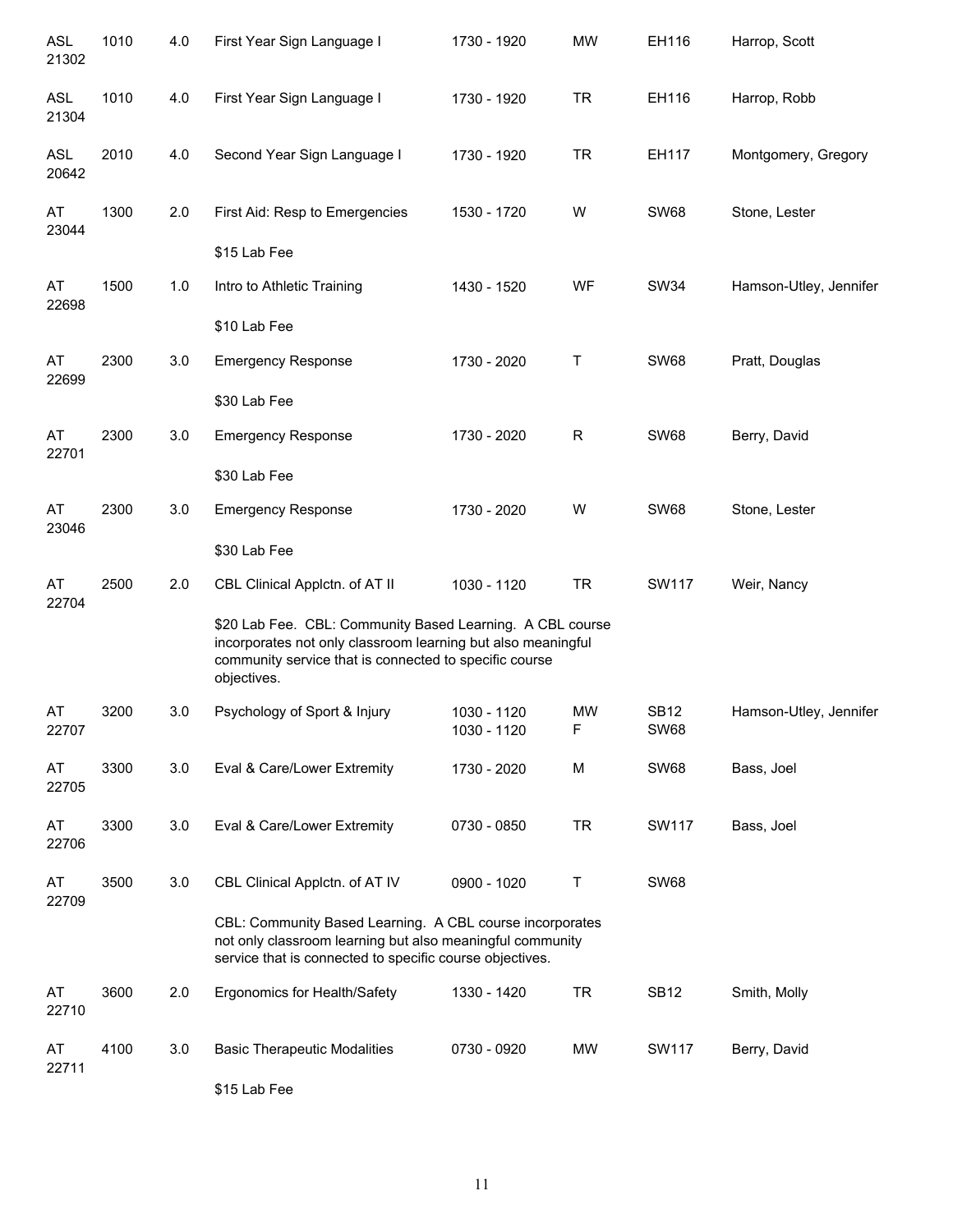| AT<br>22712          | 4100 | 3.0   | <b>Basic Therapeutic Modalities</b>                                                                                                                                                                | 1230 - 1420 | <b>MW</b>    | SW117        | Berry, David       |
|----------------------|------|-------|----------------------------------------------------------------------------------------------------------------------------------------------------------------------------------------------------|-------------|--------------|--------------|--------------------|
|                      |      |       | \$15 Lab Fee                                                                                                                                                                                       |             |              |              |                    |
| AT<br>22713          | 4200 | 3.0   | Basic Rehab of Muscul Injuries                                                                                                                                                                     | 1200 - 1320 | <b>TR</b>    | SW117        | Herzog, Valerie    |
|                      |      |       | \$15 Lab Fee                                                                                                                                                                                       |             |              |              |                    |
| AT<br>22724          | 4200 | 3.0   | Basic Rehab of Muscul Injuries                                                                                                                                                                     | 1800 - 2100 | W            | SW117        | Berry, Leisha      |
| AT<br>22714          | 4500 | 3.0   | CBL Clinical Applctn. of AT VI                                                                                                                                                                     | 0900 - 0950 | <b>TR</b>    | <b>SW117</b> | Herzog, Valerie    |
|                      |      |       | \$15 Lab Fee. CBL: Community Based Learning. A CBL course<br>incorporates not only classroom learning but also meaningful<br>community service that is connected to specific course<br>objectives. |             |              |              |                    |
| AT<br>22715          | 4550 | 3.0   | General Medical Cond/Adv AT                                                                                                                                                                        | 0930 - 1020 | <b>MWF</b>   | <b>SW68</b>  | Weir, Nancy        |
|                      |      |       | \$15 Lab Fee                                                                                                                                                                                       |             |              |              |                    |
| AT<br>22716          | 4600 | 3.0   | Administration & Mangmnt in AT                                                                                                                                                                     | 0700 - 0820 | TF           | SW116        | Rhodes, Jonathan   |
| AT<br>24215          | 4990 | 1.0   | Senior Seminar                                                                                                                                                                                     | 0830 - 0920 | W            | <b>SW69</b>  | Loughton, S        |
|                      |      |       | For Human Performance Management Majors                                                                                                                                                            |             |              |              |                    |
| AT<br>22717          | 4998 | 1.0   | <b>BOC Exam Preparation</b>                                                                                                                                                                        | 1030 - 1120 | Т            | <b>SW68</b>  | Berry, David       |
| AT<br>22723          | 4999 | 1.0   | Critical Thinking for Injury M                                                                                                                                                                     | 1030 - 1120 | R            | <b>SW68</b>  | Berry, David       |
| <b>ATHL</b><br>22725 | 1510 | 1.0   | Varsity Volleyball                                                                                                                                                                                 | 1500 - 1730 | <b>MTWRF</b> | SW           | Givens, Albert     |
| <b>ATHL</b><br>22726 | 1520 | 1.0   | <b>Varsity Soccer</b>                                                                                                                                                                              | 1500 - 1700 | <b>MTWRF</b> | <b>SBPF</b>  | Crompton, Peter    |
| <b>ATHL</b><br>22728 | 1570 | 1.0   | Varsity Basketball                                                                                                                                                                                 | 1500 - 1700 | <b>MTWRF</b> | DC           | Rahe, Randy        |
| <b>ATHL</b><br>22729 | 1570 | 1.0   | Varsity Basketball                                                                                                                                                                                 | 1300 - 1500 | <b>MTWRF</b> | DC           | Taylor, Carla      |
| <b>ATHL</b><br>22731 | 1575 | 1.0   | Rodeo I                                                                                                                                                                                            | <b>TBA</b>  | <b>FS</b>    |              | Montgomery, Dennis |
|                      |      |       | Rodeo Club Members/experienced high school rodeo<br>participants                                                                                                                                   |             |              |              |                    |
| <b>ATHL</b><br>22732 | 1580 | 1.0   | <b>Varsity Cross Country</b>                                                                                                                                                                       | 1500 - 1700 | <b>MTWRF</b> | <b>SK</b>    |                    |
| <b>ATHL</b>          | 1580 | $1.0$ | Varsity Cross Country                                                                                                                                                                              |             |              |              |                    |

22735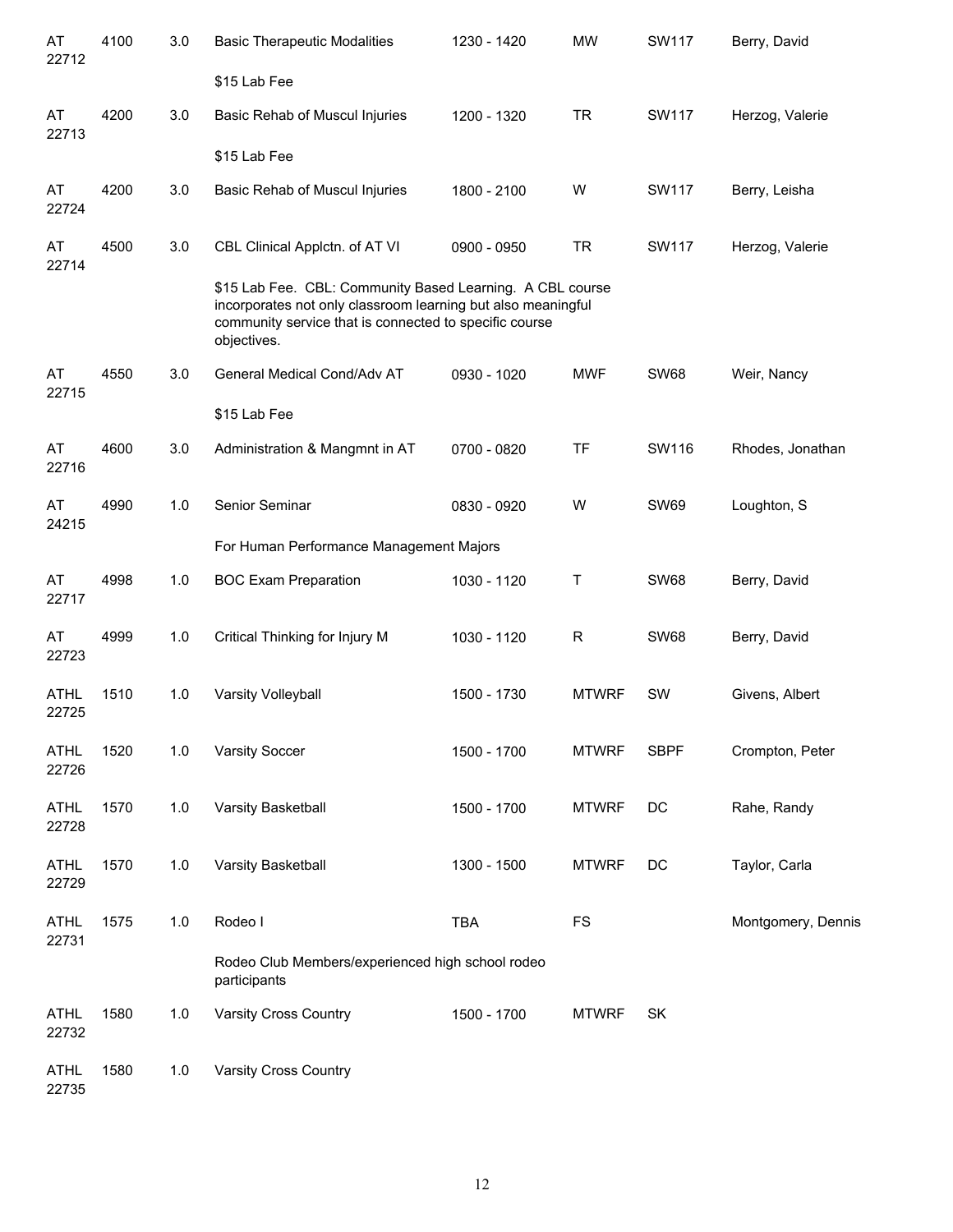| <b>ATHL</b><br>22736 | 1590 | 1.0 | <b>Varsity Football</b>                                                                                                                           | 1500 - 1700 | <b>MTWRF</b> | SK            | McBride, Ronald  |
|----------------------|------|-----|---------------------------------------------------------------------------------------------------------------------------------------------------|-------------|--------------|---------------|------------------|
| <b>ATHL</b><br>22737 | 1630 | 1.0 | <b>Varsity Tennis</b>                                                                                                                             | 1400 - 1600 | <b>MTWRF</b> | <b>SWTC</b>   | Burnham, Jared   |
| ATHL<br>22738        | 1760 | 1.0 | Varsity Cheer/Dance                                                                                                                               | <b>TBA</b>  | <b>MWF</b>   | <b>SBFA</b>   | Willis, Summer   |
| <b>ATTC</b><br>20771 | 3000 | 1.0 | Intro to Auto Technology                                                                                                                          | 1800 - 1900 | M            | <b>TE214</b>  | Kelly, John      |
| <b>ATTC</b><br>24113 | 3000 | 1.0 | Intro to Auto Technology                                                                                                                          | <b>TBA</b>  | TBA          | OL            | Kelly, John      |
|                      |      |     | To access the online course materials, please log in through<br>the student portal (eWeber) at http://weber.edu and select:<br>"current students" |             |              |               |                  |
| <b>ATTC</b><br>20764 | 3260 | 3.0 | <b>Advanced Electrical Systems</b>                                                                                                                | 1800 - 2100 | Τ            | <b>TE214</b>  | Stuart, Steven   |
| <b>ATTC</b><br>20768 | 3520 | 3.0 | Fleet Management                                                                                                                                  | 1800 - 2100 | $\mathsf R$  | <b>TE214</b>  | Stuart, Steven   |
| <b>ATTC</b><br>24114 | 3520 | 3.0 | Fleet Management                                                                                                                                  | <b>TBA</b>  | <b>TBA</b>   | OL            | Kelly, John      |
|                      |      |     | To access the online course materials, please log in through<br>the student portal (eWeber) at http://weber.edu and select:<br>"current students" |             |              |               |                  |
| <b>ATTC</b><br>20773 | 3760 | 3.0 | Adv. Automotive Technologies                                                                                                                      | 1800 - 2100 | W            | <b>TE208</b>  | Kelly, John      |
| <b>ATTC</b><br>24115 | 3760 | 3.0 | Adv. Automotive Technologies                                                                                                                      | <b>TBA</b>  | <b>TBA</b>   | <b>OL</b>     | Kelly, John      |
|                      |      |     | To access the online course materials, please log in through<br>the student portal (eWeber) at http://weber.edu and select:<br>"current students" |             |              |               |                  |
| <b>ATTC</b><br>20774 | 4560 | 3.0 | <b>Advanced Propulsion Systems</b>                                                                                                                | 1800 - 2100 | R            | <b>TE208</b>  | Kelly, John      |
| <b>ATTC</b><br>24116 | 4830 | 1.0 | Directed Readings                                                                                                                                 | <b>TBA</b>  | TBA          | <b>OL</b>     | Kelly, John      |
|                      |      |     | To access the online course materials, please log in through<br>the student portal (eWeber) at http://weber.edu and select:<br>"current students" |             |              |               |                  |
| <b>AUSV</b><br>20929 | 1001 | 2.0 | <b>Collision Repair Fund/Estimtng</b>                                                                                                             | 1700 - 1840 | W            | <b>TE219R</b> | Tate, Justin     |
| <b>AUSV</b><br>24112 | 1320 | 4.0 | <b>SI Automotive Electronics</b>                                                                                                                  | <b>TBA</b>  | TBA          | OL            | Kelly, John      |
|                      |      |     | To access the online course materials, please log in through<br>the student portal (eWeber) at http://weber.edu and select:<br>"current students" |             |              |               |                  |
| <b>AUSV</b><br>20863 | 1340 | 4.0 | <b>SI GM Automotive Electronics</b>                                                                                                               | 0730 - 1200 | <b>MWF</b>   | <b>TE215H</b> | Grundvig, Joseph |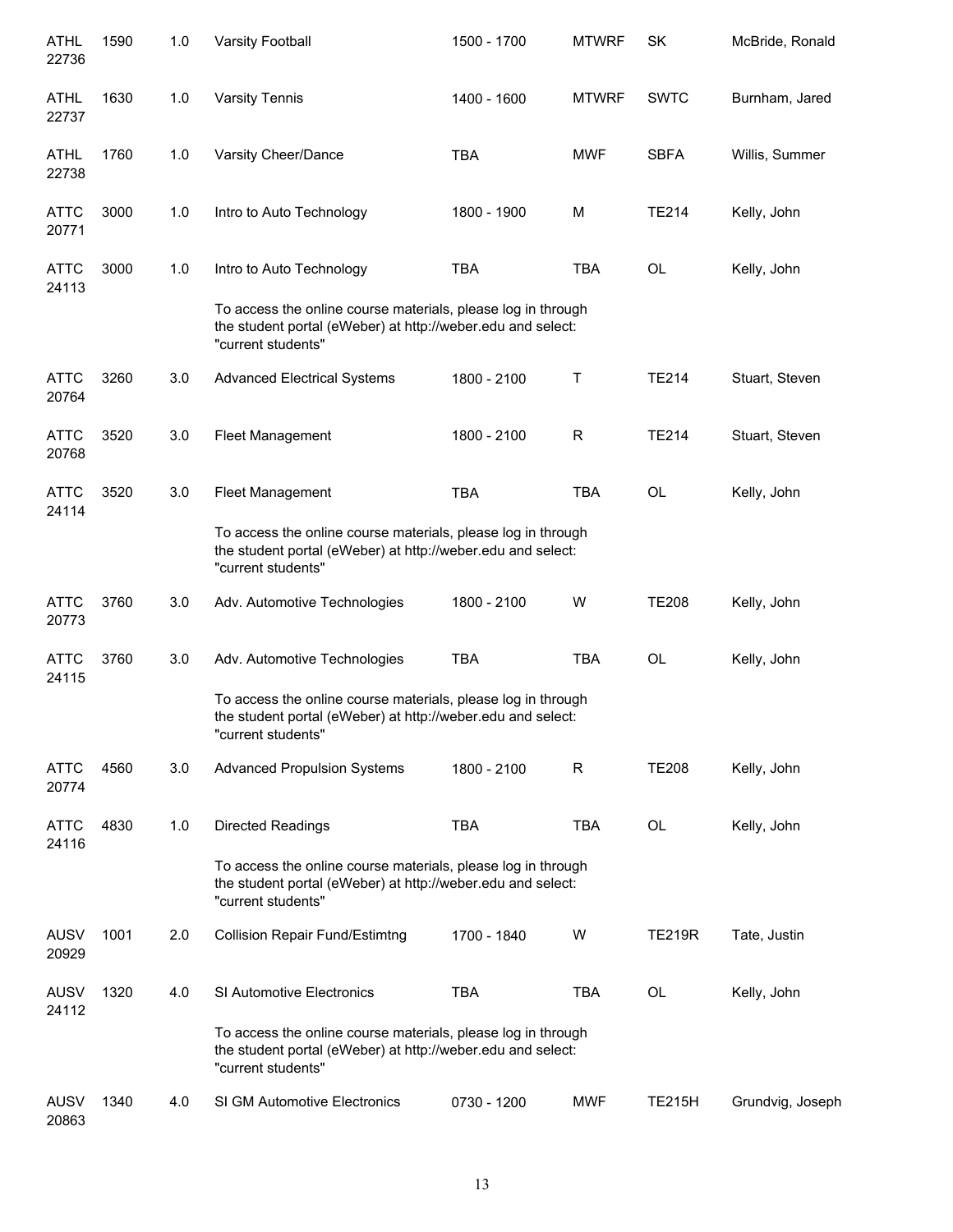| <b>BSAD</b><br>21693 | 1010 | 3.0 | <b>Introduction To Business</b>                                                                                                                   | 1030 - 1145 | <b>TR</b>  | <b>WB117</b> | Powell, Sandra   |
|----------------------|------|-----|---------------------------------------------------------------------------------------------------------------------------------------------------|-------------|------------|--------------|------------------|
| <b>BSAD</b><br>23898 | 1010 | 3.0 | <b>Introduction To Business</b>                                                                                                                   | <b>TBA</b>  | <b>TBA</b> | OL           | Davis, Brian     |
|                      |      |     | To access the online course materials, please log in through<br>the student portal (eWeber) at http://weber.edu and select:<br>"current students" |             |            |              |                  |
| <b>BSAD</b><br>24200 | 3000 | 3.0 | Small Business Management                                                                                                                         | <b>TBA</b>  | <b>TBA</b> | OL           | Addams, H        |
|                      |      |     | To access the online course materials, please log in through<br>the student portal (eWeber) at http://weber.edu and select:<br>"current students" |             |            |              |                  |
| <b>BSAD</b><br>21697 | 3200 | 3.0 | <b>Legal Environment of Business</b>                                                                                                              | 0730 - 0820 | <b>MWF</b> | <b>WB113</b> | Knowles, David   |
| <b>BSAD</b><br>21700 | 3200 | 3.0 | <b>Legal Environment of Business</b>                                                                                                              | 1730 - 2010 | W          | <b>WB113</b> | Noel, Stephen    |
| <b>BSAD</b><br>21703 | 3200 | 3.0 | <b>Legal Environment of Business</b>                                                                                                              | 1030 - 1145 | <b>TR</b>  | <b>WB122</b> | Pace, Ryan       |
| <b>BSAD</b><br>23905 | 3200 | 3.0 | <b>Legal Environment of Business</b>                                                                                                              | <b>TBA</b>  | <b>TBA</b> | OL           | Junk, Michael    |
|                      |      |     | To access the online course materials, please log in through<br>the student portal (eWeber) at http://weber.edu and select:<br>"current students" |             |            |              |                  |
| <b>BSAD</b><br>21706 | 3330 | 3.0 | Bus Ethics & Environ Respons                                                                                                                      | 1730 - 2010 | Τ          | <b>WB119</b> | Gomberg, Barry   |
| <b>BSAD</b><br>21708 | 3330 | 3.0 | Bus Ethics & Environ Respons                                                                                                                      | 0930 - 1020 | <b>MWF</b> | <b>WB113</b> | Powell, Sandra   |
| <b>BSAD</b><br>21718 | 3330 | 3.0 | <b>Bus Ethics &amp; Environ Respons</b>                                                                                                           | 1030 - 1120 | <b>MWF</b> | <b>WB113</b> | Powell, Sandra   |
| <b>BSAD</b><br>23895 | 3500 | 3.0 | SI Intro to Business Research                                                                                                                     | 1730 - 2010 | T          | D02111       | Valentin, Erhard |
| <b>BSAD</b><br>21747 | 4210 | 3.0 | Survey of Business Law                                                                                                                            | 0730 - 0820 | <b>MWF</b> | <b>WB105</b> | Johnson, Blain   |
| <b>BSAD</b><br>21748 | 4210 | 3.0 | Survey of Business Law                                                                                                                            | 0900 - 1015 | <b>TR</b>  | <b>WB122</b> | Pace, Ryan       |
| <b>BSAD</b><br>21749 | 4620 | 1.0 | <b>Executive Lectures</b>                                                                                                                         | 1030 - 1145 | R          | WB207        | Gale, Lewis      |
| <b>BSAD</b><br>23896 | 4620 | 1.0 | <b>Executive Lectures</b>                                                                                                                         | 1730 - 1830 | M          | D02110       | Davis, Bruce     |
| <b>BSAD</b><br>23899 | 4620 | 1.0 | <b>Executive Lectures</b>                                                                                                                         | <b>TBA</b>  | <b>TBA</b> | OL           | Gale, Lewis      |
|                      |      |     | To access the online course materials, please log in through                                                                                      |             |            |              |                  |

To access the online course materials, please log in through the student portal (eWeber) at http://weber.edu and select: "current students"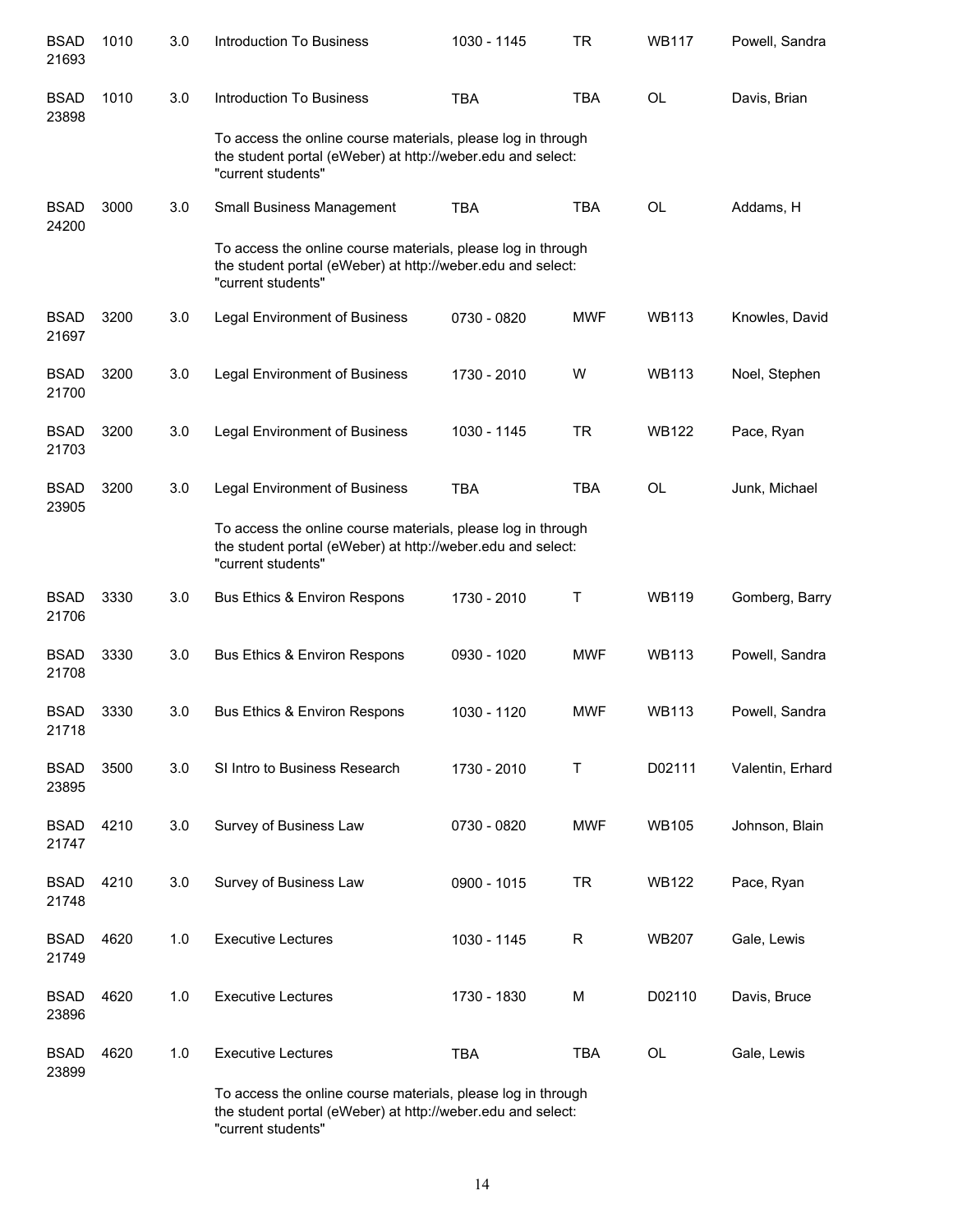| <b>BSAD</b><br>24207 | 4680 | 3.0 | <b>Small Business Diagnostics</b>                                                                                                                 | 0730 - 0845 | <b>TR</b>  | <b>WB218</b> | King, Beverly     |
|----------------------|------|-----|---------------------------------------------------------------------------------------------------------------------------------------------------|-------------|------------|--------------|-------------------|
|                      |      |     | Department Approval Required                                                                                                                      |             |            |              |                   |
| <b>BSAD</b><br>21750 | 4780 | 3.0 | <b>Strategic Management</b>                                                                                                                       | 1030 - 1145 | <b>TR</b>  | <b>WB116</b> | Dixon, Rolf       |
| <b>BSAD</b><br>23900 | 4780 | 3.0 | <b>Strategic Management</b>                                                                                                                       | <b>TBA</b>  | <b>TBA</b> | <b>OL</b>    | Valentin, Erhard  |
|                      |      |     | To access the online course materials, please log in through<br>the student portal (eWeber) at http://weber.edu and select:<br>"current students" |             |            |              |                   |
| <b>BTNY</b><br>21951 | 1203 | 3.0 | LS Plant Biology                                                                                                                                  | 0830 - 0920 | <b>MWF</b> | LL129        | Gatherum, Dawn    |
| <b>BTNY</b><br>21952 | 1203 | 3.0 | LS Plant Biology                                                                                                                                  | 0930 - 1020 | <b>MWF</b> | LL129        | Harley, Suzanne   |
| <b>BTNY</b><br>21953 | 1303 | 3.0 | LS Plants in Human Affairs                                                                                                                        | 1030 - 1145 | <b>TR</b>  | LL129        | Deckert, Ron      |
| <b>BTNY</b><br>22589 | 1303 | 3.0 | LS Plants in Human Affairs                                                                                                                        | <b>TBA</b>  | <b>TBA</b> | <b>OL</b>    | Gatherum, Dawn    |
|                      |      |     | To access the online course materials, please log in through<br>the student portal (eWeber) at http://weber.edu and select:<br>"current students" |             |            |              |                   |
| <b>BTNY</b><br>21954 | 1403 | 3.0 | LS Enviroment Appreciation                                                                                                                        | 0930 - 1020 | <b>MWF</b> | LL126        | Gatherum, Dawn    |
| <b>BTNY</b><br>21955 | 1403 | 3.0 | <b>LS Enviroment Appreciation</b>                                                                                                                 | 0930 - 1020 | <b>MWF</b> | LL126        | Gatherum, Dawn    |
|                      |      |     | Course is available only for students in CAST.<br>Instructor approval required.                                                                   |             |            |              |                   |
| <b>BTNY</b><br>21956 | 1403 | 3.0 | <b>LS Enviroment Appreciation</b>                                                                                                                 | 1130 - 1220 | <b>MWF</b> | LL126        | Gatherum, Dawn    |
| <b>BTNY</b><br>21957 | 1403 | 3.0 | <b>LS Enviroment Appreciation</b>                                                                                                                 | 1130 - 1220 | <b>MWF</b> | LL126        | Gatherum, Dawn    |
|                      |      |     | Course is available only for students in CAST.<br>Instructor approval required.                                                                   |             |            |              |                   |
| <b>BTNY</b><br>21958 | 1403 | 3.0 | <b>LS Enviroment Appreciation</b>                                                                                                                 | 1200 - 1315 | <b>TR</b>  | LL129        | Clark, Stephen    |
| <b>BTNY</b><br>21959 | 1403 | 3.0 | <b>LS Enviroment Appreciation</b>                                                                                                                 | 1200 - 1315 | <b>TR</b>  | LL129        | Clark, Stephen    |
|                      |      |     | Course is available only for students in CAST.<br>Instructor approval required.                                                                   |             |            |              |                   |
| <b>BTNY</b><br>21960 | 1403 | 3.0 | <b>LS Enviroment Appreciation</b>                                                                                                                 | 1730 - 2010 | Τ          | LL129        | Wachocki, Barbara |
| <b>BTNY</b><br>22616 | 1403 | 3.0 | <b>LS Enviroment Appreciation</b>                                                                                                                 | 1730 - 2010 | W          | D02301       | Gatherum, Dawn    |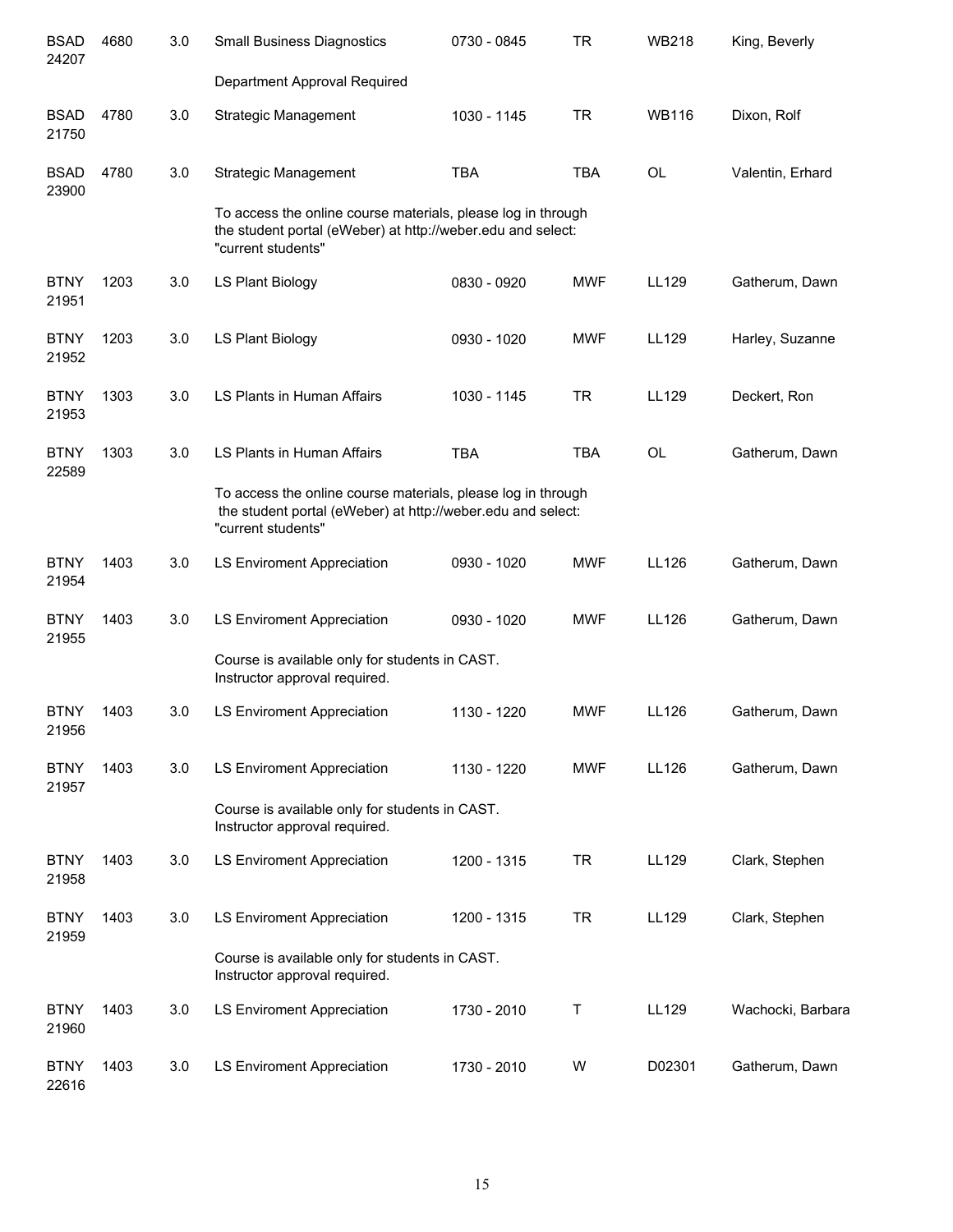| <b>BTNY</b><br>21961 | 2104  | 4.0 | SI Plant Form and Function                   | 1230 - 1420                | <b>MWF</b>              | <b>SL421</b>                 | Harley, Suzanne   |
|----------------------|-------|-----|----------------------------------------------|----------------------------|-------------------------|------------------------------|-------------------|
|                      |       |     | Integrated lecture and lab. Lab fee \$20.00. |                            |                         |                              |                   |
| <b>BTNY</b><br>21962 | 2114  | 4.0 | SI Evolutionary Survey Plants                | 1030 - 1220                | <b>MWF</b>              | <b>SL421</b>                 | Clark, Stephen    |
|                      |       |     | Integrated lecture and lab. Lab fee \$20.00. |                            |                         |                              |                   |
| <b>BTNY</b><br>21963 | 2121  | 1.0 | <b>Career Planning for Botanists</b>         | 1330 - 1420                | Τ                       | <b>SL424</b>                 | Wachocki, Barbara |
| <b>BTNY</b><br>21964 | 2303  | 3.0 | DV Ethnobotany                               | 0900 - 1015                | <b>TR</b>               | <b>SL424</b>                 | Clark, Stephen    |
| <b>BTNY</b><br>21965 | 2600  | 1.0 | Laboratory Safety                            | 1230 - 1320                | M                       | LL129                        | Wachocki, Barbara |
| <b>BTNY</b><br>21993 | 2830  | 1.0 | Readings In Botany                           | <b>TBA</b>                 | <b>TBA</b>              |                              | Wachocki, Barbara |
| <b>BTNY</b><br>21966 | 3105  | 5.0 | Anatomy/Morphology Vasc Plants               | 1030 - 1120<br>1430 - 1620 | <b>MWF</b><br><b>MW</b> | <b>SL424</b><br><b>SL424</b> | Deckert, Ron      |
|                      |       |     | Lab Monday and Wednesday, 2:30-4:20 pm.      |                            |                         |                              |                   |
| <b>BTNY</b><br>21967 | 3214  | 4.0 | Soils                                        | 1200 - 1315<br>1330 - 1620 | <b>TR</b><br>T.         | <b>SL424</b><br><b>SL425</b> | Gatherum, Dawn    |
|                      |       |     | Lab Tuesday, 1:30-4:20 pm.                   |                            |                         |                              |                   |
| <b>BTNY</b><br>21968 | 3303  | 3.0 | <b>Plant Genetics</b>                        | 0900 - 1050<br>0900 - 1050 | Τ<br>$\mathsf R$        | <b>SL421</b><br><b>SL421</b> | Harley, Suzanne   |
|                      |       |     | Lab Thursday, 9:00-10:50 am.                 |                            |                         |                              |                   |
| <b>BTNY</b><br>21969 | 3403  | 3.0 | <b>Environment Appreciation</b>              | 0930 - 1020                | <b>MWF</b>              | LL126                        | Gatherum, Dawn    |
| <b>BTNY</b><br>21970 | 3403  | 3.0 | <b>Environment Appreciation</b>              | 1130 - 1220                | <b>MWF</b>              | <b>LL126</b>                 | Gatherum, Dawn    |
| <b>BTNY</b><br>21971 | 3403  | 3.0 | <b>Environment Appreciation</b>              | 1200 - 1315                | <b>TR</b>               | <b>LL129</b>                 | Clark, Stephen    |
| <b>BTNY</b><br>21972 | 3403  | 3.0 | <b>Environment Appreciation</b>              | 1730 - 2010                | $\sf T$                 | <b>LL129</b>                 | Wachocki, Barbara |
| <b>BTNY</b><br>21973 | 3454  | 4.0 | Plant Ecology                                | 0930 - 1020<br>1330 - 1620 | <b>MWF</b><br>F         | <b>SL424</b><br><b>SL424</b> | Wachocki, Barbara |
|                      |       |     | Lab Friday, 1:30-4:20 p.m.                   |                            |                         |                              |                   |
| <b>BTNY</b><br>21974 | 3504  | 4.0 | Mycology                                     | 1230 - 1320<br>1330 - 1520 | <b>MWF</b><br>R         | <b>SL424</b><br><b>SL424</b> | Deckert, Ron      |
|                      |       |     | Lab Thursday, 1:30-3:20 pm.                  |                            |                         |                              |                   |
| <b>BTNY</b><br>21975 | 3570  | 3.0 | Foundations of Science Educ                  | 1030 - 1145                | <b>TR</b>               | LL230                        | Johnston, Adam    |
| <b>BTNY</b><br>21976 | 3641A | 1.0 | Intrmntn Flora: Woody Plants                 | 1230 - 1420                | W                       | <b>SL425</b>                 | Clark, Stephen    |
|                      |       |     | <b>Woody Plants</b>                          |                            |                         |                              |                   |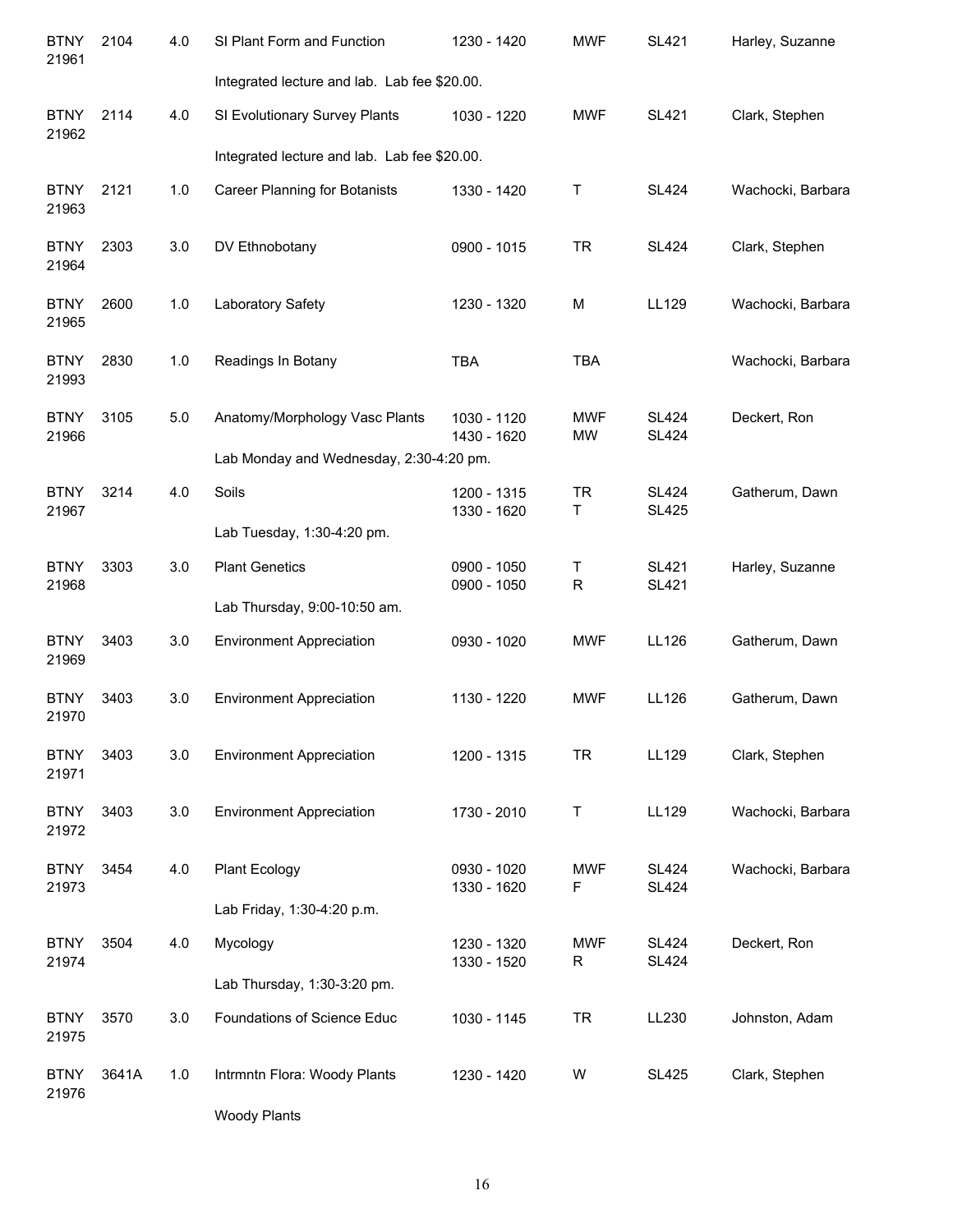| <b>BTNY</b><br>21977 | 4252 | 2.0 | Cell Culture                                                                                                 | 1430 - 1620                | <b>MW</b>  | <b>SL334</b>   | Wachocki, Barbara |
|----------------------|------|-----|--------------------------------------------------------------------------------------------------------------|----------------------------|------------|----------------|-------------------|
|                      |      |     | Integrated lecture and lab.                                                                                  |                            |            |                |                   |
| <b>BTNY</b><br>21978 | 4570 | 3.0 | Sec Science Teaching Methods                                                                                 | 1200 - 1315<br>1200 - 1450 | T<br>R     | LL230<br>LL230 | Ohlhorst, Sharon  |
|                      |      |     | Lab Thursday, 12:00-2:50 pm.                                                                                 |                            |            |                |                   |
| <b>BTNY</b><br>21052 | 4800 | 2.0 | <b>Individual Research</b>                                                                                   | <b>TBA</b>                 | <b>TBA</b> |                | Harley, Suzanne   |
|                      |      |     | Instructor approval required.                                                                                |                            |            |                |                   |
| <b>BTNY</b><br>21053 | 4800 | 2.0 | Individual Research                                                                                          | <b>TBA</b>                 | <b>TBA</b> |                | Clark, Stephen    |
|                      |      |     | Instructor approval required.                                                                                |                            |            |                |                   |
| <b>BTNY</b><br>21054 | 4800 | 2.0 | Individual Research                                                                                          | <b>TBA</b>                 | <b>TBA</b> |                | Gatherum, Dawn    |
|                      |      |     | Instructor approval required.                                                                                |                            |            |                |                   |
| <b>BTNY</b><br>21055 | 4800 | 2.0 | Individual Research                                                                                          | <b>TBA</b>                 | <b>TBA</b> |                | Deckert, Ron      |
|                      |      |     | Instructor approval required.                                                                                |                            |            |                |                   |
| <b>BTNY</b><br>21056 | 4800 | 2.0 | Individual Research                                                                                          | <b>TBA</b>                 | <b>TBA</b> |                | Wachocki, Barbara |
|                      |      |     | Instructor approval required.                                                                                |                            |            |                |                   |
| <b>BTNY</b><br>21057 | 4830 | 2.0 | Readings In Botany                                                                                           | 1200 - 1250                | <b>TR</b>  | <b>SL421</b>   | Harley, Suzanne   |
|                      |      |     | Instructor approval required.<br>This section is designed for major who wish to enhance their<br>portfolios. |                            |            |                |                   |
| <b>BTNY</b><br>21058 | 4830 | 2.0 | Readings In Botany                                                                                           | <b>TBA</b>                 | <b>TBA</b> |                | Clark, Stephen    |
|                      |      |     | Instructor approval required.                                                                                |                            |            |                |                   |
| <b>BTNY</b><br>21059 | 4830 | 2.0 | Readings In Botany                                                                                           | <b>TBA</b>                 | <b>TBA</b> |                | Gatherum, Dawn    |
|                      |      |     | Instructor approval required.                                                                                |                            |            |                |                   |
| <b>BTNY</b><br>21060 | 4830 | 2.0 | Readings In Botany                                                                                           | <b>TBA</b>                 | TBA        |                | Deckert, Ron      |
|                      |      |     | Instructor approval required.                                                                                |                            |            |                |                   |
| <b>BTNY</b><br>21061 | 4830 | 2.0 | Readings In Botany                                                                                           | <b>TBA</b>                 | <b>TBA</b> |                | Wachocki, Barbara |
|                      |      |     | Instructor approval required.                                                                                |                            |            |                |                   |
| <b>BTNY</b><br>21237 | 4840 | 2.0 | <b>Thesis Readings</b>                                                                                       | <b>TBA</b>                 | <b>TBA</b> |                | Clark, Stephen    |
|                      |      |     | Instructor approval required.                                                                                |                            |            |                |                   |
| <b>BTNY</b><br>21240 | 4840 | 2.0 | <b>Thesis Readings</b>                                                                                       | <b>TBA</b>                 | <b>TBA</b> |                | Harley, Suzanne   |
|                      |      |     |                                                                                                              |                            |            |                |                   |

Instructor approval required.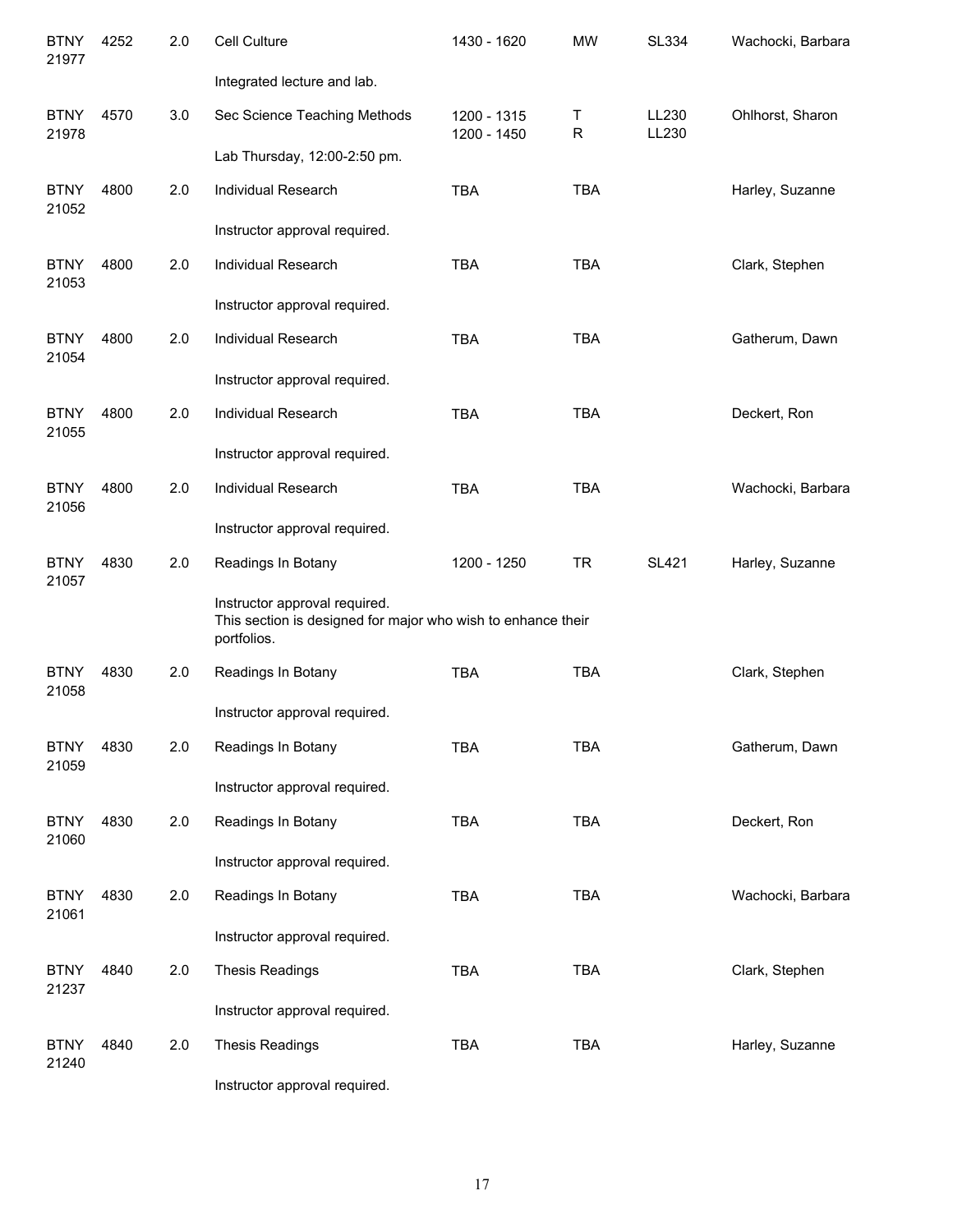| <b>BTNY</b><br>21242 | 4840 | 2.0 | <b>Thesis Readings</b>        | <b>TBA</b> | <b>TBA</b> | Gatherum, Dawn    |
|----------------------|------|-----|-------------------------------|------------|------------|-------------------|
|                      |      |     | Instructor approval required. |            |            |                   |
| <b>BTNY</b><br>21243 | 4840 | 2.0 | <b>Thesis Readings</b>        | <b>TBA</b> | <b>TBA</b> | Deckert, Ron      |
|                      |      |     | Instructor approval required. |            |            |                   |
| <b>BTNY</b><br>21244 | 4840 | 2.0 | <b>Thesis Readings</b>        | <b>TBA</b> | <b>TBA</b> | Wachocki, Barbara |
|                      |      |     | Instructor approval required. |            |            |                   |
| <b>BTNY</b><br>21245 | 4850 | 2.0 | Thesis Research               | <b>TBA</b> | <b>TBA</b> | Harley, Suzanne   |
|                      |      |     | Instructor approval required. |            |            |                   |
| <b>BTNY</b><br>21246 | 4850 | 2.0 | Thesis Research               | <b>TBA</b> | <b>TBA</b> | Clark, Stephen    |
|                      |      |     | Instructor approval required. |            |            |                   |
| <b>BTNY</b><br>21247 | 4850 | 2.0 | Thesis Research               | <b>TBA</b> | <b>TBA</b> | Gatherum, Dawn    |
|                      |      |     | Instructor approval required. |            |            |                   |
| <b>BTNY</b><br>21248 | 4850 | 2.0 | Thesis Research               | <b>TBA</b> | <b>TBA</b> | Deckert, Ron      |
|                      |      |     | Instructor approval required. |            |            |                   |
| <b>BTNY</b><br>21249 | 4850 | 2.0 | Thesis Research               | <b>TBA</b> | <b>TBA</b> | Wachocki, Barbara |
|                      |      |     | Instructor approval required. |            |            |                   |
| <b>BTNY</b><br>21251 | 4890 | 1.0 | Co-op Work Experience         | <b>TBA</b> | <b>TBA</b> | Wachocki, Barbara |
|                      |      |     | Instructor approval required. |            |            |                   |
| <b>BTNY</b><br>21252 | 4890 | 1.0 | Co-op Work Experience         | <b>TBA</b> | <b>TBA</b> | Wachocki, Barbara |
|                      |      |     | Instructor approval required. |            |            |                   |
| <b>BTNY</b><br>21254 | 4890 | 1.0 | Co-op Work Experience         | TBA        | TBA        | Wachocki, Barbara |
|                      |      |     | Instructor approval required. |            |            |                   |
| <b>BTNY</b><br>21255 | 4890 | 1.0 | Co-op Work Experience         | <b>TBA</b> | <b>TBA</b> | Wachocki, Barbara |
|                      |      |     | Instructor approval required. |            |            |                   |
| <b>BTNY</b><br>21256 | 4890 | 1.0 | Co-op Work Experience         | <b>TBA</b> | <b>TBA</b> | Wachocki, Barbara |
|                      |      |     | Instructor approval required. |            |            |                   |
| <b>BTNY</b><br>21258 | 4970 | 2.0 | <b>Botany Thesis</b>          | <b>TBA</b> | TBA        | Harley, Suzanne   |
|                      |      |     | Instructor approval required. |            |            |                   |
| <b>BTNY</b><br>21259 | 4970 | 2.0 | <b>Botany Thesis</b>          | TBA        | TBA        | Clark, Stephen    |
|                      |      |     | Instructor approval required. |            |            |                   |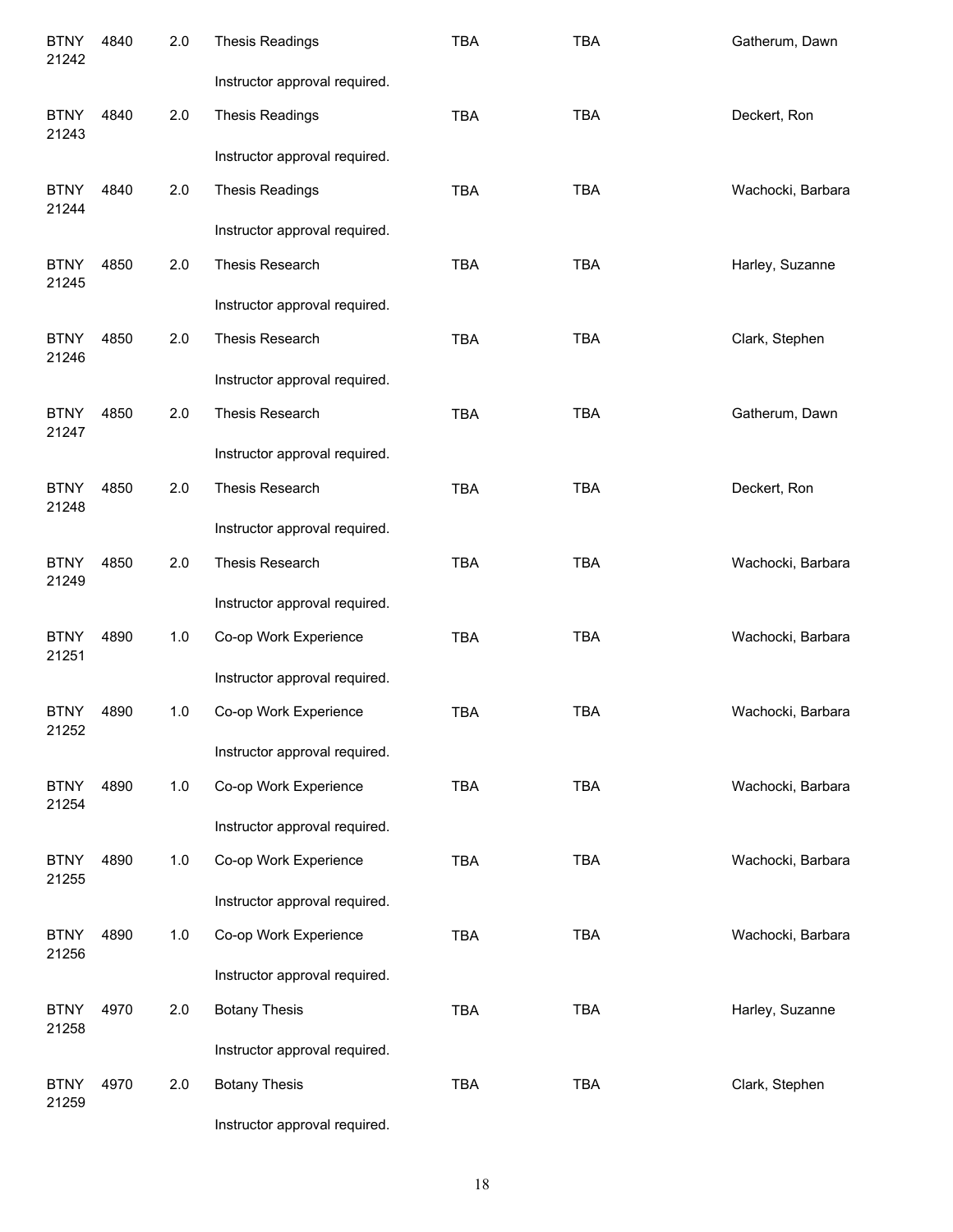| <b>BTNY</b><br>21260 | 4970 | 2.0   | <b>Botany Thesis</b>              | <b>TBA</b>                 | <b>TBA</b>       |                | Gatherum, Dawn    |
|----------------------|------|-------|-----------------------------------|----------------------------|------------------|----------------|-------------------|
|                      |      |       | Instructor approval required.     |                            |                  |                |                   |
| <b>BTNY</b><br>21261 | 4970 | 2.0   | <b>Botany Thesis</b>              | <b>TBA</b>                 | <b>TBA</b>       |                | Deckert, Ron      |
|                      |      |       | Instructor approval required.     |                            |                  |                |                   |
| <b>BTNY</b><br>21266 | 4970 | 2.0   | <b>Botany Thesis</b>              | <b>TBA</b>                 | <b>TBA</b>       |                | Wachocki, Barbara |
|                      |      |       | Instructor approval required.     |                            |                  |                |                   |
| <b>BTNY</b><br>21995 | 4980 | 3.0   | <b>Portfolio Summative Assess</b> | 1200 - 1315                | <b>TR</b>        | <b>SL421</b>   | Harley, Suzanne   |
| <b>BTNY</b><br>21998 | 4990 | 1.0   | Seminar in Botany                 | 1200 - 1250                | Τ                | <b>SL421</b>   | Harley, Suzanne   |
| <b>CEET</b><br>20415 | 1105 | 4.0   | Personal Computer Fundamentals    | 0930 - 1120                | <b>MW</b>        | B4411          | Green, Stephen    |
| <b>CEET</b><br>20434 | 1105 | 4.0   | Personal Computer Fundamentals    | 1230 - 1420                | <b>TR</b>        | B4411          | Green, Stephen    |
| <b>CEET</b><br>20435 | 1105 | 4.0   | Personal Computer Fundamentals    | 1700 - 1850                | <b>MW</b>        | B4411          | Green, Stephen    |
| <b>CEET</b><br>20419 | 1110 | 2.0   | <b>Basic Electronics</b>          | 0930 - 1120                | W                | B4401          | McCulley, Julanne |
| <b>CEET</b><br>20423 | 1110 | 2.0   | <b>Basic Electronics</b>          | 0930 - 1120                | $\mathsf R$      | B4401          | Green, Stephen    |
| <b>CEET</b><br>20440 | 1110 | 2.0   | <b>Basic Electronics</b>          | 1700 - 1850                | W                | B4401          | McCulley, Julanne |
| <b>CEET</b><br>20416 | 1130 | 4.0   | <b>Digital Systems</b>            | 0930 - 1120<br>0930 - 1120 | Τ<br>$\mathsf R$ | B4401<br>B4420 | Jackson, Justin   |
| <b>CEET</b><br>20441 | 1130 | 4.0   | <b>Digital Systems</b>            | 1700 - 1850<br>1700 - 1850 | M<br>W           | B4401<br>B4418 | Jackson, Justin   |
| <b>CEET</b><br>20442 | 1140 | 4.0   | AC and DC Circuits                | 1700 - 1850                | <b>TR</b>        | B4401          | Ward, Jeffrey     |
| <b>CEET</b><br>20429 | 2000 | $1.0$ | <b>Engineering Seminar</b>        | 1130 - 1320                | Τ                | B4401          | Clapp, William    |
| <b>CEET</b><br>20424 | 2110 | 4.0   | Semiconductor Circuits            | 0930 - 1120                | <b>MW</b>        | B4417          | Summers, Robert   |
| <b>CEET</b><br>20445 | 2110 | 4.0   | Semiconductor Circuits            | 1700 - 1850                | <b>TR</b>        | B4417          | Summers, Robert   |
| <b>CEET</b><br>20425 | 2120 | 4.0   | Power and Motors                  | 0930 - 1120                | <b>TR</b>        | B4417          | Smith, Jay        |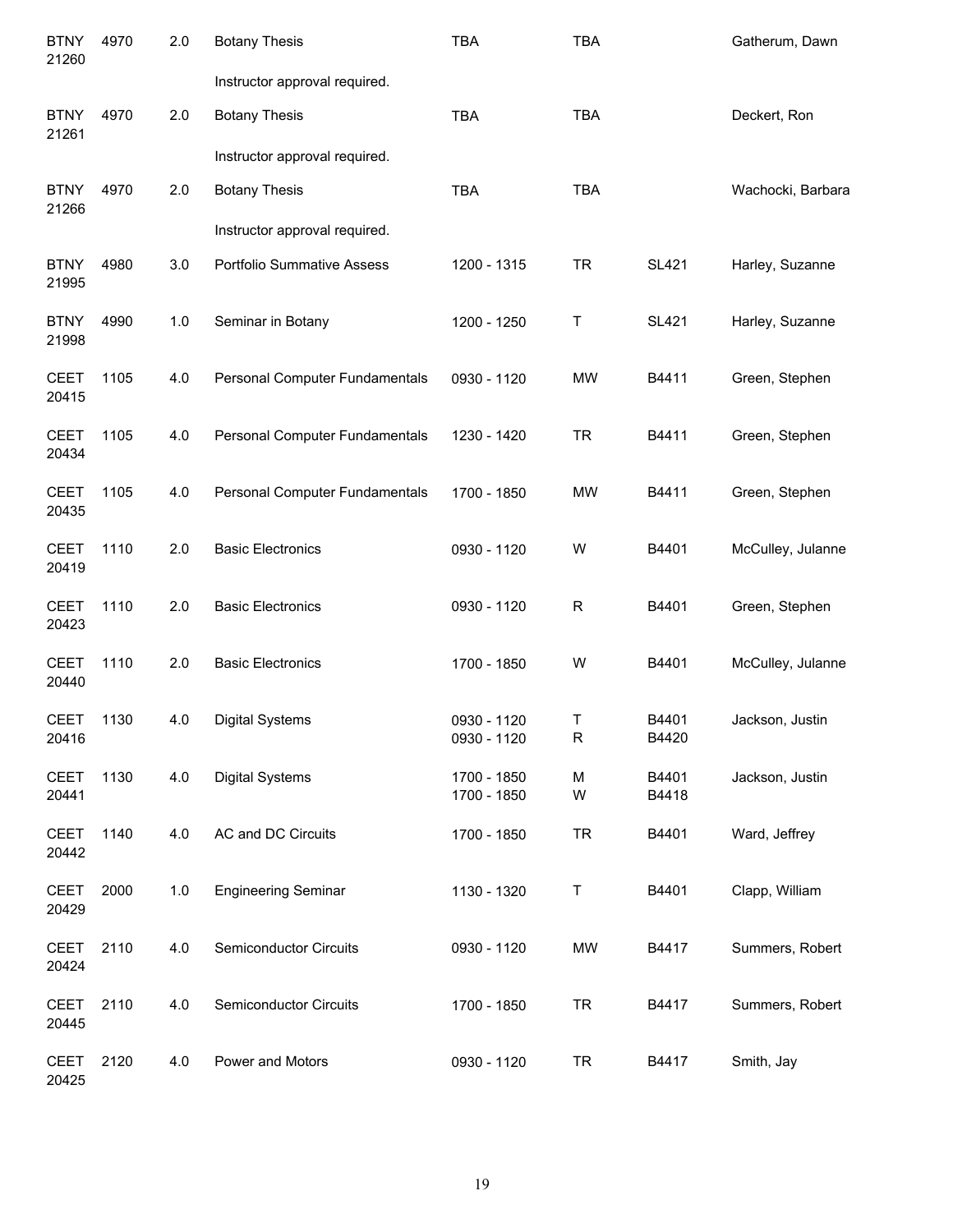| <b>CEET</b><br>20444 | 2120  | 4.0 | Power and Motors                                                                                                                                  | 1700 - 1850                | <b>MW</b>   | B4417          | Smith, Jay        |
|----------------------|-------|-----|---------------------------------------------------------------------------------------------------------------------------------------------------|----------------------------|-------------|----------------|-------------------|
| <b>CEET</b><br>20432 | 2170  | 3.0 | <b>Industrial Controls</b>                                                                                                                        | 1230 - 1420                | <b>MW</b>   | B4417          | McCulley, Julanne |
| <b>CEET</b><br>20448 | 3010  | 5.0 | SI Circuit Analysis                                                                                                                               | 1900 - 2050                | <b>MW</b>   | B4417          | Smith, Jay        |
| <b>CEET</b><br>20447 | 3040  | 4.0 | Instrumentation and Measuremen                                                                                                                    | 1700 - 1850                | <b>TR</b>   | B4406          | McCulley, Julanne |
| <b>CEET</b><br>20427 | 3050  | 4.0 | Assembly Language & Device Dri                                                                                                                    | 0930 - 1120                | <b>TR</b>   | B4418          | Summers, Robert   |
| <b>CEET</b><br>20426 | 3060  | 4.0 | Real-Time Embedded Controllers                                                                                                                    | 0930 - 1120<br>0930 - 1120 | М<br>W      | B4401<br>B4418 | Jackson, Justin   |
| <b>CEET</b><br>20446 | 3070  | 3.0 | <b>Engineering Technology Researc</b>                                                                                                             | 1700 - 1850                | <b>MW</b>   | B4421          | Clapp, William    |
| <b>CEET</b><br>20431 | 4000  | 1.0 | <b>Engineering Seminar</b>                                                                                                                        | 1130 - 1320                | R           | B4401          | Clapp, William    |
| <b>CEET</b><br>20428 | 4010  | 2.0 | Senior Project I                                                                                                                                  | 1130 - 1320                | M           | B4417          | McCulley, Julanne |
| <b>CEET</b><br>20414 | 4030  | 4.0 | <b>Controls and Systems</b>                                                                                                                       | 0730 - 0920                | <b>TR</b>   | B4417          | Ward, Jeffrey     |
| <b>CEET</b><br>24279 | 4890  | 2.0 | Co-op Work Experience                                                                                                                             | <b>TBA</b>                 | <b>TBA</b>  | <b>OL</b>      | Clapp, William    |
|                      |       |     | To access the online course materials, please log in through<br>the student portal (eWeber) at http://weber.edu and select:<br>"current students" |                            |             |                |                   |
| <b>CEET</b><br>20523 | 4900A | 1.0 | <b>Special Topics</b>                                                                                                                             | <b>TBA</b>                 | <b>TBA</b>  |                | Clapp, William    |
| <b>CEET</b><br>20524 | 4900B | 2.0 | <b>Special Topics</b>                                                                                                                             | <b>TBA</b>                 | <b>TBA</b>  |                | Clapp, William    |
| <b>CEET</b><br>20525 | 4900C | 3.0 | <b>Special Topics</b>                                                                                                                             | <b>TBA</b>                 | <b>TBA</b>  |                | Clapp, William    |
| <b>CEET</b><br>20526 | 4900D | 4.0 | <b>Special Topics</b>                                                                                                                             | <b>TBA</b>                 | <b>TBA</b>  |                | Clapp, William    |
| <b>CHEM</b><br>22032 | 1010  | 3.0 | PS Introductory Chemistry                                                                                                                         | 0930 - 1020                | <b>MWF</b>  | LL123          | Ashby, Kyle       |
| <b>CHEM</b><br>22037 | 1010  | 3.0 | PS Introductory Chemistry                                                                                                                         | 1030 - 1120                | <b>MWF</b>  | LL123          | More, Michelle    |
| <b>CHEM</b><br>24015 | 1010  | 3.0 | PS Introductory Chemistry                                                                                                                         | 1730 - 2020                | $\mathsf R$ | D02301         | Morris, Shayne    |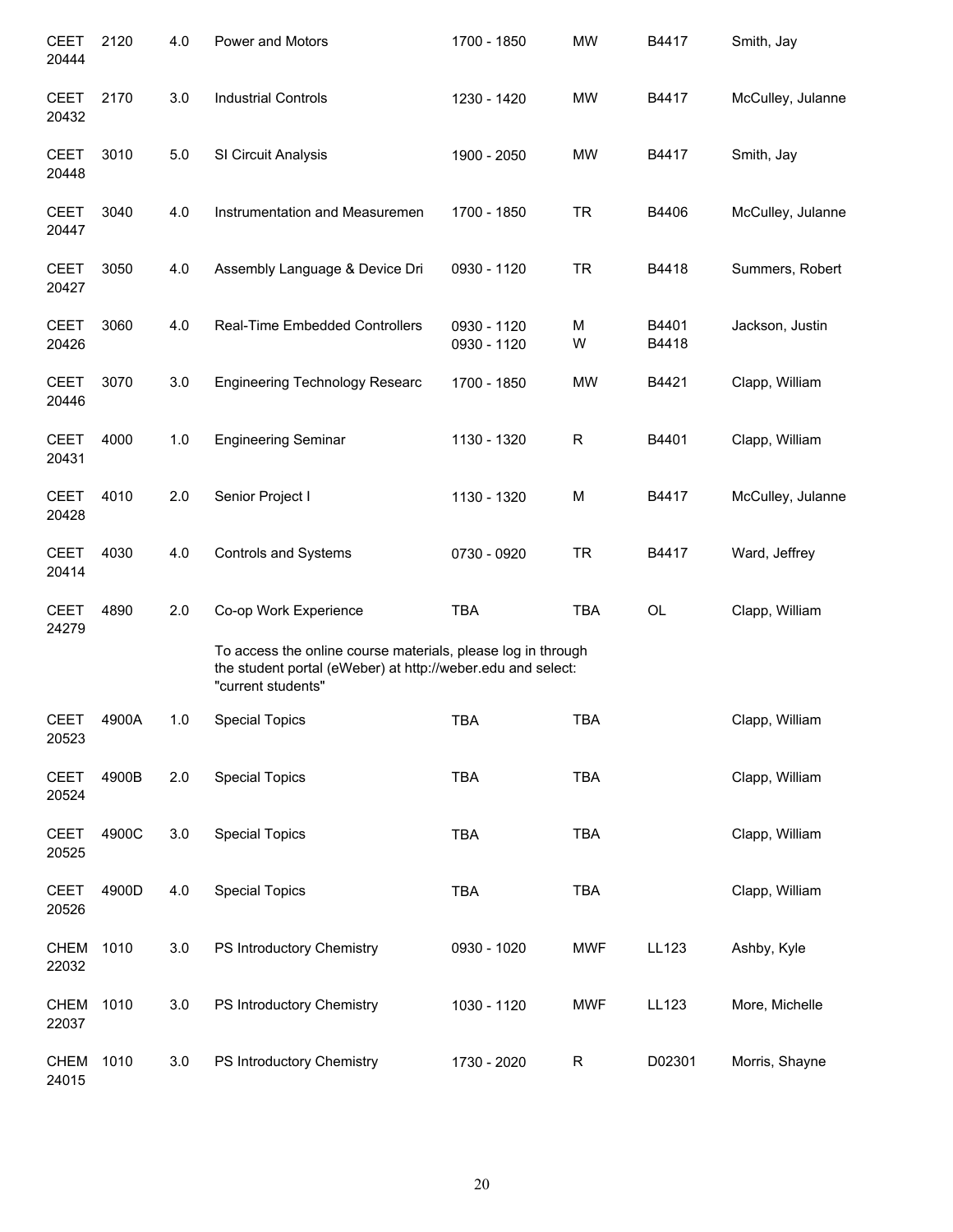| <b>CHEM</b><br>24019 | 1010  | 3.0 | PS Introductory Chemistry                                                                                                                                                                                                                                                                                                                                                                                                                                                                                                                                                                                                                                                                                                                                                                               | 1730 - 2020 | M           | D02301       | Davidson, Charles |
|----------------------|-------|-----|---------------------------------------------------------------------------------------------------------------------------------------------------------------------------------------------------------------------------------------------------------------------------------------------------------------------------------------------------------------------------------------------------------------------------------------------------------------------------------------------------------------------------------------------------------------------------------------------------------------------------------------------------------------------------------------------------------------------------------------------------------------------------------------------------------|-------------|-------------|--------------|-------------------|
| CHEM<br>24047        | 1010  | 3.0 | PS Introductory Chemistry                                                                                                                                                                                                                                                                                                                                                                                                                                                                                                                                                                                                                                                                                                                                                                               | <b>TBA</b>  | <b>TBA</b>  | <b>OL</b>    | More, Michelle    |
|                      |       |     | To access the online course materials, please log in through<br>the student portal (eWeber) at http://weber.edu and select:<br>"current students"                                                                                                                                                                                                                                                                                                                                                                                                                                                                                                                                                                                                                                                       |             |             |              |                   |
| <b>CHEM</b><br>24048 | 1010  | 3.0 | PS Introductory Chemistry                                                                                                                                                                                                                                                                                                                                                                                                                                                                                                                                                                                                                                                                                                                                                                               | <b>TBA</b>  | <b>TBA</b>  | <b>OL</b>    | Davidson, Charles |
|                      |       |     | To access the online course materials, please log in through<br>the student portal (eWeber) at http://weber.edu and select:<br>"current students"                                                                                                                                                                                                                                                                                                                                                                                                                                                                                                                                                                                                                                                       |             |             |              |                   |
| CHEM<br>24058        | 1010  | 3.0 | PS Introductory Chemistry                                                                                                                                                                                                                                                                                                                                                                                                                                                                                                                                                                                                                                                                                                                                                                               | 1730 - 2010 | Т           | WW116        | Hartman, Laird    |
| <b>CHEM</b><br>22039 | 1050  | 5.0 | PS/SI Intro to Gen, Organic                                                                                                                                                                                                                                                                                                                                                                                                                                                                                                                                                                                                                                                                                                                                                                             | 1030 - 1120 | <b>MTWF</b> | <b>LL122</b> | Seager, Spencer   |
|                      |       |     | You MUST register for a lab with this class. Lab fee \$30.                                                                                                                                                                                                                                                                                                                                                                                                                                                                                                                                                                                                                                                                                                                                              |             |             |              |                   |
| <b>CHEM</b><br>24051 | 1050  | 5.0 | PS/SI Intro to Gen, Organic                                                                                                                                                                                                                                                                                                                                                                                                                                                                                                                                                                                                                                                                                                                                                                             | <b>TBA</b>  | <b>TBA</b>  | <b>OL</b>    | Seager, Spencer   |
|                      |       |     | You must also register for Chem 1050L (Lab) course<br>reference number #24052. This Lab is included in the online<br>course and no attendance on campus is necessary. Paced<br>course. Log in on the first day of class for<br>course/assignment information.<br>To access the online course materials, please log in through<br>the student portal (eWeber) at http://weber.edu and select:<br>"current students". Non-Utah residents taking only online<br>courses, and taking no classes within Utah, pay a lower<br>tuition than regular non-residents. You may visit the<br>following website, review criteria, and call the number<br>indicated to be assigned the correct designations for the<br>lower fee: http://wsuonline.weber.edu/Students/costs.asp<br>This course has a \$35.00 Lab fee. |             |             |              |                   |
| <b>CHEM</b><br>22044 | 1050L | 0.0 | Lab                                                                                                                                                                                                                                                                                                                                                                                                                                                                                                                                                                                                                                                                                                                                                                                                     | 0830 - 1120 | R           | <b>SL526</b> | Seager, Spencer   |
|                      |       |     | Lab fee \$30                                                                                                                                                                                                                                                                                                                                                                                                                                                                                                                                                                                                                                                                                                                                                                                            |             |             |              |                   |
| <b>CHEM</b><br>22047 | 1050L | 0.0 | Lab                                                                                                                                                                                                                                                                                                                                                                                                                                                                                                                                                                                                                                                                                                                                                                                                     | 0830 - 1120 | R           | <b>SL527</b> | Seager, Spencer   |
|                      |       |     | Lab fee \$30                                                                                                                                                                                                                                                                                                                                                                                                                                                                                                                                                                                                                                                                                                                                                                                            |             |             |              |                   |
| <b>CHEM</b><br>24052 | 1050L | 0.0 | Lab                                                                                                                                                                                                                                                                                                                                                                                                                                                                                                                                                                                                                                                                                                                                                                                                     | <b>TBA</b>  | <b>TBA</b>  | OL           | Seager, Spencer   |
|                      |       |     | This Lab section is ONLY for online Chem 1050, course<br>reference number #24051. To access the online course<br>materials, please log in through the student portal<br>(eWeber) at http://weber.edu and select:<br>"current students"                                                                                                                                                                                                                                                                                                                                                                                                                                                                                                                                                                  |             |             |              |                   |
| <b>CHEM</b><br>22053 | 1110  | 5.0 | PS/SI Elementary Chemistry                                                                                                                                                                                                                                                                                                                                                                                                                                                                                                                                                                                                                                                                                                                                                                              | 0830 - 0920 | <b>MWRF</b> | LL123        | More, Michelle    |
|                      |       |     | You MUST register for a lab with this class. Lab fee \$30                                                                                                                                                                                                                                                                                                                                                                                                                                                                                                                                                                                                                                                                                                                                               |             |             |              |                   |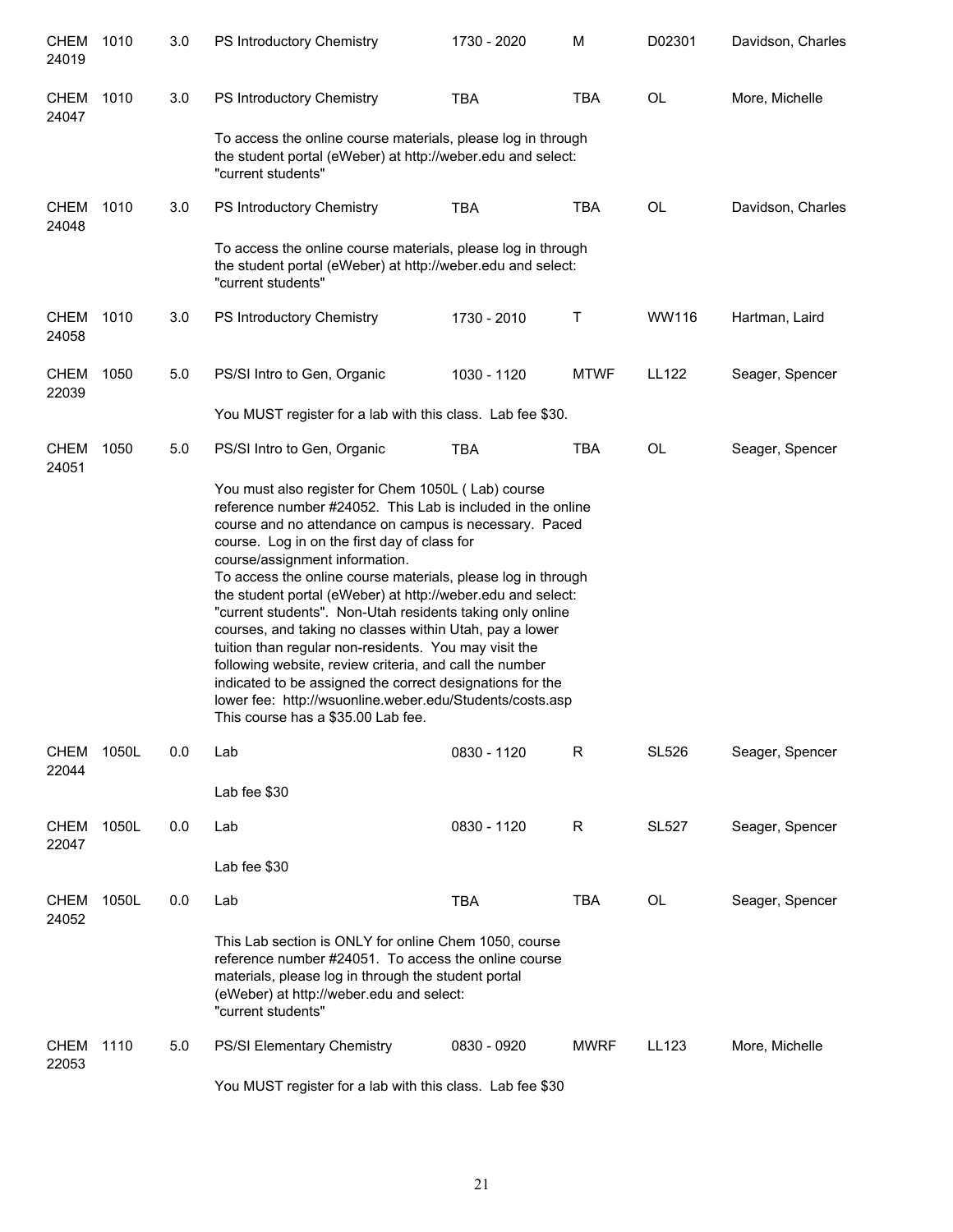| <b>CHEM</b><br>24053 | 1110  | 5.0 | <b>PS/SI Elementary Chemistry</b>                                                                                                                                                                                                                                                                                                                                                                                                                                                                                                                                                                                                                                                                                                                                                                        | TBA         | <b>TBA</b> | OL           | Seager, Spencer |
|----------------------|-------|-----|----------------------------------------------------------------------------------------------------------------------------------------------------------------------------------------------------------------------------------------------------------------------------------------------------------------------------------------------------------------------------------------------------------------------------------------------------------------------------------------------------------------------------------------------------------------------------------------------------------------------------------------------------------------------------------------------------------------------------------------------------------------------------------------------------------|-------------|------------|--------------|-----------------|
|                      |       |     | You must also register for Chem 1110L (Lab) course<br>reference number #24054. This Lab is included in the<br>online course and no attendance on campus is necessary.<br>Paced course. Log in on the first day of class for<br>course/assignment information.<br>To access the online course materials, please log in through<br>the student portal (eWeber) at http://weber.edu and select:<br>"current students". Non -Utah residents taking only online<br>courses, and taking no classes within Utah, pay a lower<br>tuition than regular non-residents. You may visit the<br>following website, review criteria, and call the number<br>indicated to be assigned the correct designations for the<br>lower fee: http://wsuonline.weber.edu/Students/costs.asp<br>This course has a \$35.00 Lab fee. |             |            |              |                 |
| <b>CHEM</b><br>24057 | 1110  | 5.0 | <b>PS/SI Elementary Chemistry</b>                                                                                                                                                                                                                                                                                                                                                                                                                                                                                                                                                                                                                                                                                                                                                                        | <b>TBA</b>  | <b>TBA</b> | OL           | Johnson, Todd   |
|                      |       |     | You must also register for Chem 1110L (Lab) course<br>reference number 24099. This Lab is included in the<br>online course and no attendance on campus is<br>necessary. Paced course. Log in on the first day of class<br>for course/assignment information.<br>To access the online course materials, please log in through<br>the student portal (eWeber) at http://weber.edu and select:<br>"current students". Non-Utah residents taking only online<br>courses, and taking no classes within Utah, pay a lower<br>tuition than regular non-residents. You may visit the<br>following website, review criteria, and call the number<br>indicated to be assigned the correct designations for the<br>lower fee: http://wsuonline.weber.edu/Students/costs.asp<br>This course has a \$35.00 Lab fee.   |             |            |              |                 |
| <b>CHEM</b><br>22058 | 1110L | 0.0 | Lab                                                                                                                                                                                                                                                                                                                                                                                                                                                                                                                                                                                                                                                                                                                                                                                                      | 0730 - 1020 | Τ          | <b>SL526</b> | More, Michelle  |
|                      |       |     | Lab fee \$30                                                                                                                                                                                                                                                                                                                                                                                                                                                                                                                                                                                                                                                                                                                                                                                             |             |            |              |                 |
| CHEM<br>22062        | 1110L | 0.0 | Lab                                                                                                                                                                                                                                                                                                                                                                                                                                                                                                                                                                                                                                                                                                                                                                                                      | 0730 - 1020 | Т          | <b>SL527</b> | More, Michelle  |
|                      |       |     | Laba fee \$30                                                                                                                                                                                                                                                                                                                                                                                                                                                                                                                                                                                                                                                                                                                                                                                            |             |            |              |                 |
| <b>CHEM</b><br>22065 | 1110L | 0.0 | Lab                                                                                                                                                                                                                                                                                                                                                                                                                                                                                                                                                                                                                                                                                                                                                                                                      | 1330 - 1620 | R          | <b>SL526</b> | More, Michelle  |
|                      |       |     | Laab fee \$30                                                                                                                                                                                                                                                                                                                                                                                                                                                                                                                                                                                                                                                                                                                                                                                            |             |            |              |                 |
| <b>CHEM</b><br>22069 | 1110L | 0.0 | Lab                                                                                                                                                                                                                                                                                                                                                                                                                                                                                                                                                                                                                                                                                                                                                                                                      | 1330 - 1620 | R          | <b>SL527</b> | More, Michelle  |
|                      |       |     | Lab fee \$30.                                                                                                                                                                                                                                                                                                                                                                                                                                                                                                                                                                                                                                                                                                                                                                                            |             |            |              |                 |
| <b>CHEM</b><br>24054 | 1110L | 0.0 | Lab                                                                                                                                                                                                                                                                                                                                                                                                                                                                                                                                                                                                                                                                                                                                                                                                      | <b>TBA</b>  | <b>TBA</b> | OL           | Seager, Spencer |
|                      |       |     | This Lab section is ONLY for online Chem 1110, course<br>reference number #24053.<br>To access the online course materials, please log in through<br>the student portal (eWeber) at http://weber.edu and select:<br>"current students"                                                                                                                                                                                                                                                                                                                                                                                                                                                                                                                                                                   |             |            |              |                 |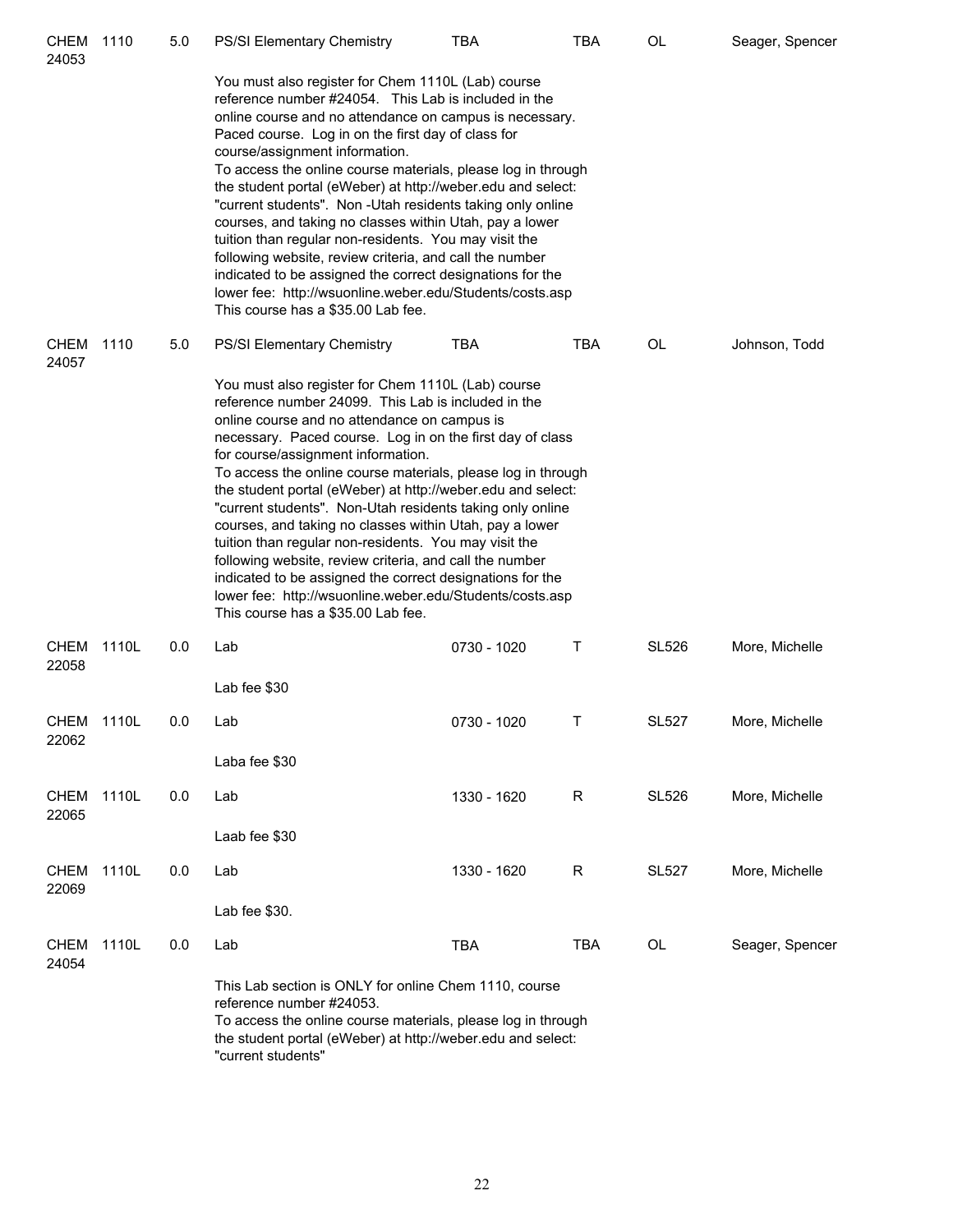| <b>CHEM</b><br>24099 | 1110L | 0.0 | Lab                                                                                                                                                                                                                                                                                                                                                                                                                                                                                                                                                                                                                                                                                                                                                                                                     | <b>TBA</b>  | <b>TBA</b>  | <b>OL</b>    | Johnson, Todd     |
|----------------------|-------|-----|---------------------------------------------------------------------------------------------------------------------------------------------------------------------------------------------------------------------------------------------------------------------------------------------------------------------------------------------------------------------------------------------------------------------------------------------------------------------------------------------------------------------------------------------------------------------------------------------------------------------------------------------------------------------------------------------------------------------------------------------------------------------------------------------------------|-------------|-------------|--------------|-------------------|
|                      |       |     | This Lab section is ONLY for online Chem 1110, course<br>reference number 24057.<br>To access the online course materials, please log in through<br>the student portal (eWeber) at http://weber.edu and select:<br>"current students"                                                                                                                                                                                                                                                                                                                                                                                                                                                                                                                                                                   |             |             |              |                   |
| <b>CHEM</b><br>24055 | 1120  | 5.0 | SI Elem Organic Bio-Chemistry                                                                                                                                                                                                                                                                                                                                                                                                                                                                                                                                                                                                                                                                                                                                                                           | <b>TBA</b>  | <b>TBA</b>  | OL           | Seager, Spencer   |
|                      |       |     | You must also register for Chem 1120L (Lab) course<br>reference number #24056. This Lab is included in the<br>online course and no attendance on campus is necessary.<br>Paced course. Log in on the first day of class for<br>course/assignment information.<br>To access the online course materials, please log in through<br>the student portal (eWeber) at http://weber.edu and select:<br>"current students". Non-Utah residents taking only online<br>courses, and taking no classes within Utah, pay a lower<br>tuition than regular non-residents. You may visit the<br>following website, reveiw criteria, and call the number<br>indicated to be assigned the correct designations for the<br>lower fee: http://wsuonline.weber.edu/Students/costs.asp<br>This course has a \$35.00 Lab fee. |             |             |              |                   |
| CHEM<br>24056        | 1120L | 0.0 | Lab                                                                                                                                                                                                                                                                                                                                                                                                                                                                                                                                                                                                                                                                                                                                                                                                     | <b>TBA</b>  | <b>TBA</b>  | <b>OL</b>    | Seager, Spencer   |
|                      |       |     | This Lab section is ONLY for online Chem 1120, course<br>reference number #24055.<br>To access the online course materials, please log in through<br>the student portal (eWeber) at http://weber.edu and select:<br>"current students"                                                                                                                                                                                                                                                                                                                                                                                                                                                                                                                                                                  |             |             |              |                   |
| <b>CHEM</b><br>22072 | 1200  | 3.0 | Preparation for College Chem                                                                                                                                                                                                                                                                                                                                                                                                                                                                                                                                                                                                                                                                                                                                                                            | 1030 - 1120 | <b>MWF</b>  | EH229        | Ashby, Kyle       |
| <b>CHEM</b><br>22073 | 1200  | 3.0 | Preparation for College Chem                                                                                                                                                                                                                                                                                                                                                                                                                                                                                                                                                                                                                                                                                                                                                                            | 1230 - 1320 | <b>MWF</b>  | <b>LL122</b> | Herzog, Timothy   |
| <b>CHEM</b><br>24060 | 1200  | 3.0 | Preparation for College Chem                                                                                                                                                                                                                                                                                                                                                                                                                                                                                                                                                                                                                                                                                                                                                                            | <b>TBA</b>  | <b>TBA</b>  | <b>OL</b>    | Johnson, Todd     |
|                      |       |     | To access the online course materials, please log in through<br>the student portal (eWeber) at http://weber.edu and select:<br>"current students"                                                                                                                                                                                                                                                                                                                                                                                                                                                                                                                                                                                                                                                       |             |             |              |                   |
| <b>CHEM</b><br>24092 | 1200  | 3.0 | Preparation for College Chem                                                                                                                                                                                                                                                                                                                                                                                                                                                                                                                                                                                                                                                                                                                                                                            | 1730 - 2020 | R           | <b>SL540</b> | Lippert, J.       |
| <b>CHEM</b><br>22136 | 1210  | 5.0 | PS/SI Principles of Chem I                                                                                                                                                                                                                                                                                                                                                                                                                                                                                                                                                                                                                                                                                                                                                                              | 0830 - 0920 | <b>MTWF</b> | LL126        | Herzog, Timothy   |
|                      |       |     | You MUST register for a lab with this class. Lab fee \$35                                                                                                                                                                                                                                                                                                                                                                                                                                                                                                                                                                                                                                                                                                                                               |             |             |              |                   |
| <b>CHEM</b><br>22139 | 1210  | 5.0 | PS/SI Principles of Chem I                                                                                                                                                                                                                                                                                                                                                                                                                                                                                                                                                                                                                                                                                                                                                                              | 1230 - 1320 | <b>MWRF</b> | <b>LL123</b> | Seager, Spencer   |
|                      |       |     | You MUST register for a lab with this class. Lab fee \$35                                                                                                                                                                                                                                                                                                                                                                                                                                                                                                                                                                                                                                                                                                                                               |             |             |              |                   |
| <b>CHEM</b><br>24022 | 1210  | 5.0 | PS/SI Principles of Chem I                                                                                                                                                                                                                                                                                                                                                                                                                                                                                                                                                                                                                                                                                                                                                                              | 1300 - 1440 | MW          | D02301       | Davidson, Charles |
|                      |       |     | Chem 1210L (Lab) course reference number 24026<br>must be taken with this course.                                                                                                                                                                                                                                                                                                                                                                                                                                                                                                                                                                                                                                                                                                                       |             |             |              |                   |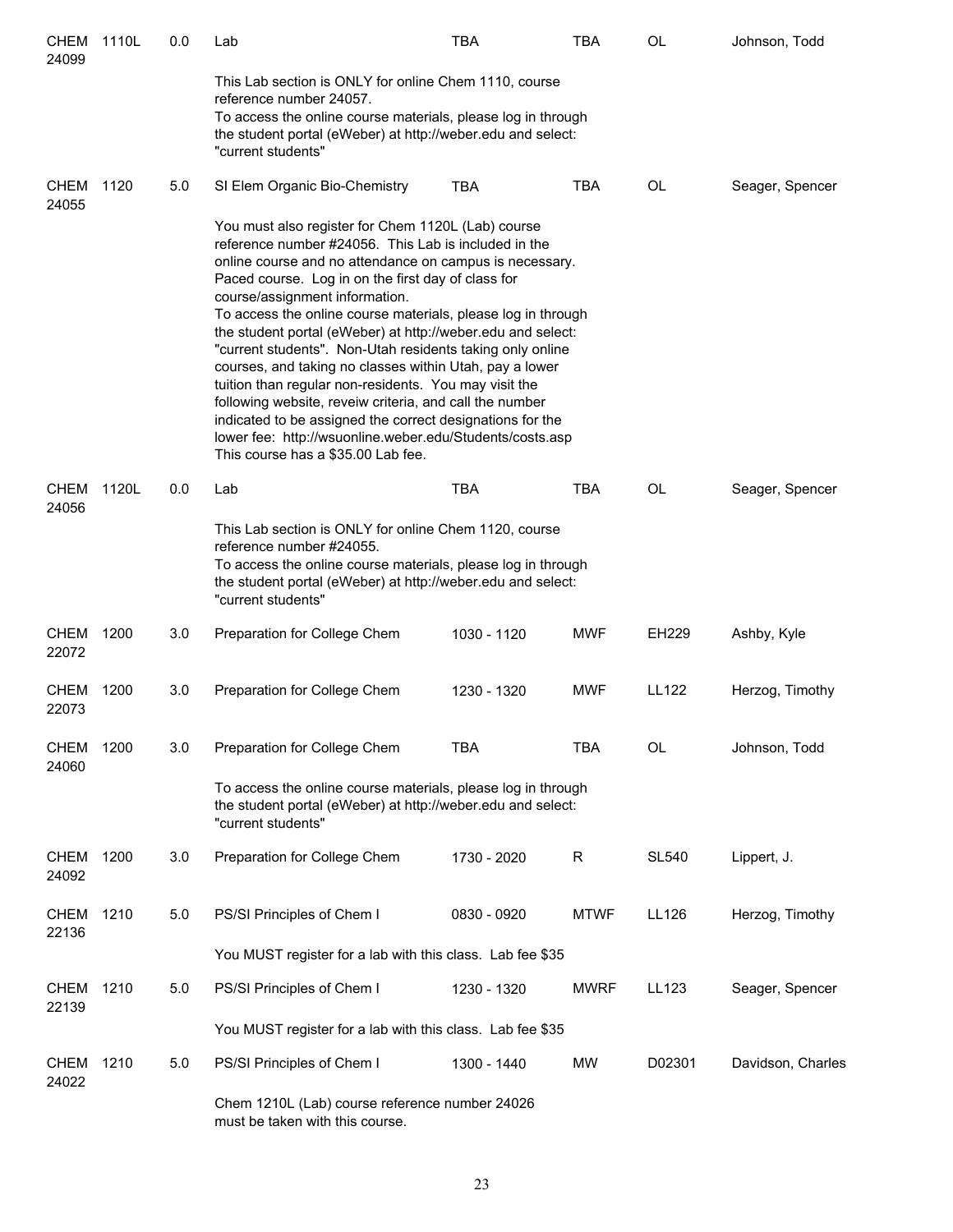| <b>CHEM</b><br>24041 | 1210  | 5.0 | PS/SI Principles of Chem I                                                                    | 1700 - 1750                | W              | D02330                       | Berghout, Henry   |
|----------------------|-------|-----|-----------------------------------------------------------------------------------------------|----------------------------|----------------|------------------------------|-------------------|
|                      |       |     | Chem 1210L (Lab) course reference number 24044 is taken<br>with this course. Lab fee \$35.00. |                            |                |                              |                   |
| <b>CHEM</b><br>24089 | 1210  | 5.0 | PS/SI Principles of Chem I                                                                    | 1800 - 2045<br>1800 - 1850 | Τ<br>${\sf R}$ | <b>LL122</b><br><b>LL122</b> | Banks, Lavoir     |
| <b>CHEM</b><br>22141 | 1210L | 0.0 | Lab                                                                                           | 1330 - 1620                | M              | <b>SL531</b>                 | Berghout, Henry   |
|                      |       |     | Lab fee \$35                                                                                  |                            |                |                              |                   |
| <b>CHEM</b><br>22147 | 1210L | 0.0 | Lab                                                                                           | 1330 - 1620                | M              | <b>SL532</b>                 | Berghout, Henry   |
|                      |       |     | Lab fee \$35                                                                                  |                            |                |                              |                   |
| <b>CHEM</b><br>22151 | 1210L | 0.0 | Lab                                                                                           | 0830 - 1120                | Т              | <b>SL531</b>                 | Ashby, Kyle       |
|                      |       |     | Lab fee \$35                                                                                  |                            |                |                              |                   |
| <b>CHEM</b><br>22156 | 1210L | 0.0 | Lab                                                                                           | 0830 - 1120                | Τ              | <b>SL532</b>                 | Ashby, Kyle       |
|                      |       |     | Lab fee \$35                                                                                  |                            |                |                              |                   |
| <b>CHEM</b><br>22159 | 1210L | 0.0 | Lab                                                                                           | 1330 - 1620                | Т              | <b>SL531</b>                 | Seager, Spencer   |
|                      |       |     | Lab fee \$35                                                                                  |                            |                |                              |                   |
| <b>CHEM</b><br>22161 | 1210L | 0.0 | Lab                                                                                           | 1330 - 1620                | Т              | <b>SL532</b>                 | Seager, Spencer   |
|                      |       |     | Lab fee \$35                                                                                  |                            |                |                              |                   |
| <b>CHEM</b><br>22163 | 1210L | 0.0 | Lab                                                                                           | 0830 - 1120                | R              | <b>SL531</b>                 | Herzog, Timothy   |
|                      |       |     | Lab fee \$35                                                                                  |                            |                |                              |                   |
| <b>CHEM</b><br>22165 | 1210L | 0.0 | Lab                                                                                           | 0830 - 1120                | $\mathsf R$    | <b>SL532</b>                 | Herzog, Timothy   |
|                      |       |     | Lab fee \$35                                                                                  |                            |                |                              |                   |
| CHEM<br>22166        | 1210L | 0.0 | Lab                                                                                           | 1330 - 1620                | R              | <b>SL531</b>                 | Seager, Spencer   |
|                      |       |     | Lab fee \$35                                                                                  |                            |                |                              |                   |
| <b>CHEM</b><br>22169 | 1210L | 0.0 | Lab                                                                                           | 1330 - 1620                | R              | <b>SL532</b>                 | Seager, Spencer   |
|                      |       |     | Lab fee \$35                                                                                  |                            |                |                              |                   |
| CHEM<br>24026        | 1210L | 0.0 | Lab                                                                                           | 1300 - 1550                | R              | D02330                       | Davidson, Charles |
|                      |       |     | This Lab is for Davidson's Chem 1210 course reference<br>number 24022.                        |                            |                |                              |                   |
| <b>CHEM</b><br>24044 | 1210L | 0.0 | Lab                                                                                           | 1800 - 2050                | W              | D02330                       | Berghout, Henry   |
|                      |       |     | Chem 1210 course reference number 24041 is taken<br>with this course.                         |                            |                |                              |                   |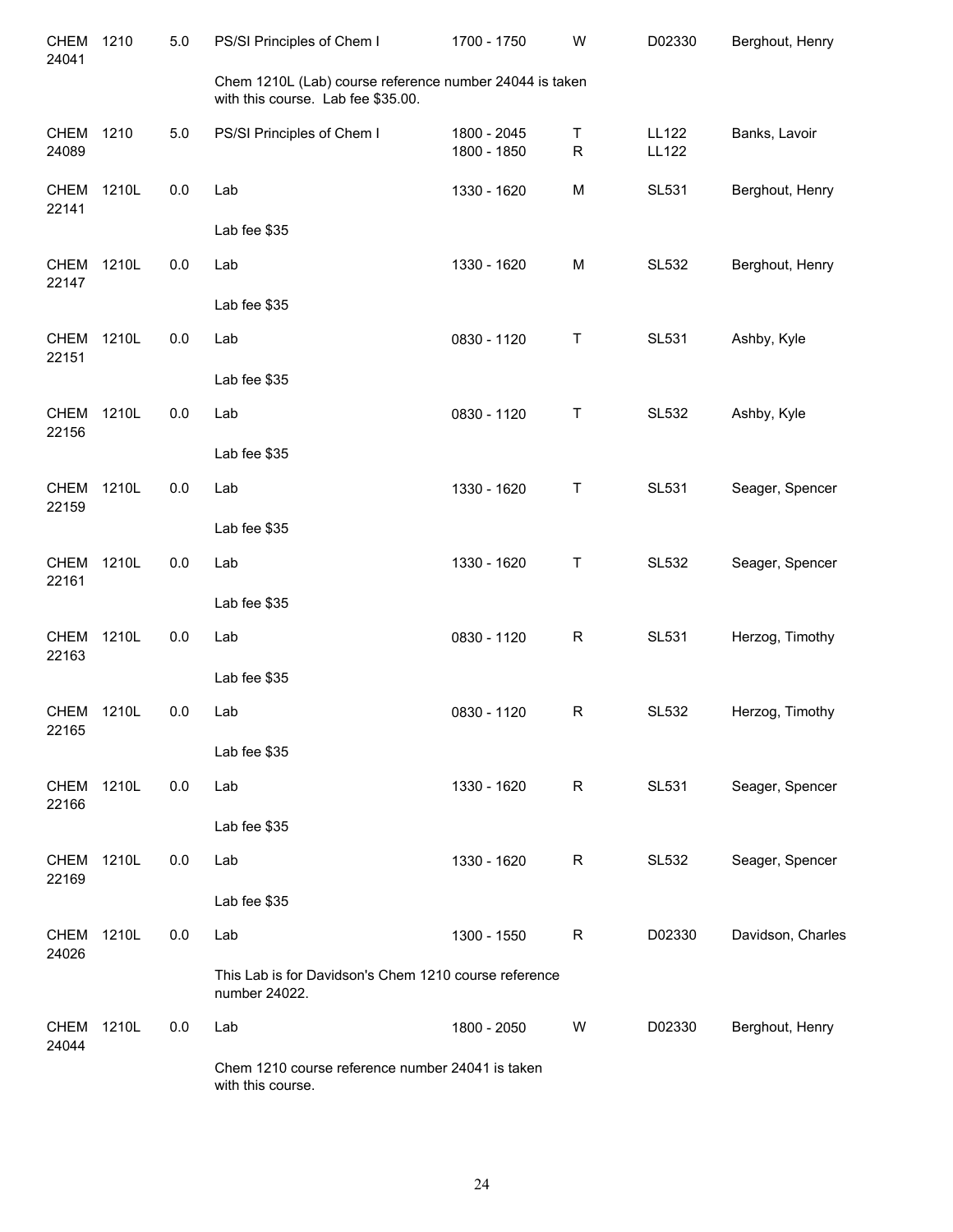| <b>CHEM</b><br>24045 | 1210L | 0.0 | Lab                                                                             | 1800 - 2050 | W            | D02          | Berghout, Henry |
|----------------------|-------|-----|---------------------------------------------------------------------------------|-------------|--------------|--------------|-----------------|
| <b>CHEM</b><br>24090 | 1210L | 0.0 | Lab                                                                             | 1900 - 2145 | $\mathsf{R}$ | <b>SL531</b> | Banks, Lavoir   |
| <b>CHEM</b><br>24091 | 1210L | 0.0 | Lab                                                                             | 1900 - 2145 | $\mathsf R$  | <b>SL532</b> | Banks, Lavoir   |
| <b>CHEM</b><br>22179 | 1220  | 5.0 | SI Principles of Chemistry II                                                   | 0730 - 0820 | <b>MTWR</b>  | LL123        | Berghout, Henry |
|                      |       |     | You MUST register for a lab with this class. Lab fee \$35                       |             |              |              |                 |
| CHEM<br>24033        | 1220  | 5.0 | SI Principles of Chemistry II                                                   | 1600 - 1720 | <b>MTR</b>   | D02301       | Ashby, Kyle     |
|                      |       |     | Chem 1220L (Lab) course reference number 24038<br>is taken with this course.    |             |              |              |                 |
| <b>CHEM</b><br>22181 | 1220L | 0.0 | Lab                                                                             | 1430 - 1720 | W            | <b>SL531</b> | Ashby, Kyle     |
|                      |       |     | Lab fee \$35                                                                    |             |              |              |                 |
| <b>CHEM</b><br>22182 | 1220L | 0.0 | Lab                                                                             | 1430 - 1720 | W            | <b>SL532</b> | Ashby, Kyle     |
|                      |       |     | Lab fee \$35                                                                    |             |              |              |                 |
| <b>CHEM</b><br>22183 | 1220L | 0.0 | Lab                                                                             | 1330 - 1620 | Τ            | <b>SL526</b> | Berghout, Henry |
|                      |       |     | Lab fee \$35                                                                    |             |              |              |                 |
| <b>CHEM</b><br>24038 | 1220L | 0.0 | Lab                                                                             | 1730 - 2020 | $\mathsf{R}$ | D02330       | Ashby, Kyle     |
|                      |       |     | This Lab is for Kyle Ashby's Chem 1220 class, course<br>reference number 24033. |             |              |              |                 |
| <b>CHEM</b><br>22184 | 1360  | 3.0 | PS/SI Prin of Physical Science                                                  | 0930 - 1020 | <b>TR</b>    | <b>SL540</b> | More, Michelle  |
| CHEM<br>22976        | 1360L | 0.0 | Lab                                                                             | 1330 - 1620 | W            | <b>SL525</b> |                 |
|                      |       |     | Lab fee \$5                                                                     |             |              |              |                 |
| CHEM<br>22185        | 2310  | 5.0 | Organic Chemistry I                                                             | 0830 - 0920 | <b>MTWF</b>  | <b>LL122</b> | Davies, Don     |
|                      |       |     | You MUST register for a lab with this class. Lab fee \$35                       |             |              |              |                 |
| <b>CHEM</b><br>22187 | 2310  | 5.0 | Organic Chemistry I                                                             | 1130 - 1220 | <b>MTWF</b>  | LL123        | Lloyd, Barry    |
|                      |       |     | You MUST register for a lab with this class. Lab fee \$35                       |             |              |              |                 |
| <b>CHEM</b><br>22189 | 2310L | 0.0 | Lab                                                                             | 1330 - 1620 | $\sf T$      | <b>SL621</b> | Lloyd, Barry    |
|                      |       |     | Lab fee \$35                                                                    |             |              |              |                 |
| <b>CHEM</b><br>22191 | 2310L | 0.0 | Lab                                                                             | 1330 - 1620 | Τ            | <b>SL626</b> | Lloyd, Barry    |
|                      |       |     | Lab fee \$35                                                                    |             |              |              |                 |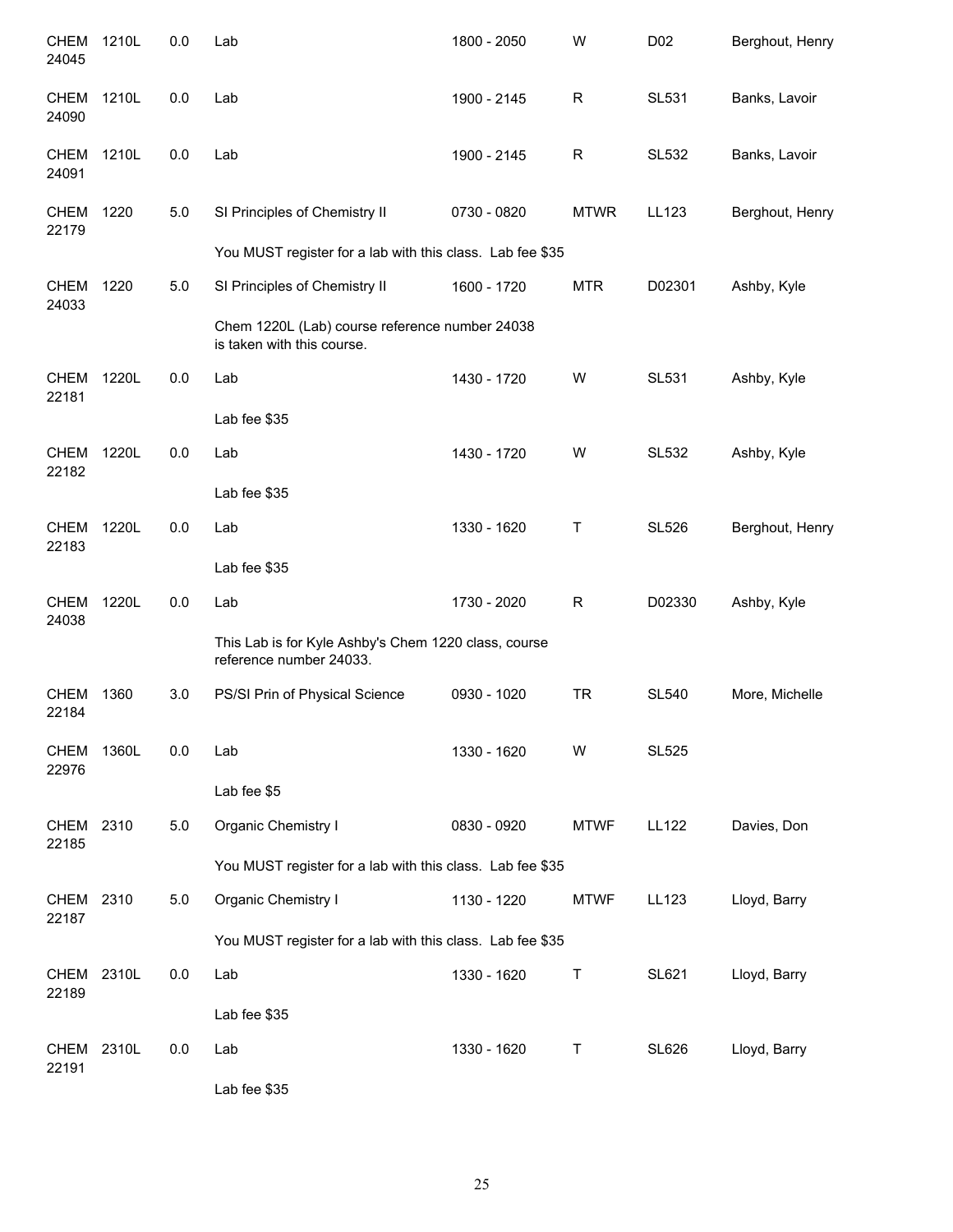| CHEM<br>22193        | 2310L | 0.0   | Lab                                                       | 1430 - 1720 | W           | <b>SL621</b> | Herzog, Timothy   |
|----------------------|-------|-------|-----------------------------------------------------------|-------------|-------------|--------------|-------------------|
|                      |       |       | Lab fee \$35                                              |             |             |              |                   |
| <b>CHEM</b><br>22196 | 2310L | 0.0   | Lab                                                       | 1430 - 1720 | W           | <b>SL626</b> | Herzog, Timothy   |
|                      |       |       | Lab fee \$35                                              |             |             |              |                   |
| <b>CHEM</b><br>22200 | 2310L | 0.0   | Lab                                                       | 0830 - 1120 | $\mathsf R$ | SL621        | Johnson, Todd     |
|                      |       |       | Lab fee \$35                                              |             |             |              |                   |
| <b>CHEM</b><br>22203 | 2310L | 0.0   | Lab                                                       | 0830 - 1120 | $\mathsf R$ | <b>SL626</b> | Johnson, Todd     |
|                      |       |       | Lab fee \$35                                              |             |             |              |                   |
| <b>CHEM</b><br>22208 | 2320  | $5.0$ | <b>Organic Chemistry II</b>                               | 1130 - 1220 | <b>MWRF</b> | <b>LL122</b> | Davies, Don       |
|                      |       |       | You MUST sign up for a lab with this class. Lab fee \$35  |             |             |              |                   |
| <b>CHEM</b><br>22210 | 2320L | 0.0   | Lab                                                       | 1330 - 1620 | M           | SL621        | Davies, Don       |
|                      |       |       | Lab fee \$35                                              |             |             |              |                   |
| <b>CHEM</b><br>22213 | 2320L | 0.0   | Lab                                                       | 1330 - 1620 | $\mathsf R$ | <b>SL621</b> | Davies, Don       |
|                      |       |       | Lab fee \$35                                              |             |             |              |                   |
| <b>CHEM</b><br>22467 | 2600  | 1.0   | Laboratory Safety                                         | 1230 - 1320 | M           | LL129        | Wachocki, Barbara |
| <b>CHEM</b><br>22473 | 2890  | 1.0   | Cooperative Work Experience                               | <b>TBA</b>  | <b>TBA</b>  |              | Walker, Edward    |
| CHEM<br>22477        | 2890  | 1.0   | Cooperative Work Experience                               | <b>TBA</b>  | <b>TBA</b>  |              | Walker, Edward    |
| <b>CHEM</b><br>22479 | 2890  | 1.0   | Cooperative Work Experience                               | <b>TBA</b>  | TBA         |              | Walker, Edward    |
| <b>CHEM</b><br>22484 | 3000  | 4.0   | Quantitative Analysis                                     | 1200 - 1315 | <b>TR</b>   | <b>SL540</b> | Lippert, J.       |
|                      |       |       | You MUST register for a lab with this class. Lab fee \$25 |             |             |              |                   |
| <b>CHEM</b><br>22491 | 3000L | 0.0   | Lab                                                       | 1330 - 1620 | $\mathsf R$ | <b>SL525</b> | Lippert, J.       |
|                      |       |       | Lab fee \$25                                              |             |             |              |                   |
| <b>CHEM</b><br>22482 | 3020  | $1.0$ | Computer Application in Chem                              | 1330 - 1420 | Τ           | <b>SL540</b> | Lippert, J.       |
| <b>CHEM</b><br>22512 | 3050  | 3.0   | <b>Instrumental Analysis</b>                              | 1030 - 1120 | <b>MW</b>   | <b>SL540</b> | Lippert, J.       |
|                      |       |       | You must register for a lab with this class. Lab fee \$20 |             |             |              |                   |
| <b>CHEM</b><br>22517 | 3050L | 0.0   | Lab                                                       | 1130 - 1420 | M           | <b>SL525</b> | Lippert, J.       |
|                      |       |       | Lab fee \$20                                              |             |             |              |                   |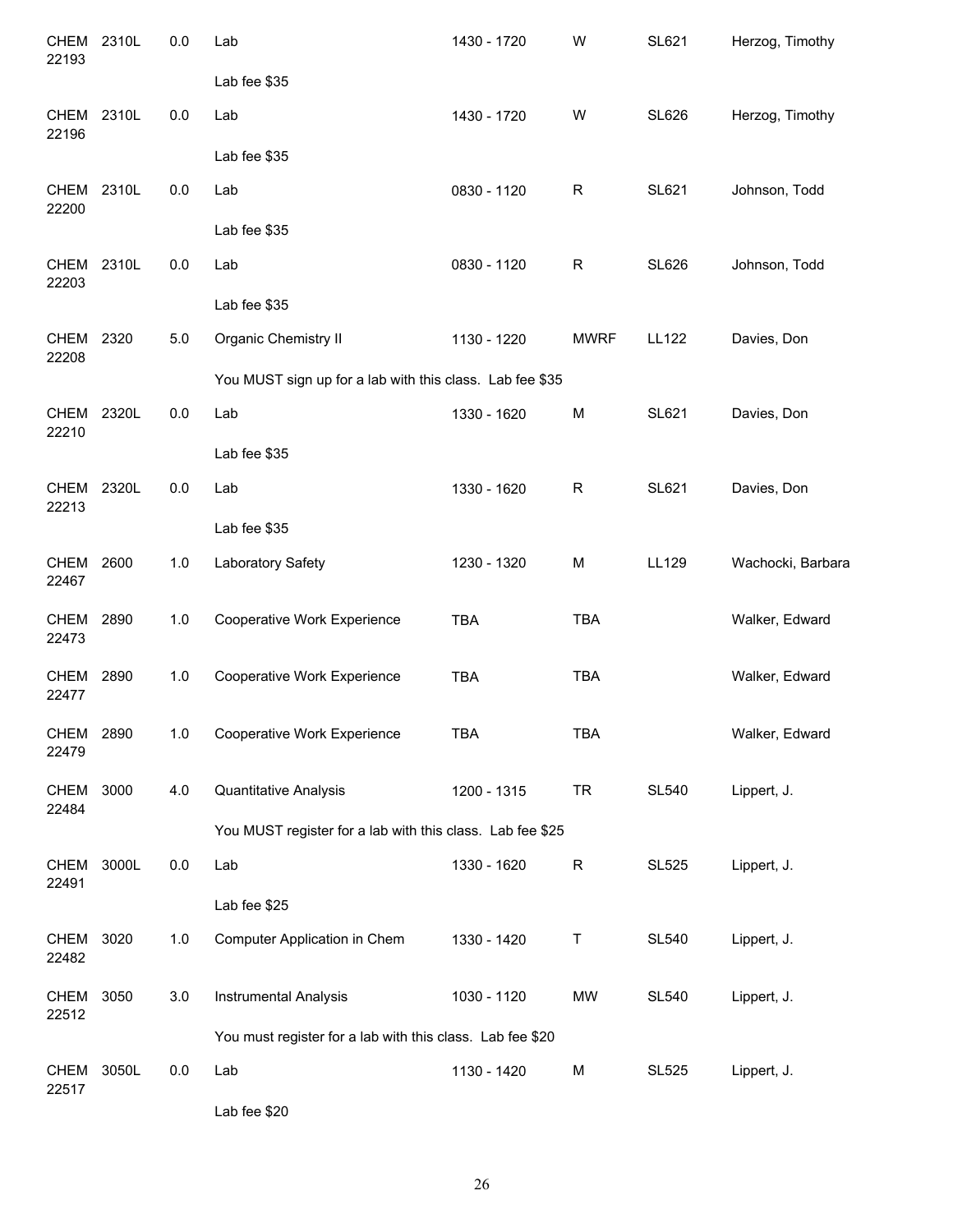| <b>CHEM</b><br>22520 | 3050L | 0.0 | Lab                                                                                       | 1430 - 1720 | R           | <b>SL525</b> | Lippert, J.       |
|----------------------|-------|-----|-------------------------------------------------------------------------------------------|-------------|-------------|--------------|-------------------|
|                      |       |     | Lab fee \$20                                                                              |             |             |              |                   |
| <b>CHEM</b><br>22526 | 3060  | 1.0 | <b>Applied Analysis</b>                                                                   | 1330 - 1620 | Τ           | <b>SL525</b> | Herzog, Timothy   |
| <b>CHEM</b><br>22529 | 3070  | 4.0 | <b>Biochemistry I</b>                                                                     | 0730 - 0820 | <b>MWF</b>  | <b>LL122</b> | Walker, Edward    |
|                      |       |     | You MUST register for a lab with this class. Lab fee \$35                                 |             |             |              |                   |
| <b>CHEM</b><br>22534 | 3070L | 0.0 | Biochem I Lab                                                                             | 1330 - 1620 | Т           | <b>SL527</b> | Walker, Edward    |
|                      |       |     | Lab fee \$35                                                                              |             |             |              |                   |
| <b>CHEM</b><br>22537 | 3070L | 0.0 | Biochem I Lab                                                                             | 1330 - 1620 | W           | <b>SL527</b> | Walker, Edward    |
|                      |       |     | Lab fee \$35                                                                              |             |             |              |                   |
| <b>CHEM</b><br>22541 | 3400  | 3.0 | Molecular Symmetry & App Math                                                             | 1030 - 1145 | <b>TR</b>   | <b>SL540</b> | Berghout, Henry   |
| CHEM<br>22542        | 3410  | 4.0 | Physical Chemistry I                                                                      | 0930 - 1020 | <b>MWF</b>  | <b>SL540</b> | Davidson, Charles |
|                      |       |     | You must register for a lab with this class. Lab fee \$10                                 |             |             |              |                   |
| <b>CHEM</b><br>22545 | 3410L | 0.0 | Lab                                                                                       | 0730 - 1020 | Τ           | <b>SL515</b> | Davidson, Charles |
|                      |       |     | Lab fee \$10                                                                              |             |             |              |                   |
| CHEM<br>22547        | 3410L | 0.0 | Lab                                                                                       | 1330 - 1630 | Τ           | <b>SL515</b> | Davidson, Charles |
|                      |       |     | Lab fee \$10                                                                              |             |             |              |                   |
| <b>CHEM</b><br>22550 | 3570  | 3.0 | Foundations of Science Educ                                                               | 1030 - 1145 | <b>TR</b>   | LL230        | Ohlhorst, Sharon  |
| CHEM 4570<br>22552   |       | 3.0 | Sec Sch Sci Teaching Methods                                                              | 1200 - 1315 |             | LL230        | Johnston, Adam    |
|                      |       |     | You must register for a lab with this class.                                              |             |             |              |                   |
| <b>CHEM</b><br>22558 | 4570L | 0.0 | Lab                                                                                       | 1200 - 1450 | $\mathsf R$ | LL230        | Johnston, Adam    |
| <b>CHEM</b><br>22560 | 4700  | 1.0 | Special Topics in Chemistry                                                               | 1330 - 1420 | R           | <b>SL540</b> | Lloyd, Barry      |
|                      |       |     | Topic: FOURIER TRANSFORM NUCLEAR MAGNETIC RESONANCE<br>SPECTROSCOPY (FT-NMR SPECTROSCOPY) |             |             |              |                   |
| CHEM<br>20601        | 4800  | 1.0 | Research & Independent Study                                                              | <b>TBA</b>  | <b>TBA</b>  |              | Berghout, Henry   |
|                      |       |     | Requires prior approval of instructor.                                                    |             |             |              |                   |
| CHEM<br>20603        | 4800  | 1.0 | Research & Independent Study                                                              | <b>TBA</b>  | M           |              | Berghout, Henry   |
|                      |       |     | Requires prior approval of instructor.                                                    |             |             |              |                   |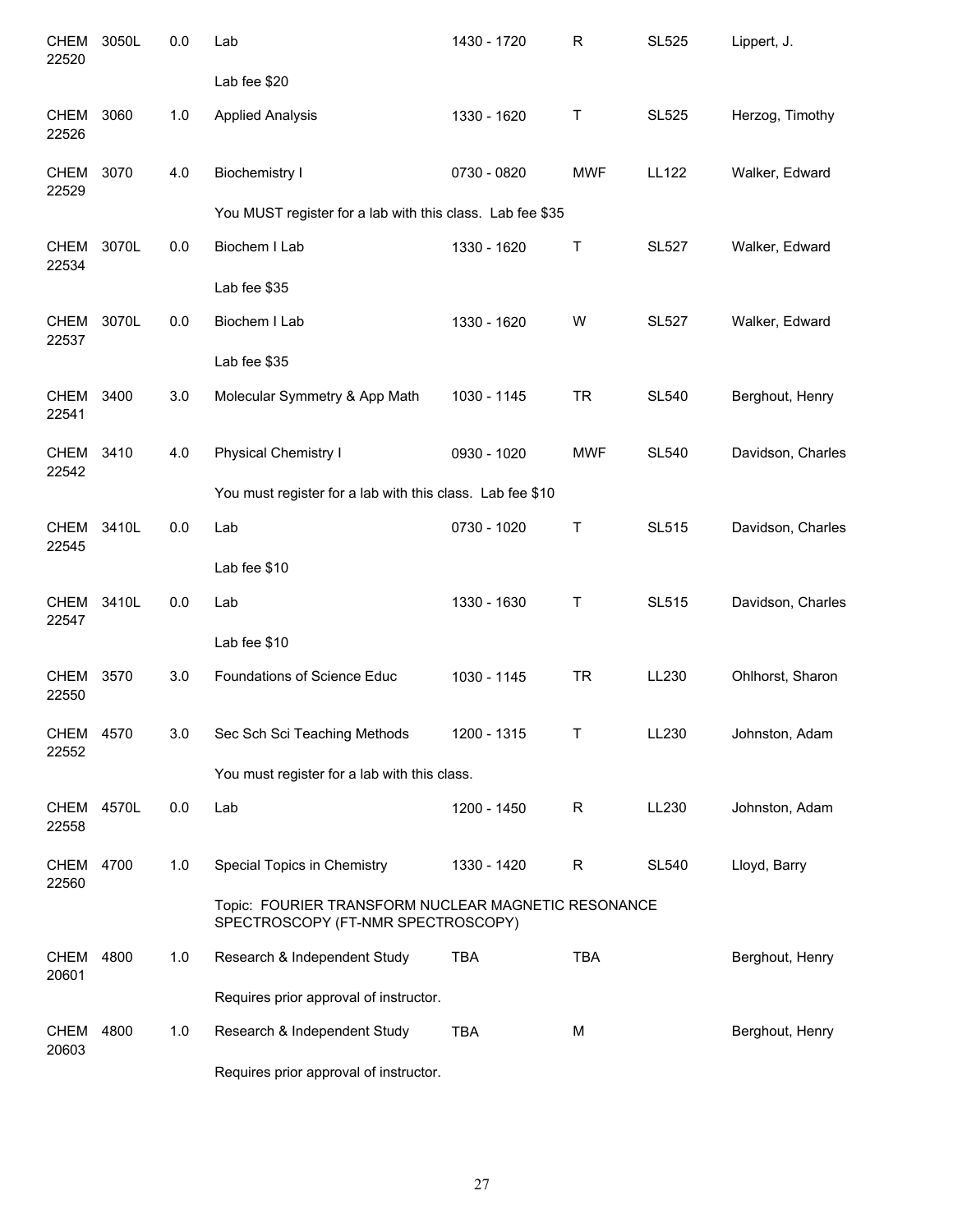| <b>CHEM</b><br>20604 | 4800 | 1.0   | Research & Independent Study          | <b>TBA</b> | <b>TBA</b> | Berghout, Henry   |
|----------------------|------|-------|---------------------------------------|------------|------------|-------------------|
|                      |      |       | Requires prior instructor approval.   |            |            |                   |
| <b>CHEM</b><br>20606 | 4800 | 1.0   | Research & Independent Study          | <b>TBA</b> | <b>TBA</b> | Davidson, Charles |
|                      |      |       | Requires prior instructor approval.   |            |            |                   |
| <b>CHEM</b><br>20607 | 4800 | $1.0$ | Research & Independent Study          | <b>TBA</b> | <b>TBA</b> | Davidson, Charles |
|                      |      |       | Requires prior instructor approval.   |            |            |                   |
| CHEM<br>20608        | 4800 | $1.0$ | Research & Independent Study          | <b>TBA</b> | <b>TBA</b> | Davidson, Charles |
|                      |      |       | Requires prior instructor approval.   |            |            |                   |
| CHEM<br>20643        | 4800 | $1.0$ | Research & Independent Study          | <b>TBA</b> | <b>TBA</b> | Davies, Don       |
|                      |      |       | Requires prior instructor approval.   |            |            |                   |
| CHEM<br>20647        | 4800 | $1.0$ | Research & Independent Study          | <b>TBA</b> | <b>TBA</b> | Davies, Don       |
|                      |      |       | Requires prior instructor approval.   |            |            |                   |
| CHEM<br>20648        | 4800 | 1.0   | Research & Independent Study          | <b>TBA</b> | <b>TBA</b> | Davies, Don       |
|                      |      |       | Requires prior instructor approval.   |            |            |                   |
| CHEM<br>20652        | 4800 | 1.0   | Research & Independent Study          | <b>TBA</b> | <b>TBA</b> | Herzog, Timothy   |
|                      |      |       | Requires prior approval of instructor |            |            |                   |
| CHEM<br>20655        | 4800 | 1.0   | Research & Independent Study          | <b>TBA</b> | <b>TBA</b> | Herzog, Timothy   |
|                      |      |       | Requires prior instructor approval.   |            |            |                   |
| CHEM<br>20657        | 4800 | 1.0   | Research & Independent Study          | <b>TBA</b> | <b>TBA</b> | Herzog, Timothy   |
|                      |      |       | Requires prior instructor approval.   |            |            |                   |
| <b>CHEM</b><br>20670 | 4800 | 1.0   | Research & Independent Study          | TBA        | <b>TBA</b> | Lippert, J.       |
|                      |      |       | Prior instructor approval required    |            |            |                   |
| <b>CHEM</b><br>20672 | 4800 | 1.0   | Research & Independent Study          | TBA        | <b>TBA</b> | Lippert, J.       |
|                      |      |       | Requires prior instructor approval    |            |            |                   |
| CHEM<br>20673        | 4800 | 1.0   | Research & Independent Study          | TBA        | <b>TBA</b> | Lippert, J.       |
|                      |      |       | Requires prior instructor approval    |            |            |                   |
| CHEM<br>20693        | 4800 | 1.0   | Research & Independent Study          | <b>TBA</b> | <b>TBA</b> | Lloyd, Barry      |
|                      |      |       | Prior Instructor approval required.   |            |            |                   |
| CHEM<br>20697        | 4800 | 1.0   | Research & Independent Study          | <b>TBA</b> | <b>TBA</b> | Lloyd, Barry      |
|                      |      |       | Requires prior approval of instructor |            |            |                   |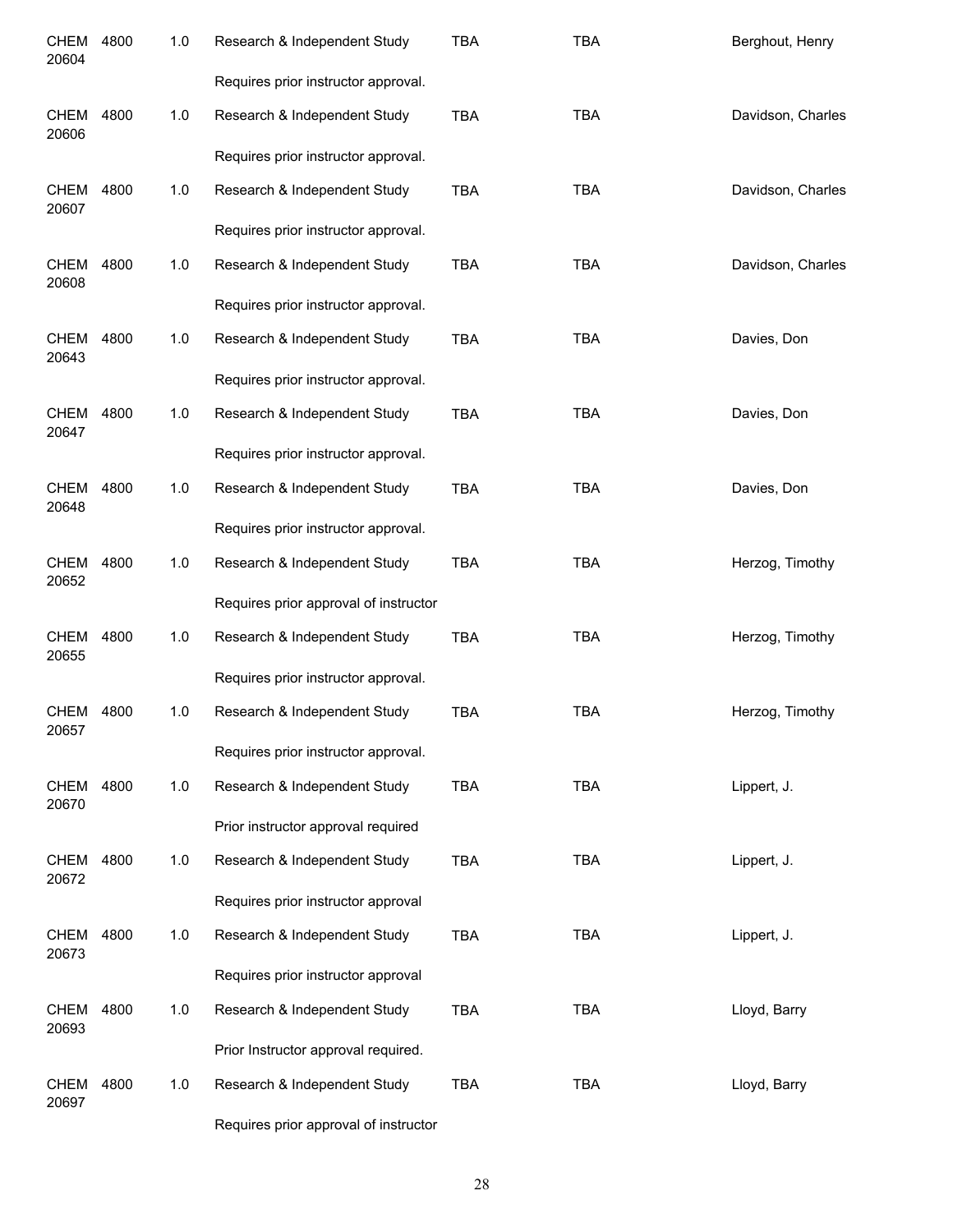| <b>CHEM</b><br>20698 | 4800 | 1.0 | Research & Independent Study                                                                                                                      | <b>TBA</b>  | <b>TBA</b> |              | Lloyd, Barry     |
|----------------------|------|-----|---------------------------------------------------------------------------------------------------------------------------------------------------|-------------|------------|--------------|------------------|
|                      |      |     | Prior instructor approval needed                                                                                                                  |             |            |              |                  |
| <b>CHEM</b><br>20700 | 4800 | 1.0 | Research & Independent Study                                                                                                                      | <b>TBA</b>  | <b>TBA</b> |              | Seager, Spencer  |
|                      |      |     | Prior instructor approval required                                                                                                                |             |            |              |                  |
| CHEM<br>20701        | 4800 | 1.0 | Research & Independent Study                                                                                                                      | <b>TBA</b>  | <b>TBA</b> |              | Seager, Spencer  |
|                      |      |     | Prior instructor approval required                                                                                                                |             |            |              |                  |
| CHEM<br>20702        | 4800 | 1.0 | Research & Independent Study                                                                                                                      | <b>TBA</b>  | <b>TBA</b> |              | Seager, Spencer  |
|                      |      |     | Prior instructor approval required                                                                                                                |             |            |              |                  |
| <b>CHEM</b><br>20703 | 4800 | 1.0 | Research & Independent Study                                                                                                                      | <b>TBA</b>  | <b>TBA</b> |              | Walker, Edward   |
|                      |      |     | Prior instructor approval needed                                                                                                                  |             |            |              |                  |
| <b>CHEM</b><br>20706 | 4800 | 1.0 | Research & Independent Study                                                                                                                      | <b>TBA</b>  | <b>TBA</b> |              | Walker, Edward   |
|                      |      |     | Prior instructor approval required                                                                                                                |             |            |              |                  |
| <b>CHEM</b><br>20709 | 4800 | 1.0 | Research & Independent Study                                                                                                                      | <b>TBA</b>  | <b>TBA</b> |              | Walker, Edward   |
|                      |      |     | Prior instructor approval needed                                                                                                                  |             |            |              |                  |
| CHEM<br>20712        | 4890 | 1.0 | Cooperative Work Experience                                                                                                                       | <b>TBA</b>  | <b>TBA</b> |              | Walker, Edward   |
|                      |      |     | Prior instructor approval needed                                                                                                                  |             |            |              |                  |
| CHEM<br>20713        | 4890 | 1.0 | Cooperative Work Experience                                                                                                                       | <b>TBA</b>  | <b>TBA</b> |              | Walker, Edward   |
|                      |      |     | Prior instructor approval needed                                                                                                                  |             |            |              |                  |
| CHEM<br>20714        | 4890 | 1.0 | Cooperative Work Experience                                                                                                                       | <b>TBA</b>  | <b>TBA</b> |              | Walker, Edward   |
|                      |      |     | Prior instructor approval needed                                                                                                                  |             |            |              |                  |
| <b>CHEM</b><br>22566 | 4990 | 1.0 | Senior Seminar                                                                                                                                    | 1130 - 1220 | W          | <b>SL540</b> | Berghout, Henry  |
| <b>CHF</b><br>22478  | 1400 | 3.0 | Marriage as Interpersonal Proc                                                                                                                    | 1200 - 1315 | <b>TR</b>  | ED233        | Chatelain, Randy |
| <b>CHF</b><br>22750  | 1400 | 3.0 | Marriage as Interpersonal Proc                                                                                                                    | <b>TBA</b>  | <b>TBA</b> | OL           | Merrill, Chloe   |
|                      |      |     | To access the online course materials, please log in through<br>the student portal (eWeber) at http://weber.edu and select:<br>"current students" |             |            |              |                  |
| <b>CHF</b><br>22559  | 1500 | 3.0 | SS Human Development                                                                                                                              | 1030 - 1145 | <b>TR</b>  | ED104        | Bird, James      |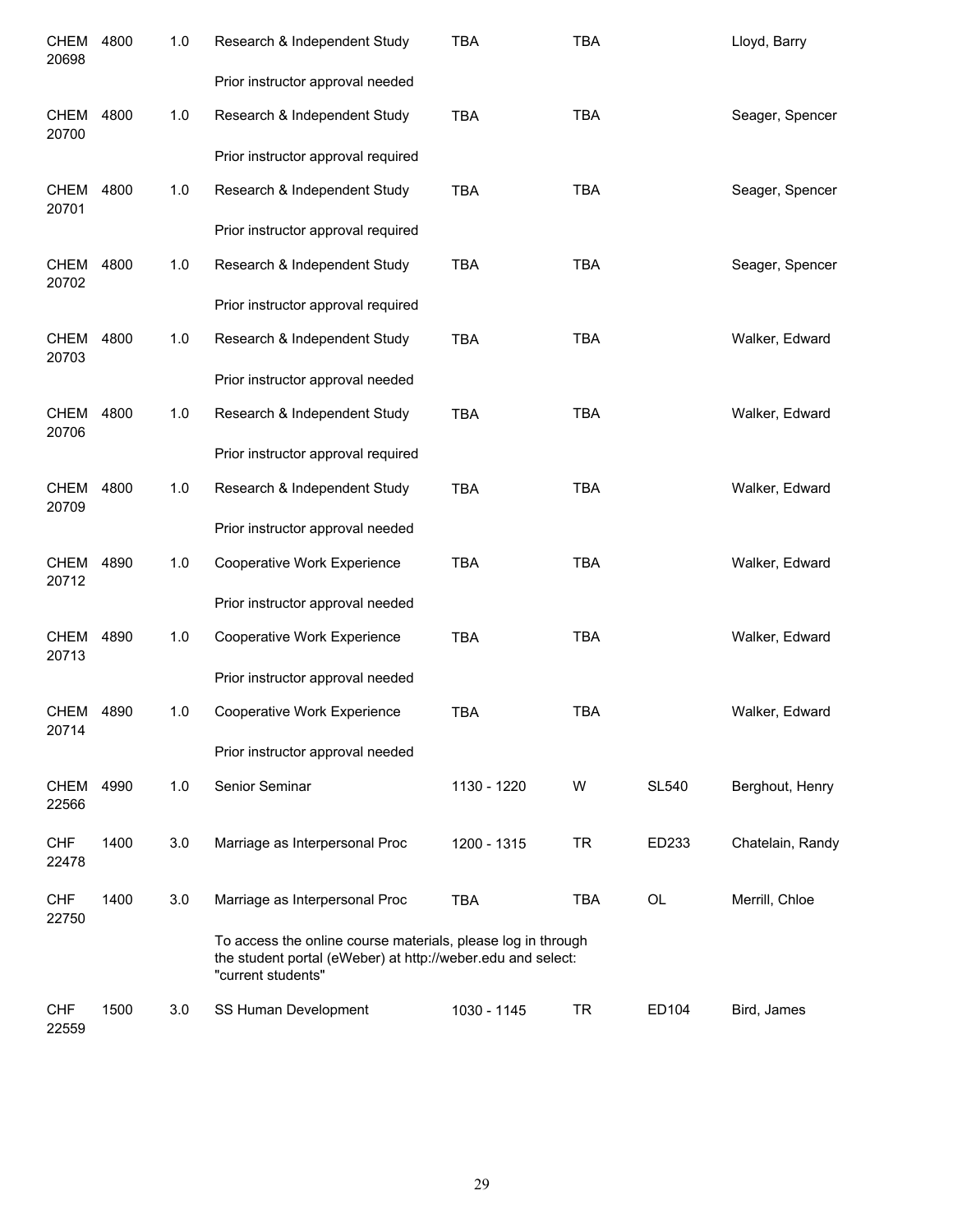| <b>CHF</b><br>22561 | 1500 | 3.0 | SS Human Development                                                                                                                                                                                    | 0930 - 1020 | <b>MWF</b> | ED104     | Sahin, Volkan |
|---------------------|------|-----|---------------------------------------------------------------------------------------------------------------------------------------------------------------------------------------------------------|-------------|------------|-----------|---------------|
|                     |      |     | This course is part of a cluster that must be registered for<br>together. To register for this course, contact First Year<br>Experience at 801-626-6081 or in the Student Services<br>Building, Rm 140. |             |            |           |               |
| <b>CHF</b><br>23376 | 1500 | 3.0 | SS Human Development                                                                                                                                                                                    | 0900 - 1015 | <b>TR</b>  | ED104     | Bird, James   |
| <b>CHF</b><br>23381 | 1500 | 3.0 | SS Human Development                                                                                                                                                                                    | 0830 - 0920 | <b>MWF</b> | ED104     | Qiu, Wei      |
| <b>CHF</b><br>23384 | 1500 | 3.0 | SS Human Development                                                                                                                                                                                    | 0930 - 1020 | <b>MWF</b> | ED104     | Sahin, Volkan |
| <b>CHF</b><br>23389 | 1500 | 3.0 | SS Human Development                                                                                                                                                                                    | 1030 - 1120 | <b>MWF</b> | ED104     | Sahin, Volkan |
| <b>CHF</b><br>23701 | 1500 | 3.0 | SS Human Development                                                                                                                                                                                    | <b>TBA</b>  | <b>TBA</b> | <b>OL</b> | Day, Tom      |
|                     |      |     | To access the online course materials, please log in through<br>the student portal (eWeber) at http://weber.edu and select:<br>"current students"                                                       |             |            |           |               |
| <b>CHF</b><br>23702 | 1500 | 3.0 | SS Human Development                                                                                                                                                                                    | 1730 - 2010 | Τ          | D02235    | Sahin, Volkan |
| <b>CHF</b><br>22485 | 2100 | 3.0 | Family Resource Management                                                                                                                                                                              | 0900 - 1015 | <b>TR</b>  | ED239     | Buck, Joyce   |
| <b>CHF</b><br>22752 | 2100 | 3.0 | Family Resource Management                                                                                                                                                                              | <b>TBA</b>  | <b>TBA</b> | OL        | Buck, Joyce   |
|                     |      |     | To access the online course materials, please log in through<br>the student portal (eWeber) at http://weber.edu and select:<br>"current students"                                                       |             |            |           |               |
| <b>CHF</b><br>22489 | 2400 | 3.0 | <b>Family Relations</b>                                                                                                                                                                                 | 1030 - 1120 | <b>MWF</b> | ED207     | Campbell, S   |
| <b>CHF</b><br>22753 | 2400 | 3.0 | <b>Family Relations</b>                                                                                                                                                                                 | <b>TBA</b>  | <b>TBA</b> | OL        | Buck, Joyce   |
|                     |      |     | To access the online course materials, please log in through<br>the student portal (eWeber) at http://weber.edu and select:<br>"current students"                                                       |             |            |           |               |
| <b>CHF</b><br>23391 | 2500 | 3.0 | Develop of Child Birth - 8                                                                                                                                                                              | 0930 - 1020 | MWF        | ED116     | Qiu, Wei      |
|                     |      |     | PREREQ: CHF 1500                                                                                                                                                                                        |             |            |           |               |
| <b>CHF</b><br>23392 | 2570 | 3.0 | The Child From 6-12                                                                                                                                                                                     | 0930 - 1020 | <b>MWF</b> | ED10      | Bird, James   |
|                     |      |     | PREREQ: CHF 1500                                                                                                                                                                                        |             |            |           |               |
| <b>CHF</b><br>23397 | 2600 | 3.0 | Early Childhood Education                                                                                                                                                                               | 1500 - 1615 | <b>TR</b>  | ED10      | Sahin, Volkan |
|                     |      |     | PREREQ: CHF 2500. CBL: Community Based Learning. A CBL<br>course incorporates not only classroom learning but also<br>meaningful community service that is connected to specific<br>course objectives.  |             |            |           |               |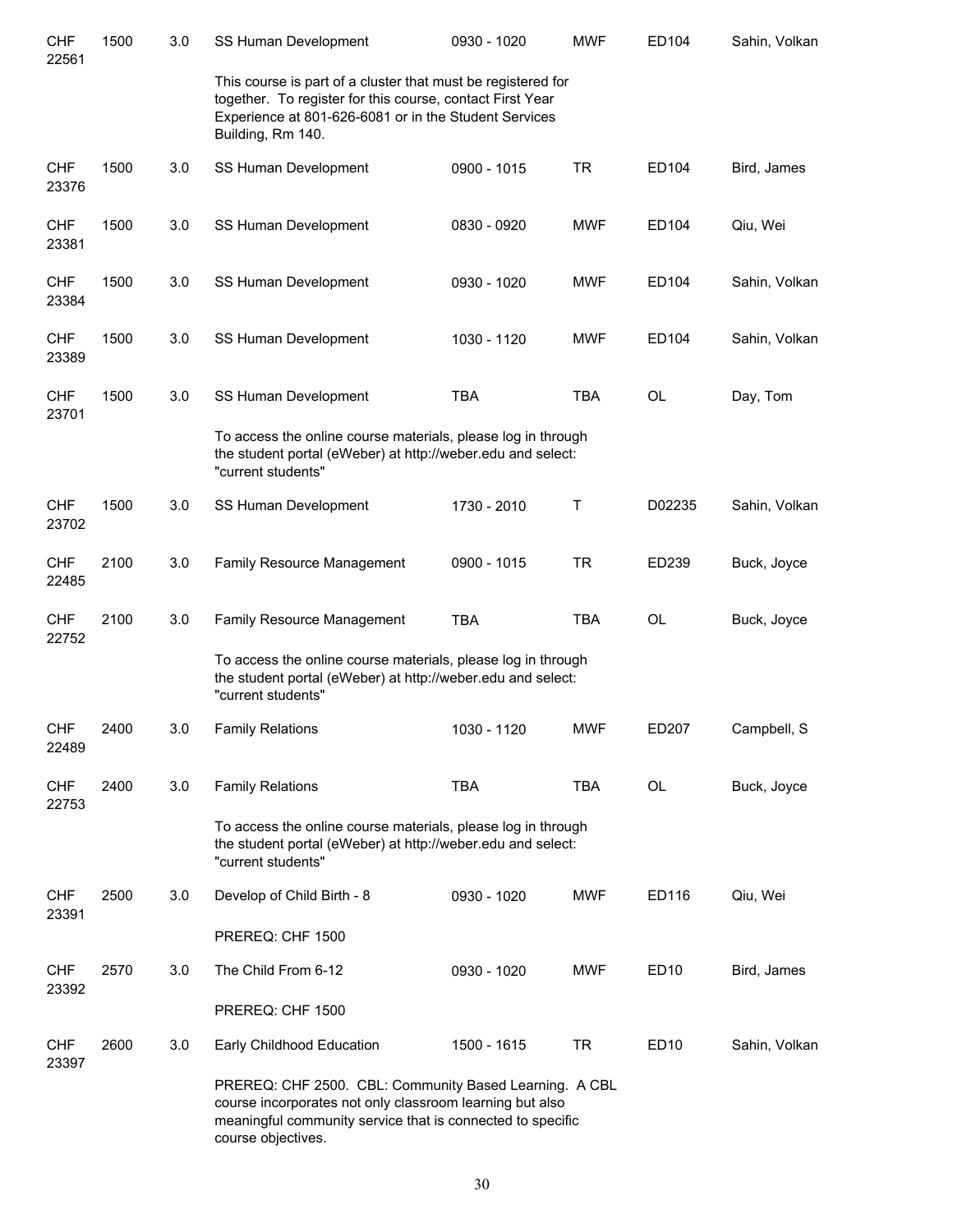| <b>CHF</b><br>23401 | 2610  | 3.0   | Guidance - Development Theory                                                                                                                                                     | 0700 - 0815 | <b>TR</b>  | ED116        | West, Sherrie          |
|---------------------|-------|-------|-----------------------------------------------------------------------------------------------------------------------------------------------------------------------------------|-------------|------------|--------------|------------------------|
|                     |       |       | PREREQ: CHF 1500<br>MAY BE TAKEN CONCURRENTLY WITH CHF 2600.<br>LAB EXPERIENCE TO BE ARRANGED 2 HRS PER WK.                                                                       |             |            |              |                        |
| <b>CHF</b><br>23405 | 2610  | 3.0   | Guidance - Development Theory                                                                                                                                                     | 1200 - 1315 | <b>TR</b>  | ED207        | Day, Tom               |
|                     |       |       | PREREQ: CHF 1500 OR CONSENT OF INSTRUCTOR.<br>MAY BE TAKEN CONCURRENTLY WITH CHF 2600.<br>LAB EXPERIENCE TO BE ARRANGED 2 HRS PER WK.                                             |             |            |              |                        |
| <b>CHF</b><br>23404 | 2620  | 3.0   | <b>Planning Creative Experiences</b>                                                                                                                                              | 1630 - 1910 | R          | ED207        |                        |
|                     |       |       | PREREQ: CHF 1500<br>2 HRS LECTURE AND 3 HRS LAB PER WK.                                                                                                                           |             |            |              |                        |
| <b>CHF</b><br>23408 | 2620  | 3.0   | <b>Planning Creative Experiences</b>                                                                                                                                              | 1130 - 1410 | W          | ED116        | Sahin, Volkan          |
|                     |       |       | PREREQ: CHF 1500<br>2 HRS LECTURE AND 3 HRS LAB PER WK.                                                                                                                           |             |            |              |                        |
| <b>CHF</b><br>23409 | 2860  | 2.0   | Practicum                                                                                                                                                                         | <b>TBA</b>  | <b>TBA</b> |              | Haun, Carole           |
|                     |       |       | PREREQ: CONSENT OF FACULTY SUPERVIOSRY PRIOR<br><b>TO REGISTRATION</b>                                                                                                            |             |            |              |                        |
| <b>CHF</b><br>23411 | 2860  | 2.0   | Practicum                                                                                                                                                                         | <b>TBA</b>  | <b>TBA</b> |              | Haun, Carole           |
|                     |       |       | PREREQ: CONSENT OF FACULTY INSTRUCTOR PRIOR<br>TO REGISTRATION.                                                                                                                   |             |            |              |                        |
| <b>CHF</b><br>22756 | 2900  | 2.0   | Career Development                                                                                                                                                                | <b>TBA</b>  | <b>TBA</b> | <b>OL</b>    | St Clair Bowen, Janice |
|                     |       |       | To access the online course materials, please log in through<br>the student portal (eWeber) at http://weber.edu and select:<br>"current students"                                 |             |            |              |                        |
| <b>CHF</b><br>22839 | 2900  | 2.0   | Career Development                                                                                                                                                                | 0930 - 1020 | <b>MW</b>  | <b>SC230</b> | Henson, Larry          |
| <b>CHF</b><br>22841 | 2900  | 2.0   | Career Development                                                                                                                                                                | 0930 - 1020 | <b>TR</b>  | <b>SC230</b> | Simons, Betty          |
| <b>CHF</b><br>23413 | 2990A | $1.0$ | Seminar in Childhood Develop                                                                                                                                                      | 1210 - 1300 | W          | ED10         | Haun, Carole           |
| <b>CHF</b><br>22494 | 2990B | 3.0   | Seminar in Family Studies                                                                                                                                                         | 1230 - 1345 | <b>MW</b>  | ED207        | Buck, Joyce            |
|                     |       |       | CBL: Community based Learning. A CBL course incorporates<br>not only classroom learning but also meaningful community<br>service that is connected to specific course objectives. |             |            |              |                        |
| <b>CHF</b><br>22754 | 3150  | 3.0   | Consumer Rights & Responsibil                                                                                                                                                     | <b>TBA</b>  | <b>TBA</b> | OL           | Buck, Joyce            |
|                     |       |       | To access the online course materials, please log in through<br>the student portal (eWeber) at http://weber.edu and select:<br>"current students"                                 |             |            |              |                        |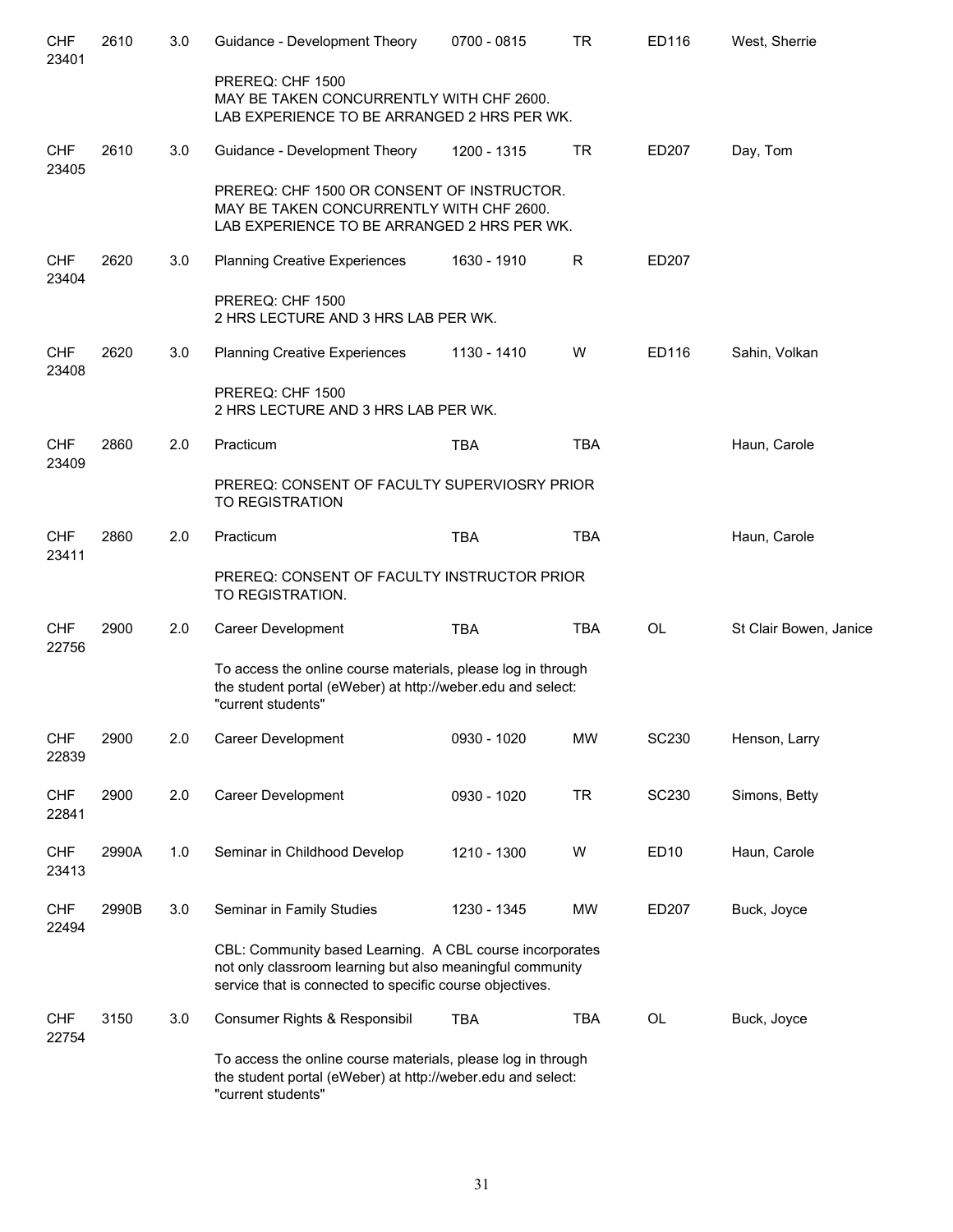| <b>CHF</b><br>22499 | 3350 | 3.0 | DV Diverse Families                                                                                                                               | 1030 - 1120 | <b>MWF</b>   | ED116            | Merrill, Chloe   |
|---------------------|------|-----|---------------------------------------------------------------------------------------------------------------------------------------------------|-------------|--------------|------------------|------------------|
| <b>CHF</b><br>22504 | 3450 | 3.0 | <b>Adult Development</b>                                                                                                                          | 0930 - 1020 | <b>MWF</b>   | ED207            | Campbell, S      |
| <b>CHF</b><br>23414 | 3500 | 3.0 | Young Children at Risk                                                                                                                            | 1030 - 1120 | <b>MWF</b>   | ED <sub>10</sub> | Bird, James      |
|                     |      |     | PREREQ: CHF 1500 OR EQUIVALENT                                                                                                                    |             |              |                  |                  |
| <b>CHF</b><br>22509 | 3550 | 3.0 | <b>Parenting Education</b>                                                                                                                        | 0830 - 0920 | <b>MWF</b>   | ED207            | Tesch, Jeffrey   |
|                     |      |     | PREREQ: CHF 1400, CHF 1500, CHF 2100, CHF 2400, CHF 3850<br>OR CONSENT OF INSTRUCTOR                                                              |             |              |                  |                  |
| <b>CHF</b><br>23700 | 3640 | 3.0 | Working with Parents                                                                                                                              | 1730 - 2020 | Τ            | D02324           | Qiu, Wei         |
| <b>CHF</b><br>22513 | 3650 | 3.0 | <b>Family Processes</b>                                                                                                                           | 1130 - 1220 | <b>MWF</b>   | ED233            | Chatelain, Randy |
| <b>CHF</b><br>22516 | 3850 | 3.0 | SI Current Research Methods                                                                                                                       | 1030 - 1120 | <b>MWF</b>   | ED239            | Qiu, Wei         |
|                     |      |     | Prereq: CHF 1500, CHF 2400                                                                                                                        |             |              |                  |                  |
| <b>CHF</b><br>22518 | 4400 | 3.0 | The Family in Stress                                                                                                                              | 0930 - 1020 | <b>MWF</b>   | ED233            | Chatelain, Randy |
| CHF<br>22528        | 4400 | 3.0 | The Family in Stress                                                                                                                              | 0900 - 1015 | <b>TR</b>    | ED116            | Merrill, Chloe   |
| <b>CHF</b><br>22755 | 4400 | 3.0 | The Family in Stress                                                                                                                              | <b>TBA</b>  | <b>TBA</b>   | <b>OL</b>        | Merrill, Chloe   |
|                     |      |     | To access the online course materials, please log in through<br>the student portal (eWeber) at http://weber.edu and select:<br>"current students" |             |              |                  |                  |
| <b>CHF</b><br>22525 | 4500 | 3.0 | Comp Study of Childhood/Adoles                                                                                                                    | 0930 - 1020 | <b>MWF</b>   | ED239            |                  |
|                     |      |     | Prereq: CHF 1500, CHF 2400                                                                                                                        |             |              |                  |                  |
| <b>CHF</b><br>22531 | 4650 | 3.0 | <b>Family Life Education Methods</b>                                                                                                              | 1030 - 1120 | <b>MWF</b>   | ED233            | Chatelain, Randy |
| <b>CHF</b><br>23421 | 4710 | 3.0 | Advanced Guidance & Planning                                                                                                                      | 1210 - 1300 | <b>MTRF</b>  | ED <sub>10</sub> | Haun, Carole     |
|                     |      |     | PREREQ: CHF 2600, 2610, 2620, AND 3500.<br>WILL BE TAKEN FIRST 5 WKS OF SEMESTER.<br>REQUIRES BOTH LECTURE AND LAB.                               |             |              |                  |                  |
| <b>CHF</b><br>23425 | 4720 | 6.0 | Student Teach/Childrens School                                                                                                                    | 1300 - 1700 | <b>MTWRF</b> | ED108B           | Bearden, Camie   |
|                     |      |     | PREREQ: CHF 2600, 2610, 2620, AND 3640. TAKEN CONCURRENTLY<br>WITH CHF 4710.                                                                      |             |              |                  |                  |
| <b>CHF</b><br>23427 | 4720 | 6.0 | Student Teach/Childrens School                                                                                                                    | 1300 - 1700 | <b>MTWRF</b> | ED110A           | Kearsley, Jamie  |
|                     |      |     | PREREQ: CHF2600, 2610, 2620, AND 3640. TO BE TAKEN<br>CONCURRENTLY WITH CHF 4710.                                                                 |             |              |                  |                  |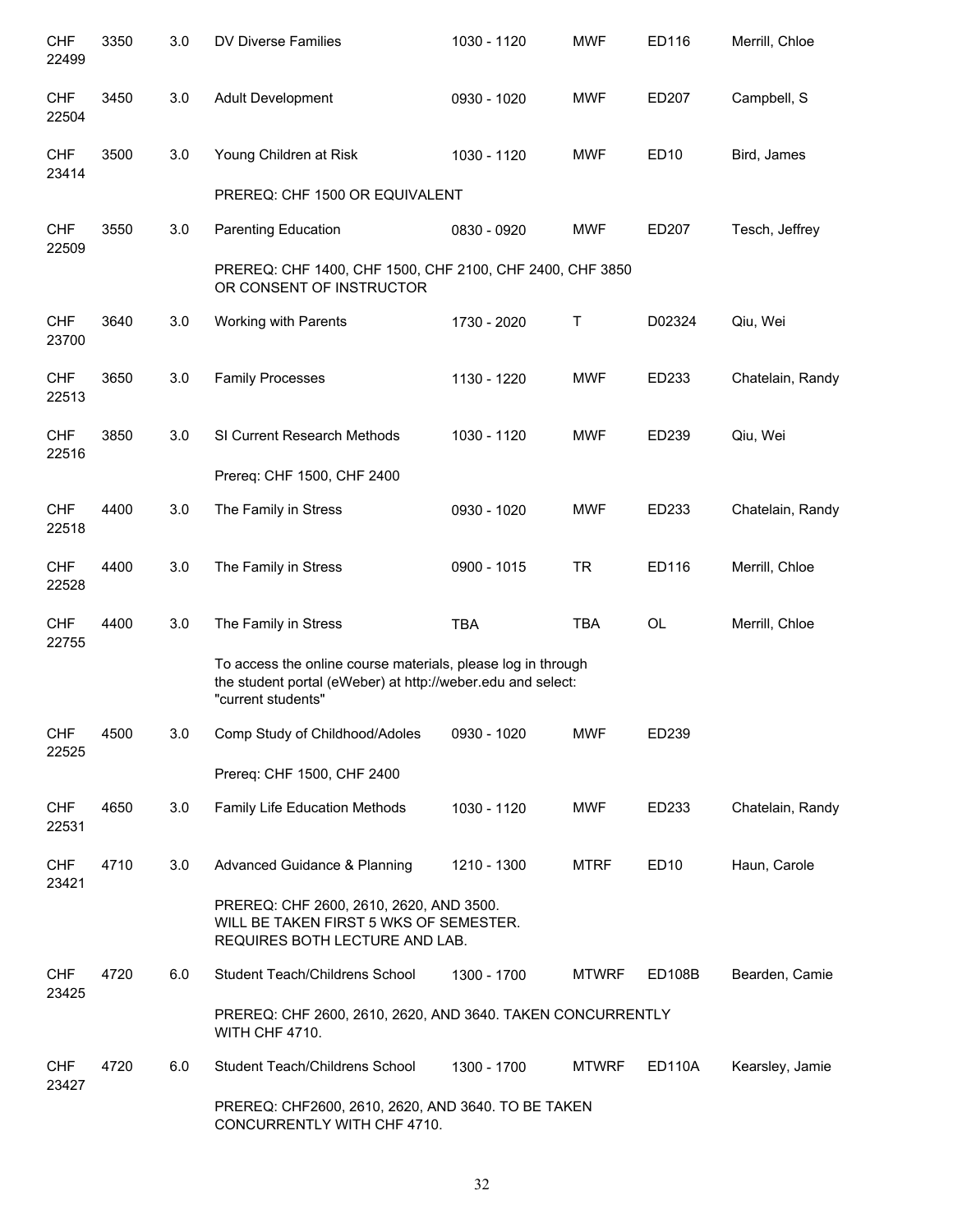| <b>CHF</b><br>23428 | 4720 | 6.0 | Student Teach/Childrens School                                                                                                                                                                                                                                                       | 0730 - 1200 | <b>MTWRF</b> | <b>ED110A</b> | Kearsley, Jamie |
|---------------------|------|-----|--------------------------------------------------------------------------------------------------------------------------------------------------------------------------------------------------------------------------------------------------------------------------------------|-------------|--------------|---------------|-----------------|
|                     |      |     | PREREQ: CHF 2600, 2610, 2620, AND 3640. TO BE TAKEN<br>CONCURRENTLY WITH CHF 4710.                                                                                                                                                                                                   |             |              |               |                 |
| <b>CHF</b><br>23430 | 4720 | 6.0 | Student Teach/Childrens School                                                                                                                                                                                                                                                       | 1300 - 1700 | <b>MTWRF</b> | ED105A        | Biehl, Sara     |
|                     |      |     | PREREQ: CHF 2600, 2610, 2620, AND 3640. TO BE TAKEN<br>CONCURRENTLY WITH CHF 4710.                                                                                                                                                                                                   |             |              |               |                 |
| <b>CHF</b><br>23433 | 4720 | 6.0 | Student Teach/Childrens School                                                                                                                                                                                                                                                       | 0730 - 1200 | <b>MTWRF</b> | ED108B        | Biehl, Sara     |
|                     |      |     | PREREQ: CHF 2600, 2610, 2620, AND 3640. TO BE TAKEN<br>CONCURRENTLY WITH CHF 4710.                                                                                                                                                                                                   |             |              |               |                 |
| <b>CHF</b><br>23436 | 4720 | 6.0 | Student Teach/Childrens School                                                                                                                                                                                                                                                       | 1300 - 1700 | <b>MTWRF</b> | <b>ED106B</b> | Valletta, Alisa |
|                     |      |     | PREREQ: CHF 2600, 2610, 2620, AND 3640. TO BE TAKEN<br>CONCURRENTLY WITH CHF 4710.                                                                                                                                                                                                   |             |              |               |                 |
| <b>CHF</b><br>23437 | 4720 | 6.0 | Student Teach/Childrens School                                                                                                                                                                                                                                                       | 0730 - 1200 | <b>MTWRF</b> | <b>ED106B</b> | West, Sherrie   |
|                     |      |     | PREREQ: CHF 2600, 2610, 2620, AND 3640. TO BE TAKEN<br>CONCURRENTLY WITH CHF 4710.                                                                                                                                                                                                   |             |              |               |                 |
| <b>CHF</b><br>23438 | 4720 | 6.0 | Student Teach/Childrens School                                                                                                                                                                                                                                                       | 0730 - 1200 | <b>MTWRF</b> | <b>ED109A</b> | Goodrich, Laura |
|                     |      |     | PREREQ: CHF 2600, 2610, 2620, AND 3640. TO BE TAKEN<br>CONCURRENTLY WITH CHF 4710.                                                                                                                                                                                                   |             |              |               |                 |
| <b>CHF</b><br>23439 | 4720 | 6.0 | Student Teach/Childrens School                                                                                                                                                                                                                                                       | 0730 - 1200 | <b>MTWRF</b> | <b>ED105A</b> | Hunter, Laura   |
|                     |      |     | PREREQ: CHF 2600, 2610, 2620, AND 3640. TO BE TAKEN<br>CONCURRENTLY WITH CHF 4710.                                                                                                                                                                                                   |             |              |               |                 |
| <b>CHF</b><br>23440 | 4830 | 1.0 | <b>Directed Readings</b>                                                                                                                                                                                                                                                             | <b>TBA</b>  | <b>TBA</b>   |               | Bird, James     |
|                     |      |     | PREREQ: CONSENT OF FACULTY SUPERVISOR PRIOR TO<br>REGISTRATION.                                                                                                                                                                                                                      |             |              |               |                 |
| <b>CHF</b><br>23441 | 4830 | 1.0 | <b>Directed Readings</b>                                                                                                                                                                                                                                                             | <b>TBA</b>  | <b>TBA</b>   |               | Qiu, Wei        |
|                     |      |     | PREREQ: CONSENT OF FACULTY SUPERVISOR PRIOR<br>TO REGISTRATION.                                                                                                                                                                                                                      |             |              |               |                 |
| <b>CHF</b><br>22535 | 4860 | 2.0 | Practicum                                                                                                                                                                                                                                                                            | 1130 - 1220 | M            | ED207         | Buck, Joyce     |
|                     |      |     | Prereq: CHF 3350, CHF 3550, CHF 3650 or consent of faculty<br>supervisor prior to registration.<br>CBL: Community based Learning. A CBL course incorporates<br>not only classroom learning but also meaningful community<br>service that is connected to specific course objectives. |             |              |               |                 |
| <b>CHF</b><br>23095 | 4860 | 2.0 | Practicum                                                                                                                                                                                                                                                                            | <b>TBA</b>  | <b>TBA</b>   |               | Merrill, Chloe  |

Prereq: Consent of faculty supervisor prior to registration.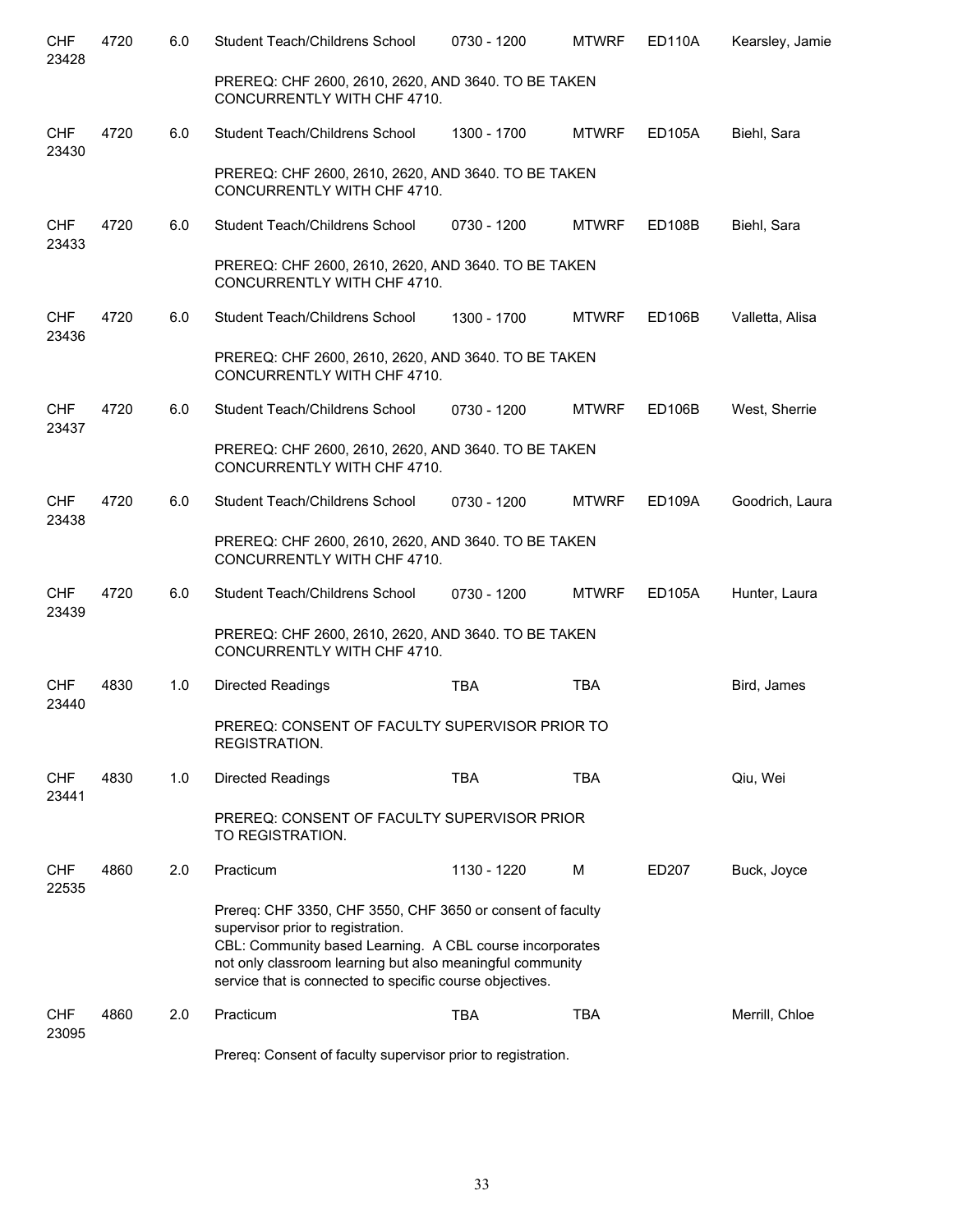| <b>CHF</b><br>23444  | 4860  | 2.0 | Practicum                                                                                                                                                     | <b>TBA</b>  | <b>TBA</b> |              | Haun, Carole      |
|----------------------|-------|-----|---------------------------------------------------------------------------------------------------------------------------------------------------------------|-------------|------------|--------------|-------------------|
|                      |       |     | PREREQ: CONSENT OF FACULTY SUPERVISOR PRIOR TO<br>REGISTRATION.                                                                                               |             |            |              |                   |
| <b>CHF</b><br>23445  | 4860  | 2.0 | Practicum                                                                                                                                                     | <b>TBA</b>  | <b>TBA</b> |              | Haun, Carole      |
|                      |       |     | PREREQ: CONSENT OF FACULTY SUPERVISOR PRIOR TO<br>REGISTRATION.                                                                                               |             |            |              |                   |
| <b>CHF</b><br>23442  | 4890  | 1.0 | Cooperative Work Experience                                                                                                                                   | <b>TBA</b>  | <b>TBA</b> |              | Bird, James       |
|                      |       |     | PREREQ: CONSENT OF FACULTY SUPERVISOR PRIOR<br>TO REGISTRATION.                                                                                               |             |            |              |                   |
| <b>CHF</b><br>23446  | 4890  | 1.0 | Cooperative Work Experience                                                                                                                                   | <b>TBA</b>  | <b>TBA</b> |              | Qiu, Wei          |
|                      |       |     | PREREQ: CONSENT OF FACULTY SUPERVISOR PRIOR TO<br>REGISTRATION.                                                                                               |             |            |              |                   |
| <b>CHF</b><br>23447  | 4890  | 1.0 | Cooperative Work Experience                                                                                                                                   | <b>TBA</b>  | <b>TBA</b> |              | Sahin, Volkan     |
|                      |       |     | PREREQ: CONSENT OF FACULTY SUPERVISOR PRIOR TO<br>REGISTRATION.                                                                                               |             |            |              |                   |
| <b>CHF</b><br>23448  | 4890  | 1.0 | Cooperative Work Experience                                                                                                                                   | <b>TBA</b>  | <b>TBA</b> |              | Sahin, Volkan     |
|                      |       |     | PREREQ: CONSENT OF FACULTY SUPERVISOR PRIOR TO<br>REGISTRATION.                                                                                               |             |            |              |                   |
| CHF<br>23260         | 4980  | 1.0 | EC Senior Synthesis Seminar                                                                                                                                   | <b>TBA</b>  | <b>MT</b>  |              | Stewart, Pene'e   |
|                      |       |     | Class meets Monday 12/7 8am-4pm in ED 330 and on<br>Tuesday 12/8 8am-4pm in ED 325                                                                            |             |            |              |                   |
| CHF<br>23450         | 4990A | 1.0 | Seminar in Child Development                                                                                                                                  | 1210 - 1300 | <b>TR</b>  | <b>ED10</b>  | Bird, James       |
|                      |       |     | PREREO: CONCURRENT OR PRIOR ENROLL MENT IN CHE 4710<br>AND CHF 4720. THIS COURSE WILL BE TAUGHT OCTOBER 8TH<br>THROUGH NOVEMBER 26 ON TUESDAYS AND THURSDAYS. |             |            |              |                   |
| <b>CHF</b><br>22539  | 4990B | 3.0 | Snr Seminar in Family Studies                                                                                                                                 | 0830 - 0920 | MWF        | ED116        | Merrill, Chloe    |
|                      |       |     | Prereq: CHF 3350, CHF 3550, CHF 3650, CHF 3850 or consent<br>of instructor.                                                                                   |             |            |              |                   |
| <b>CHNS</b><br>23730 | 1000  | 1.0 | <b>Proficiency Development</b>                                                                                                                                | 1730 - 1920 | W          | <b>KA168</b> | Pittman, Melissa  |
| <b>CHNS</b><br>23716 | 1010  | 4.0 | First Year Chinese I                                                                                                                                          | 1730 - 1920 | <b>TR</b>  | EH105        | Pittman, Melissa  |
| CJ<br>21168          | 1010  | 3.0 | SS Intro to Criminal Justice                                                                                                                                  | 1030 - 1120 | MWF        | SS215        | Lynch, David      |
| CJ<br>21176          | 1010  | 3.0 | SS Intro to Criminal Justice                                                                                                                                  | 0930 - 1020 | <b>MWF</b> | SS215        | Newton, Samuel    |
| CJ<br>21189          | 1010  | 3.0 | SS Intro to Criminal Justice                                                                                                                                  | 0730 - 0820 | <b>MWF</b> | SS215        | Chabries, Michael |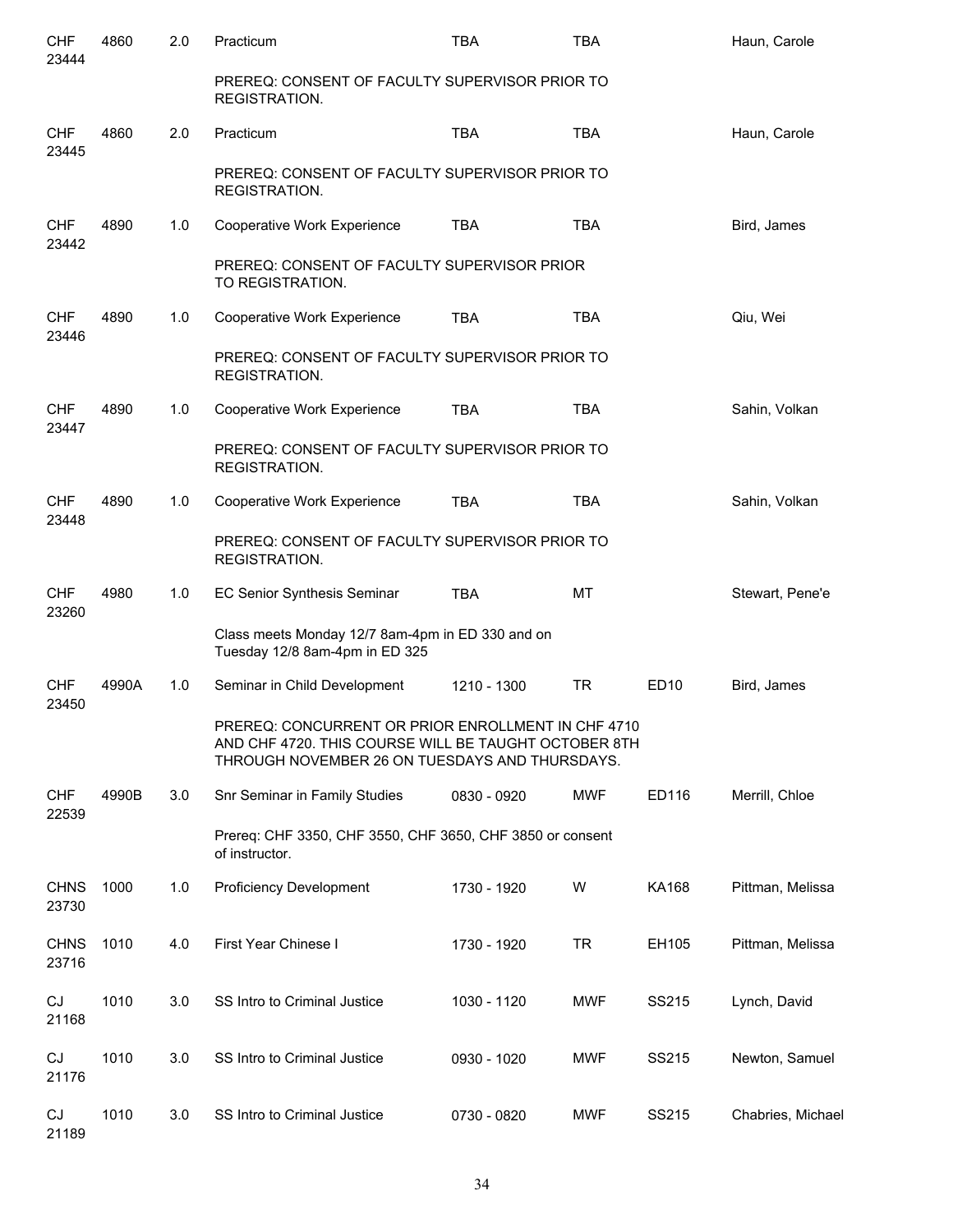| $\mathop{\rm CJ}$<br>21191 | 1010 | 3.0     | SS Intro to Criminal Justice                                                                                                                      | 0830 - 0920 | <b>MWF</b> | SS215        | Bayley, Bruce          |
|----------------------------|------|---------|---------------------------------------------------------------------------------------------------------------------------------------------------|-------------|------------|--------------|------------------------|
| CJ<br>21195                | 1010 | 3.0     | SS Intro to Criminal Justice                                                                                                                      | 1030 - 1145 | <b>TR</b>  | SS215        | Zimmerman, Christopher |
| CJ<br>21197                | 1010 | 3.0     | SS Intro to Criminal Justice                                                                                                                      | 1230 - 1320 | <b>MWF</b> | SS215        | Buck, Julie            |
| CJ<br>21199                | 1010 | 3.0     | SS Intro to Criminal Justice                                                                                                                      | 1730 - 2010 | M          | <b>SS226</b> | Chatterton, Larry      |
| CJ<br>24165                | 1010 | 3.0     | SS Intro to Criminal Justice                                                                                                                      | 0830 - 0920 | <b>MWF</b> | D02114       | McBride, Lavarr        |
| CJ<br>24166                | 1010 | 3.0     | SS Intro to Criminal Justice                                                                                                                      | 0900 - 1015 | <b>TR</b>  | D02114       | McBride, Lavarr        |
| CJ<br>24167                | 1010 | 3.0     | SS Intro to Criminal Justice                                                                                                                      | 1730 - 2010 | ${\sf R}$  | D02111       | Hunt, Roger            |
| CJ<br>24168                | 1010 | 3.0     | SS Intro to Criminal Justice                                                                                                                      | 1730 - 2010 | Τ          | DH           | Cottrell, Brad         |
| CJ<br>21169                | 1330 | 3.0     | <b>Criminal Law</b>                                                                                                                               | 1130 - 1220 | <b>MWF</b> | <b>SS226</b> | Lynch, David           |
| CJ<br>21172                | 1330 | 3.0     | <b>Criminal Law</b>                                                                                                                               | 1030 - 1120 | <b>MWF</b> | SS226        | Senjo, Scott           |
| CJ<br>24169                | 1330 | 3.0     | <b>Criminal Law</b>                                                                                                                               | 1730 - 2010 | W          | D02103       | Dawson, Glen           |
| CJ<br>21183                | 1340 | 3.0     | Criminal Investigation                                                                                                                            | 0930 - 1020 | <b>MWF</b> | <b>SS335</b> | Dean, Russell          |
| CJ<br>21180                | 1350 | $3.0\,$ | Introduction Forensic Science                                                                                                                     | 0900 - 1015 | <b>TR</b>  | SS215        | Horn, Brent            |
| CJ<br>21184                | 1350 | 3.0     | <b>Introduction Forensic Science</b>                                                                                                              | 0830 - 0920 | <b>MWF</b> | <b>SS226</b> | Dean, Russell          |
| CJ<br>24170                | 1350 | 3.0     | <b>Introduction Forensic Science</b>                                                                                                              | 1030 - 1145 | <b>TR</b>  | D02105       | Gaskill, James         |
| CJ<br>24171                | 1350 | 3.0     | <b>Introduction Forensic Science</b>                                                                                                              | <b>TBA</b>  | TBA        | OL           | Gaskill, James         |
|                            |      |         | To access the online course materials, please log in through<br>the student portal (eWeber) at http://weber.edu and select:<br>"current students" |             |            |              |                        |
| CJ<br>24172                | 2110 | 3.0     | Introduction to Security                                                                                                                          | <b>TBA</b>  | <b>TBA</b> | <b>OL</b>    | Freimuth, Kenneth      |
|                            |      |         | To access the online course materials, please log in through<br>the student portal (eWeber) at http://weber.edu and select:<br>"current students" |             |            |              |                        |
| CJ<br>21193                | 2330 | 3.0     | Juvenile Justice                                                                                                                                  | 1030 - 1145 | <b>TR</b>  | <b>SS335</b> | Bayley, Bruce          |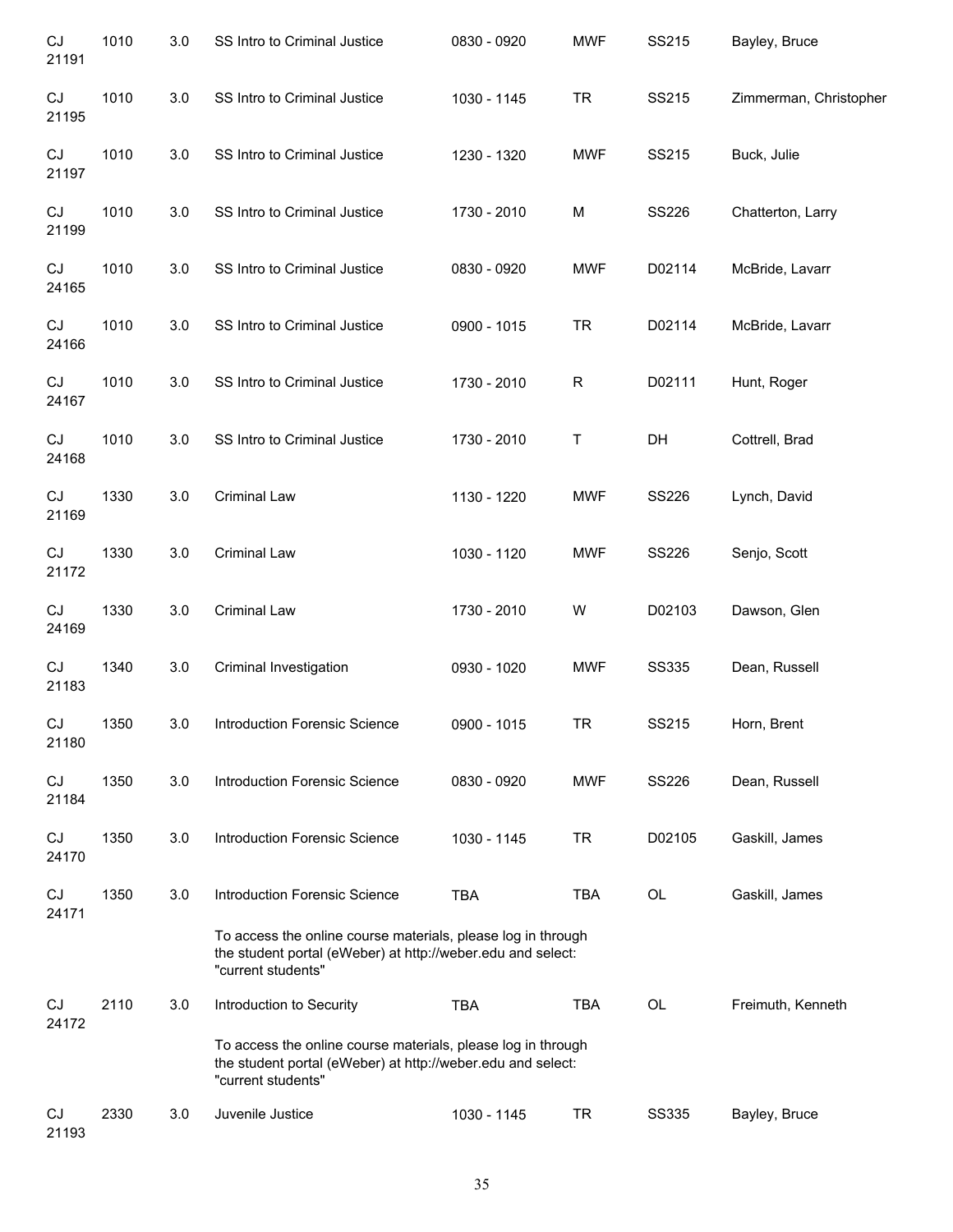| CJ<br>21185 | 2340 | 3.0 | Scientific Crime Scene Investi                                                                                                                    | 1030 - 1145 | <b>TR</b>   | SS226        | Dean, Russell          |
|-------------|------|-----|---------------------------------------------------------------------------------------------------------------------------------------------------|-------------|-------------|--------------|------------------------|
| CJ<br>21179 | 2350 | 3.0 | Laws of Evidence                                                                                                                                  | 1230 - 1320 | <b>MWF</b>  | <b>SS335</b> | Newton, Samuel         |
| CJ<br>21200 | 2350 | 3.0 | Laws of Evidence                                                                                                                                  | 1730 - 2010 | W           | SS215        | Conklin, Catherine     |
| CJ<br>24173 | 2350 | 3.0 | Laws of Evidence                                                                                                                                  | 1730 - 2010 | M           | <b>N08</b>   | Westmoreland, Fredrick |
| CJ<br>22220 | 3040 | 3.0 | DV Community Policing                                                                                                                             | 1930 - 2210 | M           | P2101        | Kirk, Phil             |
| CJ<br>21170 | 3080 | 3.0 | <b>Criminal Courts</b>                                                                                                                            | 1030 - 1145 | <b>TR</b>   | <b>SS46</b>  | Lynch, David           |
| CJ<br>22225 | 3080 | 3.0 | <b>Criminal Courts</b>                                                                                                                            | 1630 - 1910 | Τ           | P2101        | Torgensen, Kirk        |
| CJ<br>24174 | 3130 | 3.0 | <b>Investigation Computer Crime</b>                                                                                                               | <b>TBA</b>  | <b>TBA</b>  | OL           | Senjo, Scott           |
|             |      |     | To access the online course materials, please log in through<br>the student portal (eWeber) at http://weber.edu and select:<br>"current students" |             |             |              |                        |
| CJ<br>21171 | 3140 | 3.0 | <b>Corrections Law</b>                                                                                                                            | 1200 - 1315 | <b>TR</b>   | <b>SS335</b> | Lynch, David           |
| CJ<br>21192 | 3270 | 3.0 | Theories - Crime & Delinquency                                                                                                                    | 0930 - 1020 | <b>MWF</b>  | <b>SS239</b> | Bayley, Bruce          |
| CJ<br>21202 | 3270 | 3.0 | Theories - Crime & Delinquency                                                                                                                    | 0730 - 0845 | <b>TR</b>   | SS226        | Pilkington, Mitchell   |
| CJ<br>22272 | 3270 | 3.0 | Theories - Crime & Delinquency                                                                                                                    | 1630 - 1910 | $\mathsf R$ | P2101        | Chabries, Michael      |
| CJ<br>24175 | 3270 | 3.0 | Theories - Crime & Delinquency                                                                                                                    | 1030 - 1120 | <b>MWF</b>  | D02114       | McBride, Lavarr        |
| CJ<br>24176 | 3360 | 3.0 | DV Prisons-Cont Iss & Dilemmas                                                                                                                    | <b>TBA</b>  | <b>TBA</b>  | OL           | Chabries, Michael      |
|             |      |     | To access the online course materials, please log in through<br>the student portal (eWeber) at http://weber.edu and select:<br>"current students" |             |             |              |                        |
| CJ<br>21188 | 3400 | 3.0 | Drugs and Crime                                                                                                                                   | 1200 - 1315 | <b>TR</b>   | <b>SS46</b>  | McBride, Lavarr        |
| CJ<br>21173 | 3600 | 3.0 | SI Criminal Justice Statistics                                                                                                                    | 1130 - 1220 | <b>MWF</b>  | <b>SS335</b> | Senjo, Scott           |
| CJ<br>21175 | 3600 | 3.0 | SI Criminal Justice Statistics                                                                                                                    | 1200 - 1315 | <b>TR</b>   | SS215        | Senjo, Scott           |
| CJ<br>21167 | 4100 | 3.0 | Laws Arrest, Search & Seizure                                                                                                                     | 0930 - 1020 | <b>MWF</b>  | <b>SS226</b> | Heward, Carol Michelle |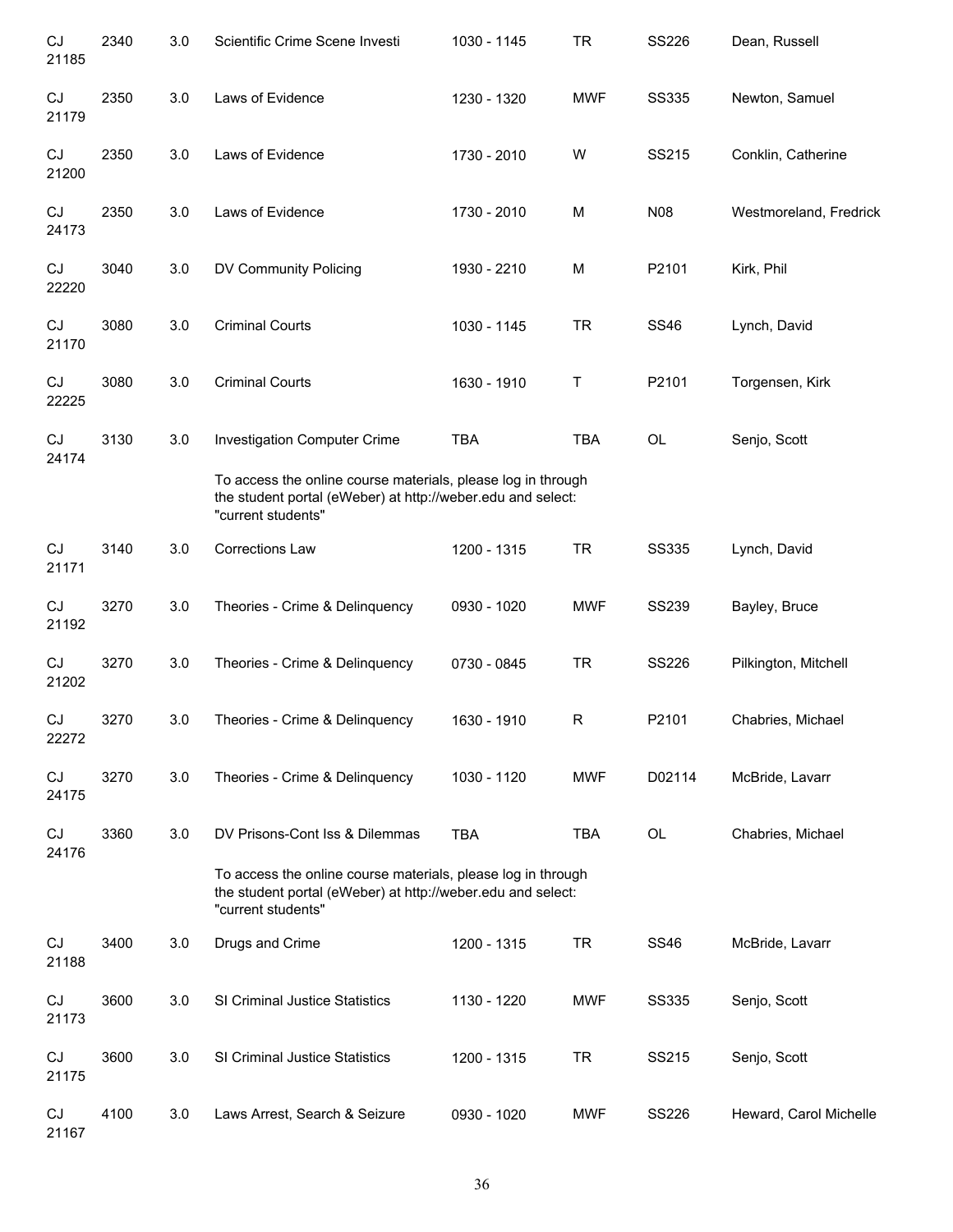| CJ<br>21181 | 4110 | 4.0 | Phys Methods in Forensic Sci                                                                                                | 0930 - 1020<br>1130 - 1430 | <b>MWF</b><br>W | <b>SS46</b><br>SS232         | Horn, Brent            |
|-------------|------|-----|-----------------------------------------------------------------------------------------------------------------------------|----------------------------|-----------------|------------------------------|------------------------|
| CJ<br>21186 | 4115 | 4.0 | <b>Friction Ridge Analysis</b>                                                                                              | 0900 - 1015<br>1200 - 1500 | <b>TR</b><br>Τ  | <b>SS46</b>                  | Dean, Russell          |
| CJ<br>21182 | 4120 | 4.0 | Adv Methods in Forensic Sci                                                                                                 | 1030 - 1145<br>1200 - 1500 | <b>TR</b><br>R  | <b>SS239</b><br><b>SS232</b> | Horn, Brent            |
| CJ<br>24177 | 4160 | 3.0 | Constitutnl Rights/Responsibil                                                                                              | 1730 - 2010                | W               | D02105                       | Larsen, Richard        |
| CJ<br>21194 | 4200 | 3.0 | Ethical Issues in CJ                                                                                                        | 0900 - 1015                | <b>TR</b>       | SS226                        | Bayley, Bruce          |
| CJ<br>21508 | 4200 | 3.0 | Ethical Issues in CJ                                                                                                        | 1200 - 1315                | <b>TR</b>       | <b>SS227</b>                 | Parke, Darin           |
| CJ<br>22201 | 4200 | 3.0 | Ethical Issues in CJ                                                                                                        | 1630 - 1910                | M               | P2101                        | Mickelsen, Scott       |
| CJ<br>21196 | 4300 | 3.0 | History of Law Enforcement                                                                                                  | 1200 - 1315                | <b>TR</b>       | <b>SS239</b>                 | Zimmerman, Christopher |
| CJ<br>24178 | 4300 | 3.0 | History of Law Enforcement                                                                                                  | 1730 - 2010                | M               | D02105                       | Wadman, Robert         |
| CJ<br>21177 | 4700 | 3.0 | Comparative CJ Systems                                                                                                      | 1030 - 1120                | <b>MWF</b>      | <b>SS239</b>                 | Newton, Samuel         |
| CJ<br>24236 | 4830 | 1.0 | Directed Readings/Special Proj                                                                                              | <b>TBA</b>                 | <b>TBA</b>      |                              | Gillespie, L           |
| CJ<br>24237 | 4830 | 1.0 | Directed Readings/Special Proj                                                                                              | TBA                        | <b>TBA</b>      |                              | Gillespie, L           |
| CJ<br>21166 | 4860 | 3.0 | Crim Justice Field Experience                                                                                               | 1730 - 2010                | W               | <b>SS335</b>                 | Heward, Carol Michelle |
| CJ<br>21178 | 4900 | 3.0 | Current Issues in CJ                                                                                                        | 1130 - 1220                | <b>MWF</b>      | SS215                        | Newton, Samuel         |
| CJ<br>21506 | 4900 | 3.0 | Current Issues in CJ                                                                                                        | 1730 - 2010                | Τ               | <b>SS239</b>                 | McBride, Lavarr        |
| CJ<br>21507 | 4900 | 3.0 | Current Issues in CJ                                                                                                        | 1030 - 1120                | <b>MWF</b>      | <b>SS335</b>                 | Buck, Julie            |
| CJ<br>22228 | 4900 | 3.0 | Current Issues in CJ                                                                                                        | 1630 - 1910                | Τ               | P3102                        | Senjo, Scott           |
| CJ<br>24179 | 4900 | 3.0 | Current Issues in CJ                                                                                                        | TBA                        | TBA             | OL                           | Chabries, Michael      |
|             |      |     | To access the online course materials, please log in through<br>the student portal (eWeber) at http://weber.edu and select: |                            |                 |                              |                        |

"current students"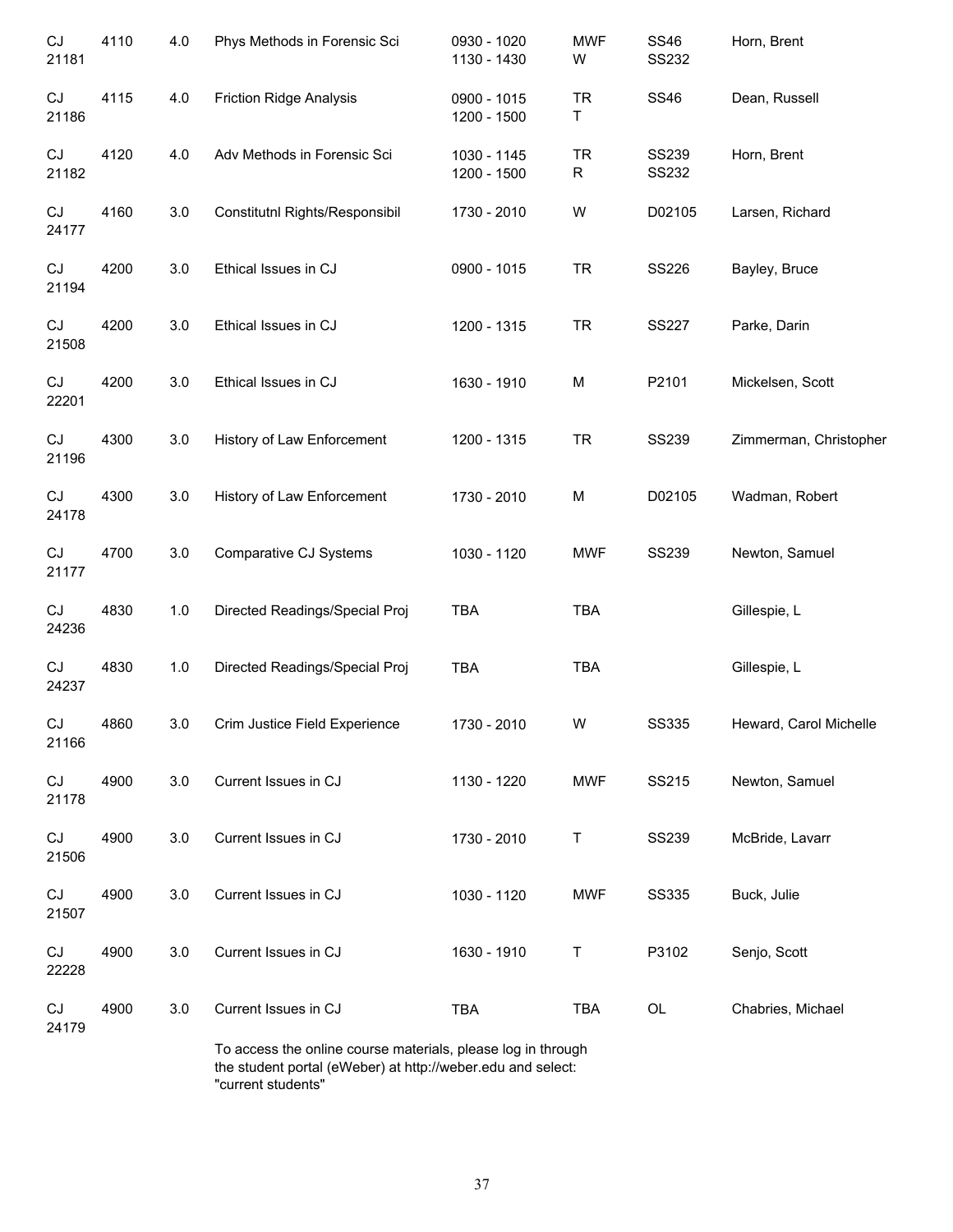| CJ<br>21198         | 4980  | 3.0 | SI Research Methods in CJ                                                                                                                                                  | 1130 - 1220 | <b>MWF</b> | <b>SS46</b>  | Buck, Julie            |
|---------------------|-------|-----|----------------------------------------------------------------------------------------------------------------------------------------------------------------------------|-------------|------------|--------------|------------------------|
| CJ<br>22236         | 4980  | 3.0 | SI Research Methods in CJ                                                                                                                                                  | 1930 - 2210 | Τ          | P2101        | Senjo, Scott           |
| CJ<br>24180         | 4980  | 3.0 | SI Research Methods in CJ                                                                                                                                                  | 0900 - 1015 | <b>TR</b>  | D02222       | Senjo, Scott           |
| CJ<br>21165         | 4990  | 3.0 | <b>Criminal Justice Seminar</b>                                                                                                                                            | 1230 - 1510 | W          | SS226        | Heward, Carol Michelle |
| CJ<br>21190         | 4990  | 3.0 | <b>Criminal Justice Seminar</b>                                                                                                                                            | 1230 - 1510 | Τ          | <b>SS226</b> | Chabries, Michael      |
| CJ<br>22280         | 4990  | 3.0 | <b>Criminal Justice Seminar</b>                                                                                                                                            | 1930 - 2210 | R          | P2101        | Chabries, Michael      |
| <b>CLS</b><br>23362 | 1000  | 3.0 | <b>Core Clinical Lab Skills</b>                                                                                                                                            | <b>TBA</b>  | <b>TBA</b> | OL           | Guillot, Heather       |
|                     |       |     | To access the online course materials, please log in through<br>the student portal (eWeber) at http:// weber.edu and select:<br>"current students"                         |             |            |              |                        |
| <b>CLS</b><br>23363 | 1001  | 1.0 | Online Orientation for AAS Deg                                                                                                                                             | <b>TBA</b>  | <b>TBA</b> | <b>OL</b>    | Clawson, Amie          |
|                     |       |     | To acess the online course materials, please log in through<br>the student portal (eWeber) at http://weber.edu and select:<br>"current students"                           |             |            |              |                        |
| <b>CLS</b><br>22450 | 1113  | 4.0 | Intro - Clinical Lab Practices                                                                                                                                             | 0830 - 0920 | <b>MWF</b> | MH332        | Price, Travis          |
| <b>CLS</b><br>24220 | 1113  | 4.0 | Intro - Clinical Lab Practices                                                                                                                                             | <b>TBA</b>  | <b>TBA</b> | OL           | Price, Travis          |
|                     |       |     | For CLS Major's only.<br>To access the online course materials, please log in through<br>the student portal (eWeber) at http://weber.edu and select:<br>"current students" |             |            |              |                        |
| <b>CLS</b><br>22587 | 1113L | 0.0 | Intro - Clinical Practices Lab                                                                                                                                             | 0930 - 1150 | $\sf T$    | MH211        | Oja, Janet             |
| <b>CLS</b><br>22588 | 1113L | 0.0 | Intro - Clinical Practices Lab                                                                                                                                             | 1430 - 1650 | M          | MH211        | Price, Travis          |
| <b>CLS</b><br>22590 | 1113L | 0.0 | Intro - Clinical Practices Lab                                                                                                                                             | 0930 - 1150 | R          | MH211        | Oja, Janet             |
| <b>CLS</b><br>24221 | 1113L | 0.0 | Intro - Clinical Practices Lab                                                                                                                                             | <b>TBA</b>  | <b>TBA</b> | OL           | Price, Travis          |
|                     |       |     | For CLS Major's only.<br>To access the online course materials, please log in through<br>the student portal (eWeber) at http://weber.edu and select:<br>"current students" |             |            |              |                        |
| <b>CLS</b><br>22471 | 2003  | 3.0 | Applied Lab Math & Statistics                                                                                                                                              | 1230 - 1320 | <b>MWF</b> | MH222        | Price, Travis          |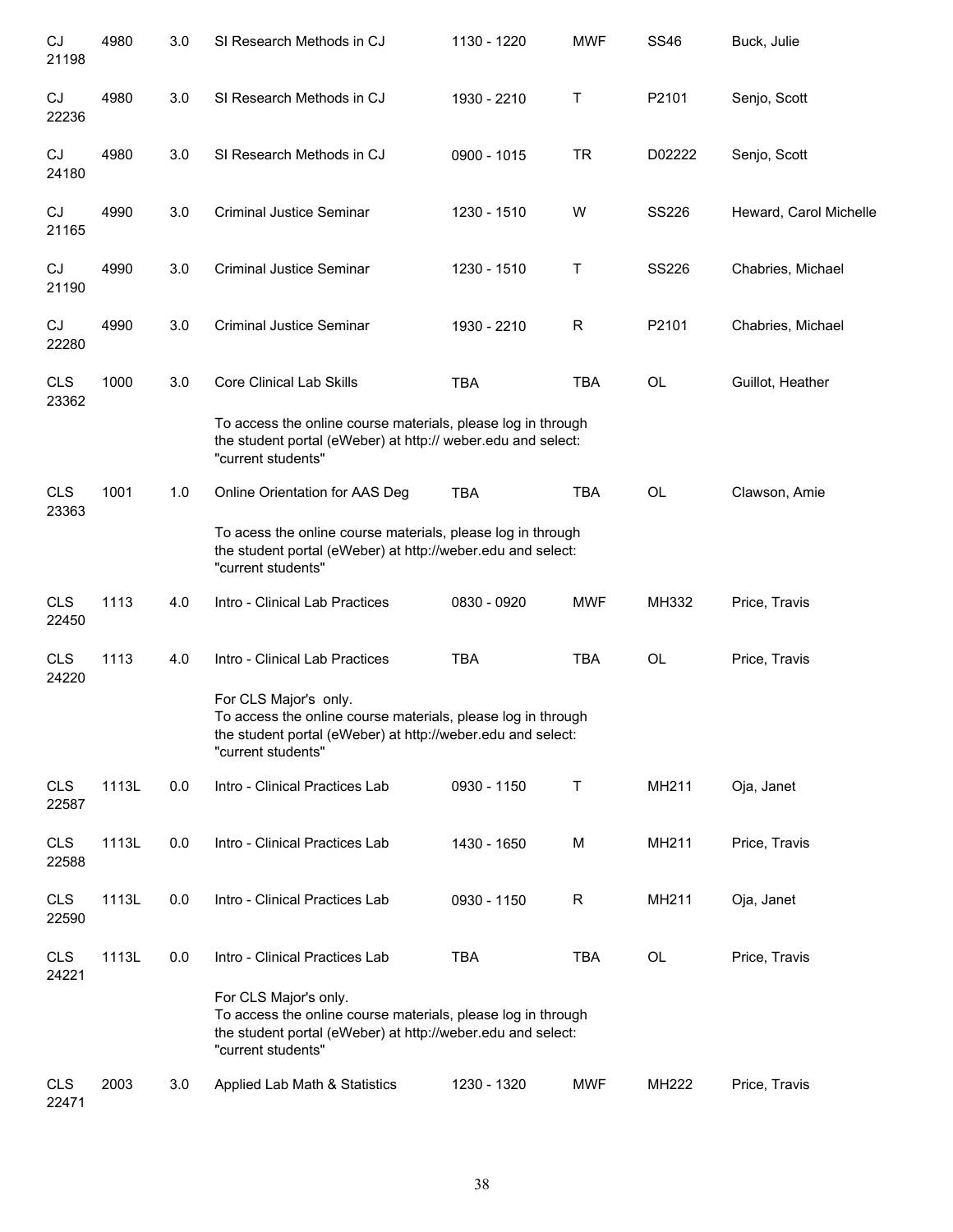| <b>CLS</b><br>23364 | 2003  | 3.0 | Applied Lab Math & Statistics                                                                                                                     | <b>TBA</b>  | <b>TBA</b> | <b>OL</b>    | Price, Travis    |
|---------------------|-------|-----|---------------------------------------------------------------------------------------------------------------------------------------------------|-------------|------------|--------------|------------------|
|                     |       |     | To access the online course material, please log in through<br>the student portal (eWeber) at http://weber.edu and select:<br>"current students"  |             |            |              |                  |
| <b>CLS</b><br>22488 | 2211  | 5.0 | Prin of Clinical Chemistry I                                                                                                                      | 1330 - 1420 | <b>MWF</b> | MH117        | Nielsen, Leonard |
| <b>CLS</b><br>23365 | 2211  | 5.0 | Prin of Clinical Chemistry I                                                                                                                      | <b>TBA</b>  | <b>TBA</b> | OL           | Cotner, Diana    |
|                     |       |     | To access the online course materials, please log in through<br>the student portal (eWeber) at http://weber.edu and select:<br>"current students" |             |            |              |                  |
| <b>CLS</b><br>22592 | 2211L | 0.0 | Lab                                                                                                                                               | 1430 - 1650 | <b>MW</b>  | <b>MH221</b> | Nielsen, Leonard |
| <b>CLS</b><br>22593 | 2211L | 0.0 | Lab                                                                                                                                               | 0830 - 1050 | <b>TR</b>  | MH221        | Criddle, Kent    |
| <b>CLS</b><br>22600 | 2211L | 0.0 | Lab                                                                                                                                               | 1130 - 1350 | <b>TR</b>  | MH221        | Nielsen, Leonard |
| <b>CLS</b><br>22602 | 2211L | 0.0 | Lab                                                                                                                                               | 1430 - 1650 | <b>TR</b>  | MH221        | Criddle, Kent    |
| <b>CLS</b><br>23372 | 2211L | 0.0 | Lab                                                                                                                                               | <b>TBA</b>  | <b>TBA</b> | <b>OL</b>    | Cotner, Diana    |
|                     |       |     | To access the online course materials, please log in through<br>the student portal (eWeber) at http://weber.edu and select:<br>"current students" |             |            |              |                  |
| <b>CLS</b><br>22492 | 2212  | 4.0 | Prin Clinical Microbiology I                                                                                                                      | 0930 - 1020 | <b>MWF</b> | MH117        | Wright, Scott    |
| <b>CLS</b><br>23375 | 2212  | 4.0 | Prin Clinical Microbiology I                                                                                                                      | <b>TBA</b>  | <b>TBA</b> | OL           | Kakazu, Julie    |
|                     |       |     | To access the online course materials, please log in through<br>the student portal (eWeber) at http://weber.edu and select:<br>"current students" |             |            |              |                  |
| <b>CLS</b><br>22605 | 2212L | 0.0 | Lab                                                                                                                                               | 1430 - 1550 | <b>MW</b>  | MH212        | Wright, Scott    |
| <b>CLS</b><br>22608 | 2212L | 0.0 | Lab                                                                                                                                               | 0930 - 1050 | <b>TR</b>  | MH212        | Wright, Scott    |
| <b>CLS</b><br>22622 | 2212L | 0.0 | Lab                                                                                                                                               | 1230 - 1350 | <b>TR</b>  | MH212        | Price, Travis    |
| <b>CLS</b><br>22627 | 2212L | 0.0 | Lab                                                                                                                                               | 1430 - 1550 | <b>TR</b>  | MH212        | Wright, Scott    |
| <b>CLS</b><br>23383 | 2212L | 0.0 | Lab                                                                                                                                               | <b>TBA</b>  | <b>TBA</b> | OL           | Kakazu, Julie    |
|                     |       |     | course motorials                                                                                                                                  |             |            |              |                  |

To access the online course materials, please log in through the student portal (eWeber) at http://weber.edu and select: "current students"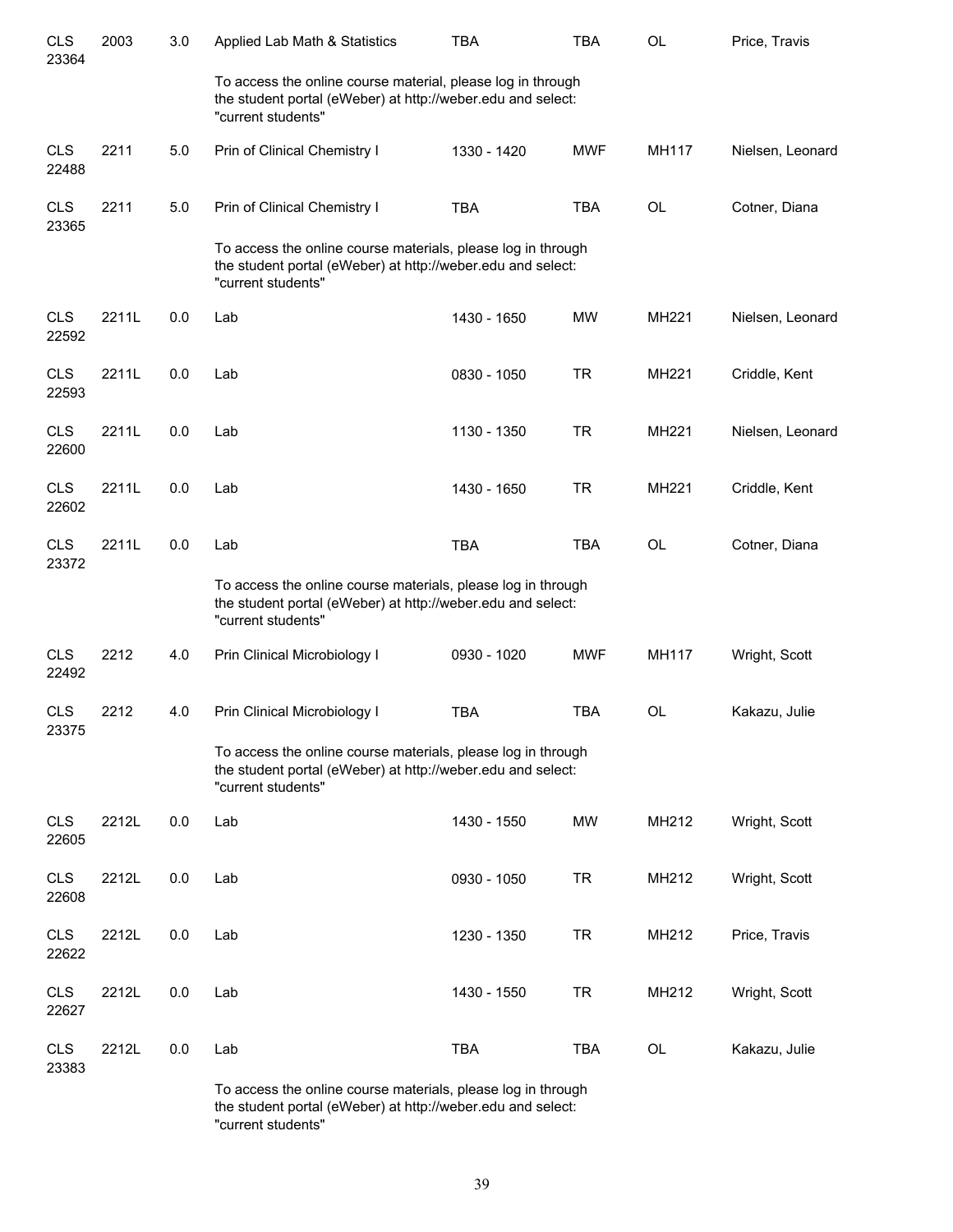| <b>CLS</b><br>22579 | 2256  | 1.0 | Sup Clinical Experience I                                                                                                                         | <b>TBA</b>  | <b>TBA</b> |              | Hansen-Suchy, Kara |
|---------------------|-------|-----|---------------------------------------------------------------------------------------------------------------------------------------------------|-------------|------------|--------------|--------------------|
| <b>CLS</b><br>22580 | 2257  | 1.0 | Clinical Experience II                                                                                                                            | <b>TBA</b>  | <b>TBA</b> |              | Hansen-Suchy, Kara |
| <b>CLS</b><br>22584 | 2830  | 1.0 | Directed Readings                                                                                                                                 | <b>TBA</b>  | <b>TBA</b> |              | Hansen-Suchy, Kara |
| <b>CLS</b><br>23386 | 2830  | 1.0 | Directed Readings                                                                                                                                 | <b>TBA</b>  | <b>TBA</b> | <b>OL</b>    | Hansen-Suchy, Kara |
|                     |       |     | To access the online course materials, please log in through<br>the student portal (eWeber) at http://weber.edu and select:<br>"current students" |             |            |              |                    |
| <b>CLS</b><br>23390 | 3301  | 1.0 | Online Orientation for BS Degr                                                                                                                    | <b>TBA</b>  | <b>TBA</b> | OL           | Clawson, Amie      |
|                     |       |     | To acess online course materials, please log in through<br>the student portal (eWeber) at http://weber.edu and select:<br>"current students"      |             |            |              |                    |
| <b>CLS</b><br>22522 | 3302  | 4.0 | SI Adv Clinical Lab Practice I                                                                                                                    | 0930 - 1020 | <b>MWF</b> | MH222        | Nielsen, Leonard   |
| <b>CLS</b><br>23395 | 3302  | 4.0 | SI Adv Clinical Lab Practice I                                                                                                                    | <b>TBA</b>  | <b>TBA</b> | OL           | Price, Travis      |
|                     |       |     | To access the online course material, please log in through<br>the student portal (eWeber) at http://weber.edu and select:<br>"current students"  |             |            |              |                    |
| <b>CLS</b><br>22530 | 3302L | 0.0 | Lab                                                                                                                                               | 0930 - 1050 | <b>TR</b>  | <b>MH117</b> | Nielsen, Leonard   |
| <b>CLS</b><br>23406 | 3302L | 0.0 | Lab                                                                                                                                               | <b>TBA</b>  | <b>TBA</b> | OL           | Price, Travis      |
|                     |       |     | To access the online course materials, please log in through<br>the student portal (eWeber) at http://weber.edu and select:<br>"current students" |             |            |              |                    |
| <b>CLS</b><br>22536 | 3311  | 3.0 | Adv Clinical Immunohemotology                                                                                                                     | 1030 - 1220 | W          | MH222        | Oja, Janet         |
| <b>CLS</b><br>23407 | 3311  | 3.0 | Adv Clinical Immunohemotology                                                                                                                     | <b>TBA</b>  | <b>TBA</b> | OL           | Wariner, Lisa      |
|                     |       |     | To access the online course materials, please log in through<br>the student portal (eWeber) at http://weber.edu and select:<br>"current students" |             |            |              |                    |
| <b>CLS</b><br>22630 | 3311L | 0.0 | Lab                                                                                                                                               | 1330 - 1550 | Τ          | MH210        | Oja, Janet         |
| <b>CLS</b><br>22640 | 3311L | 0.0 | Lab                                                                                                                                               | 1330 - 1550 | R          | MH210        | Oja, Janet         |
| <b>CLS</b><br>23412 | 3311L | 0.0 | Lab                                                                                                                                               | <b>TBA</b>  | <b>TBA</b> | OL           | Wariner, Lisa      |
|                     |       |     | To access the online course materials, please log in through<br>the student portal (eWeber) at http://weber.edu and select:<br>"current students" |             |            |              |                    |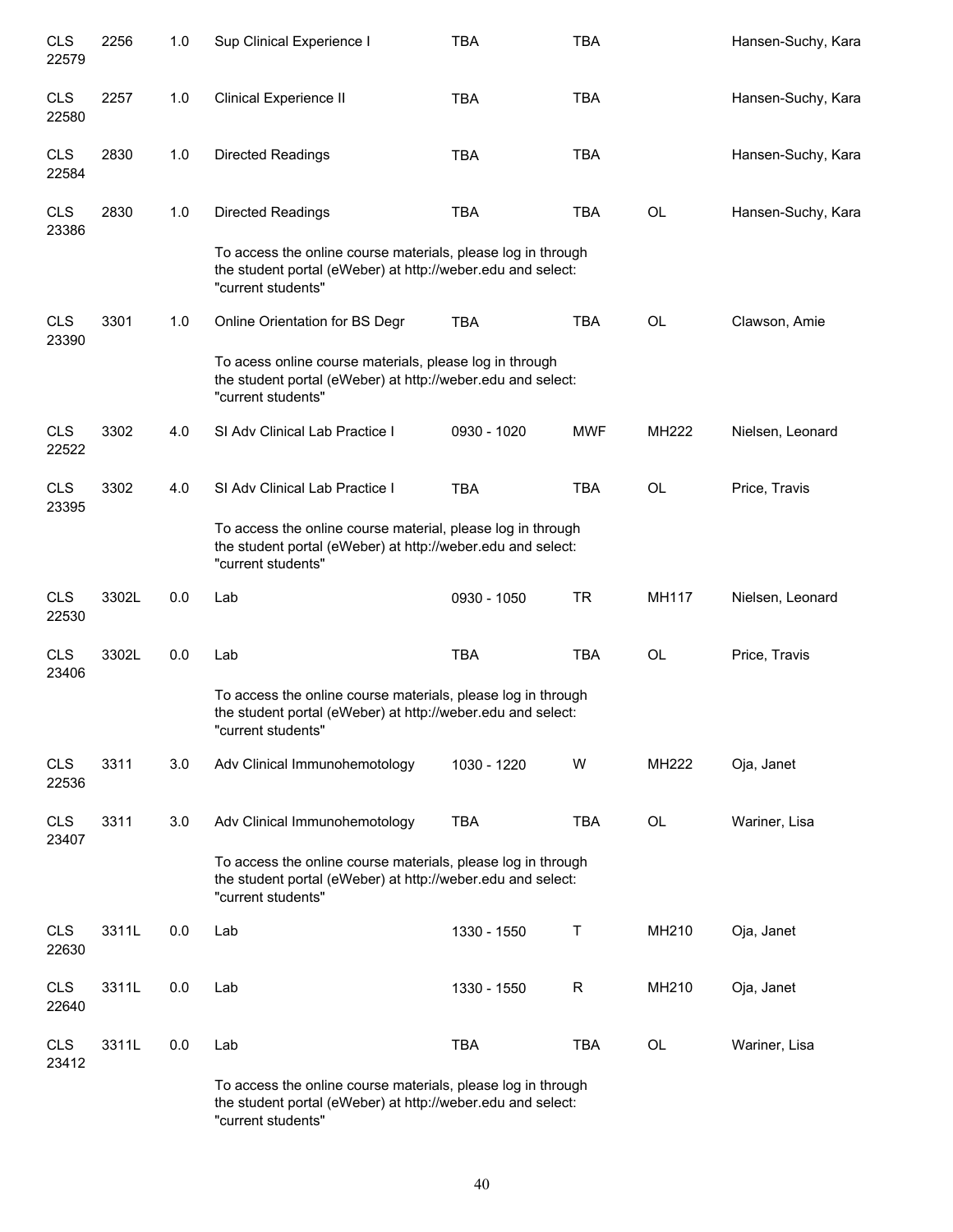| <b>CLS</b><br>22538 | 3313  | 4.0 | Adv Hematology/Hemostasis Lab                                                                                                                                              | 1200 - 1315 | TR         | MH222     | Hansen-Suchy, Kara |
|---------------------|-------|-----|----------------------------------------------------------------------------------------------------------------------------------------------------------------------------|-------------|------------|-----------|--------------------|
| <b>CLS</b><br>23415 | 3313  | 4.0 | Adv Hematology/Hemostasis Lab                                                                                                                                              | <b>TBA</b>  | <b>TBA</b> | OL        | Hansen-Suchy, Kara |
|                     |       |     | To access the online course materials, please log in through<br>the student portal (eWeber) at http://weber.edu adn select:<br>"current students"                          |             |            |           |                    |
| <b>CLS</b><br>22644 | 3313L | 0.0 | Lab                                                                                                                                                                        | 1330 - 1550 | Т          | MH211     | Hansen-Suchy, Kara |
| <b>CLS</b><br>22648 | 3313L | 0.0 | Lab                                                                                                                                                                        | 1330 - 1550 | R          | MH211     | Hansen-Suchy, Kara |
| <b>CLS</b><br>23417 | 3313L | 0.0 | Lab                                                                                                                                                                        | <b>TBA</b>  | <b>TBA</b> | OL        | Hansen-Suchy, Kara |
|                     |       |     | To access the online course materials, please log in through<br>the student portal (eWeber) at http://weber.edu and selsct:<br>"current students"                          |             |            |           |                    |
| <b>CLS</b><br>24188 | 3314  | 3.0 | SI Advanced Clinical Chemistry                                                                                                                                             | <b>TBA</b>  | <b>TBA</b> | <b>OL</b> | Hansen, Sarah      |
|                     |       |     | To access the online course materials, please log in through<br>the student portal (eWeber) at http://weber.edu and select:<br>"current students"                          |             |            |           |                    |
| <b>CLS</b><br>24189 | 3314L | 0.0 | Lab                                                                                                                                                                        | <b>TBA</b>  | <b>TBA</b> | OL        | Hansen, Sarah      |
|                     |       |     | To access the online course materials, please log in through<br>the student portal (eWeber) at http://weber.edu and select:<br>"current students"                          |             |            |           |                    |
| <b>CLS</b><br>24222 | 3316  | 4.0 | Adv Clinical Microbiology                                                                                                                                                  | <b>TBA</b>  | <b>TBA</b> | OL        | Kakazu, Julie      |
|                     |       |     | For CLS Major's only.<br>To access the online course materials, please log in through<br>the student portal (eWeber) at http://weber.edu and select:<br>"current students" |             |            |           |                    |
| <b>CLS</b><br>24223 | 3316L | 0.0 | Lab                                                                                                                                                                        | <b>TBA</b>  | <b>TBA</b> | OL        | Kakazu, Julie      |
|                     |       |     | For CLS Major's only.<br>To access the online course materials, please log in through<br>the student portal (eWeber) at http://weber.edu and select:<br>"current students" |             |            |           |                    |
| <b>CLS</b><br>22549 | 4401  | 1.0 | Working Clinical Lab Theory I                                                                                                                                              | 1030 - 1120 | М          | MH117     | Nielsen, Leonard   |
| <b>CLS</b><br>23426 | 4401  | 1.0 | Working Clinical Lab Theory I                                                                                                                                              | <b>TBA</b>  | <b>TBA</b> | OL        | Daily, Leah        |
|                     |       |     | To access the online course materials, please log in through<br>the student portal (eWeber) at http://weber.edu and select:<br>"current students"                          |             |            |           |                    |
| <b>CLS</b><br>22573 | 4409  | 1.0 | <b>Clinical Correlation</b>                                                                                                                                                | 0830 - 0920 | W          | MH222     | Simonian, Yasmen   |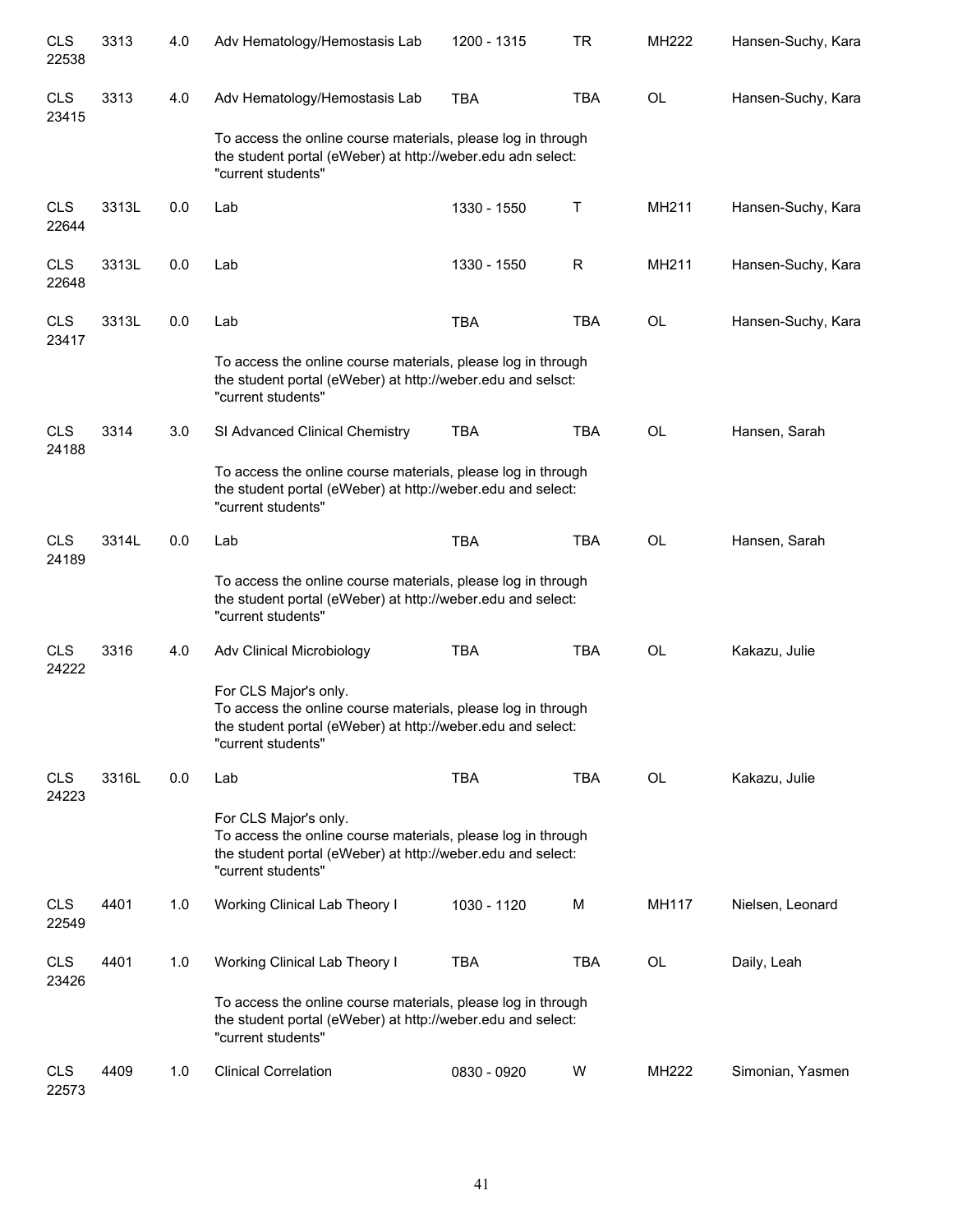| <b>CLS</b><br>23429 | 4409 | 1.0 | <b>Clinical Correlation</b>                                                                                                                       | <b>TBA</b>  | <b>TBA</b> | OL           | Simonian, Yasmen   |
|---------------------|------|-----|---------------------------------------------------------------------------------------------------------------------------------------------------|-------------|------------|--------------|--------------------|
|                     |      |     | To acess the online course materials, please log in through<br>the student portal (eWeber) at http://weber.edu adn seleict:<br>"current students" |             |            |              |                    |
| <b>CLS</b><br>22574 | 4414 | 2.0 | Lab Teaching & Supervision I                                                                                                                      | 1230 - 1320 | M          | <b>MH117</b> | Hansen-Suchy, Kara |
| <b>CLS</b><br>23431 | 4414 | 2.0 | Lab Teaching & Supervision I                                                                                                                      | <b>TBA</b>  | <b>TBA</b> | OL           | Maciel, Megan      |
|                     |      |     | To access the online course materials, please lof in through<br>the student portal (eWeber) at http://weber.edu and select:<br>"current students" |             |            |              |                    |
| <b>CLS</b><br>23507 | 4417 | 1.0 | Lab Teaching & Supervision II                                                                                                                     | <b>TBA</b>  | <b>TBA</b> | OL           | Maciel, Megan      |
|                     |      |     | To access the online course materials, please log in through<br>the student portal (eWeber) at http://weber.edu and select:<br>"current students" |             |            |              |                    |
| <b>CLS</b><br>22576 | 4442 | 3.0 | Applied Working Lab I                                                                                                                             | 1130 - 1250 | WF         | MH202        | Nielsen, Leonard   |
| <b>CLS</b><br>22577 | 4442 | 3.0 | Applied Working Lab I                                                                                                                             | 0930 - 1020 | <b>MWF</b> | MH202        | Price, Travis      |
| <b>CLS</b><br>22578 | 4442 | 3.0 | Applied Working Lab I                                                                                                                             | 1230 - 1320 | MWF        | MH202        | Oja, Janet         |
| <b>CLS</b><br>23511 | 4442 | 3.0 | Applied Working Lab I                                                                                                                             | <b>TBA</b>  | <b>TBA</b> | OL           | Daily, Leah        |
|                     |      |     | To access the online course materials, please log in through<br>the student portal (eWeber) at http://weber.edu and select:<br>"current students" |             |            |              |                    |
| <b>CLS</b><br>22581 | 4453 | 1.0 | Supervised Clinical Exp I                                                                                                                         | <b>TBA</b>  | <b>TBA</b> |              | Wright, Scott      |
| <b>CLS</b><br>22583 | 4454 | 1.0 | Supervised Clinical Exp II                                                                                                                        | <b>TBA</b>  | <b>TBA</b> |              | Wright, Scott      |
| <b>CLS</b><br>22585 | 4800 | 1.0 | <b>Special Problems</b>                                                                                                                           | <b>TBA</b>  | <b>TBA</b> |              |                    |
| <b>CLS</b><br>22575 | 4801 | 1.0 | Research Projects in CLS I                                                                                                                        | 1330 - 1420 | M          | MH222        | Wright, Scott      |
| <b>CLS</b><br>23513 | 4801 | 1.0 | Research Projects in CLS I                                                                                                                        | <b>TBA</b>  | <b>TBA</b> | OL           | Wright, Scott      |
|                     |      |     | To access the online course materials, please log in through<br>the student portal (eWeber) at http://weber.edu and select:<br>"current students" |             |            |              |                    |
| <b>CLS</b><br>24184 | 4801 | 1.0 | Research Projects in CLS I                                                                                                                        | <b>TBA</b>  | <b>TBA</b> | <b>OL</b>    | Wright, Scott      |
|                     |      |     | To access the online course materials, please log in through<br>the student portal (eWeber) at http://weber.edu and select:<br>"current students" |             |            |              |                    |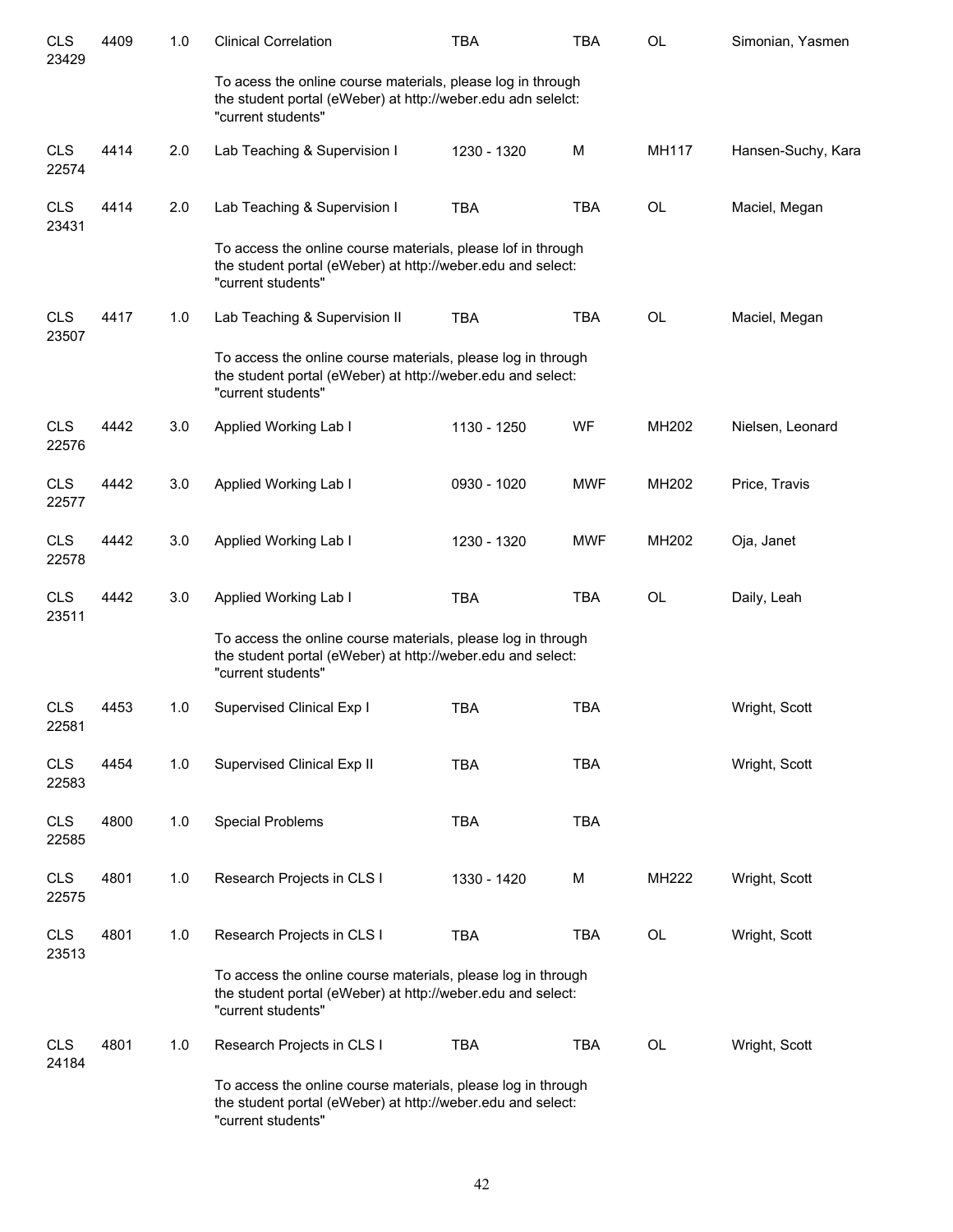| <b>CLS</b><br>24185 | 4801 | 1.0 | Research Projects in CLS I                                                                                                                        | <b>TBA</b>  | TBA        | OL        | Wright, Scott       |
|---------------------|------|-----|---------------------------------------------------------------------------------------------------------------------------------------------------|-------------|------------|-----------|---------------------|
|                     |      |     | To access the online course materials, please log in through<br>the student portal (eWeber) at http://weber.edu and select:<br>"current students" |             |            |           |                     |
| <b>CLS</b><br>22586 | 4830 | 1.0 | <b>Directed Readings</b>                                                                                                                          | <b>TBA</b>  | <b>TBA</b> |           | Price, Travis       |
| <b>CLS</b><br>23514 | 4830 | 1.0 | <b>Directed Readings</b>                                                                                                                          | <b>TBA</b>  | <b>TBA</b> | <b>OL</b> | Wright, Scott       |
|                     |      |     | To access the online course material, please log in through<br>the student portal (eWeber) at http://weber.edu and select:<br>"current students"  |             |            |           |                     |
| <b>CLS</b><br>24186 | 4830 | 1.0 | <b>Directed Readings</b>                                                                                                                          | <b>TBA</b>  | <b>TBA</b> | OL        | Wright, Scott       |
|                     |      |     | To access the online course materials, please log in through<br>the student portal (eWeber) at http://weber.edu and select:<br>"current students" |             |            |           |                     |
| <b>CLS</b><br>24187 | 4830 | 1.0 | <b>Directed Readings</b>                                                                                                                          | <b>TBA</b>  | <b>TBA</b> | OL        | Wright, Scott       |
|                     |      |     | To access the online course materials, please log in through<br>the student portal (eWeber) at http://weber.edu and select:<br>"current students" |             |            |           |                     |
| <b>CLS</b><br>23527 | 5101 | 4.0 | Analytical Chemistry Appl/CLS                                                                                                                     | <b>TBA</b>  | <b>TBA</b> | <b>OL</b> | Rostamkhani, Masoud |
|                     |      |     | To access the online course materials, please log in through<br>the student portal (eWeber) at http://weber.edu and select:<br>"current students" |             |            |           |                     |
| <b>CLS</b><br>23530 | 5103 | 3.0 | Clinical Lab Microbiology I                                                                                                                       | <b>TBA</b>  | <b>TBA</b> | <b>OL</b> | Kakazu, Julie       |
|                     |      |     | To access the online course materials, please log in through<br>the student portal (eWeber) at http://weber.edu and select:<br>"current students" |             |            |           |                     |
| <b>CMT</b><br>21148 | 1100 | 1.0 | <b>Construction Manag Orientation</b>                                                                                                             | 1920 - 2010 | W          | ET210     | Soelberg, Chris     |
| <b>CMT</b><br>24133 | 1100 | 1.0 | <b>Construction Manag Orientation</b>                                                                                                             | <b>TBA</b>  | <b>TBA</b> | OL        | Soelberg, Chris     |
|                     |      |     | To access the online course materials, please log in through<br>the student portal (eWeber) at http://weber.edu and select:<br>"current students" |             |            |           |                     |
| <b>CMT</b><br>21149 | 1150 | 3.0 | <b>Construction Graphics</b>                                                                                                                      | 1730 - 1850 | <b>MW</b>  | ET224     | Wynn, Kristen       |
| <b>CMT</b><br>21150 | 1210 | 3.0 | Residential Constr Materials/M                                                                                                                    | 1730 - 1850 | <b>TR</b>  | ET224     | Wall, Daniel        |
| <b>CMT</b><br>22002 | 1210 | 3.0 | Residential Constr Materials/M                                                                                                                    | 1900 - 2020 | <b>TR</b>  | ET224     | Wall, Daniel        |
| <b>CMT</b><br>21163 | 1500 | 3.0 | <b>Computer Applications/Construc</b>                                                                                                             | 1600 - 1720 | MW         | ET240     | Wolfe, Joseph       |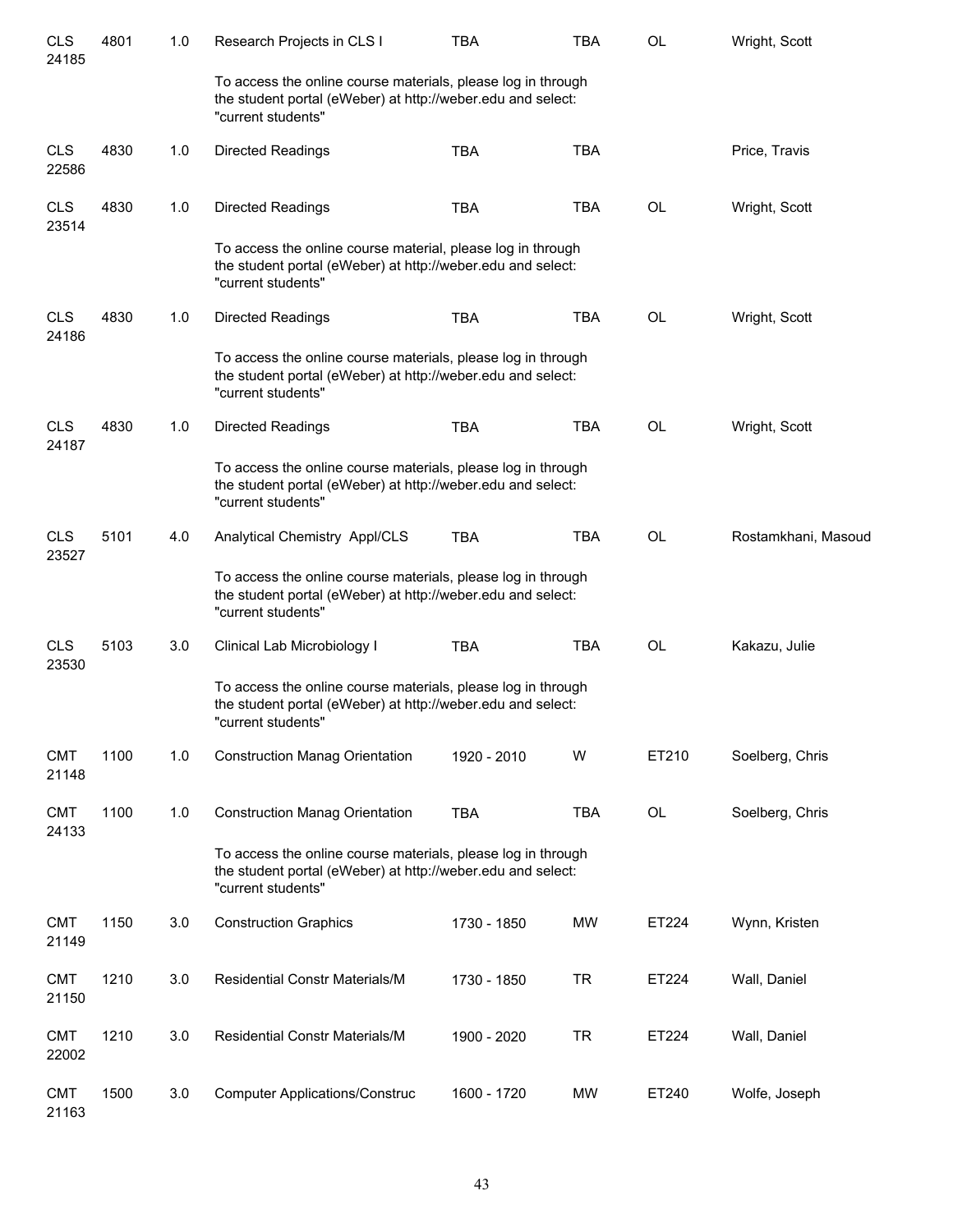| <b>CMT</b><br>21151 | 2220 | 3.0 | Const Contracts & Specificati                                                                                                                     | 1730 - 2010 | R          | ET228     | Wynn, Kristen        |
|---------------------|------|-----|---------------------------------------------------------------------------------------------------------------------------------------------------|-------------|------------|-----------|----------------------|
| <b>CMT</b><br>21152 | 2330 | 3.0 | SI Concrete Technology                                                                                                                            | 1730 - 2010 | M          | ET247     | Bedingfield, Douglas |
| <b>CMT</b><br>24134 | 2340 | 2.0 | <b>Construction Surveying</b>                                                                                                                     | <b>TBA</b>  | <b>TBA</b> | <b>OL</b> | Peterson, Steven     |
|                     |      |     | To access the online course materials, please log in through<br>the student portal (eWeber) at http://weber.edu and select:<br>"current students" |             |            |           |                      |
| <b>CMT</b><br>21164 | 2360 | 2.0 | <b>Building Codes &amp; Inspection</b>                                                                                                            | 1540 - 1720 | R          | ET238     | Peterson, Steven     |
| <b>CMT</b><br>24135 | 2640 | 2.0 | <b>Architectural Estimating</b>                                                                                                                   | <b>TBA</b>  | <b>TBA</b> | <b>OL</b> | Peterson, Steven     |
|                     |      |     | To access the onlne course materials, please log in through<br>the student portal (eWeber) at http://weber.edu and select:<br>"current students"  |             |            |           |                      |
| <b>CMT</b><br>24136 | 2880 | 3.0 | Internship                                                                                                                                        | <b>TBA</b>  | <b>TBA</b> | <b>OL</b> | Soelberg, Chris      |
|                     |      |     | To access the online course materials, please log in through<br>the student portal (eWeber) at http://weber.edu and select:<br>"current students" |             |            |           |                      |
| <b>CMT</b><br>21153 | 3115 | 3.0 | <b>Construction Cost Estimating</b>                                                                                                               | 1730 - 1850 | <b>TR</b>  | ET240     | Peterson, Steven     |
| <b>CMT</b><br>21154 | 3130 | 3.0 | Construction Planning/Scheduli                                                                                                                    | 1900 - 2140 | Τ          | ET240     | Wolfe, Joseph        |
| <b>CMT</b><br>24129 | 3130 | 3.0 | Construction Planning/Scheduli                                                                                                                    | 1920 - 2200 | W          |           | Wolfe, Joseph        |
| <b>CMT</b><br>21155 | 3210 | 3.0 | <b>Construction Management</b>                                                                                                                    | 1920 - 2040 | <b>MW</b>  | ET240     | Wynn, Kristen        |
| <b>CMT</b><br>21156 | 3260 | 4.0 | Mechanical/Electrical Systems                                                                                                                     | 1730 - 1910 | <b>MW</b>  | ET238     | Soelberg, Chris      |
| <b>CMT</b><br>24130 | 3350 | 4.0 | <b>Applied Structures</b>                                                                                                                         | 1730 - 1910 | <b>MW</b>  |           | Wolfe, Joseph        |
| <b>CMT</b><br>21157 | 4120 | 3.0 | <b>Construction Accntng/Finance</b>                                                                                                               | 1900 - 2020 | <b>TR</b>  | ET238     | Peterson, Steven     |
| <b>CMT</b><br>21158 | 4150 | 3.0 | <b>Construction Equipment/Methods</b>                                                                                                             | 1730 - 1850 | <b>MW</b>  | ET228     | Wolfe, Joseph        |
| <b>CMT</b><br>21159 | 4350 | 2.0 | Design of Construction Systems                                                                                                                    | 1900 - 2040 | W          | ET228     | Wolfe, Joseph        |
| <b>CMT</b><br>24131 | 4550 | 2.0 | <b>Construction Safety</b>                                                                                                                        | 1730 - 1910 | Τ          |           | Tate, David          |
| <b>CMT</b><br>21160 | 4610 | 2.0 | Senior Project                                                                                                                                    | 1900 - 2040 | M          | ET210     | Soelberg, Chris      |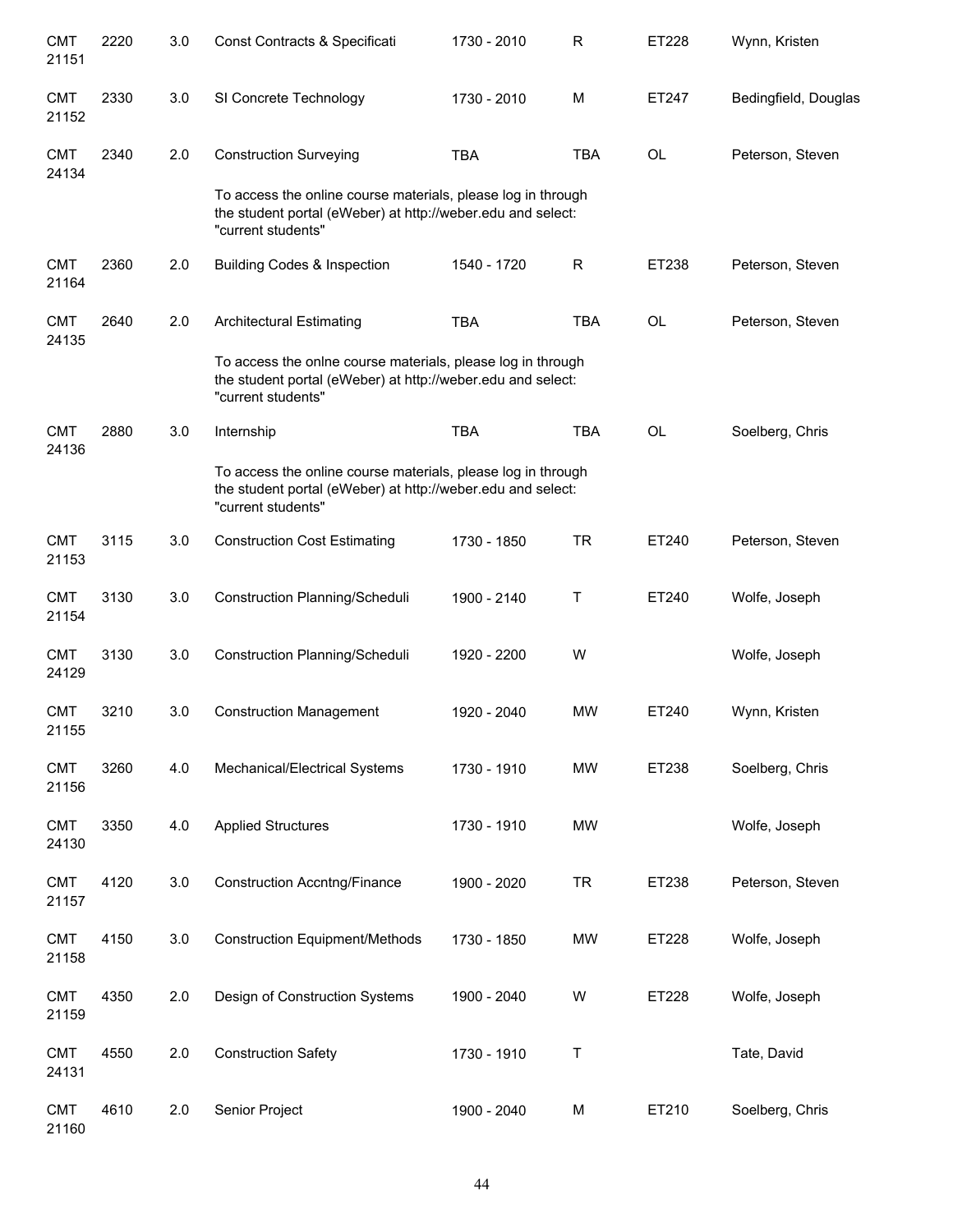| <b>CMT</b><br>24132  | 4610 | 2.0 | Senior Project                                                                                                                                                 | 1920 - 2100 | M          |       | Wolfe, Joseph      |
|----------------------|------|-----|----------------------------------------------------------------------------------------------------------------------------------------------------------------|-------------|------------|-------|--------------------|
| <b>CMT</b><br>21161  | 4620 | 2.0 | Senior Project                                                                                                                                                 | 1730 - 1910 | Τ          | ET210 | Wolfe, Joseph      |
| <b>CMT</b><br>21162  | 4620 | 2.0 | Senior Project                                                                                                                                                 | 2020 - 2200 | Τ          | ET210 | Wolfe, Joseph      |
| <b>CMT</b><br>24137  | 4890 | 2.0 | Practicum<br>To access the online course materials, please log in through<br>the student portal (eWeber) at http://weber.edu and select:<br>"current students" | <b>TBA</b>  | <b>TBA</b> | OL    | Soelberg, Chris    |
| COMM 1020<br>21525   |      | 3.0 | HU Princip Of Public Speaking                                                                                                                                  | 0830 - 0920 | <b>MWF</b> | EH314 |                    |
| COMM 1020<br>21528   |      | 3.0 | HU Princip Of Public Speaking                                                                                                                                  | 0930 - 1020 | <b>MWF</b> | EH306 | Scott, Randolph    |
| COMM 1020<br>21531   |      | 3.0 | HU Princip Of Public Speaking                                                                                                                                  | 1030 - 1120 | <b>MWF</b> | EH314 |                    |
| COMM 1020<br>21532   |      | 3.0 | HU Princip Of Public Speaking                                                                                                                                  | 1130 - 1220 | <b>MWF</b> | EH304 | Bialowas, Anne     |
| COMM 1020<br>21533   |      | 3.0 | HU Princip Of Public Speaking                                                                                                                                  | 1230 - 1320 | <b>MWF</b> | EH304 | Bialowas, Anne     |
| COMM 1020<br>21535   |      | 3.0 | HU Princip Of Public Speaking                                                                                                                                  | 1730 - 2010 | W          | EH304 | Guevara, Omar      |
| <b>COMM</b><br>21536 | 1020 | 3.0 | HU Princip Of Public Speaking                                                                                                                                  | 0730 - 0845 | <b>TR</b>  | EH307 |                    |
| COMM<br>21538        | 1020 | 3.0 | HU Princip Of Public Speaking                                                                                                                                  | 0900 - 1015 | TR         | EH307 | Merkley, Mark      |
| COMM 1020<br>21540   |      | 3.0 | HU Princip Of Public Speaking                                                                                                                                  | 0900 - 1015 | <b>TR</b>  | EH304 |                    |
| COMM 1020<br>21549   |      | 3.0 | HU Princip Of Public Speaking                                                                                                                                  | 1030 - 1145 | <b>TR</b>  | EH304 | Tews, Richard      |
| COMM 1020<br>21551   |      | 3.0 | HU Princip Of Public Speaking                                                                                                                                  | 1200 - 1315 | <b>TR</b>  | EH307 | Merkley, Mark      |
| COMM 1020<br>21553   |      | 3.0 | HU Princip Of Public Speaking                                                                                                                                  | 1030 - 1145 | <b>TR</b>  | EH307 |                    |
| COMM<br>21555        | 1020 | 3.0 | HU Princip Of Public Speaking                                                                                                                                  | 1730 - 2010 | Τ          | EH307 | Tews, Richard      |
| COMM<br>21578        | 1020 | 3.0 | HU Princip Of Public Speaking                                                                                                                                  | 1730 - 2010 | R          | EH304 | Threlkeld, Douglas |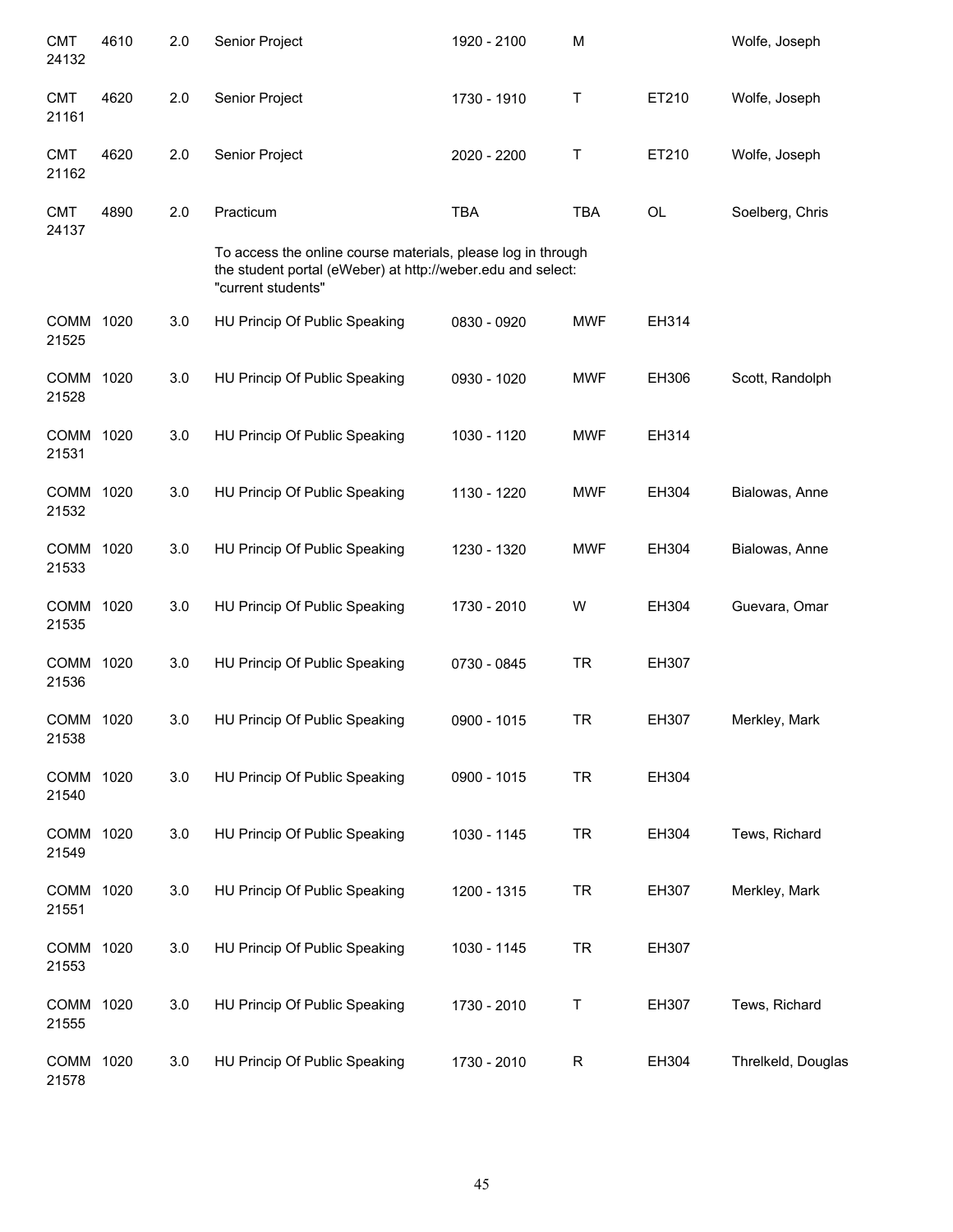| COMM 1020<br>21932 | 3.0 | HU Princip Of Public Speaking                                                                                                                                                                                                                          | 0730 - 0820 | <b>MWF</b>   | EH304     | Noel, Howard      |
|--------------------|-----|--------------------------------------------------------------------------------------------------------------------------------------------------------------------------------------------------------------------------------------------------------|-------------|--------------|-----------|-------------------|
| COMM 1020<br>22533 | 3.0 | HU Princip Of Public Speaking                                                                                                                                                                                                                          | 0930 - 1020 | <b>MWF</b>   | D02325    | Bishop, Cynthia   |
| COMM 1020<br>22548 | 3.0 | HU Princip Of Public Speaking                                                                                                                                                                                                                          | 1030 - 1120 | <b>MWF</b>   | D02325    | Bishop, Cynthia   |
| COMM 1020<br>22554 | 3.0 | HU Princip Of Public Speaking                                                                                                                                                                                                                          | <b>TBA</b>  | <b>TBA</b>   | <b>OL</b> | Johns, Rebecca    |
|                    |     | To access the online course materials, please log in through<br>the student portal (eWeber) at http://weber.edu and select:<br>"current students"<br>Speaking presentations are required. Contact the teacher<br>for further information.              |             |              |           |                   |
| COMM 1020<br>22557 | 3.0 | HU Princip Of Public Speaking                                                                                                                                                                                                                          | <b>TBA</b>  | <b>TBA</b>   | <b>OL</b> | Merkley, Mark     |
|                    |     | To access the online course materials, please log in through<br>the student portal (eWeber) at http://weber.edu and select:<br>"current students"<br>This course will be online, except for 5 Tuesdays<br>for speeches that will be held face-to-face. |             |              |           |                   |
| COMM 1020<br>24117 | 3.0 | HU Princip Of Public Speaking                                                                                                                                                                                                                          | 1730 - 2020 | M            | D02320    | Passey, Joel      |
| COMM 1020<br>24118 | 3.0 | HU Princip Of Public Speaking                                                                                                                                                                                                                          | 1730 - 2020 | Τ            | DH        |                   |
| COMM 1020<br>24119 | 3.0 | HU Princip Of Public Speaking                                                                                                                                                                                                                          | 0900 - 1150 | S            | WW108     | Berg, David       |
| COMM 1130<br>21580 | 3.0 | <b>Media Writing</b>                                                                                                                                                                                                                                   | 0830 - 0920 | <b>MWF</b>   | LI138     | Hess, Allison     |
|                    |     | Prerequisite: Proficiency in word processing.                                                                                                                                                                                                          |             |              |           |                   |
| COMM 1130<br>21581 | 3.0 | <b>Media Writing</b>                                                                                                                                                                                                                                   | 1030 - 1145 | <b>TR</b>    | EH323     | Noel, Howard      |
|                    |     | Prerequisites: Proficiency in word processing.                                                                                                                                                                                                         |             |              |           |                   |
| COMM 1130<br>21582 | 3.0 | <b>Media Writing</b>                                                                                                                                                                                                                                   | 1730 - 2010 | $\mathsf{R}$ | EH410     | Josephson, Sheree |
|                    |     | Prerequisite: Proficiency in word processing.                                                                                                                                                                                                          |             |              |           |                   |
| COMM 1500<br>21583 | 3.0 | Intro to Mass Communication                                                                                                                                                                                                                            | 0930 - 1020 | <b>MWF</b>   | EH314     | Sanders, Anthony  |
| COMM 1500<br>24122 | 3.0 | Intro to Mass Communication                                                                                                                                                                                                                            | <b>TBA</b>  | TBA          | OL        | Sanders, Anthony  |
|                    |     | To access the online course materials, please log in through<br>the student portal (eWeber) at http://weber.edu and select:<br>"current students"                                                                                                      |             |              |           |                   |
| COMM 1560<br>21586 | 3.0 | Audio Production & Performance                                                                                                                                                                                                                         | 0900 - 1015 | TR           | EH323     | Sanders, Anthony  |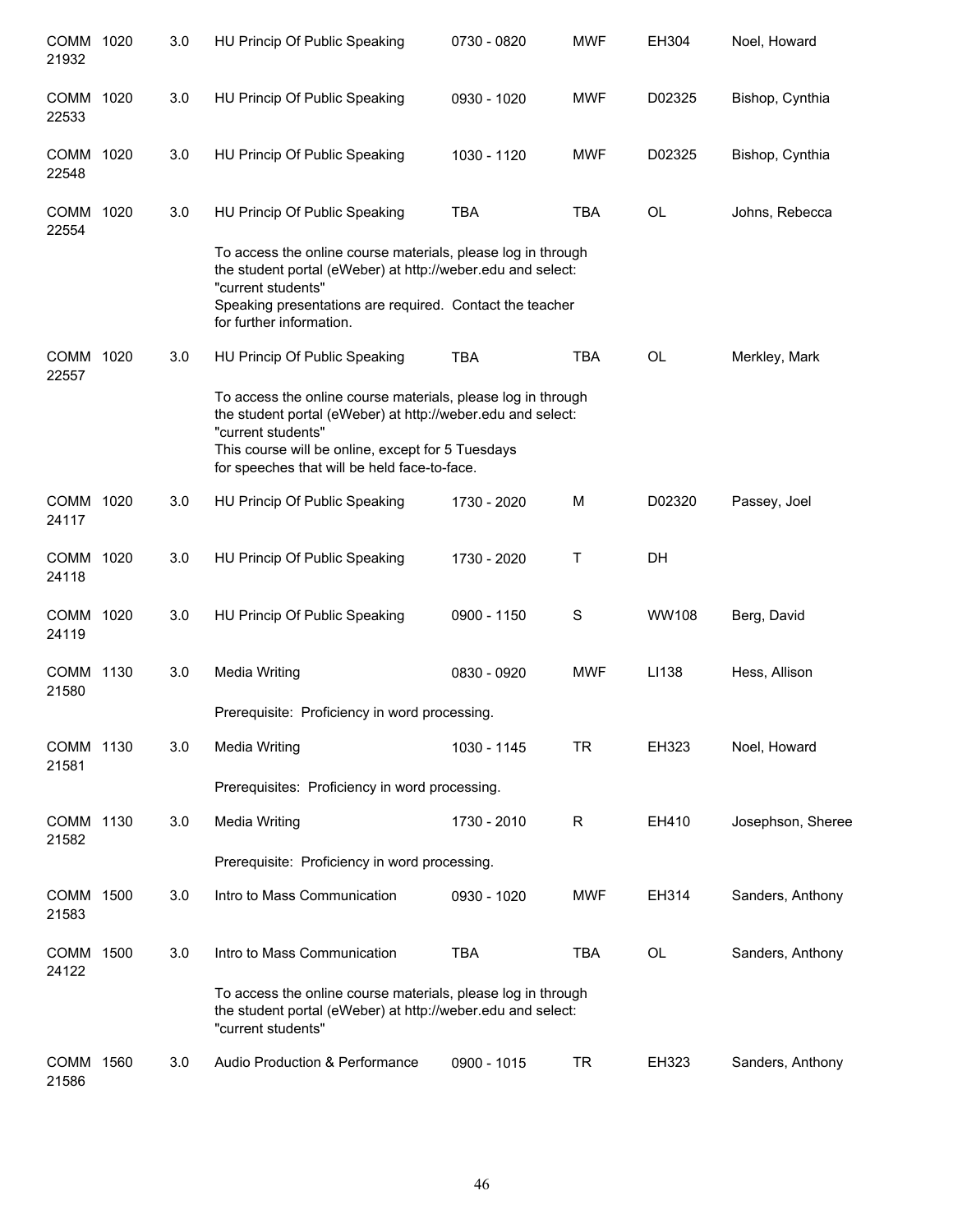| COMM 2010<br>21592 | 3.0 | HU Mass Media and Society                                                                                                                                                         | 0730 - 0845 | <b>TR</b>  | EH305 | Smith, Kim     |
|--------------------|-----|-----------------------------------------------------------------------------------------------------------------------------------------------------------------------------------|-------------|------------|-------|----------------|
| COMM 2110<br>21593 | 3.0 | HU CBL Intrprsnl/Sm Group Comm                                                                                                                                                    | 0730 - 0820 | <b>MWF</b> | EH407 |                |
|                    |     | CBL: Community based Learning. A CBL course incorporates<br>not only classroom learning but also meaningful community<br>service that is connected to specific course objectives. |             |            |       |                |
| COMM 2110<br>21595 | 3.0 | HU CBL Intrprsnl/Sm Group Comm                                                                                                                                                    | 0830 - 0920 | <b>MWF</b> | EH406 | Hafen, Susan   |
|                    |     | CBL: Community based Learning. A CBL course incorporates<br>not only classroom learning but also meaningful community<br>service that is connected to specific course objectives. |             |            |       |                |
| COMM 2110<br>21598 | 3.0 | HU CBL Intrprsnl/Sm Group Comm                                                                                                                                                    | 0930 - 1020 | <b>MWF</b> | EH406 | Merkley, Mark  |
|                    |     | CBL: Community based Learning. A CBL course incorporates<br>not only classroom learning but also meaningful community<br>service that is connected to specific course objectives. |             |            |       |                |
| COMM 2110<br>21599 | 3.0 | HU CBL Intrprsnl/Sm Group Comm                                                                                                                                                    | 0930 - 1020 | <b>MWF</b> | EH407 | Johns, Rebecca |
|                    |     | CBL: Community based Learning. A CBL course incorporates<br>not only classroom learning but also meaningful community<br>service that is connected to specific course objectives. |             |            |       |                |
| COMM 2110<br>21600 | 3.0 | HU CBL Intrprsnl/Sm Group Comm                                                                                                                                                    | 1030 - 1120 | <b>MWF</b> | EH406 | Hafen, Susan   |
|                    |     | CBL: Community based Learning. A CBL course incorporates<br>not only classroom learning but also meaningful community<br>service that is connected to specific course objectives. |             |            |       |                |
| COMM 2110<br>21601 | 3.0 | HU CBL Intrprsnl/Sm Group Comm                                                                                                                                                    | 1030 - 1120 | <b>MWF</b> | EH407 | Sline, Richard |
|                    |     | CBL: Community based Learning. A CBL course incorporates<br>not only classroom learning but also meaningful community<br>service that is connected to specific course objectives. |             |            |       |                |
| COMM 2110<br>21602 | 3.0 | HU CBL Intrprsnl/Sm Group Comm                                                                                                                                                    | 1130 - 1220 | MWF        | EH406 | Merkley, Mark  |
|                    |     | CBL: Community based Learning. A CBL course incorporates<br>not only classroom learning but also meaningful community<br>service that is connected to specific course objectives. |             |            |       |                |
| COMM 2110<br>21603 | 3.0 | HU CBL Intrprsnl/Sm Group Comm                                                                                                                                                    | 1130 - 1220 | <b>MWF</b> | EH407 | Johns, Rebecca |
|                    |     | CBL: Community based Learning. A CBL course incorporates<br>not only classroom learning but also meaningful community<br>service that is connected to specific course objectives. |             |            |       |                |
| COMM 2110<br>21604 | 3.0 | HU CBL Intrprsnl/Sm Group Comm                                                                                                                                                    | 1730 - 2010 | W          | EH406 |                |
|                    |     | CBL: Community based Learning. A CBL course incorporates<br>not only classroom learning but also meaningful community<br>service that is connected to specific course objectives. |             |            |       |                |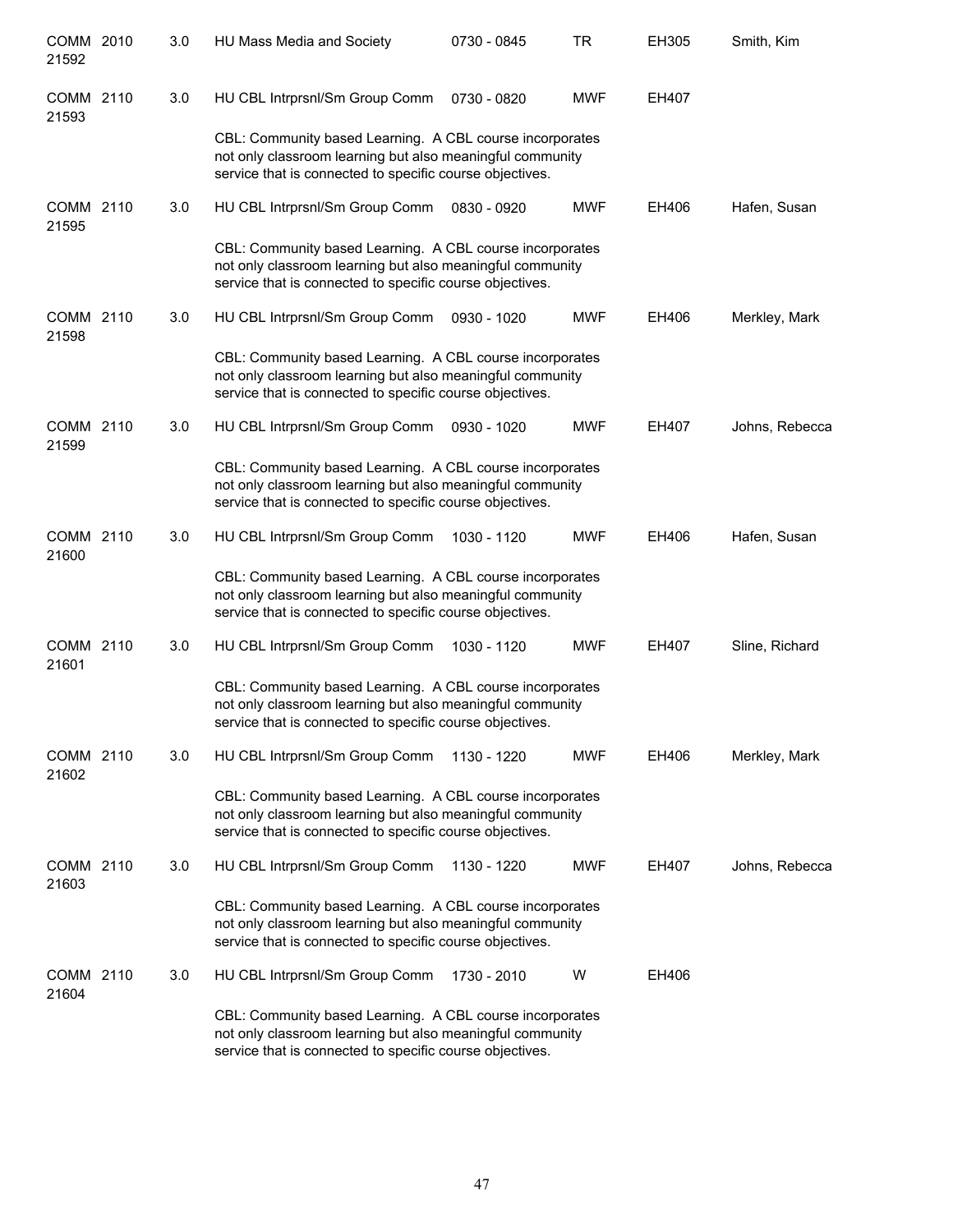| COMM 2110<br>21605 | 3.0 | HU CBL Intrprsnl/Sm Group Comm                                                                                                                                                    | 0900 - 1015 | <b>TR</b>  | EH406  | Bishop, Cynthia        |
|--------------------|-----|-----------------------------------------------------------------------------------------------------------------------------------------------------------------------------------|-------------|------------|--------|------------------------|
|                    |     | CBL: Community based Learning. A CBL course incorporates<br>not only classroom learning but also meaningful community<br>service that is connected to specific course objectives. |             |            |        |                        |
| COMM 2110<br>21606 | 3.0 | HU CBL Intrprsnl/Sm Group Comm                                                                                                                                                    | 1730 - 2010 | R          | EH407  |                        |
|                    |     | CBL: Community based Learning. A CBL course incorporates<br>not only classroom learning but also meaningful community<br>service that is connected to specific course objectives. |             |            |        |                        |
| COMM 2110<br>21607 | 3.0 | HU CBL Intrprsnl/Sm Group Comm                                                                                                                                                    | 1730 - 2010 | Τ          | EH406  |                        |
|                    |     | CBL: Community based Learning. A CBL course incorporates<br>not only classroom learning but also meaningful community<br>service that is connected to specific course objectives. |             |            |        |                        |
| COMM 2110<br>21936 | 3.0 | HU CBL Intrprsnl/Sm Group Comm                                                                                                                                                    | 0900 - 1015 | <b>TR</b>  | EH407  | Packer, Colleen        |
|                    |     | CBL: Community based Learning. A CBL course incorporates<br>not only classroom learning but also meaningful community<br>service that is connected to specific course objectives. |             |            |        |                        |
| COMM 2110<br>21937 | 3.0 | HU CBL Intrprsnl/Sm Group Comm                                                                                                                                                    | 1030 - 1145 | <b>TR</b>  | EH407  | Packer, Colleen        |
|                    |     | CBL: Community based Learning. A CBL course incorporates<br>not only classroom learning but also meaningful community<br>service that is connected to specific course objectives. |             |            |        |                        |
| COMM 2110<br>21938 | 3.0 | HU CBL Intrprsnl/Sm Group Comm                                                                                                                                                    | 1030 - 1145 | TR         | EH406  | Bishop, Cynthia        |
|                    |     | CBL: Community based Learning. A CBL course incorporates<br>not only classroom learning but also meaningful community<br>service that is connected to specific course objectives. |             |            |        |                        |
| COMM 2110<br>21939 | 3.0 | HU CBL Intrprsnl/Sm Group Comm                                                                                                                                                    | 1200 - 1315 | <b>TR</b>  | EH406  | Reddout-Sanders, Terri |
|                    |     | CBL: Community based Learning. A CBL course incorporates<br>not only classroom learning but also meaningful community<br>service that is connected to specific course objectives. |             |            |        |                        |
| COMM 2110<br>24120 | 3.0 | HU CBL Intrprsnl/Sm Group Comm                                                                                                                                                    | 0730 - 1010 | F          | D02235 | Boulton, Anna          |
| COMM 2110<br>24121 | 3.0 | HU CBL Intrprsnl/Sm Group Comm                                                                                                                                                    | 1730 - 2020 | W          | DH     |                        |
| COMM 2110<br>24123 | 3.0 | HU CBL Intrprsnl/Sm Group Comm                                                                                                                                                    | 0830 - 0920 | <b>MWF</b> | D02103 | Sline, Richard         |
| COMM 2110<br>24125 | 3.0 | HU CBL Intrprsnl/Sm Group Comm                                                                                                                                                    | 0900 - 1015 | <b>TR</b>  | D02320 |                        |
| COMM 2200<br>21608 | 3.0 | In-studio Video Prod & Perform                                                                                                                                                    | 1200 - 1315 | TR         | LI76   | Sanders, Anthony       |
| COMM 2210<br>21609 | 1.0 | Intercollegiate Debate                                                                                                                                                            | 1500 - 1615 | Т          | EH111  | Tews, Richard          |
|                    |     | Prerequisite: Permission of Instructor                                                                                                                                            |             |            |        |                        |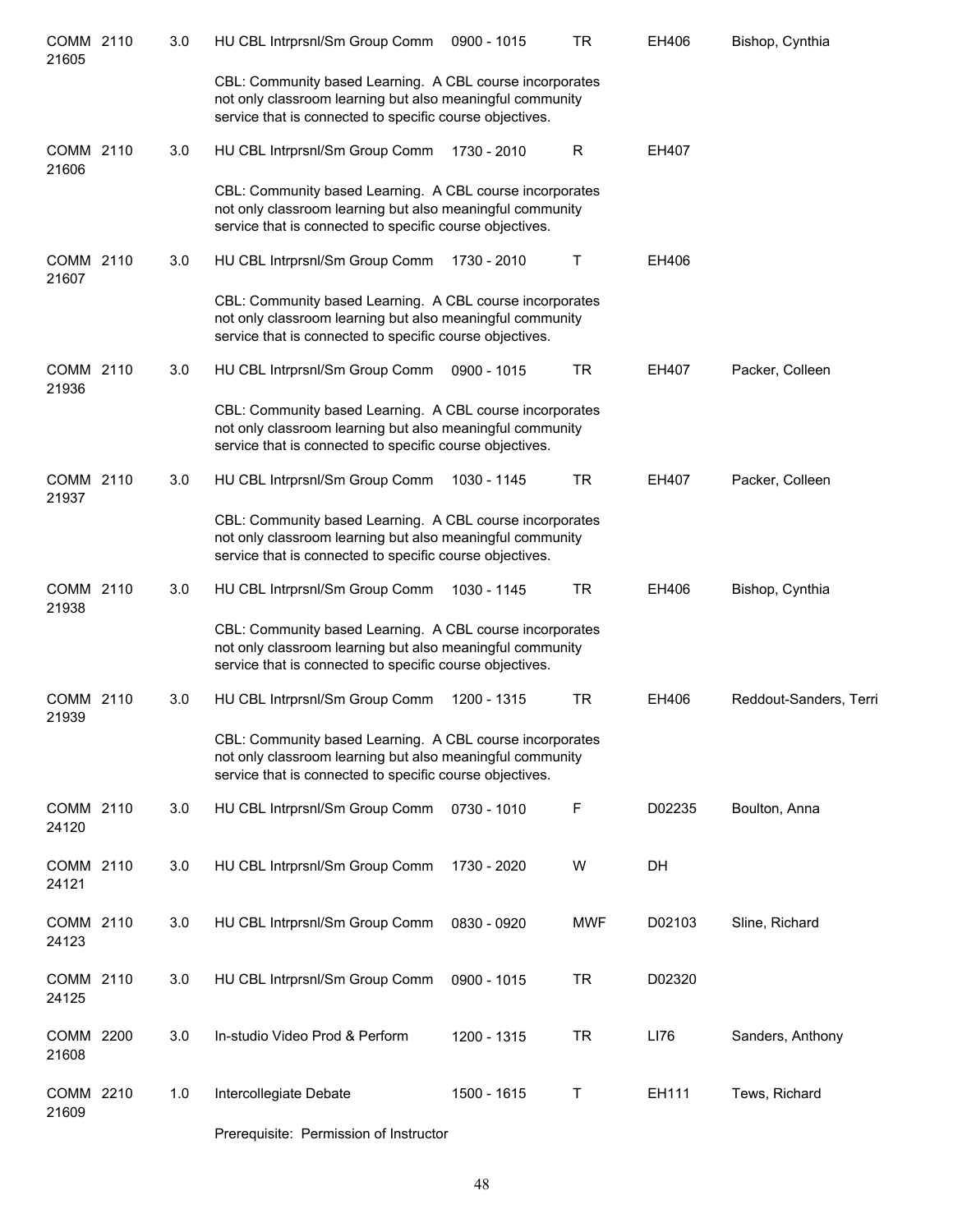| COMM 2270<br>21610   |      | 3.0 | Argumentation & Debate                                                                                                                                                                                            | 1330 - 1445 | <b>TR</b>  | EH306 | Guevara, Omar          |
|----------------------|------|-----|-------------------------------------------------------------------------------------------------------------------------------------------------------------------------------------------------------------------|-------------|------------|-------|------------------------|
| COMM 2350<br>21626   |      | 3.0 | <b>Communication Graphic Design</b>                                                                                                                                                                               | 1030 - 1120 | <b>MWF</b> | EH323 | Singh, Mukhbir         |
|                      |      |     | Prerequisite: COMM 1130                                                                                                                                                                                           |             |            |       |                        |
| COMM 2730<br>21628   |      | 1.0 | Radio Production Workshop                                                                                                                                                                                         | 1330 - 1445 | Τ          | SU    | Sanders, Anthony       |
|                      |      |     | Prerequisite: COMM 1560 or permission of instructor.                                                                                                                                                              |             |            |       |                        |
| COMM 2751<br>21631   |      | 3.0 | <b>Field Video Production</b>                                                                                                                                                                                     | 1130 - 1220 | <b>MWF</b> | LI76  | Reddout-Sanders, Terri |
| COMM 2890<br>21632   |      | 1.0 | Cooperative Work Exp. Signpost                                                                                                                                                                                    | 1330 - 1445 | Τ          | EH407 | Noel, Howard           |
|                      |      |     | Prerequisite: Comm 1130                                                                                                                                                                                           |             |            |       |                        |
| COMM 3000<br>21637   |      | 3.0 | <b>Communication Theory</b>                                                                                                                                                                                       | 1730 - 2010 | W          | EH314 | Packer, Colleen        |
|                      |      |     | Prerequisites for Comm majors, minors & BIS students: COMM<br>1020, 1130, 2110 & acceptance in program. Prerequisite for<br>non-Communication students: advanced standing                                         |             |            |       |                        |
| COMM<br>21642        | 3000 | 3.0 | <b>Communication Theory</b>                                                                                                                                                                                       | 0930 - 1020 | <b>MWF</b> | EH304 | Bialowas, Anne         |
|                      |      |     | Prerequisites for Comm majors, minors & BIS students: COMM<br>1020, 1130, 2110 & acceptance in program. Prerequisite for<br>non-Comm students; advanced standing.                                                 |             |            |       |                        |
| COMM<br>21645        | 3000 | 3.0 | <b>Communication Theory</b>                                                                                                                                                                                       | 0900 - 1015 | <b>TR</b>  | EH314 | Hafen, Susan           |
|                      |      |     | Prerequisites for COMM majors, minors and BIS students: COMM<br>1020, 1130, 2110 and acceptance in program. Prerequisite for<br>non-Communication students: advanced standing                                     |             |            |       |                        |
| <b>COMM</b><br>21647 | 3050 | 3.0 | Theory/Literature of Intpr Com                                                                                                                                                                                    | 0900 - 1015 | <b>TR</b>  | EH306 | Johns, Rebecca         |
|                      |      |     | Prerequisites for Comm majors, minors and BIS students: Comm<br>1020, 1130, 2110 & acceptance in program; pre/co-requisite,<br>Comm 3000. Prerequisite for non-Comm students:adv. standing                        |             |            |       |                        |
| COMM 3080<br>21650   |      | 3.0 | DV Intercultural Comm                                                                                                                                                                                             | 1030 - 1145 | TR         | EH306 | Sline, Richard         |
|                      |      |     | Prerequisites for Comm majors, minors & BIS students: Comm<br>1020, 1130, 2110 & acceptance in program; pre/co-requisite,<br>Comm 3000. Prerequisite for non-Communication students;<br>advanced standing.        |             |            |       |                        |
| COMM 3085<br>21652   |      | 3.0 | <b>Family Communications</b>                                                                                                                                                                                      | 1200 - 1315 | TR         | EH306 | Johns, Rebecca         |
|                      |      |     | Prerequisite: comm 2110, CHF 1400 & CHF 2400.<br>Pre-co/requisite: Comm 3000, or see instructor.                                                                                                                  |             |            |       |                        |
| COMM 3130<br>21655   |      | 3.0 | News Reporting & Writing                                                                                                                                                                                          | 1030 - 1120 | <b>MWF</b> | LI138 | Hess, Allison          |
|                      |      |     | Prerequisites for Comm majors, minors & BIS students: Comm<br>1020, 1130, 2110 & acceptance in program; pre/co-requisite,<br>comm 3000. Prereq. for non-comm students; Comm 1130 or permi<br>ssion of instructor. |             |            |       |                        |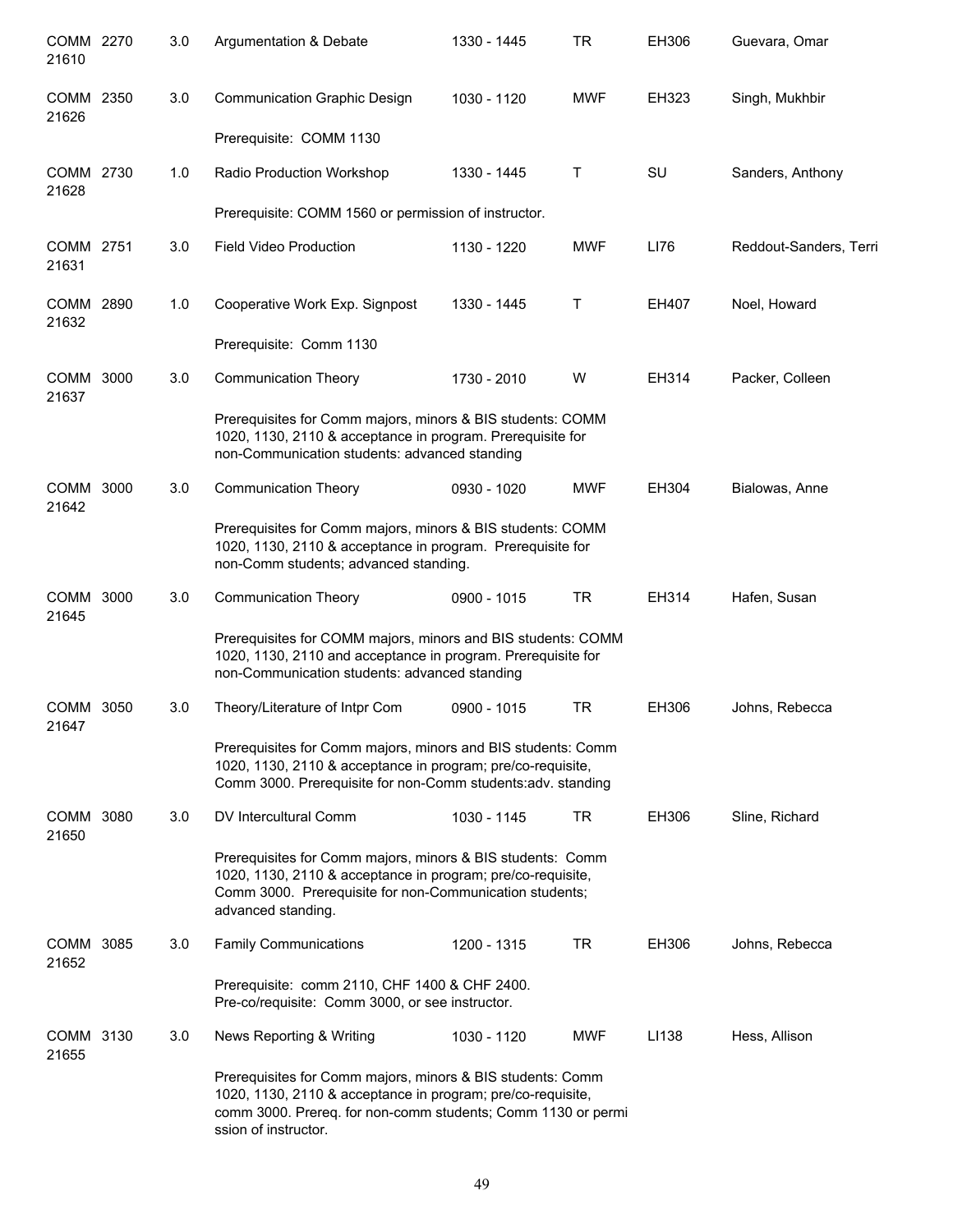| COMM 3150<br>21658 | 3.0 | SI Comm. Research Methods                                                                                                                                                                                                            | 0830 - 0920 | <b>MWF</b> | EH410 | Josephson, Sheree      |
|--------------------|-----|--------------------------------------------------------------------------------------------------------------------------------------------------------------------------------------------------------------------------------------|-------------|------------|-------|------------------------|
|                    |     | Prerequisites for Comm majors, minors & BIS students;<br>Comm 1020, 1130, 2110 & acceptance in program.<br>Pre/co-requisite; Comm 3000. Prerequisite for non-comm<br>students: quantitative literacy and advanced standing.          |             |            |       |                        |
| COMM 3150<br>21661 | 3.0 | SI Comm. Research Methods                                                                                                                                                                                                            | 1030 - 1145 | <b>TR</b>  | EH410 | Singh, Mukhbir         |
|                    |     | Prerequisite for Comm majors, minors & BIS students: Comm<br>1020, 1130, 2110 & acceptance in program; pre/co-requisite;<br>Comm 3000. Prerequisites for non-communication students:<br>quantitative literacy and advanced standing. |             |            |       |                        |
| COMM 3400<br>21674 | 3.0 | <b>Public Relations</b>                                                                                                                                                                                                              | 0900 - 1015 | <b>TR</b>  | EH305 | Noel, Howard           |
|                    |     | Prerequisites for Comm majors, minors & BIS students: Comm<br>1020, 1130, 2110 & acceptance in program; pre/co-requisite,<br>Comm 3000. Prerequisite for non-Comm students; permission<br>of instructor.                             |             |            |       |                        |
| COMM 3400<br>23469 | 3.0 | <b>Public Relations</b>                                                                                                                                                                                                              | 1130 - 1220 | <b>MWF</b> | EH323 | Singh, Mukhbir         |
|                    |     | Prerequisites for Comm majors, minors & BIS students: Comm.<br>1020, 1130, 2110 & acceptance in program; pre/co-requisite,<br>Comm 3000. Prerequisire for non-Comm. students: permission<br>of instructor.                           |             |            |       |                        |
| COMM 3440<br>21677 | 3.0 | <b>Public Relations Writing</b>                                                                                                                                                                                                      | 0930 - 1020 | <b>MWF</b> | EH307 | Noel, Howard           |
|                    |     | Prerequisites for Comm majors, minors & BIS students: Comm<br>1020, 1130, 2110, 3400 & acceptance in program; pre/co-requi<br>site, Comm 3000. Prerequisite for non-comm students: Comm<br>1130 or permission of instructor.         |             |            |       |                        |
| COMM 3550<br>21683 | 3.0 | Organizational Communication                                                                                                                                                                                                         | 1730 - 2010 | R          | EH314 | Hafen, Susan           |
|                    |     | Prerequisites for Comm majors, minors, & BIS students: Comm<br>1020, 1130, 2110 & acceptance in program; pre/co-requisite,<br>Comm 3000. Prerequisite for non-Comm students; advanced<br>standing.                                   |             |            |       |                        |
| COMM 3650<br>21684 | 3.0 | <b>Communication Law</b>                                                                                                                                                                                                             | 1030 - 1120 | <b>MWF</b> | EH307 | Josephson, Sheree      |
|                    |     | Prerequisites for Comm majors, minors & BIS students: Comm<br>1020, 1130, 2110 & acceptance in program; pre/co-requisite,<br>Comm 3000; Prerequisite for non-Comm students: advanced<br>standing.                                    |             |            |       |                        |
| COMM 3780<br>21692 | 3.0 | Broadcast News Writing & Prod                                                                                                                                                                                                        | 0930 - 1020 | <b>MWF</b> | LI76  | Reddout-Sanders, Terri |
|                    |     | Prerequisites for Comm majors, minors & BIS students: Comm<br>1020, 1130, 2110 & acceptance in program; pre/co-requisite,<br>Comm 3000. Prerequisite for non-Comm students: Comm 1130 or<br>permission of instructor.                |             |            |       |                        |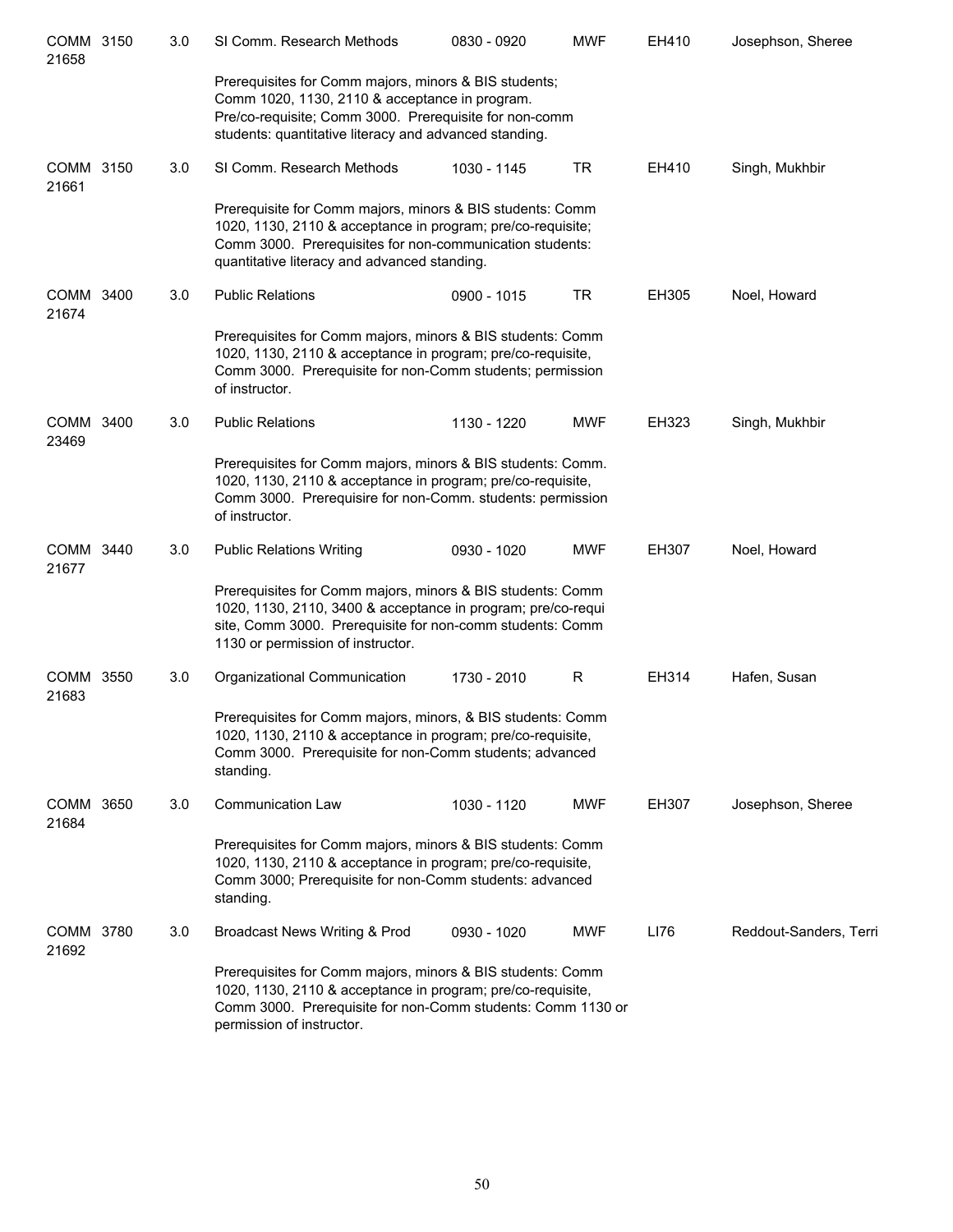| COMM 3810<br>21695         | 3.0 | Persuasive Communication                                                                                                                                                                                           | 1130 - 1220 | <b>MWF</b> | EH314 | Scott, Randolph  |
|----------------------------|-----|--------------------------------------------------------------------------------------------------------------------------------------------------------------------------------------------------------------------|-------------|------------|-------|------------------|
|                            |     | Prerequisite for comm majors, minors, BIS students: Comm<br>1020, 1130, 2110 & acceptance in program; pre/co-requisite,<br>Comm 3000. Prerequisite for non-Communication students:<br>advanced standing.           |             |            |       |                  |
| COMM 3850<br>21701         | 3.0 | Advertising                                                                                                                                                                                                        | 1200 - 1315 | <b>TR</b>  | EH407 | Singh, Mukhbir   |
|                            |     | Prerequisites for comm majors, minors & BIS students: Comm<br>1020, 1130, 2110 & acceptance in program; pre/co-requisite,<br>Comm 3000. Prerequisite for non-Communication students: perm<br>ission of instructor. |             |            |       |                  |
| COMM 3890A<br>21709        | 1.0 | Coop Work/signpost                                                                                                                                                                                                 | 1330 - 1445 | R          | SU401 | Hess, Allison    |
|                            |     | Prerequisites for Comm majors, minors & BIS students: Comm<br>1020, 1130, 2110 & acceptance in program; pre/co-requisite,<br>Comm 3000. Prerequisite for non-Comm students: permission of<br>instructor.           |             |            |       |                  |
| COMM 3890A<br>21720        | 1.0 | Coop Work/signpost                                                                                                                                                                                                 | 1330 - 1445 | R          | SU401 | Hess, Allison    |
|                            |     | Prerequisites for comm majors, minors, BIS students: Comm<br>1020, 1130, 2110 & acceptance in program. Pre/co-requisite;<br>Comm 3000, Prerequisite for non-comm students: advanced<br>standing.                   |             |            |       |                  |
| COMM 3890A<br>21725        | 1.0 | Coop Work/signpost                                                                                                                                                                                                 | 1330 - 1445 | R          | SU401 | Hess, Allison    |
|                            |     | Prerequisites for comm majors, minors & BIS students: Comm<br>1020, 1130, 2110 & acceptance in program. Pre/co-requisite:<br>permission of instructor.                                                             |             |            |       |                  |
| <b>COMM 3890B</b><br>21734 | 1.0 | Adv Coop Work Exp with KWCR                                                                                                                                                                                        | 1330 - 1445 | R          | SU    | Sanders, Anthony |
|                            |     | Prerequisites for comm majors, minors & BIS students: Comm<br>1020, 1130, 2110 & acceptance in program; pre/co-requisite,<br>Comm 3000. Prerequisite for non-comm students: permission<br>of instructor.           |             |            |       |                  |
| COMM 3890B<br>21745        | 1.0 | Adv Coop Work Exp with KWCR                                                                                                                                                                                        | 1330 - 1445 | R.         | SU    | Sanders, Anthony |
|                            |     | Prerequisites for comm majors, minors & BIS students: Comm<br>1020, 1130, 2110 & acceptance in program. Pre/co-requisite,<br>Comm 3000. Prerequisite for non-comm students: permission<br>of instructor.           |             |            |       |                  |
| <b>COMM 3890B</b><br>21803 | 1.0 | Adv Coop Work Exp with KWCR                                                                                                                                                                                        | 1330 - 1445 | R          | SU    | Sanders, Anthony |
|                            |     | Prerequisites for Comm majors, minors & BIS students; Comm<br>1020 1130 2110 & acceptance in program. Pre/co-requisite,<br>Comm 3000. Prerequisite for non-Communication students,<br>permission of instructor.    |             |            |       |                  |
| COMM 3890C<br>21815        | 1.0 | Adv Coop Work Exp with PR                                                                                                                                                                                          | 1230 - 1330 | W          | EH323 | Noel, Howard     |
|                            |     | Prerequisites for Comm. majors, minors & BIS students; Comm<br>1020, 1130, 2110 & acceptance in program; pre/co-requisite,<br>comm 3000. Prerequisite for non-communication students:<br>permission of instructor. |             |            |       |                  |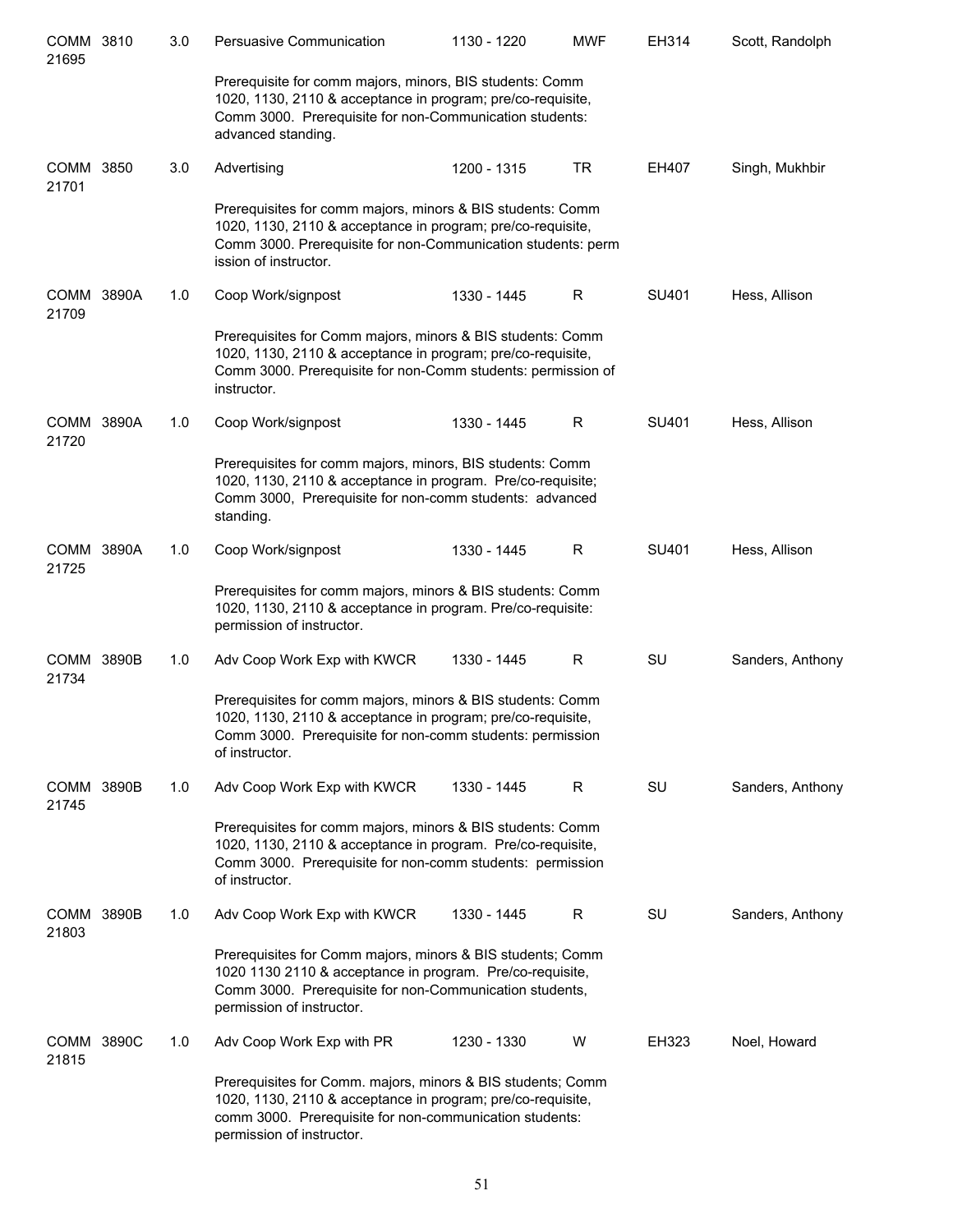| COMM 3890C<br>21819  |       | 1.0 | Adv Coop Work Exp with PR                                                                                                                                                                                                                                                                                                               | 1230 - 1330 | W           | EH323 | Noel, Howard           |
|----------------------|-------|-----|-----------------------------------------------------------------------------------------------------------------------------------------------------------------------------------------------------------------------------------------------------------------------------------------------------------------------------------------|-------------|-------------|-------|------------------------|
|                      |       |     | Prerequisite for Comm majors, minors & BIS students: Comm<br>1020, 1130, 2110 and acceptance in program; pre/co-requisite<br>Comm 3000. Prerequisite for non-comm students: Permission<br>of instructor.                                                                                                                                |             |             |       |                        |
| COMM 3890C<br>21822  |       | 1.0 | Adv Coop Work Exp with PR                                                                                                                                                                                                                                                                                                               | 1230 - 1330 | W           | EH323 | Noel, Howard           |
|                      |       |     | Prerequisite for Comm majors, minors & BIS students: Comm<br>1020, 1130, 2110 & acceptance in program; pre/co-requisite,<br>Comm 3000. Prerequisite for non-comm students: Permission<br>of instructor.                                                                                                                                 |             |             |       |                        |
| COMM 3890D<br>21922  |       | 1.0 | Adv Coop Work Exp w/TV Brdcstg                                                                                                                                                                                                                                                                                                          | 0930 - 1020 | <b>MWF</b>  | LI76  | Reddout-Sanders, Terri |
|                      |       |     | Prerequisites for Comm. majors, minors & BIS students: Comm<br>1020, 1130, 2110 & acceptance in program; pre/co-requisite,<br>Comm 3000. Prerequisite for non-Comm. students: permission<br>of instructor. Open to students who are members of WS news<br>crew or staff and/or crew members of other student produced<br>TV programs.   |             |             |       |                        |
| <b>COMM</b><br>21927 | 3890D | 1.0 | Adv Coop Work Exp w/TV Brdcstg                                                                                                                                                                                                                                                                                                          | 0930 - 1020 | <b>MWF</b>  | LI76  | Reddout-Sanders, Terri |
|                      |       |     | Open to students who are members of WS News' crew or staff<br>and/or crew members of other student produced TV programs.<br>Prerequisites for Comm. majors, minors & BIS students; Comm.<br>1020, 1130, 2110 & acceptance in program; pre/co-requisite;<br>Comm 3000. Prerequisite for non-Comm. students: Permission<br>of instructor. |             |             |       |                        |
| <b>COMM</b><br>21928 | 3890D | 1.0 | Adv Coop Work Exp w/TV Brdcstg                                                                                                                                                                                                                                                                                                          | 0930 - 1020 | <b>MWF</b>  | LI76  | Reddout-Sanders, Terri |
|                      |       |     | Class open to members of WS News' crew or staff and/or<br>crew members of other student produced TV programs.<br>Prerequisites for Comm. majors, minors & BIS students: Comm<br>1020, 1130, 2110 & acceptance in program; pre/co-requisite,<br>Comm. 3000. Prerequisite for non-Comm. students permission<br>of instructor.             |             |             |       |                        |
| COMM 4210<br>21950   |       | 1.0 | Intercoll Debate                                                                                                                                                                                                                                                                                                                        | 1300 - 1445 | <b>MTWR</b> | EH111 | Guevara, Omar          |
|                      |       |     | Prerequisite: Comm 2210 or equivalent. Prerequisites for<br>Comm majors, minors & BIS students; Comm 1020, 1130, 2110,<br>and acceptance in program; pre/co-requisite, Comm 3000.<br>Prerequisite for non-communication students: permission of<br>instructor.                                                                          |             |             |       |                        |
| <b>COMM</b><br>21949 | 4500  | 3.0 | Topics In Communication                                                                                                                                                                                                                                                                                                                 | 1730 - 2010 | Τ           | EH306 | Sline, Richard         |
|                      |       |     | "Leadership: A Communication Perspective"<br>Prerequisites for Comm. majors, minors & BIS students: Comm<br>1020, 1130, 2110 and acceptance in program; pre/co-requisite<br>Comm 3000. Prerequisite for non-communication students;<br>advanced standing.                                                                               |             |             |       |                        |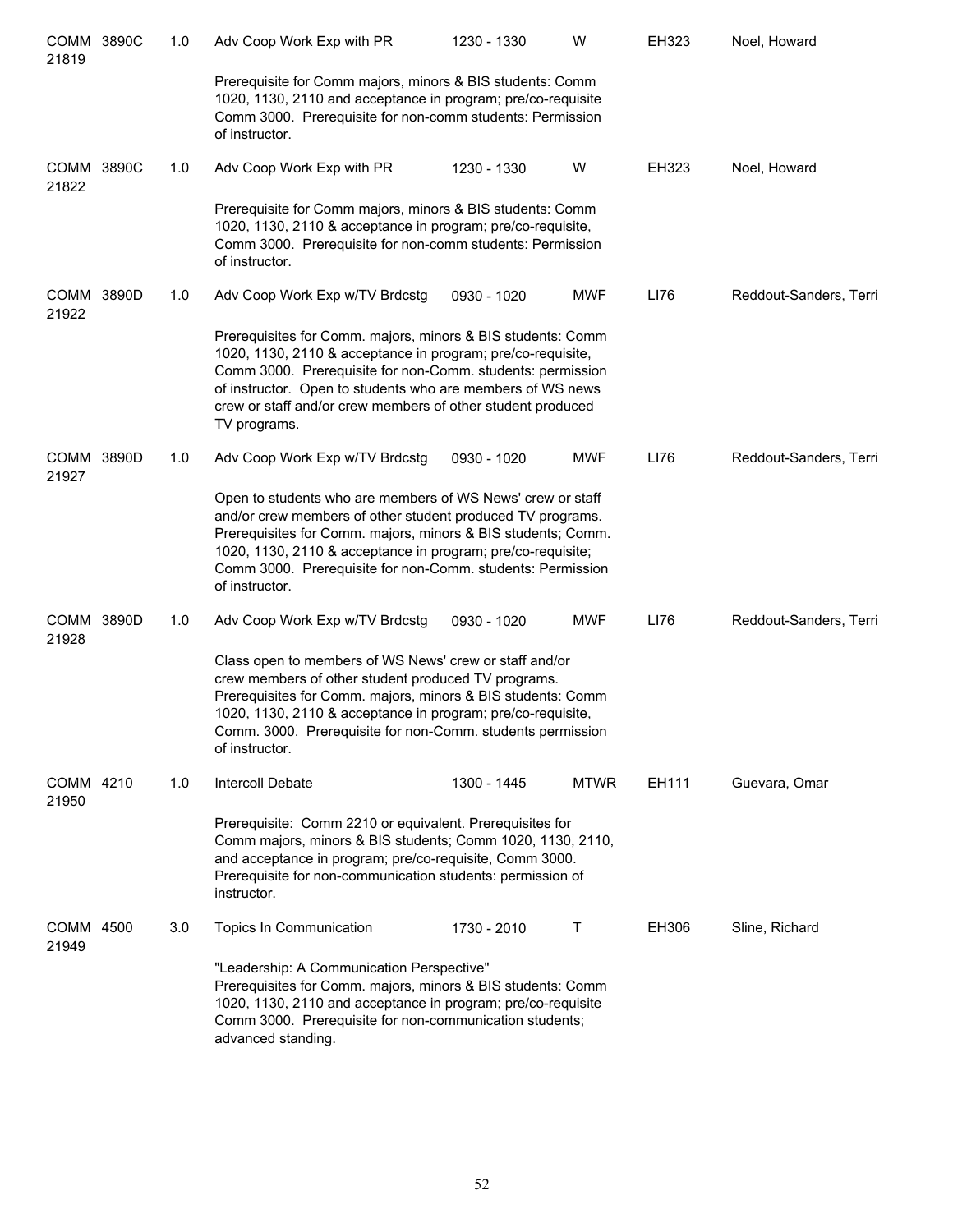| COMM 4800<br>21941   |      | 1.0 | Spec Study/Indiv Projects                                                                                                                                                                                                                                | 1330 - 1445 | Τ          | EH305 | Josephson, Sheree |
|----------------------|------|-----|----------------------------------------------------------------------------------------------------------------------------------------------------------------------------------------------------------------------------------------------------------|-------------|------------|-------|-------------------|
|                      |      |     | This class meet one time for instruction. Prerequisites for<br>Comm. majors: Comm 1020, 1130, 2110, 3000, 3150,<br>acceptance in program & permission of instructor.<br>Class for majors only.                                                           |             |            |       |                   |
| COMM 4800<br>21943   |      | 1.0 | Spec Study/Indiv Projects                                                                                                                                                                                                                                | 1330 - 1445 | т          | EH305 | Josephson, Sheree |
|                      |      |     | Class meets one time. Prerequisites for Comm. majors: Comm<br>1020, 1130, 2110, 3000, 3150, acceptance in program & permis<br>sion of instructor.                                                                                                        |             |            |       |                   |
| COMM 4800<br>21944   |      | 1.0 | Spec Study/Indiv Projects                                                                                                                                                                                                                                | 1330 - 1445 | Т          | EH305 | Josephson, Sheree |
|                      |      |     | Course meets one time for instruction. Prerequisites for<br>Comm. majors: Comm 1020, 1130, 2110, 3000, 3150, acceptance<br>in program and permission of instructor.                                                                                      |             |            |       |                   |
| COMM 4850<br>24286   |      | 3.0 | Teach/direc Speech                                                                                                                                                                                                                                       | 1200 - 1440 | Т          | EH304 | Packer, Colleen   |
| COMM 4890<br>21945   |      | 1.0 | Co-op Work Exper                                                                                                                                                                                                                                         | 1330 - 1445 | т          | EH305 | Josephson, Sheree |
|                      |      |     | Course will meet one-time for instruction. C/NC only.<br>Prerequisites: Comm major with junior or senior standing.<br>Pre/co-requisite; Comm 3000.                                                                                                       |             |            |       |                   |
| COMM 4890<br>21946   |      | 1.0 | Co-op Work Exper                                                                                                                                                                                                                                         | 1330 - 1445 | т          | EH305 | Josephson, Sheree |
|                      |      |     | Class will meet one time for instruction. C/NC only.<br>Prerequisites; Comm major with junior or senior standing.<br>Pre/co-requisite; Comm 3000.                                                                                                        |             |            |       |                   |
| COMM 4890<br>21947   |      | 1.0 | Co-op Work Exper                                                                                                                                                                                                                                         | 1330 - 1445 | т          | EH305 | Josephson, Sheree |
|                      |      |     | Class will meet one time for instruction. C/NC only.<br>Preequisites: Comm major with junior or senior standing.<br>Pre/co-requisite: Comm 3000.                                                                                                         |             |            |       |                   |
| COMM 4990<br>23772   |      | 3.0 | Senior Seminar                                                                                                                                                                                                                                           | 1730 - 2010 | W          | EH307 | Bialowas, Anne    |
|                      |      |     | Prereq: Comm major, COMM 3000 and 3150 and senior-level<br>standing.                                                                                                                                                                                     |             |            |       |                   |
| COMM 4990<br>23773   |      | 3.0 | Senior Seminar                                                                                                                                                                                                                                           | 0730 - 0845 | <b>TR</b>  | EH407 | Packer, Colleen   |
|                      |      |     | Prereq: Comm major, COMM 3000 and 3150 and senior-level<br>standing<br>CBL: Community based Learning. A CBL course incorporates<br>not only classroom learning but also meaningful community<br>service that is connected to specific course objectives. |             |            |       |                   |
| <b>CONC</b><br>24281 | 0001 | 1.0 | <b>Concurrent Nursing</b>                                                                                                                                                                                                                                | <b>TBA</b>  | <b>TBA</b> |       | Stevens, Candace  |
| <b>CONC</b><br>24282 | 0002 | 1.0 | Off Campus Programs                                                                                                                                                                                                                                      | <b>TBA</b>  | <b>TBA</b> |       | Stevens, Candace  |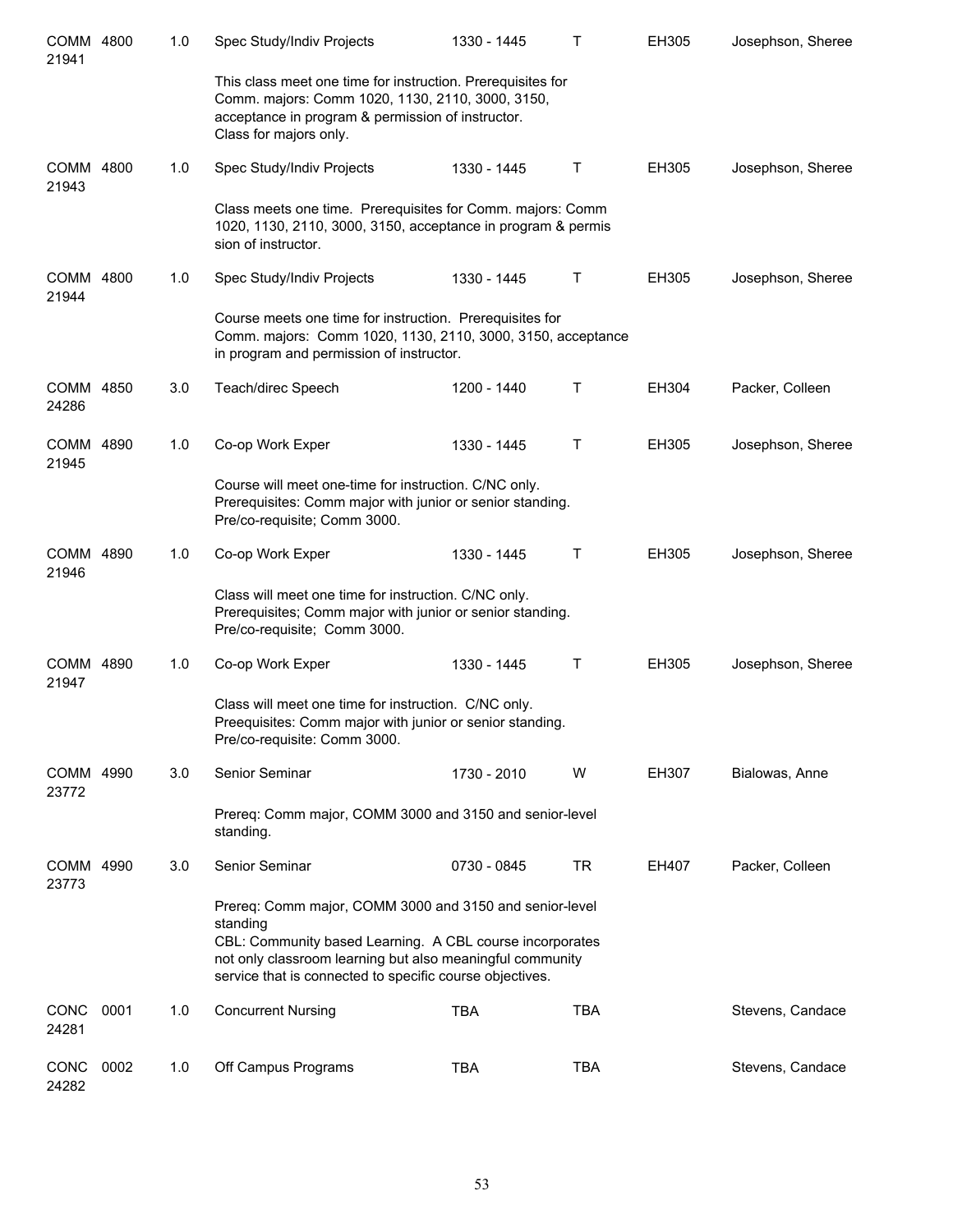| CS<br>24098        | 1010 | 3.0 | Intro to Interactive Entertain                                                                                                                    | 0930 - 1050 | <b>MW</b>  | <b>TE105</b>  | Anderson, Gregory   |
|--------------------|------|-----|---------------------------------------------------------------------------------------------------------------------------------------------------|-------------|------------|---------------|---------------------|
| CS<br>20687        | 1030 | 4.0 | Foundations - Computer Science                                                                                                                    | 0730 - 0920 | <b>TR</b>  | <b>TE202S</b> | Cowan, Ted          |
| CS<br>20691        | 1030 | 4.0 | Foundations - Computer Science                                                                                                                    | 0930 - 1120 | <b>MW</b>  | <b>TE202S</b> | Austin, Heather     |
| CS<br>20692        | 1030 | 4.0 | Foundations - Computer Science                                                                                                                    | 1130 - 1320 | <b>TR</b>  | <b>TE202S</b> | Cowan, Ted          |
| CS<br>23052        | 1030 | 4.0 | Foundations - Computer Science                                                                                                                    | 1730 - 1920 | MW         | D02312        | Hilton, Spencer     |
| CS<br>23098        | 1030 | 4.0 | Foundations - Computer Science                                                                                                                    | <b>TBA</b>  | <b>TBA</b> | OL            | Hilton, Spencer     |
|                    |      |     | To access the online course materials, please log in through<br>the student portal (eWeber) at http://weber.edu and select:<br>"current students" |             |            |               |                     |
| <b>CS</b><br>20720 | 1400 | 4.0 | SI Fundamentals of Programng                                                                                                                      | 0930 - 1120 | <b>MW</b>  | <b>TE103C</b> | Rague, Brian        |
| CS<br>20721        | 1400 | 4.0 | SI Fundamentals of Programng                                                                                                                      | 1130 - 1320 | <b>TR</b>  | <b>TE103C</b> | Rague, Brian        |
| CS<br>23058        | 1400 | 4.0 | SI Fundamentals of Programng                                                                                                                      | 1930 - 2120 | <b>MW</b>  | D02312        | Hilton, Spencer     |
| CS<br>23104        | 1400 | 4.0 | SI Fundamentals of Programng                                                                                                                      | <b>TBA</b>  | <b>TBA</b> | OL            | Anderson, Gregory   |
|                    |      |     | To access the online course materials, please log in through<br>the student portal (eWeber) at http://weber.edu and select:<br>"current students" |             |            |               |                     |
| CS<br>20705        | 1410 | 4.0 | SI Object-Oriented Programming                                                                                                                    | 0930 - 1120 | <b>TR</b>  | <b>TE103D</b> | Brinkerhoff, Delroy |
| CS<br>20708        | 1410 | 4.0 | SI Object-Oriented Programming                                                                                                                    | 1130 - 1320 | MW         | <b>TE103D</b> | Brinkerhoff, Delroy |
| CS<br>23108        | 1410 | 4.0 | SI Object-Oriented Programming                                                                                                                    | <b>TBA</b>  | TBA        | OL            | Rague, Brian        |
|                    |      |     | To access the online course materials, please log in through<br>the student portal (eWeber) at http://weber.edu and select:<br>"current students" |             |            |               |                     |
| CS<br>20718        | 2350 | 4.0 | World Wide Web & Internet                                                                                                                         | 1130 - 1320 | <b>MW</b>  | <b>TE109C</b> | Ferro, David        |
| CS<br>23112        | 2350 | 4.0 | World Wide Web & Internet                                                                                                                         | <b>TBA</b>  | <b>TBA</b> | OL            | Ferro, David        |
|                    |      |     | To access the online course materials, please log in through<br>the student portal (eWeber) at http://weber.edu and select:<br>"current students" |             |            |               |                     |
| CS<br>20729        | 2420 | 4.0 | SI Data Structures & Algorithm                                                                                                                    | 0930 - 1120 | MW         | <b>TE108</b>  | Peterson, Ronald    |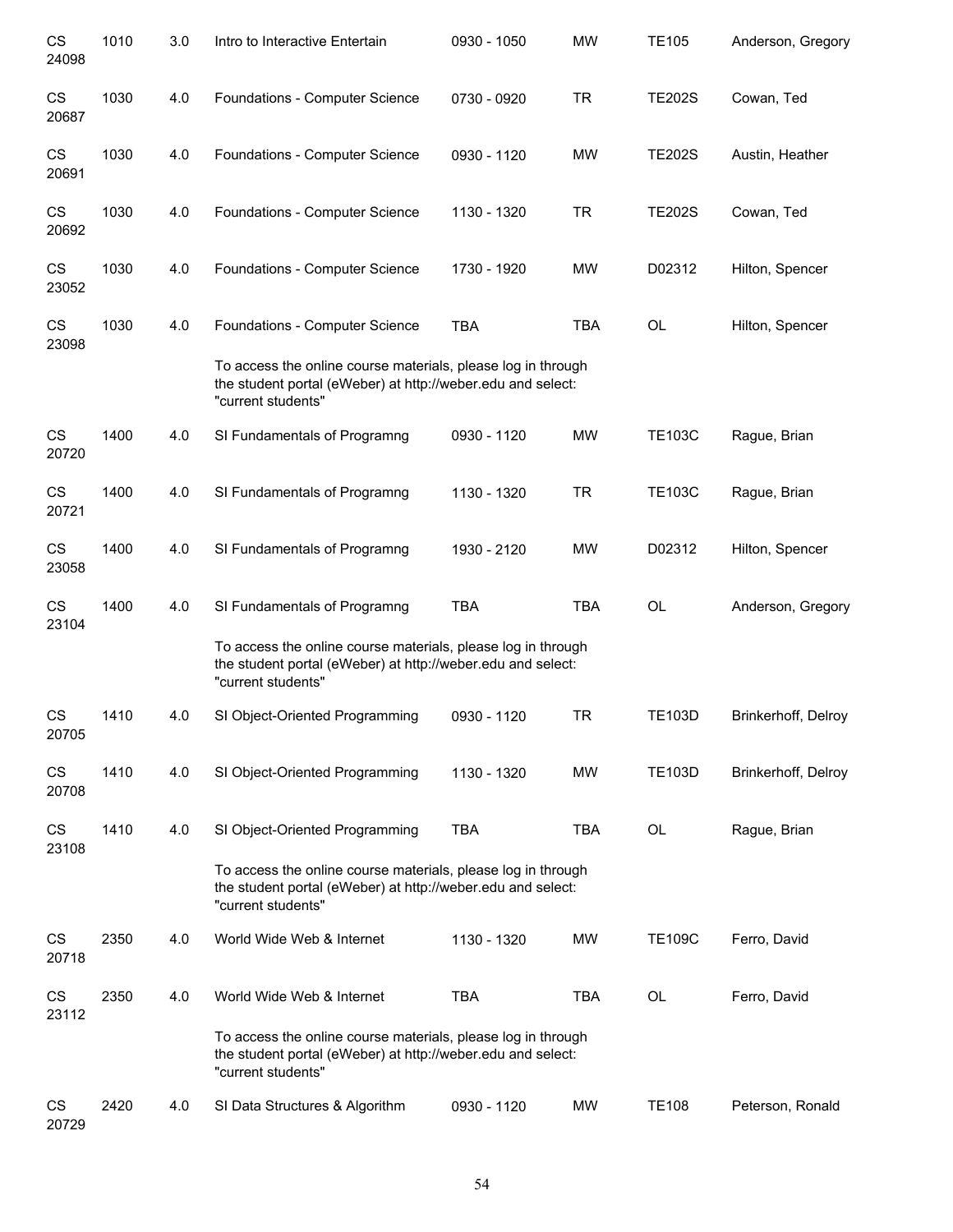| CS<br>23113 | 2420 | 4.0 | SI Data Structures & Algorithm                                                                                                                    | <b>TBA</b>  | <b>TBA</b> | <b>OL</b>     | Peterson, Ronald   |
|-------------|------|-----|---------------------------------------------------------------------------------------------------------------------------------------------------|-------------|------------|---------------|--------------------|
|             |      |     | To access the online course materials, please log in through<br>the student portal (eWeber) at http://weber.edu and select:<br>"curent students"  |             |            |               |                    |
| CS<br>23119 | 2450 | 4.0 | Obj Oriented Analysis & Design                                                                                                                    | <b>TBA</b>  | <b>TBA</b> | OL            | Fry, Richard       |
|             |      |     | To access the online course materials, please log in through<br>the student portal (eWeber) at http://weber.edu and select:<br>"current students" |             |            |               |                    |
| CS<br>20781 | 2550 | 4.0 | Database Design & Application                                                                                                                     | 0930 - 1120 | <b>TR</b>  | <b>TE103C</b> | Fry, Richard       |
| CS<br>23070 | 2550 | 4.0 | Database Design & Application                                                                                                                     | 1730 - 1920 | <b>TR</b>  | D02312        | Reed, James        |
| CS<br>20785 | 2650 | 4.0 | SI Comp Architecture/Organiz                                                                                                                      | 1130 - 1320 | MW         | <b>TE108</b>  | Hilton, Robert     |
| CS<br>23125 | 2650 | 4.0 | SI Comp Architecture/Organiz                                                                                                                      | <b>TBA</b>  | <b>TBA</b> | <b>OL</b>     | Hilton, Robert     |
|             |      |     | To access the online course materials, please log in through<br>the student portal (eWeber) at http://weber.edu and select:<br>"current students" |             |            |               |                    |
| CS<br>20730 | 2705 | 4.0 | Network Fundamentals/Design                                                                                                                       | 0930 - 1120 | <b>TR</b>  | <b>TE202S</b> | Peterson, Ronald   |
| CS<br>23076 | 2705 | 4.0 | Network Fundamentals/Design                                                                                                                       | 1930 - 2120 | MW         | D02314        | Halverson, Michael |
| CS<br>23127 | 2705 | 4.0 | Network Fundamentals/Design                                                                                                                       | <b>TBA</b>  | <b>TBA</b> | <b>OL</b>     | Weidman, Drew      |
|             |      |     | To access the online course materials, please log in through<br>the student portal (eWeber) at http://weber.edu and select:<br>"current students" |             |            |               |                    |
| CS<br>20393 | 2800 | 1.0 | Individual Projects and Resear                                                                                                                    | TBA         | <b>TBA</b> |               | Peterson, Bradley  |
| CS<br>20394 | 2800 | 1.0 | Individual Projects and Resear                                                                                                                    | TBA         | <b>TBA</b> |               | Peterson, Bradley  |
| CS<br>20395 | 2800 | 1.0 | Individual Projects and Resear                                                                                                                    | <b>TBA</b>  | <b>TBA</b> |               | Peterson, Bradley  |
| CS<br>20396 | 2800 | 1.0 | Individual Projects and Resear                                                                                                                    | <b>TBA</b>  | <b>TBA</b> |               | Peterson, Bradley  |
| CS<br>20397 | 2890 | 1.0 | Coop Work Experience                                                                                                                              | <b>TBA</b>  | <b>TBA</b> |               | Peterson, Bradley  |
| CS<br>20398 | 2890 | 1.0 | Coop Work Experience                                                                                                                              | <b>TBA</b>  | <b>TBA</b> |               | Peterson, Bradley  |
| CS<br>20399 | 2890 | 1.0 | Coop Work Experience                                                                                                                              | TBA         | TBA        |               | Peterson, Bradley  |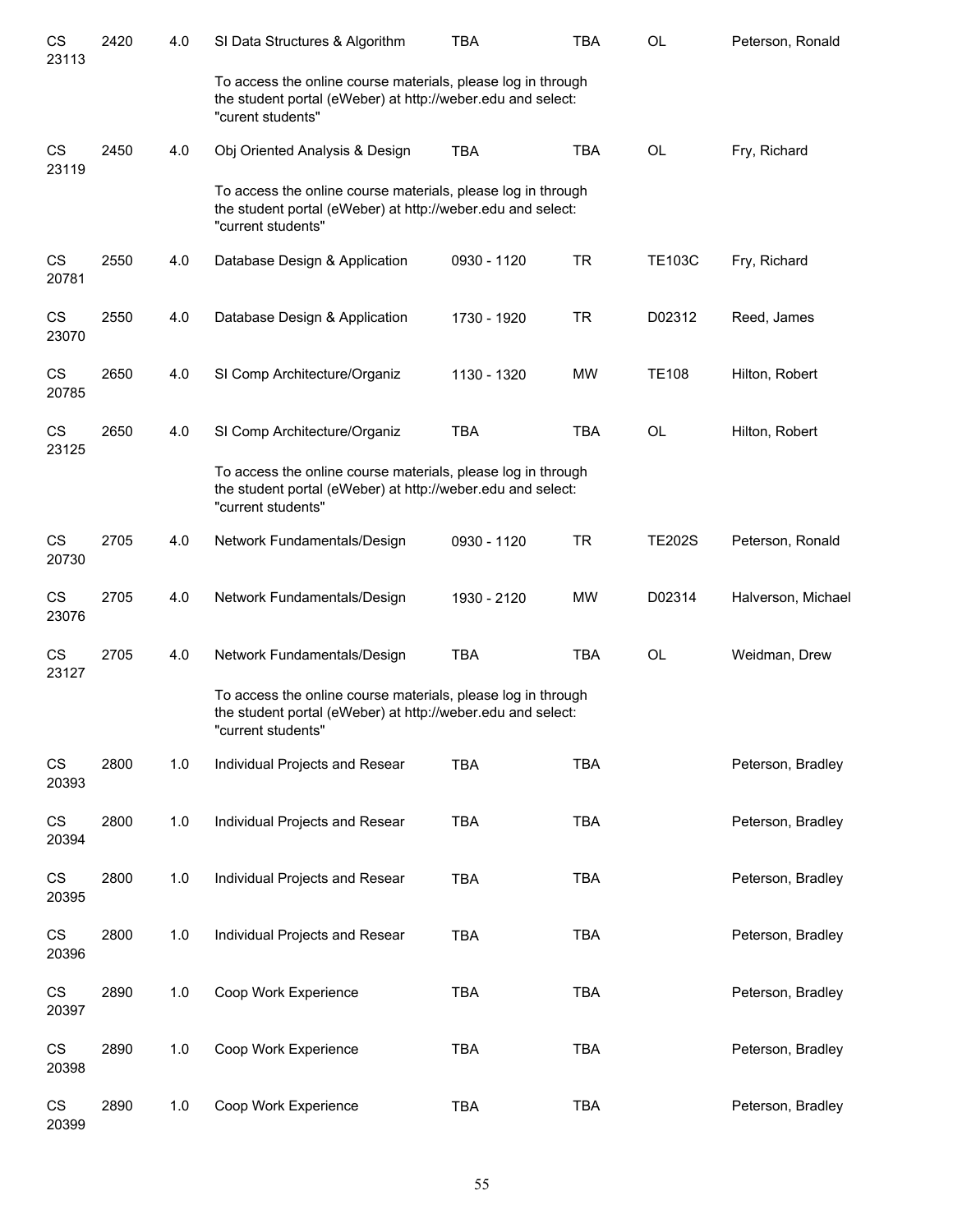| CS<br>20400 | 2890 | 1.0 | Coop Work Experience                                                           | <b>TBA</b>  | <b>TBA</b> |               | Peterson, Bradley   |
|-------------|------|-----|--------------------------------------------------------------------------------|-------------|------------|---------------|---------------------|
| CS<br>20683 | 3030 | 4.0 | <b>Scripting Languages</b>                                                     | 0730 - 0920 | <b>MW</b>  | <b>TE109F</b> | Weidman, Drew       |
| CS<br>20686 | 3040 | 4.0 | Windows/Unix/Linux Infra/Admin                                                 | 0930 - 1120 | <b>TR</b>  | <b>TE109F</b> | Weidman, Drew       |
| CS<br>20694 | 3100 | 4.0 | <b>Operating Systems</b>                                                       | 0930 - 1120 | <b>MW</b>  | <b>TE103D</b> | Brinkerhoff, Delroy |
| CS<br>22994 | 3100 | 4.0 | <b>Operating Systems</b><br>Class will be held at the SLCC Meadowbrook campus, | 1930 - 2120 | <b>MW</b>  | <b>SM</b>     |                     |
|             |      |     | Room B130.                                                                     |             |            |               |                     |
| CS<br>22998 | 3210 | 4.0 | <b>UNIX System Program./Internals</b>                                          | 1930 - 2120 | <b>TR</b>  | SM            | Cowan, Ted          |
|             |      |     | Class will be held at the SLCC Meadowbrook campus,<br>Room B126.               |             |            |               |                     |
| CS<br>20699 | 3230 | 4.0 | Internet Multimedia Serv Java                                                  | 0730 - 0920 | <b>TR</b>  | <b>TE103C</b> | Brinkerhoff, Delroy |
| CS<br>20684 | 3705 | 4.0 | Protocol Analysis                                                              | 0930 - 1120 | <b>MW</b>  | <b>TE109F</b> | Weidman, Drew       |
| CS<br>23048 | 3705 | 4.0 | Protocol Analysis                                                              | 1730 - 1920 | <b>TR</b>  | SM            | Peterson, Bradley   |
|             |      |     | Class will be held at the SLCC Meadowbrook campus,<br>Room B130.               |             |            |               |                     |
| CS<br>20776 | 3750 | 4.0 | SI Software Engineer                                                           | 0730 - 0920 | <b>MW</b>  | <b>TE103D</b> | Fry, Richard        |
| CS<br>23050 | 3750 | 4.0 | SI Software Engineer                                                           | 1730 - 1920 | <b>MW</b>  | SM            | Peterson, Bradley   |
|             |      |     | Class will be held at the SLCC Meadowbrook campus,<br>Room B130.               |             |            |               |                     |
| CS<br>20685 | 3840 | 4.0 | Computer Architecture for SA                                                   | 0730 - 0920 | <b>TR</b>  | <b>TE109F</b> | Hilton, Robert      |
| CS<br>23049 | 3840 | 4.0 | Computer Architecture for SA                                                   | 1930 - 2120 | <b>TR</b>  | SM            | Trappett, Leon      |
|             |      |     | Class will be held at the SLCC Meadowbrook campus,<br>Room B130.               |             |            |               |                     |
| CS<br>22990 | 4110 | 4.0 | Formal Languages & Algorithms                                                  | 1930 - 2120 | MW         | <b>SM</b>     | Cousin, Larry       |
|             |      |     | Class will be held at the SLCC Meadowbrook campus,<br>Room B126.               |             |            |               |                     |
| CS<br>22986 | 4500 | 4.0 | Artificial Intelligence                                                        | 1730 - 1920 | MW         | <b>SM</b>     | Cousin, Larry       |
|             |      |     | Class will be held at the SLCC Meadowbrook campus,<br>Room B126.               |             |            |               |                     |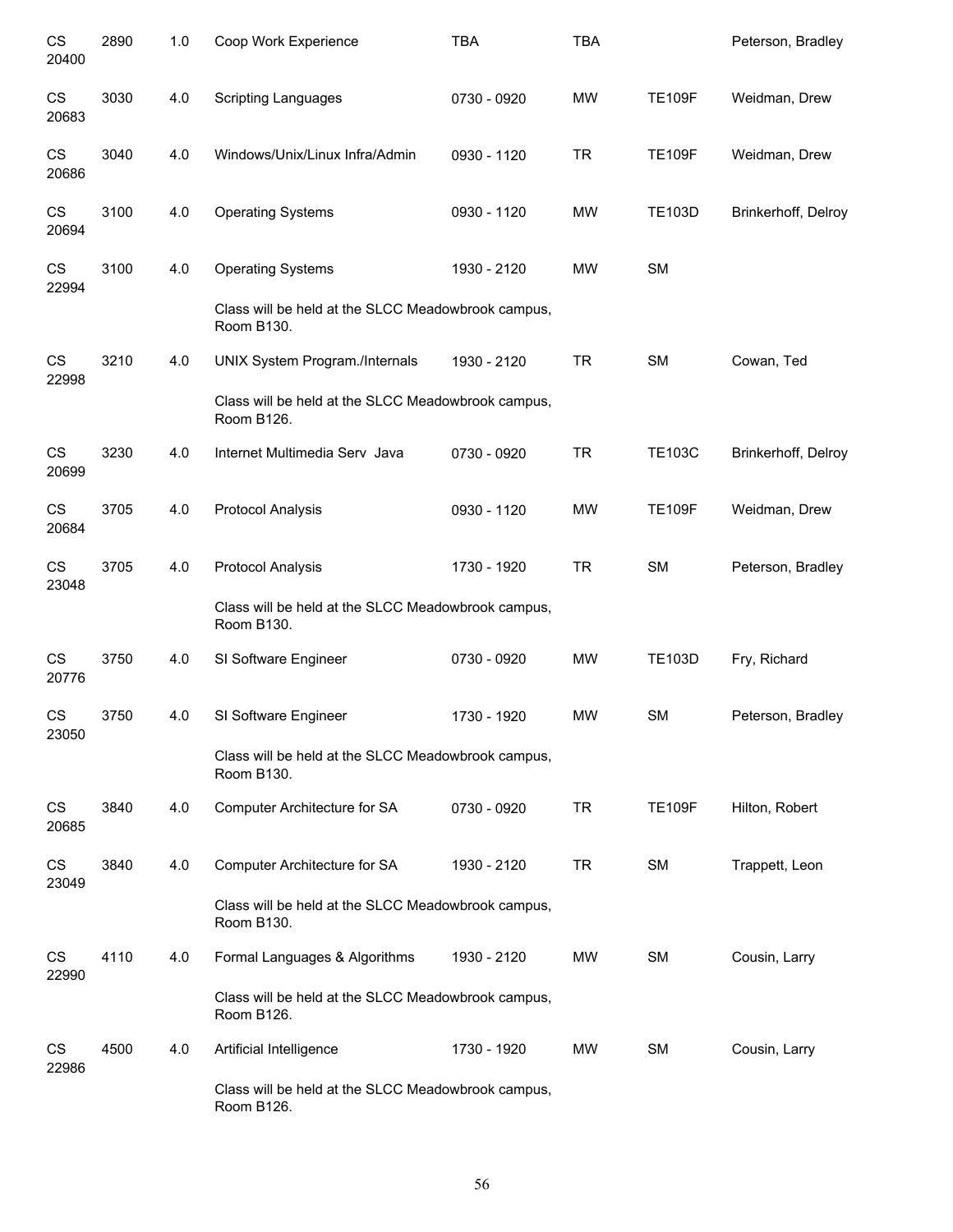| CS<br>20787          | 4610 | 4.0 | Intro. to Gaming Industry            | 1130 - 1320                | <b>MW</b>       | <b>TE109D</b>              | Fry, Richard      |
|----------------------|------|-----|--------------------------------------|----------------------------|-----------------|----------------------------|-------------------|
| CS<br>20733          | 4730 | 4.0 | Applied Cryptography                 | 1130 - 1320                | <b>TR</b>       | <b>TE109F</b>              | Peterson, Ronald  |
| CS<br>23083          | 4750 | 4.0 | <b>Advanced Software Engineering</b> | 1930 - 2120                | <b>TR</b>       | D02314                     | Horton, Matthew   |
| CS<br>20779          | 4790 | 4.0 | N-Tier Web Programming               | 0930 - 1120                | <b>TR</b>       | <b>TE109C</b>              | Hilton, Robert    |
| CS<br>20401          | 4800 | 1.0 | Individual Projects & Research       | <b>TBA</b>                 | <b>TBA</b>      |                            | Peterson, Bradley |
| CS<br>20402          | 4800 | 1.0 | Individual Projects & Research       | <b>TBA</b>                 | <b>TBA</b>      |                            | Peterson, Bradley |
| <b>CS</b><br>20403   | 4800 | 1.0 | Individual Projects & Research       | <b>TBA</b>                 | <b>TBA</b>      |                            | Peterson, Bradley |
| CS<br>20404          | 4800 | 1.0 | Individual Projects & Research       | <b>TBA</b>                 | <b>TBA</b>      |                            | Peterson, Bradley |
| CS<br>23090          | 4820 | 4.0 | Compiler Design                      | 1730 - 1920                | <b>TR</b>       | D02314                     | Taft, Adam        |
| CS<br>20405          | 4890 | 1.0 | Cooperative Work Experience          | <b>TBA</b>                 | <b>TBA</b>      |                            | Peterson, Bradley |
| CS<br>20406          | 4890 | 1.0 | Cooperative Work Experience          | <b>TBA</b>                 | <b>TBA</b>      |                            | Peterson, Bradley |
| <b>CS</b><br>20407   | 4890 | 1.0 | Cooperative Work Experience          | <b>TBA</b>                 | <b>TBA</b>      |                            | Peterson, Bradley |
| CS<br>20408          | 4890 | 1.0 | Cooperative Work Experience          | <b>TBA</b>                 | <b>TBA</b>      |                            | Peterson, Bradley |
| <b>DANC</b><br>21904 | 1010 | 3.0 | CA/DV Introduction to Dance          | 1230 - 1400<br>1230 - 1400 | MW<br><b>MW</b> | <b>SG72</b><br><b>SG71</b> | Stern, Erik       |
| <b>DANC</b><br>21917 | 1010 | 3.0 | CA/DV Introduction to Dance          | 1730 - 1900<br>1730 - 1900 | MW<br><b>MW</b> | <b>SG71</b><br><b>SG72</b> | Hamblin, Michael  |
| <b>DANC</b><br>21918 | 1010 | 3.0 | CA/DV Introduction to Dance          | 1730 - 1900<br>1730 - 1900 | TR<br><b>TR</b> | <b>SG71</b><br><b>SG72</b> | Ward, Kristine    |
| <b>DANC</b><br>22747 | 1010 | 3.0 | CA/DV Introduction to Dance          | 1730 - 2010                | $\mathsf R$     | DH                         | Hamblin, Michael  |
| <b>DANC</b><br>21800 | 1100 | 1.0 | <b>Ballet I</b>                      | 0830 - 1000                | <b>TR</b>       | <b>BC38</b>                | Lawrence, Joanne  |
| <b>DANC</b><br>21790 | 1200 | 1.0 | Modern I                             | 0830 - 1000                | MW              | <b>SB19</b>                | Pickett, Sara     |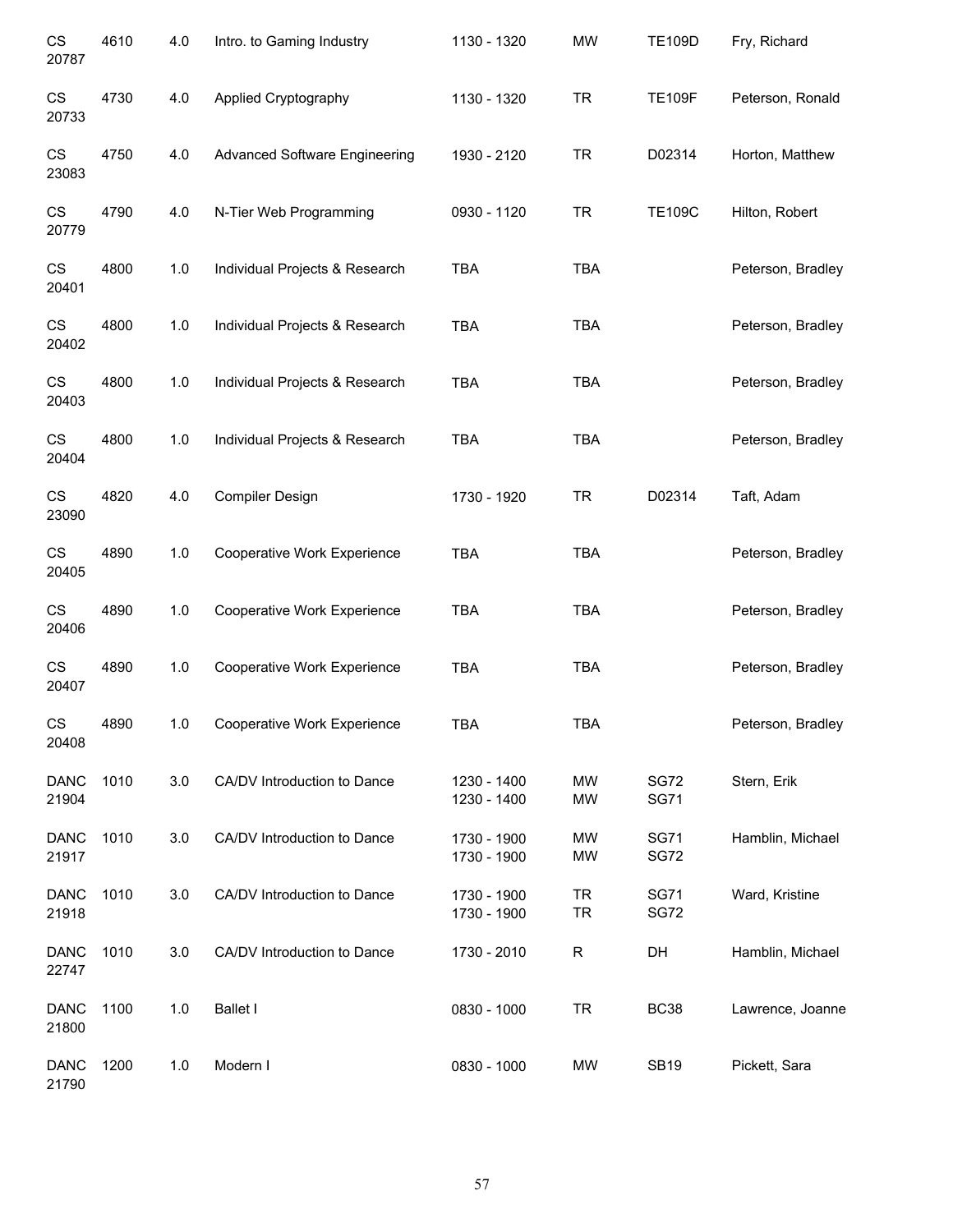| <b>DANC</b><br>21813 | 1450 | 1.0   | Special Topic Dance Form                                                        | 1730 - 1900                | <b>TR</b>              | <b>BC38</b>                | Mitchell, Deja   |
|----------------------|------|-------|---------------------------------------------------------------------------------|----------------------------|------------------------|----------------------------|------------------|
| <b>DANC</b><br>21808 | 1500 | $1.0$ | Jazz I                                                                          | 1430 - 1600                | <b>MW</b>              | <b>BC38</b>                | Ward, Kristine   |
| <b>DANC</b><br>21892 | 1520 | 1.0   | Folk and Ethnic Dance                                                           | 1930 - 2100                | <b>MW</b>              | <b>BC38</b>                | Hamblin, Michael |
| <b>DANC</b><br>21916 | 2300 | 2.0   | Dance Kinesiology                                                               | 1430 - 1600<br>1430 - 1600 | <b>TR</b><br><b>TR</b> | <b>SG71</b><br><b>SG72</b> | Sowerby, Amanda  |
| <b>DANC</b><br>21801 | 2470 | 1.0   | <b>Ballet II</b>                                                                | 1030 - 1200                | <b>TRF</b>             | <b>BC38</b>                | Sowerby, Amanda  |
| <b>DANC</b><br>21896 | 2490 | 1.0   | Modern II                                                                       | 1030 - 1200                | <b>MWF</b>             | <b>SG72</b>                | Stern, Erik      |
| <b>DANC</b><br>21792 | 2610 | 2.0   | Dance For Camera                                                                | 1230 - 1400                | F                      | <b>BC322</b>               | Sowerby, Amanda  |
| <b>DANC</b><br>21909 | 3010 | 3.0   | Danc Hist I: Primitive Period                                                   | 1430 - 1600<br>1430 - 1600 | <b>MW</b><br>MW        | <b>SG71</b><br>SG72        | Lawrence, Joanne |
| <b>DANC</b><br>21929 | 3450 | 1.0   | Special Topic Dance Form                                                        | 1730 - 1900                | <b>TR</b>              | <b>BC38</b>                | Mitchell, Deja   |
| <b>DANC</b><br>21804 | 3470 | 1.0   | <b>Ballet III</b>                                                               | 1030 - 1200                | <b>TRF</b>             | <b>BC38</b>                | Sowerby, Amanda  |
|                      |      |       | By audition only.                                                               |                            |                        |                            |                  |
| <b>DANC</b><br>21901 | 3490 | 1.0   | Modern III                                                                      | 1030 - 1200                | <b>MWF</b>             | <b>SG72</b>                | Stern, Erik      |
| <b>DANC</b><br>21806 | 3500 | 2.0   | Choreography I: Space & Time                                                    | 1230 - 1400                | <b>TR</b>              | <b>BC38</b>                | Stern, Erik      |
| <b>DANC</b><br>21919 | 3520 | 1.0   | Choreography Practicum                                                          | 0830 - 1030<br>1730 - 2030 | <b>MTWRF</b><br>F      | <b>SG72</b><br><b>SG72</b> | Lawrence, Joanne |
|                      |      |       | This class will meet daily from 8:30-10:30 AM and Fridays<br>from 5:30-8:30 PM. |                            |                        |                            |                  |
| <b>DANC</b><br>24280 | 3640 | 2.0   | <b>Teaching Creative Dance</b>                                                  | 1600 - 1730<br>1600 - 1730 | <b>TR</b><br><b>TR</b> | <b>SG71</b><br><b>SG72</b> | Stern, Erik      |
| <b>DANC</b><br>20364 | 3860 | 1.0   | <b>Field Experience</b>                                                         | <b>TBA</b>                 | <b>TBA</b>             |                            | Sowerby, Amanda  |
|                      |      |       | See the instructor before the end of Spring Semester.<br><b>BC 213A</b>         |                            |                        |                            |                  |
| <b>DANC</b><br>21805 | 3910 | 2.0   | Moving Company: Rehearsal                                                       | 1230 - 1430                | MW                     | <b>BC38</b>                | Sowerby, Amanda  |
|                      |      |       | Attend audition: Friday, August 28, 4:30 pm, BC 38                              |                            |                        |                            |                  |
| <b>DANC</b><br>21930 | 4610 | 2.0   | Dance For Camera                                                                | 1230 - 1400                | F                      | <b>BC322</b>               | Sowerby, Amanda  |
| <b>DANC</b><br>21794 | 4620 | 1.0   | Dance for the Camera Seminar                                                    | 1230 - 1400                | F                      | <b>BC322</b>               | Sowerby, Amanda  |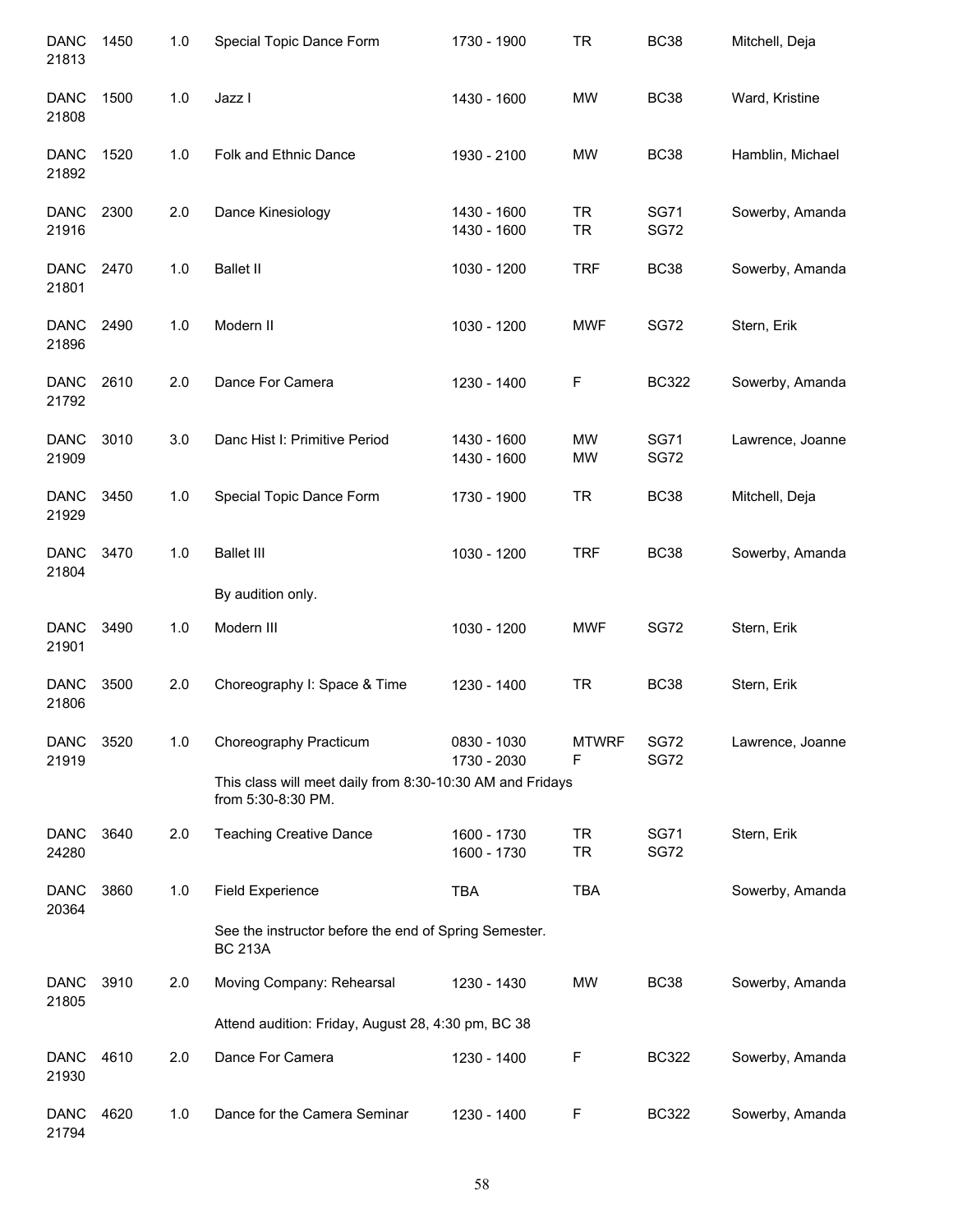| <b>DANC</b><br>21925 | 4700 | 2.0 | Creative Synthesis in Dance                            | 0830 - 1730<br>1030 - 1430 | S<br><b>TR</b>   | <b>SG72</b><br><b>SG72</b> | Lawrence, Joanne        |
|----------------------|------|-----|--------------------------------------------------------|----------------------------|------------------|----------------------------|-------------------------|
|                      |      |     | Select committee before the end of Summer Semester.    |                            |                  |                            |                         |
| <b>DANC</b><br>20365 | 4800 | 1.0 | Individual Study                                       | <b>TBA</b>                 | <b>TBA</b>       |                            | Lawrence, Joanne        |
|                      |      |     | By permission only.                                    |                            |                  |                            |                         |
| <b>DANC</b><br>20366 | 4800 | 1.0 | Individual Study                                       | <b>TBA</b>                 | <b>TBA</b>       |                            | Lawrence, Joanne        |
|                      |      |     | By permission only.                                    |                            |                  |                            |                         |
| <b>DANC</b><br>20367 | 4800 | 1.0 | Individual Study                                       | <b>TBA</b>                 | <b>TBA</b>       |                            | Lawrence, Joanne        |
|                      |      |     | By permission only.                                    |                            |                  |                            |                         |
| <b>DANC</b><br>20370 | 4890 | 1.0 | Cooperative Work Experience                            | <b>TBA</b>                 | <b>TBA</b>       |                            | Lawrence, Joanne        |
|                      |      |     | By permission only.                                    |                            |                  |                            |                         |
| <b>DANC</b><br>20596 | 4890 | 1.0 | Cooperative Work Experience                            | <b>TBA</b>                 | <b>TBA</b>       |                            | Lawrence, Joanne        |
|                      |      |     | By permission only.                                    |                            |                  |                            |                         |
| <b>DANC</b><br>20597 | 4890 | 1.0 | Cooperative Work Experience                            | <b>TBA</b>                 | <b>TBA</b>       |                            | Lawrence, Joanne        |
|                      |      |     | By permission only.                                    |                            |                  |                            |                         |
| <b>DANC</b><br>21926 | 4910 | 1.0 | Rehearsal & Performance                                | 1730 - 2230<br>1930 - 2230 | U<br><b>MTWR</b> | <b>SG72</b><br><b>SG72</b> | Lawrence, Joanne        |
|                      |      |     | Attend audition: Friday, August 28, 4:30 pm,<br>BC 38. |                            |                  |                            |                         |
| <b>DENT</b><br>20001 | 2201 | 1.0 | <b>Community Dental Health</b>                         | 0900 - 1050                | F                | MH                         | Bossenberger, Stephanie |
| DENT                 | 2205 | 2.0 | Head/neck & Dental Anatomy                             | 0830 - 1050                | Τ                | MH450                      | Perry, Jeffrey          |
| 20002                |      |     |                                                        |                            |                  |                            |                         |
| <b>DENT</b><br>20003 | 2206 | 4.0 | Dental Hygiene/Radiology                               | 0750 - 1130                | M                | MH450                      | Costley, Shelly         |
| <b>DENT</b>          | 2206 | 4.0 | Dental Hygiene/Radiology                               | 0750 - 1130                | M                | MH450                      | McConaughy, Frances     |
| 20004                |      |     |                                                        |                            |                  |                            |                         |
| <b>DENT</b><br>20005 | 2206 | 4.0 | Dental Hygiene/Radiology                               | 1220 - 1620                | M                | MH450                      | Costley, Shelly         |
| <b>DENT</b><br>20006 | 2206 | 4.0 | Dental Hygiene/Radiology                               | 1200 - 1620                | M                | MH450                      | McConaughy, Frances     |
| <b>DENT</b><br>20007 | 2206 | 4.0 | Dental Hygiene/Radiology                               | 0750 - 1130                | W                | MH450                      | Costley, Shelly         |
| <b>DENT</b><br>20008 | 2206 | 4.0 | Dental Hygiene/Radiology                               | 0750 - 1130                | W                | MH450                      | McConaughy, Frances     |
| <b>DENT</b>          | 2207 | 3.0 | Dental Hygiene I                                       |                            |                  |                            |                         |
|                      |      |     |                                                        |                            |                  |                            |                         |

20009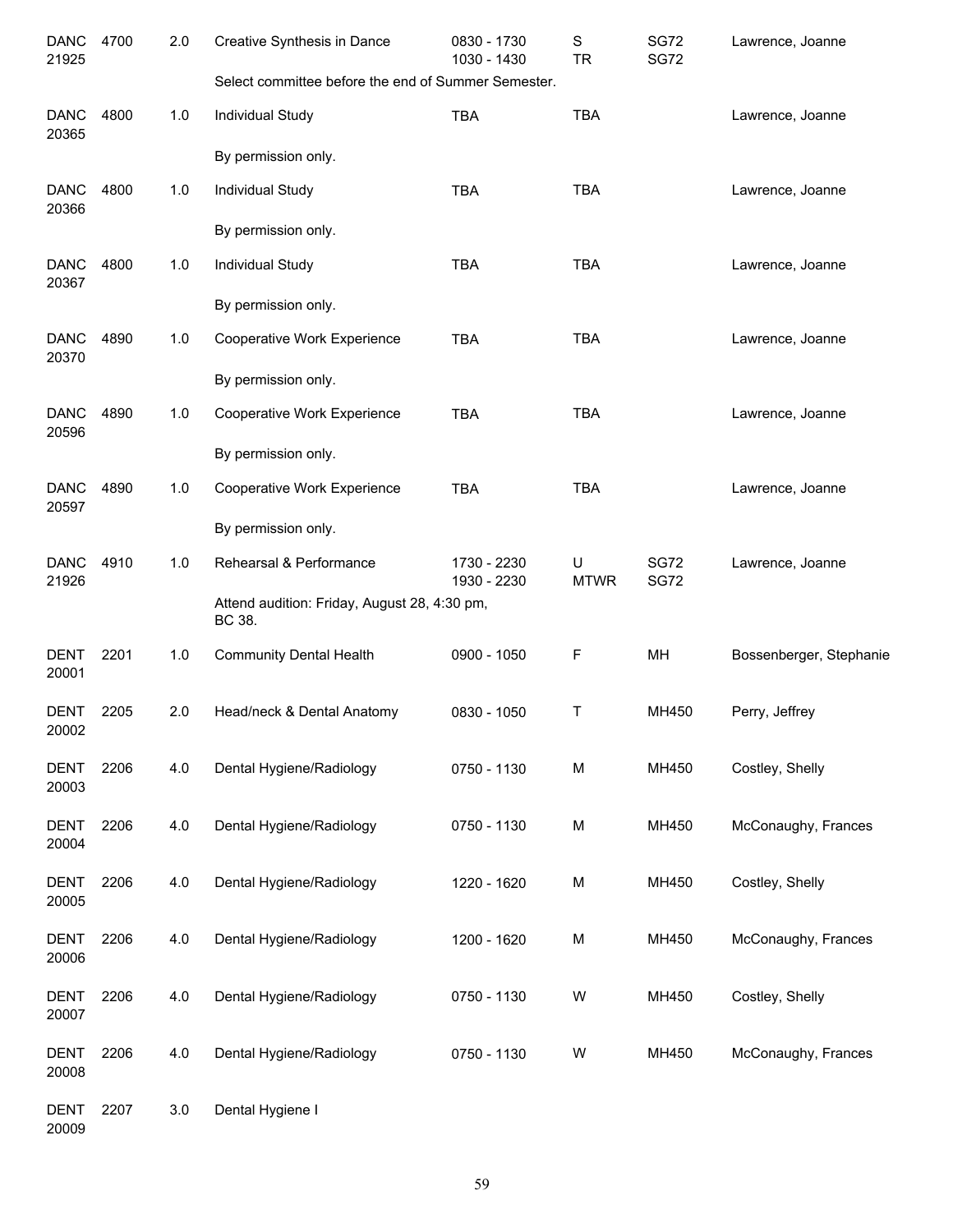| <b>DENT</b><br>24311 | 2207 | 3.0   | Dental Hygiene I            | 1100 - 1220 | <b>TR</b>    | MH480 | Costley, Shelly         |
|----------------------|------|-------|-----------------------------|-------------|--------------|-------|-------------------------|
| <b>DENT</b><br>20010 | 2208 | 2.0   | Radiology                   | 0900 - 1050 | $\mathsf{R}$ | MH480 | McConaughy, Frances     |
| <b>DENT</b><br>20011 | 2219 | 1.0   | <b>Dental Materials</b>     | 1300 - 1450 | F            | MH480 | Naylor, Carol           |
| <b>DENT</b><br>20012 | 2250 | 1.0   | DV Professional Ethics      | 0900 - 1050 | F            | MH    | McConaughy, Frances     |
| <b>DENT</b><br>20013 | 2800 | 1.0   | Individual Research         | <b>TBA</b>  | <b>TBA</b>   |       | Bossenberger, Stephanie |
| <b>DENT</b><br>20014 | 2800 | 1.0   | Individual Research         | <b>TBA</b>  | <b>TBA</b>   |       | Bossenberger, Stephanie |
| <b>DENT</b><br>20015 | 2800 | 1.0   | <b>Individual Research</b>  | <b>TBA</b>  | <b>TBA</b>   |       | Bossenberger, Stephanie |
| <b>DENT</b><br>20016 | 3130 | 1.0   | Independent Study           | <b>TBA</b>  | <b>TBA</b>   |       | Bossenberger, Stephanie |
| <b>DENT</b><br>20017 | 3130 | $1.0$ | Independent Study           | TBA         | <b>TBA</b>   |       | Bossenberger, Stephanie |
| <b>DENT</b><br>20018 | 3130 | 1.0   | Independent Study           | <b>TBA</b>  | <b>TBA</b>   |       | Bossenberger, Stephanie |
| <b>DENT</b><br>20019 | 3130 | 1.0   | Independent Study           | <b>TBA</b>  | <b>TBA</b>   |       | McConaughy, Frances     |
| <b>DENT</b><br>20020 | 3130 | 1.0   | Independent Study           | <b>TBA</b>  | <b>TBA</b>   |       | McConaughy, Frances     |
| DENT<br>20021        | 3130 | 1.0   | Independent Study           | TBA         | TBA          |       | McConaughy, Frances     |
| <b>DENT</b><br>20022 | 3130 | $1.0$ | Independent Study           | TBA         | TBA          |       | Perry, Jeffrey          |
| <b>DENT</b><br>20023 | 3130 | 1.0   | Independent Study           | <b>TBA</b>  | TBA          |       | Perry, Jeffrey          |
| <b>DENT</b><br>20024 | 3130 | 1.0   | Independent Study           | <b>TBA</b>  | TBA          |       | Perry, Jeffrey          |
| <b>DENT</b><br>20025 | 3305 | 3.0   | Dental Medicine II          | 0800 - 1150 | F            | MH480 | Naylor, Carol           |
| <b>DENT</b><br>20026 | 3305 | 3.0   | Dental Medicine II          | 0800 - 1150 | F            | MH480 | Hanson, Kami            |
| <b>DENT</b><br>20034 | 3336 | 4.0   | Clinical Dental Hygiene III | 0750 - 1130 | <b>TR</b>    | MH450 | Alexander, Susan        |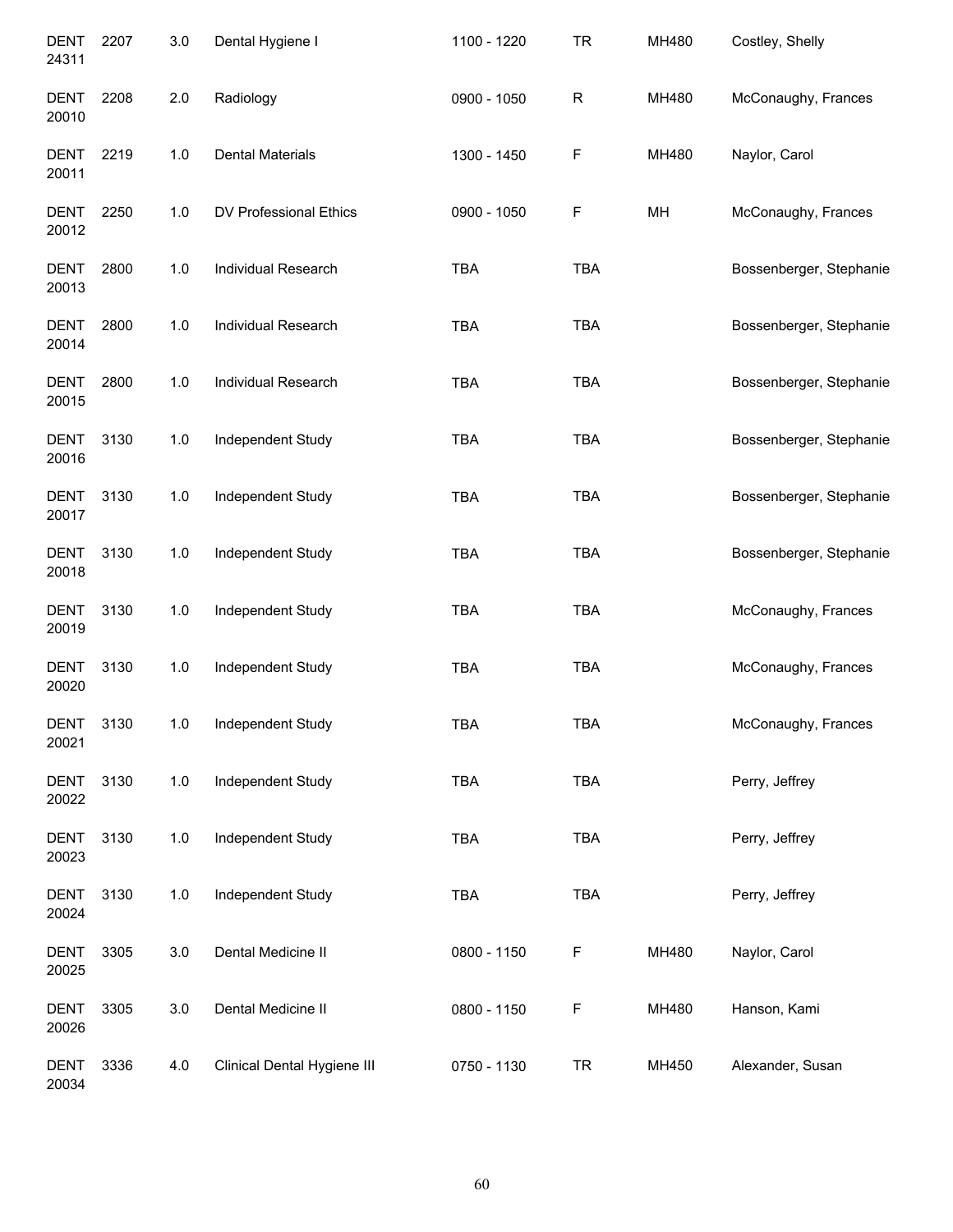| <b>DENT</b><br>20035 | 3336 | 4.0 | Clinical Dental Hygiene III       | 1230 - 1620 | TR         | MH450 | Alexander, Susan        |
|----------------------|------|-----|-----------------------------------|-------------|------------|-------|-------------------------|
| <b>DENT</b><br>20036 | 3336 | 4.0 | Clinical Dental Hygiene III       | 0750 - 1130 | R          | MH450 | Perry, Jeffrey          |
| DENT<br>20037        | 3336 | 4.0 | Clinical Dental Hygiene III       | 1230 - 1620 | R          | MH450 | Perry, Jeffrey          |
| DENT<br>20043        | 3336 | 4.0 | Clinical Dental Hygiene III       | 0750 - 1130 | Τ          | MH450 | Bossenberger, Stephanie |
| <b>DENT</b><br>20044 | 3336 | 4.0 | Clinical Dental Hygiene III       | 0750 - 1130 | W          | MH450 | Hanson, Kami            |
| <b>DENT</b><br>20045 | 3337 | 3.0 | Dental Hygiene III                | 0900 - 1150 | M          | MH480 | Alexander, Susan        |
| <b>DENT</b><br>20046 | 4405 | 4.0 | <b>Clinical Teaching Practice</b> | <b>TBA</b>  | <b>TBA</b> |       | Alexander, Susan        |
| <b>DENT</b><br>20047 | 4405 | 4.0 | <b>Clinical Teaching Practice</b> | <b>TBA</b>  | <b>TBA</b> |       | Bossenberger, Stephanie |
| <b>DENT</b><br>20048 | 4405 | 4.0 | <b>Clinical Teaching Practice</b> | <b>TBA</b>  | <b>TBA</b> |       | Costley, Shelly         |
| <b>DENT</b><br>20049 | 4530 | 2.0 | Evidence-based Dental Practice    | 1300 - 1450 | M          | MH480 | Hanson, Kami            |
| <b>DENT</b><br>20050 | 4780 | 3.0 | SI Baccalaurate Thesis            | <b>TBA</b>  | <b>TBA</b> |       | Bossenberger, Stephanie |
| <b>DENT</b><br>20051 | 4800 | 1.0 | Individual Research               | <b>TBA</b>  | <b>TBA</b> |       | Bossenberger, Stephanie |
| <b>DENT</b><br>20052 | 4800 | 1.0 | Individual Research               | <b>TBA</b>  | <b>TBA</b> |       | Bossenberger, Stephanie |
| <b>DENT</b><br>20054 | 4800 | 1.0 | Individual Research               | <b>TBA</b>  | <b>TBA</b> |       | Bossenberger, Stephanie |
| <b>DENT</b><br>20055 | 4890 | 2.0 | <b>Clinical Work Experience</b>   | <b>TBA</b>  | <b>TBA</b> |       | Bossenberger, Stephanie |
| <b>DGET</b><br>20094 | 1060 | 3.0 | Fund of Drafting Using 3D CAD     | 1030 - 1120 | <b>MWF</b> | ET101 | Farner, Jeremy          |
| <b>DGET</b><br>20095 | 1060 | 3.0 | Fund of Drafting Using 3D CAD     | 0930 - 1020 | <b>MWF</b> | ET101 | Farner, Jeremy          |
| <b>DGET</b><br>20096 | 1060 | 3.0 | Fund of Drafting Using 3D CAD     | 1630 - 1745 | <b>TR</b>  | ET101 | Leatherbury, Megumi     |
| <b>DGET</b><br>20097 | 1160 | 3.0 | Documentation Using 3D CAD        | 1230 - 1320 | <b>MWF</b> | ET101 | Leatherbury, Megumi     |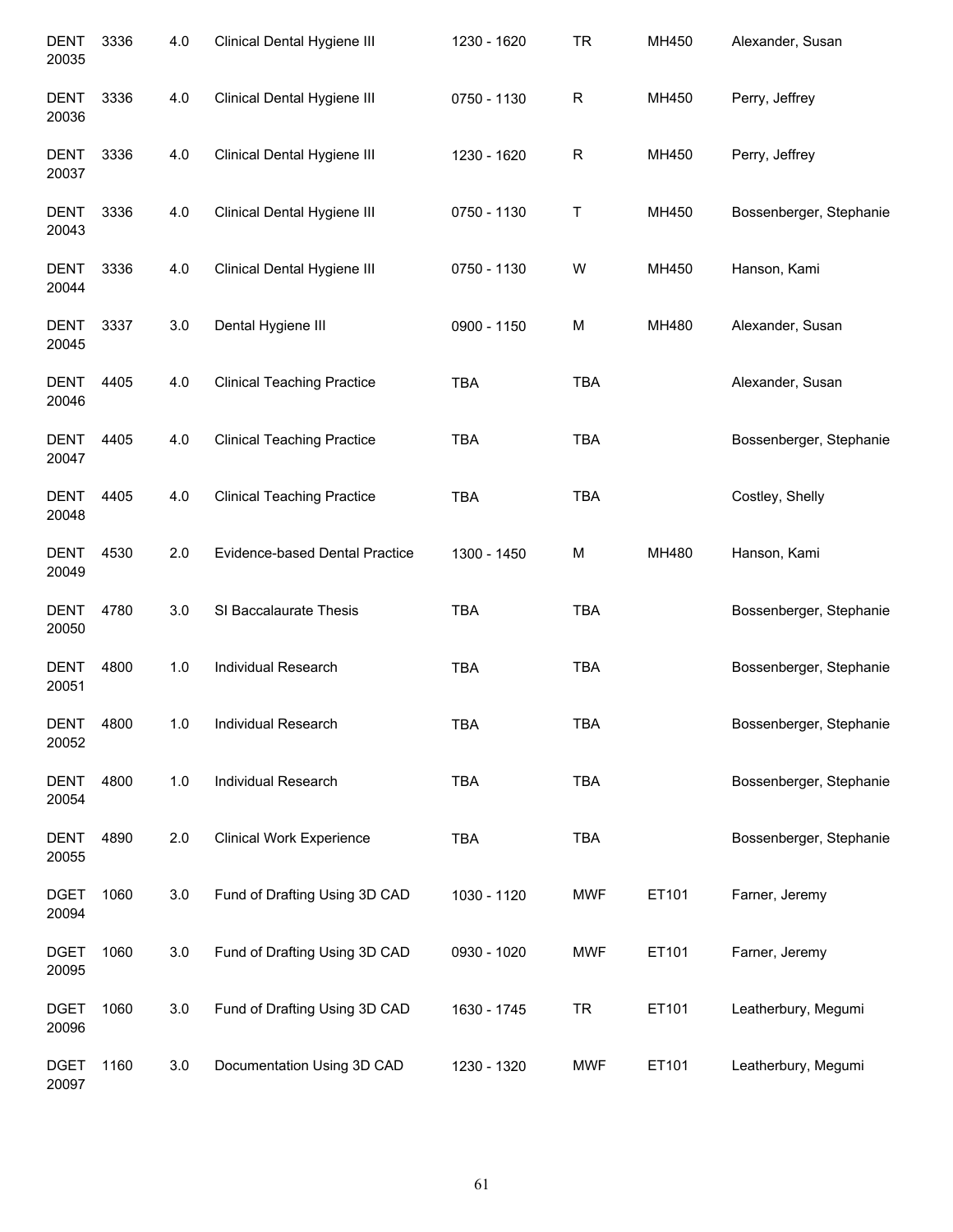| <b>DGET</b><br>20098 | 1340 | 3.0   | Architectural Drafting for IDT        | 0830 - 0920 | <b>MWF</b>   | ET120 | Allred, Keith         |
|----------------------|------|-------|---------------------------------------|-------------|--------------|-------|-----------------------|
| <b>DGET</b><br>20099 | 1360 | $5.0$ | Architectural Drafting/CAD            | 1130 - 1220 | <b>MTWRF</b> | ET101 | Farner, Jeremy        |
| <b>DGET</b><br>20100 | 1890 | 1.0   | Co-op Work Experience                 | <b>TBA</b>  | <b>TBA</b>   | ET214 | West, Glen            |
| DGET<br>20101        | 2350 | 4.0   | <b>Advanced Architectural Drawing</b> | 0900 - 1015 | <b>TR</b>    | ET120 | Allred, Keith         |
| DGET<br>20102        | 2460 | 3.0   | Design Fundamentl Using 3D CAD        | 1330 - 1420 | <b>MWF</b>   | ET224 | West, Glen            |
| <b>DGET</b><br>20103 | 2830 | 1.0   | Directed Readings                     | <b>TBA</b>  | <b>TBA</b>   | ET214 | West, Glen            |
| <b>DGET</b><br>20104 | 2890 | 1.0   | Cooperative Work Experience           | <b>TBA</b>  | <b>TBA</b>   | ET214 | West, Glen            |
| <b>DGET</b><br>20105 | 3100 | 3.0   | <b>Tool Design</b>                    | 1200 - 1315 | <b>TR</b>    | ET210 | West, Glen            |
| <b>DGET</b><br>20106 | 3400 | 3.0   | <b>Tech Illustration/Document</b>     | 1630 - 1745 | <b>MW</b>    | ET101 | Julander, John-Daniel |
| <b>DGET</b><br>20107 | 3470 | 3.0   | Applications in CAD                   | 0900 - 1015 | <b>TR</b>    | ET101 | Leatherbury, Megumi   |
| <b>DGET</b><br>20108 | 3890 | 1.0   | Cooperative Work Experience           | TBA         | <b>TBA</b>   | ET214 | West, Glen            |
| <b>DGET</b><br>20109 | 4350 | 3.0   | Architectural Design 3D               | 1030 - 1120 | <b>MWF</b>   | ET120 | Allred, Keith         |
| DGET<br>20110        | 4600 | 2.0   | Senior Project                        | 0730 - 0820 | TR           | ET214 | Farner, Jeremy        |
| <b>DGET</b><br>20111 | 4600 | 2.0   | Senior Project                        | 0730 - 0820 | <b>TR</b>    | ET214 | Leatherbury, Megumi   |
| <b>DGET</b><br>20112 | 4600 | 2.0   | Senior Project                        | 0730 - 0820 | <b>TR</b>    | ET214 | West, Glen            |
| <b>DGET</b><br>20113 | 4610 | 2.0   | Senior Project                        | 0730 - 0820 | <b>TR</b>    | ET214 | Allred, Keith         |
| <b>DGET</b><br>20114 | 4610 | 2.0   | Senior Project                        | 0730 - 0820 | <b>TR</b>    | ET214 | Farner, Jeremy        |
| <b>DGET</b><br>20115 | 4830 | $1.0$ | Directed Readings                     | TBA         | TBA          | ET214 | West, Glen            |
| <b>DGET</b><br>20116 | 4890 | 1.0   | Cooperative Work Experience           | TBA         | TBA          | ET214 | West, Glen            |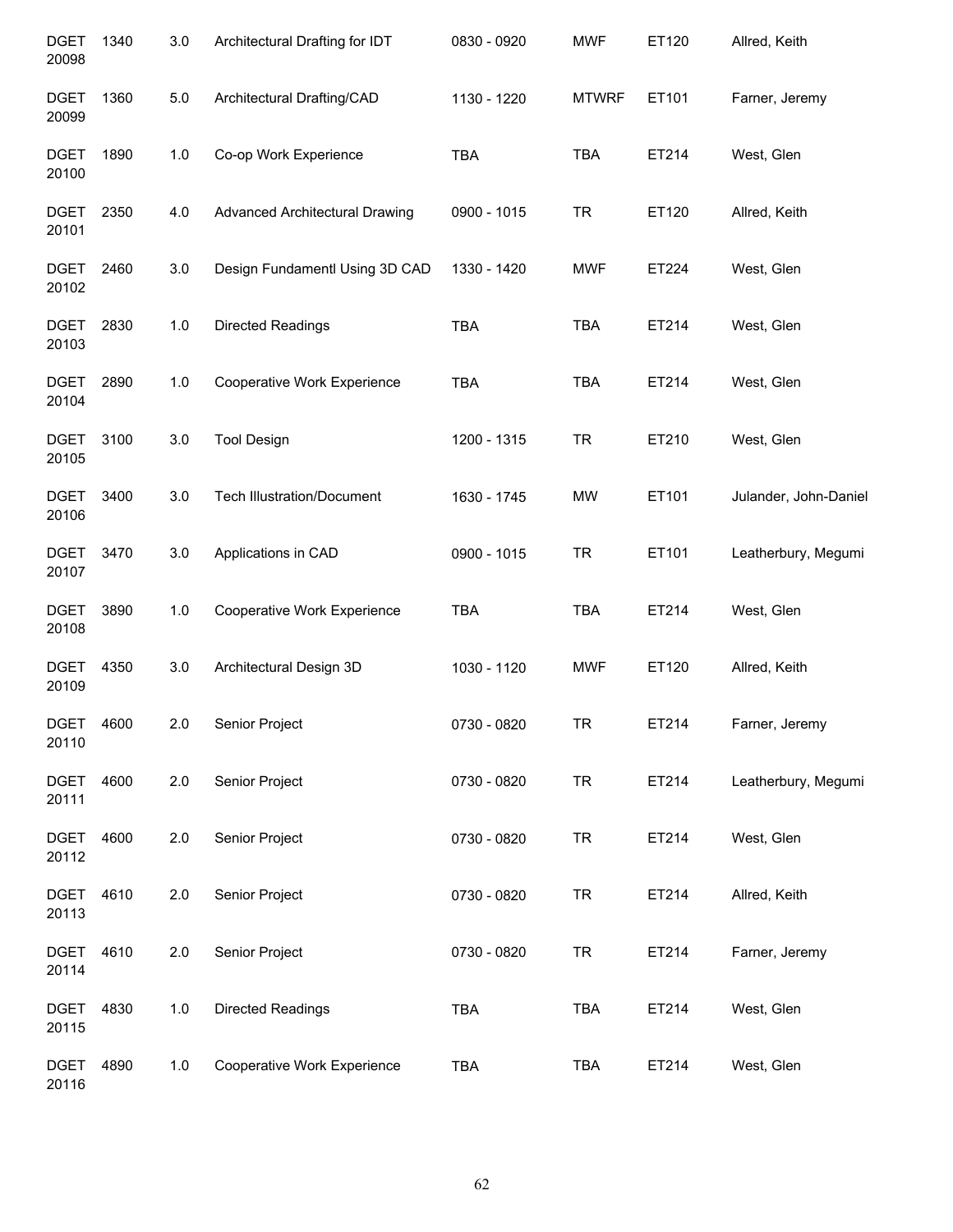| <b>DMS</b><br>22255 | 4210 | 3.0 | Cardiac Sonography I           | <b>TBA</b> | TBA        |    | Devenport, Michael |
|---------------------|------|-----|--------------------------------|------------|------------|----|--------------------|
| <b>DMS</b><br>21217 | 4310 | 3.0 | Abdominal Sonography           | <b>TBA</b> | <b>TBA</b> | MH | Kawamura, Diane    |
| <b>DMS</b><br>21487 | 4310 | 3.0 | Abdominal Sonography           | <b>TBA</b> | <b>TBA</b> |    | Kawamura, Diane    |
| <b>DMS</b><br>21218 | 4320 | 1.0 | Superficial Structure Sonograp | <b>TBA</b> | <b>TBA</b> | MH | Nolan, Tanya       |
| <b>DMS</b><br>21488 | 4320 | 1.0 | Superficial Structure Sonograp | <b>TBA</b> | <b>TBA</b> |    | Nolan, Tanya       |
| <b>DMS</b><br>21229 | 4410 | 2.0 | Vascular Sonography I          | <b>TBA</b> | <b>TBA</b> | MH | Jurkiewicz, Terri  |
| <b>DMS</b><br>21234 | 4410 | 2.0 | Vascular Sonography I          | <b>TBA</b> | <b>TBA</b> | MH | Jurkiewicz, Terri  |
| <b>DMS</b><br>21490 | 4410 | 2.0 | Vascular Sonography I          | <b>TBA</b> | <b>TBA</b> |    | Jurkiewicz, Terri  |
| <b>DMS</b><br>21494 | 4410 | 2.0 | Vascular Sonography I          | <b>TBA</b> | <b>TBA</b> |    | Jurkiewicz, Terri  |
| <b>DMS</b><br>22258 | 4410 | 2.0 | Vascular Sonography I          | <b>TBA</b> | <b>TBA</b> |    | Jurkiewicz, Terri  |
| <b>DMS</b><br>22257 | 4610 | 1.0 | Cardiac Laboratory             | <b>TBA</b> | <b>TBA</b> |    | Devenport, Michael |
| <b>DMS</b><br>21220 | 4620 | 1.0 | <b>Medical Laboratory</b>      | <b>TBA</b> | <b>TBA</b> | MH | Jurkiewicz, Terri  |
| <b>DMS</b><br>21489 | 4620 | 1.0 | Medical Laboratory             | <b>TBA</b> | <b>TBA</b> |    | Jurkiewicz, Terri  |
| <b>DMS</b><br>21235 | 4630 | 1.0 | Vascular Laboratory            | <b>TBA</b> | <b>TBA</b> | MH | Jurkiewicz, Terri  |
| <b>DMS</b><br>21495 | 4630 | 1.0 | Vascular Laboratory            | <b>TBA</b> | TBA        |    | Jurkiewicz, Terri  |
| DMS<br>21230        | 4801 | 1.0 | Individualized Research        | <b>TBA</b> | TBA        | MH | Kawamura, Diane    |
| <b>DMS</b><br>21236 | 4801 | 1.0 | Individualized Research        | <b>TBA</b> | TBA        | MH | Kawamura, Diane    |
| <b>DMS</b><br>21491 | 4801 | 1.0 | Individualized Research        | <b>TBA</b> | <b>TBA</b> |    | Kawamura, Diane    |
| <b>DMS</b><br>21496 | 4801 | 1.0 | Individualized Research        | <b>TBA</b> | <b>TBA</b> |    | Kawamura, Diane    |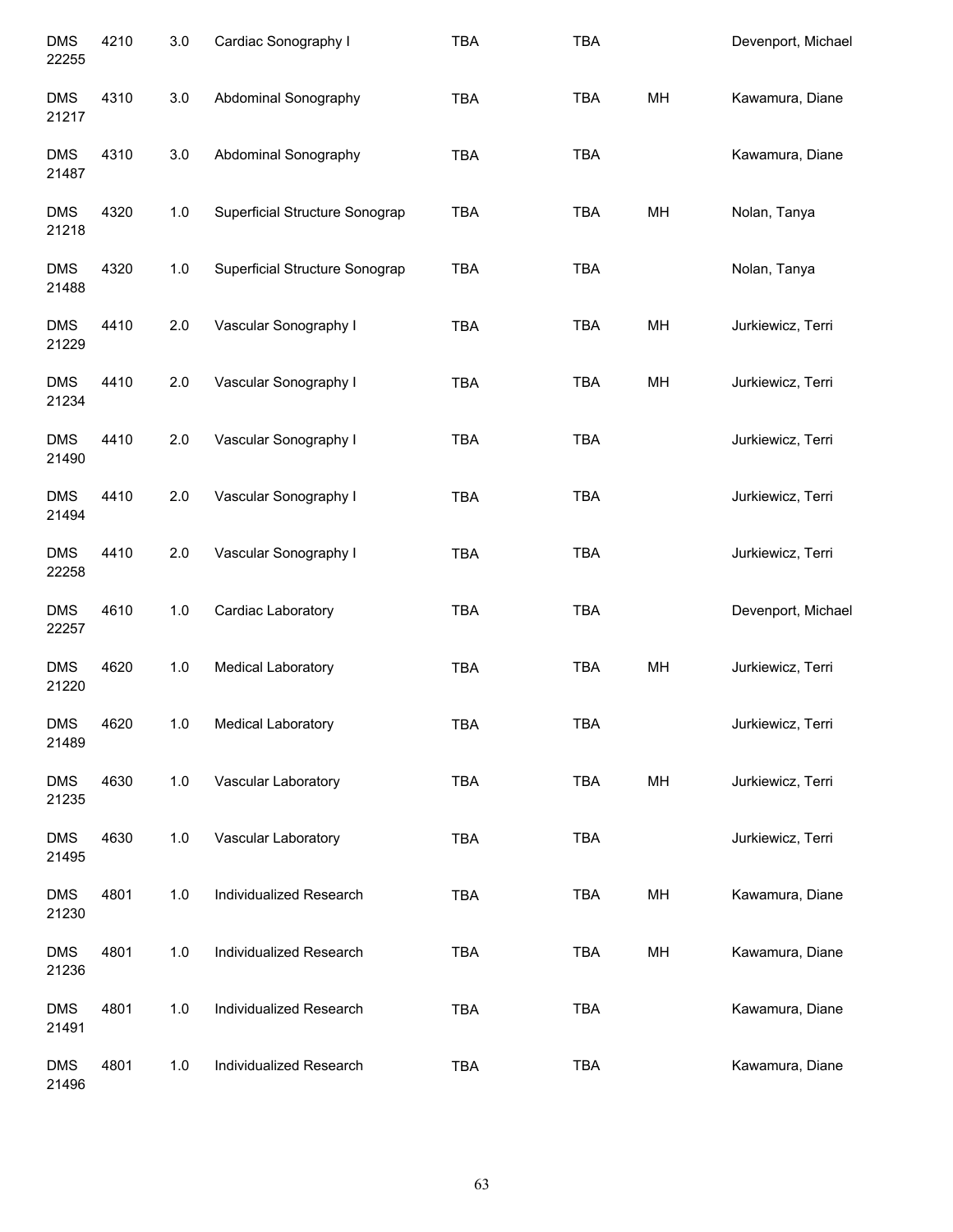| <b>DMS</b><br>22260  | 4801 | 1.0 | Individualized Research        | <b>TBA</b>  | <b>TBA</b> |              | Kawamura, Diane    |
|----------------------|------|-----|--------------------------------|-------------|------------|--------------|--------------------|
| <b>DMS</b><br>22262  | 4813 | 3.0 | Cardiac Clinical III           | <b>TBA</b>  | <b>TBA</b> |              | Nolan, Tanya       |
| <b>DMS</b><br>21232  | 4823 | 3.0 | Medical Clinical III           | <b>TBA</b>  | TBA        | MH           | Nolan, Tanya       |
| <b>DMS</b><br>21492  | 4823 | 3.0 | Medical Clinical III           | <b>TBA</b>  | <b>TBA</b> |              | Nolan, Tanya       |
| <b>DMS</b><br>21238  | 4831 | 3.0 | Vascular Clinical I            | <b>TBA</b>  | <b>TBA</b> | MH           | Jurkiewicz, Terri  |
| <b>DMS</b><br>21497  | 4831 | 3.0 | Vascular Clinical I            | <b>TBA</b>  | <b>TBA</b> |              | Jurkiewicz, Terri  |
| <b>DMS</b><br>22265  | 4911 | 1.0 | Cardiac Comprehensive Review   | <b>TBA</b>  | <b>TBA</b> |              | Devenport, Michael |
| <b>DMS</b><br>21233  | 4912 | 1.0 | Medical Comprehensive Review   | <b>TBA</b>  | TBA        | MH           | Kawamura, Diane    |
| <b>DMS</b><br>21493  | 4912 | 1.0 | Medical Comprehensive Review   | <b>TBA</b>  | <b>TBA</b> |              | Kawamura, Diane    |
| <b>ECON</b><br>21791 | 1010 | 3.0 | SS Econ as a Social Science    | 0900 - 1015 | <b>TR</b>  | <b>WB117</b> | Sotomayor, Maritza |
| <b>ECON</b><br>21793 | 1010 | 3.0 | SS Econ as a Social Science    | 1030 - 1145 | <b>TR</b>  | <b>WB110</b> | Froerer, Deana     |
| <b>ECON</b><br>21795 | 1010 | 3.0 | SS Econ as a Social Science    | 1730 - 2010 | W          | <b>WB110</b> | Froerer, Deana     |
| <b>ECON</b><br>22105 | 1010 | 3.0 | SS Econ as a Social Science    | 0900 - 1015 | TR         | D02301       | Jones, Rick        |
| <b>ECON</b><br>21796 | 1740 | 3.0 | Al Economic History of the U S | 0900 - 1015 | <b>TR</b>  | <b>WB116</b> | Ogden, Monte       |
| <b>ECON</b><br>21797 | 1740 | 3.0 | Al Economic History of the U S | 0930 - 1020 | <b>MWF</b> | <b>WB104</b> | Fuller, Dan        |
| <b>ECON</b><br>21798 | 1740 | 3.0 | Al Economic History of the U S | 1030 - 1120 | <b>MWF</b> | <b>WB104</b> | Fuller, Dan        |
| <b>ECON</b><br>21799 | 2010 | 3.0 | SS Principles of Microeconomic | 0830 - 0920 | <b>MWF</b> | <b>WB104</b> | Fuller, Dan        |
| <b>ECON</b><br>21807 | 2010 | 3.0 | SS Principles of Microeconomic | 1030 - 1120 | <b>MWF</b> | <b>WB206</b> | Gale, Lewis        |
| <b>ECON</b><br>21810 | 2010 | 3.0 | SS Principles of Microeconomic | 0900 - 1015 | <b>TR</b>  | <b>WB104</b> | Skocki, Ronald     |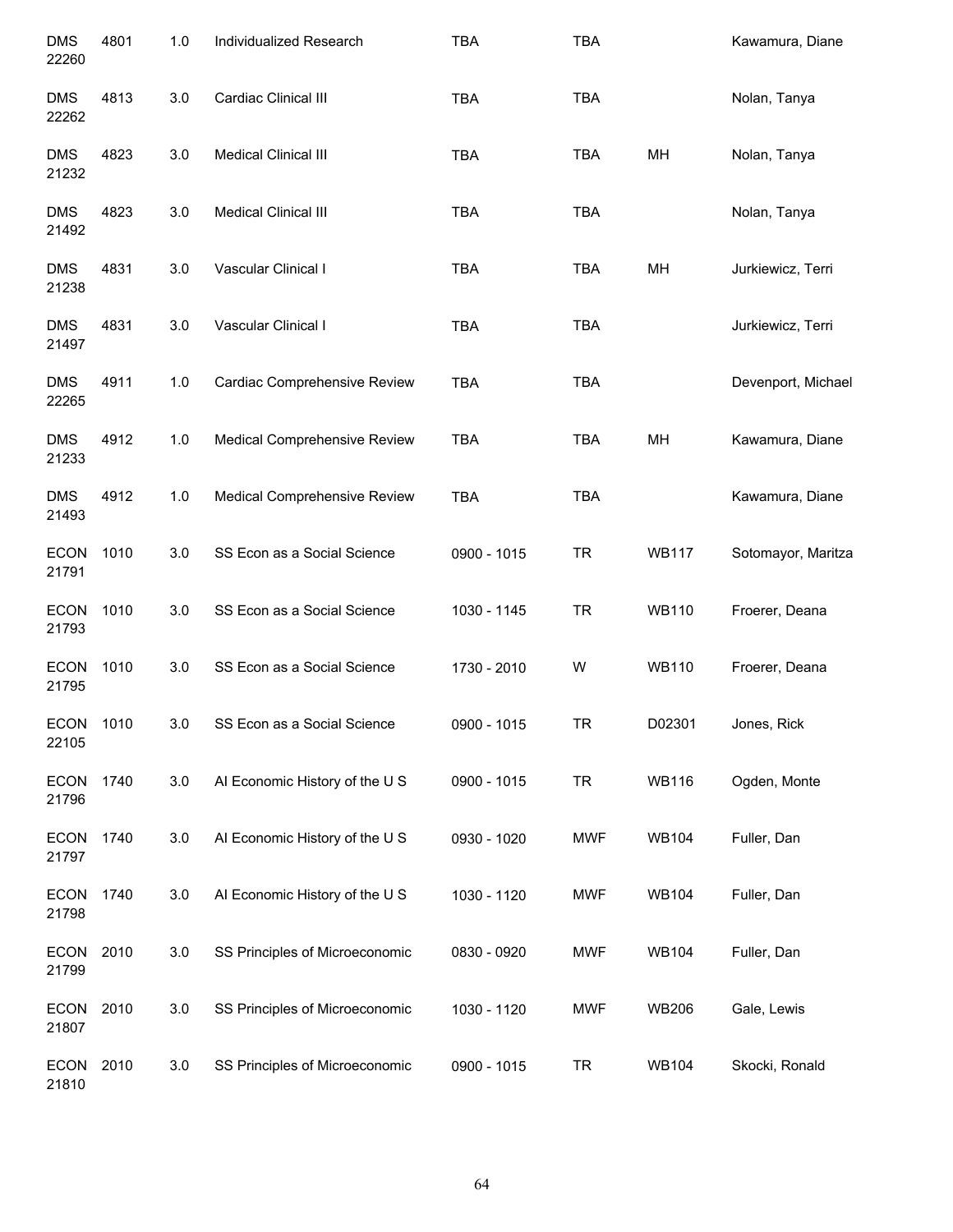| <b>ECON</b><br>21812 | 2010 | 3.0 | SS Principles of Microeconomic | 0730 - 0845 | <b>TR</b>  | <b>WB104</b>     | Skocki, Ronald    |
|----------------------|------|-----|--------------------------------|-------------|------------|------------------|-------------------|
| <b>ECON</b><br>21824 | 2010 | 3.0 | SS Principles of Microeconomic | 1730 - 2010 | W          | <b>WB117</b>     | Mbaku, John       |
| <b>ECON</b><br>22109 | 2010 | 3.0 | SS Principles of Microeconomic | 1730 - 2010 | M          | D02321           | Mbaku, John       |
| <b>ECON</b><br>21825 | 2020 | 3.0 | SS Principles of Macroeconomic | 0930 - 1020 | <b>MWF</b> | <b>WB114</b>     | Ahmad, Nazneen    |
| <b>ECON</b><br>21828 | 2020 | 3.0 | SS Principles of Macroeconomic | 0900 - 1015 | <b>TR</b>  | <b>WB110</b>     | Mathur, Vijay     |
| <b>ECON</b><br>21829 | 2020 | 3.0 | SS Principles of Macroeconomic | 1030 - 1120 | <b>MWF</b> | <b>WB114</b>     | Ahmad, Nazneen    |
| <b>ECON</b><br>22111 | 2020 | 3.0 | SS Principles of Macroeconomic | 1730 - 2010 | W          | D02110           | Perry, Nathan     |
| <b>ECON</b><br>21837 | 3090 | 3.0 | History of Economic Thought    | 1130 - 1245 | MW         | <b>WB110</b>     | Wrenn, Mary       |
| <b>ECON</b><br>21832 | 3120 | 3.0 | <b>International Finance</b>   | 1030 - 1120 | <b>MWF</b> | <b>WB106</b>     | Stevenson, Doris  |
| <b>ECON</b><br>21835 | 4010 | 3.0 | Intermed Microeconomic Theory  | 0900 - 1015 | <b>TR</b>  | <b>WB103</b>     | Grijalva, Therese |
| <b>ECON</b><br>21839 | 4170 | 3.0 | <b>Economic Development</b>    | 0730 - 0845 | <b>TR</b>  | <b>WB112</b>     | Mbaku, John       |
| <b>ECON</b><br>21885 | 4550 | 3.0 | Introduction to Econometrics   | 1030 - 1145 | <b>TR</b>  | <b>WB112</b>     | Nowell, Clifford  |
| <b>ECON</b><br>21843 | 4980 | 3.0 | Research Methods               | 1730 - 2010 | T          | WB103            | Stevenson, Doris  |
| <b>EDUC</b><br>21698 | 1010 | 3.0 | <b>Exploring Teaching</b>      | 0900 - 1015 | <b>TR</b>  | ED <sub>15</sub> | Rasmussen, Jack   |
| <b>EDUC</b><br>21699 | 1010 | 3.0 | <b>Exploring Teaching</b>      | 1630 - 1910 | M          | ED317            | Pontius, Richard  |
| <b>EDUC</b><br>22019 | 1010 | 3.0 | <b>Exploring Teaching</b>      | 1630 - 1910 | W          | N11              | Cena, Michael     |
| <b>EDUC</b><br>22564 | 1010 | 3.0 | <b>Exploring Teaching</b>      | 0900 - 1015 | <b>TR</b>  | ED <sub>15</sub> | Rasmussen, Jack   |
| <b>EDUC</b><br>23667 | 1010 | 3.0 | <b>Exploring Teaching</b>      | 1500 - 1615 | <b>TR</b>  | ED325            | Napper, Vicki     |
| <b>EDUC</b><br>23986 | 1010 | 3.0 | <b>Exploring Teaching</b>      | 1030 - 1145 | <b>TR</b>  | ED219            | Hadley, Kristin   |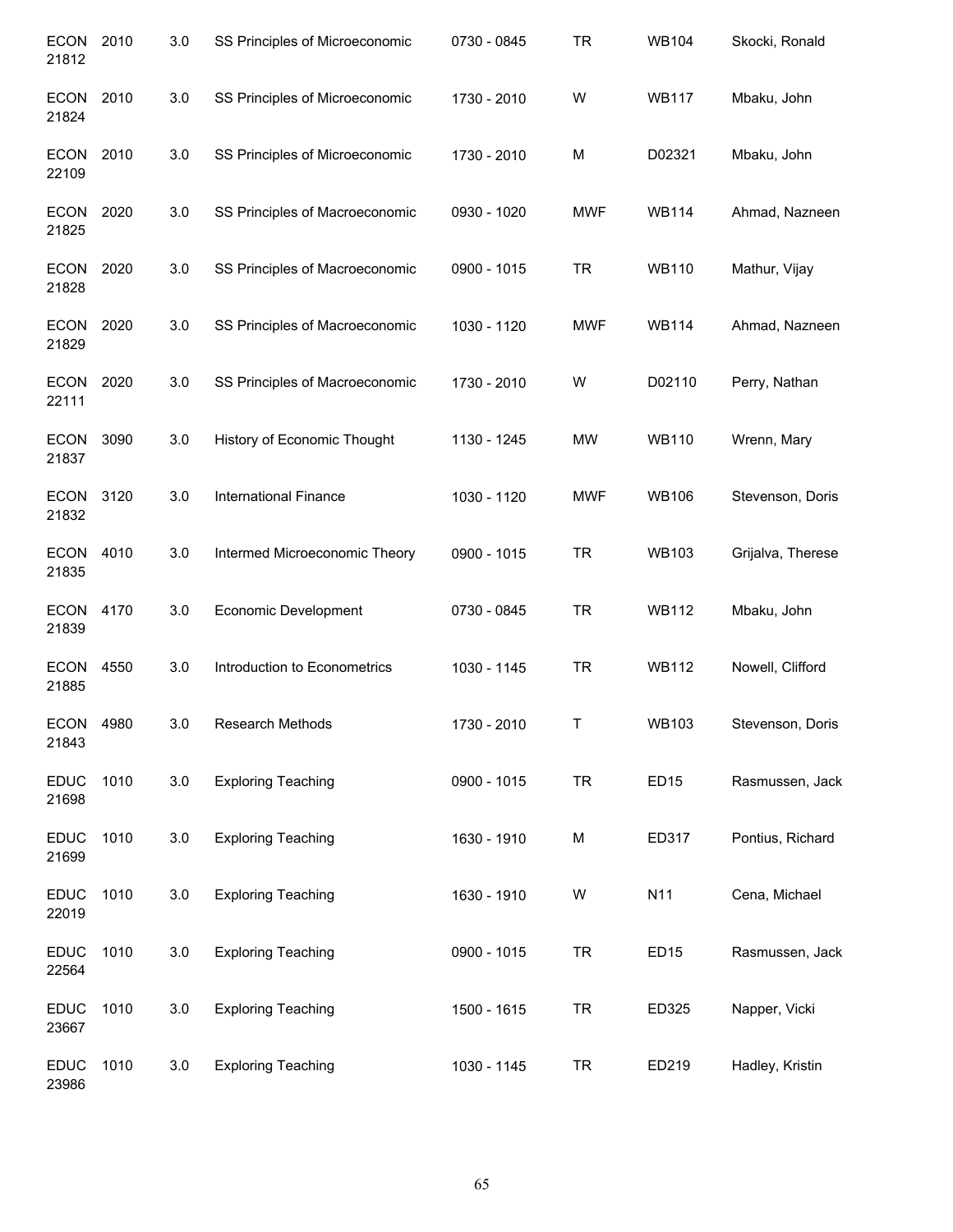| <b>EDUC</b><br>22496 | 1105 | 3.0 | Introduction to the University                                                                                                                                                                              | 0930 - 1020 | <b>MWF</b> | SC141        | Jackson, Cherlyn |
|----------------------|------|-----|-------------------------------------------------------------------------------------------------------------------------------------------------------------------------------------------------------------|-------------|------------|--------------|------------------|
| <b>EDUC</b><br>22502 | 1105 | 3.0 | Introduction to the University                                                                                                                                                                              | 1030 - 1120 | <b>MWF</b> | SU305        | McShane, Becky   |
| <b>EDUC</b><br>22506 | 1105 | 3.0 | Introduction to the University                                                                                                                                                                              | 1230 - 1320 | <b>MWF</b> | SC141        |                  |
| <b>EDUC</b><br>22511 | 1105 | 3.0 | Introduction to the University                                                                                                                                                                              | 0900 - 1015 | TR         | SC141        | Hawkins, Hanalee |
| <b>EDUC</b><br>22523 | 1105 | 3.0 | Introduction to the University                                                                                                                                                                              | 1030 - 1145 | TR         | <b>SC141</b> | Owens, Ashley    |
| <b>EDUC</b><br>22532 | 1105 | 3.0 | Introduction to the University                                                                                                                                                                              | 1200 - 1315 | TR         | SC141        | Alder, Melissa   |
| <b>EDUC</b><br>22543 | 1105 | 3.0 | Introduction to the University                                                                                                                                                                              | 1130 - 1220 | <b>MWF</b> | LI138        | Lukken, Kathleen |
|                      |      |     | This course is part of a cluster that must be registered for<br>together. To register for these courses, contact First Year<br>Experience at 801-626-6081 or in Student Services Building,<br>Rm 140.       |             |            |              |                  |
| <b>EDUC</b><br>22555 | 1105 | 3.0 | Introduction to the University                                                                                                                                                                              | 1030 - 1145 | <b>TR</b>  | ED10         | Gregg, Darcy     |
|                      |      |     | This course is part of a cluster that needs to be registered<br>for together. To register for this course, contact First<br>Year Experience at 801-626-6081 or in the Student<br>Services Building, Rm 140. |             |            |              |                  |
| <b>EDUC</b><br>22567 | 1105 | 3.0 | Introduction to the University                                                                                                                                                                              | 0830 - 0920 | <b>MWF</b> | SC141        | Busby, Candace   |
|                      |      |     | This course is part of a cluster that must be registered for<br>together. To register for this course, contact First Year<br>Experience at 801-626-6081 or in the Student Services<br>Building, Rm 140.     |             |            |              |                  |
| <b>EDUC</b><br>22570 | 1105 | 3.0 | Introduction to the University                                                                                                                                                                              | 1030 - 1120 | <b>MWF</b> | <b>SC141</b> | Jackson, Cherlyn |
| <b>EDUC</b><br>23134 | 1105 | 3.0 | Introduction to the University                                                                                                                                                                              | 1030 - 1145 | <b>TR</b>  | D02235       | Drake, Lori      |
|                      |      |     | This class is for NUAMES.                                                                                                                                                                                   |             |            |              |                  |
| <b>EDUC</b><br>23146 | 1105 | 3.0 | Introduction to the University                                                                                                                                                                              | 1030 - 1145 | <b>TR</b>  | D02222       | Grandi, Jennifer |
| <b>EDUC</b><br>22219 | 2000 | 3.0 | Soc Studies for Elem Teachers                                                                                                                                                                               | 1630 - 1910 | Τ          | ED330        | Forsyth, Alfred  |
| <b>EDUC</b><br>22222 | 2000 | 3.0 | Soc Studies for Elem Teachers                                                                                                                                                                               | 1630 - 1910 | М          | ED330        | Forsyth, Alfred  |
| <b>EDUC</b><br>22223 | 2890 | 1.0 | Cooperative Work Experience                                                                                                                                                                                 | 1630 - 1720 | Τ          | ED320        | Leali, Shirley   |

MUST ATTEND FIRST MEETING - TUE. 8/25/09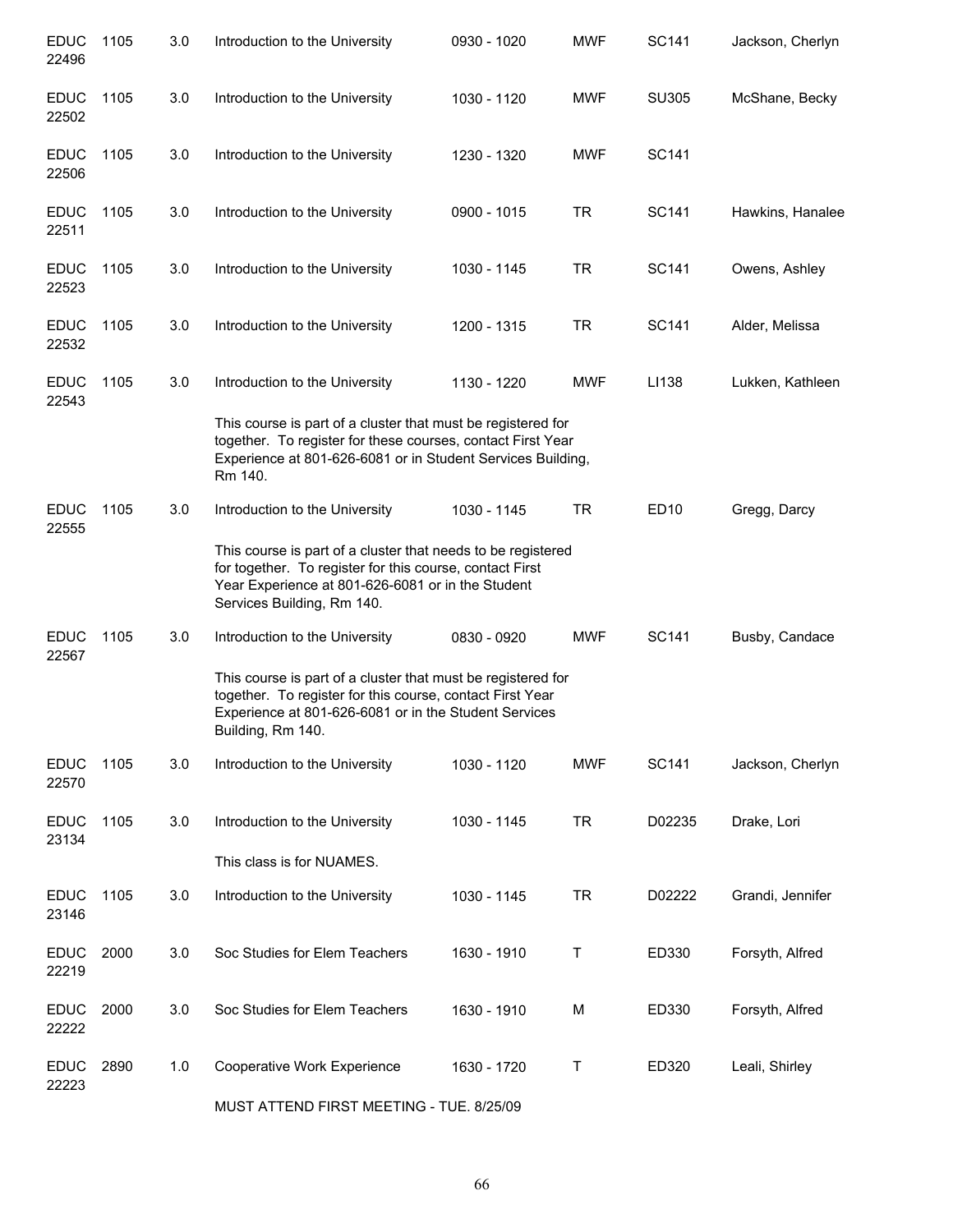| <b>EDUC</b><br>22230 | 2890 | 1.0 | Cooperative Work Experience                                                                                                        | 1630 - 1720 | т            | ED320        | Leali, Shirley   |
|----------------------|------|-----|------------------------------------------------------------------------------------------------------------------------------------|-------------|--------------|--------------|------------------|
|                      |      |     | MUST ATTEND FIRST MEETING - TUE. 8/25/09                                                                                           |             |              |              |                  |
| <b>EDUC</b><br>22238 | 2890 | 1.0 | Cooperative Work Experience                                                                                                        | 1630 - 1720 | Τ            | ED320        | Leali, Shirley   |
|                      |      |     | MUST ATTEND FIRST MEETING - TUE. 8/25/09                                                                                           |             |              |              |                  |
| <b>EDUC</b><br>22243 | 2890 | 1.0 | Cooperative Work Experience                                                                                                        | 1630 - 1720 | Τ            | ED320        | Leali, Shirley   |
|                      |      |     | MUST ATTEND FIRST MEETING - TUE. 8/25/09                                                                                           |             |              |              |                  |
| <b>EDUC</b><br>22250 | 2890 | 1.0 | Cooperative Work Experience                                                                                                        | 1630 - 1720 | Τ            | ED320        | Leali, Shirley   |
|                      |      |     | MUST ATTEND FIRST MEETING - TUE. 8/25/09                                                                                           |             |              |              |                  |
| <b>EDUC</b><br>22253 | 2890 | 1.0 | Cooperative Work Experience                                                                                                        | 1630 - 1720 | Τ            | ED320        | Leali, Shirley   |
|                      |      |     | MUST ATTEND FIRST MEETING - TUE. 8/25/09                                                                                           |             |              |              |                  |
| <b>EDUC</b><br>21705 | 3100 | 3.0 | Instructional Plan & Assesment                                                                                                     | 0830 - 1110 | <b>MW</b>    | ED325        | Hadley, Kristin  |
|                      |      |     | LEVEL 1 A. For info re courses that MUST be taken together<br>go to: weber.edu/education then click on Teacher Education           |             |              |              |                  |
| <b>EDUC</b><br>21714 | 3100 | 3.0 | Instructional Plan & Assesment                                                                                                     | 1230 - 1510 | MW           | ED325        | Moulding, Louise |
|                      |      |     | LEVEL 1 A. For info re courses that MUST be taken together<br>go to: weber.edu/education then click on Teacher Education           |             |              |              |                  |
| <b>EDUC</b><br>21712 | 3110 | 1.0 | Instructional Technology                                                                                                           | 0900 - 1015 | Τ            | ED303        | Napper, Vicki    |
|                      |      |     | Should be taken with other Level 1 A courses. Field Exp. is<br>required.                                                           |             |              |              |                  |
| <b>EDUC</b><br>21729 | 3110 | 1.0 | Instructional Technology                                                                                                           | 1330 - 1445 | Т            | ED303        | Napper, Vicki    |
|                      |      |     | Should be taken with other Level 1 B courses. Field Exp. is<br>required.                                                           |             |              |              |                  |
| <b>EDUC</b><br>24262 | 3110 | 1.0 | Instructional Technology                                                                                                           | 0900 - 1015 | $\mathsf{R}$ | ED303        | Napper, Vicki    |
| <b>EDUC</b><br>21710 | 3140 | 3.0 | Educ Psych/Classroom Mgmnt                                                                                                         | 0830 - 1110 | <b>MW</b>    | ED325        | Stewart, Pene'e  |
|                      |      |     | Should be taken with other Level 1 A courses. Field Exp. is<br>required. NOTE: This course is not req. for ECE and Dual<br>Majors. |             |              |              |                  |
| <b>EDUC</b><br>21726 | 3140 | 3.0 | Educ Psych/Classroom Mgmnt                                                                                                         | 1230 - 1510 | <b>MW</b>    | ED325        | Ellis, Ann       |
|                      |      |     | Should be taken with other Level 1 B courses. Field Exp. is<br>required. NOTE: This course is not req. for ECE and Dual<br>Major.  |             |              |              |                  |
| <b>EDUC</b><br>22569 | 3170 | 0.0 | FYE Mentor Leadership                                                                                                              | 1330 - 1420 | $\mathsf F$  | <b>SC220</b> | Grob, Jill       |
| <b>EDUC</b><br>22572 | 3170 | 0.0 | FYE Mentor Leadership                                                                                                              | 1330 - 1420 | $\mathsf F$  | <b>SC220</b> | Grob, Jill       |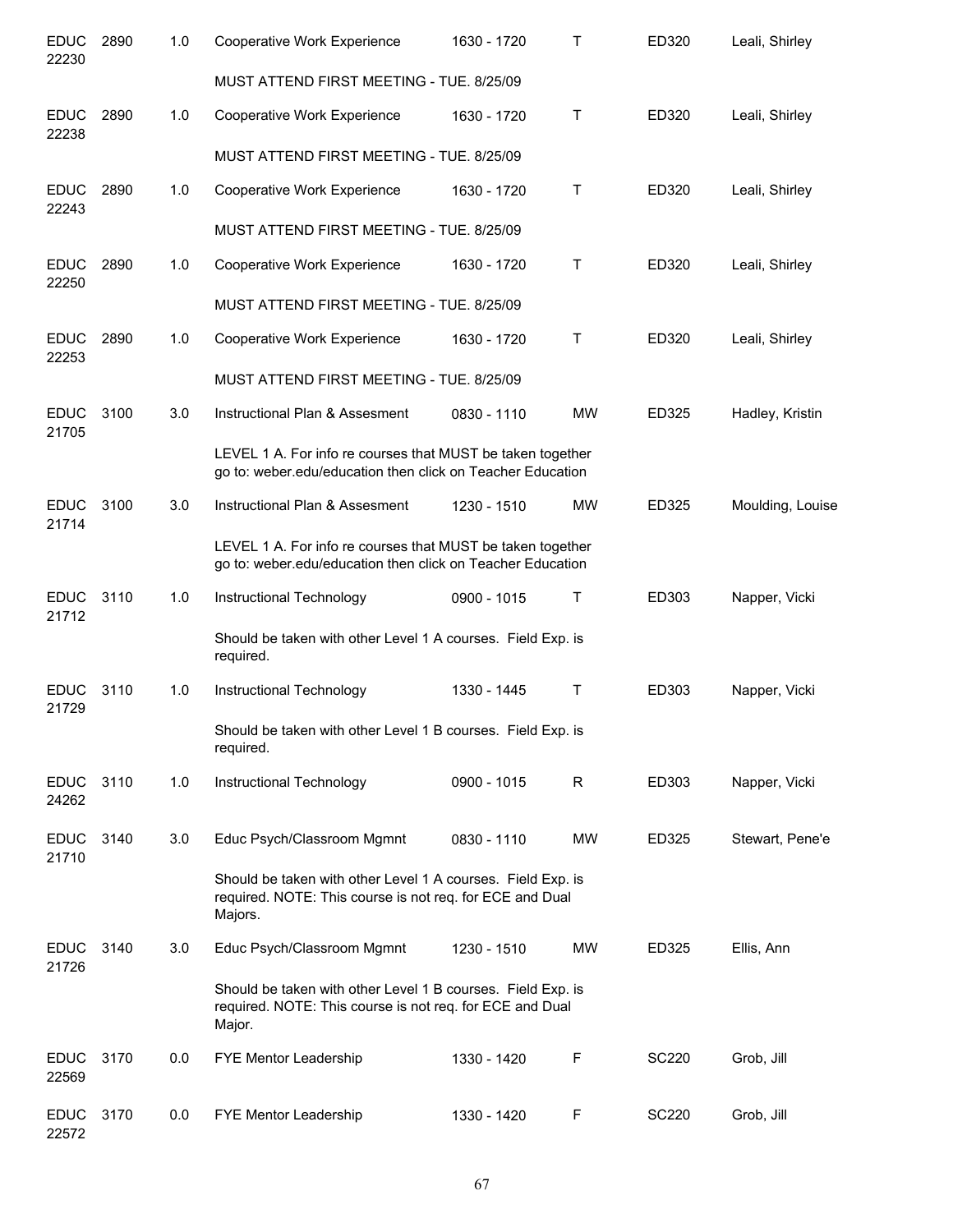| <b>EDUC</b><br>21858 | 3200E | 3.0 | DV Foundations of Diversity                                                                                                                              | 0830 - 1110                | <b>MTWR</b>             | ED330                 | Wong, Raymond     |
|----------------------|-------|-----|----------------------------------------------------------------------------------------------------------------------------------------------------------|----------------------------|-------------------------|-----------------------|-------------------|
|                      |       |     | LEVEL 2 A. For info re courses that MUST be taken together<br>go to: weber.edu/education then click on Teacher Education<br>Note: Field work on Fridays. |                            |                         |                       |                   |
| <b>EDUC</b><br>21887 | 3200E | 3.0 | DV Foundations of Diversity                                                                                                                              | 1230 - 1510                | <b>MTWR</b>             | ED330                 | Wong, Raymond     |
|                      |       |     | LEVEL 2 B. For info re courses that MUST be taken together<br>go to: weber.edu/education then click on Teacher Education<br>Note: Field work on Fridays. |                            |                         |                       |                   |
| <b>EDUC</b><br>22112 | 3200S | 3.0 | DV Foundations of Diversity                                                                                                                              | 0830 - 1120<br>0900 - 1015 | <b>MWF</b><br>TR.       | ED227<br><b>ED227</b> | Crawford, Forrest |
|                      |       |     | SEC CORE PROG. A For info re courses the MUST be taken<br>together go to: weber.edu/education then click on Teacher<br>Education                         |                            |                         |                       |                   |
| <b>EDUC</b><br>22121 | 3200S | 3.0 | DV Foundations of Diversity                                                                                                                              | 1230 - 1520<br>1330 - 1445 | <b>MWF</b><br><b>TR</b> | ED227<br>ED227        | Crawford, Forrest |
|                      |       |     | SEC CORE PROG. B For info re courses that MUST be taken<br>together go to: weber.edu/education then click on Teacher<br>Education                        |                            |                         |                       |                   |
| <b>EDUC</b><br>21864 | 3240  | 3.0 | Found/Methods of Elem Reading                                                                                                                            | 0830 - 1110                | <b>MTWR</b>             | ED330                 | Mitchell, Judith  |
|                      |       |     | Note: Field work on Fridays.                                                                                                                             |                            |                         |                       |                   |
| <b>EDUC</b><br>21889 | 3240  | 3.0 | Found/Methods of Elem Reading                                                                                                                            | 1230 - 1510                | <b>MTWR</b>             | ED330                 | Cena, Michael     |
|                      |       |     | Note: Field work on Fridays.                                                                                                                             |                            |                         |                       |                   |
| <b>EDUC</b><br>21884 | 3260E | 3.0 | DV The Exceptional Student                                                                                                                               | 0830 - 1110                | <b>MTWR</b>             | ED330                 | Williams, Natalie |
|                      |       |     | Req. for Dual Majors. (ECE students should take if have not<br>taken CHFAM 3500.) Note: Field work on Fridays.                                           |                            |                         |                       |                   |
| <b>EDUC</b><br>21891 | 3260E | 3.0 | DV The Exceptional Student                                                                                                                               | 1230 - 1510                | <b>MTWR</b>             | ED330                 | Williams, Natalie |
|                      |       |     | Req. for Dual Majors. (ECE students should take if have not<br>taken CHFAM 3500.) Note: Field work on Fridays.                                           |                            |                         |                       |                   |
| <b>EDUC</b><br>22113 | 3260S | 3.0 | DV The Exceptional Student                                                                                                                               | 0830 - 1120<br>0900 - 1015 | <b>MWF</b><br><b>TR</b> | ED227<br><b>ED227</b> | Alexander, Melina |
| <b>EDUC</b><br>22123 | 3260S | 3.0 | DV The Exceptional Student                                                                                                                               | 1230 - 1520<br>1330 - 1445 | <b>MWF</b><br>TR        | ED227<br>ED227        | Alexander, Melina |
| <b>EDUC</b><br>21886 | 3280  | 3.0 | Elem Social Studies Methods                                                                                                                              | 0830 - 1110                | <b>MTWR</b>             | ED330                 | Smith, R          |
|                      |       |     | Note: Field work on Fridays.                                                                                                                             |                            |                         |                       |                   |
| <b>EDUC</b><br>21895 | 3280  | 3.0 | Elem Social Studies Methods                                                                                                                              | 1230 - 1510                | <b>MTWR</b>             | ED330                 | Smith, R          |
|                      |       |     | Note: Field work on Fridays.                                                                                                                             |                            |                         |                       |                   |
| <b>EDUC</b><br>22286 | 3390  | 2.0 | Literacy in the Primary Grades                                                                                                                           | 1630 - 1910                | Т                       | ED317                 | Pitts, Paul       |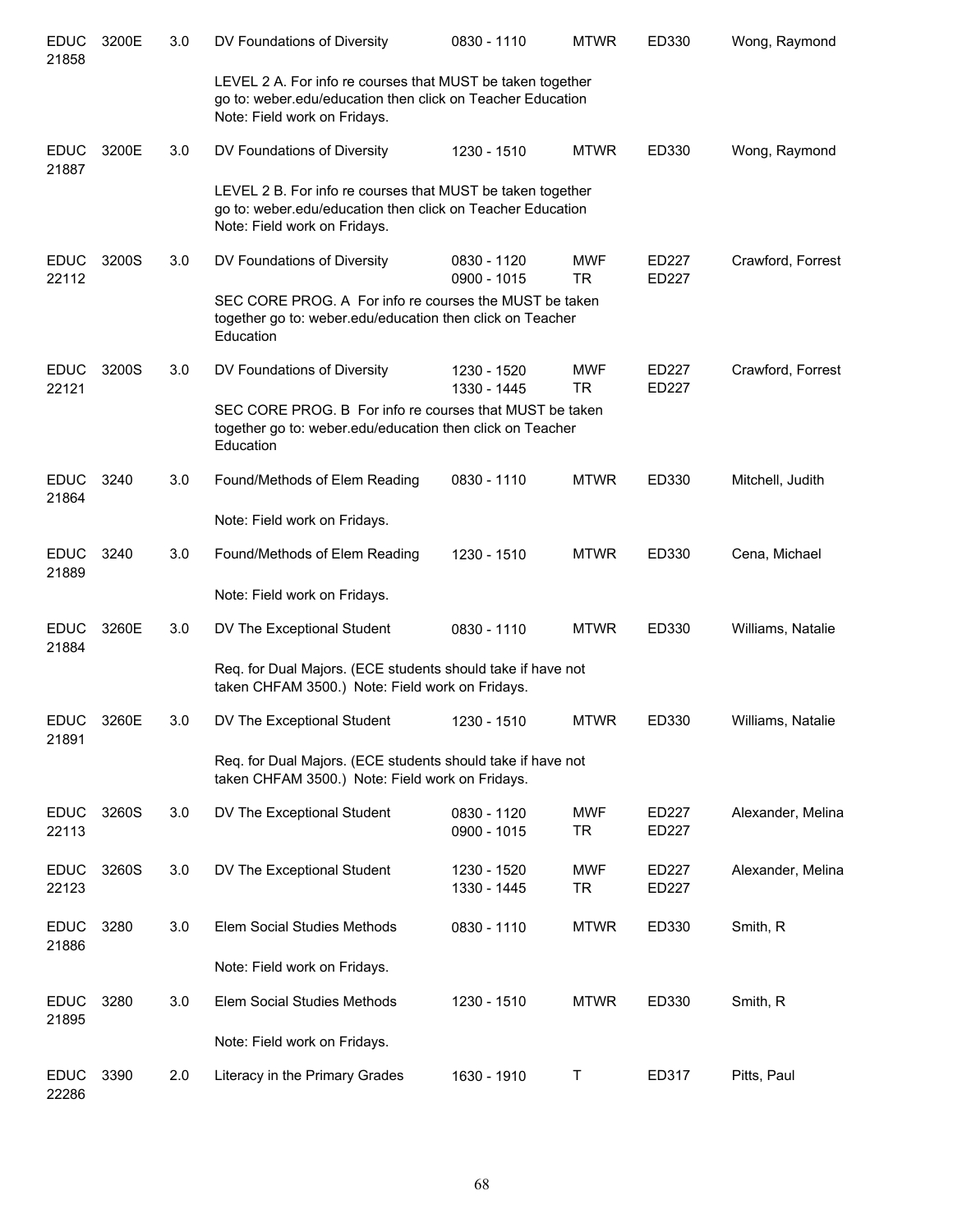| <b>EDUC</b><br>22447 | 3430 | 3.0 | Creat Processes - Elem School                                                                                                                      | 0800 - 1600                | <b>MTWRF</b>            | ED317          | Walker, Loretta   |
|----------------------|------|-----|----------------------------------------------------------------------------------------------------------------------------------------------------|----------------------------|-------------------------|----------------|-------------------|
|                      |      |     | NOTE: DAILY AUGUST 3-7, 2009<br>Preq.: Admission to Teacher Education or w/<br>permission of the Instructor.                                       |                            |                         |                |                   |
| <b>EDUC</b><br>22454 | 3430 | 3.0 | Creat Processes - Elem School                                                                                                                      | 0800 - 1600                | <b>MTWRF</b>            | ED317          | Walker, Loretta   |
|                      |      |     | NOTE: DAILY August 10-14, 2009<br>Preq.: Admission to Teacher Education or w/<br>permission of the Instructor.                                     |                            |                         |                |                   |
| <b>EDUC</b><br>24195 | 3800 | 1.0 | <b>Bis Capstone/Grad Preparation</b>                                                                                                               | <b>TBA</b>                 | <b>TBA</b>              | <b>OL</b>      | Sitzman, Kathleen |
|                      |      |     | To access the online course materials, please log in through<br>the student portal (eWeber) at http://weber.edu and select:<br>"current students"  |                            |                         |                |                   |
| <b>EDUC</b><br>21664 | 3850 | 1.0 | <b>BIS Internship</b>                                                                                                                              | <b>TBA</b>                 | <b>TBA</b>              |                | Sitzman, Kathleen |
| <b>EDUC</b><br>21665 | 3850 | 1.0 | <b>BIS Internship</b>                                                                                                                              | <b>TBA</b>                 | <b>TBA</b>              |                | Sitzman, Kathleen |
| <b>EDUC</b><br>21687 | 3850 | 1.0 | <b>BIS Internship</b>                                                                                                                              | <b>TBA</b>                 | <b>TBA</b>              |                | Sitzman, Kathleen |
| <b>EDUC</b><br>22116 | 3900 | 3.0 | Preparing/Teach/Assess Instruc                                                                                                                     | 0830 - 1120<br>0900 - 1015 | <b>MWF</b><br><b>TR</b> | ED227<br>ED227 | Saunders, Peggy   |
| <b>EDUC</b><br>22186 | 3900 | 3.0 | Preparing/Teach/Assess Instruc                                                                                                                     | 1230 - 1520<br>1330 - 1445 | <b>MWF</b><br><b>TR</b> | ED227<br>ED227 | Saunders, Peggy   |
| <b>EDUC</b><br>22119 | 3930 | 3.0 | Read & Write/Secondary Curricu                                                                                                                     | 0830 - 1120<br>0900 - 1015 | <b>MWF</b><br>TR        | ED227<br>ED227 | Gowans, Linda     |
| <b>EDUC</b><br>22188 | 3930 | 3.0 | Read & Write/Secondary Curricu                                                                                                                     | 1230 - 1520<br>1330 - 1445 | <b>MWF</b><br><b>TR</b> | ED227<br>ED227 | Gowans, Linda     |
| <b>EDUC</b><br>22456 | 4250 | 3.0 | Second Language Acquisition                                                                                                                        | 1630 - 1910                | R                       | ED317          | Byrd, David       |
| <b>EDUC</b><br>21898 | 4300 | 3.0 | Elem Math Methods                                                                                                                                  | 0830 - 1110                | <b>MTWR</b>             | ED317          | Leali, Shirley    |
|                      |      |     | LEVEL 2 A. For info re courses that MUST be taken together<br>go to: weber.edu/education then click on Teacher Education<br>Field Work on Fridays. |                            |                         |                |                   |
| <b>EDUC</b><br>21913 | 4300 | 3.0 | Elem Math Methods                                                                                                                                  | 1230 - 1510                | <b>MTWR</b>             | ED317          | Leali, Shirley    |
|                      |      |     | LEVEL 3 B. For info re courses that MUST be taken together<br>go to: edu/education then click on Teacher Education<br>Field Work on Fridays.       |                            |                         |                |                   |
| <b>EDUC</b><br>21902 | 4320 | 3.0 | Elem Language Arts Methods                                                                                                                         | 0830 - 1110                | <b>MTWR</b>             | ED317          | Pitts, Paul       |
|                      |      |     | Field Work on Fridays.                                                                                                                             |                            |                         |                |                   |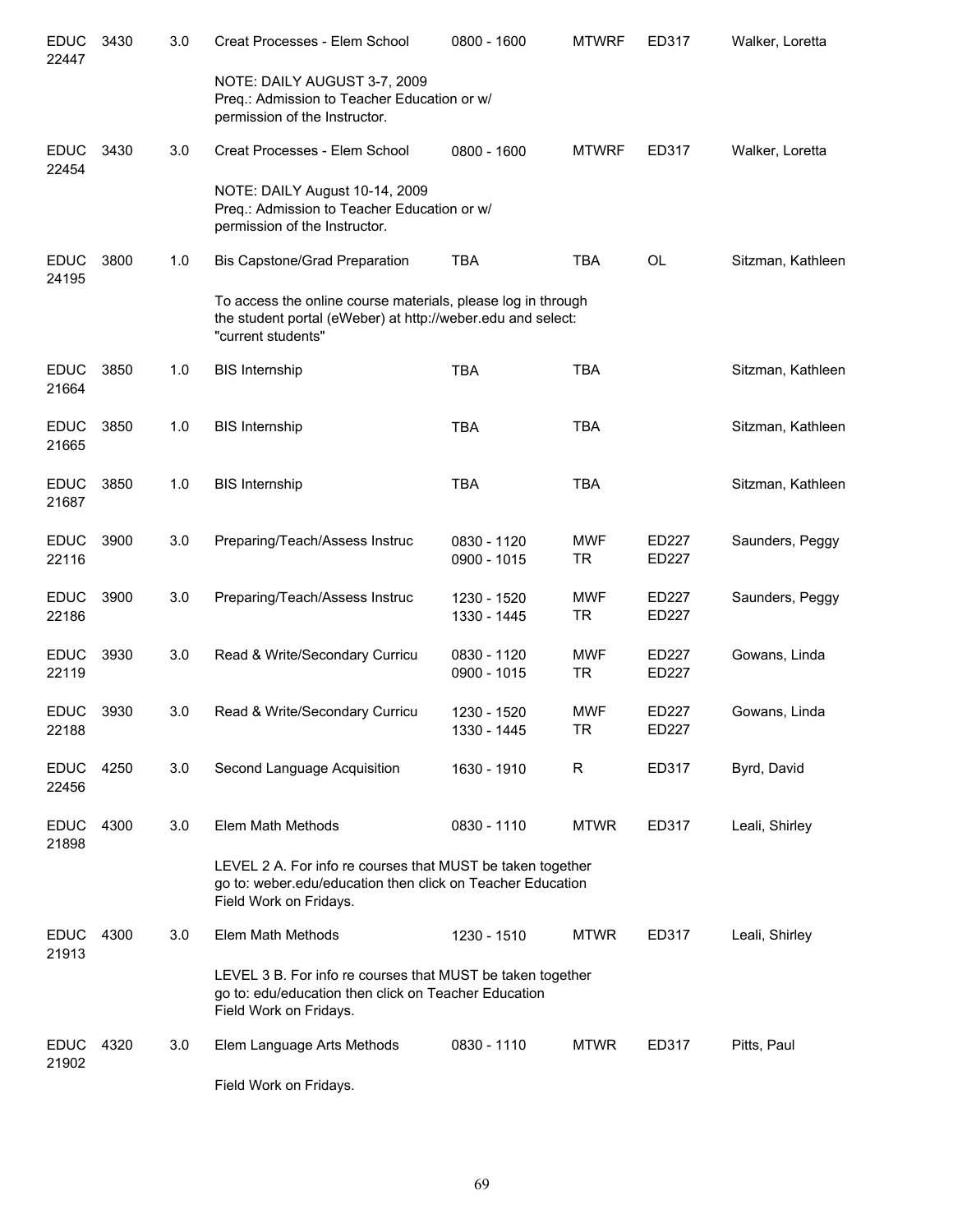| <b>EDUC</b><br>21920 | 4320  | 3.0 | Elem Language Arts Methods           | 1230 - 1510 | <b>MTWR</b> | ED317            | Pitts, Paul       |
|----------------------|-------|-----|--------------------------------------|-------------|-------------|------------------|-------------------|
|                      |       |     | Field Work on Fridays.               |             |             |                  |                   |
| <b>EDUC</b><br>21908 | 4330  | 3.0 | <b>Elementary Science Methods</b>    | 0830 - 1110 | <b>MTWR</b> | ED317            | Pontius, Richard  |
|                      |       |     | Field Work on Fridays.               |             |             |                  |                   |
| <b>EDUC</b><br>21921 | 4330  | 3.0 | <b>Elementary Science Methods</b>    | 1230 - 1510 | <b>MTWR</b> | ED317            | Pontius, Richard  |
|                      |       |     | Field Work on Fridays.               |             |             |                  |                   |
| <b>EDUC</b><br>21911 | 4340  | 3.0 | Elementary Art/Music Methods         | 0830 - 1110 | <b>MTWR</b> | ED317            | Walker, Loretta   |
|                      |       |     | Field Work on Fridays.               |             |             |                  |                   |
| <b>EDUC</b><br>21923 | 4340  | 3.0 | <b>Elementary Art/Music Methods</b>  | 1230 - 1510 | <b>MTWR</b> | ED317            | Walker, Loretta   |
|                      |       |     | Field Work on Fridays.               |             |             |                  |                   |
| <b>EDUC</b><br>22460 | 4380A | 4.0 | Student Teaching-Elementary Ed       | <b>TBA</b>  | <b>TBA</b>  |                  | Eldredge, Ana     |
|                      |       |     | LAB FEE: \$75.00                     |             |             |                  |                   |
| <b>EDUC</b><br>22462 | 4380B | 4.0 | Student Teaching-Elementary Ed       | <b>TBA</b>  | <b>TBA</b>  |                  | Eldredge, Ana     |
|                      |       |     | REMOTE SITE LAB FEE: \$150.00        |             |             |                  |                   |
| <b>EDUC</b><br>22464 | 4510  | 3.0 | <b>Foundations Special Education</b> | 1630 - 1910 | $\mathsf T$ | ED <sub>6</sub>  | Williams, Natalie |
| <b>EDUC</b><br>22466 | 4520  | 3.0 | Collaboratn, Consult, IEP Dev        | 1630 - 1910 | W           | <b>ED15</b>      | Mayhew, John      |
| <b>EDUC</b><br>22469 | 4580  | 3.0 | Instruction/Secondary Spec Ed        | 1630 - 1910 | $\mathsf T$ | <b>ED15</b>      | Butler, Frances   |
| EDUC<br>22476        | 4581  | 4.0 | Pre-Student Teaching-Spec Ed         | 1530 - 1620 | W           | <b>ED15</b>      | Alexander, Melina |
| <b>EDUC</b><br>24191 | 4640  | 4.0 | Validated Methods: Mathematics       | <b>TBA</b>  | <b>TBA</b>  |                  | Butler, Frances   |
| <b>EDUC</b><br>22483 | 4650  | 4.0 | Validated Methods: Reading           | 1630 - 1910 | M           | <b>ED15</b>      | Alexander, Melina |
| <b>EDUC</b><br>22486 | 4660  | 4.0 | Validated Methods: Writing           | 1630 - 1910 | R           | ED <sub>15</sub> | Butler, Frances   |
| <b>EDUC</b><br>22500 | 4670A | 4.0 | Special Educ Student Teaching        | <b>TBA</b>  | <b>TBA</b>  |                  | Eldredge, Ana     |
|                      |       |     | LAB FEE: \$75.00                     |             |             |                  |                   |
| <b>EDUC</b><br>22503 | 4670B | 4.0 | Special Educ Student Teaching        | <b>TBA</b>  | <b>TBA</b>  |                  | Eldredge, Ana     |
|                      |       |     | REMOTE SITE LAB FEE: \$150.00        |             |             |                  |                   |
| <b>EDUC</b><br>22493 | 4680  | 8.0 | SpEd Student Teaching                | <b>TBA</b>  | <b>TBA</b>  |                  | Eldredge, Ana     |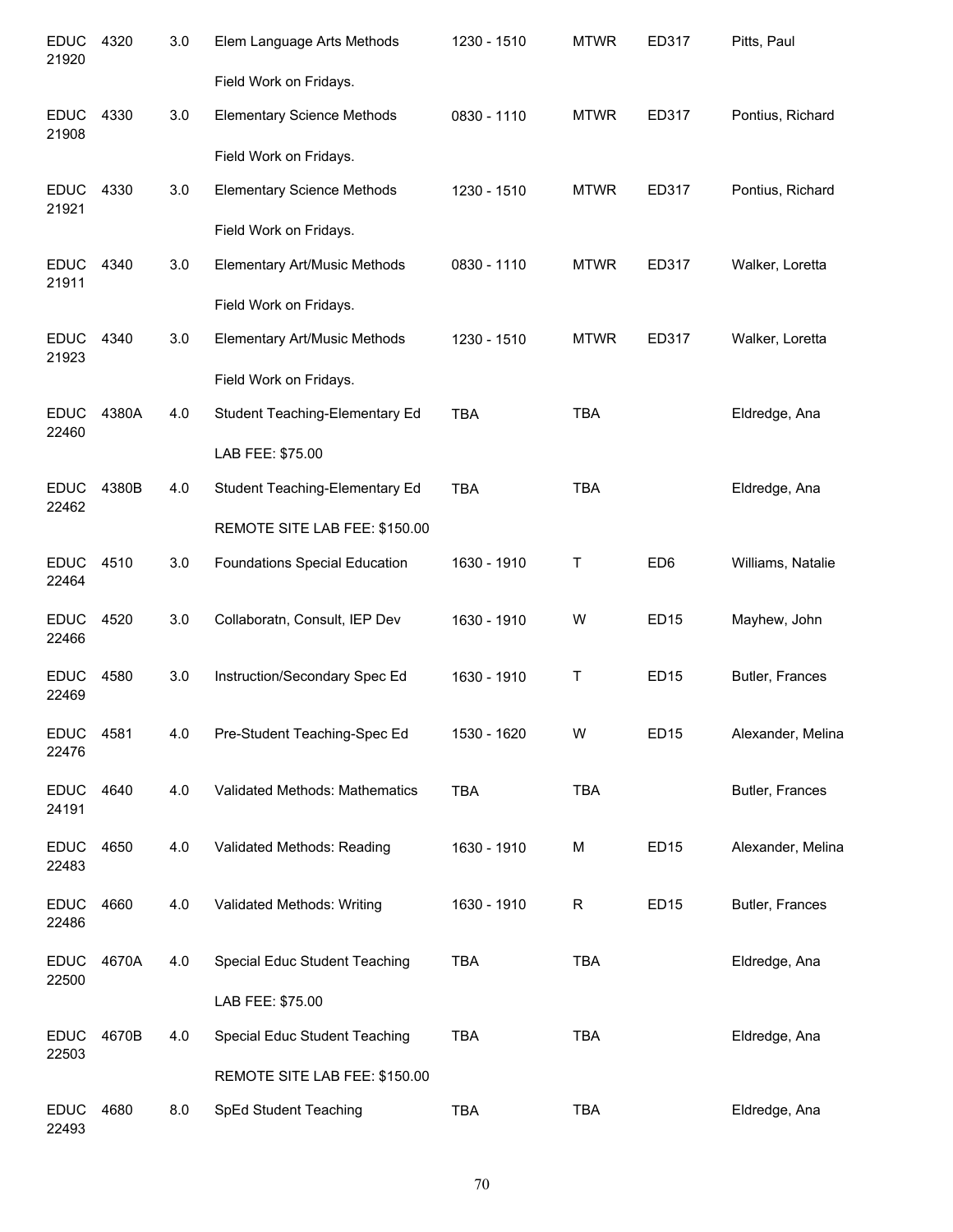| <b>EDUC</b><br>22497 | 4685  | 1.0 | SpEd Student Teaching Seminar                                                                                                                                                                                                           | 1630 - 1910                | W          | ED219            | Butler, Frances   |
|----------------------|-------|-----|-----------------------------------------------------------------------------------------------------------------------------------------------------------------------------------------------------------------------------------------|----------------------------|------------|------------------|-------------------|
| <b>EDUC</b><br>23596 | 4686  | 4.0 | SpEd Sem. & Syn. SpEd Majors                                                                                                                                                                                                            | 1630 - 1910                | W          | ED219            | Butler, Frances   |
| <b>EDUC</b><br>21696 | 4800  | 3.0 | <b>BIS Senior Capstone</b>                                                                                                                                                                                                              | <b>TBA</b>                 | <b>TBA</b> |                  | Sitzman, Kathleen |
| <b>EDUC</b><br>21924 | 4820E | 3.0 | Managing Diverse Classrooms                                                                                                                                                                                                             | 1630 - 1910                | Τ          | ED104            | Eliason, Claudia  |
|                      |       |     | LEVEL 4 E. For info re courses that MUST be taken together<br>go to: weber.edu/education then click on Teacher Education<br>Mt. on Aug. 24 in the Wildcat Theater from 8:00 A. to 12:00<br>for Elementary Student Teaching Orientation. |                            |            |                  |                   |
| EDUC<br>21931        | 4820E | 3.0 | Managing Diverse Classrooms                                                                                                                                                                                                             | 1630 - 1910                | Τ          | ED <sub>18</sub> | Saunders, Peggy   |
|                      |       |     | LEVEL 4 E. For into re courses that MUST be taken together<br>go to: weber.edu/education than click on Teacher Education<br>Mt. on Aug. 24 in the Wildcat Theater from 8:00 A. to 12:00<br>for Elementary Student Teaching Orientation. |                            |            |                  |                   |
| <b>EDUC</b><br>22508 | 4830  | 1.0 | Individ Prescribed Program                                                                                                                                                                                                              | 0800 - 0900                | M          |                  |                   |
| <b>EDUC</b><br>22514 | 4830  | 1.0 | Individ Prescribed Program                                                                                                                                                                                                              | <b>TBA</b>                 | <b>TBA</b> |                  |                   |
| <b>EDUC</b><br>22515 | 4830  | 1.0 | Individ Prescribed Program                                                                                                                                                                                                              | <b>TBA</b>                 | <b>TBA</b> |                  |                   |
| <b>EDUC</b><br>22519 | 4830  | 1.0 | Individ Prescribed Program                                                                                                                                                                                                              | <b>TBA</b>                 | <b>TBA</b> |                  |                   |
| <b>EDUC</b><br>22521 | 4830  | 1.0 | Individ Prescribed Program                                                                                                                                                                                                              | <b>TBA</b>                 | <b>TBA</b> |                  |                   |
| <b>EDUC</b><br>22524 | 4830  | 1.0 | Individ Prescribed Program                                                                                                                                                                                                              | <b>TBA</b>                 | <b>TBA</b> |                  |                   |
| <b>EDUC</b><br>21934 | 4840A | 8.0 | Student Teaching-Elementary Ed                                                                                                                                                                                                          | TBA                        | <b>TBA</b> |                  | Eldredge, Ana     |
|                      |       |     | LAB FEE: \$150.00                                                                                                                                                                                                                       |                            |            |                  |                   |
| <b>EDUC</b><br>21935 | 4840B | 8.0 | Student Teaching-Elementary Ed                                                                                                                                                                                                          | <b>TBA</b>                 | <b>TBA</b> |                  |                   |
|                      |       |     | REMOTE SITE LAB FEE: \$300.00                                                                                                                                                                                                           |                            |            |                  |                   |
| <b>EDUC</b><br>21940 | 4860  | 1.0 | Elem Senior Synthesis Seminar                                                                                                                                                                                                           | 0800 - 1600<br>0800 - 1600 | M<br>Τ     | ED325<br>ED330   | Eliason, Claudia  |
| <b>EDUC</b><br>21942 | 4860  | 1.0 | Elem Senior Synthesis Seminar                                                                                                                                                                                                           | 0800 - 1600<br>0800 - 1600 | M<br>Τ     | ED325<br>ED330   | Saunders, Peggy   |
| <b>EDUC</b><br>22527 | 4890  | 1.0 | Cooperative Work Experience                                                                                                                                                                                                             | 1630 - 1720                | T          | ED320            | Leali, Shirley    |

MUST ATTEND FIRST MEETING HELD TUESDAY, 8/25/09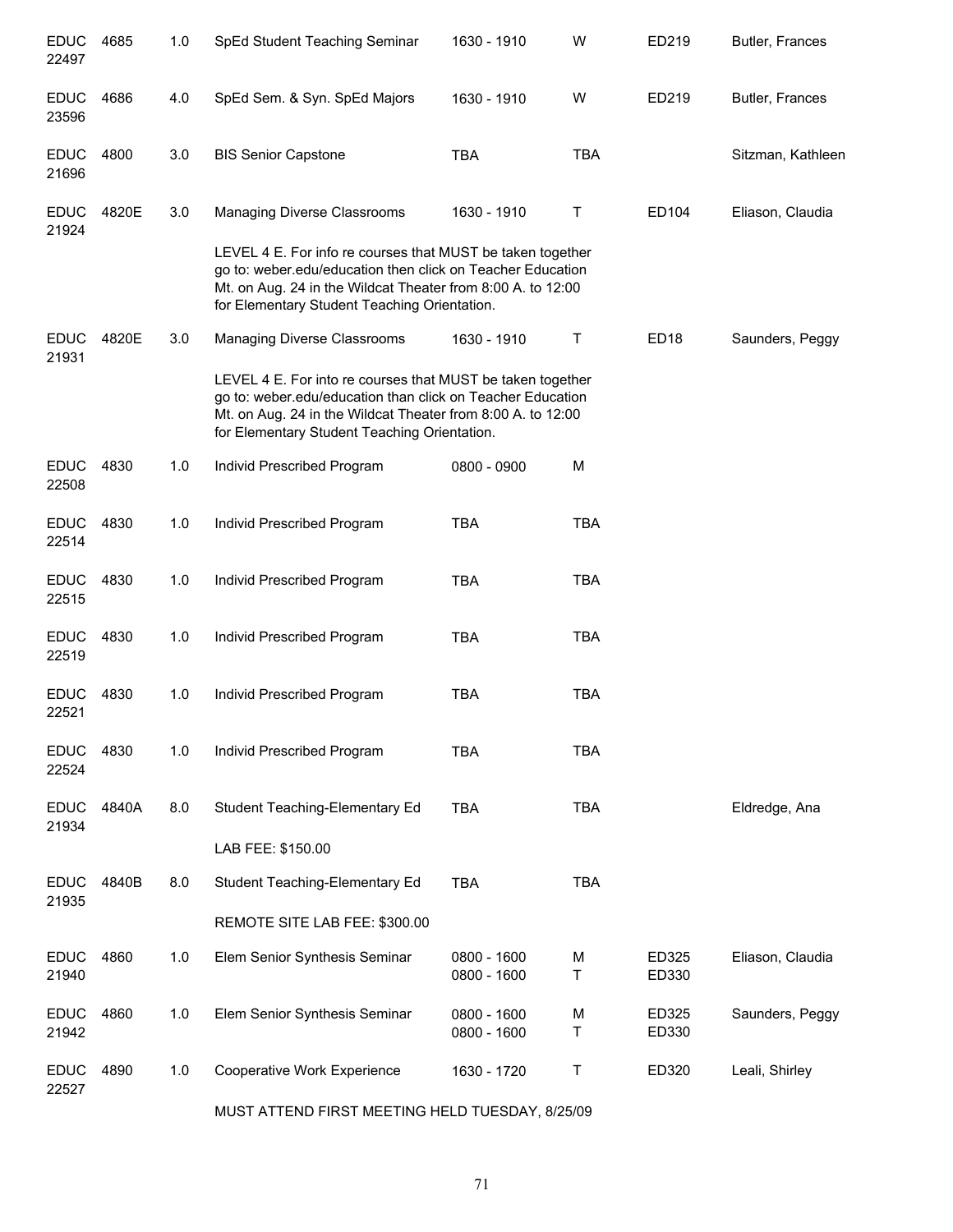| <b>EDUC</b><br>22540 | 4890  | 1.0 | Cooperative Work Experience                                                                        | 1630 - 1720                | т               | ED320          | Leali, Shirley   |
|----------------------|-------|-----|----------------------------------------------------------------------------------------------------|----------------------------|-----------------|----------------|------------------|
|                      |       |     | MUST ATTEND FIRST MEETING HELD TUESDAY, 8/25/09                                                    |                            |                 |                |                  |
| <b>EDUC</b><br>22544 | 4890  | 1.0 | Cooperative Work Experience                                                                        | 1630 - 1720                | Τ               | ED320          | Leali, Shirley   |
|                      |       |     | MUST ATTEND FIRST MEETING HELD TUESDAY, 8/25/09                                                    |                            |                 |                |                  |
| <b>EDUC</b><br>22546 | 4890  | 1.0 | Cooperative Work Experience                                                                        | 1630 - 1720                | Τ               | ED320          | Leali, Shirley   |
|                      |       |     | MUST ATTEND FIRST MEETING HELD TUESDAY, 8/25/09                                                    |                            |                 |                |                  |
| <b>EDUC</b><br>22553 | 4890  | 1.0 | Cooperative Work Experience                                                                        | 1630 - 1720                | Τ               | ED320          | Leali, Shirley   |
|                      |       |     | MUST ATTEND FIRST MEETING HELD TUESDAY, 8/25/09                                                    |                            |                 |                |                  |
| <b>EDUC</b><br>22556 | 4890  | 1.0 | Cooperative Work Experience                                                                        | 1630 - 1720                | Τ               | ED320          | Leali, Shirley   |
|                      |       |     | MUST ATTEND FIRST MEETING HELD TUESDAY, 8/25/09                                                    |                            |                 |                |                  |
| <b>EDUC</b><br>22562 | 4930A | 4.0 | Clinical Practice in Sec Educ                                                                      | TBA                        | <b>TBA</b>      |                | Eldredge, Ana    |
|                      |       |     | LAB FEE: \$75.00                                                                                   |                            |                 |                |                  |
| <b>EDUC</b><br>22563 | 4930B | 4.0 | Clinical Practice in Sec Educ                                                                      | <b>TBA</b>                 | <b>TBA</b>      |                | Eldredge, Ana    |
|                      |       |     | REMOTE SITE LAB FEE: \$150.00                                                                      |                            |                 |                |                  |
| <b>EDUC</b><br>22190 | 4940A | 8.0 | Clinical Practice in Sec Educ                                                                      | <b>TBA</b>                 | <b>TBA</b>      |                | Eldredge, Ana    |
|                      |       |     | LAB FEE: \$150.00                                                                                  |                            |                 |                |                  |
| <b>EDUC</b><br>22209 | 4940B | 8.0 | Clinical Practice in Sec Educ                                                                      | <b>TBA</b>                 | <b>TBA</b>      |                |                  |
|                      |       |     | REMOTE STIE LAB FEE: \$300.00<br>NOTE: Requires prior approval of Student Teaching<br>Coordinator. |                            |                 |                |                  |
| <b>EDUC</b><br>22215 | 4950  | 4.0 | Int Sec Clin Practice Seminar                                                                      | 0800 - 1600<br>0830 - 1110 | M<br><b>MWF</b> | ED227<br>ED219 | Leali, Shirley   |
|                      |       |     | To be taken concurrently with EDUC 4940A or B<br>Clinical Practice in Secondary Education.         | 1630 - 1910                | W               | ED227          |                  |
| <b>EDUC</b><br>22565 | 5770  | 2.0 | Field Exp in ESL/Bilingual Ed                                                                      | 1630 - 1820                | W               | ED319          | Byrd, David      |
| <b>EDUC</b><br>23130 | 5840  | 6.0 | Student Teaching El. ED. MED                                                                       | <b>TBA</b>                 | <b>TBA</b>      |                | Eliason, Claudia |
|                      |       |     | LAB FEE: \$150.00                                                                                  |                            |                 |                |                  |
| <b>EDUC</b><br>23131 | 5860  | 1.0 | Practicum in Education                                                                             | <b>TBA</b>                 | <b>TBA</b>      |                | Eliason, Claudia |
| <b>EDUC</b><br>23132 | 5860  | 1.0 | Practicum in Education                                                                             | <b>TBA</b>                 | <b>TBA</b>      |                | Eliason, Claudia |
| <b>EDUC</b><br>23133 | 5880  | 6.0 | Student Teaching in Sec Ed                                                                         | <b>TBA</b>                 | <b>TBA</b>      |                | Eliason, Claudia |
|                      |       |     | LAB FEE: \$150.00                                                                                  |                            |                 |                |                  |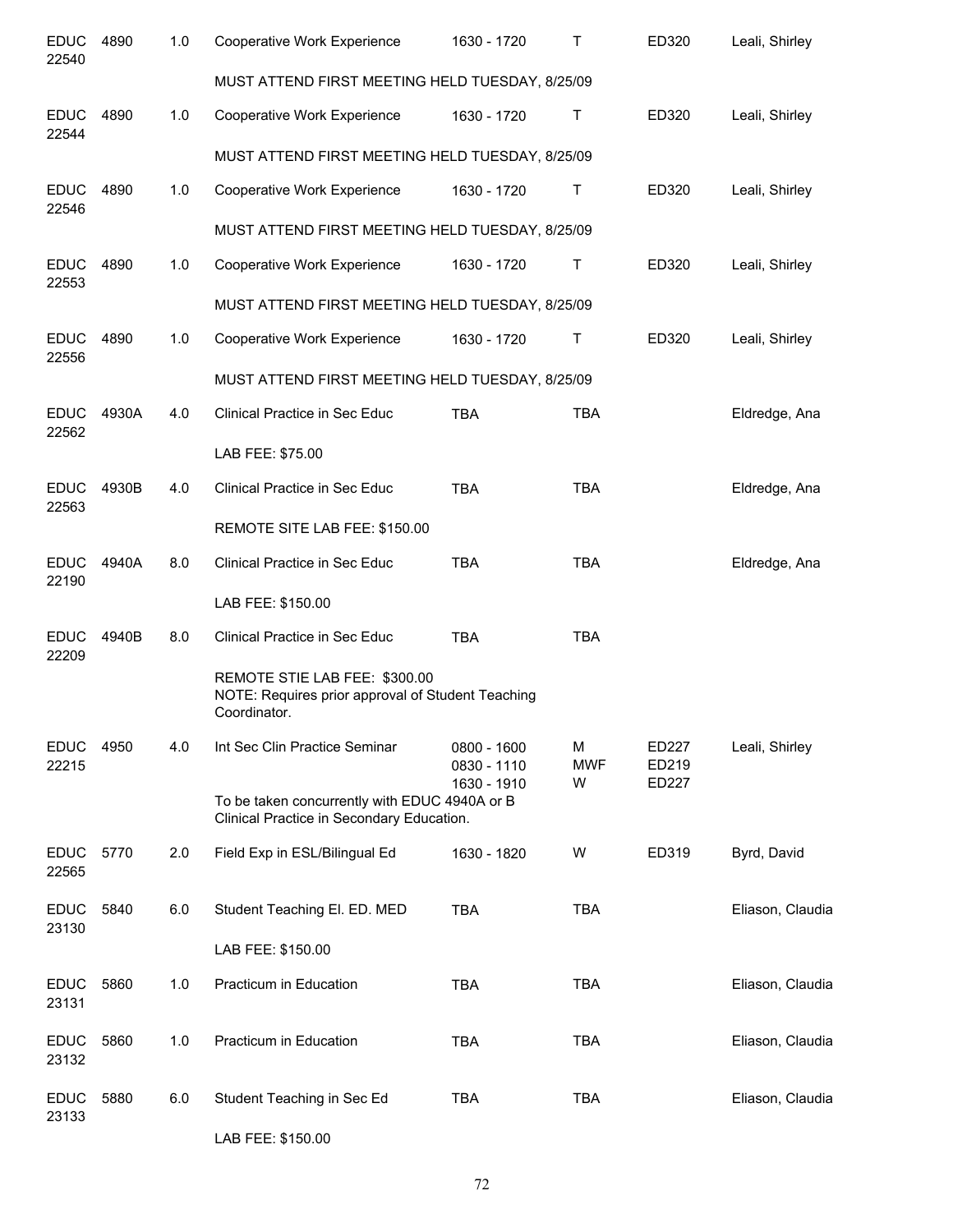| <b>ENGL</b><br>20537 | 0900 | 3.0 | Fund College Reading/Writing                                                                                                | 0830 - 0920 | <b>MWF</b>   | EH219        | Call, Christy      |
|----------------------|------|-----|-----------------------------------------------------------------------------------------------------------------------------|-------------|--------------|--------------|--------------------|
| <b>ENGL</b><br>20593 | 0900 | 3.0 | Fund College Reading/Writing                                                                                                | 0930 - 1020 | <b>MWF</b>   | <b>SS26</b>  | Diamond, Marilyn   |
| <b>ENGL</b><br>20594 | 0900 | 3.0 | Fund College Reading/Writing                                                                                                | 0900 - 1015 | <b>TR</b>    | LL229        | Diamond, Marilyn   |
| <b>ENGL</b><br>20989 | 0955 | 6.0 | Dev College Reading/Writing                                                                                                 | 0730 - 0820 | <b>MTWRF</b> | EH316        | Porter, Carl       |
| <b>ENGL</b><br>20992 | 0955 | 6.0 | Dev College Reading/Writing                                                                                                 | 0730 - 0820 | <b>MTWRF</b> | EH317        | Asay, Toni         |
| <b>ENGL</b><br>20993 | 0955 | 6.0 | Dev College Reading/Writing                                                                                                 | 0830 - 0920 | <b>MTWRF</b> | LL228        | Marchant, Becky    |
| <b>ENGL</b><br>20998 | 0955 | 6.0 | Dev College Reading/Writing                                                                                                 | 0830 - 0920 | <b>MTWRF</b> | EH107        | Asay, Toni         |
| <b>ENGL</b><br>21005 | 0955 | 6.0 | Dev College Reading/Writing                                                                                                 | 0930 - 1020 | <b>MTWRF</b> | LL221        | Lukken, Kathleen   |
| <b>ENGL</b><br>21008 | 0955 | 6.0 | Dev College Reading/Writing                                                                                                 | 0930 - 1020 | <b>MTWRF</b> | LL228        | Call, Christy      |
| <b>ENGL</b><br>21009 | 0955 | 6.0 | Dev College Reading/Writing                                                                                                 | 0930 - 1020 | <b>MTWRF</b> | <b>SS227</b> | Kelly, Brooke      |
| <b>ENGL</b><br>21010 | 0955 | 6.0 | Dev College Reading/Writing                                                                                                 | 1030 - 1120 | <b>MTWRF</b> | LL221        | Kelly, Brooke      |
| <b>ENGL</b><br>21011 | 0955 | 6.0 | Dev College Reading/Writing                                                                                                 | 1030 - 1120 | <b>MTWRF</b> | EH305        | Evans-Goff, Kamri  |
| ENGL<br>21013        | 0955 | 6.0 | Dev College Reading/Writing                                                                                                 | 1130 - 1220 | <b>MTWRF</b> | EH305        | Call, Christy      |
| <b>ENGL</b><br>21014 | 0955 | 6.0 | Dev College Reading/Writing                                                                                                 | 1130 - 1220 | <b>MTWRF</b> | LL221        | Kelly, Brooke      |
| ENGL<br>21015        | 0955 | 6.0 | Dev College Reading/Writing                                                                                                 | 1130 - 1220 | <b>MTWRF</b> | LL228        | Marchant, Becky    |
| ENGL<br>21016        | 0955 | 6.0 | Dev College Reading/Writing                                                                                                 | 1730 - 1945 | <b>MW</b>    | EH316        | Thompson, Jennifer |
| ENGL<br>21017        | 0955 | 6.0 | Dev College Reading/Writing                                                                                                 | 1730 - 1945 | <b>TR</b>    | EH316        | Newhart, Bryson    |
| <b>ENGL</b><br>23741 | 0955 | 6.0 | Dev College Reading/Writing                                                                                                 | <b>TBA</b>  | <b>TBA</b>   | OL           | Griffin, Taralyn   |
|                      |      |     | To access the online course materials, please log in through<br>the student portal (eWeber) at http://weber.edu and select: |             |              |              |                    |

the student portal (<br>"current students"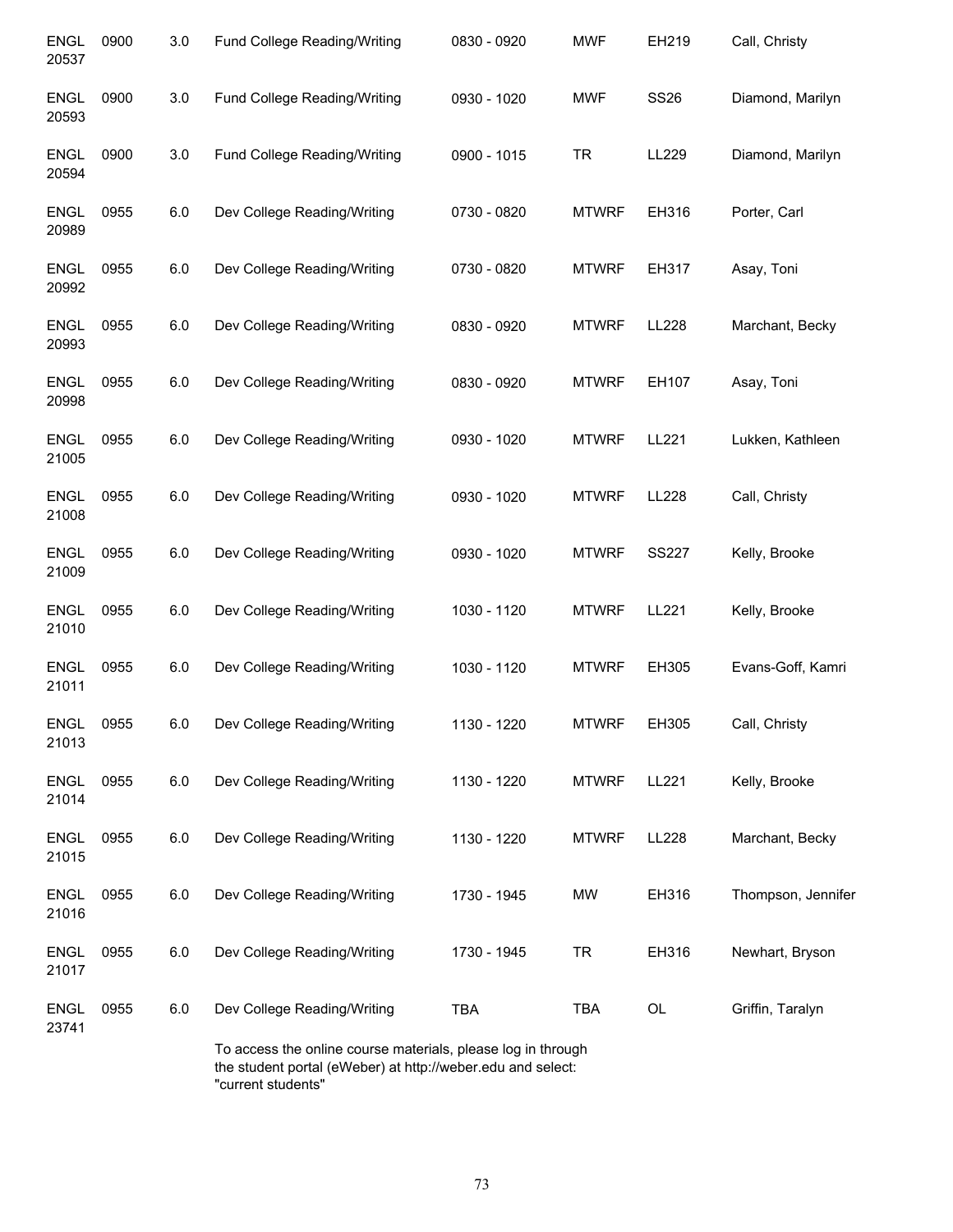| <b>ENGL</b><br>23744 | 0955 | 6.0 | Dev College Reading/Writing                                                                                                                                                           | <b>TBA</b>  | <b>TBA</b>   | <b>OL</b>       | Asay, Toni           |
|----------------------|------|-----|---------------------------------------------------------------------------------------------------------------------------------------------------------------------------------------|-------------|--------------|-----------------|----------------------|
|                      |      |     | To access the online course materials, please log in through<br>the student portal (eWeber) at http://weber.edu and select:<br>"current students"                                     |             |              |                 |                      |
| <b>ENGL</b><br>23745 | 0955 | 6.0 | Dev College Reading/Writing                                                                                                                                                           | <b>TBA</b>  | <b>TBA</b>   | <b>OL</b>       | Marchant, Becky      |
|                      |      |     | To access the online course materials, please log in through<br>the student portal (eWeber) at http://weber.edu and select:<br>"current students"                                     |             |              |                 |                      |
| <b>ENGL</b><br>23746 | 0955 | 6.0 | Dev College Reading/Writing                                                                                                                                                           | <b>TBA</b>  | <b>TBA</b>   | <b>OL</b>       | Greenwood, Mejken    |
|                      |      |     | To access the online course materials, please log in through<br>the student portal (eWeber) at http://weber.edu and select:<br>"current students"                                     |             |              |                 |                      |
| <b>ENGL</b><br>23747 | 0955 | 6.0 | Dev College Reading/Writing                                                                                                                                                           | 0730 - 0820 | <b>MTWRF</b> | D02105          | Davis, Deborah       |
| <b>ENGL</b><br>23749 | 0955 | 6.0 | Dev College Reading/Writing                                                                                                                                                           | 0930 - 1020 | <b>MTWRF</b> | D02105          | Mason, Marilee       |
| <b>ENGL</b><br>23752 | 0955 | 6.0 | Dev College Reading/Writing                                                                                                                                                           | 1730 - 1945 | MW           | N <sub>12</sub> | Larsen, Linda        |
| <b>ENGL</b><br>22769 | 1010 | 3.0 | <b>EN Introduct College Writing</b>                                                                                                                                                   | 0730 - 0820 | <b>MWF</b>   | EH206           | Sheridan, Deborah    |
|                      |      |     | For Honor students only -- must have a 3.3 GPA & registered<br>with the Honors Dept. Call 626-6251 or come to EH 413 for<br>help in registering for this class from the English Dept. |             |              |                 |                      |
| <b>ENGL</b><br>22770 | 1010 | 3.0 | <b>EN Introduct College Writing</b>                                                                                                                                                   | 0730 - 0845 | <b>TR</b>    | EH218           | Marchant, Rodney     |
| <b>ENGL</b><br>22772 | 1010 | 3.0 | <b>EN Introduct College Writing</b>                                                                                                                                                   | 0830 - 0920 | <b>MWF</b>   | EH206           | Sheridan, Deborah    |
| <b>ENGL</b><br>22774 | 1010 | 3.0 | <b>EN Introduct College Writing</b>                                                                                                                                                   | 0830 - 0920 | <b>MWF</b>   | EH217           | Hamer, Jan           |
|                      |      |     | CBL: Community based Learning. A CBL course incorporates<br>not only classroom learning but also meaningful community<br>service that is connected to specific course objectives.     |             |              |                 |                      |
| <b>ENGL</b><br>22775 | 1010 | 3.0 | <b>EN Introduct College Writing</b>                                                                                                                                                   | 0830 - 0920 | <b>MWF</b>   | EH218           | Luper, A             |
| <b>ENGL</b><br>22776 | 1010 | 3.0 | <b>EN Introduct College Writing</b>                                                                                                                                                   | 0900 - 1015 | <b>TR</b>    | EH403           | Roghaar, Brad        |
| <b>ENGL</b><br>22782 | 1010 | 3.0 | <b>EN Introduct College Writing</b>                                                                                                                                                   | 0900 - 1015 | <b>TR</b>    | EH220           | Wheelwright, Cheyney |
| <b>ENGL</b><br>22783 | 1010 | 3.0 | <b>EN Introduct College Writing</b>                                                                                                                                                   | 0900 - 1015 | <b>TR</b>    | EH215           | Deeter, Ronald       |
| <b>ENGL</b><br>22784 | 1010 | 3.0 | <b>EN Introduct College Writing</b>                                                                                                                                                   | 0900 - 1015 | <b>TR</b>    | EH219           | Hall, Corinne        |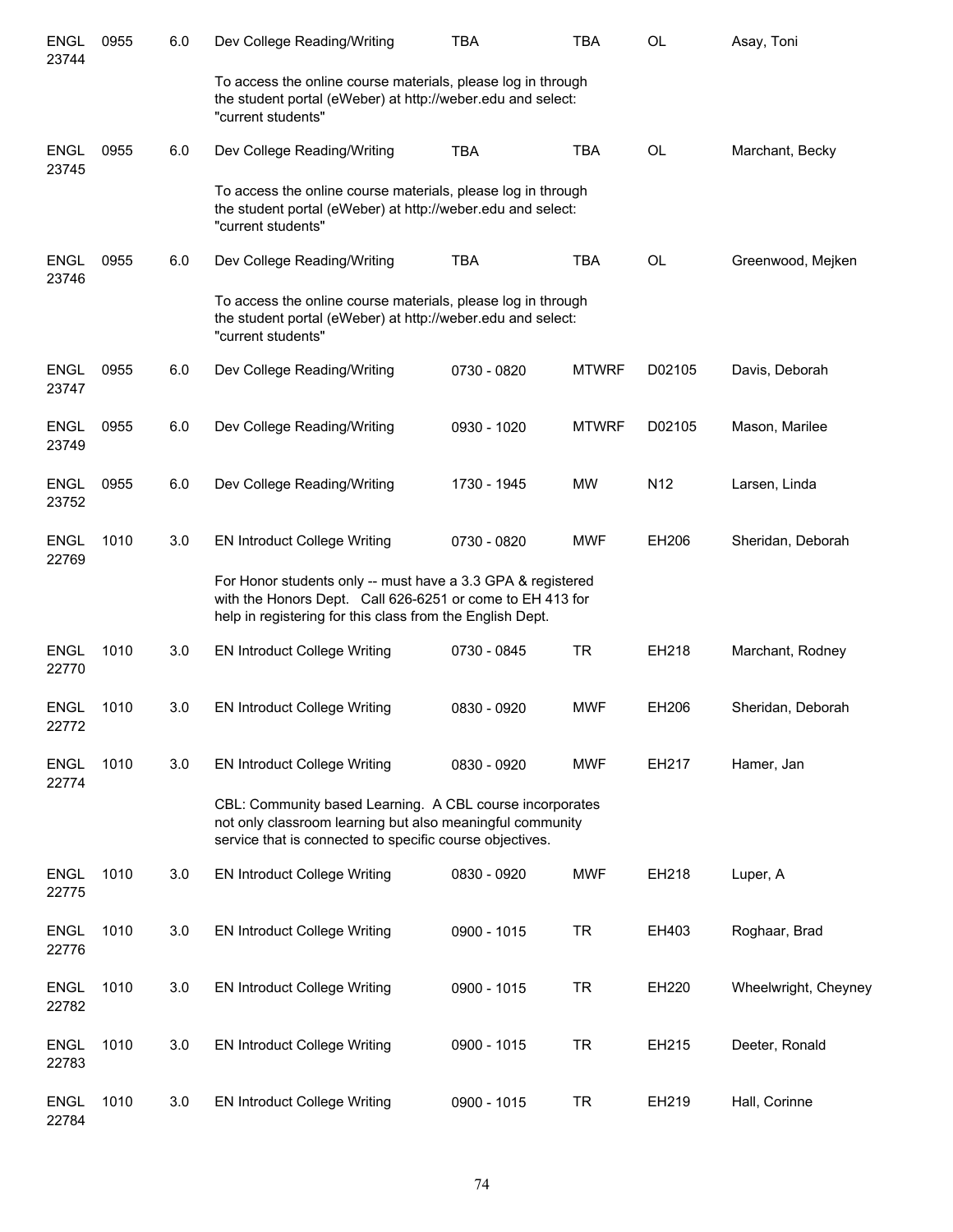| <b>ENGL</b><br>22786 | 1010 | 3.0 | <b>EN Introduct College Writing</b>                                                                                                                                               | 0900 - 1015 | <b>TR</b>  | EH218 | Marchant, Rodney     |
|----------------------|------|-----|-----------------------------------------------------------------------------------------------------------------------------------------------------------------------------------|-------------|------------|-------|----------------------|
| <b>ENGL</b><br>22788 | 1010 | 3.0 | <b>EN Introduct College Writing</b>                                                                                                                                               | 0900 - 1015 | <b>TR</b>  | EH317 | Pollett, William     |
| <b>ENGL</b><br>22789 | 1010 | 3.0 | <b>EN Introduct College Writing</b>                                                                                                                                               | 0930 - 1020 | <b>MWF</b> | EH218 | Hudson, Kyra         |
| <b>ENGL</b><br>22790 | 1010 | 3.0 | <b>EN Introduct College Writing</b>                                                                                                                                               | 0930 - 1020 | <b>MWF</b> | EH203 | Vause, Sarah         |
|                      |      |     | FOR FIRST YEAR EXPERIENCE STUDENTS ONLY. REGISTER<br>THROUGH THE FYE PROGRAM AT 801-626-6081 OR COME TO<br>SC 140.                                                                |             |            |       |                      |
| <b>ENGL</b><br>22791 | 1010 | 3.0 | <b>EN Introduct College Writing</b>                                                                                                                                               | 0930 - 1020 | <b>MWF</b> | EH403 | Whitby, Emily        |
| <b>ENGL</b><br>22796 | 1010 | 3.0 | <b>EN Introduct College Writing</b>                                                                                                                                               | 1030 - 1120 | <b>MWF</b> | EH218 | Hudson, Kyra         |
| <b>ENGL</b><br>22798 | 1010 | 3.0 | <b>EN Introduct College Writing</b>                                                                                                                                               | 1030 - 1120 | <b>MWF</b> | EH205 | Whitby, Emily        |
| <b>ENGL</b><br>22800 | 1010 | 3.0 | <b>EN Introduct College Writing</b>                                                                                                                                               | 1030 - 1145 | <b>TR</b>  | EH215 | Deeter, Ronald       |
| <b>ENGL</b><br>22802 | 1010 | 3.0 | <b>EN Introduct College Writing</b>                                                                                                                                               | 1030 - 1145 | <b>TR</b>  | EH217 | Conrad, Timothy      |
|                      |      |     | FOR NON-NATIVE SPEAKERS OF ENGLISH (INT'L STUDENTS).<br>REGISTER BY CALLING 626-6251 OR COME TO EH 413.                                                                           |             |            |       |                      |
| <b>ENGL</b><br>22850 | 1010 | 3.0 | <b>EN Introduct College Writing</b>                                                                                                                                               | 1130 - 1220 | <b>MWF</b> | EH220 | Schwiebert, John     |
| <b>ENGL</b><br>22851 | 1010 | 3.0 | <b>EN Introduct College Writing</b>                                                                                                                                               | 1130 - 1220 | <b>MWF</b> | EH205 | Krantz, Mary         |
| <b>ENGL</b><br>22854 | 1010 | 3.0 | <b>EN Introduct College Writing</b>                                                                                                                                               | 1130 - 1220 | <b>MWF</b> | EH317 | Ramirez, Victoria    |
|                      |      |     | CBL: Community based Learning. A CBL course incorporates<br>not only classroom learning but also meaningful community<br>service that is connected to specific course objectives. |             |            |       |                      |
| <b>ENGL</b><br>22861 | 1010 | 3.0 | <b>EN Introduct College Writing</b>                                                                                                                                               | 1130 - 1220 | <b>MWF</b> | EH217 | Petersen, Emily      |
| <b>ENGL</b><br>22863 | 1010 | 3.0 | <b>EN Introduct College Writing</b>                                                                                                                                               | 1200 - 1315 | <b>TR</b>  | EH215 | Hall, Corinne        |
| <b>ENGL</b><br>22865 | 1010 | 3.0 | <b>EN Introduct College Writing</b>                                                                                                                                               | 1200 - 1315 | <b>TR</b>  | EH317 | Pollett, William     |
| <b>ENGL</b><br>22866 | 1010 | 3.0 | <b>EN Introduct College Writing</b>                                                                                                                                               | 1200 - 1315 | <b>TR</b>  | EH218 | Roghaar, Brad        |
| <b>ENGL</b><br>22868 | 1010 | 3.0 | <b>EN Introduct College Writing</b>                                                                                                                                               | 1200 - 1315 | <b>TR</b>  | EH219 | Wheelwright, Cheyney |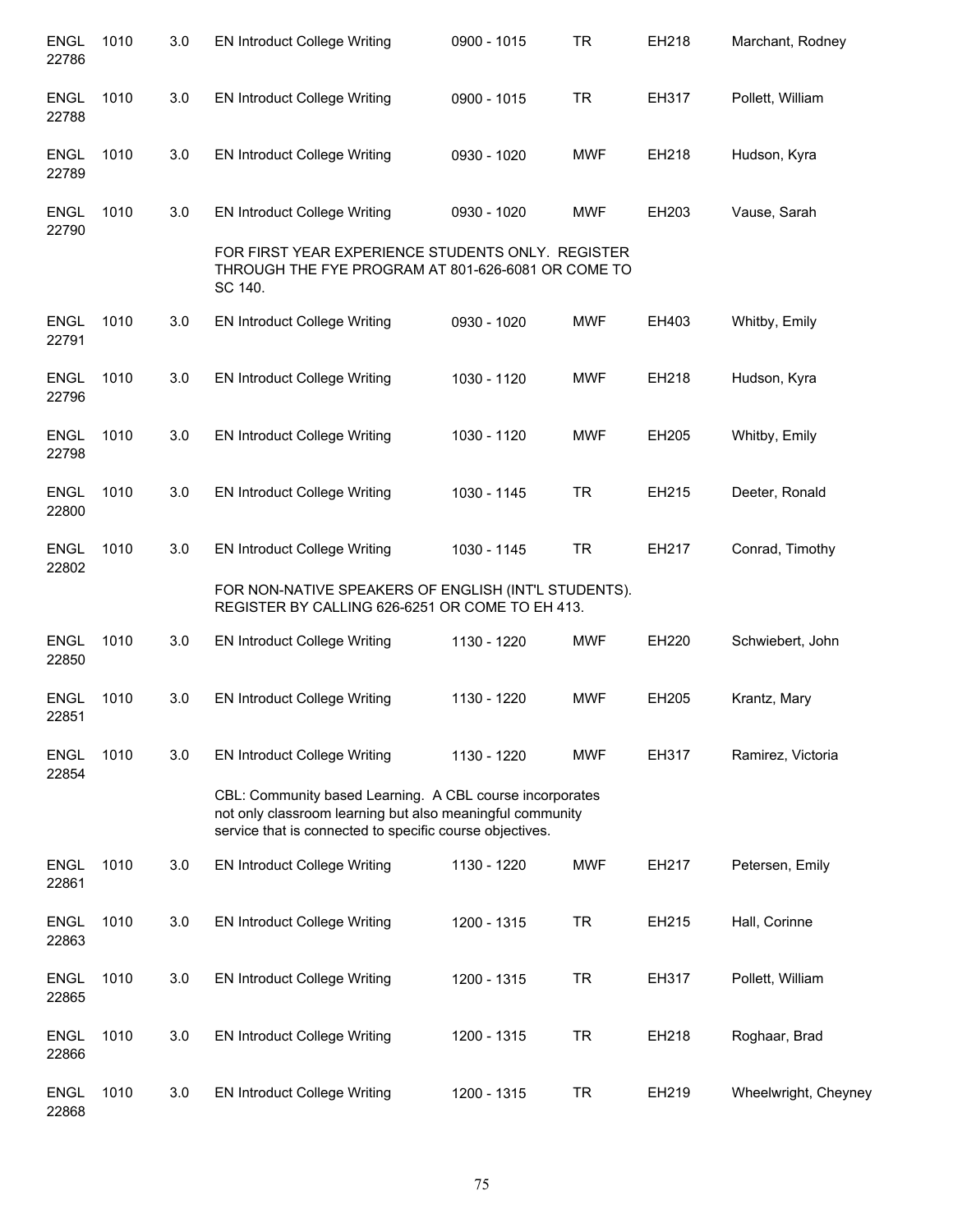| <b>ENGL</b><br>22870 | 1010 | 3.0 | <b>EN Introduct College Writing</b>                                                                                                              | 1200 - 1315 | <b>TR</b>  | EH316     | Harper, Gavin   |
|----------------------|------|-----|--------------------------------------------------------------------------------------------------------------------------------------------------|-------------|------------|-----------|-----------------|
| <b>ENGL</b><br>22872 | 1010 | 3.0 | <b>EN Introduct College Writing</b>                                                                                                              | 1200 - 1315 | <b>TR</b>  | EH217     | Stott, Laura    |
| <b>ENGL</b><br>22873 | 1010 | 3.0 | <b>EN Introduct College Writing</b>                                                                                                              | 1230 - 1320 | <b>MWF</b> | EH317     | Young, James    |
| <b>ENGL</b><br>22875 | 1010 | 3.0 | <b>EN Introduct College Writing</b>                                                                                                              | 1230 - 1320 | <b>MWF</b> | EH204     | Burrows, J      |
| <b>ENGL</b><br>22877 | 1010 | 3.0 | <b>EN Introduct College Writing</b>                                                                                                              | 1230 - 1320 | <b>MWF</b> | EH220     | McKay, Susan    |
| <b>ENGL</b><br>22878 | 1010 | 3.0 | <b>EN Introduct College Writing</b>                                                                                                              | 1230 - 1320 | <b>MWF</b> | EH218     | Petersen, Emily |
| <b>ENGL</b><br>22879 | 1010 | 3.0 | <b>EN Introduct College Writing</b>                                                                                                              | 1330 - 1445 | <b>TR</b>  | EH316     | Harper, Gavin   |
| <b>ENGL</b><br>22880 | 1010 | 3.0 | <b>EN Introduct College Writing</b>                                                                                                              | 1330 - 1420 | <b>MWF</b> | EH220     | McKay, Susan    |
| <b>ENGL</b><br>22882 | 1010 | 3.0 | <b>EN Introduct College Writing</b>                                                                                                              | 1330 - 1445 | <b>TR</b>  | EH217     | Stott, Laura    |
| <b>ENGL</b><br>22884 | 1010 | 3.0 | <b>EN Introduct College Writing</b>                                                                                                              | 1730 - 2020 | M          | EH203     | Forman, Keith   |
| <b>ENGL</b><br>22886 | 1010 | 3.0 | <b>EN Introduct College Writing</b>                                                                                                              | 1730 - 2020 | T          | EH206     | Vause, Sarah    |
| <b>ENGL</b><br>22906 | 1010 | 3.0 | <b>EN Introduct College Writing</b>                                                                                                              | 1730 - 2020 | W          | EH203     | Forman, Keith   |
| <b>ENGL</b><br>23755 | 1010 | 3.0 | <b>EN Introduct College Writing</b>                                                                                                              | 1730 - 2010 | M          | D02318    | Summers, Kaydee |
| <b>ENGL</b><br>23756 | 1010 | 3.0 | <b>EN Introduct College Writing</b>                                                                                                              | 1730 - 2010 | W          | D02104    | Summers, Kaydee |
| <b>ENGL</b><br>23757 | 1010 | 3.0 | <b>EN Introduct College Writing</b>                                                                                                              | 1730 - 2010 | Τ          | <b>MR</b> | Nelson, Crystal |
| <b>ENGL</b><br>23759 | 1010 | 3.0 | <b>EN Introduct College Writing</b>                                                                                                              | 1030 - 1120 | <b>MWF</b> | D02112    | Barlow, Laurel  |
| <b>ENGL</b><br>23774 | 1010 | 3.0 | <b>EN Introduct College Writing</b>                                                                                                              | <b>TBA</b>  | <b>TBA</b> | OL        | Harper, Gavin   |
|                      |      |     | To access the online course material, please log in through<br>the student portal (eWeber) at http://weber.edu and select:<br>"current students" |             |            |           |                 |
| <b>ENGL</b><br>23775 | 1010 | 3.0 | <b>EN Introduct College Writing</b>                                                                                                              | TBA         | <b>TBA</b> | OL        | Egan, Stacie    |
|                      |      |     | To access the online course material, please log in through<br>the student portal (eWeber) at http://weber.edu and select:<br>"current students" |             |            |           |                 |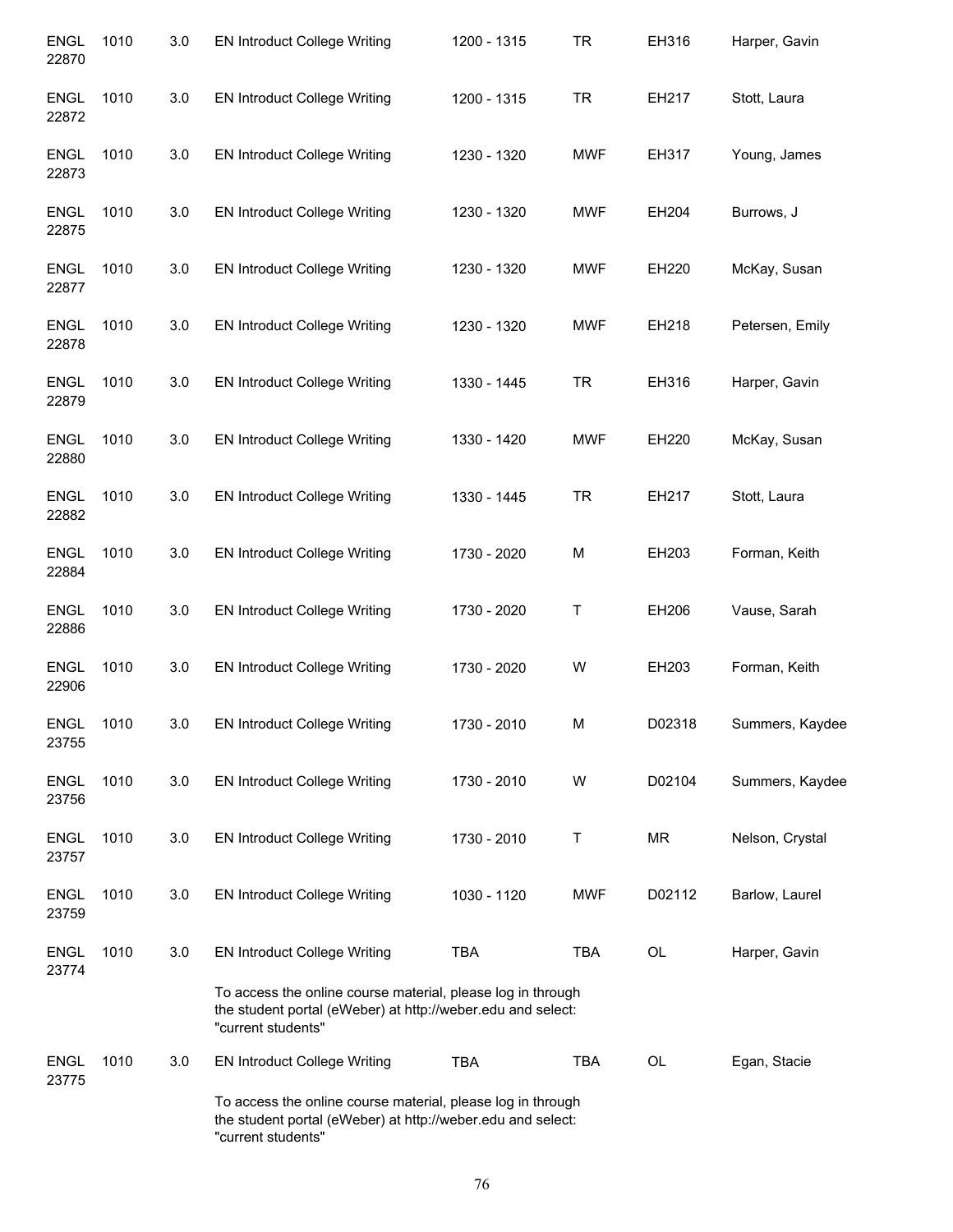| <b>ENGL</b><br>23776 | 1010 | 3.0 | <b>EN Introduct College Writing</b>                                                                                                              | TBA         | TBA        | <b>OL</b> | Hirst, Holly     |
|----------------------|------|-----|--------------------------------------------------------------------------------------------------------------------------------------------------|-------------|------------|-----------|------------------|
|                      |      |     | To access the online course material, please log in through<br>the student portal (eWeber) at http://weber.edu and select:<br>"current students" |             |            |           |                  |
| <b>ENGL</b><br>23777 | 1010 | 3.0 | <b>EN Introduct College Writing</b>                                                                                                              | <b>TBA</b>  | <b>TBA</b> | <b>OL</b> | Peterson, Levi   |
|                      |      |     | To access the online course material, please log in through<br>the student portal (eWeber) at http://weber.edu and select:<br>"current students" |             |            |           |                  |
| <b>ENGL</b><br>23778 | 1010 | 3.0 | <b>EN Introduct College Writing</b>                                                                                                              | <b>TBA</b>  | <b>TBA</b> | <b>OL</b> | Triplett, Joan   |
|                      |      |     | To access the online course material, please log in through<br>the student portal (eWeber( at http://weber.edu and select:<br>"current students" |             |            |           |                  |
| <b>ENGL</b><br>23779 | 1010 | 3.0 | <b>EN Introduct College Writing</b>                                                                                                              | <b>TBA</b>  | <b>TBA</b> | <b>OL</b> | Hudson, Kyra     |
|                      |      |     | To access the online course material, please log in through<br>the student portal (eWeber) at http://weber.edu and select:<br>"current students" |             |            |           |                  |
| <b>ENGL</b><br>23780 | 1010 | 3.0 | <b>EN Introduct College Writing</b>                                                                                                              | <b>TBA</b>  | <b>TBA</b> | <b>OL</b> | Peterson, Levi   |
|                      |      |     | To access the online course material, please log in through<br>the student portal (eWeber) at http://weber.edu and select:<br>"current students" |             |            |           |                  |
| <b>ENGL</b><br>23781 | 1010 | 3.0 | <b>EN Introduct College Writing</b>                                                                                                              | <b>TBA</b>  | <b>TBA</b> | <b>OL</b> | Triplett, Joan   |
|                      |      |     | To access the online course material, please log in through<br>the student portal (eWeber) at http://weber.edu and select:<br>"current students" |             |            |           |                  |
| ENGL<br>24308        | 1010 | 3.0 | <b>EN Introduct College Writing</b>                                                                                                              | 0830 - 1110 | S          | <b>WW</b> | Carper, Donald   |
| <b>ENGL</b><br>22912 | 2010 | 3.0 | <b>EN Intermed College Writing</b>                                                                                                               | 0730 - 0820 | <b>MWF</b> | EH220     | Allred, Gordon   |
| <b>ENGL</b><br>22913 | 2010 | 3.0 | <b>EN Intermed College Writing</b>                                                                                                               | 0730 - 0820 | <b>MWF</b> | EH203     | Schaffer, Edward |
| <b>ENGL</b><br>22914 | 2010 | 3.0 | <b>EN Intermed College Writing</b>                                                                                                               | 0730 - 0845 | <b>TR</b>  | EH203     | Houtz, Susan     |
| <b>ENGL</b><br>22915 | 2010 | 3.0 | EN Intermed College Writing                                                                                                                      | 0830 - 0920 | <b>MWF</b> | EH220     | Allred, Gordon   |
| <b>ENGL</b><br>22916 | 2010 | 3.0 | <b>EN Intermed College Writing</b>                                                                                                               | 0830 - 0920 | <b>MWF</b> | EH203     | Schaffer, Edward |
| <b>ENGL</b><br>22917 | 2010 | 3.0 | <b>EN Intermed College Writing</b>                                                                                                               | 0900 - 1015 | <b>TR</b>  | EH206     | Reagan, Lori     |
| <b>ENGL</b><br>22918 | 2010 | 3.0 | <b>EN Intermed College Writing</b>                                                                                                               | 0930 - 1020 | <b>MWF</b> | EH219     | Newman, Sylvia   |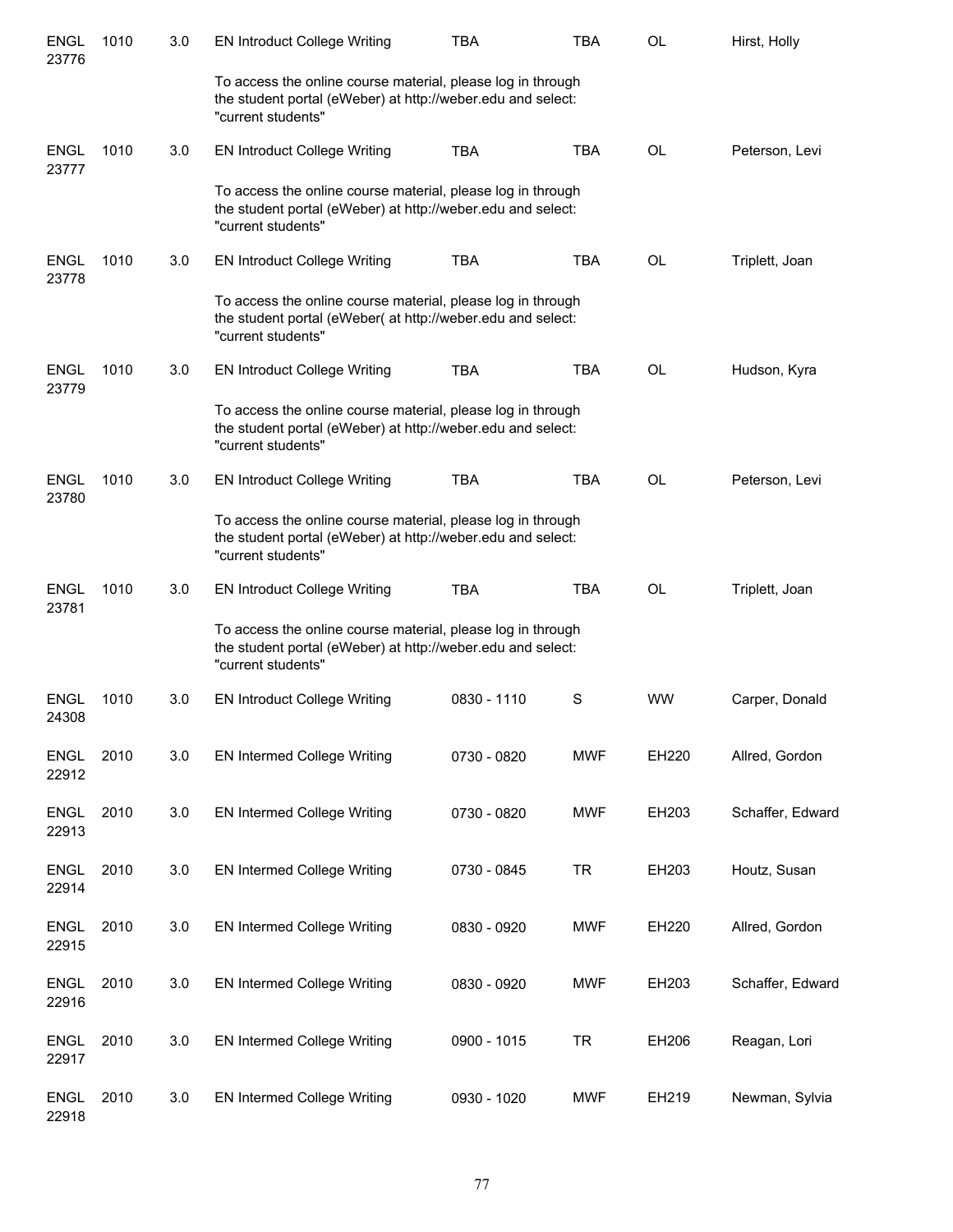| <b>ENGL</b><br>22919 | 2010 | 3.0 | <b>EN Intermed College Writing</b>                                                                            | 0930 - 1020 | <b>MWF</b> | EH305 | Wade, Leslie      |
|----------------------|------|-----|---------------------------------------------------------------------------------------------------------------|-------------|------------|-------|-------------------|
|                      |      |     | THIS IS A HYBRID CLASS -- WILL INCORPORATE ONLINE<br>COMPONENT TO THE FACE-TO-FACE SCENARIO.                  |             |            |       |                   |
| <b>ENGL</b><br>22921 | 2010 | 3.0 | <b>EN Intermed College Writing</b>                                                                            | 0930 - 1020 | <b>MWF</b> | EH215 | Hamer, Jan        |
| <b>ENGL</b><br>22927 | 2010 | 3.0 | <b>EN Intermed College Writing</b>                                                                            | 1030 - 1120 | <b>MWF</b> | EH219 | Newman, Sylvia    |
| <b>ENGL</b><br>22928 | 2010 | 3.0 | EN Intermed College Writing                                                                                   | 1030 - 1120 | <b>MWF</b> | EH206 | Sheridan, Deborah |
| <b>ENGL</b><br>22929 | 2010 | 3.0 | EN Intermed College Writing                                                                                   | 1030 - 1120 | <b>MWF</b> | EH306 | Wade, Leslie      |
|                      |      |     | THIS IS A HYBRID COURSE WITH AN ONLINE COMPONENT<br>INCORPORATED ALONG WITH THE FACE-TO-FACE SCENARIO.        |             |            |       |                   |
| <b>ENGL</b><br>22930 | 2010 | 3.0 | EN Intermed College Writing                                                                                   | 1030 - 1145 | <b>TR</b>  | EH206 | Hudson, Kyra      |
| <b>ENGL</b><br>22931 | 2010 | 3.0 | <b>EN Intermed College Writing</b>                                                                            | 1030 - 1145 | <b>TR</b>  | EH317 | Reagan, Lori      |
| <b>ENGL</b><br>22932 | 2010 | 3.0 | EN Intermed College Writing                                                                                   | 1130 - 1220 | <b>MWF</b> | EH206 | Halliday, Gerald  |
| <b>ENGL</b><br>22933 | 2010 | 3.0 | <b>EN Intermed College Writing</b>                                                                            | 1130 - 1220 | <b>MWF</b> | EH215 | Brown, Teri       |
| <b>ENGL</b><br>22934 | 2010 | 3.0 | EN Intermed College Writing                                                                                   | 1130 - 1220 | <b>MWF</b> | EH316 | Geankoplis, Samar |
| <b>ENGL</b><br>22935 | 2010 | 3.0 | EN Intermed College Writing                                                                                   | 1730 - 2020 | R          | EH204 | Vause, L          |
| <b>ENGL</b><br>22936 | 2010 | 3.0 | <b>EN Intermed College Writing</b>                                                                            | 1200 - 1315 | <b>TR</b>  | EH204 | Wilkinson, Sunni  |
| <b>ENGL</b><br>22937 | 2010 | 3.0 | EN Intermed College Writing                                                                                   | 1200 - 1315 | <b>TR</b>  | EH206 | McGrew, Jennifer  |
| <b>ENGL</b><br>22938 | 2010 | 3.0 | <b>EN Intermed College Writing</b>                                                                            | 1230 - 1320 | <b>MWF</b> | EH215 | Brown, Teri       |
| <b>ENGL</b><br>22939 | 2010 | 3.0 | <b>EN Intermed College Writing</b>                                                                            | 1230 - 1320 | <b>MWF</b> | EH316 | Geankoplis, Samar |
| <b>ENGL</b><br>22940 | 2010 | 3.0 | EN Intermed College Writing                                                                                   | 1330 - 1420 | <b>MWF</b> | EH217 | Moloney, Karen    |
| <b>ENGL</b><br>22941 | 2010 | 3.0 | EN Intermed College Writing                                                                                   | 1330 - 1445 | <b>TR</b>  | EH219 | Curtis, Giana     |
|                      |      |     | FOR NON-NATIVE SPEAKERS OF ENGLISH (INT'L STUDENTS).<br>TO REGISTER CALL 626-6251 OR COME TO EH 413 FOR HELP. |             |            |       |                   |
| <b>ENGL</b><br>22942 | 2010 | 3.0 | EN Intermed College Writing                                                                                   | 1330 - 1445 | TR         | EH206 | McGrew, Jennifer  |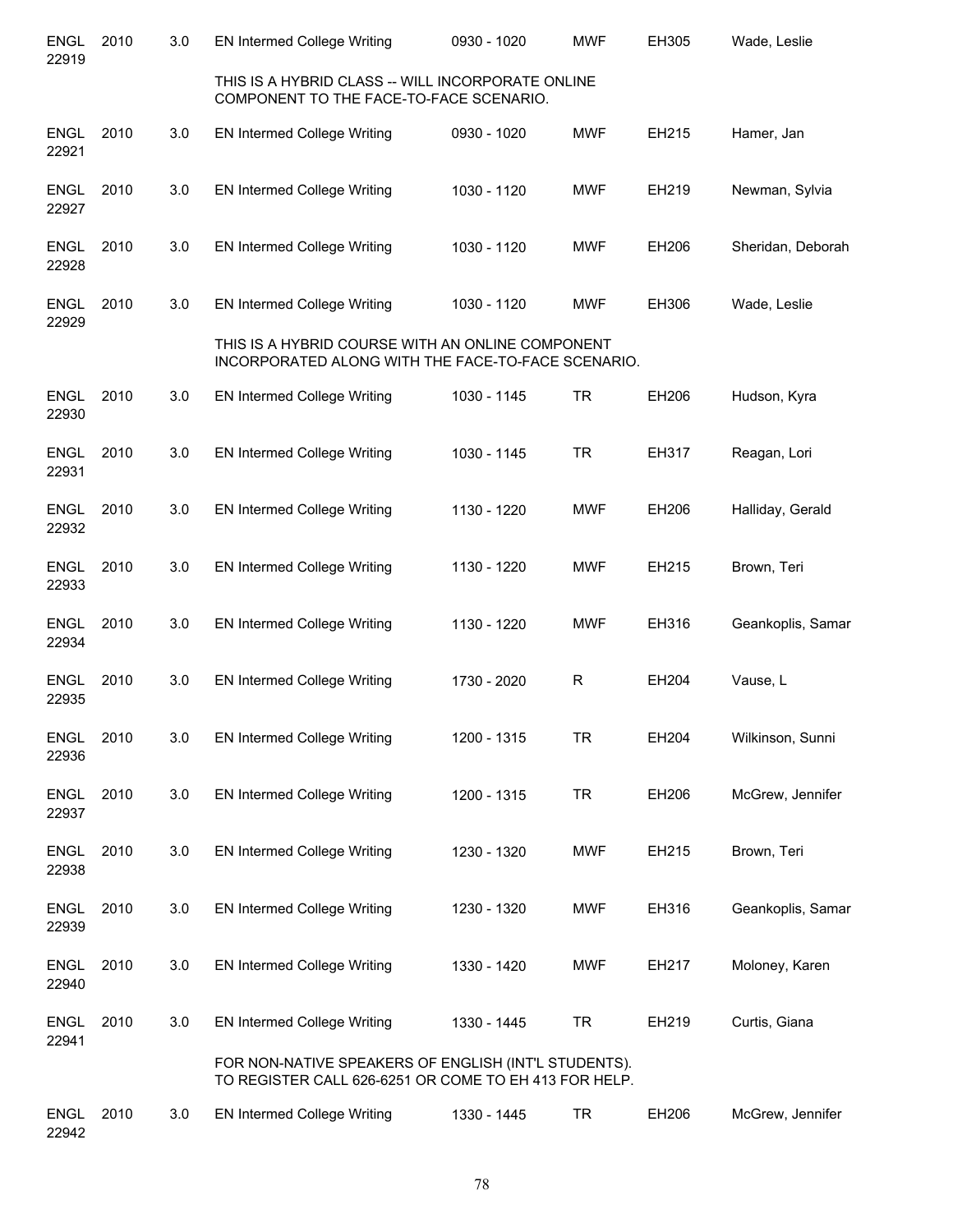| <b>ENGL</b><br>22943 | 2010 | 3.0 | <b>EN Intermed College Writing</b>                                                                                                               | 1330 - 1445 | <b>TR</b>  | EH220  | McKay, Susan       |
|----------------------|------|-----|--------------------------------------------------------------------------------------------------------------------------------------------------|-------------|------------|--------|--------------------|
| <b>ENGL</b><br>22945 | 2010 | 3.0 | EN Intermed College Writing                                                                                                                      | 1430 - 1520 | <b>MWF</b> | EH217  | Moloney, Karen     |
| <b>ENGL</b><br>22948 | 2010 | 3.0 | EN Intermed College Writing                                                                                                                      | 1730 - 2020 | М          | EH317  | Beal, John         |
| <b>ENGL</b><br>22949 | 2010 | 3.0 | <b>EN Intermed College Writing</b>                                                                                                               | 1730 - 2020 | М          | EH204  | James, Jim         |
| <b>ENGL</b><br>22950 | 2010 | 3.0 | <b>EN Intermed College Writing</b>                                                                                                               | 1730 - 2020 | Τ          | EH203  | Bentley, C         |
| <b>ENGL</b><br>22951 | 2010 | 3.0 | EN Intermed College Writing                                                                                                                      | 1730 - 2020 | W          | EH317  | Beal, John         |
| <b>ENGL</b><br>22952 | 2010 | 3.0 | <b>EN Intermed College Writing</b>                                                                                                               | 1730 - 2020 | W          | EH206  | Wilkinson, Sunni   |
| <b>ENGL</b><br>23410 | 2010 | 3.0 | EN Intermed College Writing                                                                                                                      | 1200 - 1315 | <b>TR</b>  | EH403  | LeTourneau, Mark   |
| <b>ENGL</b><br>23761 | 2010 | 3.0 | <b>EN Intermed College Writing</b>                                                                                                               | 1730 - 2010 | Τ          | D02106 | Borup, Byron       |
| <b>ENGL</b><br>23762 | 2010 | 3.0 | EN Intermed College Writing                                                                                                                      | 1730 - 2010 | R          | D02106 | Borup, Byron       |
| <b>ENGL</b><br>23763 | 2010 | 3.0 | EN Intermed College Writing                                                                                                                      | 0830 - 0920 | MWF        | D02112 | Barlow, Laurel     |
| <b>ENGL</b><br>23764 | 2010 | 3.0 | EN Intermed College Writing                                                                                                                      | 0930 - 1020 | <b>MWF</b> | D02112 | Barlow, Laurel     |
| <b>ENGL</b><br>23765 | 2010 | 3.0 | <b>EN Intermed College Writing</b>                                                                                                               | 0900 - 1015 | TR         | D02112 | Drott, Jolynn      |
| <b>ENGL</b><br>23766 | 2010 | 3.0 | <b>EN Intermed College Writing</b>                                                                                                               | 1030 - 1145 | <b>TR</b>  | D02112 | Drott, Jolynn      |
| <b>ENGL</b><br>23767 | 2010 | 3.0 | <b>EN Intermed College Writing</b>                                                                                                               | 1200 - 1315 | <b>TR</b>  | D02112 | Tanner, Laurel     |
| <b>ENGL</b><br>23782 | 2010 | 3.0 | <b>EN Intermed College Writing</b>                                                                                                               | <b>TBA</b>  | <b>TBA</b> | OL     | Luper, A           |
|                      |      |     | To access the online course material, please log in through<br>the student portal (eWeber) at http://weber.edu and select:<br>"current students" |             |            |        |                    |
| <b>ENGL</b><br>23785 | 2010 | 3.0 | <b>EN Intermed College Writing</b>                                                                                                               | <b>TBA</b>  | <b>TBA</b> | OL     | Millard, Christina |
|                      |      |     | To access the online course material, pleast log in through<br>the student portal (eWeber) at http://weber.edu and select:<br>"current students" |             |            |        |                    |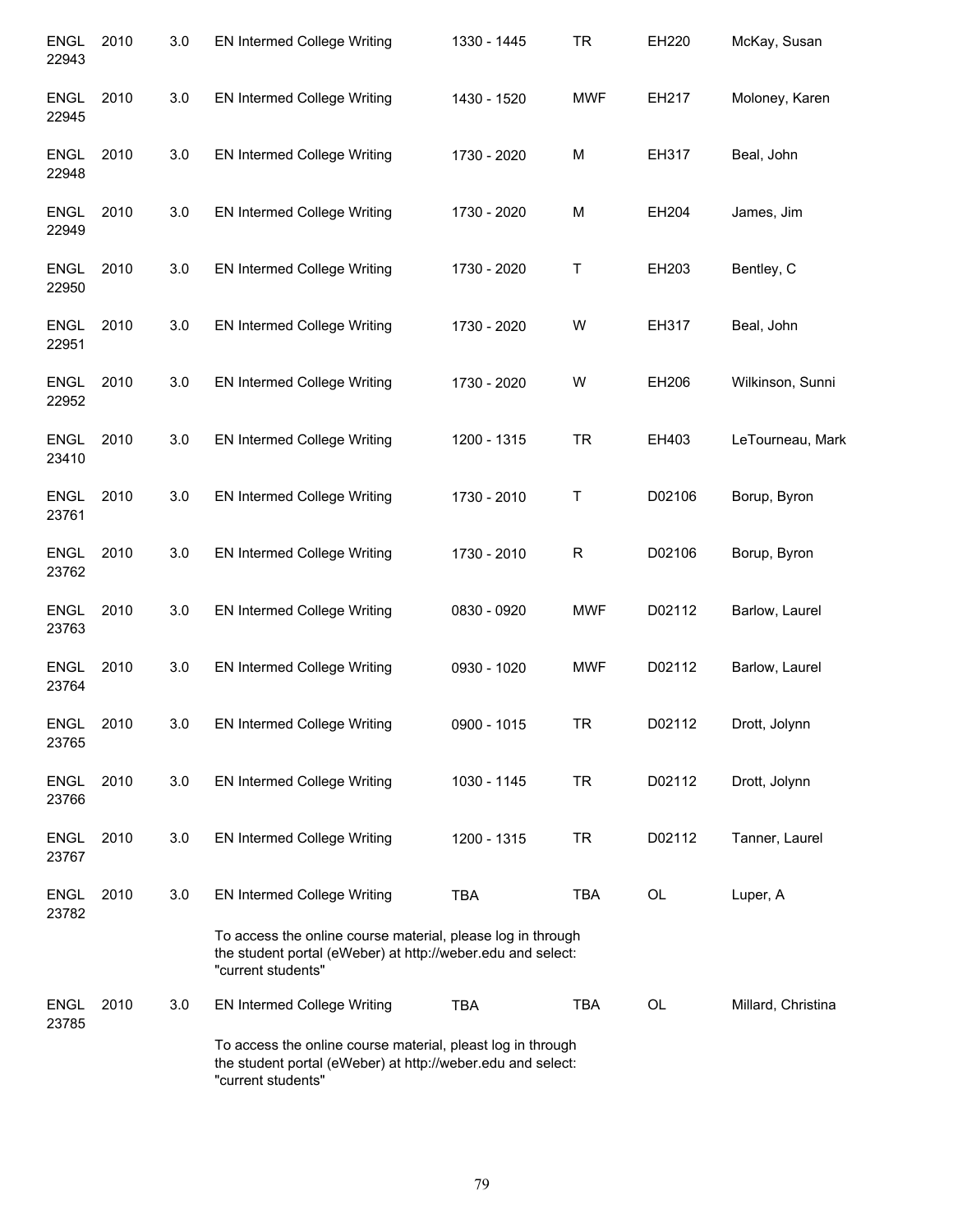| <b>ENGL</b><br>23787 | 2010 | 3.0 | <b>EN Intermed College Writing</b>                                                                                                                | <b>TBA</b>  | TBA        | OL    | Reddy, Prasanna    |
|----------------------|------|-----|---------------------------------------------------------------------------------------------------------------------------------------------------|-------------|------------|-------|--------------------|
|                      |      |     | To access the online course material, please log in through<br>the student portal (eWeber) at http://weber.edu and select:<br>"current students"  |             |            |       |                    |
| <b>ENGL</b><br>23791 | 2010 | 3.0 | <b>EN Intermed College Writing</b>                                                                                                                | <b>TBA</b>  | <b>TBA</b> | OL    | Smith, Brigette    |
|                      |      |     | To access the online course material, please log in through<br>the student portal (eWeber) at http://weber.edu and select:<br>"current students"  |             |            |       |                    |
| <b>ENGL</b><br>23793 | 2010 | 3.0 | EN Intermed College Writing                                                                                                                       | <b>TBA</b>  | TBA        | OL    | Sheridan, Deborah  |
|                      |      |     | To access the online course material, please log in through<br>the studdnt portal (eWeber) at http://weber.edu and select:<br>"current students"  |             |            |       |                    |
| <b>ENGL</b><br>23794 | 2010 | 3.0 | EN Intermed College Writing                                                                                                                       | <b>TBA</b>  | TBA        | OL    | Yngve, Gail        |
|                      |      |     | To access the online course material, please log in through<br>the student portal (eWeber) at http://weber.edu and select:<br>"current students"  |             |            |       |                    |
| <b>ENGL</b><br>23795 | 2010 | 3.0 | <b>EN Intermed College Writing</b>                                                                                                                | <b>TBA</b>  | TBA        | OL    | Millard, Christina |
|                      |      |     | To access the online course material, please log in through<br>the student portal (eWeber) at http://weber.edu and select:<br>"current students"  |             |            |       |                    |
| <b>ENGL</b><br>23797 | 2010 | 3.0 | <b>EN Intermed College Writing</b>                                                                                                                | <b>TBA</b>  | <b>TBA</b> | OL    | Smith, Brigette    |
|                      |      |     | To access the online course material, please log in through<br>the student portal (eWeber) at http://weber.edu and select:<br>"current students"  |             |            |       |                    |
| <b>ENGL</b><br>23934 | 2010 | 3.0 | <b>EN Intermed College Writing</b>                                                                                                                | 1200 - 1315 | TR         | WW103 | Yngve, Gail        |
| <b>ENGL</b><br>24126 | 2010 | 3.0 | <b>EN Intermed College Writing</b>                                                                                                                | <b>TBA</b>  | <b>TBA</b> | OL    | Hudson, Kyra       |
|                      |      |     | To access the online course materials, please log in through<br>the student portal (eWeber) at http://weber.edu and select:<br>"current students" |             |            |       |                    |
| <b>ENGL</b><br>22955 | 2100 | 3.0 | <b>Technical Writing</b>                                                                                                                          | 1030 - 1145 | <b>TR</b>  | EH204 | McShane, Becky     |
| <b>ENGL</b><br>23976 | 2100 | 3.0 | <b>Technical Writing</b>                                                                                                                          | <b>TBA</b>  | TBA        | OL    | McShane, Becky     |
|                      |      |     | To access the online course materials, please log in through<br>the student portal (eWeber) at http://weber.edu and select:<br>"current students" |             |            |       |                    |
| <b>ENGL</b><br>22959 | 2200 | 3.0 | HU/DV Intro to Literature                                                                                                                         | 0930 - 1020 | <b>MWF</b> | EH206 | Sheridan, Deborah  |
| <b>ENGL</b><br>22961 | 2200 | 3.0 | HU/DV Intro to Literature                                                                                                                         | 1030 - 1120 | <b>MWF</b> | EH204 | Burrows, J         |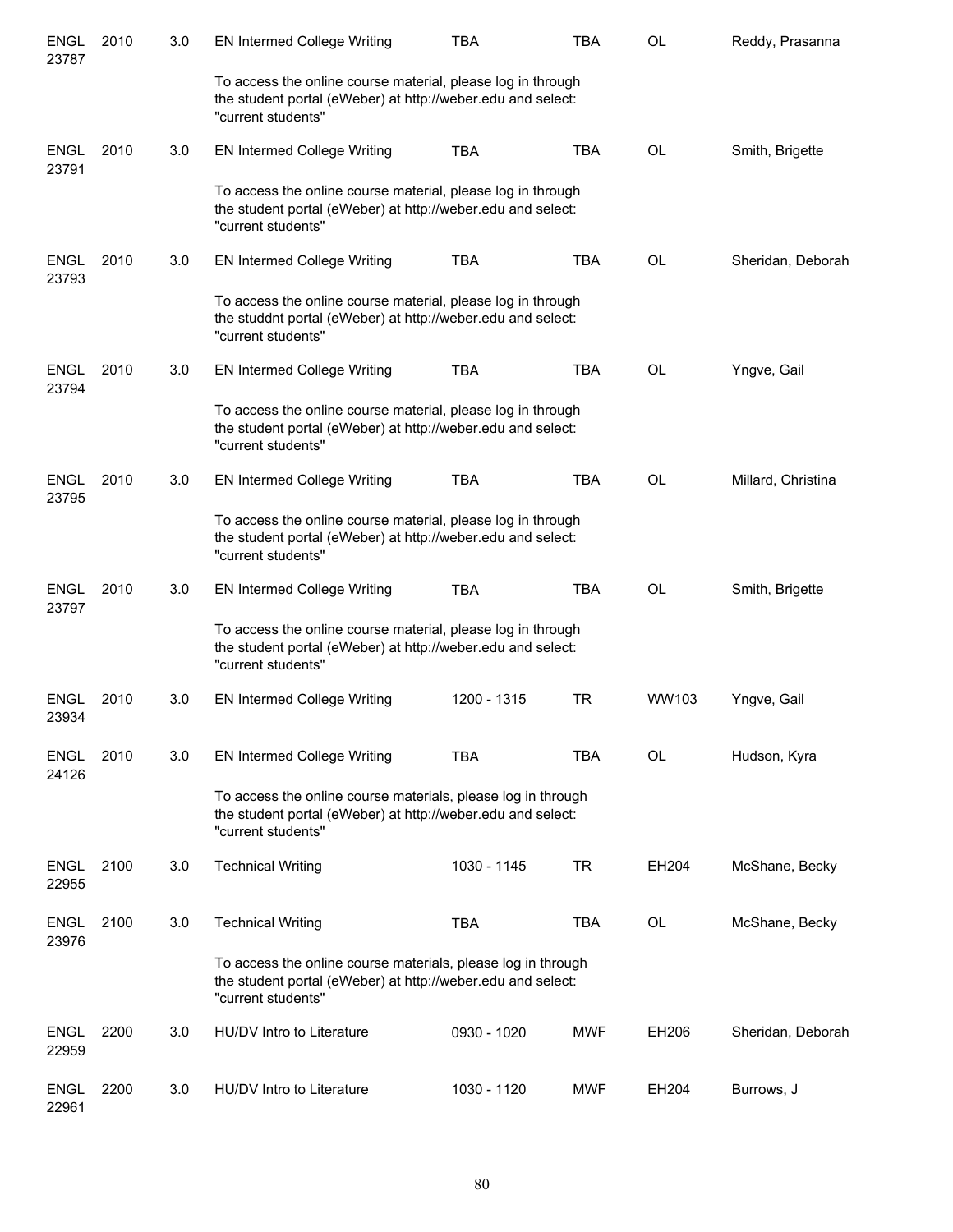| <b>ENGL</b><br>22962 | 2200 | 3.0 | HU/DV Intro to Literature                                                                                                                         | 1030 - 1120 | <b>MWF</b> | EH220     | Schwiebert, John  |
|----------------------|------|-----|---------------------------------------------------------------------------------------------------------------------------------------------------|-------------|------------|-----------|-------------------|
| <b>ENGL</b><br>22965 | 2200 | 3.0 | HU/DV Intro to Literature                                                                                                                         | 1130 - 1220 | <b>MWF</b> | EH218     | Hudson, Kyra      |
| <b>ENGL</b><br>22967 | 2200 | 3.0 | HU/DV Intro to Literature                                                                                                                         | 1130 - 1220 | <b>MWF</b> | EH219     | Newman, Sylvia    |
| <b>ENGL</b><br>22968 | 2200 | 3.0 | HU/DV Intro to Literature                                                                                                                         | 1730 - 2020 | M          | EH206     | Sheridan, Deborah |
| <b>ENGL</b><br>23314 | 2200 | 3.0 | HU/DV Intro to Literature                                                                                                                         | 1130 - 1220 | <b>MWF</b> | D02112    | Barlow, Laurel    |
| <b>ENGL</b><br>24046 | 2200 | 3.0 | HU/DV Intro to Literature                                                                                                                         | <b>TBA</b>  | <b>TBA</b> | <b>OL</b> | Reddy, Prasanna   |
|                      |      |     | To access the online course materials, please log in through<br>the student portal (eWeber) at http://weber.edu and select:<br>"current students" |             |            |           |                   |
| <b>ENGL</b><br>22969 | 2220 | 3.0 | HU/DV Introduction to Fiction                                                                                                                     | 0730 - 0845 | <b>TR</b>  | EH204     | Allred, Gordon    |
| <b>ENGL</b><br>22971 | 2220 | 3.0 | HU/DV Introduction to Fiction                                                                                                                     | 0900 - 1015 | <b>TR</b>  | EH217     | Cheney, Merlin    |
| <b>ENGL</b><br>22981 | 2220 | 3.0 | HU/DV Introduction to Fiction                                                                                                                     | 0930 - 1020 | <b>MWF</b> | EH217     | Deeter, Ronald    |
| <b>ENGL</b><br>22982 | 2220 | 3.0 | HU/DV Introduction to Fiction                                                                                                                     | 1130 - 1220 | <b>MWF</b> | EH204     | Cheney, Donna     |
| <b>ENGL</b><br>23331 | 2220 | 3.0 | HU/DV Introduction to Fiction                                                                                                                     | <b>TBA</b>  | <b>TBA</b> | <b>OL</b> | Deeter, Ronald    |
|                      |      |     | To access the online course materials, please log in through<br>the student portal (eWeber) at http://weber.edu and select:<br>"current students" |             |            |           |                   |
| <b>ENGL</b><br>23691 | 2220 | 3.0 | HU/DV Introduction to Fiction                                                                                                                     | 1730 - 2020 | Τ          | EH205     | Vause, L          |
| <b>ENGL</b><br>22983 | 2240 | 3.0 | HU/DV Introduction to Poetry                                                                                                                      | 1330 - 1445 | <b>TR</b>  | EH218     | Roghaar, Brad     |
| <b>ENGL</b><br>23952 | 2240 | 3.0 | HU/DV Introduction to Poetry                                                                                                                      | 1730 - 2020 | Τ          | D02232    | Moloney, Karen    |
| <b>ENGL</b><br>22984 | 2250 | 3.0 | <b>Creative Writing</b>                                                                                                                           | 1730 - 2020 | M          | EH218     | Moloney, Karen    |
| <b>ENGL</b><br>24049 | 2250 | 3.0 | <b>Creative Writing</b>                                                                                                                           | <b>TBA</b>  | <b>TBA</b> | OL        | LaRocco, Craig    |
|                      |      |     | To access the online course materials, please log in through<br>the student portal (eWeber) at http://weber.edu and select:<br>"current students" |             |            |           |                   |
| <b>ENGL</b><br>22985 | 2810 | 1.0 | Experimental                                                                                                                                      | 0900 - 1015 | <b>TR</b>  | EH229     | Rogers, Scott     |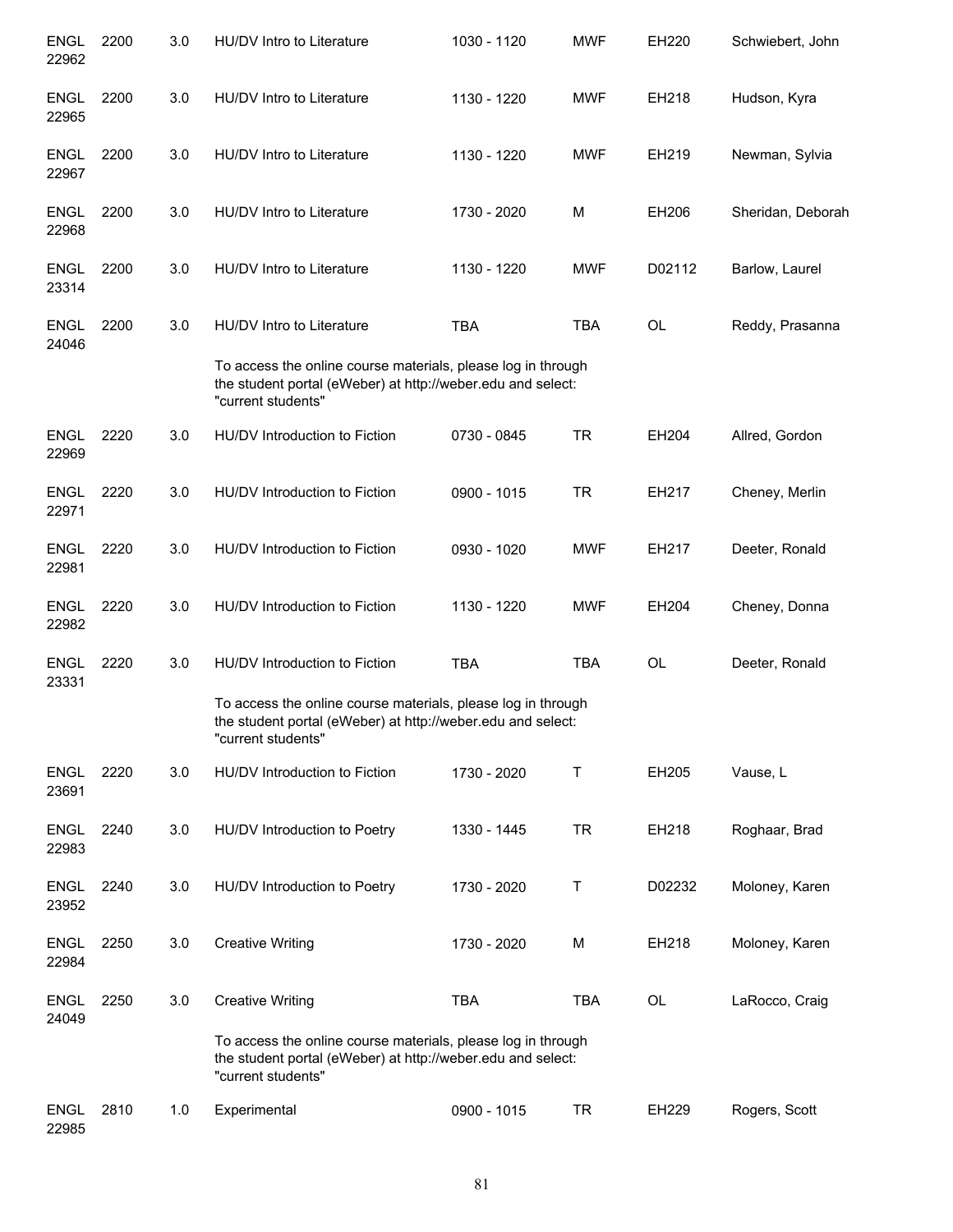| <b>ENGL</b><br>23060 | 2830 | 1.0 | <b>Directed Readings</b>                                                                                                               | <b>TBA</b>  | <b>TBA</b> |                | Herndon, Kathleen   |
|----------------------|------|-----|----------------------------------------------------------------------------------------------------------------------------------------|-------------|------------|----------------|---------------------|
|                      |      |     | NEED TO GET DEPT. CHAIR APPROVAL. COME TO EH 413<br>FOR FORM.                                                                          |             |            |                |                     |
| <b>ENGL</b><br>23068 | 2830 | 1.0 | Directed Readings                                                                                                                      | <b>TBA</b>  | <b>TBA</b> |                | Herndon, Kathleen   |
|                      |      |     | NEED TO GET DEPT. CHAIR APPROVAL. COME TO EH 413<br>FOR FORM.                                                                          |             |            |                |                     |
| ENGL<br>23072        | 2830 | 1.0 | <b>Directed Readings</b>                                                                                                               | <b>TBA</b>  | <b>TBA</b> |                | Herndon, Kathleen   |
|                      |      |     | NEED TO GET DEPT. CHAIR APPROVAL. COME TO EH 413<br>FOR FORM.                                                                          |             |            |                |                     |
| <b>ENGL</b><br>23071 | 3010 | 3.0 | SI Intro to Linguistics                                                                                                                | 1200 - 1315 | <b>TR</b>  | EH220          | McKay, Susan        |
| <b>ENGL</b><br>23073 | 3020 | 3.0 | Intro to Study of Language Tea                                                                                                         | 0900 - 1015 | <b>TR</b>  | EH316          | Butler, Shannon     |
|                      |      |     | WILL NEED TO REGISTER ALSO FOR ENGLISH 3400, 3410, AND<br>3420 FOR THE METHODOLOGY BLOCK. CALL 626-6251 OR<br>COME TO EH 413 FOR HELP. |             |            |                |                     |
| <b>ENGL</b><br>23074 | 3040 | 3.0 | History of English Language                                                                                                            | 0930 - 1030 | <b>MWF</b> | EH317          | LeTourneau, Mark    |
| <b>ENGL</b><br>23075 | 3050 | 3.0 | Grammar/Style/Usage in Adv Wri                                                                                                         | 1730 - 2020 | M          | EH217          | Conrad, Timothy     |
| <b>ENGL</b><br>23077 | 3080 | 3.0 | Critical Approaches to Literat                                                                                                         | 0930 - 1020 | <b>MWF</b> | EH204          | Cheney, Donna       |
| <b>ENGL</b><br>23078 | 3080 | 3.0 | Critical Approaches to Literat                                                                                                         | 1030 - 1120 | <b>MWF</b> | EH203          | Crimmel, Henry      |
| <b>ENGL</b><br>23080 | 3080 | 3.0 | Critical Approaches to Literat                                                                                                         | 1030 - 1145 | <b>TR</b>  | EH203          | Shigley, Sally      |
| <b>ENGL</b><br>24271 | 3080 | 3.0 | Critical Approaches to Literat                                                                                                         | 1730 - 2020 | W          | D02106         | Crimmel, Henry      |
| <b>ENGL</b><br>23081 | 3100 | 3.0 | Professional/Technical Writing                                                                                                         | 0830 - 0920 | <b>MWF</b> | EH403          | Hogge, Robert       |
| <b>ENGL</b><br>23082 | 3100 | 3.0 | Professional/Technical Writing                                                                                                         | 0930 - 1020 | <b>MWF</b> | EH410          | Hogge, Robert       |
| ENGL<br>23084        | 3100 | 3.0 | Professional/Technical Writing                                                                                                         | 1030 - 1145 | <b>TR</b>  | EH403          | Thomas, Shelley     |
| <b>ENGL</b><br>23317 | 3100 | 3.0 | Professional/Technical Writing                                                                                                         | 1730 - 2020 | W          | D02223         | Subbiah, Mahalingam |
| <b>ENGL</b><br>23333 | 3100 | 3.0 | Professional/Technical Writing                                                                                                         | <b>TBA</b>  | <b>TBA</b> | $\mathsf{OL}%$ | Thomas, Shelley     |
|                      |      |     | To access the online course materials, please log in through                                                                           |             |            |                |                     |

the student portal (eWeber) at http://weber.edu and select: "current students"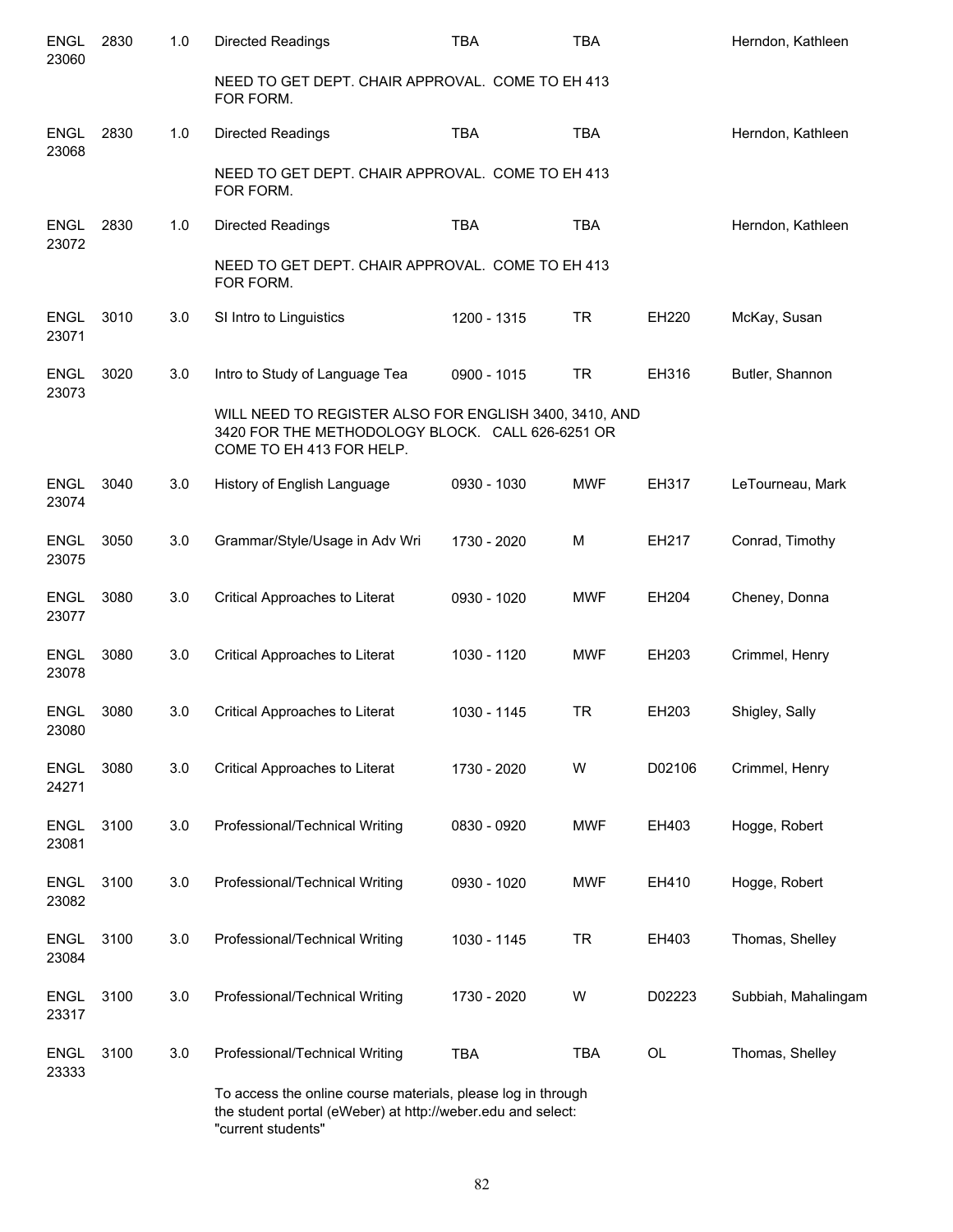| <b>ENGL</b><br>24141 | 3100 | 3.0 | Professional/Technical Writing                                                                                                                                                                                                                                                                                              | <b>TBA</b>  | <b>TBA</b> | <b>OL</b> | Egan, Stacie      |
|----------------------|------|-----|-----------------------------------------------------------------------------------------------------------------------------------------------------------------------------------------------------------------------------------------------------------------------------------------------------------------------------|-------------|------------|-----------|-------------------|
|                      |      |     | To access the online course materials, please log in through<br>the student portal (eWeber) at http://weber.edu and select:<br>"current students"                                                                                                                                                                           |             |            |           |                   |
| <b>ENGL</b><br>23085 | 3140 | 3.0 | Professional/Technical Editing                                                                                                                                                                                                                                                                                              | 1500 - 1645 | <b>TR</b>  | EH410     | Thomas, Shelley   |
| <b>ENGL</b><br>23086 | 3190 | 3.0 | Document Design                                                                                                                                                                                                                                                                                                             | 0900 - 1015 | <b>TR</b>  | EH410     | Thomas, Shelley   |
| <b>ENGL</b><br>23087 | 3210 | 3.0 | <b>Advanced College Writng</b>                                                                                                                                                                                                                                                                                              | 1200 - 1315 | <b>TR</b>  | EH203     | Shigley, Sally    |
| <b>ENGL</b><br>24273 | 3210 | 3.0 | <b>Advanced College Writng</b>                                                                                                                                                                                                                                                                                              | 0900 - 1015 | <b>TR</b>  | EH203     | Shigley, Sally    |
| <b>ENGL</b><br>23088 | 3250 | 3.0 | <b>Advanced Fiction Writng</b>                                                                                                                                                                                                                                                                                              | 0900 - 1015 | <b>TR</b>  | EH204     | Allred, Gordon    |
| <b>ENGL</b><br>23089 | 3260 | 3.0 | Poetry Writing                                                                                                                                                                                                                                                                                                              | 1730 - 2020 | W          | EH218     | Roghaar, Brad     |
| <b>ENGL</b><br>23094 | 3270 | 3.0 | Magazine Article Writing                                                                                                                                                                                                                                                                                                    | 1730 - 2020 | R          | EH220     | Prothero, Walter  |
| <b>ENGL</b><br>23096 | 3280 | 3.0 | <b>Biographical Writing</b>                                                                                                                                                                                                                                                                                                 | 1030 - 1145 | <b>TR</b>  | EH219     | Elsley, Judith    |
| <b>ENGL</b><br>23099 | 3300 | 3.0 | <b>Childrens Literature</b>                                                                                                                                                                                                                                                                                                 | 0830 - 0920 | <b>MWF</b> | EH215     | Olson, Eleanor    |
| <b>ENGL</b><br>23100 | 3300 | 3.0 | <b>Childrens Literature</b>                                                                                                                                                                                                                                                                                                 | 1030 - 1120 | <b>MWF</b> | EH215     | Olson, Eleanor    |
| <b>ENGL</b><br>23103 | 3350 | 3.0 | Studies in Literary Genres                                                                                                                                                                                                                                                                                                  | 1030 - 1145 | <b>TR</b>  | EH220     | Prothero, Walter  |
|                      |      |     | <b>CREATIVE NON-FICTION</b>                                                                                                                                                                                                                                                                                                 |             |            |           |                   |
| <b>ENGL</b><br>23105 | 3350 | 3.0 | Studies in Literary Genres                                                                                                                                                                                                                                                                                                  | 1730 - 2020 | R          | EH215     | Ramirez, Victoria |
|                      |      |     | SONG LYRICS.                                                                                                                                                                                                                                                                                                                |             |            |           |                   |
| <b>ENGL</b><br>23107 | 3400 | 3.0 | Teaching Of Literature                                                                                                                                                                                                                                                                                                      | 1030 - 1120 | <b>MWF</b> | EH316     | Dohrer, Gary      |
|                      |      |     | WILL NEED TO REGISTER ALSO FOR ENGL 3020, 3410 AND<br>3420 FOR THE METHODOLOGY BLOCK COURSES. CALL<br>626-6251 OR COME TO EH 413 FOR HELP.                                                                                                                                                                                  |             |            |           |                   |
| <b>ENGL</b><br>23109 | 3410 | 3.0 | <b>CBL Teaching Writing</b>                                                                                                                                                                                                                                                                                                 | 1030 - 1145 | <b>TR</b>  | EH316     | Butler, Shannon   |
|                      |      |     | WILL NEED TO REGISTER ALSO FOR ENGLISH 3020, 3400, AND<br>3420 FOR THE METHODOLOGY BLOCK. CALL 626-6251 OR<br>COME TO EH 413 FOR HELP.<br>CBL: Community based Learning. A CBL course incorporates<br>not only classroom learning but also meaningful community<br>service that is connected to specific course objectives. |             |            |           |                   |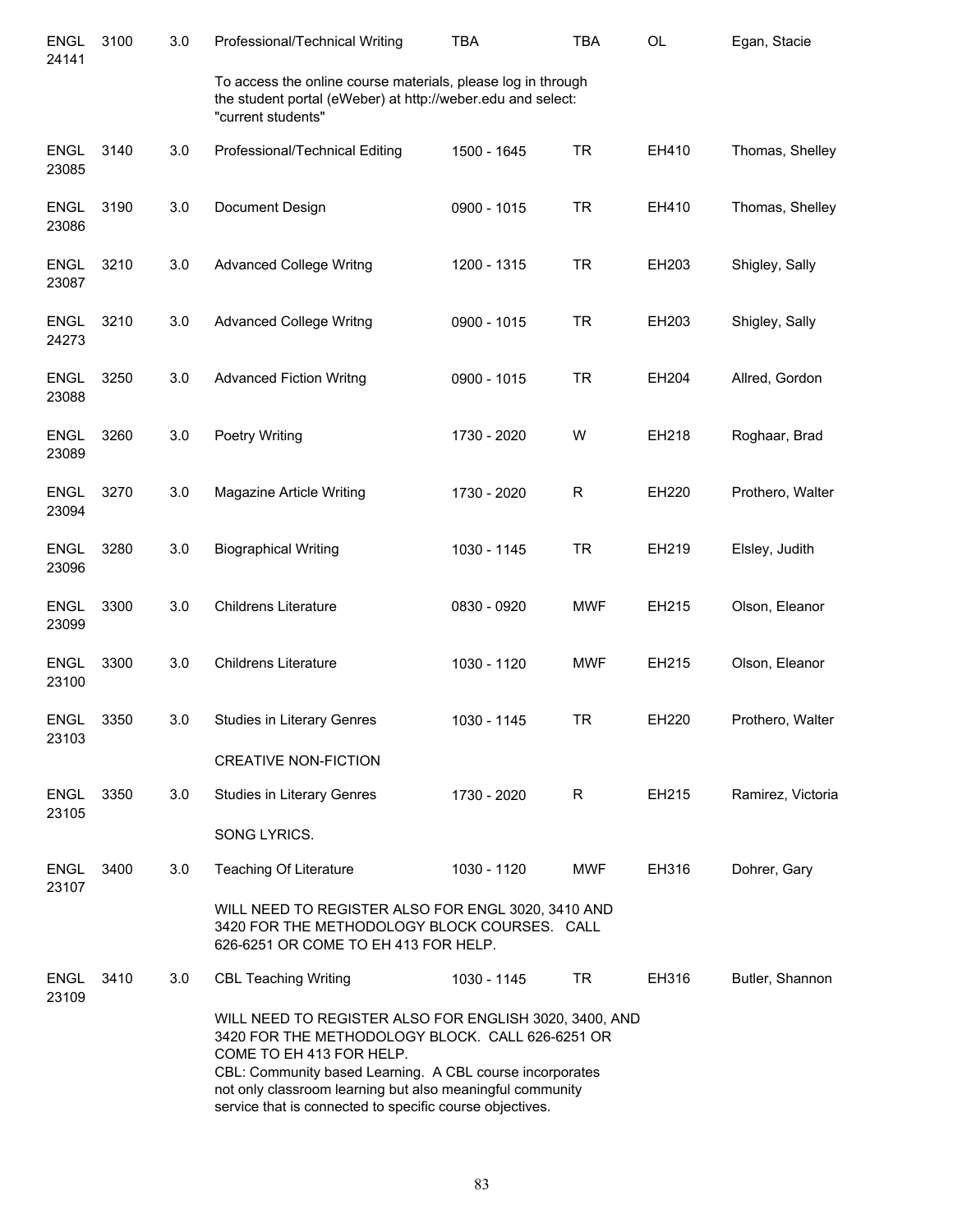| <b>ENGL</b><br>23110 | 3420 | 3.0 | Teaching with Young Adult Lit                                                                                                                     | 0930 - 1020 | <b>MWF</b> | EH316     | Dohrer, Gary        |
|----------------------|------|-----|---------------------------------------------------------------------------------------------------------------------------------------------------|-------------|------------|-----------|---------------------|
|                      |      |     | WILL NEED TO REGISTER ALSO FOR ENGLISH 3020, 3400,<br>AND 3420 FOR METHODOLOGY BLOCK. CALL 626-6251 OR<br>COME TO EH 413.                         |             |            |           |                     |
| <b>ENGL</b><br>23115 | 3500 | 3.0 | HU Studies in Shakespeare                                                                                                                         | 1030 - 1120 | <b>MWF</b> | EH217     | Deeter, Ronald      |
| <b>ENGL</b><br>23116 | 3510 | 3.0 | <b>HU/DV World Literature</b>                                                                                                                     | 1730 - 2020 | W          | EH217     | Deeter, Ronald      |
| <b>ENGL</b><br>23611 | 3520 | 3.0 | <b>HU Literature of Natural World</b>                                                                                                             | <b>TBA</b>  | <b>TBA</b> | <b>OL</b> | Vause, L            |
|                      |      |     | To access the online course materials, please log in through<br>the student portal (eWeber) at http://weber.edu and select:<br>"current students" |             |            |           |                     |
| <b>ENGL</b><br>23122 | 3580 | 3.0 | Regional Literature in America                                                                                                                    | 1030 - 1120 | <b>MWF</b> | EH317     | Young, James        |
| <b>ENGL</b><br>23124 | 3720 | 3.0 | Topics In Literature                                                                                                                              | 0830 - 0920 | <b>MWF</b> | EH205     | Krantz, Mary        |
| <b>ENGL</b><br>23126 | 3750 | 3.0 | HU Themes & Ideas - Literature                                                                                                                    | 1730 - 2020 | W          | EH403     | Herndon, Kathleen   |
|                      |      |     | FILM AND LITERATURE                                                                                                                               |             |            |           |                     |
| <b>ENGL</b><br>23334 | 3750 | 3.0 | HU Themes & Ideas - Literature                                                                                                                    | <b>TBA</b>  | <b>TBA</b> | <b>OL</b> | Vause, L            |
|                      |      |     | To access the online course materials, please log in through<br>the student portal (eWeber) at http://weber.edu and select:<br>"current students" |             |            |           |                     |
| ENGL<br>23128        | 3840 | 1.0 | Methods/Practices Tutoring Wri                                                                                                                    | 1030 - 1120 | <b>MWF</b> | EH403     | Rogers, Scott       |
|                      |      |     | FOR ENGLISH DEPT. WRITING CENTER TUTORS ONLY.                                                                                                     |             |            |           |                     |
| <b>ENGL</b><br>23136 | 4100 | 3.0 | Issues in Professional/Tech Wr                                                                                                                    | 1330 - 1420 | <b>MWF</b> | EH410     | Subbiah, Mahalingam |
|                      |      |     | Web technologies will be used in this class                                                                                                       |             |            |           |                     |
| <b>ENGL</b><br>23137 | 4120 | 3.0 | Seminar/Practicum Prof/Tech Wr                                                                                                                    | 1130 - 1220 | <b>MWF</b> | EH410     | Subbiah, Mahalingam |
| <b>ENGL</b><br>22973 | 4410 | 3.0 | Strat/Method Teach ESL                                                                                                                            | 1630 - 1920 | Τ          | EH217     | Conrad, Timothy     |
| <b>ENGL</b><br>22975 | 4420 | 3.0 | Phonology/Syntax for ESL Teach                                                                                                                    | 1730 - 2020 | M          | EH220     | McKay, Susan        |
| <b>ENGL</b><br>22977 | 4450 | 3.0 | ESL/Bilin Assessment: Theory                                                                                                                      | 1630 - 1920 | W          | EH219     | Curtis, Giana       |
| <b>ENGL</b><br>23138 | 4520 | 3.0 | American Lit: Early & Romantic                                                                                                                    | 0930 - 1020 | <b>MWF</b> | EH220     | Schwiebert, John    |
| <b>ENGL</b><br>23139 | 4540 | 3.0 | American Lit: Modern                                                                                                                              | 0830 - 0920 | <b>MWF</b> | EH204     | Burrows, J          |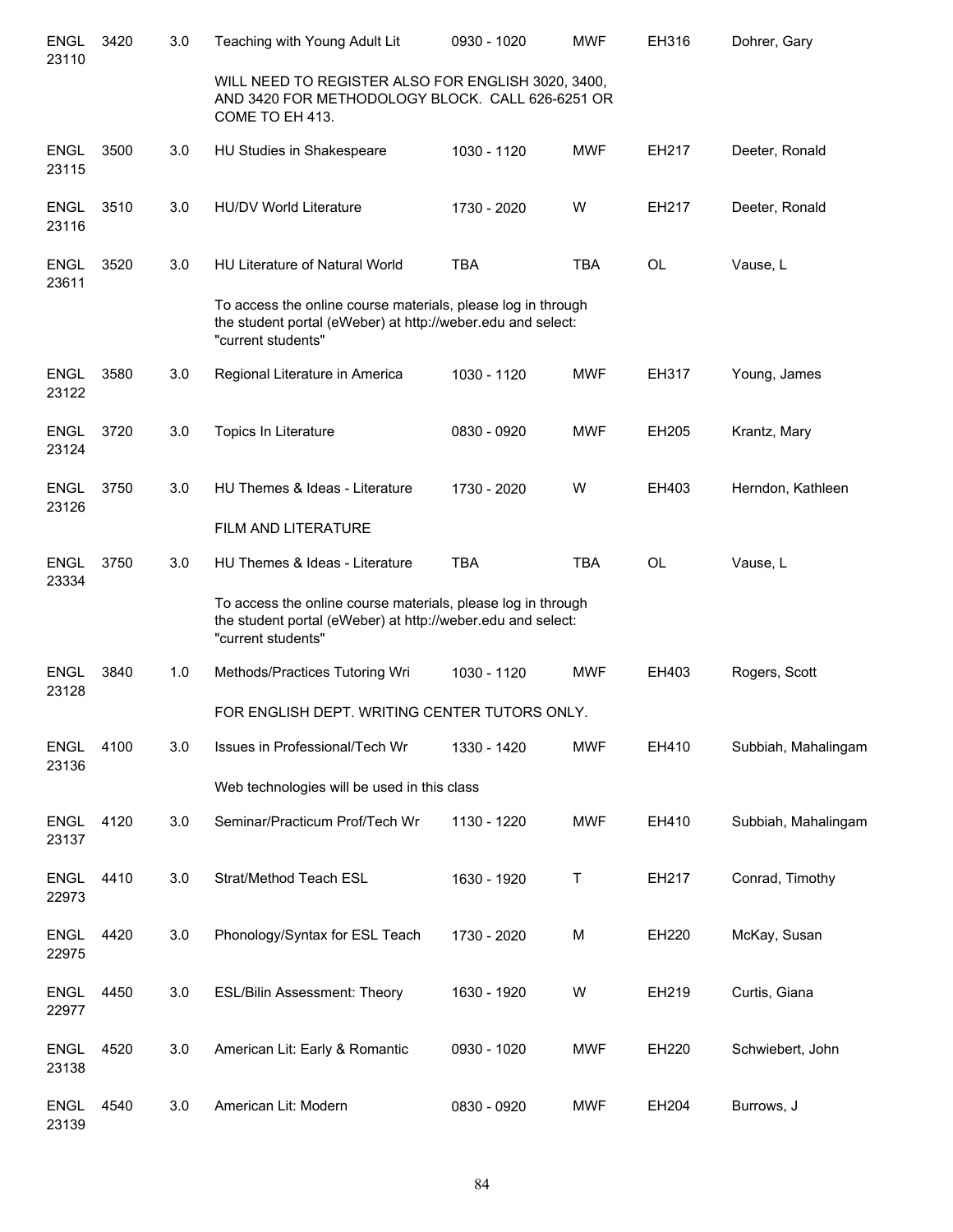| <b>ENGL</b><br>23140 | 4550 | 3.0 | American Lit: Contemporary                                                                                                                        | 1130 - 1220 | <b>MWF</b> | EH203     | Crimmel, Henry    |
|----------------------|------|-----|---------------------------------------------------------------------------------------------------------------------------------------------------|-------------|------------|-----------|-------------------|
| <b>ENGL</b><br>23141 | 4620 | 3.0 | British Lit: Renaissance                                                                                                                          | 0930 - 1020 | <b>MWF</b> | EH205     | Krantz, Mary      |
| <b>ENGL</b><br>23320 | 4630 | 3.0 | British Lit: Neoclassic/Romant                                                                                                                    | 0900 - 1015 | <b>TR</b>  | EH205     | Vause, L          |
| <b>ENGL</b><br>23143 | 4640 | 3.0 | British Lit: Victorian                                                                                                                            | 1730 - 2020 | M          | D02106    | Cheney, Merlin    |
| <b>ENGL</b><br>23144 | 4640 | 3.0 | British Lit: Victorian                                                                                                                            | 1030 - 1145 | <b>TR</b>  | EH218     | Rogers, Scott     |
| <b>ENGL</b><br>23145 | 4710 | 3.0 | <b>Eminent Authors</b>                                                                                                                            | 1730 - 2020 | Τ          | EH220     | Schwiebert, John  |
| <b>ENGL</b><br>23335 | 4710 | 3.0 | <b>Eminent Authors</b>                                                                                                                            | <b>TBA</b>  | <b>TBA</b> | <b>OL</b> | Vause, L          |
|                      |      |     | To access the online course materials, please log in through<br>the student portal (eWeber) at http://weber.edu and select:<br>"current students" |             |            |           |                   |
| <b>ENGL</b><br>23147 | 4750 | 3.0 | <b>Classic Literature</b>                                                                                                                         | 1130 - 1220 | <b>MWF</b> | EH403     | Hogge, Robert     |
| <b>ENGL</b><br>23148 | 4760 | 3.0 | <b>Irish Literature</b>                                                                                                                           | 1230 - 1320 | <b>MWF</b> | EH217     | Moloney, Karen    |
| <b>ENGL</b><br>24199 | 4810 | 3.0 | Experimental                                                                                                                                      | 0900 - 1015 | <b>TR</b>  | EH229     | Rogers, Scott     |
| <b>ENGL</b><br>23149 | 4830 | 1.0 | <b>Directed Readings</b>                                                                                                                          | <b>TBA</b>  | <b>TBA</b> |           | Herndon, Kathleen |
|                      |      |     | NEED TO GET DEPT. CHAIR APPROVAL. COME TO EH 413<br>FOR FORM.                                                                                     |             |            |           |                   |
| <b>ENGL</b><br>23150 | 4830 | 1.0 | <b>Directed Readings</b>                                                                                                                          | <b>TBA</b>  | <b>TBA</b> |           | Herndon, Kathleen |
|                      |      |     | NEED TO GET DEPT. CHAIR APPROVAL. COME TO<br>EH 413 FOR FORM.                                                                                     |             |            |           |                   |
| <b>ENGL</b><br>23151 | 4830 | 1.0 | <b>Directed Readings</b>                                                                                                                          | <b>TBA</b>  | <b>TBA</b> |           | Herndon, Kathleen |
|                      |      |     | NEED TO GET DEPT. CHAIR APPROVAL. COME TO EH 413<br>FOR FORM.                                                                                     |             |            |           |                   |
| <b>ENGL</b><br>23152 | 4940 | 3.0 | Writer's Workshop                                                                                                                                 | 1730 - 2020 | R          | EH219     | Elsley, Judith    |
| <b>ENGR</b><br>20081 | 1000 | 2.0 | Introduction to Engineering                                                                                                                       | 1030 - 1120 | <b>TR</b>  | ET224     | Hagen, Kirk       |
| <b>ENGR</b><br>20409 | 1000 | 2.0 | Introduction to Engineering                                                                                                                       | 1130 - 1220 | <b>TR</b>  | ET238     | Hagen, Kirk       |
| <b>ENGR</b><br>20420 | 1000 | 2.0 | Introduction to Engineering                                                                                                                       | 1130 - 1220 | MW         | B4401     | Ward, Jeffrey     |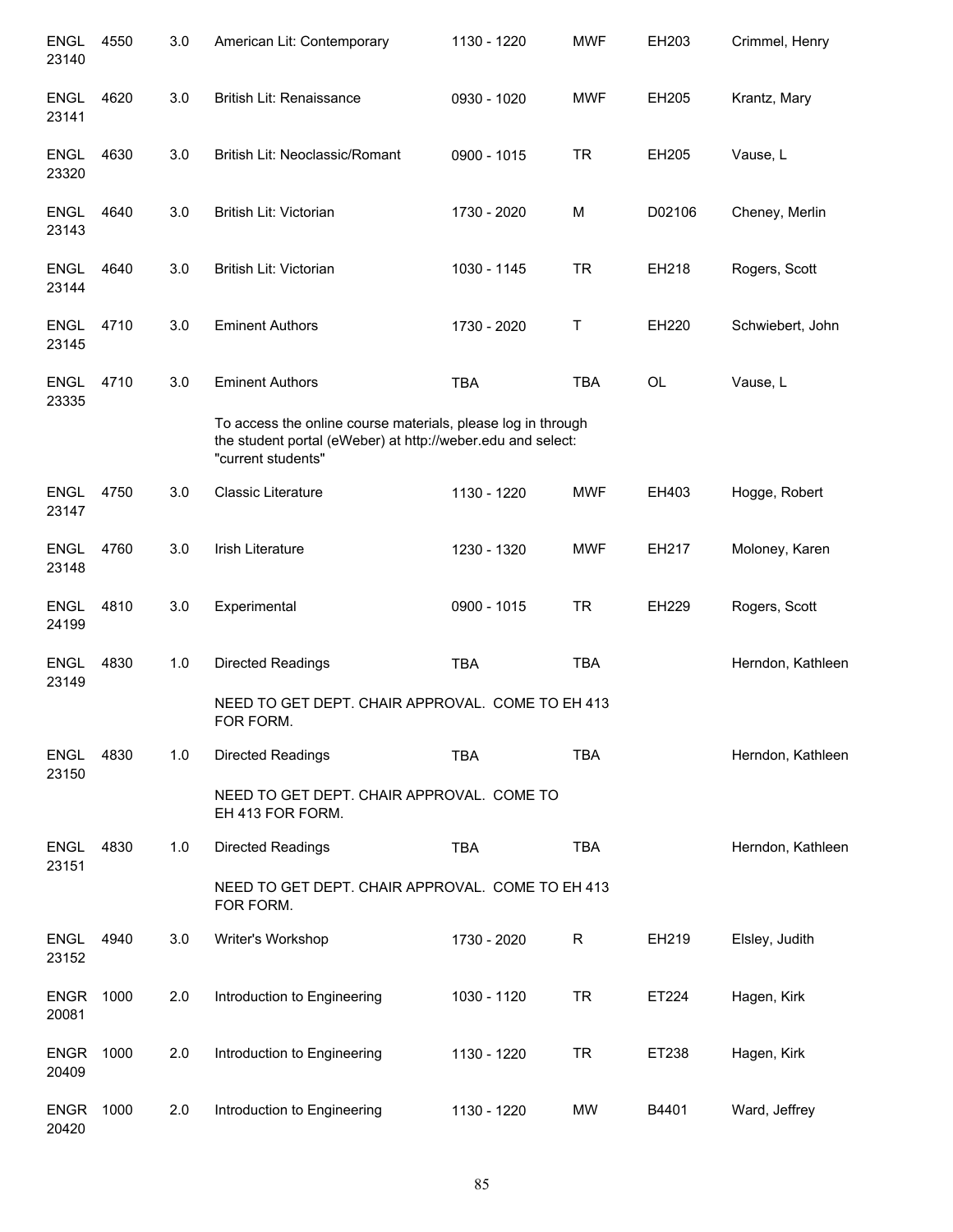| ENGR<br>20082        | 2010 | 3.0 | <b>Statics</b>                                                                                                                                    | 1030 - 1120                | <b>MWF</b>  | ET210          | Hagen, Kirk      |
|----------------------|------|-----|---------------------------------------------------------------------------------------------------------------------------------------------------|----------------------------|-------------|----------------|------------------|
| <b>ENGR</b><br>20083 | 2300 | 3.0 | Thermodynamics I                                                                                                                                  | 0930 - 1020                | <b>MWF</b>  | ET210          | Hagen, Kirk      |
| <b>ENGR</b><br>20421 | 2700 | 4.0 | <b>Digital Circuits</b>                                                                                                                           | 0930 - 1120                | <b>TR</b>   | B4401          | Jackson, Justin  |
| <b>ENGR</b><br>20422 | 2700 | 4.0 | <b>Digital Circuits</b>                                                                                                                           | 1700 - 1850<br>1700 - 1850 | M<br>W      | B4401<br>B4418 | Jackson, Justin  |
| <b>ESL</b><br>22401  | 2510 | 3.0 | Written Communication V                                                                                                                           | 1030 - 1145                | <b>TR</b>   | EH107          | Curtis, Giana    |
| <b>ESL</b><br>22402  | 2510 | 3.0 | Written Communication V                                                                                                                           | 1730 - 2020                | W           | EH216          | Huerta, Colleen  |
| <b>ESL</b><br>22403  | 2510 | 3.0 | Written Communication V                                                                                                                           | 1330 - 1445                | <b>TR</b>   | EH107          | Peterson, Mark   |
| <b>ESL</b><br>22405  | 2520 | 3.0 | Variable Topics-Academic Study                                                                                                                    | 1730 - 2020                | Τ           | EH216          | Huerta, Colleen  |
| <b>ESL</b><br>22409  | 2520 | 3.0 | Variable Topics-Academic Study                                                                                                                    | 1330 - 1445                | <b>MW</b>   | EH107          | Peterson, Mark   |
| <b>FIN</b><br>21751  | 1010 | 3.0 | <b>Personal Finance</b>                                                                                                                           | 1030 - 1145                | <b>TR</b>   | <b>WB121</b>   | Fan, Yuhong      |
| <b>FIN</b><br>23908  | 1010 | 3.0 | <b>Personal Finance</b>                                                                                                                           | <b>TBA</b>                 | <b>TBA</b>  | OL             | Livingston, E    |
|                      |      |     | To access the online course materials, please log in through<br>the student portal (eWeber) at http://weber.edu and select:<br>"current students" |                            |             |                |                  |
| <b>FIN</b><br>23906  | 2300 | 3.0 | Introduction to Investments                                                                                                                       | 1730 - 2010                | W           | D02321         | Barlow, James    |
| <b>FIN</b><br>21753  | 3200 | 3.0 | <b>Financial Management</b>                                                                                                                       | 0930 - 1020                | <b>MWF</b>  | <b>WB121</b>   | Morgan, Terrilyn |
| <b>FIN</b><br>21754  | 3200 | 3.0 | <b>Financial Management</b>                                                                                                                       | 0900 - 1015                | <b>TR</b>   | <b>WB106</b>   | Morgan, Terrilyn |
| <b>FIN</b><br>21756  | 3200 | 3.0 | <b>Financial Management</b>                                                                                                                       | 1730 - 2010                | Τ           | <b>WB121</b>   | Morgan, Terrilyn |
| <b>FIN</b><br>21757  | 3300 | 3.0 | Investments                                                                                                                                       | 0900 - 1015                | <b>TR</b>   | <b>WB115</b>   | Fan, Yuhong      |
| <b>FIN</b><br>21759  | 3350 | 3.0 | <b>Financial Institutions</b>                                                                                                                     | 1730 - 2020                | $\mathsf R$ | <b>WB120</b>   | Morgan, Terrilyn |
| <b>FIN</b><br>23910  | 3400 | 3.0 | Real Estate Principles & Pract                                                                                                                    | <b>TBA</b>                 | <b>TBA</b>  | OL             | Handley, William |
|                      |      |     | To access the online course materials, please log in through<br>the student portal (eWeber) at http://weber.edu and select:                       |                            |             |                |                  |

"current students"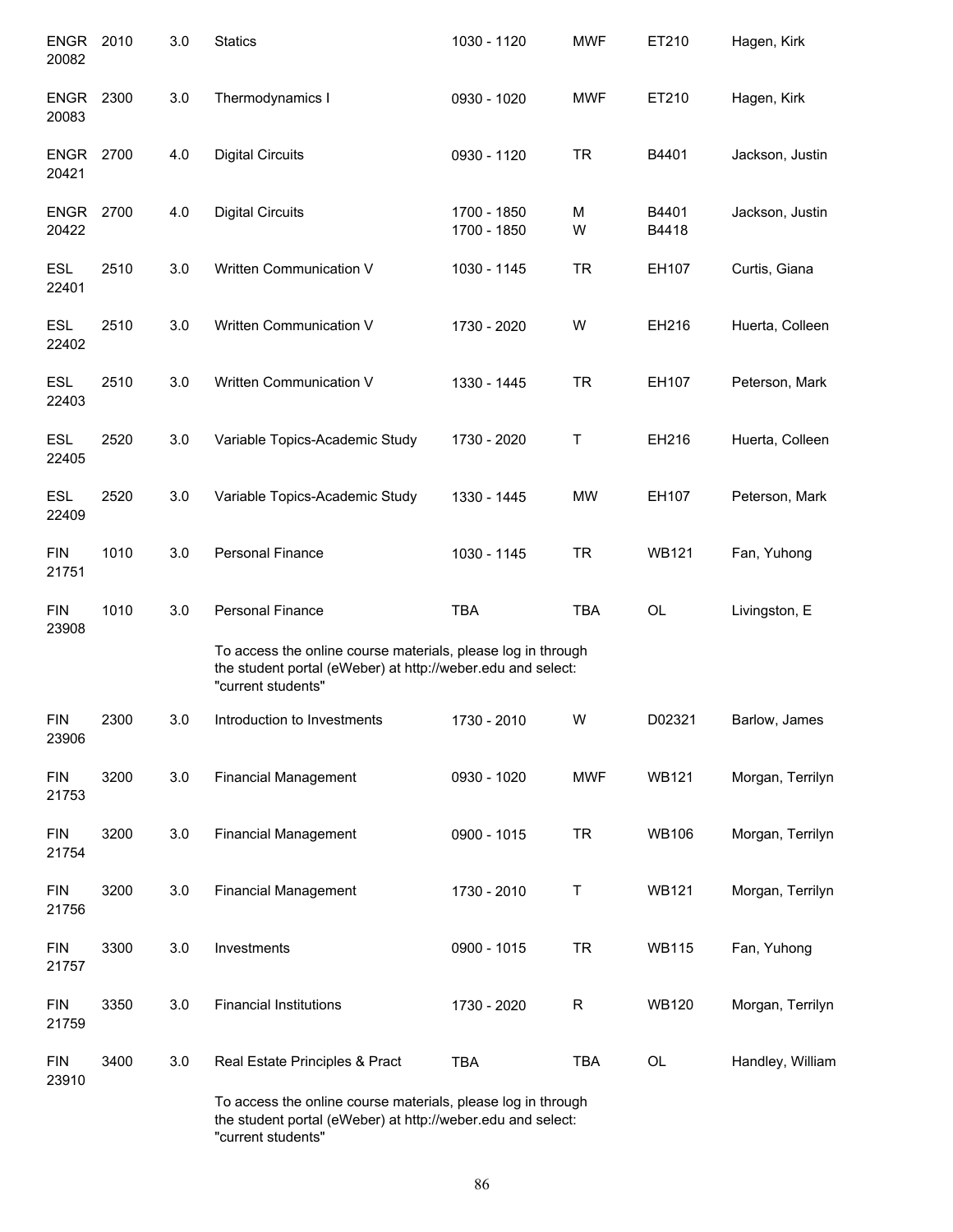| <b>FIN</b><br>21761  | 3500 | 3.0 | <b>Capital Budgeting</b>               | 0730 - 0845 | <b>TR</b>   | <b>WB103</b> | Turner, James            |
|----------------------|------|-----|----------------------------------------|-------------|-------------|--------------|--------------------------|
| <b>FIN</b><br>21826  | 4400 | 3.0 | Financial Prob - Corporate Fin         | 1030 - 1145 | <b>TR</b>   | <b>WB103</b> | Turner, James            |
| <b>FIN</b><br>21827  | 4410 | 3.0 | Financial Prob - Investments           | 1200 - 1315 | <b>TR</b>   | <b>WB115</b> | Fan, Yuhong              |
| <b>FIN</b><br>24202  | 4860 | 3.0 | Finance Internship                     | <b>TBA</b>  | <b>TBA</b>  |              | Russell, Stephen         |
|                      |      |     | Department Approval Required           |             |             |              |                          |
| FL.<br>21306         | 4340 | 3.0 | Foreign Language Acquisition           | 1130 - 1220 | <b>MWF</b>  | EH105        | Mathews, Thomas          |
| FL.<br>21311         | 4990 | 0.5 | Senior Assessment                      | 1730 - 1830 | F           | EH118        | Mathews, Thomas          |
|                      |      |     | Meets only once: Friday, Sept. 4, 2009 |             |             |              |                          |
| <b>FRCH</b><br>21318 | 1010 | 4.0 | First Year French I                    | 0830 - 0920 | <b>MTWR</b> | EH116        | Hansen, Cheryl           |
| <b>FRCH</b><br>21321 | 1010 | 4.0 | First Year French I                    | 1230 - 1320 | <b>MTWR</b> | EH116        | Hansen, Cheryl           |
| <b>FRCH</b><br>21323 | 2000 | 1.0 | <b>Proficiency Development</b>         | 1330 - 1420 | W           | EH104        | Hansen, Cheryl           |
| <b>FRCH</b><br>21326 | 2010 | 4.0 | Second Year French I                   | 0930 - 1020 | <b>TWRF</b> | EH116        | Wa Nyatetu-Waigwa, Wanga |
| <b>FRCH</b><br>21329 | 2550 | 3.0 | Cultural Heritage/Translation          | 1130 - 1220 | <b>MW</b>   | EH116        | Wa Nyatetu-Waigwa, Wanga |
| <b>FRCH</b><br>21330 | 3060 | 3.0 | <b>Grammar &amp; Composition</b>       | 1030 - 1120 | <b>MWF</b>  | EH116        | Hansen, Cheryl           |
| <b>FRCH</b><br>21331 | 3630 | 3.0 | <b>Literature Genres</b>               | 1200 - 1315 | <b>TR</b>   | EH117        | Wa Nyatetu-Waigwa, Wanga |
| <b>FRCH</b><br>24216 | 3810 | 1.0 | Experimental                           | 1330 - 1420 | W           | EH104        | Hansen, Cheryl           |
| <b>FRCH</b><br>21332 | 4710 | 3.0 | <b>Business Language II</b>            | 1030 - 1145 | <b>TR</b>   | EH116        | Hansen, Cheryl           |
| GEO<br>21809         | 1020 | 3.0 | PS Dinosaurs & Fossil Record           | 0830 - 0920 | <b>MWF</b>  | <b>SL320</b> | Eaton, Jeffrey           |
| GEO<br>21816         | 1030 | 3.0 | PS/SI Earthquakes & Volcanoes          | 0830 - 0920 | <b>MWF</b>  | <b>LL124</b> | Wilson, James            |
| GEO<br>21820         | 1030 | 3.0 | PS/SI Earthquakes & Volcanoes          | 0900 - 1015 | <b>TR</b>   | <b>LL124</b> | Nielsen, Gregory         |
| GEO<br>21821         | 1030 | 3.0 | PS/SI Earthquakes & Volcanoes          | 1030 - 1145 | <b>TR</b>   | <b>LL124</b> | Wilson, James            |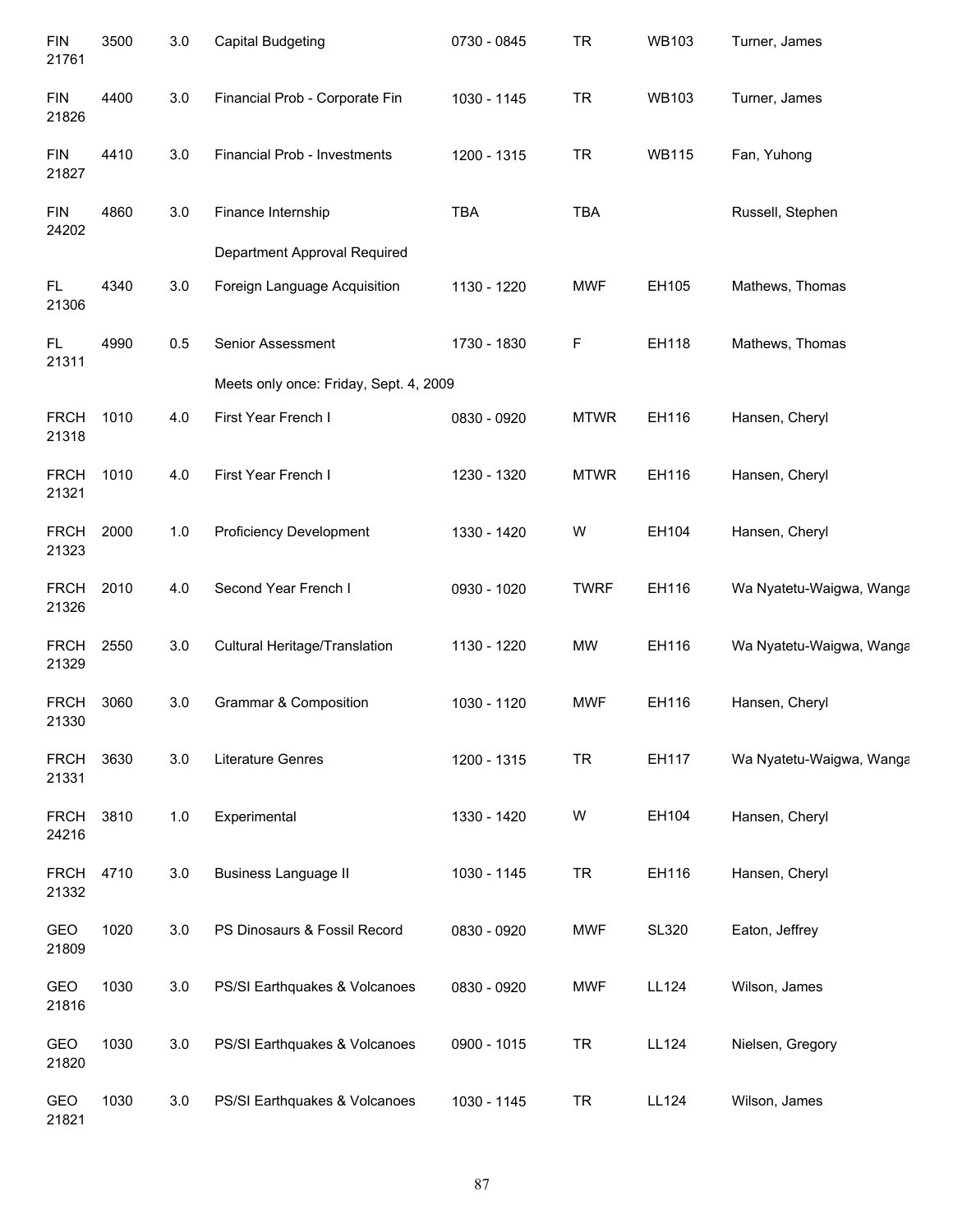| <b>GEO</b><br>22125 | 1030 | 3.0 | PS/SI Earthquakes & Volcanoes                                                                                                                     | 0930 - 1020                | <b>MWF</b>      | LL124                        | Wilson, James      |
|---------------------|------|-----|---------------------------------------------------------------------------------------------------------------------------------------------------|----------------------------|-----------------|------------------------------|--------------------|
| <b>GEO</b><br>22128 | 1030 | 3.0 | PS/SI Earthquakes & Volcanoes                                                                                                                     | 1730 - 2020                | M               | LL124                        | Hernandez, Michael |
| GEO<br>22810        | 1030 | 3.0 | PS/SI Earthquakes & Volcanoes                                                                                                                     | 1730 - 2020                | R               | D02322                       | Larsen, David      |
| <b>GEO</b><br>21992 | 1060 | 3.0 | <b>PS Environmental Geosciences</b>                                                                                                               | 1200 - 1315                | <b>TR</b>       | LL124                        | Matyjasik, Marek   |
| <b>GEO</b><br>22805 | 1060 | 3.0 | <b>PS Environmental Geosciences</b>                                                                                                               | <b>TBA</b>                 | <b>TBA</b>      | OL                           | Matyjasik, Marek   |
|                     |      |     | To access the online course materials, please log in through<br>the student portal (eWeber) at http://weber.edu and select:<br>"current students" |                            |                 |                              |                    |
| <b>GEO</b><br>21994 | 1065 | 1.0 | <b>Environmental Geosciences Lab</b>                                                                                                              | 1330 - 1620                | Τ               | <b>SL328</b>                 | Matyjasik, Marek   |
|                     |      |     | Lab fee \$10.00                                                                                                                                   |                            |                 |                              |                    |
| <b>GEO</b><br>21996 | 1110 | 3.0 | PS/SI Dynam Earth: Physical Geo                                                                                                                   | 0930 - 1020                | <b>MWF</b>      | <b>SL320</b>                 | Eaton, Jeffrey     |
| <b>GEO</b><br>21997 | 1110 | 3.0 | PS/SI Dynam Earth: Physical Geo                                                                                                                   | 1130 - 1220                | <b>MWF</b>      | <b>SL320</b>                 | Eaton, Jeffrey     |
| <b>GEO</b><br>22132 | 1110 | 3.0 | PS/SI Dynam Earth: Physical Geo                                                                                                                   | 1730 - 2020                | Τ               | <b>SL328</b>                 | Barker, Helen      |
| <b>GEO</b><br>22808 | 1110 | 3.0 | PS/SI Dynam Earth: Physical Geo                                                                                                                   | <b>TBA</b>                 | <b>TBA</b>      | OL                           | Matyjasik, Marek   |
|                     |      |     | To access the online course materials, please log in through<br>the student portal (eWeber) at http://weber.edu and select:<br>"current students" |                            |                 |                              |                    |
| GEO<br>22000        | 1115 | 1.0 | PS/SI Physical Geology Lab                                                                                                                        | 1330 - 1620                | М               | <b>SL328</b>                 | Wilson, James      |
|                     |      |     | Lab Fee \$10.00                                                                                                                                   |                            |                 |                              |                    |
| GEO<br>22004        | 1130 | 3.0 | PS/SI Intro to Meteorology                                                                                                                        | 1030 - 1120                | <b>MWF</b>      | <b>LL124</b>                 | Armstrong, John    |
| <b>GEO</b><br>22813 | 1130 | 3.0 | PS/SI Intro to Meteorology                                                                                                                        | 1730 - 2020                | Τ               | D02322                       | Herret, Thomas     |
| GEO<br>22007        | 2600 | 1.0 | Laboratory Safety                                                                                                                                 | 1230 - 1320                | M               | LL129                        | Wachocki, Barbara  |
| GEO<br>22011        | 3080 | 3.0 | <b>Water Resources</b>                                                                                                                            | 1030 - 1145                | <b>TR</b>       | <b>SL320</b>                 | Matyjasik, Marek   |
| GEO<br>22018        | 3150 | 4.0 | Geomorphology                                                                                                                                     | 1030 - 1120<br>1330 - 1620 | <b>MWF</b><br>M | <b>SL320</b><br><b>SL320</b> | Ford, Richard      |
|                     |      |     | LAB: Monday 1:30-4:20                                                                                                                             |                            |                 |                              |                    |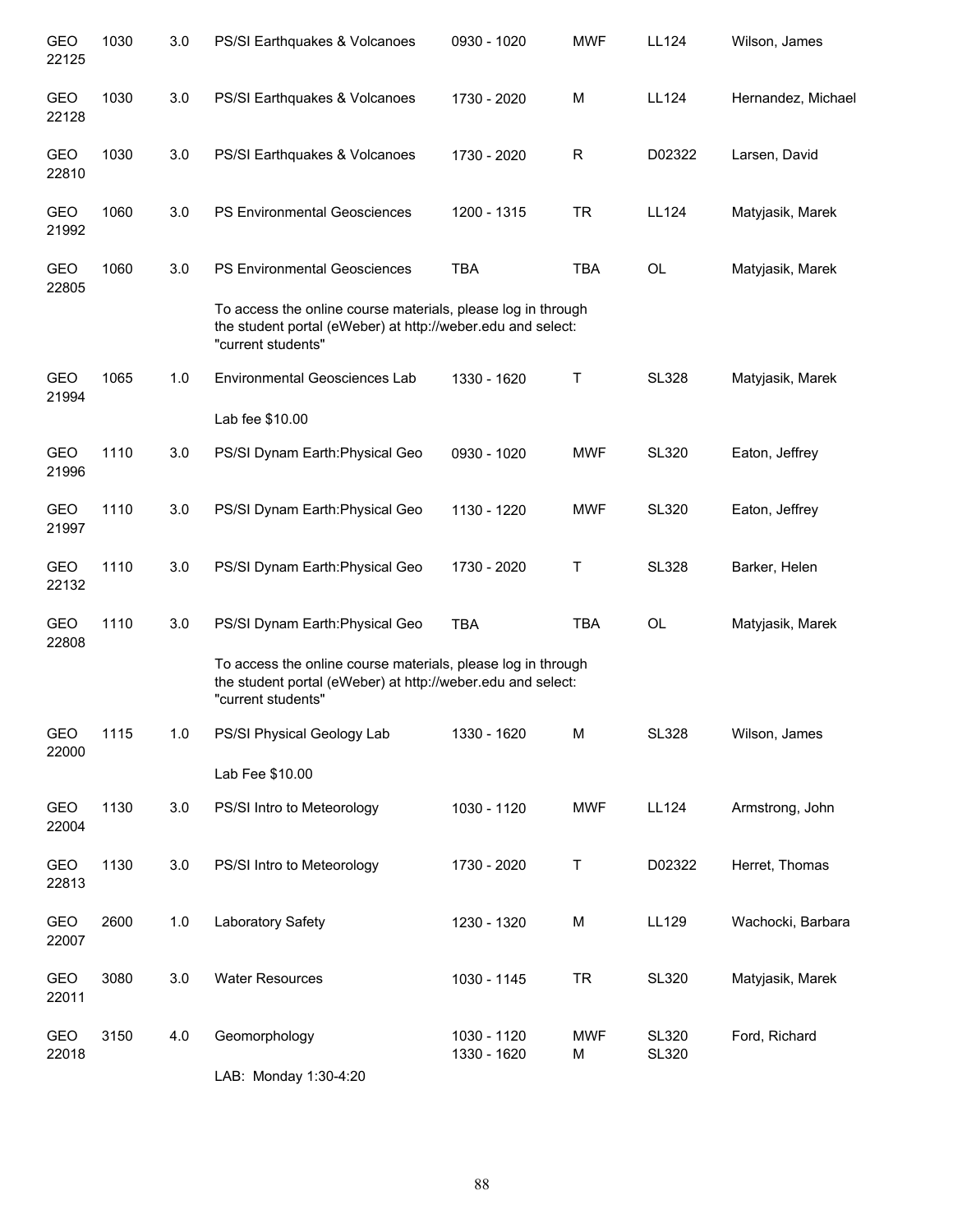| <b>GEO</b><br>22020 | 3400 | 4.0   | Remote Sensing I                                 | 1200 - 1315<br>1330 - 1620 | <b>TR</b><br>T    | <b>SL320</b><br><b>SL329</b> | Hernandez, Michael |
|---------------------|------|-------|--------------------------------------------------|----------------------------|-------------------|------------------------------|--------------------|
|                     |      |       | LAB: Tuesday 1:30-4:20<br>LAB FEE: \$40.00       |                            |                   |                              |                    |
| GEO<br>22021        | 3570 | 3.0   | Foundations of Science Educ                      | 1030 - 1145                | <b>TR</b>         | LL230                        | Johnston, Adam     |
| GEO<br>22023        | 4010 | 3.0   | Ancient Enviros & Paleoecology                   | 0730 - 0845                | <b>TR</b>         | <b>SL320</b>                 | Eaton, Jeffrey     |
| GEO<br>22027        | 4060 | 3.0   | Geoscience Field Methods                         | 1130 - 1730<br>1130 - 1220 | W<br>F            | <b>SL328</b><br><b>SL328</b> | Ford, Richard      |
|                     |      |       | Required Field Trip<br>LAB: Wednesday 11:30-5:30 |                            |                   |                              |                    |
| GEO<br>22031        | 4210 | 4.0   | Intro to Computer Mapping/GIS                    | 0900 - 1015<br>1330 - 1620 | <b>TR</b><br>R    | <b>SL320</b><br><b>SL329</b> | Hernandez, Michael |
|                     |      |       | LAB FEE: \$40.00<br>LAB: Thursday 1:30-4:20      |                            |                   |                              |                    |
| GEO<br>22033        | 4570 | 3.0   | Secondary School Science Teach                   | 1200 - 1315<br>1200 - 1450 | T<br>$\mathsf{R}$ | LL230<br>LL230               | Ohlhorst, Sharon   |
|                     |      |       | LAB: Thursday 12:00-2:50                         |                            |                   |                              |                    |
| GEO<br>20732        | 4800 | 1.0   | Independent Research                             | <b>TBA</b>                 | <b>TBA</b>        |                              | Eaton, Jeffrey     |
| GEO<br>20746        | 4800 | 1.0   | Independent Research                             | <b>TBA</b>                 | <b>TBA</b>        |                              | Eaton, Jeffrey     |
| GEO<br>20755        | 4800 | 1.0   | Independent Research                             | <b>TBA</b>                 | <b>TBA</b>        |                              | Eaton, Jeffrey     |
| GEO<br>20767        | 4800 | 1.0   | Independent Research                             | <b>TBA</b>                 | <b>TBA</b>        |                              | Ford, Richard      |
| GEO<br>20772        | 4800 | 1.0   | Independent Research                             | TBA                        | TBA               |                              | Ford, Richard      |
| GEO<br>20790        | 4800 | 1.0   | Independent Research                             | TBA                        | <b>TBA</b>        |                              | Ford, Richard      |
| GEO<br>20792        | 4800 | 1.0   | Independent Research                             | TBA                        | <b>TBA</b>        |                              | Hernandez, Michael |
| <b>GEO</b><br>20793 | 4800 | 1.0   | Independent Research                             | <b>TBA</b>                 | <b>TBA</b>        |                              | Hernandez, Michael |
| GEO<br>20794        | 4800 | 1.0   | Independent Research                             | <b>TBA</b>                 | <b>TBA</b>        |                              | Hernandez, Michael |
| GEO<br>20795        | 4800 | 1.0   | Independent Research                             | <b>TBA</b>                 | <b>TBA</b>        |                              | Matyjasik, Marek   |
| GEO<br>20796        | 4800 | $1.0$ | Independent Research                             | <b>TBA</b>                 | <b>TBA</b>        |                              | Matyjasik, Marek   |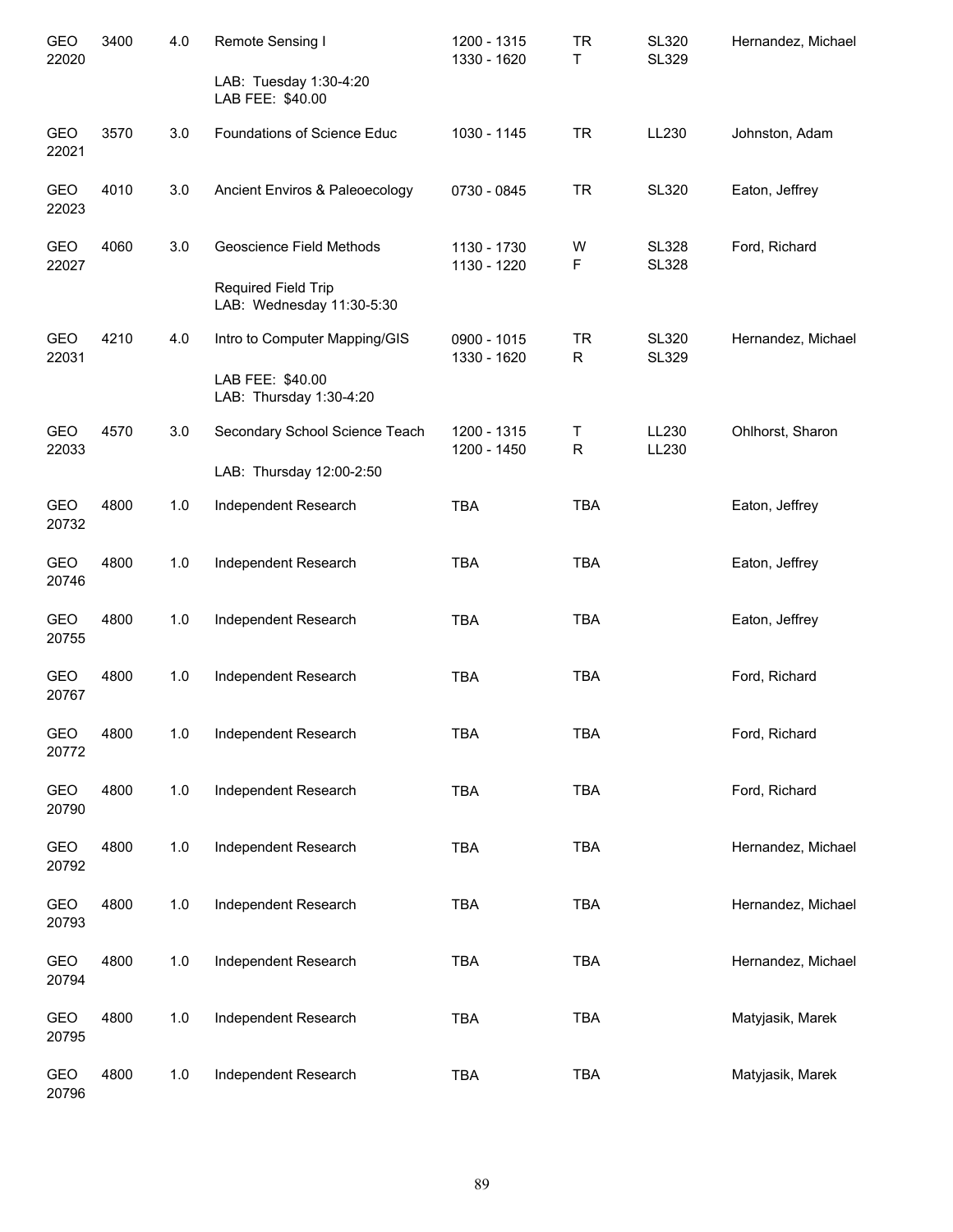| GEO<br>20797         | 4800 | 1.0 | Independent Research                                                                                                                                                                                                       | <b>TBA</b>                 | <b>TBA</b>     |                       | Matyjasik, Marek  |
|----------------------|------|-----|----------------------------------------------------------------------------------------------------------------------------------------------------------------------------------------------------------------------------|----------------------------|----------------|-----------------------|-------------------|
| GEO<br>20800         | 4800 | 1.0 | Independent Research                                                                                                                                                                                                       | <b>TBA</b>                 | <b>TBA</b>     |                       | Wilson, James     |
| GEO<br>20802         | 4800 | 1.0 | Independent Research                                                                                                                                                                                                       | <b>TBA</b>                 | <b>TBA</b>     |                       | Wilson, James     |
| <b>GEO</b><br>20804  | 4800 | 1.0 | Independent Research                                                                                                                                                                                                       | <b>TBA</b>                 | <b>TBA</b>     |                       | Wilson, James     |
| <b>GEO</b><br>22041  | 4810 | 1.0 | <b>Experimental Course</b><br>LAB: Monday 1:30-3:20                                                                                                                                                                        | 1230 - 1320<br>1330 - 1520 | <b>MW</b><br>М | LL229<br><b>SL344</b> | Matyjasik, Marek  |
|                      |      |     | <b>GEOMICROBIOLOGY Course</b>                                                                                                                                                                                              |                            |                |                       |                   |
| <b>GEOG</b><br>21312 | 1000 | 3.0 | PS/SI Natural Envmnts of Earth                                                                                                                                                                                             | 1030 - 1120                | <b>MWF</b>     | <b>SS390</b>          | Dorsey, Bryan     |
| GEOG<br>21316        | 1000 | 3.0 | PS/SI Natural Envmnts of Earth                                                                                                                                                                                             | 1130 - 1220                | <b>MWF</b>     | SS390                 | Dorsey, Bryan     |
| GEOG<br>21378        | 1000 | 3.0 | PS/SI Natural Envmnts of Earth                                                                                                                                                                                             | 0900 - 1015                | <b>TR</b>      | <b>SS318</b>          | Rich, Julie       |
| <b>GEOG</b><br>21381 | 1000 | 3.0 | PS/SI Natural Envmnts of Earth                                                                                                                                                                                             | 1030 - 1145                | <b>TR</b>      | <b>SS318</b>          | Rich, Julie       |
| <b>GEOG</b><br>21383 | 1000 | 3.0 | PS/SI Natural Envmnts of Earth                                                                                                                                                                                             | 1500 - 1615                | <b>TR</b>      | <b>SS318</b>          | Rich, Julie       |
| <b>GEOG</b><br>21385 | 1000 | 3.0 | PS/SI Natural Envmnts of Earth                                                                                                                                                                                             | 0830 - 0920                | <b>MWF</b>     | <b>SS390</b>          | Lang, Anna        |
| <b>GEOG</b><br>21388 | 1000 | 3.0 | PS/SI Natural Envmnts of Earth                                                                                                                                                                                             | 0930 - 1020                | <b>MWF</b>     | SS390                 | Lang, Anna        |
| <b>GEOG</b><br>21390 | 1000 | 3.0 | PS/SI Natural Envmnts of Earth                                                                                                                                                                                             | 1730 - 2010                | R              | <b>SS318</b>          | Richards, Paul    |
| GEOG<br>23585        | 1000 | 3.0 | PS/SI Natural Envmnts of Earth                                                                                                                                                                                             | 1730 - 2010                | Τ              | N <sub>12</sub>       | Hadfield, Kimball |
| GEOG<br>23588        | 1000 | 3.0 | PS/SI Natural Envmnts of Earth                                                                                                                                                                                             | 0900 - 1015                | <b>TR</b>      | D02103                | Bedford, Daniel   |
| GEOG<br>23593        | 1000 | 3.0 | PS/SI Natural Envmnts of Earth                                                                                                                                                                                             | 1030 - 1145                | <b>TR</b>      | D02103                | Bedford, Daniel   |
| <b>GEOG</b><br>21319 | 1001 | 1.0 | <b>Natural Environ Field Studies</b>                                                                                                                                                                                       | 1230 - 1430                | W              | <b>SS345</b>          | Dorsey, Bryan     |
| <b>GEOG</b><br>21398 | 1002 | 1.0 | Map Reading & Land Navigation                                                                                                                                                                                              | 0900 - 1300<br>1330 - 1530 | S<br>M         | <b>SS46</b>           | Hanniger, Kurt    |
|                      |      |     | Students will meet in the classroom on the following days:<br>Aug 24, 31, Sept 21, 28. Field days will be on Monday,<br>Sept 14, Monday, Oct 5, and Saturday, Oct 10,<br>the field day will be from 9:00 am until 1:00 pm. |                            |                |                       |                   |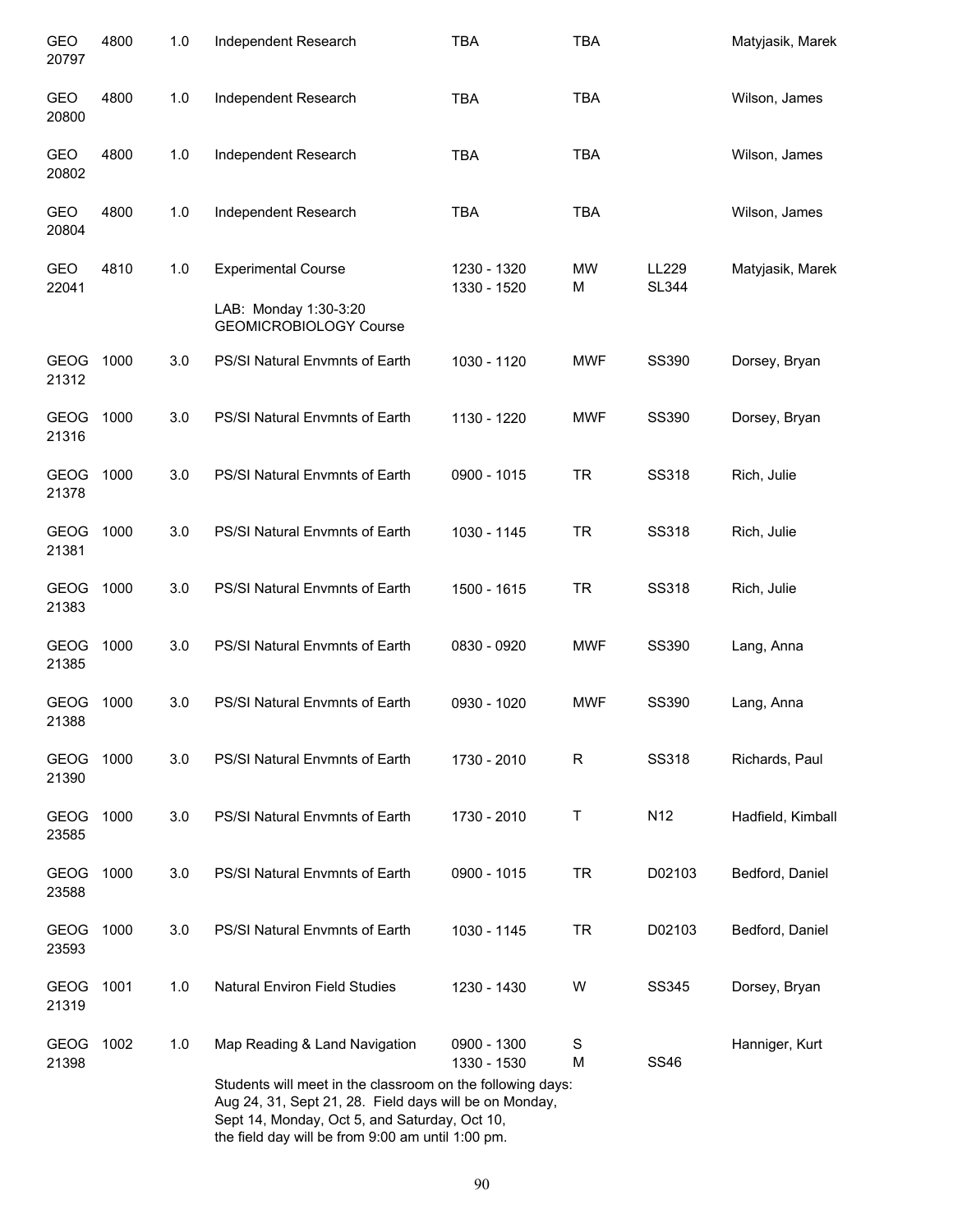| <b>GEOG</b><br>21297 | 1300 | 3.0 | SS/DV Places & Peoples World                                                                                          | 0830 - 0920 | <b>MWF</b> | <b>SS48</b>  | Elliott, Harold   |
|----------------------|------|-----|-----------------------------------------------------------------------------------------------------------------------|-------------|------------|--------------|-------------------|
| GEOG<br>21299        | 1300 | 3.0 | SS/DV Places & Peoples World                                                                                          | 1030 - 1120 | <b>MWF</b> | <b>SS48</b>  | Elliott, Harold   |
| GEOG<br>21389        | 1300 | 3.0 | SS/DV Places & Peoples World                                                                                          | 1730 - 2010 | Т          | <b>SS318</b> | Richards, Paul    |
| <b>GEOG</b><br>21394 | 1300 | 3.0 | SS/DV Places & Peoples World                                                                                          | 1730 - 2010 | W          | <b>SS318</b> | Dickie, Wendy     |
| <b>GEOG</b><br>23587 | 1300 | 3.0 | SS/DV Places & Peoples World                                                                                          | 1730 - 2010 | R          | D02324       | Hadfield, Kimball |
| <b>GEOG</b><br>23592 | 1300 | 3.0 | SS/DV Places & Peoples World                                                                                          | 0930 - 1020 | <b>MWF</b> | D02103       | Bedford, Daniel   |
| <b>GEOG</b><br>21372 | 1520 | 3.0 | SS/DV Geog of U.S. & Canada                                                                                           | 0930 - 1020 | <b>MWF</b> | <b>SS318</b> | Ewert, Eric       |
| GEOG<br>21373        | 1520 | 3.0 | SS/DV Geog of U.S. & Canada                                                                                           | 1130 - 1220 | <b>MWF</b> | <b>SS318</b> | Ewert, Eric       |
| <b>GEOG</b><br>21392 | 1520 | 3.0 | SS/DV Geog of U.S. & Canada                                                                                           | 1730 - 2010 | W          | SS345        | Callahan, Heather |
| GEOG<br>23594        | 3050 | 3.0 | Weather & Climate                                                                                                     | 1630 - 1910 | W          | D02229A      | Bedford, Daniel   |
| <b>GEOG</b><br>21379 | 3080 | 3.0 | Arid Lands                                                                                                            | 1030 - 1120 | <b>MWF</b> | <b>SS318</b> | Rich, Julie       |
| <b>GEOG</b><br>21308 | 3210 | 3.0 | Urban Geography                                                                                                       | 1630 - 1910 | M          | SS345        | Elliott, Harold   |
| GEOG 3450<br>21374   |      | 3.0 | Cartography                                                                                                           | 1200 - 1315 | TR         | <b>SS48</b>  | Ewert, Eric       |
| GEOG 3500<br>21395   |      | 3.0 | Geography Of Utah                                                                                                     | 0930 - 1210 | S          | SS345        | Gurgel, Klaus     |
| GEOG<br>21375        | 3540 | 3.0 | DV Geography of Latin America                                                                                         | 1630 - 1910 | Τ          | SS345        | Ewert, Eric       |
| <b>GEOG</b><br>21309 | 3740 | 3.0 | DV Geography Of Africa                                                                                                | 0900 - 1015 | <b>TR</b>  | <b>SS48</b>  | Dorsey, Bryan     |
| GEOG<br>21303        | 4050 | 3.0 | SI Quant Methods in Geography                                                                                         | 1030 - 1145 | TR         | <b>SS48</b>  | Elliott, Harold   |
| GEOG 4410<br>21314   |      | 3.0 | Land Use Planning Tech & Pract                                                                                        | 1030 - 1145 | <b>TR</b>  | SS345        | Dorsey, Bryan     |
|                      |      |     | CBL: Community based Learning. A CBL course incorporates<br>not only classroom learning but also meaningful community |             |            |              |                   |

service that is connected to specific course objectives.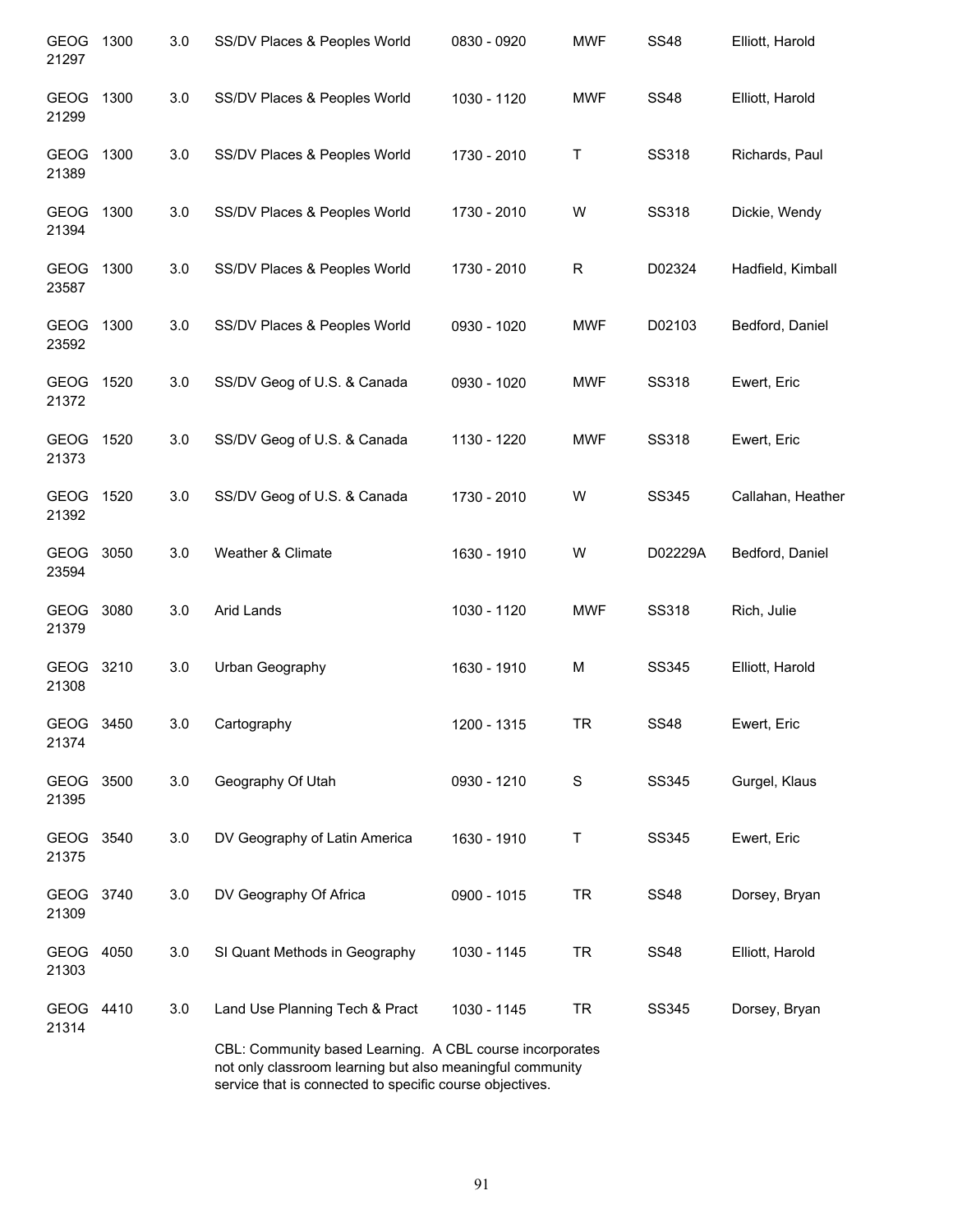| GEOG 4800<br>21401 |      | 1.0 | Individual Research         | <b>TBA</b> | <b>TBA</b> | Elliott, Harold |
|--------------------|------|-----|-----------------------------|------------|------------|-----------------|
| GEOG 4800<br>21406 |      | 1.0 | Individual Research         | <b>TBA</b> | <b>TBA</b> | Elliott, Harold |
| GEOG 4800<br>21408 |      | 1.0 | Individual Research         | <b>TBA</b> | <b>TBA</b> | Elliott, Harold |
| GEOG 4800<br>21410 |      | 1.0 | Individual Research         | <b>TBA</b> | <b>TBA</b> | Bedford, Daniel |
| GEOG 4800<br>21413 |      | 1.0 | Individual Research         | <b>TBA</b> | <b>TBA</b> | Bedford, Daniel |
| GEOG 4800<br>21416 |      | 1.0 | Individual Research         | <b>TBA</b> | <b>TBA</b> | Bedford, Daniel |
| GEOG 4800<br>21422 |      | 1.0 | Individual Research         | <b>TBA</b> | <b>TBA</b> | Dorsey, Bryan   |
| GEOG 4800<br>21426 |      | 1.0 | Individual Research         | <b>TBA</b> | <b>TBA</b> | Dorsey, Bryan   |
| GEOG 4800<br>21429 |      | 1.0 | Individual Research         | <b>TBA</b> | <b>TBA</b> | Dorsey, Bryan   |
| GEOG 4800<br>21435 |      | 1.0 | Individual Research         | <b>TBA</b> | <b>TBA</b> | Ewert, Eric     |
| GEOG 4800<br>21440 |      | 1.0 | Individual Research         | <b>TBA</b> | <b>TBA</b> | Ewert, Eric     |
| GEOG 4800<br>21442 |      | 1.0 | Individual Research         | <b>TBA</b> | <b>TBA</b> | Ewert, Eric     |
| GEOG 4800<br>21448 |      | 1.0 | Individual Research         | <b>TBA</b> | <b>TBA</b> | Lang, Anna      |
| GEOG<br>21452      | 4800 | 1.0 | Individual Research         | <b>TBA</b> | <b>TBA</b> | Lang, Anna      |
| GEOG<br>21453      | 4800 | 1.0 | Individual Research         | <b>TBA</b> | <b>TBA</b> | Lang, Anna      |
| GEOG<br>21455      | 4800 | 1.0 | Individual Research         | <b>TBA</b> | <b>TBA</b> | Rich, Julie     |
| GEOG<br>21456      | 4800 | 1.0 | Individual Research         | <b>TBA</b> | <b>TBA</b> | Rich, Julie     |
| GEOG<br>21458      | 4800 | 1.0 | Individual Research         | <b>TBA</b> | <b>TBA</b> | Rich, Julie     |
| GEOG<br>21460      | 4890 | 1.0 | Cooperative Work Experience | <b>TBA</b> | <b>TBA</b> | Dorsey, Bryan   |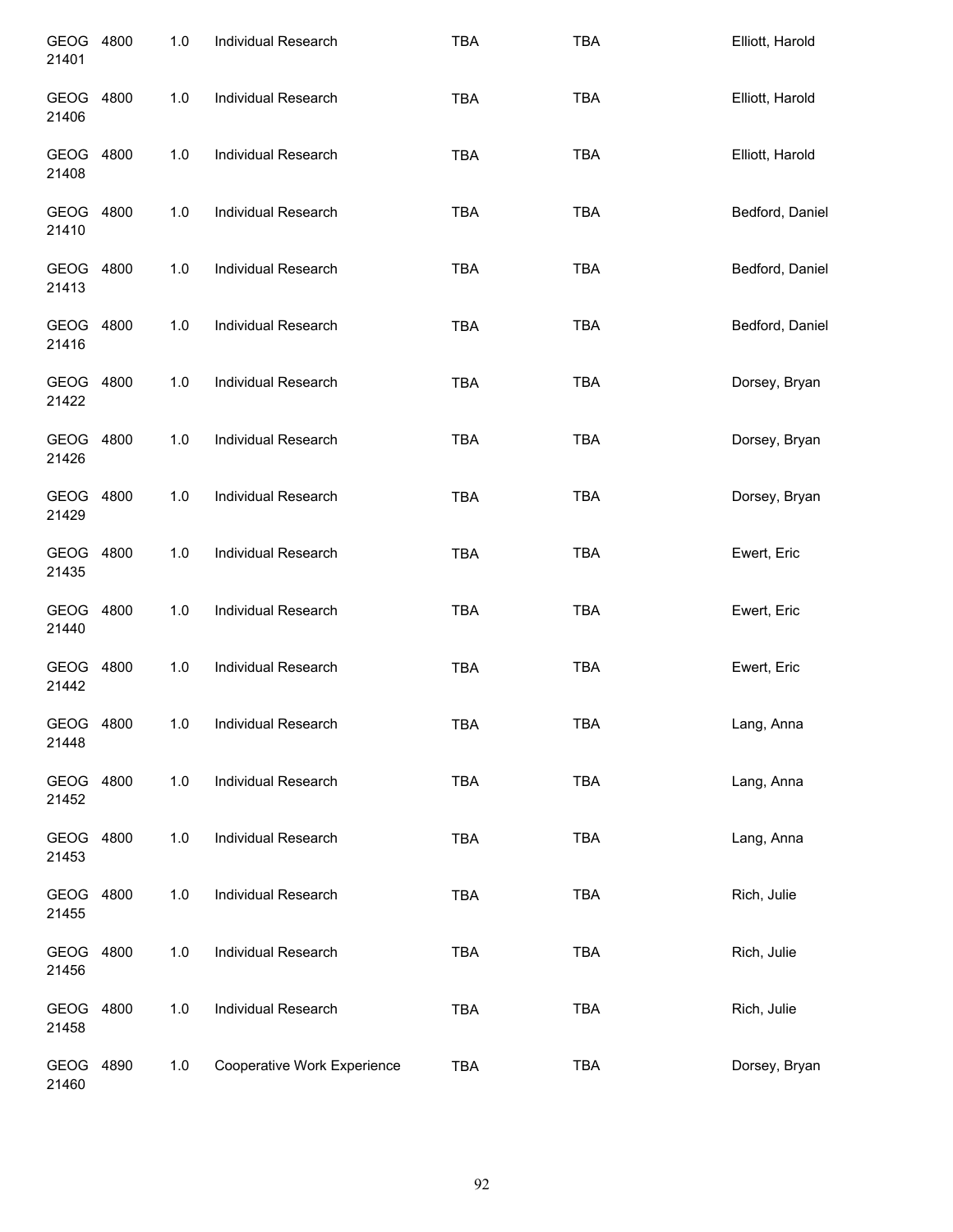| GEOG<br>21461        | 4890 | 1.0 | Cooperative Work Experience                                                                                                                           | <b>TBA</b>  | <b>TBA</b> |              | Dorsey, Bryan          |
|----------------------|------|-----|-------------------------------------------------------------------------------------------------------------------------------------------------------|-------------|------------|--------------|------------------------|
| GEOG<br>21466        | 4890 | 1.0 | Cooperative Work Experience                                                                                                                           | <b>TBA</b>  | <b>TBA</b> |              | Dorsey, Bryan          |
| GEOG<br>21467        | 4890 | 1.0 | Cooperative Work Experience                                                                                                                           | <b>TBA</b>  | <b>TBA</b> |              | Ewert, Eric            |
| GEOG<br>21468        | 4890 | 1.0 | Cooperative Work Experience                                                                                                                           | <b>TBA</b>  | <b>TBA</b> |              | Ewert, Eric            |
| GEOG<br>21470        | 4890 | 1.0 | Cooperative Work Experience                                                                                                                           | <b>TBA</b>  | <b>TBA</b> |              | Ewert, Eric            |
| <b>GERT</b><br>20997 | 1010 | 3.0 | SS Introduction to Gerontology                                                                                                                        | 1030 - 1145 | <b>TR</b>  | <b>SS229</b> | Adams, Mark            |
| <b>GERT</b><br>20999 | 3120 | 3.0 | Aging: Adaptation & Behavior                                                                                                                          | 1130 - 1220 | <b>MWF</b> | SS121        | Fitzgerald, Nanette    |
| <b>GERT</b><br>21000 | 3320 | 3.0 | DV Ethnicity & Older Women                                                                                                                            | 0900 - 1015 | <b>TR</b>  | SS121        | Tadehara, Corina       |
| <b>GERT</b><br>21001 | 3500 | 3.0 | Welfare & Geront Policy Dev                                                                                                                           | 1730 - 2020 | R          | SS101        | Pressey, Sean          |
| <b>GERT</b><br>21002 | 3600 | 3.0 | SI Social Statistics                                                                                                                                  | 1330 - 1420 | <b>MWF</b> | SS101        | Kennedy-Pressey, Kerry |
| <b>GERT</b><br>21689 | 3600 | 3.0 | SI Social Statistics                                                                                                                                  | <b>TBA</b>  | <b>TBA</b> | OL           | Kennedy-Pressey, Kerry |
|                      |      |     | To access the online course materials, please log in through<br>the student portal (eWeber) at http://weber.edu and select:<br>"current students"     |             |            |              |                        |
| <b>GERT</b><br>21875 | 3600 | 3.0 | SI Social Statistics                                                                                                                                  | 1730 - 2020 | W          | D02322       | Kennedy-Pressey, Kerry |
| <b>GERT</b><br>23953 | 3600 | 3.0 | SI Social Statistics                                                                                                                                  | 1730 - 2020 | M          | SS101        | Kennedy-Pressey, Kerry |
| <b>GERT</b><br>21003 | 4220 | 3.0 | Societal Responses to Aging                                                                                                                           | 0930 - 1020 | <b>MWF</b> | SS121        | Fitzgerald, Nanette    |
| <b>GERT</b><br>21227 | 4830 | 2.0 | Readings and/or Projects                                                                                                                              | <b>TBA</b>  | <b>TBA</b> |              | Bigler, Mark           |
|                      |      |     | Instructor approval required to register.<br>Contact the Social Work & Gerontology Office, SS140<br>801-626-6157 for more information.                |             |            |              |                        |
| <b>GERT</b><br>21228 | 4830 | 2.0 | Readings and/or Projects                                                                                                                              | <b>TBA</b>  | <b>TBA</b> |              | Bigler, Mark           |
|                      |      |     | Instructor approval required to register for this class.<br>Contact the Social Work & Gerontology Office, SS140<br>801-626-6157 for more information. |             |            |              |                        |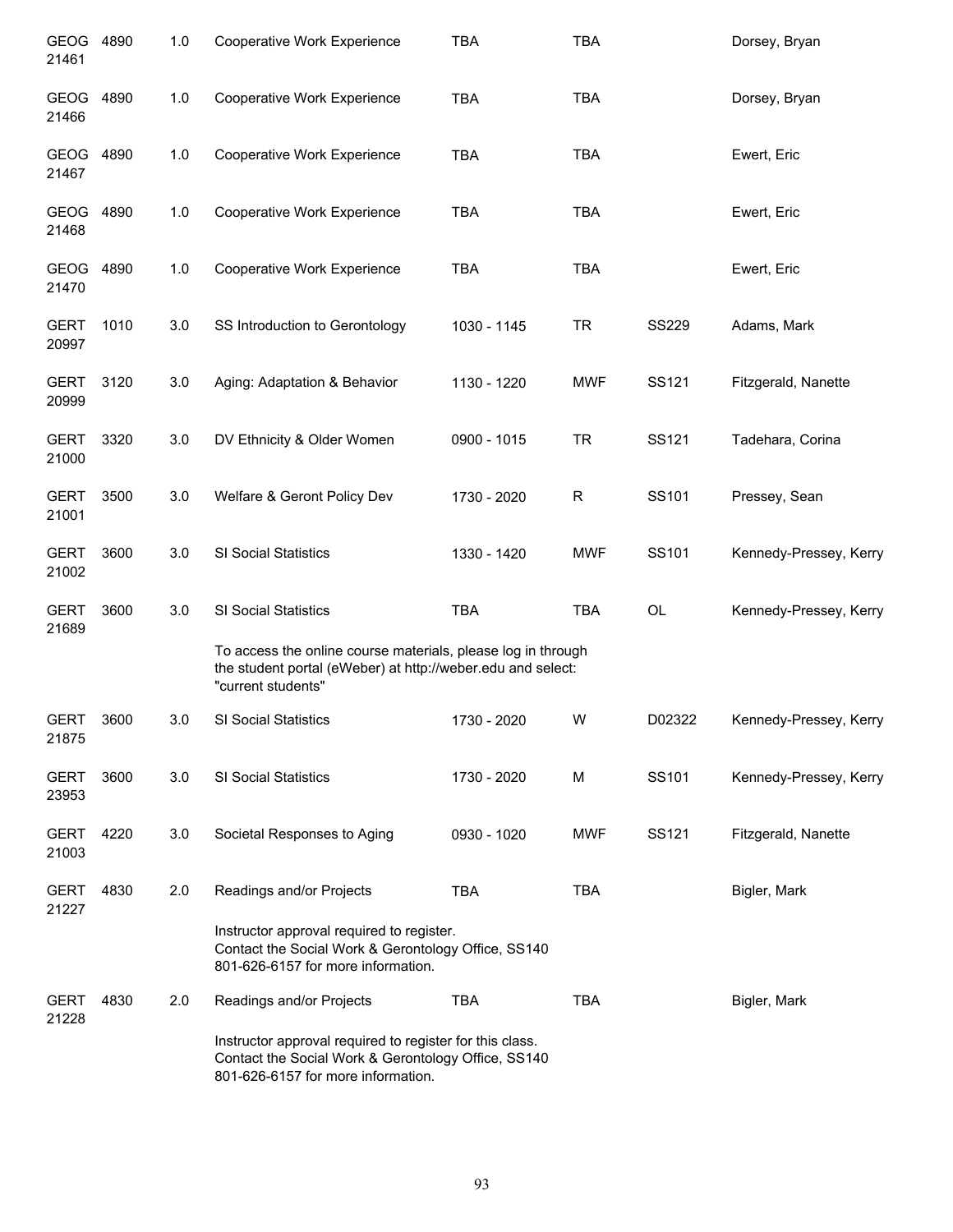| <b>GERT</b><br>21231 | 4830 | 2.0 | Readings and/or Projects                                                                                                                              | <b>TBA</b>  | <b>TBA</b>   |              | Bigler, Mark        |
|----------------------|------|-----|-------------------------------------------------------------------------------------------------------------------------------------------------------|-------------|--------------|--------------|---------------------|
|                      |      |     | Instructor approval required to register for this class.<br>Contact the Social Work & Gerontology Office, SS140<br>801-626-6157 for more information. |             |              |              |                     |
| <b>GERT</b><br>21004 | 4860 | 2.0 | Introductory Field Practicum                                                                                                                          | 1430 - 1540 | M            | SS101        | Vigil, Steven       |
| <b>GERT</b><br>21006 | 4861 | 2.0 | Advanced Field Practicum                                                                                                                              | 1430 - 1540 | M            | SS101        | Vigil, Steven       |
| <b>GERT</b><br>21007 | 4862 | 2.0 | Specialized Field Practicum                                                                                                                           | 1430 - 1540 | M            | SS101        | Vigil, Steven       |
| <b>GRMN</b><br>21333 | 1000 | 1.0 | <b>Proficiency Development</b>                                                                                                                        | 0930 - 1020 | F            | <b>WB111</b> | Szalay, Eva         |
| <b>GRMN</b><br>21334 | 1010 | 4.0 | First Year German I                                                                                                                                   | 0930 - 1020 | <b>MTWR</b>  | <b>WB111</b> | Szalay, Eva         |
| <b>GRMN</b><br>21335 | 2010 | 4.0 | Second Year German I                                                                                                                                  | 0830 - 0920 | <b>MTWF</b>  | <b>WB111</b> | Daines, Erika       |
| <b>GRMN</b><br>21336 | 2550 | 3.0 | Cultural Heritage/Translation                                                                                                                         | 1730 - 2020 | W            | EH117        | Szalay, Eva         |
| <b>GRMN</b><br>21337 | 3060 | 3.0 | Grammar & Composition                                                                                                                                 | 0730 - 0820 | <b>MWF</b>   | <b>WB111</b> | Daines, Erika       |
|                      |      |     | This course is sheltered: See Instructor                                                                                                              |             |              |              |                     |
| <b>GRMN</b><br>21339 | 3060 | 3.0 | <b>Grammar &amp; Composition</b>                                                                                                                      | 0730 - 0820 | <b>MWF</b>   | EH117        | Szalay, Eva         |
| <b>GRMN</b><br>21341 | 3360 | 3.0 | <b>Grammar Review</b>                                                                                                                                 | 0930 - 1020 | <b>MWF</b>   | EH117        | Daines, Erika       |
| <b>GRMN</b><br>21342 | 3710 | 3.0 | <b>Business Language I</b>                                                                                                                            | 1130 - 1220 | <b>MWF</b>   | <b>WB111</b> | Daines, Erika       |
| <b>HAS</b><br>21869  | 3000 | 3.0 | The Health Care System                                                                                                                                | 1430 - 1710 | Τ            | MH222        | Dahlkemper, Richard |
| <b>HAS</b><br>23874  | 3000 | 3.0 | The Health Care System                                                                                                                                | <b>TBA</b>  | <b>TBA</b>   | OL           | Dahlkemper, Richard |
|                      |      |     | To access the online course material, please log in through<br>the student portal (eWeber) at http://weber.edu and select:<br>"current students"      |             |              |              |                     |
| <b>HAS</b><br>21877  | 3020 | 3.0 | Health Care Marketing                                                                                                                                 | 1730 - 2010 | М            | MH222        | Dahlkemper, Richard |
| <b>HAS</b><br>21879  | 3150 | 3.0 | Com Health Agencies & Services                                                                                                                        | 1430 - 1710 | $\mathsf{R}$ | MH222        | Johnson, Kenneth    |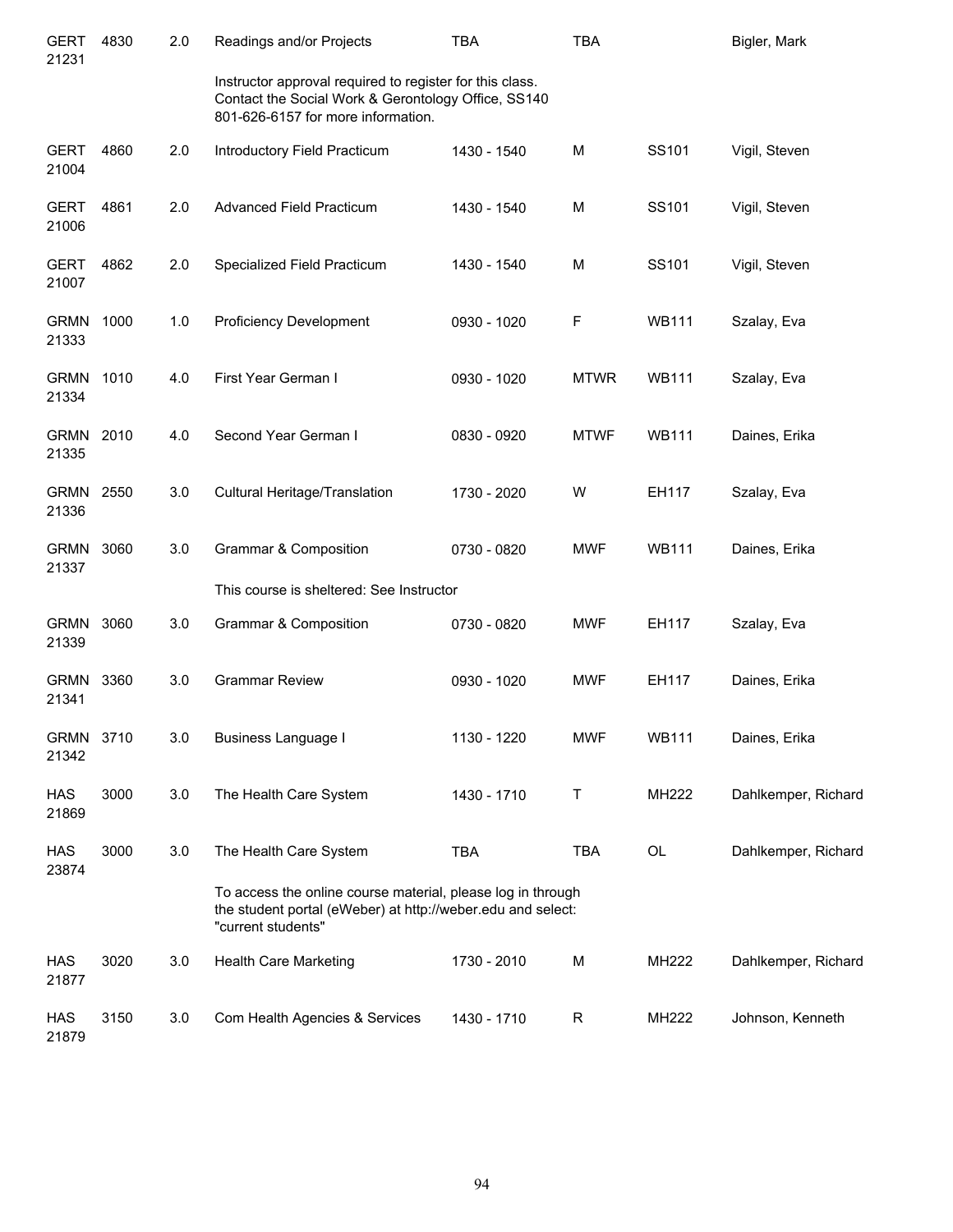| <b>HAS</b><br>23875 | 3190 | 3.0   | DV Cultural Divers in Patient                                                                                                                    | <b>TBA</b>  | <b>TBA</b> | <b>OL</b>    | Johnson, Kenneth    |
|---------------------|------|-------|--------------------------------------------------------------------------------------------------------------------------------------------------|-------------|------------|--------------|---------------------|
|                     |      |       | To access the online course material, please log in through<br>the student portal (eWeber) at http://weber.edu and select:<br>"current students" |             |            |              |                     |
| HAS<br>21881        | 3230 | 3.0   | <b>Health Communication</b>                                                                                                                      | 1430 - 1710 | M          | <b>MH117</b> | Moss, Cory          |
| <b>HAS</b><br>23878 | 3240 | 3.0   | Human Resource Develpmnt HC                                                                                                                      | <b>TBA</b>  | <b>TBA</b> | <b>OL</b>    | Snow, Michelle      |
|                     |      |       | To access the online course material, please log in through<br>the student portal (eWeber) at http://weber.edu and select:<br>"current students" |             |            |              |                     |
| HAS<br>23902        | 3260 | 3.0   | Administrative/Supervisor Theo                                                                                                                   | <b>TBA</b>  | <b>TBA</b> | <b>OL</b>    | Burton, Lloyd       |
|                     |      |       | To access the online course material, please log in through<br>the student portal (eWeber) at http://weber.edu and select:<br>"current students" |             |            |              |                     |
| HAS<br>23903        | 3750 | 3.0   | <b>Health Care Financial Administ</b>                                                                                                            | <b>TBA</b>  | <b>TBA</b> | <b>OL</b>    | Dahlkemper, Richard |
|                     |      |       | To access the online course material, please log in through<br>the student portal (eWeber) at http://weber.edu and select:<br>"current students" |             |            |              |                     |
| HAS<br>21888        | 4320 | 3.0   | Health Care Economics/Policy                                                                                                                     | 1730 - 2010 | W          | MH332        | Wyant, David        |
| HAS<br>21890        | 4400 | 3.0   | Legal/Ethical Aspects Hith Adm                                                                                                                   | 1730 - 2010 | M          | <b>MH117</b> | Burton, Lloyd       |
| <b>HAS</b><br>23904 | 4410 | 3.0   | Clinical Instruction Design/Ev                                                                                                                   | <b>TBA</b>  | <b>TBA</b> | <b>OL</b>    | Jensen, Marion      |
|                     |      |       | To access the online course material, please log in through<br>the student portal (eWeber) at http://weber.edu and select:<br>"current students" |             |            |              |                     |
| <b>HAS</b><br>21894 | 4800 | 1.0   | Individual Study                                                                                                                                 | <b>TBA</b>  | <b>TBA</b> |              | Dahlkemper, Richard |
| <b>HAS</b><br>21897 | 4800 | $1.0$ | Individual Study                                                                                                                                 | <b>TBA</b>  | <b>TBA</b> |              | Dahlkemper, Richard |
| <b>HAS</b><br>21899 | 4800 | 1.0   | Individual Study                                                                                                                                 | <b>TBA</b>  | <b>TBA</b> |              | Dahlkemper, Richard |
| <b>HAS</b><br>21900 | 4860 | 2.0   | Practicum/Internship                                                                                                                             | <b>TBA</b>  | <b>TBA</b> |              |                     |
| <b>HAS</b><br>21903 | 4860 | 2.0   | Practicum/Internship                                                                                                                             | <b>TBA</b>  | <b>TBA</b> |              |                     |
| <b>HAS</b><br>21905 | 4860 | 2.0   | Practicum/Internship                                                                                                                             | <b>TBA</b>  | <b>TBA</b> |              |                     |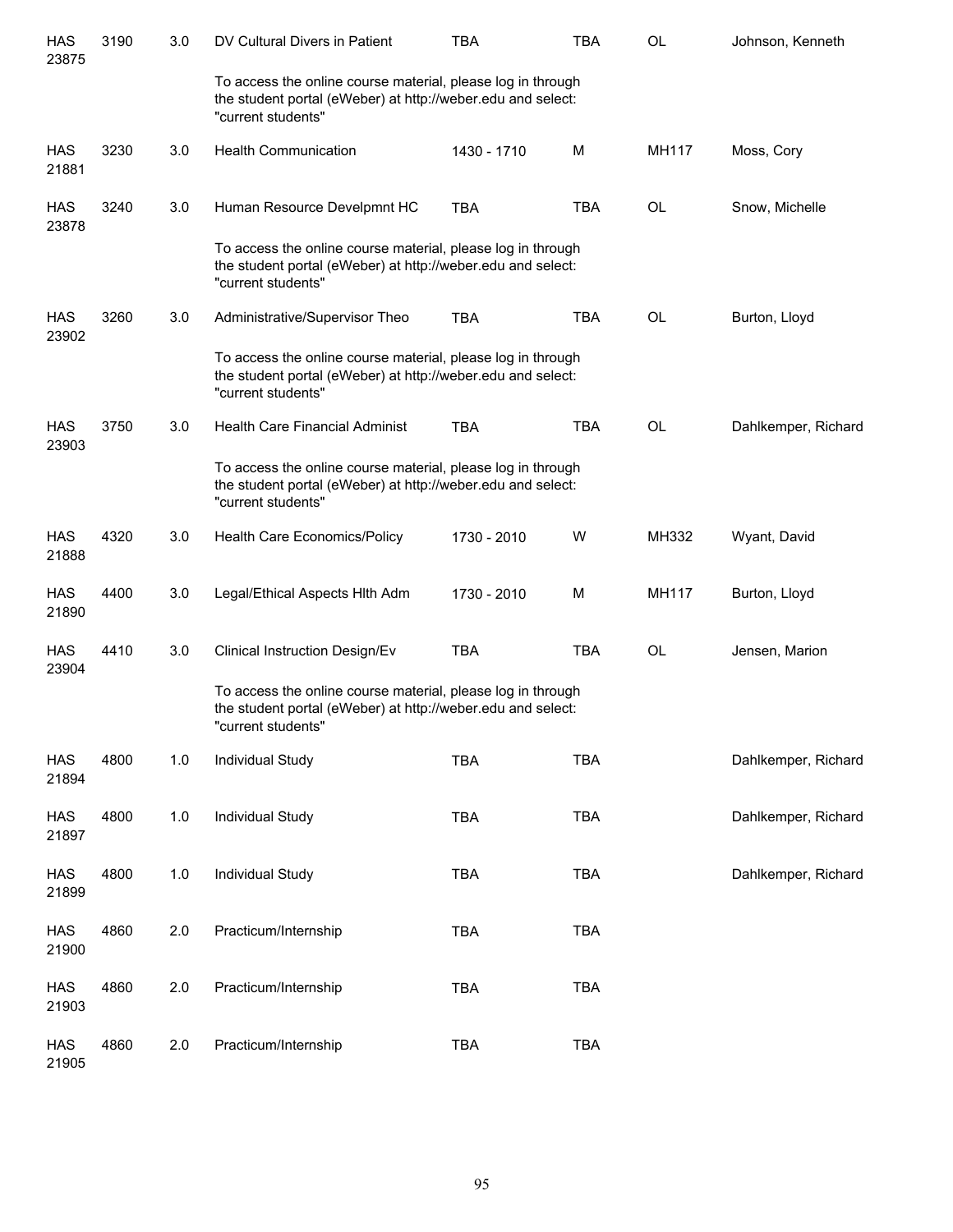| HIM<br>23907        | 2000 | 4.0 | Intro Health Info Systems/Sett                                                                                                                    | TBA                        | TBA        | <b>OL</b>      | Merkley, Heather |
|---------------------|------|-----|---------------------------------------------------------------------------------------------------------------------------------------------------|----------------------------|------------|----------------|------------------|
|                     |      |     | To access the online course material, please log in through<br>the student portal (eWeber) at http://weber.edu and select:<br>"current students"  |                            |            |                |                  |
| HIM<br>23909        | 2200 | 3.0 | Healthcare Stats & Privacy                                                                                                                        | <b>TBA</b>                 | <b>TBA</b> | <b>OL</b>      | Merkley, Heather |
|                     |      |     | To access the online course material, please log in through<br>the student portal (eWeber) at http://weber.edu and select:<br>"current students"  |                            |            |                |                  |
| HIM<br>21910        | 2300 | 3.0 | Diagnosis Coding                                                                                                                                  | 1230 - 1420                | M          | MH355          | Carter, Darcy    |
| HIM<br>23911        | 2300 | 3.0 | Diagnosis Coding                                                                                                                                  | <b>TBA</b>                 | <b>TBA</b> | <b>OL</b>      | Carter, Darcy    |
|                     |      |     | To access the online course material, please log in through<br>the student portal (eWeber) at http://weber.edu and select:<br>"current students"  |                            |            |                |                  |
| HIM<br>24140        | 2320 | 3.0 | Ambulatory/Physician Office Co                                                                                                                    | <b>TBA</b>                 | <b>TBA</b> | <b>OL</b>      | Shaw, Patricia   |
|                     |      |     | To access the online course materials, please log in through<br>the student portal (eWeber) at http://weber.edu and select:<br>"current students" |                            |            |                |                  |
| HIM<br>23915        | 2330 | 2.0 | Class Systems Topics/Reimburse                                                                                                                    | <b>TBA</b>                 | <b>TBA</b> | <b>OL</b>      | Shaw, Patricia   |
|                     |      |     | To access the online course material, please log in through<br>the student portal (eWeber) at http://weber.edu and select:<br>"current students"  |                            |            |                |                  |
| HIM<br>21912        | 2500 | 3.0 | Database Mngmnt & Security                                                                                                                        | 0930 - 1050<br>0930 - 1050 | M<br>W     | MH341<br>MH332 | Shaw, Patricia   |
| <b>HIM</b><br>23916 | 2861 | 2.0 | Professional Practice Experien                                                                                                                    | <b>TBA</b>                 | <b>TBA</b> | OL             | Carter, Darcy    |
|                     |      |     | To access the online course material, please log in through<br>the student portal (eWeber) at http://weber.edu and select:<br>"current students"  |                            |            |                |                  |
| HIM<br>23917        | 3000 | 3.0 | Computer Applications in Hlth                                                                                                                     | <b>TBA</b>                 | TBA        | OL             | Merkley, Heather |
|                     |      |     | To access the online course material, please log in through<br>the student portal (eWeber) at http://weber.edu and select:<br>"current students"  |                            |            |                |                  |
| HIM<br>21914        | 3200 | 3.0 | SI Epidemiology & Biostatistic                                                                                                                    | 1730 - 2010                | R          | MH222          | Burton, Lloyd    |
| HIM<br>21915        | 3300 | 3.0 | Intro Quality Improve Hith Car                                                                                                                    | 1730 - 2010                | Т          | MH332          | Shaw, Patricia   |
| HIM<br>23919        | 3400 | 3.0 | Hith Care Networks/Databases                                                                                                                      | <b>TBA</b>                 | TBA        | OL             | Carter, Darcy    |
|                     |      |     | To access the online course material, please log in through<br>the student portal (eWeber) at http://weber.edu and select:<br>"current students"  |                            |            |                |                  |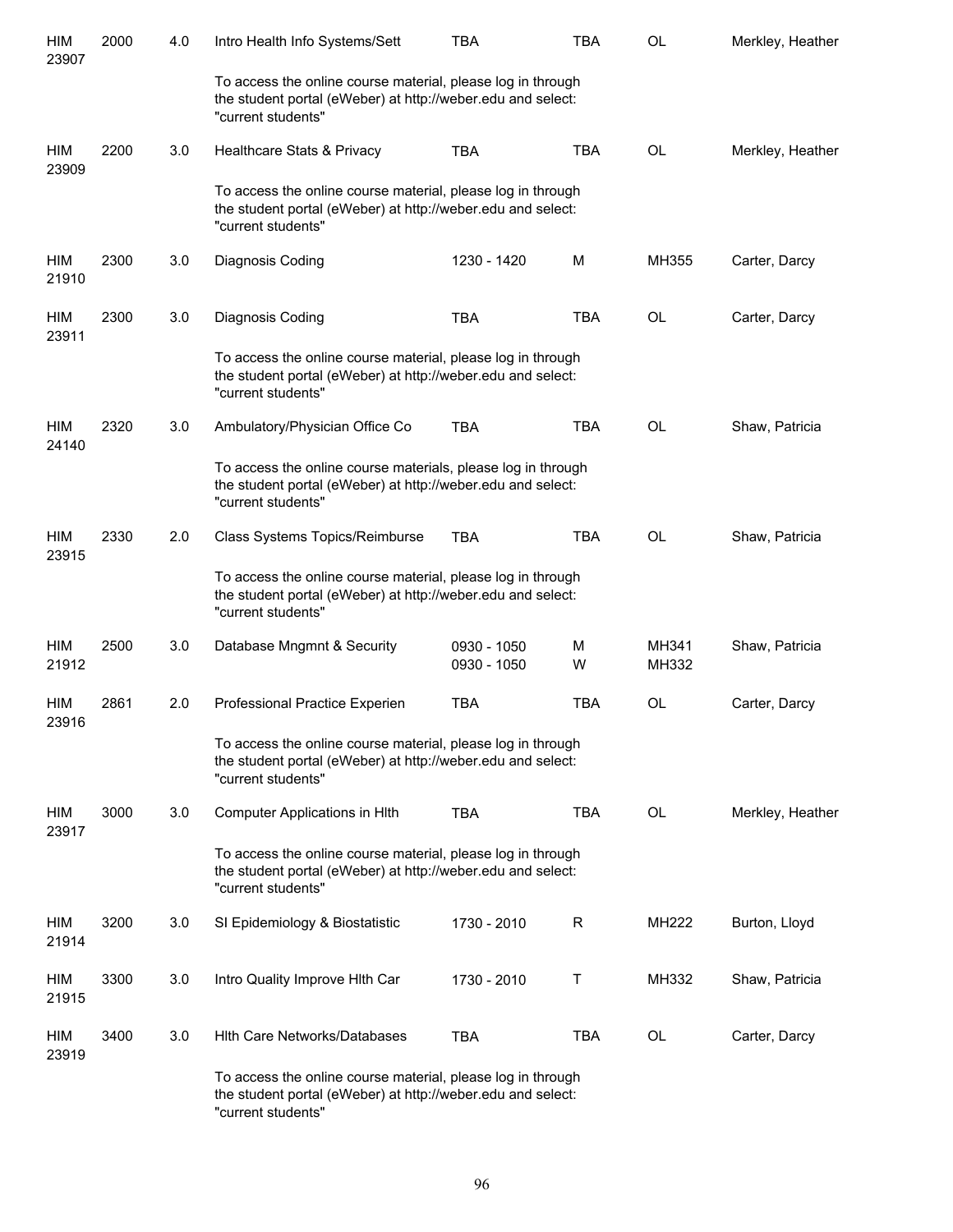| HIM<br>23921         | 3500 | 2.0 | <b>Biomed Research Support</b>                                                                                                                    | <b>TBA</b>  | <b>TBA</b> | OL           | Merkley, Heather |
|----------------------|------|-----|---------------------------------------------------------------------------------------------------------------------------------------------------|-------------|------------|--------------|------------------|
|                      |      |     | To access the online course material, please log in through<br>the student portal (eWeber) at htt[://weber.edu and select:<br>"current students"  |             |            |              |                  |
| HIM<br>23923         | 4990 | 3.0 | Baccalaureate Thesis/Presentat                                                                                                                    | <b>TBA</b>  | <b>TBA</b> | OL           | Shaw, Patricia   |
|                      |      |     | To access the online course material, please log in through<br>the student portal (eWeber) at http://weber.edu and select:<br>"current students"  |             |            |              |                  |
| <b>HIST</b><br>20551 | 1500 | 3.0 | SS World History to 1500                                                                                                                          | 1030 - 1120 | <b>MWF</b> | SS217        | Ibarguen, John   |
| <b>HIST</b><br>20552 | 1500 | 3.0 | SS World History to 1500                                                                                                                          | 1130 - 1220 | <b>MWF</b> | SS201        | Ibarguen, John   |
| <b>HIST</b><br>20558 | 1500 | 3.0 | SS World History to 1500                                                                                                                          | 0900 - 1015 | <b>TR</b>  | SS201        | Lewis, Gregory   |
| <b>HIST</b><br>20559 | 1500 | 3.0 | SS World History to 1500                                                                                                                          | 1030 - 1145 | <b>TR</b>  | SS201        | Lewis, Gregory   |
| <b>HIST</b><br>24029 | 1500 | 3.0 | SS World History to 1500                                                                                                                          | <b>TBA</b>  | <b>TBA</b> | OL           | Francis, Stephen |
|                      |      |     | To access the online course materials, please log in through<br>the student portal (eWeber) at http://weber.edu and select:<br>"current students" |             |            |              |                  |
| <b>HIST</b><br>20533 | 1510 | 3.0 | SS/DV World Hist 1500 to Pres                                                                                                                     | 1130 - 1220 | <b>MWF</b> | <b>SS274</b> | Brower, Matthew  |
| <b>HIST</b><br>20534 | 1510 | 3.0 | SS/DV World Hist 1500 to Pres                                                                                                                     | 1200 - 1315 | <b>TR</b>  | SS201        | Brower, Matthew  |
| <b>HIST</b><br>20560 | 1510 | 3.0 | SS/DV World Hist 1500 to Pres                                                                                                                     | 1730 - 2010 | M          | SS201        | Lewis, Gregory   |
| <b>HIST</b><br>24018 | 1510 | 3.0 | SS/DV World Hist 1500 to Pres                                                                                                                     | 1030 - 1145 | <b>TR</b>  | D02113       | Francis, Stephen |
| <b>HIST</b><br>24030 | 1510 | 3.0 | SS/DV World Hist 1500 to Pres                                                                                                                     | <b>TBA</b>  | <b>TBA</b> | OL           | Francis, Stephen |
|                      |      |     | To access the online course materials, please log in through<br>the student portal (eWeber) at http://weber.edu and select:<br>"current students" |             |            |              |                  |
| <b>HIST</b><br>20530 | 1700 | 3.0 | Al American Civilization                                                                                                                          | 1130 - 1220 | <b>MWF</b> | SS219        | Becker, Robert   |
| <b>HIST</b><br>20531 | 1700 | 3.0 | Al American Civilization                                                                                                                          | 1230 - 1320 | <b>MWF</b> | SS219        | Becker, Robert   |
| <b>HIST</b><br>20546 | 1700 | 3.0 | Al American Civilization                                                                                                                          | 1030 - 1145 | <b>TR</b>  | SS119        | Dant, Sara       |
| HIST<br>20547        | 1700 | 3.0 | Al American Civilization                                                                                                                          | 1200 - 1315 | <b>TR</b>  | SS219        | Dant, Sara       |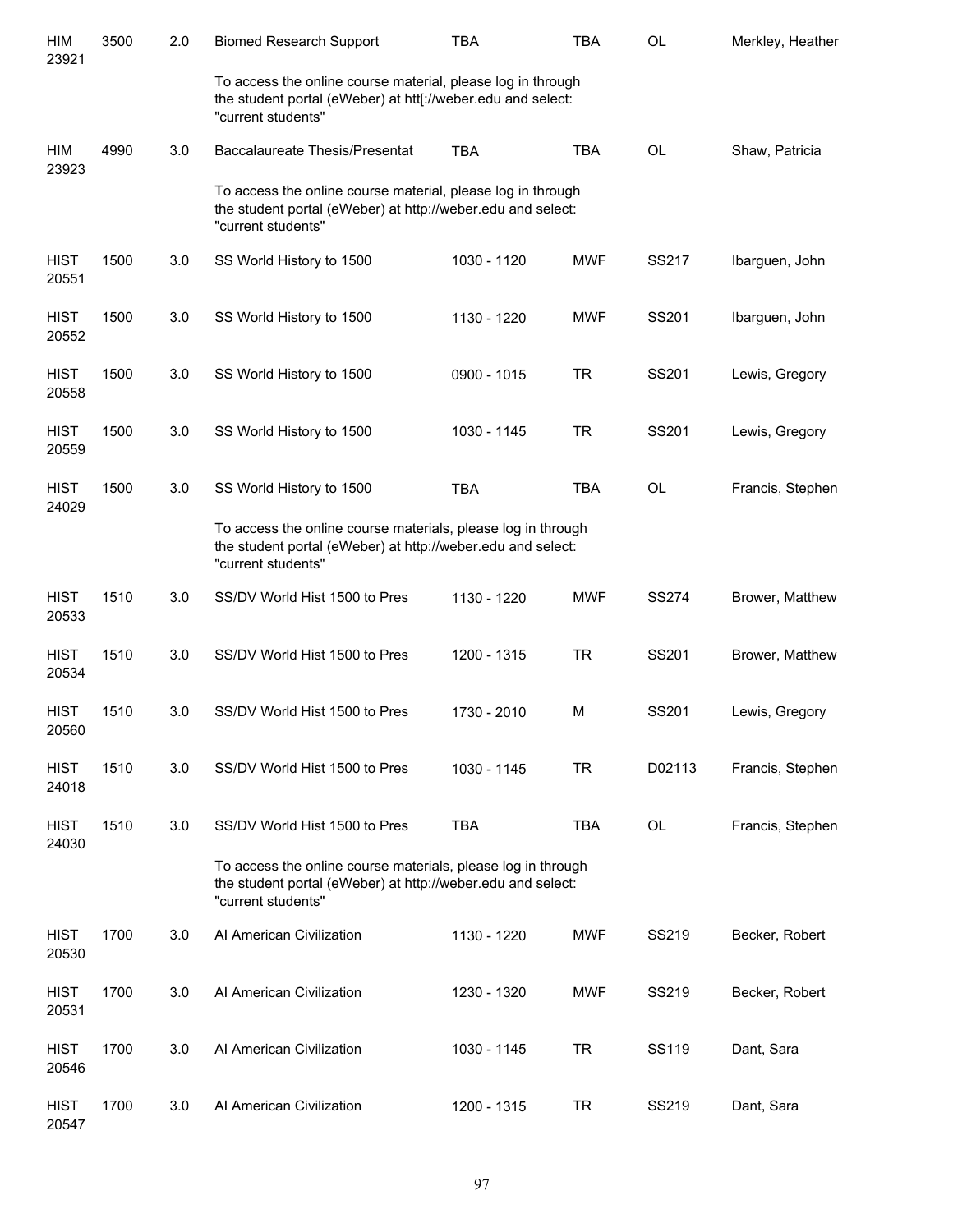| <b>HIST</b><br>20555 | 1700 | 3.0 | Al American Civilization | 1730 - 2010 | M            | SS219        | Vickers, Vikki    |
|----------------------|------|-----|--------------------------|-------------|--------------|--------------|-------------------|
| <b>HIST</b><br>20562 | 1700 | 3.0 | Al American Civilization | 0730 - 0820 | <b>MWF</b>   | SS119        | MacKay, Kathryn   |
| <b>HIST</b><br>20563 | 1700 | 3.0 | Al American Civilization | 0830 - 0920 | MWF          | SS119        | MacKay, Kathryn   |
| <b>HIST</b><br>20577 | 1700 | 3.0 | Al American Civilization | 0830 - 0920 | <b>MWF</b>   | <b>WB206</b> | Sessions, Gene    |
| <b>HIST</b><br>20578 | 1700 | 3.0 | Al American Civilization | 0930 - 1020 | <b>MWF</b>   | <b>WB206</b> | Sessions, Gene    |
| <b>HIST</b><br>20579 | 1700 | 3.0 | Al American Civilization | 1730 - 2010 | W            | SS219        | Sillito, John     |
| <b>HIST</b><br>20581 | 1700 | 3.0 | Al American Civilization | 1130 - 1220 | <b>MWF</b>   | SS119        |                   |
| <b>HIST</b><br>20582 | 1700 | 3.0 | Al American Civilization | 1030 - 1145 | <b>TR</b>    | SS219        |                   |
| <b>HIST</b><br>20583 | 1700 | 3.0 | Al American Civilization | 0930 - 1020 | <b>MWF</b>   | SS219        |                   |
| <b>HIST</b><br>20584 | 1700 | 3.0 | Al American Civilization | 1730 - 2010 | $\mathsf{R}$ | SS219        | Stephens, Doug    |
| <b>HIST</b><br>20585 | 1700 | 3.0 | Al American Civilization | 0730 - 0845 | <b>TR</b>    | SS219        | Ulibarri, Richard |
| <b>HIST</b><br>20586 | 1700 | 3.0 | Al American Civilization | 0900 - 1015 | <b>TR</b>    | SS219        | Ulibarri, Richard |
| <b>HIST</b><br>20589 | 1700 | 3.0 | Al American Civilization | 1730 - 2010 | Τ            | SS219        | Kronmiller, Jay   |
| <b>HIST</b><br>20592 | 1700 | 3.0 | Al American Civilization | 1030 - 1120 | <b>MWF</b>   | SS219        | Vickers, Vikki    |
| <b>HIST</b><br>23809 | 1700 | 3.0 | Al American Civilization | 1730 - 2010 | $\mathsf{R}$ | D02318       | Greenwell, Scott  |
| <b>HIST</b><br>24008 | 1700 | 3.0 | Al American Civilization | 1730 - 2020 | W            | DH           | Reynolds, Dynette |
| <b>HIST</b><br>24020 | 1700 | 3.0 | Al American Civilization | 0900 - 1015 | <b>TR</b>    | D02113       | Francis, Stephen  |
| <b>HIST</b><br>24021 | 1700 | 3.0 | Al American Civilization | 0930 - 1020 | <b>MWF</b>   | D02222       | Layton, Stanford  |
| <b>HIST</b><br>24024 | 1700 | 3.0 | Al American Civilization | 1030 - 1120 | <b>MWF</b>   | D02222       | Layton, Stanford  |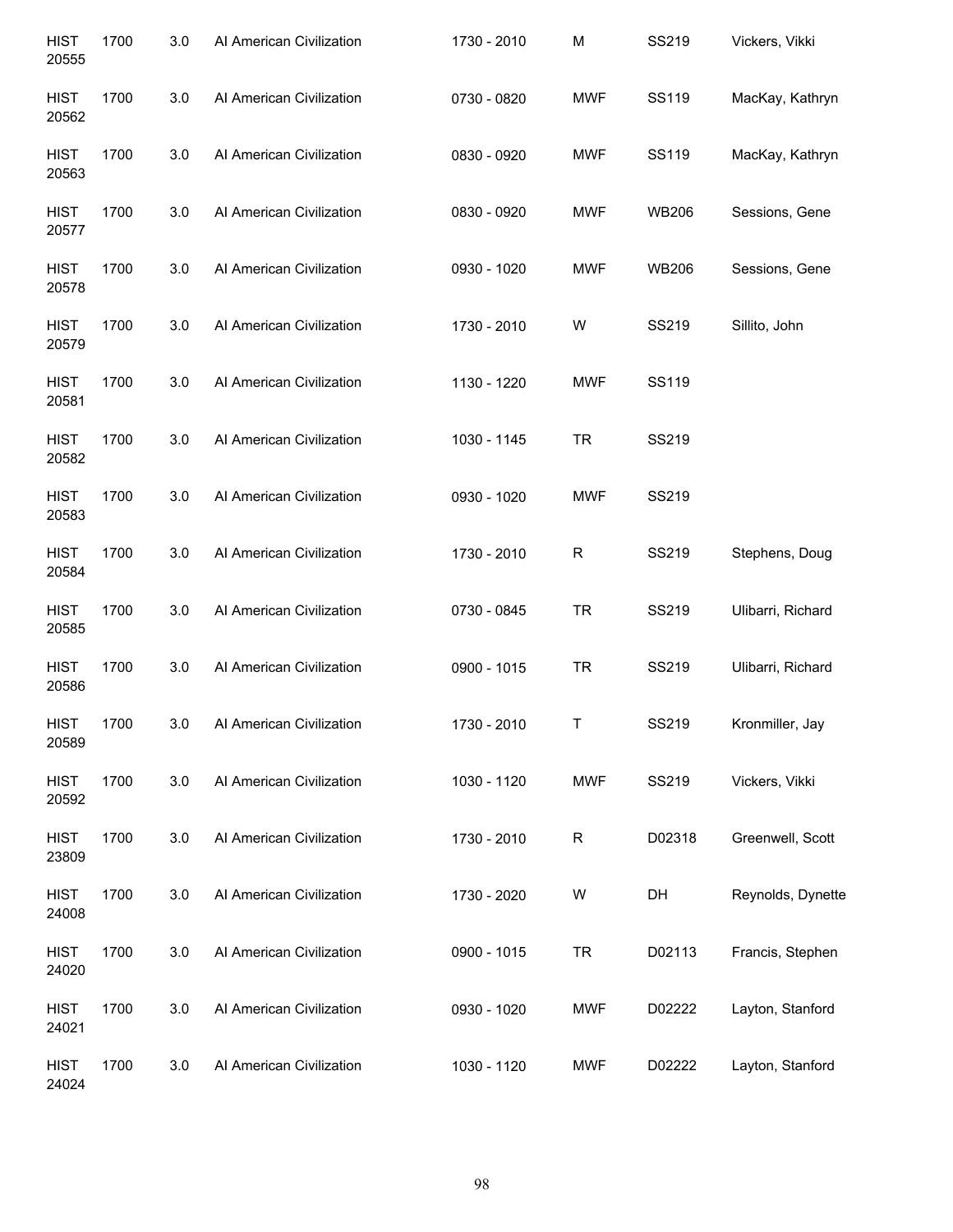| <b>HIST</b><br>24025 | 1700 | 3.0 | Al American Civilization                                                                                                                          | 1130 - 1220 | <b>MWF</b>   | D02222       | Reynolds, Dynette |
|----------------------|------|-----|---------------------------------------------------------------------------------------------------------------------------------------------------|-------------|--------------|--------------|-------------------|
| <b>HIST</b><br>24032 | 1700 | 3.0 | Al American Civilization                                                                                                                          | <b>TBA</b>  | <b>TBA</b>   | OL           | Sessions, Gene    |
|                      |      |     | To access the online course materials, please log in through<br>the student portal (eWeber) at http://weber.edu and select:<br>"current students" |             |              |              |                   |
| <b>HIST</b><br>24035 | 1700 | 3.0 | Al American Civilization                                                                                                                          | <b>TBA</b>  | <b>TBA</b>   | <b>OL</b>    | Vickers, Vikki    |
|                      |      |     | To access the online course materials, please log in through<br>the student portal (eWeber) at http://weber.edu and select:<br>"current students" |             |              |              |                   |
| <b>HIST</b><br>24043 | 1700 | 3.0 | Al American Civilization                                                                                                                          | 1730 - 2010 | Τ            | N08          | Smith, Tracey     |
| <b>HIST</b><br>24229 | 1700 | 3.0 | Al American Civilization                                                                                                                          | 1730 - 2020 | Т            | WW108        | Waite, Ryan       |
| <b>HIST</b><br>20575 | 2700 | 3.0 | Al History of the U.S. to 1877                                                                                                                    | 0900 - 1015 | <b>TR</b>    | <b>SS274</b> | Sadler, Richard   |
| <b>HIST</b><br>24028 | 2700 | 3.0 | Al History of the U.S. to 1877                                                                                                                    | 1730 - 2010 | $\mathsf{R}$ | SS119        | Sessions, Gene    |
| <b>HIST</b><br>20590 | 2710 | 3.0 | AI Hist of the U.S. Since 1877                                                                                                                    | 1030 - 1145 | <b>TR</b>    | <b>SS274</b> | Vickers, Vikki    |
| <b>HIST</b><br>24036 | 2710 | 3.0 | Al Hist of the U.S. Since 1877                                                                                                                    | <b>TBA</b>  | <b>TBA</b>   | OL           | MacKay, Kathryn   |
|                      |      |     | To access the online course materials, please log in through<br>the student portal (eWeber) at http://weber.edu and select:<br>"current students" |             |              |              |                   |
| <b>HIST</b><br>20565 | 3000 | 3.0 | SI Investigating History                                                                                                                          | 1730 - 2010 | W            | <b>SS274</b> | MacKay, Kathryn   |
| <b>HIST</b><br>20573 | 3000 | 3.0 | SI Investigating History                                                                                                                          | 1230 - 1510 | W            | SS217        | Matt, Susan       |
| <b>HIST</b><br>20564 | 3070 | 3.0 | DV Women in Amer Hist 1600-pre                                                                                                                    | 1030 - 1120 | <b>MWF</b>   | SS231        | MacKay, Kathryn   |
| <b>HIST</b><br>20574 | 3090 | 3.0 | DV American Social History                                                                                                                        | 1030 - 1145 | <b>TR</b>    | SS217        | Matt, Susan       |
| <b>HIST</b><br>20588 | 3210 | 3.0 | U.S. Constitutional History                                                                                                                       | 0930 - 1020 | <b>MWF</b>   | SS231        | Ulibarri, Richard |
| <b>HIST</b><br>21823 | 3230 | 3.0 | U.S. Diplomatic History                                                                                                                           | 0900 - 1015 | <b>TR</b>    | SS119        |                   |
| <b>HIST</b><br>20587 | 3280 | 3.0 | American Military Hist to 1917                                                                                                                    | 0830 - 0920 | <b>MWF</b>   | SS231        | Ulibarri, Richard |
| <b>HIST</b><br>20566 | 3500 | 3.0 | <b>Historical Preservation</b>                                                                                                                    | 1330 - 1610 | Τ            | <b>SS274</b> | MacKay, Kathryn   |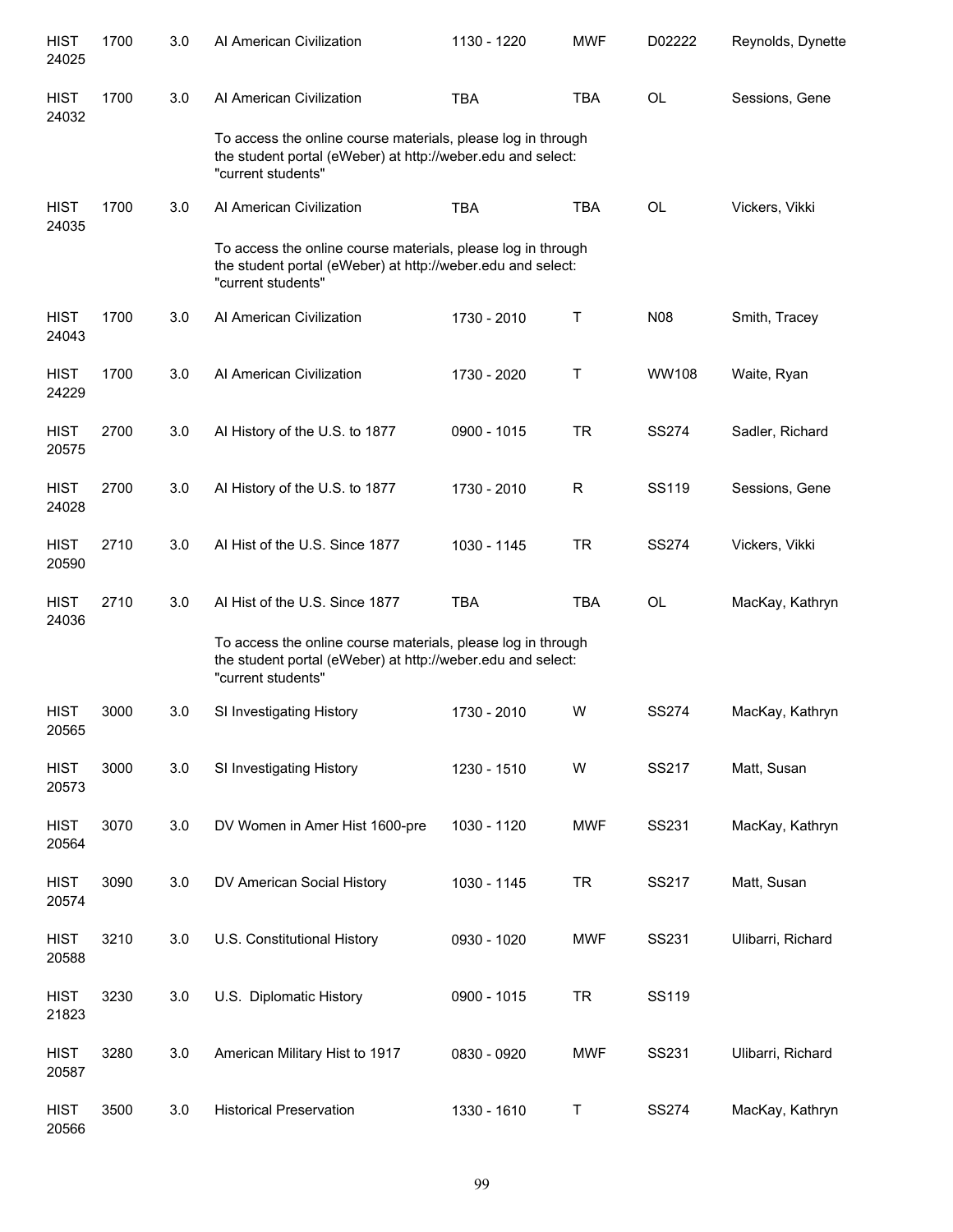| <b>HIST</b><br>20591 | 4010 | 3.0 | <b>Colonial America</b>                                                                                                                           | 1130 - 1220 | <b>MWF</b> | SS217        | Vickers, Vikki   |
|----------------------|------|-----|---------------------------------------------------------------------------------------------------------------------------------------------------|-------------|------------|--------------|------------------|
| <b>HIST</b><br>24037 | 4070 | 3.0 | 20th Century U.S. since 1945                                                                                                                      | <b>TBA</b>  | <b>TBA</b> | <b>OL</b>    | Sessions, Gene   |
|                      |      |     | To access the online course materials, please log in through<br>the student portal (eWeber) at http://weber.edu and select:<br>"current students" |             |            |              |                  |
| <b>HIST</b><br>20549 | 4220 | 3.0 | History of Middle Ages: 300-13                                                                                                                    | 1030 - 1120 | <b>MWF</b> | <b>SS274</b> | Francis, Stephen |
| <b>HIST</b><br>20535 | 4250 | 3.0 | Ninteenth Century Europe                                                                                                                          | 0900 - 1015 | <b>TR</b>  | SS217        | Brower, Matthew  |
| <b>HIST</b><br>20556 | 4310 | 3.0 | History of Russia to 1917                                                                                                                         | 0830 - 0920 | <b>MWF</b> | <b>SS274</b> | Larkin, Larae    |
| <b>HIST</b><br>20550 | 4340 | 3.0 | History Of England since 1714                                                                                                                     | 0930 - 1020 | <b>MWF</b> | <b>SS274</b> | Francis, Stephen |
| <b>HIST</b><br>20553 | 4410 | 3.0 | History of Spain and Portugal                                                                                                                     | 1730 - 2010 | Τ          | SS231        | Ibarguen, John   |
| <b>HIST</b><br>20561 | 4530 | 3.0 | DV Far Eastern History                                                                                                                            | 0930 - 1020 | <b>MWF</b> | SS217        | Lewis, Gregory   |
| <b>HIST</b><br>20554 | 4670 | 3.0 | DV History Of Mexico                                                                                                                              | 0900 - 1015 | <b>TR</b>  | SS231        | Ibarguen, John   |
| <b>HIST</b><br>20532 | 4710 | 3.0 | Special Issues and Topics                                                                                                                         | 1730 - 2010 | Τ          | <b>SS274</b> |                  |
|                      |      |     | <b>U.S. POP CULTURE</b>                                                                                                                           |             |            |              |                  |
| <b>HIST</b><br>20557 | 4720 | 3.0 | Issues and Topics in European                                                                                                                     | 1030 - 1120 | <b>MWF</b> | SS201        | Larkin, Larae    |
|                      |      |     | POST SOVIET RUSSIA                                                                                                                                |             |            |              |                  |
| <b>HIST</b><br>20536 | 4830 | 1.0 | <b>Directed Readings</b>                                                                                                                          | <b>TBA</b>  | <b>TBA</b> |              | Brower, Matthew  |
|                      |      |     | CONTACT HISTORY DEPARTMENT SECRETARY TO OBTAIN DIRECTED<br>READING CONTRACT BEFORE OVERRIDE CAN BE PROCESSED                                      |             |            |              |                  |
| <b>HIST</b><br>20538 | 4830 | 1.0 | <b>Directed Readings</b>                                                                                                                          | <b>TBA</b>  | <b>TBA</b> |              | Brower, Matthew  |
|                      |      |     | CONTACT HISTORY DEPARTMENT SECRETARY TO OBTAIN DIRECTED<br>READING CONTRACT BEFORE OVERRIDE CAN BE PROCESSED                                      |             |            |              |                  |
| <b>HIST</b><br>20539 | 4830 | 1.0 | <b>Directed Readings</b>                                                                                                                          | <b>TBA</b>  | <b>TBA</b> |              | Brower, Matthew  |
|                      |      |     | CONTACT HISTORY DEPARTMENT SECRETARY TO OBTAIN DIRECTED<br>READING CONTRACT BEFORE OVERRIDE CAN BE PROCESSED                                      |             |            |              |                  |
| <b>HIST</b><br>20567 | 4860 | 1.0 | Internship in Historical Study                                                                                                                    | <b>TBA</b>  | <b>TBA</b> |              | MacKay, Kathryn  |
|                      |      |     | CONTACT DR. KATHRYN MACKAY TO OBTAIN INTERN APPLICATION<br>BEFORE OVERRIDE CAN BE PROCESSED                                                       |             |            |              |                  |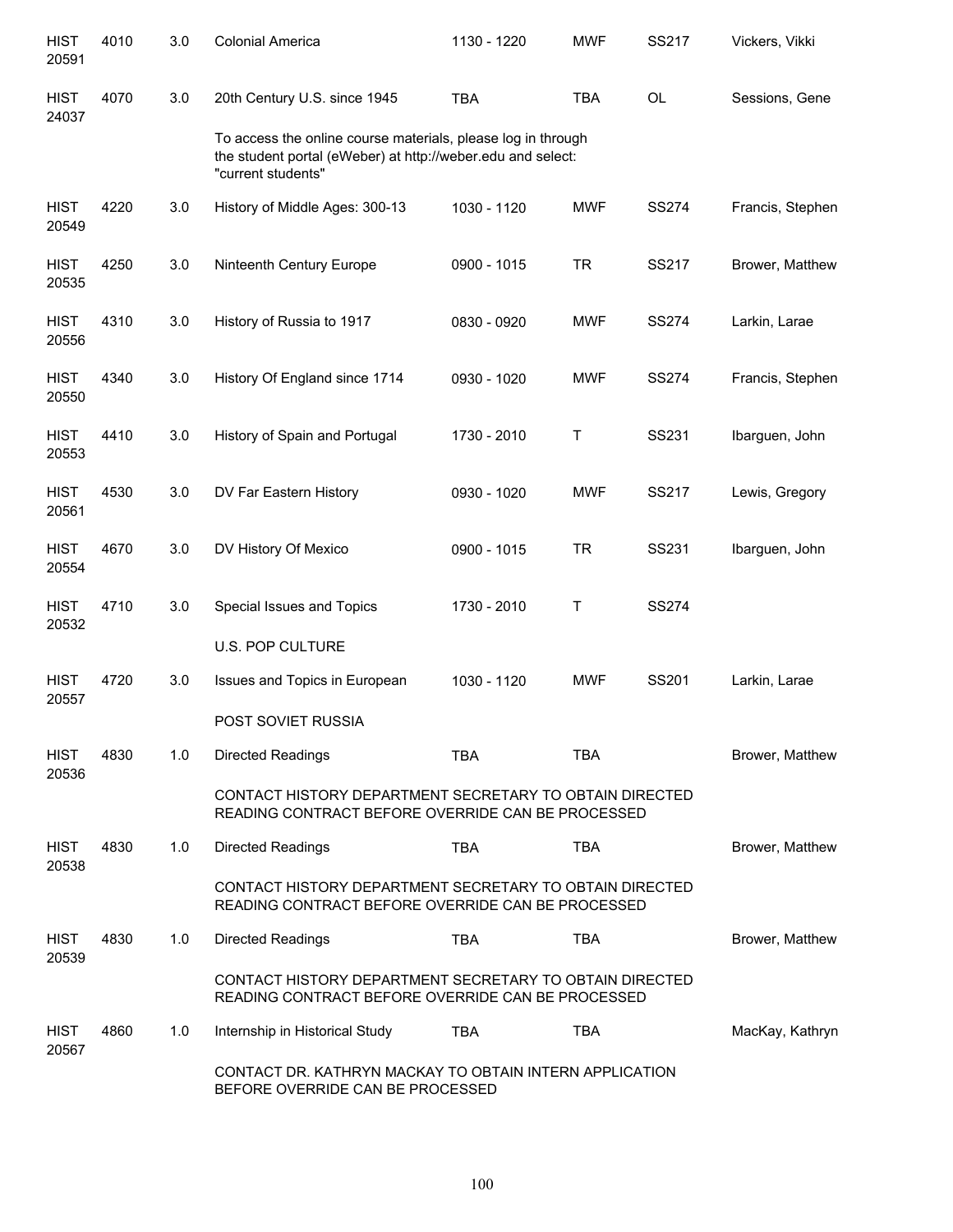| <b>HIST</b><br>20568 | 4860 | 1.0 | Internship in Historical Study                                                                                          | <b>TBA</b>  | <b>TBA</b> |       | MacKay, Kathryn |
|----------------------|------|-----|-------------------------------------------------------------------------------------------------------------------------|-------------|------------|-------|-----------------|
|                      |      |     | CONTACT DR. KATHRYN MACKAY TO OBTAIN INTERN APPLICATION<br>BEFORE OVERRIDE AN BE PROCESSED                              |             |            |       |                 |
| <b>HIST</b><br>20569 | 4860 | 1.0 | Internship in Historical Study                                                                                          | <b>TBA</b>  | <b>TBA</b> |       | MacKay, Kathryn |
|                      |      |     | CONTACT DR. KATHRYN MACKAY TO OBTAIN INTERN APPLICATION<br>BEFORE OVERRIDE CAN BE PROCESSED                             |             |            |       |                 |
| <b>HIST</b><br>20570 | 4860 | 1.0 | Internship in Historical Study                                                                                          | <b>TBA</b>  | <b>TBA</b> |       | MacKay, Kathryn |
|                      |      |     | CONTACT DR. KATHRYN MACKAY TO OBTAIN INTERN APPLICATION<br>BEFORE OVERRIDE CAN BE PROCESSED                             |             |            |       |                 |
| <b>HIST</b><br>20571 | 4860 | 1.0 | Internship in Historical Study                                                                                          | <b>TBA</b>  | <b>TBA</b> |       | MacKay, Kathryn |
|                      |      |     | CONTACT DR. KATHRYN MACKAY TO OBTAIN INTERN APPLICATION<br>BEFORE OVERRIDE CAN BE PROCESSED                             |             |            |       |                 |
| <b>HIST</b><br>20572 | 4860 | 1.0 | Internship in Historical Study                                                                                          | <b>TBA</b>  | <b>TBA</b> |       | MacKay, Kathryn |
|                      |      |     | CONTACT DR. KATHRYN MACKAY TO OBTAIN INTERN APPLICATION<br>BEFORE OVERRIDE CAN BE PROCESSED                             |             |            |       |                 |
| <b>HIST</b><br>20540 | 4890 | 1.0 | Cooperative Work Experience                                                                                             | <b>TBA</b>  | <b>TBA</b> |       | Brower, Matthew |
|                      |      |     | CONTACT HISTORY DEPARTMENT SECRETARY TO OBTAIN COOPERATIVE<br>WORK EXPERIENCE CONTRACT BEFORE OVERRIDE CAN BE PROCESSED |             |            |       |                 |
| <b>HIST</b><br>20541 | 4890 | 1.0 | Cooperative Work Experience                                                                                             | TBA         | <b>TBA</b> |       | Brower, Matthew |
|                      |      |     | CONTACT HISTORY DEPARTMENT SECRETARY TO OBTAIN COOPERATIVE<br>WORK EXPERIENCE CONTRACT BEFORE OVERRIDE CAN BE PROCESSED |             |            |       |                 |
| <b>HIST</b><br>20542 | 4890 | 1.0 | Cooperative Work Experience                                                                                             | <b>TBA</b>  | <b>TBA</b> |       | Brower, Matthew |
|                      |      |     | CONTACT HISTORY DEPARTMENT SECRETARY TO OBTAIN COOPERATIVE<br>WORK EXPERIENCE CONTRACT BEFORE OVERRIDE CAN BE PROCESSED |             |            |       |                 |
| <b>HIST</b><br>20543 | 4890 | 1.0 | Cooperative Work Experience                                                                                             | <b>TBA</b>  | <b>TBA</b> |       | Brower, Matthew |
|                      |      |     | CONTACT HISTORY DEPARTMENT SECRETARY TO OBTAIN COOPERATIVE<br>WORK EXPERIENCE CONTRACT BEFORE OVERRIDE CAN BE PROCESSED |             |            |       |                 |
| HIST<br>20544        | 4890 | 1.0 | Cooperative Work Experience                                                                                             | <b>TBA</b>  | <b>TBA</b> |       | Brower, Matthew |
|                      |      |     | CONTACT HISTORY DEPARTMENT SECRETARY TO OBTAIN COOPERATIVE<br>WORK EXPERIENCE CONTRACT BEFORE OVERRIDE CAN BE PROCESSED |             |            |       |                 |
| <b>HIST</b><br>20545 | 4890 | 1.0 | Cooperative Work Experience                                                                                             | <b>TBA</b>  | <b>TBA</b> |       | Brower, Matthew |
|                      |      |     | CONTACT HISTORY DEPARTMENT SECRETARY TO OBTAIN COOPERATIVE<br>WORK EXPERIENCE CONTRACT BEFORE OVERRIDE CAN BE PROCESSED |             |            |       |                 |
| <b>HIST</b><br>23689 | 4920 | 1.0 | Workshop                                                                                                                | 0930 - 1020 | <b>MWF</b> | LI227 | Dant, Sara      |
|                      |      |     | WATER: RESOURSE, ISSUE, AND METAPHOR<br>departmental override required for non-Honors students                          |             |            |       |                 |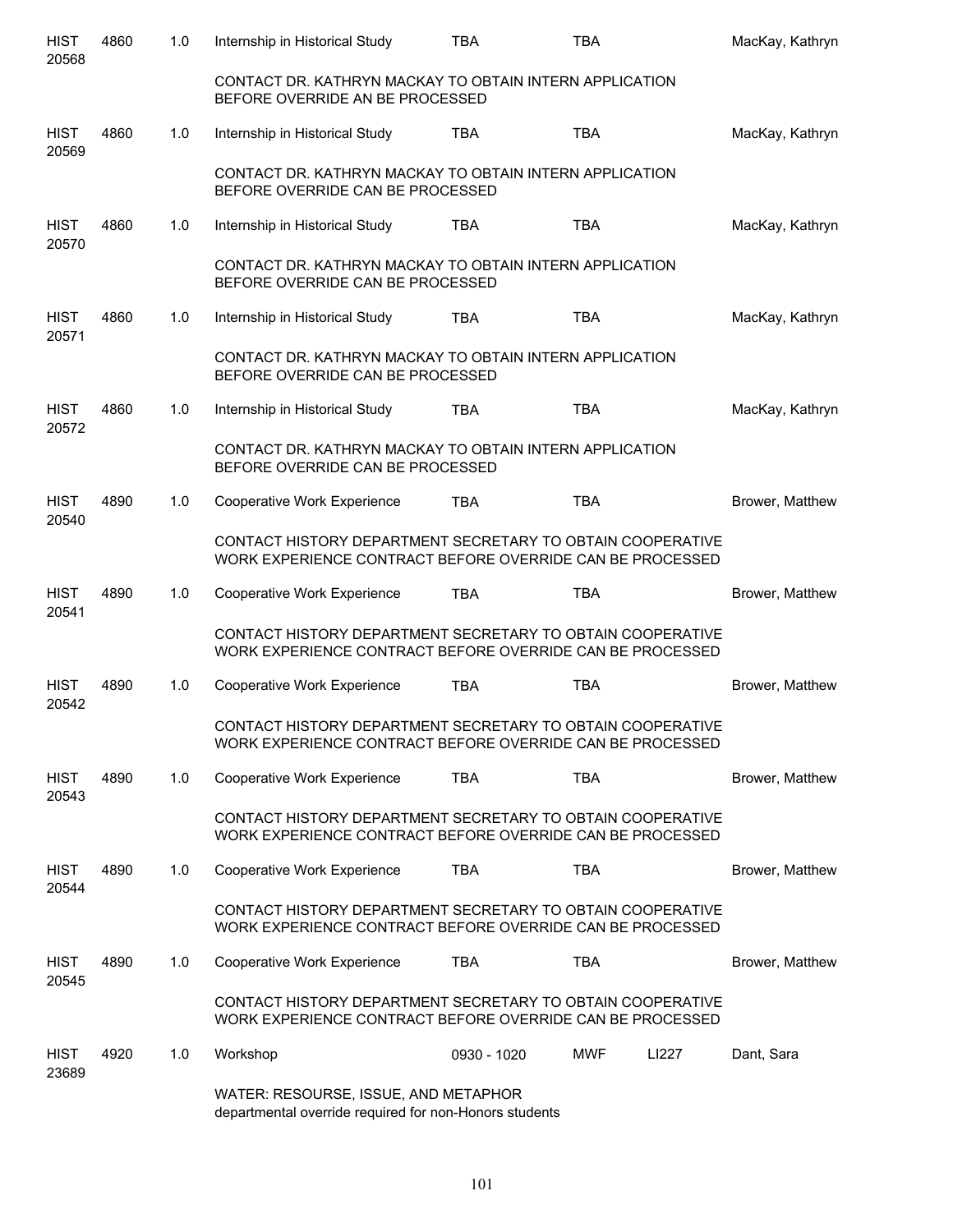| <b>HIST</b><br>20548 | 4990 | 3.0 | Senior Seminar                                                                                                                                    | 1230 - 1510 | W           | <b>SS274</b> | Dant, Sara              |
|----------------------|------|-----|---------------------------------------------------------------------------------------------------------------------------------------------------|-------------|-------------|--------------|-------------------------|
|                      |      |     | CONTACT HISTORY DEPARTMENT SECRETARY TO OBTAIN OVERRIDE<br>TO REGISTER FOR THIS COURSE                                                            |             |             |              |                         |
| <b>HLTH</b><br>22821 | 1030 | 3.0 | SS Healthy Lifestyles                                                                                                                             | 0830 - 1210 | S           | <b>SW62</b>  | Acosta, Chelsie         |
| <b>HLTH</b><br>22822 | 1030 | 3.0 | SS Healthy Lifestyles                                                                                                                             | 1030 - 1145 | <b>TR</b>   | <b>SW71</b>  | Eisenbarth, Christopher |
| <b>HLTH</b><br>23840 | 1030 | 3.0 | SS Healthy Lifestyles                                                                                                                             | 1730 - 2010 | M           | D02325       | Sherwood, Bryce         |
| <b>HLTH</b><br>23843 | 1030 | 3.0 | SS Healthy Lifestyles                                                                                                                             | 0930 - 1020 | <b>MWF</b>  | D02106       | Speechly, Gayle         |
| <b>HLTH</b><br>23849 | 1030 | 3.0 | <b>SS Healthy Lifestyles</b>                                                                                                                      | <b>TBA</b>  | <b>TBA</b>  | OL           | Eisenbarth, Christopher |
|                      |      |     | To access the online course materials, please log in through<br>the student portal (eWeber) at http://weber.edu and select:<br>"current students" |             |             |              |                         |
| <b>HLTH</b><br>23854 | 1030 | 3.0 | SS Healthy Lifestyles                                                                                                                             | <b>TBA</b>  | <b>TBA</b>  | OL           | Olpin, Shanyn           |
|                      |      |     | To access the online course materials, please log in through<br>the student portal (eWeber) at http://weber.edu and select:<br>"current students" |             |             |              |                         |
| <b>HLTH</b><br>22823 | 1110 | 3.0 | <b>Stress Management</b>                                                                                                                          | 1230 - 1320 | <b>MWF</b>  | <b>SW62</b>  | Eisenbarth, Christopher |
| <b>HLTH</b><br>22824 | 1110 | 3.0 | <b>Stress Management</b>                                                                                                                          | 1030 - 1145 | <b>TR</b>   | <b>SW62</b>  | Olpin, Michael          |
| <b>HLTH</b><br>23858 | 1110 | 3.0 | <b>Stress Management</b>                                                                                                                          | 1730 - 2010 | R           | D02325       | Hadley, Susan           |
| <b>HLTH</b><br>23868 | 1110 | 3.0 | <b>Stress Management</b>                                                                                                                          | <b>TBA</b>  | <b>TBA</b>  | OL           | Olpin, Michael          |
|                      |      |     | To access the online course materials, please log in through<br>the student portal (eWeber) at http://weber.edu and select:<br>"current students" |             |             |              |                         |
| <b>HLTH</b><br>23045 | 1300 | 2.0 | First Aid: Resp to Emergencies                                                                                                                    | 1530 - 1720 | W           | <b>SW68</b>  | Stone, Lester           |
|                      |      |     | \$15 Lab Fee                                                                                                                                      |             |             |              |                         |
| <b>HLTH</b><br>22700 | 2300 | 3.0 | <b>Emergency Response</b>                                                                                                                         | 1730 - 2020 | $\sf T$     | <b>SW68</b>  | Pratt, Douglas          |
|                      |      |     | \$30 Lab Fee                                                                                                                                      |             |             |              |                         |
| <b>HLTH</b><br>22702 | 2300 | 3.0 | <b>Emergency Response</b>                                                                                                                         | 1730 - 2020 | $\mathsf R$ | <b>SW68</b>  | Berry, David            |
|                      |      |     | \$30 Lab Fee                                                                                                                                      |             |             |              |                         |
| <b>HLTH</b><br>23047 | 2300 | 3.0 | <b>Emergency Response</b>                                                                                                                         | 1730 - 2020 | W           | <b>SW68</b>  | Stone, Lester           |
|                      |      |     | \$30 Lab Fee                                                                                                                                      |             |             |              |                         |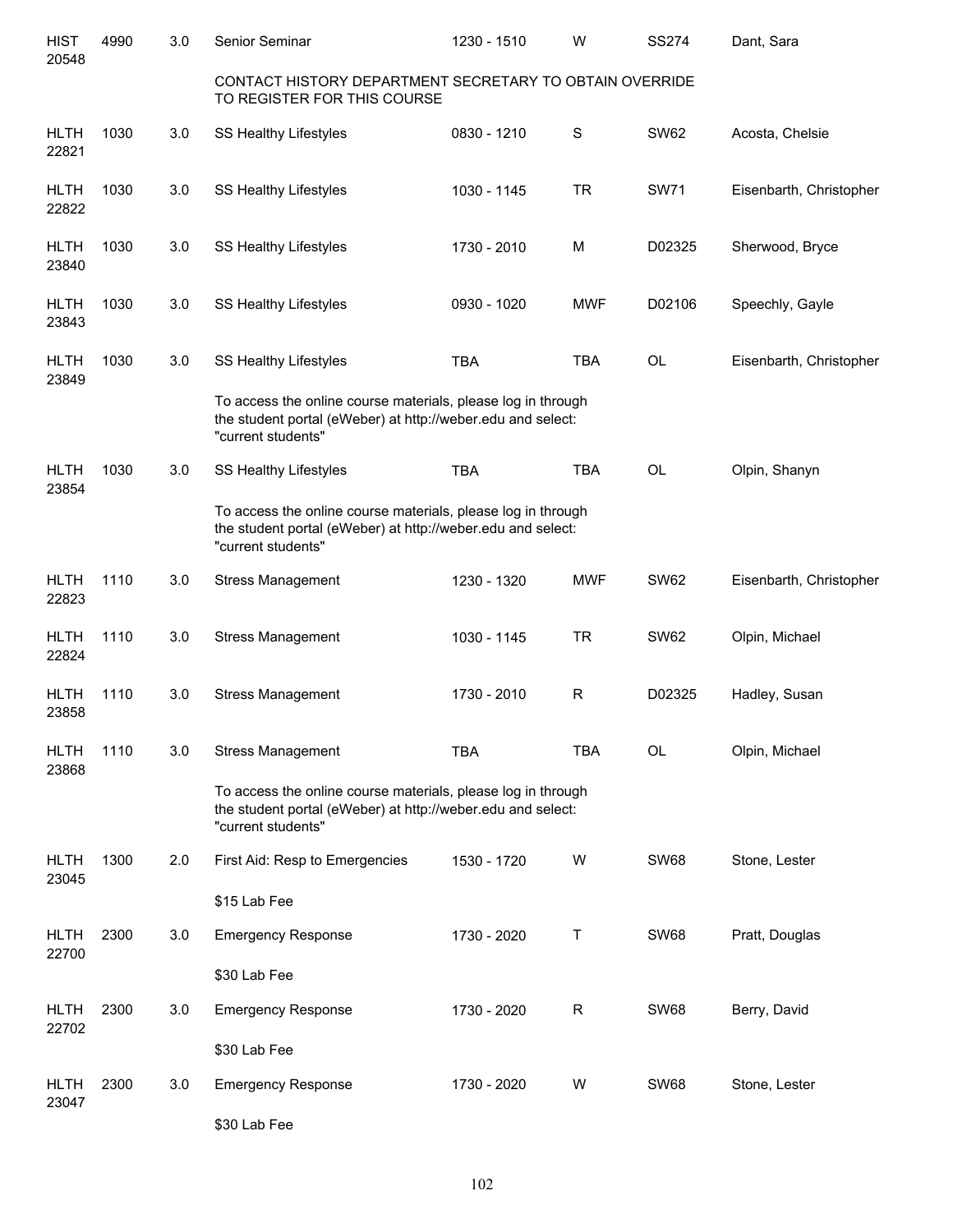| <b>HLTH</b><br>22825 | 2400 | 3.0 | Art of Emotional Wellness                                                                                                                                                         | 1030 - 1120 | <b>MWF</b> | <b>SW62</b> | Olpin, Michael          |
|----------------------|------|-----|-----------------------------------------------------------------------------------------------------------------------------------------------------------------------------------|-------------|------------|-------------|-------------------------|
| <b>HLTH</b><br>23873 | 2700 | 3.0 | <b>Consumer Health</b>                                                                                                                                                            | <b>TBA</b>  | <b>TBA</b> | OL          | Hadley, Susan           |
|                      |      |     | To access the online course materials, please log in through<br>the student portal (eWeber) at http://weber.edu and select:<br>"current students"                                 |             |            |             |                         |
| <b>HLTH</b><br>22826 | 3000 | 3.0 | Foundations of Hith Promotion                                                                                                                                                     | 0930 - 1020 | <b>MWF</b> | <b>SW62</b> | Eisenbarth, Christopher |
| <b>HLTH</b><br>22827 | 3050 | 3.0 | School Health Program                                                                                                                                                             | 1130 - 1220 | <b>MWF</b> | <b>SW71</b> | Rahe, Laura             |
| <b>HLTH</b><br>22828 | 3160 | 3.0 | Health Behav & Special Popul                                                                                                                                                      | 1130 - 1220 | <b>MWF</b> | <b>SW62</b> | Eisenbarth, Christopher |
| <b>HLTH</b><br>22829 | 3200 | 3.0 | Methods in Health Education                                                                                                                                                       | 0830 - 0920 | <b>MWF</b> | <b>SW62</b> | Olpin, Michael          |
| <b>HLTH</b><br>23879 | 3400 | 3.0 | <b>Substance Abuse Prevention</b>                                                                                                                                                 | <b>TBA</b>  | <b>TBA</b> | <b>OL</b>   | Cost, Patricia          |
|                      |      |     | To access the online course materials, please log in through<br>the student portal (eWeber) at http://weber.edu and select:<br>"current students"                                 |             |            |             |                         |
| <b>HLTH</b><br>22830 | 3500 | 3.0 | Human Sexuality                                                                                                                                                                   | 1030 - 1120 | <b>MWF</b> | SW116       | Cost, Patricia          |
| <b>HLTH</b><br>23880 | 3500 | 3.0 | Human Sexuality                                                                                                                                                                   | <b>TBA</b>  | <b>TBA</b> | <b>OL</b>   | Cost, Patricia          |
|                      |      |     | To access the online course materials, please log in through<br>the student portal (eWeber) at http://weber.edu and select:<br>"current students"                                 |             |            |             |                         |
| <b>HLTH</b><br>22831 | 4013 | 3.0 | SI Research & Assessment                                                                                                                                                          | 0900 - 1015 | <b>TR</b>  | <b>SW62</b> | Olpin, Michael          |
| <b>HLTH</b><br>23705 | 4150 | 4.0 | Plan/Eval Hith Promotion Prog                                                                                                                                                     | 1130 - 1320 | <b>TR</b>  | <b>SW69</b> | Cost, Patricia          |
|                      |      |     | CBL: Community based Learning. A CBL course incorporates<br>not only classroom learning but also meaningful community<br>service that is connected to specific course objectives. |             |            |             |                         |
| <b>HLTH</b><br>22832 | 4220 | 3.0 | Women's Health Issues                                                                                                                                                             | 1230 - 1320 | <b>MWF</b> | <b>SW34</b> | Cost, Patricia          |
| <b>HLTH</b><br>23883 | 4250 | 2.0 | <b>Health Issues Adolescents</b>                                                                                                                                                  | <b>TBA</b>  | <b>TBA</b> | OL          | Olpin, Shanyn           |
|                      |      |     | To access the onlne course materials, please log in through<br>the student portal (eWeber) at http://weber.edu and select:<br>"current students"                                  |             |            |             |                         |
| <b>HLTH</b><br>22833 | 4300 | 2.0 | Health Ed in Elementary School                                                                                                                                                    | 1630 - 1820 | M          | <b>SW62</b> | Hawkins, Hanalee        |
| <b>HLTH</b><br>22835 | 4300 | 2.0 | Health Ed in Elementary School                                                                                                                                                    | 1230 - 1320 | <b>TR</b>  | <b>SW80</b> | Bingham, Sheri          |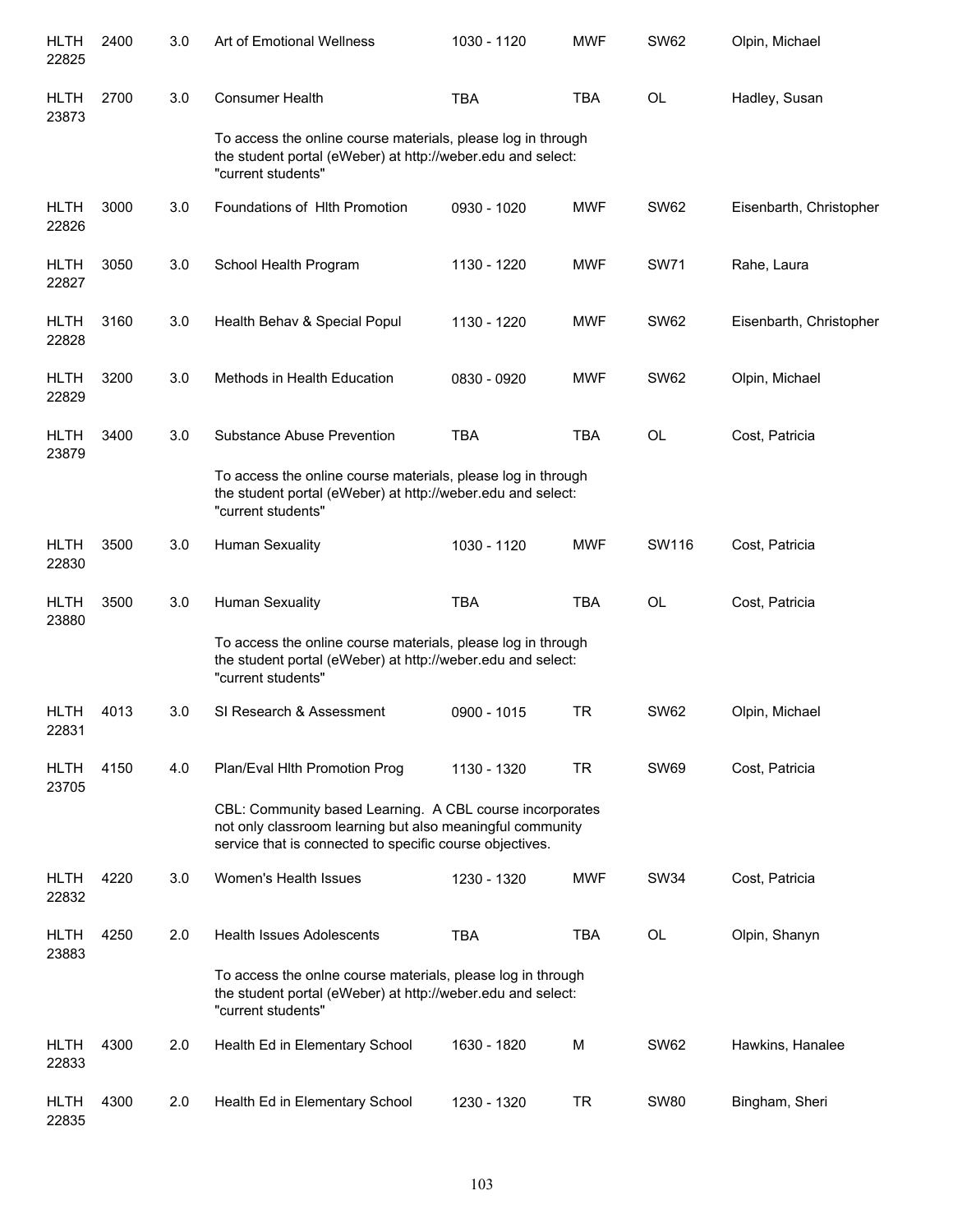| <b>HLTH</b><br>23885 | 4300 | 2.0 | Health Ed in Elementary School                                                                                                                    | 1630 - 1820 | W           | WW102       | Bingham, Sheri          |
|----------------------|------|-----|---------------------------------------------------------------------------------------------------------------------------------------------------|-------------|-------------|-------------|-------------------------|
| <b>HLTH</b><br>22837 | 4800 | 1.0 | Individual Projects                                                                                                                               | 1600 - 1650 | R           | <b>SW62</b> | Olpin, Michael          |
|                      |      |     | Instructor approval required. Contact moplin@weber.edu                                                                                            |             |             |             |                         |
| <b>HLTH</b><br>22840 | 4800 | 1.0 | Individual Projects                                                                                                                               | 1600 - 1650 | $\mathsf R$ | <b>SW62</b> | Olpin, Michael          |
|                      |      |     | Instructor approval required. Contact molpin@weber.edu                                                                                            |             |             |             |                         |
| <b>HLTH</b><br>22842 | 4800 | 1.0 | Individual Projects                                                                                                                               | 1600 - 1650 | $\mathsf R$ | <b>SW62</b> | Olpin, Michael          |
|                      |      |     | Instructor approval required. Contact molpin@weber.edu                                                                                            |             |             |             |                         |
| <b>HLTH</b><br>22892 | 4860 | 2.0 | <b>Field Experience</b>                                                                                                                           | 1430 - 1550 | $\mathsf R$ | <b>SW62</b> | Eisenbarth, Christopher |
|                      |      |     | Requires instructor approval. Contact<br>Christophereisenbarth@weber.edu                                                                          |             |             |             |                         |
| <b>HLTH</b><br>22894 | 4860 | 2.0 | <b>Field Experience</b>                                                                                                                           | 1430 - 1550 | R           | <b>SW62</b> | Eisenbarth, Christopher |
|                      |      |     | Instructor approval required. Contact<br>christophereisenbarth@weber.edu                                                                          |             |             |             |                         |
| <b>HLTH</b><br>22895 | 4860 | 2.0 | <b>Field Experience</b>                                                                                                                           | 1430 - 1550 | R           | <b>SW62</b> | Eisenbarth, Christopher |
|                      |      |     | Instructor approval required. Contact<br>christophereisenbarth@weber.edu                                                                          |             |             |             |                         |
| <b>HLTH</b><br>22897 | 4860 | 2.0 | <b>Field Experience</b>                                                                                                                           | 1430 - 1550 | R           | <b>SW62</b> | Eisenbarth, Christopher |
|                      |      |     | Instructor approval required. Contact<br>christophereisenbarth@weber.edu                                                                          |             |             |             |                         |
| <b>HLTH</b><br>22899 | 4860 | 2.0 | <b>Field Experience</b>                                                                                                                           | 1430 - 1550 | $\mathsf R$ | <b>SW62</b> | Eisenbarth, Christopher |
| <b>HLTH</b><br>22900 | 4990 | 1.0 | Senior Seminar                                                                                                                                    | 1430 - 1550 | т           | <b>SW62</b> | Cost, Patricia          |
| <b>HLTH</b><br>23884 | 6250 | 2.0 | <b>Health Issues of Adolescents</b>                                                                                                               | <b>TBA</b>  | <b>TBA</b>  | OL          | Olpin, Shanyn           |
|                      |      |     | To access the online course materials, please log in through<br>the student portal (eWeber) at http://weber.edu and select:<br>"current students" |             |             |             |                         |
| <b>HLTH</b><br>22834 | 6300 | 2.0 | Health Ed in Elementary School                                                                                                                    | 1630 - 1820 | M           | <b>SW62</b> | Hawkins, Hanalee        |
| HLTH<br>22836        | 6300 | 2.0 | Health Ed in Elementary School                                                                                                                    | 1230 - 1320 | <b>TR</b>   | <b>SW80</b> | Bingham, Sheri          |
| HLTH<br>23886        | 6300 | 2.0 | Health Ed in Elementary School                                                                                                                    | 1630 - 1820 | W           | WW102       | Bingham, Sheri          |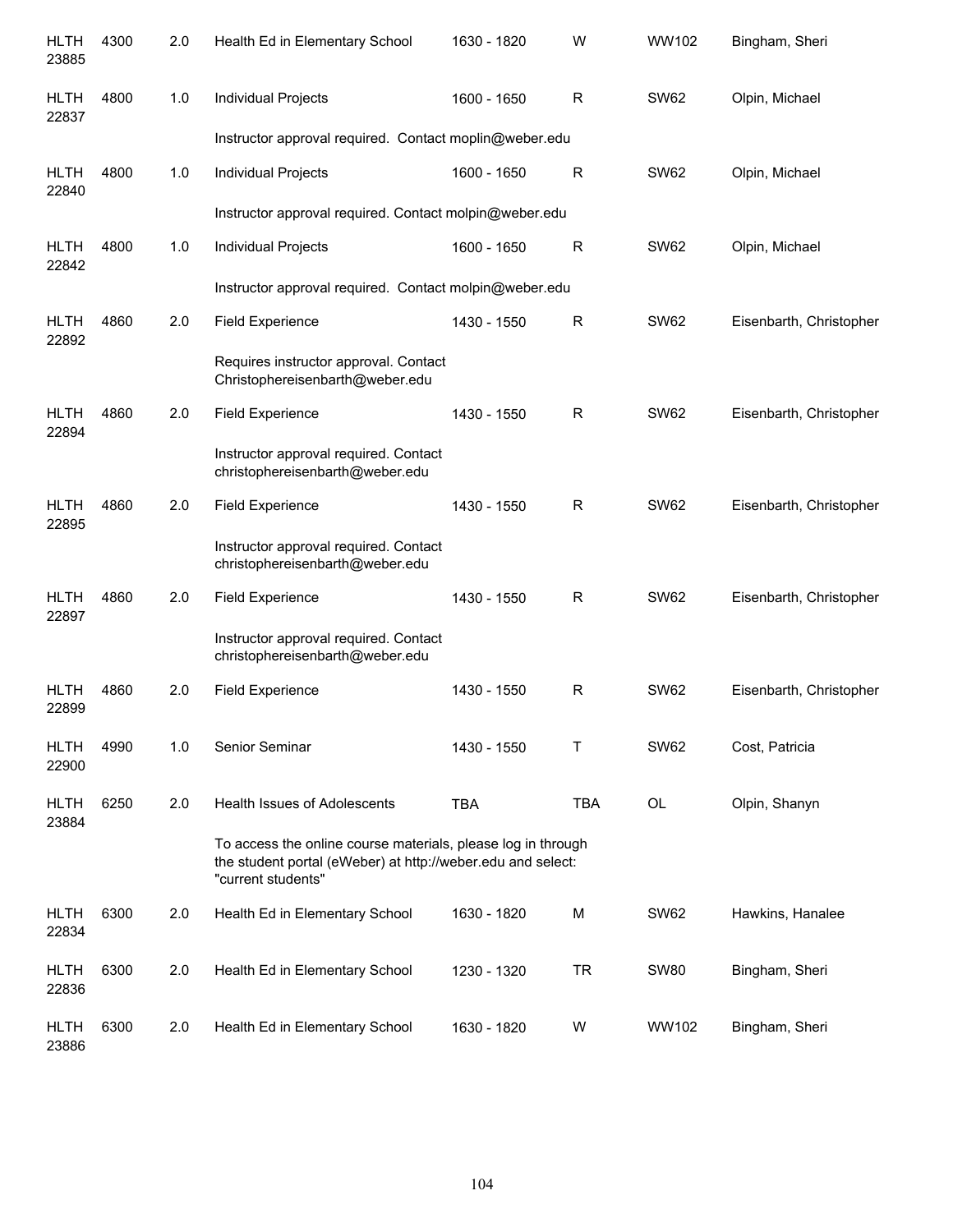| <b>HNRS</b><br>20027 | 1500  | 3.0 | H - PS/SI Perspct Phys Science                                                                                                                                                      | 0830 - 0920 | TR         | LL221 | Palen, Stacy     |
|----------------------|-------|-----|-------------------------------------------------------------------------------------------------------------------------------------------------------------------------------------|-------------|------------|-------|------------------|
|                      |       |     | "Physics @ Home"<br>Department over-ride required for non-Honors<br>students. Contact Iriddle@weber.edu to<br>register.                                                             |             |            |       |                  |
| <b>HNRS</b><br>20028 | 1510  | 3.0 | H - LS Perps in Life Sciences                                                                                                                                                       | 1230 - 1510 | M          | LI227 | Skopec, Michele  |
|                      |       |     | "The Omnivore's Dilemma" Departmental override required for<br>non-Honors students. E-mail Iriddle@weber.edu to register.                                                           |             |            |       |                  |
| <b>HNRS</b><br>20029 | 1520  | 3.0 | H - SS Perspects - Social Sci                                                                                                                                                       | 1130 - 1220 | <b>MWF</b> | LI227 | MacKay, Kathryn  |
|                      |       |     | "The 7 Revolutions" Departmental over-ride required<br>for non-Hnrs. students. E-mail lriddle@weber.edu<br>to register.                                                             |             |            |       |                  |
| <b>HNRS</b><br>20030 | 1530  | 3.0 | H - CA Perspect Creative Arts                                                                                                                                                       | 1030 - 1120 | <b>MWF</b> | LI227 | Dooley, Lawrence |
|                      |       |     | "Theatre of Protest" Departmental override required for non<br>Honors students. E-mail lriddle@weber.edu to register.                                                               |             |            |       |                  |
| <b>HNRS</b><br>20031 | 1540  | 3.0 | H-HU Persp in the Humanities                                                                                                                                                        | 1200 - 1315 | <b>TR</b>  | LI231 | Porter, Carl     |
|                      |       |     | "The Beat Goes On: Art, Literature and Pop Culture of Mid-<br>Century America" Departmental over-ride required for<br>non-Hnrs. students. Contact Iriddle@weber.edu to<br>register. |             |            |       |                  |
| <b>HNRS</b><br>20362 | 2120A | 3.0 | H - HU Great Ideas of the West                                                                                                                                                      | 1030 - 1145 | <b>TR</b>  | LI227 | Swedin, Eric     |
|                      |       |     | "The Computer Age" Departmental over-ride required for<br>non-Hnrs. students. E-mail lriddle@weber.edu to<br>register.                                                              |             |            |       |                  |
| <b>HNRS</b><br>20363 | 2120B | 3.0 | H - SS Great Ideas of the West                                                                                                                                                      | 1030 - 1145 | <b>TR</b>  | LI227 | Swedin, Eric     |
|                      |       |     | "The Computer Age" Departmental over-ride<br>required for non-Hnrs. students. Contact<br>Iriddle@weber.edu to register.                                                             |             |            |       |                  |
| <b>HNRS</b><br>20038 | 2130A | 3.0 | H - HU/DV Great Ideas of East                                                                                                                                                       | 0900 - 1015 | TR         | LI227 | Thomas, Ryan     |
|                      |       |     | "History & Culture of the Silk Road" Departmental override<br>required for non-Hnrs. students. E-mail lriddle@weber.edu<br>to register.                                             |             |            |       |                  |
| <b>HNRS</b><br>20039 | 2130B | 3.0 | H - SS/DV Great Ideas of East                                                                                                                                                       | 0900 - 1015 | TR         | LI227 | Thomas, Ryan     |
|                      |       |     | "History & Cultural of the Silk Road" Departmental over-<br>ride required. E-mail lriddle@weber.edu to<br>register.                                                                 |             |            |       |                  |
| <b>HNRS</b><br>20040 | 3900  | 2.0 | H - Honors Colloquium                                                                                                                                                               | 0930 - 1020 | <b>MWF</b> | LI227 | Mull, John       |
|                      |       |     | "Water: Resource, Issue, and Metaphor" Departmental over-<br>ride required for non-Honors students. E-mail<br>Iriddle@weber.edu to register.                                        |             |            |       |                  |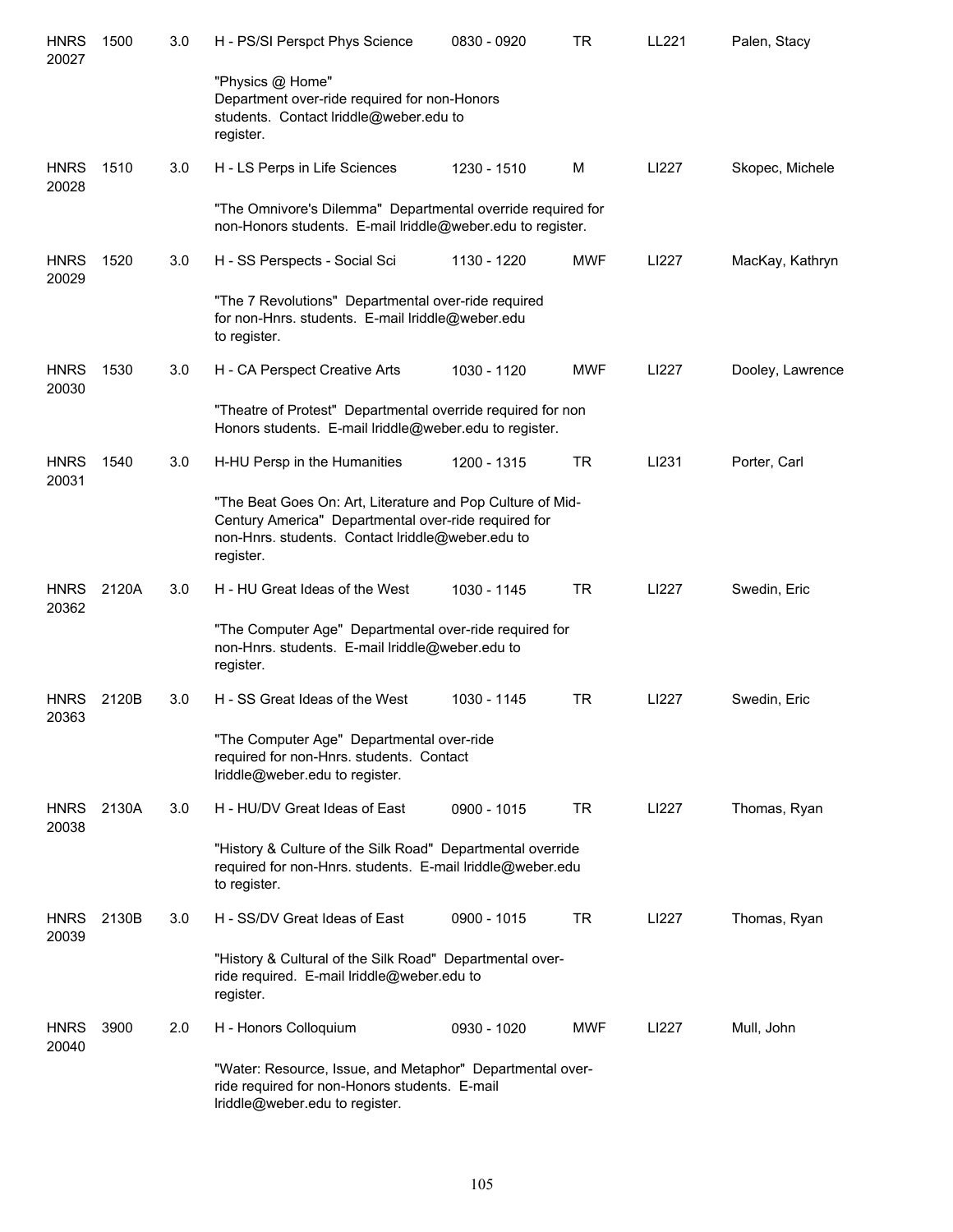| <b>HNRS</b><br>20041 | 4830  | 1.0 | H - Directed Readings                                                                                                                            | <b>TBA</b>                 | <b>TBA</b>      | LI225            | Elsley, Judith  |
|----------------------|-------|-----|--------------------------------------------------------------------------------------------------------------------------------------------------|----------------------------|-----------------|------------------|-----------------|
|                      |       |     | Only for preparation for Sr. Thesis/Project<br>Needs Director's approval.                                                                        |                            |                 |                  |                 |
| <b>HNRS</b><br>23928 | 4920  | 1.0 | H - Workshop                                                                                                                                     | 1300 - 1350                | Τ               | <b>WB119</b>     | Davis, Brian    |
|                      |       |     | Non-Honors students may register by contacting<br>Iriddle@weber.edu                                                                              |                            |                 |                  |                 |
| <b>HNRS</b><br>20042 | 4990  | 3.0 | H - Honors Senior Project                                                                                                                        | <b>TBA</b>                 | <b>TBA</b>      |                  | Elsley, Judith  |
|                      |       |     | Needs Director's approval                                                                                                                        |                            |                 |                  |                 |
| <b>HTHS</b><br>22480 | 1101  | 2.0 | <b>Medical Terminolgy</b>                                                                                                                        | 0830 - 0920                | <b>MW</b>       | MH327            | Hutchins, James |
| <b>HTHS</b><br>22490 | 1101  | 2.0 | <b>Medical Terminolgy</b>                                                                                                                        | 0930 - 1020                | <b>TR</b>       | <b>MH222</b>     | Kotter, Marie   |
| <b>HTHS</b><br>23926 | 1101  | 2.0 | <b>Medical Terminolgy</b>                                                                                                                        | <b>TBA</b>                 | <b>TBA</b>      | <b>OL</b>        | Naylor, Carol   |
|                      |       |     | To access the online course material, please log in through<br>the student portal (eWeber) at http://weber.edu and select:<br>"current students" |                            |                 |                  |                 |
| <b>HTHS</b><br>23987 | 1101  | 2.0 | <b>Medical Terminolgy</b>                                                                                                                        | <b>TBA</b>                 | <b>TBA</b>      | <b>OL</b>        | Kotter, Marie   |
|                      |       |     | To access the online course material, please log in through<br>the student portal (eWeber) at http://weber.edu and select:<br>"current students" |                            |                 |                  |                 |
| <b>HTHS</b><br>23988 | 1101  | 2.0 | <b>Medical Terminolgy</b>                                                                                                                        | <b>TBA</b>                 | <b>TBA</b>      | <b>OL</b>        | Nichols, Roger  |
|                      |       |     | To access the online course material, please log in through<br>the student portal (eWeber) at http://weber.edu and select:<br>"current students" |                            |                 |                  |                 |
| <b>HTHS</b><br>24067 | 1101  | 2.0 | <b>Medical Terminolgy</b>                                                                                                                        | 0930 - 1020                | MW              | D02114           | Newton, Kathryn |
| <b>HTHS</b><br>22495 | 1103  | 3.0 | Intro to Health Careers                                                                                                                          | 0800 - 0920                | <b>TR</b>       | MH117            | Watson, Doug    |
| <b>HTHS</b><br>24068 | 1103  | 3.0 | Intro to Health Careers                                                                                                                          | 1030 - 1150                | TR              | D02233           | Watson, Doug    |
| <b>HTHS</b><br>22498 | 1108  | 5.0 | Biocalculation for Health Prof                                                                                                                   | 0930 - 1020                | <b>MTWR</b>     | MH327            | Tate, Louise    |
|                      |       |     | Students MUST register for HTHS 1108L Lab.<br>Lab Fees                                                                                           |                            |                 |                  |                 |
| <b>HTHS</b><br>24069 | 1108  | 5.0 | <b>Biocalculation for Health Prof</b>                                                                                                            | 1220 - 1320<br>1330 - 1420 | R<br><b>MTW</b> | D02235<br>D02235 | Tate, Louise    |
|                      |       |     | Students taking HTHS 1108 from Tate must also register for<br>HTHS 1108L Lab from Tate. Lab Fees.                                                |                            |                 |                  |                 |
| <b>HTHS</b><br>22501 | 1108L | 0.0 | <b>Biocalculation Lab</b>                                                                                                                        | 1030 - 1220                | Τ               | MH327            | Tate, Louise    |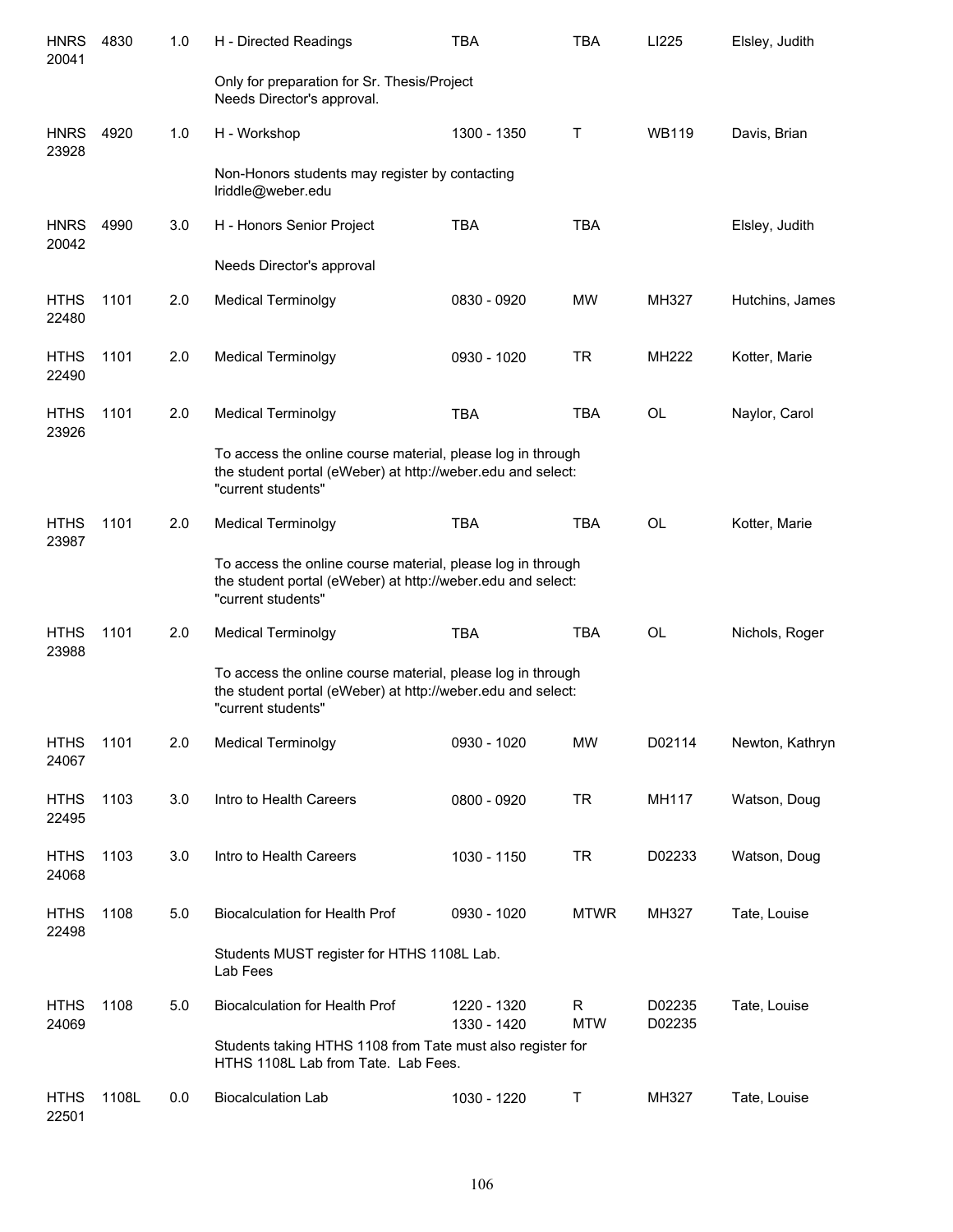| <b>HTHS</b><br>22507 | 1108L | 0.0 | <b>Biocalculation Lab</b>                                                                                                                                                                                                                                             | 1030 - 1220 | W          | MH327     | Tate, Louise      |
|----------------------|-------|-----|-----------------------------------------------------------------------------------------------------------------------------------------------------------------------------------------------------------------------------------------------------------------------|-------------|------------|-----------|-------------------|
| <b>HTHS</b><br>24070 | 1108L | 0.0 | <b>Biocalculation Lab</b>                                                                                                                                                                                                                                             | 1330 - 1420 | R          | D02235    | Tate, Louise      |
| <b>HTHS</b><br>22838 | 1110  | 4.0 | LS Biomedical Core Lecture/Lab                                                                                                                                                                                                                                        | 1000 - 1120 | <b>TR</b>  | MH101     | Hutchins, James   |
|                      |       |     | Students taking this course must register for HTHS 1110L Lab<br>from Hutchins, Chugg, Lofthouse, Marden, or Reeder.<br>Supplemental Instruction. Lab Fees.                                                                                                            |             |            |           |                   |
| <b>HTHS</b><br>22843 | 1110  | 4.0 | LS Biomedical Core Lecture/Lab                                                                                                                                                                                                                                        | 1130 - 1250 | <b>MW</b>  | MH101     | Chugg, Kraig      |
|                      |       |     | Students taking this course must also register for HTHS<br>1110L Lab from Hutchins, Chugg, Lofthouse, Marden or Reeder.<br>Supplemental Instruction. Lab Fees.                                                                                                        |             |            |           |                   |
| <b>HTHS</b><br>22844 | 1110  | 4.0 | LS Biomedical Core Lecture/Lab                                                                                                                                                                                                                                        | 1630 - 1750 | <b>TR</b>  | MH341     | Richardson, Brent |
|                      |       |     | Students taking this course must also take HTHS 1110L Lab<br>from Richardson. Supplemental Instruction. Lab Fees.                                                                                                                                                     |             |            |           |                   |
| <b>HTHS</b><br>23722 | 1110  | 4.0 | LS Biomedical Core Lecture/Lab                                                                                                                                                                                                                                        | 1630 - 1750 | <b>TR</b>  | <b>BA</b> | Richardson, Brent |
|                      |       |     | Students taking HTHS 1110 at BATC from Richardson<br>must register for HTHS 1110L from Christensen<br>at BATC. Lab Fees.                                                                                                                                              |             |            |           |                   |
| <b>HTHS</b><br>23989 | 1110  | 4.0 | LS Biomedical Core Lecture/Lab                                                                                                                                                                                                                                        | <b>TBA</b>  | <b>TBA</b> | <b>OL</b> | Hutchins, James   |
|                      |       |     | To access the online course material, please log in through<br>the student portal (eWeber) at http://weber.edu and select:<br>"current students"<br>Students who register for HTHS 1110 from Hutchins must also<br>register fo HTHS 1110L Lab from Hutchins. Lab fees |             |            |           |                   |
| <b>HTHS</b><br>23992 | 1110  | 4.0 | LS Biomedical Core Lecture/Lab                                                                                                                                                                                                                                        | TBA         | <b>TBA</b> | OL        | Newton, Kathryn   |
|                      |       |     | To access the online course material, please log in through<br>the student portal (eWeber) at http://weber.edu and select:<br>"current students"<br>Students who register for HTHS 1110 from Newton must also<br>register for HTHS 1110L Lab from Newton. Lab fees    |             |            |           |                   |
| <b>HTHS</b><br>23993 | 1110  | 4.0 | LS Biomedical Core Lecture/Lab                                                                                                                                                                                                                                        | <b>TBA</b>  | <b>TBA</b> | <b>OL</b> | Gundy, LeAnne     |
|                      |       |     | To access the online course material, please log in through<br>the student portal (eWeber) at http://weber.edu and select:<br>"current students"<br>Students who register for HTHS 1110 from Gundy must also<br>register for HTHS 1110L Lab from Gundy. Lab fees      |             |            |           |                   |
| <b>HTHS</b><br>24071 | 1110  | 4.0 | LS Biomedical Core Lecture/Lab                                                                                                                                                                                                                                        | 0930 - 1050 | TR         | D02232    | Newton, Kathryn   |
|                      |       |     | Students taking HTHS 1110 from Newton must also register for<br>HTHS 1110L Lab from Newton. Lab Fees.<br>Supplemental Instruction.                                                                                                                                    |             |            |           |                   |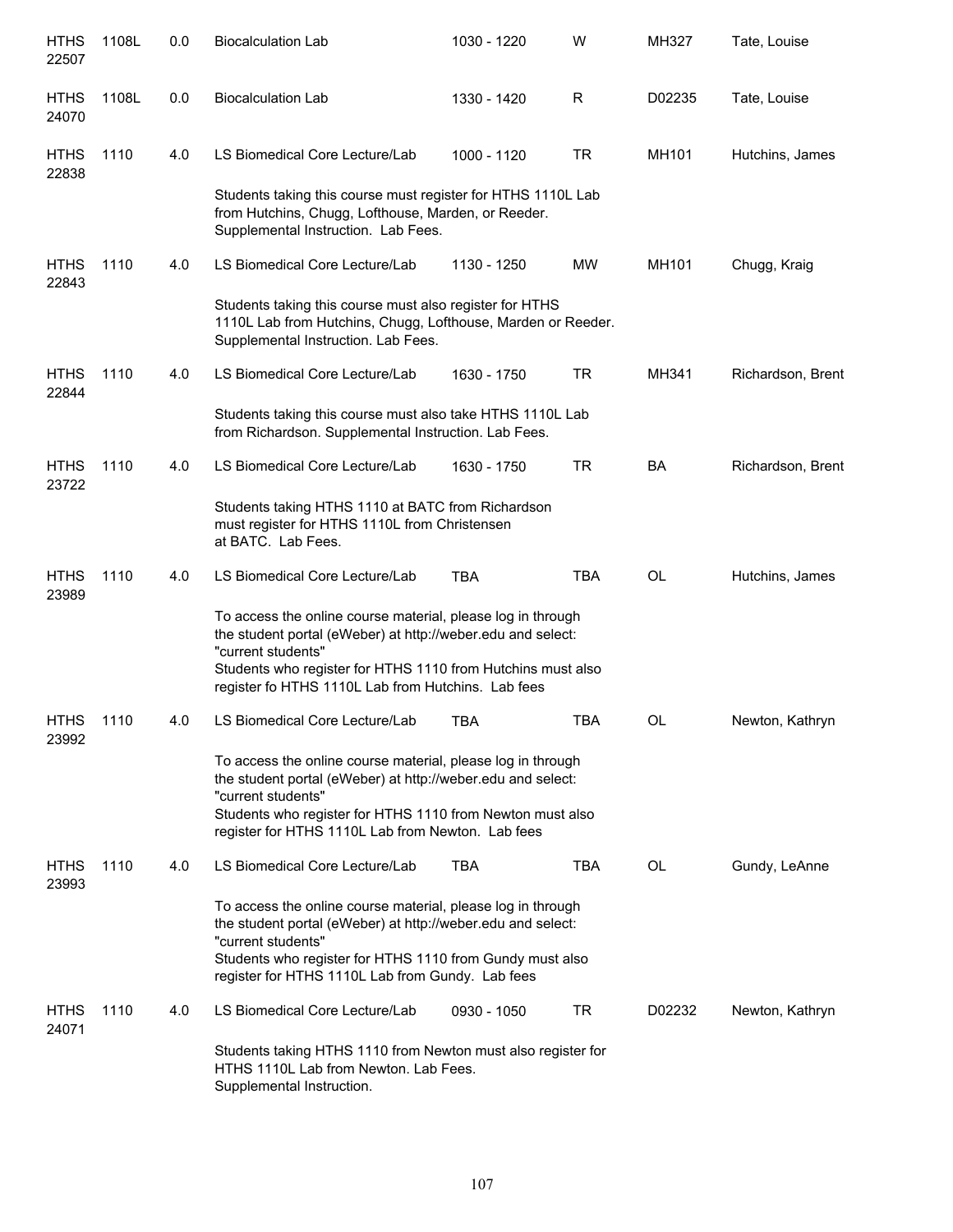| <b>HTHS</b><br>24213 | 1110  | 4.0 | LS Biomedical Core Lecture/Lab                                                                                                                                                                                                                                               | <b>TBA</b>  | <b>TBA</b>  | OL        | Nichols, Roger       |
|----------------------|-------|-----|------------------------------------------------------------------------------------------------------------------------------------------------------------------------------------------------------------------------------------------------------------------------------|-------------|-------------|-----------|----------------------|
|                      |       |     | To access the online course materials, please log in through<br>the student portal (eWeber) at http://weber.edu and select:<br>"current students" Students taking this course must also<br>register for the HTHS 1110L (Lab) from Nichols, course<br>reference number 24214. |             |             |           |                      |
| <b>HTHS</b><br>22845 | 1110L | 0.0 | <b>Biomed Core Lab</b>                                                                                                                                                                                                                                                       | 1800 - 1950 | т           | MH107     | Richardson, Brent    |
| <b>HTHS</b><br>22846 | 1110L | 0.0 | <b>Biomed Core Lab</b>                                                                                                                                                                                                                                                       | 1800 - 1950 | R           | MH107     | Richardson, Brent    |
| <b>HTHS</b><br>22847 | 1110L | 0.0 | <b>Biomed Core Lab</b>                                                                                                                                                                                                                                                       | 0830 - 1030 | M           | MH107     | Chugg, Kraig         |
| <b>HTHS</b><br>22848 | 1110L | 0.0 | <b>Biomed Core Lab</b>                                                                                                                                                                                                                                                       | 1030 - 1220 | F           | MH107     | Hutchins, James      |
| <b>HTHS</b><br>22849 | 1110L | 0.0 | <b>Biomed Core Lab</b>                                                                                                                                                                                                                                                       | 1300 - 1450 | M           | MH107     | Reeder, Marissa      |
| <b>HTHS</b><br>22852 | 1110L | 0.0 | <b>Biomed Core Lab</b>                                                                                                                                                                                                                                                       | 0830 - 1020 | Т           | MH107     | Marden, Brad         |
| <b>HTHS</b><br>22853 | 1110L | 0.0 | <b>Biomed Core Lab</b>                                                                                                                                                                                                                                                       | 1030 - 1220 | Т           | MH107     | Marden, Brad         |
| <b>HTHS</b><br>22855 | 1110L | 0.0 | <b>Biomed Core Lab</b>                                                                                                                                                                                                                                                       | 0830 - 1020 | W           | MH107     | Lofthouse, Lisa      |
| <b>HTHS</b><br>22856 | 1110L | 0.0 | <b>Biomed Core Lab</b>                                                                                                                                                                                                                                                       | 1300 - 1450 | W           | MH107     | Reeder, Marissa      |
| <b>HTHS</b><br>22857 | 1110L | 0.0 | <b>Biomed Core Lab</b>                                                                                                                                                                                                                                                       | 0830 - 1020 | $\mathsf R$ | MH107     | Lofthouse, Lisa      |
| <b>HTHS</b><br>22858 | 1110L | 0.0 | <b>Biomed Core Lab</b>                                                                                                                                                                                                                                                       | 1030 - 1220 | R           | MH107     | Lofthouse, Lisa      |
| <b>HTHS</b><br>23723 | 1110L | 0.0 | <b>Biomed Core Lab</b>                                                                                                                                                                                                                                                       | <b>TBA</b>  | <b>TBA</b>  | <b>BA</b> | Christensen, Randall |
| <b>HTHS</b><br>23990 | 1110L | 0.0 | <b>Biomed Core Lab</b>                                                                                                                                                                                                                                                       | <b>TBA</b>  | <b>TBA</b>  | OL        | Hutchins, James      |
|                      |       |     | To access the online course material, please log in through<br>the student portal (eWeber) at http://weber.edu and select:<br>"current students"                                                                                                                             |             |             |           |                      |
| <b>HTHS</b><br>23994 | 1110L | 0.0 | Biomed Core Lab                                                                                                                                                                                                                                                              | <b>TBA</b>  | <b>TBA</b>  | OL        | Newton, Kathryn      |
|                      |       |     | To access the online course material, please log in through<br>the student portal (eWeber) at http://weber.edu and select:<br>"current students"                                                                                                                             |             |             |           |                      |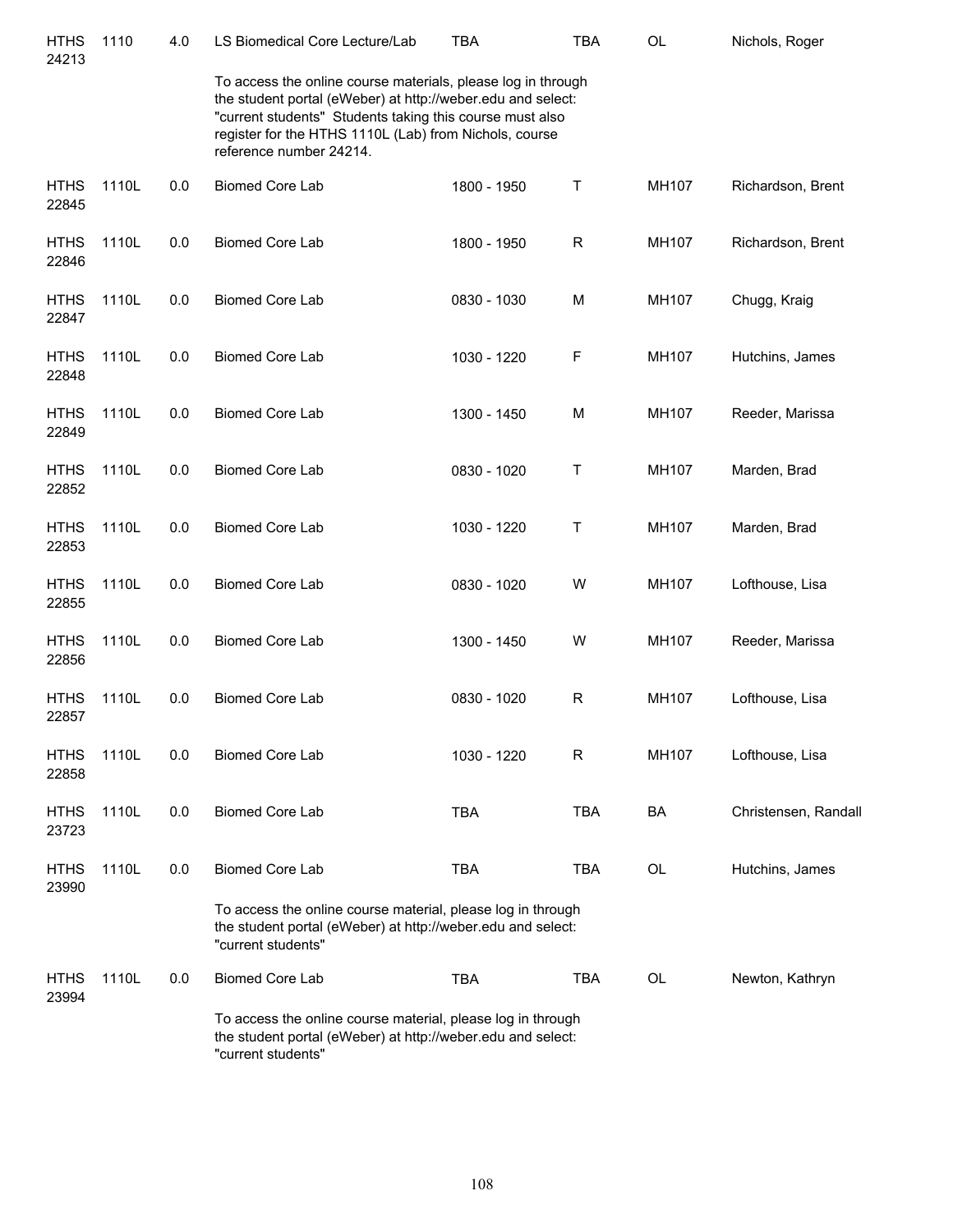| <b>HTHS</b><br>23995 | 1110L | 0.0 | <b>Biomed Core Lab</b>                                                                                                                                                                                                                                               | TBA         | <b>TBA</b> | OL     | Gundy, LeAnne   |
|----------------------|-------|-----|----------------------------------------------------------------------------------------------------------------------------------------------------------------------------------------------------------------------------------------------------------------------|-------------|------------|--------|-----------------|
|                      |       |     | To access the online course material, please log in through<br>the student portal (eWeber) at http://weber.edu and select:<br>"current students"                                                                                                                     |             |            |        |                 |
| <b>HTHS</b><br>24072 | 1110L | 0.0 | <b>Biomed Core Lab</b>                                                                                                                                                                                                                                               | 1100 - 1250 | Τ          | D02232 | Newton, Kathryn |
| <b>HTHS</b><br>24073 | 1110L | 0.0 | <b>Biomed Core Lab</b>                                                                                                                                                                                                                                               | 1100 - 1250 | R          | D02232 | Newton, Kathryn |
| <b>HTHS</b><br>24214 | 1110L | 0.0 | <b>Biomed Core Lab</b>                                                                                                                                                                                                                                               | <b>TBA</b>  | <b>TBA</b> | OL     | Nichols, Roger  |
|                      |       |     | To access the online course materials, please log in through<br>the student portal (eWeber) at http://weber.edu and select:<br>"current students"                                                                                                                    |             |            |        |                 |
| <b>HTHS</b><br>22859 | 1111  | 4.0 | Biomedical Core Lecture/Lab                                                                                                                                                                                                                                          | 0830 - 0950 | <b>MW</b>  | MH304  | DeFriez, Curtis |
|                      |       |     | Students taking this class must take HTHS 1111L Lab<br>from DeFriez, Kotter or Marden. Supplemental Instruction<br>Lab Fees.                                                                                                                                         |             |            |        |                 |
| <b>HTHS</b><br>22860 | 1111  | 4.0 | Biomedical Core Lecture/Lab                                                                                                                                                                                                                                          | 1030 - 1150 | TR         | MH332  | Kotter, Marie   |
|                      |       |     | Students taking this course must register for HTHS 1111L Lab<br>from DeFriez, Kotter or Marden. Supplemental Instruction<br>Lab Fee                                                                                                                                  |             |            |        |                 |
| <b>HTHS</b><br>23998 | 1111  | 4.0 | Biomedical Core Lecture/Lab                                                                                                                                                                                                                                          | <b>TBA</b>  | <b>TBA</b> | OL     | DeFriez, Curtis |
|                      |       |     | To access the online course material, please log in through<br>the student portal (eWeber) at http://weber.edu and select:<br>"current students"<br>Students who register for HTHS 1111 from DeFriez must also<br>register for HTHS 1111L Lab from DeFriez. Lab fees |             |            |        |                 |
| <b>HTHS</b><br>24000 | 1111  | 4.0 | Biomedical Core Lecture/Lab                                                                                                                                                                                                                                          | TBA         | TBA        | OL     | Naylor, Carol   |
|                      |       |     | To access the online course material, please log in through<br>the student portal (eWeber) at http://weber.edu and select:<br>"current students"<br>Students who register for HTHS 1111 from Naylor must also<br>register for HTHS 1111L Lab from Naylor. Lab fees   |             |            |        |                 |
| <b>HTHS</b><br>24002 | 1111  | 4.0 | Biomedical Core Lecture/Lab                                                                                                                                                                                                                                          | <b>TBA</b>  | <b>TBA</b> | OL     | Gundy, LeAnne   |
|                      |       |     | To access the online course material, please log in through<br>the student portal (eWeber) at http://weber.edu and select:<br>"current students"<br>Students who register for HTHS 1111 from Gundy must also<br>register for HTHS 1111L Lab from Gundy. Lab fees     |             |            |        |                 |
| <b>HTHS</b><br>24074 | 1111  | 4.0 | Biomedical Core Lecture/Lab                                                                                                                                                                                                                                          | 0930 - 1045 | <b>MW</b>  | D02232 | Naylor, Carol   |
|                      |       |     | Students taking HTHS 1111 from Naylor must also register for<br>HTHS 1111L Lab from Naylor. Lab Fees.<br>Supplemental Instruction.                                                                                                                                   |             |            |        |                 |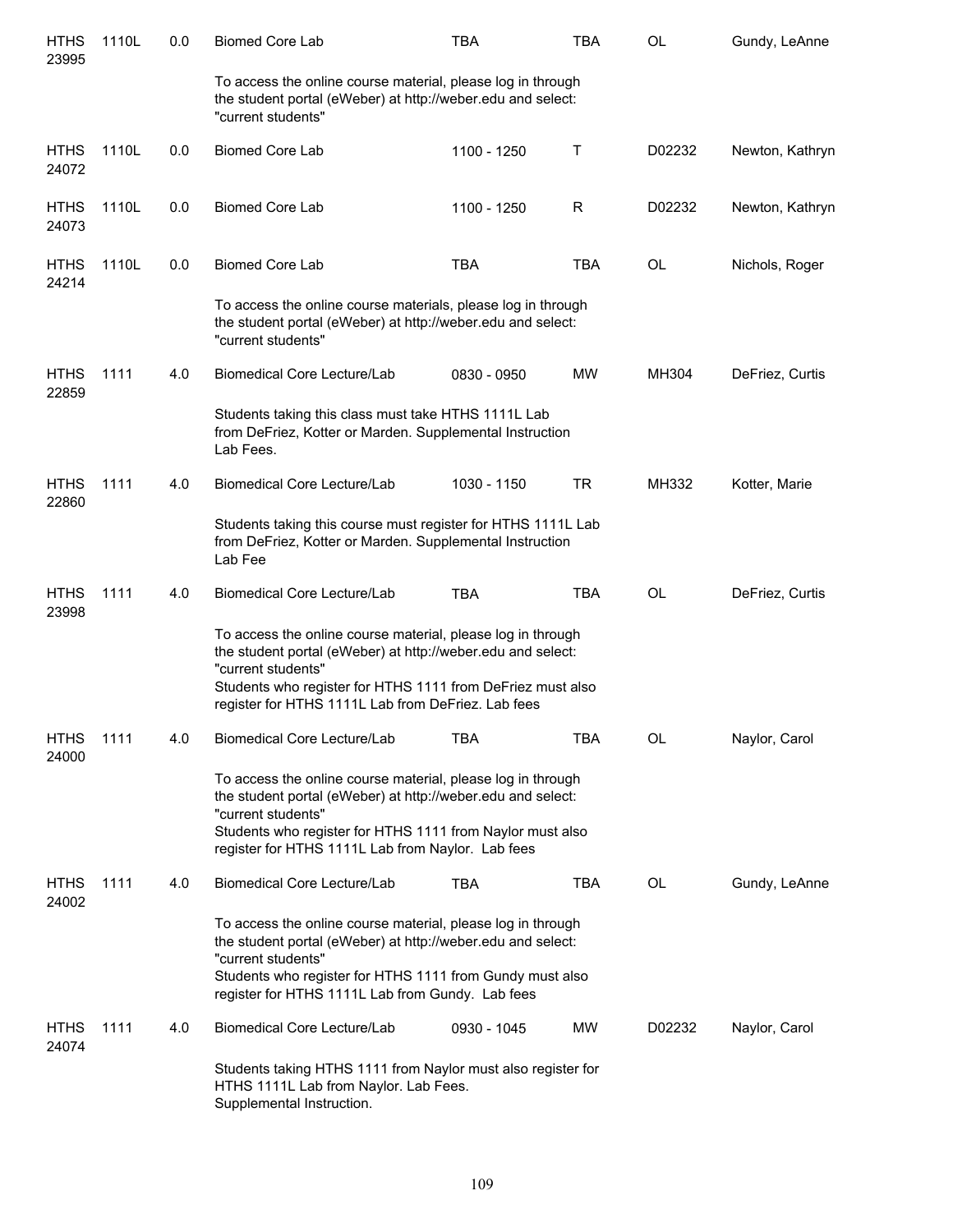| <b>HTHS</b><br>22862 | 1111L | 0.0 | <b>Biomed Core Lab</b>                                                                                                                                                                 | 1030 - 1220 | M          | MH107  | Marden, Brad    |
|----------------------|-------|-----|----------------------------------------------------------------------------------------------------------------------------------------------------------------------------------------|-------------|------------|--------|-----------------|
| <b>HTHS</b><br>22864 | 1111L | 0.0 | <b>Biomed Core Lab</b>                                                                                                                                                                 | 1230 - 1420 | Τ          | MH107  | DeFriez, Curtis |
| <b>HTHS</b><br>22867 | 1111L | 0.0 | <b>Biomed Core Lab</b>                                                                                                                                                                 | 1030 - 1220 | W          | MH107  | Kotter, Marie   |
| <b>HTHS</b><br>22869 | 1111L | 0.0 | <b>Biomed Core Lab</b>                                                                                                                                                                 | 1230 - 1420 | R          | MH107  | Dean, Nicholas  |
| <b>HTHS</b><br>23999 | 1111L | 0.0 | <b>Biomed Core Lab</b>                                                                                                                                                                 | <b>TBA</b>  | <b>TBA</b> | OL     | DeFriez, Curtis |
|                      |       |     | To access the online course material, please log in through<br>the student portal (eWeber) at http://weber.edu and select:<br>"current students"                                       |             |            |        |                 |
| <b>HTHS</b><br>24001 | 1111L | 0.0 | <b>Biomed Core Lab</b>                                                                                                                                                                 | <b>TBA</b>  | <b>TBA</b> | OL     | Naylor, Carol   |
|                      |       |     | To access the online course material, please log in through<br>the student portal (eWeber) at http://weber.edu and select:<br>"current students"                                       |             |            |        |                 |
| <b>HTHS</b><br>24003 | 1111L | 0.0 | <b>Biomed Core Lab</b>                                                                                                                                                                 | <b>TBA</b>  | <b>TBA</b> | OL     | Gundy, LeAnne   |
|                      |       |     | To access the online course material, please log in through<br>the student portal (eWeber) at http://weber.edu and select:<br>"current students"                                       |             |            |        |                 |
| <b>HTHS</b><br>24075 | 1111L | 0.0 | <b>Biomed Core Lab</b>                                                                                                                                                                 | 1100 - 1250 | M          | D02232 | Naylor, Carol   |
| <b>HTHS</b><br>24076 | 1111L | 0.0 | <b>Biomed Core Lab</b>                                                                                                                                                                 | 1100 - 1250 | W          | D02232 | Naylor, Carol   |
| <b>HTHS</b><br>24006 | 1120  | 3.0 | Case Studies in Health Science                                                                                                                                                         | <b>TBA</b>  | <b>TBA</b> | OL     | Newton, Kathryn |
|                      |       |     | To access the online course material, please log in through<br>the student portal (eWeber) at http://weber.edu and select:<br>"current students"                                       |             |            |        |                 |
| <b>HTHS</b><br>22871 | 2230  | 3.0 | Introductory Pathophysiology                                                                                                                                                           | 0830 - 0945 | TR         | MH101  | Chugg, Kraig    |
|                      |       |     | Anatomy and Physiology is strongly recommended. It is<br>suggested that students take HTHS 2231 Pathophysiology<br>Lab concurrently with this course. Supplemental<br>Instruction.     |             |            |        |                 |
| <b>HTHS</b><br>22874 | 2230  | 3.0 | Introductory Pathophysiology                                                                                                                                                           | 1030 - 1145 | MW         | MH304  | Hutchins, James |
|                      |       |     | Anatomy and Physiology is strongly recommended before taking<br>this course. It is recommended that students take HTHS 2231<br>concurrently with this course. Supplemental Instruction |             |            |        |                 |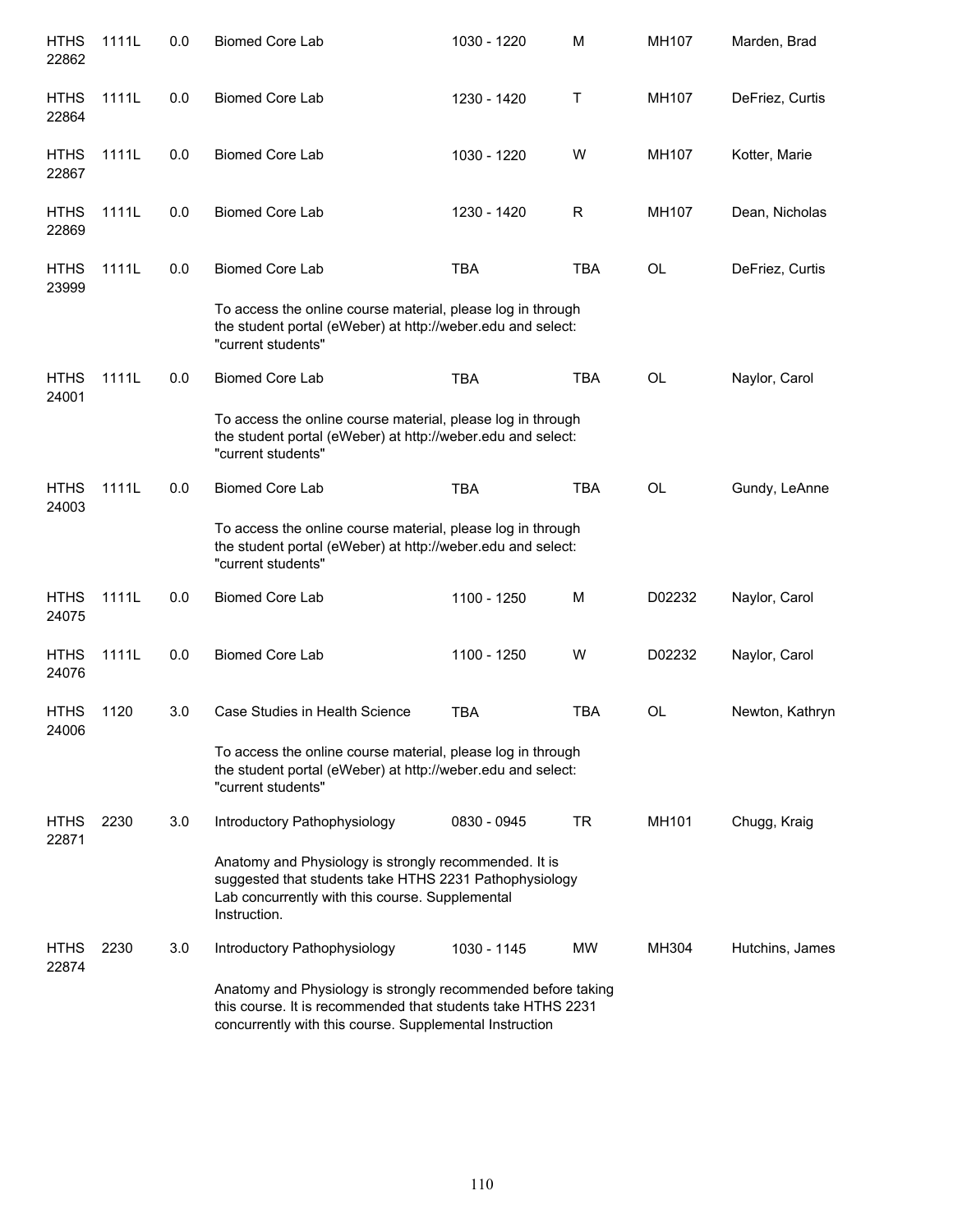| <b>HTHS</b><br>24007 | 2230 | 3.0 | Introductory Pathophysiology                                                                                                                                                                                                                                                            | <b>TBA</b>  | TBA       | <b>OL</b>     | Chugg, Kraig         |
|----------------------|------|-----|-----------------------------------------------------------------------------------------------------------------------------------------------------------------------------------------------------------------------------------------------------------------------------------------|-------------|-----------|---------------|----------------------|
|                      |      |     | To access the online course material, please log in through<br>the student portal (eWeber) at http://weber.edu and select:<br>"current students"<br>Anatomy and Physiology is strongly recommended. It is<br>recommended taht students concurrently take HTHS 2231 with<br>this course. |             |           |               |                      |
| <b>HTHS</b><br>24010 | 2230 | 3.0 | Introductory Pathophysiology                                                                                                                                                                                                                                                            | <b>TBA</b>  | TBA       | <b>OL</b>     | Hutchins, James      |
|                      |      |     | To access the online course material, please log in through<br>the student portal (eWeber) at http://weber.edu and select:<br>"current students"<br>Anatomy and Physiology is strongly recommended. It is<br>recommended that students concurrently take HTHS 2231 with<br>this course. |             |           |               |                      |
| <b>HTHS</b><br>24077 | 2230 | 3.0 | Introductory Pathophysiology                                                                                                                                                                                                                                                            | 1630 - 1750 | <b>MW</b> | D02232        | Newton, Kathryn      |
|                      |      |     | Anatomy and Physiology is required before taking this<br>course. It is strongly recommended that students take<br>HTHS 2231 concurrently with this class.<br>Supplemental Instruction.                                                                                                  |             |           |               |                      |
| <b>HTHS</b><br>22876 | 2231 | 1.0 | Intro Pathophysiology Lab                                                                                                                                                                                                                                                               | 1200 - 1350 | м         | <b>MH111C</b> | Henderson, Frederick |
|                      |      |     | Students must take this course concurrently with HTHS 2230<br>Lab Fees                                                                                                                                                                                                                  |             |           |               |                      |
| <b>HTHS</b><br>22881 | 2231 | 1.0 | Intro Pathophysiology Lab                                                                                                                                                                                                                                                               | 1000 - 1150 | T         | <b>MH111C</b> | Dean, Nicholas       |
|                      |      |     | Students must take this course concurrently with HTHS 2230<br>Lab Fees                                                                                                                                                                                                                  |             |           |               |                      |
| <b>HTHS</b><br>22883 | 2231 | 1.0 | Intro Pathophysiology Lab                                                                                                                                                                                                                                                               | 0800 - 0950 | W         | <b>MH111C</b> | Dean, Nicholas       |
|                      |      |     | Students must also be concurrently registered for HTHS 2230<br>Lab Fees                                                                                                                                                                                                                 |             |           |               |                      |
| <b>HTHS</b><br>22885 | 2231 | 1.0 | Intro Pathophysiology Lab                                                                                                                                                                                                                                                               | 1200 - 1350 | W         | <b>MH111C</b> | Dean, Nicholas       |
|                      |      |     | Students must be concurrently registered for HTHS 2230<br>Lab Fees                                                                                                                                                                                                                      |             |           |               |                      |
| <b>HTHS</b><br>22887 | 2231 | 1.0 | Intro Pathophysiology Lab                                                                                                                                                                                                                                                               | 1000 - 1150 | R         | <b>MH111C</b> | Dean, Nicholas       |
|                      |      |     | Students must be concurrently registered for HTHS 2230<br>Lab Fees                                                                                                                                                                                                                      |             |           |               |                      |
| <b>HTHS</b><br>24013 | 2231 | 1.0 | Intro Pathophysiology Lab                                                                                                                                                                                                                                                               | <b>TBA</b>  | TBA       | OL            | Chugg, Kraig         |
|                      |      |     | To access the online course material, please log in through<br>the student portal (eWeber) at http://weber.edu and select:<br>"current students"<br>This course must be taken concurrnetly with HTHS 2230.<br>Lab fees                                                                  |             |           |               |                      |
| <b>HTHS</b><br>24078 | 2231 | 1.0 | Intro Pathophysiology Lab                                                                                                                                                                                                                                                               | 1800 - 1950 | W         | D02232        | Henderson, Frederick |
|                      |      |     | This course taken concurrently with HTHS 2230. Lab Fees.                                                                                                                                                                                                                                |             |           |               |                      |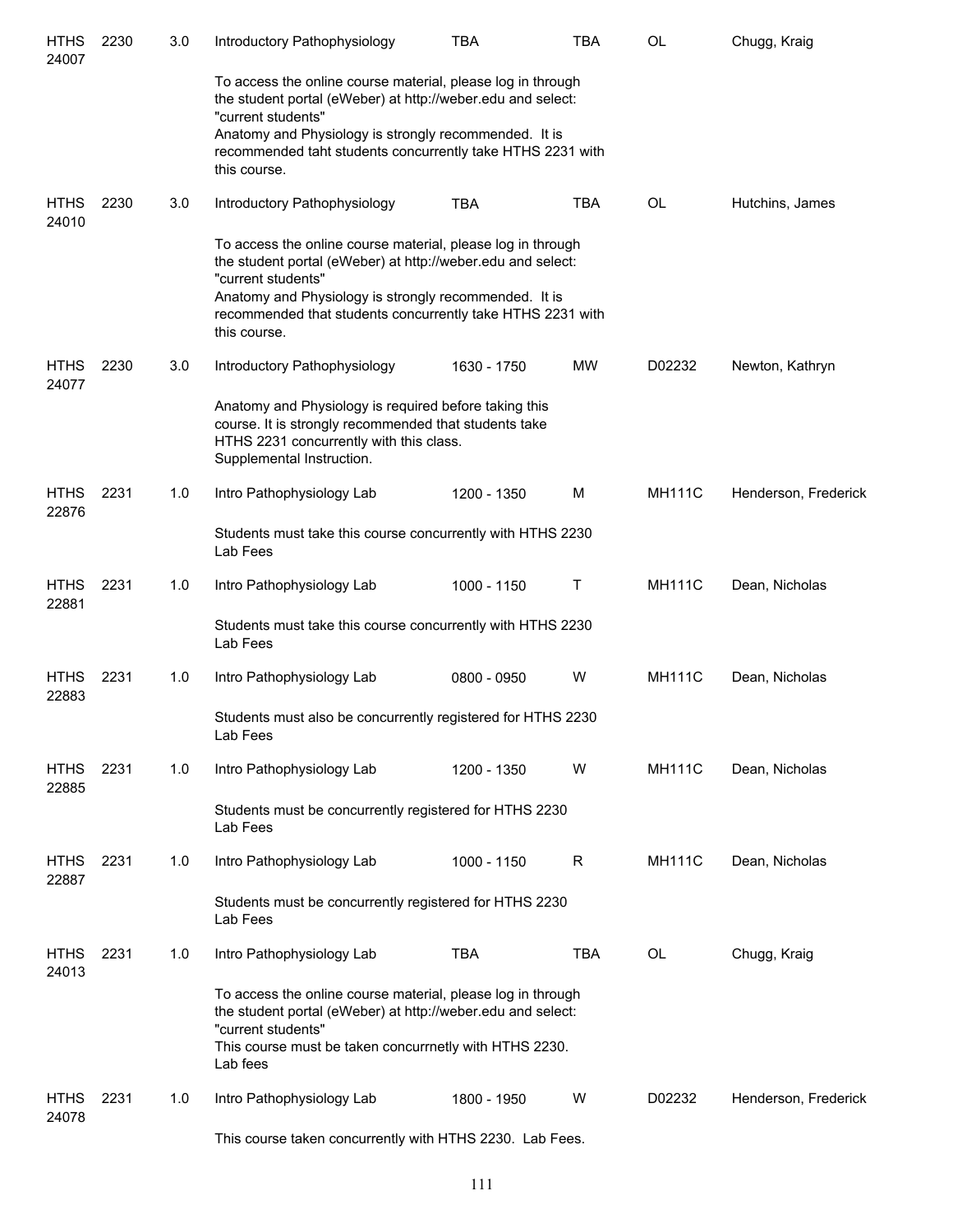| <b>HTHS</b><br>22888 | 2240 | 3.0 | Introduction to Pharmacology                                                                                                                      | 1030 - 1145 | <b>TR</b>  | MH332        | DeFriez, Curtis  |
|----------------------|------|-----|---------------------------------------------------------------------------------------------------------------------------------------------------|-------------|------------|--------------|------------------|
| <b>HTHS</b><br>24016 | 2240 | 3.0 | Introduction to Pharmacology                                                                                                                      | <b>TBA</b>  | <b>TBA</b> | <b>OL</b>    | DeFriez, Curtis  |
|                      |      |     | To access the online course material, please log in through<br>the student portal (eWeber) at http://weber.edu and select:<br>"current students"  |             |            |              |                  |
| <b>HTHS</b><br>22890 | 2830 | 1.0 | Directed Readings                                                                                                                                 | <b>TBA</b>  | <b>TBA</b> |              | Chugg, Kraig     |
| <b>HTHS</b><br>22893 | 2830 | 1.0 | Directed Readings                                                                                                                                 | <b>TBA</b>  | <b>TBA</b> |              | Chugg, Kraig     |
| <b>HTHS</b><br>22896 | 2830 | 1.0 | Directed Readings                                                                                                                                 | <b>TBA</b>  | <b>TBA</b> |              | Chugg, Kraig     |
| <b>HTHS</b><br>24111 | 2904 | 1.0 | Info Resources in Hlth Prof                                                                                                                       | <b>TBA</b>  | <b>TBA</b> | <b>OL</b>    | Davis, Garad M   |
|                      |      |     | To access the online course materials, please log in through<br>the student portal (eWeber) at http://weber.edu and select:<br>"current students" |             |            |              |                  |
| <b>HTHS</b><br>22889 | 3240 | 3.0 | Intro to Pharmacology                                                                                                                             | 1030 - 1145 | <b>TR</b>  | <b>MH332</b> | DeFriez, Curtis  |
| <b>HTHS</b><br>24017 | 3240 | 3.0 | Intro to Pharmacology                                                                                                                             | <b>TBA</b>  | <b>TBA</b> | <b>OL</b>    | DeFriez, Curtis  |
|                      |      |     | To access the online course material, please log in through<br>the student portal (eWeber) at http://weber.edu and select:<br>"current students"  |             |            |              |                  |
| <b>HTHS</b><br>24023 | 3328 | 2.0 | Pathophysiology Cells & Tissue                                                                                                                    | <b>TBA</b>  | <b>TBA</b> | <b>OL</b>    | Clayton, Cathryn |
|                      |      |     | To access the online course material, please log in through<br>the student portal (eWeber) at http://weber.edu and select:<br>"current students"  |             |            |              |                  |
| <b>HTHS</b><br>24031 | 3329 | 2.0 | Pathophysiology Organs/Systems                                                                                                                    | <b>TBA</b>  | <b>TBA</b> | OL           | Clayton, Cathryn |
|                      |      |     | To access the online course material, please log in through<br>the student portal (eWeber) at http://weber.edu and select:<br>"current students"  |             |            |              |                  |
| <b>IDT</b><br>20171  | 1010 | 3.0 | Introduction - Interior Design                                                                                                                    | 1030 - 1120 | <b>MWF</b> | ET240        | Morris, Shauna   |
| IDT<br>21850         | 1010 | 3.0 | Introduction - Interior Design                                                                                                                    | 1730 - 2010 | Т          | D02321       | Morris, Shauna   |
| <b>IDT</b><br>22412  | 1010 | 3.0 | Introduction - Interior Design                                                                                                                    | <b>TBA</b>  | <b>TBA</b> | OL           | Slabaugh, Cherie |
|                      |      |     | To access the online course materials, please log in through<br>the student portal (eWeber) at http://weber.edu and select:<br>"current students" |             |            |              |                  |
| IDT<br>20172         | 1020 | 2.0 | <b>Presentation Techniques</b>                                                                                                                    | 0830 - 1020 | TR         | ET240        | Arnold, Kristen  |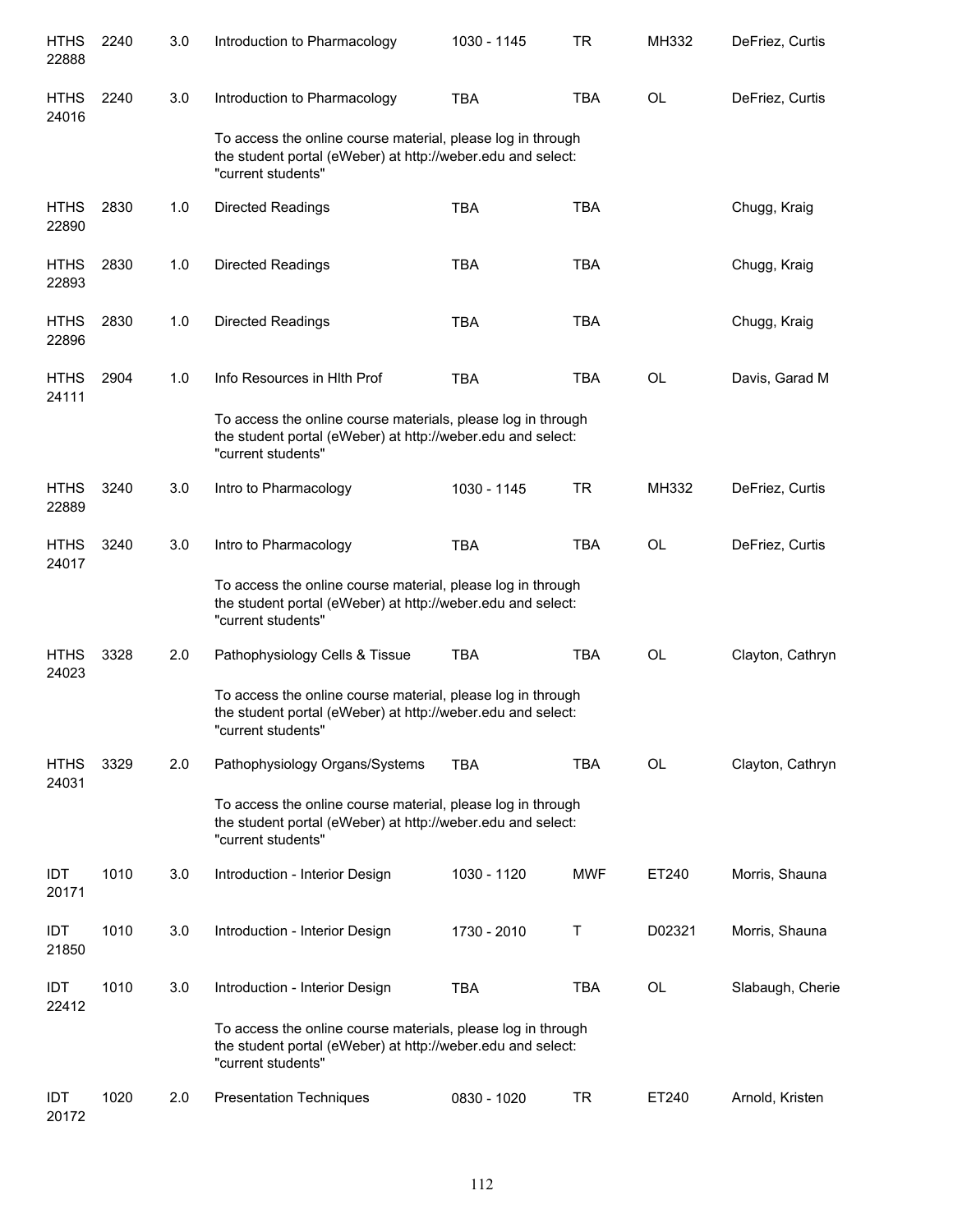| IDT<br>20173        | 2035 | 3.0   | Design Process/Space Planning                                                                                                                     | 1030 - 1320 | <b>TR</b>   | ET240         | Morris, Shauna    |
|---------------------|------|-------|---------------------------------------------------------------------------------------------------------------------------------------------------|-------------|-------------|---------------|-------------------|
| IDT<br>20174        | 2040 | $1.0$ | <b>Architectural Detailing</b>                                                                                                                    | 1330 - 1445 | <b>TR</b>   | ET240         | Arnold, Kristen   |
| IDT<br>20175        | 2050 | 2.0   | <b>Codes and Specifications</b>                                                                                                                   | 0830 - 0920 | <b>MW</b>   | ET240         | Johnson, Jacie    |
| IDT<br>20176        | 2830 | $1.0$ | <b>Directed Readings</b>                                                                                                                          | <b>TBA</b>  | <b>TBA</b>  |               | Arnold, Kristen   |
| IDT<br>20177        | 2830 | 1.0   | Directed Readings                                                                                                                                 | <b>TBA</b>  | <b>TBA</b>  |               | Slabaugh, Cherie  |
| IDT<br>20178        | 2860 | 1.0   | Practicum                                                                                                                                         | 1430 - 1620 | <b>TR</b>   |               | Morris, Shauna    |
| IDT<br>20179        | 2990 | 1.0   | Interior Design Seminar                                                                                                                           | 1130 - 1220 | $\mathsf F$ | ET240         | Arnold, Kristen   |
| IDT<br>20180        | 3000 | 2.0   | Lighting                                                                                                                                          | 1330 - 1520 | MF          | ET240         | Arnold, Kristen   |
| IDT<br>20181        | 3010 | 3.0   | <b>Historical Interiors</b>                                                                                                                       | 0730 - 0820 | <b>MWF</b>  | <b>TE102A</b> | Slabaugh, Cherie  |
| IDT<br>20182        | 3025 | 3.0   | <b>Professional Practice</b>                                                                                                                      | 0930 - 1020 | <b>MWF</b>  | ET240         | Johnson, Jacie    |
| IDT<br>20183        | 3040 | 2.0   | Perspective/Rendering                                                                                                                             | 0830 - 0920 | <b>TR</b>   | <b>TE102A</b> | Slabaugh, Cherie  |
| IDT<br>20184        | 3060 | 3.0   | Kitchen & Bath                                                                                                                                    | 1030 - 1320 | <b>MW</b>   | <b>TE102A</b> | Slabaugh, Cherie  |
| IDT<br>20185        | 4025 | 2.0   | Senior Program Development                                                                                                                        | 1230 - 1420 | TR          | <b>TE102A</b> | Arnold, Kristen   |
| IDT<br>20186        | 4830 | 1.0   | Directed Readings                                                                                                                                 | <b>TBA</b>  | <b>TBA</b>  |               | Slabaugh, Cherie  |
| IDT<br>20187        | 4830 | 1.0   | Directed Readings                                                                                                                                 | <b>TBA</b>  | <b>TBA</b>  |               | Slabaugh, Cherie  |
| IDT<br>20188        | 4860 | 3.0   | Internship for Interior Design                                                                                                                    | TBA         | F           |               | Slabaugh, Cherie  |
| <b>IST</b><br>23638 | 1100 | 3.0   | SS The Wired Society                                                                                                                              | <b>TBA</b>  | <b>TBA</b>  | OL            | Painter, Ava      |
|                     |      |       | To access the online course materials, please log in through<br>the student portal (eWeber) at http://weber.edu and select:<br>"current students" |             |             |               |                   |
| <b>IST</b><br>23640 | 1100 | 3.0   | SS The Wired Society                                                                                                                              | <b>TBA</b>  | TBA         | OL            | Niklason, Barbara |
|                     |      |       | To access the online course materials, please log in through<br>the student portal (eWeber) at http://weber.edu and select:<br>"current students" |             |             |               |                   |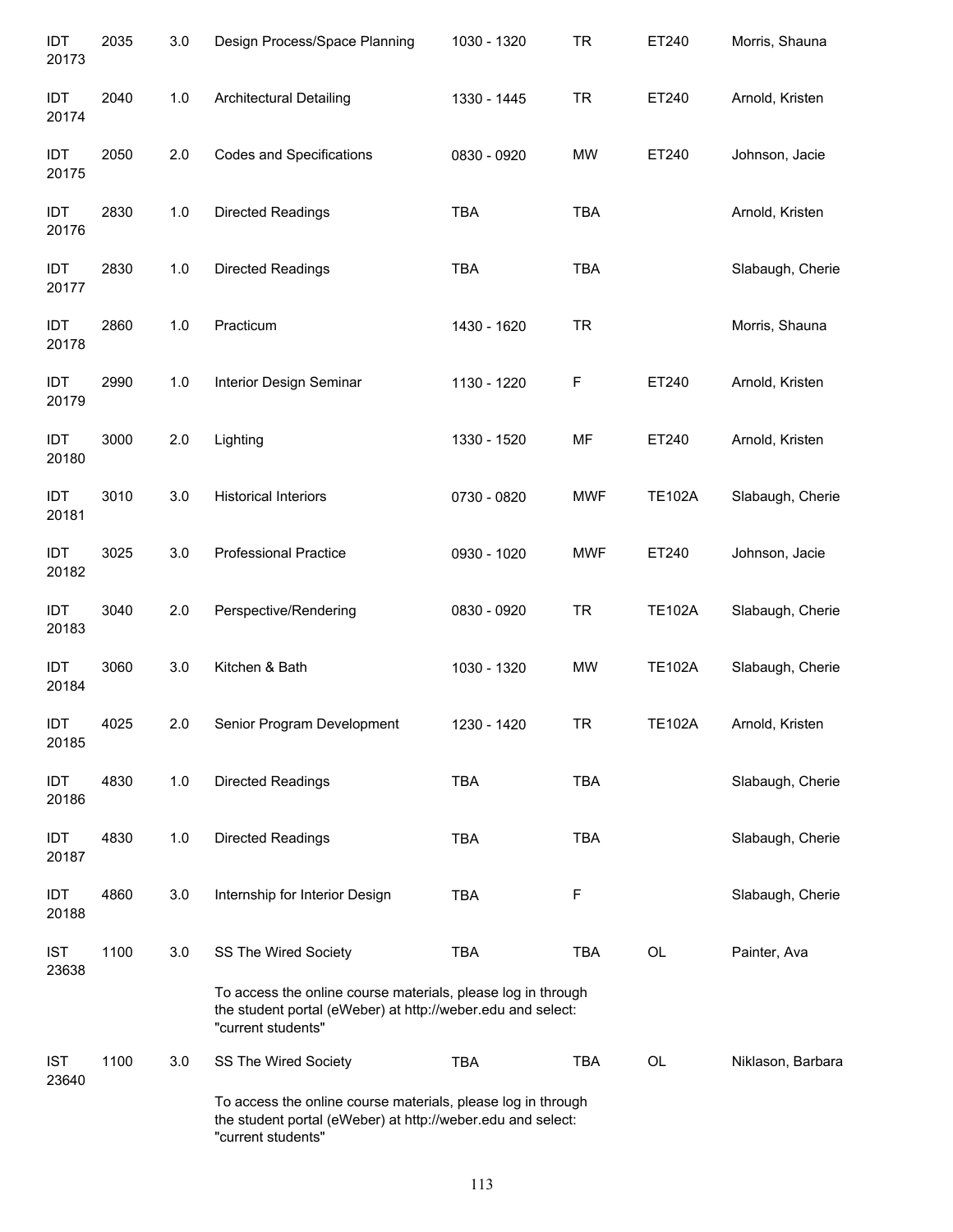| <b>IST</b><br>23641 | 1100 | 3.0 | SS The Wired Society                                                                                                                              | <b>TBA</b>  | TBA        | OL           | Swedin, Eric      |
|---------------------|------|-----|---------------------------------------------------------------------------------------------------------------------------------------------------|-------------|------------|--------------|-------------------|
|                     |      |     | To access the online course materials, please log in through<br>the student portal (eWeber) at http://weber.edu and select:<br>"current students" |             |            |              |                   |
| <b>IST</b><br>24062 | 1100 | 3.0 | SS The Wired Society                                                                                                                              | 1130 - 1220 | <b>MWF</b> | <b>WB120</b> | Painter, Ava      |
| <b>IST</b><br>23648 | 2010 | 1.0 | TE Business Computer Skills                                                                                                                       | <b>TBA</b>  | <b>TBA</b> | <b>OL</b>    | Harris, G         |
|                     |      |     | To access the online course materials, please log in through<br>the student portal (eWeber) at http://weber.edu and select:<br>"current students" |             |            |              |                   |
| <b>IST</b><br>23653 | 2010 | 1.0 | TE Business Computer Skills                                                                                                                       | <b>TBA</b>  | <b>TBA</b> | <b>OL</b>    | Harris, G         |
|                     |      |     | To access the online course materials, please log in through<br>the student portal (eWeber) at http://weber.edu and select:<br>"current students" |             |            |              |                   |
| <b>IST</b><br>23671 | 2010 | 1.0 | TE Business Computer Skills                                                                                                                       | <b>TBA</b>  | <b>TBA</b> | OL           | Harris, G         |
|                     |      |     | To access the online course materials, please log in through<br>the student portal (eWeber) at http://weber.edu and select:<br>"current students" |             |            |              |                   |
| <b>IST</b><br>23674 | 2015 | 1.0 | Intro to Inform System & Tech                                                                                                                     | 0800 - 0850 | S          | D02101       |                   |
|                     |      |     | The class will run on Sept 5 from 8am to 4pm, Sept 19 from<br>8-12pm, and October 3rd from 8-12pm.                                                |             |            |              |                   |
| <b>IST</b><br>23675 | 2110 | 3.0 | SI Software Development I                                                                                                                         | 1730 - 2010 | T          | D02101       | Le, Taowen        |
| <b>IST</b><br>23676 | 2410 | 3.0 | Information Systems Architectu                                                                                                                    | 1730 - 2010 | M          | D02225       | Song, Seokwoo     |
| <b>IST</b><br>23677 | 2720 | 3.0 | Data Structures & Algorithms                                                                                                                      | 1730 - 2010 | R          | D02101       | Yu, Zhuolin       |
| <b>IST</b><br>23678 | 3110 | 3.0 | Information Technology/Busines                                                                                                                    | <b>TBA</b>  | <b>TBA</b> | OL           | Le, Taowen        |
|                     |      |     | To access the online course materials, please log in through<br>the student portal (eWeber) at http://weber.edu and select:<br>"current students" |             |            |              |                   |
| <b>IST</b><br>23679 | 3110 | 3.0 | Information Technology/Busines                                                                                                                    | <b>TBA</b>  | <b>TBA</b> | OL           | Belflower, Shelly |
|                     |      |     | To access the online course materials, please log in through<br>the student portal (eWeber) at http://weber.edu and select:<br>"current students" |             |            |              |                   |
| <b>IST</b><br>23680 | 3110 | 3.0 | Information Technology/Busines                                                                                                                    | <b>TBA</b>  | <b>TBA</b> | OL           | Le, Taowen        |
|                     |      |     | To access the online course materials, please log in through<br>the student portal (eWeber) at http://weber.edu and select:<br>"current students" |             |            |              |                   |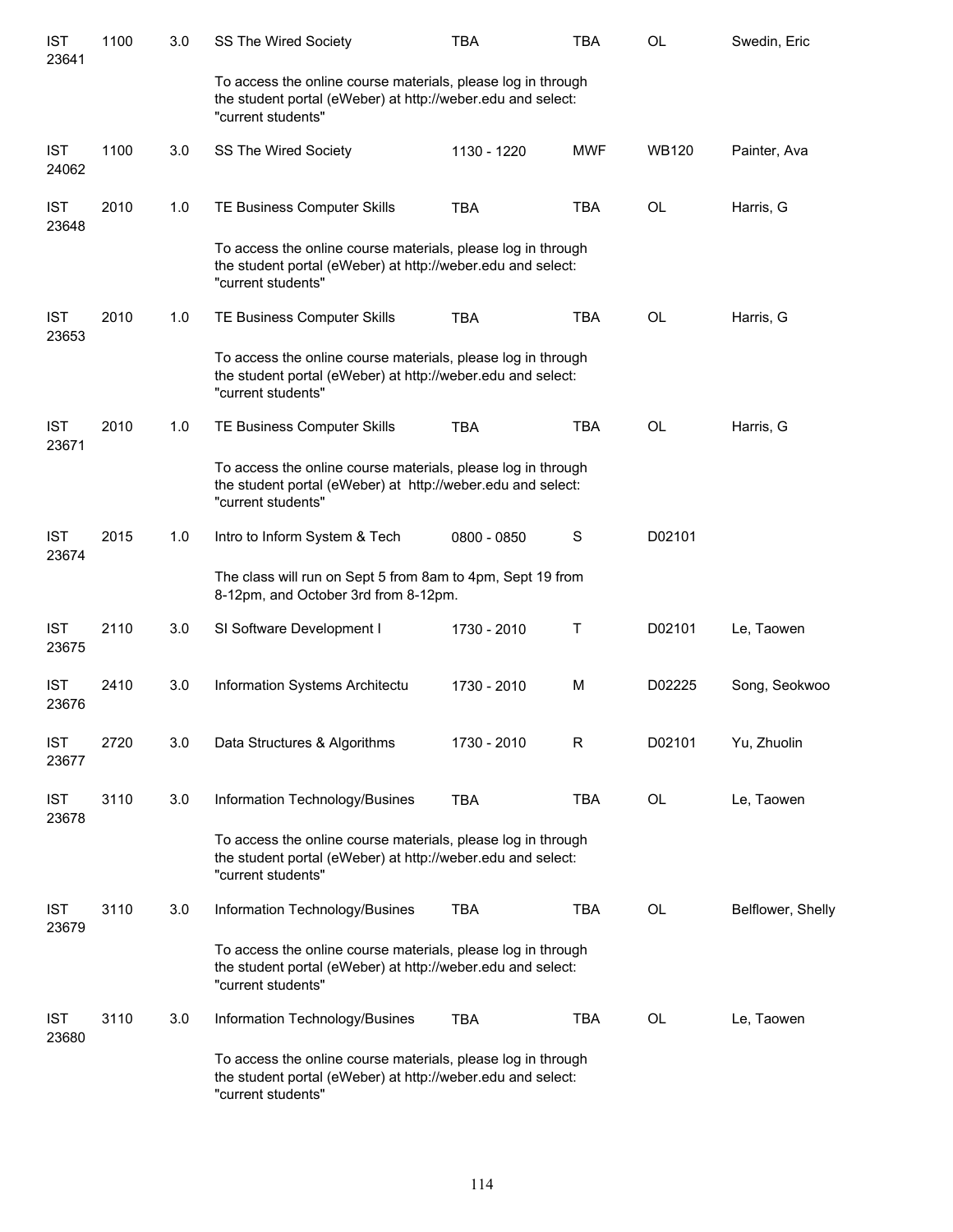| <b>IST</b><br>24063 | 3110 | 3.0 | Information Technology/Busines                                                                                                                    | 0900 - 1015 | Τ          | <b>WB120</b> | Song, Seokwoo     |
|---------------------|------|-----|---------------------------------------------------------------------------------------------------------------------------------------------------|-------------|------------|--------------|-------------------|
| <b>IST</b><br>24064 | 3110 | 3.0 | Information Technology/Busines                                                                                                                    | 1730 - 2010 | Τ          | <b>WB120</b> | Belflower, Shelly |
| <b>IST</b><br>23681 | 3210 | 4.0 | Database Design/Implementation                                                                                                                    | 1730 - 2010 | Τ          | D02226       | Yu, Zhuolin       |
| <b>IST</b><br>23682 | 3610 | 4.0 | Networks & Data Communications                                                                                                                    | 1545 - 1715 | <b>TR</b>  | D02225       |                   |
| <b>IST</b><br>23683 | 3620 | 3.0 | Networks & Data Communs II                                                                                                                        | 1800 - 2040 | M          | D02226       |                   |
| <b>IST</b><br>23684 | 3700 | 3.0 | E-business Tech & Web Develop                                                                                                                     | 1545 - 1715 | MW         | D02101       | Song, Seokwoo     |
| <b>IST</b><br>23685 | 3710 | 3.0 | Global Issues in I.T.                                                                                                                             | <b>TBA</b>  | <b>TBA</b> | <b>OL</b>    | Yu, Zhuolin       |
|                     |      |     | To access the online course materials, please log in through<br>the student portal (eWeber) at http://weber.edu and select:<br>"current students" |             |            |              |                   |
| <b>IST</b><br>23687 | 3710 | 3.0 | Global Issues in I.T.                                                                                                                             | <b>TBA</b>  | <b>TBA</b> | <b>OL</b>    | Yu, Zhuolin       |
|                     |      |     | To access the online course materials, please log in through<br>the student portal (eWeber) at http://weber.edu and select:<br>"current students" |             |            |              |                   |
| <b>IST</b><br>24224 | 3720 | 3.0 | Software Development II                                                                                                                           | <b>TBA</b>  | <b>TBA</b> | <b>OL</b>    | Song, Seokwoo     |
|                     |      |     | To access the online course materials, please log in through<br>the student portal (eWeber) at http://weber.edu and select:<br>"current students" |             |            |              |                   |
| <b>IST</b><br>24230 | 3730 | 3.0 | Systems Analysis and Design                                                                                                                       | <b>TBA</b>  | <b>TBA</b> | OL           | Gee, Richard      |
|                     |      |     | To access the online course materials, please log in through<br>the student portal (eWeber) at http://weber.edu and select:<br>"current students" |             |            |              |                   |
| <b>IST</b><br>24231 | 3750 | 3.0 | Electronic Business Communicat                                                                                                                    | <b>TBA</b>  | <b>TBA</b> | <b>OL</b>    | Song, Seokwoo     |
|                     |      |     | To access the online course materials, please log in through<br>the student portal (eWeber) at http://weber.edu and select:<br>"current students" |             |            |              |                   |
| <b>IST</b><br>23690 | 4600 | 3.0 | <b>Information Security I</b>                                                                                                                     | 1730 - 2010 | R          | D02225       | Swedin, Eric      |
| <b>IST</b><br>24232 | 4720 | 3.0 | <b>Emerging Info Technologies</b>                                                                                                                 | <b>TBA</b>  | <b>TBA</b> | OL           | Swedin, Eric      |
|                     |      |     | To access the online course materials, please log in through<br>the student portal (eWeber) at http://weber.edu and select:<br>"current students" |             |            |              |                   |
| <b>IST</b><br>23692 | 4730 | 3.0 | Senior Practicum: Project Manag                                                                                                                   | 1730 - 2010 | W          | D02134       | Harris, G         |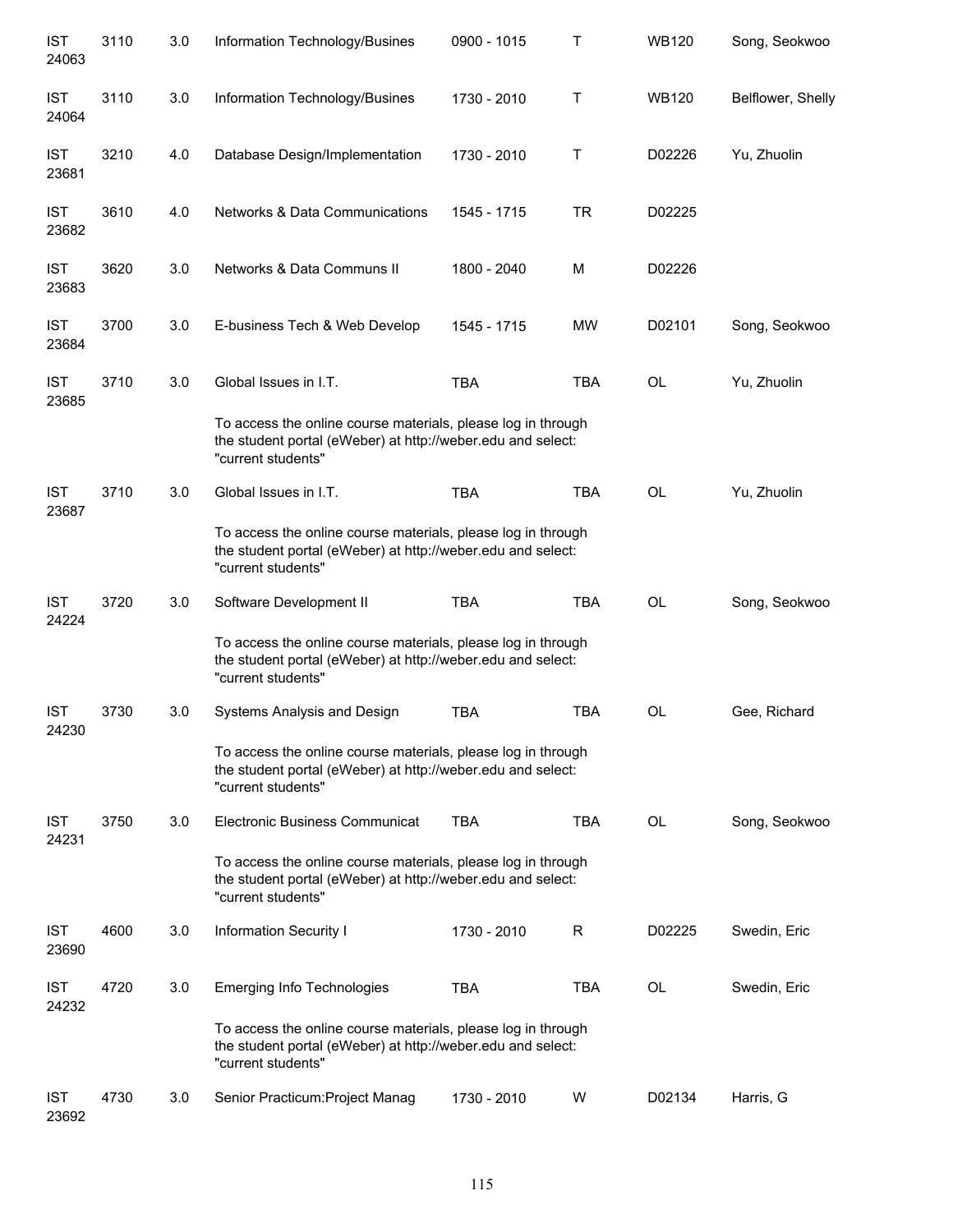| <b>IST</b><br>23693  | 6800 | 1.0 | <b>Directed Studies</b>                                                                                                                           | <b>TBA</b>  | <b>TBA</b>  | OL        | Swedin, Eric       |
|----------------------|------|-----|---------------------------------------------------------------------------------------------------------------------------------------------------|-------------|-------------|-----------|--------------------|
|                      |      |     | To access the online course materials, please log in through<br>the student portal (eWeber) at http://weber.edu and select:<br>"current students" |             |             |           |                    |
| <b>ITLN</b><br>21343 | 1010 | 4.0 | First Year Italian I                                                                                                                              | 1730 - 1920 | MW          | EH105     | Holmes, Maria      |
| <b>JPNS</b><br>21345 | 1010 | 4.0 | First Year Japanese I                                                                                                                             | 0930 - 1020 | <b>MTWF</b> | EH106     | Adachi, Yumi       |
| <b>JPNS</b><br>21346 | 1010 | 4.0 | First Year Japanese I                                                                                                                             | 1730 - 1920 | <b>TR</b>   | EH106     | Lay, Lisa          |
| <b>JPNS</b><br>21349 | 2010 | 4.0 | Second Year Japanese I                                                                                                                            | 1030 - 1120 | <b>MTWF</b> | EH106     | Adachi, Yumi       |
| <b>JPNS</b><br>21351 | 3060 | 3.0 | <b>Grammar &amp; Composition</b>                                                                                                                  | 1230 - 1320 | <b>MWF</b>  | EH106     | Adachi, Yumi       |
| <b>JPNS</b><br>24234 | 3850 | 1.0 | Study Abroad                                                                                                                                      | <b>TBA</b>  | <b>TBA</b>  |           | Adachi, Yumi       |
| <b>JPNS</b><br>24235 | 4850 | 1.0 | Study Abroad                                                                                                                                      | <b>TBA</b>  | <b>TBA</b>  |           | Adachi, Yumi       |
| <b>LIBS</b><br>23633 | 1704 | 1.0 | TD Information Navigator                                                                                                                          | <b>TBA</b>  | <b>TBA</b>  | OL        | Baker, Lesli       |
|                      |      |     | To access the online course material, please log in through<br>the student portal (eWeber) at http://weber.edu and select:<br>"current students"  |             |             |           |                    |
| <b>LIBS</b><br>23637 | 1704 | 1.0 | TD Information Navigator                                                                                                                          | <b>TBA</b>  | <b>TBA</b>  | OL        | Carpenter, Gerald  |
|                      |      |     | To access the online course material, please log in through<br>the student portal (eWeber) at http://weber.edu and select:<br>"current students"  |             |             |           |                    |
| <b>LIBS</b><br>23639 | 1704 | 1.0 | TD Information Navigator                                                                                                                          | TBA         | <b>TBA</b>  | OL        | Carpenter, Gerald  |
|                      |      |     | To access the online course material, please log in through<br>the student portal (eWeber) at http://weber.edu and select:<br>"current students"  |             |             |           |                    |
| <b>LIBS</b><br>23652 | 1704 | 1.0 | TD Information Navigator                                                                                                                          | <b>TBA</b>  | <b>TBA</b>  | <b>OL</b> | Eissinger, Richard |
|                      |      |     | To access the online course material, please log in through<br>the student portal (eWeber) at http://weber.edu and select:<br>"current students"  |             |             |           |                    |
| <b>LIBS</b><br>23654 | 1704 | 1.0 | TD Information Navigator                                                                                                                          | TBA         | <b>TBA</b>  | OL        | Jackson, Shaun     |
|                      |      |     | To access the online course material, please log in through<br>the student portal (eWeber) at http://weber.edu and select:<br>"current students"  |             |             |           |                    |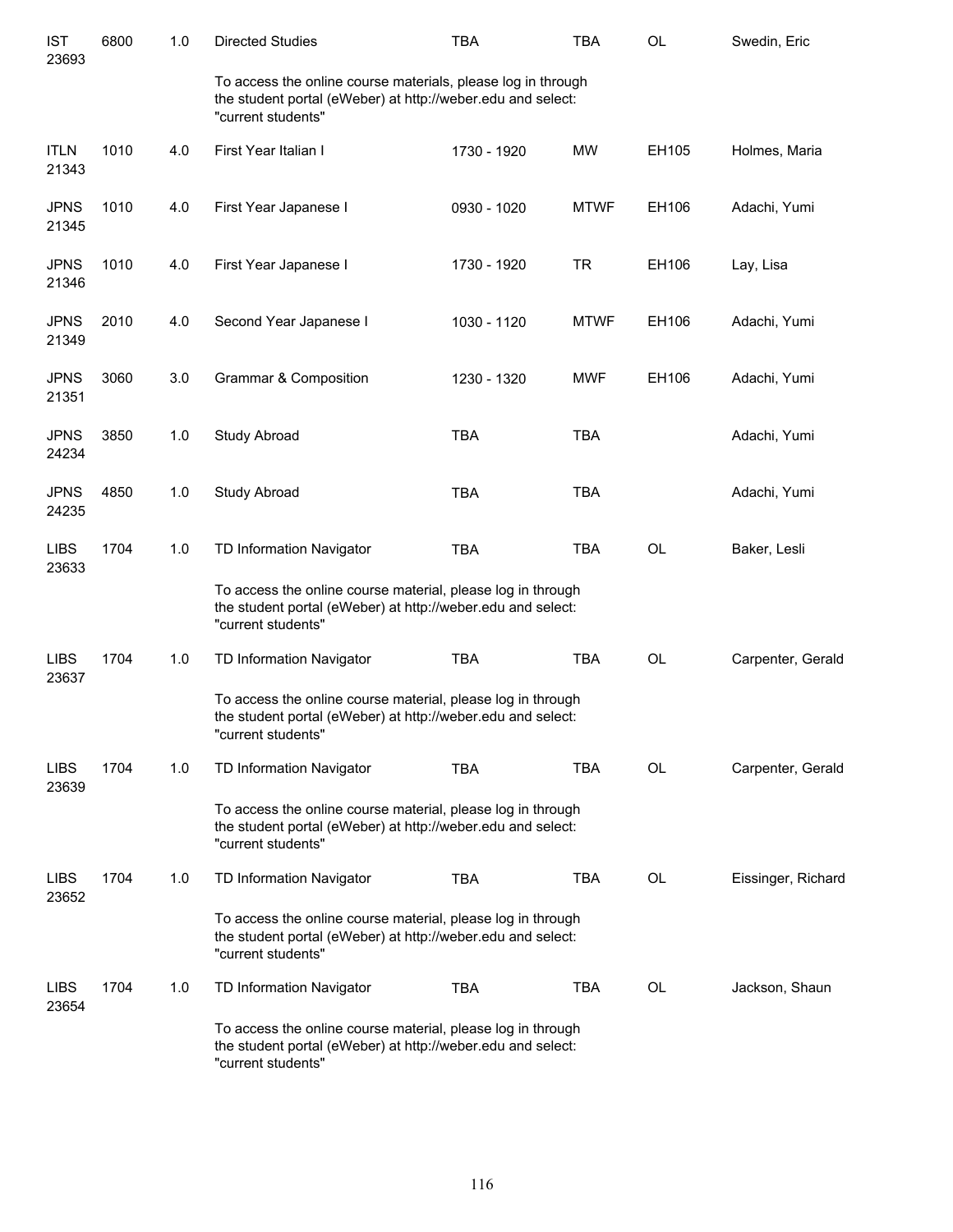| <b>LIBS</b><br>23657 | 1704 | 1.0 | TD Information Navigator                                                                                                                          | <b>TBA</b>  | <b>TBA</b> | OL        | Licona, Ruby       |
|----------------------|------|-----|---------------------------------------------------------------------------------------------------------------------------------------------------|-------------|------------|-----------|--------------------|
|                      |      |     | To access the online course material, please log in through<br>the student portal (eWeber) at http://weber.edu and select:<br>"current students"  |             |            |           |                    |
| <b>LIBS</b><br>23660 | 1704 | 1.0 | TD Information Navigator                                                                                                                          | <b>TBA</b>  | <b>TBA</b> | <b>OL</b> | Payne, Kathryn     |
|                      |      |     | To access the online course material, please log in through<br>the student portal (eWeber) at http://weber.edu and select:<br>"current students"  |             |            |           |                    |
| <b>LIBS</b><br>23661 | 1704 | 1.0 | TD Information Navigator                                                                                                                          | <b>TBA</b>  | <b>TBA</b> | <b>OL</b> | Payne, Kathryn     |
|                      |      |     | To access the online course material, please log in through<br>the student portal (eWeber) at http://weber.edu and select:<br>"current students"  |             |            |           |                    |
| <b>LIBS</b><br>23662 | 1704 | 1.0 | TD Information Navigator                                                                                                                          | <b>TBA</b>  | <b>TBA</b> | <b>OL</b> | Slade, Keith       |
|                      |      |     | To access the online course material, please log in through<br>the student portal (eWeber) at http://weber.edu and select:<br>"current students"  |             |            |           |                    |
| <b>LIBS</b><br>23123 | 2804 | 1.0 | TD Info Resources Soc Sciences                                                                                                                    | 1030 - 1120 | W          | LI106     | Kotter, Wade       |
| <b>LIBS</b><br>24110 | 2904 | 1.0 | Info Resources in HIth Prof                                                                                                                       | <b>TBA</b>  | <b>TBA</b> | <b>OL</b> | Davis, Garad M     |
|                      |      |     | To access the online course materials, please log in through<br>the student portal (eWeber) at http://weber.edu and select:<br>"current students" |             |            |           |                    |
| MACC<br>23253        | 6120 | 3.0 | Financial Accounting/Report                                                                                                                       | 1530 - 1810 | M          | D02104    | Deppe, Larry       |
| MACC<br>23270        | 6310 | 3.0 | <b>Advanced Cost Accounting</b>                                                                                                                   | 1530 - 1810 | R          | D02114    | McDermott, Richard |
| MACC<br>23273        | 6400 | 3.0 | Tax Research & Planning                                                                                                                           | 1530 - 1810 | Т          | D02114    | Pace, Ryan         |
| MACC<br>23275        | 6430 | 3.0 | Advanced Individual Taxation                                                                                                                      | 1830 - 2110 | T          | D02114    | Pace, Ryan         |
| <b>MACC</b><br>23277 | 6470 | 3.0 | <b>Advanced Partnership Taxation</b>                                                                                                              | 1830 - 2110 | W          | D02114    | Pace, Ryan         |
| MACC<br>23297        | 6480 | 3.0 | <b>Retirement Planning</b>                                                                                                                        | 1830 - 2110 | M          | D02104    |                    |
| <b>MACC</b><br>23609 | 6560 | 3.0 | <b>Advanced Auditing</b>                                                                                                                          | 1830 - 2110 | R          | D02114    | Allen, Tom         |
| <b>MACC</b><br>23250 | 6610 | 3.0 | Advanced Accnting Info Systems                                                                                                                    | 1530 - 1810 | W          | D02114    | Davis, Jefferson   |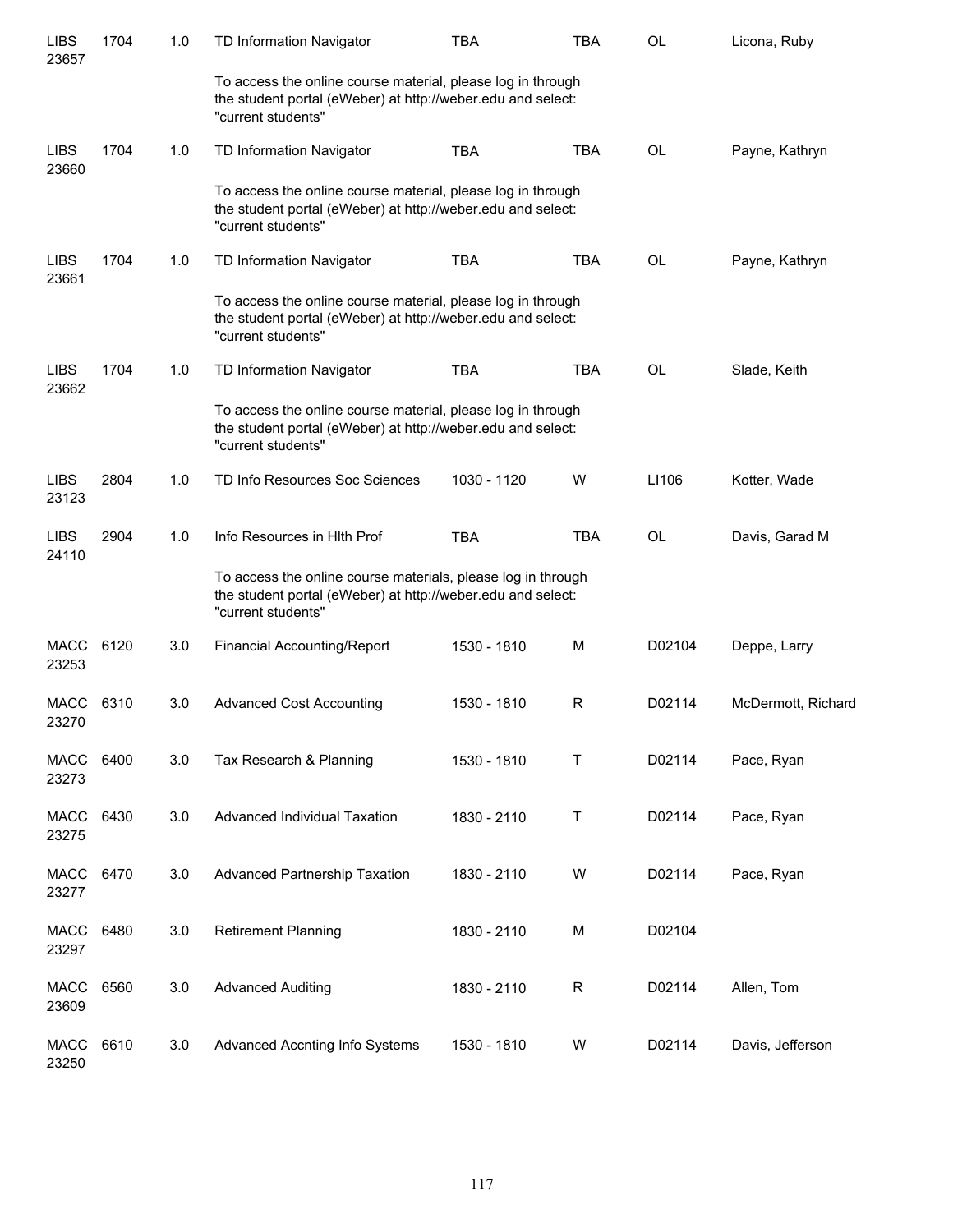| <b>MATH</b><br>22591 | 0950 | 3.0 | Pre-algebra                                                                                                                                                  | 0830 - 0920 | <b>MWRF</b> | B4516        | Allred, Alice      |
|----------------------|------|-----|--------------------------------------------------------------------------------------------------------------------------------------------------------------|-------------|-------------|--------------|--------------------|
|                      |      |     | This section is only for students who are interested in the First Year Experience<br>program and who have scored below 40 on the Arithmetic Accuplacer test. |             |             |              |                    |
| <b>MATH</b><br>22594 | 0950 | 3.0 | Pre-algebra                                                                                                                                                  | 0830 - 0920 | <b>MWF</b>  | B3328        | Hunt, Corinne      |
|                      |      |     | This section of Math 0950 is reserved for students who have<br>scored 40 and above on the arithmetic portion of Accuplacer.<br>(AR 40 and above)             |             |             |              |                    |
| MATH<br>22595        | 0950 | 3.0 | Pre-algebra                                                                                                                                                  | 0830 - 0920 | <b>MWF</b>  | ET127        | Harden, Elizabeth  |
|                      |      |     | This section of Math 0950 is reserved for students who have<br>scored 40 and above on the arithmetic portion of Accuplacer.<br>(AR 40 and above)             |             |             |              |                    |
| MATH<br>22596        | 0950 | 3.0 | Pre-algebra                                                                                                                                                  | 0930 - 1020 | <b>MTWF</b> | B4517        | Thaeler, John      |
| MATH<br>22597        | 0950 | 3.0 | Pre-algebra                                                                                                                                                  | 0930 - 1020 | <b>MWRF</b> | B4517        | Thaeler, John      |
|                      |      |     | This section is only for students who have scored below 40 on the Arithmetic<br>Accuplacer test.                                                             |             |             |              |                    |
| <b>MATH</b><br>22598 | 0950 | 3.0 | Pre-algebra                                                                                                                                                  | 0930 - 1020 | <b>MWF</b>  | <b>LL222</b> | Wilkinson, Janette |
|                      |      |     | This section of Math 0950 is reserved for students who have<br>scored 40 and above on the arithmetic portion of Accuplacer.<br>(AR 40 and above)             |             |             |              |                    |
| MATH<br>22599        | 0950 | 3.0 | Pre-algebra                                                                                                                                                  | 1030 - 1120 | <b>MTWF</b> | B4516        | Lukken, Kathleen   |
| <b>MATH</b><br>22601 | 0950 | 3.0 | Pre-algebra                                                                                                                                                  | 1030 - 1120 | <b>MWRF</b> | B4516        | Lukken, Kathleen   |
|                      |      |     | This section is only for students who have scored below 40 on the Arithmetic<br>Accuplacer test.                                                             |             |             |              |                    |
| MATH<br>22604        | 0950 | 3.0 | Pre-algebra                                                                                                                                                  | 1030 - 1120 | <b>MWF</b>  | B3328        | Murray, Shalee     |
|                      |      |     | This section of Math 0950 is reserved for students who have<br>scored 40 and above on the arithmetic portion of Accuplacer.<br>(AR 40 and above)             |             |             |              |                    |
| MATH<br>22606        | 0950 | 3.0 | Pre-algebra                                                                                                                                                  | 1130 - 1220 | <b>MTWF</b> | B4515        | Yonkee, Mary       |
| MATH<br>22607        | 0950 | 3.0 | Pre-algebra                                                                                                                                                  | 1130 - 1220 | <b>MWRF</b> | B4515        | Yonkee, Mary       |
|                      |      |     | This section is only for students who have scored below 40 on the Arithmetic<br>Accuplacer test.                                                             |             |             |              |                    |
| MATH<br>22609        | 0950 | 3.0 | Pre-algebra                                                                                                                                                  | 1130 - 1220 | <b>MWF</b>  | LL222        | Murray, Shalee     |
|                      |      |     | This section of Math 0950 is reserved for students who have<br>scored 40 and above on the arithmetic portion of Accuplacer.<br>(AR 40 and above)             |             |             |              |                    |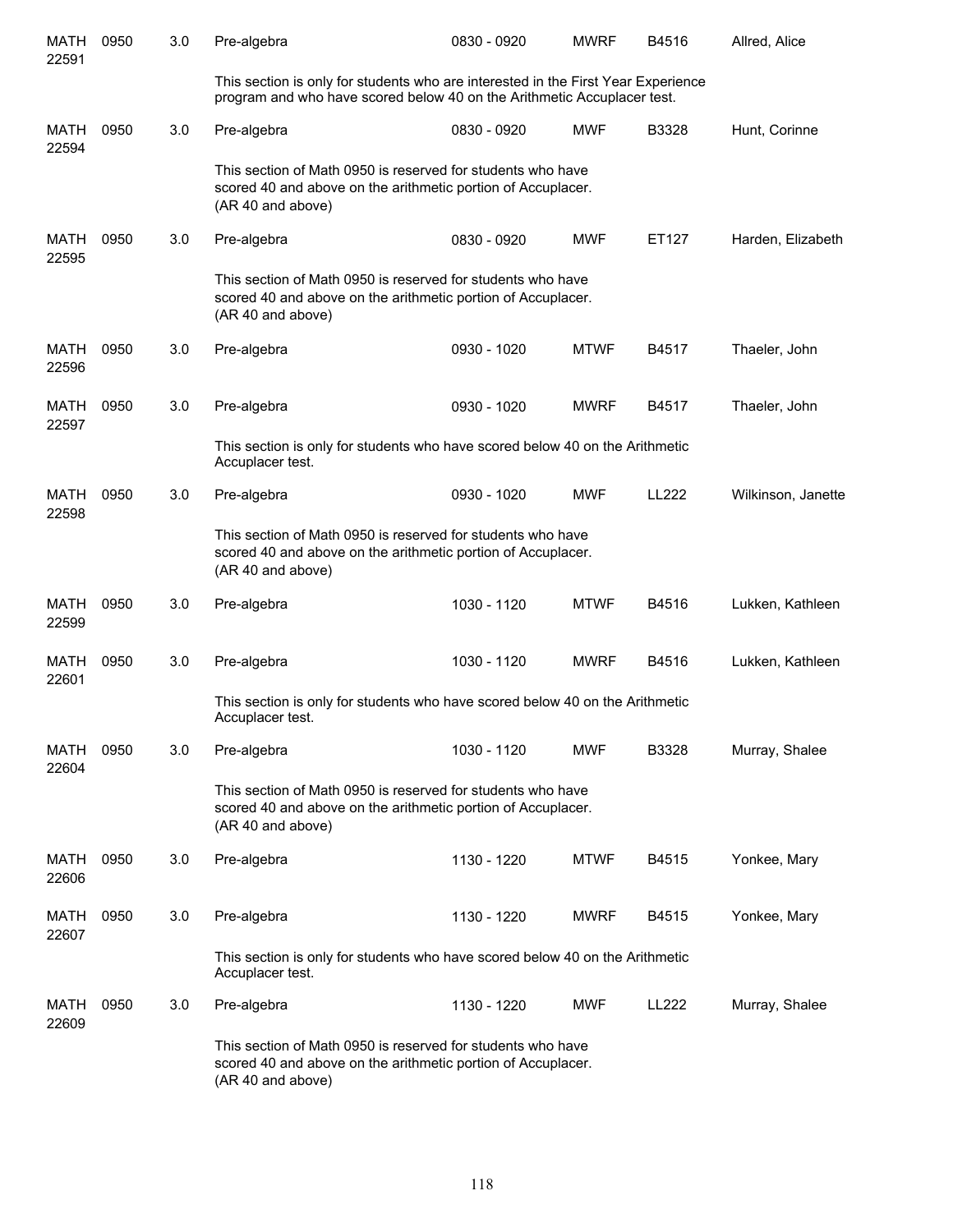| <b>MATH</b><br>22610 | 0950 | 3.0 | Pre-algebra                                                                                                                                      | 1230 - 1320                | <b>MWF</b>     | B4516  | Allred, Alice  |
|----------------------|------|-----|--------------------------------------------------------------------------------------------------------------------------------------------------|----------------------------|----------------|--------|----------------|
|                      |      |     | This section of Math 0950 is reserved for students who have<br>scored 40 and above on the arithmetic portion of Accuplacer.<br>(AR 40 and above) |                            |                |        |                |
| <b>MATH</b><br>22612 | 0950 | 3.0 | Pre-algebra                                                                                                                                      | 1230 - 1320                | <b>MWF</b>     | B3328  | Mckee, Deborah |
|                      |      |     | This section of Math 0950 is reserved for students who have<br>scored 40 and above on the arithmetic portion of Accuplacer.<br>(AR 40 and above) |                            |                |        |                |
| MATH<br>22615        | 0950 | 3.0 | Pre-algebra                                                                                                                                      | 1230 - 1320                | <b>MWF</b>     | ET127  | Cluff, Carol   |
|                      |      |     | This section of Math 0950 is reserved for students who have<br>scored 40 and above on the arithmetic portion of Accuplacer.<br>(AR 40 and above) |                            |                |        |                |
| <b>MATH</b><br>22618 | 0950 | 3.0 | Pre-algebra                                                                                                                                      | 1800 - 1915<br>1800 - 1850 | MW<br>т        | B3313  |                |
| <b>MATH</b><br>22620 | 0950 | 3.0 | Pre-algebra                                                                                                                                      | 1800 - 1915<br>1900 - 1950 | <b>MW</b><br>Τ | B3313  |                |
|                      |      |     | This section is only for students who have scored below 40 on the Arithmetic<br>Accuplacer test.                                                 |                            |                |        |                |
| MATH<br>22625        | 0950 | 3.0 | Pre-algebra                                                                                                                                      | 1800 - 1915                | MW             | B3328  | Howell, Janae  |
|                      |      |     | This section of Math 0950 is reserved for students who have<br>scored 40 and above on the arithmetic portion of Accuplacer.<br>(AR 40 and above) |                            |                |        |                |
| MATH<br>22628        | 0950 | 3.0 | Pre-algebra                                                                                                                                      | 1800 - 1915<br>1800 - 1850 | TR<br>W        | B3313  |                |
| <b>MATH</b><br>22631 | 0950 | 3.0 | Pre-algebra                                                                                                                                      | 1800 - 1915<br>1900 - 1950 | TR<br>W        | B3313  |                |
|                      |      |     | This section is only for students who have scored below 40 on the Arithmetic<br>Accuplacer test.                                                 |                            |                |        |                |
| MATH<br>22633        | 0950 | 3.0 | Pre-algebra                                                                                                                                      | 1800 - 1915                | TR             | B3328  | Adams, Kamarie |
|                      |      |     | This section of Math 0950 is reserved for students who have<br>scored 40 and above on the arithmetic portion of Accuplacer.<br>(AR 40 and above) |                            |                |        |                |
| MATH<br>23824        | 0950 | 3.0 | Pre-algebra                                                                                                                                      | 0830 - 0920                | <b>MWRF</b>    | B4516  | Allred, Alice  |
|                      |      |     | This course is part of a cluster that must be registered for<br>together. See First Year Experience SC140, or call 801-626-<br>6081 to register. |                            |                |        |                |
| MATH<br>24142        | 0950 | 3.0 | Pre-algebra                                                                                                                                      | 1230 - 1320                | <b>MTWF</b>    | D02233 | Baker, Loyal   |
|                      |      |     | This section of Math 0950 is reserved for students who have<br>scored from 0 to 39 on the arithmetic portion of Accuplacer.<br>(AR 0 to 39)      |                            |                |        |                |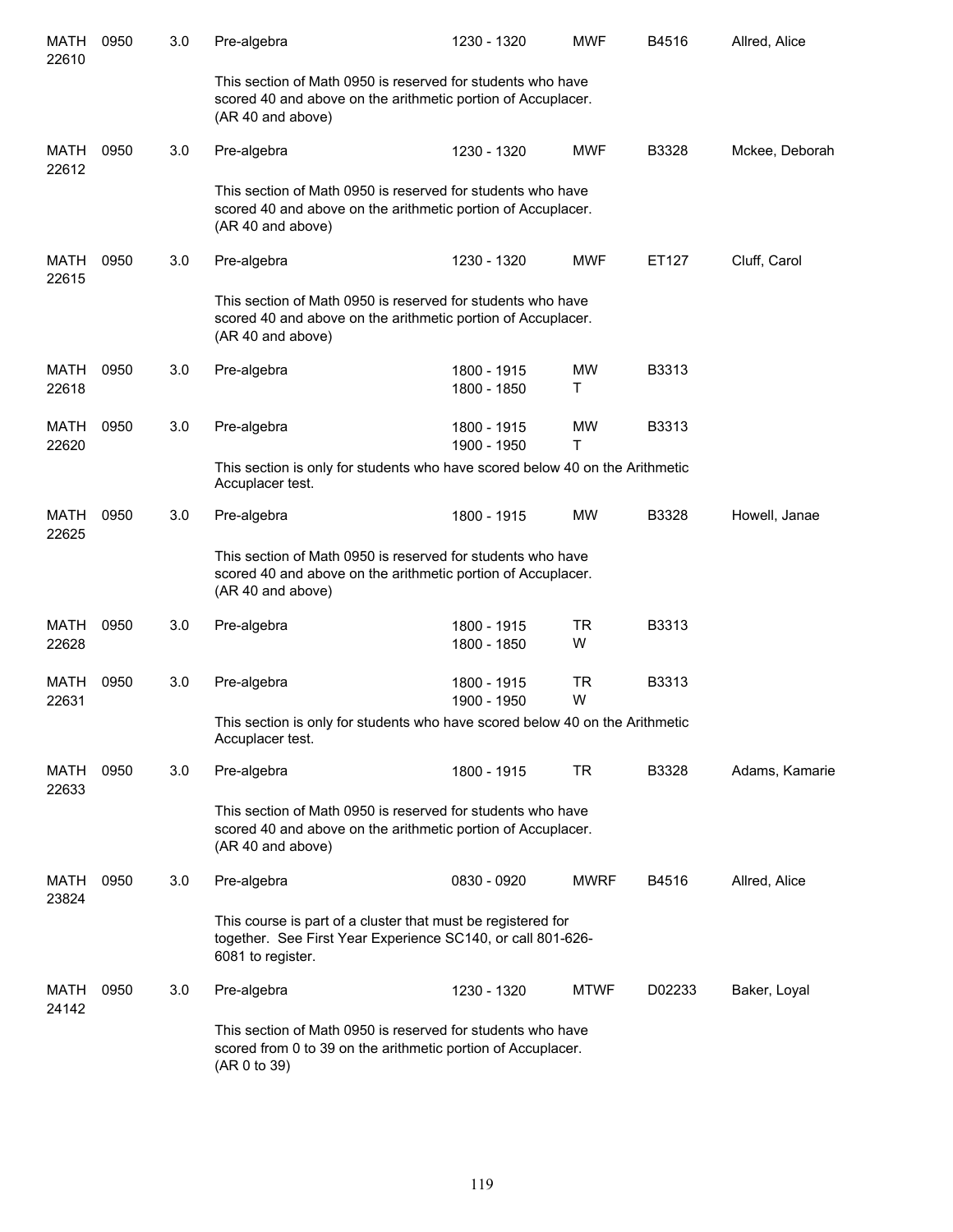| MATH<br>24143        | 0950 | 3.0 | Pre-algebra                                                                                                                                      | 1230 - 1320                | <b>MWRF</b>             | D02233                | Baker, Loyal       |
|----------------------|------|-----|--------------------------------------------------------------------------------------------------------------------------------------------------|----------------------------|-------------------------|-----------------------|--------------------|
|                      |      |     | This section of Math 0950 is reserved for students who have<br>scored from 0 to 39 on the arithmetic portion of Accuplacer.<br>(AR 0 to 39)      |                            |                         |                       |                    |
| MATH<br>24144        | 0950 | 3.0 | Pre-algebra                                                                                                                                      | 1130 - 1220                | <b>MWF</b>              | D02233                | Baker, Loyal       |
|                      |      |     | This section of Math 0950 is reserved for students who have<br>scored 40 and above on the arithmetic portion of Accuplacer.<br>(AR 40 and above) |                            |                         |                       |                    |
| MATH<br>24145        | 0950 | 3.0 | Pre-algebra                                                                                                                                      | 1800 - 1915                | <b>MW</b>               | D02111                | Porter, Richard    |
|                      |      |     | This section of Math 0950 is reserved for students who have<br>scored 40 and above on the arithmetic portion of Accuplacer.<br>(AR 40 and above) |                            |                         |                       |                    |
| MATH<br>24146        | 0950 | 3.0 | Pre-algebra                                                                                                                                      | 1800 - 1915                | <b>TR</b>               | D02105                | Jones, Charity     |
|                      |      |     | This section of Math 0950 is reserved for students who have<br>scored 40 and above on the arithmetic portion of Accuplacer.<br>(AR 40 and above) |                            |                         |                       |                    |
| <b>MATH</b><br>24147 | 0950 | 3.0 | Pre-algebra                                                                                                                                      | 0930 - 1020                | <b>MWF</b>              | WW116                 | Quintrequeo, Jeree |
|                      |      |     | This section of Math 0950 is reserved for students who have<br>scored 40 and above on the arithmetic portion of Accuplacer.<br>(AR 40 and above) |                            |                         |                       |                    |
| <b>MATH</b><br>24148 | 0950 | 3.0 | Pre-algebra                                                                                                                                      | 1800 - 1915                | <b>TR</b>               | DH                    |                    |
|                      |      |     | This section of Math 0950 is reserved for students who have<br>scored 40 and above on the arithmetic portion of Accuplacer.<br>(AR 40 and above) |                            |                         |                       |                    |
| MATH<br>22649        | 0955 | 6.0 | Integrated Arith & Beg Algebra                                                                                                                   | 0830 - 0920<br>0900 - 1015 | <b>MWF</b><br><b>TR</b> | LL222<br>LL222        | Webster, Lori      |
| <b>MATH</b><br>22651 | 0955 | 6.0 | Integrated Arith & Beg Algebra                                                                                                                   | 0900 - 1015<br>0930 - 1020 | <b>TR</b><br><b>MWF</b> | ET127<br>ET127        | Quesnell, Carrie   |
| <b>MATH</b><br>22653 | 0955 | 6.0 | Integrated Arith & Beg Algebra                                                                                                                   | 1030 - 1120<br>1030 - 1145 | <b>MWF</b><br><b>TR</b> | <b>LL222</b><br>LL222 | Webster, Amy       |
| <b>MATH</b><br>22657 | 0955 | 6.0 | Integrated Arith & Beg Algebra                                                                                                                   | 1130 - 1220<br>1200 - 1315 | <b>MWF</b><br><b>TR</b> | ET127<br>ET127        | Poore, Darrell     |
| <b>MATH</b><br>22658 | 0955 | 6.0 | Integrated Arith & Beg Algebra                                                                                                                   | 1730 - 2020                | <b>MW</b>               | B4515                 | Whitby, Dale       |
| <b>MATH</b><br>22660 | 0955 | 6.0 | Integrated Arith & Beg Algebra                                                                                                                   | 1730 - 2020                | <b>TR</b>               | B4515                 | lacovelli, John    |
| <b>MATH</b><br>22663 | 0960 | 3.0 | First Course in Algebra                                                                                                                          | 0830 - 0920                | <b>MWF</b>              | B4409                 | Wilkinson, Susan   |
| <b>MATH</b><br>22664 | 0960 | 3.0 | First Course in Algebra                                                                                                                          | 0930 - 1020                | <b>MWF</b>              | B4515                 | Hansen, Mary       |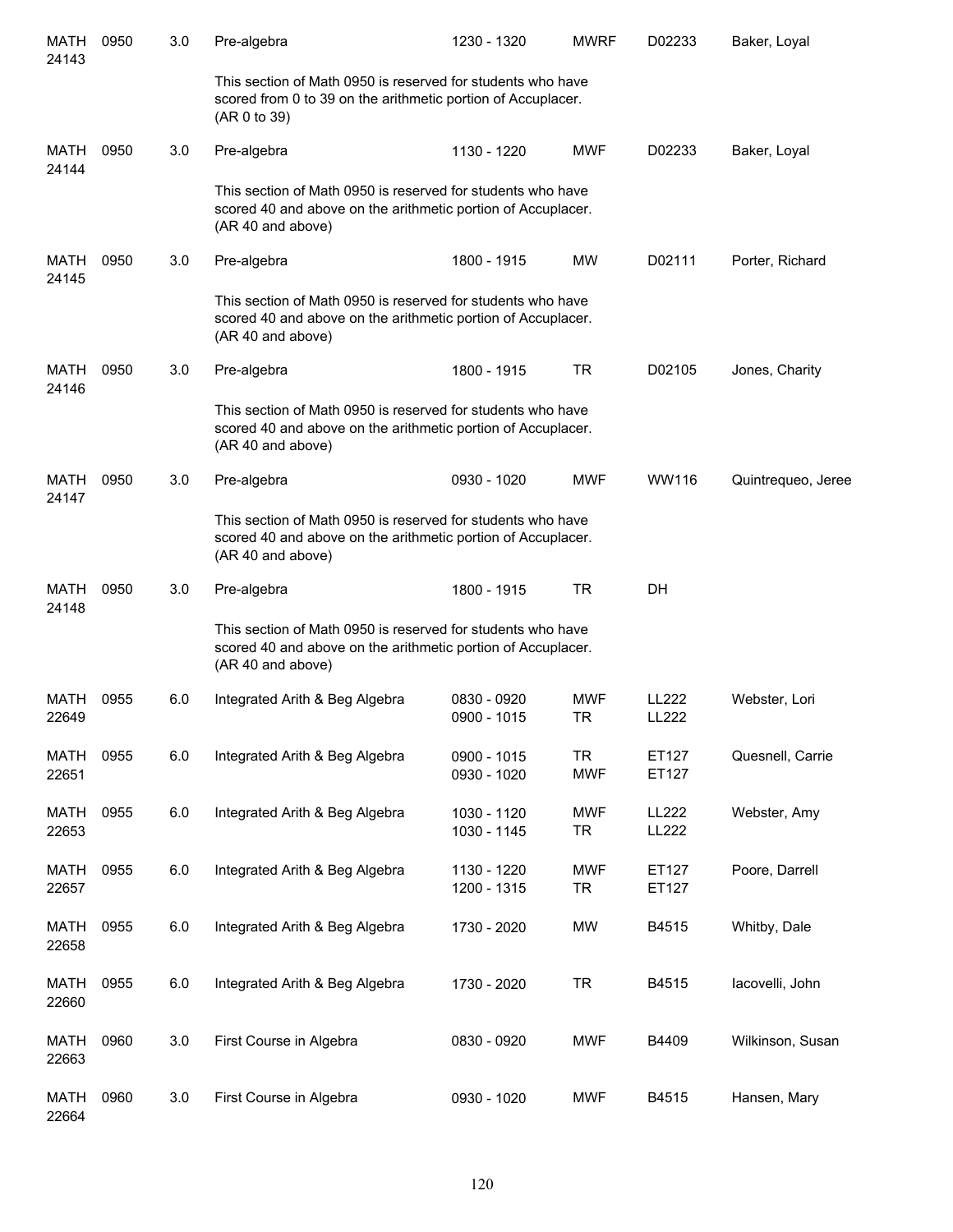| <b>MATH</b><br>22665 | 0960 | 3.0 | First Course in Algebra                                                                                                                           | 0930 - 1020 | <b>MWF</b>  | B3313  | Wilkinson, Susan   |
|----------------------|------|-----|---------------------------------------------------------------------------------------------------------------------------------------------------|-------------|-------------|--------|--------------------|
| <b>MATH</b><br>22666 | 0960 | 3.0 | First Course in Algebra                                                                                                                           | 1030 - 1120 | <b>MWF</b>  | B4409  | Hansen, Mary       |
| MATH<br>22667        | 0960 | 3.0 | First Course in Algebra                                                                                                                           | 1030 - 1120 | <b>MWF</b>  | ET127  | Hallin, Stephen    |
| MATH<br>22668        | 0960 | 3.0 | First Course in Algebra                                                                                                                           | 1130 - 1220 | <b>MWF</b>  | B4517  | Jee, Richard       |
| MATH<br>22669        | 0960 | 3.0 | First Course in Algebra                                                                                                                           | 1130 - 1220 | <b>MWF</b>  | B3313  | Imig, David        |
| <b>MATH</b><br>22670 | 0960 | 3.0 | First Course in Algebra                                                                                                                           | 1230 - 1320 | <b>MWF</b>  | B4409  | Poore, Darrell     |
| <b>MATH</b><br>22671 | 0960 | 3.0 | First Course in Algebra                                                                                                                           | 1230 - 1320 | <b>MWF</b>  | LL222  | Kvernadze, George  |
| <b>MATH</b><br>22672 | 0960 | 3.0 | First Course in Algebra                                                                                                                           | 1800 - 1915 | <b>MW</b>   | ET127  | Hadlock, Amanda    |
| <b>MATH</b><br>22673 | 0960 | 3.0 | First Course in Algebra                                                                                                                           | 1800 - 1915 | <b>TR</b>   | ET127  | Rich, Stephen      |
| <b>MATH</b><br>24149 | 0960 | 3.0 | First Course in Algebra                                                                                                                           | 0930 - 1020 | <b>MWF</b>  | D02233 | Baker, Loyal       |
| <b>MATH</b><br>24150 | 0960 | 3.0 | First Course in Algebra                                                                                                                           | 1230 - 1320 | <b>MWF</b>  | D02117 | Acor, Brenda       |
| <b>MATH</b><br>24151 | 0960 | 3.0 | First Course in Algebra                                                                                                                           | 1800 - 1915 | <b>TR</b>   | D02110 | Fronberg, Thomas   |
| <b>MATH</b><br>24152 | 0960 | 3.0 | First Course in Algebra                                                                                                                           | 1930 - 2045 | TR          | D02233 | Scholz, Katherine  |
| MATH<br>24153        | 0960 | 3.0 | First Course in Algebra                                                                                                                           | 1800 - 1915 | <b>TR</b>   | DH     | Thompson, Erin     |
| MATH<br>24154        | 0960 | 3.0 | First Course in Algebra                                                                                                                           | <b>TBA</b>  | <b>TBA</b>  | OL     | Lund, Julliana     |
|                      |      |     | To access the online course materials, please log in through<br>the student portal (eWeber) at http://weber.edu and select:<br>"current students" |             |             |        |                    |
| <b>MATH</b><br>22674 | 1010 | 4.0 | Intermediate Algebra                                                                                                                              | 0830 - 0920 | <b>MTWF</b> | B4515  | Schilling, Pamela  |
| <b>MATH</b><br>22675 | 1010 | 4.0 | Intermediate Algebra                                                                                                                              | 0830 - 0920 | <b>MTWF</b> | B4517  | Imig, David        |
| MATH<br>22676        | 1010 | 4.0 | Intermediate Algebra                                                                                                                              | 0830 - 0920 | <b>MWRF</b> | B3313  | Wilkinson, Janette |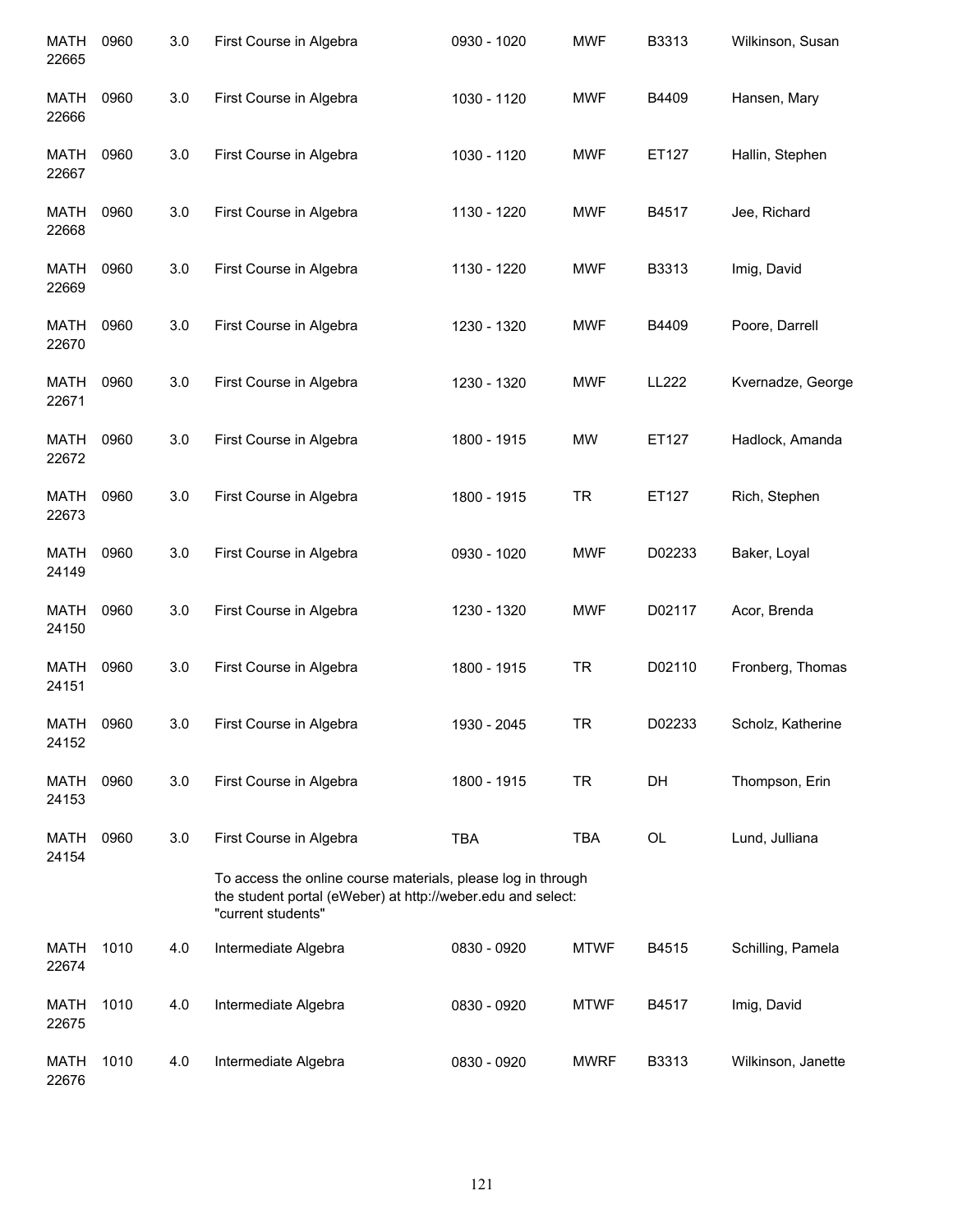| <b>MATH</b><br>22677 | 1010 | 4.0 | Intermediate Algebra | 0930 - 1020 | <b>MTWF</b> | B4516 | Allred, Alice        |
|----------------------|------|-----|----------------------|-------------|-------------|-------|----------------------|
| <b>MATH</b><br>22678 | 1010 | 4.0 | Intermediate Algebra | 0930 - 1020 | <b>MWRF</b> | B4409 | Poore, Darrell       |
| <b>MATH</b><br>22679 | 1010 | 4.0 | Intermediate Algebra | 0930 - 1020 | <b>MWRF</b> | B3328 | Hunt, Corinne        |
| <b>MATH</b><br>22680 | 1010 | 4.0 | Intermediate Algebra | 1030 - 1120 | <b>MTWF</b> | B4515 | Imig, David          |
| <b>MATH</b><br>22681 | 1010 | 4.0 | Intermediate Algebra | 1030 - 1120 | <b>MTWF</b> | B4517 | Kohler, Eric         |
| <b>MATH</b><br>22682 | 1010 | 4.0 | Intermediate Algebra | 1030 - 1120 | <b>MWRF</b> | B3313 | Harden, Elizabeth    |
| <b>MATH</b><br>22683 | 1010 | 4.0 | Intermediate Algebra | 1130 - 1220 | <b>MTWF</b> | B4516 | Schilling, Pamela    |
| <b>MATH</b><br>22684 | 1010 | 4.0 | Intermediate Algebra | 1130 - 1220 | <b>MWRF</b> | B4409 | Hallin, Stephen      |
| <b>MATH</b><br>22685 | 1010 | 4.0 | Intermediate Algebra | 1130 - 1220 | <b>MWRF</b> | B3328 | Jennings, Cristine   |
| <b>MATH</b><br>22686 | 1010 | 4.0 | Intermediate Algebra | 1230 - 1320 | <b>MTWF</b> | B4515 | Quesnell, Carrie     |
| <b>MATH</b><br>22687 | 1010 | 4.0 | Intermediate Algebra | 1230 - 1320 | <b>MTWF</b> | B4517 | Kohler, Eric         |
| <b>MATH</b><br>22688 | 1010 | 4.0 | Intermediate Algebra | 1230 - 1320 | <b>MWRF</b> | B3313 | Hansen, Mary         |
| <b>MATH</b><br>22689 | 1010 | 4.0 | Intermediate Algebra | 1330 - 1420 | <b>MTWF</b> | B4516 | Quesnell, Carrie     |
| <b>MATH</b><br>22690 | 1010 | 4.0 | Intermediate Algebra | 1630 - 1820 | MW          | LL222 | Floyd, M             |
| <b>MATH</b><br>22691 | 1010 | 4.0 | Intermediate Algebra | 1630 - 1820 | <b>TR</b>   | LL222 | Chamberlain, Heather |
| <b>MATH</b><br>22692 | 1010 | 4.0 | Intermediate Algebra | 1730 - 1920 | MW          | B4516 | Hollopeter, W        |
| <b>MATH</b><br>22693 | 1010 | 4.0 | Intermediate Algebra | 1730 - 1920 | MW          | B4517 | Gabbitas, Allison    |
| <b>MATH</b><br>22694 | 1010 | 4.0 | Intermediate Algebra | 1730 - 1920 | MW          | ET128 | Thompson, Erin       |
| <b>MATH</b><br>22695 | 1010 | 4.0 | Intermediate Algebra | 1730 - 1920 | <b>TR</b>   | B4516 | Marx, Christine      |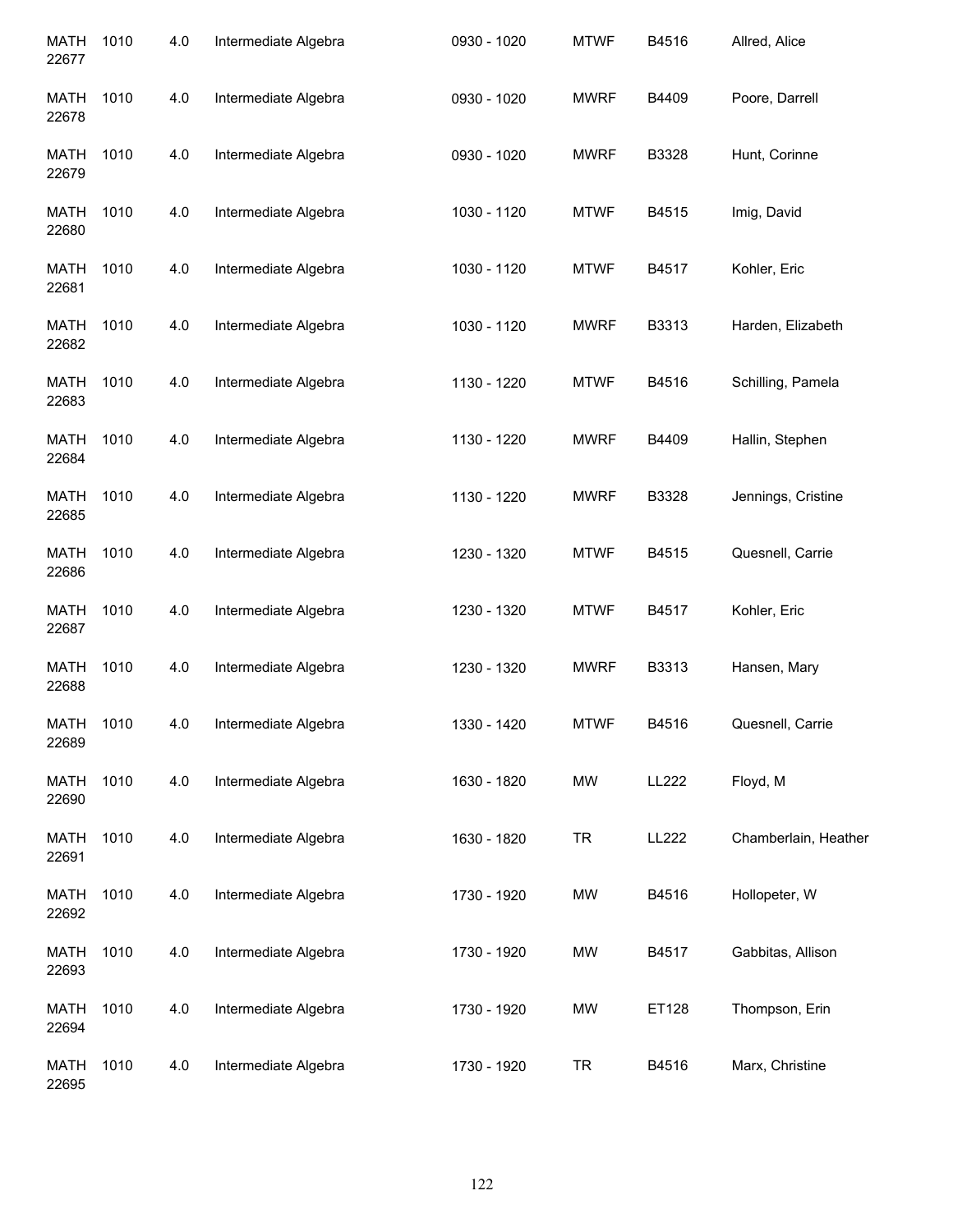| <b>MATH</b><br>22696 | 1010 | 4.0 | Intermediate Algebra                                                                                                                                       | 1730 - 1920 | <b>TR</b>   | B4517     | Mckee, Deborah    |
|----------------------|------|-----|------------------------------------------------------------------------------------------------------------------------------------------------------------|-------------|-------------|-----------|-------------------|
| MATH<br>22697        | 1010 | 4.0 | Intermediate Algebra                                                                                                                                       | 1730 - 1920 | <b>TR</b>   | ET128     | Ortega, Robert    |
| <b>MATH</b><br>23306 | 1010 | 4.0 | Intermediate Algebra                                                                                                                                       | <b>TBA</b>  | <b>TBA</b>  | <b>OL</b> | Lund, Julliana    |
|                      |      |     | Requires departmental approval. For more information go<br>to http://faculty.weber.edu/jlund/ To register call the<br>department seretary at 801-626-7478. |             |             |           |                   |
| <b>MATH</b><br>24155 | 1010 | 4.0 | Intermediate Algebra                                                                                                                                       | 0730 - 0820 | <b>MTWF</b> | D02233    | Baker, Loyal      |
| <b>MATH</b><br>24156 | 1010 | 4.0 | Intermediate Algebra                                                                                                                                       | 0830 - 0920 | <b>MTWF</b> | D02117    | Acor, Brenda      |
| MATH<br>24157        | 1010 | 4.0 | Intermediate Algebra                                                                                                                                       | 1130 - 1220 | <b>MTWF</b> | D02117    | Acor, Brenda      |
| <b>MATH</b><br>24158 | 1010 | 4.0 | Intermediate Algebra                                                                                                                                       | 1800 - 1950 | <b>MW</b>   | D02233    | Baker, Loyal      |
| <b>MATH</b><br>24159 | 1010 | 4.0 | Intermediate Algebra                                                                                                                                       | 1730 - 1920 | <b>TR</b>   | D02233    | Green, Bill       |
| <b>MATH</b><br>24160 | 1010 | 4.0 | Intermediate Algebra                                                                                                                                       | 1630 - 1820 | <b>MW</b>   | D02235    | Scholz, Katherine |
| <b>MATH</b><br>24161 | 1010 | 4.0 | Intermediate Algebra                                                                                                                                       | 1930 - 2120 | <b>TR</b>   | D02105    | Jones, Charity    |
| <b>MATH</b><br>24162 | 1010 | 4.0 | Intermediate Algebra                                                                                                                                       | 1030 - 1120 | <b>MTWR</b> | WW116     | Smalley, Sandra   |
| MATH<br>24163        | 1010 | 4.0 | Intermediate Algebra                                                                                                                                       | 1730 - 1920 | <b>TR</b>   | DH        | Barney, Corine    |
| <b>MATH</b><br>24164 | 1010 | 4.0 | Intermediate Algebra                                                                                                                                       | 1730 - 1920 | <b>TR</b>   | DH        | Smalley, Sandra   |
| <b>MATH</b><br>23597 | 1030 | 3.0 | QL Contemporary Math                                                                                                                                       | 0930 - 1020 | <b>MWF</b>  | LL229     | Yonkee, Mary      |
| <b>MATH</b><br>23600 | 1030 | 3.0 | QL Contemporary Math                                                                                                                                       | 1630 - 1745 | <b>TR</b>   | B4518     |                   |
| <b>MATH</b><br>23615 | 1030 | 3.0 | QL Contemporary Math                                                                                                                                       | 0830 - 0920 | <b>MWF</b>  | D02233    | Baker, Loyal      |
| <b>MATH</b><br>23616 | 1030 | 3.0 | QL Contemporary Math                                                                                                                                       | 1630 - 1745 | MW          | D02233    | Baker, Loyal      |
| <b>MATH</b><br>23703 | 1030 | 3.0 | QL Contemporary Math                                                                                                                                       | 0830 - 0920 | <b>MWF</b>  | LL229     | Yonkee, Mary      |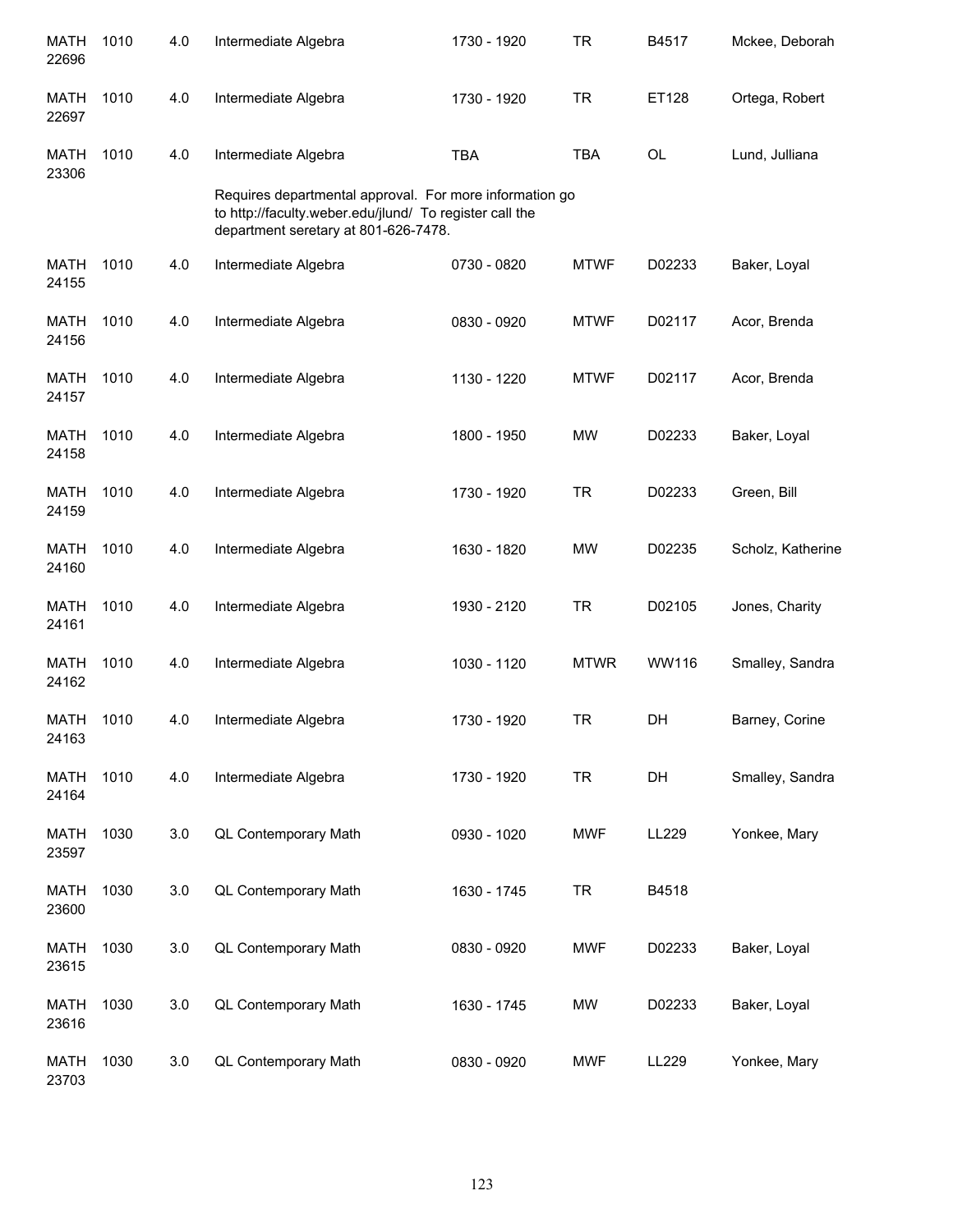| <b>MATH</b><br>23704 | 1030 | 3.0 | QL Contemporary Math                                                                                                                              | 1230 - 1320 | <b>MWF</b>  | <b>LL128</b> | Kidman, Kent         |
|----------------------|------|-----|---------------------------------------------------------------------------------------------------------------------------------------------------|-------------|-------------|--------------|----------------------|
| <b>MATH</b><br>23706 | 1030 | 3.0 | QL Contemporary Math                                                                                                                              | <b>TBA</b>  | <b>TBA</b>  | <b>OL</b>    | Peters, James        |
|                      |      |     | To access the online course materials, please log in through<br>the student portal (eWeber) at http://weber.edu and select:<br>"current students" |             |             |              |                      |
| <b>MATH</b><br>24096 | 1030 | 3.0 | QL Contemporary Math                                                                                                                              | 1630 - 1745 | <b>MW</b>   | B4518        | Marx, Christine      |
| <b>MATH</b><br>21622 | 1040 | 3.0 | <b>QL Introduction To Statistics</b>                                                                                                              | 0830 - 0920 | <b>MWF</b>  | B4518        | Ghoreishi, Afshin    |
| <b>MATH</b><br>23091 | 1040 | 3.0 | <b>QL Introduction To Statistics</b>                                                                                                              | 1330 - 1420 | <b>MWF</b>  | B4511        | Hansen, Mary         |
| <b>MATH</b><br>21623 | 1050 | 4.0 | QL College Algebra                                                                                                                                | 0730 - 0820 | <b>MTWF</b> | B4510        | Imig, David          |
| <b>MATH</b><br>21624 | 1050 | 4.0 | QL College Algebra                                                                                                                                | 0830 - 0920 | <b>MTWF</b> | B4510        | Ondrus, Matthew      |
| <b>MATH</b><br>21625 | 1050 | 4.0 | QL College Algebra                                                                                                                                | 0830 - 0920 | <b>MWRF</b> | B4511        | Peters, James        |
| <b>MATH</b><br>21627 | 1050 | 4.0 | QL College Algebra                                                                                                                                | 0930 - 1020 | <b>MTWF</b> | LL223        | Mahemuti, Ahelibaike |
| <b>MATH</b><br>21629 | 1050 | 4.0 | QL College Algebra                                                                                                                                | 1030 - 1120 | <b>MTWF</b> | B4510        | Kvernadze, George    |
| <b>MATH</b><br>21630 | 1050 | 4.0 | QL College Algebra                                                                                                                                | 1130 - 1220 | <b>MTWR</b> | LL223        | Mahemuti, Ahelibaike |
| <b>MATH</b><br>21634 | 1050 | 4.0 | QL College Algebra                                                                                                                                | 1230 - 1320 | <b>MTWF</b> | B4510        | Cocos, Mihail        |
| <b>MATH</b><br>21636 | 1050 | 4.0 | QL College Algebra                                                                                                                                | 1230 - 1320 | <b>MTWF</b> | LL223        | Foster, James        |
| <b>MATH</b><br>23097 | 1050 | 4.0 | QL College Algebra                                                                                                                                | 0730 - 0820 | <b>MTWF</b> | B4509        | Schilling, Pamela    |
| <b>MATH</b><br>23102 | 1050 | 4.0 | QL College Algebra                                                                                                                                | 1330 - 1420 | <b>MTWF</b> | B4510        | Kohler, Eric         |
| <b>MATH</b><br>23589 | 1050 | 4.0 | QL College Algebra                                                                                                                                | 1030 - 1120 | <b>MTWF</b> | LL229        | Poore, Darrell       |
| <b>MATH</b><br>23590 | 1050 | 4.0 | QL College Algebra                                                                                                                                | 1330 - 1420 | <b>MTWF</b> | B4518        | Imig, David          |
| <b>MATH</b><br>23601 | 1050 | 4.0 | QL College Algebra                                                                                                                                | 1730 - 1920 | MW          | B4511        | Jee, Richard         |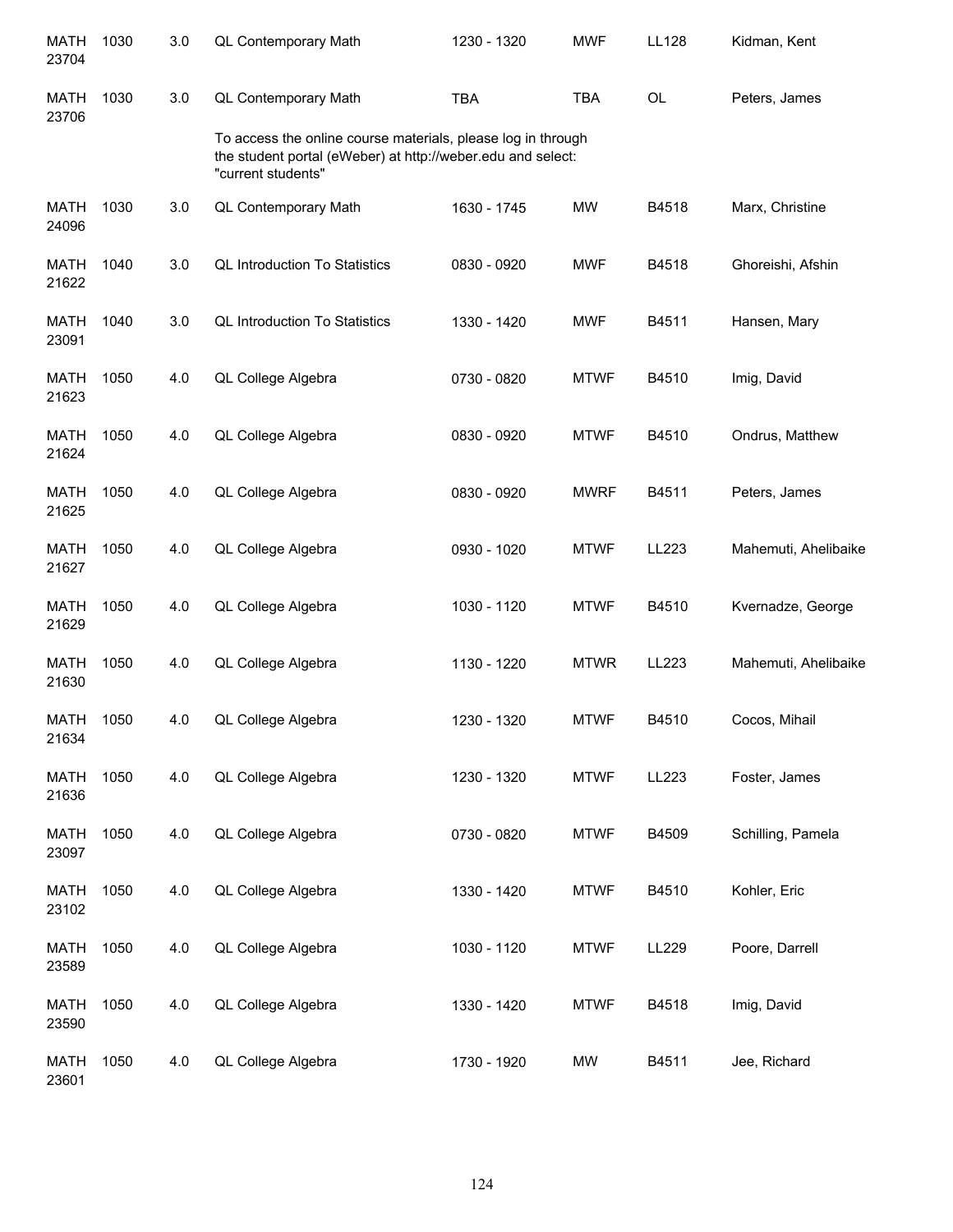| <b>MATH</b><br>23603 | 1050 | 4.0     | QL College Algebra                                                                                                                                | 1730 - 1920 | <b>TR</b>    | B4511  | Hollopeter, W         |
|----------------------|------|---------|---------------------------------------------------------------------------------------------------------------------------------------------------|-------------|--------------|--------|-----------------------|
| MATH<br>23605        | 1050 | 4.0     | QL College Algebra                                                                                                                                | 1730 - 1920 | <b>TR</b>    | LL223  | Haueter, Gordon       |
| MATH<br>23612        | 1050 | 4.0     | QL College Algebra                                                                                                                                | 1730 - 1920 | MW           | LL223  | Haueter, Gordon       |
| MATH<br>23618        | 1050 | 4.0     | QL College Algebra                                                                                                                                | 0930 - 1020 | <b>MTWF</b>  | D02117 | Acor, Brenda          |
| <b>MATH</b><br>23620 | 1050 | 4.0     | QL College Algebra                                                                                                                                | 1730 - 1920 | <b>MW</b>    | D02117 | Acor, Brenda          |
| MATH<br>23622        | 1050 | 4.0     | QL College Algebra                                                                                                                                | 1700 - 1850 | <b>TR</b>    | DH     | Baker, Stacey         |
| <b>MATH</b><br>23625 | 1050 | 4.0     | QL College Algebra                                                                                                                                | 1900 - 2050 | <b>TR</b>    | DH     | Baker, Stacey         |
| <b>MATH</b><br>23626 | 1050 | 4.0     | QL College Algebra                                                                                                                                | 1730 - 1920 | <b>MW</b>    | WW116  | Wheeler, Nicole       |
| <b>MATH</b><br>23627 | 1050 | 4.0     | QL College Algebra                                                                                                                                | 1730 - 1920 | <b>TR</b>    | WW103  | Wheeler, Randal       |
| <b>MATH</b><br>23707 | 1050 | 4.0     | QL College Algebra                                                                                                                                | <b>TBA</b>  | <b>TBA</b>   | OL     | Fital-Akelbek, Sandra |
|                      |      |         | To access the online course materials, please log in through<br>the student portal (eWeber) at http://weber.edu and select:<br>"current students" |             |              |        |                       |
| <b>MATH</b><br>24093 | 1050 | 4.0     | QL College Algebra                                                                                                                                | 1730 - 1920 | <b>TR</b>    | N02    | Ellis, Maria          |
| <b>MATH</b><br>24095 | 1050 | 4.0     | QL College Algebra                                                                                                                                | 1730 - 1920 | <b>MW</b>    | B4510  | Evans, Jerry          |
| <b>MATH</b><br>21638 | 1060 | 3.0     | Trigonometry                                                                                                                                      | 0900 - 1015 | <b>TR</b>    | B4509  | Kidman, Kent          |
| <b>MATH</b><br>21639 | 1060 | 3.0     | Trigonometry                                                                                                                                      | 1230 - 1320 | <b>MWF</b>   | B4518  | Fital-Akelbek, Sandra |
| <b>MATH</b><br>21640 | 1060 | $3.0\,$ | Trigonometry                                                                                                                                      | 1130 - 1220 | <b>MWF</b>   | B4509  | Pugmire, Diane        |
| <b>MATH</b><br>21641 | 1060 | 3.0     | Trigonometry                                                                                                                                      | 1200 - 1315 | <b>TR</b>    | B4509  | Kidman, Kent          |
| <b>MATH</b><br>23613 | 1060 | $3.0\,$ | Trigonometry                                                                                                                                      | 1800 - 1915 | MW           | B4518  | Cai, Maomao           |
| <b>MATH</b><br>21643 | 1080 | 5.0     | QL Pre-calculus                                                                                                                                   | 0930 - 1020 | <b>MTWRF</b> | B4510  | Wills, Michael        |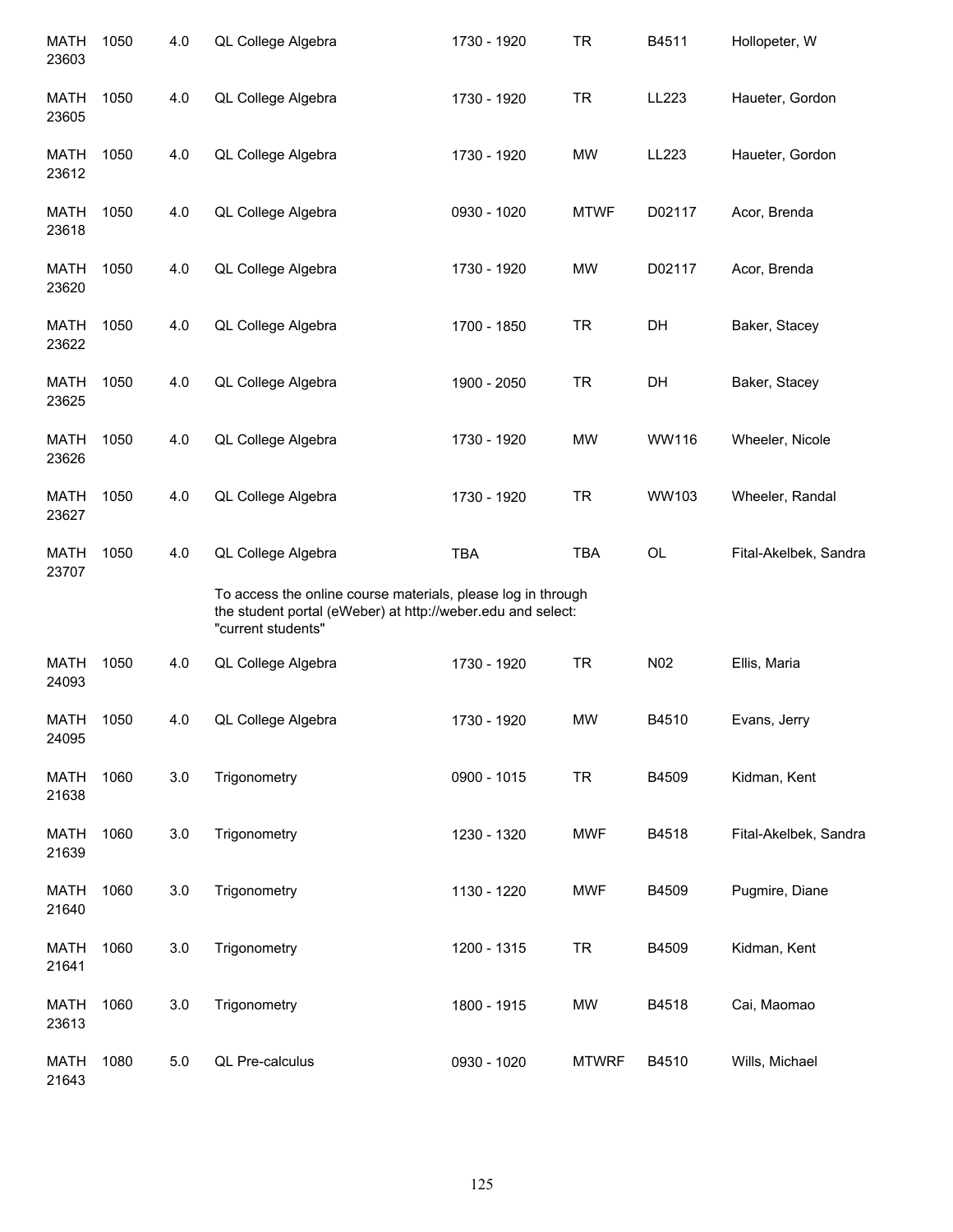| <b>MATH</b><br>21644 | 1080 | $5.0$ | QL Pre-calculus               | 1030 - 1120                | <b>MTWRF</b>              | B4511          | Fital-Akelbek, Sandra |
|----------------------|------|-------|-------------------------------|----------------------------|---------------------------|----------------|-----------------------|
| MATH<br>23106        | 1080 | 5.0   | QL Pre-calculus               | 1030 - 1120                | <b>MTWRF</b>              | LL223          | Quesnell, Carrie      |
| MATH<br>23614        | 1080 | 5.0   | QL Pre-calculus               | 1730 - 1945                | <b>TR</b>                 | B4510          | Emami, Robab          |
| MATH<br>24066        | 1080 | 5.0   | QL Pre-calculus               | 1730 - 1945                | MW                        | N02            | Ruiz, Donna           |
| MATH<br>21646        | 1200 | 1.0   | Mathematics Computer Lab      | 0930 - 1020                | $\mathsf R$               | B4505          | Ghoreishi, Afshin     |
| MATH<br>21648        | 1200 | 1.0   | Mathematics Computer Lab      | 1130 - 1220                | M                         | B4505          | Peters, James         |
| MATH<br>21649        | 1200 | 1.0   | Mathematics Computer Lab      | 1030 - 1120                | $\mathsf R$               | B4505          | Foster, James         |
| <b>MATH</b><br>21651 | 1210 | 4.0   | SI Calculus I                 | 0730 - 0820                | <b>MTWF</b>               | B4511          | Walthers, Phillip     |
| <b>MATH</b><br>21653 | 1210 | 4.0   | SI Calculus I                 | 0830 - 0920                | <b>MTWF</b>               | LL223          | Kvernadze, George     |
| <b>MATH</b><br>21654 | 1210 | 4.0   | SI Calculus I                 | 0930 - 1020                | <b>MTWF</b>               | B4518          | Ghoreishi, Afshin     |
| <b>MATH</b><br>21656 | 1210 | 4.0   | SI Calculus I                 | 1030 - 1120                | <b>MTWF</b>               | B4518          | Foster, James         |
| <b>MATH</b><br>21657 | 1210 | 4.0   | SI Calculus I                 | 1130 - 1220                | <b>MTWF</b>               | B4510          | Cocos, Mihail         |
| <b>MATH</b><br>21659 | 1210 | 4.0   | SI Calculus I                 | 1230 - 1320                | <b>MTWF</b>               | B4511          | Talaga, Paul          |
| <b>MATH</b><br>23628 | 1210 | 4.0   | SI Calculus I                 | 1730 - 1920                | MW                        | D02324         | Kvernadze, George     |
| MATH<br>21660        | 1220 | 4.0   | SI Calculus II                | 0830 - 0920<br>0830 - 0920 | <b>MWF</b><br>R           | B4509<br>B4510 | Cai, Maomao           |
| <b>MATH</b><br>21667 | 1220 | 4.0   | SI Calculus II                | 0930 - 1020<br>0930 - 1020 | <b>MWF</b><br>$\mathsf R$ | B4508<br>B4518 | Peters, James         |
| <b>MATH</b><br>21668 | 1220 | 4.0   | SI Calculus II                | 1130 - 1220<br>1130 - 1220 | <b>MWF</b><br>R           | B4518<br>B4511 | Wills, Michael        |
| <b>MATH</b><br>23093 | 1630 | 4.0   | Discrete Math Applied to Comp | 1730 - 1920                | MW                        | D02314         | Beck, Patrick         |
| <b>MATH</b><br>23111 | 1630 | 4.0   | Discrete Math Applied to Comp | 0730 - 0920                | MW                        | <b>TE108</b>   | Rague, Brian          |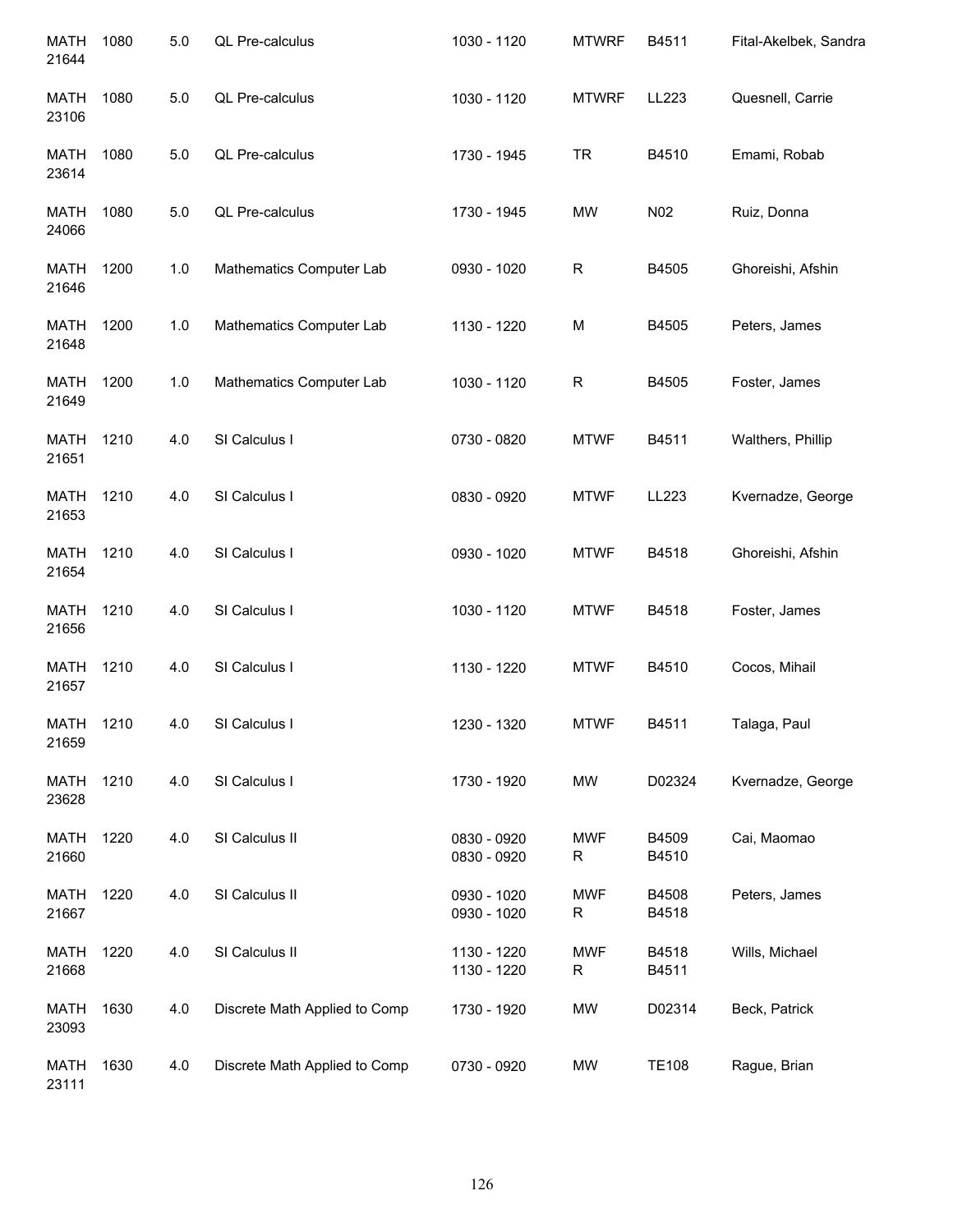| <b>MATH</b><br>21669 | 2010 | 3.0 | Math for Elementary Teachers I        | 0830 - 0920 | <b>MTWF</b> | B4539        | Pugmire, Diane     |
|----------------------|------|-----|---------------------------------------|-------------|-------------|--------------|--------------------|
| MATH<br>21670        | 2010 | 3.0 | Math for Elementary Teachers I        | 0930 - 1020 | <b>MTWF</b> | B4539        | Pugmire, Diane     |
| MATH<br>21671        | 2010 | 3.0 | Math for Elementary Teachers I        | 1130 - 1220 | <b>MTWF</b> | B4539        | Ondrus, Matthew    |
| MATH<br>21672        | 2020 | 3.0 | Math for Elem Teachers II             | 1030 - 1120 | <b>MTWF</b> | B4539        | Allred, Alice      |
| MATH<br>21685        | 2110 | 3.0 | Foundations of Algebra                | 1030 - 1120 | <b>MWF</b>  | B4509        | Kidman, Kent       |
| MATH<br>21686        | 2120 | 3.0 | Euclidean Geometry                    | 0900 - 1015 | <b>TR</b>   | B4508        | Foster, James      |
| <b>MATH</b><br>21688 | 2210 | 4.0 | Calculus III                          | 0930 - 1020 | <b>MTWF</b> | B4511        | Cai, Maomao        |
| <b>MATH</b><br>21690 | 2270 | 3.0 | Elementary Linear Algebra             | 1230 - 1320 | <b>MWF</b>  | B4508        | Peters, James      |
| <b>MATH</b><br>21704 | 2280 | 3.0 | <b>Ordinary Differential Equation</b> | 1130 - 1220 | <b>MWF</b>  | B4508        | Talaga, Paul       |
| <b>MATH</b><br>21715 | 3050 | 3.0 | <b>History of Mathematics</b>         | 1200 - 1315 | <b>TR</b>   | B4508        | Kvernadze, George  |
| MATH<br>21707        | 3410 | 3.0 | <b>Probability &amp; Statistics</b>   | 1030 - 1145 | <b>TR</b>   | B4508        | Cai, Maomao        |
| <b>MATH</b><br>21713 | 3710 | 3.0 | <b>Boundary Value Problems</b>        | 0730 - 0845 | <b>TR</b>   | B4518        | Ghoreishi, Afshin  |
| <b>MATH</b><br>21717 | 3810 | 3.0 | <b>Complex Variables</b>              | 0930 - 1020 | <b>MWF</b>  | B4509        | Cocos, Mihail      |
| MATH<br>21721        | 4110 | 3.0 | Modern Algebra I                      | 1030 - 1120 | <b>MWF</b>  | B4508        | Ondrus, Matthew    |
| <b>MATH</b><br>21723 | 4210 | 3.0 | <b>Introductory Real Analysis</b>     | 1230 - 1320 | <b>MWF</b>  | B4509        | Wills, Michael     |
| <b>MBA</b><br>24301  | 6680 | 3.0 | <b>Graduate Consulting Project</b>    | <b>TBA</b>  | <b>TBA</b>  | D02          | Mouritsen, Matthew |
| <b>MCJ</b><br>21287  | 6100 | 3.0 | Contemporary Criminal Justice         | 1830 - 2110 | $\mathsf R$ | SS226        | Bayley, Bruce      |
| <b>MCJ</b><br>21288  | 6120 | 3.0 | Theories Crime & Delinquency          | 1830 - 2110 | M           | SS215        | Newton, Samuel     |
| <b>MCJ</b><br>21289  | 6140 | 3.0 | Technology/Innovation in CJ           | 1830 - 2110 | Τ           | <b>SS226</b> | Horn, Brent        |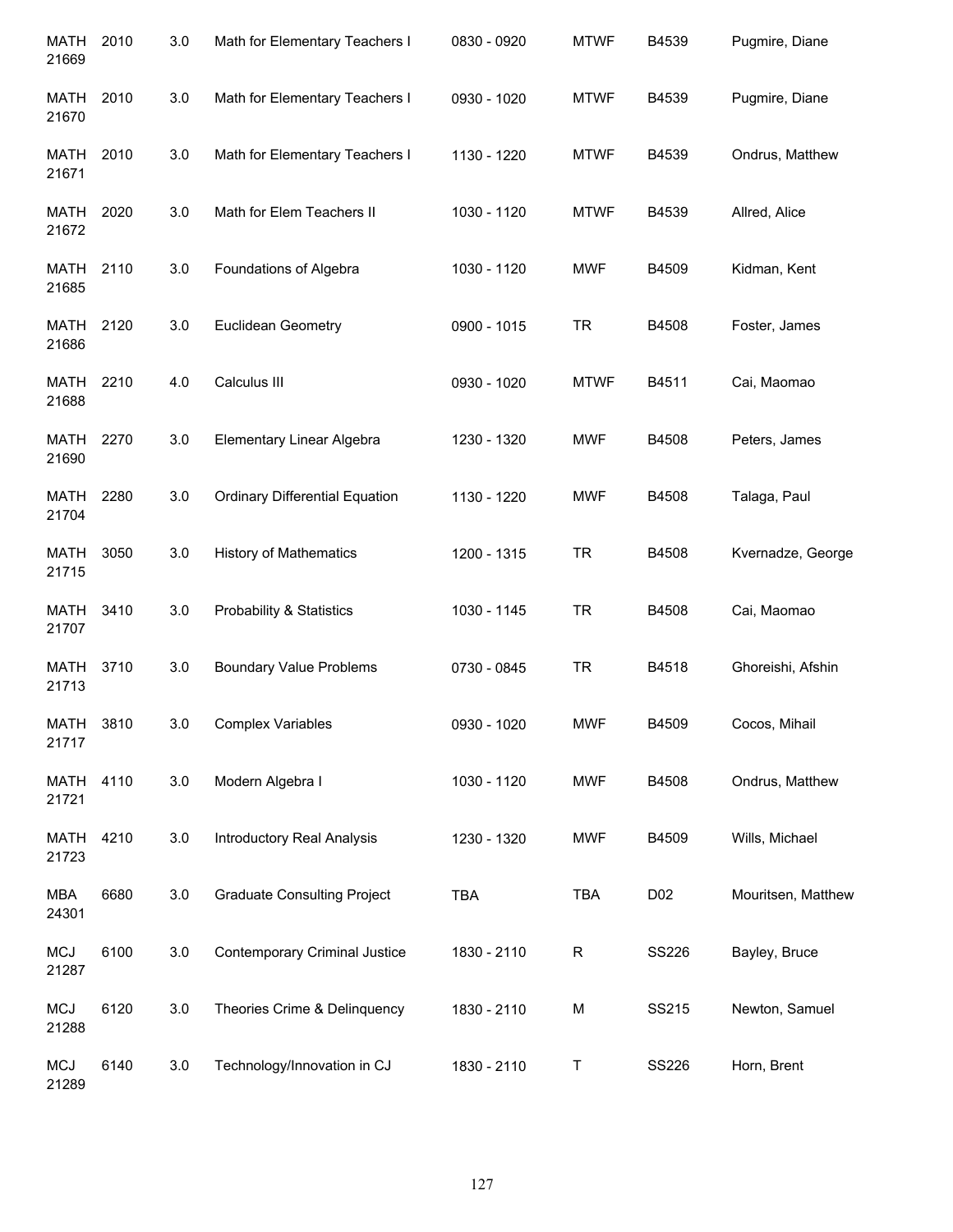| <b>MCJ</b><br>21290 | 6240 | 3.0 | C.J. Planing/Budget/Evaluation                                                                                                                    | 1830 - 2110 | W            | <b>SS226</b>    | Chabries, Michael |
|---------------------|------|-----|---------------------------------------------------------------------------------------------------------------------------------------------------|-------------|--------------|-----------------|-------------------|
| <b>MCJ</b><br>21291 | 6250 | 1.0 | Topics in Criminal Justice                                                                                                                        | 1830 - 2110 | W            | <b>SS239</b>    | Buck, Julie       |
|                     |      |     | Psychology and the Law                                                                                                                            |             |              |                 |                   |
| <b>MCJ</b><br>24181 | 6250 | 1.0 | Topics in Criminal Justice                                                                                                                        | <b>TBA</b>  | <b>TBA</b>   | <b>OL</b>       | Chabries, Michael |
|                     |      |     | To access the online course materials, please log in through<br>the student portal (eWeber) at http://weber.edu and select:<br>"current students" |             |              |                 |                   |
| <b>MCJ</b><br>21327 | 6255 | 3.0 | Great Thought in Crim Justice                                                                                                                     | 1600 - 1800 | M            | <b>SS239</b>    | Sadler, Richard   |
| <b>MCJ</b><br>24226 | 6260 | 3.0 | <b>Graduate Readings</b>                                                                                                                          | <b>TBA</b>  | <b>TBA</b>   |                 | Gillespie, L      |
| <b>MED</b><br>22757 | 6000 | 2.0 | Fundamentals of Grad Study                                                                                                                        | 1630 - 1910 | Τ            | ED319           | Mitchell, Judith  |
|                     |      |     | This course is available to admitted MEd graduate students<br>and MEd candidates.                                                                 |             |              |                 |                   |
| <b>MED</b><br>22758 | 6010 | 2.0 | <b>Advanced Historical Foundation</b>                                                                                                             | 1630 - 1910 | M            | ED319           | Cena, Michael     |
| MED<br>22759        | 6020 | 2.0 | Diversity In Education                                                                                                                            | 1630 - 1910 | W            | ED330           | Wong, Raymond     |
| <b>MED</b><br>22760 | 6030 | 2.0 | <b>Advanced Education Psychology</b>                                                                                                              | 1630 - 1820 | R            | ED325           | Stewart, Pene'e   |
| <b>MED</b><br>22761 | 6050 | 3.0 | Curriculum Design/Eval/Assess                                                                                                                     | 1630 - 1910 | W            | ED325           | Moulding, Louise  |
| <b>MED</b><br>22762 | 6060 | 2.0 | <b>Instruction Strategies</b>                                                                                                                     | 1630 - 1910 | M            | ED <sub>6</sub> | Eliason, Claudia  |
| <b>MED</b><br>22763 | 6080 | 3.0 | Conducting Edu Research                                                                                                                           | 1630 - 1910 | Т            | ED325           | Moulding, Louise  |
|                     |      |     | Course designed to teach the process of educational research<br>Prerequisites: MEDUC 6000                                                         |             |              |                 |                   |
| MED<br>22765        | 6085 | 1.0 | Developing Project Proposal                                                                                                                       | 1630 - 1910 | Т            | ED219           | Hadley, Kristin   |
|                     |      |     | Prerequisites: Graduate Committee formed and have completed<br>Prerequisite courses: 6080, 6030, 6050, 6060.                                      |             |              |                 |                   |
| MED<br>22767        | 6090 | 3.0 | Masters Project                                                                                                                                   | <b>TBA</b>  | <b>MTWRF</b> |                 | Eliason, Claudia  |
|                     |      |     | Enroll in this course the semester student anticipates<br>completion of project report and presents for final<br>evaluation.                      |             |              |                 |                   |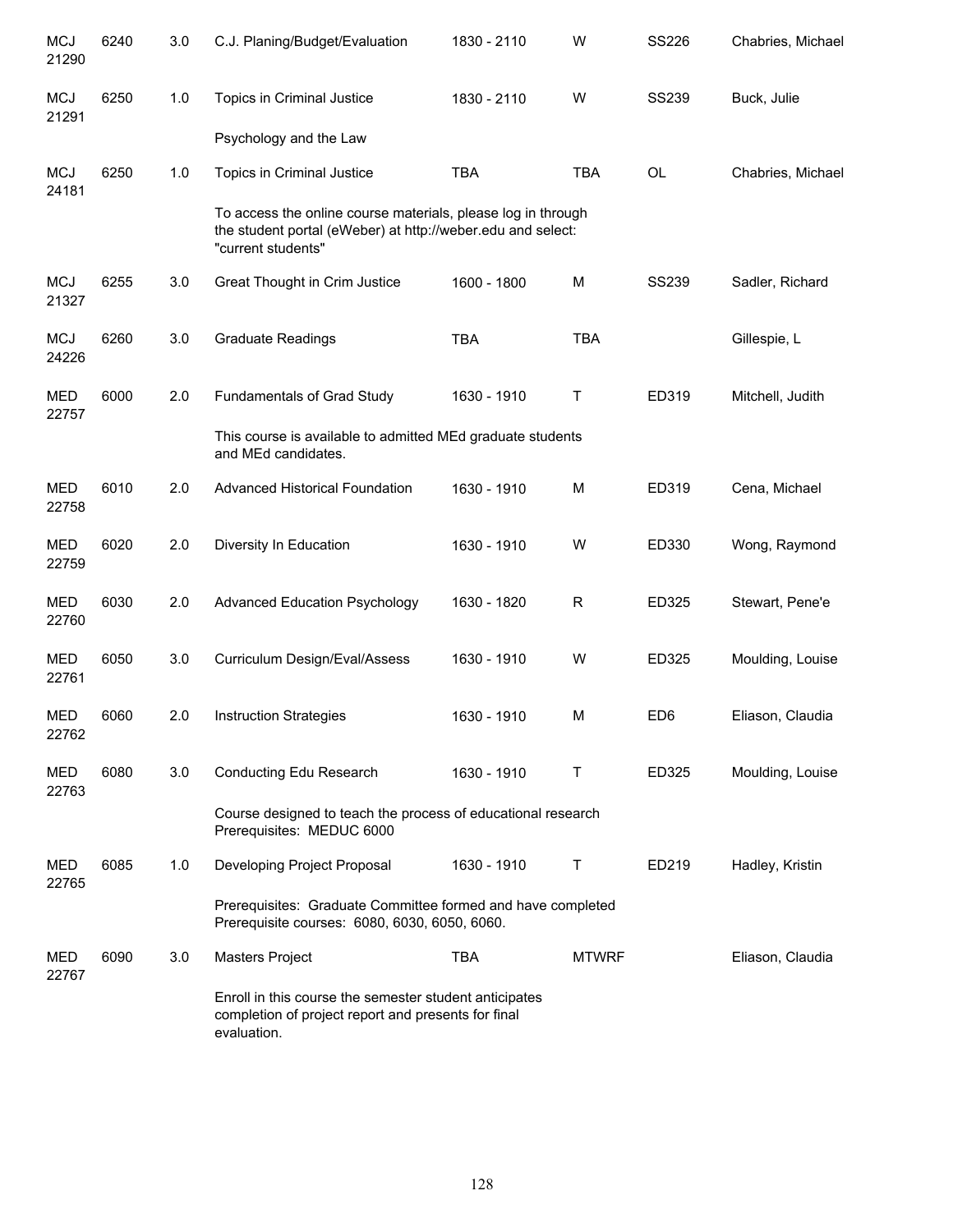| MED<br>22768        | 6091 | 1.0 | <b>Graduate Synthesis</b>                                                                                                                                                                                                          | 1630 - 1910 | Т           | ED227            | Gowans, Linda     |
|---------------------|------|-----|------------------------------------------------------------------------------------------------------------------------------------------------------------------------------------------------------------------------------------|-------------|-------------|------------------|-------------------|
|                     |      |     | All required courses must be completed prior to enrolling in<br>this course. Master's project proposal must be formally<br>approved and the project report completed or in progress.<br>May be taken concurrently with MEDUC 6090. |             |             |                  |                   |
| <b>MED</b><br>22771 | 6110 | 3.0 | Intro to Classroom Management                                                                                                                                                                                                      | 1630 - 1910 | W           | ED <sub>6</sub>  | Williams, Natalie |
| <b>MED</b><br>22773 | 6180 | 2.0 | <b>Teaching Interpersonal Skills</b>                                                                                                                                                                                               | 1830 - 2020 | R           | ED325            | Stewart, Pene'e   |
| <b>MED</b><br>22778 | 6250 | 3.0 | Second Language Acquisition                                                                                                                                                                                                        | 1630 - 1910 | $\mathsf R$ | ED317            | Byrd, David       |
| <b>MED</b><br>22925 | 6313 | 2.0 | Ele. School: Social Studies<br>Elementary Licensure Track - Content Instruction in                                                                                                                                                 | 1630 - 1910 | R           | ED330            | Smith, R          |
|                     |      |     | the Elementary School: Social Science                                                                                                                                                                                              |             |             |                  |                   |
| <b>MED</b><br>21814 | 6320 | 3.0 | Content Area Literacy Instruct                                                                                                                                                                                                     | <b>TBA</b>  | <b>TBA</b>  | <b>OL</b>        | Gowans, Linda     |
|                     |      |     | To access the online course materials, please log in through<br>the student portal (eWeber) at http://weber.edu and select:<br>"current students"                                                                                  |             |             |                  |                   |
| <b>MED</b><br>22787 | 6352 | 2.0 | Early Literacy Instr (K-6)                                                                                                                                                                                                         | 1630 - 1910 | Τ           | ED317            | Pitts, Paul       |
| <b>MED</b><br>22793 | 6450 | 2.0 | Creativity & Applied Imaginati                                                                                                                                                                                                     | 1630 - 1910 | R           | ED319            | Ellis, Ann        |
| <b>MED</b><br>23948 | 6495 | 3.0 | Action Research in Gifted Ed                                                                                                                                                                                                       | <b>TBA</b>  | <b>TBA</b>  |                  | Ellis, Ann        |
|                     |      |     | Prereq: MED 6420, 6480, 6490                                                                                                                                                                                                       |             |             |                  |                   |
| <b>MED</b><br>22795 | 6520 | 3.0 | Collabortatn, Consult, IEP Dev                                                                                                                                                                                                     | 1630 - 1910 | W           | ED15             | Mayhew, John      |
| <b>MED</b><br>22811 | 6555 | 4.0 | Adv. Inst. Meth/Pract: Reading                                                                                                                                                                                                     | 1630 - 1910 | M           | ED <sub>15</sub> | Alexander, Melina |
| <b>MED</b><br>22815 | 6570 | 4.0 | Adv. Inst. Meth/Pract: Writng                                                                                                                                                                                                      | 1630 - 1910 | R           | ED <sub>15</sub> | Butler, Frances   |
| MED<br>22812        | 6580 | 3.0 | Content & Methods - Sec Sp Ed                                                                                                                                                                                                      | 1630 - 1910 | T           | ED <sub>15</sub> | Butler, Frances   |
| <b>MED</b><br>22816 | 6650 | 3.0 | <b>Understanding Science</b>                                                                                                                                                                                                       | 1630 - 1910 | W           | ED317            | Johnston, Adam    |
| <b>MED</b><br>22926 | 6810 | 1.0 | Experimental                                                                                                                                                                                                                       | 1630 - 1910 | M           | ED227            | Mitchell, Judith  |
|                     |      |     | Elementary Licensure: Reading Instruction in                                                                                                                                                                                       |             |             |                  |                   |

the Elementary Schools.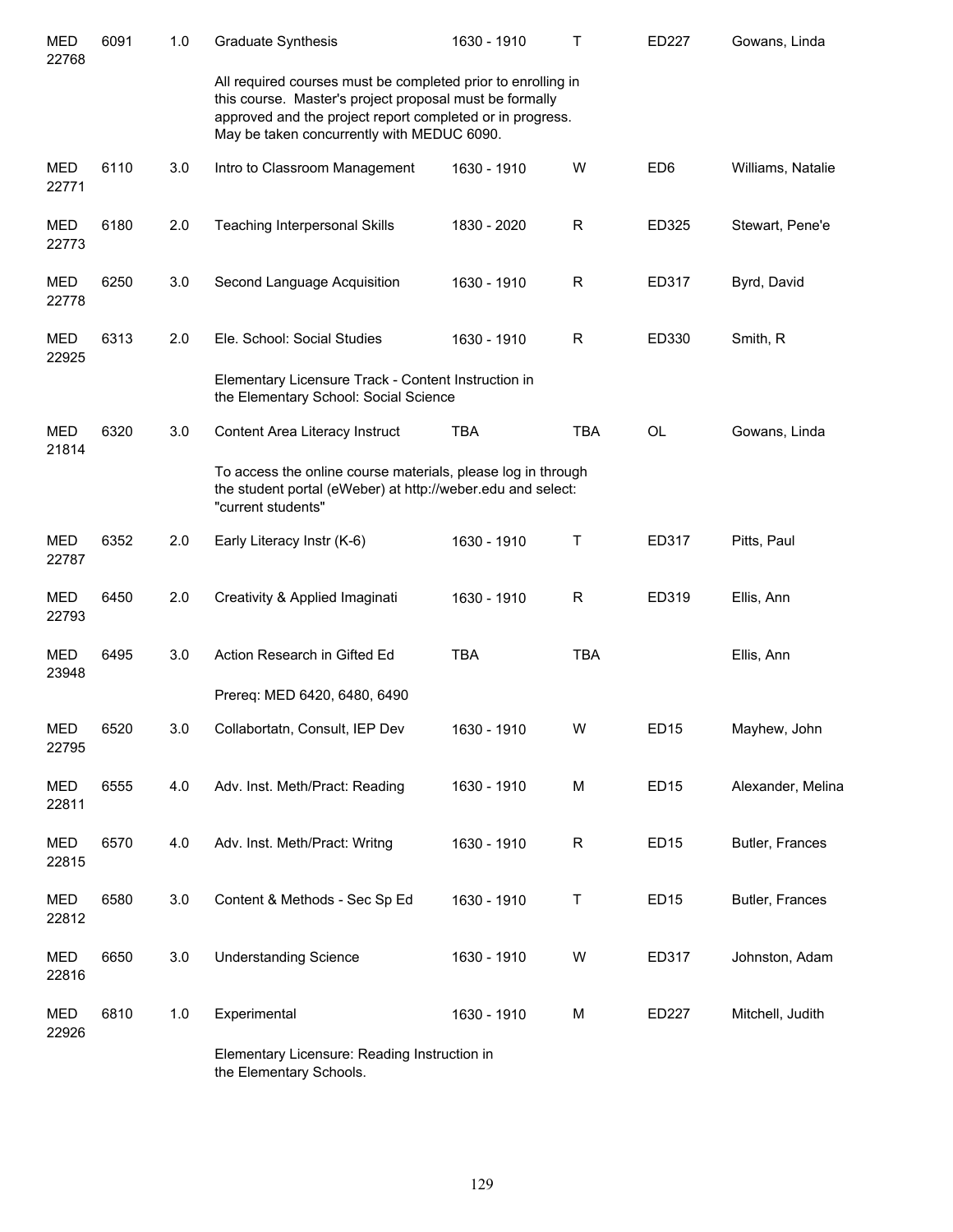| <b>MED</b><br>22818       | 6900 | 1.0 | Individual Study                                                                                                                                                                           | <b>TBA</b>  | <b>MTWR</b> |        | Eliason, Claudia |
|---------------------------|------|-----|--------------------------------------------------------------------------------------------------------------------------------------------------------------------------------------------|-------------|-------------|--------|------------------|
|                           |      |     | Prerequisite: Student must have a signed contract.                                                                                                                                         |             |             |        |                  |
| <b>MED</b><br>22819       | 6900 | 1.0 | Individual Study                                                                                                                                                                           | <b>TBA</b>  | <b>MTWR</b> |        | Eliason, Claudia |
|                           |      |     | Prerequisite: Must have a signed contract.                                                                                                                                                 |             |             |        |                  |
| <b>MED</b><br>22820       | 6900 | 1.0 | Individual Study                                                                                                                                                                           | <b>TBA</b>  | <b>MTWR</b> |        | Eliason, Claudia |
|                           |      |     | Prerequisite: Must have a signed contract.                                                                                                                                                 |             |             |        |                  |
| <b>MED</b><br>22817       | 6990 | 1.0 | <b>Continuing Graduate Advisement</b>                                                                                                                                                      | <b>TBA</b>  | <b>MTWR</b> |        | Eliason, Claudia |
|                           |      |     | MEd grad student must register for this course if they had<br>previously registered for 6090 but were unable to<br>successfully complete and defend final project within that<br>semester. |             |             |        |                  |
| <b>MENG</b><br>23305      | 5010 | 3.0 | Introduction to Linguistics                                                                                                                                                                | 1200 - 1315 | <b>TR</b>   | EH220  | McKay, Susan     |
| <b>MENG</b><br>23443      | 5020 | 3.0 | Language for Teachers                                                                                                                                                                      | 0900 - 1015 | <b>TR</b>   | EH316  | Butler, Shannon  |
| <b>MENG</b><br>23307      | 5050 | 3.0 | Grammar, Style and Usage                                                                                                                                                                   | 1730 - 2020 | M           | EH217  | Conrad, Timothy  |
| <b>MENG</b><br>23308      | 5510 | 3.0 | World Literature                                                                                                                                                                           | 1730 - 2020 | W           | EH217  | Deeter, Ronald   |
| MENG<br>23309             | 5520 | 3.0 | Amer Lit/Early and Romantic                                                                                                                                                                | 0930 - 1020 | <b>MWF</b>  | EH220  | Schwiebert, John |
| <b>MENG 5540</b><br>23310 |      | 3.0 | American Literature: Modern                                                                                                                                                                | 0830 - 0920 | MWF         | EH204  | Burrows, J       |
| MENG<br>23311             | 5550 | 3.0 | American Lit: Contemporary                                                                                                                                                                 | 1130 - 1220 | <b>MWF</b>  | EH203  | Crimmel, Henry   |
| MENG<br>23312             | 5620 | 3.0 | English Literature: Renaissanc                                                                                                                                                             | 0930 - 1020 | <b>MWF</b>  | EH205  | Krantz, Mary     |
| <b>MENG</b><br>23321      | 5630 | 3.0 | Eng Lit: Neoclassical/Romantic                                                                                                                                                             | 0900 - 1015 | <b>TR</b>   | EH205  | Vause, L         |
| <b>MENG</b><br>23316      | 5640 | 3.0 | English Literature: Victorian                                                                                                                                                              | 1730 - 2020 | М           | D02106 | Cheney, Merlin   |
| <b>MENG</b><br>23318      | 5640 | 3.0 | English Literature: Victorian                                                                                                                                                              | 1030 - 1145 | <b>TR</b>   | EH218  | Rogers, Scott    |
| <b>MENG</b><br>23319      | 5750 | 3.0 | <b>Classical Literature</b>                                                                                                                                                                | 1130 - 1220 | <b>MWF</b>  | EH403  | Hogge, Robert    |
| MENG<br>23322             | 6010 | 3.0 | Bibliobraphy/Research Methods                                                                                                                                                              | 1730 - 2020 | Τ           | EH204  | Burrows, J       |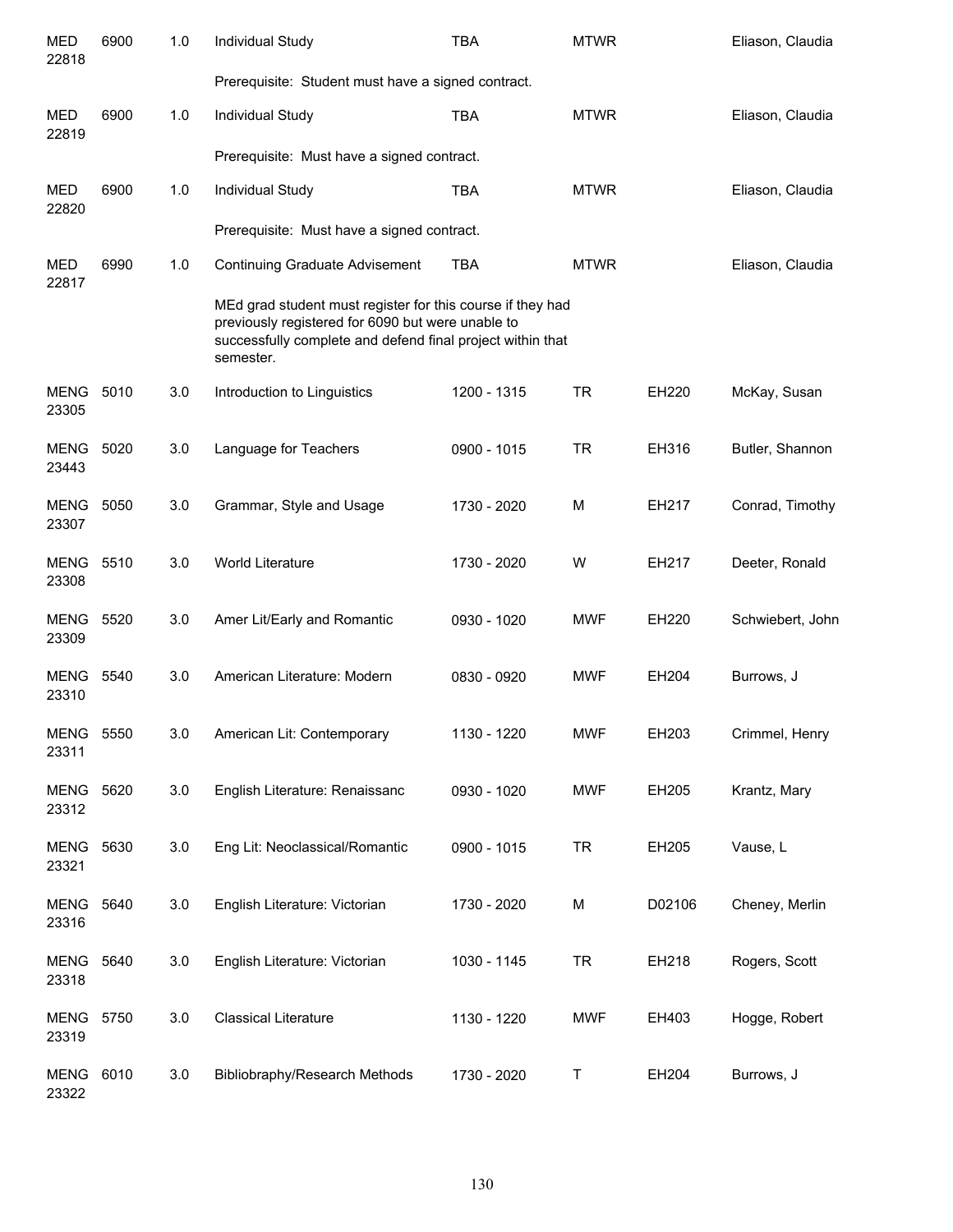| MENG 6110<br>23355        |      | 3.0 | Writing for Teachers                                                                            | 1730 - 2020 | W           | D02306 | Butler, Shannon     |
|---------------------------|------|-----|-------------------------------------------------------------------------------------------------|-------------|-------------|--------|---------------------|
| MENG<br>23327             | 6250 | 3.0 | Seminar in British Literature                                                                   | 1730 - 2020 | W           | EH204  | Cheney, Donna       |
| MENG<br>23771             | 6250 | 3.0 | Seminar in British Literature                                                                   | 1630 - 1910 | $\mathsf R$ | EH317  | Young, James        |
| MENG<br>23329             | 6260 | 3.0 | Seminar in World Literature                                                                     | 1730 - 2020 | $\mathsf T$ | EH403  | Subbiah, Mahalingam |
| MENG<br>23330             | 6330 | 3.0 | Literary/Rhetorical Stylistics                                                                  | 1730 - 2020 | $\mathsf T$ | EH317  | LeTourneau, Mark    |
| <b>MENG 6410</b><br>22978 |      | 3.0 | Strat/Methods of Teaching ESL                                                                   | 1630 - 1920 | Τ           | EH217  | Conrad, Timothy     |
| <b>MENG 6420</b><br>22979 |      | 3.0 | Phonology & Syntax for ESL                                                                      | 1730 - 2020 | M           | EH220  | McKay, Susan        |
| <b>MENG 6450</b><br>22980 |      | 3.0 | <b>ESL/Bilingual Assessment</b>                                                                 | 1630 - 1920 | W           | EH219  | Curtis, Giana       |
| <b>MENG</b><br>23328      | 6610 | 2.0 | Advanced Studies in Genre                                                                       | 1730 - 2020 | M           | D02223 | Wutz, Michael       |
| <b>MENG</b><br>23336      | 6610 | 2.0 | Advanced Studies in Genre                                                                       | 1730 - 2020 | W           | EH205  | Krantz, Mary        |
| MENG<br>23337             | 6823 | 1.0 | <b>Teaching Practicum</b>                                                                       | 1330 - 1420 | <b>MWF</b>  | EH218  | Rogers, Scott       |
|                           |      |     | FOR WRITING CENTER TUTORS ONLY.                                                                 |             |             |        |                     |
| <b>MENG</b><br>23338      | 6830 | 1.0 | <b>Directed Readings</b>                                                                        | <b>TBA</b>  | <b>TBA</b>  |        | Cheney, Merlin      |
|                           |      |     | NEED GRADUATE STUDIES DIRECTOR APPROVAL -- NEED<br>TO GET FORM FROM ENGLISH DEPT. IN EH 413.    |             |             |        |                     |
| MENG<br>23339             | 6830 | 1.0 | Directed Readings                                                                               | <b>TBA</b>  | <b>TBA</b>  |        | Cheney, Merlin      |
|                           |      |     | NEED GRADUATE STUDIES DIRECTOR APPROVAL. NEED TO<br>PICK UP FORM FROM ENGLISH DEPT. IN EH 413.  |             |             |        |                     |
| MENG<br>23343             | 6830 | 1.0 | <b>Directed Readings</b>                                                                        | <b>TBA</b>  | <b>TBA</b>  |        | Cheney, Merlin      |
|                           |      |     | NEED GRADUATE STUDIES DIRECTOR APPROVAL. NEED TO<br>FILL OUT FORM FROM ENGLISH DEPT. IN EH 413. |             |             |        |                     |
| MENG<br>24094             | 6940 | 3.0 | Master's Project                                                                                | <b>TBA</b>  | <b>TBA</b>  |        | Cheney, Merlin      |
| MENG<br>23345             | 6960 | 1.0 | Thesis                                                                                          | <b>TBA</b>  | <b>TBA</b>  |        | Cheney, Merlin      |
|                           |      |     | NEED GRADUATE STUDIES DIRECTOR APPROVAL. NEED<br>TO PICK UP FORM FROM ENGLISH DEPT. IN EH 413.  |             |             |        |                     |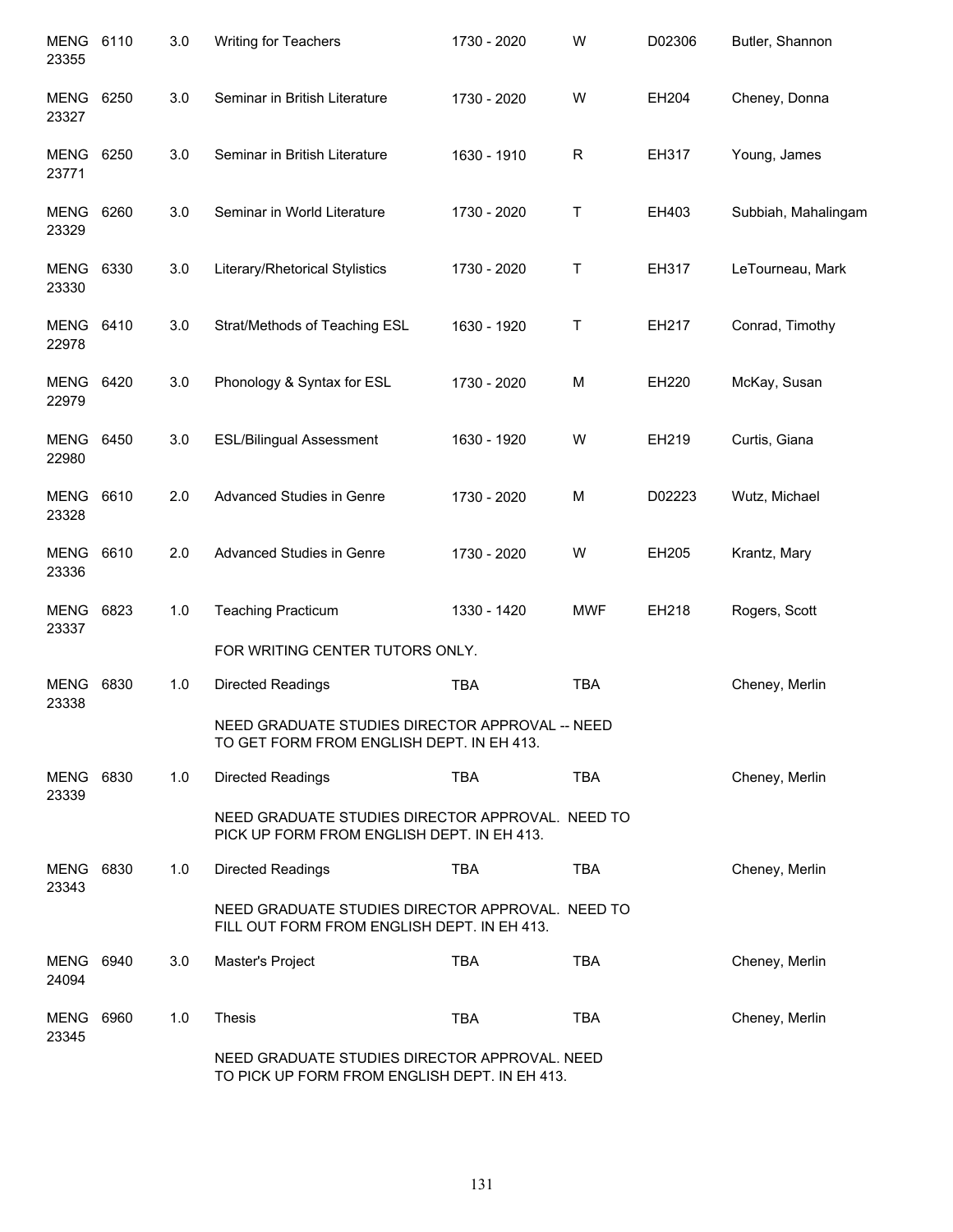| <b>MENG</b><br>23349 | 6960 | 1.0   | <b>Thesis</b>                                                                                 | <b>TBA</b>               | <b>TBA</b>               |                | Cheney, Merlin   |
|----------------------|------|-------|-----------------------------------------------------------------------------------------------|--------------------------|--------------------------|----------------|------------------|
|                      |      |       | NEED GRADUATE STUDIES DIRECTOR APPROVAL. NEED TO<br>FILL OUT FORM IN ENGLISH DEPT. IN EH 413. |                          |                          |                |                  |
| <b>MENG</b><br>23351 | 6960 | 1.0   | <b>Thesis</b>                                                                                 | <b>TBA</b>               | <b>TBA</b>               |                | Cheney, Merlin   |
|                      |      |       | NEED GRADUATE STUDIES DIRECTOR APPROVAL. NEED TO<br>FILL OUT FORM IN ENGLISH DEPT. IN EH 413. |                          |                          |                |                  |
| <b>MENG</b><br>23352 | 6960 | 1.0   | <b>Thesis</b>                                                                                 | <b>TBA</b>               | <b>TBA</b>               |                | Cheney, Merlin   |
| <b>MET</b><br>20084  | 1000 | 3.0   | Intro Mech Engin Tech & Design                                                                | 1200 - 1315              | <b>TR</b>                | ET224          | Comber, George   |
| MET<br>20085         | 1890 | 1.0   | Coop Work Experience                                                                          | <b>TBA</b><br><b>TBA</b> | <b>TBA</b><br><b>TBA</b> | ET214<br>ET214 | Comber, George   |
| <b>MET</b><br>20086  | 2890 | 1.0   | Coop Work Experience                                                                          | <b>TBA</b>               | <b>TBA</b>               | ET214          | Comber, George   |
| MET<br>20087         | 3050 | 3.0   | Dynamics                                                                                      | 1030 - 1120              | <b>MWF</b>               | ET204          | Wheeler, Gerald  |
| <b>MET</b><br>20088  | 3300 | 3.0   | Comp Progrmng, Applicat MET                                                                   | 0930 - 1020              | <b>MWF</b>               | ET202          | Magda, Daniel    |
| MET<br>20089         | 3400 | 3.0   | Machine Design                                                                                | 1030 - 1145              | <b>TR</b>                | ET210          | Magda, Daniel    |
| <b>MET</b><br>20090  | 3700 | 3.0   | <b>Testing &amp; Failure Analysis</b>                                                         | 0900 - 1015              | <b>TR</b>                | ET238          | Magda, Daniel    |
| <b>MET</b><br>20091  | 3890 | 1.0   | Coop Work Experience                                                                          | <b>TBA</b>               | <b>TBA</b>               | ET214          | Comber, George   |
| <b>MET</b><br>20092  | 4500 | 3.0   | Senior Project                                                                                | <b>TBA</b>               | <b>TBA</b>               | ET214          | Magda, Daniel    |
| <b>MET</b><br>20093  | 4830 | $1.0$ | Directed Readings                                                                             | <b>TBA</b>               | <b>TBA</b>               | ET214          | Comber, George   |
| <b>MFET</b><br>20117 | 1210 | 3.0   | <b>Machining Principles I</b>                                                                 | 1330 - 1550              | <b>MW</b>                | ET205          | Tobin, Kerry     |
| <b>MFET</b><br>20118 | 1210 | 3.0   | <b>Machining Principles I</b>                                                                 | 1030 - 1250              | <b>MW</b>                | ET205          | Comber, George   |
| <b>MFET</b><br>20119 | 1210 | 3.0   | <b>Machining Principles I</b>                                                                 | 0730 - 0950              | <b>MW</b>                | ET205          | Thornock, Blaine |
| <b>MFET</b><br>20120 | 1890 | $1.0$ | Cooperative Work Experience                                                                   | <b>TBA</b>               | <b>TBA</b>               | ET214          | Orr, Ricky       |
| <b>MFET</b><br>20121 | 2150 | 2.0   | Metal Forming, Casting & Weld                                                                 | 0930 - 1020              | <b>MW</b>                | ET228          | Tobin, Kerry     |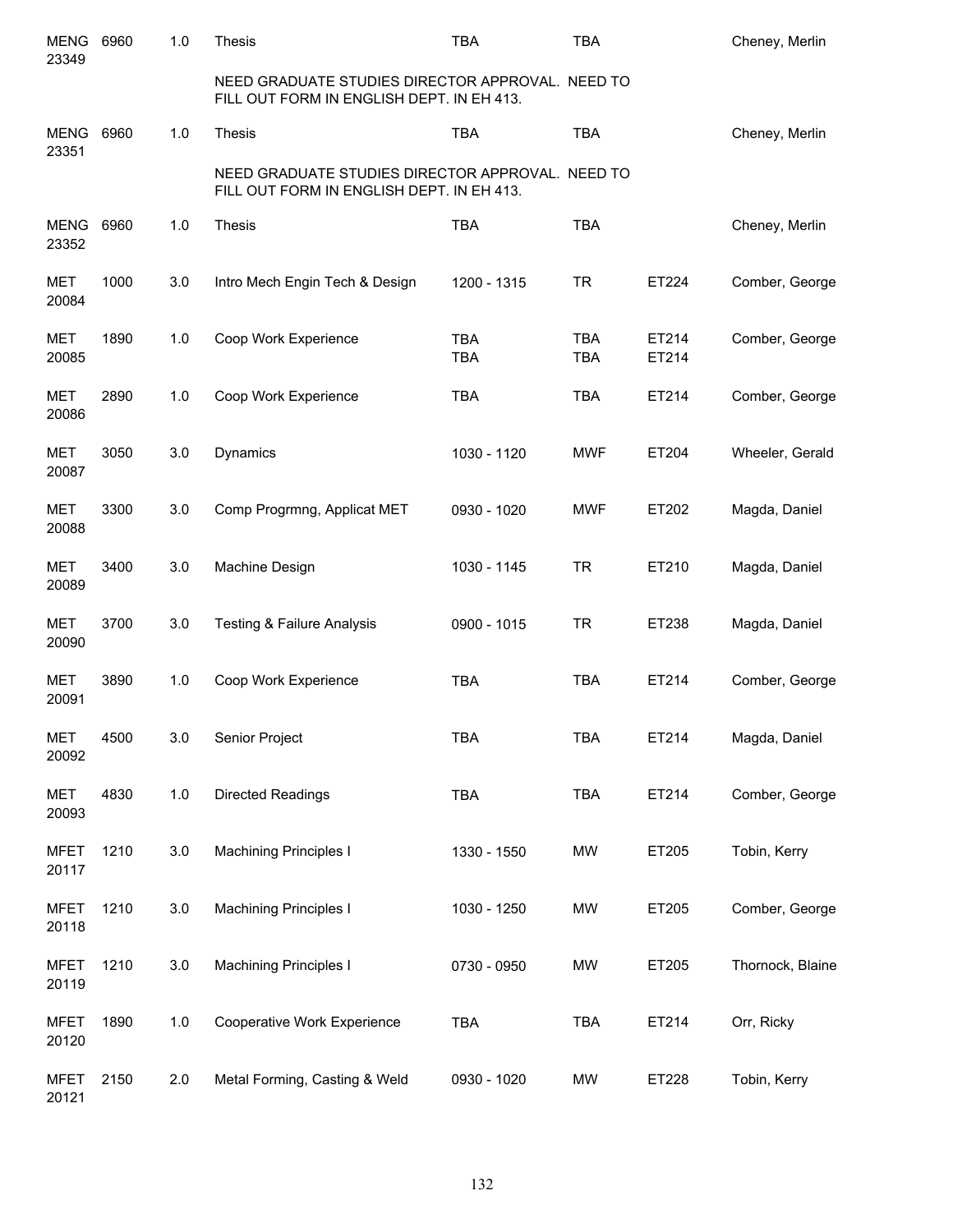| <b>MFET</b><br>20122 | 2150L | 1.0 | Metal Form, Casting & Weld Lab                                                                                              | 0830 - 1020 | <b>TR</b>    | ET219  | Tobin, Kerry   |
|----------------------|-------|-----|-----------------------------------------------------------------------------------------------------------------------------|-------------|--------------|--------|----------------|
| MFET<br>20124        | 2300  | 5.0 | SI Statics & Strength Material                                                                                              | 1030 - 1120 | <b>MTWRF</b> | ET238  | Harward, Kelly |
| MFET<br>20125        | 2360  | 3.0 | Manufng Processes & Materials                                                                                               | 1230 - 1320 | <b>MWF</b>   | ET224  | Orr, Ricky     |
| MFET<br>20126        | 2410  | 3.0 | SI Quality Concept & Stat Apps                                                                                              | 1130 - 1220 | <b>MWF</b>   | ET204  | Orr, Ricky     |
| MFET<br>20127        | 2830  | 1.0 | <b>Directed Readings</b>                                                                                                    | <b>TBA</b>  | <b>TBA</b>   | ET214  | Orr, Ricky     |
| <b>MFET</b><br>20128 | 2890  | 1.0 | Cooperative Work Experience                                                                                                 | <b>TBA</b>  | <b>TBA</b>   | ET214  | Orr, Ricky     |
| MFET<br>20129        | 3010  | 3.0 | <b>Tool Design</b>                                                                                                          | 1130 - 1220 | <b>MWF</b>   | ET210  | Tobin, Kerry   |
| <b>MFET</b><br>20130 | 3060  | 3.0 | Codes, Weld Inspection & QA                                                                                                 | 0830 - 0920 | <b>MWF</b>   | ET247  | Baugh, Mark    |
| <b>MFET</b><br>20131 | 3320  | 2.0 | Machine Design                                                                                                              | 0830 - 0920 | <b>TR</b>    | ET228  | Harward, Kelly |
| <b>MFET</b><br>20132 | 3340  | 2.0 | <b>Applied Fluid Power</b>                                                                                                  | 0830 - 0920 | <b>MW</b>    | ET228  | Tobin, Kerry   |
| <b>MFET</b><br>20133 | 3340L | 1.0 | Applied Fluid Power Lab                                                                                                     | 0730 - 0920 | F            | ET234  | Tobin, Kerry   |
| <b>MFET</b><br>20134 | 3340L | 1.0 | Applied Fluid Power Lab                                                                                                     | 0930 - 1120 | F            | ET234  | Tobin, Kerry   |
| MFET<br>20135        | 3350  | 2.0 | Plastic & Composite Manufactur                                                                                              | 1330 - 1420 | <b>MW</b>    | ET247  | Comber, George |
| MFET<br>20136        | 3350L | 2.0 | Plastic & Composite Manuf Lab                                                                                               | 1430 - 1620 | <b>MW</b>    | ET235  | Comber, George |
| MFET<br>20137        | 3350L | 2.0 | Plastic & Composite Manuf Lab                                                                                               | 0930 - 1120 | <b>TR</b>    | ET204  | Comber, George |
| <b>MFET</b><br>20138 | 3460  | 2.0 | Eng Design Using Solid Model                                                                                                | 0730 - 0820 | <b>MW</b>    | ET101  | Harward, Kelly |
| MFET<br>20139        | 3460L | 1.0 | Eng Design Using Solid Mod Lab                                                                                              | 0730 - 0920 | F            | ET101A | Harward, Kelly |
| MFET<br>22571        | 3550  | 3.0 | Manufacturing Supervision                                                                                                   | <b>TBA</b>  | <b>TBA</b>   | OL     | Drake, Andrew  |
|                      |       |     | To access the online course materials, please log in through<br>the student portal (eWeber) at http://weber.edu and select: |             |              |        |                |

"current students"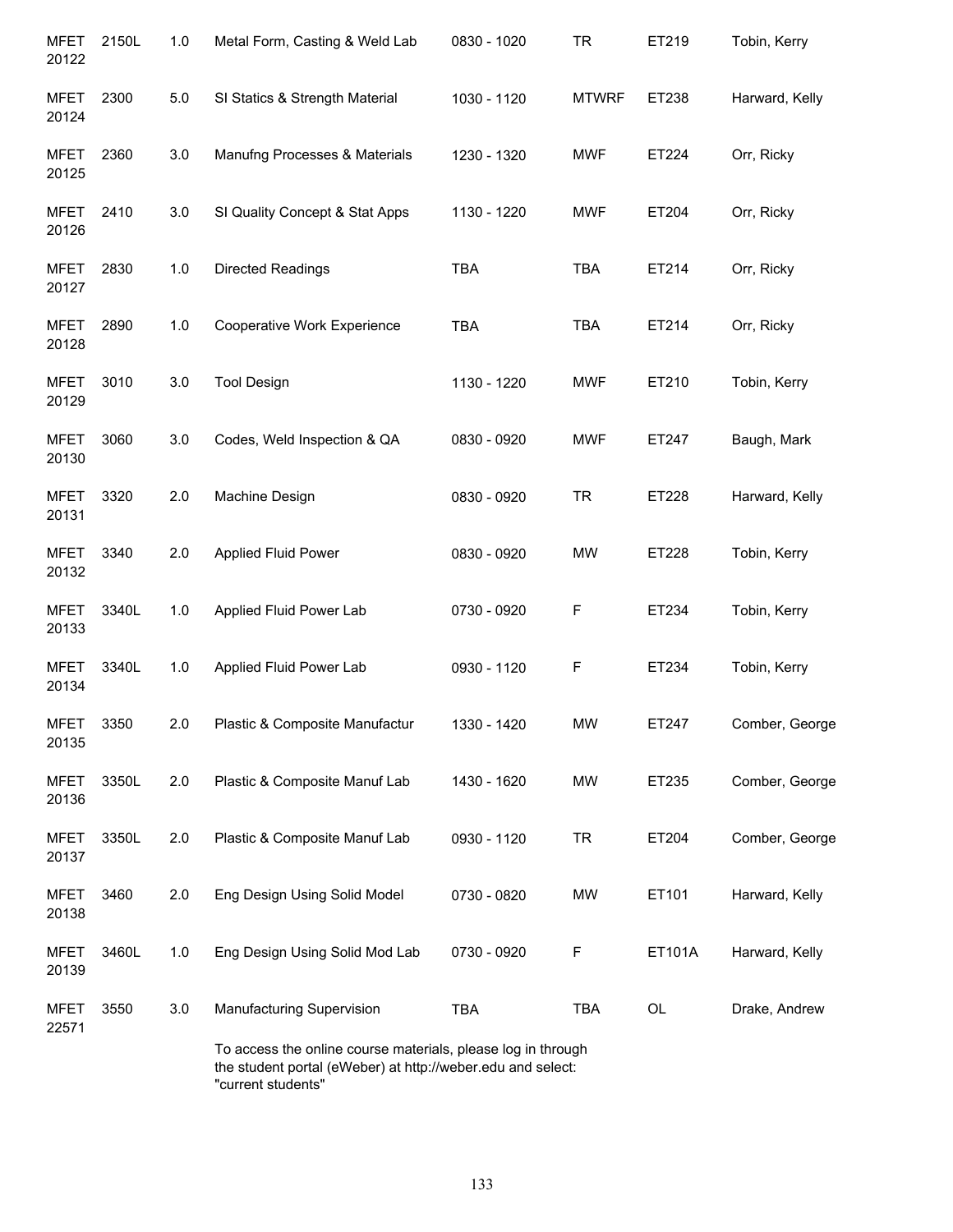| <b>MFET</b><br>20819 | 3610  | 3.0 | Machining Processes II                                                                                                                            | 1700 - 1930 | TR          | ET205     |                |
|----------------------|-------|-----|---------------------------------------------------------------------------------------------------------------------------------------------------|-------------|-------------|-----------|----------------|
| <b>MFET</b><br>20141 | 3630  | 2.0 | Fusion Joining & Brazing                                                                                                                          | 0930 - 1020 | Τ           | ET247     | Baugh, Mark    |
| <b>MFET</b><br>20142 | 3630L | 1.0 | Fusion Joining and Brazing Lab                                                                                                                    | 1030 - 1220 | <b>TR</b>   | ET219     | Baugh, Mark    |
| <b>MFET</b><br>20143 | 3750  | 2.0 | <b>Welding Metallurgy I</b>                                                                                                                       | 1130 - 1220 | <b>MW</b>   | ET247     | Baugh, Mark    |
| <b>MFET</b><br>20144 | 3750L | 1.0 | Welding Metallurgy I Lab                                                                                                                          | 1130 - 1320 | F           | ET219     | Baugh, Mark    |
| <b>MFET</b><br>20145 | 3810  | 3.0 | Stat Process Control & Reliab                                                                                                                     | 1030 - 1120 | <b>MWF</b>  | ET224     | Orr, Ricky     |
| <b>MFET</b><br>20146 | 3890  | 1.0 | Cooperative Work Experience                                                                                                                       | <b>TBA</b>  | <b>TBA</b>  | ET214     | Orr, Ricky     |
| <b>MFET</b><br>21679 | 4350  | 2.0 | Principles of Lean Manufactrng                                                                                                                    | <b>TBA</b>  | <b>TBA</b>  | <b>OL</b> | Orr, Ricky     |
|                      |       |     | To access the online course materials, please log in through<br>the student portal (eWeber) at http://weber.edu and select:<br>"current students" |             |             |           |                |
| <b>MFET</b><br>20147 | 4580  | 1.0 | <b>Process Automation</b>                                                                                                                         | 0930 - 1020 | Τ           | ET228     | Drake, Andrew  |
| <b>MFET</b><br>20148 | 4580L | 2.0 | Process Automation Lab                                                                                                                            | 1030 - 1120 | <b>MTWR</b> | ET230     | Drake, Andrew  |
| <b>MFET</b><br>20149 | 4580L | 2.0 | Process Automation Lab                                                                                                                            | 1130 - 1320 | <b>TR</b>   | ET230     | Drake, Andrew  |
| <b>MFET</b><br>20150 | 4610  | 3.0 | Sr Project Plan & Estimating                                                                                                                      | 0830 - 0920 | <b>MWF</b>  | ET204     | Drake, Andrew  |
| <b>MFET</b><br>20152 | 4610L | 2.0 | Senior Project & Planning Lab                                                                                                                     | 0730 - 0820 | <b>TR</b>   | ET214     | Baugh, Mark    |
| <b>MFET</b><br>20153 | 4610L | 2.0 | Senior Project & Planning Lab                                                                                                                     | 0730 - 0820 | <b>TR</b>   | ET214     | West, Glen     |
| <b>MFET</b><br>20821 | 4610L | 2.0 | Senior Project & Planning Lab                                                                                                                     | 0730 - 0820 | <b>TR</b>   | ET214     | Harward, Kelly |
| <b>MFET</b><br>20827 | 4610L | 2.0 | Senior Project & Planning Lab                                                                                                                     | 0730 - 0820 | <b>TR</b>   | ET214     | Orr, Ricky     |
| <b>MFET</b><br>20154 | 4620L | 2.0 | Senior Project Lab                                                                                                                                | 0730 - 0820 | <b>TR</b>   | ET214     | Baugh, Mark    |
| <b>MFET</b><br>20417 | 4620L | 2.0 | Senior Project Lab                                                                                                                                | 0730 - 0820 | <b>TR</b>   | ET214     | Tobin, Kerry   |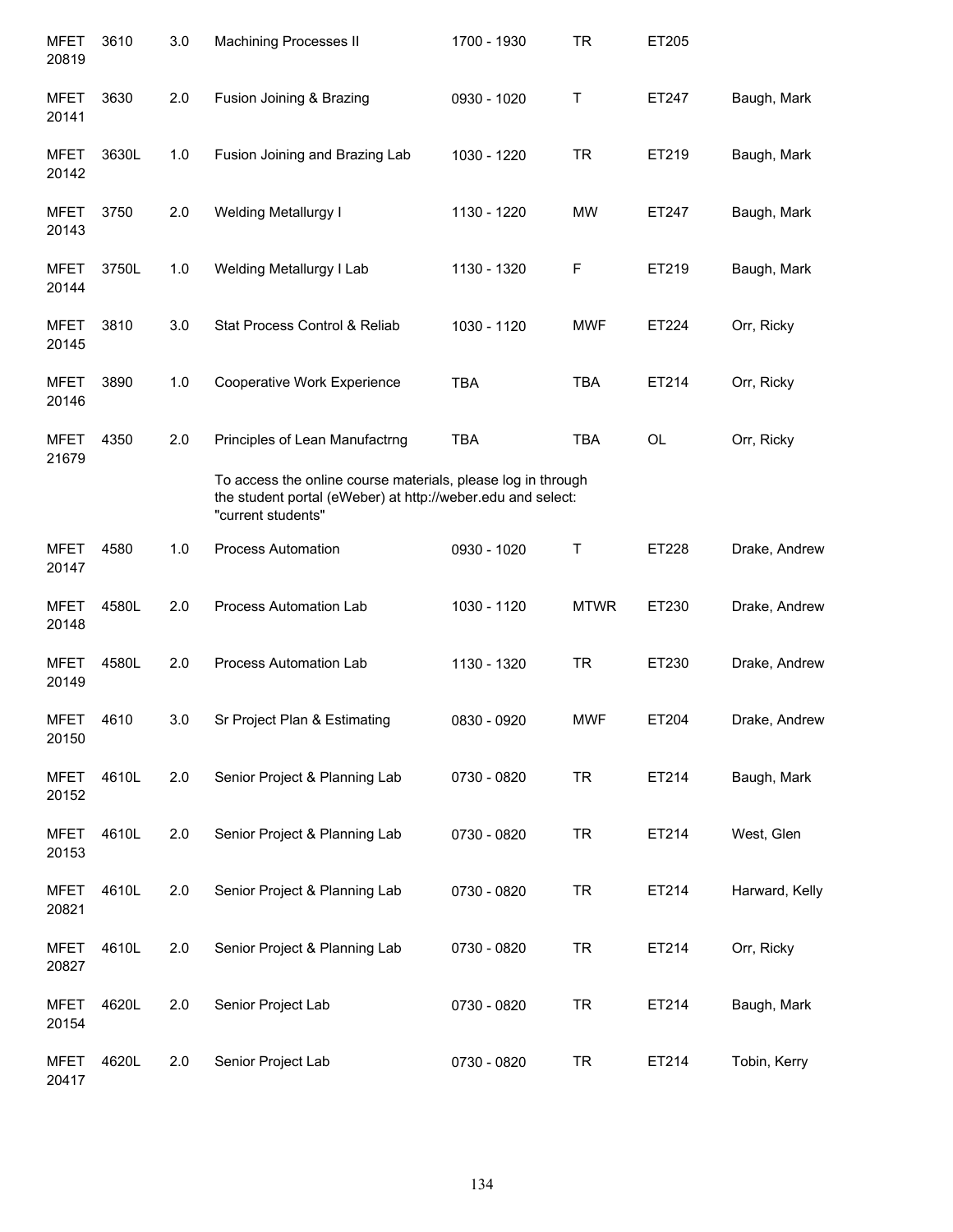| <b>MFET</b><br>20418 | 4620L | 2.0   | Senior Project Lab                                                                                                                                | 0730 - 0820 | <b>TR</b>  | ET214        | Comber, George    |
|----------------------|-------|-------|---------------------------------------------------------------------------------------------------------------------------------------------------|-------------|------------|--------------|-------------------|
| <b>MFET</b><br>24124 | 4620L | 2.0   | Senior Project Lab                                                                                                                                | 0730 - 0820 | <b>TR</b>  | ET214        | Orr, Ricky        |
| MFET<br>20155        | 4830  | $1.0$ | Directed Readings                                                                                                                                 | <b>TBA</b>  | <b>TBA</b> | ET214        | Baugh, Mark       |
| MFET<br>24198        | 4830  | $1.0$ | Directed Readings                                                                                                                                 | <b>TBA</b>  | <b>TBA</b> |              | Baugh, Mark       |
| MFET<br>20156        | 4890  | 1.0   | Cooperative Work Experience                                                                                                                       | <b>TBA</b>  | <b>TBA</b> | ET214        | Orr, Ricky        |
| MFET<br>20157        | 4890  | 1.0   | Cooperative Work Experience                                                                                                                       | <b>TBA</b>  | <b>TBA</b> | ET214        | Orr, Ricky        |
| MFET<br>20158        | 4995  | 1.0   | CMfgT Exam Review                                                                                                                                 | 1230 - 1320 | M          | ET210        | Harward, Kelly    |
| MGMT 2400<br>20682   |       | 3.0   | <b>Project Management</b>                                                                                                                         | 0930 - 1050 | <b>TR</b>  | <b>TE108</b> | Anderson, Gregory |
| MGMT 2400<br>22987   |       | 3.0   | Project Management<br>This class will be held at the SLCC Meadowbrook campus,                                                                     | 1730 - 1950 | <b>TR</b>  | SM           | Cowan, Ted        |
| MGMT 2400            |       | 3.0   | Room B126.<br>Project Management                                                                                                                  |             |            |              |                   |
| 23063                |       |       |                                                                                                                                                   |             |            |              |                   |
| MGMT<br>23064        | 2400  | 3.0   | <b>Project Management</b>                                                                                                                         |             |            |              |                   |
| MGMT<br>23065        | 2400  | 3.0   | Project Management                                                                                                                                |             |            |              |                   |
| MGMT 2400<br>23069   |       | 3.0   | Project Management                                                                                                                                | 1930 - 2050 | <b>TR</b>  | D02312       | Hilton, Spencer   |
| <b>MGMT</b><br>21830 | 3010  | 3.0   | Organizational Behavior & Mgmt                                                                                                                    | 1230 - 1320 | <b>MWF</b> | <b>WB115</b> | Addams, H         |
| MGMT<br>21833        | 3010  | 3.0   | Organizational Behavior & Mgmt                                                                                                                    | 1730 - 2010 | Т          | <b>WB116</b> | Stevens, Michael  |
| MGMT<br>23914        | 3010  | 3.0   | Organizational Behavior & Mgmt                                                                                                                    | <b>TBA</b>  | <b>TBA</b> | <b>OL</b>    | Handley, William  |
|                      |       |       | To access the online course materials, please log in through<br>the student portal (eWeber) at http://weber.edu and select:<br>"current students" |             |            |              |                   |
| MGMT<br>23918        | 3010  | 3.0   | Organizational Behavior & Mgmt                                                                                                                    | <b>TBA</b>  | <b>TBA</b> | OL           | Handley, William  |
|                      |       |       | To access the online course materials, please log in through<br>the student portal (eWeber) at http://weber.edu and select:<br>"current students" |             |            |              |                   |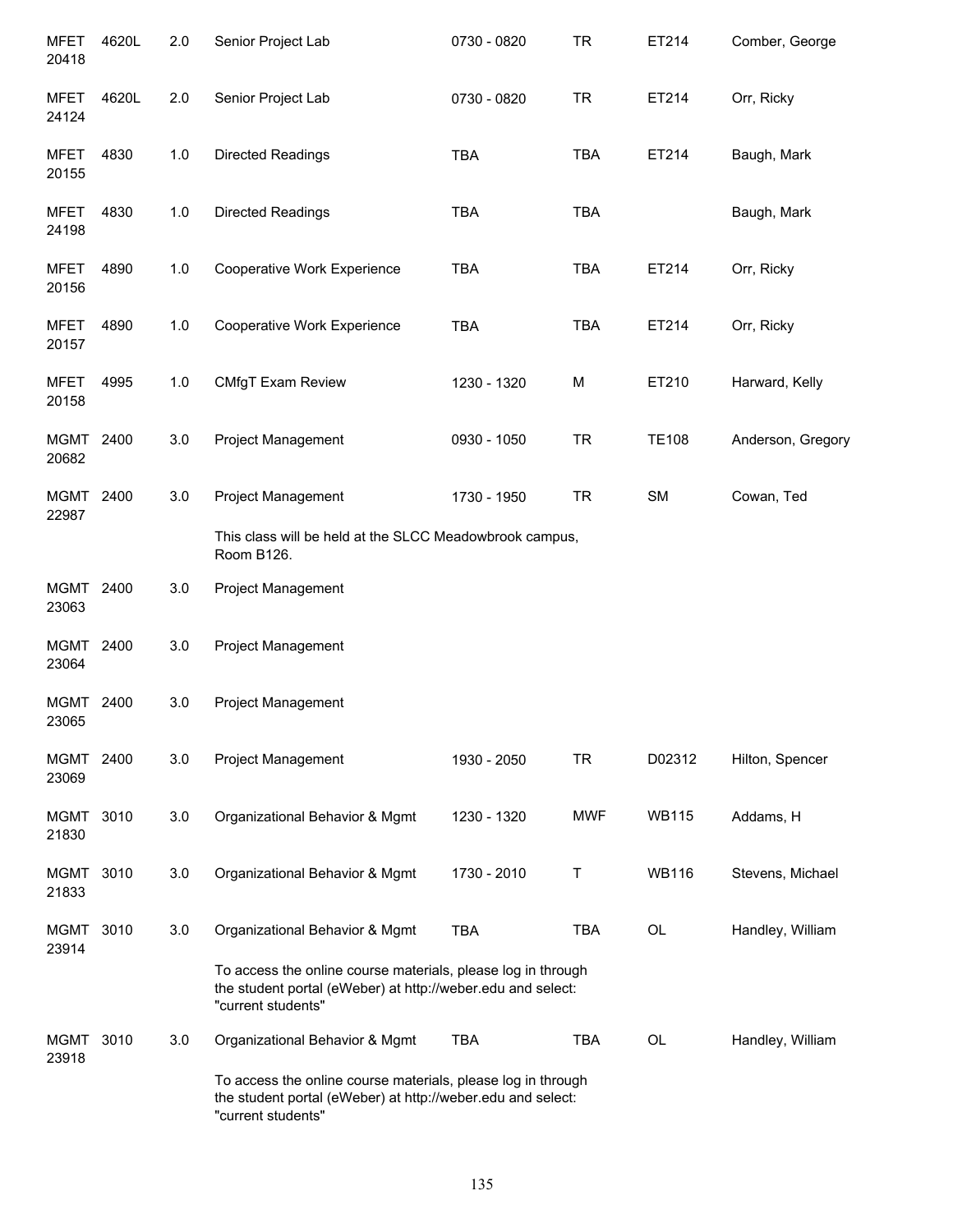| MGMT 3200<br>21834   |      | 3.0 | <b>Managerial Communications</b>                                                                                                                  | 0930 - 1020 | <b>MWF</b>   | <b>WB115</b> | Addams, H          |
|----------------------|------|-----|---------------------------------------------------------------------------------------------------------------------------------------------------|-------------|--------------|--------------|--------------------|
| MGMT<br>21836        | 3200 | 3.0 | <b>Managerial Communications</b>                                                                                                                  | 1030 - 1120 | <b>MWF</b>   | <b>WB115</b> | Addams, H          |
| MGMT<br>21838        | 3300 | 3.0 | Human Resource Management                                                                                                                         | 1030 - 1145 | <b>TR</b>    | <b>WB113</b> | Stevens, Michael   |
| MGMT<br>21848        | 3350 | 3.0 | Employment & Labor Law                                                                                                                            | 0900 - 1015 | <b>TR</b>    | <b>WB113</b> | Powell, Sandra     |
| <b>MGMT</b><br>23920 | 3400 | 3.0 | <b>International Business</b>                                                                                                                     | <b>TBA</b>  | <b>TBA</b>   | OL           | Dixon, Rolf        |
|                      |      |     | To access the online course materials, please log in through<br>the student portal (eWeber) at http://weber.edu and select:<br>"current students" |             |              |              |                    |
| MGMT 4300<br>21854   |      | 3.0 | Influence/Group Effectiveness                                                                                                                     | 1730 - 2010 | $\mathsf{R}$ | <b>WB116</b> | Dixon, Rolf        |
| MGMT 4320<br>24208   |      | 3.0 | <b>Staffing Organizations</b>                                                                                                                     | 1730 - 2010 | W            | <b>WB116</b> | Stevens, Michael   |
| MGMT 4650<br>23912   |      | 3.0 | Negotiations                                                                                                                                      | 1730 - 2010 | W            | D02318       | Skanchy, Randall   |
| <b>MGMT</b><br>24270 | 4800 | 1.0 | Independent Research                                                                                                                              | <b>TBA</b>  | <b>TBA</b>   |              | Seal, Anne         |
| <b>MGMT</b><br>24203 | 4860 | 3.0 | Managment Internship                                                                                                                              | <b>TBA</b>  | <b>TBA</b>   |              | Russell, Stephen   |
|                      |      |     | Department Approval Required                                                                                                                      |             |              |              |                    |
| MGMT<br>24204        | 4865 | 3.0 | Human Resource Internship                                                                                                                         | <b>TBA</b>  | <b>TBA</b>   |              | Russell, Stephen   |
|                      |      |     | Department Approval Required                                                                                                                      |             |              |              |                    |
| <b>MICR</b><br>22051 | 1113 | 3.0 | LS Intro to Microbiology                                                                                                                          | 1730 - 2010 | Τ            | <b>LL127</b> | Jackson, Richard   |
| <b>MICR</b><br>22108 | 1113 | 3.0 | LS Intro to Microbiology                                                                                                                          | 0730 - 0845 | <b>TR</b>    | <b>LL127</b> | Domek, Matthew     |
| <b>MICR</b><br>22110 | 1113 | 3.0 | LS Intro to Microbiology                                                                                                                          | 0830 - 0920 | <b>MWF</b>   | <b>LL127</b> | Lorowitz, William  |
| <b>MICR</b><br>22114 | 1113 | 3.0 | LS Intro to Microbiology                                                                                                                          | 1030 - 1120 | <b>MWF</b>   | LL128        | Sondossi, Mohammad |
| <b>MICR</b><br>22115 | 1113 | 3.0 | LS Intro to Microbiology                                                                                                                          | 1030 - 1145 | <b>TR</b>    | <b>LL127</b> | Sondossi, Mohammad |
| <b>MICR</b><br>22118 | 1113 | 3.0 | LS Intro to Microbiology                                                                                                                          | 1130 - 1220 | <b>MWF</b>   | LL128        | Lorowitz, William  |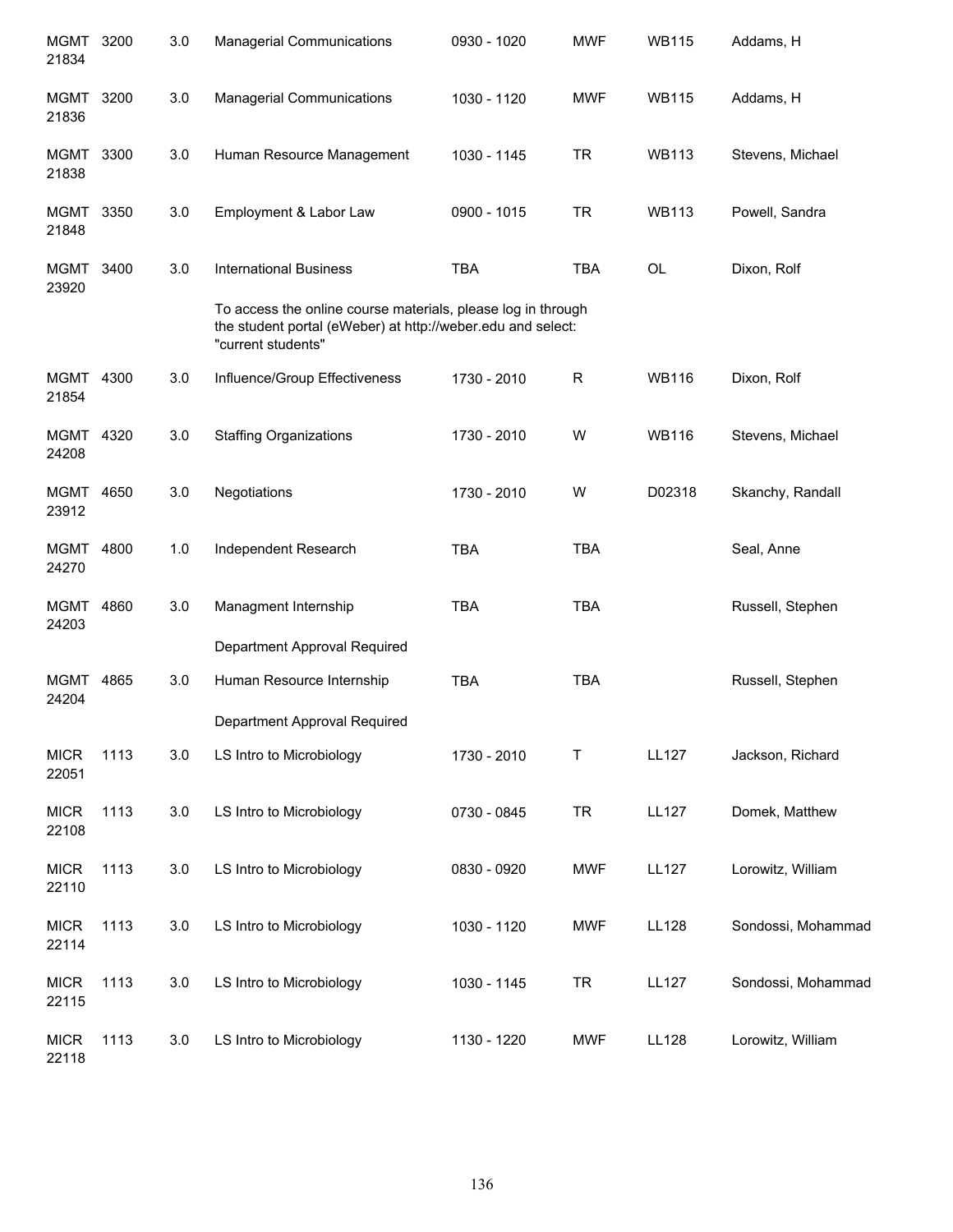| <b>MICR</b><br>22718 | 1113  | 3.0 | LS Intro to Microbiology                                                                                                                          | <b>TBA</b>  | <b>TBA</b>   | OL           | Domek, Matthew     |
|----------------------|-------|-----|---------------------------------------------------------------------------------------------------------------------------------------------------|-------------|--------------|--------------|--------------------|
|                      |       |     | To access the online course materials, please log in through<br>the student portal (eWeber) at http://weber.edu and select:<br>"current students" |             |              |              |                    |
| <b>MICR</b><br>22719 | 1113  | 3.0 | LS Intro to Microbiology                                                                                                                          | <b>TBA</b>  | <b>TBA</b>   | OL           | Oberg, Craig       |
|                      |       |     | To access the online course materials, please log in through<br>the student portal (eWeber) at http://weber.edu and select:<br>"current students" |             |              |              |                    |
| <b>MICR</b><br>22720 | 1113  | 3.0 | LS Intro to Microbiology                                                                                                                          | 1030 - 1120 | <b>MWF</b>   | D02117       | Call, Evan         |
| <b>MICR</b><br>22721 | 1113  | 3.0 | LS Intro to Microbiology                                                                                                                          | 1730 - 2010 | $\mathsf{R}$ | D02321       | Burt, Wayne        |
| <b>MICR</b><br>22055 | 1153  | 3.0 | LS Elementary Public Health                                                                                                                       | 1730 - 2010 | $\mathsf R$  | <b>LL127</b> | Jackson, Richard   |
| <b>MICR</b><br>22120 | 1153  | 3.0 | LS Elementary Public Health                                                                                                                       | 0900 - 1015 | <b>TR</b>    | <b>LL127</b> | Nakaoka, Karen     |
| <b>MICR</b><br>22122 | 1153  | 3.0 | LS Elementary Public Health                                                                                                                       | 0930 - 1020 | <b>MWF</b>   | <b>LL127</b> | Nakaoka, Karen     |
| <b>MICR</b><br>22722 | 1153  | 3.0 | LS Elementary Public Health                                                                                                                       | 1730 - 2010 | Т            | DH           | Call, Evan         |
| <b>MICR</b><br>22727 | 1153  | 3.0 | LS Elementary Public Health                                                                                                                       | <b>TBA</b>  | <b>TBA</b>   | OL           | Oberg, Craig       |
|                      |       |     | To access the online course materials, please log in through<br>the student portal (eWeber) at http://weber.edu and select:<br>"current students" |             |              |              |                    |
| <b>MICR</b><br>22730 | 1153  | 3.0 | LS Elementary Public Health                                                                                                                       | <b>TBA</b>  | <b>TBA</b>   | <b>OL</b>    | Oberg, Craig       |
|                      |       |     | To access the online course materials, please log in through<br>the student portal (eWeber) at http://weber.edu and select:<br>"current students" |             |              |              |                    |
| <b>MICR</b><br>22733 | 1153  | 3.0 | LS Elementary Public Health                                                                                                                       | <b>TBA</b>  | <b>TBA</b>   | <b>OL</b>    | Zwolinski, Michele |
|                      |       |     | To access the online course materials, please log in through<br>the student portal (eWeber) at http://weber.edu and select:<br>"current students" |             |              |              |                    |
| <b>MICR</b><br>22124 | 2054  | 4.0 | LS/SI Princip of Microbiology                                                                                                                     | 1030 - 1120 | <b>MWF</b>   | <b>LL127</b> | Zwolinski, Michele |
|                      |       |     | Lab fee \$20.00. A lab section must be selected.                                                                                                  |             |              |              |                    |
| <b>MICR</b><br>22126 | 2054L | 0.0 | Prin Micro Lab                                                                                                                                    | 0930 - 1120 | Τ            | <b>SL344</b> | Zwolinski, Michele |
| <b>MICR</b><br>22127 | 2054L | 0.0 | Prin Micro Lab                                                                                                                                    | 0930 - 1120 | Τ            | SL345        | Domek, Matthew     |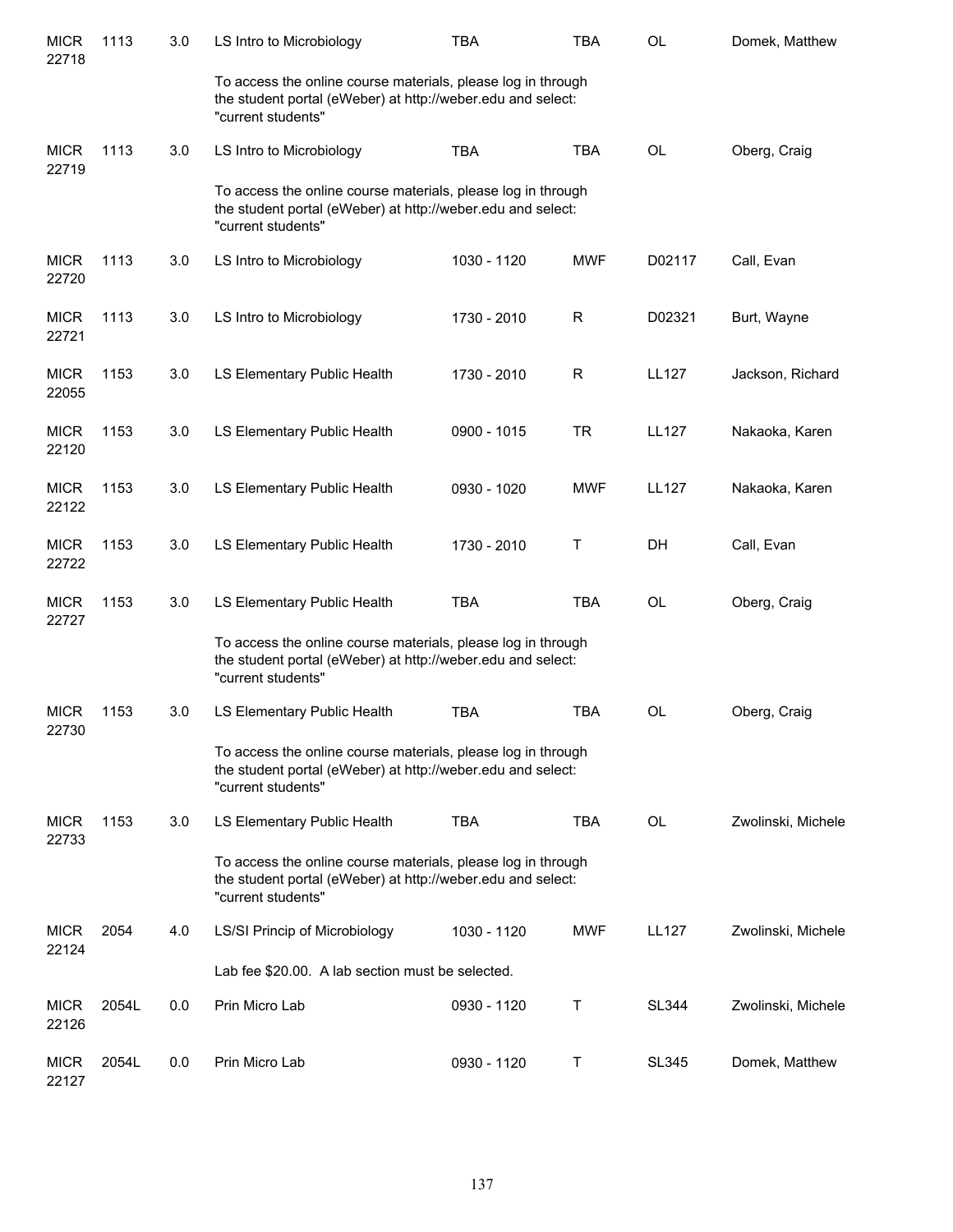| <b>MICR</b><br>22129 | 2054L | 0.0 | Prin Micro Lab                                                                                                                                    | 1130 - 1320 | Τ          | <b>SL344</b> | Nakaoka, Karen     |
|----------------------|-------|-----|---------------------------------------------------------------------------------------------------------------------------------------------------|-------------|------------|--------------|--------------------|
| <b>MICR</b><br>22130 | 2054L | 0.0 | Prin Micro Lab                                                                                                                                    | 1330 - 1520 | Τ          | <b>SL344</b> | Zwolinski, Michele |
| <b>MICR</b><br>22131 | 2600  | 1.0 | Laboratory Safety                                                                                                                                 | 1230 - 1320 | M          | LL129        | Wachocki, Barbara  |
| <b>MICR</b><br>22133 | 3053  | 3.0 | Microbiological Procedures                                                                                                                        | 1030 - 1120 | <b>TR</b>  | <b>LL128</b> | Lorowitz, William  |
|                      |       |     | Lab fee \$20.00. A lab section must be selected.                                                                                                  |             |            |              |                    |
| <b>MICR</b><br>22134 | 3053L | 0.0 | Micro Proc Lab                                                                                                                                    | 1130 - 1320 | T          | <b>SL334</b> | Lorowitz, William  |
| <b>MICR</b><br>22135 | 3053L | 0.0 | Micro Proc Lab                                                                                                                                    | 1130 - 1320 | Т          | <b>SL335</b> | Lorowitz, William  |
| <b>MICR</b><br>22137 | 3154  | 4.0 | Microbial Ecology                                                                                                                                 | 0930 - 1020 | <b>MWF</b> | <b>LL128</b> | Sondossi, Mohammad |
|                      |       |     | A lab section must be selected.                                                                                                                   |             |            |              |                    |
| <b>MICR</b><br>22138 | 3154L | 0.0 | Microbial Ecol Lab                                                                                                                                | 1330 - 1620 | Τ          | <b>SL334</b> | Sondossi, Mohammad |
| <b>MICR</b><br>22140 | 3154L | 0.0 | Microbial Ecol Lab                                                                                                                                | 1330 - 1620 | Τ          | <b>SL335</b> | Sondossi, Mohammad |
| <b>MICR</b><br>22142 | 3254  | 4.0 | Immunology                                                                                                                                        | 1130 - 1220 | <b>MWF</b> | <b>LL127</b> | Nakaoka, Karen     |
|                      |       |     | Lab fee \$20.00. A lab section must be selected.                                                                                                  |             |            |              |                    |
| <b>MICR</b><br>22144 | 3254L | 0.0 | Immunology Lab                                                                                                                                    | 1330 - 1620 | W          | <b>SL344</b> | Nakaoka, Karen     |
| <b>MICR</b><br>22146 | 3254L | 0.0 | Immunology Lab                                                                                                                                    | 1330 - 1620 | W          | <b>SL345</b> | Oberg, Craig       |
| <b>MICR</b><br>22087 | 3502  | 2.0 | <b>Environmental Health</b>                                                                                                                       | 1830 - 2020 | W          | LL229        | Cooper, Louis      |
| <b>MICR</b><br>22148 | 3570  | 3.0 | Foundations of Science Educ                                                                                                                       | 1030 - 1145 | <b>TR</b>  | LL230        | Johnston, Adam     |
| <b>MICR</b><br>22734 | 3603  | 3.0 | Adv Micro for Health Professio                                                                                                                    | <b>TBA</b>  | <b>TBA</b> | <b>OL</b>    | Nakaoka, Karen     |
|                      |       |     | To access the online course materials, please log in through<br>the student portal (eWeber) at http://weber.edu and select:<br>"current students" |             |            |              |                    |
| <b>MICR</b><br>23768 | 3810  | 1.0 | Experimental                                                                                                                                      | 1130 - 1220 | <b>MWF</b> | <b>LL127</b> | Nakaoka, Karen     |
|                      |       |     | Immunology Lecture. Course is for students who don't<br>need an Immunology lab.                                                                   |             |            |              |                    |
| <b>MICR</b><br>22150 | 3853  | 3.0 | Food Microbiology                                                                                                                                 | 0900 - 0950 | <b>TR</b>  | <b>LL128</b> | Oberg, Craig       |
|                      |       |     | A lab section must be selected.                                                                                                                   |             |            |              |                    |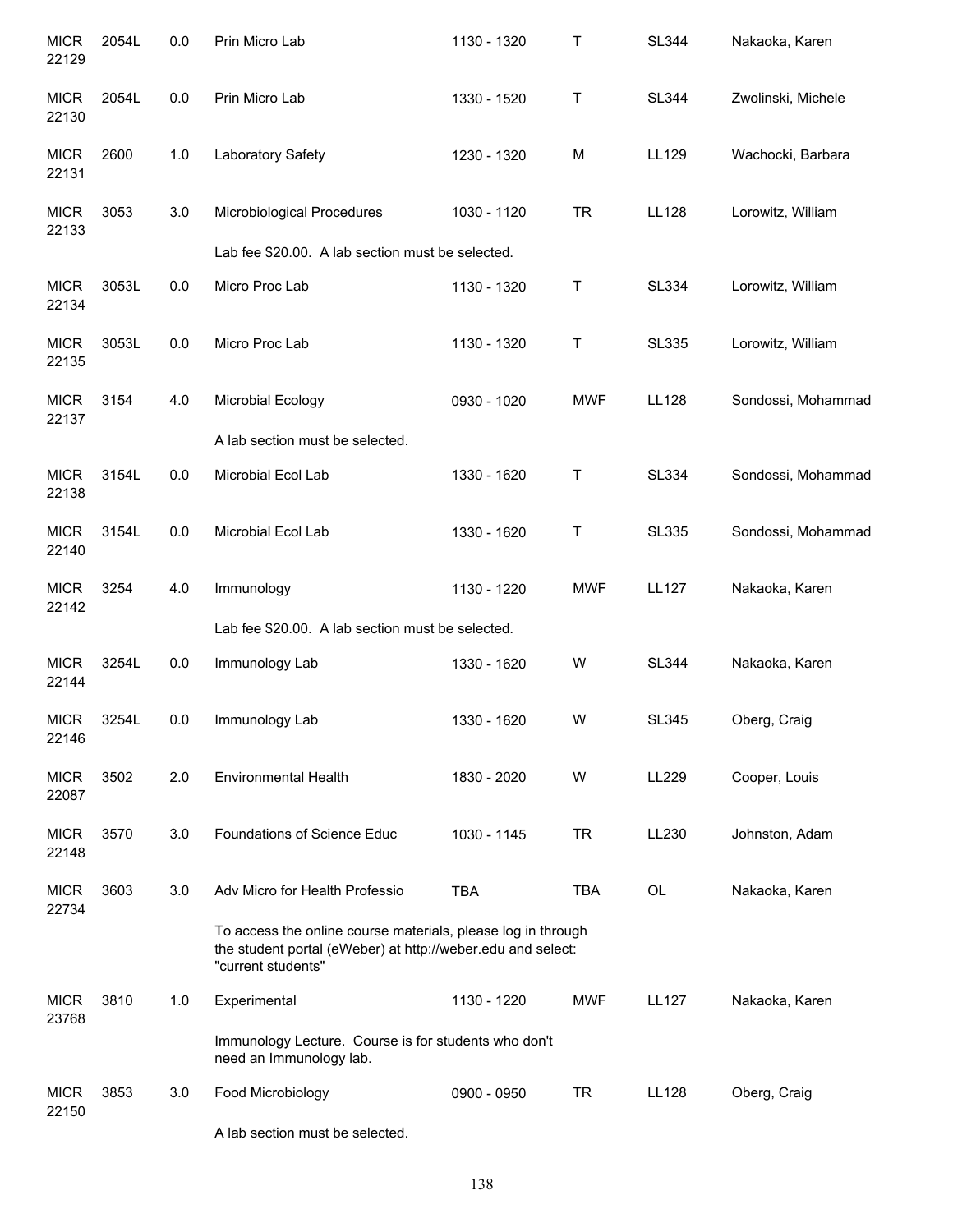| <b>MICR</b><br>22152 | 3853L | 0.0     | Food Micro Lab                  | 1130 - 1320                | $\mathsf{R}$     | <b>SL344</b>   | Oberg, Craig       |
|----------------------|-------|---------|---------------------------------|----------------------------|------------------|----------------|--------------------|
| <b>MICR</b><br>22157 | 3853L | $0.0\,$ | Food Micro Lab                  | 1130 - 1320                | $\mathsf{R}$     | <b>SL345</b>   | Oberg, Craig       |
| <b>MICR</b><br>22158 | 4054  | 4.0     | Microbial Physiology            | 0830 - 0920                | <b>MWF</b>       | <b>LL128</b>   | Domek, Matthew     |
|                      |       |         | A lab section must be selected. |                            |                  |                |                    |
| <b>MICR</b><br>22160 | 4054L | $0.0\,$ | Microbial Phys Lab              | 1330 - 1620                | $\mathsf{R}$     | <b>SL334</b>   | Domek, Matthew     |
| <b>MICR</b><br>22162 | 4054L | $0.0\,$ | Microbial Phys Lab              | 1330 - 1620                | $\mathsf{R}$     | <b>SL335</b>   | Lorowitz, William  |
| <b>MICR</b><br>22164 | 4252  | 2.0     | Cell Culture                    | 1430 - 1620                | <b>MW</b>        | <b>SL334</b>   | Domek, Matthew     |
| <b>MICR</b><br>22167 | 4570  | 3.0     | Sec Science Teaching Methods    | 1200 - 1315<br>1200 - 1450 | Τ<br>$\mathsf R$ | LL230<br>LL230 | Ohlhorst, Sharon   |
|                      |       |         | Lab Thursday, 12:00-2:50 pm.    |                            |                  |                |                    |
| <b>MICR</b><br>21020 | 4800  | $1.0$   | Directed Research               | <b>TBA</b>                 | <b>TBA</b>       |                | Domek, Matthew     |
| <b>MICR</b><br>21021 | 4800  | 1.0     | Directed Research               | TBA                        | <b>TBA</b>       |                | Lorowitz, William  |
| <b>MICR</b><br>21023 | 4800  | 1.0     | Directed Research               | TBA                        | <b>TBA</b>       |                | Moyes, Lynn        |
| <b>MICR</b><br>21024 | 4800  | 1.0     | Directed Research               | TBA                        | <b>TBA</b>       |                | Nakaoka, Karen     |
| <b>MICR</b><br>21025 | 4800  | 1.0     | Directed Research               | <b>TBA</b>                 | <b>TBA</b>       |                | Oberg, Craig       |
| <b>MICR</b><br>21026 | 4800  | 1.0     | Directed Research               | <b>TBA</b>                 | <b>TBA</b>       |                | Sondossi, Mohammad |
| <b>MICR</b><br>21027 | 4800  | 1.0     | Directed Research               | <b>TBA</b>                 | <b>TBA</b>       |                | Zwolinski, Michele |
| <b>MICR</b><br>21028 | 4800  | 1.0     | Directed Research               | <b>TBA</b>                 | <b>TBA</b>       |                | Domek, Matthew     |
| <b>MICR</b><br>21029 | 4800  | 1.0     | Directed Research               | <b>TBA</b>                 | <b>TBA</b>       |                | Lorowitz, William  |
| <b>MICR</b><br>21030 | 4800  | 1.0     | Directed Research               | <b>TBA</b>                 | <b>TBA</b>       |                | Moyes, Lynn        |
| <b>MICR</b><br>21031 | 4800  | 1.0     | Directed Research               | <b>TBA</b>                 | <b>TBA</b>       |                | Nakaoka, Karen     |
| <b>MICR</b><br>21032 | 4800  | 1.0     | Directed Research               | TBA                        | <b>TBA</b>       |                | Oberg, Craig       |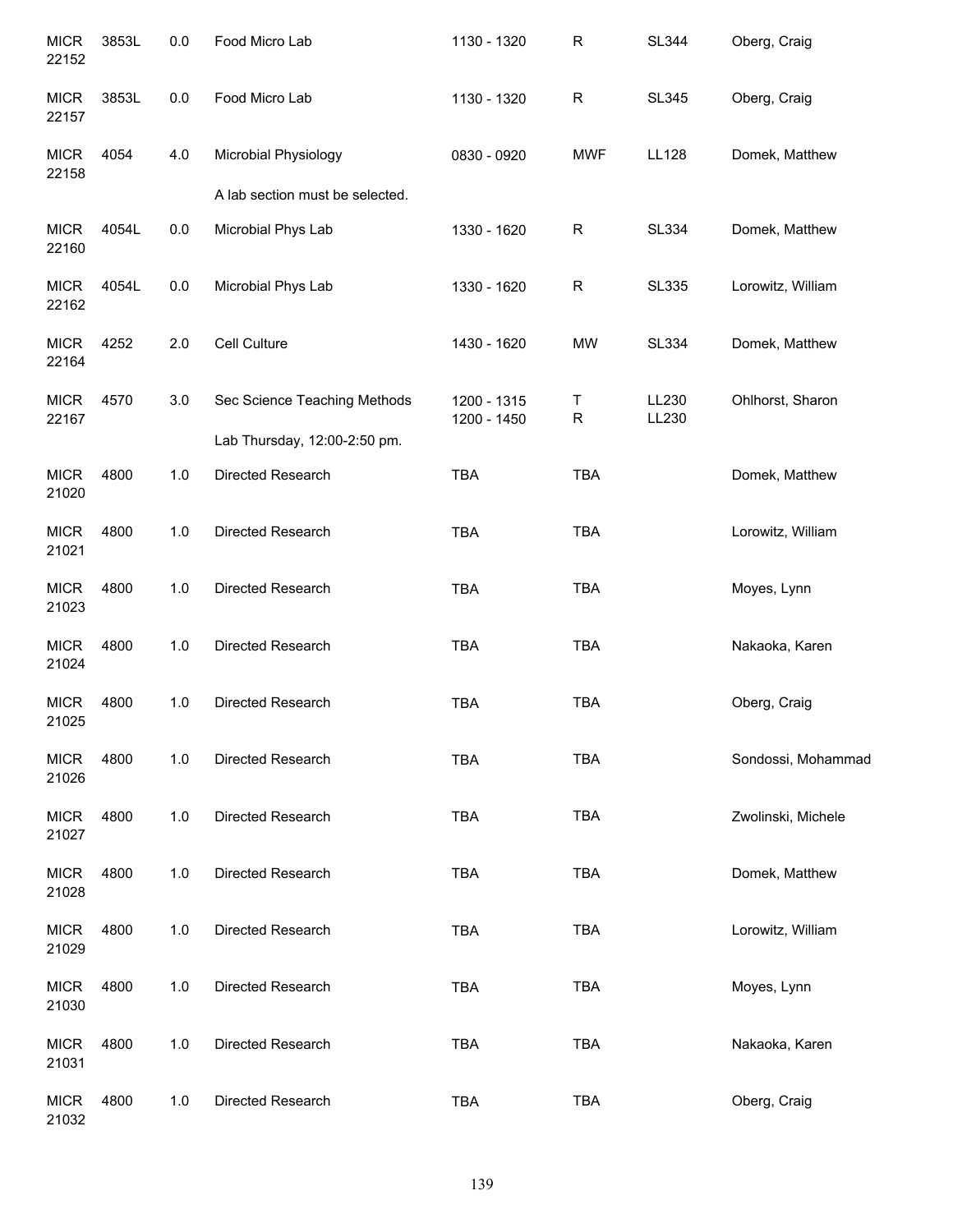| <b>MICR</b><br>21033 | 4800 | $1.0$ | Directed Research                            | <b>TBA</b>                 | <b>TBA</b> |                       | Sondossi, Mohammad |
|----------------------|------|-------|----------------------------------------------|----------------------------|------------|-----------------------|--------------------|
| <b>MICR</b><br>21034 | 4800 | 1.0   | Directed Research                            | <b>TBA</b>                 | <b>TBA</b> |                       | Zwolinski, Michele |
| <b>MICR</b><br>22170 | 4810 | 3.0   | Experimental                                 | 1230 - 1320<br>1330 - 1520 | MW<br>M    | LL229<br><b>SL344</b> | Zwolinski, Michele |
|                      |      |       | Geomicrobiology<br>Lab Monday, 1:30-3:20 pm. |                            |            |                       |                    |
| <b>MICR</b><br>21035 | 4830 | 1.0   | <b>Directed Readings</b>                     | <b>TBA</b>                 | <b>TBA</b> |                       | Domek, Matthew     |
| <b>MICR</b><br>21036 | 4830 | 1.0   | <b>Directed Readings</b>                     | <b>TBA</b>                 | <b>TBA</b> |                       | Lorowitz, William  |
| <b>MICR</b><br>21037 | 4830 | 1.0   | <b>Directed Readings</b>                     | <b>TBA</b>                 | <b>TBA</b> |                       | Nakaoka, Karen     |
| <b>MICR</b><br>21038 | 4830 | 1.0   | <b>Directed Readings</b>                     | <b>TBA</b>                 | <b>TBA</b> |                       | Oberg, Craig       |
| <b>MICR</b><br>21039 | 4830 | 1.0   | <b>Directed Readings</b>                     | <b>TBA</b>                 | <b>TBA</b> |                       | Sondossi, Mohammad |
| <b>MICR</b><br>21040 | 4830 | 1.0   | <b>Directed Readings</b>                     | <b>TBA</b>                 | <b>TBA</b> |                       | Zwolinski, Michele |
| <b>MICR</b><br>21041 | 4830 | 1.0   | <b>Directed Readings</b>                     | <b>TBA</b>                 | <b>TBA</b> |                       | Domek, Matthew     |
| <b>MICR</b><br>21042 | 4830 | 1.0   | <b>Directed Readings</b>                     | <b>TBA</b>                 | <b>TBA</b> |                       | Lorowitz, William  |
| <b>MICR</b><br>21043 | 4830 | 1.0   | <b>Directed Readings</b>                     | <b>TBA</b>                 | <b>TBA</b> |                       | Nakaoka, Karen     |
| <b>MICR</b><br>21044 | 4830 | 1.0   | <b>Directed Readings</b>                     | <b>TBA</b>                 | <b>TBA</b> |                       | Oberg, Craig       |
| <b>MICR</b><br>21045 | 4830 | 1.0   | <b>Directed Readings</b>                     | <b>TBA</b>                 | <b>TBA</b> |                       | Sondossi, Mohammad |
| <b>MICR</b><br>21046 | 4830 | $1.0$ | <b>Directed Readings</b>                     | <b>TBA</b>                 | <b>TBA</b> |                       | Zwolinski, Michele |
| <b>MICR</b><br>21047 | 4890 | 1.0   | Coop Work Experience                         | <b>TBA</b>                 | <b>TBA</b> |                       | Oberg, Craig       |
| <b>MICR</b><br>21048 | 4890 | 1.0   | Coop Work Experience                         | <b>TBA</b>                 | <b>TBA</b> |                       | Oberg, Craig       |
| <b>MICR</b><br>21049 | 4890 | 1.0   | Coop Work Experience                         | <b>TBA</b>                 | <b>TBA</b> |                       | Oberg, Craig       |
| <b>MICR</b><br>21050 | 4890 | 1.0   | Coop Work Experience                         | <b>TBA</b>                 | <b>TBA</b> |                       | Oberg, Craig       |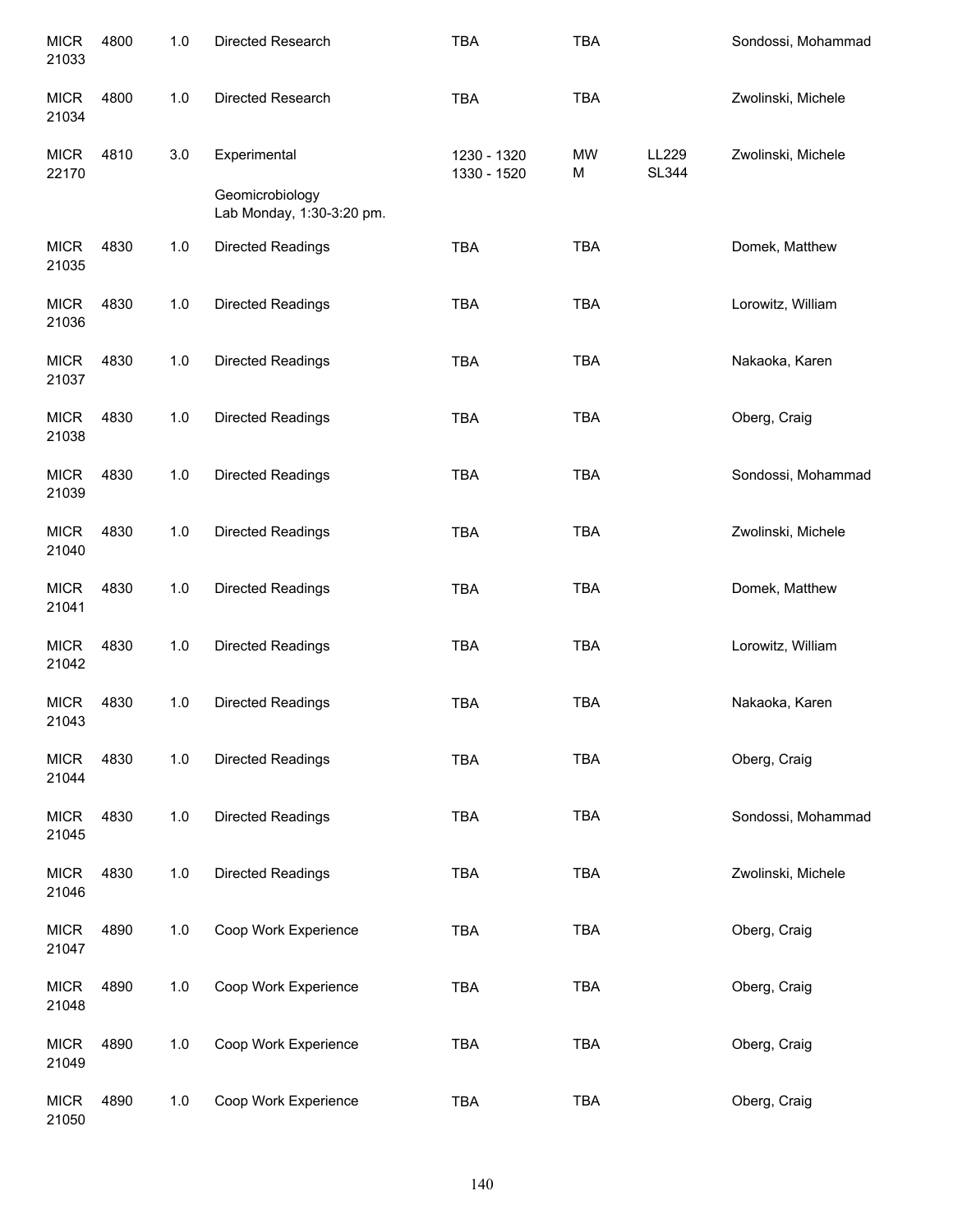| <b>MICR</b><br>21051 | 4890 | 1.0 | Coop Work Experience               | <b>TBA</b>  | <b>TBA</b>   |             | Oberg, Craig     |
|----------------------|------|-----|------------------------------------|-------------|--------------|-------------|------------------|
| <b>MICR</b><br>22177 | 4991 | 1.0 | Microbiology Seminar               | 1230 - 1320 | F            | LL229       | Domek, Matthew   |
| <b>MILS</b><br>20430 | 0000 | 0.0 | Leadership Laboratory              | 1330 - 1630 | $\mathsf R$  | <b>SS10</b> | Campbell, Ammon  |
| <b>MILS</b><br>20433 | 1010 | 2.0 | Leadership & Personal Develop      | 1030 - 1220 | Τ            | <b>SS10</b> | Kibler, Scott    |
| <b>MILS</b><br>20436 | 1010 | 2.0 | Leadership & Personal Develop      | 1030 - 1220 | R            | <b>SS10</b> | Kibler, Scott    |
| <b>MILS</b><br>20437 | 2010 | 2.0 | Innovative Team Leadership         | 0830 - 1020 | Τ            | <b>SS10</b> | Walton, N. Peter |
| <b>MILS</b><br>20438 | 2010 | 2.0 | Innovative Team Leadership         | 0830 - 1020 | $\mathsf R$  | <b>SS10</b> | Walton, N. Peter |
| <b>MILS</b><br>20449 | 2400 | 1.0 | <b>Physical Readiness</b>          | 0600 - 0700 | <b>MTWRF</b> | SG          | Walton, N. Peter |
| <b>MILS</b><br>20605 | 2830 | 1.0 | Directed Readings & Projects       | <b>TBA</b>  | <b>TBA</b>   |             | Campbell, Ammon  |
| <b>MILS</b><br>20609 | 2830 | 1.0 | Directed Readings & Projects       | <b>TBA</b>  | <b>TBA</b>   |             | Campbell, Ammon  |
| <b>MILS</b><br>20637 | 2830 | 1.0 | Directed Readings & Projects       | <b>TBA</b>  | <b>TBA</b>   |             | Campbell, Ammon  |
| <b>MILS</b><br>20451 | 2921 | 3.0 | ROTC Basic Camp                    | <b>TBA</b>  | <b>TBA</b>   |             | Stuart, Jeffrey  |
| <b>MILS</b><br>20452 | 2922 | 2.0 | Northern Warfare                   | <b>TBA</b>  | <b>TBA</b>   |             | Campbell, Ammon  |
| <b>MILS</b><br>20453 | 2923 | 2.0 | Air Assault                        | <b>TBA</b>  | TBA          |             | Campbell, Ammon  |
| <b>MILS</b><br>20439 | 3010 | 3.0 | Adaptive Team Leadership           | 0930 - 1020 | <b>MWF</b>   | <b>SS10</b> | Campbell, Ammon  |
| <b>MILS</b><br>20443 | 4010 | 3.0 | Developing Adaptive Leaders        | 1330 - 1610 | Τ            | <b>SS10</b> | McVeigh, Keith   |
| <b>MILS</b><br>20450 | 4400 | 2.0 | <b>Advanced Physical Readiness</b> | 0600 - 0700 | <b>MTWRF</b> | SG          | Walton, N. Peter |
| <b>MILS</b><br>20640 | 4830 | 1.0 | Directed Readings & Projects       | <b>TBA</b>  | <b>TBA</b>   |             | McVeigh, Keith   |
| <b>MILS</b><br>20644 | 4830 | 1.0 | Directed Readings & Projects       | <b>TBA</b>  | TBA          |             | McVeigh, Keith   |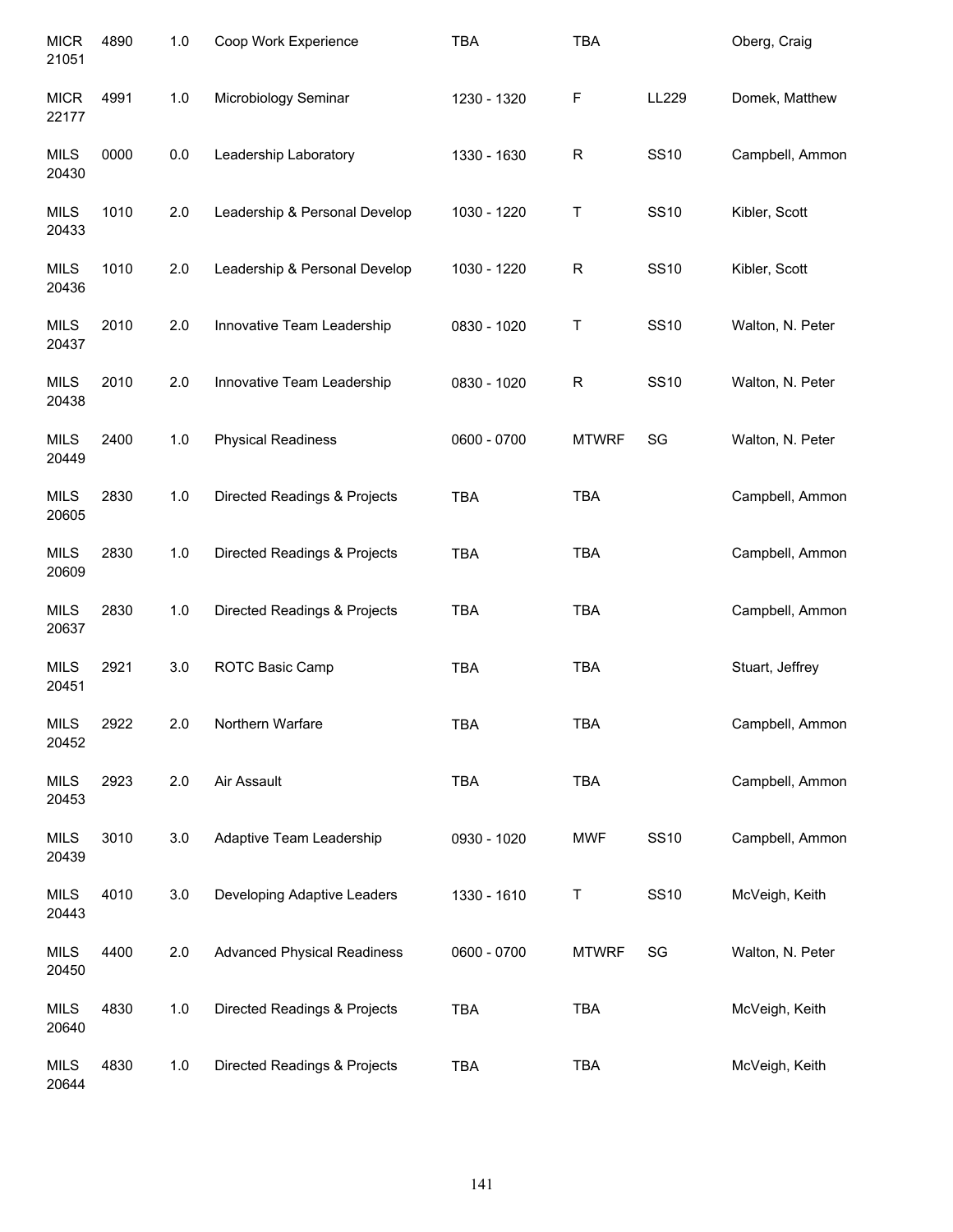| <b>MILS</b><br>20646 | 4830 | 1.0 | Directed Readings & Projects                                                                                                                                                      | <b>TBA</b>  | <b>TBA</b> |              | McVeigh, Keith   |
|----------------------|------|-----|-----------------------------------------------------------------------------------------------------------------------------------------------------------------------------------|-------------|------------|--------------|------------------|
| <b>MILS</b><br>20454 | 4921 | 3.0 | Leadership Dev/Assess Course                                                                                                                                                      | <b>TBA</b>  | <b>TBA</b> |              | McVeigh, Keith   |
| <b>MILS</b><br>20457 | 4922 | 2.0 | Airborne Operations                                                                                                                                                               | <b>TBA</b>  | <b>TBA</b> |              | Campbell, Ammon  |
| MILS<br>20459        | 4923 | 2.0 | Cadet Troop Leader Training                                                                                                                                                       | <b>TBA</b>  | <b>TBA</b> |              | Campbell, Ammon  |
| <b>MKTG</b><br>21859 | 3010 | 3.0 | <b>Marketing Concepts &amp; Practices</b>                                                                                                                                         | 0730 - 0820 | <b>MWF</b> | <b>WB116</b> | Allred, Anthony  |
| <b>MKTG</b><br>21861 | 3010 | 3.0 | <b>Marketing Concepts &amp; Practices</b>                                                                                                                                         | 0830 - 0920 | <b>MWF</b> | <b>WB116</b> | Allred, Anthony  |
| <b>MKTG</b><br>21863 | 3010 | 3.0 | <b>Marketing Concepts &amp; Practices</b>                                                                                                                                         | 0930 - 1020 | <b>MWF</b> | <b>WB105</b> | Hoffman, John    |
| <b>MKTG</b><br>23924 | 3010 | 3.0 | <b>Marketing Concepts &amp; Practices</b>                                                                                                                                         | <b>TBA</b>  | <b>TBA</b> | <b>OL</b>    | Allred, Anthony  |
|                      |      |     | To access the online course materials, please log in through<br>the student portal (eWeber) at http://weber.edu and select:<br>"current students"                                 |             |            |              |                  |
| <b>MKTG</b><br>23925 | 3100 | 3.0 | <b>Consumer Behavior</b>                                                                                                                                                          | <b>TBA</b>  | <b>TBA</b> | <b>OL</b>    | Davis, Brian     |
|                      |      |     | To access the online course materials, please log in through<br>the student portal (eWeber) at http://weber.edu and select:<br>"current students"                                 |             |            |              |                  |
| <b>MKTG</b><br>21865 | 3200 | 3.0 | Selling & Sales Management                                                                                                                                                        | 0930 - 1020 | <b>MWF</b> | <b>WB116</b> | Allred, Anthony  |
| <b>MKTG</b><br>21867 | 3450 | 3.0 | <b>Promotion Managment</b>                                                                                                                                                        | 1030 - 1120 | <b>MWF</b> | <b>WB105</b> | Hoffman, John    |
|                      |      |     | CBL: Community based Learning. A CBL course incorporates<br>not only classroom learning but also meaningful community<br>service that is connected to specific course objectives. |             |            |              |                  |
| <b>MKTG</b><br>21870 | 3600 | 3.0 | International Marketing                                                                                                                                                           | 0830 - 0920 | <b>MWF</b> | <b>WB105</b> | Hoffman, John    |
| <b>MKTG</b><br>23922 | 4400 | 3.0 | <b>Marketing Strategy</b>                                                                                                                                                         | 1730 - 2010 | R          | D02235       | Valentin, Erhard |
| <b>MKTG</b><br>24205 | 4860 | 3.0 | Marketing Internship                                                                                                                                                              | <b>TBA</b>  | <b>TBA</b> |              | Russell, Stephen |
|                      |      |     | Department Approval Required                                                                                                                                                      |             |            |              |                  |
| <b>MSAT</b><br>22779 | 6085 | 3.0 | Research Methods II                                                                                                                                                               | 1500 - 1550 | М          | SW117        | Herzog, Valerie  |
| <b>MSAT</b><br>22780 | 6085 | 3.0 | Research Methods II                                                                                                                                                               | 1500 - 1550 | M          | SW117        | Berry, David     |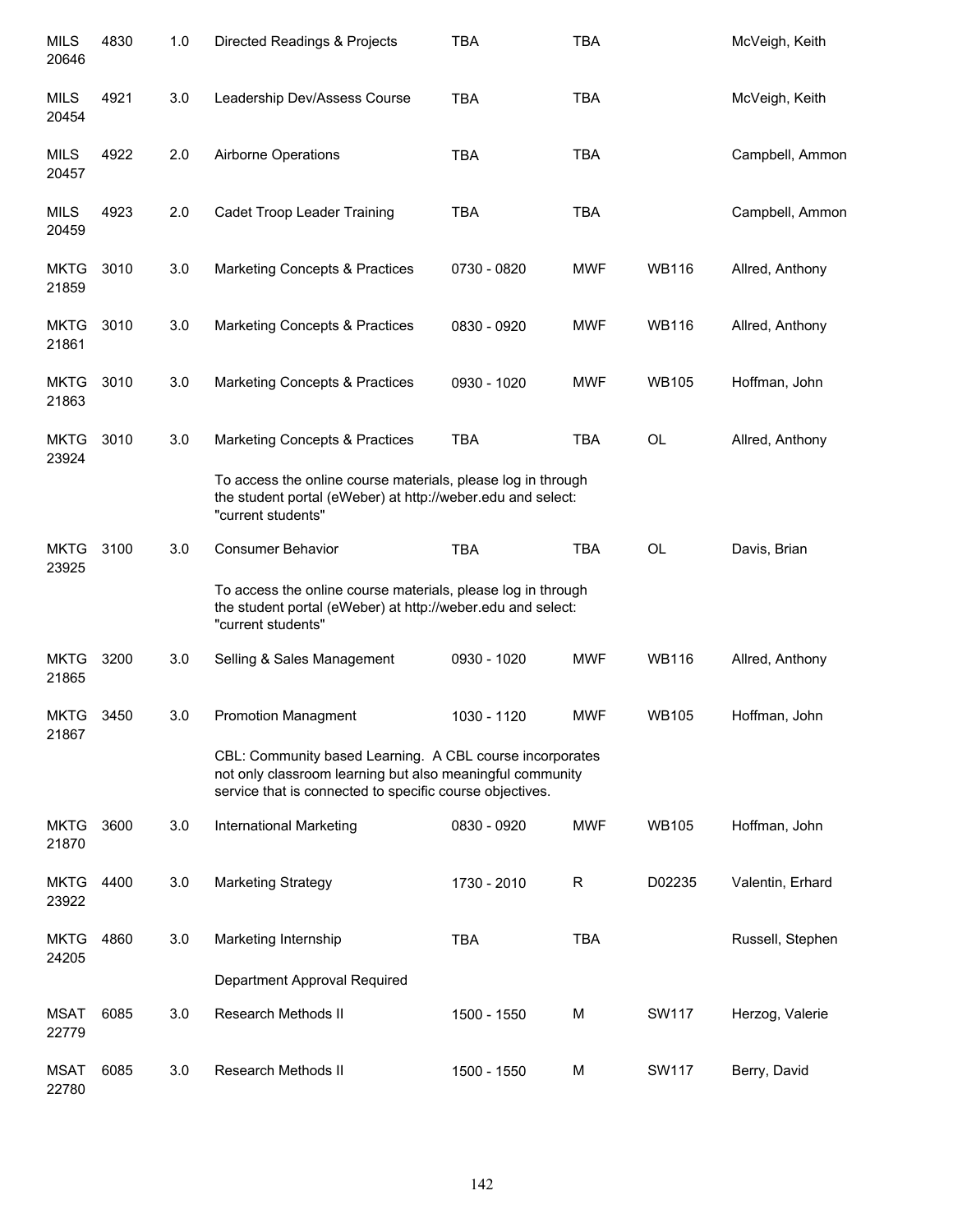| <b>MSAT</b><br>22781 | 6085 | 3.0     | Research Methods II                                             | 1500 - 1550                | M              | <b>SW117</b>         | Hamson-Utley, Jennifer |
|----------------------|------|---------|-----------------------------------------------------------------|----------------------------|----------------|----------------------|------------------------|
| <b>MSAT</b><br>22797 | 6200 | 3.0     | Psychology of Sport & Injury                                    | 1130 - 1220<br>1130 - 1220 | <b>MW</b><br>F | <b>SB12</b><br>SW202 | Hamson-Utley, Jennifer |
| <b>MSAT</b><br>22794 | 6300 | 3.0     | Ortho Assessment: Lower                                         | 1330 - 1430                | <b>MWF</b>     | <b>SW68</b>          | Hamson-Utley, Jennifer |
| <b>MSAT</b><br>22777 | 6400 | 3.0     | <b>Basic Modalities for Injuries</b>                            | 1030 - 1220                | <b>MW</b>      | <b>SW117</b>         | Berry, David           |
| <b>MSAT</b><br>22792 | 6431 | 1.0     | <b>Orthopedic Bracing</b>                                       | 1400 - 1600                | Τ              | SW117                | Herzog, Valerie        |
| <b>MSAT</b><br>22799 | 6450 | 3.0     | Basic Rehab of Injuries                                         | 0930 - 1020                | <b>MWF</b>     | SW117                | Herzog, Valerie        |
| <b>MSAT</b><br>22803 | 6500 | 2.0     | Intro to Graduate AT                                            | 1400 - 1550                | $\mathsf R$    | SW116                | Herzog, Valerie        |
| <b>MSAT</b><br>22801 | 6502 | 3.0     | <b>CBL Graduate Practicum II</b>                                | 1230 - 1320                | <b>MW</b>      | <b>SW68</b>          | Hamson-Utley, Jennifer |
| <b>MSN</b><br>20189  | 6100 | 3.0     | Research Methods                                                | 1200 - 1500                | F              | MH341                | Sitzman, Kathleen      |
| <b>MSN</b><br>20190  | 6140 | 3.0     | Hybrid course.<br>Concept Basis/Pro Socializ.<br>Hybrid course. | 1500 - 1800                | F              | MH341                | Hart, Lori             |
| <b>MSN</b><br>20191  | 6180 | 3.0     | <b>Information Systems</b><br>Hybrid course.                    | 0900 - 1200                | F              | MH341                | Gooder, Valerie        |
| <b>MSN</b><br>20192  | 6300 | 3.0     | <b>Quality Improvement</b><br>Hybrid course.                    | 1200 - 1500                | F              | MH101                | Gooder, Valerie        |
| <b>MSN</b><br>20193  | 6380 | 3.0     | Nusring Workforce Development<br>Hybrid course.                 | 0900 - 1200                | F              | MH101                | Hofmann, Linda         |
| <b>MSN</b><br>20194  | 6400 | 3.0     | Nurse Administrator Residency                                   | 1500 - 1800                | F              | MH101                | Thornock, Susan        |
| <b>MSN</b><br>20195  | 6580 | $3.0\,$ | Hybrid course.<br><b>Clinical Education</b>                     | 1200 - 1500                | F              | MH321                | Hart, Lori             |
| <b>MSN</b><br>20196  | 6600 | $3.0\,$ | Hybrid course.<br>Nursing Instruction                           | 0900 - 1200                | F              | MH321                | Sitzman, Kathleen      |
| <b>MSN</b><br>20197  | 6700 | $3.0\,$ | Hybrid course.<br>Nurse Educator Residency<br>Hybrid course.    | 1500 - 1800                | F              | MH321                | Earl, Catherine        |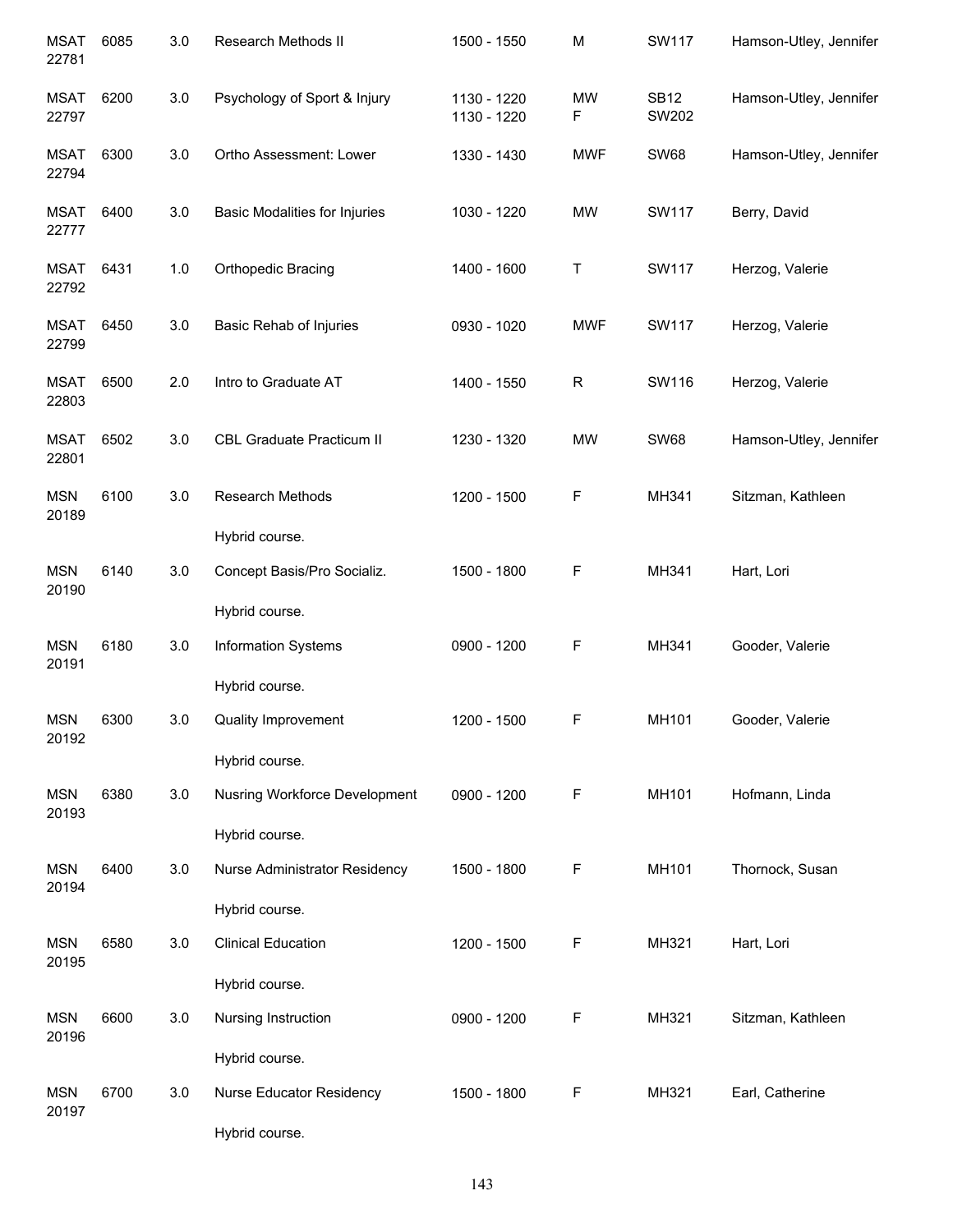| <b>MTHE</b><br>21727 | 3070 | 3.0     | Geometry for Elem Teachers                                                                                                                        | 1030 - 1145 | <b>TR</b>  | B4509        | Pugmire, Diane        |
|----------------------|------|---------|---------------------------------------------------------------------------------------------------------------------------------------------------|-------------|------------|--------------|-----------------------|
| <b>MTHE</b><br>21731 | 3080 | 3.0     | Number Theory Elem                                                                                                                                | 1200 - 1315 | <b>TR</b>  | B4518        | Fital-Akelbek, Sandra |
| <b>MTHE</b><br>21733 | 4020 | $3.0\,$ | Capstone Math/HS Teachers II                                                                                                                      | 0830 - 0920 | <b>MWF</b> | B4508        | Walthers, Phillip     |
| <b>MTHE</b><br>23591 | 4700 | 3.0     | Senior Project in Elem Teach                                                                                                                      | <b>TBA</b>  | <b>TBA</b> |              | Pugmire, Diane        |
| <b>MTHE</b><br>24192 | 6660 | 3.0     | Modern Algebra I                                                                                                                                  | <b>TBA</b>  | <b>TBA</b> |              |                       |
| <b>MUSC</b><br>21676 | 1010 | 3.0     | CA Introduction to Music                                                                                                                          | 1630 - 1750 | <b>TR</b>  | <b>BC117</b> |                       |
| <b>MUSC</b><br>21817 | 1010 | 3.0     | CA Introduction to Music                                                                                                                          | 1130 - 1220 | <b>MWF</b> | <b>BC319</b> | Wooden, Ronald        |
| <b>MUSC</b><br>21818 | 1010 | 3.0     | CA Introduction to Music                                                                                                                          | 1330 - 1420 | <b>MWF</b> | <b>BC319</b> | Feller, David         |
| <b>MUSC</b><br>21933 | 1010 | 3.0     | CA Introduction to Music                                                                                                                          | 0830 - 0920 | <b>MWF</b> | EH229        | Campbell, Carey       |
| <b>MUSC</b><br>22582 | 1010 | 3.0     | CA Introduction to Music                                                                                                                          | 0930 - 1210 | S          | <b>BC319</b> | Basinger, Bettie      |
| <b>MUSC</b><br>22891 | 1010 | 3.0     | CA Introduction to Music                                                                                                                          | 1730 - 2010 | Τ          | DH           | Duffin, Gregory       |
| <b>MUSC</b><br>22898 | 1010 | 3.0     | CA Introduction to Music                                                                                                                          | 1300 - 1350 | <b>MWF</b> | D02320       | Basinger, Bettie      |
| MUSC<br>22901        | 1010 | 3.0     | CA Introduction to Music                                                                                                                          | 1730 - 2010 | R          | D02320       | Johnson, Gordon       |
| <b>MUSC</b><br>22922 | 1010 | 3.0     | CA Introduction to Music                                                                                                                          | <b>TBA</b>  | <b>TBA</b> | OL           | Feller, David         |
|                      |      |         | To access the online course materials, please log in through<br>the student portal (eWeber) at http://weber.edu and select:<br>"current students" |             |            |              |                       |
| <b>MUSC</b><br>23724 | 1010 | 3.0     | CA Introduction to Music                                                                                                                          | 1730 - 2020 | W          | WW108        | Johnson, Gordon       |
| <b>MUSC</b><br>24283 | 1010 | 3.0     | CA Introduction to Music                                                                                                                          | 1030 - 1145 | <b>TR</b>  | <b>BC210</b> | Priest, Thomas        |
| <b>MUSC</b><br>20598 | 1030 | 3.0     | CA Introduction to Jazz                                                                                                                           | 0830 - 0920 | <b>MWF</b> | <b>BC117</b> | Keipp, Donald         |
| <b>MUSC</b><br>20599 | 1030 | 3.0     | CA Introduction to Jazz                                                                                                                           | 1030 - 1120 | <b>MWF</b> | <b>BC319</b> | Wooden, Ronald        |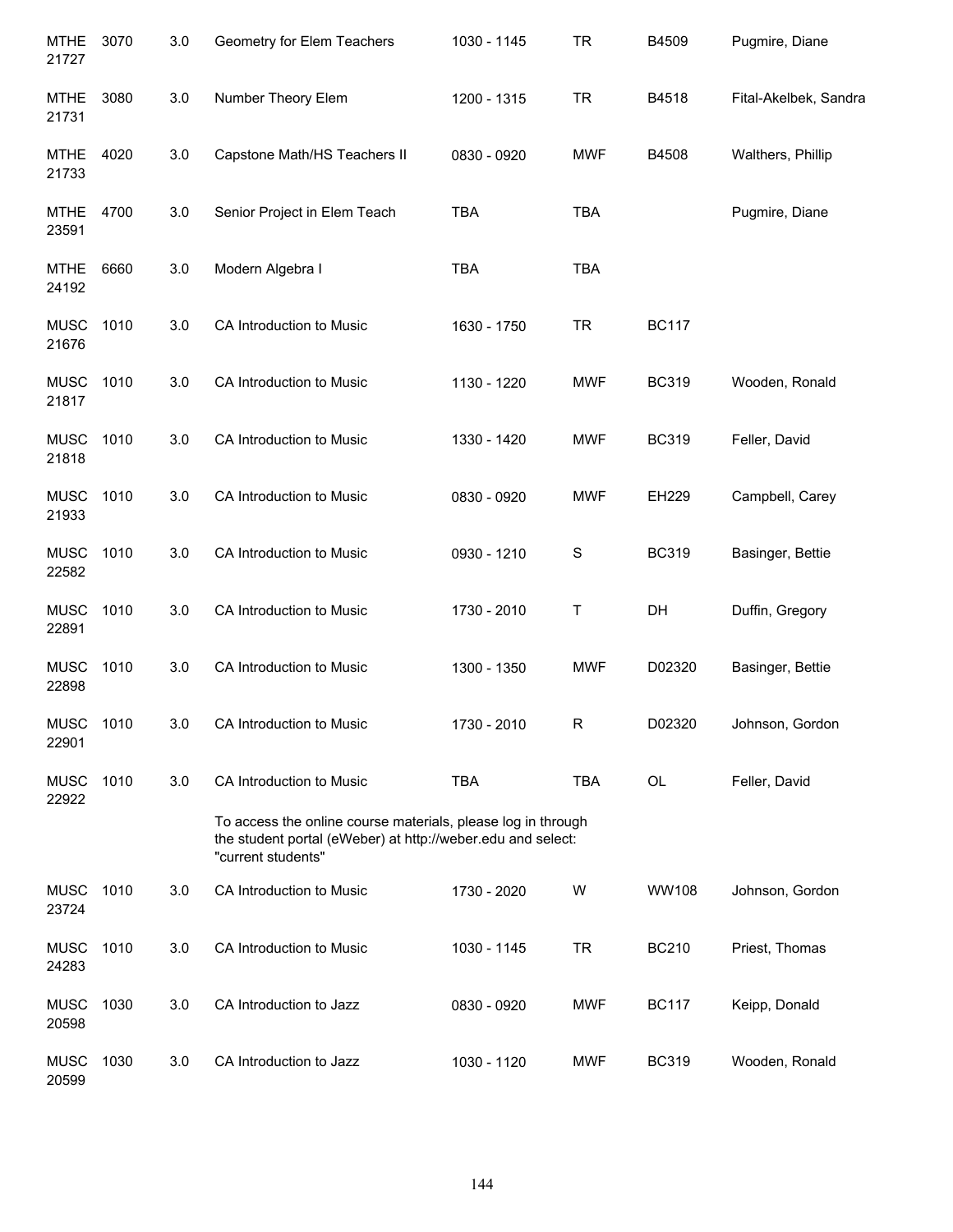| <b>MUSC</b><br>22923 | 1030 | 3.0 | CA Introduction to Jazz                                                                                                                                                           | <b>TBA</b>  | <b>TBA</b>   | OL           | Keipp, Donald       |
|----------------------|------|-----|-----------------------------------------------------------------------------------------------------------------------------------------------------------------------------------|-------------|--------------|--------------|---------------------|
|                      |      |     | To access the online course materials, please log in through<br>the student portal (eWeber) at http://weber.edu and select:<br>"current students"                                 |             |              |              |                     |
| <b>MUSC</b><br>21663 | 1040 | 3.0 | CA/DV Music of World Cultures                                                                                                                                                     | 1030 - 1145 | <b>TR</b>    | <b>BC211</b> | Akombo, David       |
|                      |      |     | CBL: Community based Learning. A CBL course incorporates<br>not only classroom learning but also meaningful community<br>service that is connected to specific course objectives. |             |              |              |                     |
| <b>MUSC</b><br>21666 | 1040 | 3.0 | CA/DV Music of World Cultures                                                                                                                                                     | 1330 - 1445 | <b>TR</b>    | <b>BC319</b> | Akombo, David       |
|                      |      |     | CBL: Community based Learning. A CBL course incorporates<br>not only classroom learning but also meaningful community<br>service that is connected to specific course objectives. |             |              |              |                     |
| <b>MUSC</b><br>22924 | 1040 | 3.0 | CA/DV Music of World Cultures                                                                                                                                                     | <b>TBA</b>  | <b>TBA</b>   | OL           | Keipp, Donald       |
|                      |      |     | To access the online course materials, please log in through<br>the student portal (eWeber) at http://weber.edu and select:<br>"current students"                                 |             |              |              |                     |
| <b>MUSC</b><br>20600 | 1043 | 3.0 | HU Music, Arts & Civilization                                                                                                                                                     | 0930 - 1020 | <b>MWF</b>   | <b>BC113</b> | Henderson, Mark     |
| <b>MUSC</b><br>20602 | 1063 | 3.0 | CA Music In Religion                                                                                                                                                              | 1030 - 1120 | <b>MWF</b>   | <b>BC117</b> | Feller, David       |
| <b>MUSC</b><br>20610 | 1110 | 3.0 | Music Theory I                                                                                                                                                                    | 1530 - 1620 | <b>TRF</b>   | <b>BC318</b> | Uzur, Viktor        |
|                      |      |     | Music majors and minors only. Must be taken in<br>conjunction with MUSC 1130.                                                                                                     |             |              |              |                     |
| <b>MUSC</b><br>20611 | 1110 | 3.0 | Music Theory I                                                                                                                                                                    | 1030 - 1120 | <b>MWF</b>   | <b>BC318</b> | Van der Beek, Ralph |
|                      |      |     | Music majors and minors only. Must be taken in<br>conjunction with MUSC 1130.                                                                                                     |             |              |              |                     |
| <b>MUSC</b><br>20612 | 1130 | 1.0 | Sight-Singing & Ear-Training I                                                                                                                                                    | 1630 - 1720 | <b>TR</b>    | <b>BC318</b> | Uzur, Viktor        |
|                      |      |     | Music majors and minors only. Must be taken in<br>conjunction with MUSC 1110.                                                                                                     |             |              |              |                     |
| <b>MUSC</b><br>20613 | 1130 | 1.0 | Sight-Singing & Ear-Training I                                                                                                                                                    | 0930 - 1020 | <b>MW</b>    | <b>BC318</b> | Van der Beek, Ralph |
|                      |      |     | Music majors and minors only. Must be taken in<br>conjunction with MUSC 1110.                                                                                                     |             |              |              |                     |
| <b>MUSC</b><br>20614 | 1143 | 4.0 | Theory for Musical Theatre                                                                                                                                                        | 0830 - 0920 | <b>MTWRF</b> | <b>BC318</b> |                     |
| <b>MUSC</b><br>20615 | 1150 | 1.0 | Class Piano I                                                                                                                                                                     | 1130 - 1220 | <b>TR</b>    | <b>BC320</b> | Yang, Yu-Jane       |
|                      |      |     | Music majors and minors only. Lab Fee: \$7.                                                                                                                                       |             |              |              |                     |
| <b>MUSC</b><br>20616 | 1150 | 1.0 | Class Piano I                                                                                                                                                                     | 1130 - 1220 | WF           | <b>BC320</b> | Yang, Yu-Jane       |
|                      |      |     | Music majors and minors only. Lab Fee: \$7.                                                                                                                                       |             |              |              |                     |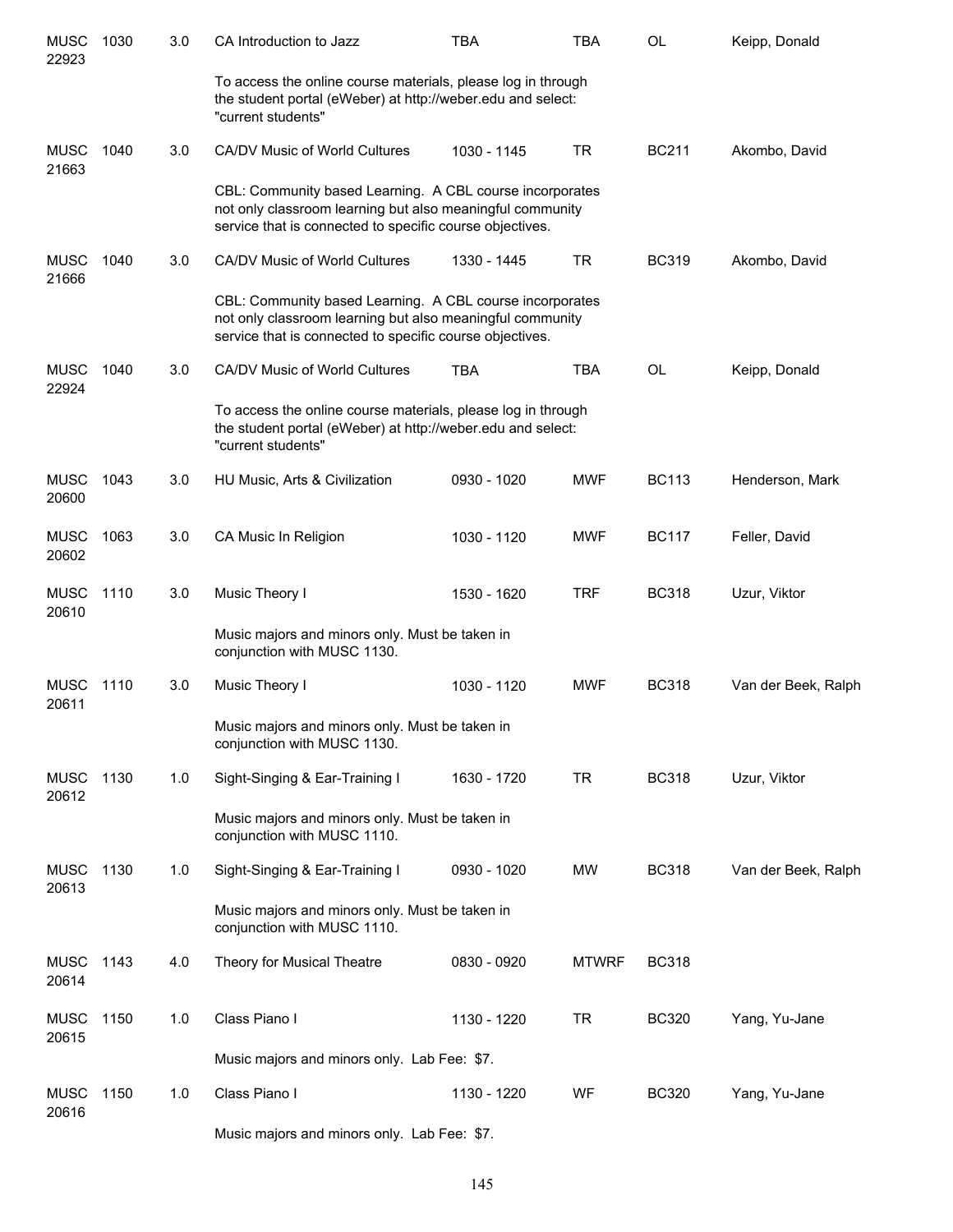| <b>MUSC</b><br>20617 | 1150 | 1.0 | Class Piano I                               | 0830 - 0920 | <b>TR</b>  | <b>BC320</b> |                   |
|----------------------|------|-----|---------------------------------------------|-------------|------------|--------------|-------------------|
|                      |      |     | Music majors and minors only. Lab Fee: \$7. |             |            |              |                   |
| <b>MUSC</b><br>21678 | 1321 | 1.0 | <b>Basic Piano for Adults</b>               | 0830 - 0920 | S          | <b>BC320</b> | Johnson, Gordon   |
|                      |      |     | Lab Fee: \$7.00.                            |             |            |              |                   |
| <b>MUSC</b><br>20619 | 1500 | 2.0 | <b>Beg/Int Classical Guitar</b>             | 1630 - 1820 | M          | <b>BC136</b> | Woodbury, Todd    |
| <b>MUSC</b><br>20620 | 1500 | 2.0 | <b>Beg/Int Classical Guitar</b>             | 1830 - 2020 | M          | <b>BC136</b> | Woodbury, Todd    |
| <b>MUSC</b><br>20273 | 1502 | 1.0 | Violin Master Class                         | 1330 - 1420 | F          | <b>BC210</b> | Wang, Shi-hwa     |
| <b>MUSC</b><br>20274 | 1503 | 1.0 | Viola Master Class                          | 1330 - 1420 | F          | <b>BC211</b> | Palumbo, Michael  |
| <b>MUSC</b><br>20275 | 1504 | 1.0 | Cello Master Class                          | 1330 - 1420 | F          | <b>BC117</b> | Uzur, Viktor      |
| <b>MUSC</b><br>20276 | 1505 | 1.0 | <b>String Bass Master</b>                   | 1330 - 1420 | T          | <b>BC125</b> | Basinger, Donald  |
| <b>MUSC</b><br>20277 | 1506 | 1.0 | <b>Guitar Master Class</b>                  | 1430 - 1520 | M          | <b>BC319</b> | Woodbury, Todd    |
| <b>MUSC</b><br>20278 | 1507 | 1.0 | Harp Master Class                           | TBA         | <b>TBA</b> |              | Vickerman, Louise |
| <b>MUSC</b><br>20279 | 1510 | 1.0 | <b>Trumpet Master Class</b>                 | 1430 - 1520 | F          | <b>BC113</b> | Root, Thomas      |
| <b>MUSC</b><br>20280 | 1511 | 1.0 | French Horn Master Class                    | 1430 - 1520 | F          | <b>BC113</b> | Root, Thomas      |
| <b>MUSC</b><br>20281 | 1512 | 1.0 | <b>Trombone Master Class</b>                | 1430 - 1520 | F          | <b>BC113</b> | Root, Thomas      |
| <b>MUSC</b><br>20282 | 1513 | 1.0 | Euphonium/Tuba Master Class                 | 1430 - 1520 | F          | <b>BC113</b> | Root, Thomas      |
| <b>MUSC</b><br>20283 | 1520 | 1.0 | <b>Percussion Master Class</b>              | 1430 - 1520 | F          | <b>BC113</b> | Keipp, Donald     |
| <b>MUSC</b><br>20284 | 1530 | 1.0 | <b>Voice Master Class</b>                   | 1430 - 1520 | F          | <b>BC136</b> | Brookens, Karen   |
| <b>MUSC</b><br>20285 | 1540 | 1.0 | <b>Flute Master Class</b>                   | 1430 - 1520 | F          | <b>BC318</b> | Feller, David     |
| <b>MUSC</b><br>20286 | 1541 | 1.0 | Oboe Master Class                           | 1430 - 1520 | F          | <b>BC318</b> | Feller, David     |
| <b>MUSC</b><br>20287 | 1542 | 1.0 | <b>Clarinet Master Class</b>                | 1430 - 1520 | F          | <b>BC318</b> | Feller, David     |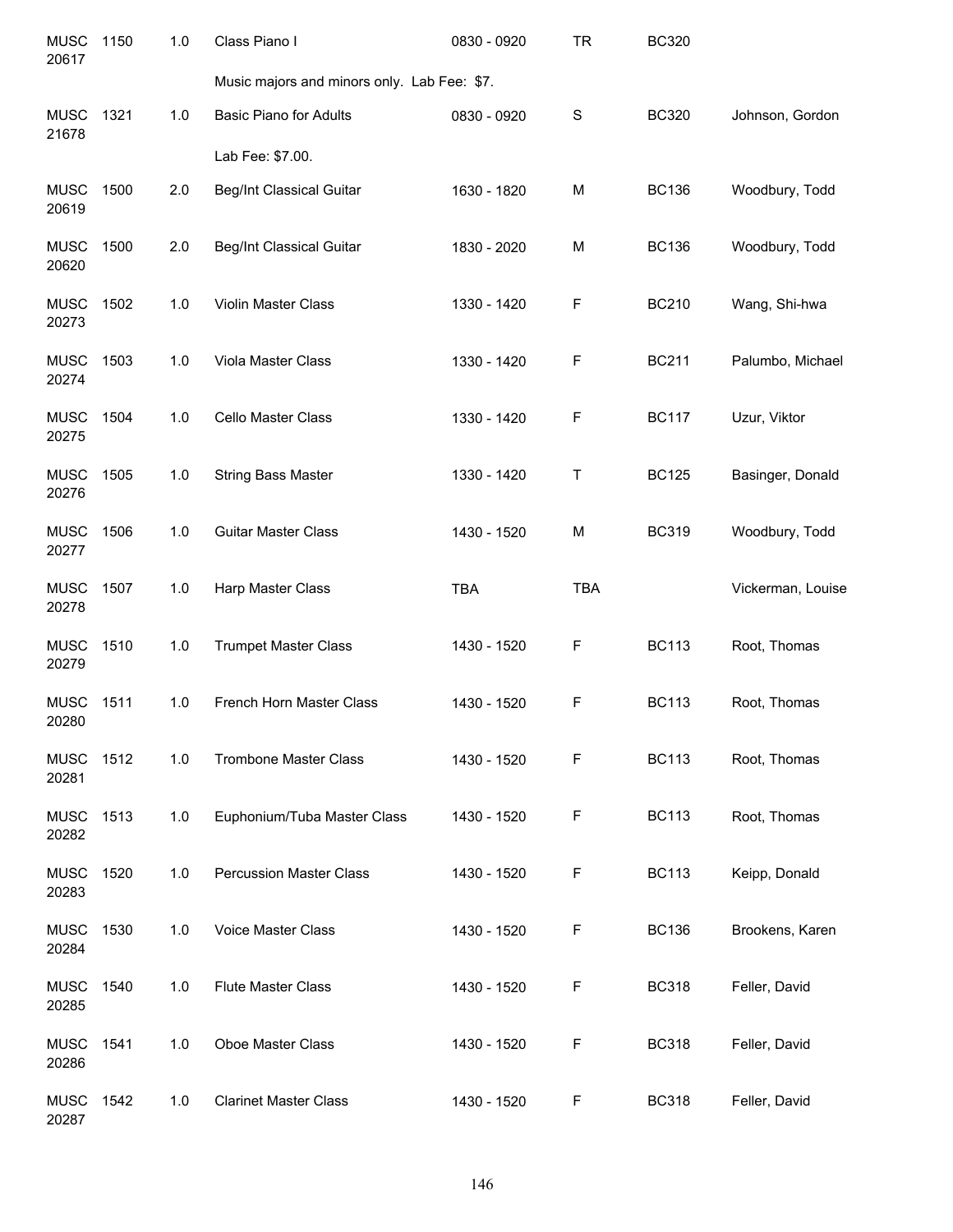| <b>MUSC</b><br>20288 | 1543 | 1.0 | Saxophone Master Class                                                                                                                                                        | 1430 - 1520 | F          | <b>BC113</b> | Feller, David    |
|----------------------|------|-----|-------------------------------------------------------------------------------------------------------------------------------------------------------------------------------|-------------|------------|--------------|------------------|
| <b>MUSC</b><br>20289 | 1544 | 1.0 | <b>Bassoon Master Class</b>                                                                                                                                                   | 1430 - 1520 | F          | <b>BC113</b> | Feller, David    |
| <b>MUSC</b><br>20159 | 1601 | 1.0 | Private Instruction                                                                                                                                                           | <b>TBA</b>  | <b>TBA</b> |              | Dooley, Lawrence |
|                      |      |     | For non-music majors and minors. Private lessons<br>in voice/ keyboard/ woodwinds/ brass/ strings/<br>percussion. Lab Fee: \$258. Call 626-6437 for a list<br>of instructors. |             |            |              |                  |
| <b>MUSC</b><br>20160 | 1601 | 1.0 | <b>Private Instruction</b>                                                                                                                                                    | <b>TBA</b>  | <b>TBA</b> |              | Dooley, Lawrence |
|                      |      |     | For non-music majors and minors. Private lessons<br>in voice/ keyboard/ woodwinds/ brass/ strings/<br>percussion. Lab Fee: \$258. Call 626-6437 for a list<br>of instructors. |             |            |              |                  |
| <b>MUSC</b><br>20163 | 1610 | 1.0 | Applied Keyboard: Piano                                                                                                                                                       | <b>TBA</b>  | <b>TBA</b> |              | Yang, Yu-Jane    |
|                      |      |     | Music majors and minors only. Lab Fee: \$350                                                                                                                                  |             |            |              |                  |
| <b>MUSC</b><br>20198 | 1611 | 1.0 | Applied Keyboard: Organ                                                                                                                                                       | <b>TBA</b>  | <b>TBA</b> |              | Christiansen, B  |
|                      |      |     | Music majors and minors only. Lab Fee: \$350                                                                                                                                  |             |            |              |                  |
| <b>MUSC</b><br>20199 | 1620 | 1.0 | <b>Applied Voice</b>                                                                                                                                                          | <b>TBA</b>  | <b>TBA</b> |              | Brookens, Karen  |
|                      |      |     | Music majors and minors only. Lab Fee: \$350                                                                                                                                  |             |            |              |                  |
| <b>MUSC</b><br>20200 | 1630 | 1.0 | Applied Woodwinds: Flute                                                                                                                                                      | <b>TBA</b>  | <b>TBA</b> |              | Feller, David    |
|                      |      |     | Music majors and minors only. Lab Fee: \$350                                                                                                                                  |             |            |              |                  |
| <b>MUSC</b><br>20201 | 1631 | 1.0 | Applied Woodwinds: Oboe                                                                                                                                                       | <b>TBA</b>  | <b>TBA</b> |              | Feller, David    |
|                      |      |     | Music majors and minors only. Lab Fee: \$350                                                                                                                                  |             |            |              |                  |
| <b>MUSC</b><br>20202 | 1632 | 1.0 | Applied Woodwinds: Clarinet                                                                                                                                                   | <b>TBA</b>  | <b>TBA</b> |              | Feller, David    |
|                      |      |     | Music majors and minors only. Lab Fee: \$350                                                                                                                                  |             |            |              |                  |
| <b>MUSC</b><br>20203 | 1633 | 1.0 | Applied Woodwinds: Saxaphone                                                                                                                                                  | <b>TBA</b>  | <b>TBA</b> |              | Feller, David    |
|                      |      |     | Music majors and minors only. Lab Fee: \$350                                                                                                                                  |             |            |              |                  |
| <b>MUSC</b><br>20204 | 1634 | 1.0 | Applied Woodwinds: Bassoon                                                                                                                                                    | <b>TBA</b>  | <b>TBA</b> |              | Feller, David    |
|                      |      |     | Music majors and minors only. Lab Fee: \$350                                                                                                                                  |             |            |              |                  |
| <b>MUSC</b><br>20205 | 1640 | 1.0 | Applied Brass: Trumpet                                                                                                                                                        | <b>TBA</b>  | <b>TBA</b> |              | Root, Thomas     |
|                      |      |     | Music majors and minors only. Lab Fee: \$350                                                                                                                                  |             |            |              |                  |
| <b>MUSC</b><br>20206 | 1641 | 1.0 | Applied Brass: French Horn                                                                                                                                                    | <b>TBA</b>  | <b>TBA</b> |              | Root, Thomas     |
|                      |      |     | Music majors and minors only. Lab Fee: \$350                                                                                                                                  |             |            |              |                  |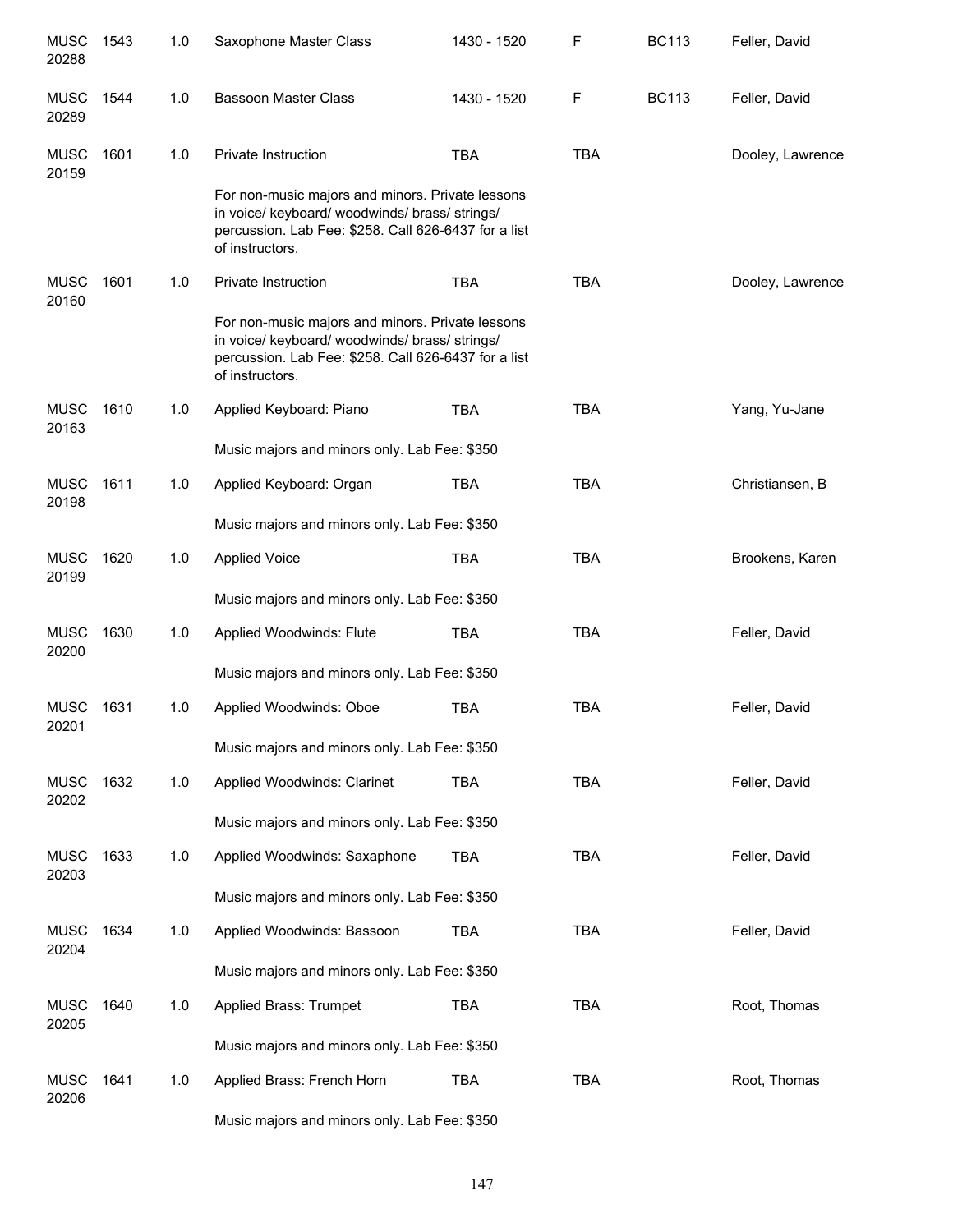| <b>MUSC</b><br>20207 | 1642 | 1.0 | Applied Brass: Trombone                                                                                                                                                                  | <b>TBA</b>                 | <b>TBA</b>       |                              | Root, Thomas        |
|----------------------|------|-----|------------------------------------------------------------------------------------------------------------------------------------------------------------------------------------------|----------------------------|------------------|------------------------------|---------------------|
|                      |      |     | Music majors and minors only. Lab Fee: \$350                                                                                                                                             |                            |                  |                              |                     |
| <b>MUSC</b><br>20208 | 1643 | 1.0 | Applied Brass: Euphonium/Tuba                                                                                                                                                            | <b>TBA</b>                 | <b>TBA</b>       |                              | Root, Thomas        |
|                      |      |     | Music majors and minors only. Lab Fee: \$350                                                                                                                                             |                            |                  |                              |                     |
| <b>MUSC</b><br>20209 | 1650 | 1.0 | <b>Applied Strings: Violin</b>                                                                                                                                                           | <b>TBA</b>                 | <b>TBA</b>       |                              | Palumbo, Michael    |
|                      |      |     | Music majors and minors only. Lab Fee: \$350                                                                                                                                             |                            |                  |                              |                     |
| <b>MUSC</b><br>20210 | 1651 | 1.0 | Applied Strings: Viola                                                                                                                                                                   | <b>TBA</b>                 | <b>TBA</b>       |                              | Palumbo, Michael    |
|                      |      |     | Music majors and minors only. Lab Fee: \$350                                                                                                                                             |                            |                  |                              |                     |
| <b>MUSC</b><br>20211 | 1652 | 1.0 | Applied Strings: Violincello                                                                                                                                                             | <b>TBA</b>                 | <b>TBA</b>       |                              | Palumbo, Michael    |
|                      |      |     | Music majors and minors only. Lab Fee: \$350                                                                                                                                             |                            |                  |                              |                     |
| <b>MUSC</b><br>20212 | 1653 | 1.0 | <b>Applied Strings: String Bass</b>                                                                                                                                                      | <b>TBA</b>                 | <b>TBA</b>       |                              | Palumbo, Michael    |
|                      |      |     | Music majors and minors only. Lab Fee: \$350                                                                                                                                             |                            |                  |                              |                     |
| <b>MUSC</b><br>20213 | 1654 | 1.0 | Applied Strings: Guitar                                                                                                                                                                  | <b>TBA</b>                 | <b>TBA</b>       |                              | Palumbo, Michael    |
|                      |      |     | Music majors and minors only. Lab Fee: \$350                                                                                                                                             |                            |                  |                              |                     |
| <b>MUSC</b><br>20214 | 1655 | 1.0 | Applied Strings: Harp                                                                                                                                                                    | <b>TBA</b>                 | <b>TBA</b>       |                              | Palumbo, Michael    |
|                      |      |     | Music majors and minors only. Lab Fee: \$350                                                                                                                                             |                            |                  |                              |                     |
| <b>MUSC</b><br>20234 | 1660 | 1.0 | <b>Applied Percussion</b>                                                                                                                                                                | <b>TBA</b>                 | <b>TBA</b>       |                              | Keipp, Donald       |
|                      |      |     | Music majors and minors only. Lab Fee: \$350                                                                                                                                             |                            |                  |                              |                     |
| <b>MUSC</b><br>20164 | 1673 | 2.0 | Private Instruction                                                                                                                                                                      | <b>TBA</b>                 | <b>TBA</b>       |                              | Dooley, Lawrence    |
|                      |      |     | All performance areas. Two hours instruction/ week.<br>Minimum of 18 hrs/ week practice required. One-half<br>hour special assignment. Lab Fee: \$700. By consent of<br>instructor only. |                            |                  |                              |                     |
| <b>MUSC</b><br>20621 | 1730 | 1.0 | Keyboard Ensemble                                                                                                                                                                        | 1130 - 1220                | M                | <b>BC136</b>                 | Yang, Yu-Jane       |
|                      |      |     | Piano majors/minors only.                                                                                                                                                                |                            |                  |                              |                     |
| <b>MUSC</b><br>20622 | 1730 | 1.0 | Keyboard Ensemble                                                                                                                                                                        | 1130 - 1220                | M                | <b>BC136</b>                 | Van der Beek, Ralph |
|                      |      |     | Piano majors/minors only.                                                                                                                                                                |                            |                  |                              |                     |
| <b>MUSC</b><br>20624 | 1740 | 1.0 | Weber State Concert Choir                                                                                                                                                                | 1230 - 1320                | <b>MWF</b>       | <b>BC136</b>                 | Henderson, Mark     |
| <b>MUSC</b><br>20625 | 1741 | 1.0 | Chamber Choir                                                                                                                                                                            | 1230 - 1320<br>1330 - 1420 | TR<br><b>MWF</b> | <b>BC136</b><br><b>BC136</b> | Henderson, Mark     |
|                      |      |     | By audition or permission of the instructor.                                                                                                                                             |                            |                  |                              |                     |

148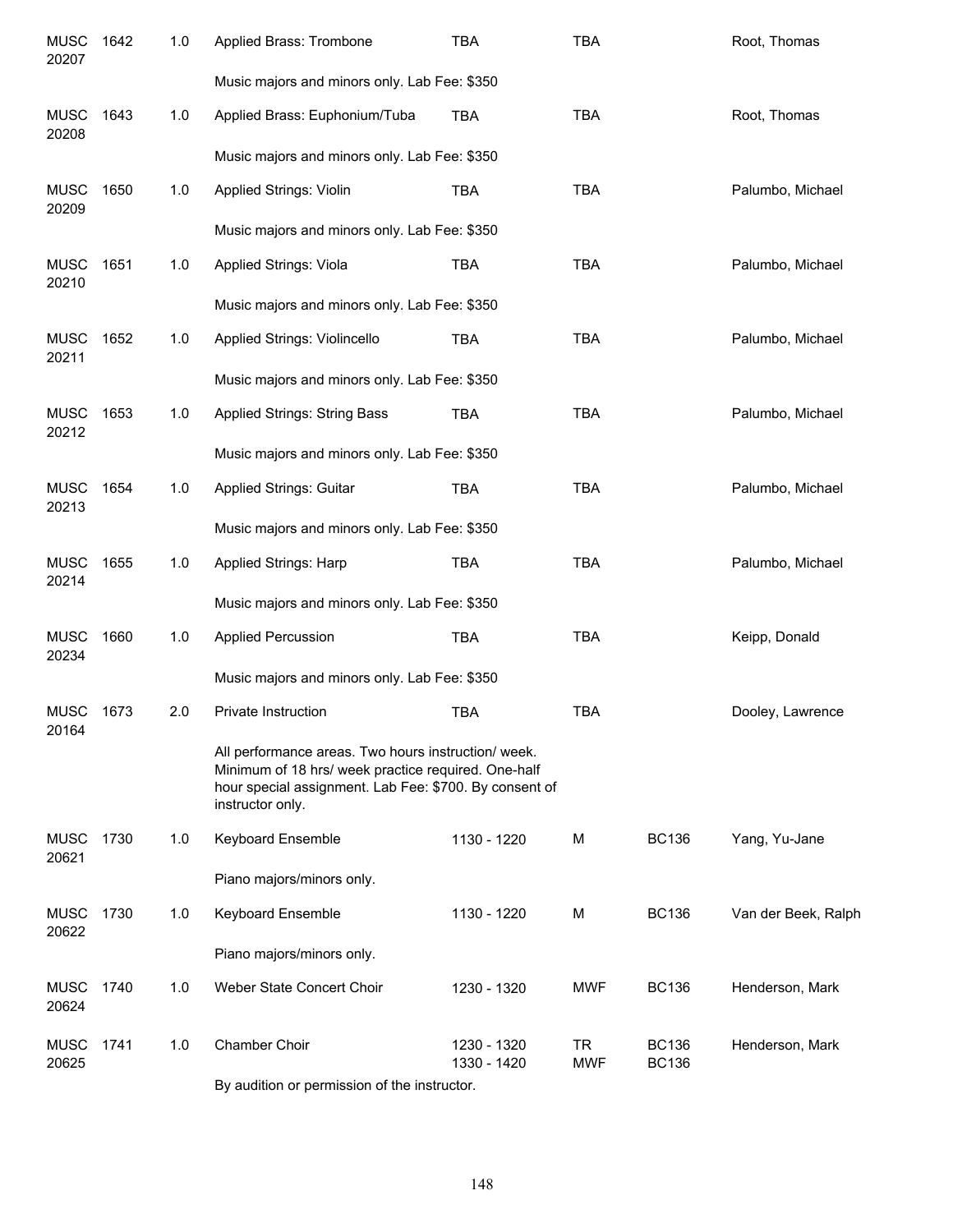| <b>MUSC</b><br>20626 | 1743 | 1.0 | Vocal Chamber Ensemble                                                                                                      | <b>TBA</b>                 | <b>TBA</b>     |                              | Henderson, Mark  |
|----------------------|------|-----|-----------------------------------------------------------------------------------------------------------------------------|----------------------------|----------------|------------------------------|------------------|
|                      |      |     | By audition or permission of the instructor.                                                                                |                            |                |                              |                  |
| <b>MUSC</b><br>20627 | 1750 | 1.0 | Symphonic Band                                                                                                              | 1230 - 1420                | <b>TR</b>      | <b>BC133</b>                 | Root, Thomas     |
| <b>MUSC</b><br>20628 | 1752 | 2.0 | Marching Band                                                                                                               | 1230 - 1420                | <b>MWF</b>     | <b>BC133</b>                 | Root, Thomas     |
| <b>MUSC</b><br>20629 | 1753 | 1.0 | Jazz Ensemble                                                                                                               | 1130 - 1220                | <b>MWF</b>     | <b>BC133</b>                 | Keipp, Donald    |
| <b>MUSC</b><br>20630 | 1754 | 1.0 | <b>Percussion Ensemble</b>                                                                                                  | 1530 - 1650                | TR             | <b>BC133</b>                 | Keipp, Donald    |
| <b>MUSC</b><br>20307 | 1755 | 1.0 | Instrumental Chamber Ensemble                                                                                               | <b>TBA</b>                 | <b>TBA</b>     |                              | Feller, David    |
| <b>MUSC</b><br>20308 | 1755 | 1.0 | Instrumental Chamber Ensemble                                                                                               | 1130 - 1220                | <b>TR</b>      | <b>BC133</b>                 | Keipp, Donald    |
| <b>MUSC</b><br>20309 | 1755 | 1.0 | Instrumental Chamber Ensemble                                                                                               | <b>TBA</b>                 | <b>TBA</b>     |                              | Root, Thomas     |
| <b>MUSC</b><br>20310 | 1755 | 1.0 | Instrumental Chamber Ensemble                                                                                               | <b>TBA</b>                 | <b>TBA</b>     |                              | Palumbo, Michael |
| <b>MUSC</b><br>20311 | 1755 | 1.0 | Instrumental Chamber Ensemble                                                                                               | <b>TBA</b>                 | <b>TBA</b>     |                              | Wang, Shi-hwa    |
| <b>MUSC</b><br>20312 | 1755 | 1.0 | Instrumental Chamber Ensemble                                                                                               | <b>TBA</b>                 | <b>TBA</b>     |                              | Uzur, Viktor     |
| <b>MUSC</b><br>20313 | 1755 | 1.0 | Instrumental Chamber Ensemble                                                                                               | <b>TBA</b>                 | <b>TBA</b>     |                              | Henderson, Cindy |
| <b>MUSC</b><br>20631 | 1760 | 1.0 | Weber State Symphony Orchestra                                                                                              | 1430 - 1550<br>1430 - 1530 | <b>MW</b><br>F | <b>BC133</b><br><b>BC117</b> | Palumbo, Michael |
|                      |      |     | By audition or consent of instructor.                                                                                       |                            |                |                              |                  |
| <b>MUSC</b><br>20632 | 1761 | 1.0 | Chamber Orchestra                                                                                                           | 1430 - 1520                | <b>TR</b>      | <b>BC133</b>                 | Palumbo, Michael |
|                      |      |     | By audition or consent of instructor.                                                                                       |                            |                |                              |                  |
| <b>MUSC</b><br>20633 | 1763 | 1.0 | <b>Guitar Ensemble</b>                                                                                                      | 1230 - 1320                | M              | <b>BC125</b>                 | Woodbury, Todd   |
| <b>MUSC</b><br>20634 | 1901 | 1.0 | Music: The 1st Year Experience                                                                                              | 1030 - 1120                | <b>TR</b>      | <b>BC136</b>                 | Palumbo, Michael |
| <b>MUSC</b><br>22920 | 2100 | 3.0 | Rock Music Styles - A History                                                                                               | <b>TBA</b>                 | <b>TBA</b>     | OL                           | Maxson, Mark     |
|                      |      |     | To access the online course materials, please log in through<br>the student portal (eWeber) at http://weber.edu and select: |                            |                |                              |                  |

"current students"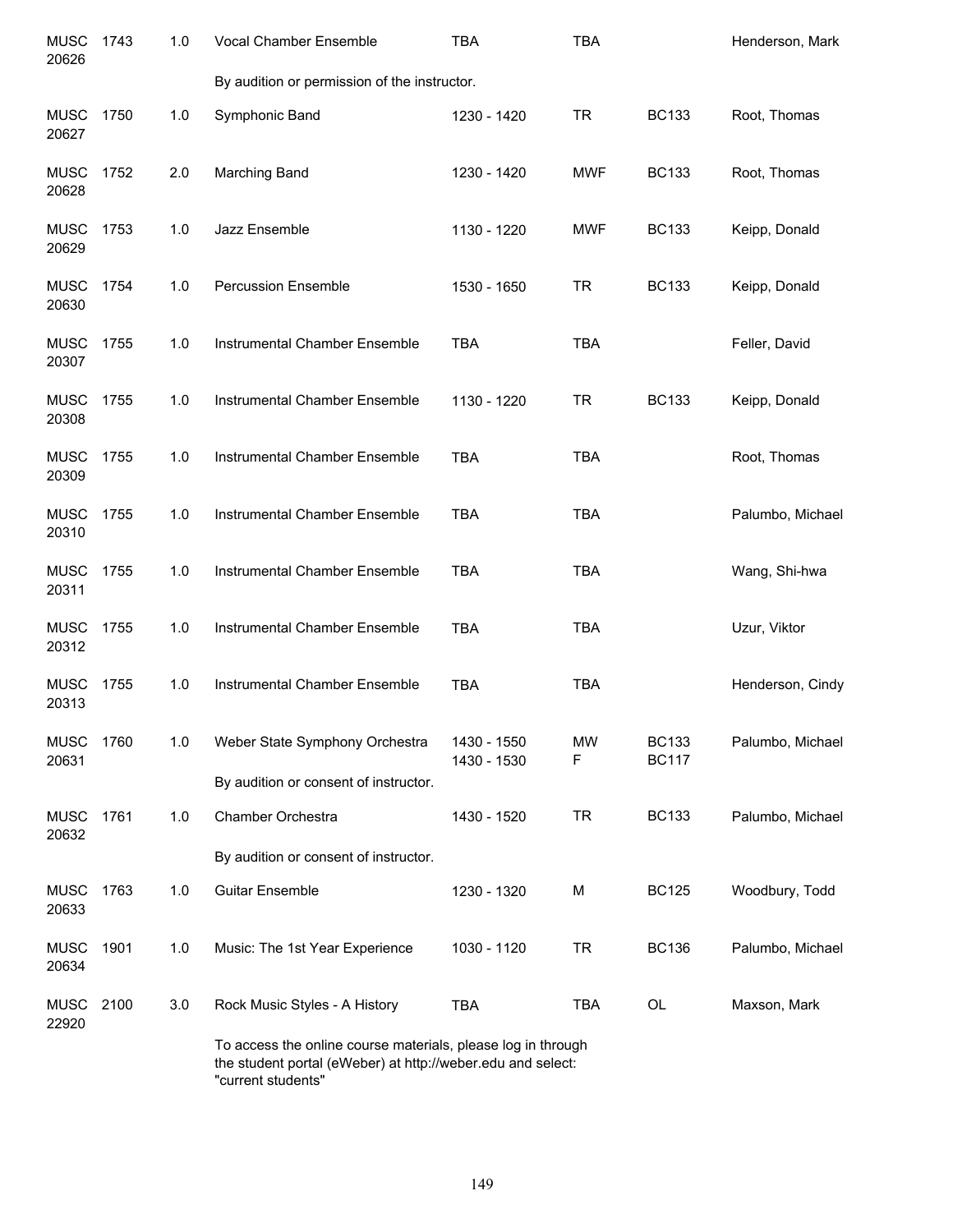| <b>MUSC</b><br>20635 | 2110 | 3.0 | Music Theory III                                                                                                                      | 0930 - 1020 | <b>MWF</b> | <b>BC319</b> | Root, Thomas    |
|----------------------|------|-----|---------------------------------------------------------------------------------------------------------------------------------------|-------------|------------|--------------|-----------------|
|                      |      |     | Music majors and minors only. Prerequisite MUSC<br>1120 and 1140. Must be taken in conjunction with MUSC<br>2130.                     |             |            |              |                 |
| <b>MUSC</b><br>20636 | 2130 | 1.0 | Sight-Singing/Ear Training III                                                                                                        | 0930 - 1020 | <b>TR</b>  | <b>BC319</b> | Wang, Shi-hwa   |
|                      |      |     | Music majors and minors only. Prerequisite MUSC<br>1120 and 1140. Must be taken in conjunction with<br>MUSC 2110.                     |             |            |              |                 |
| <b>MUSC</b><br>20638 | 2150 | 1.0 | Class Piano III                                                                                                                       | 1030 - 1120 | <b>MW</b>  | <b>BC320</b> | Yang, Yu-Jane   |
|                      |      |     | Music majors and minors only. Prerequisites: MUSC<br>1160 or audition. Lab Fee: \$7.                                                  |             |            |              |                 |
| <b>MUSC</b><br>20639 | 2202 | 2.0 | Survey of Music Hist & Lit I                                                                                                          | 1130 - 1220 | <b>TR</b>  | <b>BC318</b> | Feller, David   |
|                      |      |     | Music minors and non-music majors. Prerequisites: for<br>Music Minors, MUSC 1120 and 1140; for non-Music Majors,<br><b>MUSC 1010.</b> |             |            |              |                 |
| <b>MUSC</b><br>20641 | 2321 | 1.0 | Principles of Piano Accomp I                                                                                                          | 1030 - 1120 | Τ          | <b>BC319</b> | Tall, Malinda   |
|                      |      |     | Prerequisite: Completion of piano proficiency exam.                                                                                   |             |            |              |                 |
| <b>MUSC</b><br>20215 | 2610 | 1.0 | Applied Keyboard: Piano                                                                                                               | <b>TBA</b>  | <b>TBA</b> |              | Yang, Yu-Jane   |
|                      |      |     | Music majors and minors only. Lab Fee: \$350                                                                                          |             |            |              |                 |
| <b>MUSC</b><br>20216 | 2611 | 1.0 | Applied Keyboard: Organ                                                                                                               | <b>TBA</b>  | <b>TBA</b> |              | Christiansen, B |
|                      |      |     | Music majors and minors only. Lab Fee: \$350                                                                                          |             |            |              |                 |
| MUSC<br>20217        | 2620 | 1.0 | <b>Applied Voice</b>                                                                                                                  | <b>TBA</b>  | <b>TBA</b> |              | Brookens, Karen |
|                      |      |     | Music majors and minors only. Lab Fee: \$350                                                                                          |             |            |              |                 |
| <b>MUSC</b><br>20218 | 2630 | 1.0 | Applied Woodwinds: Flute                                                                                                              | <b>TBA</b>  | <b>TBA</b> |              | Feller, David   |
|                      |      |     | Music majors and minors only. Lab Fee: \$350                                                                                          |             |            |              |                 |
| <b>MUSC</b><br>20219 | 2631 | 1.0 | Applied Woodwinds: Oboe                                                                                                               | <b>TBA</b>  | <b>TBA</b> |              | Feller, David   |
|                      |      |     | Music majors and minors only. Lab Fee: \$350                                                                                          |             |            |              |                 |
| <b>MUSC</b><br>20220 | 2632 | 1.0 | Applied Woodwinds: Clarinet                                                                                                           | <b>TBA</b>  | <b>TBA</b> |              | Feller, David   |
|                      |      |     | Music majors and minors only. Lab Fee: \$350                                                                                          |             |            |              |                 |
| <b>MUSC</b><br>20221 | 2633 | 1.0 | Applied Woodwinds: Saxaphone                                                                                                          | TBA         | <b>TBA</b> |              | Feller, David   |
|                      |      |     | Music majors and minors only. Lab Fee: \$350                                                                                          |             |            |              |                 |
| MUSC<br>20222        | 2634 | 1.0 | Applied Woodwinds: Bassoon                                                                                                            | <b>TBA</b>  | <b>TBA</b> |              | Feller, David   |
|                      |      |     | Music majors and minors only. Lab Fee: \$350                                                                                          |             |            |              |                 |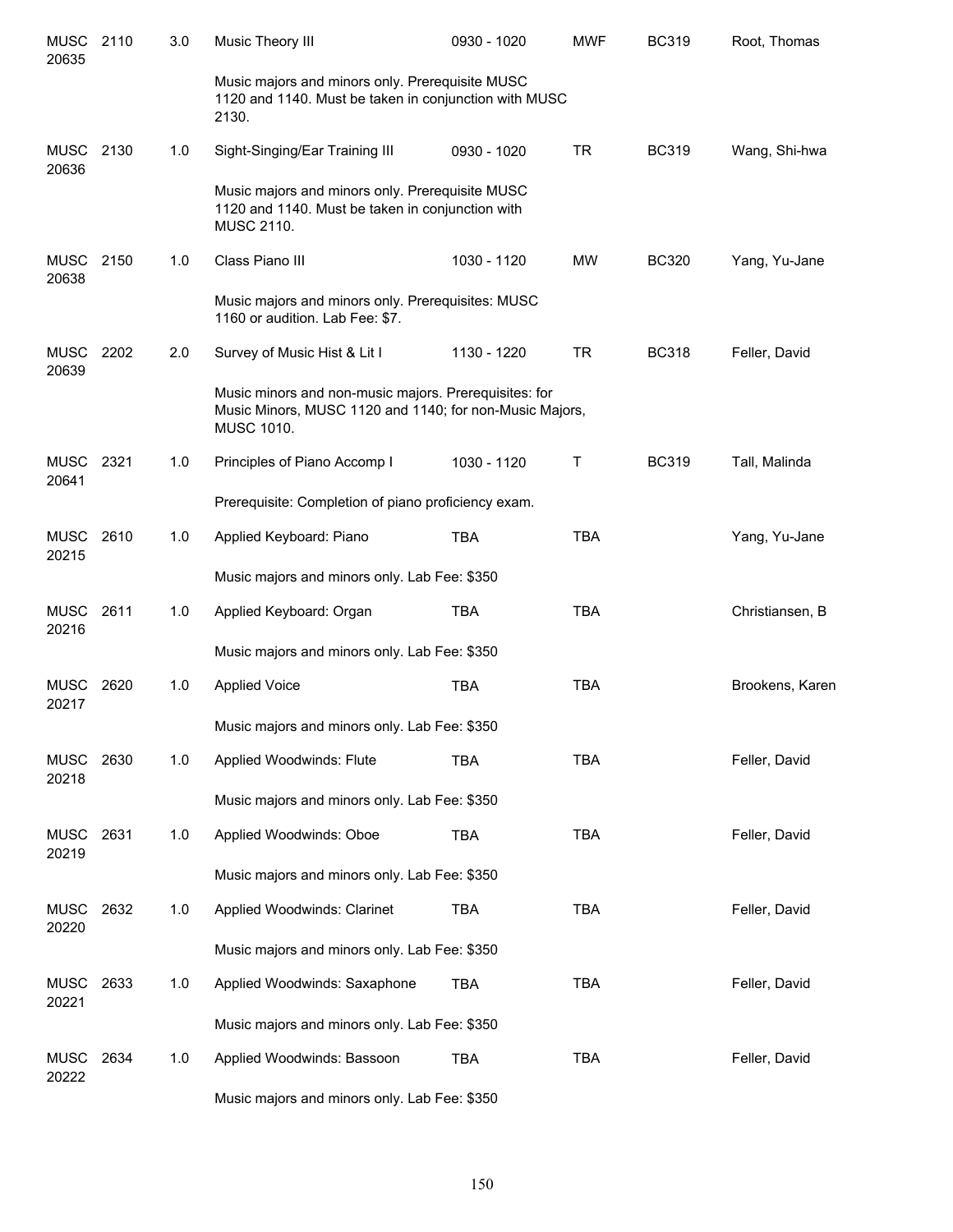| <b>MUSC</b><br>20223 | 2640 | 1.0 | Applied Brass: Trumpet                                                                                                                                                                   | <b>TBA</b>  | <b>TBA</b> |              | Root, Thomas     |
|----------------------|------|-----|------------------------------------------------------------------------------------------------------------------------------------------------------------------------------------------|-------------|------------|--------------|------------------|
|                      |      |     | Music majors and minors only. Lab Fee: \$350                                                                                                                                             |             |            |              |                  |
| <b>MUSC</b><br>20224 | 2641 | 1.0 | Applied Brass: French Horn                                                                                                                                                               | <b>TBA</b>  | <b>TBA</b> |              | Root, Thomas     |
|                      |      |     | Music majors and minors only. Lab Fee: \$350                                                                                                                                             |             |            |              |                  |
| <b>MUSC</b><br>20225 | 2642 | 1.0 | Applied Brass: Trombone                                                                                                                                                                  | <b>TBA</b>  | <b>TBA</b> |              | Root, Thomas     |
|                      |      |     | Music majors and minors only. Lab Fee: \$350                                                                                                                                             |             |            |              |                  |
| <b>MUSC</b><br>20226 | 2643 | 1.0 | Applied Brass: Euphonium/Tuba                                                                                                                                                            | <b>TBA</b>  | <b>TBA</b> |              | Root, Thomas     |
|                      |      |     | Music majors and minors only. Lab Fee: \$350                                                                                                                                             |             |            |              |                  |
| MUSC<br>20227        | 2650 | 1.0 | Applied Strings: Violin                                                                                                                                                                  | <b>TBA</b>  | <b>TBA</b> |              | Palumbo, Michael |
|                      |      |     | Music majors and minors only. Lab Fee: \$350                                                                                                                                             |             |            |              |                  |
| <b>MUSC</b><br>20228 | 2651 | 1.0 | Applied Strings: Viola                                                                                                                                                                   | <b>TBA</b>  | <b>TBA</b> |              | Palumbo, Michael |
|                      |      |     | Music majors and minors only. Lab Fee: \$350                                                                                                                                             |             |            |              |                  |
| <b>MUSC</b><br>20229 | 2652 | 1.0 | Applied Strings: Violincello                                                                                                                                                             | <b>TBA</b>  | <b>TBA</b> |              | Palumbo, Michael |
|                      |      |     | Music majors and minors only. Lab Fee: \$350                                                                                                                                             |             |            |              |                  |
| <b>MUSC</b><br>20230 | 2653 | 1.0 | <b>Applied Strings: String Bass</b>                                                                                                                                                      | <b>TBA</b>  | <b>TBA</b> |              | Palumbo, Michael |
|                      |      |     | Music majors and minors only. Lab Fee: \$350                                                                                                                                             |             |            |              |                  |
| <b>MUSC</b><br>20231 | 2654 | 1.0 | Applied Strings: Guitar                                                                                                                                                                  | <b>TBA</b>  | <b>TBA</b> |              | Palumbo, Michael |
|                      |      |     | Music majors and minors only. Lab Fee: \$350                                                                                                                                             |             |            |              |                  |
| MUSC<br>20232        | 2655 | 1.0 | Applied Strings: Harp                                                                                                                                                                    | <b>TBA</b>  | <b>TBA</b> |              | Palumbo, Michael |
|                      |      |     | Music majors and minors only. Lab Fee: \$350                                                                                                                                             |             |            |              |                  |
| MUSC<br>20233        | 2660 | 1.0 | <b>Applied Percussion</b>                                                                                                                                                                | <b>TBA</b>  | <b>TBA</b> |              | Keipp, Donald    |
|                      |      |     | Music majors and minors only. Lab Fee: \$350                                                                                                                                             |             |            |              |                  |
| MUSC<br>20165        | 2673 | 2.0 | Private Instruction                                                                                                                                                                      | <b>TBA</b>  | <b>TBA</b> |              | Dooley, Lawrence |
|                      |      |     | All performance areas. Two hours instruction/ week.<br>Minimum of 18 hrs/ week practice required. One-half<br>hour special assignment. Lab Fee: \$700. By consent of<br>instructor only. |             |            |              |                  |
| MUSC<br>20704        | 2851 | 1.0 | Woodwind Methods I                                                                                                                                                                       | 0830 - 0920 | <b>TR</b>  | <b>BC133</b> | Feller, David    |
|                      |      |     | Lab fee \$15.00                                                                                                                                                                          |             |            |              |                  |
| MUSC<br>20710        | 2871 | 1.0 | String Methods I                                                                                                                                                                         | 1630 - 1820 | Τ          | <b>BC133</b> | Wang, Shi-hwa    |
|                      |      |     | Lab fee \$15.00                                                                                                                                                                          |             |            |              |                  |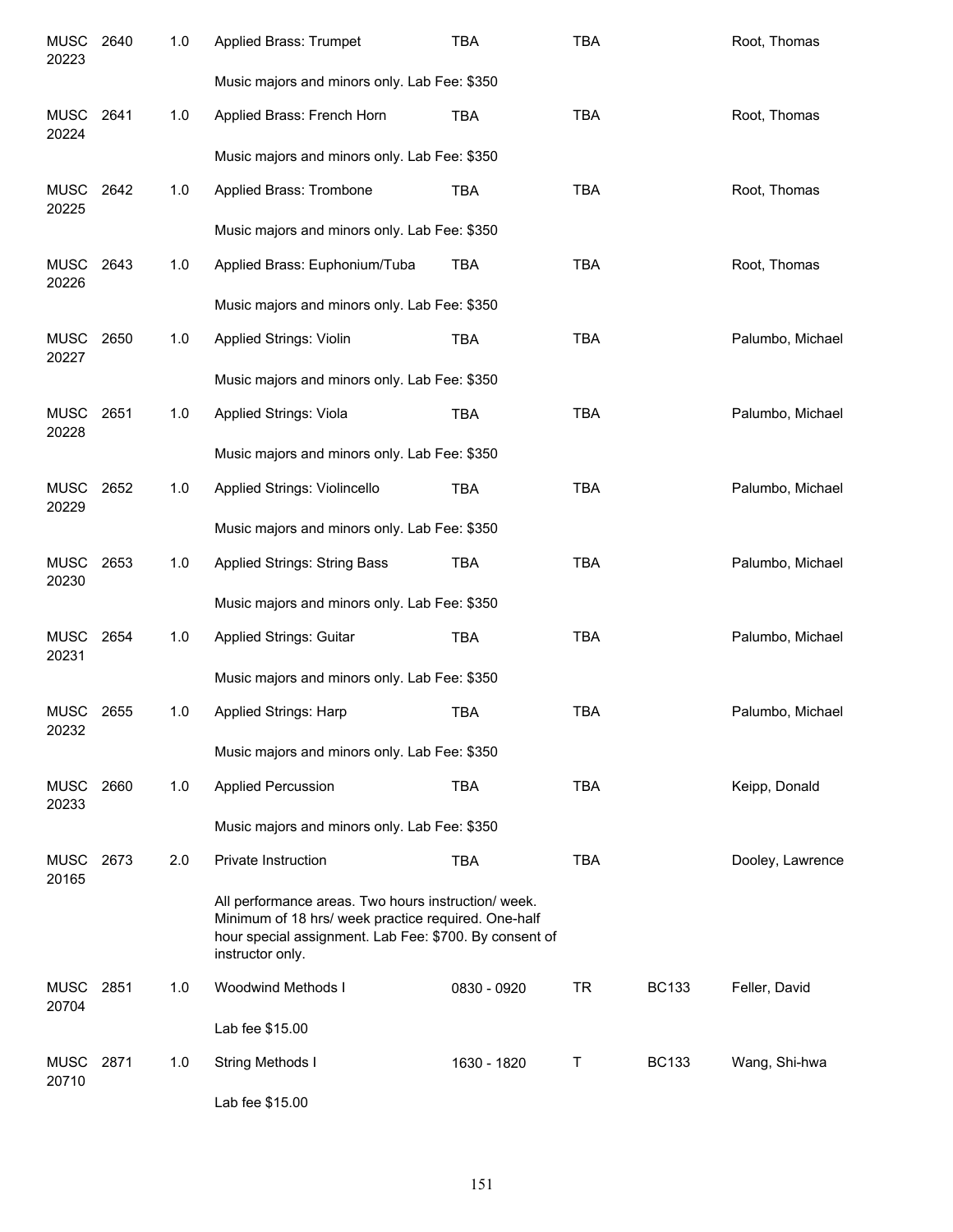| <b>MUSC</b><br>20727 | 2881 | 1.0 | Vocal Workshop                     | 1130 - 1220 | <b>TR</b>  | <b>BC113</b> | Brookens, Karen  |
|----------------------|------|-----|------------------------------------|-------------|------------|--------------|------------------|
| MUSC<br>20387        | 2890 | 1.0 | Cooperative Work Experience        | <b>TBA</b>  | <b>TBA</b> |              | Palumbo, Michael |
| <b>MUSC</b><br>20388 | 2890 | 1.0 | Cooperative Work Experience        | TBA         | <b>TBA</b> |              | Dooley, Lawrence |
| <b>MUSC</b><br>20389 | 2890 | 1.0 | Cooperative Work Experience        | TBA         | <b>TBA</b> |              | Dooley, Lawrence |
| <b>MUSC</b><br>20390 | 2890 | 1.0 | Cooperative Work Experience        | <b>TBA</b>  | <b>TBA</b> |              | Dooley, Lawrence |
| MUSC<br>20391        | 2890 | 1.0 | Cooperative Work Experience        | <b>TBA</b>  | <b>TBA</b> |              | Dooley, Lawrence |
| MUSC<br>20392        | 2890 | 1.0 | <b>Cooperative Work Experience</b> | <b>TBA</b>  | <b>TBA</b> |              | Palumbo, Michael |
| <b>MUSC</b><br>21673 | 2910 | 2.0 | Opera Production                   | 1330 - 1520 | <b>TR</b>  | <b>BC136</b> | Brookens, Karen  |
| <b>MUSC</b><br>20358 | 2920 | 1.0 | Workshop                           | <b>TBA</b>  | <b>TBA</b> |              | Dooley, Lawrence |
|                      |      |     | Workshop fee \$375.00              |             |            |              |                  |
| <b>MUSC</b><br>20359 | 2920 | 1.0 | Workshop                           | <b>TBA</b>  | <b>TBA</b> |              | Dooley, Lawrence |
|                      |      |     | Workshop fee \$375.00              |             |            |              |                  |
| <b>MUSC</b><br>20360 | 2920 | 1.0 | Workshop                           | <b>TBA</b>  | <b>TBA</b> |              | Dooley, Lawrence |
|                      |      |     | Workshop fee \$375.00              |             |            |              |                  |
| <b>MUSC</b><br>20361 | 2920 | 1.0 | Workshop                           | <b>TBA</b>  | <b>TBA</b> |              | Dooley, Lawrence |
|                      |      |     | Workshop fee \$375.00              |             |            |              |                  |
| <b>MUSC</b><br>20731 | 3205 | 2.0 | I: Medieval Renaissance Music      | 1130 - 1220 | <b>TR</b>  | <b>BC319</b> | Campbell, Carey  |
|                      |      |     | Prereq: MUSC 1120 & 1140.          |             |            |              |                  |
| <b>MUSC</b><br>20734 | 3207 | 3.0 | III: 19th & 20th Centuries         | 1030 - 1120 | <b>MWF</b> | <b>BC210</b> | Campbell, Carey  |
|                      |      |     | Prereq: MUSC 2212 or 3206.         |             |            |              |                  |
| <b>MUSC</b><br>20735 | 3402 | 2.0 | Vocal Literature I                 | 1430 - 1520 | <b>MW</b>  | <b>BC136</b> | Brookens, Karen  |
| <b>MUSC</b><br>20290 | 3502 | 1.0 | Violin Master Class                | 1330 - 1420 | F          | <b>BC210</b> | Wang, Shi-hwa    |
| <b>MUSC</b><br>20291 | 3503 | 1.0 | Viola Master Class                 | 1330 - 1420 | F          | <b>BC211</b> | Palumbo, Michael |
| MUSC<br>20292        | 3504 | 1.0 | Cello Master Class                 | 1330 - 1420 | F          | <b>BC117</b> | Uzur, Viktor     |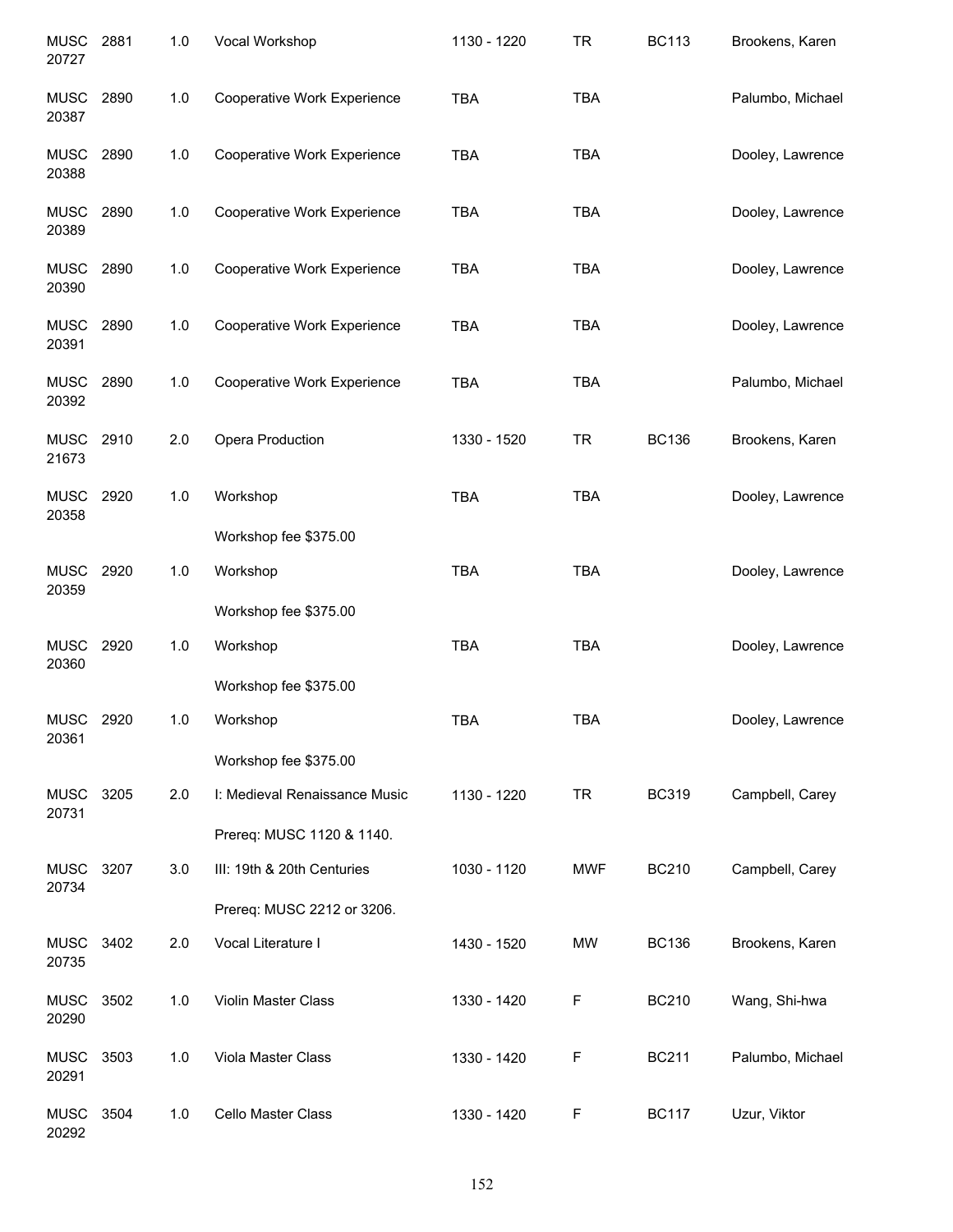| <b>MUSC</b><br>20293 | 3505 | 1.0 | <b>String Bass Master Class</b>                                                                                                                                               | 1330 - 1420 | Τ           | <b>BC125</b> | Basinger, Donald  |
|----------------------|------|-----|-------------------------------------------------------------------------------------------------------------------------------------------------------------------------------|-------------|-------------|--------------|-------------------|
| <b>MUSC</b><br>20294 | 3506 | 1.0 | <b>Guitar Master Class</b>                                                                                                                                                    | 1430 - 1520 | M           | <b>BC319</b> | Woodbury, Todd    |
| <b>MUSC</b><br>20295 | 3507 | 1.0 | Harp Master Class                                                                                                                                                             | <b>TBA</b>  | <b>TBA</b>  |              | Vickerman, Louise |
| <b>MUSC</b><br>20296 | 3510 | 1.0 | <b>Trumpet Master Class</b>                                                                                                                                                   | 1430 - 1520 | F           | <b>BC113</b> | Root, Thomas      |
| <b>MUSC</b><br>20297 | 3511 | 1.0 | French Horn Master Class                                                                                                                                                      | 1430 - 1520 | F           | <b>BC113</b> | Root, Thomas      |
| <b>MUSC</b><br>20298 | 3512 | 1.0 | <b>Trombone Master Class</b>                                                                                                                                                  | 1430 - 1520 | F           | <b>BC113</b> | Root, Thomas      |
| <b>MUSC</b><br>20299 | 3513 | 1.0 | Euphonium/Tuba Master Class                                                                                                                                                   | 1430 - 1520 | F           | <b>BC113</b> | Root, Thomas      |
| <b>MUSC</b><br>20300 | 3520 | 1.0 | <b>Percussion Master Class</b>                                                                                                                                                | 1430 - 1520 | F           | <b>BC113</b> | Keipp, Donald     |
| <b>MUSC</b><br>20301 | 3530 | 1.0 | Voice Master Class                                                                                                                                                            | 1430 - 1520 | F           | <b>BC136</b> | Brookens, Karen   |
| <b>MUSC</b><br>20302 | 3540 | 1.0 | <b>Flute Master Class</b>                                                                                                                                                     | 1430 - 1520 | F           | <b>BC318</b> | Feller, David     |
| <b>MUSC</b><br>20303 | 3541 | 1.0 | Oboe Master Class                                                                                                                                                             | 1430 - 1520 | F           | <b>BC318</b> | Feller, David     |
| <b>MUSC</b><br>20304 | 3542 | 1.0 | <b>Clarinet Master Class</b>                                                                                                                                                  | 1430 - 1520 | $\mathsf F$ | <b>BC318</b> | Feller, David     |
| <b>MUSC</b><br>20305 | 3543 | 1.0 | Saxophone Master Class                                                                                                                                                        | 1430 - 1520 | F           | <b>BC318</b> | Feller, David     |
| <b>MUSC</b><br>20306 | 3544 | 1.0 | <b>Bassoon Master Class</b>                                                                                                                                                   | 1430 - 1520 | F           | <b>BC318</b> | Feller, David     |
| <b>MUSC</b><br>20168 | 3601 | 1.0 | Private Instruction                                                                                                                                                           | <b>TBA</b>  | <b>TBA</b>  |              | Dooley, Lawrence  |
|                      |      |     | For non-music majors and minors. Private lessons<br>in voice/ keyboard/ woodwinds/ brass/ strings/<br>percussion. Lab Fee: \$258. Call 626-6437 for a<br>list of instructors. |             |             |              |                   |
| <b>MUSC</b><br>20170 | 3601 | 1.0 | Private Instruction                                                                                                                                                           | <b>TBA</b>  | <b>TBA</b>  |              | Dooley, Lawrence  |
|                      |      |     | For non-music majors and minors. Private lessons<br>in voice/ keyboard/ woodwinds/ brass/ strings/<br>percussion. Lab Fee: \$258. Call 626-6437 for a<br>list of instructors. |             |             |              |                   |
| <b>MUSC</b><br>20235 | 3610 | 1.0 | Applied Keyboard: Piano                                                                                                                                                       | <b>TBA</b>  | <b>TBA</b>  |              | Yang, Yu-Jane     |
|                      |      |     | Music majors and minors only. Lab Fee: \$350                                                                                                                                  |             |             |              |                   |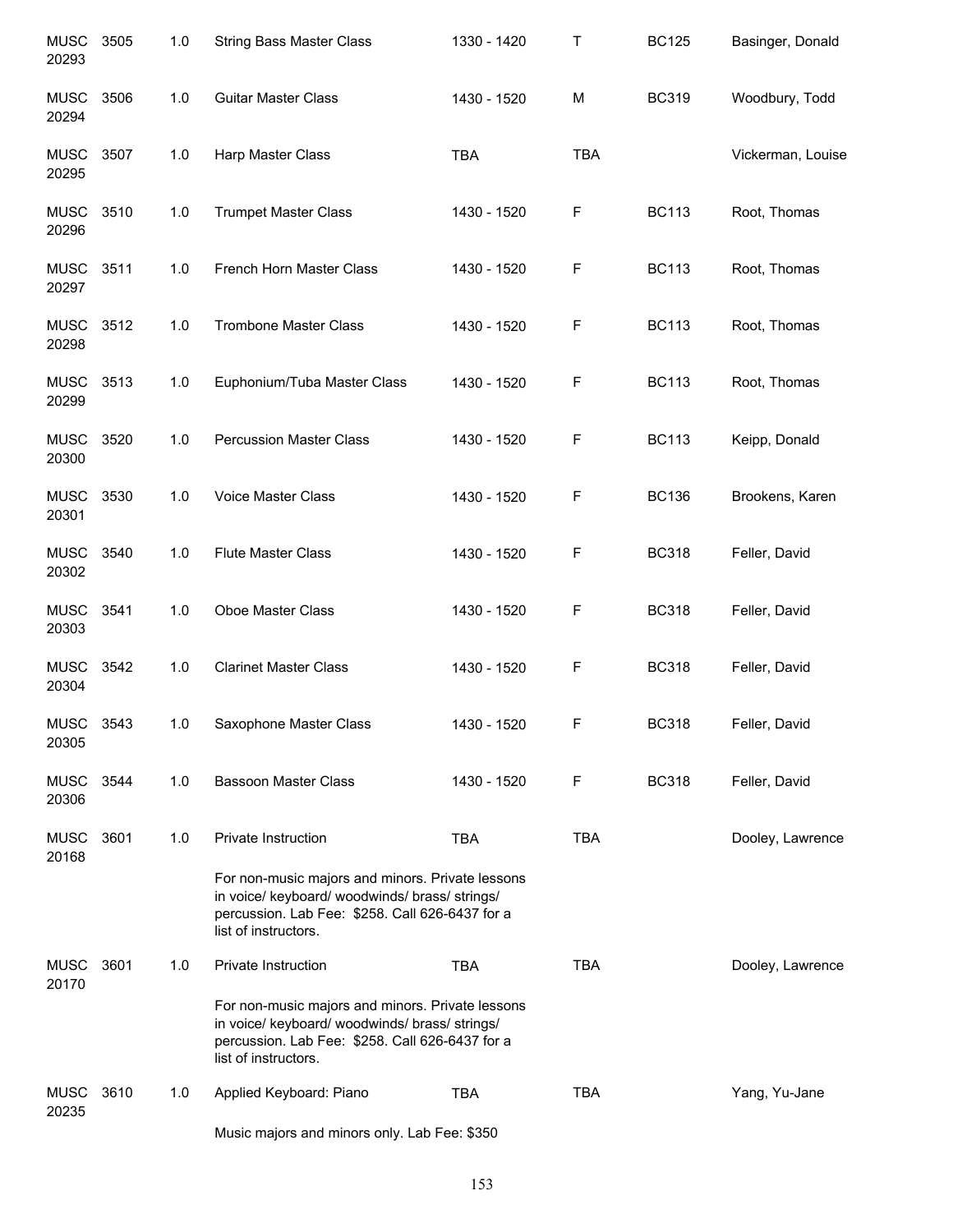| <b>MUSC</b><br>20236 | 3611 | 1.0 | Applied Keyboard: Organ                      | <b>TBA</b> | <b>TBA</b> | Christiansen, B  |
|----------------------|------|-----|----------------------------------------------|------------|------------|------------------|
|                      |      |     | Music majors and minors only. Lab Fee: \$350 |            |            |                  |
| <b>MUSC</b><br>20237 | 3620 | 1.0 | <b>Applied Voice</b>                         | <b>TBA</b> | <b>TBA</b> | Brookens, Karen  |
|                      |      |     | Music majors and minors only. Lab Fee: \$350 |            |            |                  |
| <b>MUSC</b><br>20238 | 3630 | 1.0 | Applied Woodwinds: Flute                     | <b>TBA</b> | <b>TBA</b> | Feller, David    |
|                      |      |     | Music majors and minors only. Lab Fee: \$350 |            |            |                  |
| <b>MUSC</b><br>20239 | 3631 | 1.0 | Applied Woodwinds: Oboe                      | <b>TBA</b> | <b>TBA</b> | Feller, David    |
|                      |      |     | Music majors and minors only. Lab Fee: \$350 |            |            |                  |
| <b>MUSC</b><br>20240 | 3632 | 1.0 | Applied Woodwinds: Clarinet                  | <b>TBA</b> | <b>TBA</b> | Feller, David    |
|                      |      |     | Music majors and minors only. Lab Fee: \$350 |            |            |                  |
| <b>MUSC</b><br>20241 | 3633 | 1.0 | Applied Woodwinds: Saxaphone                 | <b>TBA</b> | <b>TBA</b> | Feller, David    |
|                      |      |     | Music majors and minors only. Lab Fee: \$350 |            |            |                  |
| <b>MUSC</b><br>20242 | 3634 | 1.0 | Applied Woodwinds: Bassoon                   | <b>TBA</b> | <b>TBA</b> | Feller, David    |
|                      |      |     | Music majors and minors only. Lab Fee: \$350 |            |            |                  |
| <b>MUSC</b><br>20243 | 3640 | 1.0 | Applied Brass: Trumpet                       | <b>TBA</b> | <b>TBA</b> | Root, Thomas     |
|                      |      |     | Music majors and minors only. Lab Fee: \$350 |            |            |                  |
| <b>MUSC</b><br>20244 | 3641 | 1.0 | Applied Brass: French Horn                   | <b>TBA</b> | <b>TBA</b> | Root, Thomas     |
|                      |      |     | Music majors and minors only. Lab Fee: \$350 |            |            |                  |
| <b>MUSC</b><br>20245 | 3642 | 1.0 | Applied Brass: Trombone                      | <b>TBA</b> | <b>TBA</b> | Root, Thomas     |
|                      |      |     | Music majors and minors only. Lab Fee: \$350 |            |            |                  |
| <b>MUSC</b><br>20246 | 3643 | 1.0 | Applied Brass: Euphonium/Tuba                | <b>TBA</b> | <b>TBA</b> | Root, Thomas     |
|                      |      |     | Music majors and minors only. Lab Fee: \$350 |            |            |                  |
| <b>MUSC</b><br>20247 | 3650 | 1.0 | Applied Strings: Vioin                       | <b>TBA</b> | <b>TBA</b> | Palumbo, Michael |
|                      |      |     | Music majors and minors only. Lab Fee: \$350 |            |            |                  |
| <b>MUSC</b><br>20248 | 3651 | 1.0 | Applied Strings: Viola                       | <b>TBA</b> | <b>TBA</b> | Palumbo, Michael |
|                      |      |     | Music majors and minors only. Lab Fee: \$350 |            |            |                  |
| <b>MUSC</b><br>20249 | 3652 | 1.0 | Applied Strings: Violincello                 | <b>TBA</b> | <b>TBA</b> | Palumbo, Michael |
|                      |      |     | Music majors and minors only. Lab Fee: \$350 |            |            |                  |
| <b>MUSC</b><br>20250 | 3653 | 1.0 | <b>Applied Strings: String Bass</b>          | <b>TBA</b> | <b>TBA</b> | Palumbo, Michael |
|                      |      |     | Music majors and minors only. Lab Fee: \$350 |            |            |                  |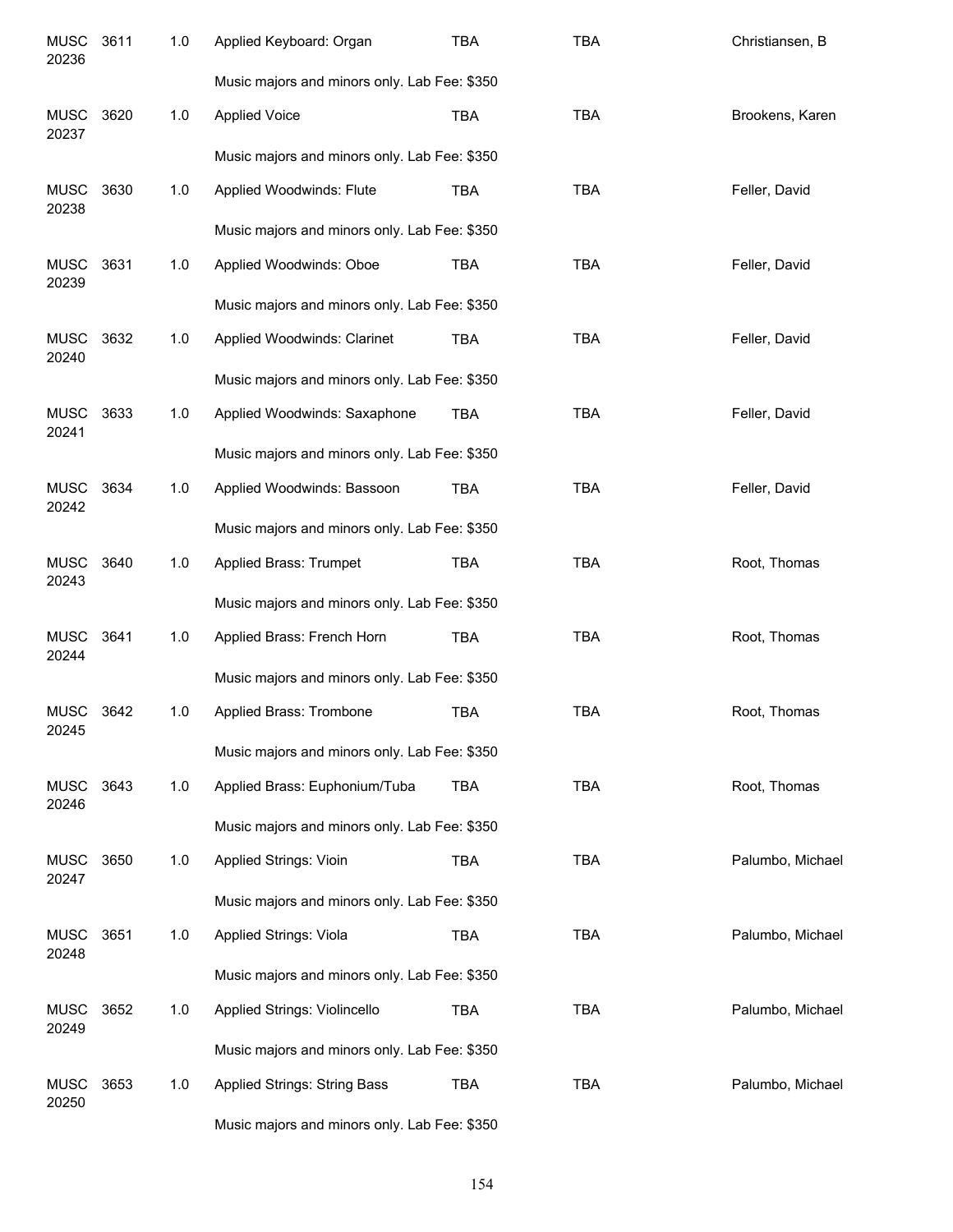| <b>MUSC</b><br>20251 | 3654 | 1.0 | Applied Strings: Guitar                                                                                                                                                                  | <b>TBA</b>                 | <b>TBA</b>              |                              | Palumbo, Michael    |
|----------------------|------|-----|------------------------------------------------------------------------------------------------------------------------------------------------------------------------------------------|----------------------------|-------------------------|------------------------------|---------------------|
|                      |      |     | Music majors and minors only. Lab Fee: \$350                                                                                                                                             |                            |                         |                              |                     |
| <b>MUSC</b><br>20252 | 3654 | 1.0 | <b>Applied Strings: Guitar</b>                                                                                                                                                           | <b>TBA</b>                 | <b>TBA</b>              |                              | Palumbo, Michael    |
|                      |      |     | Music majors and minors only. Lab Fee: \$350                                                                                                                                             |                            |                         |                              |                     |
| <b>MUSC</b><br>21675 | 3655 | 1.0 | Applied Strings: Harp                                                                                                                                                                    | <b>TBA</b>                 | <b>TBA</b>              |                              | Vickerman, Louise   |
|                      |      |     | Music majors and minors only. Lab Fee: \$350                                                                                                                                             |                            |                         |                              |                     |
| <b>MUSC</b><br>20253 | 3660 | 1.0 | <b>Applied Percussion</b>                                                                                                                                                                | <b>TBA</b>                 | <b>TBA</b>              |                              | Keipp, Donald       |
|                      |      |     | Music majors and minors only. Lab Fee: \$350                                                                                                                                             |                            |                         |                              |                     |
| <b>MUSC</b><br>20166 | 3673 | 2.0 | Private Instruction                                                                                                                                                                      | <b>TBA</b>                 | <b>TBA</b>              |                              | Dooley, Lawrence    |
|                      |      |     | All performance areas. Two hours instruction/ week.<br>Minimum of 18 hrs/ week practice required. One-half<br>hour special assignment. Lab Fee: \$700. By consent of<br>instructor only. |                            |                         |                              |                     |
| MUSC<br>20737        | 3730 | 1.0 | <b>Keyboard Ensemble</b>                                                                                                                                                                 | 1130 - 1220                | M                       | <b>BC136</b>                 | Yang, Yu-Jane       |
|                      |      |     | Piano majors/ minors only.                                                                                                                                                               |                            |                         |                              |                     |
| <b>MUSC</b><br>20738 | 3730 | 1.0 | <b>Keyboard Ensemble</b>                                                                                                                                                                 | 1130 - 1220                | M                       | <b>BC136</b>                 | Van der Beek, Ralph |
|                      |      |     | Piano majors/ minors only.                                                                                                                                                               |                            |                         |                              |                     |
| <b>MUSC</b><br>20775 | 3740 | 1.0 | Weber State Concert Choir                                                                                                                                                                | 1230 - 1320                | <b>MWF</b>              | <b>BC136</b>                 | Henderson, Mark     |
| <b>MUSC</b><br>20778 | 3741 | 1.0 | Chamber Choir                                                                                                                                                                            | 1230 - 1320<br>1330 - 1420 | <b>TR</b><br><b>MWF</b> | <b>BC136</b><br><b>BC136</b> | Henderson, Mark     |
| MUSC<br>20780        | 3743 | 1.0 | Vocal Chamber Ensemble                                                                                                                                                                   | TBA                        | <b>TBA</b>              |                              | Henderson, Mark     |
|                      |      |     | By audition or permission of the instructor.                                                                                                                                             |                            |                         |                              |                     |
| MUSC<br>20786        | 3750 | 1.0 | Symphonic Band                                                                                                                                                                           | 1230 - 1420                | <b>TR</b>               | <b>BC133</b>                 | Root, Thomas        |
| <b>MUSC</b><br>20789 | 3752 | 2.0 | Marching Band                                                                                                                                                                            | 1230 - 1420                | <b>MWF</b>              | <b>BC133</b>                 | Root, Thomas        |
|                      |      |     | Meets Saturdays of home games.                                                                                                                                                           |                            |                         |                              |                     |
| MUSC<br>20791        | 3753 | 1.0 | Jazz Ensemble                                                                                                                                                                            | 1130 - 1220                | <b>MWF</b>              | <b>BC133</b>                 | Keipp, Donald       |
| <b>MUSC</b><br>20798 | 3754 | 1.0 | <b>Percussion Ensemble</b>                                                                                                                                                               | 1530 - 1650                | <b>TR</b>               | <b>BC133</b>                 | Keipp, Donald       |
| <b>MUSC</b><br>20314 | 3755 | 1.0 | Instrumental Chamber Ensemble                                                                                                                                                            | <b>TBA</b>                 | <b>TBA</b>              |                              | Feller, David       |
| <b>MUSC</b><br>20315 | 3755 | 1.0 | Instrumental Chamber Ensemble                                                                                                                                                            | 1130 - 1220                | <b>TR</b>               | <b>BC133</b>                 | Keipp, Donald       |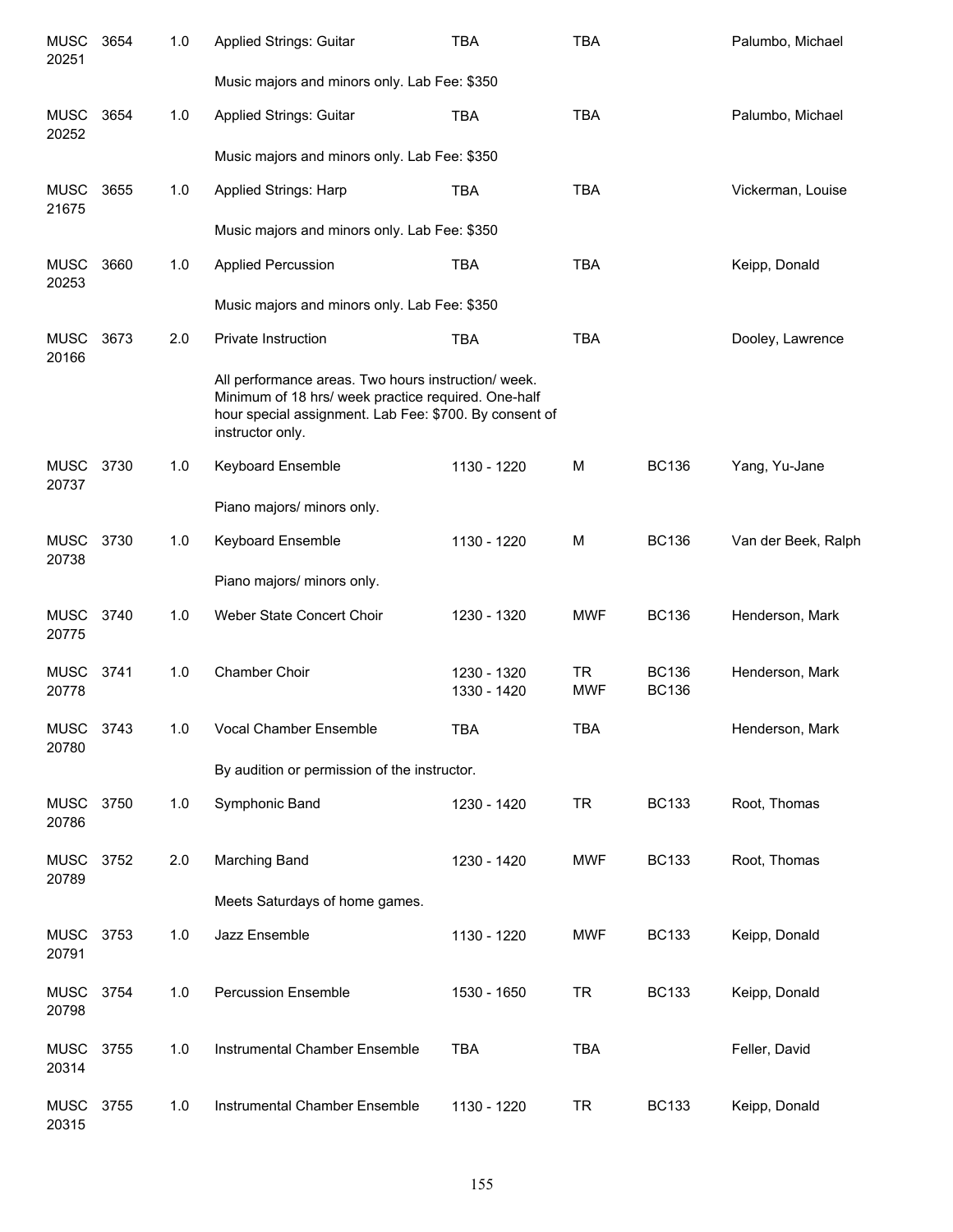| <b>MUSC</b><br>20316 | 3755 | 1.0 | Instrumental Chamber Ensemble                                       | <b>TBA</b>                                | <b>TBA</b>          |                                              | Root, Thomas     |
|----------------------|------|-----|---------------------------------------------------------------------|-------------------------------------------|---------------------|----------------------------------------------|------------------|
| <b>MUSC</b><br>20317 | 3755 | 1.0 | Instrumental Chamber Ensemble                                       | <b>TBA</b>                                | <b>TBA</b>          |                                              | Palumbo, Michael |
| <b>MUSC</b><br>20318 | 3755 | 1.0 | Instrumental Chamber Ensemble                                       | <b>TBA</b>                                | <b>TBA</b>          |                                              | Wang, Shi-hwa    |
| <b>MUSC</b><br>20319 | 3755 | 1.0 | Instrumental Chamber Ensemble                                       | <b>TBA</b>                                | <b>TBA</b>          |                                              | Uzur, Viktor     |
| <b>MUSC</b><br>20320 | 3755 | 1.0 | Instrumental Chamber Ensemble                                       | <b>TBA</b>                                | <b>TBA</b>          |                                              | Henderson, Cindy |
| <b>MUSC</b><br>20799 | 3760 | 1.0 | Weber State Symphony Orchestra                                      | 1430 - 1620<br>1430 - 1530<br>1430 - 1530 | <b>MW</b><br>F<br>F | <b>BC133</b><br><b>BC210</b><br><b>BC211</b> | Palumbo, Michael |
|                      |      |     | By audition.                                                        |                                           |                     |                                              |                  |
| <b>MUSC</b><br>20801 | 3761 | 1.0 | Chamber Orchestra                                                   | 1430 - 1520                               | <b>TR</b>           | <b>BC133</b>                                 | Palumbo, Michael |
|                      |      |     | By audition or consent of instructor.                               |                                           |                     |                                              |                  |
| <b>MUSC</b><br>20803 | 3763 | 1.0 | <b>Guitar Ensemble</b>                                              | 1530 - 1620                               | M                   | <b>BC136</b>                                 | Woodbury, Todd   |
| <b>MUSC</b><br>20805 | 3822 | 2.0 | Instrument Conducting I                                             | 0730 - 0820                               | <b>TR</b>           | <b>BC133</b>                                 | Palumbo, Michael |
|                      |      |     | Prereq: MUSC 1120 & 1140.                                           |                                           |                     |                                              |                  |
| <b>MUSC</b><br>20806 | 3824 | 4.0 | Music For Elementary Teachers                                       | 1030 - 1220                               | <b>MW</b>           | <b>BC125</b>                                 | Akombo, David    |
| MUSC<br>20807        | 3840 | 2.0 | Form & Analysis                                                     | 0930 - 1020                               | <b>TR</b>           | <b>BC211</b>                                 | Root, Thomas     |
|                      |      |     | Prereq: MUSC 2120 & 2140.                                           |                                           |                     |                                              |                  |
| MUSC 3991<br>20357   |      | 1.0 | Junior Recital                                                      | <b>TBA</b>                                | <b>TBA</b>          |                                              | Palumbo, Michael |
|                      |      |     | Prereq: Piano Proficiency and 3000 level of<br>private instruction. |                                           |                     |                                              |                  |
| <b>MUSC</b><br>20808 | 4302 | 2.0 | Keyboard Pedagogy I                                                 | 1330 - 1500<br>1600 - 1700                | W<br><b>TR</b>      | <b>BC320</b><br><b>BC320</b>                 | Yang, Yu-Jane    |
|                      |      |     | Additional 2 hours of practice teaching time to be arranged.        |                                           |                     |                                              |                  |
| MUSC<br>20254        | 4610 | 1.0 | Applied Keyboard: Piano                                             | TBA                                       | <b>TBA</b>          |                                              | Yang, Yu-Jane    |
|                      |      |     | Music majors and minors only. Lab Fee: \$350                        |                                           |                     |                                              |                  |
| MUSC<br>20255        | 4611 | 1.0 | Applied Keyboard: Organ                                             | TBA                                       | <b>TBA</b>          |                                              | Christiansen, B  |
|                      |      |     | Music majors and minors only. Lab Fee: \$350                        |                                           |                     |                                              |                  |
| <b>MUSC</b><br>20256 | 4620 | 1.0 | <b>Applied Voice</b>                                                | <b>TBA</b>                                | <b>TBA</b>          |                                              | Brookens, Karen  |
|                      |      |     | Music majors and minors only. Lab Fee: \$350                        |                                           |                     |                                              |                  |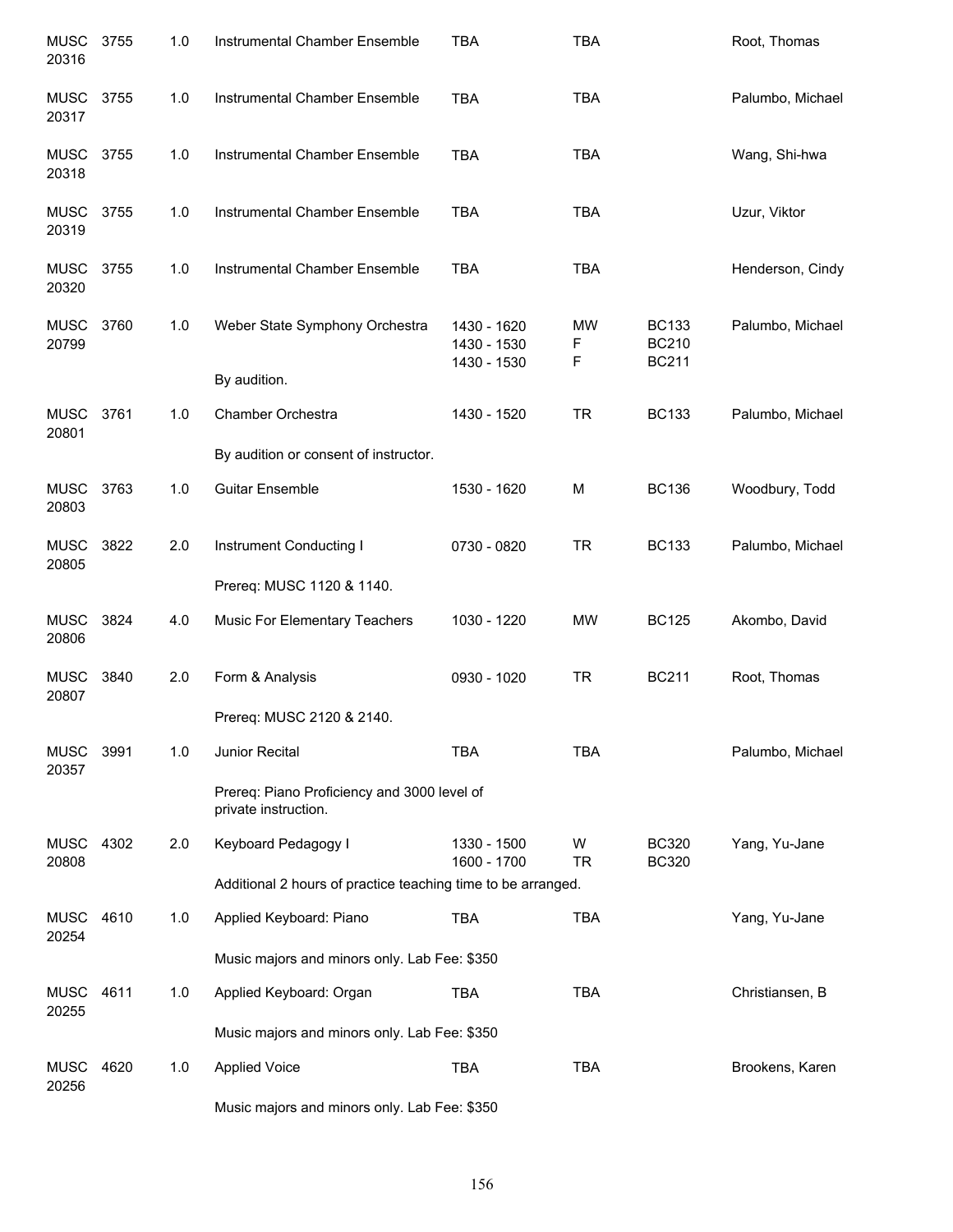| <b>MUSC</b><br>20257 | 4630 | 1.0 | Applied Woodwinds: Flute                     | <b>TBA</b> | <b>TBA</b> | Feller, David    |
|----------------------|------|-----|----------------------------------------------|------------|------------|------------------|
|                      |      |     | Music majors and minors only. Lab Fee: \$350 |            |            |                  |
| <b>MUSC</b><br>20258 | 4631 | 1.0 | Applied Woodwinds: Oboe                      | <b>TBA</b> | <b>TBA</b> | Feller, David    |
|                      |      |     | Music majors and minors only. Lab Fee: \$350 |            |            |                  |
| <b>MUSC</b><br>20259 | 4632 | 1.0 | Applied Woodwinds: Clarinet                  | <b>TBA</b> | <b>TBA</b> | Feller, David    |
|                      |      |     | Music majors and minors only. Lab Fee: \$350 |            |            |                  |
| <b>MUSC</b><br>20260 | 4633 | 1.0 | Applied Woodwinds: Saxaphone                 | <b>TBA</b> | <b>TBA</b> | Feller, David    |
|                      |      |     | Music majors and minors only. Lab Fee: \$350 |            |            |                  |
| <b>MUSC</b><br>20261 | 4634 | 1.0 | Applied Woodwinds: Bassoon                   | <b>TBA</b> | <b>TBA</b> | Feller, David    |
|                      |      |     | Music majors and minors only. Lab Fee: \$350 |            |            |                  |
| <b>MUSC</b><br>20262 | 4640 | 1.0 | Applied Brass: Trumpet                       | <b>TBA</b> | <b>TBA</b> | Root, Thomas     |
|                      |      |     | Music majors and minors only. Lab Fee: \$350 |            |            |                  |
| <b>MUSC</b><br>20263 | 4641 | 1.0 | Applied Brass: French Horn                   | <b>TBA</b> | <b>TBA</b> | Root, Thomas     |
|                      |      |     | Music majors and minors only. Lab Fee: \$350 |            |            |                  |
| <b>MUSC</b><br>20264 | 4642 | 1.0 | Applied Brass: Trombone                      | <b>TBA</b> | <b>TBA</b> | Root, Thomas     |
|                      |      |     | Music majors and minors only. Lab Fee: \$350 |            |            |                  |
| <b>MUSC</b><br>20265 | 4643 | 1.0 | Applied Brass: Euphonium/Tuba                | <b>TBA</b> | <b>TBA</b> | Root, Thomas     |
|                      |      |     | Music majors and minors only. Lab Fee: \$350 |            |            |                  |
| MUSC<br>20266        | 4650 | 1.0 | <b>Applied Strings: Violin</b>               | <b>TBA</b> | <b>TBA</b> | Palumbo, Michael |
|                      |      |     | Music majors and minors only. Lab Fee: \$350 |            |            |                  |
| MUSC<br>20267        | 4651 | 1.0 | Applied Strings: Viola                       | <b>TBA</b> | <b>TBA</b> | Palumbo, Michael |
|                      |      |     | Music majors and minors only. Lab Fee: \$350 |            |            |                  |
| MUSC<br>20268        | 4652 | 1.0 | Applied Strings: Violincello                 | <b>TBA</b> | <b>TBA</b> | Palumbo, Michael |
|                      |      |     | Music majors and minors only. Lab Fee: \$350 |            |            |                  |
| MUSC<br>20269        | 4653 | 1.0 | <b>Applied Strings: String Bass</b>          | <b>TBA</b> | <b>TBA</b> | Palumbo, Michael |
|                      |      |     | Music majors and minors only. Lab Fee: \$350 |            |            |                  |
| <b>MUSC</b><br>20270 | 4654 | 1.0 | Applied Strings: Guitar                      | <b>TBA</b> | <b>TBA</b> | Palumbo, Michael |
|                      |      |     | Music majors and minors only. Lab Fee: \$350 |            |            |                  |
| MUSC<br>20271        | 4655 | 1.0 | Applied Strings: Harp                        | <b>TBA</b> | <b>TBA</b> | Palumbo, Michael |
|                      |      |     | Music majors and minors only. Lab Fee: \$350 |            |            |                  |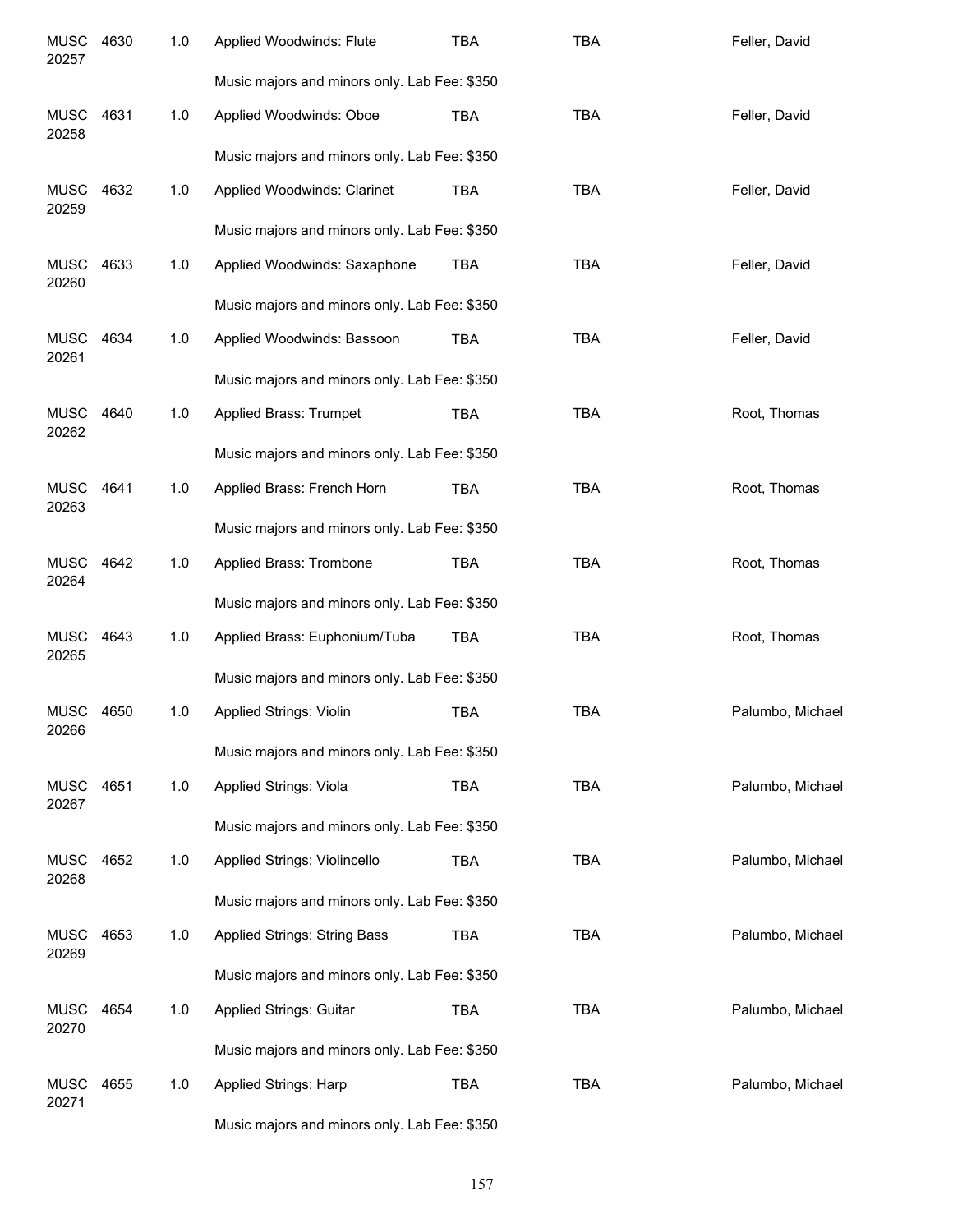| <b>MUSC</b><br>20272 | 4660  | 1.0 | <b>Applied Percussion</b>                                                                                                                                                                | <b>TBA</b>  | <b>TBA</b> |              | Keipp, Donald    |
|----------------------|-------|-----|------------------------------------------------------------------------------------------------------------------------------------------------------------------------------------------|-------------|------------|--------------|------------------|
|                      |       |     | Music majors and minors only. Lab Fee: \$350                                                                                                                                             |             |            |              |                  |
| MUSC<br>20167        | 4673  | 2.0 | <b>Private Instruction</b>                                                                                                                                                               | <b>TBA</b>  | <b>TBA</b> |              | Dooley, Lawrence |
|                      |       |     | All performance areas. Two hours instruction/ week.<br>Minimum of 18 hrs/ week practice required. One-half<br>hour special assignment. Lab Fee: \$700. By consent of<br>instructor only. |             |            |              |                  |
| <b>MUSC</b><br>20817 | 4820  | 1.0 | Pro Tools 101                                                                                                                                                                            | 1030 - 1120 | <b>TR</b>  | <b>BC322</b> | Maxson, Mark     |
|                      |       |     | There is a \$50 Lab Fee for this course.                                                                                                                                                 |             |            |              |                  |
| <b>MUSC</b><br>20809 | 4822  | 2.0 | Jr High/Mid Schl Music Methods                                                                                                                                                           | 0930 - 1020 | <b>TR</b>  | <b>BC210</b> | Priest, Thomas   |
|                      |       |     | Prereq: Completion of piano proficiency exam.                                                                                                                                            |             |            |              |                  |
| <b>MUSC</b><br>20321 | 4830A | 1.0 | <b>Directed Readings</b>                                                                                                                                                                 | <b>TBA</b>  | <b>TBA</b> |              | Palumbo, Michael |
| <b>MUSC</b><br>20322 | 4830A | 1.0 | <b>Directed Readings</b>                                                                                                                                                                 | <b>TBA</b>  | <b>TBA</b> |              | Palumbo, Michael |
| <b>MUSC</b><br>20323 | 4830A | 1.0 | <b>Directed Readings</b>                                                                                                                                                                 | <b>TBA</b>  | <b>TBA</b> |              | Palumbo, Michael |
| <b>MUSC</b><br>20324 | 4830B | 1.0 | Directed Readings/Vocal Pedago                                                                                                                                                           | <b>TBA</b>  | <b>TBA</b> |              | Brookens, Karen  |
|                      |       |     | Vocal Pedagogy Majors Only.                                                                                                                                                              |             |            |              |                  |
| <b>MUSC</b><br>20325 | 4830B | 1.0 | Directed Readings/Vocal Pedago                                                                                                                                                           | <b>TBA</b>  | <b>TBA</b> |              | Brookens, Karen  |
|                      |       |     | Vocal Pedagogy Majors Only.                                                                                                                                                              |             |            |              |                  |
| MUSC<br>20326        | 4830B | 1.0 | Directed Readings/Vocal Pedago                                                                                                                                                           | <b>TBA</b>  | <b>TBA</b> |              | Brookens, Karen  |
|                      |       |     | Vocal Pedagogy Majors Only.                                                                                                                                                              |             |            |              |                  |
| <b>MUSC</b><br>20327 | 4830C | 1.0 | Directed Readings/Music Educat                                                                                                                                                           | TBA         | <b>TBA</b> |              | Priest, Thomas   |
|                      |       |     | Music Education Majors Only.                                                                                                                                                             |             |            |              |                  |
| <b>MUSC</b><br>20328 | 4830C | 1.0 | Directed Readings/Music Educat                                                                                                                                                           | <b>TBA</b>  | <b>TBA</b> |              | Priest, Thomas   |
|                      |       |     | Music Education Majors Only.                                                                                                                                                             |             |            |              |                  |
| <b>MUSC</b><br>20329 | 4830C | 1.0 | Directed Readings/Music Educat                                                                                                                                                           | <b>TBA</b>  | <b>TBA</b> |              | Priest, Thomas   |
|                      |       |     | Music Education Majors Only.                                                                                                                                                             |             |            |              |                  |
| <b>MUSC</b><br>20330 | 4830D | 1.0 | Directed Readings/Keyboarding                                                                                                                                                            | TBA         | <b>TBA</b> |              | Yang, Yu-Jane    |
|                      |       |     | Keyboard Pedagogy Majors Only.                                                                                                                                                           |             |            |              |                  |
| <b>MUSC</b><br>20331 | 4830D | 1.0 | Directed Readings/Keyboarding                                                                                                                                                            | TBA         | TBA        |              | Yang, Yu-Jane    |
|                      |       |     | Keyboard Pedagogy Majors Only.                                                                                                                                                           |             |            |              |                  |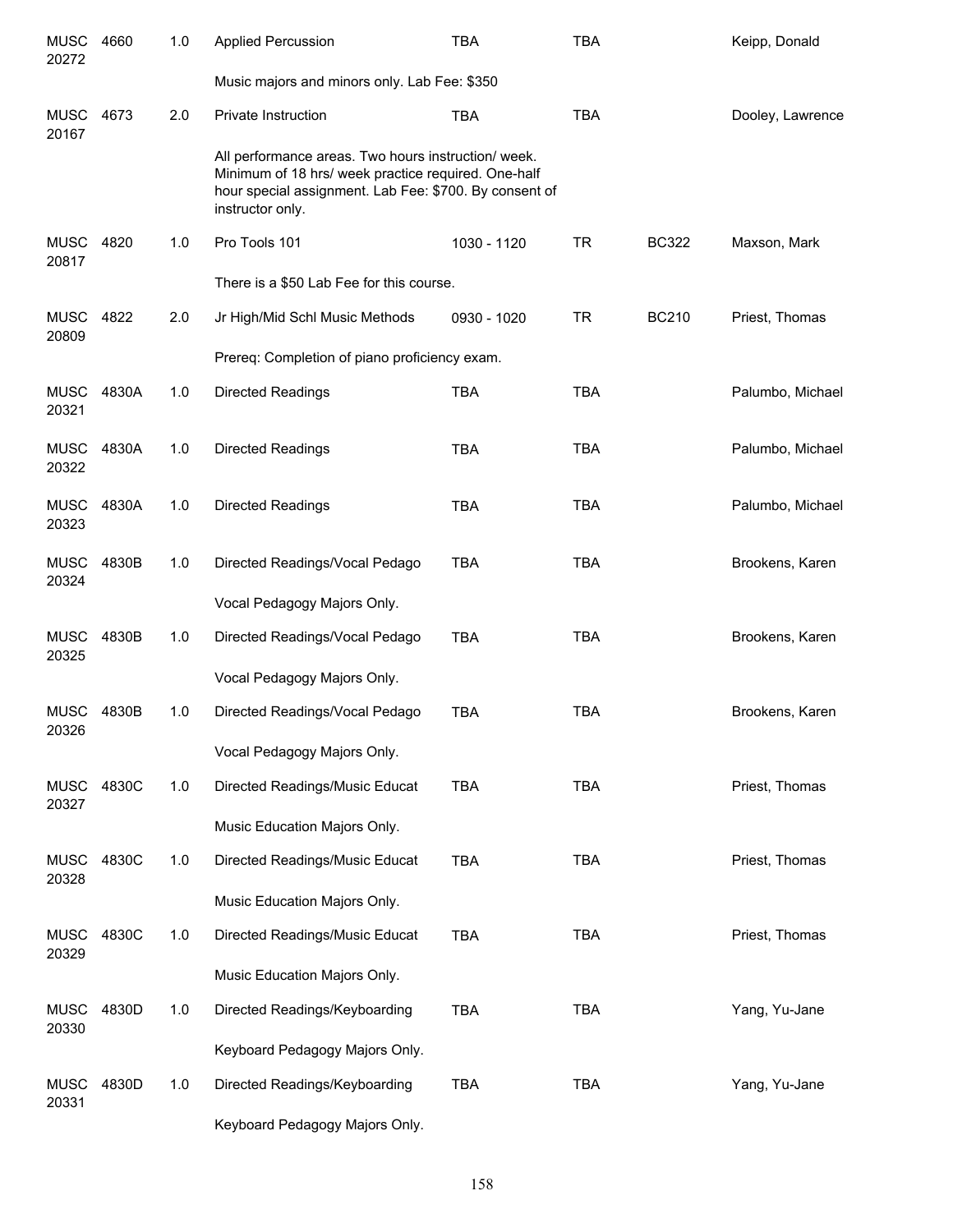| <b>MUSC</b><br>20332 | 4830D | 1.0   | Directed Readings/Keyboarding                              | <b>TBA</b> | <b>TBA</b> | Yang, Yu-Jane    |
|----------------------|-------|-------|------------------------------------------------------------|------------|------------|------------------|
|                      |       |       | Keyboard Pedagogy Majors Only.                             |            |            |                  |
| <b>MUSC</b><br>20333 | 4860A | 1.0   | Internship in Music                                        | <b>TBA</b> | <b>TBA</b> | Dooley, Lawrence |
| <b>MUSC</b><br>20334 | 4860A | 1.0   | Internship in Music                                        | <b>TBA</b> | <b>TBA</b> | Dooley, Lawrence |
| <b>MUSC</b><br>20335 | 4860A | 1.0   | Internship in Music                                        | <b>TBA</b> | <b>TBA</b> | Dooley, Lawrence |
| <b>MUSC</b><br>20336 | 4860B | 1.0   | Internship/Vocal Pedagogy                                  | <b>TBA</b> | <b>TBA</b> | Brookens, Karen  |
|                      |       |       | Vocal Pedagogy Majors Only.                                |            |            |                  |
| <b>MUSC</b><br>20337 | 4860B | 1.0   | Internship/Vocal Pedagogy                                  | <b>TBA</b> | <b>TBA</b> | Brookens, Karen  |
|                      |       |       | Vocal Pedagogy Majors Only.                                |            |            |                  |
| <b>MUSC</b><br>20338 | 4860B | 1.0   | Internship/Vocal Pedagogy<br>Vocal Pedagogy Majors Only.   | <b>TBA</b> | <b>TBA</b> | Brookens, Karen  |
|                      |       |       |                                                            |            |            |                  |
| <b>MUSC</b><br>20339 | 4860C | 1.0   | Internship/Music Education<br>Music Education majors only. | <b>TBA</b> | <b>TBA</b> | Priest, Thomas   |
| <b>MUSC</b><br>20340 | 4860C | 1.0   | Internship/Music Education                                 | <b>TBA</b> | <b>TBA</b> | Priest, Thomas   |
|                      |       |       | Music Education majors only.                               |            |            |                  |
| <b>MUSC</b><br>20341 | 4860C | 1.0   | Internship/Music Education                                 | <b>TBA</b> | <b>TBA</b> | Priest, Thomas   |
|                      |       |       | Music Education majors only.                               |            |            |                  |
| <b>MUSC</b><br>20343 | 4860D | 1.0   | Intern/Keyboard Pedagogy                                   | TBA        | TBA        | Yang, Yu-Jane    |
|                      |       |       | Keyboard Pedagogy Majors Only.                             |            |            |                  |
| <b>MUSC</b><br>20344 | 4860D | 1.0   | Intern/Keyboard Pedagogy                                   | <b>TBA</b> | <b>TBA</b> | Yang, Yu-Jane    |
|                      |       |       | Keyboard Pedagogy Majors Only.                             |            |            |                  |
| <b>MUSC</b><br>21577 | 4860D | 1.0   | Intern/Keyboard Pedagogy                                   | TBA        | <b>TBA</b> | Yang, Yu-Jane    |
|                      |       |       | Keyboard Pedagogy Majors Only.                             |            |            |                  |
| <b>MUSC</b><br>20345 | 4890  | 1.0   | Cooperative Work Experience                                | <b>TBA</b> | <b>TBA</b> | Palumbo, Michael |
| <b>MUSC</b><br>20346 | 4890  | $1.0$ | Cooperative Work Experience                                | <b>TBA</b> | <b>TBA</b> | Palumbo, Michael |
| <b>MUSC</b><br>20347 | 4890  | 1.0   | Cooperative Work Experience                                | <b>TBA</b> | <b>TBA</b> | Palumbo, Michael |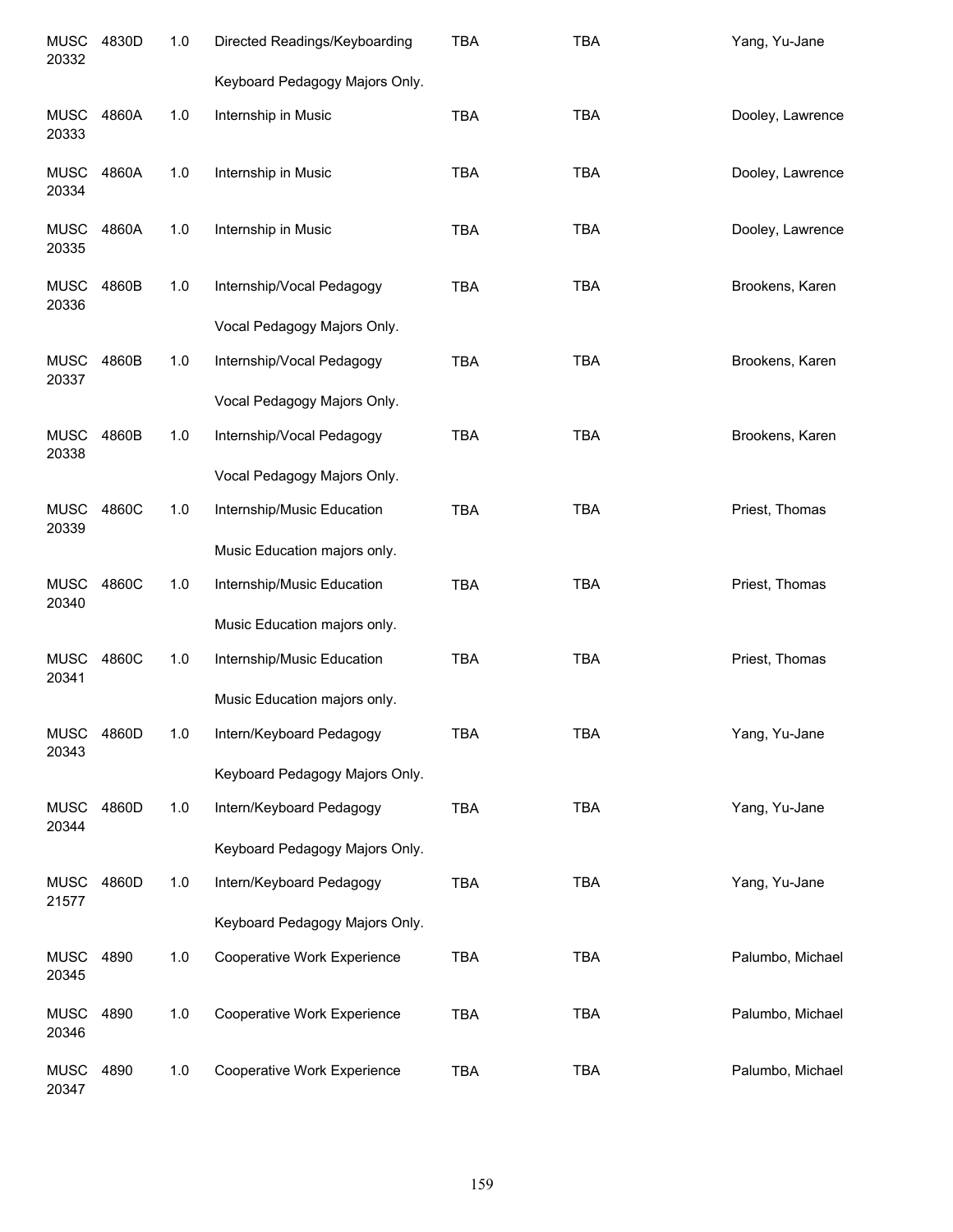| <b>MUSC</b><br>20348 | 4890 | 1.0 | Cooperative Work Experience                                        | <b>TBA</b>  | <b>TBA</b> |              | Palumbo, Michael |
|----------------------|------|-----|--------------------------------------------------------------------|-------------|------------|--------------|------------------|
| <b>MUSC</b><br>20349 | 4890 | 1.0 | Cooperative Work Experience                                        | <b>TBA</b>  | <b>TBA</b> |              | Palumbo, Michael |
| <b>MUSC</b><br>20350 | 4890 | 1.0 | Cooperative Work Experience                                        | <b>TBA</b>  | <b>TBA</b> |              | Palumbo, Michael |
| <b>MUSC</b><br>20811 | 4910 | 2.0 | Opera Production                                                   | 1330 - 1520 | <b>TR</b>  | <b>BC136</b> | Brookens, Karen  |
| MUSC<br>20351        | 4920 | 1.0 | Workshop                                                           | <b>TBA</b>  | <b>TBA</b> |              | Dooley, Lawrence |
| MUSC<br>20352        | 4920 | 1.0 | Workshop                                                           | <b>TBA</b>  | <b>TBA</b> |              | Dooley, Lawrence |
| MUSC<br>20353        | 4920 | 1.0 | Workshop                                                           | <b>TBA</b>  | <b>TBA</b> |              | Dooley, Lawrence |
| MUSC<br>20354        | 4920 | 1.0 | Workshop                                                           | <b>TBA</b>  | <b>TBA</b> |              | Dooley, Lawrence |
| <b>MUSC</b><br>20355 | 4991 | 1.0 | Senior Recital                                                     | <b>TBA</b>  | <b>TBA</b> |              | Palumbo, Michael |
|                      |      |     | 4000 level of private instruction.                                 |             |            |              |                  |
| <b>MUSC</b><br>20356 | 4992 | 1.0 | Senior Project                                                     | TBA         | <b>TBA</b> |              | Priest, Thomas   |
|                      |      |     | 4000 level of private instruction. Music Education<br>majors only. |             |            |              |                  |
| <b>NAVS</b><br>20645 | 1010 | 2.0 | Introduction to Naval Science                                      | <b>TBA</b>  | <b>TBA</b> |              | Barraza, Louis   |
| <b>NAVS</b><br>20664 | 1020 | 3.0 | Sea Power and Maritime Affaire                                     | <b>TBA</b>  | <b>TBA</b> |              | Barraza, Louis   |
| <b>NAVS</b><br>20675 | 2010 | 3.0 | Naval Ship Systems I                                               | <b>TBA</b>  | <b>TBA</b> |              | Barraza, Louis   |
| <b>NAVS</b><br>20676 | 2020 | 4.0 | Naval Ship Systems II                                              | <b>TBA</b>  | <b>TBA</b> |              | Barraza, Louis   |
| <b>NAVS</b><br>20677 | 2110 | 4.0 | <b>Evolution of Warfare</b>                                        | TBA         | <b>TBA</b> |              | Barraza, Louis   |
| <b>NAVS</b><br>20678 | 3010 | 3.0 | Naval Operations /Navigation 1                                     | <b>TBA</b>  | <b>TBA</b> |              | Barraza, Louis   |
| <b>NAVS</b><br>20679 | 3020 | 3.0 | Naval Operations/ Navigation 2                                     | <b>TBA</b>  | <b>TBA</b> |              | Barraza, Louis   |
| <b>NAVS</b><br>20680 | 3110 | 4.0 | Amphibious Warfare                                                 | TBA         | <b>TBA</b> |              | Barraza, Louis   |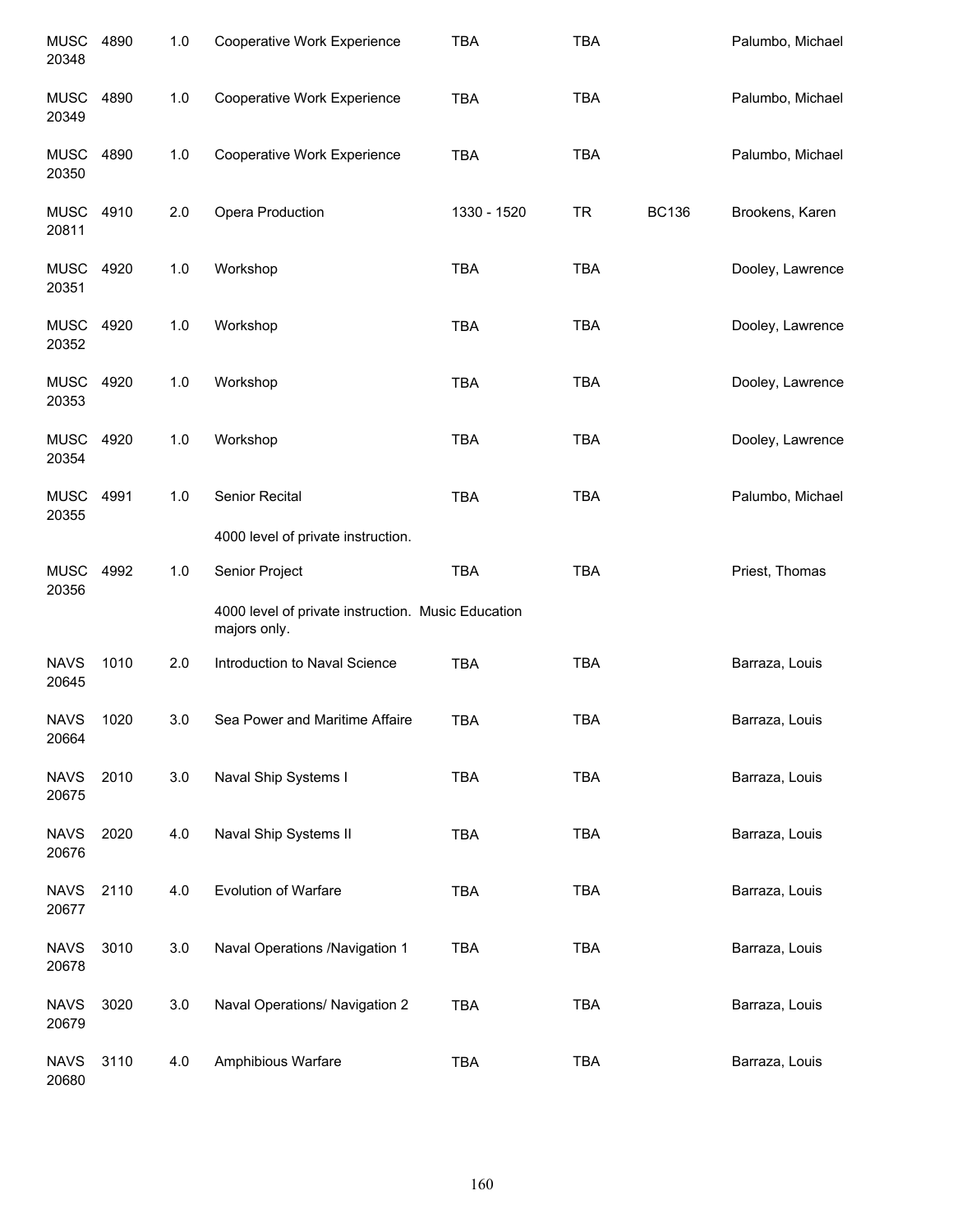| <b>NAVS</b><br>20681 | 4010 | 3.0 | Leadership and Management                                                                                                                         | <b>TBA</b>  | <b>TBA</b>  |           | Barraza, Louis      |
|----------------------|------|-----|---------------------------------------------------------------------------------------------------------------------------------------------------|-------------|-------------|-----------|---------------------|
| <b>NEUR</b><br>24240 | 2050 | 3.0 | Introduction to Neuroscience                                                                                                                      | 1230 - 1320 | <b>MWF</b>  | SS347     | Schmolesky, Matthew |
| <b>NRSG</b><br>20413 | 1030 | 3.0 | Found of Nursing Practice                                                                                                                         | 0730 - 1030 | R           | D02235    | Brady, Sharen       |
|                      |      |     | Please email msimmons1@weber.edu to register                                                                                                      |             |             |           |                     |
| <b>NRSG</b><br>20467 | 1030 | 3.0 | Found of Nursing Practice                                                                                                                         | <b>TBA</b>  | <b>TBA</b>  | <b>OL</b> |                     |
|                      |      |     | To access the online course materials, please log in through<br>the student portal (eWeber) at http://weber.edu and select:<br>"current students" |             |             |           |                     |
| <b>NRSG</b><br>22070 | 1030 | 3.0 | Found of Nursing Practice                                                                                                                         | 1230 - 1400 | WF          | MH332     | Leggett, Diane      |
|                      |      |     | Please email msimmons1@weber.edu to register.                                                                                                     |             |             |           |                     |
| <b>NRSG</b><br>22071 | 1030 | 3.0 | Found of Nursing Practice                                                                                                                         | 1430 - 1600 | WF          | MH332     | Leggett, Diane      |
|                      |      |     | Please email msimmons1@weber.edu to register.                                                                                                     |             |             |           |                     |
| <b>NRSG</b><br>22084 | 1030 | 3.0 | Found of Nursing Practice                                                                                                                         | 0800 - 1050 | Τ           | AS203     | Ray, Marsha         |
|                      |      |     | Please email msimmons1@weber.edu to register.                                                                                                     |             |             |           |                     |
| <b>NRSG</b><br>20471 | 1031 | 3.0 | Found Of Nursing Clinical                                                                                                                         | <b>TBA</b>  | <b>TBA</b>  | <b>OL</b> |                     |
|                      |      |     | To access the online course materials, please log in through<br>the student portal (eWeber) at http://weber.edu and select:<br>"current students" |             |             |           |                     |
| <b>NRSG</b><br>21402 | 1031 | 3.0 | Found Of Nursing Clinical                                                                                                                         | <b>TBA</b>  | $\top$      |           |                     |
|                      |      |     | Please email msimmons1@weber.edu to register                                                                                                      |             |             |           |                     |
| <b>NRSG</b><br>21411 | 1031 | 3.0 | Found Of Nursing Clinical                                                                                                                         | <b>TBA</b>  | Τ           |           |                     |
|                      |      |     | Please email msimmons1@weber.edu to register                                                                                                      |             |             |           |                     |
| <b>NRSG</b><br>21414 | 1031 | 3.0 | Found Of Nursing Clinical                                                                                                                         | <b>TBA</b>  | $\sf T$     |           |                     |
|                      |      |     | Please email msimmons1@weber.edu to register                                                                                                      |             |             |           |                     |
| <b>NRSG</b><br>21415 | 1031 | 3.0 | Found Of Nursing Clinical                                                                                                                         | <b>TBA</b>  | $\mathsf R$ |           |                     |
|                      |      |     | Please email msimmons1@weber.edu to register                                                                                                      |             |             |           |                     |
| <b>NRSG</b><br>21418 | 1031 | 3.0 | Found Of Nursing Clinical                                                                                                                         | <b>TBA</b>  | $\mathsf R$ |           |                     |
|                      |      |     | Please email msimmons1@weber.edu to register                                                                                                      |             |             |           |                     |
| <b>NRSG</b><br>21420 | 1031 | 3.0 | Found Of Nursing Clinical                                                                                                                         | <b>TBA</b>  | $\mathsf R$ |           |                     |
|                      |      |     | Please email msimmons1@weber.edu to register                                                                                                      |             |             |           |                     |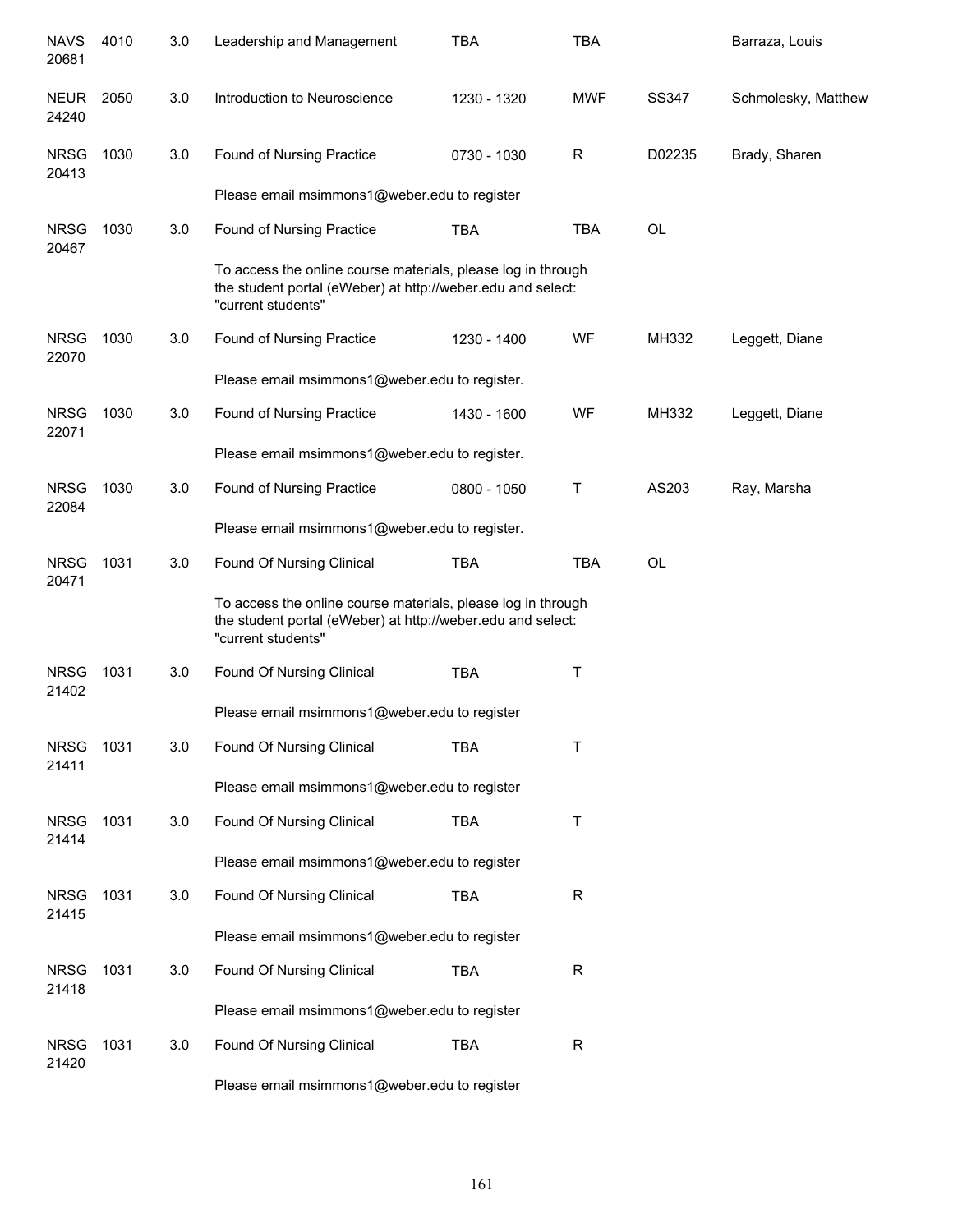| <b>NRSG</b><br>21421 | 1031 | 3.0 | Found Of Nursing Clinical                                                                                                                         | TBA         | M          |           |                    |
|----------------------|------|-----|---------------------------------------------------------------------------------------------------------------------------------------------------|-------------|------------|-----------|--------------------|
|                      |      |     | Please email msimmons1@weber.edu to register                                                                                                      |             |            |           |                    |
| <b>NRSG</b><br>21423 | 1031 | 3.0 | Found Of Nursing Clinical                                                                                                                         | <b>TBA</b>  | M          |           |                    |
|                      |      |     | Please email msimmons1@weber.edu to register                                                                                                      |             |            |           |                    |
| <b>NRSG</b><br>21424 | 1031 | 3.0 | Found Of Nursing Clinical                                                                                                                         | <b>TBA</b>  | M          |           |                    |
|                      |      |     | Please email msimmons1@weber.edu to register                                                                                                      |             |            |           |                    |
| <b>NRSG</b><br>21427 | 1031 | 3.0 | Found Of Nursing Clinical                                                                                                                         | <b>TBA</b>  | M          |           |                    |
|                      |      |     | Please email msimmons1@weber.edu to register                                                                                                      |             |            |           |                    |
| <b>NRSG</b><br>22085 | 1031 | 3.0 | Found Of Nursing Clinical                                                                                                                         | <b>TBA</b>  | <b>TBA</b> |           |                    |
|                      |      |     | Please email msimmons1@weber.edu to register.                                                                                                     |             |            |           |                    |
| <b>NRSG</b><br>22086 | 1031 | 3.0 | Found Of Nursing Clinical                                                                                                                         | <b>TBA</b>  | <b>TBA</b> |           | Haas, Debra        |
|                      |      |     | Please email msimmons1@weber.edu to register.                                                                                                     |             |            |           |                    |
| <b>NRSG</b><br>22088 | 1031 | 3.0 | Found Of Nursing Clinical                                                                                                                         | <b>TBA</b>  | <b>TBA</b> |           |                    |
|                      |      |     | Please email msimmons1@weber.edu to register.                                                                                                     |             |            |           |                    |
| <b>NRSG</b><br>24108 | 1031 | 3.0 | Found Of Nursing Clinical                                                                                                                         | <b>TBA</b>  | <b>TBA</b> | <b>OL</b> |                    |
|                      |      |     | To access the online course materials, please log in through<br>the student portal (eWeber) at http://weber.edu and select:<br>"current students" |             |            |           |                    |
| <b>NRSG</b><br>24109 | 1031 | 3.0 | Found Of Nursing Clinical                                                                                                                         | <b>TBA</b>  | <b>TBA</b> | <b>OL</b> |                    |
|                      |      |     | To access the online course materials, please log in through<br>the student portal (eWeber) at http://weber.edu and select:<br>"current students" |             |            |           |                    |
| <b>NRSG</b><br>22076 | 1040 | 2.0 | Women's Health/Childbearing                                                                                                                       | 1230 - 1430 | M          | MH327     | Draper, London     |
|                      |      |     | Please email msimmons1@weber.edu to register.                                                                                                     |             |            |           |                    |
| <b>NRSG</b><br>21428 | 1041 | 1.0 | Women's Health Clinical                                                                                                                           | <b>TBA</b>  | Τ          |           |                    |
|                      |      |     | Please email msimmons1@weber.edu to register                                                                                                      |             |            |           |                    |
| <b>NRSG</b><br>21431 | 1041 | 1.0 | Women's Health Clinical                                                                                                                           | <b>TBA</b>  | Τ          |           |                    |
|                      |      |     | Please email msimmons1@weber.edu to register                                                                                                      |             |            |           |                    |
| <b>NRSG</b><br>21434 | 1041 | 1.0 | Women's Health Clinical                                                                                                                           | <b>TBA</b>  | Τ          |           |                    |
|                      |      |     | Please email msimmons1@weber.edu to register                                                                                                      |             |            |           |                    |
| <b>NRSG</b><br>20412 | 1050 | 3.0 | <b>Treatment Modalities</b>                                                                                                                       | 0730 - 1030 | Т          | D02235    | Culliton, Kathleen |

Please email msimmons1@weber.edu to register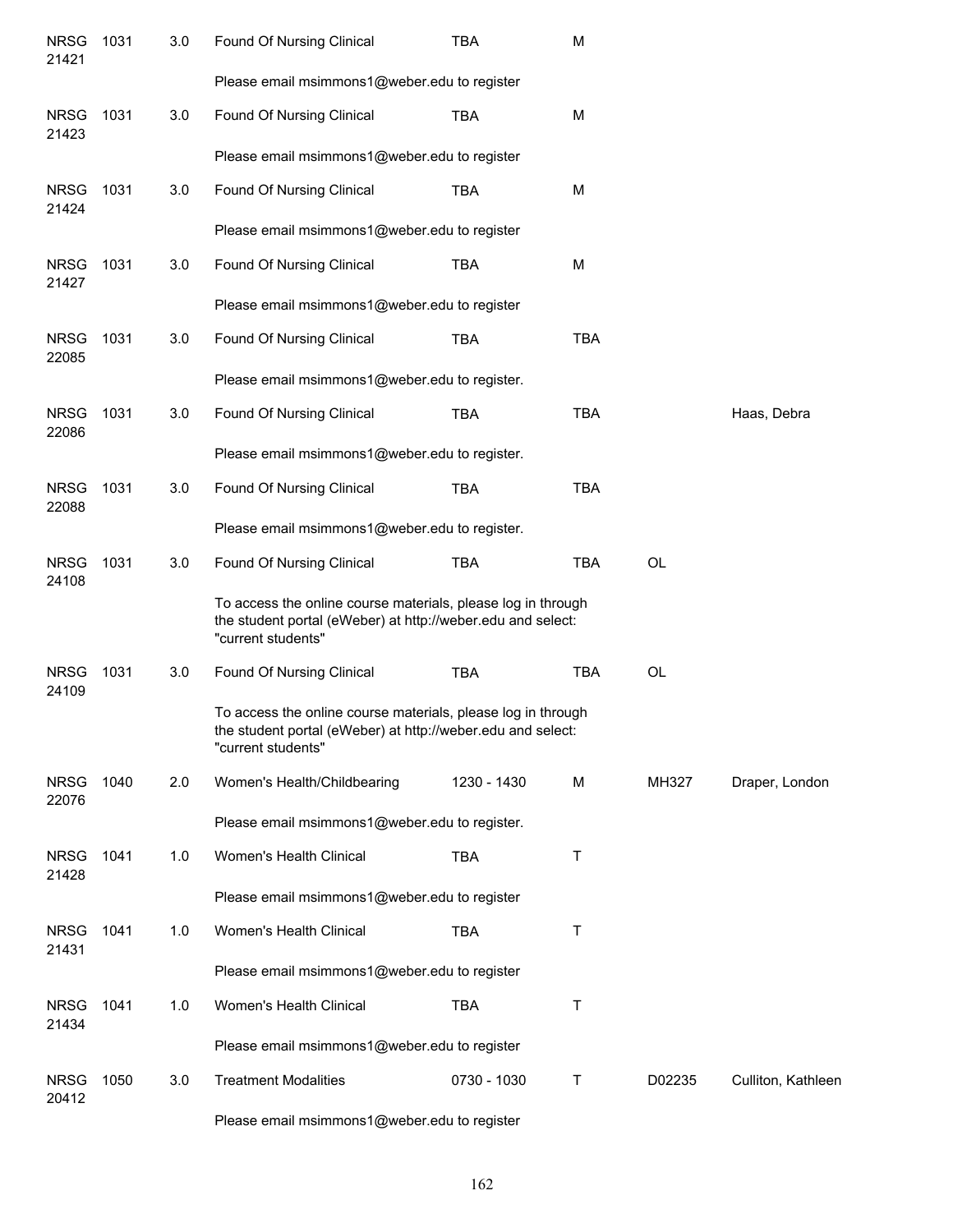| <b>NRSG</b><br>20473 | 1050 | 3.0 | <b>Treatment Modalities</b>                                                                                                                       | <b>TBA</b>  | <b>TBA</b> | <b>OL</b> |                    |
|----------------------|------|-----|---------------------------------------------------------------------------------------------------------------------------------------------------|-------------|------------|-----------|--------------------|
|                      |      |     | To access the online course materials, please log in through<br>the student portal (eWeber) at http://weber.edu and select:<br>"current students" |             |            |           |                    |
| <b>NRSG</b><br>22074 | 1050 | 3.0 | <b>Treatment Modalities</b>                                                                                                                       | 1230 - 1400 | WF         | MH304     | Culliton, Kathleen |
|                      |      |     | Please email msimmons1@weber.edu to register.                                                                                                     |             |            |           |                    |
| <b>NRSG</b><br>22075 | 1050 | 3.0 | <b>Treatment Modalities</b>                                                                                                                       | 1430 - 1600 | WF         |           | Culliton, Kathleen |
|                      |      |     | Please email msimmons1@weber.edu to register.                                                                                                     |             |            |           |                    |
| <b>NRSG</b><br>22089 | 1050 | 3.0 | <b>Treatment Modalities</b>                                                                                                                       | 0800 - 1050 | R          | AS203     | Haas, Debra        |
|                      |      |     | Please email msimmons1@weber.edu to register.                                                                                                     |             |            |           |                    |
| <b>NRSG</b><br>20411 | 2050 | 2.0 | <b>Treatment Modalities</b>                                                                                                                       | 0830 - 1030 | W          | D02235    |                    |
|                      |      |     | Please email msimmons1@weber.edu to register                                                                                                      |             |            |           |                    |
| <b>NRSG</b><br>20480 | 2050 | 2.0 | <b>Treatment Modalities</b>                                                                                                                       | <b>TBA</b>  | <b>TBA</b> | <b>OL</b> |                    |
|                      |      |     | To access the online course materials, please log in through<br>the student portal (eWeber) at http://weber.edu and select:<br>"current students" |             |            |           |                    |
| <b>NRSG</b><br>20495 | 2050 | 2.0 | <b>Treatment Modalities</b>                                                                                                                       | <b>TBA</b>  | <b>TBA</b> | <b>OL</b> |                    |
|                      |      |     | To access the online course materials, please log in through<br>the student portal (eWeber) at http://weber.edu and select:<br>"current students" |             |            |           |                    |
| <b>NRSG</b><br>22006 | 2050 | 2.0 | <b>Treatment Modalities</b>                                                                                                                       | <b>TBA</b>  | <b>TBA</b> |           | Jorgensen, Cyndi   |
| <b>NRSG</b><br>22077 | 2050 | 2.0 | <b>Treatment Modalities</b>                                                                                                                       | 1430 - 1630 | M          | MH304     |                    |
|                      |      |     | Please email msimmons1@weber.edu to register.                                                                                                     |             |            |           |                    |
| <b>NRSG</b><br>22078 | 2050 | 2.0 | <b>Treatment Modalities</b>                                                                                                                       | 1430 - 1630 | Τ          | MH304     |                    |
|                      |      |     | Please email msimmons1@weber.edu to register.                                                                                                     |             |            |           |                    |
| <b>NRSG</b><br>22090 | 2050 | 2.0 | <b>Treatment Modalities</b>                                                                                                                       | <b>TBA</b>  | M          |           | Kelly, Jonny       |
|                      |      |     | Please email msimmons1@weber.edu to register.                                                                                                     |             |            |           |                    |
| <b>NRSG</b><br>21979 | 2060 | 2.0 | Psychiatric/Mental Health                                                                                                                         | <b>TBA</b>  | <b>TBA</b> | DT1115    | Stegen, Amy        |
|                      |      |     | Please e-mail jessica.wilson@datc.edu to register.                                                                                                |             |            |           |                    |
| <b>NRSG</b><br>22079 | 2060 | 2.0 | Psychiatric/Mental Health                                                                                                                         | 1230 - 1430 | M          | MH304     | Molen, Pamela      |
|                      |      |     | Please email msimmons1@weber.edu to register.                                                                                                     |             |            |           |                    |
| <b>NRSG</b><br>22080 | 2060 | 2.0 | Psychiatric/Mental Health                                                                                                                         | 1230 - 1430 | Τ          | MH304     | Molen, Pamela      |
|                      |      |     | Please email msimmons1@weber.edu to register.                                                                                                     |             |            |           |                    |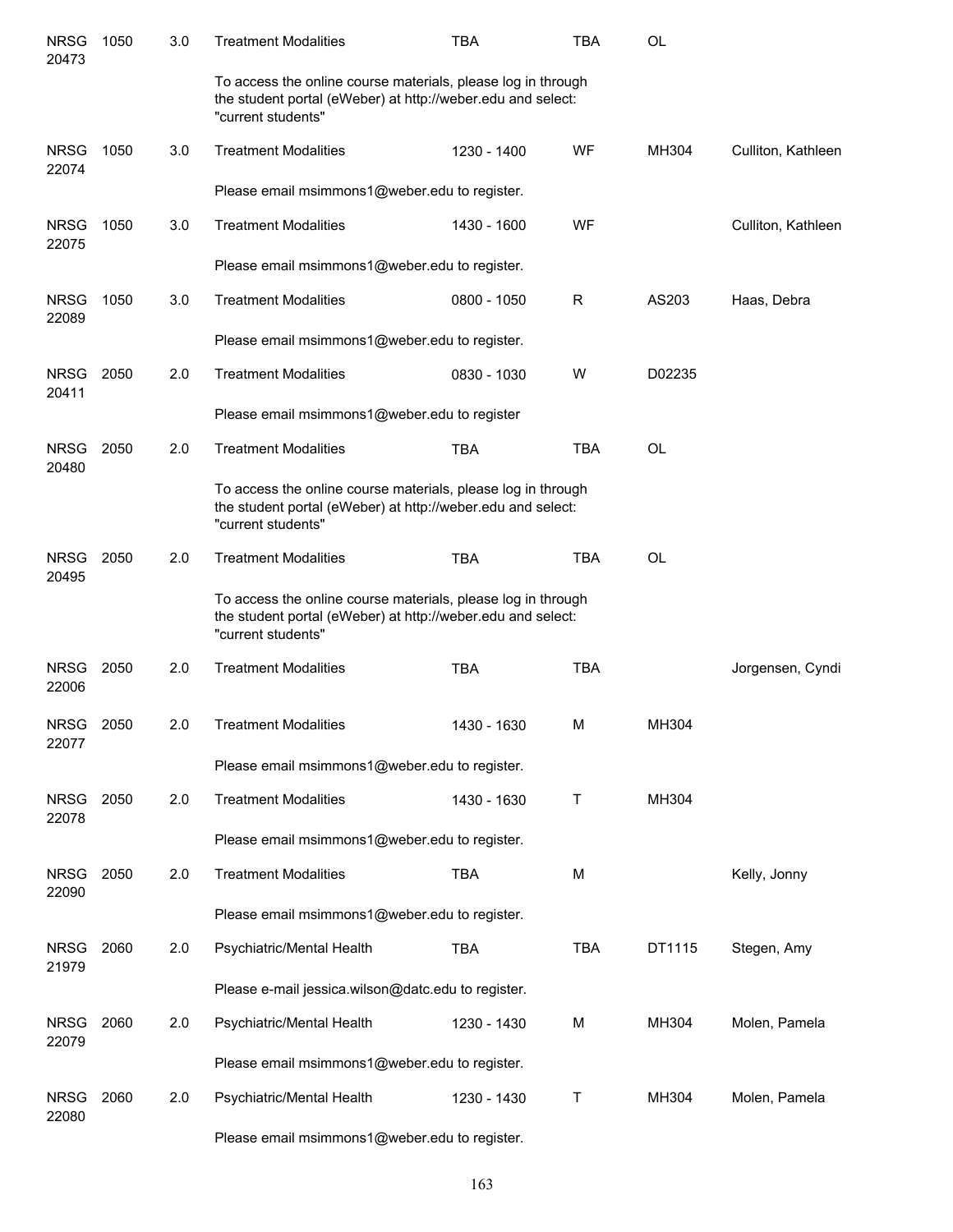| <b>NRSG</b><br>22091 | 2060 | 2.0 | Psychiatric/Mental Health                          | <b>TBA</b> | W          | Hodges, Linda |
|----------------------|------|-----|----------------------------------------------------|------------|------------|---------------|
|                      |      |     | Please email msimmons1@weber.edu to register.      |            |            |               |
| <b>NRSG</b><br>21437 | 2061 | 1.0 | Psych/Mental Health Clinical                       | <b>TBA</b> | <b>TBA</b> | Forest, Linda |
|                      |      |     | Please email msimmons1@weber.edu to register       |            |            |               |
| <b>NRSG</b><br>21444 | 2061 | 1.0 | Psych/Mental Health Clinical                       | <b>TBA</b> | <b>TBA</b> | Molen, Pamela |
|                      |      |     | Please email msimmons1@weber.edu to register       |            |            |               |
| <b>NRSG</b><br>21447 | 2061 | 1.0 | Psych/Mental Health Clinical                       | <b>TBA</b> | <b>TBA</b> | Molen, Pamela |
|                      |      |     | Please email msimmons1@weber.edu to register       |            |            |               |
| <b>NRSG</b><br>21451 | 2061 | 1.0 | Psych/Mental Health Clinical                       | <b>TBA</b> | <b>TBA</b> | Molen, Pamela |
|                      |      |     | Please email msimmons1@weber.edu to register       |            |            |               |
| <b>NRSG</b><br>21478 | 2061 | 1.0 | Psych/Mental Health Clinical                       | <b>TBA</b> | <b>TBA</b> |               |
| <b>NRSG</b><br>21980 | 2061 | 1.0 | Psych/Mental Health Clinical                       | <b>TBA</b> | <b>TBA</b> | Stegen, Amy   |
|                      |      |     | Please e-mail jessica.wilson@datc.edu to register. |            |            |               |
| <b>NRSG</b><br>21981 | 2061 | 1.0 | Psych/Mental Health Clinical                       | <b>TBA</b> | <b>TBA</b> | Stegen, Amy   |
|                      |      |     | Please e-mail jessica.wilson@datc.edu to register. |            |            |               |
| <b>NRSG</b><br>21982 | 2061 | 1.0 | Psych/Mental Health Clinical                       | <b>TBA</b> | <b>TBA</b> | Stegen, Amy   |
|                      |      |     | Please e-mail jessica.wilson@datc.edu to register. |            |            |               |
| <b>NRSG</b><br>21983 | 2061 | 1.0 | Psych/Mental Health Clinical                       | <b>TBA</b> | <b>TBA</b> | Stegen, Amy   |
|                      |      |     | Please e-mail jessica.wilson@datc.edu to register. |            |            |               |
| <b>NRSG</b><br>22042 | 2061 | 1.0 | Psych/Mental Health Clinical                       | <b>TBA</b> | <b>TBA</b> | Molen, Pamela |
|                      |      |     | Please email msimmons1@weber.edu to register.      |            |            |               |
| <b>NRSG</b><br>22043 | 2061 | 1.0 | Psych/Mental Health Clinical                       | TBA        | <b>TBA</b> | Molen, Pamela |
|                      |      |     | Please email msimmons1@weber.edu to register.      |            |            |               |
| <b>NRSG</b><br>22045 | 2061 | 1.0 | Psych/Mental Health Clinical                       | TBA        | <b>TBA</b> | Molen, Pamela |
|                      |      |     | Please email msimmons1@weber.edu to register.      |            |            |               |
| <b>NRSG</b><br>22092 | 2061 | 1.0 | Psych/Mental Health Clinical                       | <b>TBA</b> | <b>TBA</b> | Hodges, Linda |
|                      |      |     | Please email msimmons1@weber.edu to register.      |            |            |               |
| <b>NRSG</b><br>22094 | 2061 | 1.0 | Psych/Mental Health Clinical                       | TBA        | <b>TBA</b> | Hodges, Linda |
|                      |      |     | Please email msimmons1@weber.edu to register.      |            |            |               |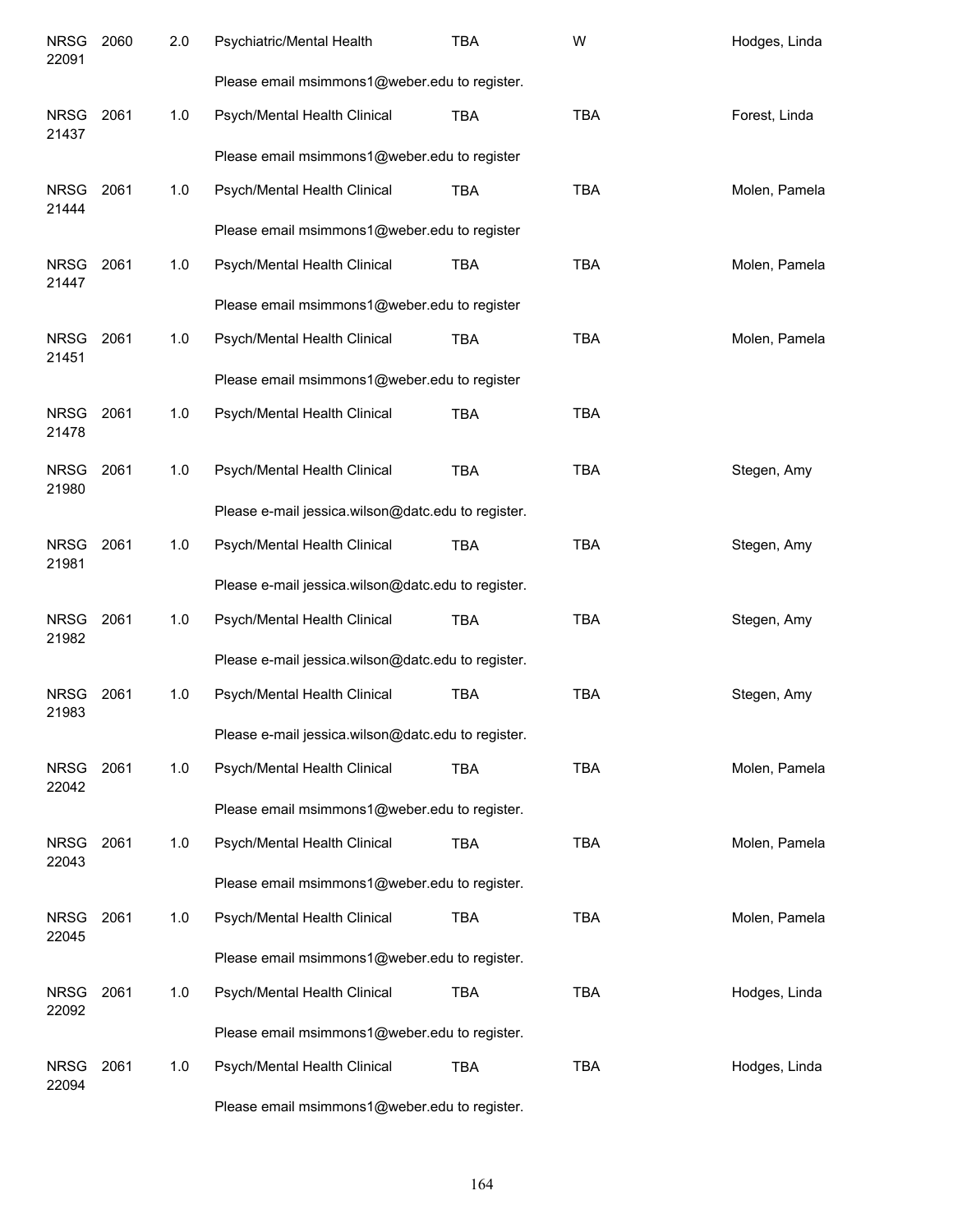| <b>NRSG</b><br>20410 | 2070 | 3.0 | Nurs Care - Adults/Children II                                                                                                                    | 0730 - 1030 | M          | D02235    | Hugie, Pamela   |
|----------------------|------|-----|---------------------------------------------------------------------------------------------------------------------------------------------------|-------------|------------|-----------|-----------------|
|                      |      |     | Please email msimmons1@weber.edu to register                                                                                                      |             |            |           |                 |
| <b>NRSG</b><br>20475 | 2070 | 3.0 | Nurs Care - Adults/Children II                                                                                                                    | <b>TBA</b>  | <b>TBA</b> | <b>OL</b> |                 |
|                      |      |     | To access the online course materials, please log in through<br>the student portal (eWeber) at http://weber.edu and select:<br>"current students" |             |            |           |                 |
| <b>NRSG</b><br>20482 | 2070 | 3.0 | Nurs Care - Adults/Children II                                                                                                                    | <b>TBA</b>  | <b>TBA</b> | OL        |                 |
|                      |      |     | To access the online course materials, please log in through<br>the student portal (eWeber) at http://weber.edu and select:<br>"current students" |             |            |           |                 |
| <b>NRSG</b><br>22013 | 2070 | 3.0 | Nurs Care - Adults/Children II                                                                                                                    | <b>TBA</b>  | <b>TBA</b> |           | Epling, Amber   |
| <b>NRSG</b><br>22081 | 2070 | 3.0 | Nurs Care - Adults/Children II                                                                                                                    | 1230 - 1530 | M          | MH341     | Hugie, Pamela   |
|                      |      |     | Please email msimmons1@weber.edu to register.                                                                                                     |             |            |           |                 |
| <b>NRSG</b><br>22082 | 2070 | 3.0 | Nurs Care - Adults/Children II                                                                                                                    | 1230 - 1530 | R          | MH341     |                 |
|                      |      |     | Please email msimmons1@weber.edu to register.                                                                                                     |             |            |           |                 |
| <b>NRSG</b><br>22096 | 2070 | 3.0 | Nurs Care - Adults/Children II                                                                                                                    | <b>TBA</b>  | MW         | AS203     | Richards, Linda |
|                      |      |     | Please email msimmons1@weber.edu to register.                                                                                                     |             |            |           |                 |
| <b>NRSG</b><br>20476 | 2071 | 4.0 | Adults/Children II Clinical                                                                                                                       | <b>TBA</b>  | <b>TBA</b> | OL        |                 |
|                      |      |     | To access the online course materials, please log in through<br>the student portal (eWeber) at http://weber.edu and select:<br>"current students" |             |            |           |                 |
| <b>NRSG</b><br>20479 | 2071 | 4.0 | Adults/Children II Clinical                                                                                                                       | <b>TBA</b>  | TBA        | OL        |                 |
|                      |      |     | To access the online course materials, please log in through<br>the student portal (eWeber) at http://weber.edu and select:<br>"current students" |             |            |           |                 |
| <b>NRSG</b><br>20487 | 2071 | 4.0 | Adults/Children II Clinical                                                                                                                       | <b>TBA</b>  | <b>TBA</b> | <b>OL</b> |                 |
|                      |      |     | To access the online course materials, please log in through<br>the student portal (eWeber) at http://weber.edu and select:<br>"current students" |             |            |           |                 |
| <b>NRSG</b><br>20491 | 2071 | 4.0 | Adults/Children II Clinical                                                                                                                       | <b>TBA</b>  | <b>TBA</b> | <b>OL</b> |                 |
|                      |      |     | To access the online course materials, please log in through<br>the student portal (eWeber) at http://weber.edu and select:<br>"current students" |             |            |           |                 |
| <b>NRSG</b><br>20494 | 2071 | 4.0 | Adults/Children II Clinical                                                                                                                       | <b>TBA</b>  | TBA        | <b>OL</b> |                 |
|                      |      |     | To access the online course materials, please log in through<br>the student portal (eWeber) at http://weber.edu and select:<br>"current students" |             |            |           |                 |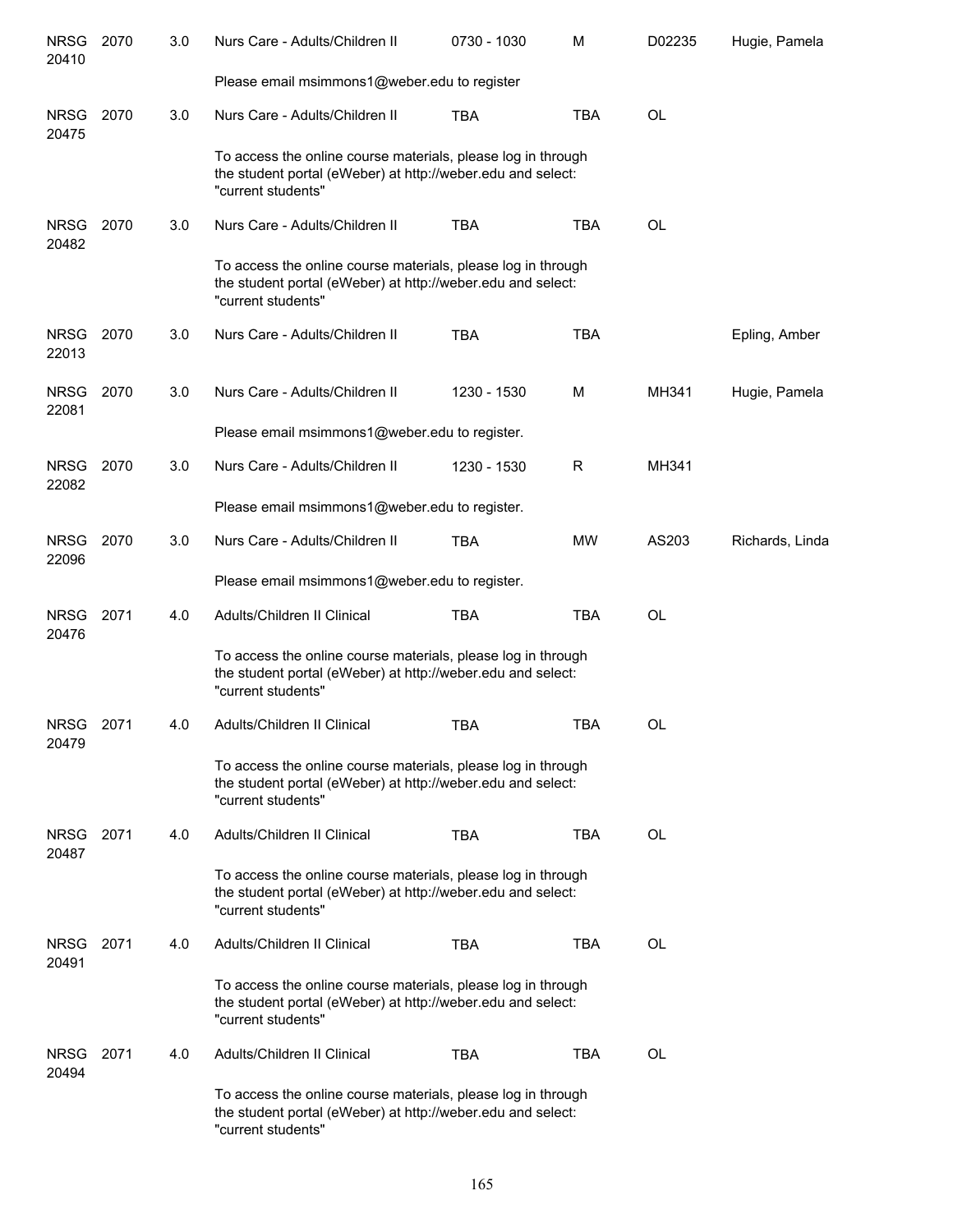| <b>NRSG</b><br>22046 | 2071 | 4.0 | Adults/Children II Clinical                   | <b>TBA</b> | W          |                  |  |  |  |  |
|----------------------|------|-----|-----------------------------------------------|------------|------------|------------------|--|--|--|--|
|                      |      |     | Please email msimmons1@weber.edu to register. |            |            |                  |  |  |  |  |
| <b>NRSG</b><br>22048 | 2071 | 4.0 | Adults/Children II Clinical                   | <b>TBA</b> | W          |                  |  |  |  |  |
|                      |      |     | Please email msimmons1@weber.edu to register. |            |            |                  |  |  |  |  |
| <b>NRSG</b><br>22049 | 2071 | 4.0 | Adults/Children II Clinical                   | <b>TBA</b> | W          |                  |  |  |  |  |
|                      |      |     | Please email msimmons1@weber.edu to register. |            |            |                  |  |  |  |  |
| <b>NRSG</b><br>22050 | 2071 | 4.0 | Adults/Children II Clinical                   | <b>TBA</b> | F          |                  |  |  |  |  |
|                      |      |     | Please email msimmons1@weber.edu to register. |            |            |                  |  |  |  |  |
| <b>NRSG</b><br>22052 | 2071 | 4.0 | Adults/Children II Clinical                   | <b>TBA</b> | F          |                  |  |  |  |  |
|                      |      |     | Please email msimmons1@weber.edu to register. |            |            |                  |  |  |  |  |
| <b>NRSG</b><br>22054 | 2071 | 4.0 | Adults/Children II Clinical                   | <b>TBA</b> | Τ          |                  |  |  |  |  |
|                      |      |     | Please email msimmons1@weber.edu to register. |            |            |                  |  |  |  |  |
| <b>NRSG</b><br>22056 | 2071 | 4.0 | Adults/Children II Clinical                   | <b>TBA</b> | R          |                  |  |  |  |  |
|                      |      |     | Please email msimmons1@weber.edu to register. |            |            |                  |  |  |  |  |
| <b>NRSG</b><br>22057 | 2071 | 4.0 | Adults/Children II Clinical                   | <b>TBA</b> | R          |                  |  |  |  |  |
|                      |      |     | Please email msimmons1@weber.edu to register. |            |            |                  |  |  |  |  |
| <b>NRSG</b><br>22059 | 2071 | 4.0 | Adults/Children II Clinical                   | <b>TBA</b> | Τ          |                  |  |  |  |  |
|                      |      |     | Please email msimmons1@weber.edu to register. |            |            |                  |  |  |  |  |
| <b>NRSG</b><br>22097 | 2071 | 4.0 | Adults/Children II Clinical                   | <b>TBA</b> | <b>TBA</b> | Richards, Linda  |  |  |  |  |
|                      |      |     | Please email msimmons1@weber.edu to register. |            |            |                  |  |  |  |  |
| <b>NRSG</b><br>22098 | 2071 | 4.0 | Adults/Children II Clinical                   | <b>TBA</b> | <b>TBA</b> | Reese, Jody      |  |  |  |  |
|                      |      |     | Please email msimmons1@weber.edu to register. |            |            |                  |  |  |  |  |
| <b>NRSG</b><br>22099 | 2071 | 4.0 | Adults/Children II Clinical                   | <b>TBA</b> | <b>TBA</b> | Reese, Jody      |  |  |  |  |
|                      |      |     | Please email msimmons1@weber.edu to register. |            |            |                  |  |  |  |  |
| <b>NRSG</b><br>22100 | 2071 | 4.0 | Adults/Children II Clinical                   | <b>TBA</b> | <b>TBA</b> | Hodges, Linda    |  |  |  |  |
|                      |      |     | Please email msimmons1@weber.edu to register. |            |            |                  |  |  |  |  |
| <b>NRSG</b><br>22117 | 2071 | 4.0 | Adults/Children II Clinical                   | <b>TBA</b> | <b>TBA</b> | Jorgensen, Cyndi |  |  |  |  |
| <b>NRSG</b><br>24303 | 2071 | 4.0 | Adults/Children II Clinical                   | <b>TBA</b> | <b>TBA</b> | Jorgensen, Cyndi |  |  |  |  |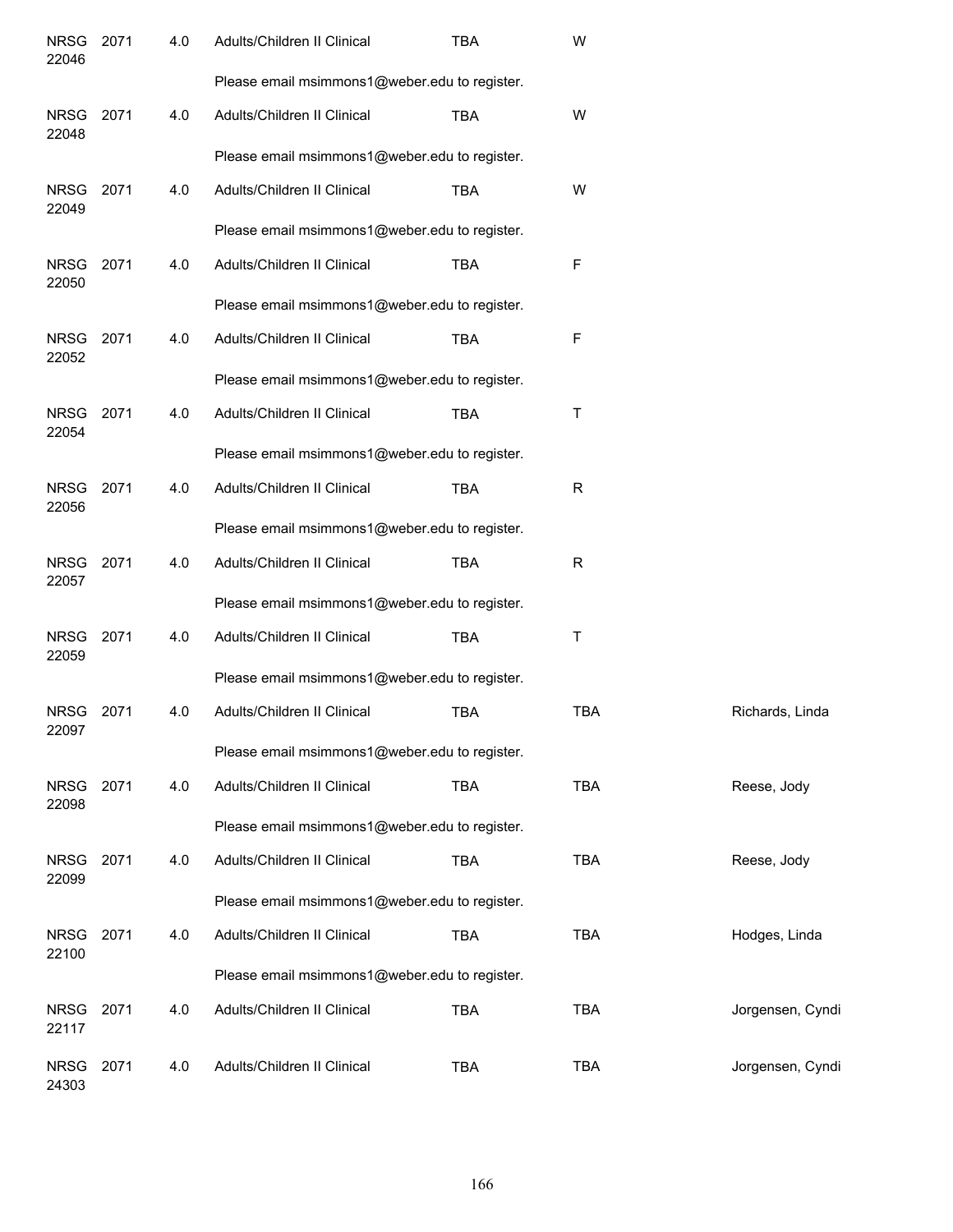| <b>NRSG</b><br>24304 | 2071 | 4.0 | Adults/Children II Clinical                                                                                                                       | <b>TBA</b>  | <b>TBA</b> |           | Jorgensen, Cyndi  |
|----------------------|------|-----|---------------------------------------------------------------------------------------------------------------------------------------------------|-------------|------------|-----------|-------------------|
| <b>NRSG</b><br>21984 | 2080 | 2.0 | Patient Care Management                                                                                                                           | <b>TBA</b>  | <b>TBA</b> | DT1115    | Kuncl, Nancy      |
|                      |      |     | Please e-mail jessica.wilson@datc.edu to register.                                                                                                |             |            |           |                   |
| <b>NRSG</b><br>22083 | 2080 | 2.0 | Patient Care Management                                                                                                                           | 1430 - 1630 | T          | MH117     | Thornock, Susan   |
|                      |      |     | Please email msimmons1@weber.edu to register.                                                                                                     |             |            |           |                   |
| <b>NRSG</b><br>21985 | 2081 | 3.0 | Patient Care Mgmt Clinical                                                                                                                        | <b>TBA</b>  | <b>TBA</b> |           | Kuncl, Nancy      |
|                      |      |     | Please e-mail jessica.wilson@datc.edu to register.                                                                                                |             |            |           |                   |
| <b>NRSG</b><br>21986 | 2081 | 3.0 | Patient Care Mgmt Clinical                                                                                                                        | <b>TBA</b>  | <b>TBA</b> |           | Kuncl, Nancy      |
|                      |      |     | Please e-mail jessica.wilson@datc.edu to register.                                                                                                |             |            |           |                   |
| <b>NRSG</b><br>21987 | 2081 | 3.0 | Patient Care Mgmt Clinical                                                                                                                        | <b>TBA</b>  | <b>TBA</b> |           | Kuncl, Nancy      |
|                      |      |     | Please e-mail jessica.wilson@datc.edu to register.                                                                                                |             |            |           |                   |
| <b>NRSG</b><br>21988 | 2081 | 3.0 | Patient Care Mgmt Clinical                                                                                                                        | <b>TBA</b>  | <b>TBA</b> |           | Kuncl, Nancy      |
|                      |      |     | Please e-mail jessica.wilson@datc.edu to register.                                                                                                |             |            |           |                   |
| <b>NRSG</b><br>22060 | 2081 | 3.0 | Patient Care Mgmt Clinical                                                                                                                        | <b>TBA</b>  | <b>TBA</b> |           |                   |
|                      |      |     | Please email msimmons1@weber.edu to register.                                                                                                     |             |            |           |                   |
| <b>NRSG</b><br>22063 | 2081 | 3.0 | Patient Care Mgmt Clinical                                                                                                                        | <b>TBA</b>  | <b>TBA</b> |           |                   |
|                      |      |     | Please email msimmons1@weber.edu to register.                                                                                                     |             |            |           |                   |
| <b>NRSG</b><br>22067 | 2081 | 3.0 | Patient Care Mgmt Clinical                                                                                                                        | <b>TBA</b>  | <b>TBA</b> |           |                   |
|                      |      |     | Please email msimmons1@weber.edu to register.                                                                                                     |             |            |           |                   |
| <b>NRSG</b><br>20501 | 2283 | 1.0 | Directed Readings & Projects                                                                                                                      | <b>TBA</b>  | <b>TBA</b> | <b>OL</b> |                   |
|                      |      |     | To access the online course materials, please log in through<br>the student portal (eWeber) at http://weber.edu and select:<br>"current students" |             |            |           |                   |
| <b>NRSG</b><br>20503 | 2283 | 1.0 | Directed Readings & Projects                                                                                                                      | <b>TBA</b>  | <b>TBA</b> | OL        |                   |
|                      |      |     | To access the online course materials, please log in through<br>the student portal (eWeber) at http://weber.edu and select:<br>"current students" |             |            |           |                   |
| <b>NRSG</b><br>20504 | 2283 | 1.0 | Directed Readings & Projects                                                                                                                      | <b>TBA</b>  | <b>TBA</b> | OL        |                   |
|                      |      |     | To access the online course materials, please log in through<br>the student portal (eWeber) at http://weber.edu and select:<br>"current students" |             |            |           |                   |
| <b>NRSG</b><br>21989 | 2283 | 1.0 | Directed Readings & Projects                                                                                                                      | <b>TBA</b>  | <b>TBA</b> | DT1115    | Dreyer, Katherine |
|                      |      |     | Please e-mail jessica.wilson@datc.edu to register.                                                                                                |             |            |           |                   |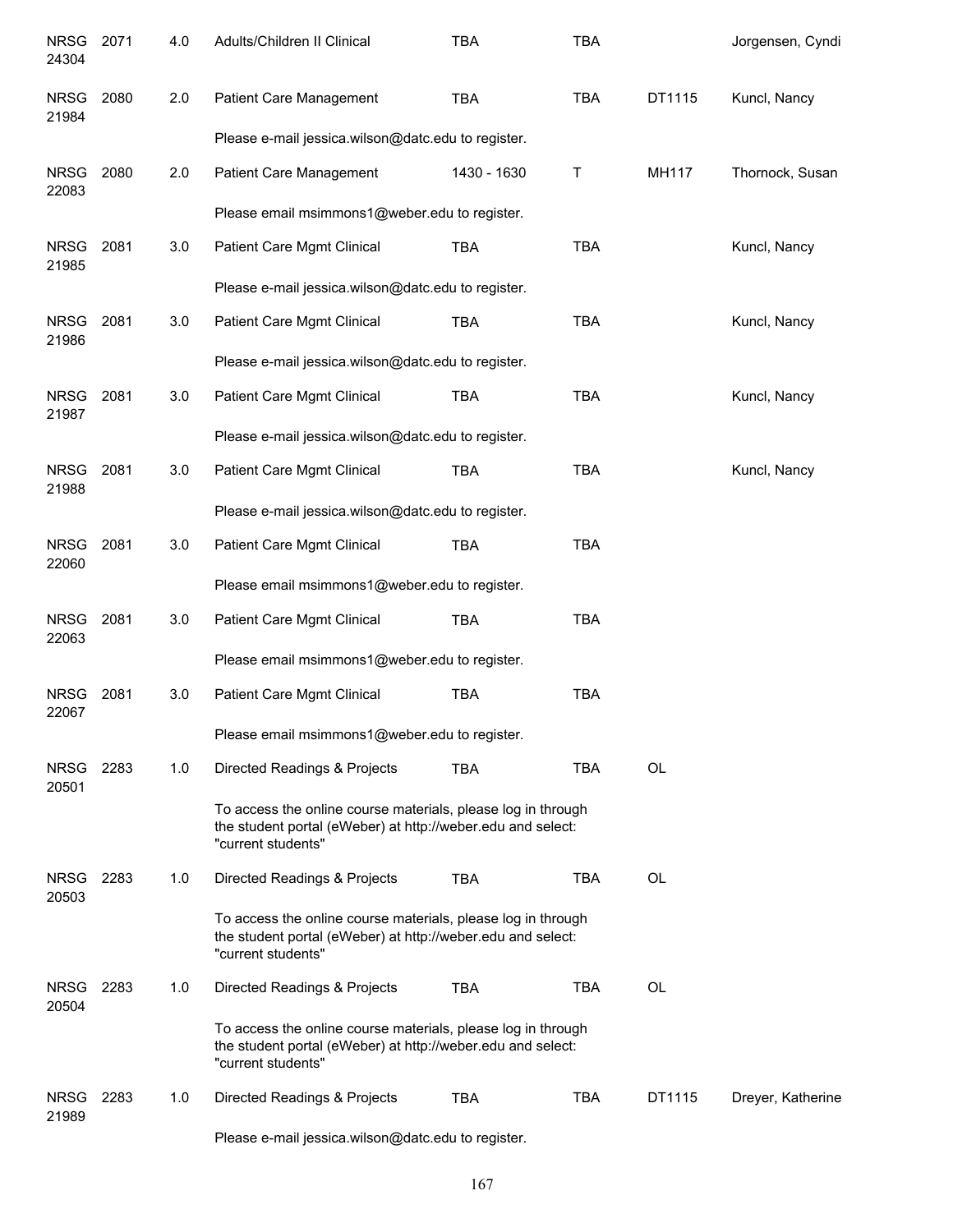| <b>NRSG</b><br>21990 | 2283 | 1.0 | Directed Readings & Projects                                                                                                                      | <b>TBA</b>  | <b>TBA</b>  | DT1115 | Dreyer, Katherine |
|----------------------|------|-----|---------------------------------------------------------------------------------------------------------------------------------------------------|-------------|-------------|--------|-------------------|
|                      |      |     | Please e-mail jessica.wilson@datc.edu to register.                                                                                                |             |             |        |                   |
| <b>NRSG</b><br>21991 | 2283 | 1.0 | Directed Readings & Projects                                                                                                                      | <b>TBA</b>  | <b>TBA</b>  | DT1115 | Dreyer, Katherine |
|                      |      |     | Please e-mail jessica.wilson@datc.edu to register.                                                                                                |             |             |        |                   |
| <b>NRSG</b><br>22101 | 2283 | 1.0 | Directed Readings & Projects                                                                                                                      | <b>TBA</b>  | <b>TBA</b>  | AS203  |                   |
|                      |      |     | Please email msimmons1@weber.edu to register.                                                                                                     |             |             |        |                   |
| <b>NRSG</b><br>22102 | 2283 | 1.0 | Directed Readings & Projects                                                                                                                      | <b>TBA</b>  | <b>TBA</b>  | AS203  |                   |
|                      |      |     | Please email msimmons1@weber.edu to register.                                                                                                     |             |             |        |                   |
| <b>NRSG</b><br>22103 | 2283 | 1.0 | Directed Readings & Projects                                                                                                                      | <b>TBA</b>  | <b>TBA</b>  | AS203  |                   |
|                      |      |     | Please email msimmons1@weber.edu to register.                                                                                                     |             |             |        |                   |
| <b>NRSG</b><br>22104 | 2283 | 1.0 | Directed Readings & Projects                                                                                                                      | <b>TBA</b>  | <b>TBA</b>  | MH420  | Rice, Pamela      |
|                      |      |     | Please email msimmons1@weber.edu to register.                                                                                                     |             |             |        |                   |
| <b>NRSG</b><br>22106 | 2283 | 1.0 | Directed Readings & Projects                                                                                                                      | <b>TBA</b>  | <b>TBA</b>  | MH420  | Rice, Pamela      |
|                      |      |     | Please email msimmons1@weber.edu to register.                                                                                                     |             |             |        |                   |
| NRSG<br>22107        | 2283 | 1.0 | Directed Readings & Projects                                                                                                                      | <b>TBA</b>  | <b>TBA</b>  | MH420  | Rice, Pamela      |
|                      |      |     | Please email msimmons1@weber.edu to register.                                                                                                     |             |             |        |                   |
| <b>NRSG</b><br>24305 | 2283 | 1.0 | Directed Readings & Projects                                                                                                                      | <b>TBA</b>  | <b>TBA</b>  |        | Epling, Amber     |
| <b>NRSG</b><br>24306 | 2283 | 1.0 | Directed Readings & Projects                                                                                                                      | <b>TBA</b>  | <b>TBA</b>  |        | Epling, Amber     |
| <b>NRSG</b><br>24307 | 2283 | 1.0 | Directed Readings & Projects                                                                                                                      | <b>TBA</b>  | <b>TBA</b>  |        | Epling, Amber     |
| <b>NRSG</b><br>23783 | 3010 | 3.0 | Nursing History & Theory                                                                                                                          | 0930 - 1220 | W           | MH480  | Burton, Karen     |
| <b>NRSG</b><br>23784 | 3010 | 3.0 | Nursing History & Theory                                                                                                                          | 0930 - 1220 | W           | MH341  | Judd, Deborah     |
| <b>NRSG</b><br>23851 | 3010 | 3.0 | Nursing History & Theory                                                                                                                          | <b>TBA</b>  | <b>TBA</b>  | OL     | Hart, Lori        |
|                      |      |     | To access the online course materials, please log in through<br>the student portal (eWeber) at http://weber.edu and select:<br>"current students" |             |             |        |                   |
| <b>NRSG</b><br>23786 | 3020 | 3.0 | SI Nursing Research                                                                                                                               | 0830 - 1120 | Τ           | MH304  | Cantwell, Sally   |
| <b>NRSG</b><br>23788 | 3020 | 3.0 | SI Nursing Research                                                                                                                               | 0830 - 1120 | $\mathsf R$ | MH304  | Huber, Debra      |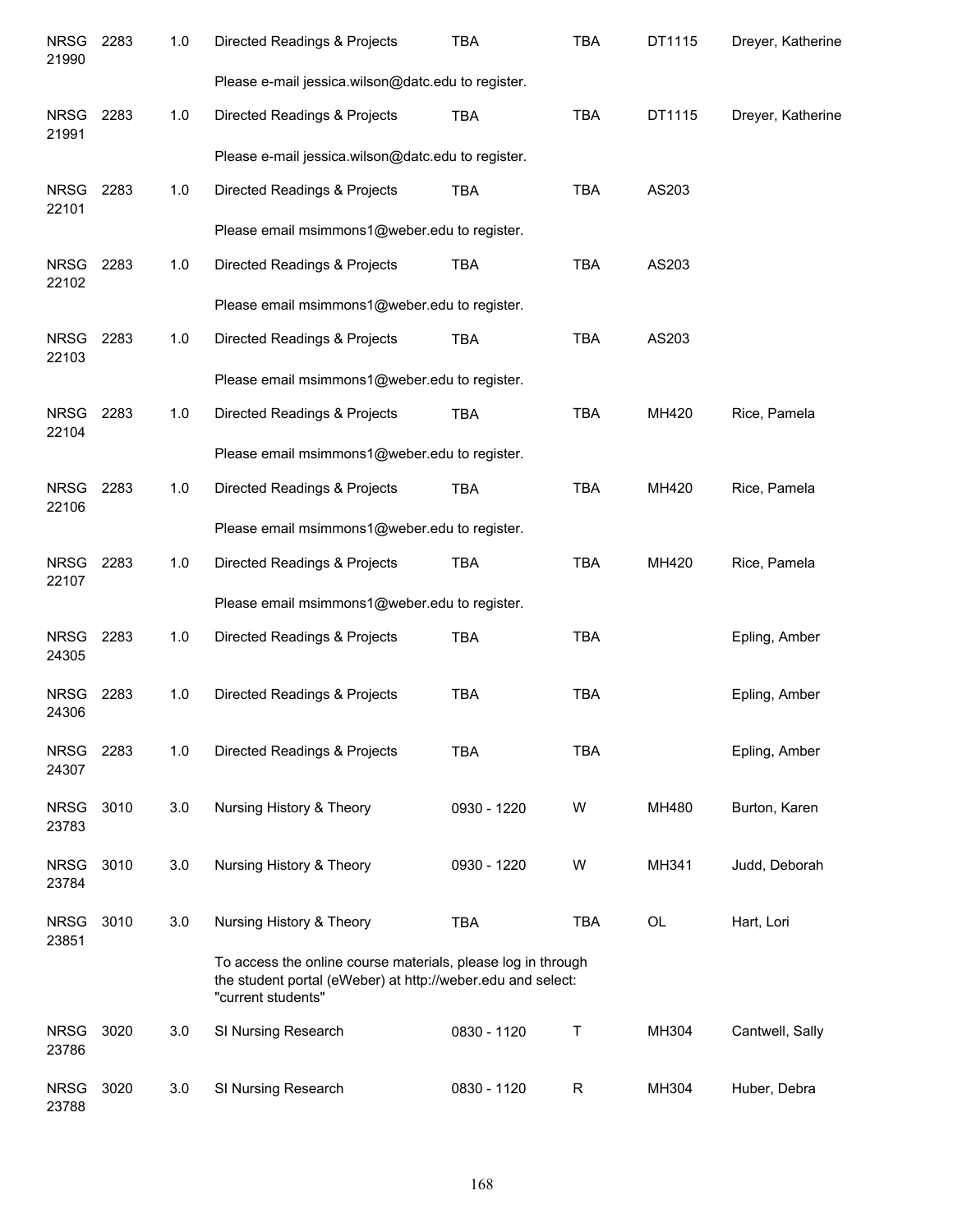| <b>NRSG</b><br>23852 | 3020 | 3.0 | SI Nursing Research                                                                                                                               | <b>TBA</b>  | <b>TBA</b> | <b>OL</b>    | Judd, Deborah                 |
|----------------------|------|-----|---------------------------------------------------------------------------------------------------------------------------------------------------|-------------|------------|--------------|-------------------------------|
|                      |      |     | To access the online course materials, please log in through<br>the student portal (eWeber) at http://weber.edu and select:<br>"current students" |             |            |              |                               |
| <b>NRSG</b><br>23789 | 3030 | 3.0 | SI Assessment Across Life Span                                                                                                                    | 1130 - 1420 | Τ          | <b>MH117</b> | Cox, Marilyn                  |
| <b>NRSG</b><br>23790 | 3030 | 3.0 | SI Assessment Across Life Span                                                                                                                    | 1130 - 1420 | R          | MH117        | Ballingham, Suzanne           |
| <b>NRSG</b><br>23853 | 3030 | 3.0 | SI Assessment Across Life Span                                                                                                                    | <b>TBA</b>  | <b>TBA</b> | <b>OL</b>    | Hicks, Michelle               |
|                      |      |     | To access the online course materials, please log in through<br>the student portal (eWeber) at http://weber.edu and select:<br>"current students" |             |            |              |                               |
| <b>NRSG</b><br>23792 | 3031 | 1.0 | SI Assess Life Span Clinical                                                                                                                      | 1430 - 1620 | т          | MHNP LAB     | Cox, Marilyn                  |
| <b>NRSG</b><br>23798 | 3031 | 1.0 | SI Assess Life Span Clinical                                                                                                                      | 1430 - 1620 | Τ          |              | MHNP LAB Williams, Kristiann  |
| <b>NRSG</b><br>23799 | 3031 | 1.0 | SI Assess Life Span Clinical                                                                                                                      | 1430 - 1620 | R          |              | MHNP LAB Ballingham, Suzanne  |
| <b>NRSG</b><br>23800 | 3031 | 1.0 | SI Assess Life Span Clinical                                                                                                                      | 1430 - 1620 | R          | MHNP LAB     | Burton, Karen                 |
| <b>NRSG</b><br>23855 | 3031 | 1.0 | SI Assess Life Span Clinical                                                                                                                      | <b>TBA</b>  | <b>TBA</b> | <b>OL</b>    | Hicks, Michelle               |
|                      |      |     | To access the online course materials, please log in through<br>the student portal (eWeber) at http://weber.edu and select:<br>"current students" |             |            |              |                               |
| <b>NRSG</b><br>23803 | 3040 | 3.0 | Nursing Concepts/Acute Illness                                                                                                                    | 1030 - 1320 | W          | MH355        | Cox, Marilyn                  |
| <b>NRSG</b><br>23804 | 3040 | 3.0 | Nursing Concepts/Acute Illness                                                                                                                    | 1030 - 1320 | W          | MH117        | Williams, Kristiann           |
| <b>NRSG</b><br>23861 | 3040 | 3.0 | Nursing Concepts/Acute Illness                                                                                                                    | <b>TBA</b>  | TBA        | OL           | Cox, Marilyn                  |
|                      |      |     | To access the online course materials, please log in through<br>the student portal (eWeber) at http://weber.edu and select:<br>"current students" |             |            |              |                               |
| <b>NRSG</b><br>23807 | 3050 | 3.0 | Nursing: High Risk Family                                                                                                                         | 1200 - 1450 | T          | MH332        | Burton, Karen                 |
| <b>NRSG</b><br>23837 | 3050 | 3.0 | Nursing: High Risk Family                                                                                                                         | <b>TBA</b>  | <b>TBA</b> | OL           | Ballingham, Suzanne           |
|                      |      |     | To access the online course materials, please log in through<br>the student portal (eWeber) at http://weber.edu and select:<br>"current students" |             |            |              |                               |
| <b>NRSG</b><br>23808 | 3051 | 1.0 | High Risk Family Laboratory                                                                                                                       | 1500 - 1550 | Т          |              | MHSIM LAE Ballingham, Suzanne |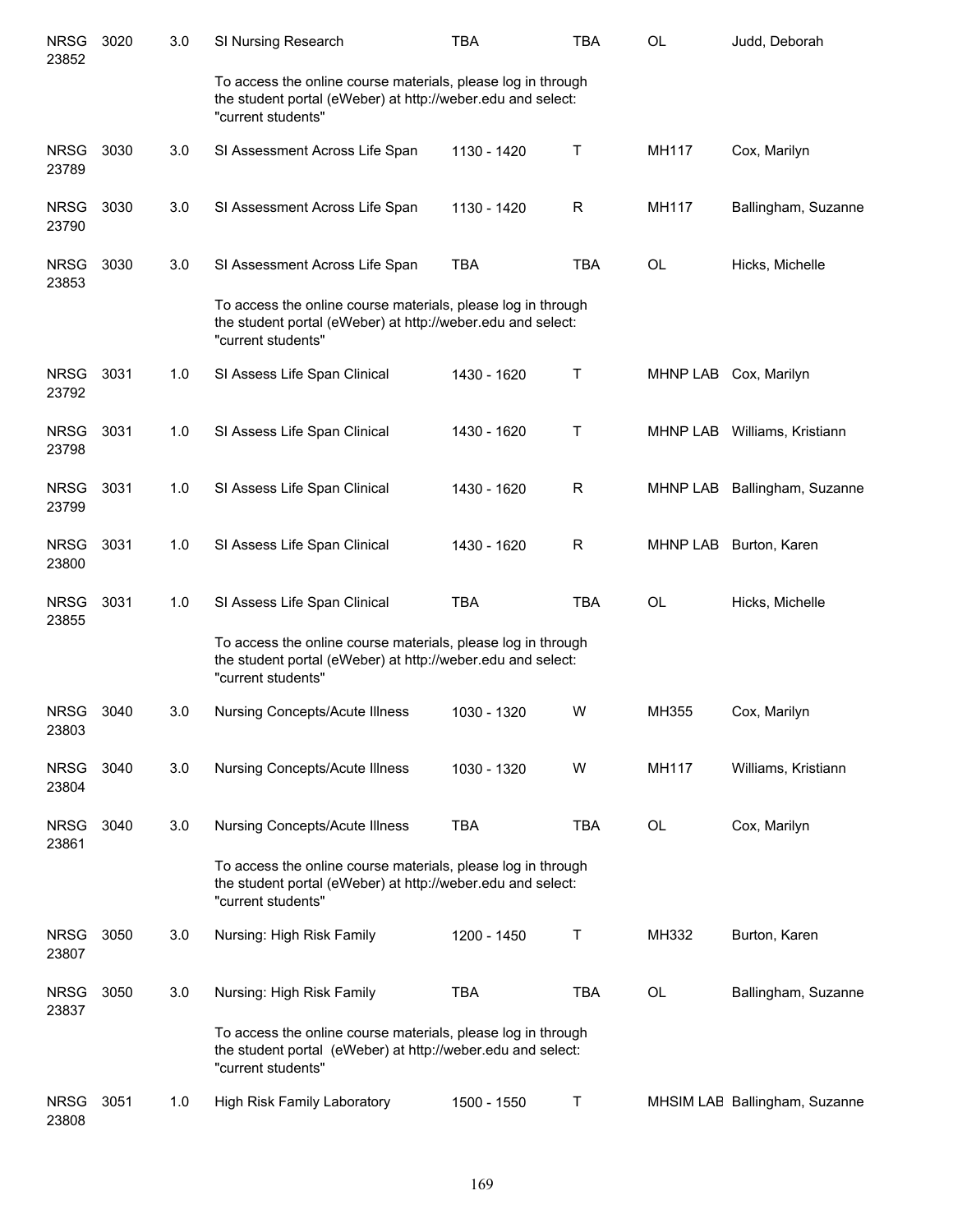| <b>NRSG</b><br>23810 | 3051 | 1.0 | High Risk Family Laboratory                                                                                                                       | 1500 - 1550 | Т           |           | MHSIM LAE Burton, Karen   |
|----------------------|------|-----|---------------------------------------------------------------------------------------------------------------------------------------------------|-------------|-------------|-----------|---------------------------|
| <b>NRSG</b><br>23838 | 3051 | 1.0 | High Risk Family Laboratory                                                                                                                       | <b>TBA</b>  | <b>TBA</b>  | <b>OL</b> | Ballingham, Suzanne       |
|                      |      |     | To access the online course materials, please log in through<br>the student portal (eWeber) at http://weber.edu and select:<br>"current students" |             |             |           |                           |
| <b>NRSG</b><br>23811 | 3060 | 3.0 | Nursing: High Risk Adult                                                                                                                          | 1130 - 1420 | R           | MH304     | Cantwell, Sally           |
| <b>NRSG</b><br>23812 | 3061 | 1.0 | High Risk Adult Laboratory                                                                                                                        | 1430 - 1520 | $\mathsf R$ |           | MHSIM LAE Cantwell, Sally |
| <b>NRSG</b><br>23813 | 3061 | 1.0 | High Risk Adult Laboratory                                                                                                                        | 1430 - 1520 | $\mathsf R$ |           | MHSIM LAE Cantwell, Sally |
| <b>NRSG</b><br>23814 | 3070 | 3.0 | Threats & Crises: Nrsg Response                                                                                                                   | 1130 - 1420 | R           | MH327     | Gooder, Valerie           |
| <b>NRSG</b><br>23815 | 3071 | 1.0 | Threats/Crisis: Response Lab                                                                                                                      | 1430 - 1520 | R           | MH327     | Draper, London            |
| <b>NRSG</b><br>23816 | 3071 | 1.0 | Threats/Crisis: Response Lab                                                                                                                      | 1430 - 1520 | R           | MH327     | Gooder, Valerie           |
| <b>NRSG</b><br>23817 | 4020 | 3.0 | DV Nursing: Community Health                                                                                                                      | 0830 - 1120 | Τ           | MH341     | Pratt, Judith             |
| <b>NRSG</b><br>23835 | 4020 | 3.0 | DV Nursing: Community Health                                                                                                                      | <b>TBA</b>  | <b>TBA</b>  | <b>OL</b> | Pratt, Judith             |
|                      |      |     | To access the online course materials, please log in through<br>the student portal (eWeber) at http://weber.edu and select:<br>"current students" |             |             |           |                           |
| <b>NRSG</b><br>23844 | 4020 | 3.0 | DV Nursing: Community Health                                                                                                                      | <b>TBA</b>  | <b>TBA</b>  | <b>OL</b> | Pratt, Judith             |
|                      |      |     | To access the online course materials, please log in through<br>the student portal (eWeber) at http://weber.edu and select:<br>"current students" |             |             |           |                           |
| <b>NRSG</b><br>23818 | 4021 | 1.0 | DV Community Nursing Lab                                                                                                                          | <b>TBA</b>  | Т           |           | Burton, Karen             |
| <b>NRSG</b><br>23819 | 4021 | 1.0 | DV Community Nursing Lab                                                                                                                          | <b>TBA</b>  | $\mathsf T$ |           | Burton, Karen             |
| <b>NRSG</b><br>23820 | 4021 | 1.0 | DV Community Nursing Lab                                                                                                                          | <b>TBA</b>  | $\mathsf T$ |           | Burton, Karen             |
| <b>NRSG</b><br>23836 | 4021 | 1.0 | DV Community Nursing Lab                                                                                                                          | <b>TBA</b>  | <b>TBA</b>  | <b>OL</b> | Pratt, Judith             |
|                      |      |     | To access the online course materials, please log in through<br>the student portal (eWeber) at http://weber.edu and select:<br>"current students" |             |             |           |                           |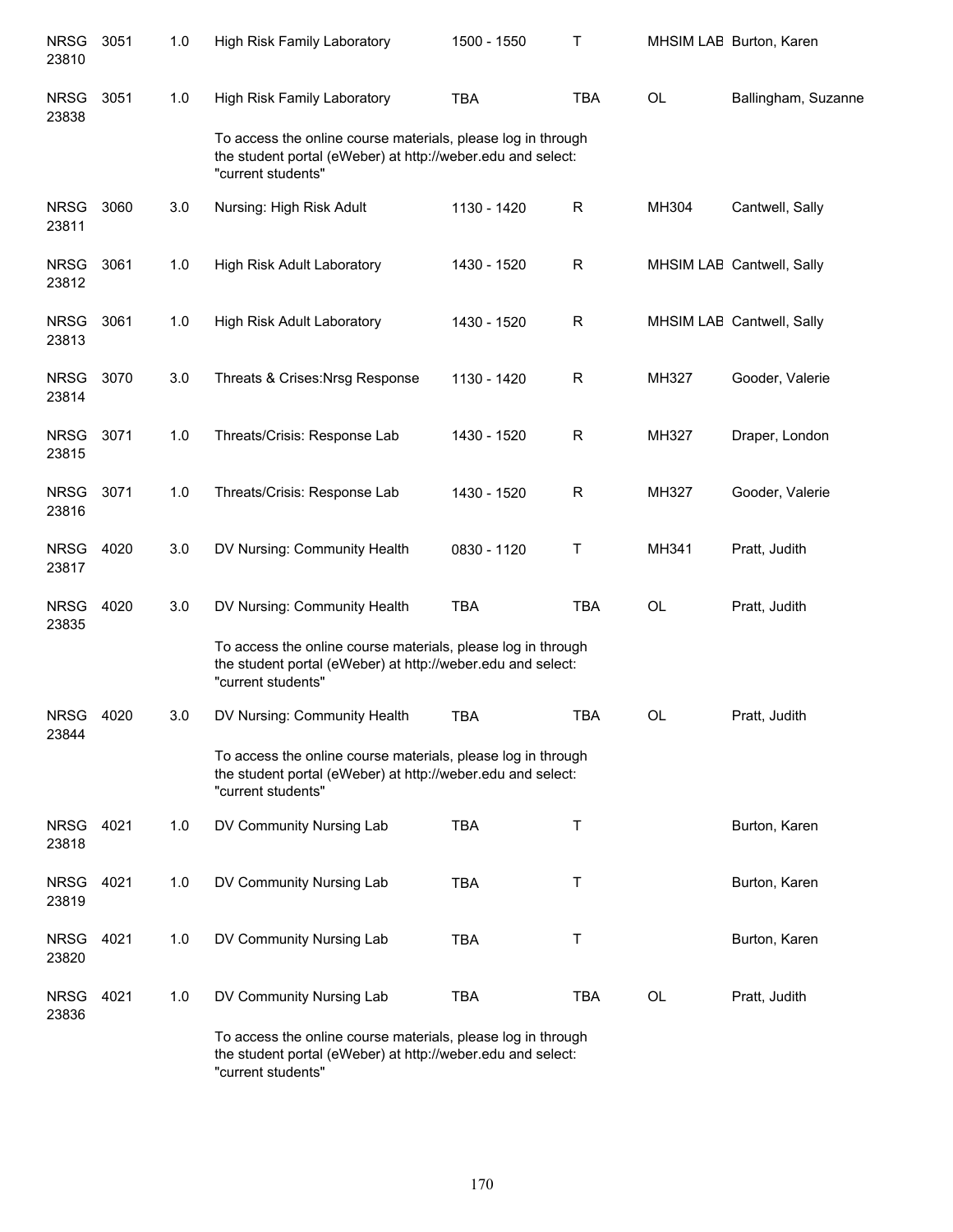| <b>NRSG</b><br>23845 | 4021 | 1.0 | DV Community Nursing Lab                                                                                                                          | TBA         | TBA        | <b>OL</b> | Pratt, Judith    |
|----------------------|------|-----|---------------------------------------------------------------------------------------------------------------------------------------------------|-------------|------------|-----------|------------------|
|                      |      |     | To access the online course materials, please log in through<br>the student portal (eWeber) at http://weber.edu and select:<br>"current students" |             |            |           |                  |
| <b>NRSG</b><br>23864 | 4030 | 2.0 | Power/Policy/Politics in Nursi                                                                                                                    | <b>TBA</b>  | <b>TBA</b> | OL        | Judkins, Bonnie  |
|                      |      |     | To access the online course materials, please log in through<br>the student portal (eWeber) at http://weber.edu and select:<br>"current students" |             |            |           |                  |
| <b>NRSG</b><br>23823 | 4040 | 3.0 | Leadership & Management                                                                                                                           | 0830 - 1120 | R          | MH341     | Hofmann, Linda   |
| <b>NRSG</b><br>23839 | 4040 | 3.0 | Leadership & Management                                                                                                                           | <b>TBA</b>  | <b>TBA</b> | <b>OL</b> | Hugie, Pamela    |
|                      |      |     | To access the online course materials, please log in through<br>the student portal (eWeber) at http://weber.edu and select:<br>"current students" |             |            |           |                  |
| <b>NRSG</b><br>23825 | 4041 | 1.0 | Leadership & Mgmt Laboratory                                                                                                                      | <b>TBA</b>  | R          |           | Draper, London   |
| <b>NRSG</b><br>23826 | 4041 | 1.0 | Leadership & Mgmt Laboratory                                                                                                                      | <b>TBA</b>  | R          |           | Draper, London   |
| <b>NRSG</b><br>23827 | 4041 | 1.0 | Leadership & Mgmt Laboratory                                                                                                                      | <b>TBA</b>  | R          |           | Draper, London   |
| <b>NRSG</b><br>23841 | 4041 | 1.0 | Leadership & Mgmt Laboratory                                                                                                                      | <b>TBA</b>  | <b>TBA</b> | <b>OL</b> | Hugie, Pamela    |
|                      |      |     | To access the online course materials, please log in through<br>the student portal (eWeber) at http://weber.edu and select:<br>"current students" |             |            |           |                  |
| <b>NRSG</b><br>23828 | 4060 | 3.0 | <b>Oncology Nursing</b>                                                                                                                           | 1230 - 1520 | Τ          | MH341     | Killebrew, Julie |
| <b>NRSG</b><br>23829 | 4061 | 1.0 | <b>Oncology Nursing Laboratory</b>                                                                                                                | 1130 - 1220 | т          | MH341     | Judd, Deborah    |
| <b>NRSG</b><br>23830 | 4061 | 1.0 | <b>Oncology Nursing Laboratory</b>                                                                                                                | 1130 - 1220 | Т          | MH341     | Chase, Tamara    |
| <b>NRSG</b><br>23831 | 4830 | 1.0 | <b>Directed Theoretical Readings</b>                                                                                                              | <b>TBA</b>  | <b>TBA</b> | OL        | Cox, Marilyn     |
|                      |      |     | To access the online course materials, please log in through<br>the student portal (eWeber) at http://weber.edu and select:<br>"current students" |             |            |           |                  |
| <b>NRSG</b><br>23832 | 4840 | 3.0 | <b>Honors Nursing Seminar</b>                                                                                                                     | 1800 - 1850 | Τ          | MH101     | Draper, London   |
| <b>NRSG</b><br>23833 | 4900 | 2.0 | Integration of Prof Concepts                                                                                                                      | 1600 - 1750 | Т          | MH101     | Chase, Tamara    |
| <b>NRSG</b><br>23834 | 4900 | 2.0 | Integration of Prof Concepts                                                                                                                      | 1530 - 1720 | R          | MH332     | Chase, Tamara    |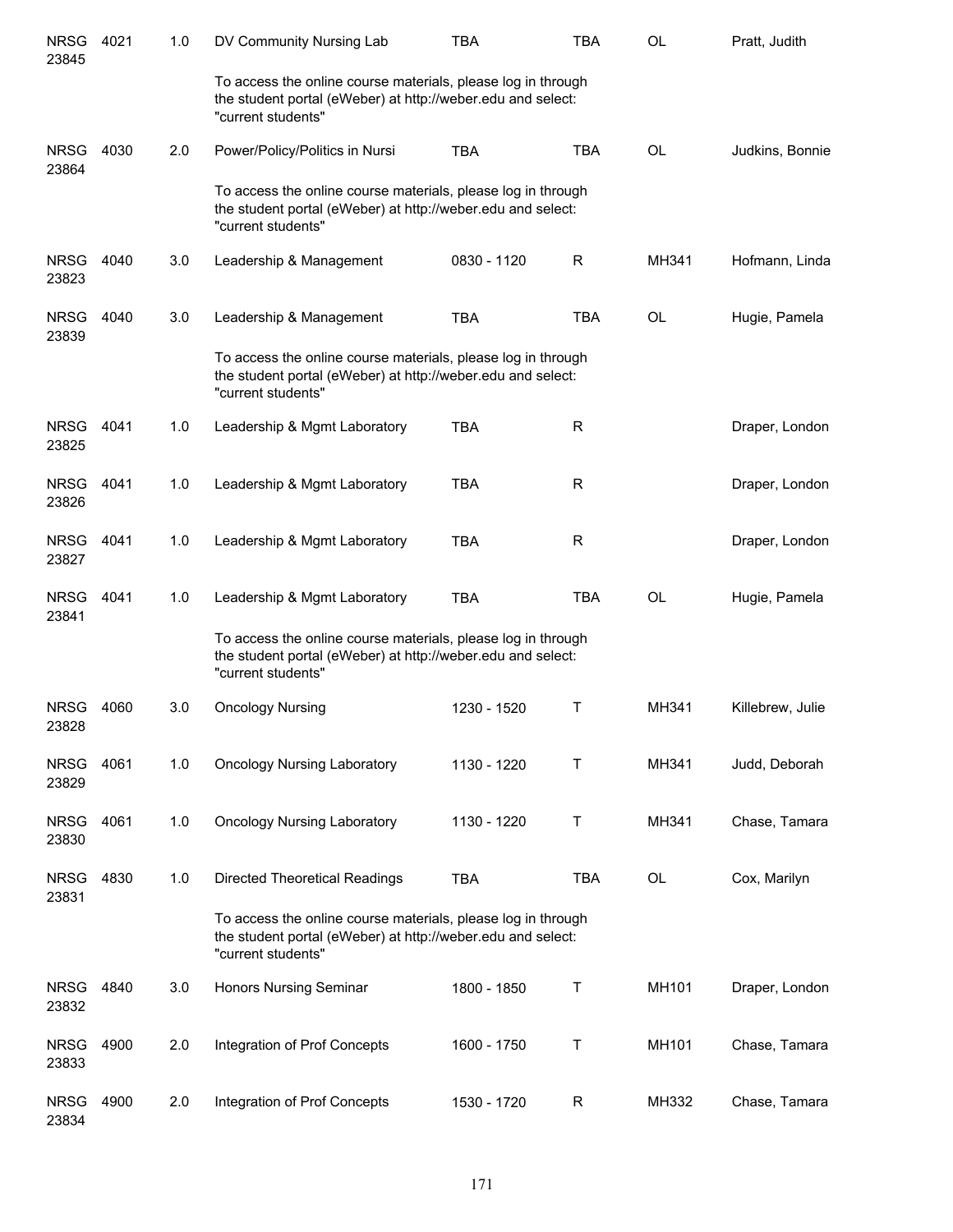| <b>NRSG</b><br>23842 | 4900 | 2.0 | Integration of Prof Concepts                                                                                                                      | <b>TBA</b>  | TBA        | OL          | Ballingham, Suzanne |
|----------------------|------|-----|---------------------------------------------------------------------------------------------------------------------------------------------------|-------------|------------|-------------|---------------------|
|                      |      |     | To access the online course materials, please log in through<br>the student portal (eWeber) at http://weber.edu and select:<br>"current students" |             |            |             |                     |
| <b>NRSG</b><br>23847 | 4900 | 2.0 | Integration of Prof Concepts                                                                                                                      | <b>TBA</b>  | <b>TBA</b> | <b>OL</b>   | Cox, Marilyn        |
|                      |      |     | To access the online course materials, please log in through<br>the student portal (eWeber) at http://weber.edu and select:<br>"current students" |             |            |             |                     |
| <b>NUCM</b><br>21211 | 4103 | 3.0 | Radiopharmaceuticals/Dosage                                                                                                                       | <b>TBA</b>  | <b>TBA</b> | MH          | Hawk, Julie         |
| <b>NUCM</b><br>21481 | 4103 | 3.0 | Radiopharmaceuticals/Dosage                                                                                                                       | <b>TBA</b>  | <b>TBA</b> |             | Hawk, Julie         |
| <b>NUCM</b><br>21212 | 4861 | 3.0 | <b>Clinical Education</b>                                                                                                                         | <b>TBA</b>  | <b>TBA</b> | MH          | Harrison, Wynn      |
| <b>NUCM</b><br>21482 | 4861 | 3.0 | <b>Clinical Education</b>                                                                                                                         | <b>TBA</b>  | <b>TBA</b> |             | Harrison, Wynn      |
| <b>NUTR</b><br>22902 | 1020 | 3.0 | LS Foundations in Nutrition                                                                                                                       | 0930 - 1020 | <b>MWF</b> | <b>SW34</b> | Hansen, Rodney      |
|                      |      |     | \$15 Lab Fee                                                                                                                                      |             |            |             |                     |
| <b>NUTR</b><br>22903 | 1020 | 3.0 | LS Foundations in Nutrition                                                                                                                       | 1030 - 1120 | <b>MWF</b> | <b>SW34</b> | Turley, Jennifer    |
|                      |      |     | \$15 Lab Fee                                                                                                                                      |             |            |             |                     |
| <b>NUTR</b><br>22904 | 1020 | 3.0 | LS Foundations in Nutrition                                                                                                                       | 0900 - 1015 | <b>TR</b>  | <b>SW34</b> | Thompson, Joan      |
|                      |      |     | \$15 Lab Fee                                                                                                                                      |             |            |             |                     |
| <b>NUTR</b><br>22905 | 1020 | 3.0 | LS Foundations in Nutrition                                                                                                                       | 1030 - 1145 | <b>TR</b>  | <b>SW34</b> | Thompson, Joan      |
|                      |      |     | \$15 Lab Fee                                                                                                                                      |             |            |             |                     |
| <b>NUTR</b><br>22907 | 1020 | 3.0 | LS Foundations in Nutrition                                                                                                                       | 0830 - 0920 | <b>MWF</b> | <b>SW34</b> | Hansen, Rodney      |
|                      |      |     | \$15 Lab Fee                                                                                                                                      |             |            |             |                     |
| <b>NUTR</b><br>22910 | 1020 | 3.0 | LS Foundations in Nutrition                                                                                                                       | 1730 - 2010 | W          | <b>SW34</b> | Garr, Lindsay       |
| <b>NUTR</b><br>22944 | 1020 | 3.0 | LS Foundations in Nutrition                                                                                                                       | 1730 - 2010 | Т          | <b>SW34</b> | Richards, Rebecca   |
|                      |      |     | \$15 Lab Fee                                                                                                                                      |             |            |             |                     |
| <b>NUTR</b><br>22946 | 1020 | 3.0 | LS Foundations in Nutrition                                                                                                                       | 1730 - 2010 | М          | <b>SW34</b> | Wycherley, Nicole   |
|                      |      |     | \$15 Lab Fee                                                                                                                                      |             |            |             |                     |
| <b>NUTR</b><br>22947 | 1020 | 3.0 | LS Foundations in Nutrition                                                                                                                       | 0830 - 1110 | S          | <b>SW34</b> | Wycherley, Nicole   |
|                      |      |     | \$15 Lab Fee                                                                                                                                      |             |            |             |                     |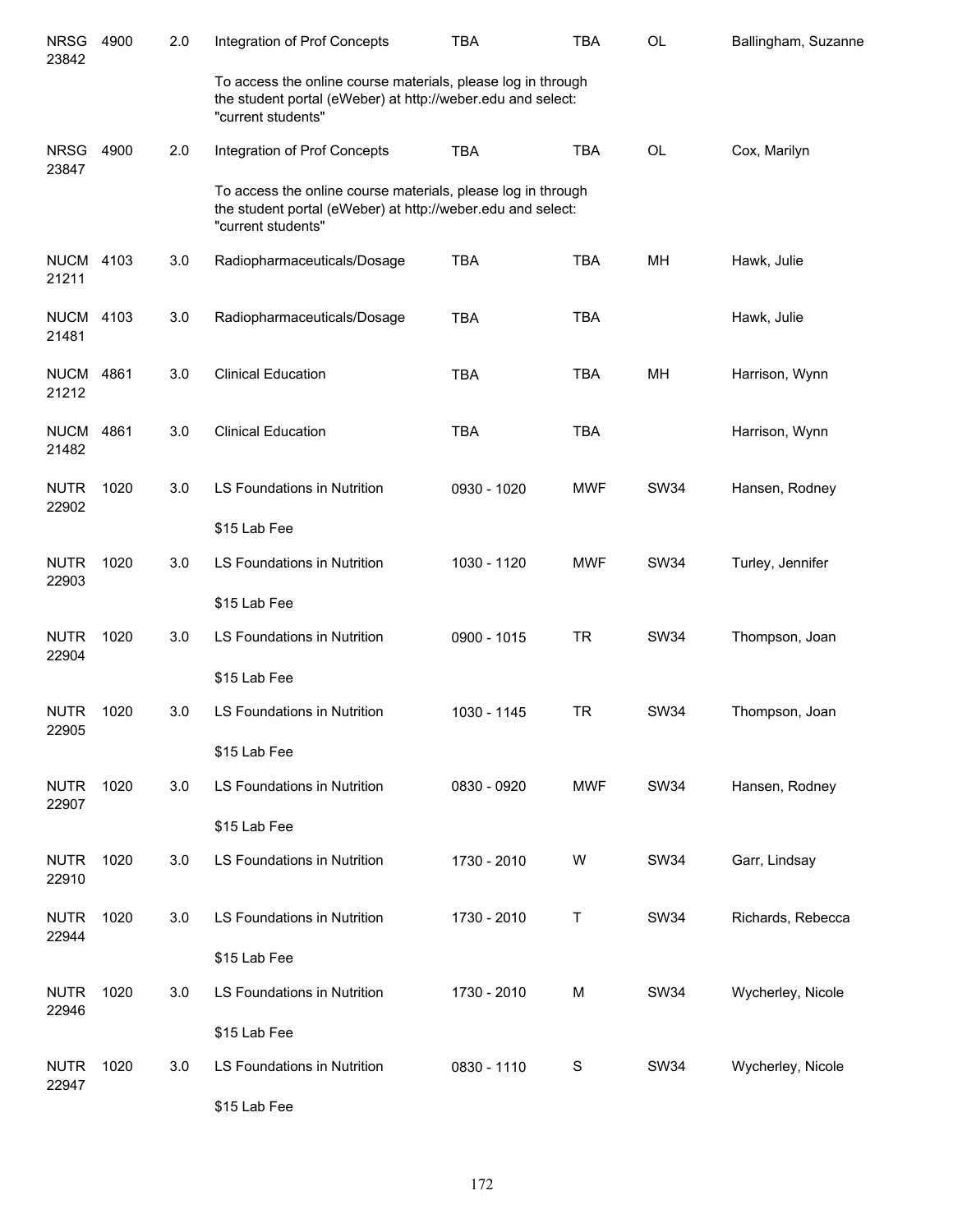| <b>NUTR</b><br>23960 | 1020 | 3.0 | <b>LS Foundations in Nutrition</b>                                                                                                                | <b>TBA</b>  | <b>TBA</b> | <b>OL</b> | Turley, Jennifer     |
|----------------------|------|-----|---------------------------------------------------------------------------------------------------------------------------------------------------|-------------|------------|-----------|----------------------|
|                      |      |     | To access the online course materials, please log in through<br>the student portal (eWeber) at http://weber.edu and select:<br>"current students" |             |            |           |                      |
| <b>NUTR</b><br>23962 | 1020 | 3.0 | LS Foundations in Nutrition                                                                                                                       | <b>TBA</b>  | <b>TBA</b> | <b>OL</b> | Thompson, Joan       |
|                      |      |     | To access the online course materials, please log in through<br>the student portal (eWeber) at http://weber.edu and select:<br>"current students" |             |            |           |                      |
| <b>NUTR</b><br>23964 | 1020 | 3.0 | LS Foundations in Nutrition                                                                                                                       | <b>TBA</b>  | <b>TBA</b> | <b>OL</b> | Hansen, Rodney       |
|                      |      |     | To access the online course materials, please log in through<br>the student portal (eWeber) at http://weber.edu and select:<br>"current students" |             |            |           |                      |
| <b>NUTR</b><br>23965 | 1020 | 3.0 | LS Foundations in Nutrition                                                                                                                       | <b>TBA</b>  | <b>TBA</b> | <b>OL</b> | Ruden, Timothy       |
|                      |      |     | To access the online course materials, please log in through<br>the student portal (eWeber) at http://weber.edu and select:<br>"current students" |             |            |           |                      |
| <b>NUTR</b><br>23966 | 1020 | 3.0 | <b>LS Foundations in Nutrition</b>                                                                                                                | <b>TBA</b>  | <b>TBA</b> | <b>OL</b> | Richards, Maria      |
|                      |      |     | To access the online course materials, please log in through<br>the student portal (eWeber) at http://weber.edu and select:<br>"current students" |             |            |           |                      |
| <b>NUTR</b><br>23969 | 1020 | 3.0 | LS Foundations in Nutrition                                                                                                                       | <b>TBA</b>  | <b>TBA</b> | <b>OL</b> | Dawson, Lynne        |
|                      |      |     | To access the online course materials, please log in through<br>the student portal (eWeber) at http://weber.edu and select:<br>"current students" |             |            |           |                      |
| <b>NUTR</b><br>23977 | 1020 | 3.0 | <b>LS Foundations in Nutrition</b>                                                                                                                | 0930 - 1020 | <b>MWF</b> | D02318    | Hansen, Julie        |
| <b>NUTR</b><br>23978 | 1020 | 3.0 | LS Foundations in Nutrition                                                                                                                       | 1030 - 1120 | <b>MWF</b> | D02318    | Hansen, Julie        |
| <b>NUTR</b><br>23980 | 1020 | 3.0 | LS Foundations in Nutrition                                                                                                                       | 0900 - 1015 | <b>TR</b>  | D02318    | Schwarzenbach, Belle |
| <b>NUTR</b><br>23981 | 1020 | 3.0 | LS Foundations in Nutrition                                                                                                                       | 1030 - 1145 | <b>TR</b>  | D02318    | Schwarzenbach, Belle |
| <b>NUTR</b><br>23982 | 1020 | 3.0 | LS Foundations in Nutrition                                                                                                                       | 1730 - 2010 | Т          | D02318    | Schwarzenbach, Belle |
| <b>NUTR</b><br>23983 | 1020 | 3.0 | LS Foundations in Nutrition                                                                                                                       | <b>TBA</b>  | <b>TBA</b> | OL        | Schwarzenbach, Belle |
|                      |      |     | To access the online course materials, please log in through<br>the student portal (eWeber) at http://weber.edu and select:<br>"current students" |             |            |           |                      |
| <b>NUTR</b><br>23984 | 1020 | 3.0 | LS Foundations in Nutrition                                                                                                                       | 1200 - 1315 | <b>TR</b>  | WW108     | Wycherley, Nicole    |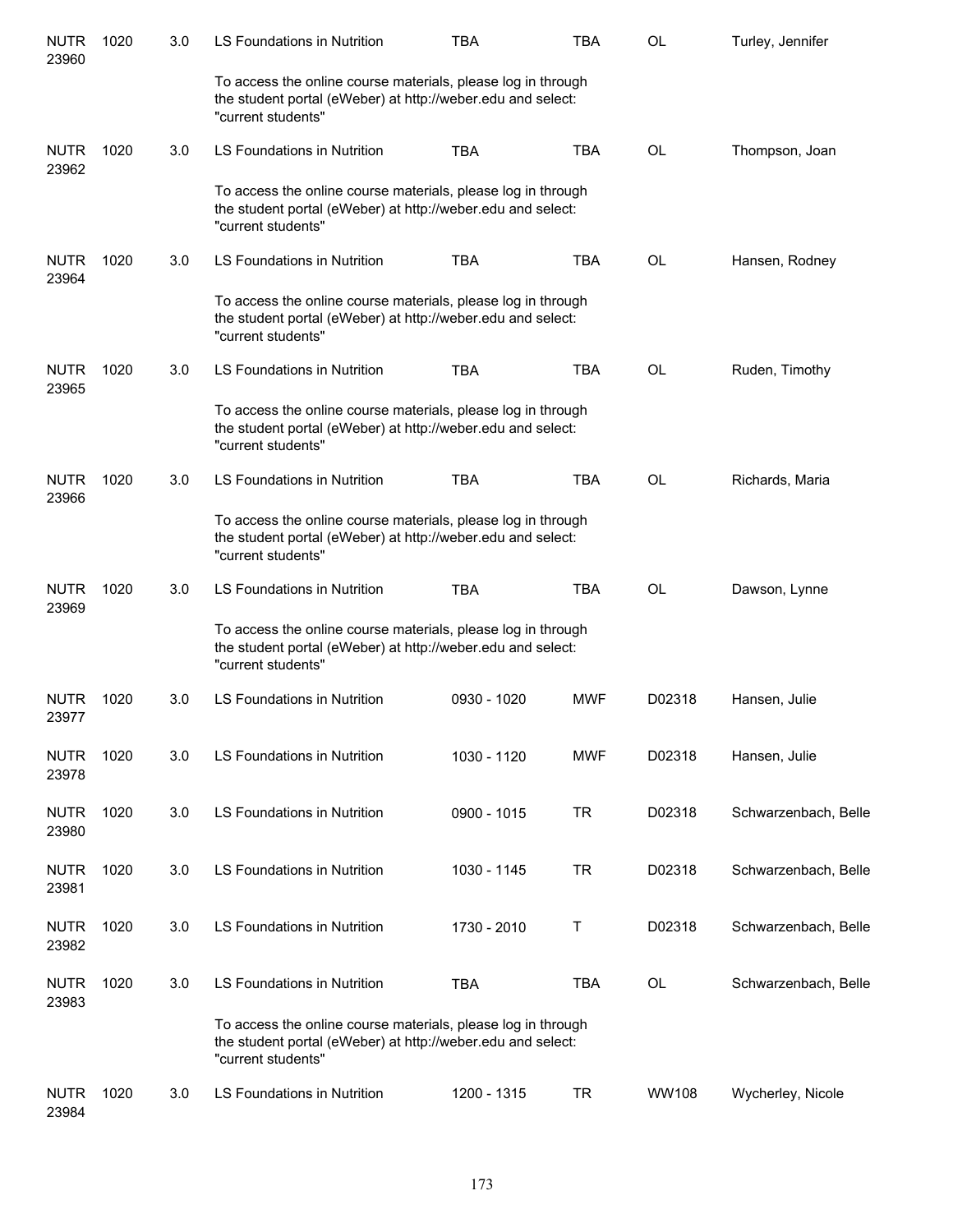| <b>NUTR</b><br>23985 | 1020 | 3.0 | <b>LS Foundations in Nutrition</b>                                                                                                                | 1730 - 2010 | W          | WW103       | Wycherley, Nicole |
|----------------------|------|-----|---------------------------------------------------------------------------------------------------------------------------------------------------|-------------|------------|-------------|-------------------|
| <b>NUTR</b><br>24238 | 1020 | 3.0 | LS Foundations in Nutrition                                                                                                                       | 1730 - 2010 | R          | SW34        | Richards, Rebecca |
| <b>NUTR</b><br>23971 | 2220 | 2.0 | <b>Prenatal and Infant Nutrition</b>                                                                                                              | <b>TBA</b>  | <b>TBA</b> | <b>OL</b>   | Dawson, Lynne     |
|                      |      |     | To access the online course materials, please log in through<br>the student portal (eWeber) at http://weber.edu and select:<br>"current students" |             |            |             |                   |
| <b>NUTR</b><br>23957 | 2320 | 3.0 | Food Values, Diet Design, Healt                                                                                                                   | <b>TBA</b>  | <b>TBA</b> | OL          | Turley, Jennifer  |
|                      |      |     | To access the online course materials, please log in through<br>the student portal (eWeber) at http://weber.edu and select:<br>"current students" |             |            |             |                   |
| <b>NUTR</b><br>23973 | 2320 | 3.0 | Food Values, Diet Design, Healt                                                                                                                   | <b>TBA</b>  | <b>TBA</b> | <b>OL</b>   | Turley, Jennifer  |
|                      |      |     | To access the online course materials, please log in through<br>the student portal (eWeber) at http://weber.edu and select:<br>"current students" |             |            |             |                   |
| <b>NUTR</b><br>23979 | 2420 | 2.0 | Childhood/ Adolescent Nutriton                                                                                                                    | <b>TBA</b>  | <b>TBA</b> | <b>OL</b>   | Hansen, Julie     |
|                      |      |     | To access the online course materials, please log in through<br>the student portal (eWeber) at http://weber.edu and select:<br>"current students" |             |            |             |                   |
| <b>NUTR</b><br>23961 | 3020 | 3.0 | <b>Sports Nutrition</b>                                                                                                                           | <b>TBA</b>  | <b>TBA</b> | <b>OL</b>   | Thompson, Joan    |
|                      |      |     | To access the online course materials, please log in through<br>the student portal (eWeber) at http://weber.edu and select:<br>"current students" |             |            |             |                   |
| <b>NUTR</b><br>23967 | 3220 | 2.0 | Foundations in Diet Therapy                                                                                                                       | <b>TBA</b>  | <b>TBA</b> | OL          | Richards, Maria   |
|                      |      |     | To access the online course materials, please log in through<br>the student portal (eWeber) at http://weber.edu and select:<br>"current students" |             |            |             |                   |
| <b>NUTR</b><br>23959 | 3320 | 3.0 | Hith & Nutr in the Older Adult                                                                                                                    | <b>TBA</b>  | <b>TBA</b> | <b>OL</b>   | Richards, Maria   |
|                      |      |     | To access the online course materials, please log in through<br>the student portal (eWeber) at http://weber.edu and select:<br>"current students" |             |            |             |                   |
| <b>NUTR</b><br>22953 | 3420 | 3.0 | DV Multicultural Hith & Nutr                                                                                                                      | 1230 - 1320 | <b>MWF</b> | <b>SW80</b> | Turley, Jennifer  |
|                      |      |     | \$15 Lab Fee                                                                                                                                      |             |            |             |                   |
| <b>NUTR</b><br>22956 | 4320 | 2.0 | <b>Current Issues in Nutrition</b>                                                                                                                | 1130 - 1220 | <b>MW</b>  | <b>SW80</b> | Thompson, Joan    |
| <b>NUTR</b><br>22960 | 4420 | 3.0 | <b>Nutrition and Fitness</b>                                                                                                                      | 0900 - 1015 | <b>TR</b>  | <b>SW80</b> | Hansen, Rodney    |
|                      |      |     | \$50 Lab Fee                                                                                                                                      |             |            |             |                   |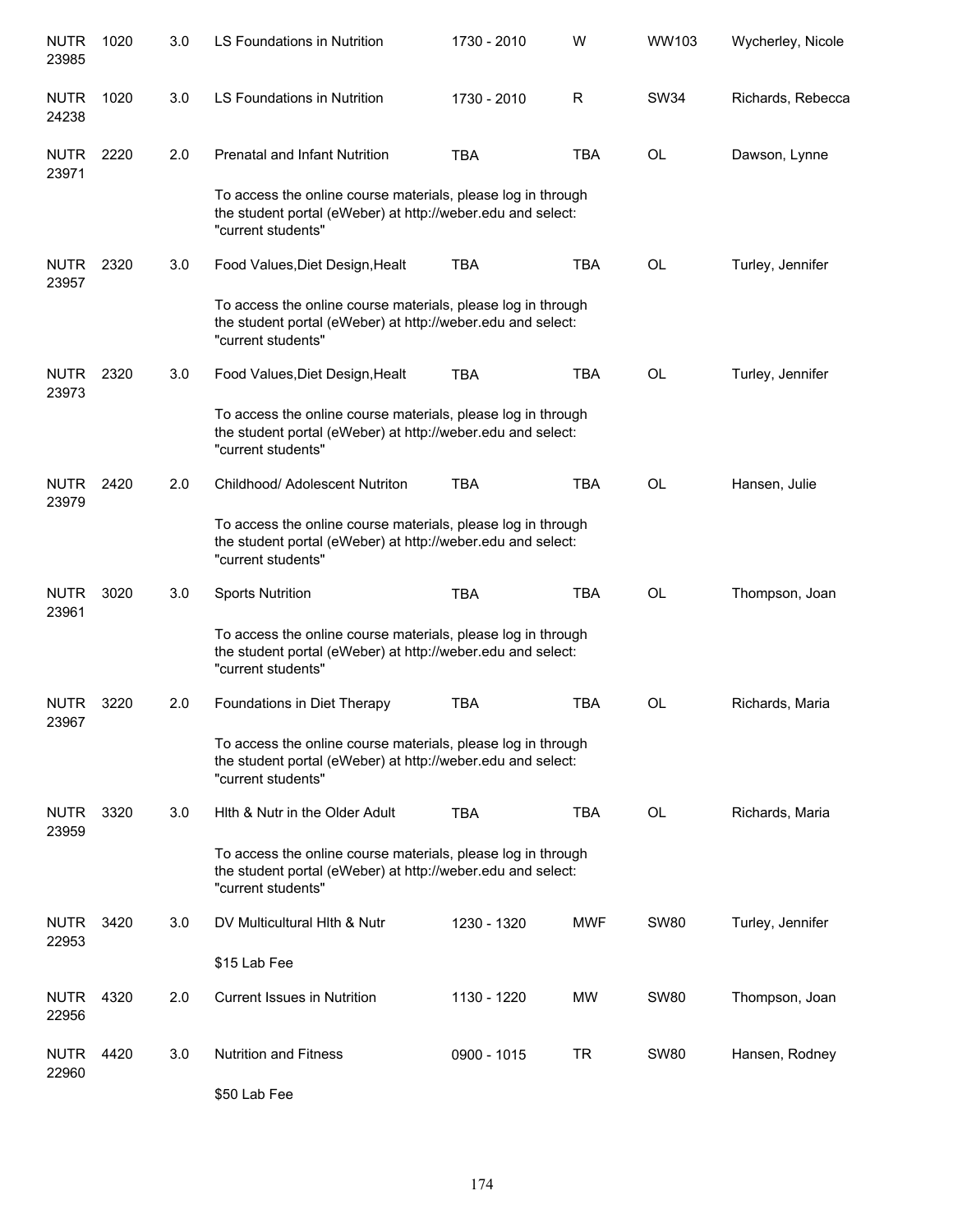| <b>NUTR</b><br>22966 | 4520 | 1.0 | <b>Directed Nutrition Research</b>                               | 1330 - 1420 | R            | <b>SW33</b> | Hansen, Rodney  |
|----------------------|------|-----|------------------------------------------------------------------|-------------|--------------|-------------|-----------------|
|                      |      |     | Instructor approval required.                                    |             |              |             |                 |
| <b>NUTR</b><br>22970 | 4520 | 1.0 | <b>Directed Nutrition Research</b>                               | 1330 - 1420 | $\mathsf{R}$ | SW33        | Hansen, Rodney  |
|                      |      |     | Instructor approval required.                                    |             |              |             |                 |
| <b>NUTR</b><br>22974 | 4520 | 1.0 | Directed Nutrition Research                                      | 1330 - 1420 | $\mathsf{R}$ | SW33        | Hansen, Rodney  |
|                      |      |     | Instructor approval required.                                    |             |              |             |                 |
| <b>NUTR</b><br>24183 | 4520 | 1.0 | Directed Nutrition Research                                      | 1430 - 1520 | $\mathsf{R}$ | <b>SW33</b> | Hansen, Rodney  |
| <b>NUTR</b><br>22958 | 6320 | 2.0 | <b>Current Issues in Nutrition</b>                               | 1130 - 1220 | MW           | <b>SW80</b> | Thompson, Joan  |
| <b>NUTR</b><br>22963 | 6420 | 3.0 | <b>Nutrition and Fitness</b>                                     | 0900 - 1015 | <b>TR</b>    | <b>SW80</b> | Hansen, Rodney  |
| <b>NUTR</b><br>22988 | 6520 | 1.0 | <b>Directed Nutrition Research</b>                               | 1330 - 1420 | R            | <b>SW33</b> | Hansen, Rodney  |
|                      |      |     | Instructor approval required.                                    |             |              |             |                 |
| <b>NUTR</b><br>22989 | 6520 | 1.0 | <b>Directed Nutrition Research</b>                               | 1330 - 1420 | R            | <b>SW34</b> | Hansen, Rodney  |
|                      |      |     | Instructor approval required.                                    |             |              |             |                 |
| <b>NUTR</b><br>22991 | 6520 | 1.0 | <b>Directed Nutrition Research</b>                               | 1330 - 1420 | R            | <b>SW33</b> | Hansen, Rodney  |
|                      |      |     | Instructor approval required.                                    |             |              |             |                 |
| <b>NUTR</b><br>22992 | 6520 | 1.0 | <b>Directed Nutrition Research</b>                               | 1330 - 1420 | R            | <b>SW33</b> | Hansen, Rodney  |
|                      |      |     | Instructor approval required.                                    |             |              |             |                 |
| <b>PAR</b><br>23366  | 1000 | 2.0 | Emergency Medical Technician                                     | 1300 - 1700 | МF           | MH417       | Belnap, Cynthia |
|                      |      |     | Students must take PAR 1001 with this course.                    |             |              |             |                 |
| <b>PAR</b><br>23368  | 1001 | 4.0 | EMT - Basic Lab                                                  | 1300 - 1700 | MF           | MH417       | Belnap, Cynthia |
|                      |      |     | Students must take PAR 1000 with this course.                    |             |              |             |                 |
| <b>PAR</b><br>23370  | 1005 | 3.0 | EMT - Basic Field Experience I                                   | <b>TBA</b>  | <b>MTWRF</b> | MH417       | Grunow, Jeffrey |
|                      |      |     | Students must have an override from the dept before registering. |             |              |             |                 |
| <b>PAR</b><br>23371  | 1006 | 3.0 | EMT - Basic Field Exper II                                       | <b>TBA</b>  | <b>MTWRF</b> | MH417       | Grunow, Jeffrey |
|                      |      |     | Students must have an override to register                       |             |              |             |                 |
| <b>PAR</b><br>23464  | 2110 | 3.0 | Paramedic Clinical II                                            | <b>TBA</b>  | <b>MTWRF</b> | MH417       | Belnap, Cynthia |
|                      |      |     | Students must have an override to register                       |             |              |             |                 |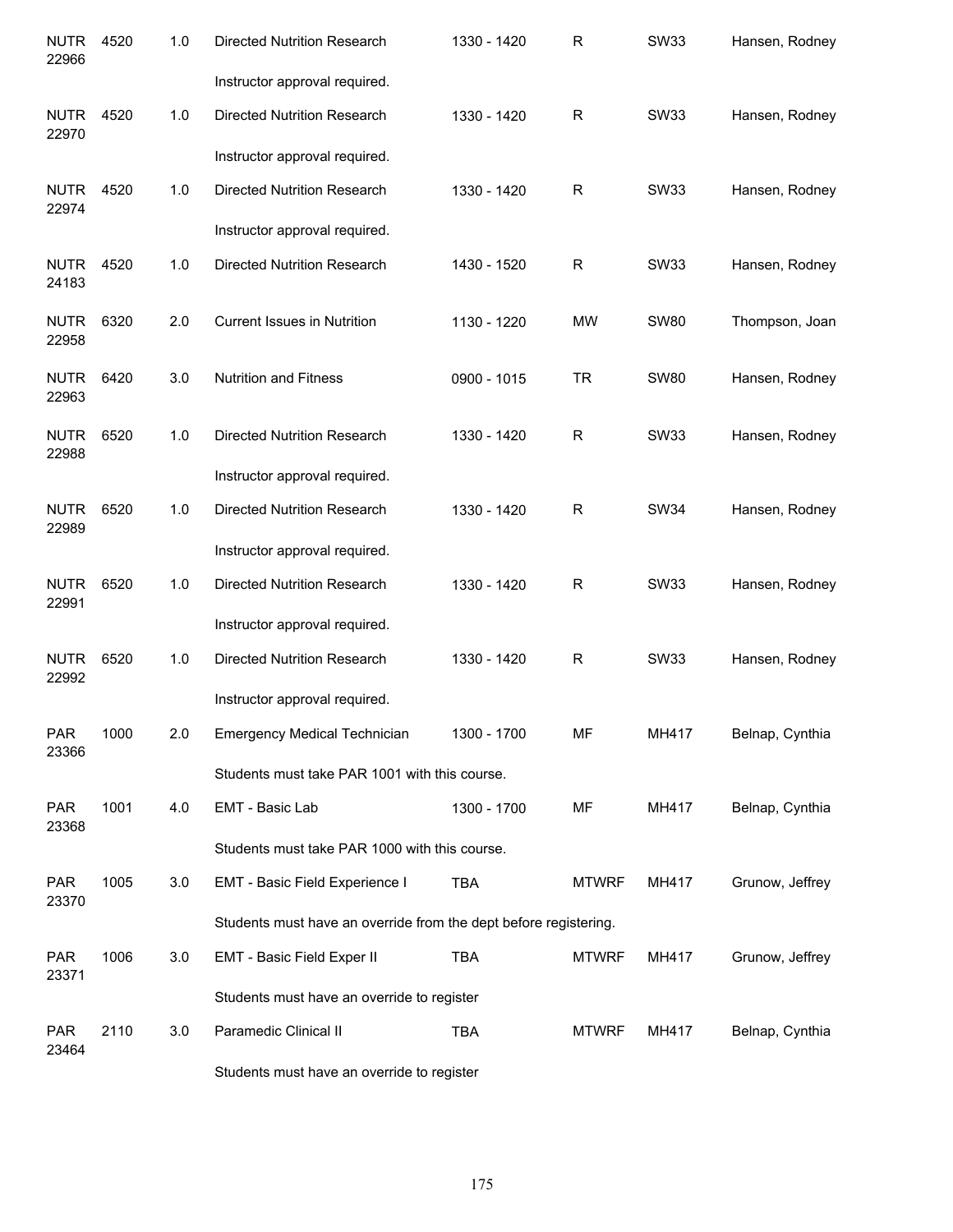| <b>PAR</b><br>23465 | 2110 | 3.0 | Paramedic Clinical II                              | <b>TBA</b>                                         | <b>MTWRF</b> | MH417       | Grunow, Jeffrey    |  |  |  |  |  |
|---------------------|------|-----|----------------------------------------------------|----------------------------------------------------|--------------|-------------|--------------------|--|--|--|--|--|
|                     |      |     | Students must have an override to register         |                                                    |              |             |                    |  |  |  |  |  |
| <b>PAR</b><br>23466 | 2110 | 3.0 | Paramedic Clinical II                              | <b>TBA</b>                                         | <b>MTWRF</b> | MH417       | Grunow, Jeffrey    |  |  |  |  |  |
|                     |      |     | Students must have an override to register         |                                                    |              |             |                    |  |  |  |  |  |
| <b>PAR</b><br>23467 | 2110 | 3.0 | Paramedic Clinical II                              | <b>TBA</b>                                         | <b>MTWRF</b> | MH412       | Dickinson, Rebekah |  |  |  |  |  |
|                     |      |     | Students must have an override to register         |                                                    |              |             |                    |  |  |  |  |  |
| <b>PAR</b><br>23468 | 3110 | 6.0 | <b>Critical Care Transport</b>                     | 0830 - 1200                                        | MF           | MH417       | Dickinson, Rebekah |  |  |  |  |  |
|                     |      |     | Students must have an override to register         |                                                    |              |             |                    |  |  |  |  |  |
| PE<br>23053         | 1010 | 1.0 | Aerobics, Level I                                  | 1130 - 1220                                        | <b>MW</b>    | <b>SBFA</b> |                    |  |  |  |  |  |
|                     |      |     | \$5 Lab Fee                                        |                                                    |              |             |                    |  |  |  |  |  |
| PE<br>23056         | 1010 | 1.0 | Aerobics, Level I                                  | 1630 - 1720                                        | <b>MW</b>    | <b>SBFA</b> |                    |  |  |  |  |  |
|                     |      |     | \$5 Lab Fee                                        |                                                    |              |             |                    |  |  |  |  |  |
| PE<br>23154         | 1010 | 1.0 | Aerobics, Level I                                  | <b>TBA</b>                                         | <b>TBA</b>   |             | Davis, Myron       |  |  |  |  |  |
|                     |      |     |                                                    | Independent Conditioning. Contact mdavis@weber.edu |              |             |                    |  |  |  |  |  |
| PE<br>23054         | 1011 | 1.0 | Aerobics, Level II                                 | 1130 - 1220                                        | <b>MW</b>    | <b>SBFA</b> |                    |  |  |  |  |  |
|                     |      |     | \$5 Lab Fee                                        |                                                    |              |             |                    |  |  |  |  |  |
| PE<br>23057         | 1011 | 1.0 | Aerobics, Level II                                 | 1630 - 1720                                        | <b>MW</b>    | <b>SBFA</b> |                    |  |  |  |  |  |
| PE<br>23155         | 1011 | 1.0 | Aerobics, Level II                                 | <b>TBA</b>                                         | <b>TBA</b>   |             | Davis, Myron       |  |  |  |  |  |
|                     |      |     | Independent Conditioning. Contact mdavis@weber.edu |                                                    |              |             |                    |  |  |  |  |  |
| PE<br>23055         | 1012 | 1.0 | Aerobics, Level III                                | 1130 - 1220                                        | MW           | <b>SBFA</b> |                    |  |  |  |  |  |
|                     |      |     | \$5 Lab Fee                                        |                                                    |              |             |                    |  |  |  |  |  |
| PE<br>23153         | 1012 | 1.0 | Aerobics, Level III                                | 1630 - 1720                                        | MW           | <b>SBFA</b> |                    |  |  |  |  |  |
|                     |      |     | \$5 Lab Fee                                        |                                                    |              |             |                    |  |  |  |  |  |
| PE<br>23156         | 1012 | 1.0 | Aerobics, Level III                                | TBA                                                | <b>TBA</b>   |             | Davis, Myron       |  |  |  |  |  |
|                     |      |     | Independent Condtioning. Contact mdavis@weber.edu  |                                                    |              |             |                    |  |  |  |  |  |
| PE<br>23157         | 1040 | 1.0 | Walking for Fitness, Level I                       | 0830 - 0920                                        | <b>TR</b>    | <b>SBFA</b> |                    |  |  |  |  |  |
|                     |      |     | \$5 Lab Fee                                        |                                                    |              |             |                    |  |  |  |  |  |
| PE<br>23160         | 1040 | 1.0 | Walking for Fitness, Level I                       | <b>TBA</b>                                         | <b>TBA</b>   |             | Davis, Myron       |  |  |  |  |  |
|                     |      |     | Independent Conditioning. Contact mdavis@weber.edu |                                                    |              |             |                    |  |  |  |  |  |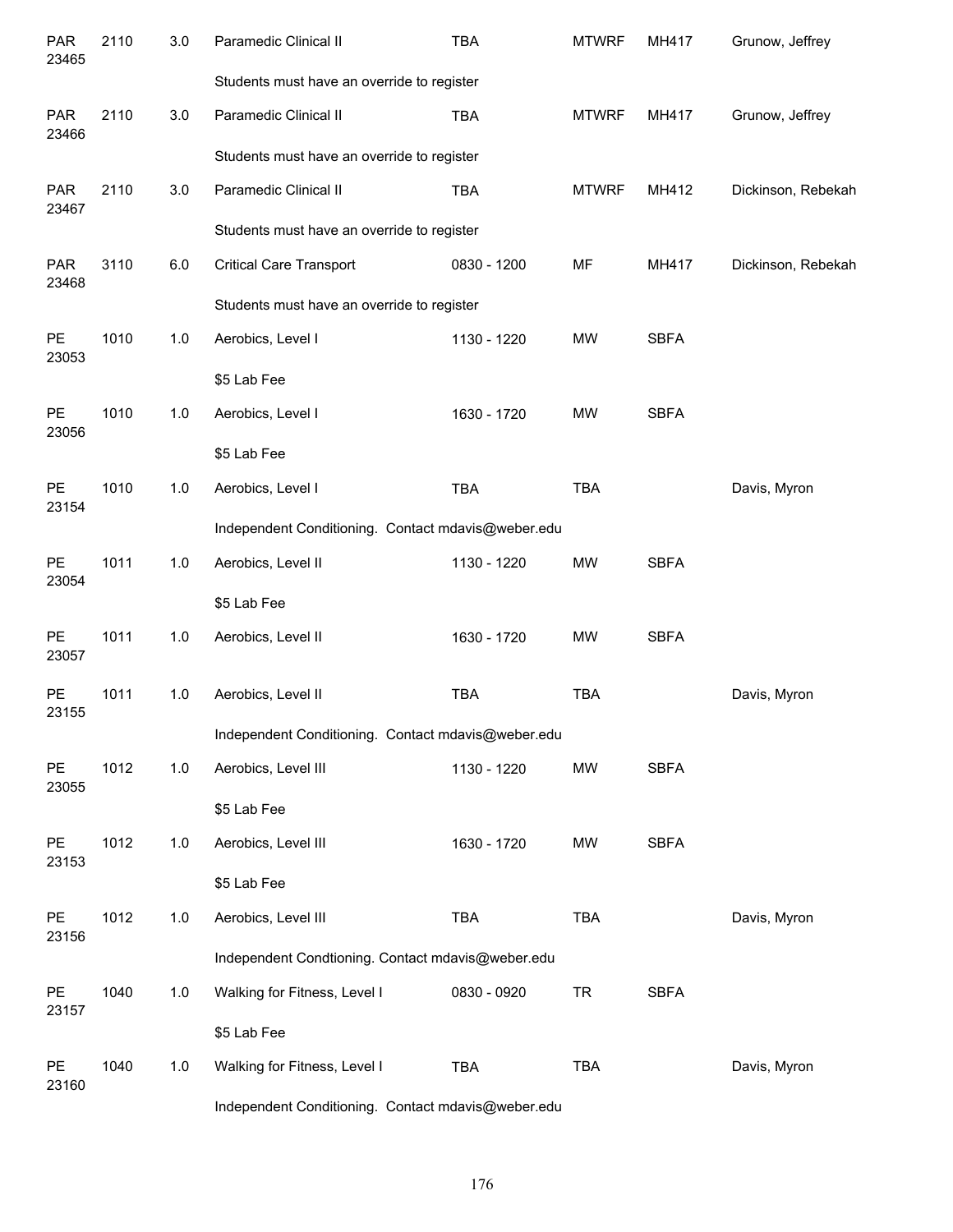| PE<br>23158 | 1041 | $1.0$ | Walking For Fitness, Level II<br>\$5 Lab Fee       | 0830 - 0920 | <b>TR</b>  | <b>SBFA</b>  |                |
|-------------|------|-------|----------------------------------------------------|-------------|------------|--------------|----------------|
| PE          | 1041 | $1.0$ | Walking For Fitness, Level II                      | <b>TBA</b>  | <b>TBA</b> |              | Davis, Myron   |
| 23161       |      |       | Independent Conditioning. Contact mdavis@weber.edu |             |            |              |                |
| PE<br>23159 | 1042 | $1.0$ | Walking for Fitness, Level III                     | 0830 - 0920 | <b>TR</b>  | <b>SBFA</b>  |                |
|             |      |       | \$5 Lab Fee                                        |             |            |              |                |
| PE<br>23162 | 1042 | $1.0$ | Walking for Fitness, Level III                     | <b>TBA</b>  | <b>TBA</b> |              | Davis, Myron   |
|             |      |       | Independent Conditioning. Contact mdavis@weber.edu |             |            |              |                |
| PE<br>23163 | 1043 | $1.0$ | Jogging, Level I                                   | 1330 - 1420 | <b>MW</b>  | <b>SBTRK</b> | Thompson, Joan |
| PE<br>23164 | 1044 | 1.0   | Jogging II                                         | 1330 - 1420 | <b>MW</b>  | <b>SBTRK</b> | Thompson, Joan |
| PE<br>23166 | 1045 | 1.0   | Jogging III                                        | 1330 - 1420 | <b>MW</b>  | <b>SBTRK</b> | Thompson, Joan |
| PE<br>23168 | 1057 | 1.0   | Hatha Yoga                                         | 1130 - 1220 | <b>TR</b>  | <b>SB19</b>  | Needham, Kathy |
| PE<br>23170 | 1070 | 1.0   | Cross Train for Fitness Lev I                      | 1230 - 1320 | <b>TR</b>  | <b>SBFA</b>  |                |
|             |      |       | \$7.50 Lab Fee                                     |             |            |              |                |
| PE<br>23175 | 1070 | 1.0   | Cross Train for Fitness Lev I                      | 1630 - 1720 | <b>TR</b>  | <b>SBFA</b>  |                |
|             |      |       | \$7.50 Lab Fee                                     |             |            |              |                |
| PE<br>23178 | 1070 | 1.0   | Cross Train for Fitness Lev I                      | <b>TBA</b>  | <b>TBA</b> |              | Davis, Myron   |
|             |      |       | Independent COnditioning. Contact mdavis@weber.edu |             |            |              |                |
| PE<br>23171 | 1071 | 1.0   | Cross Train for Fitness Lev II                     | 1230 - 1320 | <b>TR</b>  | <b>SBFA</b>  |                |
|             |      |       | \$7.50 Lab Fee                                     |             |            |              |                |
| PE<br>23176 | 1071 | 1.0   | Cross Train for Fitness Lev II                     | 1630 - 1720 | <b>TR</b>  | <b>SBFA</b>  |                |
|             |      |       | \$7.50 Lab Fee                                     |             |            |              |                |
| PE<br>23179 | 1071 | 1.0   | Cross Train for Fitness Lev II                     | <b>TBA</b>  | <b>TBA</b> |              | Davis, Myron   |
|             |      |       | Independent Conditioning. Contact mdavis@weber.edu |             |            |              |                |
| PE<br>23172 | 1072 | 1.0   | <b>Cross Training Level III</b>                    | 1230 - 1320 | <b>TR</b>  | <b>SBFA</b>  |                |
|             |      |       | \$7.50 Lab Fee                                     |             |            |              |                |
| PE<br>23177 | 1072 | 1.0   | <b>Cross Training Level III</b>                    | 1630 - 1720 | <b>TR</b>  | <b>SBFA</b>  |                |
|             |      |       | \$7.50 Lab Fee                                     |             |            |              |                |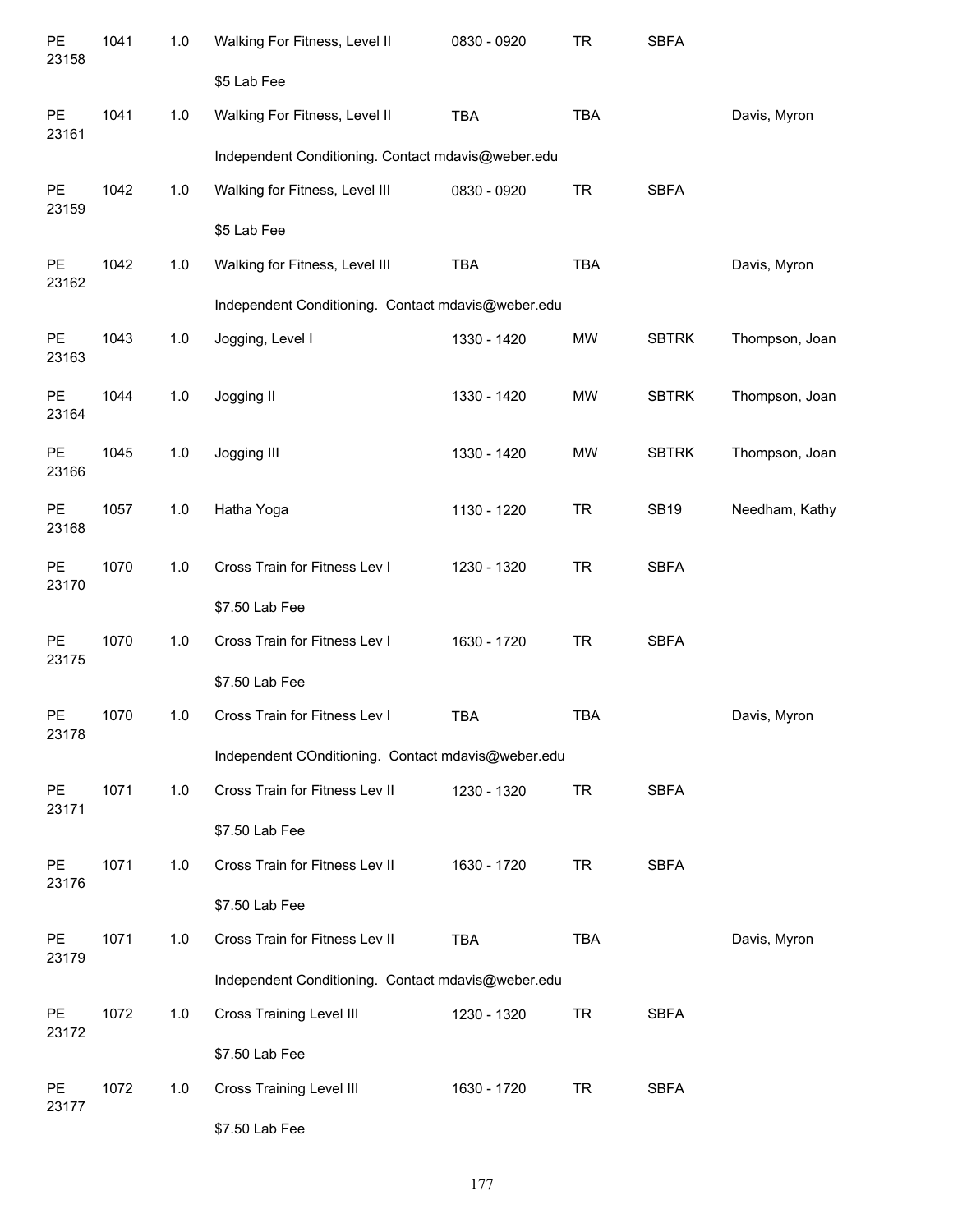| PE<br>23180        | 1072 | 1.0   | <b>Cross Training Level III</b>                    | <b>TBA</b>  | <b>TBA</b> |             | Davis, Myron       |
|--------------------|------|-------|----------------------------------------------------|-------------|------------|-------------|--------------------|
|                    |      |       | Independent Conditioning. Contact mdavis@weber.edu |             |            |             |                    |
| PE<br>23181        | 1080 | $1.0$ | Strength Training, Level I                         | 0930 - 1020 | <b>TR</b>  | <b>SBFA</b> | Fritz, Christopher |
|                    |      |       | \$7.50 Lab Fee                                     |             |            |             |                    |
| PE<br>23184        | 1080 | 1.0   | Strength Training, Level I                         | 1130 - 1220 | <b>TR</b>  | <b>SBFA</b> | Davis, Myron       |
|                    |      |       | \$7.50 Lab Fee                                     |             |            |             |                    |
| PE<br>23190        | 1080 | 1.0   | Strength Training, Level I                         | 1630 - 1720 | <b>MW</b>  | <b>SBFA</b> | Davis, Myron       |
|                    |      |       | \$7.50 Lab Fee                                     |             |            |             |                    |
| PE<br>23193        | 1080 | 1.0   | Strength Training, Level I                         | 1630 - 1720 | <b>TR</b>  | <b>SBFA</b> | Johnson, Brandon   |
|                    |      |       | \$7.50 Lab Fee                                     |             |            |             |                    |
| PE<br>23196        | 1080 | 1.0   | Strength Training, Level I                         | <b>TBA</b>  | <b>TBA</b> |             | Davis, Myron       |
|                    |      |       | Independent Conditioning. Contact mdavis@weber.edu |             |            |             |                    |
| PE<br>23182        | 1081 | $1.0$ | Strength Training, Level II                        | 0930 - 1020 | <b>TR</b>  | <b>SBFA</b> | Fritz, Christopher |
|                    |      |       | \$7.50 Lab Fee                                     |             |            |             |                    |
| PE<br>23185        | 1081 | $1.0$ | Strength Training, Level II                        | 1130 - 1220 | <b>TR</b>  | <b>SBFA</b> | Davis, Myron       |
|                    |      |       | \$7.50 Lab Fee                                     |             |            |             |                    |
| <b>PE</b><br>23191 | 1081 | $1.0$ | Strength Training, Level II                        | 1630 - 1720 | <b>MW</b>  | <b>SBFA</b> | Davis, Myron       |
|                    |      |       | \$7.50 Lab Fee                                     |             |            |             |                    |
| <b>PE</b><br>23194 | 1081 | 1.0   | Strength Training, Level II                        | 1630 - 1720 | <b>TR</b>  | <b>SBFA</b> | Johnson, Brandon   |
|                    |      |       | \$7.50 Lab Fee                                     |             |            |             |                    |
| <b>PE</b><br>23197 | 1081 | 1.0   | Strength Training, Level II                        | TBA         | TBA        |             | Davis, Myron       |
|                    |      |       | Independent Conditioning. Contact mdavis@weber.edu |             |            |             |                    |
| <b>PE</b><br>23183 | 1082 | 1.0   | Strength Training, Level III                       | 0930 - 1020 | <b>TR</b>  | <b>SBFA</b> | Fritz, Christopher |
|                    |      |       | \$7.50 Lab Fee                                     |             |            |             |                    |
| <b>PE</b><br>23186 | 1082 | 1.0   | Strength Training, Level III                       | 1130 - 1220 | <b>TR</b>  | <b>SBFA</b> | Davis, Myron       |
|                    |      |       | \$7.50 Lab Fee                                     |             |            |             |                    |
| <b>PE</b><br>23192 | 1082 | 1.0   | Strength Training, Level III                       | 1630 - 1720 | MW         | <b>SBFA</b> | Davis, Myron       |
| PE<br>23195        | 1082 | 1.0   | Strength Training, Level III                       | 1630 - 1720 | <b>TR</b>  | <b>SBFA</b> | Johnson, Brandon   |
|                    |      |       | \$7.50 Lab Fee                                     |             |            |             |                    |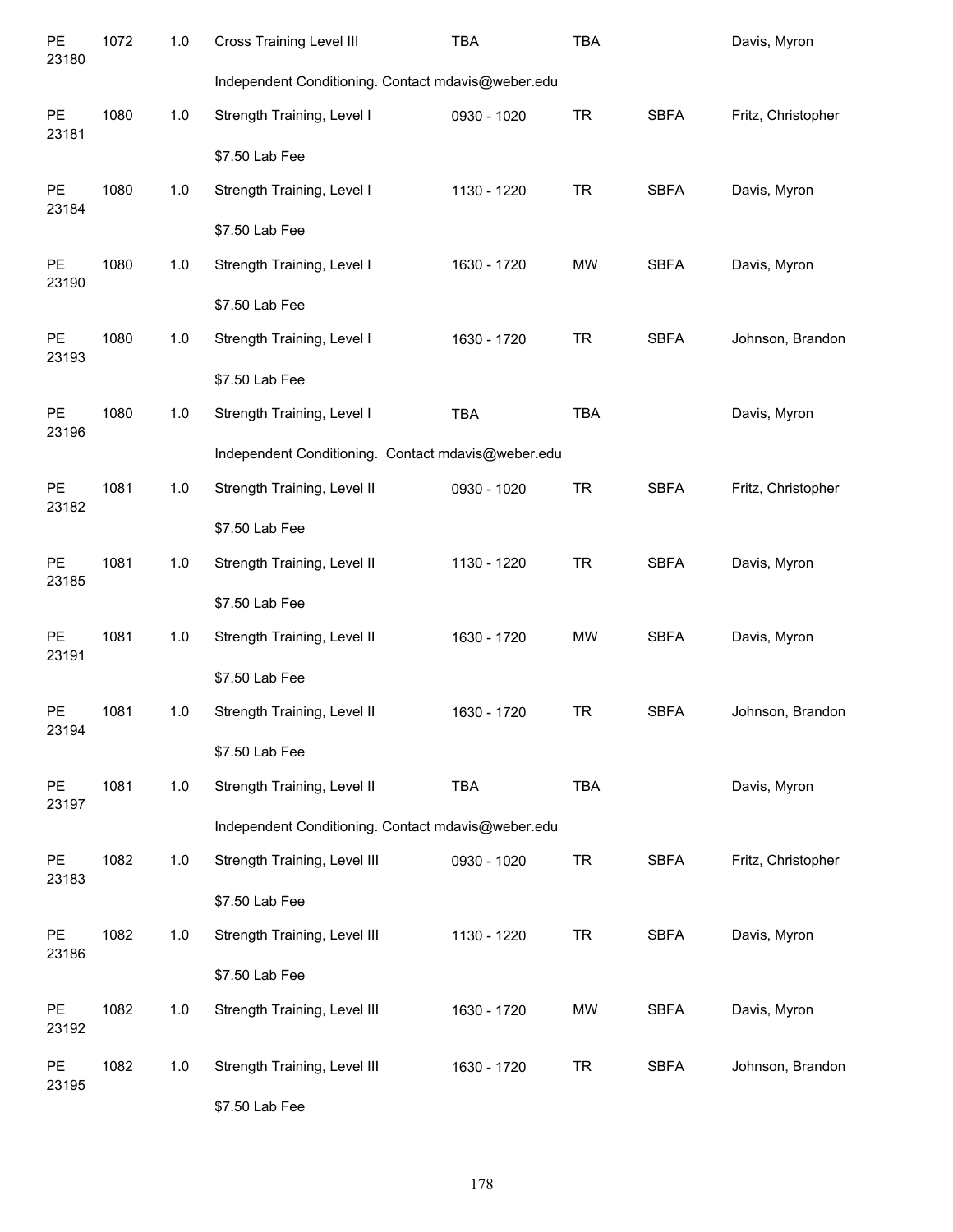| <b>PE</b><br>23198 | 1082 | 1.0     | Strength Training, Level III                       | TBA         | TBA       |             | Davis, Myron    |
|--------------------|------|---------|----------------------------------------------------|-------------|-----------|-------------|-----------------|
|                    |      |         | Independent Conditioning. Contact mdavis@weber.edu |             |           |             |                 |
| PE<br>23201        | 1110 | $1.0\,$ | Racquetball, Level I                               | 0930 - 1020 | <b>TR</b> | <b>SBRB</b> | Corbridge, Lynn |
| PE<br>23202        | 1111 | 1.0     | Racquetball, Level II                              | 1730 - 1820 | MW        | <b>SBRB</b> | Corbridge, Lynn |
| PE<br>23203        | 1112 | 1.0     | Racquetball, Level III                             | 1730 - 1820 | MW        | <b>SBRB</b> | Corbridge, Lynn |
| PE<br>23204        | 1145 | 1.0     | Bowling, Level I                                   | 1030 - 1120 | MW        | <b>SUBA</b> |                 |
| PE<br>23205        | 1145 | $1.0$   | Bowling, Level I                                   | 1030 - 1120 | <b>TR</b> | <b>SUBA</b> |                 |
| PE<br>23207        | 1145 | 1.0     | Bowling, Level I                                   | 1130 - 1220 | MW        | <b>SUBA</b> |                 |
| PE<br>23208        | 1145 | 1.0     | Bowling, Level I                                   | 0930 - 1020 | <b>TR</b> | <b>SUBA</b> |                 |
| PE<br>23209        | 1145 | 1.0     | Bowling, Level I                                   | 1130 - 1220 | <b>TR</b> | <b>SUBA</b> |                 |
| PE<br>23210        | 1145 | 1.0     | Bowling, Level I                                   | 1230 - 1320 | MW        | <b>SUBA</b> |                 |
| PE<br>23211        | 1145 | $1.0$   | Bowling, Level I                                   | 1630 - 1820 | W         | <b>SUBA</b> |                 |
| PE<br>23212        | 1145 | 1.0     | Bowling, Level I                                   | 0930 - 1020 | MW        | <b>SUBA</b> |                 |
| PE<br>23206        | 1146 | 1.0     | Bowling, Level II                                  | 1030 - 1120 | <b>TR</b> | <b>SUBA</b> |                 |
| PE<br>23213        | 1150 | 1.0     | Billiards, Level I                                 | 1330 - 1420 | MW        | SU          |                 |
| PE<br>23214        | 1150 | 1.0     | Billiards, Level I                                 | 0930 - 1020 | MW        | SU          |                 |
| PE<br>23215        | 1150 | $1.0$   | Billiards, Level I                                 | 1030 - 1120 | MW        | SU          |                 |
| PE<br>23216        | 1150 | $1.0$   | Billiards, Level I                                 | 1230 - 1320 | MW        | SU          |                 |
| PE<br>23217        | 1150 | 1.0     | Billiards, Level I                                 | 0930 - 1020 | <b>TR</b> | SU          |                 |
| PE<br>23218        | 1150 | 1.0     | Billiards, Level I                                 | 1130 - 1220 | <b>TR</b> | SU          |                 |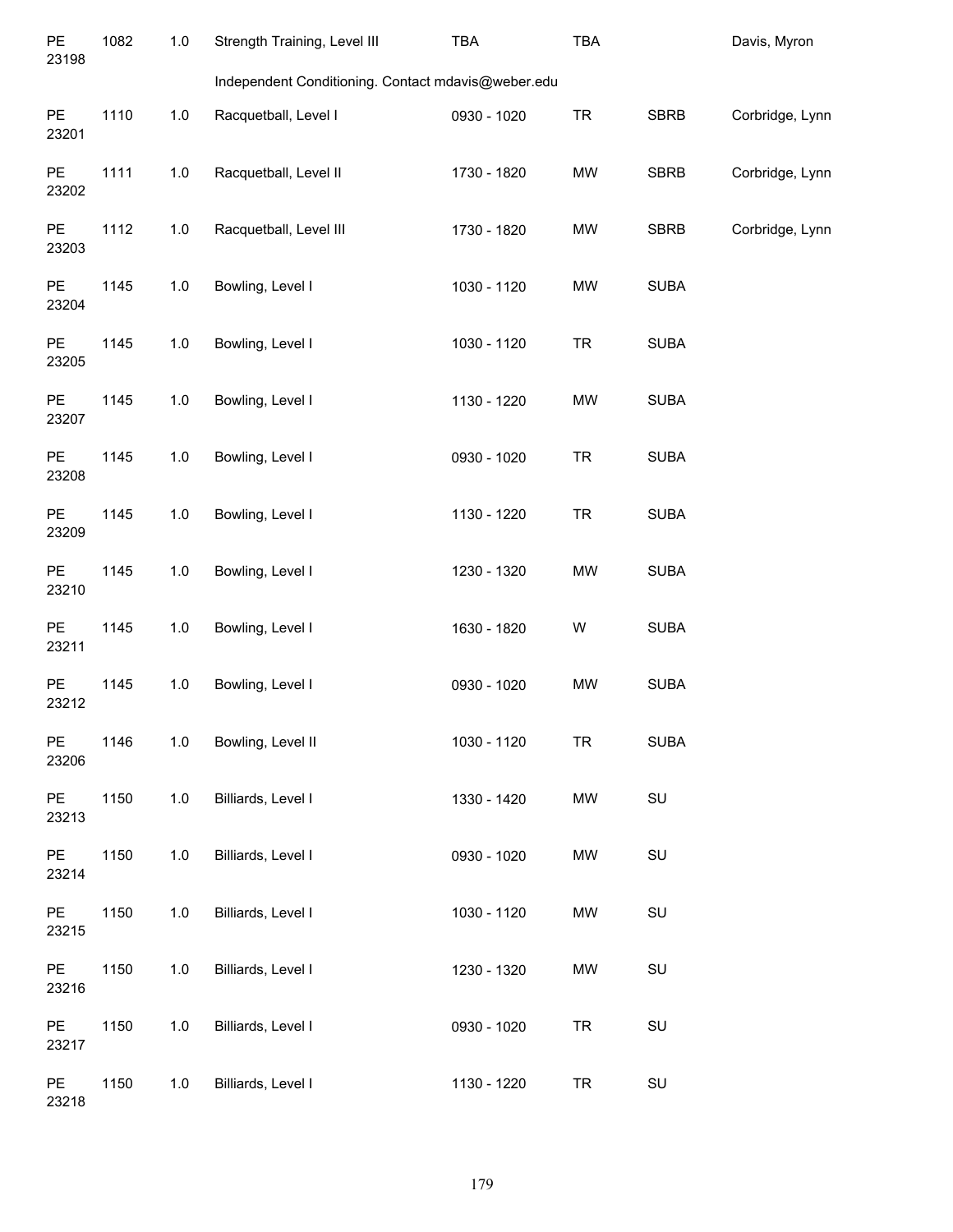| PE<br>23219        | 1150 | 1.0   | Billiards, Level I                                                     | 1030 - 1220 | $\mathsf F$ | SU           |                   |
|--------------------|------|-------|------------------------------------------------------------------------|-------------|-------------|--------------|-------------------|
| PE<br>23220        | 1150 | 1.0   | Billiards, Level I                                                     | 1130 - 1220 | MW          | SU           |                   |
| PE<br>23221        | 1150 | 1.0   | Billiards, Level I                                                     | 1730 - 1920 | W           | SU           |                   |
| PE<br>23222        | 1151 | 1.0   | Billiards, Level II                                                    | 1730 - 1920 | W           | SU           |                   |
| PE<br>23223        | 1155 | 1.0   | Fencing, Level I                                                       | 0930 - 1020 | <b>MW</b>   | <b>SBFA</b>  |                   |
|                    |      |       | \$40 Lab Fee                                                           |             |             |              |                   |
| PE<br>24299        | 1200 | 1.0   | Basketball, Level I                                                    | 1230 - 1320 | <b>MW</b>   | <b>SWFLR</b> | Rahe, Laura       |
| PE<br>24300        | 1201 | 1.0   | Basketball, Level II                                                   | 1230 - 1320 | <b>MW</b>   | <b>SWFLR</b> | Rahe, Laura       |
| PE<br>24289        | 1210 | $1.0$ | Volleyball, Level I                                                    | 0830 - 0920 | <b>MW</b>   | <b>SBFA</b>  | Leonard, Melissa  |
| PE<br>24290        | 1211 | 1.0   | Volleyball, Level II                                                   | 0830 - 0920 | <b>MW</b>   | <b>SBFA</b>  | Leonard, Melissa  |
| PE<br>23227        | 1265 | 1.0   | <b>Water Sports</b>                                                    | 1630 - 1720 | <b>MW</b>   | SW           | Kaneko, Pepper    |
|                    |      |       | Water Polo                                                             |             |             |              |                   |
| PE<br>23224        | 1300 | 1.0   | Swimming, Level I                                                      | 1330 - 1420 | <b>MW</b>   | SW           | Kaneko, Pepper    |
| PE<br>23225        | 1301 | 1.0   | Swimming, Level II                                                     | 0830 - 0920 | <b>TR</b>   | SW           | Kaneko, Pepper    |
| <b>PE</b><br>23226 | 1302 | 1.0   | Swimming, Level III                                                    | 0830 - 0920 | <b>TR</b>   | SW           | Kaneko, Pepper    |
| PE<br>23228        | 1310 | 1.0   | Water Aerobics, Level I                                                | 1730 - 1820 | <b>MW</b>   | SW           | Miller, Cherise   |
| PE<br>23229        | 1311 | 1.0   | Water Aerobics, Level II                                               | 1730 - 1820 | <b>MW</b>   | SW           | Miller, Cherise   |
| PE<br>23940        | 1350 | 1.0   | Scuba I                                                                | <b>TBA</b>  | <b>TBA</b>  | DU           |                   |
|                    |      |       | Call 801-394-8842 for class times. 1354 W. Hinckley Dr.,<br>Ogden.     |             |             |              |                   |
| PE<br>23941        | 1350 | 1.0   | Scuba I                                                                | <b>TBA</b>  | <b>TBA</b>  |              | Gilbert, Lynnette |
|                    |      |       | Call 801-476-1300 for class times. 1875 E Skyline Dr.,<br>South Ogden. |             |             |              |                   |
| PE<br>23230        | 1400 | 1.0   | Self Defense, Level I                                                  | 1830 - 2020 | W           | <b>SB19</b>  | Pearce, Shayne    |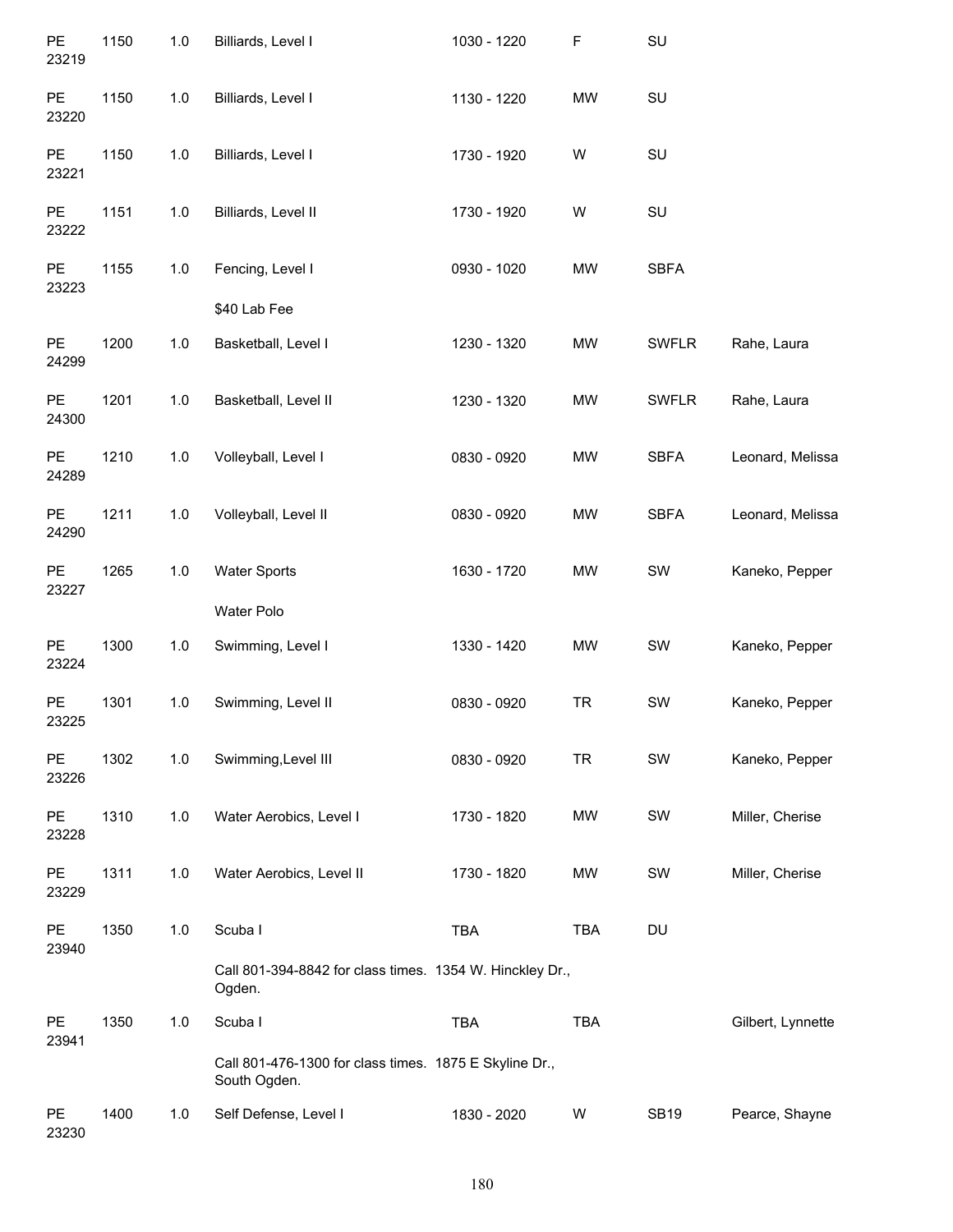| PE<br>23231  | 1401 | 1.0 | Self Defense, Level II                                                  | 1830 - 2020 | W          | <b>SB19</b> | Pearce, Shayne    |
|--------------|------|-----|-------------------------------------------------------------------------|-------------|------------|-------------|-------------------|
| PE<br>23232  | 1410 | 1.0 | TaiChi, Level I                                                         | 1130 - 1220 | <b>MW</b>  | <b>SB19</b> | Jones, Lee        |
| PE<br>23233  | 1410 | 1.0 | TaiChi, Level I                                                         | 1630 - 1720 | MW         | <b>SB19</b> | Jones, Lee        |
| PE<br>23234  | 1435 | 1.0 | Kempo, Level I                                                          | 1730 - 1820 | MW         | <b>SB19</b> | Jones, Lee        |
| PE<br>23235  | 1436 | 1.0 | Kempo, Level II                                                         | 1730 - 1820 | MW         | <b>SB19</b> | Jones, Lee        |
| PE<br>23236  | 1437 | 1.0 | Kempo, Level III                                                        | 1730 - 1820 | MW         | <b>SB19</b> | Jones, Lee        |
| PE<br>23237  | 1445 | 1.0 | Tae Kwon-do, Level I                                                    | 1730 - 1820 | <b>TR</b>  | <b>SB19</b> | Edmondson, David  |
| PE<br>23240  | 1445 | 1.0 | Tae Kwon-do, Level I                                                    | 1030 - 1120 | MW         | <b>SB19</b> | Edmondson, David  |
| PE<br>23238  | 1446 | 1.0 | Tae Kwon-do, Level II                                                   | 1730 - 1820 | <b>TR</b>  | <b>SB19</b> | Edmondson, David  |
| PE<br>23241  | 1446 | 1.0 | Tae Kwon-do, Level II                                                   | 1030 - 1120 | MW         | <b>SB19</b> | Edmondson, David  |
| PE<br>23239  | 1447 | 1.0 | Tai Kwon-do, Level III                                                  | 1730 - 1820 | <b>TR</b>  |             | Edmondson, David  |
| PE<br>23242  | 1447 | 1.0 | Tai Kwon-do, Level III                                                  | 1030 - 1120 | MW         | <b>SB19</b> | Edmondson, David  |
| PE<br>23942  | 2810 | 1.0 | Experimental                                                            | <b>TBA</b>  | <b>TBA</b> | DU          |                   |
|              |      |     | Call 801-394-8842 for class times. 1354 W. Hinckley Dr.,<br>Ogden.      |             |            |             |                   |
| PE<br>23943  | 2810 | 1.0 | Experimental                                                            | TBA         | TBA        |             | Gilbert, Lynnette |
|              |      |     | Call 801-476-1300 for class times. 1875 E. Skyline Dr.,<br>South Ogden. |             |            |             |                   |
| PEP<br>22993 | 2000 | 3.0 | Foundations of Physical Educ                                            | 1130 - 1220 | MWF        | SW116       | Conlin, Gerilynn  |
| PEP<br>22995 | 2100 | 3.0 | Introduction to Coaching Sport                                          | 0830 - 0920 | MWF        | SW116       | Corbridge, Lynn   |
| PEP<br>22996 | 2200 | 2.0 | Human Performance Mgmt Prof                                             | 1130 - 1220 | <b>TR</b>  | <b>SW80</b> | Jensen, Sherrie   |
|              |      |     | \$5 Lab Fee                                                             |             |            |             |                   |
| PEP<br>22997 | 2300 | 3.0 | <b>Hith Fitness Evaluation/Prescr</b>                                   | 0930 - 1020 | <b>MWF</b> | <b>SB12</b> | Ruden, Timothy    |
|              |      |     | \$20 Lab Fee                                                            |             |            |             |                   |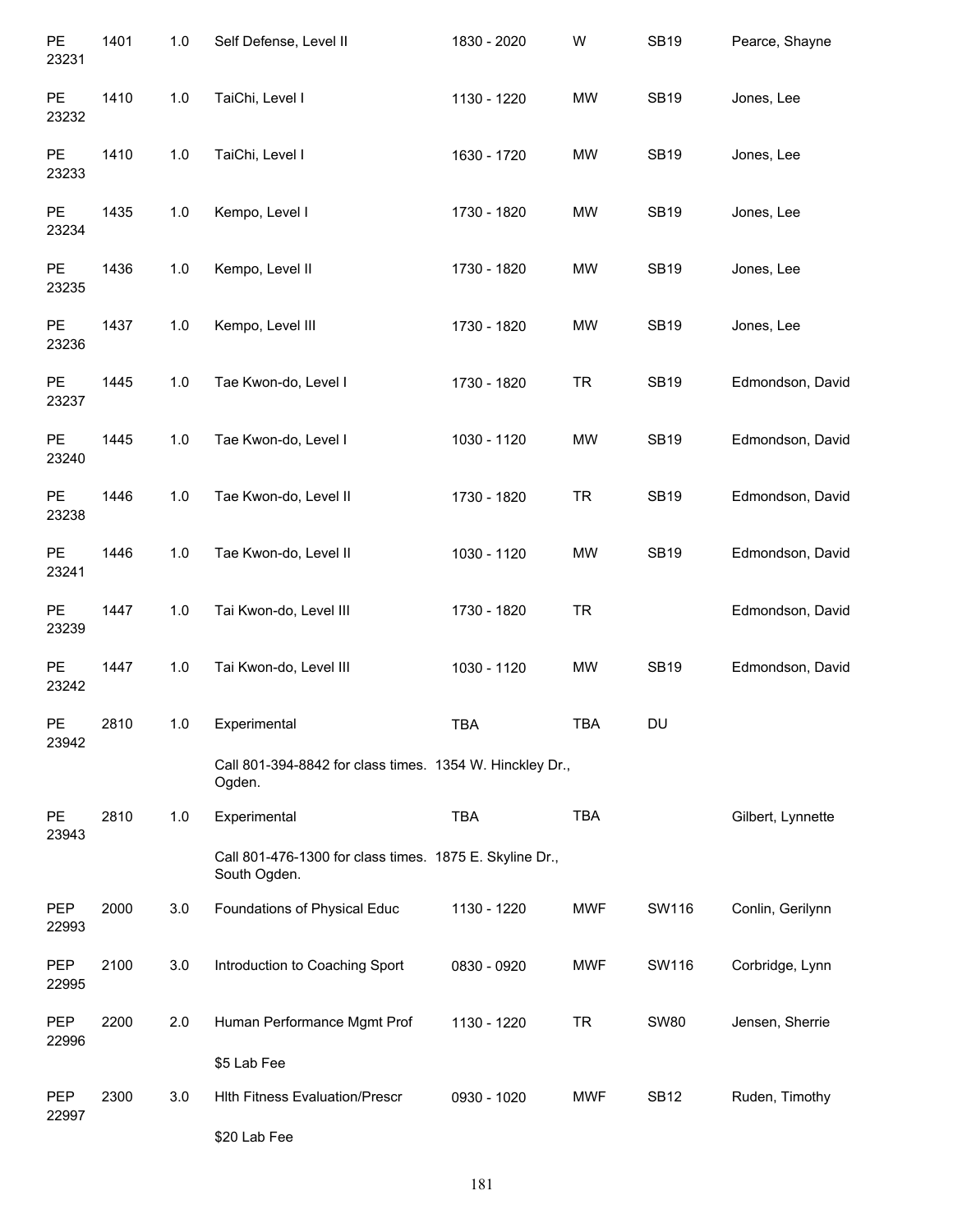| PEP<br>22999        | 2500 | 2.0 | Skills-Drills-Stragies/Coaches                         | 1030 - 1145                | <b>TR</b>      | SW202                      | Corbridge, Lynn     |
|---------------------|------|-----|--------------------------------------------------------|----------------------------|----------------|----------------------------|---------------------|
| <b>PEP</b><br>23000 | 2600 | 3.0 | Growth/Motor Development                               | 0900 - 1015                | <b>TR</b>      | SW116                      | Carboni, Cuauhtemoc |
|                     |      |     | \$5 Lab Fee                                            |                            |                |                            |                     |
| PEP<br>23016        | 2890 | 1.0 | Cooperative Work Experience                            | 1330 - 1420                | Τ              | <b>SW62</b>                | Davis, Myron        |
|                     |      |     | Instructor approval required. Contact mdavis@weber.edu |                            |                |                            |                     |
| PEP<br>23017        | 2890 | 1.0 | <b>Cooperative Work Experience</b>                     | 1330 - 1420                | Τ              | <b>SW62</b>                | Davis, Myron        |
|                     |      |     | Instructor approval required. Contact mdavis@weber.edu |                            |                |                            |                     |
| PEP<br>23018        | 2890 | 1.0 | Cooperative Work Experience                            | 1330 - 1420                | Τ              | <b>SW62</b>                | Davis, Myron        |
|                     |      |     | Instructor approval required. Contact mdavis@weber.edu |                            |                |                            |                     |
| PEP<br>23019        | 2890 | 1.0 | Cooperative Work Experience                            | 1330 - 1420                | Τ              | <b>SW62</b>                | Davis, Myron        |
|                     |      |     | INstructor approval required. Contact mdavis@weber.edu |                            |                |                            |                     |
| PEP<br>23020        | 2890 | 1.0 | Cooperative Work Experience                            | 1330 - 1420                | Τ              | <b>SW62</b>                | Davis, Myron        |
|                     |      |     | Instructor approval required. Contact mdavis@weber.edu |                            |                |                            |                     |
| PEP<br>23021        | 2890 | 1.0 | Cooperative Work Experience                            | 1330 - 1420                | Τ              | <b>SW62</b>                | Davis, Myron        |
|                     |      |     | Instructor approval required. Contact mdavis@weber.edu |                            |                |                            |                     |
| <b>PEP</b><br>23001 | 3240 | 3.0 | Skill Dev Meth of Teach Field                          | 1200 - 1315                | <b>TR</b>      | SW116                      | Carboni, Cuauhtemoc |
|                     |      |     | \$10 Lab Fee                                           |                            |                |                            |                     |
| <b>PEP</b><br>22807 | 3260 | 2.0 | Teach Lifelong Leisure Activ                           | 0730 - 0845                | <b>TR</b>      | <b>SW68</b>                | Willden, Gary       |
| PEP<br>23002        | 3264 | 3.0 | Skill Dev/Meth Racket Sports                           | 1030 - 1120                | <b>MWF</b>     | SW202                      | Corbridge, Lynn     |
|                     |      |     | \$10 Lab Fee                                           |                            |                |                            |                     |
| PEP<br>23022        | 3270 | 2.0 | <b>Teaching Aerobic Cond</b>                           | 1230 - 1320                | <b>TR</b>      | <b>SB19</b>                | Bladen, Theresa     |
|                     |      |     | \$10 Lab Fee                                           |                            |                |                            |                     |
| PEP<br>23023        | 3280 | 2.0 | Teach Neuromuscular Cond                               | 1130 - 1220<br>1130 - 1240 | W<br>F         | SW202<br>SW202             | Ball, Trever        |
|                     |      |     | \$10 Lab Fee                                           |                            |                |                            |                     |
| PEP<br>23003        | 3290 | 3.0 | Methods/Teach Fitness for Life                         | 0930 - 1020                | <b>MWF</b>     | SW116                      | Carboni, Cuauhtemoc |
| PEP<br>23004        | 3500 | 3.0 | SI Kinesiology                                         | 0730 - 0820<br>0730 - 0920 | <b>MW</b><br>F | <b>SB12</b><br><b>SB12</b> | Smith, Molly        |
|                     |      |     | \$25 Lab Fee                                           |                            |                |                            |                     |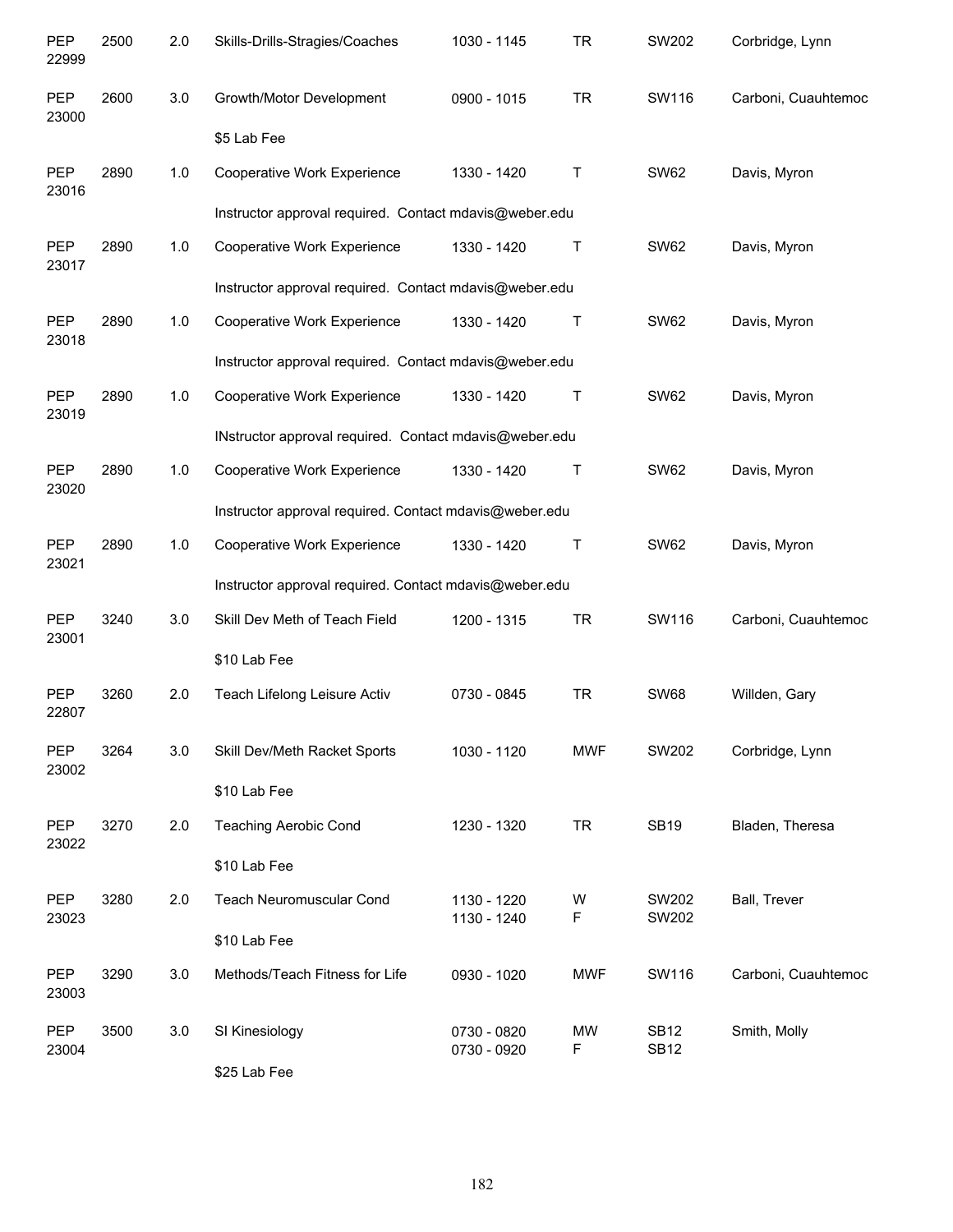| <b>PEP</b><br>23005 | 3500 | 3.0   | SI Kinesiology                                           | 0700 - 0750<br>0700 - 0850 | MW<br>R        | <b>SW68</b><br><b>SB12</b> | Rhodes, Jonathan    |
|---------------------|------|-------|----------------------------------------------------------|----------------------------|----------------|----------------------------|---------------------|
|                     |      |       | \$25 Lab Fee                                             |                            |                |                            |                     |
| <b>PEP</b><br>23006 | 3510 | 3.0   | <b>Exercise Physiology</b>                               | 1030 - 1120<br>1030 - 1220 | <b>MW</b><br>F | <b>SW71</b><br><b>SB12</b> | Smith, Molly        |
|                     |      |       | \$30 Lab Fee                                             |                            |                |                            |                     |
| <b>PEP</b><br>24196 | 3510 | 3.0   | <b>Exercise Physiology</b>                               | 1030 - 1120<br>1330 - 1520 | <b>MW</b><br>F | <b>SW71</b><br><b>SB12</b> | Smith, Molly        |
|                     |      |       | Lab Fee: \$30.00                                         |                            |                |                            |                     |
| <b>PEP</b><br>23007 | 3520 | 3.0   | <b>Curr Dev/InstructionI Strategy</b>                    | 1200 - 1315                | <b>TR</b>      | SW202                      | Conlin, Gerilynn    |
|                     |      |       | \$5 Lab Fee                                              |                            |                |                            |                     |
| PEP<br>23008        | 3600 | 3.0   | SI Measurement Eval/Research                             | 1030 - 1215                | <b>TR</b>      | <b>SB12</b>                | Davis, Myron        |
| <b>PEP</b><br>23009 | 3610 | 3.0   | Assessment/Technology in PE                              | 1230 - 1320                | <b>MWF</b>     | SW116                      | Carboni, Cuauhtemoc |
| PEP<br>23043        | 4620 | 3.0   | Leadership Concepts                                      | 1030 - 1120                | <b>MWF</b>     | <b>SW80</b>                | Loughton, S         |
| PEP<br>23024        | 4800 | 1.0   | Individual Projects                                      | 1430 - 1520                | ${\sf R}$      | <b>SB12</b>                | Davis, Myron        |
|                     |      |       | Instructor approval required contact mdavis@weber.edu    |                            |                |                            |                     |
| <b>PEP</b><br>23025 | 4800 | 1.0   | Individual Projects                                      | 1430 - 1520                | $\mathsf{R}$   | <b>SB12</b>                | Davis, Myron        |
|                     |      |       | Instructor approval required contact mdavis@weber.edu    |                            |                |                            |                     |
| <b>PEP</b><br>23026 | 4800 | 1.0   | <b>Individual Projects</b>                               | 0700 - 0750                | <b>MWF</b>     | <b>SB12</b>                | Davis, Myron        |
|                     |      |       | Instructor approval required contact mdavis@weber.edu    |                            |                |                            |                     |
| PEP<br>23027        | 4800 | $1.0$ | <b>Individual Projects</b>                               | 1430 - 1520                | $\mathsf R$    | <b>SB12</b>                | Davis, Myron        |
|                     |      |       | Instructor approval required contact mdavis@weber.edu    |                            |                |                            |                     |
| PEP<br>23028        | 4800 | 1.0   | Individual Projects                                      | <b>TBA</b>                 | <b>TBA</b>     |                            | Corbridge, Lynn     |
|                     |      |       | Contact Icorbridge@weber.edu, Swenson Building Room 125D |                            |                |                            |                     |
| PEP<br>23029        | 4800 | 1.0   | Individual Projects                                      | <b>TBA</b>                 | <b>TBA</b>     |                            | Corbridge, Lynn     |
|                     |      |       | Contact Icorbridge@weber.edu, Swenson Building room 125D |                            |                |                            |                     |
| PEP<br>23030        | 4800 | 1.0   | Individual Projects                                      | <b>TBA</b>                 | <b>TBA</b>     |                            | Conlin, Gerilynn    |
|                     |      |       | Contact gconlin@weber.edu, Swenson Building room 125E    |                            |                |                            |                     |
| PEP<br>23013        | 4830 | 1.0   | <b>Directed Readings</b>                                 | 1030 - 1145                | $\mathsf T$    | SW116                      | Conlin, Gerilynn    |
| PEP<br>24291        | 4830 | 1.0   | <b>Directed Readings</b>                                 | <b>TBA</b>                 | <b>TBA</b>     |                            | Willden, Gary       |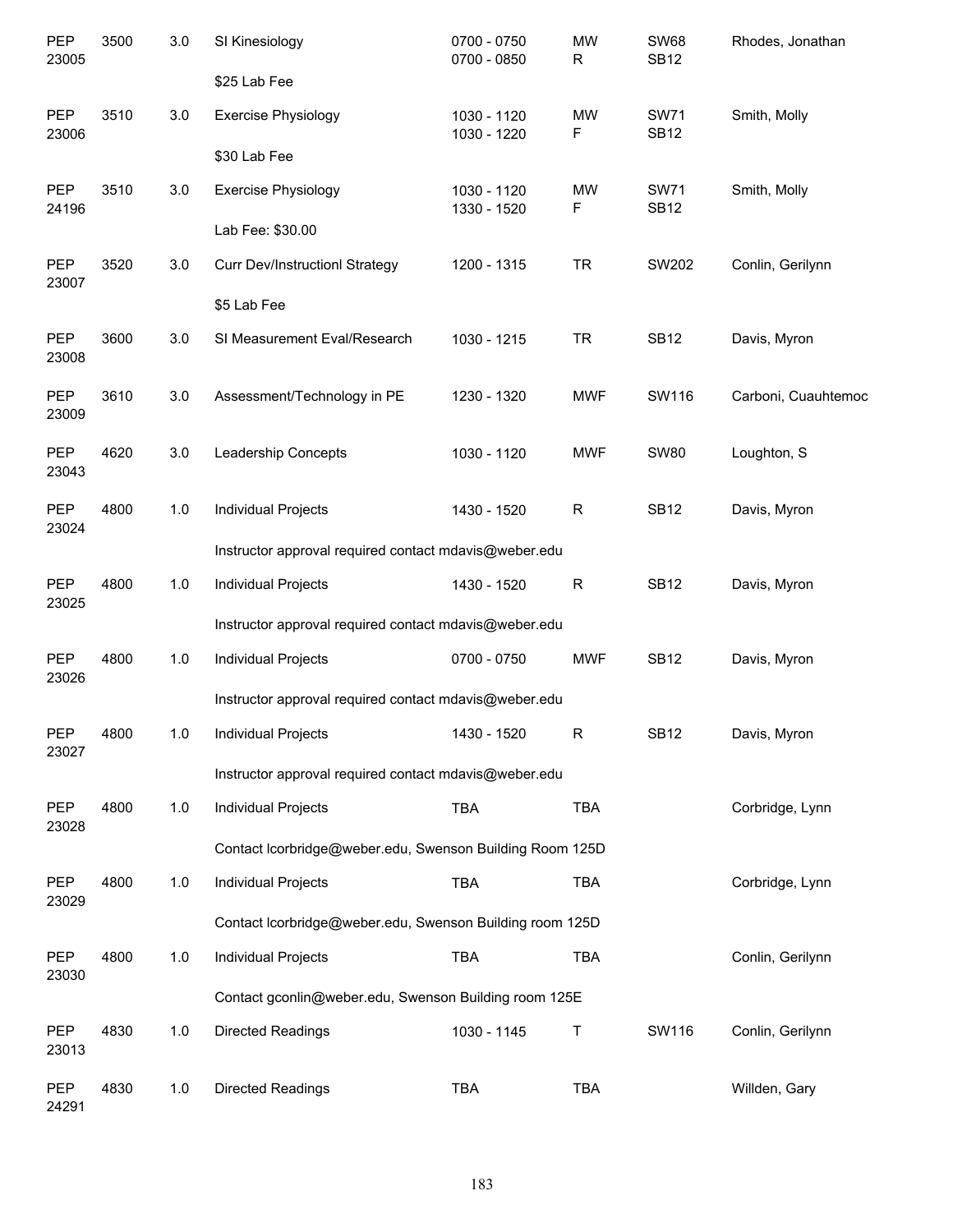| PEP<br>23014         | 4860C | 3.0 | <b>Field Experience Coaching</b>                       | TBA         | <b>TBA</b>   | SW           | Corbridge, Lynn  |
|----------------------|-------|-----|--------------------------------------------------------|-------------|--------------|--------------|------------------|
| <b>PEP</b><br>23031  | 4890  | 1.0 | Cooperative Work Experience                            | 1330 - 1420 | $\mathsf{T}$ | <b>SW62</b>  | Davis, Myron     |
|                      |       |     | Instructor approval required contact mdavis@weber.edu  |             |              |              |                  |
| <b>PEP</b><br>23032  | 4890  | 1.0 | Cooperative Work Experience                            | 1330 - 1420 | Τ            | <b>SB12</b>  | Davis, Myron     |
|                      |       |     | Requires instructor approval contact mdavis@weber.edu  |             |              |              |                  |
| <b>PEP</b><br>23033  | 4890  | 1.0 | Cooperative Work Experience                            | 1330 - 1420 | Τ            | <b>SW62</b>  | Davis, Myron     |
|                      |       |     | Instructor approval required contact mdavis@weber.edu  |             |              |              |                  |
| <b>PEP</b><br>23034  | 4890  | 1.0 | Cooperative Work Experience                            | 1330 - 1420 | Τ            | <b>SW62</b>  | Davis, Myron     |
|                      |       |     | Instructor approval required contact mdavis@weber.edu  |             |              |              |                  |
| PEP<br>23035         | 4890  | 1.0 | Cooperative Work Experience                            | 1330 - 1420 | Τ            | <b>SW62</b>  | Davis, Myron     |
|                      |       |     | Instructor approval required contact mdavis@weber.edu  |             |              |              |                  |
| PEP<br>23036         | 4890  | 1.0 | Cooperative Work Experience                            | 1330 - 1420 | Τ            | <b>SW62</b>  | Davis, Myron     |
|                      |       |     | Instructor approval required contact mdavis@weber.edu  |             |              |              |                  |
| PEP<br>23037         | 4890  | 1.0 | Cooperative Work Experience                            | 0930 - 1020 | Τ            | <b>SW71</b>  | Berry, David     |
|                      |       |     | For Athletic Majors Only! Contact davidberry@weber.edu |             |              |              |                  |
| PEP<br>23038         | 4890  | 1.0 | Cooperative Work Experience                            | 0930 - 1020 | Τ            | <b>SW71</b>  | Berry, David     |
|                      |       |     | For Athletic Majors Only! Contact davidberry@weber.edu |             |              |              |                  |
| PEP<br>23039         | 4890  | 1.0 | Cooperative Work Experience                            | 0930 - 1020 | Τ            | <b>SW71</b>  | Berry, David     |
|                      |       |     | For Athletic Majors Only! Contact davidberry@weber.edu |             |              |              |                  |
| <b>PEP</b><br>23040  | 4890  | 1.0 | Cooperative Work Experience                            | 0930 - 1020 | Т            | <b>SW71</b>  | Berry, David     |
|                      |       |     | For Athletic Majors Only! Contact davidberry@weber.edu |             |              |              |                  |
| PEP<br>23041         | 4890  | 1.0 | Cooperative Work Experience                            | 0930 - 1020 | Т            | <b>SW71</b>  | Berry, David     |
|                      |       |     | For Athletic Majors Only! Contact davidberry@weber.edu |             |              |              |                  |
| <b>PEP</b><br>23042  | 4890  | 1.0 | Cooperative Work Experience                            | 0930 - 1020 | Т            | <b>SW71</b>  | Berry, David     |
|                      |       |     | For Athletic Majors Only! Contact davidberry@weber.edu |             |              |              |                  |
| <b>PEP</b><br>23015  | 4990  | 2.0 | Field Experience/Sr Seminar                            | 1030 - 1145 | $\mathsf R$  | SW116        | Conlin, Gerilynn |
| PHIL<br>20893        | 1000  | 3.0 | HU Introduction to Philosophy                          | 0830 - 0920 | <b>MWF</b>   | SS203        | Fudge, Robert    |
| <b>PHIL</b><br>20908 | 1000  | 3.0 | HU Introduction to Philosophy                          | 0930 - 1020 | <b>MWF</b>   | <b>SS278</b> | Fudge, Robert    |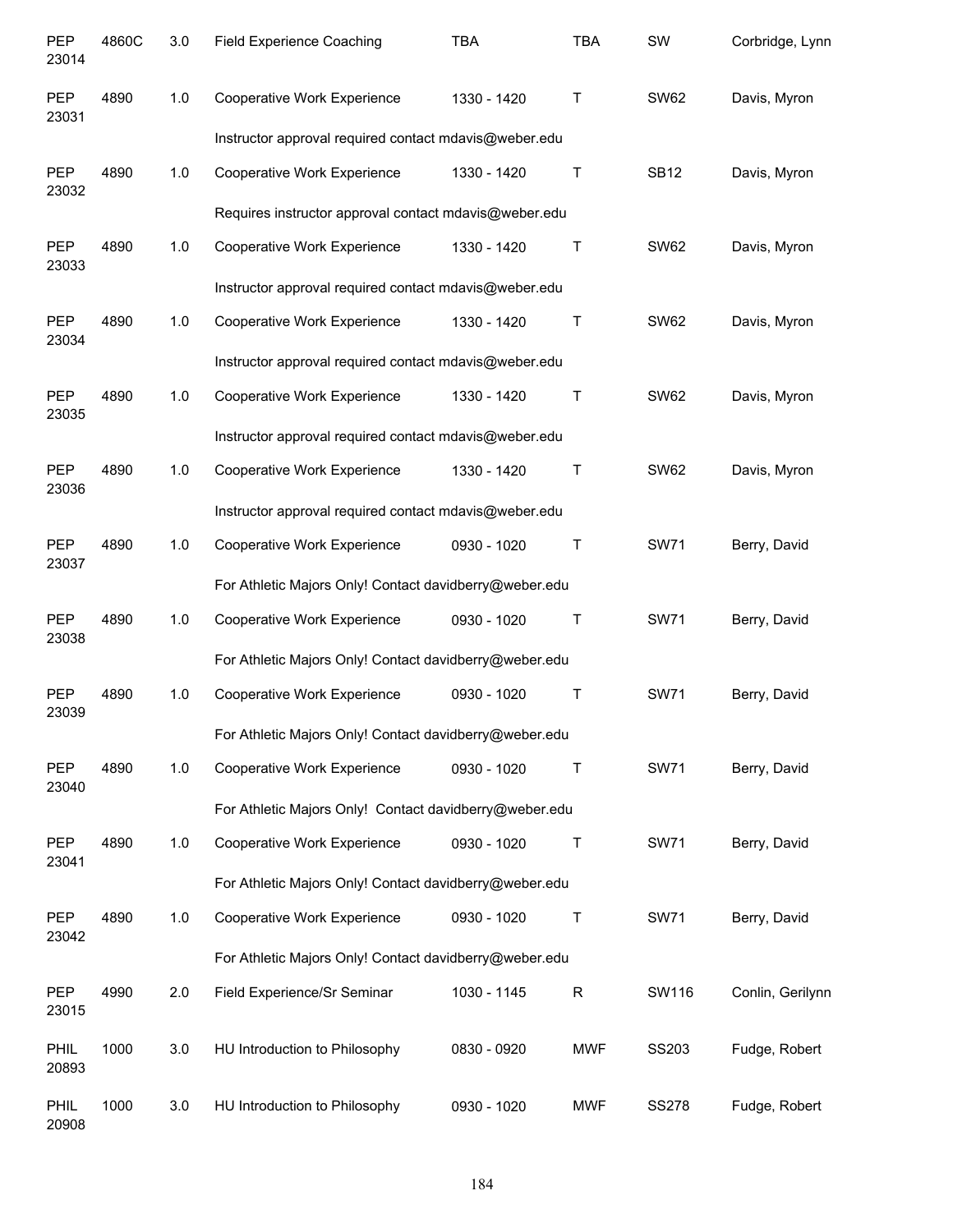| PHIL<br>20912        | 1000 | 3.0 | HU Introduction to Philosophy                                                                                                                     | 1030 - 1120 | <b>MWF</b> | <b>SS278</b> | Vernezze, Peter |
|----------------------|------|-----|---------------------------------------------------------------------------------------------------------------------------------------------------|-------------|------------|--------------|-----------------|
| <b>PHIL</b><br>20917 | 1000 | 3.0 | HU Introduction to Philosophy                                                                                                                     | 1130 - 1220 | <b>MWF</b> | <b>SS276</b> | Vernezze, Peter |
| <b>PHIL</b><br>23944 | 1000 | 3.0 | HU Introduction to Philosophy                                                                                                                     | 1730 - 2010 | M          | WW103        | Jones, Adam     |
| <b>PHIL</b><br>23946 | 1000 | 3.0 | HU Introduction to Philosophy                                                                                                                     | 1730 - 2010 | R          | D02103       | Miller, Shaun   |
| <b>PHIL</b><br>23947 | 1000 | 3.0 | HU Introduction to Philosophy                                                                                                                     | <b>TBA</b>  | <b>TBA</b> | OL           | Greene, Richard |
|                      |      |     | To access the online course materials, please log in through<br>the student portal (eWeber) at http://weber.edu and select:<br>"current students" |             |            |              |                 |
| PHIL<br>23949        | 1120 | 3.0 | HU Contemporary Moral Problems                                                                                                                    | <b>TBA</b>  | <b>TBA</b> | <b>OL</b>    |                 |
|                      |      |     | To access the online course materials, please log in through<br>the student portal (eWeber) at http://weber.edu and select:<br>"current students" |             |            |              |                 |
| PHIL<br>20930        | 1250 | 3.0 | <b>HU Critical Thinking</b>                                                                                                                       | 1030 - 1145 | <b>TR</b>  | SS203        | Vernezze, Peter |
| PHIL<br>20913        | 2200 | 3.0 | QL-Deductive Logic                                                                                                                                | 1030 - 1120 | <b>MWF</b> | <b>SS276</b> | Greene, Richard |
| PHIL<br>20923        | 2200 | 3.0 | QL-Deductive Logic                                                                                                                                | 0900 - 1015 | <b>TR</b>  | SS203        | Greene, Richard |
| PHIL<br>23945        | 2200 | 3.0 | QL-Deductive Logic                                                                                                                                | 1730 - 2010 | W          | DH           | Jones, Adam     |
| <b>PHIL</b><br>23950 | 2200 | 3.0 | QL-Deductive Logic                                                                                                                                | <b>TBA</b>  | <b>TBA</b> | <b>OL</b>    | Fudge, Robert   |
|                      |      |     | To access the online course materials, please log in through<br>the student portal (eWeber) at http://weber.edu and select:<br>"current students" |             |            |              |                 |
| PHIL<br>20936        | 3020 | 3.0 | History of Philosophy: Modern                                                                                                                     | 1030 - 1145 | <b>TR</b>  | <b>SS233</b> | Greene, Richard |
| PHIL<br>20906        | 3300 | 3.0 | Great Issues in Philosophy                                                                                                                        | 0830 - 0920 | <b>MWF</b> | <b>SS233</b> | Greene, Richard |
| PHIL<br>20941        | 3500 | 3.0 | Philosophy of Western Religion                                                                                                                    | 1200 - 1315 | <b>TR</b>  | SS276        | Vernezze, Peter |
| PHIL<br>20915        | 3600 | 3.0 | <b>Ethical Theory</b>                                                                                                                             | 1130 - 1220 | <b>MWF</b> | SS203        | Fudge, Robert   |
| PHIL<br>20813        | 4830 | 1.0 | Directed Readings                                                                                                                                 | <b>TBA</b>  | <b>TBA</b> |              | Greene, Richard |
| PHIL<br>20826        | 4830 | 1.0 | Directed Readings                                                                                                                                 | <b>TBA</b>  | <b>TBA</b> |              | Greene, Richard |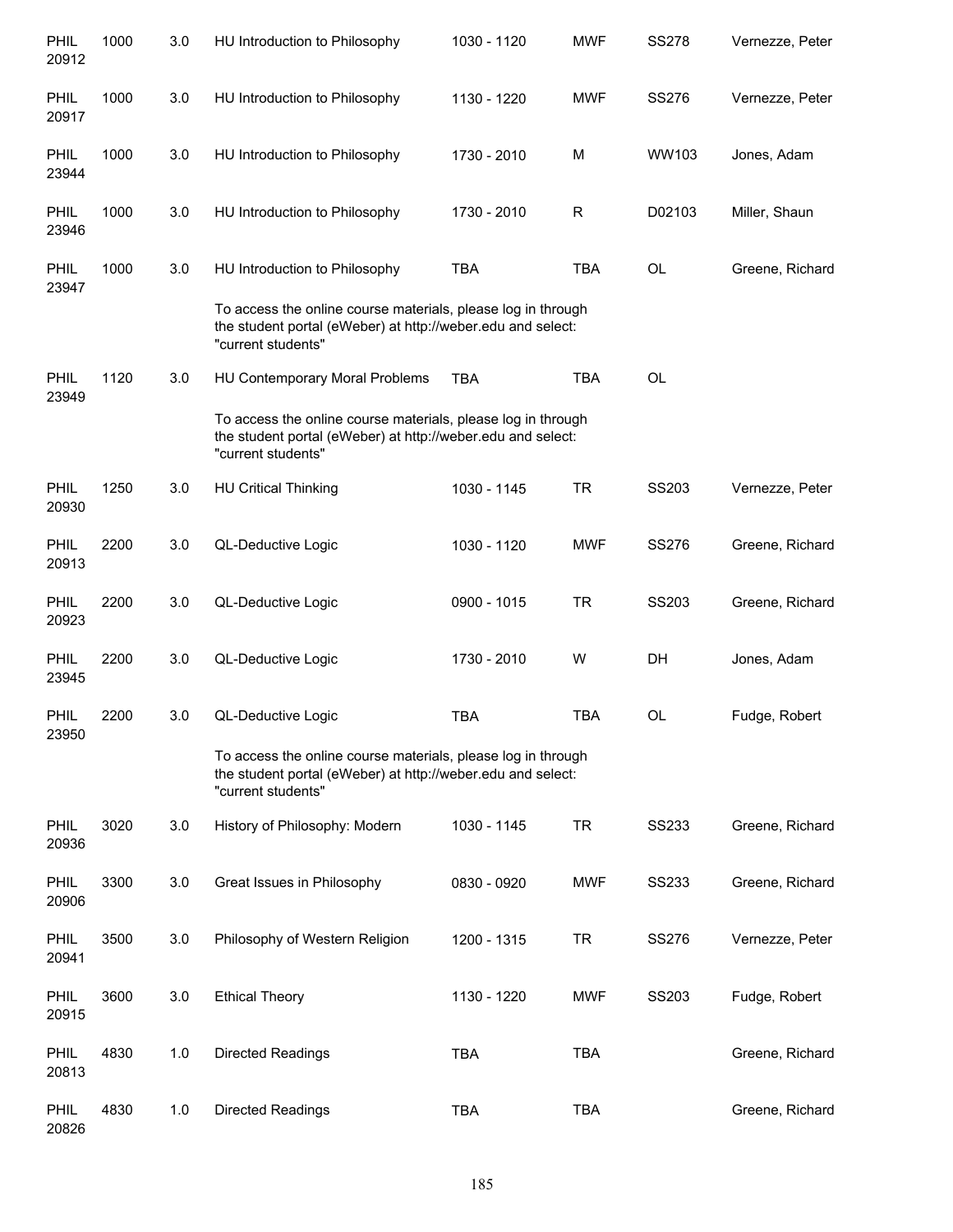| <b>PHYS</b><br>21711 | 1010  | 3.0 | PS/SI Elementary Physics                                                                                                                          | 1030 - 1120 | <b>MWF</b>   | LL121        | Galli, J           |
|----------------------|-------|-----|---------------------------------------------------------------------------------------------------------------------------------------------------|-------------|--------------|--------------|--------------------|
| <b>PHYS</b><br>21716 | 1010  | 3.0 | PS/SI Elementary Physics                                                                                                                          | 1130 - 1220 | <b>MWF</b>   | <b>LL121</b> | Amiri, Farhang     |
| <b>PHYS</b><br>21719 | 1010  | 3.0 | PS/SI Elementary Physics                                                                                                                          | 1430 - 1520 | <b>MWF</b>   | LL121        | Inglefield, Colin  |
| <b>PHYS</b><br>21722 | 1010  | 3.0 | PS/SI Elementary Physics                                                                                                                          | 1030 - 1145 | <b>TR</b>    | LL121        | Galli, J           |
| <b>PHYS</b><br>21730 | 1010  | 3.0 | PS/SI Elementary Physics                                                                                                                          | 1330 - 1445 | <b>TR</b>    | LL121        | Galli, J           |
| <b>PHYS</b><br>22093 | 1010  | 3.0 | PS/SI Elementary Physics                                                                                                                          | <b>TBA</b>  | <b>TBA</b>   | <b>OL</b>    | Amiri, Farhang     |
|                      |       |     | To access the online course materials, please log in through<br>the student portal (eWeber) at http://weber.edu and select:<br>"current students" |             |              |              |                    |
| <b>PHYS</b><br>21732 | 1040  | 3.0 | PS/SI Elementary Astronomy                                                                                                                        | 0730 - 0820 | <b>MWF</b>   | LL203        | Spjeldvik, Walther |
| <b>PHYS</b><br>21735 | 1040  | 3.0 | PS/SI Elementary Astronomy                                                                                                                        | 0830 - 0920 | <b>MWF</b>   | LL203        | Spjeldvik, Walther |
| <b>PHYS</b><br>21737 | 1040  | 3.0 | PS/SI Elementary Astronomy                                                                                                                        | 0930 - 1020 | <b>MWF</b>   | LL203        | Arnold, Michelle   |
| <b>PHYS</b><br>21738 | 1040  | 3.0 | PS/SI Elementary Astronomy                                                                                                                        | 1030 - 1120 | <b>MWF</b>   | LL203        | Arnold, Michelle   |
| <b>PHYS</b><br>21741 | 1040  | 3.0 | PS/SI Elementary Astronomy                                                                                                                        | 0900 - 1015 | <b>TR</b>    | LL203        | Schroeder, Daniel  |
| <b>PHYS</b><br>21744 | 1040  | 3.0 | PS/SI Elementary Astronomy                                                                                                                        | 1030 - 1145 | <b>TR</b>    | LL203        | Armstrong, John    |
| <b>PHYS</b><br>21746 | 1040  | 3.0 | PS/SI Elementary Astronomy                                                                                                                        | 1730 - 2020 | Τ            | LL203        | Kaur, Simranjit    |
| <b>PHYS</b><br>22095 | 1040  | 3.0 | PS/SI Elementary Astronomy                                                                                                                        | <b>TBA</b>  | <b>TBA</b>   | <b>OL</b>    | Carroll, Bradley   |
|                      |       |     | To access the online course materials, please log in through<br>the student portal (eWeber) at http://weber.edu and select:<br>"current students" |             |              |              |                    |
| <b>PHYS</b><br>24261 | 1360  | 3.0 | PS/SI Princip of Phys Science                                                                                                                     | 0930 - 1020 | <b>TR</b>    | <b>SL540</b> | Carroll, Bradley   |
| <b>PHYS</b><br>21755 | 1360L | 0.0 | Prin Phy Sci Lab                                                                                                                                  | 1330 - 1620 | W            | <b>SL525</b> | Carroll, Bradley   |
| <b>PHYS</b><br>21758 | 2010  | 5.0 | PS/SI College Physics I                                                                                                                           | 0830 - 0920 | <b>MTWRF</b> | LL121        | Inglefield, Colin  |
| <b>PHYS</b><br>21760 | 2019  | 0.0 | College Physics I Lab                                                                                                                             | 1330 - 1620 | Т            | <b>SL222</b> | Amiri, Farhang     |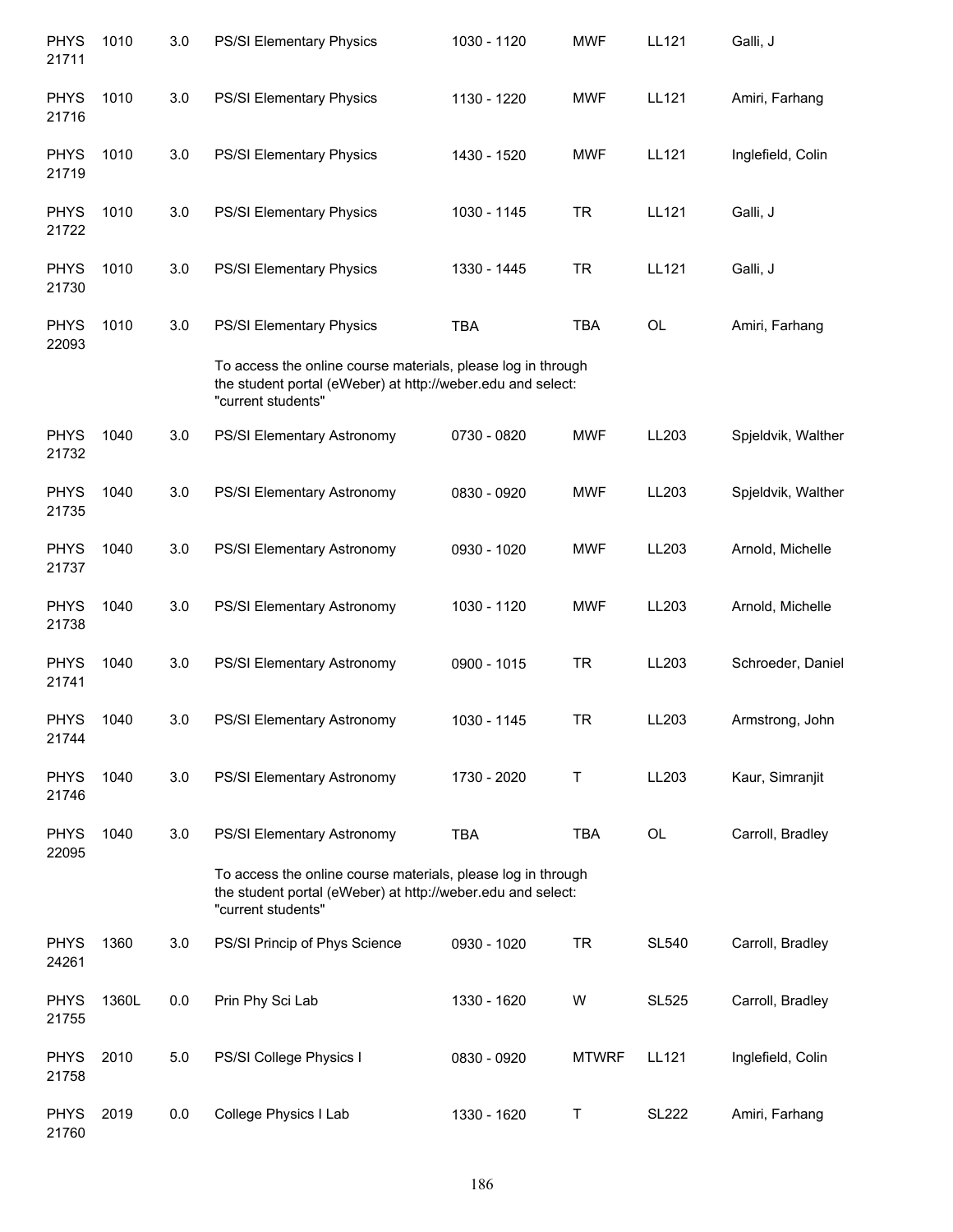| <b>PHYS</b><br>21762 | 2019  | 0.0     | College Physics I Lab          | 1430 - 1720 | W            | <b>SL222</b> | Amiri, Farhang     |
|----------------------|-------|---------|--------------------------------|-------------|--------------|--------------|--------------------|
| <b>PHYS</b><br>21763 | 2019  | 0.0     | College Physics I Lab          | 1430 - 1720 | R            | <b>SL222</b> | Spjeldvik, Walther |
| <b>PHYS</b><br>21764 | 2020  | 5.0     | SI College Physics II          | 0730 - 0820 | <b>MTWRF</b> | LL121        | Arnold, Michelle   |
| <b>PHYS</b><br>21765 | 2029  | 0.0     | College Physics II Lab         | 1430 - 1720 | W            | <b>SL225</b> | Schroeder, Daniel  |
| <b>PHYS</b><br>21767 | 2029  | 0.0     | College Physics II Lab         | 1330 - 1620 | R            | <b>SL225</b> | Amiri, Farhang     |
| <b>PHYS</b><br>24211 | 2029  | 0.0     | College Physics II Lab         | 0830 - 1120 | T            | <b>SL225</b> |                    |
| <b>PHYS</b><br>21769 | 2210  | 5.0     | PS/SI Phsx /Scien & Engneers I | 0930 - 1020 | <b>MTWRF</b> | LL121        | Armstrong, John    |
| <b>PHYS</b><br>21770 | 2210  | $5.0\,$ | PS/SI Phsx /Scien & Engneers I | 1730 - 1945 | <b>TR</b>    | <b>LL121</b> | Barkey, Brian      |
| <b>PHYS</b><br>21771 | 2219  | 0.0     | Physics lab I, Scientist/Eng.  | 1330 - 1620 | T            | <b>SL221</b> | Amiri, Farhang     |
| <b>PHYS</b><br>21772 | 2219  | 0.0     | Physics lab I, Scientist/Eng.  | 1430 - 1720 | W            | <b>SL221</b> | Amiri, Farhang     |
| <b>PHYS</b><br>21773 | 2219  | 0.0     | Physics lab I, Scientist/Eng.  | 1430 - 1720 | $\mathsf R$  | <b>SL221</b> | Spjeldvik, Walther |
| <b>PHYS</b><br>21774 | 2219  | 0.0     | Physics lab I, Scientist/Eng.  | 1730 - 2020 | W            | <b>SL221</b> | Inglefield, Colin  |
| <b>PHYS</b><br>21775 | 2220  | 5.0     | SI Phsx /Scien & Engineers II  | 1230 - 1320 | <b>MTWRF</b> | LL121        | Schroeder, Daniel  |
| <b>PHYS</b><br>21766 | 2229  | 0.0     | Physics lab II, Scientist/Eng. | 1430 - 1720 | W            | <b>SL225</b> | Schroeder, Daniel  |
| <b>PHYS</b><br>21768 | 2229  | 0.0     | Physics lab II, Scientist/Eng. | 1330 - 1620 | R            | <b>SL225</b> | Amiri, Farhang     |
| <b>PHYS</b><br>24212 | 2229  | 0.0     | Physics lab II, Scientist/Eng. | 0830 - 1120 | T            | <b>SL225</b> |                    |
| <b>PHYS</b><br>21776 | 2300  | 1.5     | <b>Scientific Computing</b>    | 1030 - 1145 | R            | <b>SL220</b> | Schroeder, Daniel  |
| <b>PHYS</b><br>21777 | 2300L | 1.5     | Scientific Computing Lab       | 1430 - 1720 | M            | <b>SL220</b> | Schroeder, Daniel  |
| <b>PHYS</b><br>21778 | 2600  | 1.0     | Laboratory Safety              | 1230 - 1320 | M            | LL129        | Arnold, Michelle   |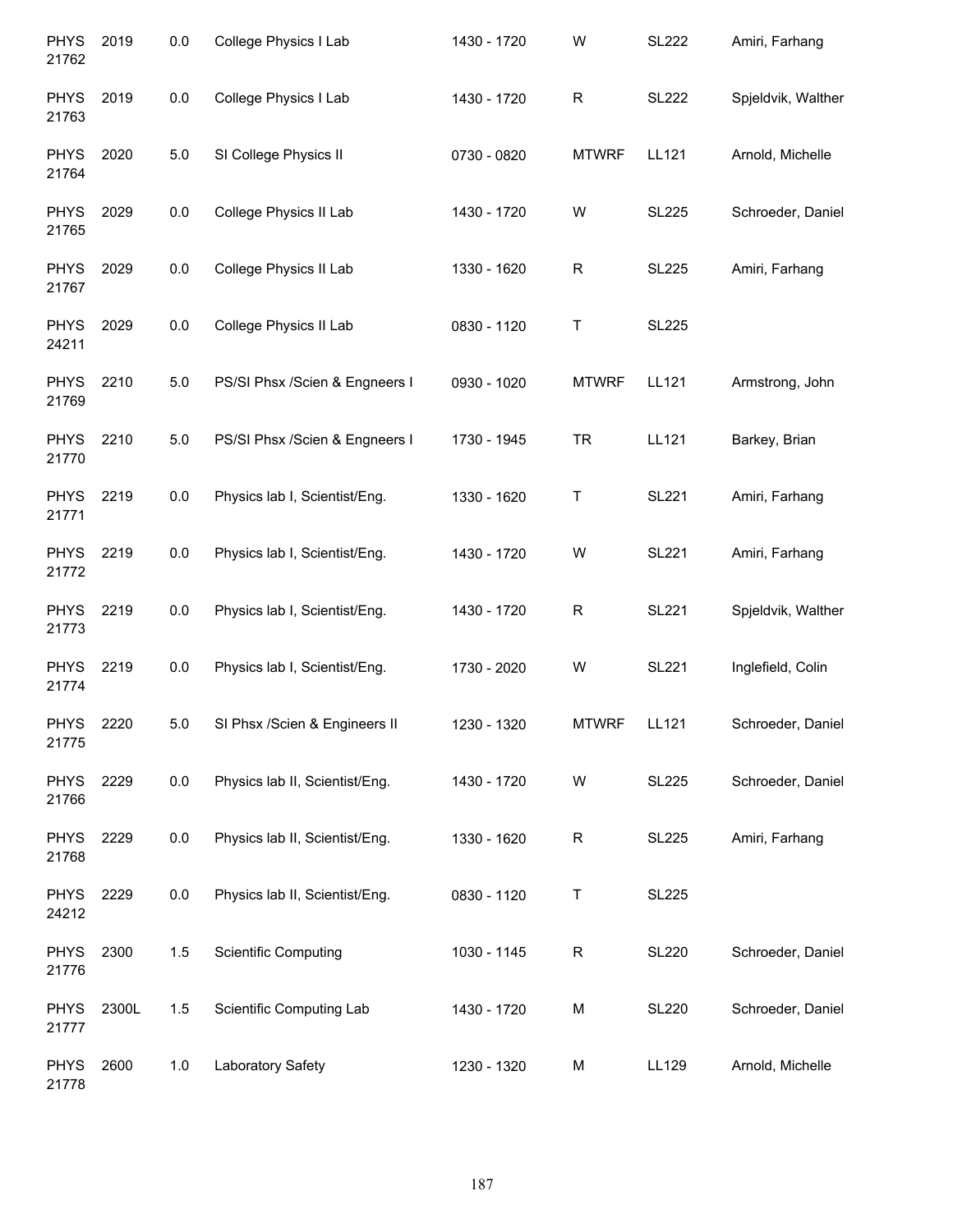| <b>PHYS</b><br>21779 | 3160  | 3.0 | Astrophysics                      | 1030 - 1120                | <b>MWF</b>     | <b>SL240</b>   | Palen, Stacy       |
|----------------------|-------|-----|-----------------------------------|----------------------------|----------------|----------------|--------------------|
| <b>PHYS</b><br>21780 | 3190  | 3.0 | <b>Applied Optics</b>             | 1200 - 1250                | <b>TR</b>      | <b>SL240</b>   | Sohl, John         |
| <b>PHYS</b><br>21781 | 3190L | 0.0 | Appl Optics Lab                   | 1330 - 1620                | R              | <b>SL232</b>   | Sohl, John         |
| <b>PHYS</b><br>21782 | 3410  | 4.0 | <b>Electronics for Scientists</b> | 0830 - 0920                | <b>MWF</b>     | <b>SL240</b>   | Sohl, John         |
| <b>PHYS</b><br>21783 | 3410L | 0.0 | Electronics I Lab                 | 1430 - 1720                | W              | <b>SL232</b>   | Sohl, John         |
| <b>PHYS</b><br>21784 | 3500  | 3.0 | <b>Analytical Mechanics</b>       | 1130 - 1220                | <b>MWF</b>     | <b>SL240</b>   | Inglefield, Colin  |
| <b>PHYS</b><br>21785 | 3510  | 3.0 | Electromagnetic Theory            | 0930 - 1020                | <b>MWF</b>     | <b>SL240</b>   | Spjeldvik, Walther |
| <b>PHYS</b><br>21786 | 3570  | 3.0 | Foundations of Science Educ       | 1030 - 1145                | <b>TR</b>      | LL230          | Johnston, Adam     |
| <b>PHYS</b><br>21787 | 4570  | 3.0 | Secondary Science Teach Meth      | 1200 - 1315<br>1330 - 1620 | Τ<br>${\sf R}$ | LL230<br>LL230 | Ohlhorst, Sharon   |
| <b>PHYS</b><br>21788 | 4610  | 3.0 | <b>Quantum Mechanics</b>          | 1230 - 1330                | <b>MWF</b>     | <b>SL240</b>   | Carroll, Bradley   |
| <b>PHYS</b><br>21789 | 4990  | 1.0 | Seminar in Physics                | 1330 - 1420                | W              | LL121          | Johnston, Adam     |
| <b>POLS</b><br>20883 | 1100  | 3.0 | Al American Ntnl Government       | 0730 - 0820                | <b>MWF</b>     | <b>SS278</b>   | Johnson, Gary      |
| <b>POLS</b><br>20904 | 1100  | 3.0 | Al American Ntnl Government       | 0830 - 0920                | <b>MWF</b>     | <b>SS278</b>   | Johnson, Gary      |
| <b>POLS</b><br>20907 | 1100  | 3.0 | Al American Ntnl Government       | 0930 - 1020                | <b>MWF</b>     | SS203          | Kuehls, Thomas     |
| <b>POLS</b><br>20911 | 1100  | 3.0 | Al American Ntnl Government       | 1030 - 1120                | <b>MWF</b>     | SS203          | Goggi, Paul        |
| <b>POLS</b><br>20916 | 1100  | 3.0 | Al American Ntnl Government       | 1130 - 1220                | <b>MWF</b>     | <b>SS278</b>   | Goggi, Paul        |
| <b>POLS</b><br>20920 | 1100  | 3.0 | Al American Ntnl Government       | 1730 - 1820                | M              | SS203          | Howe, Jerry        |
| <b>POLS</b><br>20928 | 1100  | 3.0 | Al American Ntnl Government       | 0900 - 1015                | <b>TR</b>      | <b>SS229</b>   | Reddy, T           |
| <b>POLS</b><br>20932 | 1100  | 3.0 | Al American Ntnl Government       | 1030 - 1145                | <b>TR</b>      | <b>SS278</b>   | Kuehls, Thomas     |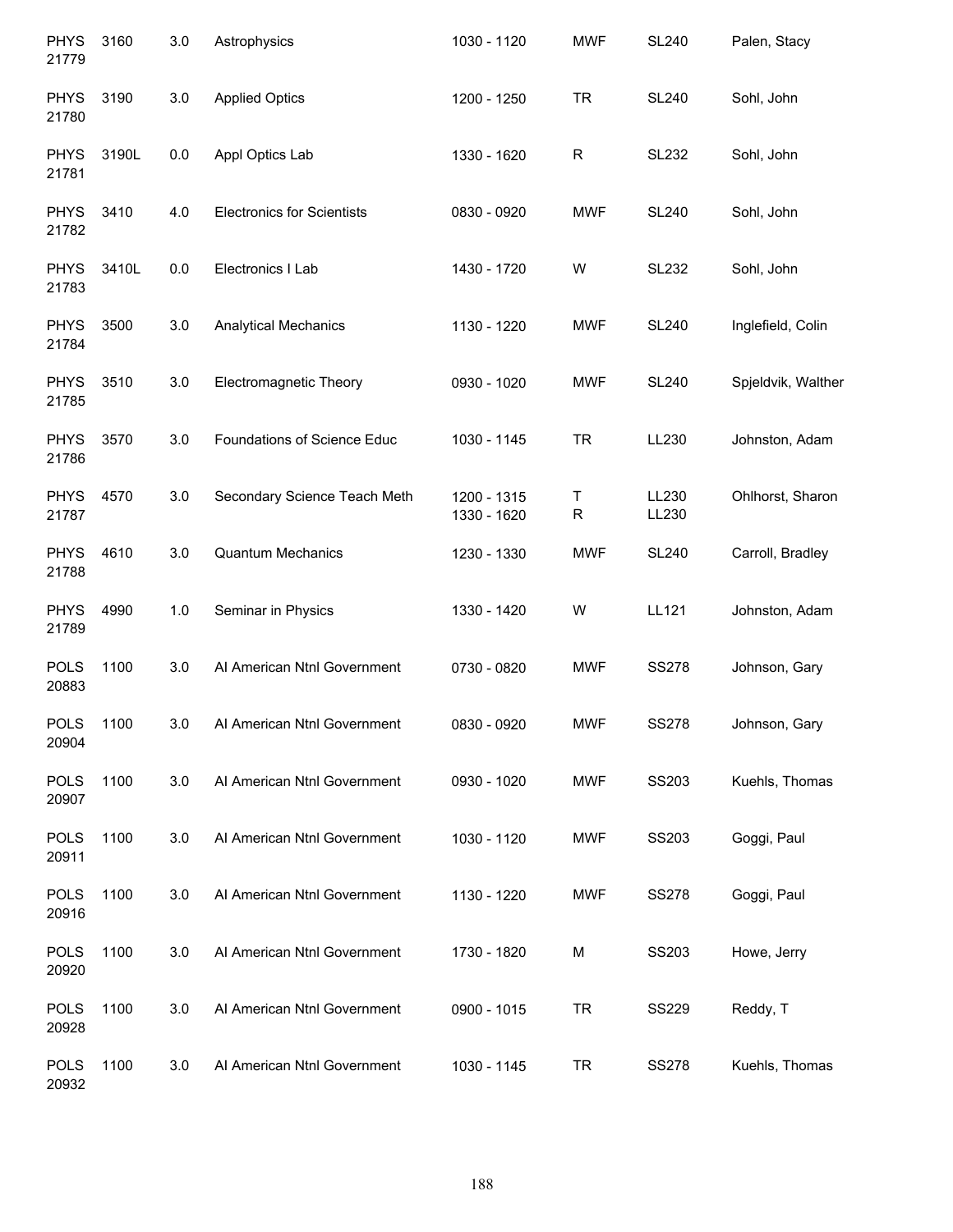| <b>POLS</b><br>20943 | 1100 | 3.0 | Al American Ntnl Government                                                                                                                       | 1200 - 1315 | <b>TR</b>  | <b>SS229</b> | Reddy, T          |
|----------------------|------|-----|---------------------------------------------------------------------------------------------------------------------------------------------------|-------------|------------|--------------|-------------------|
| <b>POLS</b><br>23955 | 1100 | 3.0 | Al American Ntnl Government                                                                                                                       | 1730 - 2010 | Т          | D02103       | Julander, Roydon  |
| <b>POLS</b><br>23956 | 1100 | 3.0 | Al American Ntnl Government                                                                                                                       | <b>TBA</b>  | <b>TBA</b> | <b>OL</b>    | Murray, Leah      |
|                      |      |     | To access the online course materials, please log in through<br>the student portal (eWeber) at http://weber.edu and select:<br>"current students" |             |            |              |                   |
| <b>POLS</b><br>23958 | 1100 | 3.0 | Al American Ntnl Government                                                                                                                       | <b>TBA</b>  | <b>TBA</b> | <b>OL</b>    | Reddy, T          |
|                      |      |     | To access the online course materials, please log in through<br>the student portal (eWeber) at http://weber.edu and select:<br>"current students" |             |            |              |                   |
| <b>POLS</b><br>20909 | 2100 | 3.0 | <b>SS Intro - Interntnl Politics</b>                                                                                                              | 0930 - 1020 | <b>MWF</b> | <b>SS276</b> | Haanstad, Nancy   |
| <b>POLS</b><br>23968 | 2100 | 3.0 | SS Intro - Interntnl Politics                                                                                                                     | <b>TBA</b>  | <b>TBA</b> | <b>OL</b>    | Reddy, T          |
|                      |      |     | To access the online course materials, please log in through<br>the student portal (eWeber) at http://weber.edu and select:<br>"current students" |             |            |              |                   |
| <b>POLS</b><br>20939 | 3060 | 2.0 | <b>Mock Trial</b>                                                                                                                                 | 1200 - 1350 | <b>TR</b>  | <b>SS278</b> |                   |
| <b>POLS</b><br>20905 | 3140 | 3.0 | Foreign Policy of the USA                                                                                                                         | 0830 - 0920 | <b>MWF</b> | <b>SS276</b> | Haanstad, Nancy   |
| <b>POLS</b><br>20910 | 3210 | 3.0 | Politics & Govrnmnts of Europe                                                                                                                    | 0930 - 1020 | <b>MWF</b> | <b>SS229</b> | Reddy, T          |
| <b>POLS</b><br>20927 | 3700 | 3.0 | Intro To Public Administration                                                                                                                    | 0900 - 1015 | <b>TR</b>  | <b>SS278</b> | Johnson, Gary     |
| <b>POLS</b><br>23970 | 3760 | 3.0 | <b>State Government and Politics</b>                                                                                                              | <b>TBA</b>  | <b>TBA</b> | OL           | Petersen, Michael |
|                      |      |     | To access the online course materials, please log in through<br>the student portal (eWeber) at http://weber.edu and select:<br>"current students" |             |            |              |                   |
| <b>POLS</b><br>20947 | 4030 | 3.0 | Amer Constitutional Law II                                                                                                                        | 1730 - 2020 | Т          | <b>SS278</b> | Kuehls, Thomas    |
| <b>POLS</b><br>20914 | 4360 | 3.0 | <b>Classical Political Thought</b>                                                                                                                | 1030 - 1120 | MWF        | <b>SS229</b> | Kuehls, Thomas    |
| <b>POLS</b><br>20837 | 4800 | 1.0 | Indiv Projects and Research                                                                                                                       | TBA         | <b>TBA</b> |              | Haanstad, Nancy   |
| <b>POLS</b><br>20841 | 4800 | 1.0 | Indiv Projects and Research                                                                                                                       | <b>TBA</b>  | <b>TBA</b> |              | Haanstad, Nancy   |
| <b>POLS</b><br>20844 | 4800 | 1.0 | Indiv Projects and Research                                                                                                                       | <b>TBA</b>  | <b>TBA</b> |              | Haanstad, Nancy   |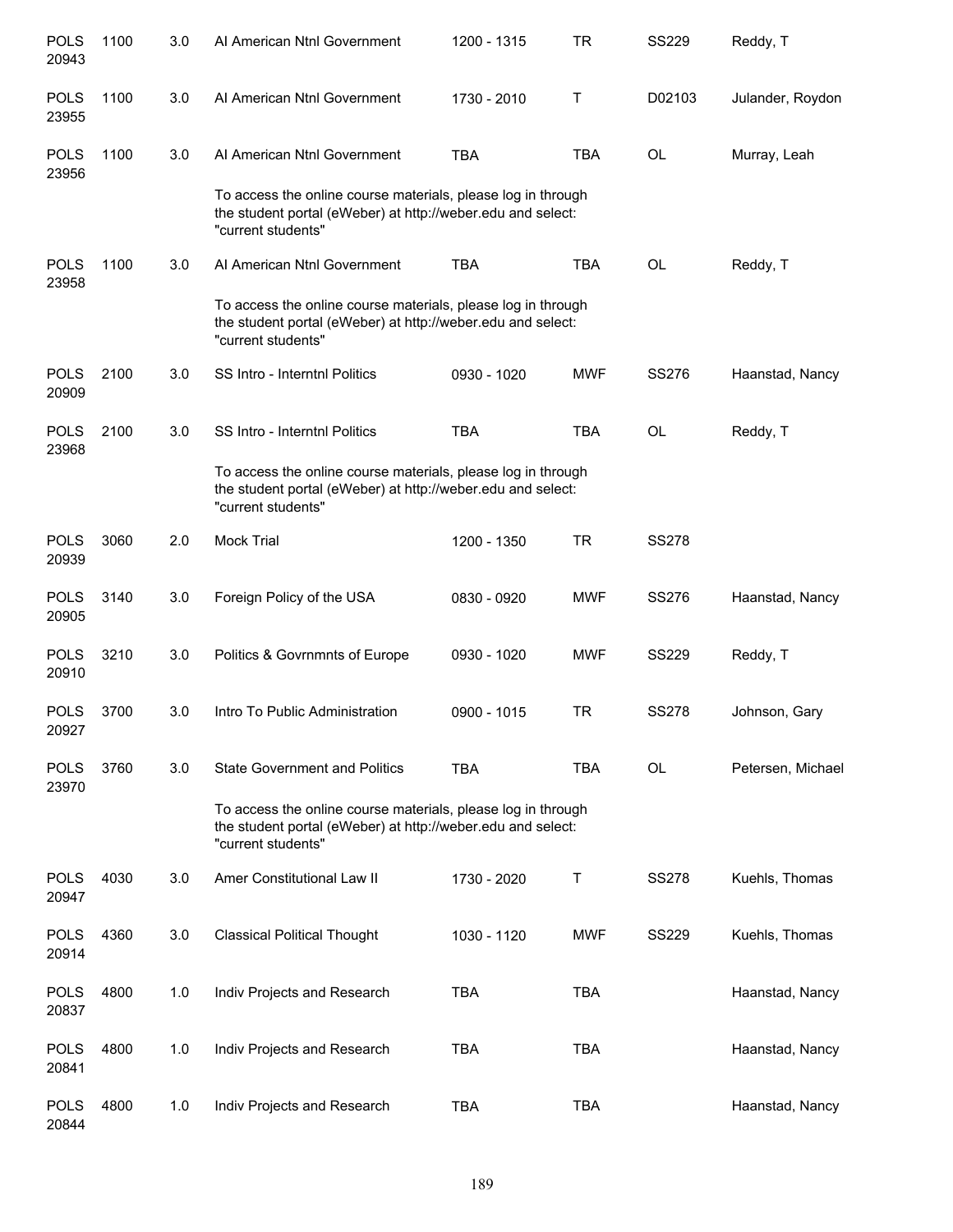| <b>POLS</b><br>20847 | 4830 | $1.0$ | <b>Directed Readings</b>     | <b>TBA</b>  | <b>TBA</b> |       | Haanstad, Nancy          |
|----------------------|------|-------|------------------------------|-------------|------------|-------|--------------------------|
| <b>POLS</b><br>20848 | 4830 | 1.0   | Directed Readings            | <b>TBA</b>  | <b>TBA</b> |       | Haanstad, Nancy          |
| <b>POLS</b><br>20861 | 4860 | 1.0   | Internships                  | <b>TBA</b>  | <b>TBA</b> |       | Haanstad, Nancy          |
| <b>POLS</b><br>20862 | 4860 | 1.0   | Internships                  | <b>TBA</b>  | <b>TBA</b> |       | Haanstad, Nancy          |
| <b>POLS</b><br>20864 | 4860 | 1.0   | Internships                  | <b>TBA</b>  | <b>TBA</b> |       | Haanstad, Nancy          |
| <b>POLS</b><br>20865 | 4860 | 1.0   | Internships                  | <b>TBA</b>  | <b>TBA</b> |       | Haanstad, Nancy          |
| <b>POLS</b><br>20868 | 4860 | 1.0   | Internships                  | <b>TBA</b>  | <b>TBA</b> |       | Haanstad, Nancy          |
| <b>POLS</b><br>20870 | 4860 | 1.0   | Internships                  | <b>TBA</b>  | <b>TBA</b> |       | Haanstad, Nancy          |
| <b>POLS</b><br>20874 | 4870 | 3.0   | Politics in Perspective      | <b>TBA</b>  | <b>TBA</b> |       | Haanstad, Nancy          |
| <b>POLS</b><br>20877 | 4880 | 3.0   | Internship Research          | <b>TBA</b>  | <b>TBA</b> |       | Haanstad, Nancy          |
| <b>POLS</b><br>20919 | 4990 | 3.0   | Senior Seminar/Senior Thesis | 1330 - 1610 | W          | SS203 | Reddy, T                 |
| <b>POLS</b><br>20933 | 4990 | 3.0   | Senior Seminar/Senior Thesis | 1030 - 1145 | <b>TR</b>  | SS276 | Johnson, Gary            |
| <b>PSY</b><br>21382  | 1010 | 3.0   | SS Introductory Psychology   | 0730 - 0845 | TR         | SS394 | Horvat, Joseph           |
| <b>PSY</b><br>21396  | 1010 | 3.0   | SS Introductory Psychology   | 0830 - 0920 | <b>MWF</b> | SS394 | Parrilla de Kokal, Maria |
| <b>PSY</b><br>21425  | 1010 | 3.0   | SS Introductory Psychology   | 0900 - 1015 | <b>TR</b>  | SS394 | Kay, Theresa             |
| <b>PSY</b><br>21432  | 1010 | 3.0   | SS Introductory Psychology   | 0930 - 1020 | <b>MWF</b> | SS394 | Shaw, Leigh              |
| <b>PSY</b><br>21439  | 1010 | 3.0   | SS Introductory Psychology   | 1030 - 1145 | <b>TR</b>  | SS394 | Fowler, Laurie           |
| <b>PSY</b><br>21441  | 1010 | 3.0   | SS Introductory Psychology   | 1030 - 1120 | <b>MWF</b> | SS394 | Fowler, Laurie           |
| <b>PSY</b><br>21446  | 1010 | 3.0   | SS Introductory Psychology   | 1130 - 1220 | <b>MWF</b> | SS394 | Schmolesky, Matthew      |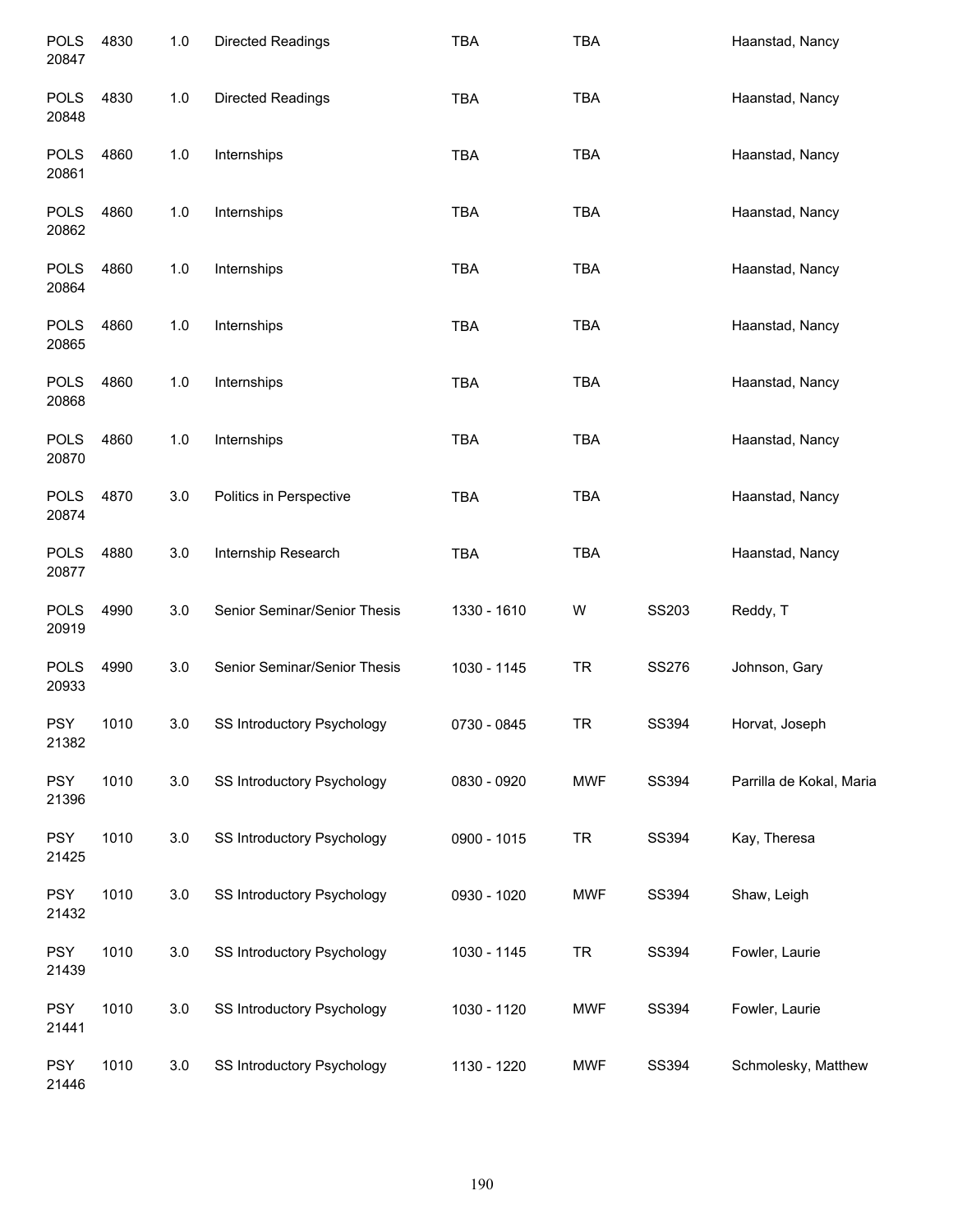| <b>PSY</b><br>21450 | 1010 | 3.0 | SS Introductory Psychology                                                                                                                                                                                                                                             | 1200 - 1315 | <b>TR</b>  | SS394        | Schmolesky, Matthew    |  |  |
|---------------------|------|-----|------------------------------------------------------------------------------------------------------------------------------------------------------------------------------------------------------------------------------------------------------------------------|-------------|------------|--------------|------------------------|--|--|
| <b>PSY</b><br>21454 | 1010 | 3.0 | SS Introductory Psychology                                                                                                                                                                                                                                             | 1230 - 1320 | <b>MWF</b> | SS394        | Baird, Todd            |  |  |
| <b>PSY</b><br>21572 | 1010 | 3.0 | SS Introductory Psychology                                                                                                                                                                                                                                             | 0730 - 0820 | <b>MWF</b> | <b>SS378</b> | Haslam, W              |  |  |
| <b>PSY</b><br>21621 | 1010 | 3.0 | SS Introductory Psychology                                                                                                                                                                                                                                             | 1730 - 2010 | R          | <b>SS394</b> | Oreshnick, Craig       |  |  |
| <b>PSY</b><br>23734 | 1010 | 3.0 | SS Introductory Psychology                                                                                                                                                                                                                                             | <b>TBA</b>  | <b>TBA</b> | OL           | Baird, Todd            |  |  |
|                     |      |     | To access the online course materials, please log in through<br>the student portal (eWeber) at http://weber.edu and select:<br>"current students"<br>If the class is full, please contact the Psychology<br>department at 801-626-6247 to be placed on a waiting list. |             |            |              |                        |  |  |
| <b>PSY</b><br>23735 | 1010 | 3.0 | SS Introductory Psychology                                                                                                                                                                                                                                             | <b>TBA</b>  | <b>TBA</b> | <b>OL</b>    | Fowler, Laurie         |  |  |
|                     |      |     | To access the online course materials, please log in through<br>the student portal (eWeber) at http://weber.edu and select:<br>"current students"<br>If the class is full, please contact the Psychology<br>department at 801-626-6247 to be placed on a waiting list. |             |            |              |                        |  |  |
| <b>PSY</b><br>23736 | 1010 | 3.0 | SS Introductory Psychology                                                                                                                                                                                                                                             | <b>TBA</b>  | <b>TBA</b> | OL           | Kay, Theresa           |  |  |
|                     |      |     | To access the online course materials, please log in through<br>the student portal (eWeber) at http://weber.edu and select:<br>"current students"<br>If the class is full, please contact the Psychology<br>department at 801-626-6247 to be placed on a waiting list. |             |            |              |                        |  |  |
| <b>PSY</b><br>23742 | 1010 | 3.0 | SS Introductory Psychology                                                                                                                                                                                                                                             | 1730 - 2020 | M          | WW108        | Flinders, Shauna       |  |  |
| <b>PSY</b><br>23748 | 1010 | 3.0 | SS Introductory Psychology                                                                                                                                                                                                                                             | 0730 - 0845 | <b>TR</b>  | D02113       | Haslam, W              |  |  |
| <b>PSY</b><br>23750 | 1010 | 3.0 | <b>SS Introductory Psychology</b>                                                                                                                                                                                                                                      | 0830 - 0920 | <b>MWF</b> | D02113       | Russell-Stamp, Melinda |  |  |
| <b>PSY</b><br>23751 | 1010 | 3.0 | <b>SS Introductory Psychology</b>                                                                                                                                                                                                                                      | 1030 - 1120 | <b>MWF</b> | D02113       | Russell-Stamp, Melinda |  |  |
| <b>PSY</b><br>23753 | 1010 | 3.0 | <b>SS Introductory Psychology</b>                                                                                                                                                                                                                                      | 1730 - 2010 | Τ          | D02325       | Russell-Stamp, Melinda |  |  |
| <b>PSY</b><br>21574 | 1540 | 3.0 | Psych of Adjustment/Growth                                                                                                                                                                                                                                             | 1030 - 1145 | <b>TR</b>  | SS343        | Adams, Mark            |  |  |
| <b>PSY</b><br>21457 | 2000 | 3.0 | SS Interpersonal Relationships                                                                                                                                                                                                                                         | 0730 - 0845 | <b>TR</b>  | SS317        | Kay, Theresa           |  |  |
| <b>PSY</b><br>21459 | 2000 | 3.0 | SS Interpersonal Relationships                                                                                                                                                                                                                                         | 0830 - 0920 | <b>MWF</b> | SS317        | Kay, Theresa           |  |  |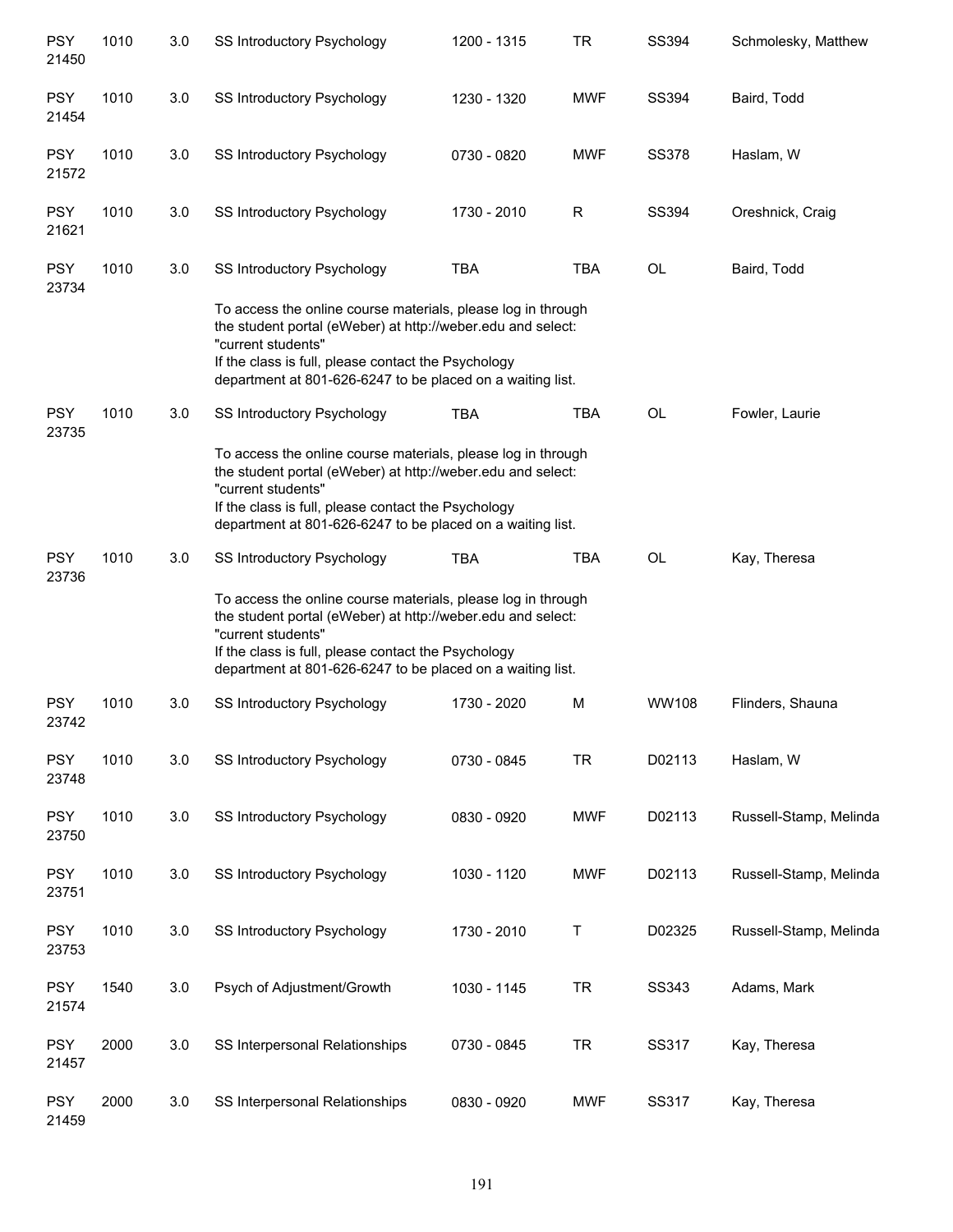| <b>PSY</b><br>21620 | 2000 | 3.0 | SS Interpersonal Relationships | 0900 - 1150                                                                                                                                                                                                                                      | $\mathbf S$ | SS317        | Oreshnick, Craig         |  |  |  |  |
|---------------------|------|-----|--------------------------------|--------------------------------------------------------------------------------------------------------------------------------------------------------------------------------------------------------------------------------------------------|-------------|--------------|--------------------------|--|--|--|--|
| <b>PSY</b><br>23743 | 2000 | 3.0 | SS Interpersonal Relationships | 1730 - 2020                                                                                                                                                                                                                                      | Τ           | DH           | Adams, Mark              |  |  |  |  |
| <b>PSY</b><br>23754 | 2000 | 3.0 | SS Interpersonal Relationships | 0930 - 1020                                                                                                                                                                                                                                      | <b>MWF</b>  | D02113       | Russell-Stamp, Melinda   |  |  |  |  |
| <b>PSY</b><br>21569 | 2010 | 3.0 | Science/Profession Psychology  | 1030 - 1120                                                                                                                                                                                                                                      | <b>MWF</b>  | SS343        | Amsel, Eric              |  |  |  |  |
| <b>PSY</b><br>21464 | 2370 | 3.0 | DV Psych of Women and Gender   | 1730 - 2010                                                                                                                                                                                                                                      | М           | SS349        | Parrilla de Kokal, Maria |  |  |  |  |
| <b>PSY</b><br>21546 | 2730 | 3.0 | Biopsychology                  | 0930 - 1020                                                                                                                                                                                                                                      | <b>MWF</b>  | <b>SS347</b> | Fowler, Laurie           |  |  |  |  |
| <b>PSY</b><br>21736 | 2730 | 3.0 | Biopsychology                  | 1730 - 2010                                                                                                                                                                                                                                      | $\mathsf R$ | <b>SS323</b> | Bancroft, Norris         |  |  |  |  |
| <b>PSY</b><br>23737 | 2730 | 3.0 | Biopsychology                  | <b>TBA</b>                                                                                                                                                                                                                                       | TBA         | OL           | Schmolesky, Matthew      |  |  |  |  |
|                     |      |     | "current students"             | To access the online course materials, please log in through<br>the student portal (eWeber) at http://weber.edu and select:<br>If the class is full, please contact the Psychology<br>department at 801-626-6247 to be placed on a waiting list. |             |              |                          |  |  |  |  |
| <b>PSY</b><br>21575 | 2830 | 1.0 | Directed Readings              | <b>TBA</b>                                                                                                                                                                                                                                       | <b>TBA</b>  |              | Amsel, Eric              |  |  |  |  |
| <b>PSY</b><br>21576 | 2830 | 1.0 | <b>Directed Readings</b>       | <b>TBA</b>                                                                                                                                                                                                                                       | <b>TBA</b>  |              | Amsel, Eric              |  |  |  |  |
| <b>PSY</b><br>21584 | 2890 | 1.0 | Co-op Work Experience          | <b>TBA</b>                                                                                                                                                                                                                                       | <b>TBA</b>  |              | Amsel, Eric              |  |  |  |  |
| <b>PSY</b><br>21585 | 2890 | 1.0 | Co-op Work Experience          | <b>TBA</b>                                                                                                                                                                                                                                       | <b>TBA</b>  |              | Amsel, Eric              |  |  |  |  |
| <b>PSY</b><br>21548 | 3000 | 3.0 | Child Psychology               | 0730 - 0820                                                                                                                                                                                                                                      | <b>MWF</b>  | <b>SS347</b> | Parrilla de Kokal, Maria |  |  |  |  |
| <b>PSY</b><br>21550 | 3000 | 3.0 | Child Psychology               | 1030 - 1145                                                                                                                                                                                                                                      | <b>TR</b>   | SS349        | Shaw, Leigh              |  |  |  |  |
| <b>PSY</b><br>22245 | 3000 | 3.0 | Child Psychology               | 1630 - 1910                                                                                                                                                                                                                                      | W           | P2101        | Smith, Margaret          |  |  |  |  |
| <b>PSY</b><br>21552 | 3010 | 3.0 | Abnormal Psychology            | 0730 - 0820                                                                                                                                                                                                                                      | <b>MWF</b>  | SS349        | Kay, Theresa             |  |  |  |  |
| <b>PSY</b><br>21554 | 3010 | 3.0 | Abnormal Psychology            | 0900 - 1015                                                                                                                                                                                                                                      | <b>TR</b>   | <b>SS347</b> | Russell-Stamp, Melinda   |  |  |  |  |
| <b>PSY</b><br>21556 | 3010 | 3.0 | Abnormal Psychology            | 1130 - 1220                                                                                                                                                                                                                                      | <b>MWF</b>  | SS349        | Baird, Todd              |  |  |  |  |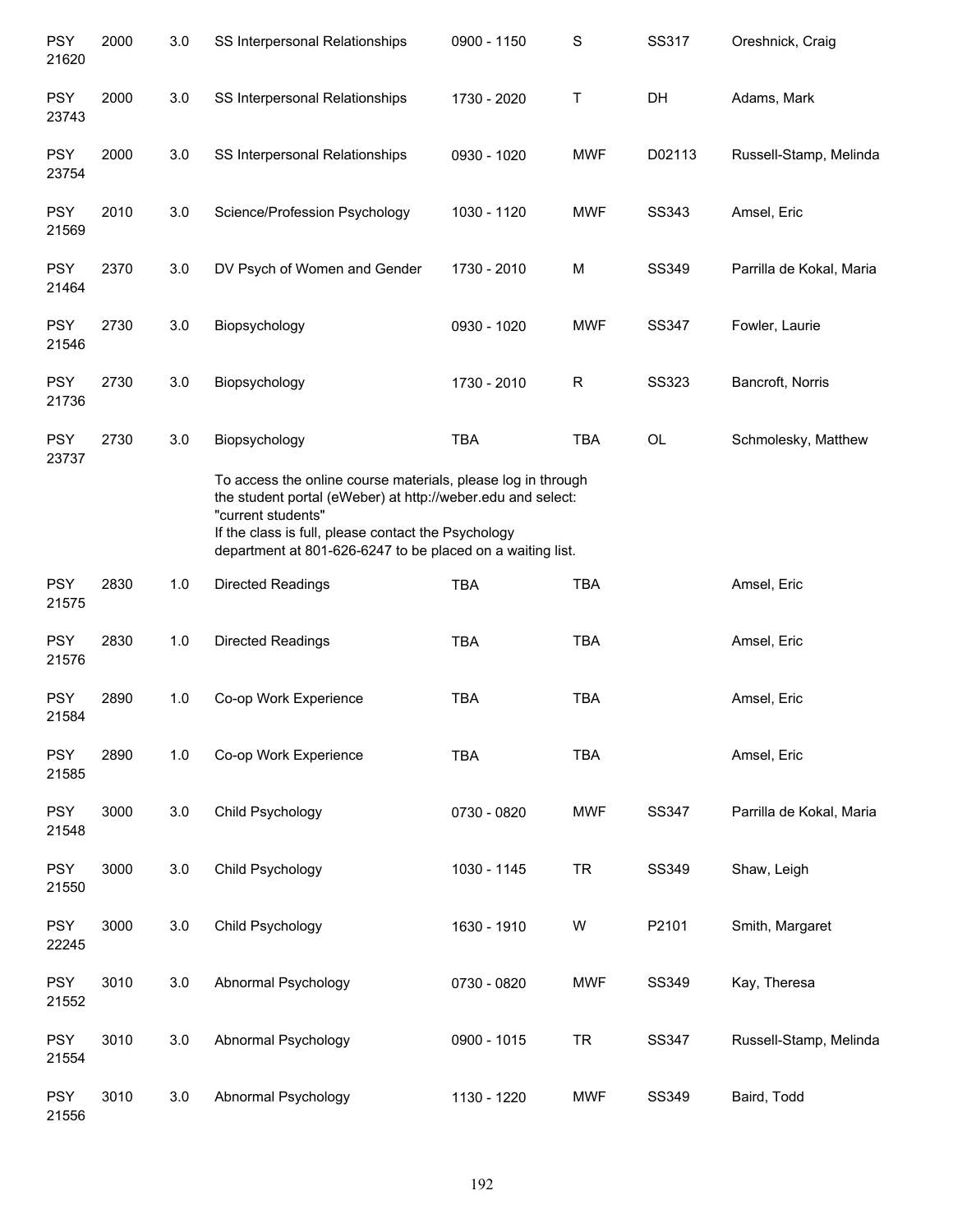| <b>PSY</b><br>21557 | 3010 | 3.0 | Abnormal Psychology                                                                                                                                                                                                                                                    | 1730 - 2010 | Τ          | <b>SS323</b> | Horvat, Joseph           |
|---------------------|------|-----|------------------------------------------------------------------------------------------------------------------------------------------------------------------------------------------------------------------------------------------------------------------------|-------------|------------|--------------|--------------------------|
| <b>PSY</b><br>21558 | 3140 | 3.0 | Psychology of Adolescence                                                                                                                                                                                                                                              | 0900 - 1015 | <b>TR</b>  | SS349        | Shaw, Leigh              |
| <b>PSY</b><br>21559 | 3140 | 3.0 | Psychology of Adolescence                                                                                                                                                                                                                                              | 1030 - 1120 | <b>MWF</b> | SS349        | Parrilla de Kokal, Maria |
| <b>PSY</b><br>23738 | 3140 | 3.0 | Psychology of Adolescence                                                                                                                                                                                                                                              | <b>TBA</b>  | <b>TBA</b> | OL           | Parrilla de Kokal, Maria |
|                     |      |     | To access the online course materials, please log in through<br>the student portal (eWeber) at http://weber.edu and select:<br>"current students"<br>If the class is full, please contact the Psychology<br>department at 801-626-6247 to be placed on a waiting list. |             |            |              |                          |
| <b>PSY</b><br>21742 | 3250 | 3.0 | Conditioning & Learning                                                                                                                                                                                                                                                | 1030 - 1120 | <b>MWF</b> | <b>SS323</b> | Bancroft, Norris         |
| <b>PSY</b><br>21743 | 3300 | 3.0 | Applied Behavior Intervention                                                                                                                                                                                                                                          | 1030 - 1145 | <b>TR</b>  | <b>SS337</b> | Bancroft, Norris         |
| <b>PSY</b><br>21560 | 3430 | 3.0 | Theories of Personality                                                                                                                                                                                                                                                | 0930 - 1020 | <b>MWF</b> | SS349        | Baird, Todd              |
| <b>PSY</b><br>21561 | 3430 | 3.0 | Theories of Personality                                                                                                                                                                                                                                                | 1030 - 1145 | <b>TR</b>  | <b>SS323</b> | Horvat, Joseph           |
| <b>PSY</b><br>23739 | 3430 | 3.0 | Theories of Personality                                                                                                                                                                                                                                                | <b>TBA</b>  | <b>TBA</b> | <b>OL</b>    | Baird, Todd              |
|                     |      |     | To access the online course materials, please log in through<br>the student portal (eWeber) at http://weber.edu and select:<br>"current students"<br>If the class is full, please contact the Psychology<br>department at 801-626-6247 to be placed on a waiting list. |             |            |              |                          |
| <b>PSY</b><br>21573 | 3460 | 3.0 | Social Psychology                                                                                                                                                                                                                                                      | 0830 - 0920 | <b>MWF</b> | SS378        | Haslam, W                |
| <b>PSY</b><br>23740 | 3500 | 3.0 | Cognition                                                                                                                                                                                                                                                              | <b>TBA</b>  | <b>TBA</b> | OL           | Ashley, Aaron            |
|                     |      |     | To access the online course materials, please log in through<br>the student portal (eWeber) at http://weber.edu and select:<br>"current students"<br>If the class is full, please contact the Psychology<br>department at 801-626-6247 to be placed on a waiting list. |             |            |              |                          |
| <b>PSY</b><br>24228 | 3500 | 3.0 | Cognition                                                                                                                                                                                                                                                              | 0900 - 1015 | <b>TR</b>  | <b>SS378</b> | Ashley, Aaron            |
| <b>PSY</b><br>21562 | 3600 | 3.0 | SI Statistics in Psychology                                                                                                                                                                                                                                            | 0900 - 1015 | <b>TR</b>  | SS317        | Fowler, Laurie           |
| <b>PSY</b><br>21563 | 3600 | 3.0 | SI Statistics in Psychology                                                                                                                                                                                                                                            | 1030 - 1120 | MWF        | <b>SS378</b> | Ashley, Aaron            |
| <b>PSY</b><br>21564 | 3600 | 3.0 | SI Statistics in Psychology                                                                                                                                                                                                                                            | 1730 - 2010 | W          | <b>SS378</b> | Ashley, Aaron            |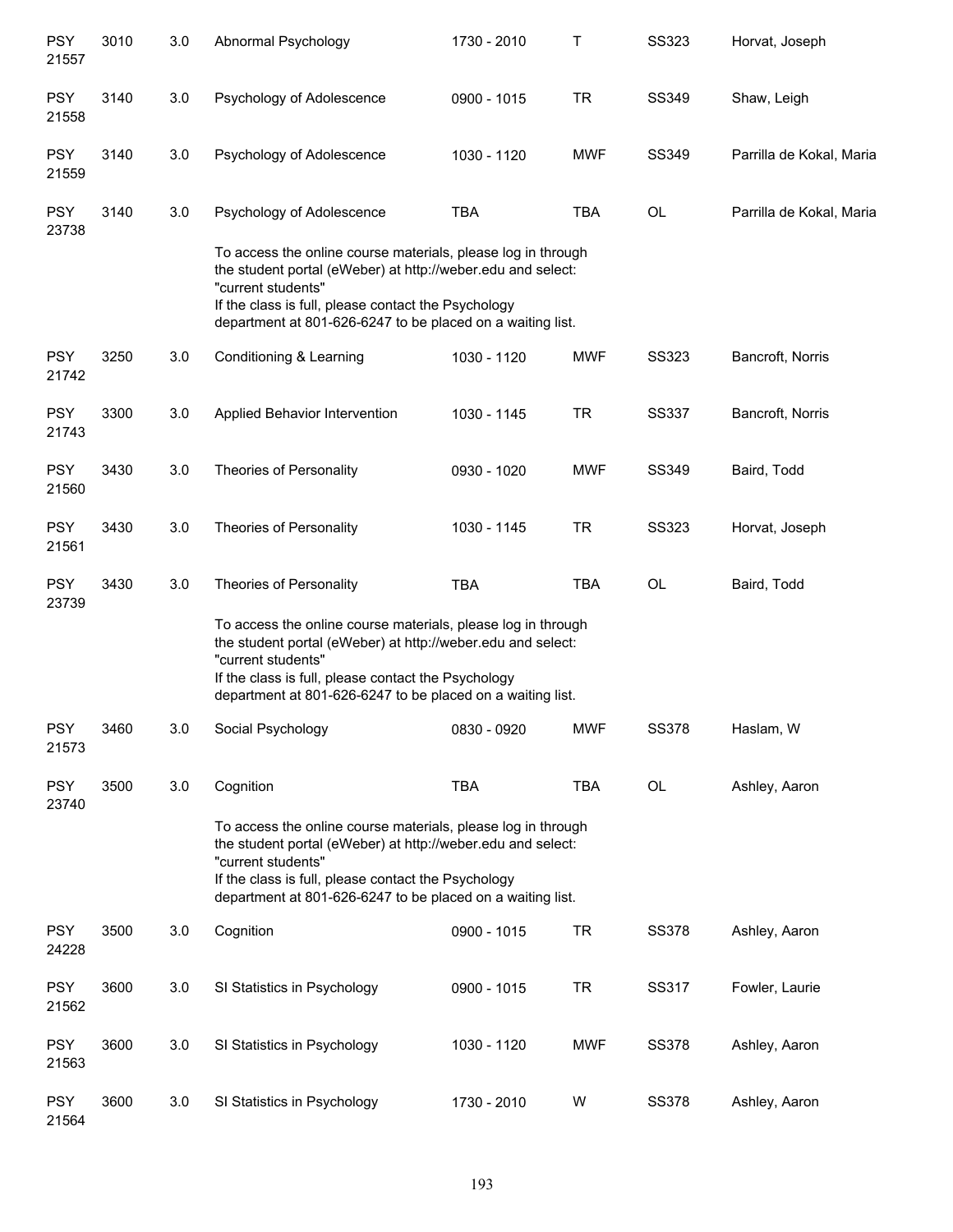| <b>PSY</b><br>21566  | 3610 | 4.0 | SI Research Methods in Psych     | 0715 - 0820 | <b>MWF</b> | SS317        | Baird, Todd         |
|----------------------|------|-----|----------------------------------|-------------|------------|--------------|---------------------|
| <b>PSY</b><br>21567  | 3610 | 4.0 | SI Research Methods in Psych     | 1130 - 1240 | <b>MWF</b> | SS317        | Ashley, Aaron       |
| <b>PSY</b><br>21568  | 3610 | 4.0 | SI Research Methods in Psych     | 1200 - 1340 | <b>TR</b>  | SS317        | Amsel, Eric         |
| <b>PSY</b><br>24097  | 3730 | 3.0 | Perception                       | 1230 - 1320 | <b>MWF</b> | <b>SS323</b> | Bancroft, Norris    |
| <b>PSY</b><br>21565  | 3740 | 3.0 | Drugs & Behavior                 | 1030 - 1145 | <b>TR</b>  | SS347        | Schmolesky, Matthew |
| <b>PSY</b><br>24225  | 3810 | 1.0 | Experimental                     | 1930 - 2210 | W          | P2101        | Smith, Margaret     |
| <b>PSY</b><br>21570  | 4000 | 3.0 | <b>Advanced General</b>          | 0900 - 1020 | <b>TR</b>  | <b>SS323</b> | Horvat, Joseph      |
| <b>PSY</b><br>21587  | 4380 | 2.0 | Practicum                        | TBA         | <b>TBA</b> |              | Amsel, Eric         |
| <b>PSY</b><br>21588  | 4800 | 2.0 | Projects and Research            | TBA         | TBA        |              | Amsel, Eric         |
| <b>PSY</b><br>21589  | 4800 | 2.0 | Projects and Research            | <b>TBA</b>  | TBA        |              | Amsel, Eric         |
| <b>PSY</b><br>21590  | 4830 | 2.0 | Directed Readings                | TBA         | <b>TBA</b> |              | Amsel, Eric         |
| <b>PSY</b><br>21591  | 4830 | 2.0 | Directed Readings                | <b>TBA</b>  | TBA        |              | Amsel, Eric         |
| <b>PSY</b><br>21594  | 4890 | 1.0 | Cooperative Work Experience      | <b>TBA</b>  | <b>TBA</b> |              | Amsel, Eric         |
| <b>PSY</b><br>21596  | 4890 | 1.0 | Cooperative Work Experience      | TBA         | TBA        |              | Amsel, Eric         |
| <b>PSY</b><br>21597  | 4910 | 3.0 | Capstone Research Project        | TBA         | <b>TBA</b> |              | Amsel, Eric         |
| <b>PTGS</b><br>21352 | 3060 | 3.0 | <b>Grammar &amp; Composition</b> | 1730 - 2020 | T          | EH104        | Vettori, Leda       |
| <b>PTGS</b><br>21353 | 3550 | 3.0 | DV Studies/Culture & Civ         | 1730 - 2020 | R          | EH104        | Vettori, Leda       |
| QUAN<br>21846        | 2400 | 3.0 | SI Business Calculus             | 1200 - 1315 | <b>TR</b>  | <b>WB119</b> | Grijalva, Therese   |
| QUAN<br>21849        | 2400 | 3.0 | SI Business Calculus             | 1030 - 1145 | <b>TR</b>  | <b>WB119</b> | Grijalva, Therese   |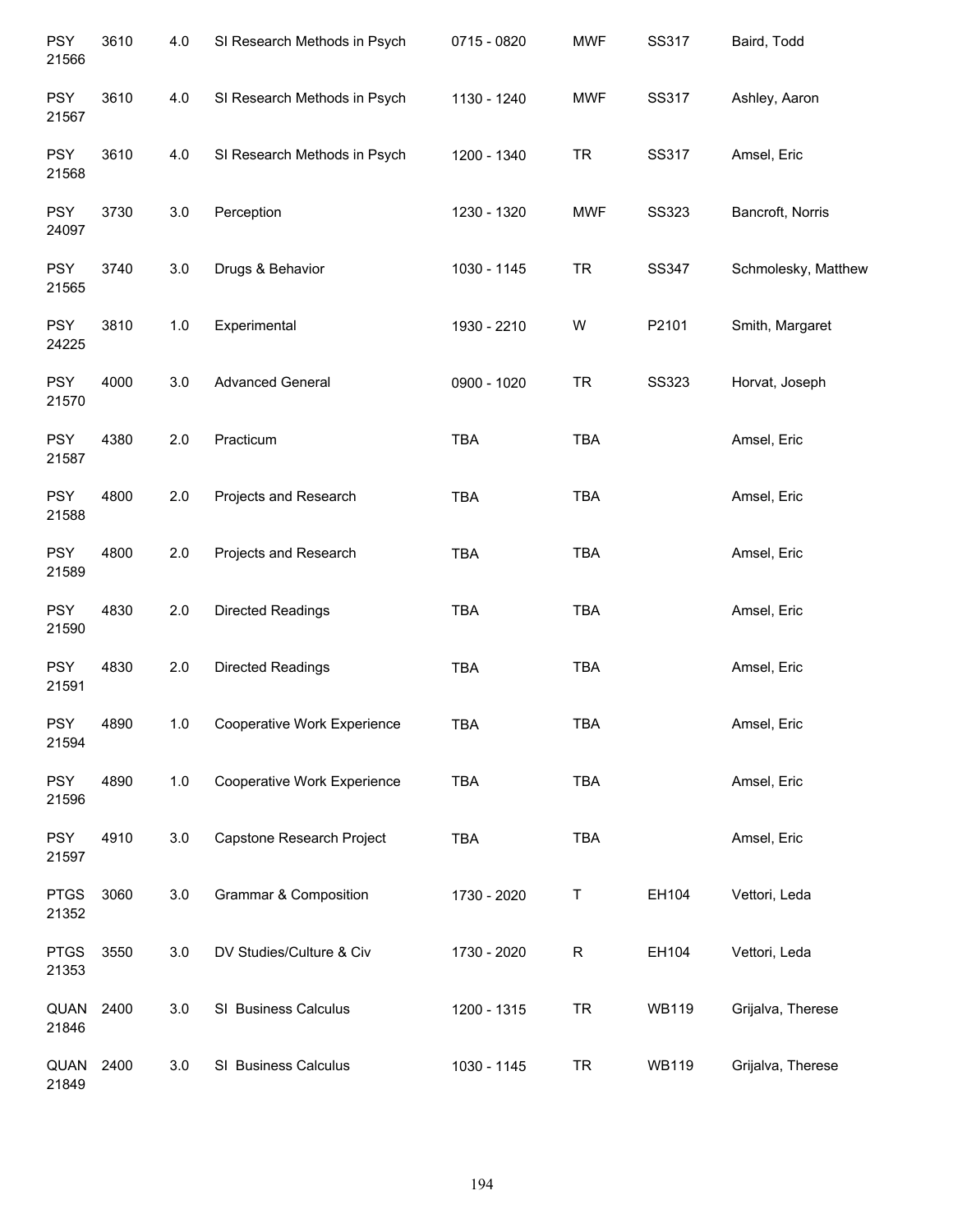| QUAN<br>21852        | 2400 | 3.0 | SI Business Calculus       | 0830 - 0920 | <b>MWF</b> | <b>WB114</b> | Ahmad, Nazneen     |
|----------------------|------|-----|----------------------------|-------------|------------|--------------|--------------------|
| QUAN<br>22153        | 2400 | 3.0 | SI Business Calculus       | 1730 - 2010 | Τ          | D02320       | Rogers, Philip     |
| QUAN<br>21856        | 2600 | 3.0 | SI Business Statistics I   | 0900 - 1015 | <b>TR</b>  | <b>WB114</b> | Martinez, Salvador |
| QUAN<br>21857        | 2600 | 3.0 | SI Business Statistics I   | 1030 - 1145 | <b>TR</b>  | <b>WB114</b> | Martinez, Salvador |
| QUAN<br>21860        | 2600 | 3.0 | SI Business Statistics I   | 0830 - 0920 | <b>MWF</b> | <b>WB119</b> | Christensen, Bruce |
| QUAN<br>21862        | 2600 | 3.0 | SI Business Statistics I   | 0930 - 1020 | <b>MWF</b> | <b>WB119</b> | Christensen, Bruce |
| QUAN<br>21866        | 2600 | 3.0 | SI Business Statistics I   | 1030 - 1120 | <b>MWF</b> | <b>WB110</b> | Wrenn, Mary        |
| QUAN<br>22154        | 2600 | 3.0 | SI Business Statistics I   | 1730 - 2010 | W          | D02320       | Wrenn, Mary        |
| QUAN<br>21868        | 3610 | 3.0 | SI Business Statistics II  | 0930 - 1020 | <b>MWF</b> | <b>WB117</b> | Russell, Stephen   |
| QUAN<br>21872        | 3610 | 3.0 | SI Business Statistics II  | 1730 - 2010 | R          | <b>WB104</b> | Skocki, Ronald     |
| QUAN<br>21874        | 3610 | 3.0 | SI Business Statistics II  | 1030 - 1145 | <b>TR</b>  | <b>WB104</b> | Skocki, Ronald     |
| QUAN<br>21876        | 3610 | 3.0 | SI Business Statistics II  | 1730 - 2010 | M          | <b>WB110</b> | Goodwin, Robert    |
| QUAN<br>22155        | 3610 | 3.0 | SI Business Statistics II  | 0730 - 0845 | TR         | D02320       | Palmer, Stanley    |
| <b>RADT</b><br>20650 | 1022 | 2.0 | Intro Radtec Tech          | 0800 - 0955 | Τ          | MH354        | Kawamura, Diane    |
| <b>RADT</b><br>20688 | 1022 | 2.0 | Intro Radtec Tech          | 0800 - 0955 | W          | MH354        | Kawamura, Diane    |
| <b>RADT</b><br>20726 | 1022 | 2.0 | Intro Radtec Tech          | 1500 - 1655 | R          | MH354        | Kawamura, Diane    |
|                      |      |     | Outreach                   |             |            |              |                    |
| <b>RADT</b><br>20816 | 1022 | 2.0 | Intro Radtec Tech<br>Provo | 0900 - 0955 | М          |              | Walker, Robert     |
|                      | 1022 | 2.0 |                            |             | <b>TBA</b> | MH           |                    |
| <b>RADT</b><br>21263 |      |     | Intro Radtec Tech          | <b>TBA</b>  |            |              | Kawamura, Diane    |
| <b>RADT</b><br>22404 | 1022 | 2.0 | Intro Radtec Tech          | TBA         | <b>TBA</b> |              | Walker, Robert     |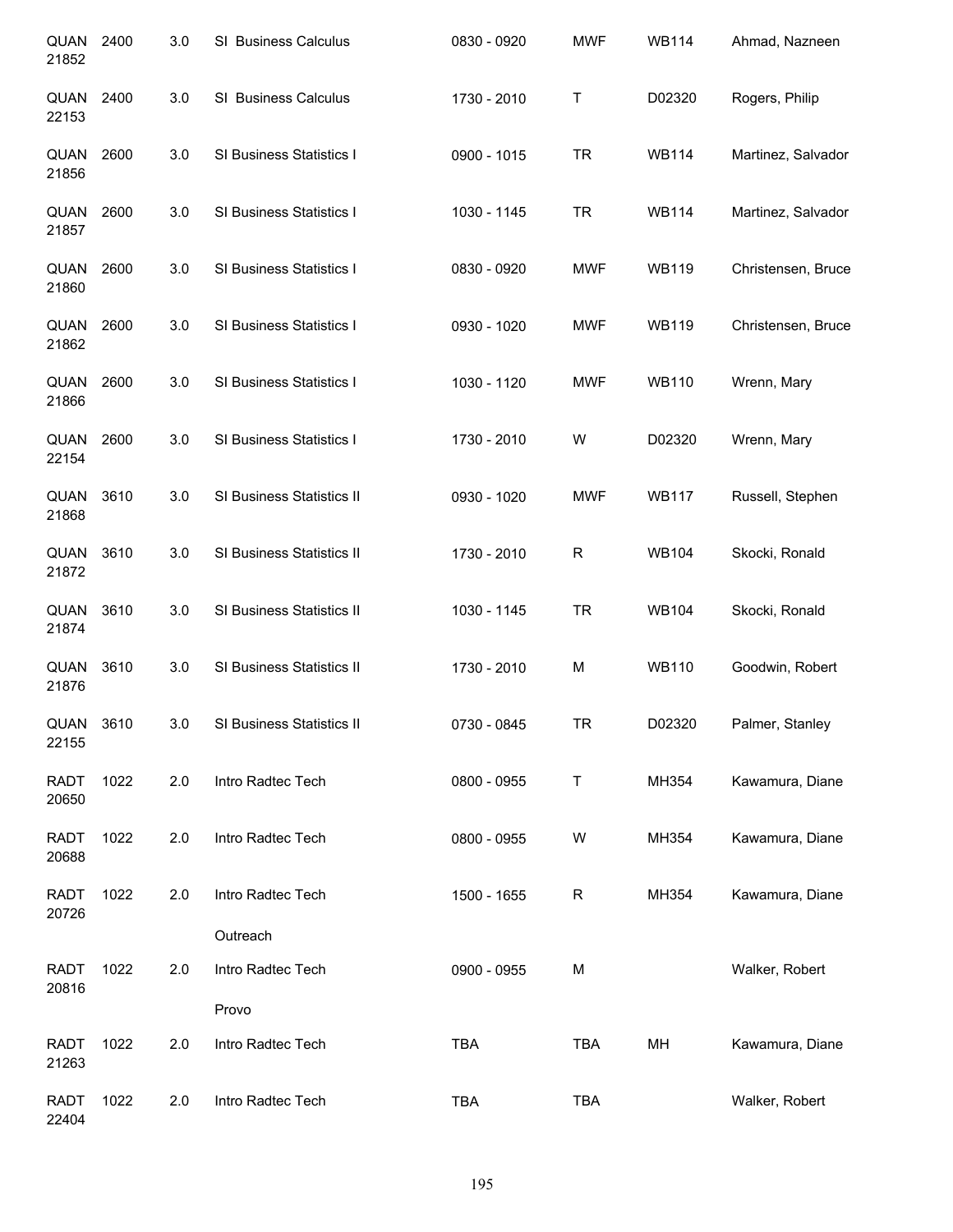| <b>RADT</b><br>22413 | 1022 | 2.0 | Intro Radtec Tech                                                | <b>TBA</b>  | <b>TBA</b>  |       | Walker, Robert    |
|----------------------|------|-----|------------------------------------------------------------------|-------------|-------------|-------|-------------------|
| <b>RADT</b><br>22434 | 1022 | 2.0 | Intro Radtec Tech                                                | <b>TBA</b>  | <b>TBA</b>  |       | Kawamura, Diane   |
| <b>RADT</b><br>20651 | 1303 | 3.0 | Radiographic Exposure I                                          | 1000 - 1255 | $\mathsf T$ | MH354 | Harrison, Wynn    |
| <b>RADT</b><br>20689 | 1303 | 3.0 | Radiographic Exposure I                                          | 1000 - 1255 | W           | MH354 | Harrison, Wynn    |
| <b>RADT</b><br>20728 | 1303 | 3.0 | Radiographic Exposure I<br>Outreach                              | 1700 - 1855 | $\mathsf R$ | MH354 | Harrison, Wynn    |
| <b>RADT</b><br>20824 | 1303 | 3.0 | Radiographic Exposure I<br>Provo                                 | 0800 - 0955 | W           |       | Harrison, Wynn    |
| <b>RADT</b><br>21264 | 1303 | 3.0 | Radiographic Exposure I                                          | <b>TBA</b>  | <b>TBA</b>  | MH    | Harrison, Wynn    |
| <b>RADT</b><br>22406 | 1303 | 3.0 | Radiographic Exposure I                                          | <b>TBA</b>  | <b>TBA</b>  |       | Harrison, Wynn    |
| <b>RADT</b><br>22414 | 1303 | 3.0 | Radiographic Exposure I                                          | <b>TBA</b>  | <b>TBA</b>  |       | Harrison, Wynn    |
| <b>RADT</b><br>22436 | 1303 | 3.0 | Radiographic Exposure I                                          | <b>TBA</b>  | <b>TBA</b>  |       | Harrison, Wynn    |
| <b>RADT</b><br>20653 | 1502 | 2.0 | Radio Anatomy/Positioning I<br><b>Campus Students</b><br>Lab Fee | 1330 - 1525 | Τ           | MH354 | Nolan, Tanya      |
| <b>RADT</b><br>20690 | 1502 | 2.0 | Radio Anatomy/Positioning I<br>Campus<br>Lab Fee                 | 1330 - 1525 | W           | MH354 | Nolan, Tanya      |
| <b>RADT</b><br>20736 | 1502 | 2.0 | Radio Anatomy/Positioning I<br>Outreach<br>Lab Fee               | 0800 - 0955 | F           | MH354 | Jurkiewicz, Terri |
| <b>RADT</b><br>20828 | 1502 | 2.0 | Radio Anatomy/Positioning I<br>Provo<br>Lab Fee                  | 1000 - 1555 | W           |       | Rigby, Tiera      |
| <b>RADT</b><br>21265 | 1502 | 2.0 | Radio Anatomy/Positioning I                                      | <b>TBA</b>  | <b>TBA</b>  | MH    | Nolan, Tanya      |
| <b>RADT</b><br>22407 | 1502 | 2.0 | Radio Anatomy/Positioning I                                      | <b>TBA</b>  | <b>TBA</b>  |       | Walker, Robert    |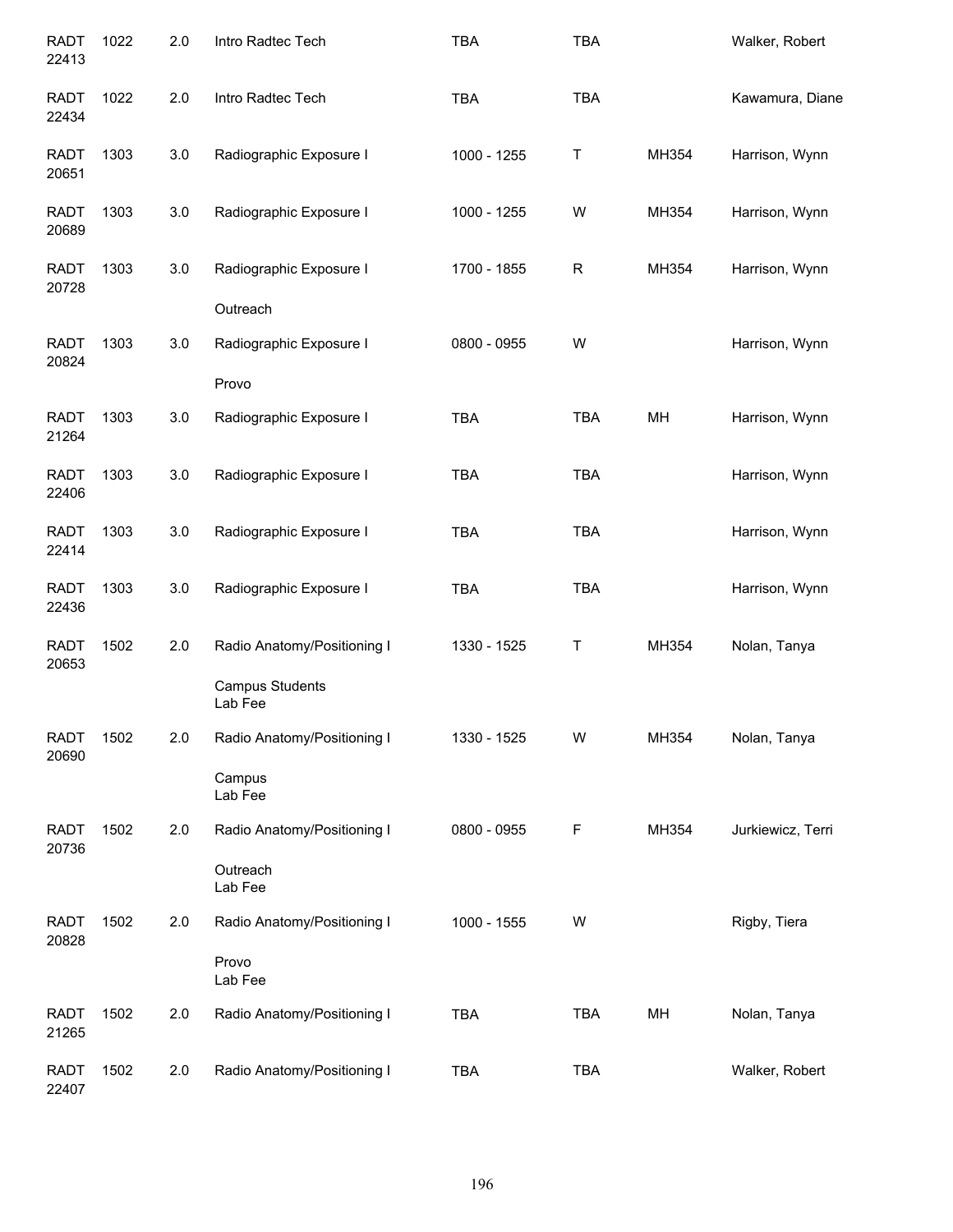| <b>RADT</b><br>22415 | 1502 | 2.0 | Radio Anatomy/Positioning I  | <b>TBA</b>  | <b>TBA</b> |               | Walker, Robert    |
|----------------------|------|-----|------------------------------|-------------|------------|---------------|-------------------|
| <b>RADT</b><br>22437 | 1502 | 2.0 | Radio Anatomy/Positioning I  | <b>TBA</b>  | <b>TBA</b> |               | Walker, Robert    |
| <b>RADT</b><br>20835 | 1532 | 3.0 | Radio Anatomy/Positioning IV | 0800 - 0955 | Τ          | MH355         | Jurkiewicz, Terri |
|                      |      |     | Campus<br>Lab Fee            |             |            |               |                   |
| <b>RADT</b><br>20918 | 1532 | 3.0 | Radio Anatomy/Positioning IV | 0800 - 0955 | W          | MH355         | Jurkiewicz, Terri |
|                      |      |     | Campus<br>Lab Fee            |             |            |               |                   |
| <b>RADT</b><br>20952 | 1532 | 3.0 | Radio Anatomy/Positioning IV | 1300 - 1555 | F          | MH355         | Jurkiewicz, Terri |
|                      |      |     | Outreach<br>Lab Fee          |             |            |               |                   |
| <b>RADT</b><br>20979 | 1532 | 3.0 | Radio Anatomy/Positioning IV | 1100 - 1355 | W          |               | Christensen, Rex  |
|                      |      |     | Provo<br>Lab Fee             |             |            |               |                   |
| <b>RADT</b><br>21272 | 1532 | 3.0 | Radio Anatomy/Positioning IV | <b>TBA</b>  | <b>TBA</b> | MH            | Jurkiewicz, Terri |
| <b>RADT</b><br>22420 | 1532 | 3.0 | Radio Anatomy/Positioning IV | <b>TBA</b>  | <b>TBA</b> |               | Jurkiewicz, Terri |
| <b>RADT</b><br>22463 | 1532 | 3.0 | Radio Anatomy/Positioning IV | <b>TBA</b>  | <b>TBA</b> |               | Jurkiewicz, Terri |
| <b>RADT</b><br>20656 | 1601 | 2.0 | Lab Experience               | 1330 - 1525 | Τ          | MH372         | Oakley, Kathryn   |
|                      |      |     | Campus<br>Lab Fee            |             |            |               |                   |
| <b>RADT</b><br>20658 | 1601 | 2.0 | Lab Experience               | 1330 - 1525 | $\top$     | MH372         | Kawamura, Diane   |
|                      |      |     | Campus<br>Lab Fee            |             |            |               |                   |
| <b>RADT</b><br>20659 | 1601 | 2.0 | Lab Experience               | 1330 - 1525 | $\top$     | <b>MH372A</b> | Harrison, Wynn    |
|                      |      |     | Campus<br>Lab Fee            |             |            |               |                   |
| <b>RADT</b><br>20660 | 1601 | 2.0 | Lab Experience               | 1530 - 1725 | $\sf T$    | MH372         | Jurkiewicz, Terri |
|                      |      |     | Campus<br>Lab Fee            |             |            |               |                   |
| <b>RADT</b><br>20661 | 1601 | 2.0 | Lab Experience               | 1530 - 1725 | $\sf T$    | MH372         | Oakley, Kathryn   |
|                      |      |     | Campus<br>Lab Fee            |             |            |               |                   |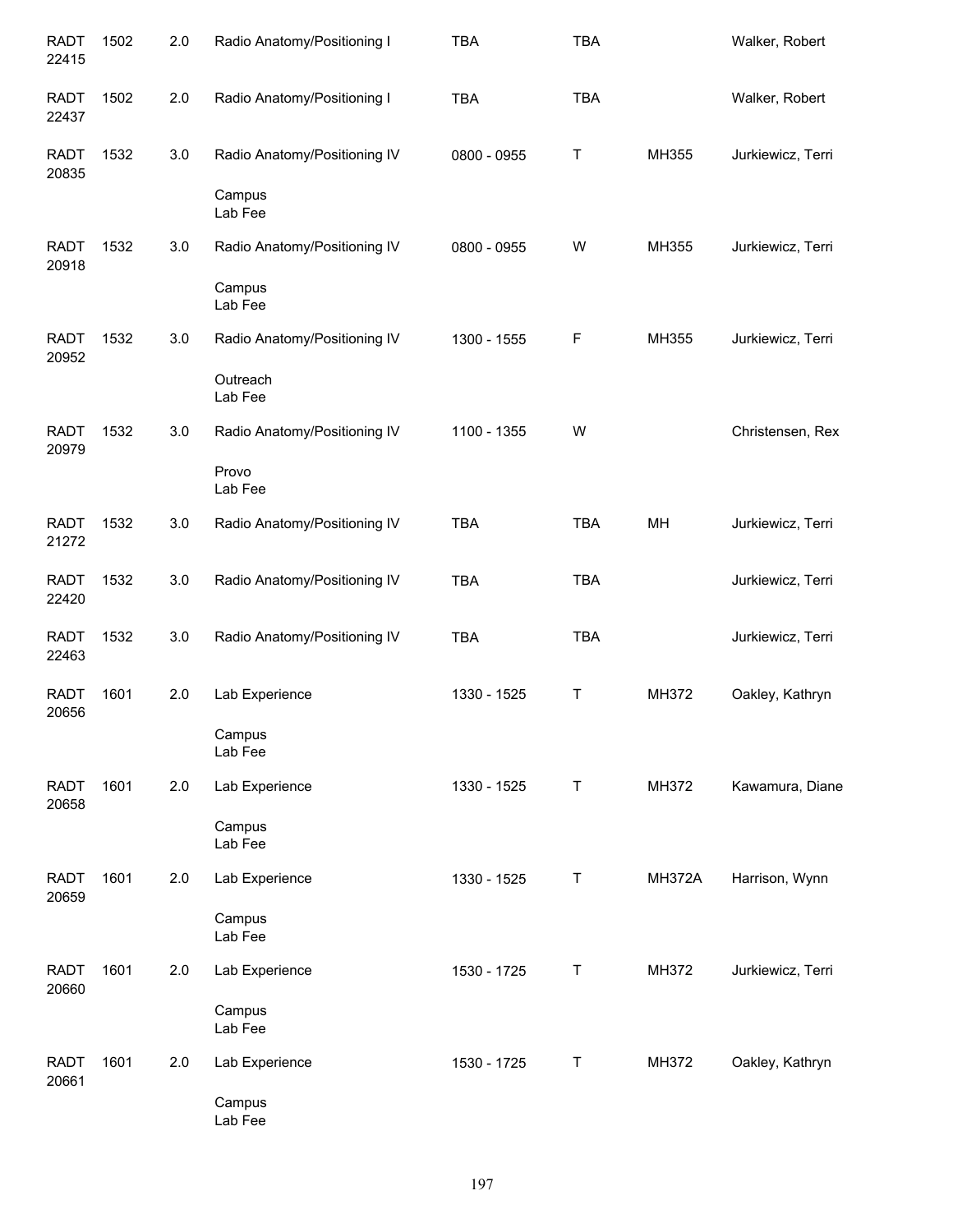| <b>RADT</b><br>20695 | 1601 | 2.0 | Lab Experience      | 1330 - 1525 | W           | MH372         | Kawamura, Diane   |
|----------------------|------|-----|---------------------|-------------|-------------|---------------|-------------------|
|                      |      |     | Campus<br>Lab Fee   |             |             |               |                   |
| <b>RADT</b><br>20696 | 1601 | 2.0 | Lab Experience      | 1330 - 1525 | W           | <b>MH372A</b> | Harrison, Wynn    |
|                      |      |     | Campus<br>Lab Fee   |             |             |               |                   |
| <b>RADT</b><br>20711 | 1601 | 2.0 | Lab Experience      | 1330 - 1525 | W           | MH372         | Oakley, Kathryn   |
|                      |      |     | Campus<br>Lab Fee   |             |             |               |                   |
| <b>RADT</b><br>20716 | 1601 | 2.0 | Lab Experience      | 1530 - 1725 | W           | MH372         | Jurkiewicz, Terri |
|                      |      |     | Campus<br>Lab Fee   |             |             |               |                   |
| <b>RADT</b><br>20717 | 1601 | 2.0 | Lab Experience      | 1330 - 1525 | W           | <b>MH372A</b> | Harrison, Wynn    |
|                      |      |     | Campus<br>Lab Fee   |             |             |               |                   |
| <b>RADT</b><br>20740 | 1601 | 2.0 | Lab Experience      | 1530 - 1725 | W           | MH372         | Jurkiewicz, Terri |
|                      |      |     | Outreach<br>Lab Fee |             |             |               |                   |
| <b>RADT</b><br>20750 | 1601 | 2.0 | Lab Experience      | 1530 - 1725 | $\mathsf R$ | <b>MH372A</b> | Oakley, Kathryn   |
|                      |      |     | Outreach<br>Lab Fee |             |             |               |                   |
| <b>RADT</b><br>20752 | 1601 | 2.0 | Lab Experience      | 1530 - 1725 | R           | <b>MH372A</b> | Harrison, Wynn    |
|                      |      |     | Outreach<br>Lab Fee |             |             |               |                   |
| <b>RADT</b><br>20754 | 1601 | 2.0 | Lab Experience      | 1530 - 1725 | R           | MH372         | Oakley, Kathryn   |
|                      |      |     | Outreach<br>Lab Fee |             |             |               |                   |
| <b>RADT</b><br>20831 | 1601 | 2.0 | Lab Experience      | 1330 - 1525 | W           |               | Rigby, Tiera      |
|                      |      |     | Provo<br>Lab Fee    |             |             |               |                   |
| <b>RADT</b><br>21267 | 1601 | 2.0 | Lab Experience      | <b>TBA</b>  | <b>TBA</b>  | MH            | Oakley, Kathryn   |
| <b>RADT</b><br>22408 | 1601 | 2.0 | Lab Experience      | <b>TBA</b>  | <b>TBA</b>  |               | Walker, Robert    |
| <b>RADT</b><br>22416 | 1601 | 2.0 | Lab Experience      | <b>TBA</b>  | TBA         |               | Oakley, Kathryn   |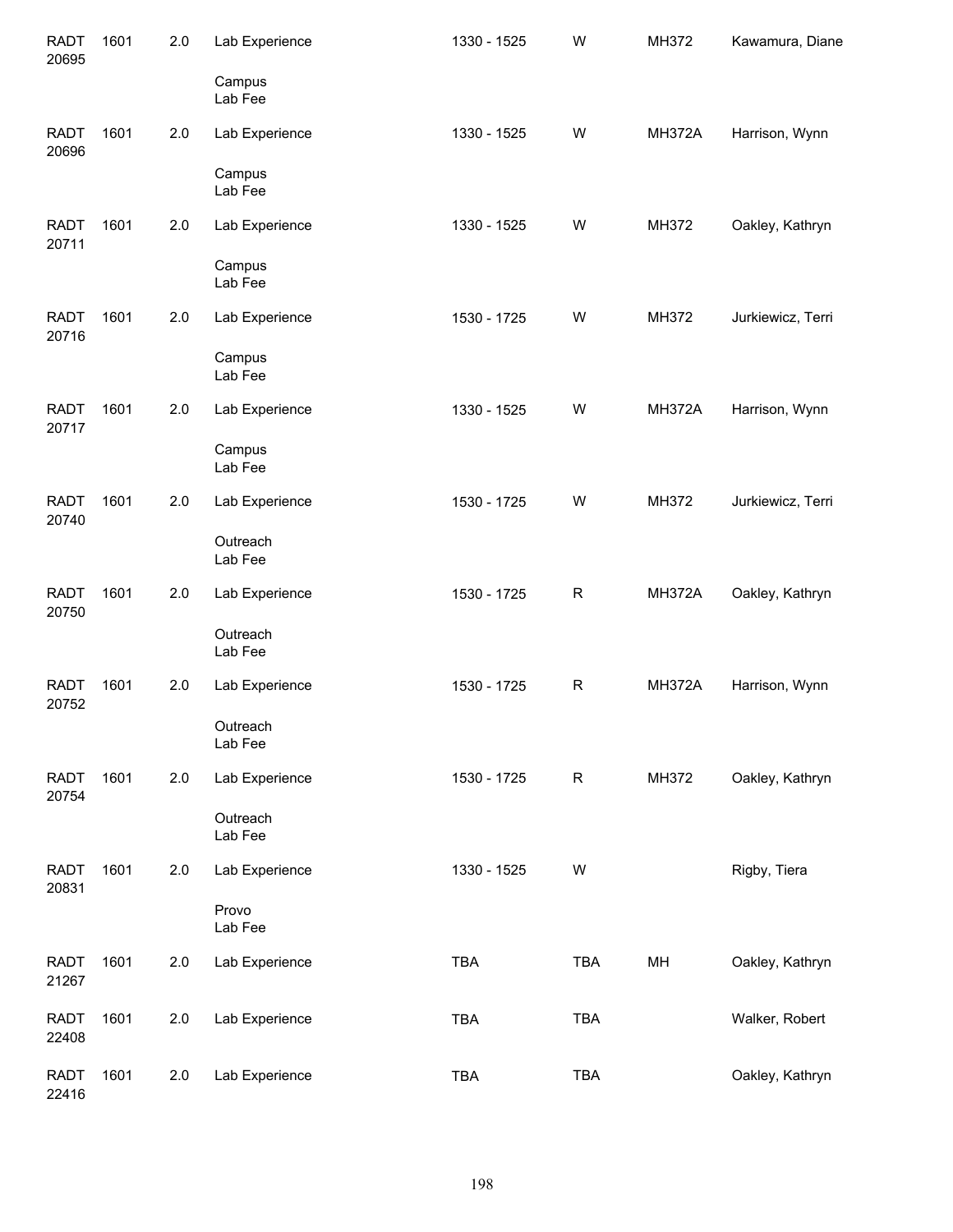| <b>RADT</b><br>22439 | 1601 | 2.0   | Lab Experience             | <b>TBA</b>  | <b>TBA</b>  |               | Oakley, Kathryn   |
|----------------------|------|-------|----------------------------|-------------|-------------|---------------|-------------------|
| <b>RADT</b><br>20840 | 1661 | $1.0$ | Lab Experience             | 0800 - 0855 | T           | MH372         | Jurkiewicz, Terri |
|                      |      |       | Campus<br>Lab Fee          |             |             |               |                   |
| <b>RADT</b><br>20845 | 1661 | 1.0   | Lab Experience             | 0800 - 0855 | $\mathsf T$ | <b>MH372A</b> | Oakley, Kathryn   |
|                      |      |       | Campus<br>Lab Fee          |             |             |               |                   |
| <b>RADT</b><br>20849 | 1661 | $1.0$ | Lab Experience             | 0800 - 0855 | $\mathsf R$ | MH372         | Harrison, Wynn    |
|                      |      |       | Campus<br>Lab Fee          |             |             |               |                   |
| <b>RADT</b><br>20853 | 1661 | 1.0   | Lab Experience             | 0800 - 0855 | W           | MH372         | Kawamura, Diane   |
|                      |      |       | Campus<br>Lab Fee          |             |             |               |                   |
| <b>RADT</b><br>20857 | 1661 | 1.0   | Lab Experience             | 0800 - 0855 | W           | <b>MH372A</b> | Oakley, Kathryn   |
|                      |      |       | Campus<br>Lab Fee          |             |             |               |                   |
| <b>RADT</b><br>20921 | 1661 | 1.0   | Lab Experience             | 0800 - 0855 | W           | <b>MH372A</b> | Harrison, Wynn    |
|                      |      |       | Campus<br>Lab Fee          |             |             |               |                   |
| <b>RADT</b><br>20922 | 1661 | $1.0$ | Lab Experience<br>Campus   | 0800 - 0855 | W           | MH372         | Jurkiewicz, Terri |
|                      |      |       | Lab Fee                    |             |             |               |                   |
| <b>RADT</b><br>20924 | 1661 | $1.0$ | Lab Experience<br>Campus   | 1000 - 1055 | Τ           | MH372         | Kawamura, Diane   |
|                      |      |       | Lab Fee                    |             |             |               |                   |
| <b>RADT</b><br>20925 | 1661 | $1.0$ | Lab Experience<br>Campus   | 1000 - 1055 | W           | MH372         | Jurkiewicz, Terri |
|                      |      |       | Lab Fee                    |             |             |               |                   |
| <b>RADT</b><br>20926 | 1661 | $1.0$ | Lab Experience<br>Campus   | 1000 - 1055 | W           | MH372         | Oakley, Kathryn   |
|                      |      |       | Lab Fee                    |             |             |               |                   |
| <b>RADT</b><br>20954 | 1661 | $1.0$ | Lab Experience<br>Outreach | 1700 - 1755 | F           | MH372         | Jurkiewicz, Terri |
|                      |      |       | Lab Fee                    |             |             |               |                   |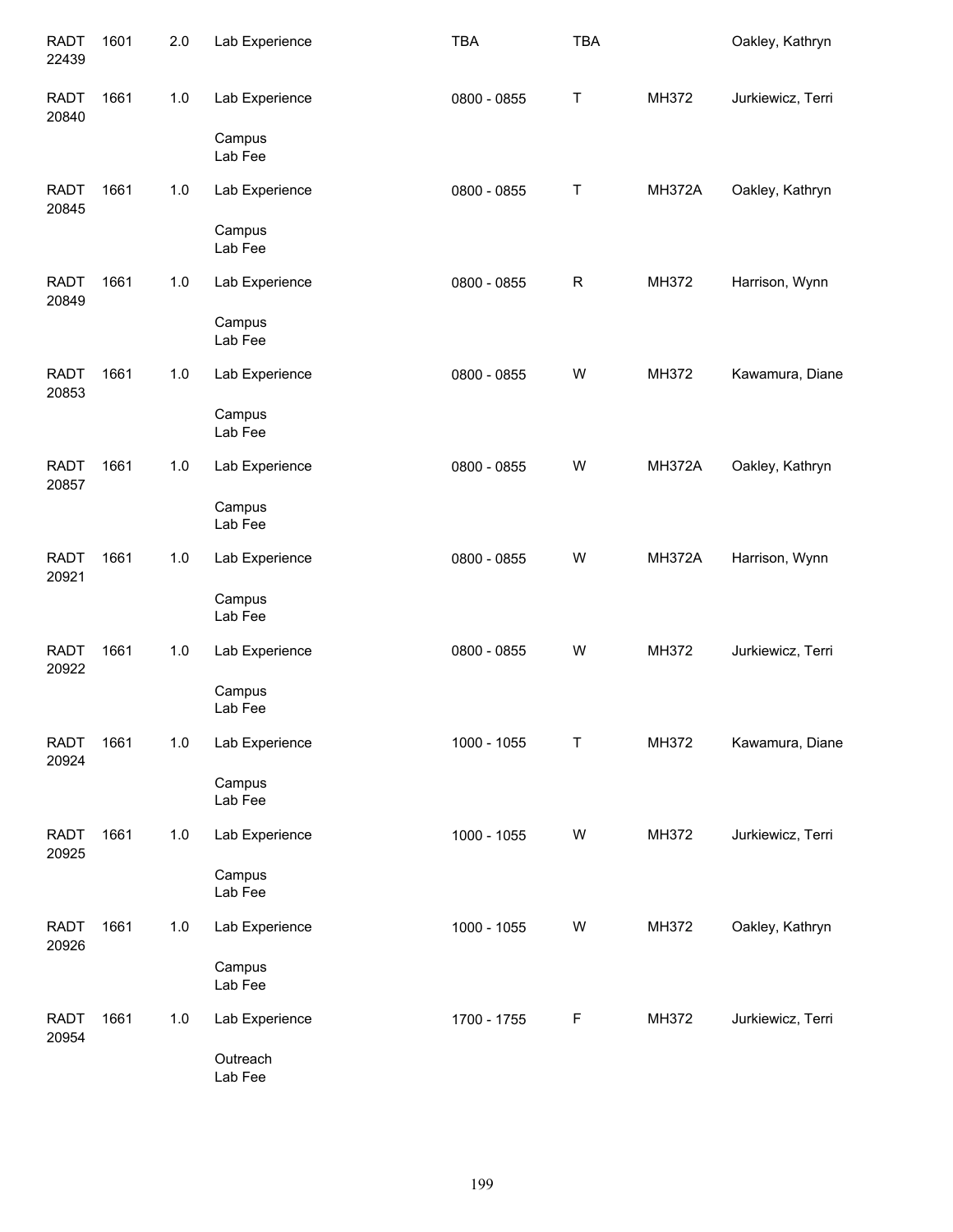| <b>RADT</b><br>20957 | 1661 | 1.0   | Lab Experience                                  | 1700 - 1755 | F          | MH372         | Oakley, Kathryn   |
|----------------------|------|-------|-------------------------------------------------|-------------|------------|---------------|-------------------|
|                      |      |       | Outreach<br>Lab Fee                             |             |            |               |                   |
| <b>RADT</b><br>20959 | 1661 | 1.0   | Lab Experience                                  | 1800 - 1855 | F          | MH372         | Kawamura, Diane   |
|                      |      |       | Outreach<br>Lab Fee                             |             |            |               |                   |
| <b>RADT</b><br>20961 | 1661 | 1.0   | Lab Experience                                  | 1800 - 1855 | F          | <b>MH372A</b> | Harrison, Wynn    |
|                      |      |       | Outreach<br>Lab Fee                             |             |            |               |                   |
| <b>RADT</b><br>20980 | 1661 | 1.0   | Lab Experience                                  | 1100 - 1155 | M          |               | Christensen, Rex  |
|                      |      |       | Provo<br>Lab Fee                                |             |            |               |                   |
| <b>RADT</b><br>21273 | 1661 | 1.0   | Lab Experience                                  | <b>TBA</b>  | <b>TBA</b> | MH            | Christensen, Rex  |
| <b>RADT</b><br>22421 | 1661 | 1.0   | Lab Experience                                  | <b>TBA</b>  | <b>TBA</b> |               | Newham, M         |
| <b>RADT</b><br>22465 | 1661 | $1.0$ | Lab Experience                                  | <b>TBA</b>  | <b>TBA</b> |               | Newham, M         |
| <b>RADT</b><br>24263 | 2833 | 1.0   | Directed Readings & Research                    | <b>TBA</b>  | <b>TBA</b> |               | Walker, Robert    |
| <b>RADT</b><br>24264 | 2833 | 1.0   | Directed Readings & Research                    | <b>TBA</b>  | <b>TBA</b> |               | Walker, Robert    |
| <b>RADT</b><br>24265 | 2833 | 1.0   | Directed Readings & Research                    | <b>TBA</b>  | <b>TBA</b> |               | Walker, Robert    |
| <b>RADT</b><br>24266 | 2833 | 1.0   | Directed Readings & Research                    | <b>TBA</b>  | <b>TBA</b> |               | Walker, Robert    |
| <b>RADT</b><br>24267 | 2833 | 1.0   | Directed Readings & Research                    | TBA         | <b>TBA</b> |               | Walker, Robert    |
| <b>RADT</b><br>24268 | 2833 | 1.0   | Directed Readings & Research                    | <b>TBA</b>  | <b>TBA</b> |               | Walker, Robert    |
| <b>RADT</b><br>20663 | 2861 | 3.0   | <b>Clinical Education</b>                       | 1400 - 1555 | W          | MH351         | Jurkiewicz, Terri |
|                      |      |       | Alta View/SL Reg/Pioneer/St Marks/Jordan Valley |             |            |               |                   |
| <b>RADT</b><br>20665 | 2861 | 3.0   | <b>Clinical Education</b>                       | 1500 - 1655 | T          | MH351         | Kawamura, Diane   |
|                      |      |       | Ogden Reg/Ogden Clinic/Nowcares                 |             |            |               |                   |
| <b>RADT</b><br>20666 | 2861 | 3.0   | <b>Clinical Education</b>                       | 1230 - 1425 | Τ          | MH351         | Oakley, Kathryn   |

LDS/ SL Instacares/Tooele/Park City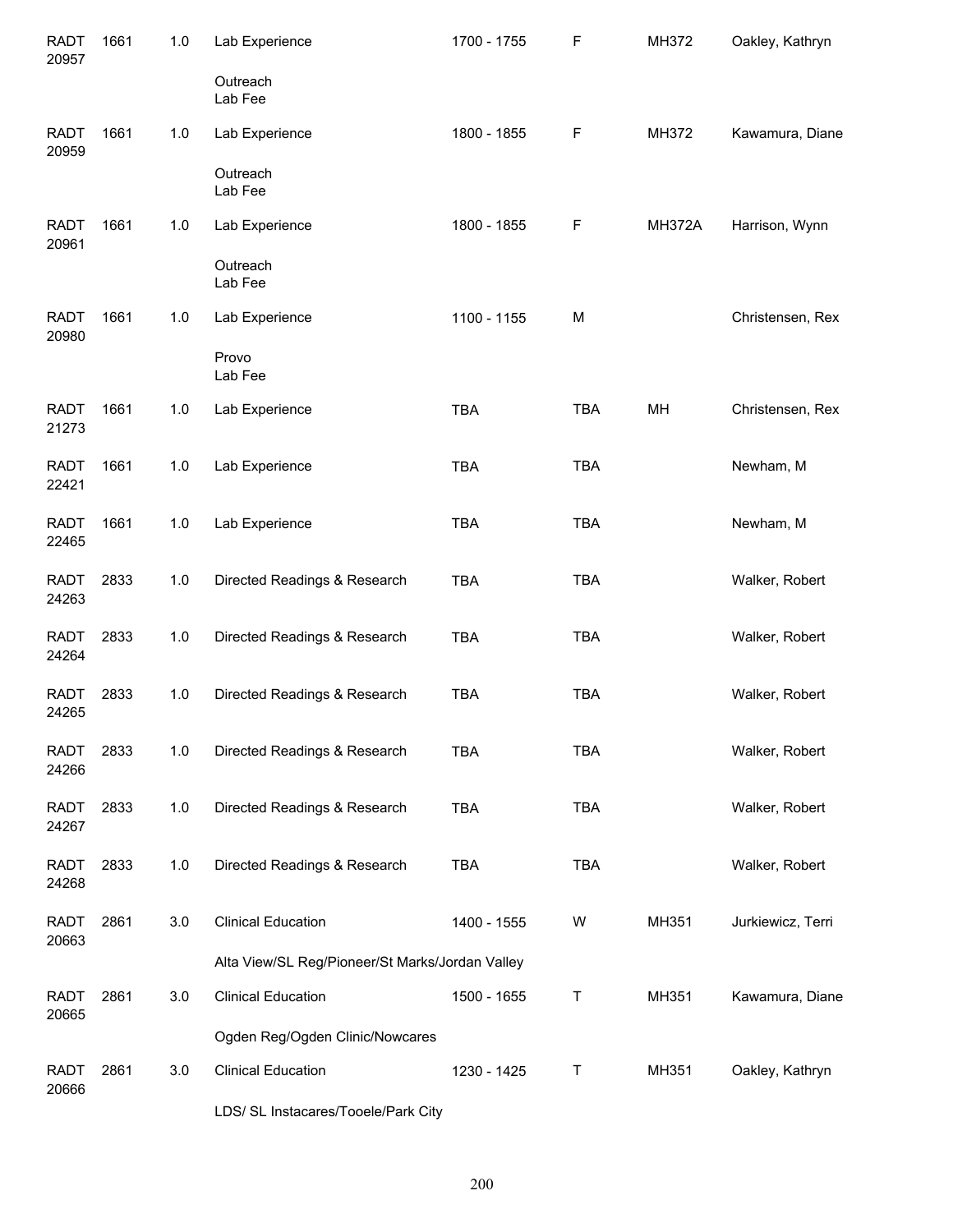| <b>RADT</b><br>20667 | 2861 | 3.0 | <b>Clinical Education</b>                | 1500 - 1655 | W          | MH351 | Oakley, Kathryn   |
|----------------------|------|-----|------------------------------------------|-------------|------------|-------|-------------------|
|                      |      |     | <b>IHC</b>                               |             |            |       |                   |
| <b>RADT</b><br>20722 | 2861 | 3.0 | <b>Clinical Education</b>                | 1400 - 1555 | M          | MH351 | Oakley, Kathryn   |
|                      |      |     | Davis/Lakeview/Davis Instacare           |             |            |       |                   |
| <b>RADT</b><br>20723 | 2861 | 3.0 | <b>Clinical Education</b>                | 1230 - 1425 | Τ          | MH351 | Walker, Robert    |
|                      |      |     | McKay-Dee/Weber Instacares               |             |            |       |                   |
| <b>RADT</b><br>20724 | 2861 | 3.0 | <b>Clinical Education</b>                | 1430 - 1625 | F          | MH351 | Kawamura, Diane   |
|                      |      |     | Brigham City/Tremonton/Cache             |             |            |       |                   |
| <b>RADT</b><br>20758 | 2861 | 3.0 | <b>Clinical Education</b>                | 1400 - 1555 | F          | MH354 | Oakley, Kathryn   |
|                      |      |     | Outreach<br>Price/Uintah Basin           |             |            |       |                   |
| <b>RADT</b><br>20761 | 2861 | 3.0 | <b>Clinical Education</b>                | 1230 - 1425 | F          | MH354 | Walker, Robert    |
|                      |      |     | Outreach<br>Cedar City                   |             |            |       |                   |
| <b>RADT</b><br>20762 | 2861 | 3.0 | <b>Clinical Education</b>                | 1600 - 1755 | F          | MH354 | Jurkiewicz, Terri |
|                      |      |     | Outreach<br>Richfield/Central Valley     |             |            |       |                   |
| <b>RADT</b><br>20833 | 2861 | 3.0 | <b>Clinical Education</b>                | 0800 - 0855 | M          |       | Walker, Robert    |
|                      |      |     | Provo                                    |             |            |       |                   |
| <b>RADT</b><br>21268 | 2861 | 3.0 | <b>Clinical Education</b>                | <b>TBA</b>  | <b>TBA</b> | MH    | Walker, Robert    |
| <b>RADT</b><br>22410 | 2861 | 3.0 | <b>Clinical Education</b>                | TBA         | <b>TBA</b> |       | Jurkiewicz, Terri |
| <b>RADT</b>          | 2861 | 3.0 | <b>Clinical Education</b>                | TBA         | <b>TBA</b> |       | Walker, Robert    |
| 22417                |      |     |                                          |             |            |       |                   |
| RADT<br>22440        | 2861 | 3.0 | <b>Clinical Education</b>                | <b>TBA</b>  | <b>TBA</b> |       | Walker, Robert    |
| <b>RADT</b><br>20859 | 2864 | 3.0 | <b>Clinical Education</b>                | 0930 - 1225 | W          | MH351 | Harrison, Wynn    |
|                      |      |     | Alta View/Pioneer/Jordan Valley/St Marks |             |            |       |                   |
| <b>RADT</b><br>20869 | 2864 | 3.0 | <b>Clinical Education</b>                | 0930 - 1225 | М          | MH351 | Harrison, Wynn    |
|                      |      |     | Ogden Reg/Og Clinic/Nowcares             |             |            |       |                   |
| <b>RADT</b><br>20873 | 2864 | 3.0 | <b>Clinical Education</b>                | 0930 - 1225 | Т          | MH351 | Jurkiewicz, Terri |
|                      |      |     | LDS/SL Instacares/Tooele/Park City       |             |            |       |                   |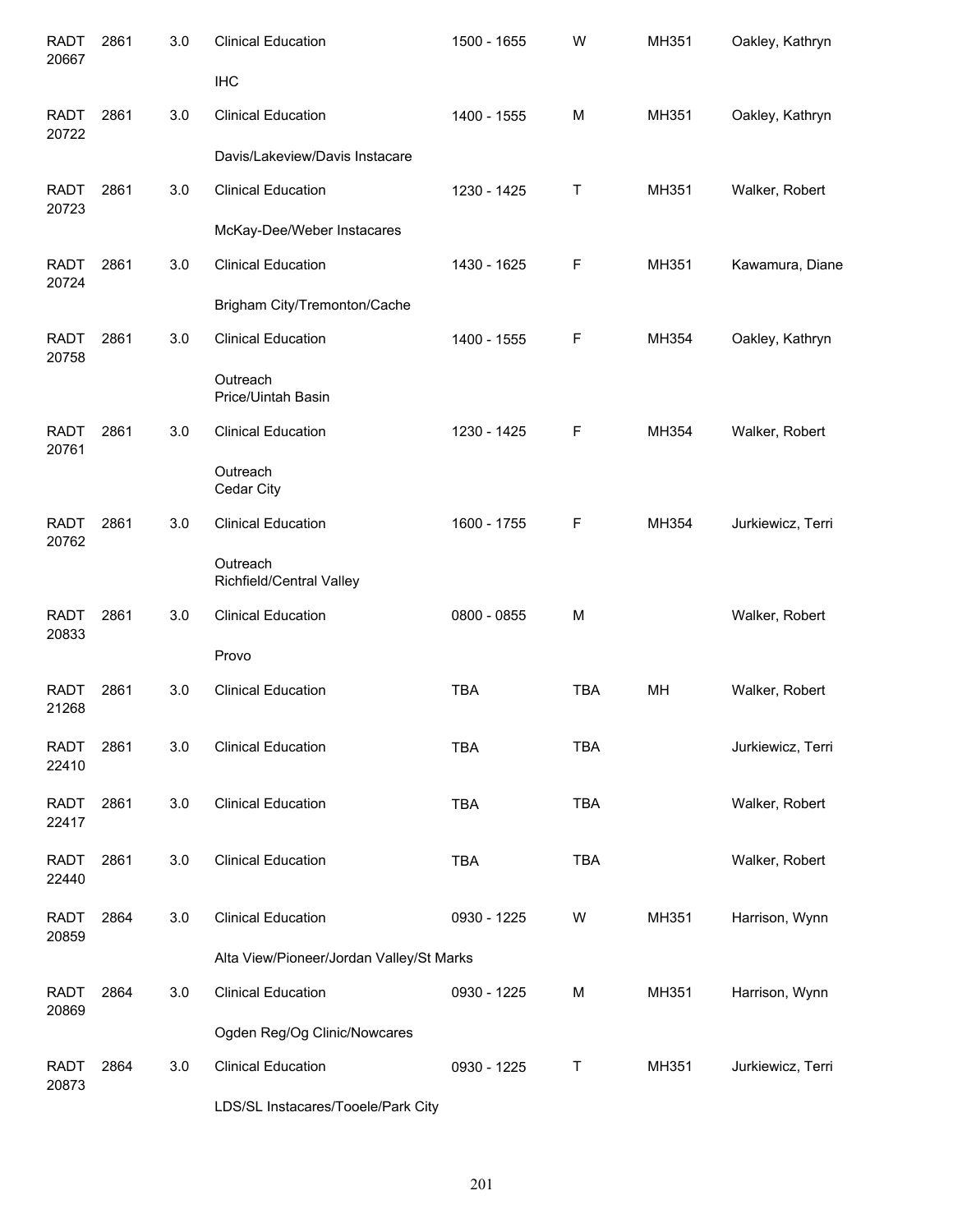| <b>RADT</b><br>20876 | 2864 | 3.0 | <b>Clinical Education</b>            | 0930 - 1225 | Τ            | MH351 | Walker, Robert    |
|----------------------|------|-----|--------------------------------------|-------------|--------------|-------|-------------------|
|                      |      |     | <b>IHC</b>                           |             |              |       |                   |
| <b>RADT</b><br>20931 | 2864 | 3.0 | <b>Clinical Education</b>            | 1130 - 1425 | Τ            | MH351 | Oakley, Kathryn   |
|                      |      |     | Davis/Lakeview/Davis Instacare       |             |              |       |                   |
| <b>RADT</b><br>20934 | 2864 | 3.0 | <b>Clinical Education</b>            | 0930 - 1225 | W            | MH351 | Oakley, Kathryn   |
|                      |      |     | McKay-Dee/Weber Instacares           |             |              |       |                   |
| <b>RADT</b><br>20937 | 2864 | 3.0 | <b>Clinical Education</b>            | 0930 - 1225 | T            | MH351 | Harrison, Wynn    |
|                      |      |     | Brigham City/Tremonton/Cache         |             |              |       |                   |
| <b>RADT</b><br>20964 | 2864 | 3.0 | <b>Clinical Education</b>            | 1600 - 1855 | $\mathsf{R}$ | MH351 | Oakley, Kathryn   |
|                      |      |     | Outreach<br>Price/Uintah Basin       |             |              |       |                   |
| <b>RADT</b><br>20969 | 2864 | 3.0 | <b>Clinical Education</b>            | 1730 - 2025 | R            | MH355 | Oakley, Kathryn   |
|                      |      |     | Outreach<br>Cedar City               |             |              |       |                   |
| <b>RADT</b><br>20970 | 2864 | 3.0 | <b>Clinical Education</b>            | 1830 - 2125 | R            | MH351 | Jurkiewicz, Terri |
|                      |      |     | Outreach<br>Richfield/Central Valley |             |              |       |                   |
| <b>RADT</b><br>20981 | 2864 | 3.0 | <b>Clinical Education</b>            | 1000 - 1255 | T            |       | Walker, Robert    |
|                      |      |     | Provo                                |             |              |       |                   |
| <b>RADT</b><br>21274 | 2864 | 3.0 | <b>Clinical Education</b>            | <b>TBA</b>  | <b>TBA</b>   | MH    | Harrison, Wynn    |
| RADT<br>22422        | 2864 | 3.0 | <b>Clinical Education</b>            | <b>TBA</b>  | <b>TBA</b>   |       | Harrison, Wynn    |
| <b>RADT</b><br>22470 | 2864 | 3.0 | <b>Clinical Education</b>            | <b>TBA</b>  | <b>TBA</b>   |       | Harrison, Wynn    |
| <b>RADT</b><br>20878 | 2942 | 2.0 | Career Planning & New Tech           | 0800 - 0955 | R            | MH354 | Walker, Robert    |
| <b>RADT</b><br>20946 | 2942 | 2.0 | Career Planning & New Tech           | 0800 - 0955 | F            | MH354 | Walker, Robert    |
| <b>RADT</b><br>20971 | 2942 | 2.0 | Career Planning & New Tech           | 0800 - 0955 | F            | MH355 | Walker, Robert    |
|                      |      |     | Outreach                             |             |              |       |                   |
| <b>RADT</b><br>20982 | 2942 | 2.0 | Career Planning & New Tech           | 0800 - 0955 | Τ            |       | Walker, Robert    |
|                      |      |     | Provo                                |             |              |       |                   |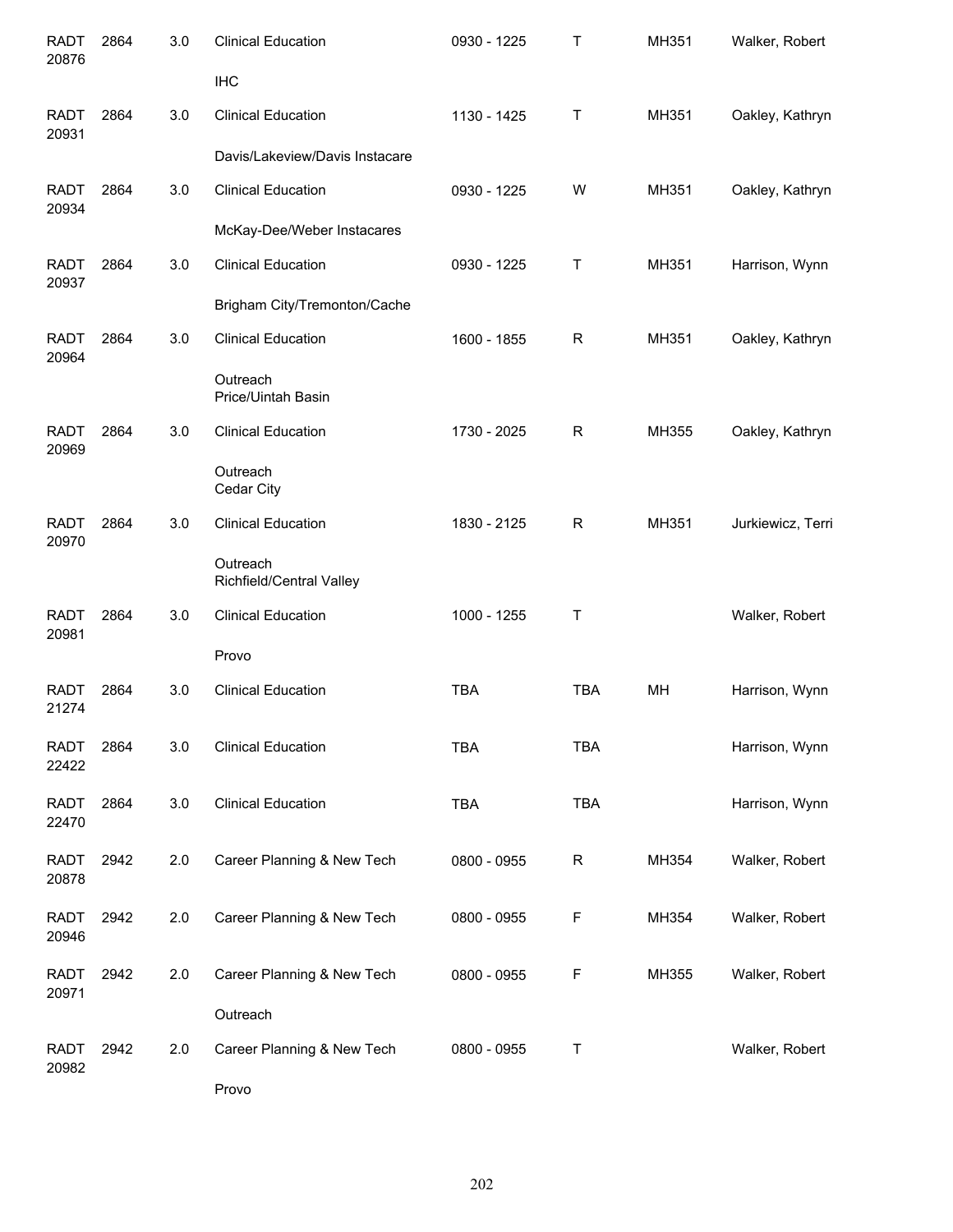| <b>RADT</b><br>21275 | 2942 | 2.0   | Career Planning & New Tech | <b>TBA</b>  | <b>TBA</b> | MH    | Walker, Robert  |
|----------------------|------|-------|----------------------------|-------------|------------|-------|-----------------|
| <b>RADT</b><br>22424 | 2942 | 2.0   | Career Planning & New Tech | <b>TBA</b>  | <b>TBA</b> |       | Walker, Robert  |
| <b>RADT</b><br>22472 | 2942 | 2.0   | Career Planning & New Tech | <b>TBA</b>  | <b>TBA</b> |       | Walker, Robert  |
| <b>RADT</b><br>20668 | 2992 | 1.0   | Seminar                    | 0830 - 0925 | M          | MH354 | Walker, Robert  |
| <b>RADT</b><br>20725 | 2992 | 1.0   | Seminar                    | 0930 - 1025 | M          | MH355 | Walker, Robert  |
| <b>RADT</b><br>20765 | 2992 | 1.0   | Seminar                    | 0830 - 0925 | F          | MH355 | Walker, Robert  |
|                      |      |       | Outreach                   |             |            |       |                 |
| <b>RADT</b><br>20834 | 2992 | 1.0   | Seminar                    | 0700 - 0755 | M          |       | Walker, Robert  |
|                      |      |       | Provo                      |             |            |       |                 |
| <b>RADT</b><br>21269 | 2992 | 1.0   | Seminar                    | <b>TBA</b>  | <b>TBA</b> | MH    | Oakley, Kathryn |
| <b>RADT</b><br>22411 | 2992 | 1.0   | Seminar                    | <b>TBA</b>  | <b>TBA</b> |       | Walker, Robert  |
| <b>RADT</b><br>22418 | 2992 | 1.0   | Seminar                    | <b>TBA</b>  | <b>TBA</b> |       | Oakley, Kathryn |
| <b>RADT</b><br>22448 | 2992 | $1.0$ | Seminar                    | <b>TBA</b>  | <b>TBA</b> |       | Oakley, Kathryn |
| <b>RADT</b><br>21062 | 3003 | 3.0   | DV Psycho-Social Medicine  | <b>TBA</b>  | <b>TBA</b> | MH    | Walker, Robert  |
| <b>RADT</b><br>21280 | 3003 | 3.0   | DV Psycho-Social Medicine  | <b>TBA</b>  | <b>TBA</b> |       | Walker, Robert  |
| <b>RADT</b><br>21063 | 3043 | 3.0   | Medical Ethics and Law     | <b>TBA</b>  | <b>TBA</b> | MH    | Newham, M       |
| <b>RADT</b><br>21281 | 3043 | 3.0   | Medical Ethics and Law     | <b>TBA</b>  | <b>TBA</b> |       | Newham, M       |
| <b>RADT</b><br>21064 | 3123 | 3.0   | Sectional Anatomy          | <b>TBA</b>  | <b>TBA</b> | MH    | Newham, M       |
| <b>RADT</b><br>21282 | 3123 | 3.0   | Sectional Anatomy          | <b>TBA</b>  | <b>TBA</b> |       | Newham, M       |
| <b>RADT</b><br>21065 | 3143 | 3.0   | Imaging Pathophysiology    | <b>TBA</b>  | <b>TBA</b> | MH    | Kawamura, Diane |
| <b>RADT</b><br>21283 | 3143 | 3.0   | Imaging Pathophysiology    | <b>TBA</b>  | <b>TBA</b> |       | Kawamura, Diane |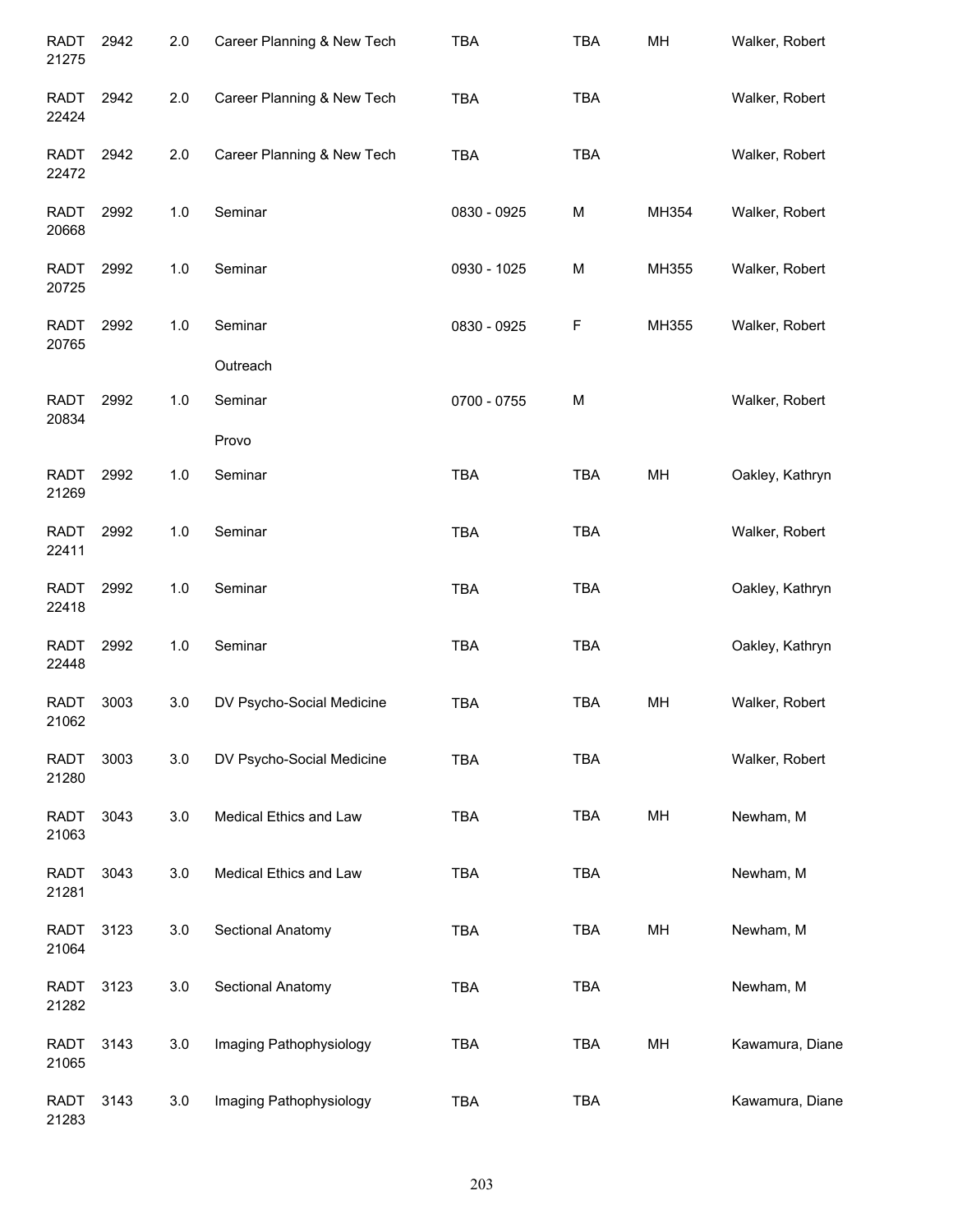| <b>RADT</b><br>21500 | 3143 | 3.0 | Imaging Pathophysiology       | <b>TBA</b>  | <b>TBA</b> |       | Kawamura, Diane  |
|----------------------|------|-----|-------------------------------|-------------|------------|-------|------------------|
| <b>RADT</b><br>21066 | 3243 | 3.0 | Patient Care & Assessment II  | <b>TBA</b>  | <b>TBA</b> | MH    | Walker, Robert   |
| <b>RADT</b><br>21284 | 3243 | 3.0 | Patient Care & Assessment II  | <b>TBA</b>  | <b>TBA</b> |       | Walker, Robert   |
| <b>RADT</b><br>21501 | 3243 | 3.0 | Patient Care & Assessment II  | <b>TBA</b>  | <b>TBA</b> |       | Walker, Robert   |
| <b>RADT</b><br>21090 | 3263 | 3.0 | Diagnostic Services Pharmacol | <b>TBA</b>  | <b>TBA</b> | MH    | Walker, Robert   |
| <b>RADT</b><br>21285 | 3263 | 3.0 | Diagnostic Services Pharmacol | TBA         | <b>TBA</b> |       | Walker, Robert   |
| <b>RADT</b><br>20880 | 3403 | 3.0 | Radiobiolgy Physic            | 1330 - 1625 | Τ          | MH355 | Harrison, Wynn   |
| <b>RADT</b><br>20948 | 3403 | 3.0 | Radiobiolgy Physic            | 1330 - 1625 | W          | MH355 | Harrison, Wynn   |
| <b>RADT</b><br>20972 | 3403 | 3.0 | Radiobiolgy Physic            | 1130 - 1425 | F          | MH355 | Harrison, Wynn   |
|                      |      |     | Outreach                      |             |            |       |                  |
| <b>RADT</b><br>20983 | 3403 | 3.0 | Radiobiolgy Physic            | 1130 - 1425 | M          |       | Christensen, Rex |
|                      |      |     | Provo                         |             |            |       |                  |
| <b>RADT</b><br>21095 | 3403 | 3.0 | Radiobiolgy Physic            | <b>TBA</b>  | <b>TBA</b> | MH    | Harrison, Wynn   |
| <b>RADT</b><br>21277 | 3403 | 3.0 | Radiobiolgy Physic            | <b>TBA</b>  | <b>TBA</b> | MH    | Newham, M        |
| <b>RADT</b><br>21286 | 3403 | 3.0 | Radiobiolgy Physic            | TBA         | <b>TBA</b> |       | Harrison, Wynn   |
| <b>RADT</b><br>21502 | 3403 | 3.0 | Radiobiolgy Physic            | TBA         | <b>TBA</b> |       | Newham, M        |
| <b>RADT</b><br>22425 | 3403 | 3.0 | Radiobiolgy Physic            | TBA         | <b>TBA</b> |       | Newham, M        |
| <b>RADT</b><br>22474 | 3403 | 3.0 | Radiobiolgy Physic            | TBA         | <b>TBA</b> |       | Newham, M        |
| <b>RADT</b><br>20881 | 3463 | 3.0 | Computerized Imaging          | 1130 - 1425 | F          | MH351 | Kawamura, Diane  |
| <b>RADT</b><br>20950 | 3463 | 3.0 | Computerized Imaging          | 1330 - 1625 | T          | MH351 | Kawamura, Diane  |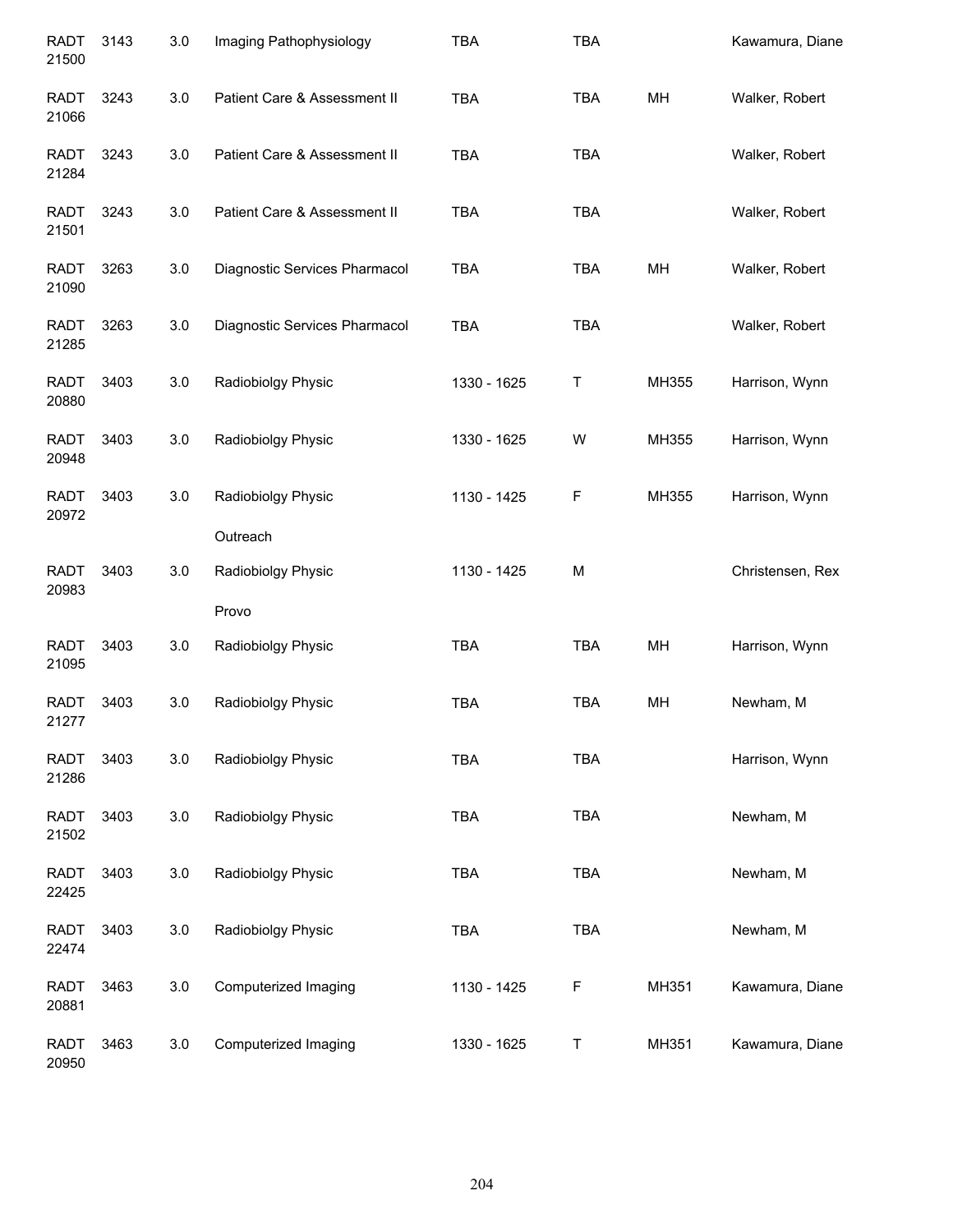| <b>RADT</b><br>20975 | 3463 | 3.0 | Computerized Imaging           | 1330 - 1625 | W           | MH351 | Kawamura, Diane  |
|----------------------|------|-----|--------------------------------|-------------|-------------|-------|------------------|
|                      |      |     | Outreach                       |             |             |       |                  |
| <b>RADT</b><br>20984 | 3463 | 3.0 | Computerized Imaging           | 1330 - 1625 | $\mathsf T$ |       | Christensen, Rex |
|                      |      |     | Provo                          |             |             |       |                  |
| <b>RADT</b><br>21278 | 3463 | 3.0 | Computerized Imaging           | <b>TBA</b>  | <b>TBA</b>  | MH    | Kawamura, Diane  |
| <b>RADT</b><br>22427 | 3463 | 3.0 | Computerized Imaging           | TBA         | <b>TBA</b>  |       | Kawamura, Diane  |
| <b>RADT</b><br>22475 | 3463 | 3.0 | Computerized Imaging           | <b>TBA</b>  | <b>TBA</b>  |       | Kawamura, Diane  |
| <b>RADT</b><br>21110 | 3563 | 3.0 | Managing Clinical Information  | <b>TBA</b>  | <b>TBA</b>  | MH    | Christensen, Rex |
| <b>RADT</b><br>21292 | 3563 | 3.0 | Managing Clinical Information  | <b>TBA</b>  | <b>TBA</b>  |       | Christensen, Rex |
| <b>RADT</b><br>22240 | 3563 | 3.0 | Managing Clinical Information  | <b>TBA</b>  | <b>TBA</b>  |       | Christensen, Rex |
| <b>RADT</b><br>21122 | 3863 | 2.0 | Clinical Internship            | <b>TBA</b>  | <b>TBA</b>  | MH    | Walker, Robert   |
| <b>RADT</b><br>21123 | 3863 | 2.0 | Clinical Internship            | <b>TBA</b>  | <b>TBA</b>  | MH    | Walker, Robert   |
| <b>RADT</b><br>21124 | 3863 | 2.0 | Clinical Internship            | TBA         | <b>TBA</b>  | MH    | Walker, Robert   |
| <b>RADT</b><br>21125 | 3863 | 2.0 | Clinical Internship            | <b>TBA</b>  | <b>TBA</b>  | MH    | Walker, Robert   |
| <b>RADT</b><br>21126 | 3863 | 2.0 | Clinical Internship            | <b>TBA</b>  | <b>TBA</b>  | MH    | Walker, Robert   |
| <b>RADT</b><br>21338 | 3863 | 2.0 | Clinical Internship            | <b>TBA</b>  | <b>TBA</b>  |       | Walker, Robert   |
| <b>RADT</b><br>21340 | 3863 | 2.0 | Clinical Internship            | <b>TBA</b>  | <b>TBA</b>  |       | Walker, Robert   |
| <b>RADT</b><br>21347 | 3863 | 2.0 | Clinical Internship            | <b>TBA</b>  | <b>TBA</b>  |       | Walker, Robert   |
| <b>RADT</b><br>21348 | 3863 | 2.0 | Clinical Internship            | <b>TBA</b>  | <b>TBA</b>  |       | Walker, Robert   |
| <b>RADT</b><br>21350 | 3863 | 2.0 | Clinical Internship            | <b>TBA</b>  | <b>TBA</b>  |       | Walker, Robert   |
| <b>RADT</b><br>21127 | 4203 | 3.0 | Patient Education in Radiology | TBA         | <b>TBA</b>  | MH    | Walker, Robert   |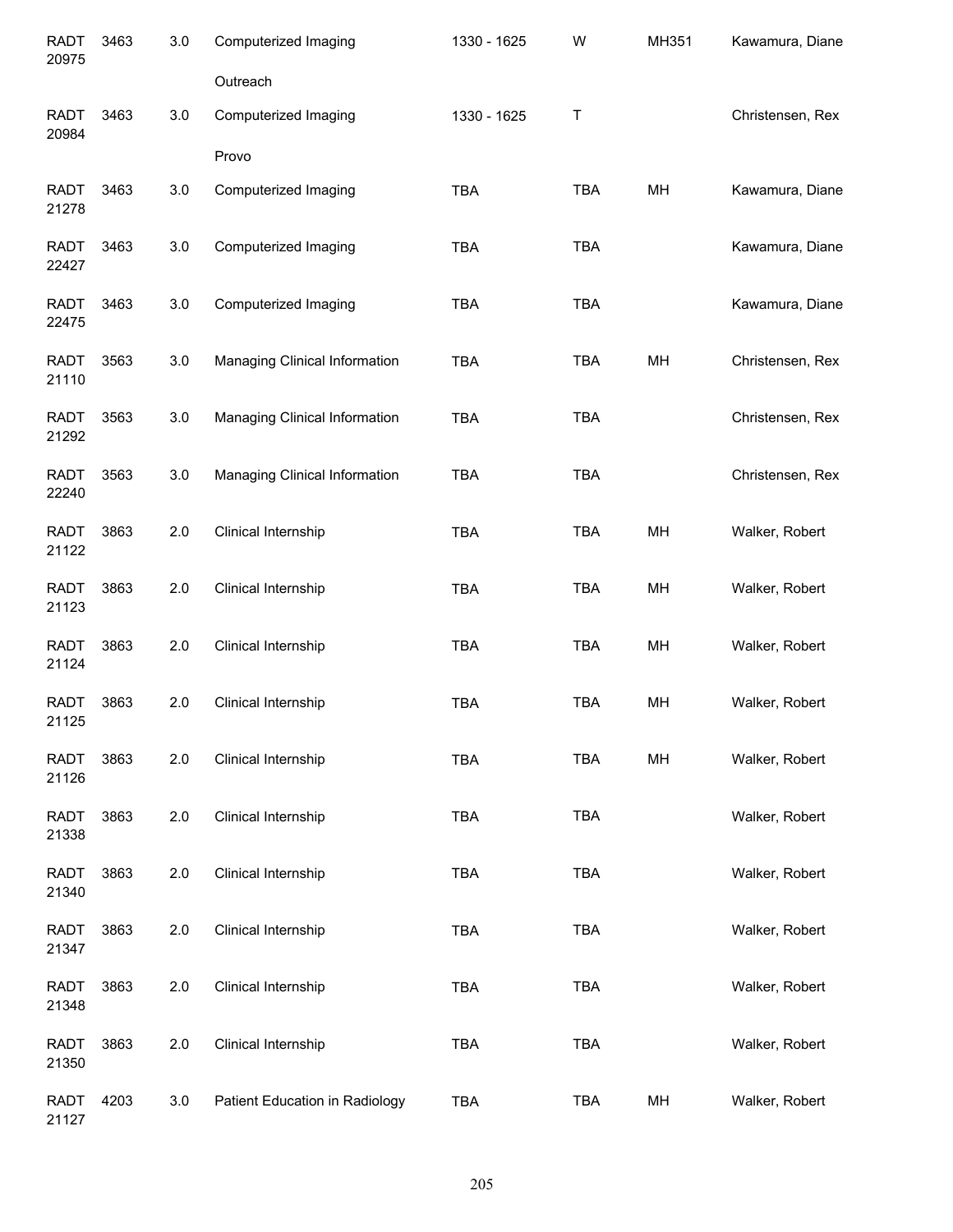| <b>RADT</b><br>21355 | 4203 | 3.0 | Patient Education in Radiology       | <b>TBA</b> | <b>TBA</b> |    | Walker, Robert    |
|----------------------|------|-----|--------------------------------------|------------|------------|----|-------------------|
| <b>RADT</b><br>22241 | 4203 | 3.0 | Patient Education in Radiology       | <b>TBA</b> | TBA        |    | Walker, Robert    |
| <b>RADT</b><br>21128 | 4213 | 3.0 | Supervision/Staff Development        | <b>TBA</b> | <b>TBA</b> | MH | Newham, M         |
| <b>RADT</b><br>21361 | 4213 | 3.0 | <b>Supervision/Staff Development</b> | <b>TBA</b> | <b>TBA</b> |    | Newham, M         |
| RADT<br>21130        | 4253 | 3.0 | Risk Management                      | <b>TBA</b> | <b>TBA</b> | MH | Newham, M         |
| <b>RADT</b><br>21364 | 4253 | 3.0 | Risk Management                      | <b>TBA</b> | <b>TBA</b> |    | Newham, M         |
| <b>RADT</b><br>22244 | 4253 | 3.0 | Risk Management                      | <b>TBA</b> | <b>TBA</b> |    | Newham, M         |
| <b>RADT</b><br>21206 | 4313 | 3.0 | <b>Extremity Angiography</b>         | <b>TBA</b> | <b>TBA</b> | MH | Walker, Robert    |
| <b>RADT</b><br>21475 | 4313 | 3.0 | <b>Extremity Angiography</b>         | <b>TBA</b> | <b>TBA</b> |    | Walker, Robert    |
| <b>RADT</b><br>21131 | 4403 | 3.0 | Imaging Pathology                    | <b>TBA</b> | <b>TBA</b> | MH | Walker, Robert    |
| <b>RADT</b><br>21366 | 4403 | 3.0 | Imaging Pathology                    | <b>TBA</b> | <b>TBA</b> |    | Walker, Robert    |
| <b>RADT</b><br>21132 | 4413 | 3.0 | Forensic Radiology                   | <b>TBA</b> | <b>TBA</b> | MH | Newham, M         |
| <b>RADT</b><br>21367 | 4413 | 3.0 | Forensic Radiology                   | <b>TBA</b> | <b>TBA</b> |    | Newham, M         |
| <b>RADT</b><br>21133 | 4433 | 3.0 | <b>PACS Administration</b>           | <b>TBA</b> | <b>TBA</b> | MH | Christensen, Rex  |
| <b>RADT</b><br>21368 | 4433 | 3.0 | <b>PACS Administration</b>           | <b>TBA</b> | <b>TBA</b> |    | Christensen, Rex  |
| <b>RADT</b><br>21203 | 4553 | 3.0 | Breat Anatomy, Physio & Patho        | <b>TBA</b> | TBA        | MH | Jurkiewicz, Terri |
| RADT<br>21472        | 4553 | 3.0 | Breat Anatomy, Physio & Patho        | <b>TBA</b> | <b>TBA</b> |    | Jurkiewicz, Terri |
| <b>RADT</b><br>21204 | 4563 | 3.0 | Mammographic Positioning Techs       | <b>TBA</b> | <b>TBA</b> | MH | Jurkiewicz, Terri |
| <b>RADT</b><br>21473 | 4563 | 3.0 | Mammographic Positioning Techs       | <b>TBA</b> | <b>TBA</b> |    | Jurkiewicz, Terri |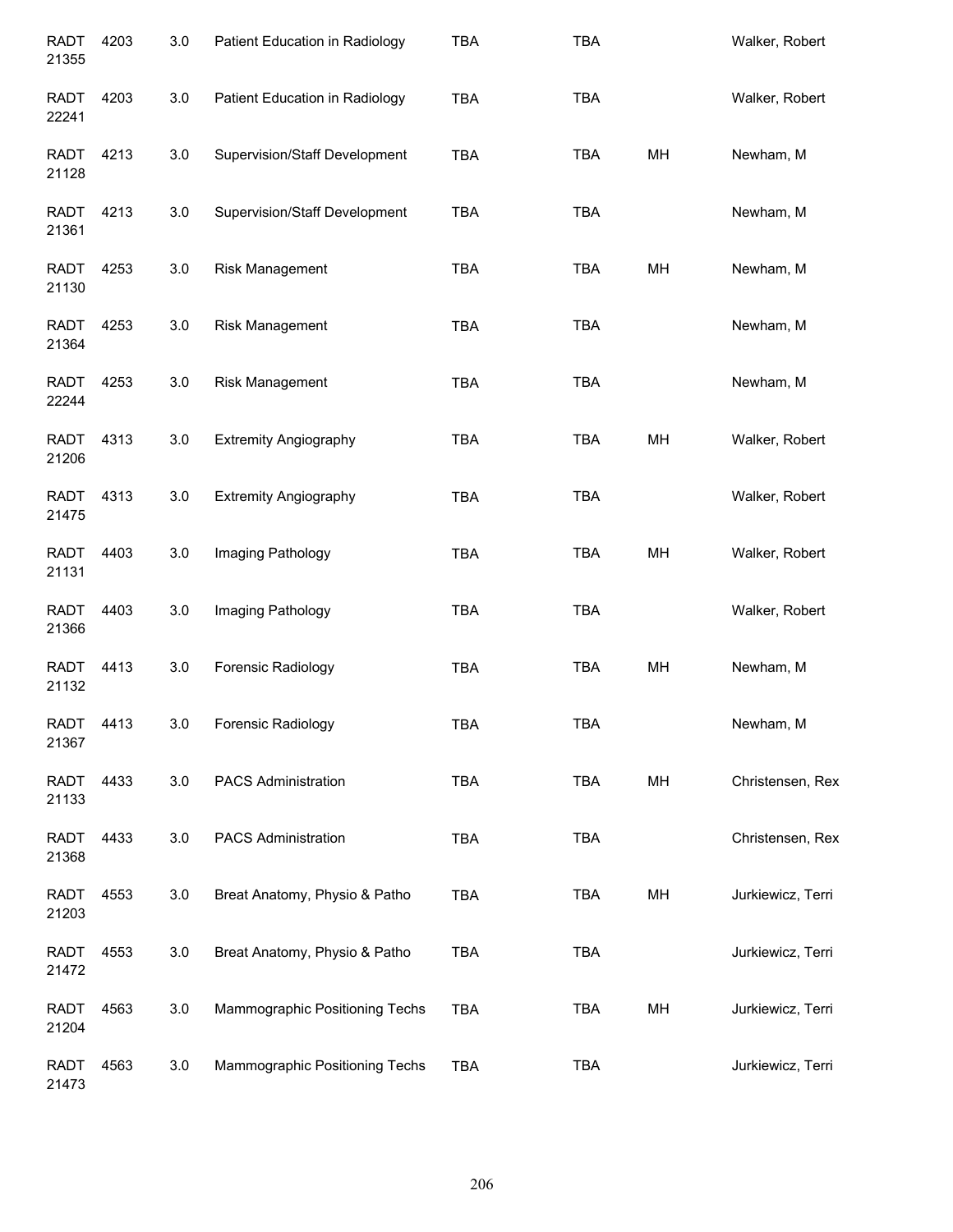| <b>RADT</b><br>21205 | 4583 | 3.0   | Mamm Equip & Quality Assurance | <b>TBA</b> | <b>TBA</b> | MH | Jurkiewicz, Terri |
|----------------------|------|-------|--------------------------------|------------|------------|----|-------------------|
| <b>RADT</b><br>21474 | 4583 | 3.0   | Mamm Equip & Quality Assurance | <b>TBA</b> | <b>TBA</b> |    | Jurkiewicz, Terri |
| <b>RADT</b><br>21207 | 4603 | 3.0   | MRI Physics & Instrumentation  | <b>TBA</b> | <b>TBA</b> | MH | Christensen, Rex  |
| <b>RADT</b><br>21239 | 4603 | 3.0   | MRI Physics & Instrumentation  | <b>TBA</b> | <b>TBA</b> | MH | Christensen, Rex  |
| <b>RADT</b><br>21476 | 4603 | 3.0   | MRI Physics & Instrumentation  | <b>TBA</b> | <b>TBA</b> |    | Christensen, Rex  |
| <b>RADT</b><br>21498 | 4603 | 3.0   | MRI Physics & Instrumentation  | <b>TBA</b> | <b>TBA</b> |    | Christensen, Rex  |
| <b>RADT</b><br>21208 | 4663 | 3.0   | Comp Tomo Physics & Intrumenta | <b>TBA</b> | <b>TBA</b> | MН | Newham, M         |
| <b>RADT</b><br>21241 | 4663 | 3.0   | Comp Tomo Physics & Intrumenta | <b>TBA</b> | <b>TBA</b> | MH | Newham, M         |
| <b>RADT</b><br>21477 | 4663 | 3.0   | Comp Tomo Physics & Intrumenta | <b>TBA</b> | <b>TBA</b> |    | Newham, M         |
| <b>RADT</b><br>21499 | 4663 | 3.0   | Comp Tomo Physics & Intrumenta | <b>TBA</b> | <b>TBA</b> |    | Newham, M         |
| <b>RADT</b><br>21134 | 4803 | 1.0   | Individual Research            | <b>TBA</b> | <b>TBA</b> | MH | Walker, Robert    |
| <b>RADT</b><br>21135 | 4803 | 1.0   | Individual Research            | <b>TBA</b> | <b>TBA</b> | MH | Walker, Robert    |
| RADT<br>21136        | 4803 | 1.0   | Individual Research            | TBA        | <b>TBA</b> | MH | Walker, Robert    |
| <b>RADT</b><br>21369 | 4803 | 1.0   | Individual Research            | <b>TBA</b> | <b>TBA</b> |    | Walker, Robert    |
| <b>RADT</b><br>21370 | 4803 | $1.0$ | Individual Research            | <b>TBA</b> | <b>TBA</b> |    | Walker, Robert    |
| <b>RADT</b><br>21371 | 4803 | 1.0   | Individual Research            | <b>TBA</b> | <b>TBA</b> |    | Walker, Robert    |
| <b>RADT</b><br>21137 | 4833 | 3.0   | Directed Readings & Research   | <b>TBA</b> | <b>TBA</b> | MH | Oakley, Kathryn   |
| <b>RADT</b><br>21377 | 4833 | 3.0   | Directed Readings & Research   | <b>TBA</b> | <b>TBA</b> |    | Oakley, Kathryn   |
| <b>RADT</b><br>21138 | 4863 | 2.0   | Clinical Internship            | <b>TBA</b> | <b>TBA</b> | MH | Walker, Robert    |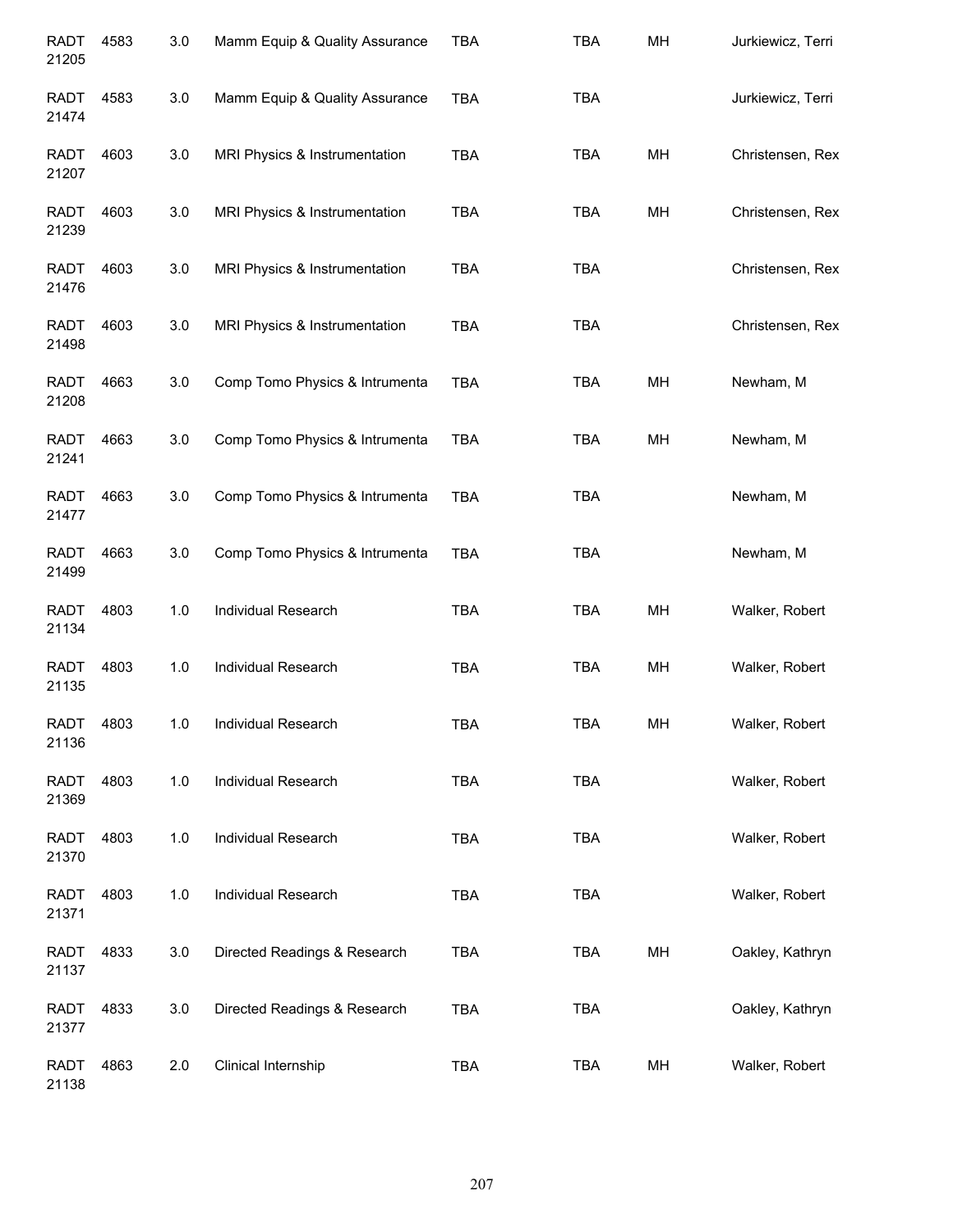| <b>RADT</b><br>21139 | 4863 | 2.0 | Clinical Internship      | <b>TBA</b> | <b>TBA</b> | MH | Walker, Robert   |
|----------------------|------|-----|--------------------------|------------|------------|----|------------------|
| <b>RADT</b><br>21140 | 4863 | 2.0 | Clinical Internship      | <b>TBA</b> | <b>TBA</b> | MH | Walker, Robert   |
| <b>RADT</b><br>21397 | 4863 | 2.0 | Clinical Internship      | TBA        | <b>TBA</b> |    | Walker, Robert   |
| RADT<br>21400        | 4863 | 2.0 | Clinical Internship      | TBA        | <b>TBA</b> |    | Walker, Robert   |
| RADT<br>21403        | 4863 | 2.0 | Clinical Internship      | <b>TBA</b> | <b>TBA</b> |    | Walker, Robert   |
| <b>RADT</b><br>21209 | 4911 | 2.0 | Comprehensive Review/CT  | <b>TBA</b> | <b>TBA</b> | MH | Newham, M        |
| <b>RADT</b><br>21479 | 4911 | 2.0 | Comprehensive Review/CT  | <b>TBA</b> | <b>TBA</b> |    | Newham, M        |
| <b>RADT</b><br>21210 | 4912 | 2.0 | Comprehensive Review/MRI | <b>TBA</b> | <b>TBA</b> | MH | Christensen, Rex |
| <b>RADT</b><br>21480 | 4912 | 2.0 | Comprehensive Review/MRI | <b>TBA</b> | <b>TBA</b> |    | Christensen, Rex |
| <b>RADT</b><br>21141 | 4922 | 2.0 | Workshop                 | <b>TBA</b> | <b>TBA</b> | MH | Walker, Robert   |
| <b>RADT</b><br>21436 | 4922 | 2.0 | Workshop                 | <b>TBA</b> | <b>TBA</b> |    | Walker, Robert   |
| <b>RADT</b><br>22143 | 4922 | 2.0 | Workshop                 |            |            |    |                  |
| <b>RADT</b><br>22145 | 4922 | 2.0 | Workshop                 |            |            |    |                  |
| RADT<br>21142        | 4933 | 3.0 | Research Methods         | TBA        | <b>TBA</b> | MH | Kawamura, Diane  |
| RADT<br>21463        | 4933 | 3.0 | Research Methods         | <b>TBA</b> | <b>TBA</b> |    | Kawamura, Diane  |
| <b>RADT</b><br>21143 | 4943 | 3.0 | SI Baccalaureate Thesis  | <b>TBA</b> | TBA        | MH | Kawamura, Diane  |
| <b>RADT</b><br>21465 | 4943 | 3.0 | SI Baccalaureate Thesis  | <b>TBA</b> | <b>TBA</b> |    | Kawamura, Diane  |
| <b>RADT</b><br>22246 | 4943 | 3.0 | SI Baccalaureate Thesis  | TBA        | <b>TBA</b> |    | Kawamura, Diane  |
| <b>RADT</b><br>21145 | 4992 | 1.0 | Seminar                  | TBA        | TBA        | MH | Oakley, Kathryn  |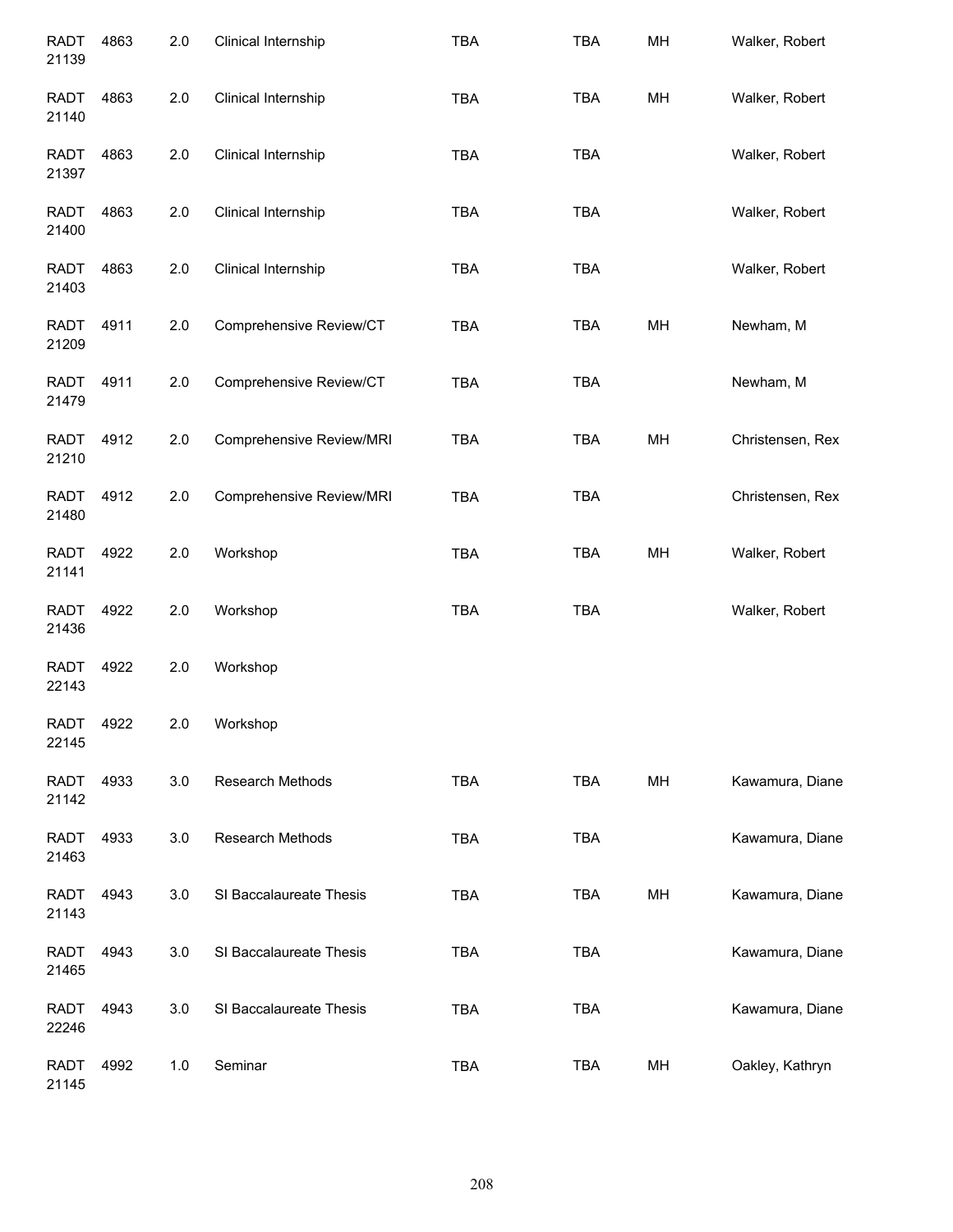| <b>RADT</b><br>21146 | 4992 | 1.0   | Seminar                          | <b>TBA</b>  | <b>TBA</b> | MH          | Oakley, Kathryn     |
|----------------------|------|-------|----------------------------------|-------------|------------|-------------|---------------------|
| <b>RADT</b><br>21469 | 4992 | $1.0$ | Seminar                          | <b>TBA</b>  | <b>TBA</b> |             | Oakley, Kathryn     |
| <b>RADT</b><br>21471 | 4992 | $1.0$ | Seminar                          | <b>TBA</b>  | <b>TBA</b> |             | Oakley, Kathryn     |
| <b>RADT</b><br>21503 | 5403 | 3.0   | Eval of the Osseous System       | <b>TBA</b>  | <b>TBA</b> |             | Newham, M           |
| <b>RADT</b><br>21504 | 5423 | 3.0   | Eval of the Abdomen & GI Tract   | <b>TBA</b>  | <b>TBA</b> |             | Brenkendorff, Teena |
| RADT<br>22247        | 5433 | 3.0   | Eval of Genitourinary System     | <b>TBA</b>  | <b>TBA</b> |             | Brenkendorff, Teena |
| <b>RADT</b><br>21505 | 5861 | 3.0   | <b>Clinical Preceptorship</b>    | <b>TBA</b>  | <b>TBA</b> |             | Newham, M           |
| <b>RADT</b><br>22249 | 5864 | 3.0   | <b>Clinical Preceptorship</b>    | <b>TBA</b>  | <b>TBA</b> |             | Newham, M           |
| <b>RATH</b><br>21213 | 4330 | 3.0   | <b>Radiation Therapy Physics</b> | <b>TBA</b>  | <b>TBA</b> | MH          | Tobler, Matthew     |
| <b>RATH</b><br>21483 | 4330 | 3.0   | <b>Radiation Therapy Physics</b> | <b>TBA</b>  | <b>TBA</b> |             | Tobler, Matthew     |
| <b>RATH</b><br>21214 | 4410 | 3.0   | Radiation Oncology I             | <b>TBA</b>  | <b>TBA</b> | MH          | Oakley, Kathryn     |
| <b>RATH</b><br>21484 | 4410 | 3.0   | <b>Radiation Oncology I</b>      | <b>TBA</b>  | <b>TBA</b> |             | Oakley, Kathryn     |
| <b>RATH</b><br>21215 | 4446 | 3.0   | SI Quality Assurance             | <b>TBA</b>  | <b>TBA</b> | MH          | Hecox, Ryan         |
| <b>RATH</b><br>21485 | 4446 | 3.0   | SI Quality Assurance             | <b>TBA</b>  | <b>TBA</b> |             | Hecox, Ryan         |
| <b>RATH</b><br>21216 | 4861 | 3.0   | <b>Clinical Education I</b>      | <b>TBA</b>  | <b>TBA</b> | MH          | Oakley, Kathryn     |
| <b>RATH</b><br>21486 | 4861 | 3.0   | <b>Clinical Education I</b>      | <b>TBA</b>  | <b>TBA</b> |             | Oakley, Kathryn     |
| <b>REC</b><br>22804  | 3050 | 3.0   | Recreation And Leisure           | 0830 - 0920 | <b>MWF</b> | <b>SW68</b> | Willden, Gary       |
| <b>REC</b><br>22809  | 3840 | 3.0   | Therapeutic & Social Rec         | 1130 - 1220 | <b>MWF</b> | <b>SW68</b> | Willden, Gary       |
| <b>REST</b><br>20850 | 1540 | $1.0$ | Survey Respiratory Therapy       | 0930 - 1020 | W          | MH314       | Gardiner, Janelle   |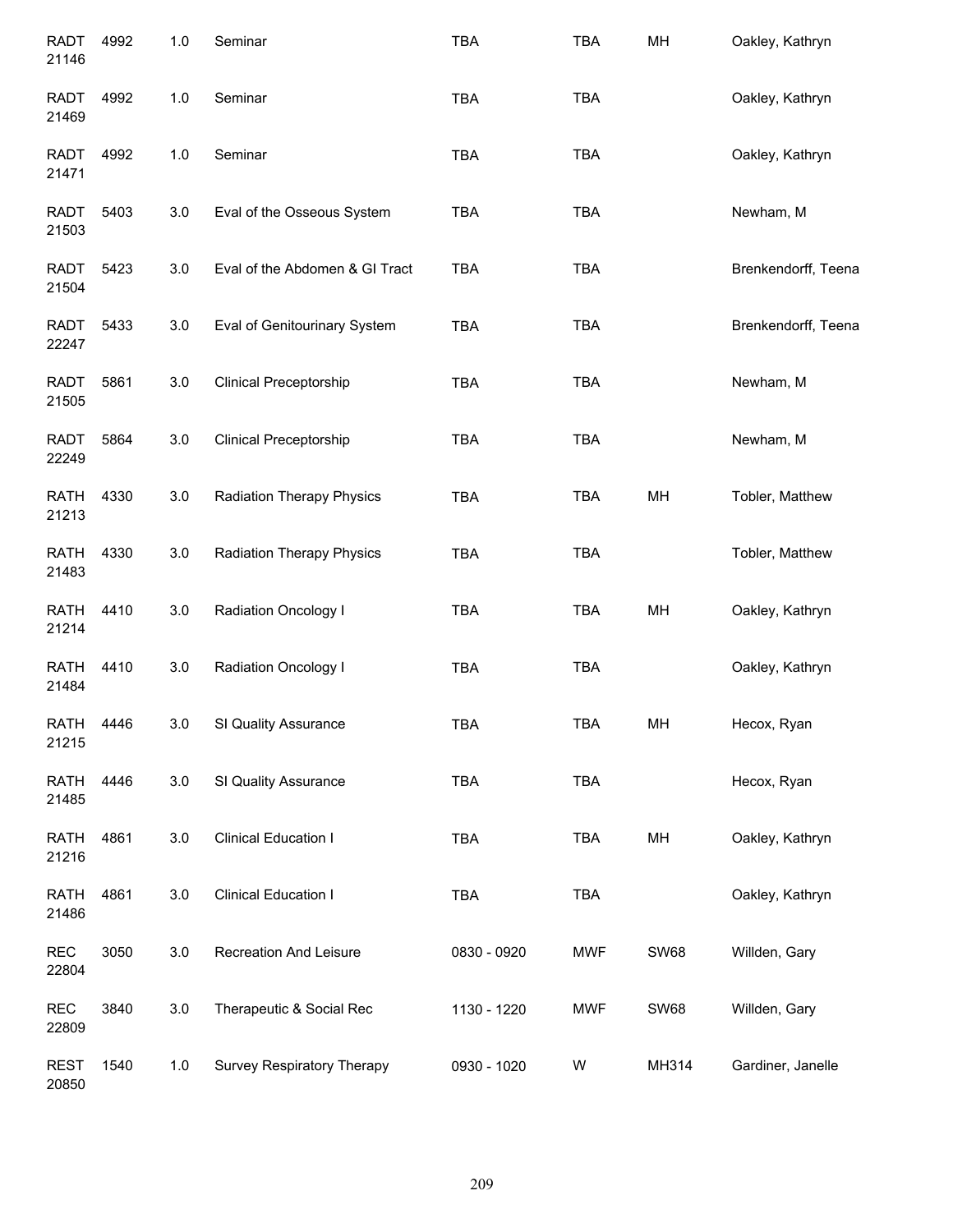| <b>REST</b><br>23718 | 1540 | 1.0 | Survey Respiratory Therapy                                                                                                                        | <b>TBA</b>                 | <b>TBA</b>     | OL             | Oki, Michell      |
|----------------------|------|-----|---------------------------------------------------------------------------------------------------------------------------------------------------|----------------------------|----------------|----------------|-------------------|
|                      |      |     | To access the online course materials, please log in through<br>the student portal (eWeber) at http://weber.edu and select:<br>"current students" |                            |                |                |                   |
| <b>REST</b><br>20860 | 1560 | 1.0 | Multi-Skill Health Care Worker                                                                                                                    | 1030 - 1120                | W              | MH314          | Trujillo, Lisa    |
| <b>REST</b><br>21144 | 2140 | 3.0 | Intro Basic Therapeutic Modali                                                                                                                    | 0930 - 1320<br>0930 - 1220 | <b>TR</b><br>F | MH312<br>MH312 | Trujillo, Lisa    |
| <b>REST</b><br>21250 | 2140 | 3.0 | Intro Basic Therapeutic Modali                                                                                                                    | 0930 - 1320<br>0930 - 1220 | <b>TR</b><br>F | MH312<br>MH312 | Gardiner, Janelle |
| <b>REST</b><br>23711 | 2160 | 3.0 | Equipment Management Lab                                                                                                                          | <b>TBA</b>                 | <b>TBA</b>     | <b>UM</b>      | Guenter, Robert   |
| <b>REST</b><br>21253 | 2210 | 3.0 | Elem Cardiopulm Anatomy/Physio                                                                                                                    | 0930 - 1120                | M              | <b>MH332</b>   | Eberle, Paul      |
| <b>REST</b><br>21257 | 2230 | 2.0 | Cardiopulmonary Pathophysiolog                                                                                                                    | 1130 - 1320                | M              | MH332          | Eberle, Paul      |
| <b>REST</b><br>23709 | 2230 | 2.0 | Cardiopulmonary Pathophysiolog                                                                                                                    | <b>TBA</b>                 | <b>TBA</b>     | <b>UM</b>      | Guenter, Robert   |
| <b>REST</b><br>21262 | 2250 | 2.0 | <b>Basic Patient Assessment</b>                                                                                                                   | 1230 - 1420                | W              | MH327          | Eberle, Paul      |
| <b>REST</b><br>23695 | 2270 | 4.0 | Application CardiopImnary Diag                                                                                                                    | <b>TBA</b>                 | <b>TBA</b>     | D02106         |                   |
| <b>REST</b><br>23712 | 2270 | 4.0 | Application CardiopImnary Diag                                                                                                                    | <b>TBA</b>                 | <b>TBA</b>     | <b>UM</b>      | Guenter, Robert   |
| <b>REST</b><br>21270 | 2300 | 3.0 | Basic Modalities Resp Care I                                                                                                                      | 0930 - 1220<br>1030 - 1220 | F<br>W         | MH312<br>MH312 | Gardiner, Janelle |
| <b>REST</b><br>21271 | 2310 | 3.0 | Basic Modalities Resp Care II                                                                                                                     | 1030 - 1220                | W              | MH312          | Gardiner, Janelle |
| <b>REST</b><br>23710 | 2320 | 2.0 | Essentials Mechani Ventilation                                                                                                                    | <b>TBA</b>                 | <b>TBA</b>     | <b>UM</b>      | Guenter, Robert   |
| <b>REST</b><br>23696 | 2330 | 1.0 | Entry Level Resp Therapy Revie                                                                                                                    | <b>TBA</b>                 | <b>TBA</b>     | D02106         |                   |
| <b>REST</b><br>23713 | 2330 | 1.0 | Entry Level Resp Therapy Revie                                                                                                                    | <b>TBA</b>                 | <b>TBA</b>     | <b>UM</b>      | Guenter, Robert   |
| <b>REST</b><br>23697 | 2520 | 2.0 | Principles Pharmacology                                                                                                                           | <b>TBA</b>                 | <b>TBA</b>     | D02106         |                   |
| <b>REST</b><br>23714 | 2520 | 2.0 | Principles Pharmacology                                                                                                                           | <b>TBA</b>                 | <b>TBA</b>     | <b>UM</b>      | Guenter, Robert   |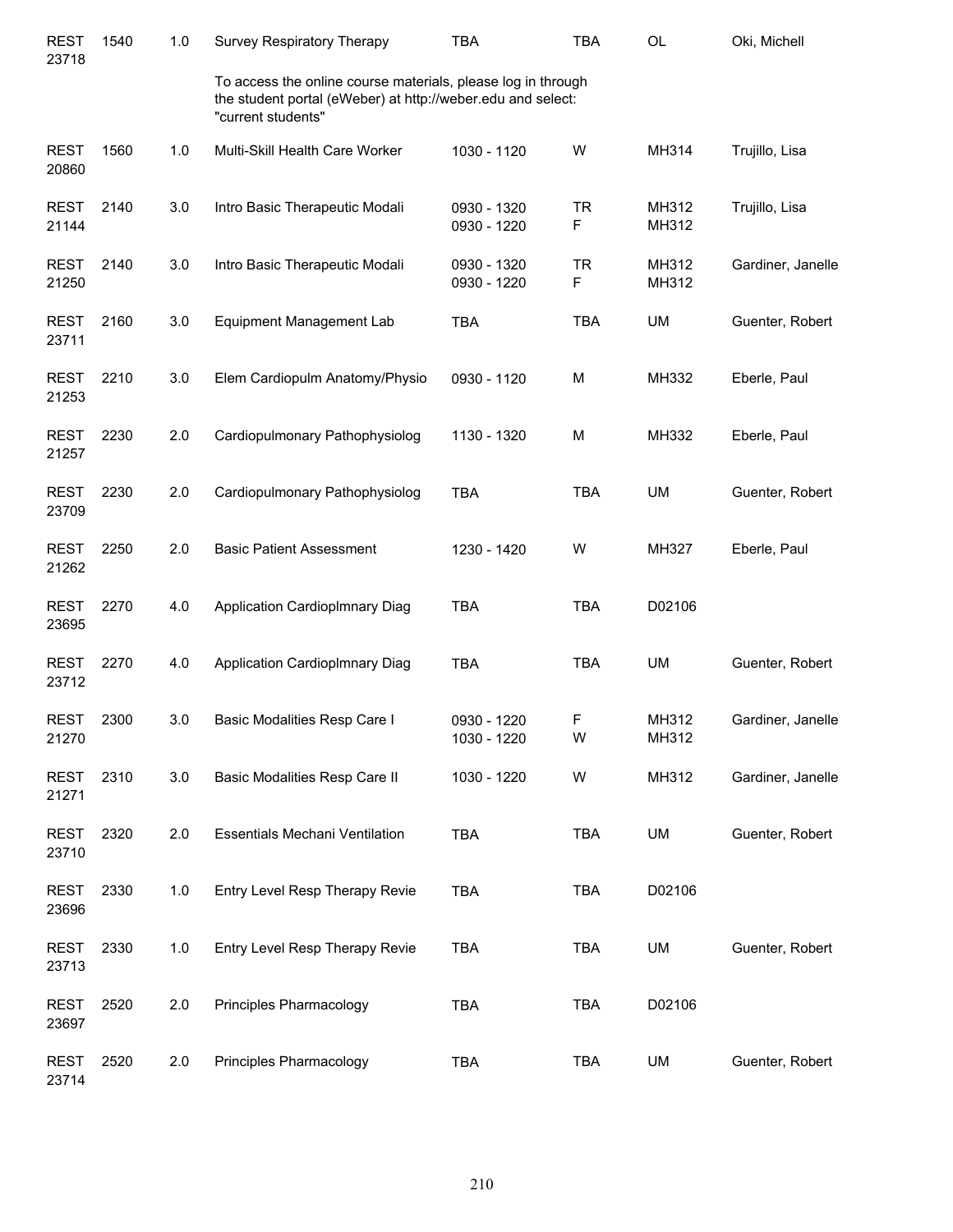| <b>REST</b><br>21276 | 2700 | 4.0   | <b>Clinical Applications</b>          | 1230 - 1320<br><b>TBA</b> | F<br>R         |           | Trujillo, Lisa    |
|----------------------|------|-------|---------------------------------------|---------------------------|----------------|-----------|-------------------|
| <b>REST</b><br>21293 | 2700 | 4.0   | <b>Clinical Applications</b>          | 1230 - 1320<br><b>TBA</b> | F<br>R         | MH312     | Oki, Michell      |
| <b>REST</b><br>23698 | 2710 | 1.0   | <b>Specialty Clinical Experiences</b> | <b>TBA</b>                | <b>TBA</b>     | D02106    |                   |
| <b>REST</b><br>23715 | 2710 | 1.0   | <b>Specialty Clinical Experiences</b> | <b>TBA</b>                | <b>TBA</b>     | <b>UM</b> | Guenter, Robert   |
| <b>REST</b><br>23699 | 2720 | 3.0   | <b>Clinical Applications</b>          | <b>TBA</b>                | <b>TBA</b>     | D02106    |                   |
| <b>REST</b><br>23717 | 2720 | 3.0   | <b>Clinical Applications</b>          | <b>TBA</b>                | <b>TBA</b>     | UM        | Guenter, Robert   |
| <b>REST</b><br>21294 | 3210 | 2.0   | Adv Cardiopulm Anatomy/Physiol        | 0930 - 1120               | F              | MH327     | Eberle, Paul      |
| <b>REST</b><br>21295 | 3260 | 2.0   | Neonatal/Pediatric Respir Care        | 1230 - 1520               | MW             | MH314     | Trujillo, Lisa    |
| <b>REST</b><br>21296 | 3270 | 2.0   | <b>Adult Critical Care</b>            | 1230 - 1520               | <b>MW</b>      | MH312     | Oki, Michell      |
| <b>REST</b><br>21298 | 3280 | 3.0   | Patient Care Continuum/Quality        | 0930 - 1220               | M              | MH354     | Gardiner, Janelle |
| <b>REST</b><br>21300 | 3502 | 2.0   | Intro to Sleep Disorders              | 1230 - 1620               | F              | MH327     | Oki, Michell      |
| <b>REST</b><br>21301 | 3770 | 4.0   | Clinical Apps Adult Critical C        | 1130 - 1220<br><b>TBA</b> | F<br><b>TR</b> | MH327     | Oki, Michell      |
| REST<br>21305        | 3780 | 2.0   | <b>Clinical Applications</b>          | TBA                       | TR             |           | Gardiner, Janelle |
| <b>REST</b><br>21307 | 4800 | 1.0   | Independent Projects                  | <b>TBA</b>                | TBA            |           | Eberle, Paul      |
| <b>REST</b><br>21310 | 4800 | $1.0$ | <b>Independent Projects</b>           | <b>TBA</b>                | TBA            |           | Eberle, Paul      |
| <b>REST</b><br>21313 | 4800 | 1.0   | <b>Independent Projects</b>           | <b>TBA</b>                | TBA            |           | Trujillo, Lisa    |
| <b>REST</b><br>21317 | 4800 | 1.0   | Independent Projects                  | <b>TBA</b>                | <b>TBA</b>     |           | Trujillo, Lisa    |
| <b>REST</b><br>21320 | 4800 | $1.0$ | Independent Projects                  | <b>TBA</b>                | TBA            |           | Oki, Michell      |
| <b>REST</b><br>21322 | 4800 | 1.0   | Independent Projects                  | <b>TBA</b>                | TBA            |           | Oki, Michell      |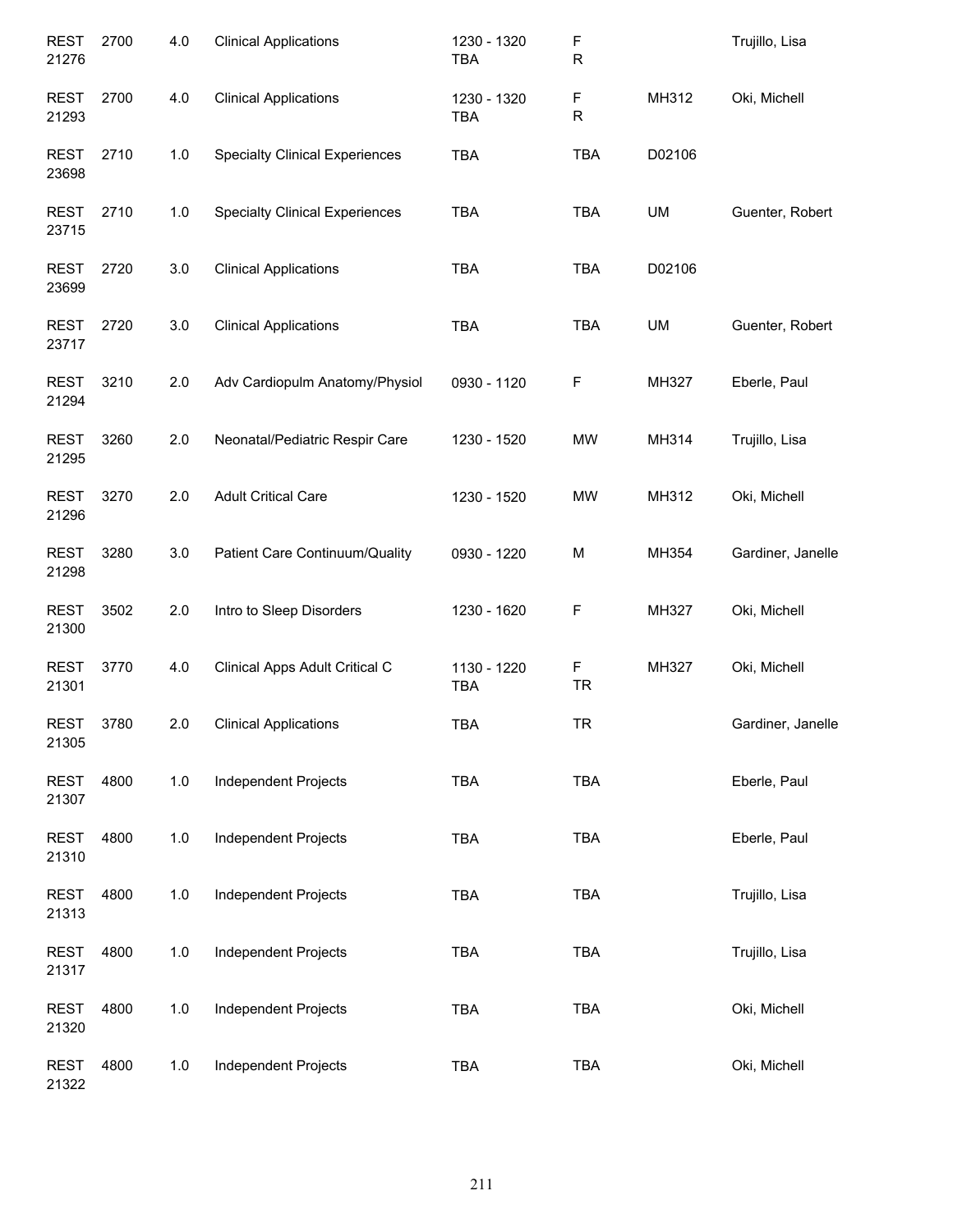| <b>REST</b><br>21324 | 4800 | 1.0 | Independent Projects                                                                                                                              | <b>TBA</b>  | <b>TBA</b>  |              | Gardiner, Janelle   |
|----------------------|------|-----|---------------------------------------------------------------------------------------------------------------------------------------------------|-------------|-------------|--------------|---------------------|
| <b>REST</b><br>21325 | 4800 | 1.0 | Independent Projects                                                                                                                              | <b>TBA</b>  | <b>TBA</b>  |              | Gardiner, Janelle   |
| <b>SCM</b><br>21871  | 3050 | 3.0 | Operations & Logistics Mgmt                                                                                                                       | 1730 - 2010 | W           | <b>WB114</b> | Hill, Stephen       |
| <b>SCM</b><br>22224  | 3050 | 3.0 | Operations & Logistics Mgmt                                                                                                                       | 0730 - 0820 | <b>MWF</b>  | <b>WB119</b> | Christensen, Bruce  |
| <b>SCM</b><br>22226  | 3050 | 3.0 | Operations & Logistics Mgmt                                                                                                                       | <b>TBA</b>  | <b>TBA</b>  | <b>OL</b>    | Christensen, Bruce  |
|                      |      |     | To access the online course materials, please log in through<br>the student portal (eWeber) at http://weber.edu and select:<br>"current students" |             |             |              |                     |
| <b>SCM</b><br>21873  | 3500 | 3.0 | SI Computer Models/Application                                                                                                                    | 1030 - 1120 | <b>MWF</b>  | <b>WB119</b> | Christensen, Bruce  |
| <b>SCM</b><br>21878  | 3720 | 3.0 | Transportation and Global SCM                                                                                                                     | 0730 - 0820 | <b>MWF</b>  | <b>WB114</b> | Hill, Stephen       |
| <b>SCM</b><br>21880  | 4100 | 3.0 | <b>Quality Mgmt &amp; Productivity</b>                                                                                                            | 0900 - 1015 | <b>TR</b>   | <b>WB112</b> | Schvaneveldt, Shane |
| <b>SCM</b><br>21882  | 4600 | 3.0 | SI Simulation                                                                                                                                     | 0930 - 1020 | <b>MWF</b>  | <b>WB106</b> | Hill, Stephen       |
| <b>SCM</b><br>21883  | 4730 | 3.0 | Purchasing & Supply Management                                                                                                                    | 1030 - 1145 | TR          | <b>WB115</b> | Russell, Stephen    |
| <b>SCM</b><br>24206  | 4860 | 3.0 | Supply Chain Mngmt Internship                                                                                                                     | <b>TBA</b>  | <b>TBA</b>  |              | Russell, Stephen    |
|                      |      |     | Department Approval Required                                                                                                                      |             |             |              |                     |
| SOC<br>21087         | 1010 | 3.0 | SS/DV Intro to Sociology                                                                                                                          | 0730 - 0820 | <b>MWF</b>  | <b>SS109</b> |                     |
| SOC<br>21088         | 1010 | 3.0 | SS/DV Intro to Sociology                                                                                                                          | 0930 - 1020 | <b>MWF</b>  | SS109        | Ollilainen, Anne    |
| <b>SOC</b><br>21089  | 1010 | 3.0 | SS/DV Intro to Sociology                                                                                                                          | 1030 - 1120 | <b>MWF</b>  | SS109        | Ollilainen, Anne    |
| SOC<br>21091         | 1010 | 3.0 | SS/DV Intro to Sociology                                                                                                                          | 0900 - 1015 | <b>TR</b>   | SS109        | Wei-Arthus, Huiying |
| SOC<br>21092         | 1010 | 3.0 | SS/DV Intro to Sociology                                                                                                                          | 1030 - 1145 | <b>TR</b>   | SS109        | Wei-Arthus, Huiying |
| SOC<br>21093         | 1010 | 3.0 | SS/DV Intro to Sociology                                                                                                                          | 1730 - 2010 | $\mathsf T$ | SS109        | Richens, Greg       |
| SOC<br>22168         | 1010 | 3.0 | SS/DV Intro to Sociology                                                                                                                          | 0730 - 0820 | <b>MWF</b>  | D02103       | Trentelman, Carla   |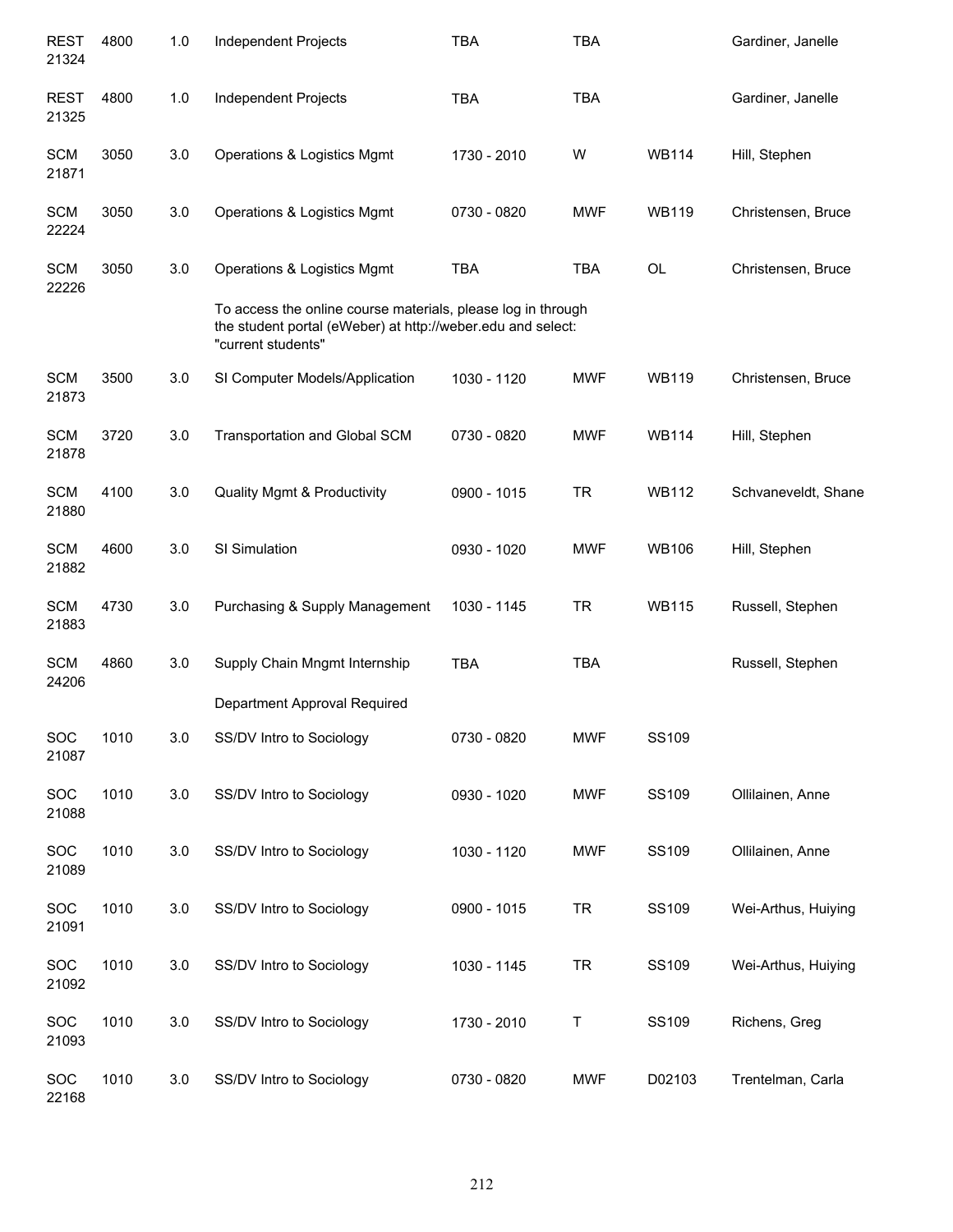| SOC<br>22175        | 1010 | 3.0 | SS/DV Intro to Sociology                                                                                                                          | <b>TBA</b>  | <b>TBA</b> | <b>OL</b>   | Reynolds, Robert    |
|---------------------|------|-----|---------------------------------------------------------------------------------------------------------------------------------------------------|-------------|------------|-------------|---------------------|
|                     |      |     | To access the online course materials, please log in through<br>the student portal (eWeber) at http://weber.edu and select:<br>"current students" |             |            |             |                     |
| <b>SOC</b><br>22176 | 1010 | 3.0 | SS/DV Intro to Sociology                                                                                                                          | <b>TBA</b>  | <b>TBA</b> | <b>OL</b>   | Wei-Arthus, Huiying |
|                     |      |     | To access the online course materials, please log in through<br>the student portal (eWeber) at http://weber.edu and select:<br>"current students" |             |            |             |                     |
| <b>SOC</b><br>21094 | 1020 | 3.0 | SS/DV Social Problems                                                                                                                             | 0830 - 0920 | <b>MWF</b> | SS109       | Higley, Ramona      |
| <b>SOC</b><br>21096 | 1020 | 3.0 | <b>SS/DV Social Problems</b>                                                                                                                      | 1130 - 1220 | <b>MWF</b> | SS109       |                     |
| SOC<br>21097        | 1020 | 3.0 | <b>SS/DV Social Problems</b>                                                                                                                      | 0730 - 0845 | <b>TR</b>  | SS109       | Trentelman, Carla   |
| <b>SOC</b><br>21098 | 1020 | 3.0 | <b>SS/DV Social Problems</b>                                                                                                                      | 1730 - 2010 | М          | SS109       |                     |
| <b>SOC</b><br>21099 | 1020 | 3.0 | <b>SS/DV Social Problems</b>                                                                                                                      | 1030 - 1120 | <b>MWF</b> | <b>SS26</b> | Higley, Ramona      |
| <b>SOC</b><br>22171 | 1020 | 3.0 | <b>SS/DV Social Problems</b>                                                                                                                      | 0730 - 0820 | TR         | D02103      | Richens, Greg       |
| SOC<br>22178        | 1020 | 3.0 | <b>SS/DV Social Problems</b>                                                                                                                      | <b>TBA</b>  | <b>TBA</b> | <b>OL</b>   | Kearin, Thomas      |
|                     |      |     | To access the online course materials, please log in through<br>the student portal (eWeber) at http://weber.edu and select:<br>"current students" |             |            |             |                     |
| SOC<br>22180        | 1020 | 3.0 | <b>SS/DV Social Problems</b>                                                                                                                      | <b>TBA</b>  | <b>TBA</b> | <b>OL</b>   | Higley, Ramona      |
|                     |      |     | To access the online course materials, please log in through<br>the student portal (eWeber) at http://weber.edu and select:<br>"current students" |             |            |             |                     |
| SOC<br>21100        | 3000 | 3.0 | Social Psychology                                                                                                                                 | 1030 - 1145 | <b>TR</b>  | <b>SS44</b> | Kowalewski, Brenda  |
| <b>SOC</b><br>21101 | 3010 | 3.0 | DV Social Stratification                                                                                                                          | 0930 - 1020 | <b>MWF</b> | <b>SS44</b> | Reynolds, Robert    |
| SOC<br>21102        | 3030 | 3.0 | <b>Classical Sociological Theory</b>                                                                                                              | 0730 - 0845 | <b>TR</b>  | <b>SS44</b> | Ollilainen, Anne    |
| SOC<br>21103        | 3030 | 3.0 | <b>Classical Sociological Theory</b>                                                                                                              | 1030 - 1120 | <b>MWF</b> | <b>SS44</b> | Wei-Arthus, Huiying |
| <b>SOC</b><br>22256 | 3030 | 3.0 | <b>Classical Sociological Theory</b>                                                                                                              | 1630 - 1910 | W          | P3102       |                     |
| <b>SOC</b><br>22172 | 3260 | 3.0 | Juvenile Delinquency                                                                                                                              | 1730 - 2010 | Τ          | D02301      | Trentelman, Carla   |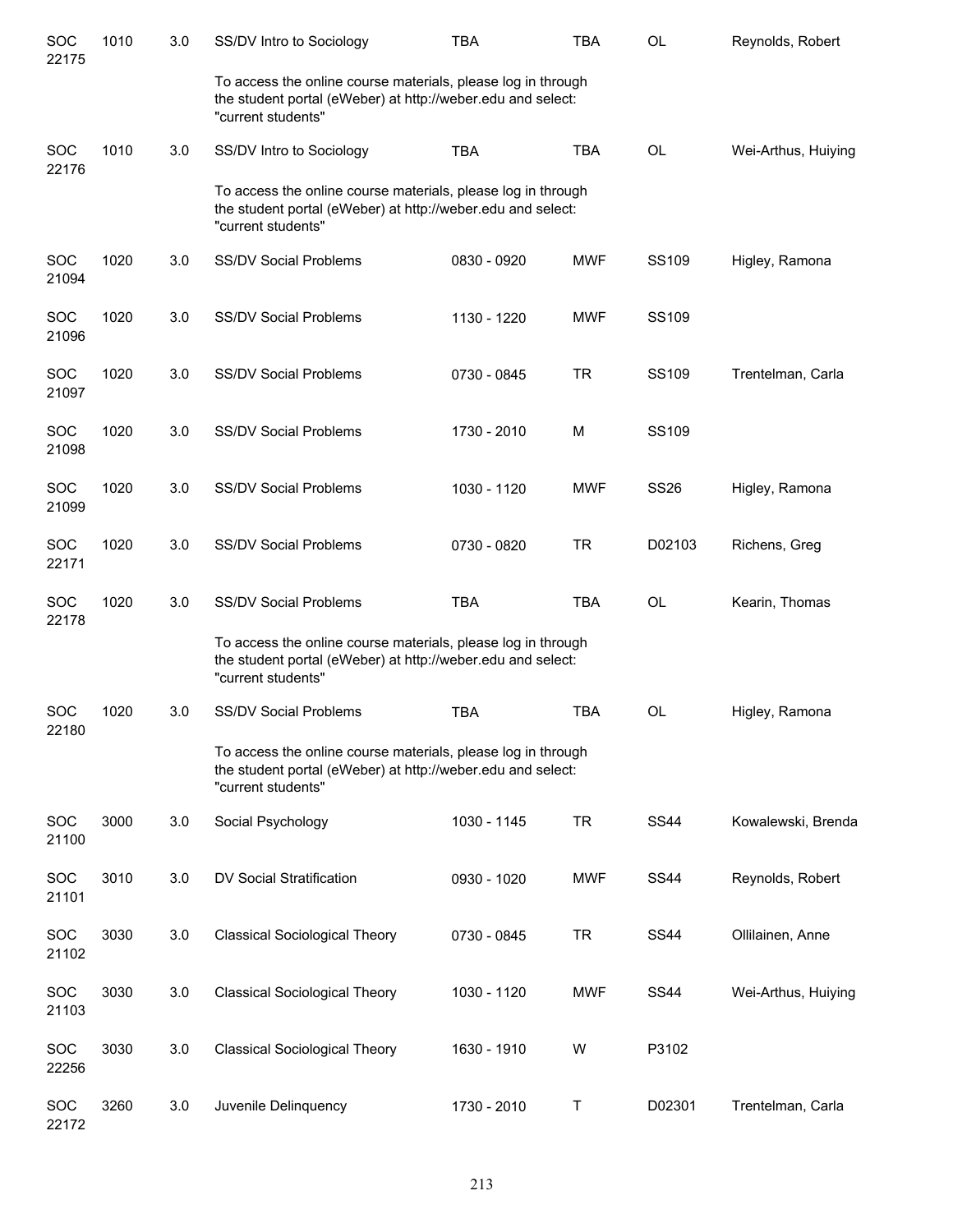| SOC<br>21104        | 3270 | 3.0   | Criminology                                                                                                                                                                       | 1130 - 1220 | <b>MWF</b> | <b>SS44</b> | Higley, Ramona      |
|---------------------|------|-------|-----------------------------------------------------------------------------------------------------------------------------------------------------------------------------------|-------------|------------|-------------|---------------------|
| <b>SOC</b><br>21105 | 3430 | 3.0   | Medicine & Healthcare in Socie                                                                                                                                                    | 0900 - 1015 | <b>TR</b>  | SS101       | Trentelman, Carla   |
| SOC<br>21106        | 3600 | 3.0   | <b>SI Social Statistics</b>                                                                                                                                                       | 0900 - 1015 | <b>TR</b>  | <b>SS44</b> | Reynolds, Robert    |
| SOC<br>21107        | 3600 | 3.0   | <b>SI Social Statistics</b>                                                                                                                                                       | 1730 - 2010 | R          | <b>SS44</b> |                     |
| <b>SOC</b><br>21108 | 3660 | 3.0   | SI Sociological Research                                                                                                                                                          | 1200 - 1315 | <b>TR</b>  | SS109       | Kowalewski, Brenda  |
|                     |      |       | CBL: Community based Learning. A CBL course incorporates<br>not only classroom learning but also meaningful community<br>service that is connected to specific course objectives. |             |            |             |                     |
| SOC<br>22173        | 3660 | 3.0   | SI Sociological Research                                                                                                                                                          | 1730 - 2010 | M          | D02103      |                     |
| SOC<br>21109        | 4030 | 3.0   | Contemporary Soc Theory                                                                                                                                                           | 1730 - 2010 | W          | <b>SS44</b> | Wei-Arthus, Huiying |
| <b>SOC</b><br>21111 | 4410 | 3.0   | DV Comparative Political Soc                                                                                                                                                      | 0830 - 0920 | <b>MWF</b> | <b>SS44</b> | Ollilainen, Anne    |
| <b>SOC</b><br>21112 | 4830 | 1.0   | Readings and/or Projects                                                                                                                                                          | <b>TBA</b>  | <b>TBA</b> |             | Reynolds, Robert    |
| <b>SOC</b><br>21113 | 4830 | 1.0   | Readings and/or Projects                                                                                                                                                          | <b>TBA</b>  | <b>TBA</b> |             | Reynolds, Robert    |
| <b>SOC</b><br>21114 | 4830 | 1.0   | Readings and/or Projects                                                                                                                                                          | <b>TBA</b>  | <b>TBA</b> |             | Reynolds, Robert    |
| SOC<br>21115        | 4890 | 1.0   | Internship                                                                                                                                                                        | <b>TBA</b>  | <b>TBA</b> |             | Reynolds, Robert    |
| SOC<br>21116        | 4890 | $1.0$ | Internship                                                                                                                                                                        | <b>TBA</b>  | <b>TBA</b> |             | Reynolds, Robert    |
| SOC<br>21117        | 4890 | $1.0$ | Internship                                                                                                                                                                        | <b>TBA</b>  | <b>TBA</b> |             | Reynolds, Robert    |
| SOC<br>21118        | 4890 | 1.0   | Internship                                                                                                                                                                        | <b>TBA</b>  | <b>TBA</b> |             | Reynolds, Robert    |
| SOC<br>21119        | 4890 | 1.0   | Internship                                                                                                                                                                        | <b>TBA</b>  | TBA        |             | Reynolds, Robert    |
| <b>SOC</b><br>21120 | 4890 | 1.0   | Internship                                                                                                                                                                        | <b>TBA</b>  | TBA        |             | Reynolds, Robert    |
| SOC<br>21121        | 4900 | 3.0   | Senior Capstone Course                                                                                                                                                            | 1230 - 1320 | <b>MWF</b> | <b>SS44</b> | Wei-Arthus, Huiying |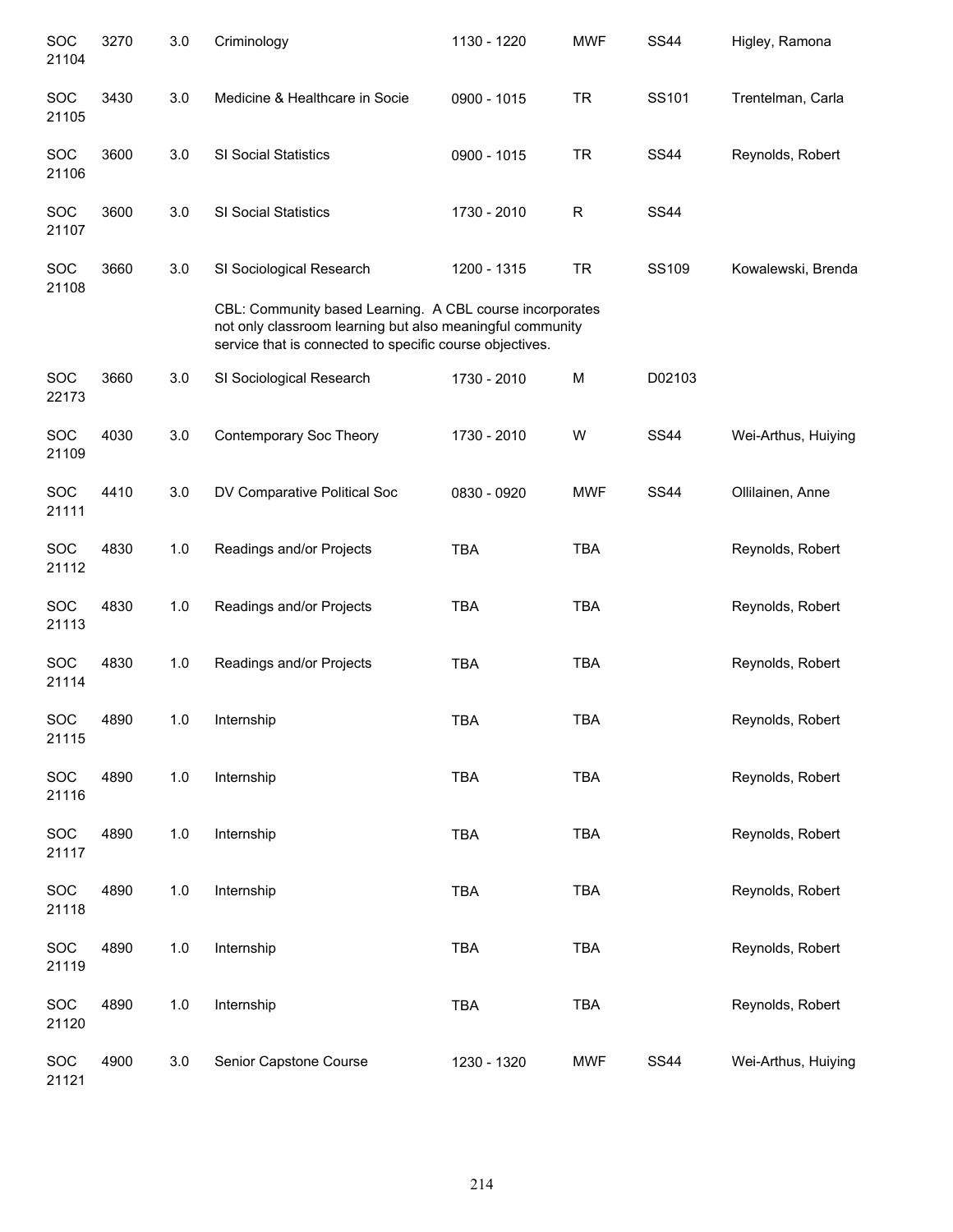| <b>SPAN</b><br>20662 | 1010 | 4.0 | First Year Spanish I                                  | 1730 - 1920 | <b>TR</b>   | EH115        | Alejandre, Eulogio |
|----------------------|------|-----|-------------------------------------------------------|-------------|-------------|--------------|--------------------|
| <b>SPAN</b><br>20669 | 1010 | 4.0 | First Year Spanish I                                  | 0730 - 0820 | <b>MTWR</b> | EH115        | Compton, Greg      |
| <b>SPAN</b><br>20671 | 1010 | 4.0 | First Year Spanish I                                  | 1130 - 1220 | <b>MTWR</b> | EH115        | Fielding, Maria    |
| <b>SPAN</b><br>21354 | 1010 | 4.0 | First Year Spanish I                                  | 0830 - 0920 | <b>MTWR</b> | EH115        | Guadano, Luis      |
| <b>SPAN</b><br>21356 | 1010 | 4.0 | First Year Spanish I                                  | 0930 - 1020 | <b>MTWR</b> | EH115        | Giralt, Alicia     |
| <b>SPAN</b><br>21357 | 1010 | 4.0 | First Year Spanish I                                  | 1030 - 1120 | <b>MTWR</b> | EH115        | Jasmer, Dolores    |
| <b>SPAN</b><br>21358 | 1010 | 4.0 | First Year Spanish I                                  | 1230 - 1320 | <b>MTRF</b> | EH115        | Stokes, Jeffery    |
| <b>SPAN</b><br>24100 | 1010 | 4.0 | First Year Spanish I                                  | 1730 - 1920 | <b>MW</b>   | N03          | Michalek, Vanesa   |
| <b>SPAN</b><br>20674 | 1020 | 4.0 | First Year Spanish II                                 | 0830 - 0920 | <b>MTWR</b> | EH118        | Fielding, Maria    |
|                      |      |     | Continuation of Spanish 1010                          |             |             |              |                    |
| <b>SPAN</b><br>21359 | 1020 | 4.0 | First Year Spanish II                                 | 1130 - 1220 | <b>MTWR</b> | EH118        | Asensio, Isabel    |
|                      |      |     | Continuation of Spanish 1010                          |             |             |              |                    |
| <b>SPAN</b><br>21360 | 2000 | 1.0 | Proficiency Development                               | 1730 - 1920 | R           | <b>WB111</b> | Asensio, Isabel    |
|                      |      |     | This course meets for two hours every other Thursday. |             |             |              |                    |
| <b>SPAN</b><br>20654 | 2010 | 4.0 | Second Year Spanish I                                 | 1730 - 1920 | <b>MW</b>   | EH115        | Nebeker, Jared     |
| <b>SPAN</b><br>21362 | 2010 | 4.0 | Second Year Spanish I                                 | 0930 - 1020 | <b>MTWR</b> | EH118        | Guadano, Luis      |
| <b>SPAN</b><br>21363 | 2010 | 4.0 | Second Year Spanish I                                 | 1030 - 1120 | <b>MTWR</b> | EH118        | Bergeson, Craig    |
| <b>SPAN</b><br>21365 | 2020 | 4.0 | HU Second Year Spanish II                             | 0830 - 0920 | <b>MTWR</b> | EH106        | Maughan, Rona Lee  |
| <b>SPAN</b><br>24190 | 3000 | 3.0 | <b>Proficiency Development</b>                        | 1130 - 1220 | <b>MWF</b>  | EH104        | Spanos, Anthony    |
| <b>SPAN</b><br>20649 | 3060 | 3.0 | <b>Grammar &amp; Composition</b>                      | 1730 - 2020 | W           | EH118        | Norseth, Marianna  |
| <b>SPAN</b><br>21391 | 3060 | 3.0 | Grammar & Composition                                 | 0830 - 0920 | <b>MWF</b>  | EH105        | Bergeson, Craig    |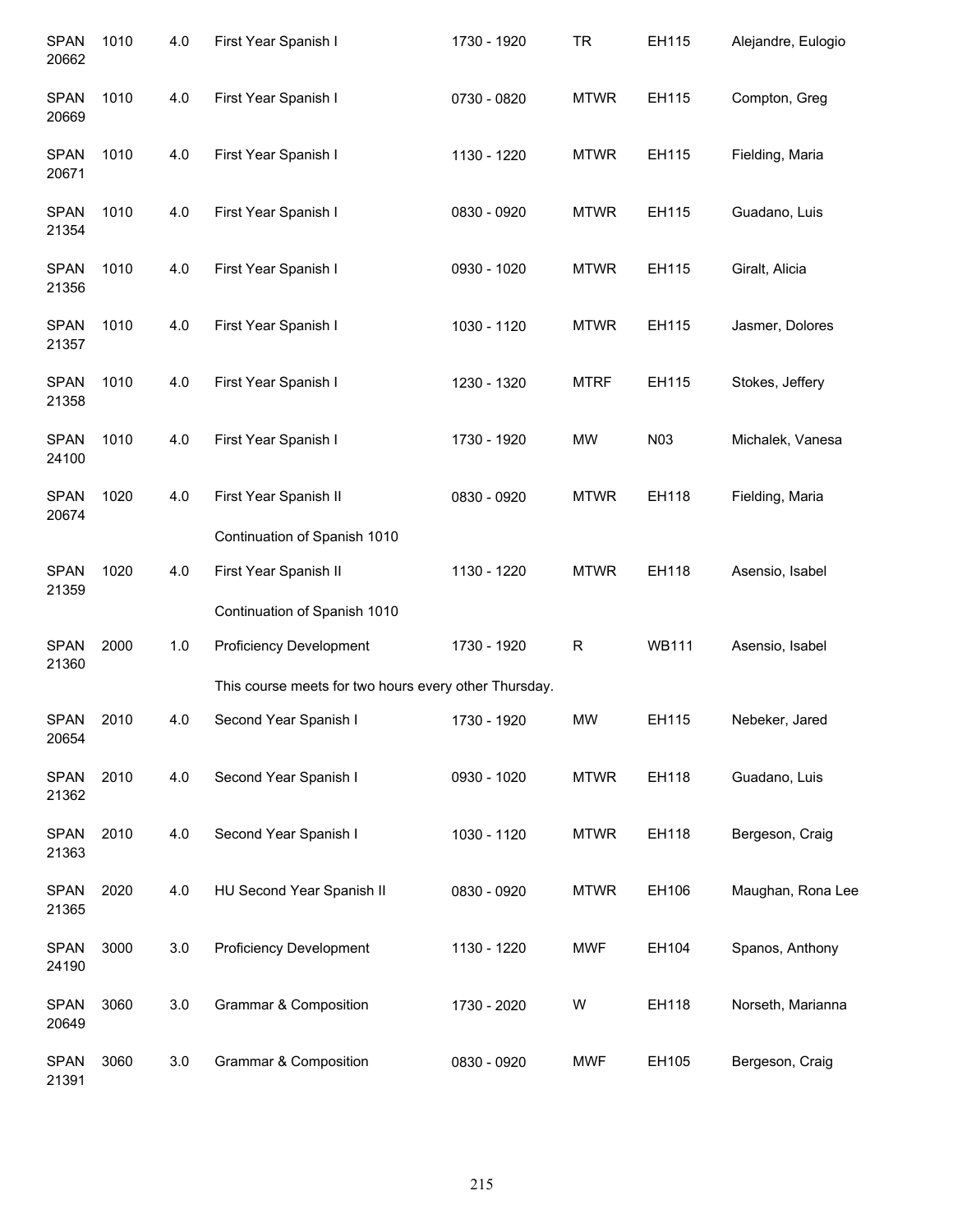| <b>SPAN</b><br>21393 | 3060                                                                                                                                                                              | 3.0 | <b>Grammar &amp; Composition</b>                                                                                                                  | 0900 - 1015 | TR          | EH104     | Asensio, Isabel   |
|----------------------|-----------------------------------------------------------------------------------------------------------------------------------------------------------------------------------|-----|---------------------------------------------------------------------------------------------------------------------------------------------------|-------------|-------------|-----------|-------------------|
| <b>SPAN</b><br>21399 | 3060                                                                                                                                                                              | 3.0 | Grammar & Composition                                                                                                                             | 1030 - 1120 | <b>MWF</b>  | EH105     | Guadano, Luis     |
| <b>SPAN</b><br>21404 | 3060                                                                                                                                                                              | 3.0 | <b>Grammar &amp; Composition</b>                                                                                                                  | 1030 - 1145 | <b>TR</b>   | EH104     | Maughan, Rona Lee |
| <b>SPAN</b><br>24103 | 3060                                                                                                                                                                              | 3.0 | Grammar & Composition                                                                                                                             | <b>TBA</b>  | <b>TBA</b>  | <b>OL</b> | Spanos, Anthony   |
|                      |                                                                                                                                                                                   |     | To access the online course materials, please log in through<br>the student portal (eWeber) at http://weber.edu and select:<br>"current students" |             |             |           |                   |
| <b>SPAN</b><br>21405 | 3160                                                                                                                                                                              | 3.0 | Introduction to Literature                                                                                                                        | 0900 - 1015 | <b>TR</b>   | EH105     | Bergeson, Craig   |
| <b>SPAN</b><br>21407 | 3160                                                                                                                                                                              | 3.0 | Introduction to Literature                                                                                                                        | 0930 - 1020 | <b>MWF</b>  | EH104     | Spanos, Anthony   |
| <b>SPAN</b><br>21409 | 3160                                                                                                                                                                              | 3.0 | Introduction to Literature                                                                                                                        | 1730 - 2020 | Τ           | EH118     | Myers, Christina  |
| <b>SPAN</b><br>21412 | 3220                                                                                                                                                                              | 3.0 | Phonetics & Phonology                                                                                                                             | 1730 - 2020 | $\mathsf R$ | EH118     | Mathews, Thomas   |
| <b>SPAN</b><br>21417 | 3320                                                                                                                                                                              | 1.0 | <b>Applied Language Studies</b>                                                                                                                   | 0830 - 0920 | <b>MWF</b>  | EH104     | Spanos, Anthony   |
| <b>SPAN</b><br>21419 | 3360                                                                                                                                                                              | 3.0 | <b>Grammar Review</b>                                                                                                                             | 0930 - 1020 | <b>MWF</b>  | EH105     | Stokes, Jeffery   |
| <b>SPAN</b><br>21521 | 3550                                                                                                                                                                              | 3.0 | Study in Culture/Civilization                                                                                                                     | 1230 - 1320 | F           | EH118     | Bergeson, Craig   |
|                      |                                                                                                                                                                                   |     | This is a hybrid class: it is mostly online but meets once a<br>week on Fridays                                                                   |             |             |           |                   |
| <b>SPAN</b><br>21430 | 3610                                                                                                                                                                              | 3.0 | Literature Survey I                                                                                                                               | 1030 - 1120 | <b>MWF</b>  | EH104     | Asensio, Isabel   |
| <b>SPAN</b><br>21433 | 3670                                                                                                                                                                              | 3.0 | Literature Authors                                                                                                                                | 1030 - 1145 | <b>TR</b>   | EH117     | Giralt, Alicia    |
| <b>SPAN</b><br>21438 | 3710                                                                                                                                                                              | 3.0 | <b>Business Language I</b>                                                                                                                        | 1030 - 1145 | <b>TR</b>   | EH105     | Stokes, Jeffery   |
| <b>SPAN</b><br>21443 | 3720                                                                                                                                                                              | 3.0 | Lanugage/Specific Purposes I                                                                                                                      | 1200 - 1315 | <b>TR</b>   | EH105     | Giralt, Alicia    |
|                      | CBL: Community based Learning. A CBL course incorporates<br>not only classroom learning but also meaningful community<br>service that is connected to specific course objectives. |     |                                                                                                                                                   |             |             |           |                   |
| <b>SPAN</b><br>21445 | 3740                                                                                                                                                                              | 3.0 | Translation/Interpreting I                                                                                                                        | 0830 - 0920 | <b>MWF</b>  | EH117     | Asensio, Isabel   |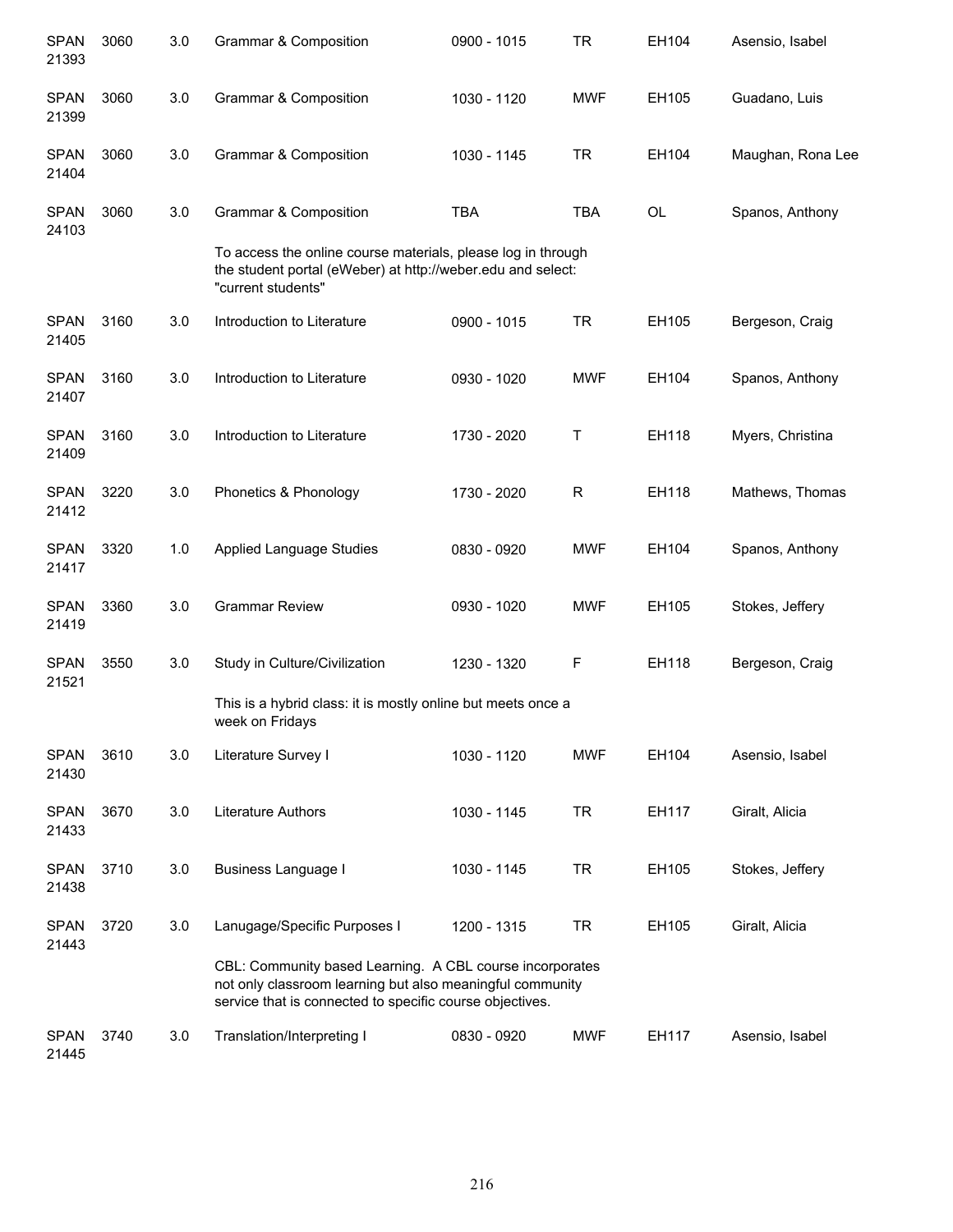| <b>SPAN</b><br>24217 | 3810 | 1.0 | Experimental                                                                                                                                      | 1730 - 1920 | R          | <b>WB111</b>  | Asensio, Isabel    |
|----------------------|------|-----|---------------------------------------------------------------------------------------------------------------------------------------------------|-------------|------------|---------------|--------------------|
|                      |      |     | Tertulia<br>This course meets for two hours every other Thursday.                                                                                 |             |            |               |                    |
| <b>SPAN</b><br>21449 | 4220 | 3.0 | Special Topics in Linguistics                                                                                                                     | 0900 - 1015 | <b>TR</b>  | EH117         | Stokes, Jeffery    |
| SST<br>20056         | 1143 | 3.0 | <b>Fundamental Selling Techniques</b>                                                                                                             | 0900 - 1015 | <b>TR</b>  | ET128         | Border, Tim        |
| <b>SST</b><br>20057  | 1143 | 3.0 | <b>Fundamental Selling Techniques</b>                                                                                                             | 0830 - 0920 | <b>MWF</b> | <b>TE202N</b> | Grunander, Carl    |
| <b>SST</b><br>20739  | 1143 | 3.0 | <b>Fundamental Selling Techniques</b>                                                                                                             | <b>TBA</b>  | <b>TBA</b> | <b>OL</b>     | Litchford, Charles |
|                      |      |     | To access the online course materials, please log in through<br>the student portal (eWeber) at http://weber.edu and select:<br>"current students" |             |            |               |                    |
| SST<br>20741         | 1143 | 3.0 | <b>Fundamental Selling Techniques</b>                                                                                                             | <b>TBA</b>  | <b>TBA</b> | <b>OL</b>     | Litchford, Charles |
|                      |      |     | To access the online course materials, please log in through<br>the student portal (eWeber) at http://weber.edu and select:<br>"current students" |             |            |               |                    |
| <b>SST</b><br>20058  | 1303 | 3.0 | <b>Distribution Principles</b>                                                                                                                    | 0730 - 0845 | <b>TR</b>  | <b>TE102C</b> | Grunander, Carl    |
| <b>SST</b><br>20059  | 1303 | 3.0 | <b>Distribution Principles</b>                                                                                                                    | 0830 - 0920 | <b>MWF</b> | ET128         | Eichmeier, Steven  |
| <b>SST</b><br>20742  | 1303 | 3.0 | <b>Distribution Principles</b>                                                                                                                    | <b>TBA</b>  | <b>TBA</b> | <b>OL</b>     | Eichmeier, Steven  |
|                      |      |     | To access the online course materials, please log in through<br>the student portal (eWeber) at http://weber.edu and select:<br>"current students" |             |            |               |                    |
| <b>SST</b><br>20743  | 1303 | 3.0 | <b>Distribution Principles</b>                                                                                                                    | <b>TBA</b>  | <b>TBA</b> | <b>OL</b>     | Summers, Kent      |
|                      |      |     | To access the online course materials, please log in through<br>the student portal (eWeber) at http://weber.edu and select:<br>"current students" |             |            |               |                    |
| SST<br>20060         | 1401 | 1.0 | Intoduction to SST                                                                                                                                | 0930 - 1020 | F          | ET128         | Eichmeier, Steven  |
| SST<br>20744         | 1401 | 1.0 | Intoduction to SST                                                                                                                                | <b>TBA</b>  | <b>TBA</b> | OL            | Eichmeier, Steven  |
|                      |      |     | To access the online course materials, please log in through<br>the student portal (eWeber) at http://weber.edu and select:<br>"current students" |             |            |               |                    |
| SST<br>20061         | 1503 | 3.0 | Intro to Fashion Merchandising                                                                                                                    | 0930 - 1020 | MWF        | <b>TE102C</b> | Cooper, Desiree    |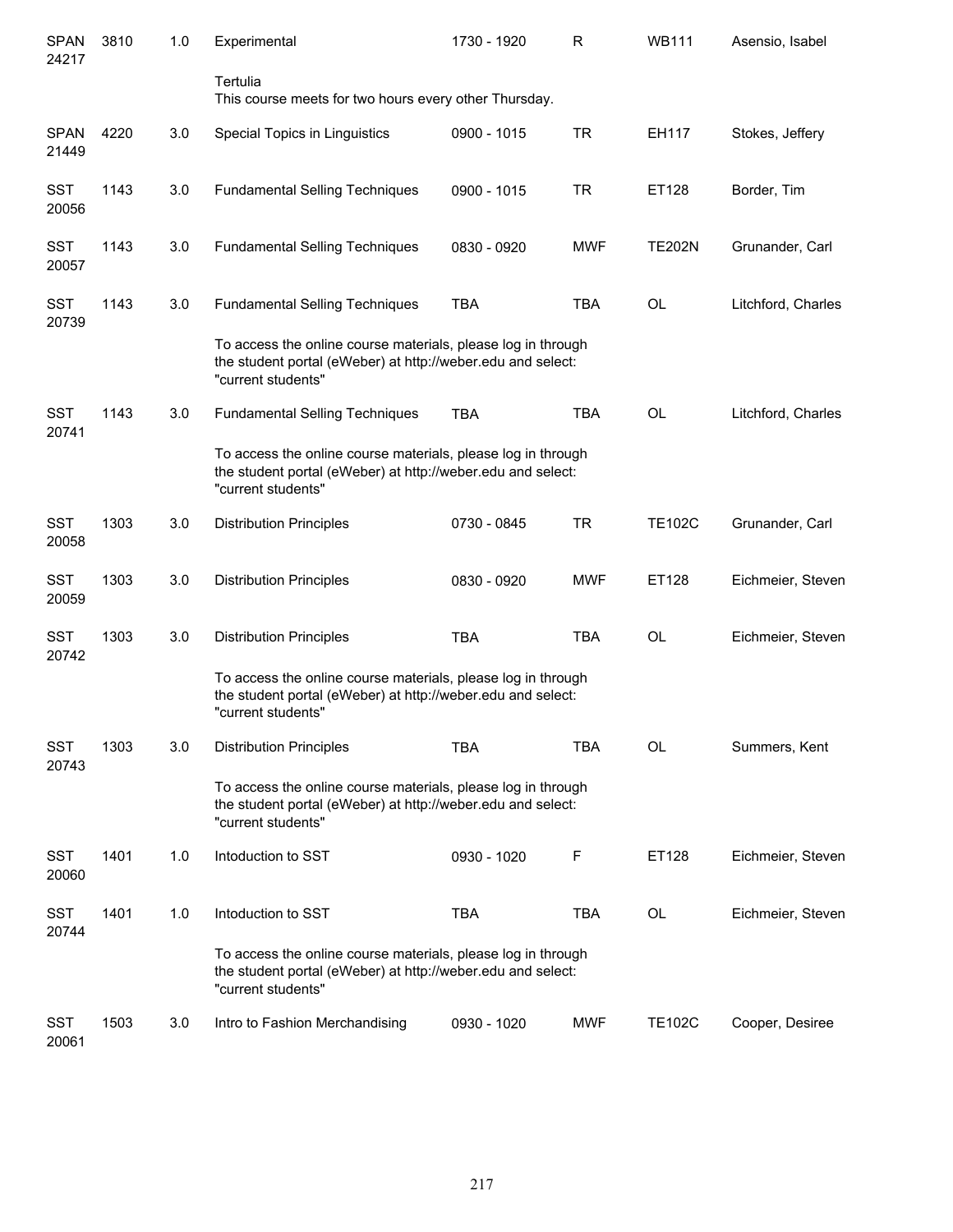| <b>SST</b><br>20745 | 1503 | 3.0 | Intro to Fashion Merchandising                                                                                                                    | <b>TBA</b>  | <b>TBA</b> | <b>OL</b>     | Cooper, Desiree    |
|---------------------|------|-----|---------------------------------------------------------------------------------------------------------------------------------------------------|-------------|------------|---------------|--------------------|
|                     |      |     | To access the online course materials, please log in through<br>the student portal (eWeber) at http://weber.edu and select:<br>"current students" |             |            |               |                    |
| <b>SST</b><br>20062 | 1602 | 2.0 | <b>Advanced Selling Techniques</b>                                                                                                                | 0730 - 0820 | <b>TR</b>  | ET128         | Casler, Velton     |
| <b>SST</b><br>20063 | 1602 | 2.0 | <b>Advanced Selling Techniques</b>                                                                                                                | 0930 - 1020 | MW         | <b>TE202N</b> | Grunander, Carl    |
| <b>SST</b><br>20747 | 1602 | 2.0 | <b>Advanced Selling Techniques</b>                                                                                                                | <b>TBA</b>  | <b>TBA</b> | <b>OL</b>     | Litchford, Charles |
|                     |      |     | To access the online course materials, please log in through<br>the student portal (eWeber) at http://weber.edu and select:<br>"current students" |             |            |               |                    |
| <b>SST</b><br>20748 | 1602 | 2.0 | <b>Advanced Selling Techniques</b>                                                                                                                | <b>TBA</b>  | <b>TBA</b> | <b>OL</b>     | Litchford, Charles |
|                     |      |     | To access the online course materials, please log in through<br>the student portal (eWeber) at http://weber.edu and select:<br>"current students" |             |            |               |                    |
| <b>SST</b><br>20064 | 1890 | 1.0 | Work Experience                                                                                                                                   | <b>TBA</b>  | <b>TBA</b> |               | Eichmeier, Steven  |
| <b>SST</b><br>20065 | 1890 | 1.0 | Work Experience                                                                                                                                   | <b>TBA</b>  | <b>TBA</b> |               | Eichmeier, Steven  |
| <b>SST</b><br>20749 | 2182 | 2.0 | <b>Credit and Collection Methods</b>                                                                                                              | <b>TBA</b>  | <b>TBA</b> | <b>OL</b>     | Hardman, David     |
|                     |      |     | To access the online course materials, please log in through<br>the student portal (eWeber) at http://weber.edu and select:<br>"current students" |             |            |               |                    |
| <b>SST</b><br>20066 | 2383 | 3.0 | Retail Merchandising/Buying Me                                                                                                                    | 1030 - 1120 | <b>MWF</b> | ET128         | Jonsson, Jo Ellen  |
| SST<br>20751        | 2383 | 3.0 | Retail Merchandising/Buying Me                                                                                                                    | TBA         | TBA        | OL            | Jonsson, Jo Ellen  |
|                     |      |     | To access the online course materials, please log in through<br>the student portal (eWeber) at http://weber.edu and select:<br>"current students" |             |            |               |                    |
| <b>SST</b><br>20753 | 2443 | 3.0 | <b>Advertising Methods</b>                                                                                                                        | <b>TBA</b>  | <b>TBA</b> | OL            | Grunander, Carl    |
|                     |      |     | To access the online course materials, please log in through<br>the student portal (eWeber) at http://weber.edu and select:<br>"current students" |             |            |               |                    |
| <b>SST</b><br>20756 | 2703 | 3.0 | Internet Sales and Service                                                                                                                        | TBA         | <b>TBA</b> | OL            | Burgess, Cheryl    |
|                     |      |     | To access the online course materials, please log in through<br>the student portal (eWeber) at http://weber.edu and select:<br>"current students" |             |            |               |                    |
| <b>SST</b><br>20067 | 2890 | 1.0 | Work Experience II                                                                                                                                | <b>TBA</b>  | <b>TBA</b> |               | Eichmeier, Steven  |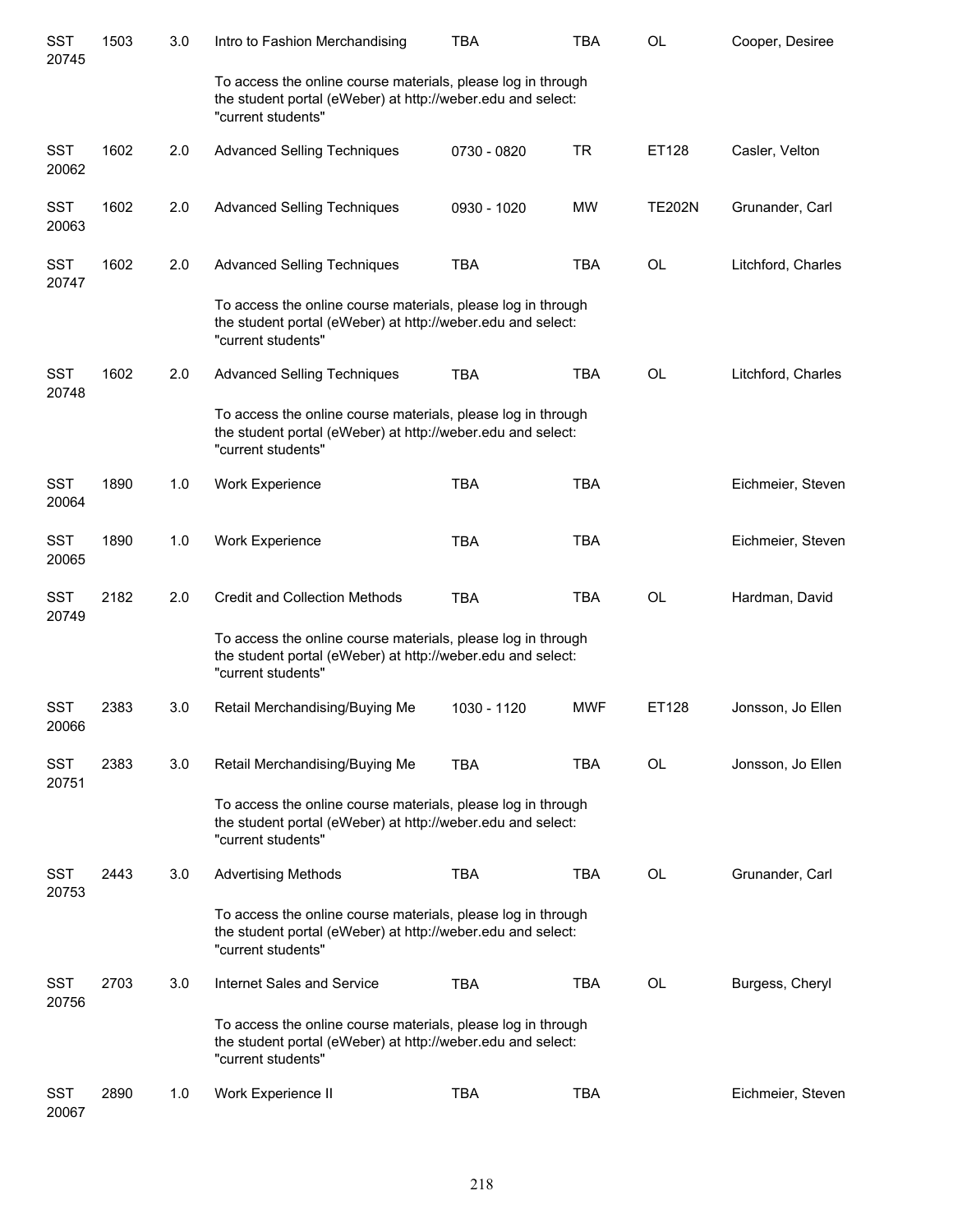| <b>SST</b><br>20068 | 2890 | 1.0 | Work Experience II                                                                                                                                | <b>TBA</b>  | <b>TBA</b> |               | Eichmeier, Steven  |
|---------------------|------|-----|---------------------------------------------------------------------------------------------------------------------------------------------------|-------------|------------|---------------|--------------------|
| <b>SST</b><br>20069 | 3103 | 3.0 | Sales Personalities & Profiles                                                                                                                    | 1030 - 1145 | <b>TR</b>  | <b>TE102C</b> | Jonsson, Jo Ellen  |
| <b>SST</b><br>20759 | 3103 | 3.0 | Sales Personalities & Profiles                                                                                                                    | <b>TBA</b>  | <b>TBA</b> | <b>OL</b>     | Litchford, Charles |
|                     |      |     | To access the online course materials, please log in through<br>the student portal (eWeber) at http://weber.edu and select:<br>"current students" |             |            |               |                    |
| SST<br>20760        | 3103 | 3.0 | Sales Personalities & Profiles                                                                                                                    | <b>TBA</b>  | <b>TBA</b> | OL            | Litchford, Charles |
|                     |      |     | To access the online course materials, please log in through<br>the student portal (eWeber) at http://weber.edu and select:<br>"current students" |             |            |               |                    |
| <b>SST</b><br>20070 | 3203 | 3.0 | <b>Customer Service Techniques</b>                                                                                                                | 1030 - 1120 | <b>MWF</b> | <b>TE102C</b> | Eichmeier, Steven  |
| <b>SST</b><br>20763 | 3203 | 3.0 | <b>Customer Service Techniques</b>                                                                                                                | <b>TBA</b>  | <b>TBA</b> | <b>OL</b>     | Grunander, Carl    |
|                     |      |     | To access the online course materials, please log in through<br>the student portal (eWeber) at http://weber.edu and select:<br>"current students" |             |            |               |                    |
| <b>SST</b><br>20766 | 3203 | 3.0 | <b>Customer Service Techniques</b>                                                                                                                | <b>TBA</b>  | <b>TBA</b> | <b>OL</b>     | Eichmeier, Steven  |
|                     |      |     | To access the online course materials, please log in through<br>the student portal (eWeber) at http://weber.edu and select:<br>"current students" |             |            |               |                    |
| <b>SST</b><br>20071 | 3363 | 3.0 | <b>Contract &amp; Sales Negotiation</b>                                                                                                           | 1030 - 1145 | <b>TR</b>  | ET128         | Border, Tim        |
| <b>SST</b><br>20769 | 3363 | 3.0 | <b>Contract &amp; Sales Negotiation</b>                                                                                                           | <b>TBA</b>  | <b>TBA</b> | <b>OL</b>     | Casler, Velton     |
|                     |      |     | To access the online course materials, please log in through<br>the student portal (eWeber) at http://weber.edu and select:<br>"current students" |             |            |               |                    |
| <b>SST</b><br>20770 | 3363 | 3.0 | <b>Contract &amp; Sales Negotiation</b>                                                                                                           | <b>TBA</b>  | <b>TBA</b> | <b>OL</b>     | Border, Tim        |
|                     |      |     | To access the online course materials, please log in through<br>the student portal (eWeber) at http://weber.edu and select:<br>"current students" |             |            |               |                    |
| <b>SST</b><br>20072 | 3563 | 3.0 | Principles of Supervision                                                                                                                         | 0900 - 1015 | <b>TR</b>  | <b>TE202N</b> | Jonsson, Jo Ellen  |
| SST<br>20985        | 3563 | 3.0 | Principles of Supervision                                                                                                                         | <b>TBA</b>  | <b>TBA</b> | OL            | Eichmeier, Steven  |
|                     |      |     | To access the online course materials, please log in through<br>the student portal (eWeber) at http://weber.edu and select:<br>"current students" |             |            |               |                    |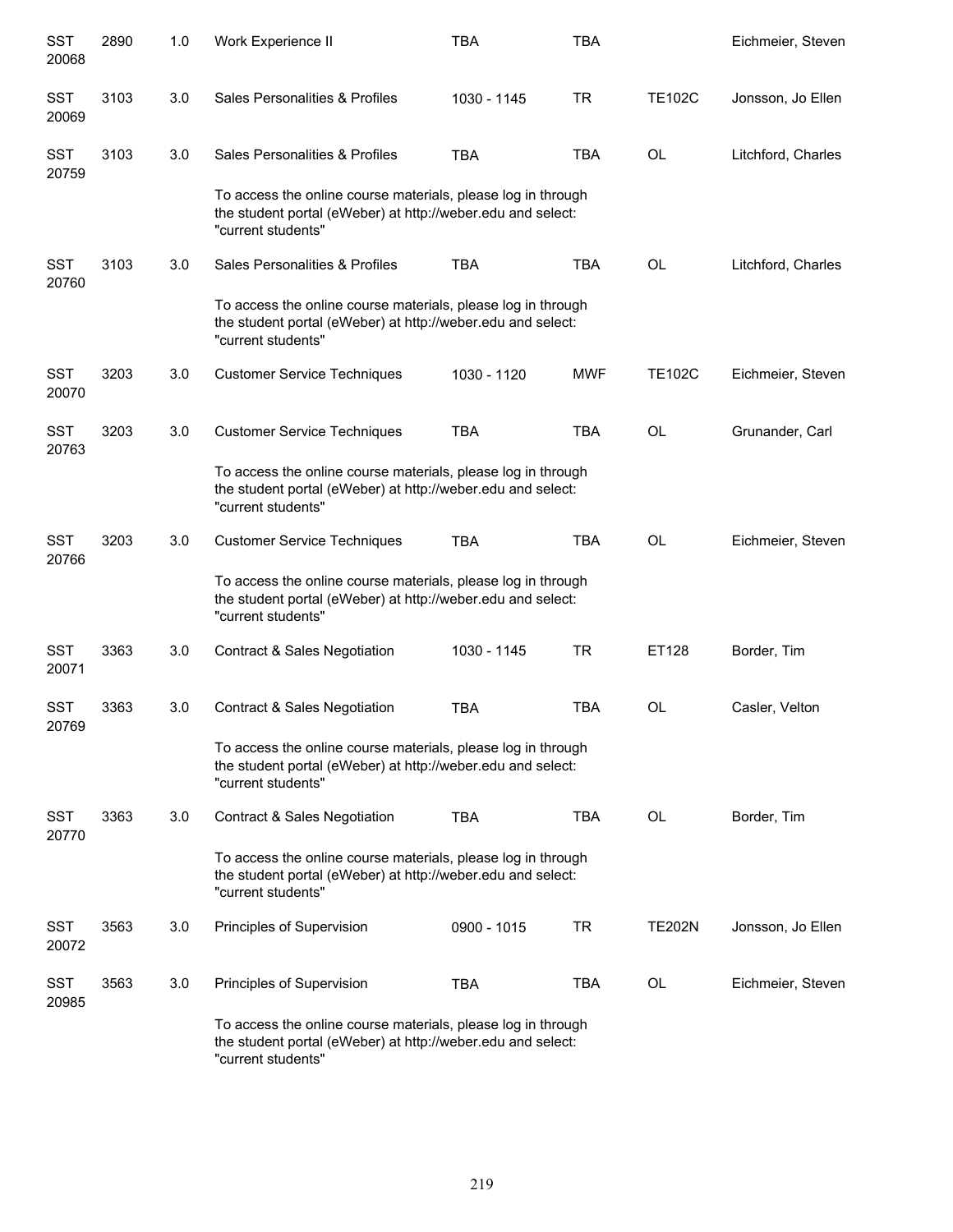| <b>SST</b><br>20986 | 3563 | 3.0 | Principles of Supervision                                                                                                                         | TBA                                       | <b>TBA</b>  | OL                                              | Dove, Rick        |
|---------------------|------|-----|---------------------------------------------------------------------------------------------------------------------------------------------------|-------------------------------------------|-------------|-------------------------------------------------|-------------------|
|                     |      |     | To access the online course materials, please log in through<br>the student portal (eWeber) at http://weber.edu and select:<br>"current students" |                                           |             |                                                 |                   |
| <b>SST</b><br>20527 | 3702 | 2.0 | Devloping Team Leadrshp Skills                                                                                                                    | 0900 - 1900<br>1200 - 2100<br>1200 - 2100 | S<br>R<br>F | <b>TE202N</b><br><b>TE202N</b><br><b>TE202N</b> | Dove, Rick        |
|                     |      |     | Held 3 days only during the semesterSept 10-12 call 626-6913                                                                                      |                                           |             |                                                 |                   |
| <b>SST</b><br>20528 | 3702 | 2.0 | Devloping Team Leadrshp Skills                                                                                                                    | 0900 - 1900<br>1200 - 2100<br>1200 - 2100 | S<br>R<br>F | <b>TE202N</b><br><b>TE202N</b><br><b>TE202N</b> | Dove, Rick        |
|                     |      |     | Held 3 days only during the semester Oct 22-24 call 626-6913                                                                                      |                                           |             |                                                 |                   |
| <b>SST</b><br>20529 | 3702 | 2.0 | Devloping Team Leadrshp Skills                                                                                                                    | 0900 - 1900<br>1200 - 2100<br>1200 - 2100 | S<br>R<br>F | <b>TE202N</b><br><b>TE202N</b><br><b>TE202N</b> | Dove, Rick        |
|                     |      |     | Held 3 days only during the semester Nov 12-14 call 626-6913                                                                                      |                                           |             |                                                 |                   |
| <b>SST</b><br>20075 | 3803 | 3.0 | Sales Engineering Techniques                                                                                                                      | 1730 - 2010                               | Τ           | <b>TE102C</b>                                   | Dove, Rick        |
| <b>SST</b><br>20987 | 3803 | 3.0 | Sales Engineering Techniques                                                                                                                      | <b>TBA</b>                                | <b>TBA</b>  | <b>OL</b>                                       | Short, Angela     |
|                     |      |     | To access the online course materials, please log in through<br>the student portal (eWeber) at http://weber.edu and select:<br>"current students" |                                           |             |                                                 |                   |
| <b>SST</b><br>20073 | 3903 | 3.0 | <b>Sales Presentation Strategies</b>                                                                                                              | 1030 - 1120                               | <b>MWF</b>  | <b>TE202N</b>                                   | Grunander, Carl   |
| <b>SST</b><br>20074 | 3903 | 3.0 | <b>Sales Presentation Strategies</b>                                                                                                              | 0900 - 1015                               | <b>TR</b>   | <b>TE102C</b>                                   | Cooper, Desiree   |
| <b>SST</b><br>20988 | 3903 | 3.0 | <b>Sales Presentation Strategies</b>                                                                                                              | <b>TBA</b>                                | <b>TBA</b>  | <b>OL</b>                                       | Cooper, Desiree   |
|                     |      |     | To access the online course materials, please log in through<br>the student portal (eWeber) at http://weber.edu and select:<br>"current students" |                                           |             |                                                 |                   |
| <b>SST</b><br>20076 | 4203 | 3.0 | <b>Ethical Sales and Service</b>                                                                                                                  | 0830 - 0920                               | <b>MWF</b>  | <b>TE102C</b>                                   | Jonsson, Jo Ellen |
| <b>SST</b><br>20990 | 4203 | 3.0 | <b>Ethical Sales and Service</b>                                                                                                                  | <b>TBA</b>                                | TBA         | <b>OL</b>                                       | Dove, Rick        |
|                     |      |     | To access the online course materials, please log in through<br>the student portal (eWeber) at http://weber.edu and select:<br>"current students" |                                           |             |                                                 |                   |
| <b>SST</b><br>20077 | 4610 | 3.0 | Senior Project I                                                                                                                                  | <b>TBA</b>                                | TBA         |                                                 | Casler, Velton    |
| SST<br>20991        | 4610 | 3.0 | Senior Project I                                                                                                                                  | <b>TBA</b>                                | TBA         | OL                                              | Casler, Velton    |
|                     |      |     | To access the online course materials, please log in through<br>the student portal (eWeber) at http://weber.edu and select:<br>"current students" |                                           |             |                                                 |                   |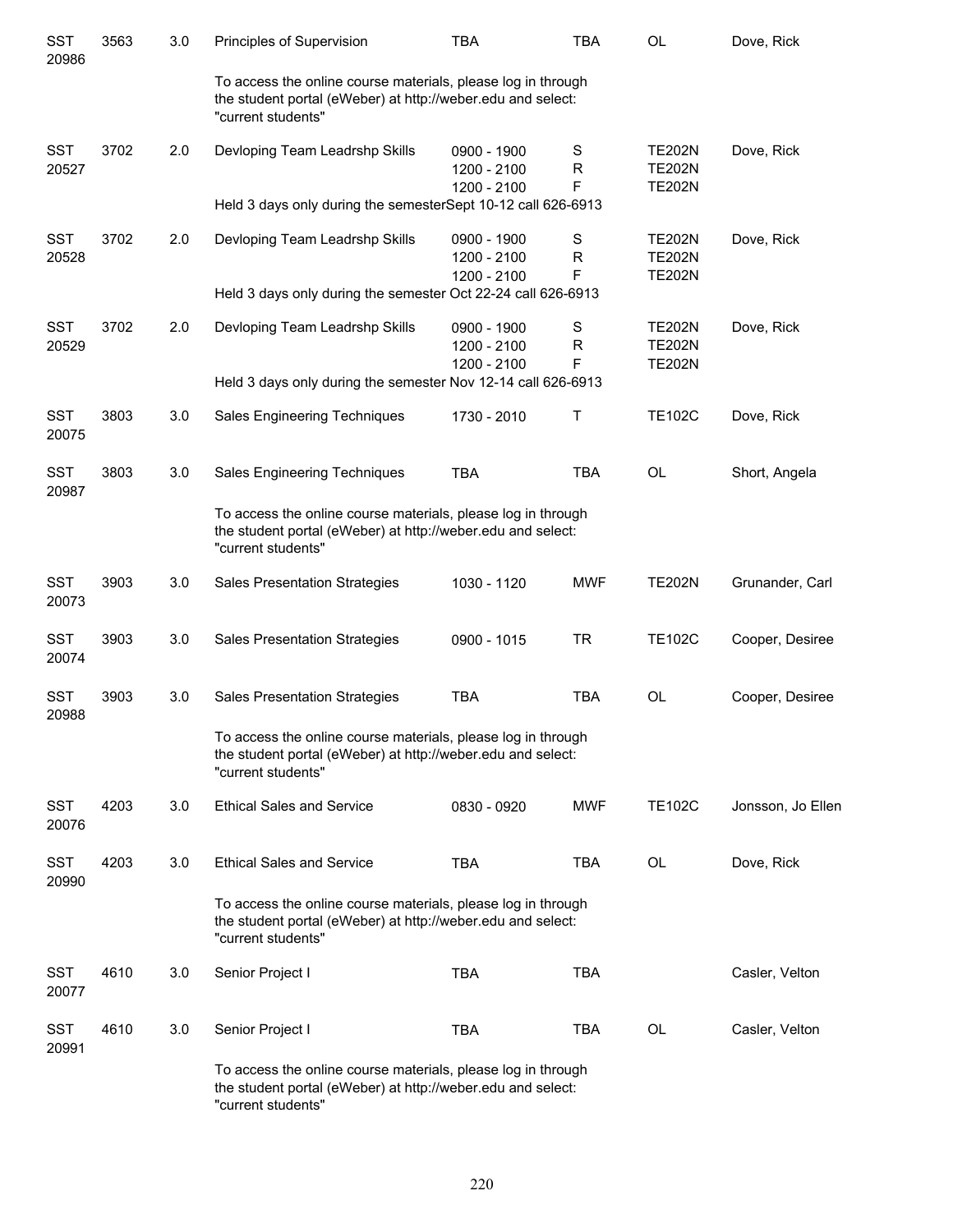| <b>SST</b><br>20078 | 4620  | 3.0 | Senior Project II                                                                                                                                 | <b>TBA</b>                 | <b>TBA</b> |                   | Casler, Velton    |
|---------------------|-------|-----|---------------------------------------------------------------------------------------------------------------------------------------------------|----------------------------|------------|-------------------|-------------------|
| <b>SST</b><br>20996 | 4620  | 3.0 | Senior Project II                                                                                                                                 | <b>TBA</b>                 | <b>TBA</b> | <b>OL</b>         | Casler, Velton    |
|                     |       |     | To access the online course materials, please log in through<br>the student portal (eWeber) at http://weber.edu and select:<br>"current students" |                            |            |                   |                   |
| <b>SST</b><br>20079 | 4830  | 1.0 | <b>Directed Readings</b>                                                                                                                          | <b>TBA</b>                 | <b>TBA</b> |                   | Cooper, Desiree   |
| <b>SST</b><br>20080 | 4830  | 1.0 | <b>Directed Readings</b>                                                                                                                          | <b>TBA</b>                 | <b>TBA</b> |                   | Cooper, Desiree   |
| <b>SST</b><br>20162 | 4920C | 1.0 | 3 Prin Adv Selling                                                                                                                                | 0800 - 1600<br>1230 - 2100 | S<br>F     | ET128<br>ET128    | Border, Tim       |
|                     |       |     | Held 2 days only during the semester Nov 6-7 call 626-6913                                                                                        |                            |            |                   |                   |
| <b>SST</b><br>20169 | 4992  | 2.0 | Senior Seminar                                                                                                                                    | 0930 - 1020                | <b>MW</b>  | ET128             | Eichmeier, Steven |
| <b>SST</b><br>21012 | 4992  | 2.0 | Senior Seminar                                                                                                                                    | <b>TBA</b>                 | <b>TBA</b> | <b>OL</b>         | Cooper, Desiree   |
|                     |       |     | To access the online course materials, please log in through<br>the student portal (eWeber) at http://weber.edu and select:<br>"current students" |                            |            |                   |                   |
| SW<br>20940         | 1010  | 3.0 | SS Intro - Generalist Soc Work                                                                                                                    | 1030 - 1120                | <b>MWF</b> | SS121             | Bigler, Mark      |
| SW<br>20942         | 1010  | 3.0 | SS Intro - Generalist Soc Work                                                                                                                    | 1330 - 1420                | <b>MWF</b> | SS121             |                   |
| SW<br>20945         | 1010  | 3.0 | SS Intro - Generalist Soc Work                                                                                                                    | 1030 - 1145                | <b>TR</b>  | SS <sub>121</sub> | Tadehara, Corina  |
| SW<br>21840         | 1010  | 3.0 | SS Intro - Generalist Soc Work                                                                                                                    | 0900 - 1015                | IR         | D02325            | Hooten, Herman    |
| SW<br>21841         | 1010  | 3.0 | SS Intro - Generalist Soc Work                                                                                                                    | 1730 - 2020                | W          | D02325            | Hooten, Herman    |
| SW<br>21851         | 1010  | 3.0 | SS Intro - Generalist Soc Work                                                                                                                    | <b>TBA</b>                 | <b>TBA</b> | OL                | Bigler, Mark      |
|                     |       |     | To access the online course materials, please log in through<br>the student portal (eWeber) at http://weber.edu and select:<br>"current students" |                            |            |                   |                   |
| SW<br>20949         | 2100  | 3.0 | Human Behavior & Social Enviro                                                                                                                    | 1200 - 1315                | <b>TR</b>  | SS121             | Tadehara, Corina  |
| SW<br>21842         | 2100  | 3.0 | Human Behavior & Social Enviro                                                                                                                    | 0930 - 1020                | MWF        | D02320            | Hooten, Herman    |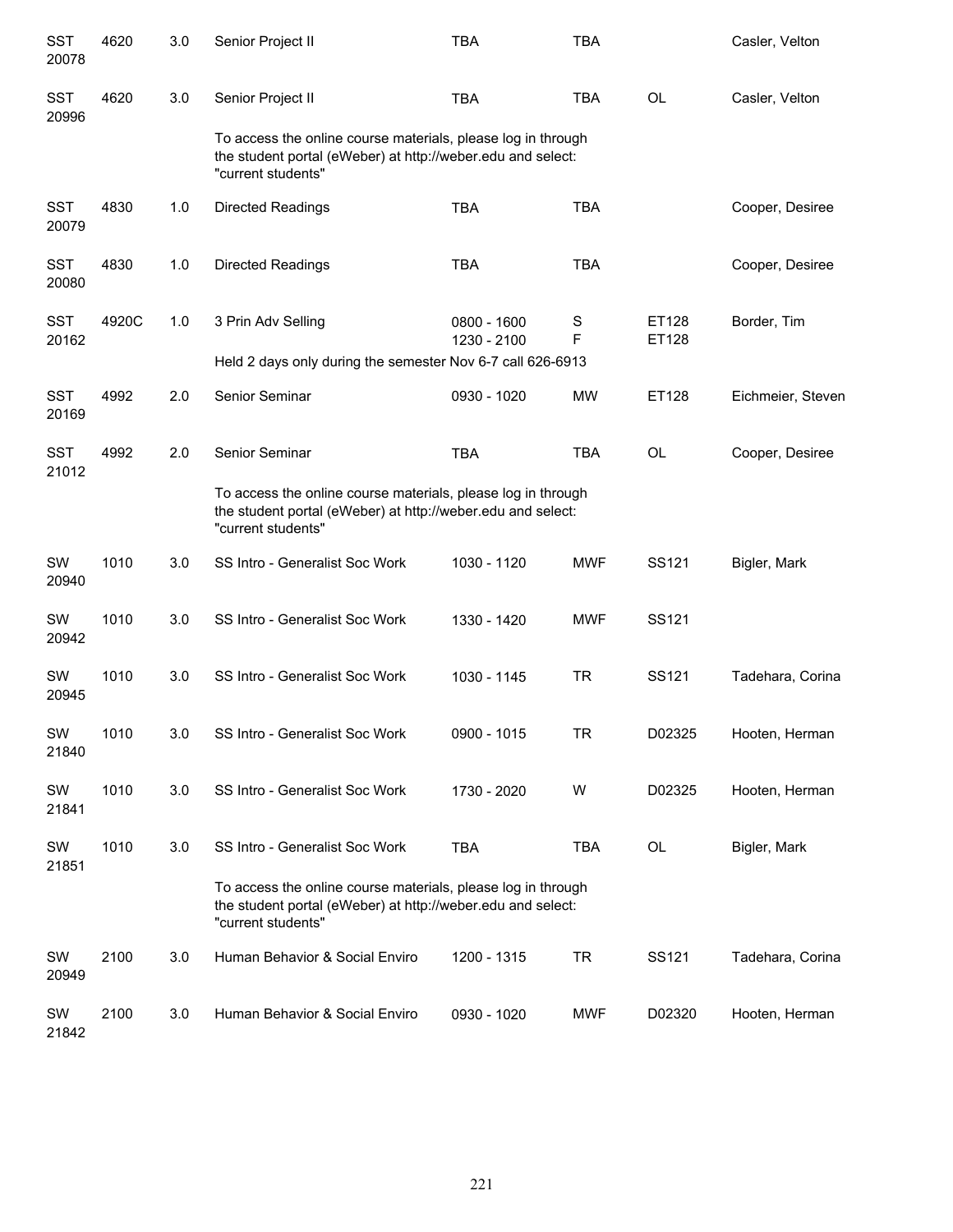| SW<br>21853 | 2100 | 3.0 | Human Behavior & Social Enviro                                                                                                                    | <b>TBA</b>                 | <b>TBA</b>       | <b>OL</b>                    | Tadehara, Corina       |
|-------------|------|-----|---------------------------------------------------------------------------------------------------------------------------------------------------|----------------------------|------------------|------------------------------|------------------------|
|             |      |     | To access the online course materials, please log in through<br>the student portal (eWeber) at http://weber.edu and select:<br>"current students" |                            |                  |                              |                        |
| SW<br>20953 | 2200 | 3.0 | DV Issues in Diversity                                                                                                                            | 1430 - 1700                | $\sf T$          | SS121                        | Tadehara, Corina       |
| SW<br>21845 | 2200 | 3.0 | DV Issues in Diversity                                                                                                                            | 1030 - 1145                | <b>TR</b>        | D02325                       | Hooten, Herman         |
| SW<br>20994 | 2920 | 1.0 | Workshop                                                                                                                                          | 0830 - 1730<br>1230 - 1730 | $\mathbb S$<br>F | <b>SS229</b><br><b>SS229</b> | Watson, Steven         |
|             |      |     | NLP 1 Workshop<br>Dates: To Be Announced<br>Contact Social Work Office 801-626-6157 for more information                                          |                            |                  |                              |                        |
| SW<br>20956 | 3100 | 2.0 | Human Behavoir & Social Enviro                                                                                                                    | 1030 - 1120                | <b>TR</b>        | SS101                        | Bigler, Mark           |
| SW<br>23340 | 3120 | 3.0 | Aging: Adaptation and Behavior                                                                                                                    | 1130 - 1220                | <b>MWF</b>       | SS121                        | Fitzgerald, Nanette    |
| SW<br>20960 | 3200 | 2.0 | Child and Family Welfare                                                                                                                          | 1330 - 1420                | <b>TR</b>        | SS101                        | Vigil, Steven          |
| SW<br>23344 | 3320 | 3.0 | DV Ethnicity & Older Women                                                                                                                        | 0900 - 1015                | <b>TR</b>        | SS121                        | Tadehara, Corina       |
| SW<br>20962 | 3500 | 3.0 | Social Welfare & Policy Devel                                                                                                                     | 1730 - 2020                | $\mathsf{R}$     | SS101                        | Pressey, Sean          |
|             |      |     | Prerequisite: SW1010 or GERT 1010                                                                                                                 |                            |                  |                              |                        |
| SW<br>23348 | 3600 | 3.0 | <b>SI Social Statistics</b>                                                                                                                       | 1330 - 1420                | <b>MWF</b>       | SS101                        | Kennedy-Pressey, Kerry |
| SW<br>23954 | 3600 | 3.0 | SI Social Statistics                                                                                                                              | 1730 - 2020                | M                | SS101                        | Kennedy-Pressey, Kerry |
| SW<br>20963 | 3700 | 3.0 | SI Social Work Research                                                                                                                           | 1030 - 1120                | <b>MWF</b>       | SS101                        | Kennedy-Pressey, Kerry |
| SW<br>20965 | 3900 | 3.0 | Social Work Methods, Values                                                                                                                       | 1730 - 2020                | T                | SS121                        | Simpson, Kendall       |
|             |      |     | Prerequisites: Formal admittance to the Social Work<br>Program, SW1010, SW2100, SW2200.                                                           |                            |                  |                              |                        |
| SW<br>20966 | 3910 | 3.0 | Social Work Practice I                                                                                                                            | 1430 - 1700                | Т                | SS101                        | Kennedy-Pressey, Kerry |
|             |      |     | Prerequisites: Formal admittance to the Social Work program<br>and SW3900.                                                                        |                            |                  |                              |                        |
| SW<br>20967 | 3920 | 3.0 | Social work Practice II                                                                                                                           | 1430 - 1700                | M                | SS121                        | Tadehara, Corina       |
| SW<br>20968 | 3930 | 3.0 | Social Work Practice III                                                                                                                          | 1730 - 2020                | W                | SS101                        | Fitzgerald, Nanette    |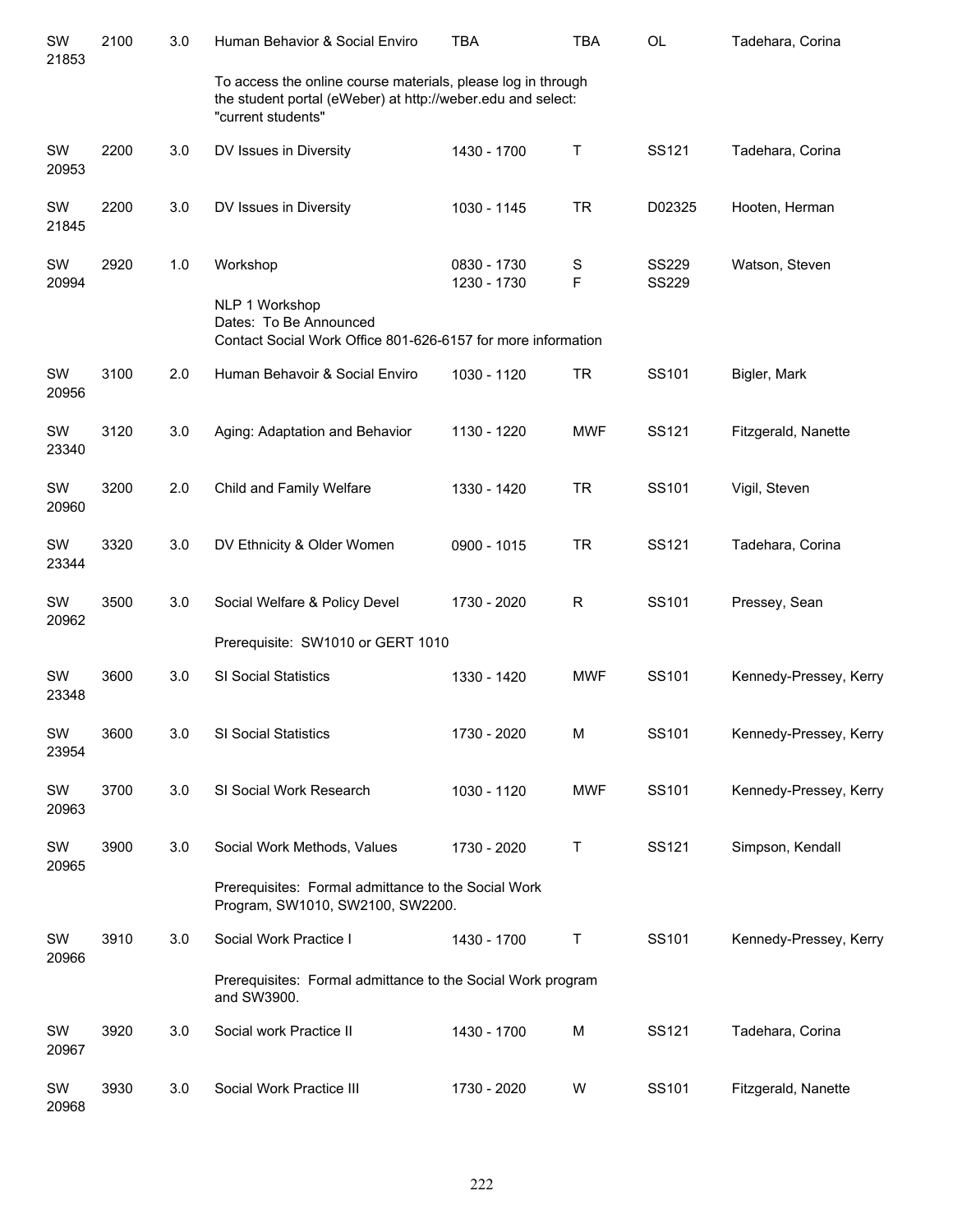| SW<br>20973 | 4150 | 3.0 | <b>DSM IV-TR</b>                                                                                                                                                                                                                                                        | 1730 - 2020                                                                                                                                              | Т          | SS101 | Vigil, Steven       |  |  |
|-------------|------|-----|-------------------------------------------------------------------------------------------------------------------------------------------------------------------------------------------------------------------------------------------------------------------------|----------------------------------------------------------------------------------------------------------------------------------------------------------|------------|-------|---------------------|--|--|
| SW<br>23346 | 4220 | 3.0 | Societal Response to Aging                                                                                                                                                                                                                                              | 0930 - 1020                                                                                                                                              | <b>MWF</b> | SS121 | Fitzgerald, Nanette |  |  |
| SW<br>20974 | 4500 | 3.0 | Interventions for Pop at Risk                                                                                                                                                                                                                                           | 1430 - 1700                                                                                                                                              | W          | SS121 | Tadehara, Corina    |  |  |
| SW<br>21219 | 4800 | 1.0 | Projects and Ressearch                                                                                                                                                                                                                                                  | <b>TBA</b>                                                                                                                                               | <b>TBA</b> |       | Bigler, Mark        |  |  |
|             |      |     | Instructor approval is required to register for this class.<br>For more information, contact the Social Work & Gerontology<br>office, SS140, 801-626-6157.                                                                                                              |                                                                                                                                                          |            |       |                     |  |  |
| SW<br>21221 | 4800 | 1.0 | Projects and Ressearch                                                                                                                                                                                                                                                  | <b>TBA</b>                                                                                                                                               | <b>TBA</b> |       | Bigler, Mark        |  |  |
|             |      |     | Instructor approval is required to register for this class.<br>Contact the Social Work & Gerontology office, SS140<br>for more information.                                                                                                                             |                                                                                                                                                          |            |       |                     |  |  |
| SW<br>21222 | 4800 | 1.0 | Projects and Ressearch                                                                                                                                                                                                                                                  | <b>TBA</b>                                                                                                                                               | <b>TBA</b> |       | Bigler, Mark        |  |  |
|             |      |     |                                                                                                                                                                                                                                                                         | Instructor approval is required to register for this class.<br>Contact the Social Work & Gerontology office, SS140<br>801-626-6157 for more information. |            |       |                     |  |  |
| SW<br>21223 | 4830 | 1.0 | Directed Readings                                                                                                                                                                                                                                                       | <b>TBA</b>                                                                                                                                               | <b>TBA</b> |       | Bigler, Mark        |  |  |
|             |      |     | INSTRUCTOR APPROVAL REQUIRED TO REGISTER FOR THIS CLASS.<br>CONTACT THE SOCIAL WORK OFFICE 801-626-6157 FOR MORE<br>INFORMATION.                                                                                                                                        |                                                                                                                                                          |            |       |                     |  |  |
| SW<br>21224 | 4830 | 1.0 | <b>Directed Readings</b>                                                                                                                                                                                                                                                | <b>TBA</b>                                                                                                                                               | <b>TBA</b> |       | Bigler, Mark        |  |  |
|             |      |     | INSTRUCTOR APPROVAL REQUIRED TO REGISTER FOR THIS CLASS.<br>CONTACT SOCIAL WORK OFFICE 801-626-6157 FOR MORE<br>INFORMATION.                                                                                                                                            |                                                                                                                                                          |            |       |                     |  |  |
| SW<br>21225 | 4830 | 1.0 | Directed Readings                                                                                                                                                                                                                                                       | <b>TBA</b>                                                                                                                                               | <b>TBA</b> |       | Bigler, Mark        |  |  |
|             |      |     | Instructor approval is required to register for this class.<br>Contact the Social Work & Gerontology office, SS140<br>801-626-6157 for more information.                                                                                                                |                                                                                                                                                          |            |       |                     |  |  |
| SW<br>20976 | 4860 | 4.0 | Social Service Field Exp I                                                                                                                                                                                                                                              | 1730 - 2020                                                                                                                                              | м          | SS121 | Vigil, Steven       |  |  |
|             |      |     | Instructor Approval is required to register for Social<br>Service Field Exp I. This class is to be taken concurrently<br>with SW3920 and SW3930 unless other approval has been made.<br>Contact the SW office for more information 801-626-6157.<br>Dates of class: TBA |                                                                                                                                                          |            |       |                     |  |  |
| SW<br>20977 | 4861 | 4.0 | Social Service Field Exp II                                                                                                                                                                                                                                             | 1730 - 2020                                                                                                                                              | м          | SS121 | Vigil, Steven       |  |  |
|             |      |     | Instructor approval is required to register for the Social<br>Service Field Exp II Class. This class is to be taken<br>concurrently with SW4990. Contact SW department for more<br>information, 801-626-6157. Dates of class: TBA                                       |                                                                                                                                                          |            |       |                     |  |  |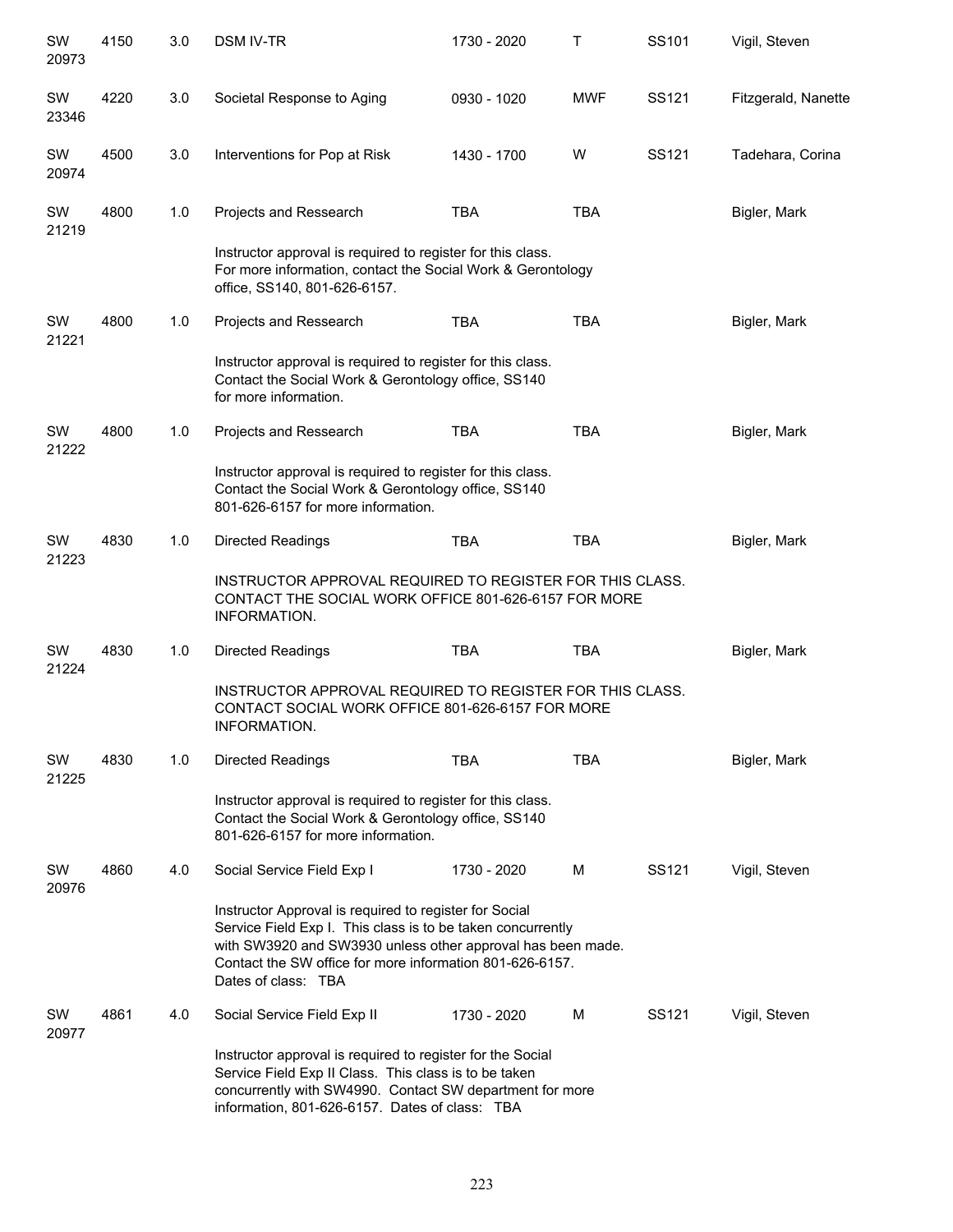| SW<br>20995         | 4920 | 1.0 | Workshop                                                                                                                                                                                   | 1230 - 1730 | F          | <b>SS229</b> | Watson, Steven  |
|---------------------|------|-----|--------------------------------------------------------------------------------------------------------------------------------------------------------------------------------------------|-------------|------------|--------------|-----------------|
|                     |      |     | Neurolinguists Programming 2 Workshop<br>Dates: To Be Announced                                                                                                                            |             |            |              |                 |
|                     |      |     | Contact SW office for more information 801-626-6157                                                                                                                                        |             |            |              |                 |
| SW<br>20978         | 4990 | 2.0 | Social Work Senior Seminar                                                                                                                                                                 | 1545 - 1725 | М          | SS101        | Vigil, Steven   |
|                     |      |     | Instructor approval is required to take the SW Senior<br>Seminar Class. This class is to be taken concurrently with<br>SW4861. Contact the SW office for more information<br>801-626-6157. |             |            |              |                 |
| <b>TBE</b><br>20455 | 1040 | 1.0 | Speedbuilding Keyboarding                                                                                                                                                                  | <b>TBA</b>  | TBA        | EH311        | Anderson, Laura |
|                     |      |     | Lab Fee: \$5.00                                                                                                                                                                            |             |            |              |                 |
| <b>TBE</b><br>20456 | 1501 | 0.5 | TA Word Processing Comp Exam                                                                                                                                                               | <b>TBA</b>  | TBA        | EH311        | Lapine, Carole  |
|                     |      |     | After registering find practice problems and schedule exam<br>time at http://programs.weber.edu/cil<br>Lab Fee: \$5.00                                                                     |             |            |              |                 |
| <b>TBE</b><br>21999 | 1501 | 0.5 | TA Word Processing Comp Exam                                                                                                                                                               | <b>TBA</b>  | <b>TBA</b> | OL           | Lapine, Carole  |
|                     |      |     | To access the online course materials, please log in through<br>the student portal (eWeber) at http://weber.edu and select:<br>"current students"                                          |             |            |              |                 |
| <b>TBE</b><br>20458 | 1502 | 0.5 | TB Micro, Operating Sys Exam                                                                                                                                                               | <b>TBA</b>  | <b>TBA</b> | EH311        | Lapine, Carole  |
|                     |      |     | After registering find practice problems and schedule exam<br>time at http://programs.weber.edu/cil<br>Lab Fee: \$5.00                                                                     |             |            |              |                 |
| <b>TBE</b><br>22001 | 1502 | 0.5 | TB Micro, Operating Sys Exam                                                                                                                                                               | <b>TBA</b>  | TBA        | <b>OL</b>    | Lapine, Carole  |
|                     |      |     | To access the online course materials, please log in through<br>the student portal (eWeber) at http://weber.edu and select:<br>"current students"                                          |             |            |              |                 |
| TBE<br>20460        | 1503 | 0.5 | TC Spreadsheet Competency Exam TBA                                                                                                                                                         |             | TBA        | EH311        | Lapine, Carole  |
|                     |      |     | After registering find practice problems and schedule exam<br>time at http://programs.weber.edu/cil<br>Lab Fee: \$5.00                                                                     |             |            |              |                 |
| TBE<br>22003        | 1503 | 0.5 | TC Spreadsheet Competency Exam TBA                                                                                                                                                         |             | TBA        | OL           | Lapine, Carole  |
|                     |      |     | To access the online course materials, please log in through<br>the student portal (eWeber) at http://weber.edu and select:<br>"current students"                                          |             |            |              |                 |
| TBE<br>20461        | 1504 | 0.5 | TD Info Literacy Comp Exam                                                                                                                                                                 | TBA         | TBA        | EH311        | Lapine, Carole  |
|                     |      |     | After registering find practice problems and schedule exam<br>time at http://programs.weber.edu/cil<br>Lab Fee: \$5.00                                                                     |             |            |              |                 |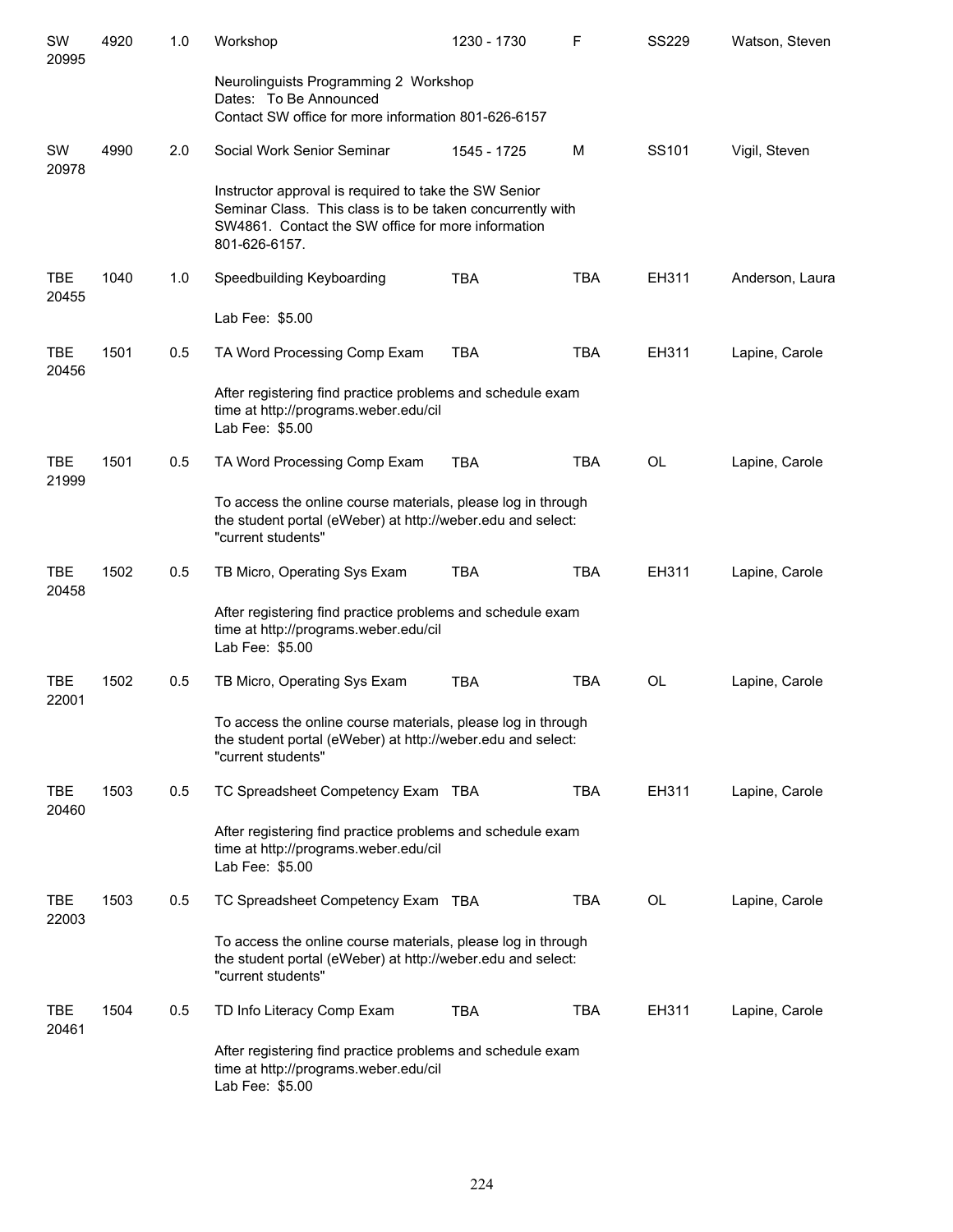| <b>TBE</b><br>22005 | 1504 | 0.5 | TD Info Literacy Comp Exam                                                                                                                        | <b>TBA</b>  | <b>TBA</b> | <b>OL</b> | Lapine, Carole    |
|---------------------|------|-----|---------------------------------------------------------------------------------------------------------------------------------------------------|-------------|------------|-----------|-------------------|
|                     |      |     | To access the online course materials, please log in through<br>the student portal (eWeber) at http://weber.edu and select:<br>"current students" |             |            |           |                   |
| <b>TBE</b><br>20462 | 1700 | 3.0 | TE Intro to Microcomputer App                                                                                                                     | 0730 - 0820 | <b>MWF</b> | EH318     | Porter, Joyce     |
|                     |      |     | Keyboarding 25 wpm recommended. Lab Fee: \$15.00                                                                                                  |             |            |           |                   |
| <b>TBE</b><br>20463 | 1700 | 3.0 | TE Intro to Microcomputer App                                                                                                                     | 0830 - 0920 | <b>MWF</b> | EH318     | Hoyt, Nancy       |
|                     |      |     | Keyboarding 25 wpm recommended. Lab Fee: \$15.00                                                                                                  |             |            |           |                   |
| <b>TBE</b><br>20464 | 1700 | 3.0 | TE Intro to Microcomputer App                                                                                                                     | 0930 - 1020 | <b>MWF</b> | EH318     | MacLeod, Laura    |
|                     |      |     | Keyboarding 25 wpm recommended. Lab Fee: \$15.00                                                                                                  |             |            |           |                   |
| <b>TBE</b><br>20465 | 1700 | 3.0 | TE Intro to Microcomputer App                                                                                                                     | 1030 - 1120 | <b>MWF</b> | EH318     | Hoyt, Nancy       |
|                     |      |     | Keyboarding 25 wpm recommended. Lab Fee: \$15.00                                                                                                  |             |            |           |                   |
| <b>TBE</b><br>20466 | 1700 | 3.0 | TE Intro to Microcomputer App                                                                                                                     | 1130 - 1220 | <b>MWF</b> | EH318     | Hoyt, Nancy       |
|                     |      |     | Keyboarding 25 wpm recommended. Lab Fee: \$15.00                                                                                                  |             |            |           |                   |
| <b>TBE</b><br>20468 | 1700 | 3.0 | TE Intro to Microcomputer App                                                                                                                     | 1230 - 1320 | <b>MWF</b> | EH318     | Lapine, Carole    |
|                     |      |     | Keyboarding 25 wpm recommended. Lab Fee: \$15.00                                                                                                  |             |            |           |                   |
| <b>TBE</b><br>20469 | 1700 | 3.0 | TE Intro to Microcomputer App                                                                                                                     | 1330 - 1420 | <b>MWF</b> | EH318     | Lapine, Carole    |
|                     |      |     | Keyboarding 25 wpm recommended. Lab Fee: \$15.00                                                                                                  |             |            |           |                   |
| <b>TBE</b><br>20470 | 1700 | 3.0 | TE Intro to Microcomputer App                                                                                                                     | 0730 - 0845 | <b>TR</b>  | EH318     | Porter, Joyce     |
|                     |      |     | Keyboarding 25 wpm recommended. Lab Fee: \$15.00                                                                                                  |             |            |           |                   |
| <b>TBE</b><br>20472 | 1700 | 3.0 | TE Intro to Microcomputer App                                                                                                                     | 0900 - 1015 | <b>TR</b>  | EH318     | Porter, Joyce     |
|                     |      |     | Keyboarding 25 wpm recommended. Lab Fee: \$15.00                                                                                                  |             |            |           |                   |
| <b>TBE</b><br>20474 | 1700 | 3.0 | TE Intro to Microcomputer App                                                                                                                     | 1030 - 1145 | <b>TR</b>  | EH318     | Porter, Joyce     |
|                     |      |     | Keyboarding 25 wpm recommended. Lab Fee: \$15.00                                                                                                  |             |            |           |                   |
| <b>TBE</b><br>20477 | 1700 | 3.0 | TE Intro to Microcomputer App                                                                                                                     | 1030 - 1145 | <b>TR</b>  | B3338     | Anderson, Laura   |
|                     |      |     | Keyboarding 25 wpm recommended. Lab Fee: \$15.00                                                                                                  |             |            |           |                   |
| <b>TBE</b><br>20478 | 1700 | 3.0 | TE Intro to Microcomputer App                                                                                                                     | 1200 - 1315 | <b>TR</b>  | EH318     | Anderson, Laura   |
|                     |      |     | Keyboarding 25 wpm recommended. Lab Fee: \$15.00                                                                                                  |             |            |           |                   |
| <b>TBE</b><br>20481 | 1700 | 3.0 | TE Intro to Microcomputer App                                                                                                                     | 1330 - 1445 | <b>TR</b>  | EH318     | Anderson, Nanette |
|                     |      |     | Keyboarding 25 wpm recommended. Lab Fee: \$15.00                                                                                                  |             |            |           |                   |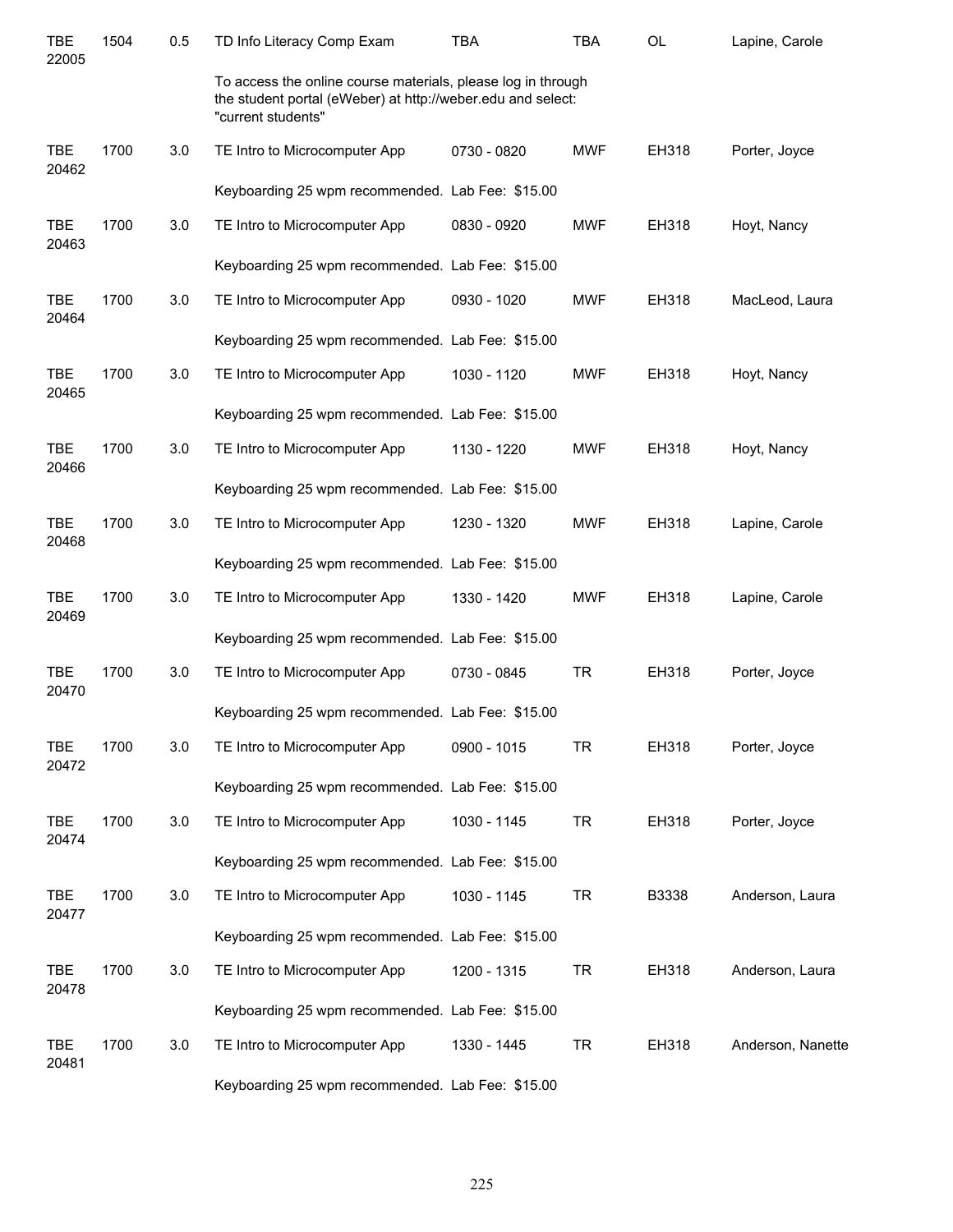| <b>TBE</b><br>20483 | 1700 | 3.0 | TE Intro to Microcomputer App                                                                                                                     | 1500 - 1615 | <b>TR</b>  | EH318  | Anderson, Nanette  |
|---------------------|------|-----|---------------------------------------------------------------------------------------------------------------------------------------------------|-------------|------------|--------|--------------------|
|                     |      |     | Keyboarding 25 wpm recommended. Lab Fee: \$15.00                                                                                                  |             |            |        |                    |
| <b>TBE</b><br>20484 | 1700 | 3.0 | TE Intro to Microcomputer App                                                                                                                     | 1630 - 1745 | <b>MW</b>  | EH318  | Pollard, James     |
|                     |      |     | Keyboarding 25 wpm recommended. Lab Fee: \$15.00                                                                                                  |             |            |        |                    |
| <b>TBE</b><br>20485 | 1700 | 3.0 | TE Intro to Microcomputer App                                                                                                                     | 1800 - 1915 | <b>MW</b>  | EH318  | Pollard, James     |
|                     |      |     | Keyboarding 25 wpm recommended. Lab Fee: \$15.00                                                                                                  |             |            |        |                    |
| <b>TBE</b><br>20488 | 1700 | 3.0 | TE Intro to Microcomputer App                                                                                                                     | 1730 - 2010 | R          | EH318  | Morgan, Jennifer   |
|                     |      |     | Keyboarding 25 wpm recommended. Lab Fee: \$15.00                                                                                                  |             |            |        |                    |
| <b>TBE</b><br>20489 | 1700 | 3.0 | TE Intro to Microcomputer App                                                                                                                     | 0830 - 1110 | S          | EH318  | Marriott, Naloni   |
|                     |      |     | Keyboarding 25 wpm recommended. Lab Fee: \$15.00                                                                                                  |             |            |        |                    |
| <b>TBE</b><br>21906 | 1700 | 3.0 | TE Intro to Microcomputer App                                                                                                                     | 1730 - 2010 | W          | DH     | Greenwood, Linda   |
| <b>TBE</b><br>22022 | 1700 | 3.0 | TE Intro to Microcomputer App                                                                                                                     | 0900 - 1015 | <b>TR</b>  | D02315 | Watson, Sharon     |
| <b>TBE</b><br>22024 | 1700 | 3.0 | TE Intro to Microcomputer App                                                                                                                     | 1030 - 1145 | <b>TR</b>  | D02315 | Watson, Sharon     |
| <b>TBE</b><br>22025 | 1700 | 3.0 | TE Intro to Microcomputer App                                                                                                                     | 0730 - 0845 | <b>MW</b>  | D02315 | McFerson, Patricia |
| <b>TBE</b><br>22026 | 1700 | 3.0 | TE Intro to Microcomputer App                                                                                                                     | 0900 - 1015 | <b>MW</b>  | D02315 | McFerson, Patricia |
| <b>TBE</b><br>22028 | 1700 | 3.0 | TE Intro to Microcomputer App                                                                                                                     | 1730 - 2010 | M          | D02315 | Gardner, Jon       |
| <b>TBE</b><br>22029 | 1700 | 3.0 | TE Intro to Microcomputer App                                                                                                                     | 1730 - 2010 | T          | D02315 | Morgan, Jennifer   |
| <b>TBE</b><br>20490 | 1701 | 1.0 | TA Intro to Word Processing                                                                                                                       | <b>TBA</b>  | <b>TBA</b> | EH311  | Talbot, Alden      |
|                     |      |     | Class runs August 24 through September 25. Come to EH 311<br>for information the 1st week of the semester. Lab Fee: \$5                           |             |            |        |                    |
| <b>TBE</b><br>22008 | 1701 | 1.0 | TA Intro to Word Processing                                                                                                                       | <b>TBA</b>  | <b>TBA</b> | OL     | Talbot, Alden      |
|                     |      |     | To access the online course materials, please log in through<br>the student portal (eWeber) at http://weber.edu and select:<br>"current students" |             |            |        |                    |
| <b>TBE</b><br>20492 | 1702 | 1.0 | TB Intro to Micro, E-mail, Op                                                                                                                     | <b>TBA</b>  | <b>TBA</b> | EH311  | Porter, Joyce      |
|                     |      |     | Class runs August 24 through October 30. Come to EH 311<br>for information the 1st week of the semester. Lab Fee: \$5                             |             |            |        |                    |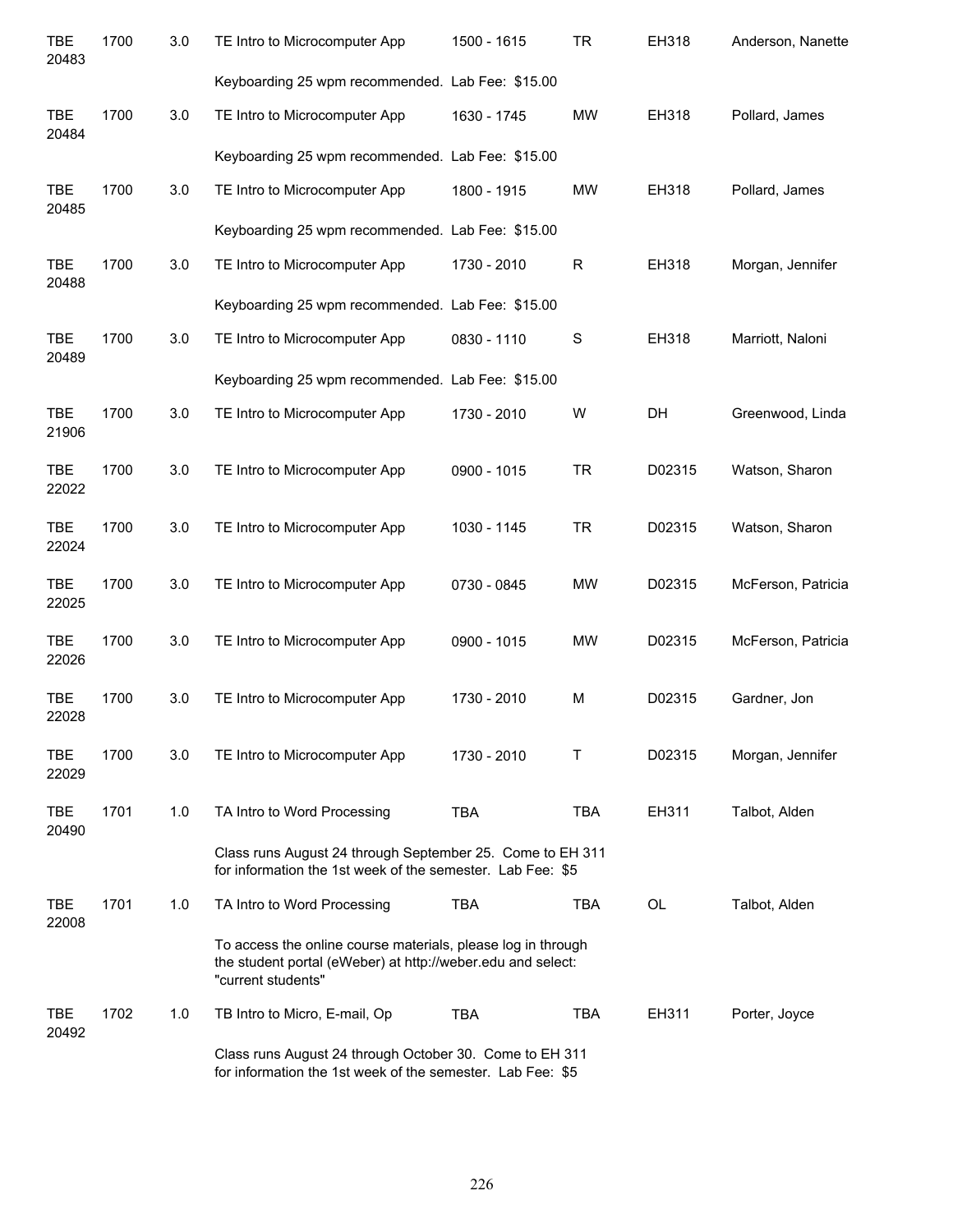| <b>TBE</b><br>22009 | 1702 | 1.0     | TB Intro to Micro, E-mail, Op                                                                                                                     | <b>TBA</b>  | <b>TBA</b>  | <b>OL</b> | Porter, Joyce      |
|---------------------|------|---------|---------------------------------------------------------------------------------------------------------------------------------------------------|-------------|-------------|-----------|--------------------|
|                     |      |         | To access the online course materials, please log in through<br>the student portal (eWeber) at http://weber.edu and select:<br>"current students" |             |             |           |                    |
| <b>TBE</b><br>20493 | 1703 | 1.0     | TC Intro to Spreadsheets                                                                                                                          | <b>TBA</b>  | <b>TBA</b>  | EH311     | MacLeod, Laura     |
|                     |      |         | Come to EH 311 for information the 1st week of the semester.<br>Lab Fee: \$5.00                                                                   |             |             |           |                    |
| <b>TBE</b><br>22010 | 1703 | 1.0     | TC Intro to Spreadsheets                                                                                                                          | <b>TBA</b>  | <b>TBA</b>  | <b>OL</b> | MacLeod, Laura     |
|                     |      |         | To access the online course materials, please log in through<br>the student portal (eWeber) at http://weber.edu and select:<br>"current students" |             |             |           |                    |
| <b>TBE</b><br>22012 | 2010 | 3.0     | <b>Business English Applications</b>                                                                                                              | <b>TBA</b>  | <b>TBA</b>  | <b>OL</b> | Saunders, Allyson  |
|                     |      |         | To access the online course materials, please log in through<br>the student portal (eWeber) at http://weber.edu and select:<br>"current students" |             |             |           |                    |
| <b>TBE</b><br>22014 | 2080 | 1.0     | <b>Database Applications</b>                                                                                                                      | <b>TBA</b>  | <b>TBA</b>  | <b>OL</b> | Saunders, Allyson  |
|                     |      |         | To access the online course materials, please log in through<br>the student portal (eWeber) at http://weber.edu and select:<br>"current students" |             |             |           |                    |
| <b>TBE</b><br>20496 | 2200 | 3.0     | Microcomputer Operating System                                                                                                                    | 1730 - 2010 | Т           | B3338     | Cuddeback, Kenneth |
|                     |      |         | Lab Fee: \$15.00                                                                                                                                  |             |             |           |                    |
| <b>TBE</b><br>24302 | 2300 | 3.0     | Intro to LAN Management                                                                                                                           | 1730 - 2010 | W           | D02311    | Cuddeback, Kenneth |
| <b>TBE</b><br>20497 | 2415 | 3.0     | Cisco TCP/IP Routing Protocols                                                                                                                    | 0730 - 0845 | <b>TR</b>   | B3338     | Cuddeback, Kenneth |
| <b>TBE</b><br>20498 | 2500 | 3.0     | Intro to Telecommunications                                                                                                                       | 0900 - 1015 | <b>TR</b>   | B3338     | Cuddeback, Kenneth |
| TBE<br>20499        | 2531 | 3.0     | Exploring Multimedia Applicati                                                                                                                    | 0930 - 1045 | <b>MW</b>   | EH313     | Anderson, Laura    |
|                     |      |         | Lab Fee: \$15.00                                                                                                                                  |             |             |           |                    |
| TBE<br>20500        | 2532 | 3.0     | Web Page Design/ Development                                                                                                                      | 1200 - 1315 | <b>TR</b>   | EH313     | Porter, Joyce      |
|                     |      |         | Lab Fee: \$15.00                                                                                                                                  |             |             |           |                    |
| TBE<br>20502        | 2533 | $3.0\,$ | Image Editing Solutions                                                                                                                           | 1030 - 1145 | <b>TR</b>   | EH313     | MacLeod, Laura     |
|                     |      |         | Lab Fee: \$15.00                                                                                                                                  |             |             |           |                    |
| TBE<br>20505        | 2534 | 3.0     | Video Editing Techniques                                                                                                                          | 0900 - 1015 | <b>TR</b>   | EH313     | Halford, Scott     |
|                     |      |         | Lab Fee: \$15.00                                                                                                                                  |             |             |           |                    |
| <b>TBE</b><br>22030 | 2710 | 3.0     | <b>Digital Switching Systems</b>                                                                                                                  | 1730 - 2010 | $\mathsf R$ | D02315    | Myers, Darin       |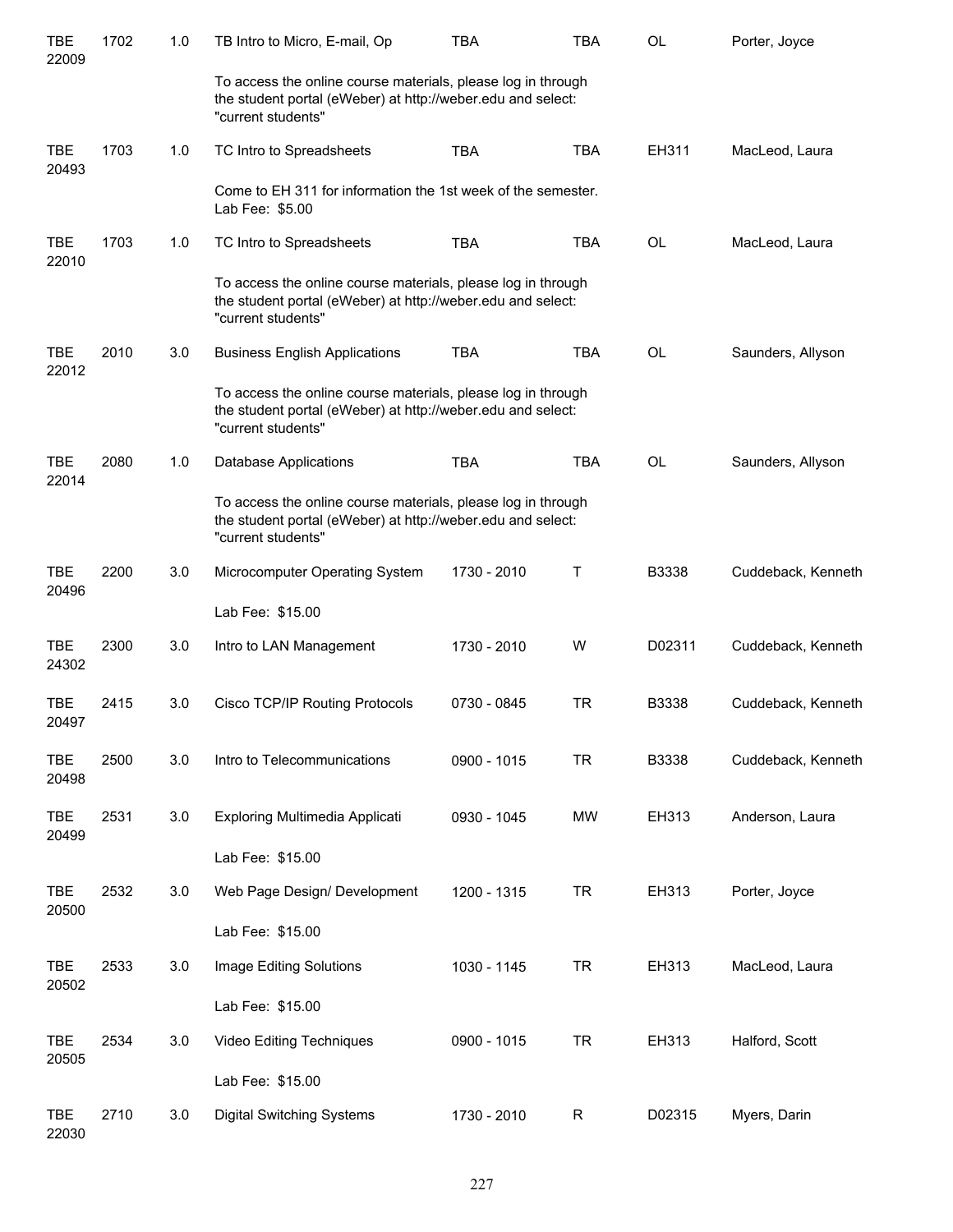| <b>TBE</b><br>22034 | 2720 | 3.0 | Transport Media & Emerging Tec                                                                                                                    | 1730 - 2010 | М            | D02311    | Sagers, Mark       |
|---------------------|------|-----|---------------------------------------------------------------------------------------------------------------------------------------------------|-------------|--------------|-----------|--------------------|
| <b>TBE</b><br>22015 | 3000 | 1.0 | <b>Advanced Word Processing</b>                                                                                                                   | <b>TBA</b>  | <b>TBA</b>   | <b>OL</b> | Talbot, Alden      |
|                     |      |     | To access the online course materials, please log in through<br>the student portal (eWeber) at http://weber.edu and select:<br>"current students" |             |              |           |                    |
| <b>TBE</b><br>20506 | 3070 | 1.0 | Advanced Spreadsheet Applicat                                                                                                                     | <b>TBA</b>  | <b>TBA</b>   | EH311     | Green, Diana       |
|                     |      |     | Come to EH 311 for information the 1st week of the<br>semester. Lab Fee: \$5.00                                                                   |             |              |           |                    |
| <b>TBE</b><br>22016 | 3070 | 1.0 | Advanced Spreadsheet Applicat                                                                                                                     | <b>TBA</b>  | <b>TBA</b>   | <b>OL</b> | Green, Diana       |
|                     |      |     | To access the online course materials, please log in through<br>the student portal (eWeber) at http://weber.edu and select:<br>"current students" |             |              |           |                    |
| <b>TBE</b><br>20507 | 3090 | 2.0 | <b>Adv Electronic Presentations</b>                                                                                                               | <b>TBA</b>  | <b>TBA</b>   | EH311     | MacLeod, Laura     |
|                     |      |     | Come to EH 311 for information the 1st week of the semester.<br>Lab Fee: \$5.00                                                                   |             |              |           |                    |
| <b>TBE</b><br>20508 | 3090 | 2.0 | <b>Adv Electronic Presentations</b>                                                                                                               | <b>TBA</b>  | <b>TBA</b>   | EH311     | Saunders, Allyson  |
|                     |      |     | Come to EH 311 for information the 1st week of the semester.<br>Lab Fee: \$5.00                                                                   |             |              |           |                    |
| <b>TBE</b><br>22017 | 3090 | 2.0 | <b>Adv Electronic Presentations</b>                                                                                                               | <b>TBA</b>  | <b>TBA</b>   | <b>OL</b> | MacLeod, Laura     |
|                     |      |     | To access the online course materials, please log in through<br>the student portal (eWeber) at http://weber.edu and select:<br>"current students" |             |              |           |                    |
| <b>TBE</b><br>20509 | 3100 | 3.0 | Desktop Publishing                                                                                                                                | 1730 - 1845 | <b>MW</b>    | EH313     | MacLeod, Laura     |
|                     |      |     | Lab Fee: \$15.00                                                                                                                                  |             |              |           |                    |
| <b>TBE</b><br>22035 | 3200 | 3.0 | Linux Systems Administration                                                                                                                      | 0900 - 1015 | <b>MW</b>    | D02311    | Cuddeback, Kenneth |
| <b>TBE</b><br>20510 | 3250 | 3.0 | <b>Business Communication</b>                                                                                                                     | 1730 - 2010 | $\mathsf{R}$ | EH313     | Saunders, Allyson  |
| <b>TBE</b><br>20511 | 3250 | 3.0 | <b>Business Communication</b>                                                                                                                     | 0830 - 0920 | <b>MWF</b>   | B3338     | Green, Diana       |
| <b>TBE</b><br>20512 | 3250 | 3.0 | <b>Business Communication</b>                                                                                                                     | 0930 - 1020 | <b>MWF</b>   | B3338     | Green, Diana       |
| <b>TBE</b><br>20513 | 3250 | 3.0 | <b>Business Communication</b>                                                                                                                     | 1030 - 1120 | <b>MWF</b>   | B3338     | Saunders, Allyson  |
| <b>TBE</b><br>20514 | 3400 | 3.0 | Training the Trainer                                                                                                                              | 1730 - 2010 | W            | B3338     | Green, Diana       |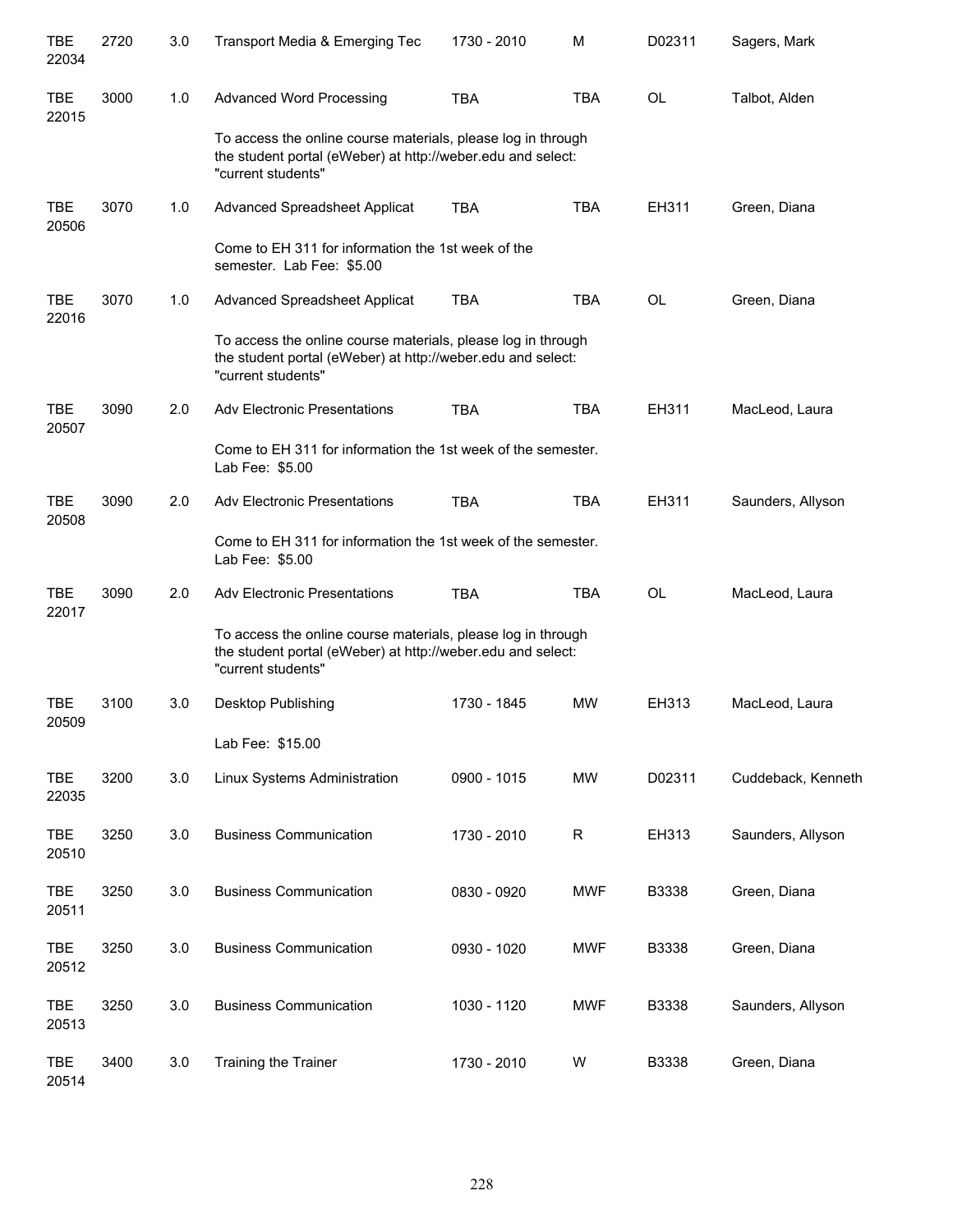| <b>TBE</b><br>20522  | 3533 | 3.0   | Multimedia Web Animation                                                                                                                          | 1730 - 2010 | Τ           | EH313        | Tuck, Garth            |
|----------------------|------|-------|---------------------------------------------------------------------------------------------------------------------------------------------------|-------------|-------------|--------------|------------------------|
|                      |      |       | Lab Fee: \$15.00                                                                                                                                  |             |             |              |                        |
| TBE<br>20715         | 3610 | 3.0   | Meth Teach Business/Marketing                                                                                                                     | 1330 - 1610 | Τ           | EH313        | Talbot, Alden          |
| <b>TBE</b><br>22036  | 3720 | 3.0   | Wireless Telephony                                                                                                                                | 0730 - 0845 | <b>MW</b>   | D02311       | Cuddeback, Kenneth     |
| <b>TBE</b><br>22038  | 3730 | 3.0   | <b>Telecommunication Policy</b>                                                                                                                   | 1730 - 2010 | W           | D02315       | Knowles, Rex           |
| <b>TBE</b><br>20516  | 4760 | 1.0   | Telecommunications Internship                                                                                                                     | <b>TBA</b>  | <b>TBA</b>  | EH301        | Green, Diana           |
|                      |      |       | Should take TBE 4760 & 4790 the same semester.                                                                                                    |             |             |              |                        |
| <b>TBE</b><br>20517  | 4790 | 2.0   | <b>Telecom Senior Project</b>                                                                                                                     | <b>TBA</b>  | <b>TBA</b>  | EH301        | Green, Diana           |
|                      |      |       | Should take TBE 4760 & 4790 the same semester.                                                                                                    |             |             |              |                        |
| <b>TBE</b><br>20518  | 4800 | $1.0$ | Independent Research                                                                                                                              | <b>TBA</b>  | <b>TBA</b>  | EH301        | Talbot, Alden          |
| <b>TBE</b><br>20519  | 4800 | 1.0   | Independent Research                                                                                                                              | <b>TBA</b>  | <b>TBA</b>  | EH301        | Talbot, Alden          |
| TBE<br>20520         | 4800 | 1.0   | Independent Research                                                                                                                              | TBA         | <b>TBA</b>  | EH301        | Tuck, Garth            |
| <b>TBE</b><br>20521  | 4860 | 3.0   | <b>BMT</b> Internship                                                                                                                             | 1200 - 1315 | <b>TR</b>   | EH301        | Talbot, Alden          |
| <b>TBE</b><br>20707  | 6610 | 3.0   | Methods of Teaching Bus./Mrktg                                                                                                                    | 1330 - 1610 | Τ           | EH313        | Talbot, Alden          |
| <b>THEA</b><br>21509 | 1013 | 3.0   | CA Intro to Theatre/Survey                                                                                                                        | 0830 - 0920 | <b>MWF</b>  | <b>BC210</b> | Tinkham, Van           |
| <b>THEA</b><br>21510 | 1013 | 3.0   | CA Intro to Theatre/Survey                                                                                                                        | 0930 - 1020 | <b>MWF</b>  | <b>BC210</b> | Tinkham, Van           |
| <b>THEA</b><br>22064 | 1013 | 3.0   | CA Intro to Theatre/Survey                                                                                                                        | <b>TBA</b>  | <b>TBA</b>  | OL           | Lowe, Phillip          |
|                      |      |       | To access the online course materials, please log in through<br>the student portal (eWeber) at http://weber.edu and select:<br>"current students" |             |             |              |                        |
| <b>THEA</b><br>21511 | 1023 | 3.0   | CA Introduction to Film                                                                                                                           | 1130 - 1220 | <b>MWF</b>  | <b>BC113</b> | Jensen, Scott          |
| <b>THEA</b><br>21680 | 1023 | 3.0   | CA Introduction to Film                                                                                                                           | 1630 - 1910 | T           | <b>BC113</b> | Spangler, Edward       |
| <b>THEA</b><br>21681 | 1023 | 3.0   | CA Introduction to Film                                                                                                                           | 1630 - 1910 | W           | <b>BC113</b> | Spangler, Edward       |
| <b>THEA</b><br>22061 | 1023 | 3.0   | CA Introduction to Film                                                                                                                           | 0930 - 1120 | $\mathbb S$ | D02103       | Pecchia-Bekkum, Steven |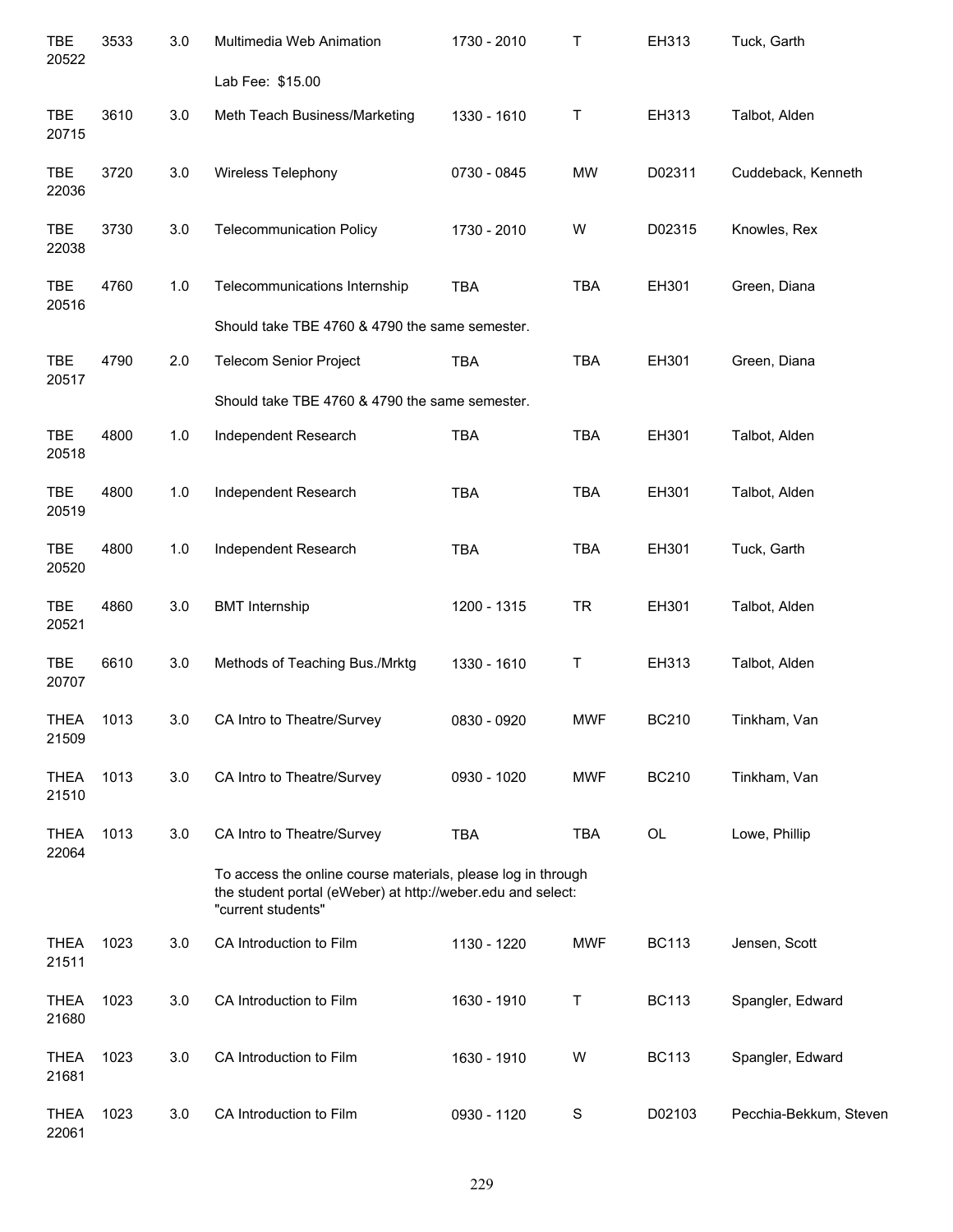| <b>THEA</b><br>22066 | 1023 | 3.0 | CA Introduction to Film                                                                                                                           | TBA         | <b>TBA</b>  | <b>OL</b>    | Zublin, Catherine      |
|----------------------|------|-----|---------------------------------------------------------------------------------------------------------------------------------------------------|-------------|-------------|--------------|------------------------|
|                      |      |     | To access the online course materials, please log in through<br>the student portal (eWeber) at http://weber.edu and select:<br>"current students" |             |             |              |                        |
| <b>THEA</b><br>22068 | 1023 | 3.0 | CA Introduction to Film                                                                                                                           | <b>TBA</b>  | <b>TBA</b>  | OL           | Spangler, Edward       |
|                      |      |     | To access the online course materials, please log in through<br>the student portal (eWeber) at http://weber.edu and select:<br>"current students" |             |             |              |                        |
| <b>THEA</b><br>23341 | 1023 | 3.0 | CA Introduction to Film                                                                                                                           | 1230 - 1320 | <b>MWF</b>  | <b>BC113</b> | Jensen, Scott          |
| <b>THEA</b><br>23548 | 1023 | 3.0 | CA Introduction to Film                                                                                                                           | 1730 - 2010 | M           | EH229        | Woodmansee, Carla      |
| <b>THEA</b><br>23621 | 1023 | 3.0 | CA Introduction to Film                                                                                                                           | 1630 - 1910 | $\mathsf R$ | <b>BC113</b> | Woodmansee, Carla      |
| <b>THEA</b><br>23719 | 1023 | 3.0 | CA Introduction to Film                                                                                                                           | 1730 - 2020 | Т           | DH           | Pecchia-Bekkum, Steven |
| <b>THEA</b><br>21512 | 1030 | 3.0 | Voice & Movement for the Actor                                                                                                                    | 1130 - 1220 | <b>MWF</b>  | <b>BC230</b> | Callahan, Tracy        |
| <b>THEA</b><br>21513 | 1033 | 3.0 | CA Acting I                                                                                                                                       | 0930 - 1020 | <b>MWF</b>  | <b>BC217</b> | Bartlo, Sarah          |
| <b>THEA</b><br>23708 | 1033 | 3.0 | CA Acting I                                                                                                                                       | 1030 - 1150 | <b>TR</b>   | <b>BC217</b> | Dunard, David          |
| <b>THEA</b><br>21514 | 1043 | 3.0 | <b>CA American Musical Theatre</b>                                                                                                                | 1030 - 1120 | <b>MWF</b>  | <b>BC113</b> | Christian, James       |
| THEA<br>21515        | 1051 | 1.0 | Freshman Seminar                                                                                                                                  | 1030 - 1150 | Т           | <b>BC317</b> | Zublin, Catherine      |
| <b>THEA</b><br>21518 | 2033 | 3.0 | Acting II                                                                                                                                         | 1030 - 1150 | <b>TR</b>   | <b>BC230</b> | Callahan, Tracy        |
|                      |      |     | Prereq: THEA 1033 & by audition or permission of the<br>instructor.                                                                               |             |             |              |                        |
| <b>THEA</b><br>21519 | 2403 | 3.0 | Production & Stage Management                                                                                                                     | 1200 - 1320 | <b>TR</b>   | <b>BC211</b> | Bizzell, John          |
| <b>THEA</b><br>21520 | 2443 | 3.0 | Acting for Musical Theatre                                                                                                                        | 1230 - 1320 | <b>MWF</b>  | <b>BC230</b> | Christian, James       |
|                      |      |     | Prereq: THEA 2033 & by audition or permission of<br>the instructor.                                                                               |             |             |              |                        |
| <b>THEA</b><br>21526 | 3103 | 3.0 | Directing I                                                                                                                                       | 1330 - 1420 | <b>TR</b>   | <b>BC230</b> | Callahan, Tracy        |
|                      |      |     | Prereq: THEA 1033, 1053 or 1052, or permission of the<br>instructor.                                                                              |             |             |              |                        |
| THEA<br>21541        | 3243 | 3.0 | <b>Costume History</b>                                                                                                                            | 1130 - 1220 | <b>MWF</b>  | <b>BC317</b> | Zublin, Catherine      |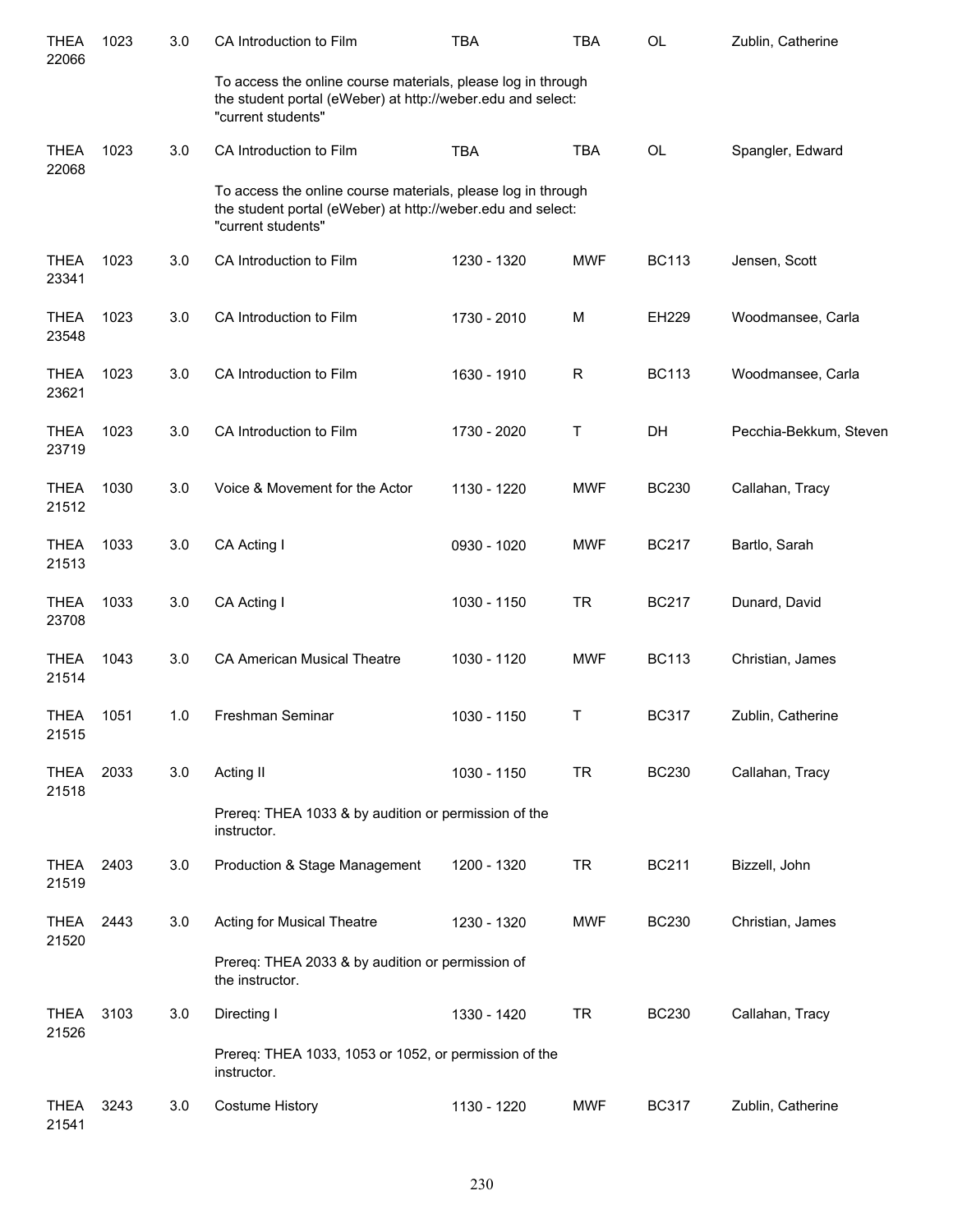| <b>THEA</b><br>21542 | 3303  | 3.0 | History & Lit of Theatre I                                           | 0930 - 1020 | <b>MWF</b> | <b>BC317</b> | Dooley, Lawrence  |
|----------------------|-------|-----|----------------------------------------------------------------------|-------------|------------|--------------|-------------------|
| <b>THEA</b><br>23673 | 3810  | 1.0 | <b>Weber State Encore</b>                                            | 1330 - 1430 | <b>MWF</b> | <b>BC230</b> | Tarbox, Ruth      |
|                      |       |     | By Audition Only. Contact Performing Arts Department<br>at 626-6437. |             |            |              |                   |
| <b>THEA</b><br>21545 | 3991  | 1.0 | Junior Seminar                                                       | 1030 - 1150 | R          | <b>BC317</b> | Christian, James  |
|                      |       |     | Prereq: THEA major, at least Junior standing.                        |             |            |              |                   |
| <b>THEA</b><br>20371 | 4651  | 1.0 | Indiv Training in Stage Voice                                        | <b>TBA</b>  | <b>TBA</b> |              | Christian, James  |
|                      |       |     | Lab Fee: \$350                                                       |             |            |              |                   |
| <b>THEA</b><br>20372 | 4830  | 1.0 | <b>Directed Readings</b>                                             | <b>TBA</b>  | <b>TBA</b> |              | Tinkham, Van      |
| <b>THEA</b><br>20373 | 4830  | 1.0 | <b>Directed Readings</b>                                             | <b>TBA</b>  | <b>TBA</b> |              | Tinkham, Van      |
| <b>THEA</b><br>20374 | 4830  | 1.0 | <b>Directed Readings</b>                                             | <b>TBA</b>  | <b>TBA</b> |              | Tinkham, Van      |
| <b>THEA</b><br>20375 | 4851C | 1.0 | Costume Tech Practicum                                               | <b>TBA</b>  | <b>TBA</b> |              | Tinkham, Van      |
| <b>THEA</b><br>20376 | 4851C | 1.0 | Costume Tech Practicum                                               | <b>TBA</b>  | <b>TBA</b> |              | Tinkham, Van      |
| <b>THEA</b><br>20377 | 4851L | 1.0 | Stage Lighting Tech Practicum                                        | <b>TBA</b>  | <b>TBA</b> |              | Tinkham, Van      |
| <b>THEA</b><br>20378 | 4851L | 1.0 | Stage Lighting Tech Practicum                                        | <b>TBA</b>  | <b>TBA</b> |              | Tinkham, Van      |
| <b>THEA</b><br>20379 | 4851M | 1.0 | Management Tech Practicum                                            | TBA         | <b>TBA</b> |              | Tinkham, Van      |
| <b>THEA</b><br>20380 | 4851M | 1.0 | Management Tech Practicum                                            | <b>TBA</b>  | <b>TBA</b> |              | Tinkham, Van      |
| <b>THEA</b><br>20381 | 4851S | 1.0 | Scenic Tech Practicum                                                | <b>TBA</b>  | <b>TBA</b> |              | Tinkham, Van      |
| <b>THEA</b><br>20382 | 4851S | 1.0 | Scenic Tech Practicum                                                | <b>TBA</b>  | <b>TBA</b> |              | Tinkham, Van      |
| <b>THEA</b><br>20383 | 4861  | 1.0 | Performance Practicum                                                | <b>TBA</b>  | <b>TBA</b> |              | Tinkham, Van      |
| <b>THEA</b><br>20384 | 4861  | 1.0 | Performance Practicum                                                | <b>TBA</b>  | <b>TBA</b> |              | Tinkham, Van      |
| <b>THEA</b><br>20385 | 4890  | 3.0 | Cooperative Work Experience                                          | <b>TBA</b>  | <b>TBA</b> |              | Zublin, Catherine |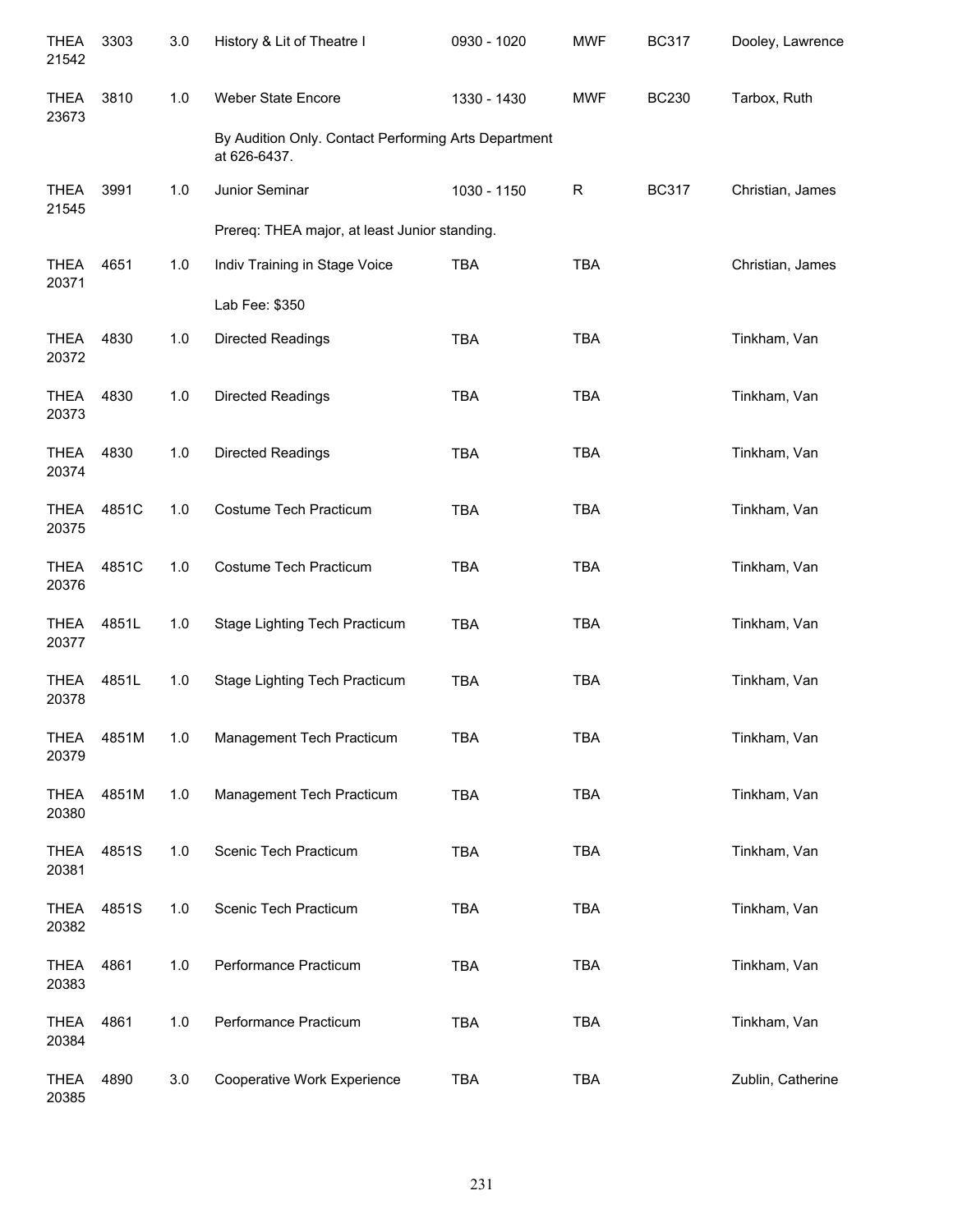| <b>THEA</b><br>20386 | 4900 | 1.0 | Senior Project                                                                                                                        | <b>TBA</b>  | <b>TBA</b> |        | Dooley, Lawrence         |
|----------------------|------|-----|---------------------------------------------------------------------------------------------------------------------------------------|-------------|------------|--------|--------------------------|
| WS<br>21279          | 1500 | 3.0 | SS/DV Intro to Women's Studies                                                                                                        | 1730 - 2010 | Τ          | D02303 | Gillespie, Adrienne      |
| WS<br>21376          | 1500 | 3.0 | SS/DV Intro to Women's Studies                                                                                                        | 1030 - 1145 | <b>TR</b>  | SS231  | Johns, Rebecca           |
| WS<br>21380          | 4050 | 2.0 | Research Methodologies                                                                                                                | 0830 - 0920 | MW         | SU     | Szalay, Eva              |
|                      |      |     | This class will be held in room 405 of the Student Union<br>Building.                                                                 |             |            |        |                          |
| WS<br>21522          | 4050 | 2.0 | Research Methodologies                                                                                                                | <b>TBA</b>  | <b>TBA</b> |        | Szalay, Eva              |
| WS<br>21384          | 4830 | 1.0 | <b>Directed Readings</b>                                                                                                              | <b>TBA</b>  | <b>TBA</b> |        | Parrilla de Kokal, Maria |
| WS<br>21386          | 4830 | 1.0 | <b>Directed Readings</b>                                                                                                              | <b>TBA</b>  | <b>TBA</b> |        |                          |
| WS<br>21387          | 4830 | 1.0 | <b>Directed Readings</b>                                                                                                              | <b>TBA</b>  | <b>TBA</b> |        | Parrilla de Kokal, Maria |
| WS<br>21523          | 4830 | 1.0 | <b>Directed Readings</b>                                                                                                              | 0900 - 1015 | <b>TR</b>  | SS121  | Tadehara, Corina         |
|                      |      |     | Ethnicity & Older Women CROSS-LISTED with Women's Studies.<br>Please register under GERT 3320 CRN 21000                               |             |            |        |                          |
| WS<br>21524          | 4830 | 1.0 | <b>Directed Readings</b>                                                                                                              | 1030 - 1145 | <b>TR</b>  | EH117  | Giralt, Alicia           |
|                      |      |     | Voices of Early Spanish Women CROSS-LISTED with Women's<br>Studies. Please register under SPAN 3670 CRN 21433. Must<br>speak Spanish. |             |            |        |                          |
| WS<br>21633          | 4830 | 1.0 | <b>Directed Readings</b>                                                                                                              | 1730 - 2010 | M          | SS349  | Parrilla de Kokal, Maria |
|                      |      |     | Psych of Women & Gender CROSS-LISTED with Women's Studies.<br>Please register under PSY 2370 CRN 21464                                |             |            |        |                          |
| WS<br>24127          | 4860 | 1.0 | Internship in Women's Studies                                                                                                         | <b>TBA</b>  | <b>TBA</b> |        | Parrilla de Kokal, Maria |
| WS<br>24128          | 4990 | 2.0 | Senior Seminar                                                                                                                        | <b>TBA</b>  | <b>TBA</b> |        | Parrilla de Kokal, Maria |
| ZOOL<br>22192        | 1010 | 3.0 | <b>LS Animal Biology</b>                                                                                                              | 0830 - 0920 | MWF        | LL130  | Okazaki, Robert          |
| <b>ZOOL</b><br>22194 | 1010 | 3.0 | <b>LS Animal Biology</b>                                                                                                              | 1030 - 1145 | <b>TR</b>  | LL130  | Marshall, Jon            |
| <b>ZOOL</b><br>22199 | 1010 | 3.0 | <b>LS Animal Biology</b>                                                                                                              | <b>TBA</b>  | <b>TBA</b> | OL     | Robinson, Ami            |
|                      |      |     | To access the online course materials, please log in through<br>the student portal (eWeber) at http://weber.edu and select:           |             |            |        |                          |

"current students"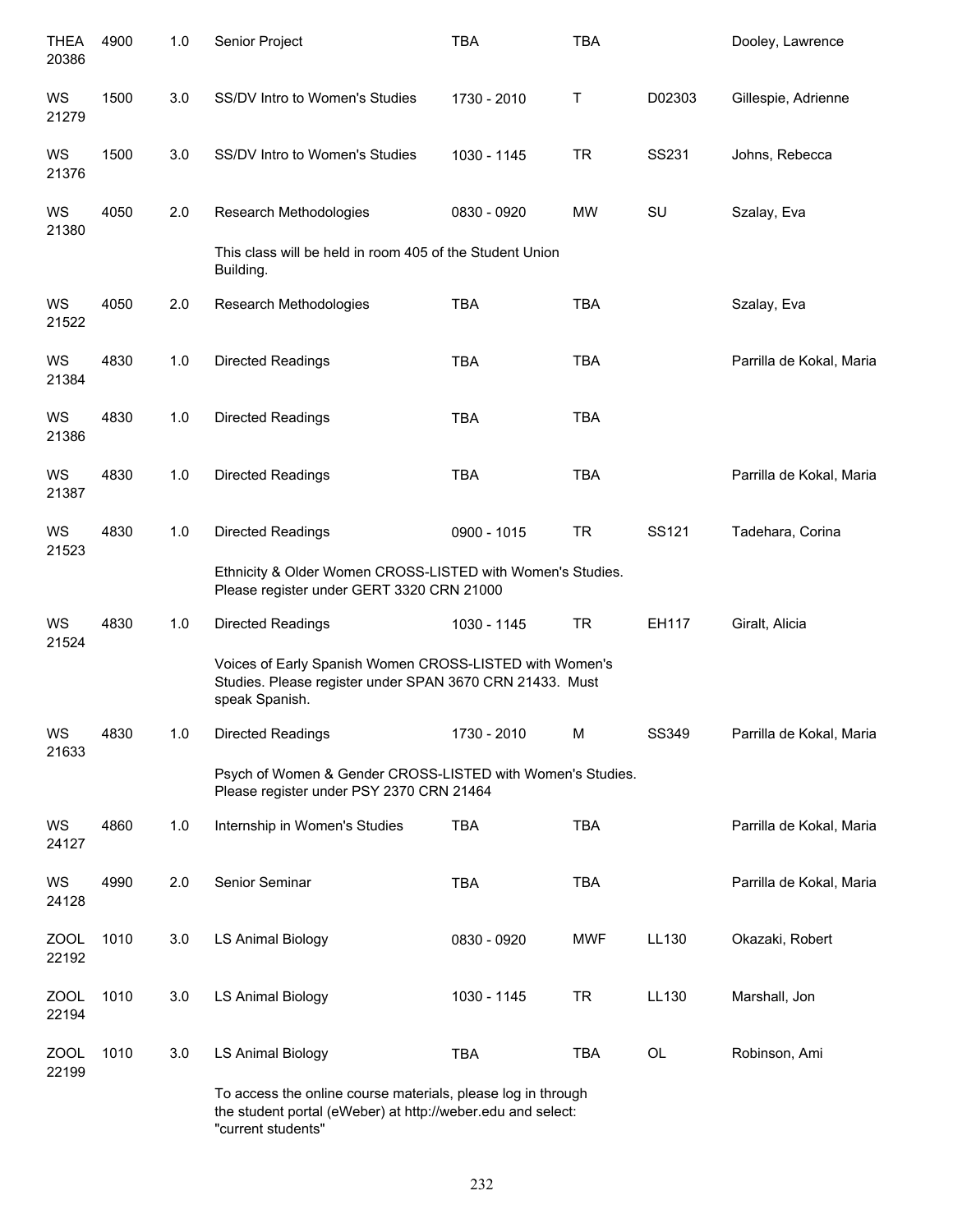| <b>ZOOL</b><br>22202 | 1010  | 3.0 | <b>LS Animal Biology</b>                                                                                                                          | <b>TBA</b>  | <b>TBA</b> | <b>OL</b>     | Okazaki, Robert        |
|----------------------|-------|-----|---------------------------------------------------------------------------------------------------------------------------------------------------|-------------|------------|---------------|------------------------|
|                      |       |     | To access the online course materials, please log in through<br>the student portal (eWeber) at http://weber.edu and select:<br>"current students" |             |            |               |                        |
| <b>ZOOL</b><br>22659 | 1010  | 3.0 | <b>LS Animal Biology</b>                                                                                                                          | 1730 - 2010 | Т          | <b>SL427</b>  | Prothero, Walter       |
| <b>ZOOL</b><br>22195 | 1020  | 3.0 | LS Human Biology                                                                                                                                  | 0930 - 1020 | <b>MWF</b> | LL130         | Chung, Brian           |
| ZOOL<br>22197        | 1020  | 3.0 | LS Human Biology                                                                                                                                  | 1730 - 2010 | W          | N09           | Prothero, Walter       |
| <b>ZOOL</b><br>22204 | 1020  | 3.0 | LS Human Biology                                                                                                                                  | <b>TBA</b>  | <b>TBA</b> | <b>OL</b>     | Robinson, Ami          |
|                      |       |     | To access the online course materials, please log in through<br>the student portal (eWeber) at http://weber.edu and select:<br>"current students" |             |            |               |                        |
| <b>ZOOL</b><br>22661 | 1020  | 3.0 | LS Human Biology                                                                                                                                  | 1630 - 1745 | <b>MW</b>  | <b>TE202N</b> | Gurr, Susan            |
| ZOOL<br>22198        | 1110  | 4.0 | SI Principles of Zoology I                                                                                                                        | 1030 - 1120 | <b>MWF</b> | LL130         | Okazaki, Robert        |
|                      |       |     | Must also register for one Zool 1110L lab section.                                                                                                |             |            |               |                        |
| ZOOL<br>22205        | 1110L | 0.0 | Lab                                                                                                                                               | 1400 - 1550 | Т          | <b>SL429</b>  | Okazaki, Robert        |
|                      |       |     | Must also register for Zool 1110 lecture section.                                                                                                 |             |            |               |                        |
| ZOOL<br>22207        | 1110L | 0.0 | Lab                                                                                                                                               | 1600 - 1750 | Т          | <b>SL429</b>  | Okazaki, Robert        |
|                      |       |     | Must also register for Zool 1110 lecture.                                                                                                         |             |            |               |                        |
| <b>ZOOL</b><br>22232 | 1110L | 0.0 | Lab                                                                                                                                               | 1400 - 1550 | W          | <b>SL429</b>  | Mull, John             |
|                      |       |     | Must also register for Zool 1110 lecture.                                                                                                         |             |            |               |                        |
| <b>ZOOL</b><br>22233 | 1110L | 0.0 | Lab                                                                                                                                               | 1600 - 1750 | W          | <b>SL429</b>  | Mull, John             |
|                      |       |     | Must also register for Zool 1110 lecture.                                                                                                         |             |            |               |                        |
| <b>ZOOL</b><br>22217 | 1120  | 4.0 | SI Principles of Zoology II                                                                                                                       | 1130 - 1220 | <b>MWF</b> | LL130         | Mull, John             |
|                      |       |     | Must also register for Zool 1120L lab section.                                                                                                    |             |            |               |                        |
| <b>ZOOL</b><br>22234 | 1120L | 0.0 | Lab                                                                                                                                               | 1200 - 1350 | R          | <b>SL429</b>  | Hoagstrom, Christopher |
|                      |       |     | Must also register for Zool 1120 lecture.                                                                                                         |             |            |               |                        |
| <b>ZOOL</b><br>22235 | 1120L | 0.0 | Lab                                                                                                                                               | 1430 - 1620 | R          | <b>SL429</b>  | Hoagstrom, Christopher |
|                      |       |     | Must also register for Zool 1120 lecture.                                                                                                         |             |            |               |                        |
| ZOOL<br>22251        | 2100  | 4.0 | Human Anatomy                                                                                                                                     | 0930 - 1020 | <b>MWF</b> | LL125         | Meyers, Ronald         |
|                      |       |     | Must also register for one Zool 2100L lab section.                                                                                                |             |            |               |                        |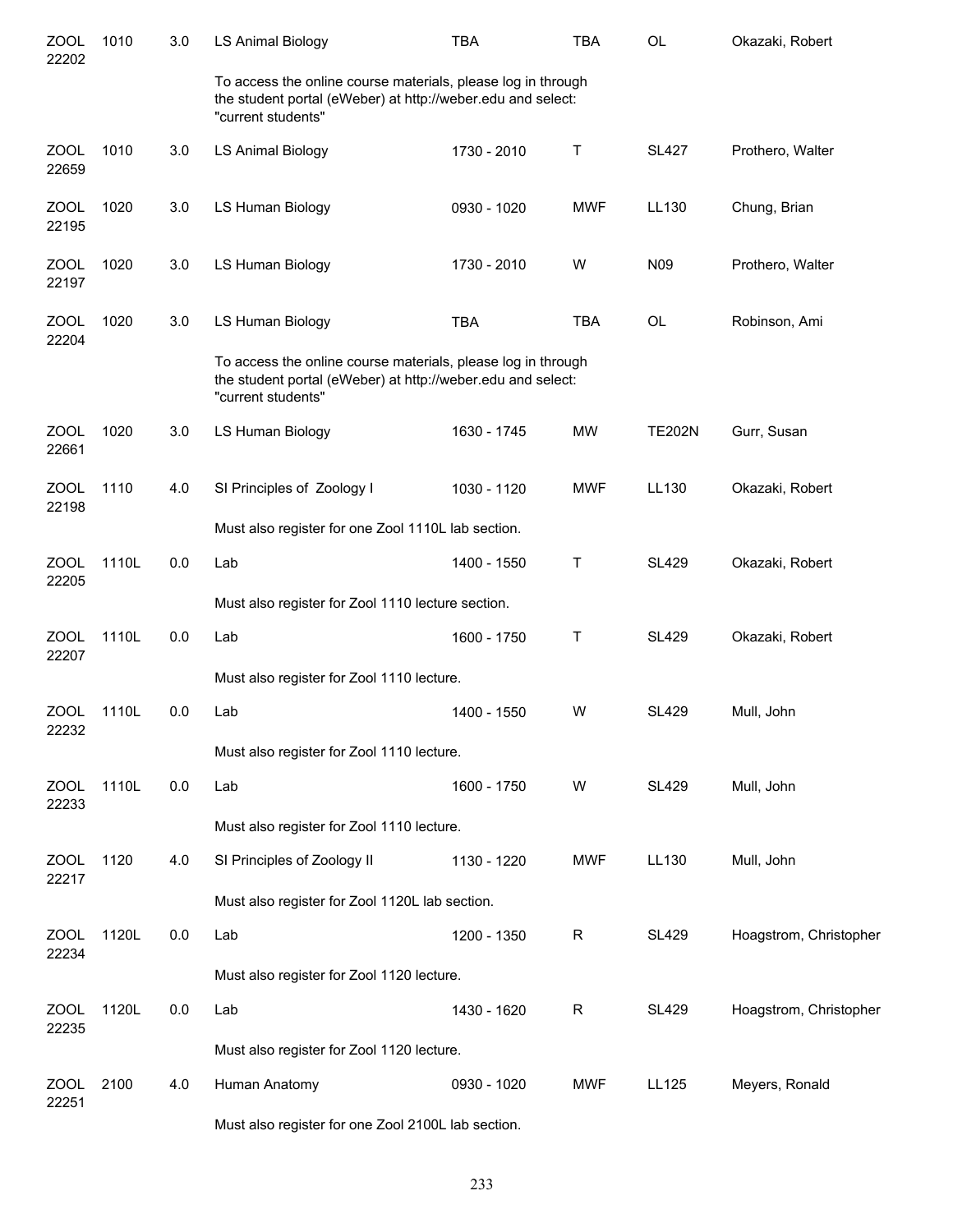| <b>ZOOL</b><br>22252 | 2100  | 4.0 | Human Anatomy                                      | 1030 - 1145 | TR          | <b>LL126</b> | Chung, Brian   |
|----------------------|-------|-----|----------------------------------------------------|-------------|-------------|--------------|----------------|
|                      |       |     | Must also register for one Zool 2100L lab section. |             |             |              |                |
| ZOOL<br>22254        | 2100L | 0.0 | Lab                                                | 1000 - 1150 | M           | LL3          | Chung, Brian   |
|                      |       |     | Must also register for Zool 2100 lecture.          |             |             |              |                |
| ZOOL<br>22259        | 2100L | 0.0 | Lab                                                | 1200 - 1350 | M           | LL3          | Chung, Brian   |
|                      |       |     | Must also register for Zool 2100 lecture.          |             |             |              |                |
| <b>ZOOL</b><br>22261 | 2100L | 0.0 | Lab                                                | 1400 - 1550 | M           | LL3          | Chung, Brian   |
|                      |       |     | Must also register for Zool 2100 lecture.          |             |             |              |                |
| <b>ZOOL</b><br>22263 | 2100L | 0.0 | Lab                                                | 1600 - 1750 | M           | LL3          | Chung, Brian   |
|                      |       |     | Must also register for Zool 2100 lecture.          |             |             |              |                |
| <b>ZOOL</b><br>22264 | 2100L | 0.0 | Lab                                                | 1000 - 1150 | Τ           | LL3          | Chung, Brian   |
|                      |       |     | Must also register for Zool 2100 lecture.          |             |             |              |                |
| ZOOL<br>22266        | 2100L | 0.0 | Lab                                                | 1200 - 1350 | Т           | LL3          | Chung, Brian   |
|                      |       |     | Must also register for Zool 2100 lecture.          |             |             |              |                |
| <b>ZOOL</b><br>22267 | 2100L | 0.0 | Lab                                                | 1400 - 1550 | Т           | LL3          | Chung, Brian   |
|                      |       |     | Must also register for Zool 2100 lecture.          |             |             |              |                |
| ZOOL<br>22268        | 2100L | 0.0 | Lab                                                | 1600 - 1750 | Т           | LL3          | Chung, Brian   |
|                      |       |     | Must also register for Zool 2100 lecture.          |             |             |              |                |
| ZOOL<br>22270        | 2100L | 0.0 | Lab                                                | 1000 - 1150 | W           | LL3          | Meyers, Ronald |
|                      |       |     | Must also register for Zool 2100 lecture.          |             |             |              |                |
| ZOOL<br>22271        | 2100L | 0.0 | Lab                                                | 1200 - 1350 | W           | LL3          | Meyers, Ronald |
|                      |       |     | Must also register for Zool 2100 lecture.          |             |             |              |                |
| ZOOL<br>22273        | 2100L | 0.0 | Lab                                                | 1400 - 1550 | W           | LL3          | Meyers, Ronald |
|                      |       |     | Must also register for Zool 2100 lecture.          |             |             |              |                |
| ZOOL<br>22274        | 2100L | 0.0 | Lab                                                | 1600 - 1750 | W           | LL3          | Meyers, Ronald |
|                      |       |     | Must also register for Zool 2100 lecture.          |             |             |              |                |
| ZOOL<br>22275        | 2100L | 0.0 | Lab                                                | 1000 - 1150 | $\mathsf R$ | LL3          | Meyers, Ronald |
|                      |       |     | Must also register for Zool 2100 lecture.          |             |             |              |                |
| <b>ZOOL</b><br>22276 | 2100L | 0.0 | Lab                                                | 1200 - 1350 | R           | LL3          | Meyers, Ronald |
|                      |       |     | Must also register for Zool 2100 lecture.          |             |             |              |                |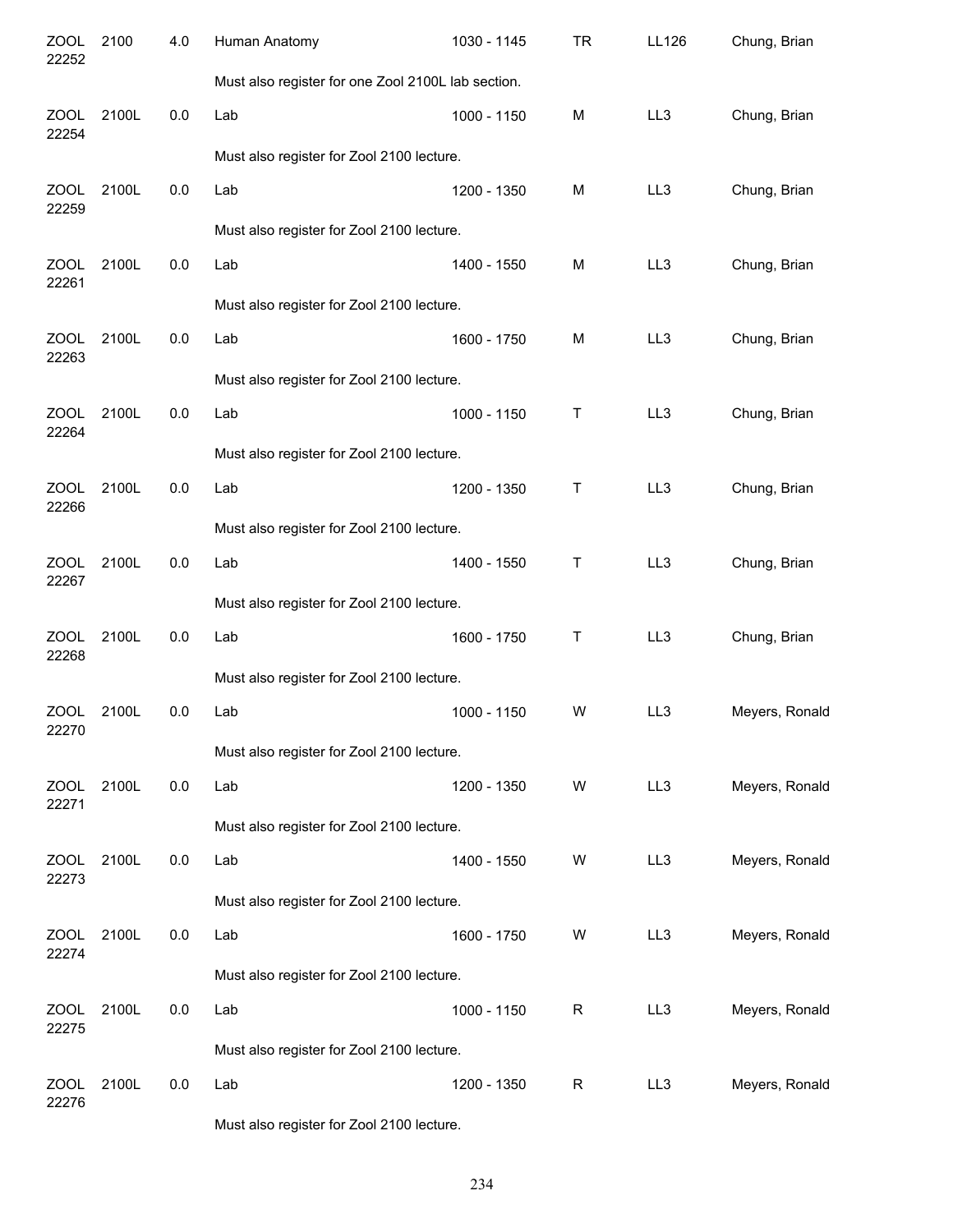| <b>ZOOL</b><br>22277 | 2100L | 0.0 | Lab                                                          | 1400 - 1550                | $\mathsf{R}$    | LL3                          | Meyers, Ronald   |
|----------------------|-------|-----|--------------------------------------------------------------|----------------------------|-----------------|------------------------------|------------------|
|                      |       |     | Must also register for Zool 2100 lecture.                    |                            |                 |                              |                  |
| <b>ZOOL</b><br>22278 | 2100L | 0.0 | Lab                                                          | 1600 - 1750                | $\mathsf R$     | LL3                          | Meyers, Ronald   |
|                      |       |     | Must also register for Zool 2100 lecture.                    |                            |                 |                              |                  |
| <b>ZOOL</b><br>22279 | 2200  | 4.0 | Human Physiology                                             | 0900 - 1015                | <b>TR</b>       | LL130                        | Skopec, Michele  |
|                      |       |     | Must also register for one Zool 2200L lab section.           |                            |                 |                              |                  |
| <b>ZOOL</b><br>22281 | 2200  | 4.0 | Human Physiology                                             | 1030 - 1120                | <b>MWF</b>      | LL126                        | Okazaki, Nicole  |
|                      |       |     | Must also register for one Zool 2200L lab section.           |                            |                 |                              |                  |
| <b>ZOOL</b><br>22282 | 2200L | 0.0 | Human Physiology Lab                                         | 1200 - 1350                | W               | <b>SL426</b>                 | Skopec, Michele  |
|                      |       |     | Must also register for Zool 2200 lecture.                    |                            |                 |                              |                  |
| <b>ZOOL</b><br>22283 | 2200L | 0.0 | Human Physiology Lab                                         | 1400 - 1550                | W               | <b>SL426</b>                 | Skopec, Michele  |
|                      |       |     | Must also register for Zool 2200 lecture.                    |                            |                 |                              |                  |
| <b>ZOOL</b><br>22284 | 2200L | 0.0 | Human Physiology Lab                                         | 1000 - 1150                | W               | <b>SL426</b>                 | Skopec, Michele  |
|                      |       |     | Must also register for Zool 2200 lecture.                    |                            |                 |                              |                  |
| <b>ZOOL</b><br>22285 | 2200L | 0.0 | Human Physiology Lab                                         | 1200 - 1350                | Τ               | <b>SL426</b>                 | Okazaki, Nicole  |
|                      |       |     | Must also register for Zool 2200 lecture.                    |                            |                 |                              |                  |
| <b>ZOOL</b><br>22287 | 2200L | 0.0 | Human Physiology Lab                                         | 1400 - 1550                | Τ               | <b>SL426</b>                 | Okazaki, Nicole  |
|                      |       |     | Must also register for Zool 2200 lecture.                    |                            |                 |                              |                  |
| ZOOL<br>22288        | 2200L | 0.0 | Human Physiology Lab                                         | 1600 - 1750                | Т               | <b>SL426</b>                 | Okazaki, Nicole  |
|                      |       |     | Must also register for Zool 2200 lecture.                    |                            |                 |                              |                  |
| ZOOL<br>22289        | 3200  | 4.0 | Cell Biology                                                 | 1030 - 1145<br>1400 - 1650 | TR<br>R         | <b>SL430</b><br><b>SL426</b> | Trask, Barbara   |
| <b>ZOOL</b><br>22290 | 3300  | 4.0 | Genetics                                                     | 1130 - 1220<br>1400 - 1650 | <b>MWF</b><br>W | <b>SL430</b><br><b>SL427</b> | Marshall, Jon    |
| <b>ZOOL</b><br>22291 | 3450  | 4.0 | Ecology                                                      | 0930 - 1020<br>1400 - 1650 | <b>MWF</b><br>Т | ET139<br>ET139               | Cavitt, John     |
| <b>ZOOL</b><br>22292 | 3570  | 3.0 | Foundations of Science Educ                                  | 1030 - 1145                | <b>TR</b>       | LL230                        | Johnston, Adam   |
| <b>ZOOL</b><br>22206 | 3720  | 3.0 | Evolution                                                    | <b>TBA</b>                 | TBA             | OL                           | Zeveloff, Samuel |
|                      |       |     | To accoss the opline course materials, please leg in through |                            |                 |                              |                  |

To access the online course materials, please log in through the student portal (eWeber) at http://weber.edu and select: "current students"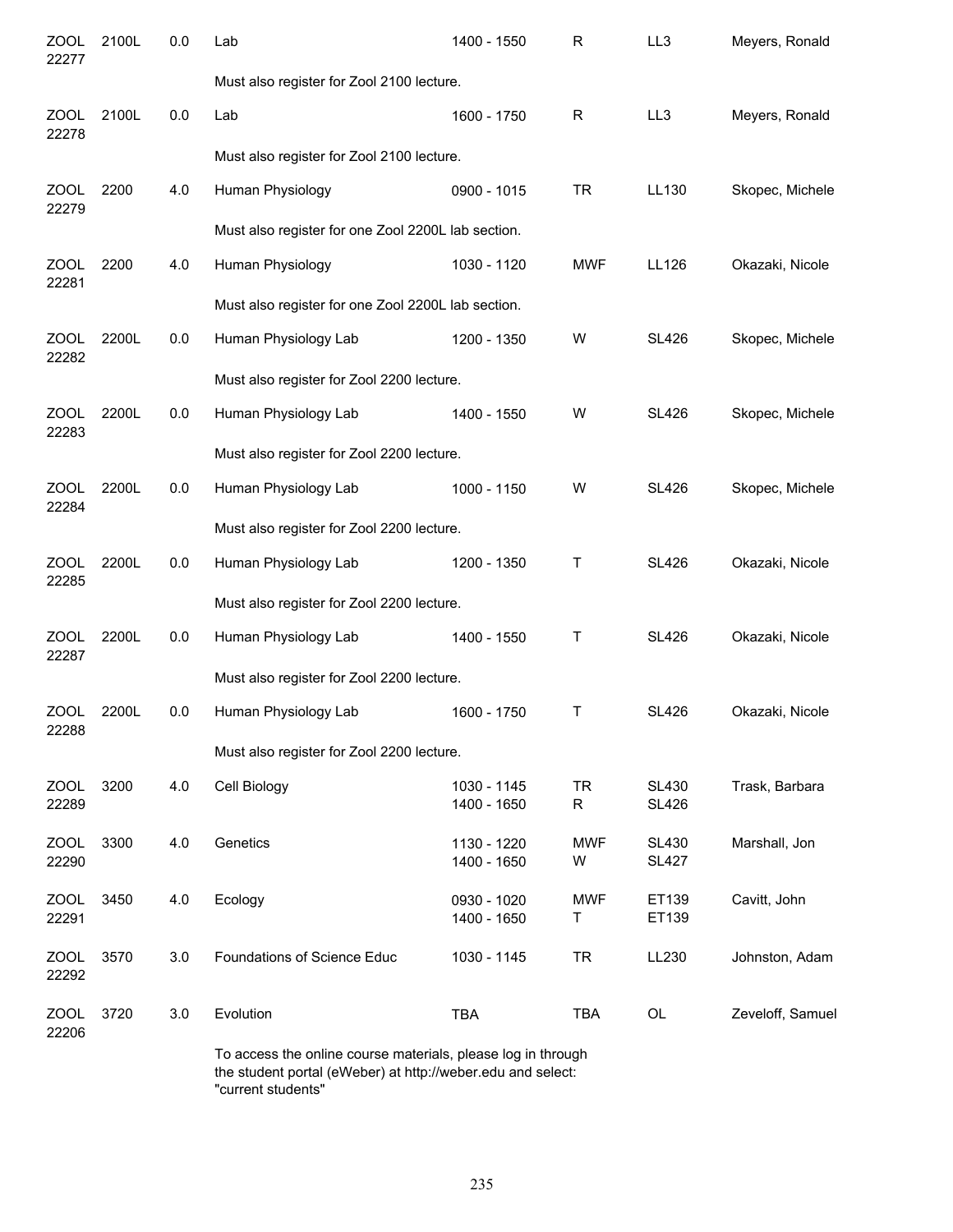| <b>ZOOL</b><br>24218 | 3920 | 1.0 | Workshop                       | 0930 - 1020                | <b>MWF</b>      | LI227                        | Mull, John             |
|----------------------|------|-----|--------------------------------|----------------------------|-----------------|------------------------------|------------------------|
| <b>ZOOL</b><br>22293 | 4050 | 4.0 | Comparative Vertebrate Anatomy | 1030 - 1145<br>1400 - 1650 | <b>TR</b><br>R  | <b>SL429</b><br><b>SL430</b> | Meyers, Ronald         |
| <b>ZOOL</b><br>22294 | 4060 | 4.0 | <b>Comparative Physiology</b>  | 0830 - 0920<br>1300 - 1550 | <b>MWF</b><br>F | <b>SL427</b><br><b>SL427</b> | Skopec, Michele        |
| ZOOL<br>22295        | 4210 | 4.0 | Advanced Human Physiology      | 0900 - 1015<br>1400 - 1650 | <b>TR</b><br>M  | <b>SL427</b><br><b>SL427</b> | Okazaki, Nicole        |
| ZOOL<br>22296        | 4350 | 4.0 | Animal Behavior                | 0900 - 1015<br>1400 - 1650 | <b>TR</b><br>Τ  | <b>SL429</b><br><b>SL430</b> | Mull, John             |
| ZOOL<br>22297        | 4570 | 3.0 | Secondary Schl Sci Teach Meth  | 1200 - 1315<br>1200 - 1450 | Τ<br>${\sf R}$  | LL230<br>LL230               | Ohlhorst, Sharon       |
| <b>ZOOL</b><br>22298 | 4650 | 4.0 | Ichthyology                    | 0730 - 0820<br>1400 - 1650 | <b>TR</b><br>M  | <b>SL430</b><br><b>SL430</b> | Hoagstrom, Christopher |
| <b>ZOOL</b><br>22299 | 4680 | 4.0 | Mammalogy                      | 1030 - 1120<br>1400 - 1650 | <b>MWF</b><br>W | <b>SL429</b><br><b>SL430</b> | Zeveloff, Samuel       |
| <b>ZOOL</b><br>22300 | 4800 | 1.0 | Problems in Zoology            | <b>TBA</b>                 | <b>TBA</b>      |                              | Cavitt, John           |
| <b>ZOOL</b><br>22301 | 4800 | 1.0 | Problems in Zoology            | <b>TBA</b>                 | <b>TBA</b>      |                              | Cavitt, John           |
| <b>ZOOL</b><br>22302 | 4800 | 1.0 | Problems in Zoology            | <b>TBA</b>                 | <b>TBA</b>      |                              | Cavitt, John           |
| <b>ZOOL</b><br>22303 | 4800 | 1.0 | Problems in Zoology            | <b>TBA</b>                 | <b>TBA</b>      |                              | Cavitt, John           |
| <b>ZOOL</b><br>22304 | 4800 | 1.0 | Problems in Zoology            | <b>TBA</b>                 | <b>TBA</b>      |                              | Chung, Brian           |
| <b>ZOOL</b><br>22305 | 4800 | 1.0 | Problems in Zoology            | <b>TBA</b>                 | TBA             |                              | Chung, Brian           |
| <b>ZOOL</b><br>22306 | 4800 | 1.0 | Problems in Zoology            | <b>TBA</b>                 | <b>TBA</b>      |                              | Chung, Brian           |
| ZOOL<br>22307        | 4800 | 1.0 | Problems in Zoology            | <b>TBA</b>                 | TBA             |                              | Chung, Brian           |
| <b>ZOOL</b><br>22312 | 4800 | 1.0 | Problems in Zoology            | <b>TBA</b>                 | <b>TBA</b>      |                              | Hoagstrom, Christopher |
| <b>ZOOL</b><br>22313 | 4800 | 1.0 | Problems in Zoology            | <b>TBA</b>                 | <b>TBA</b>      |                              | Hoagstrom, Christopher |
| ZOOL<br>22314        | 4800 | 1.0 | Problems in Zoology            | <b>TBA</b>                 | TBA             |                              | Hoagstrom, Christopher |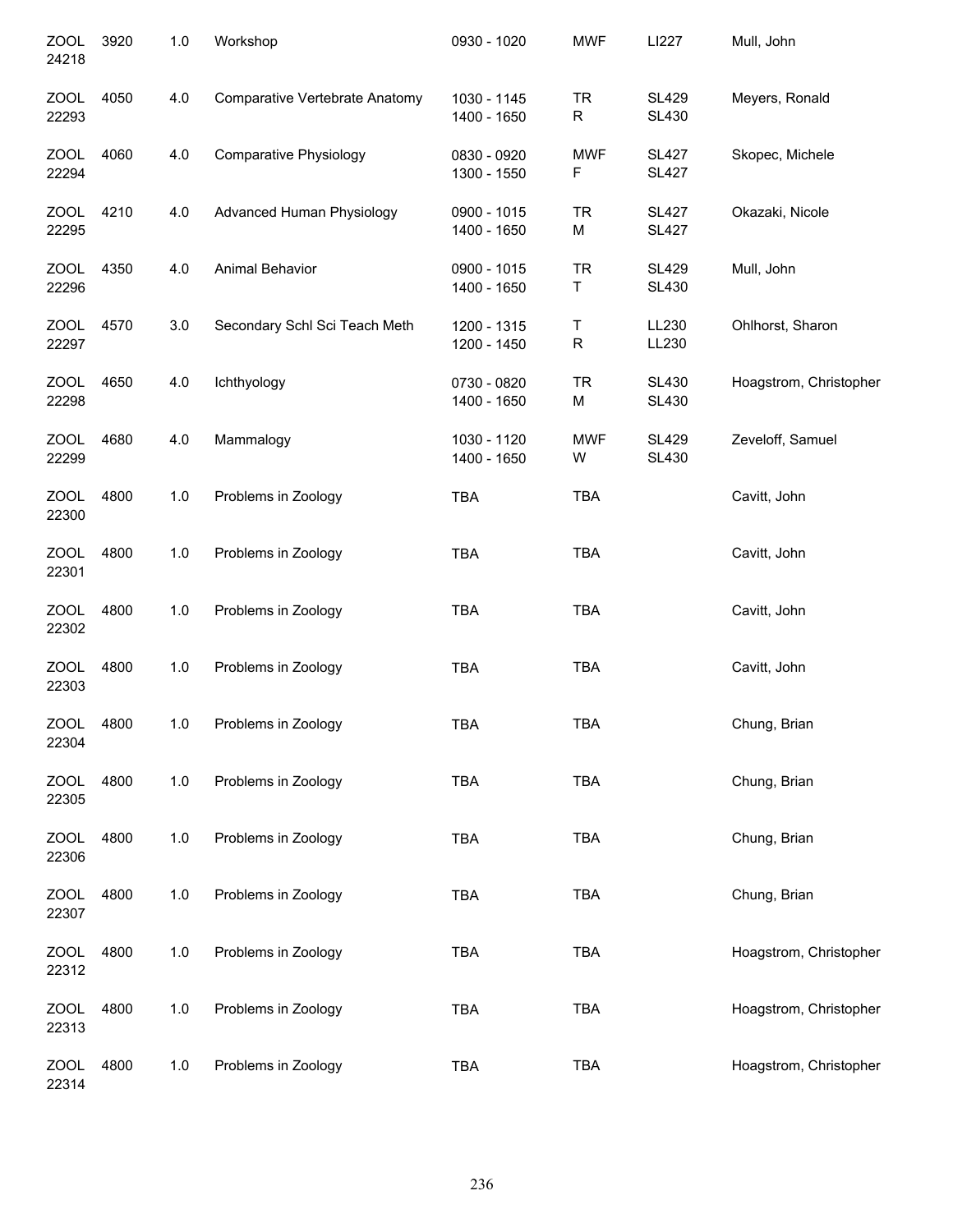| <b>ZOOL</b><br>22315 | 4800 | $1.0$ | Problems in Zoology | <b>TBA</b> | <b>TBA</b> | Hoagstrom, Christopher |
|----------------------|------|-------|---------------------|------------|------------|------------------------|
| <b>ZOOL</b><br>22316 | 4800 | $1.0$ | Problems in Zoology | <b>TBA</b> | <b>TBA</b> | Marshall, Jon          |
| <b>ZOOL</b><br>22317 | 4800 | 1.0   | Problems in Zoology | <b>TBA</b> | <b>TBA</b> | Marshall, Jon          |
| <b>ZOOL</b><br>22318 | 4800 | $1.0$ | Problems in Zoology | <b>TBA</b> | <b>TBA</b> | Marshall, Jon          |
| <b>ZOOL</b><br>22319 | 4800 | $1.0$ | Problems in Zoology | <b>TBA</b> | <b>TBA</b> | Marshall, Jon          |
| <b>ZOOL</b><br>22320 | 4800 | $1.0$ | Problems in Zoology | <b>TBA</b> | <b>TBA</b> | Meyers, Ronald         |
| <b>ZOOL</b><br>22321 | 4800 | 1.0   | Problems in Zoology | <b>TBA</b> | <b>TBA</b> | Meyers, Ronald         |
| <b>ZOOL</b><br>22322 | 4800 | 1.0   | Problems in Zoology | <b>TBA</b> | <b>TBA</b> | Meyers, Ronald         |
| <b>ZOOL</b><br>22323 | 4800 | $1.0$ | Problems in Zoology | <b>TBA</b> | <b>TBA</b> | Meyers, Ronald         |
| <b>ZOOL</b><br>22324 | 4800 | $1.0$ | Problems in Zoology | <b>TBA</b> | <b>TBA</b> | Mull, John             |
| <b>ZOOL</b><br>22325 | 4800 | $1.0$ | Problems in Zoology | <b>TBA</b> | <b>TBA</b> | Mull, John             |
| <b>ZOOL</b><br>22326 | 4800 | $1.0$ | Problems in Zoology | <b>TBA</b> | <b>TBA</b> | Mull, John             |
| <b>ZOOL</b><br>22327 | 4800 | 1.0   | Problems in Zoology | <b>TBA</b> | <b>TBA</b> | Mull, John             |
| <b>ZOOL</b><br>22328 | 4800 | 1.0   | Problems in Zoology | <b>TBA</b> | <b>TBA</b> | Okazaki, Nicole        |
| <b>ZOOL</b><br>22329 | 4800 | $1.0$ | Problems in Zoology | <b>TBA</b> | <b>TBA</b> | Okazaki, Nicole        |
| <b>ZOOL</b><br>22330 | 4800 | $1.0$ | Problems in Zoology | <b>TBA</b> | <b>TBA</b> | Okazaki, Nicole        |
| <b>ZOOL</b><br>22331 | 4800 | 1.0   | Problems in Zoology | <b>TBA</b> | <b>TBA</b> | Okazaki, Nicole        |
| <b>ZOOL</b><br>22332 | 4800 | 1.0   | Problems in Zoology | <b>TBA</b> | <b>TBA</b> | Okazaki, Robert        |
| <b>ZOOL</b><br>22333 | 4800 | $1.0$ | Problems in Zoology | <b>TBA</b> | <b>TBA</b> | Okazaki, Robert        |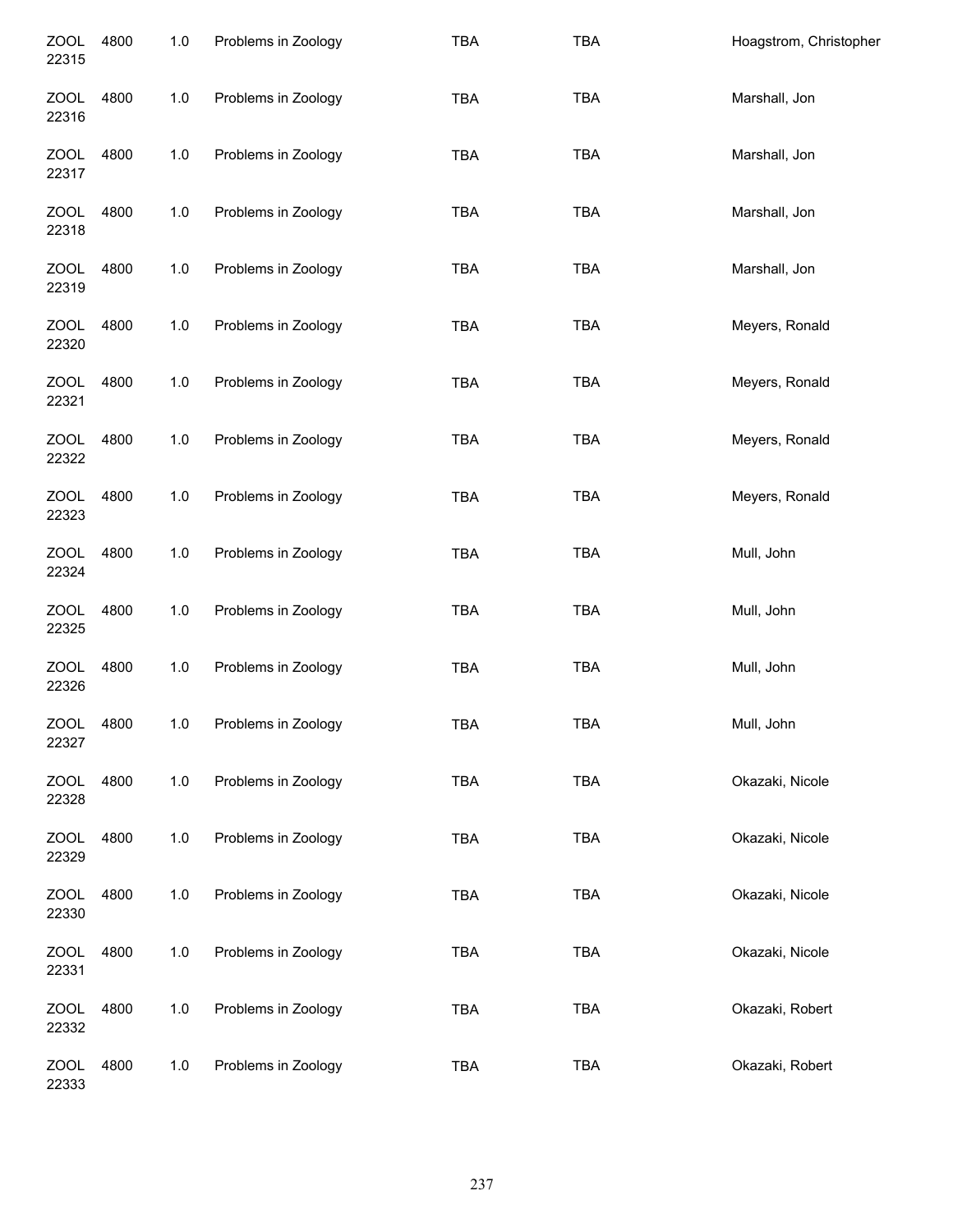| <b>ZOOL</b><br>22334 | 4800 | 1.0 | Problems in Zoology | <b>TBA</b> | <b>TBA</b> | Okazaki, Robert  |
|----------------------|------|-----|---------------------|------------|------------|------------------|
| <b>ZOOL</b><br>22335 | 4800 | 1.0 | Problems in Zoology | TBA        | TBA        | Okazaki, Robert  |
| <b>ZOOL</b><br>22336 | 4800 | 1.0 | Problems in Zoology | <b>TBA</b> | <b>TBA</b> | Skopec, Michele  |
| <b>ZOOL</b><br>22337 | 4800 | 1.0 | Problems in Zoology | TBA        | <b>TBA</b> | Skopec, Michele  |
| <b>ZOOL</b><br>22338 | 4800 | 1.0 | Problems in Zoology | <b>TBA</b> | <b>TBA</b> | Skopec, Michele  |
| <b>ZOOL</b><br>22339 | 4800 | 1.0 | Problems in Zoology | <b>TBA</b> | <b>TBA</b> | Skopec, Michele  |
| <b>ZOOL</b><br>22340 | 4800 | 1.0 | Problems in Zoology | TBA        | <b>TBA</b> | Trask, Barbara   |
| <b>ZOOL</b><br>22341 | 4800 | 1.0 | Problems in Zoology | <b>TBA</b> | <b>TBA</b> | Trask, Barbara   |
| <b>ZOOL</b><br>22342 | 4800 | 1.0 | Problems in Zoology | TBA        | <b>TBA</b> | Trask, Barbara   |
| <b>ZOOL</b><br>22343 | 4800 | 1.0 | Problems in Zoology | TBA        | <b>TBA</b> | Zeveloff, Samuel |
| <b>ZOOL</b><br>22344 | 4800 | 1.0 | Problems in Zoology | TBA        | <b>TBA</b> | Zeveloff, Samuel |
| <b>ZOOL</b><br>22345 | 4800 | 1.0 | Problems in Zoology | TBA        | <b>TBA</b> | Zeveloff, Samuel |
| <b>ZOOL</b><br>22346 | 4800 | 1.0 | Problems in Zoology | <b>TBA</b> | <b>TBA</b> | Zeveloff, Samuel |
| <b>ZOOL</b><br>22347 | 4830 | 1.0 | Readings in Zoology | <b>TBA</b> | <b>TBA</b> | Cavitt, John     |
| <b>ZOOL</b><br>22348 | 4830 | 1.0 | Readings in Zoology | TBA        | <b>TBA</b> | Cavitt, John     |
| <b>ZOOL</b><br>22349 | 4830 | 1.0 | Readings in Zoology | TBA        | <b>TBA</b> | Cavitt, John     |
| <b>ZOOL</b><br>22350 | 4830 | 1.0 | Readings in Zoology | TBA        | <b>TBA</b> | Cavitt, John     |
| <b>ZOOL</b><br>22351 | 4830 | 1.0 | Readings in Zoology | <b>TBA</b> | <b>TBA</b> | Chung, Brian     |
| <b>ZOOL</b><br>22352 | 4830 | 1.0 | Readings in Zoology | TBA        | <b>TBA</b> | Chung, Brian     |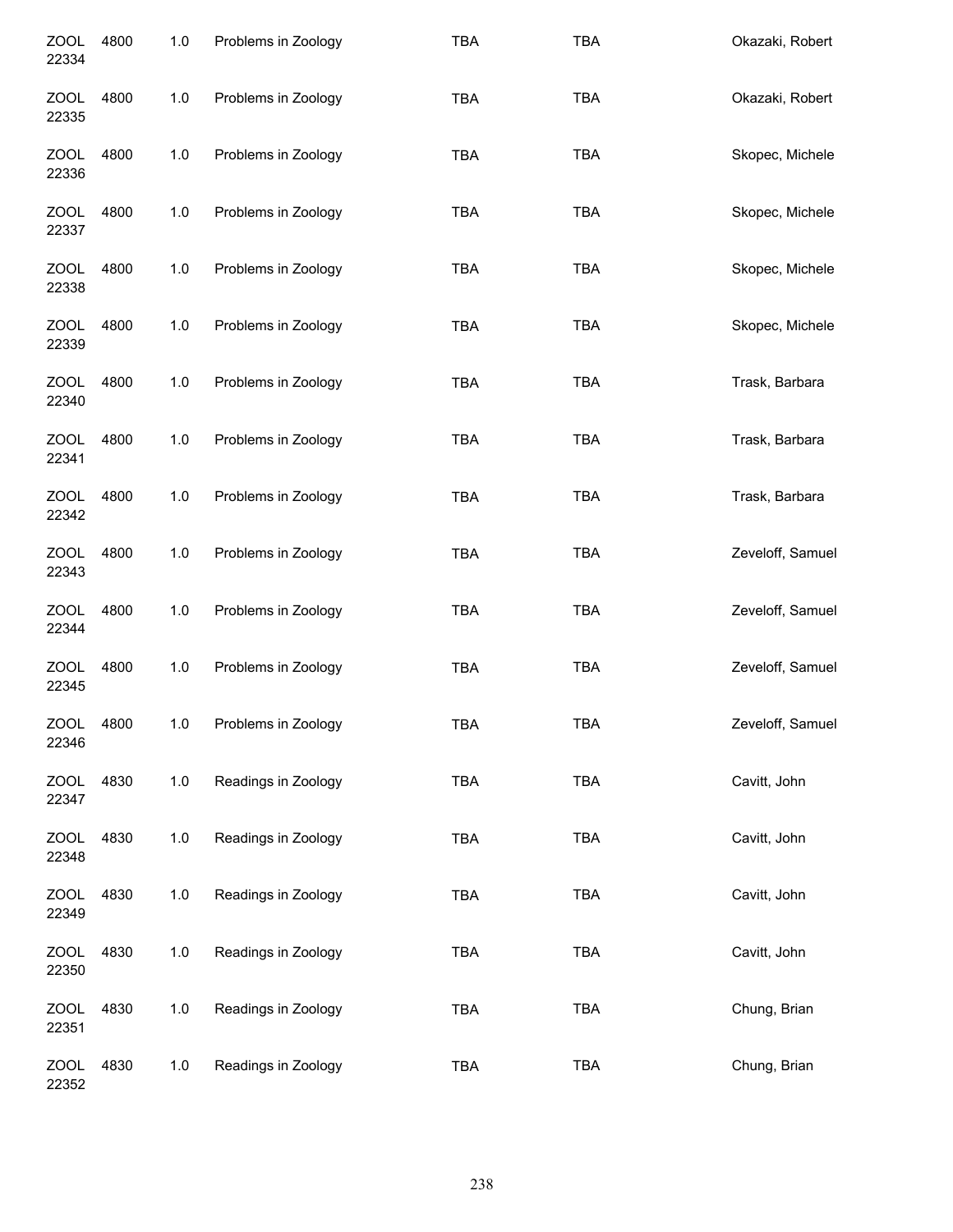| <b>ZOOL</b><br>22353 | 4830 | 1.0   | Readings in Zoology | <b>TBA</b> | TBA        | Chung, Brian           |
|----------------------|------|-------|---------------------|------------|------------|------------------------|
| <b>ZOOL</b><br>22354 | 4830 | $1.0$ | Readings in Zoology | <b>TBA</b> | <b>TBA</b> | Chung, Brian           |
| <b>ZOOL</b><br>22359 | 4830 | $1.0$ | Readings in Zoology | <b>TBA</b> | <b>TBA</b> | Hoagstrom, Christopher |
| ZOOL<br>22360        | 4830 | $1.0$ | Readings in Zoology | <b>TBA</b> | <b>TBA</b> | Hoagstrom, Christopher |
| ZOOL<br>22361        | 4830 | $1.0$ | Readings in Zoology | <b>TBA</b> | <b>TBA</b> | Hoagstrom, Christopher |
| <b>ZOOL</b><br>22362 | 4830 | $1.0$ | Readings in Zoology | <b>TBA</b> | <b>TBA</b> | Hoagstrom, Christopher |
| <b>ZOOL</b><br>22363 | 4830 | $1.0$ | Readings in Zoology | <b>TBA</b> | TBA        | Marshall, Jon          |
| <b>ZOOL</b><br>22364 | 4830 | $1.0$ | Readings in Zoology | <b>TBA</b> | TBA        | Marshall, Jon          |
| <b>ZOOL</b><br>22365 | 4830 | $1.0$ | Readings in Zoology | <b>TBA</b> | <b>TBA</b> | Marshall, Jon          |
| <b>ZOOL</b><br>22366 | 4830 | $1.0$ | Readings in Zoology | <b>TBA</b> | <b>TBA</b> | Marshall, Jon          |
| <b>ZOOL</b><br>22367 | 4830 | $1.0$ | Readings in Zoology | <b>TBA</b> | TBA        | Meyers, Ronald         |
| <b>ZOOL</b><br>22368 | 4830 | $1.0$ | Readings in Zoology | <b>TBA</b> | TBA        | Meyers, Ronald         |
| ZOOL<br>22369        | 4830 | 1.0   | Readings in Zoology | <b>TBA</b> | TBA        | Meyers, Ronald         |
| <b>ZOOL</b><br>22370 | 4830 | $1.0$ | Readings in Zoology | <b>TBA</b> | TBA        | Meyers, Ronald         |
| <b>ZOOL</b><br>22371 | 4830 | $1.0$ | Readings in Zoology | <b>TBA</b> | TBA        | Mull, John             |
| <b>ZOOL</b><br>22372 | 4830 | $1.0$ | Readings in Zoology | <b>TBA</b> | TBA        | Mull, John             |
| <b>ZOOL</b><br>22373 | 4830 | $1.0$ | Readings in Zoology | <b>TBA</b> | TBA        | Mull, John             |
| <b>ZOOL</b><br>22374 | 4830 | 1.0   | Readings in Zoology | <b>TBA</b> | TBA        | Mull, John             |
| <b>ZOOL</b><br>22375 | 4830 | 1.0   | Readings in Zoology | TBA        | TBA        | Okazaki, Nicole        |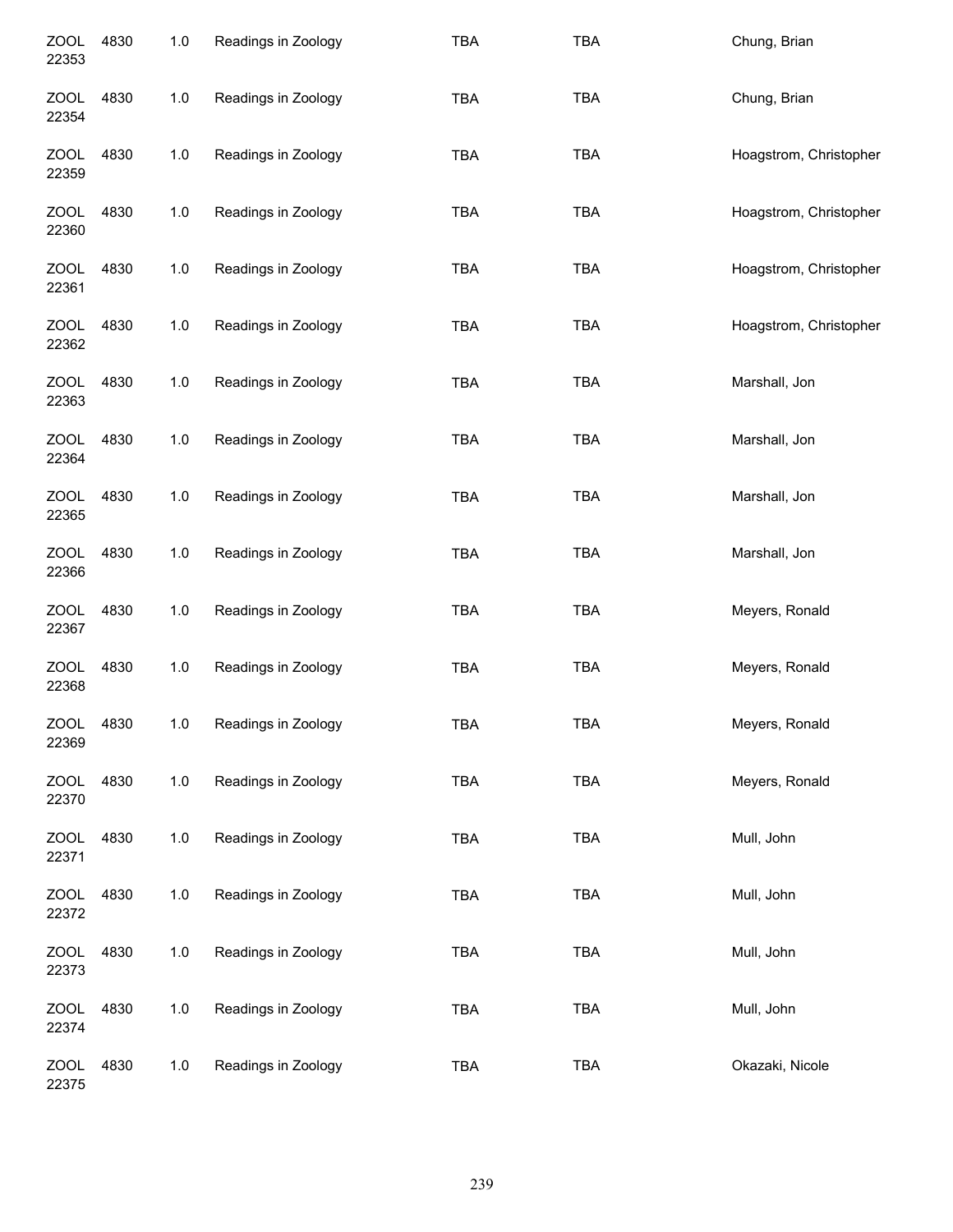| <b>ZOOL</b><br>22376 | 4830 | 1.0 | Readings in Zoology | <b>TBA</b> | <b>TBA</b> | Okazaki, Nicole  |
|----------------------|------|-----|---------------------|------------|------------|------------------|
| <b>ZOOL</b><br>22377 | 4830 | 1.0 | Readings in Zoology | <b>TBA</b> | <b>TBA</b> | Okazaki, Nicole  |
| <b>ZOOL</b><br>22378 | 4830 | 1.0 | Readings in Zoology | <b>TBA</b> | <b>TBA</b> | Okazaki, Nicole  |
| <b>ZOOL</b><br>22379 | 4830 | 1.0 | Readings in Zoology | <b>TBA</b> | <b>TBA</b> | Okazaki, Robert  |
| <b>ZOOL</b><br>22380 | 4830 | 1.0 | Readings in Zoology | <b>TBA</b> | <b>TBA</b> | Okazaki, Robert  |
| <b>ZOOL</b><br>22381 | 4830 | 1.0 | Readings in Zoology | <b>TBA</b> | <b>TBA</b> | Okazaki, Robert  |
| <b>ZOOL</b><br>22382 | 4830 | 1.0 | Readings in Zoology | <b>TBA</b> | <b>TBA</b> | Okazaki, Robert  |
| <b>ZOOL</b><br>22383 | 4830 | 1.0 | Readings in Zoology | <b>TBA</b> | <b>TBA</b> | Skopec, Michele  |
| <b>ZOOL</b><br>22384 | 4830 | 1.0 | Readings in Zoology | <b>TBA</b> | <b>TBA</b> | Skopec, Michele  |
| <b>ZOOL</b><br>22385 | 4830 | 1.0 | Readings in Zoology | <b>TBA</b> | <b>TBA</b> | Skopec, Michele  |
| <b>ZOOL</b><br>22386 | 4830 | 1.0 | Readings in Zoology | <b>TBA</b> | <b>TBA</b> | Skopec, Michele  |
| <b>ZOOL</b><br>22387 | 4830 | 1.0 | Readings in Zoology | <b>TBA</b> | <b>TBA</b> | Trask, Barbara   |
| <b>ZOOL</b><br>22388 | 4830 | 1.0 | Readings in Zoology | <b>TBA</b> | <b>TBA</b> | Trask, Barbara   |
| <b>ZOOL</b><br>22389 | 4830 | 1.0 | Readings in Zoology | <b>TBA</b> | <b>TBA</b> | Trask, Barbara   |
| <b>ZOOL</b><br>22390 | 4830 | 1.0 | Readings in Zoology | <b>TBA</b> | <b>TBA</b> | Trask, Barbara   |
| <b>ZOOL</b><br>22391 | 4830 | 1.0 | Readings in Zoology | <b>TBA</b> | TBA        | Zeveloff, Samuel |
| <b>ZOOL</b><br>22392 | 4830 | 1.0 | Readings in Zoology | <b>TBA</b> | <b>TBA</b> | Zeveloff, Samuel |
| <b>ZOOL</b><br>22393 | 4830 | 1.0 | Readings in Zoology | <b>TBA</b> | <b>TBA</b> | Zeveloff, Samuel |
| <b>ZOOL</b><br>22394 | 4830 | 1.0 | Readings in Zoology | <b>TBA</b> | <b>TBA</b> | Zeveloff, Samuel |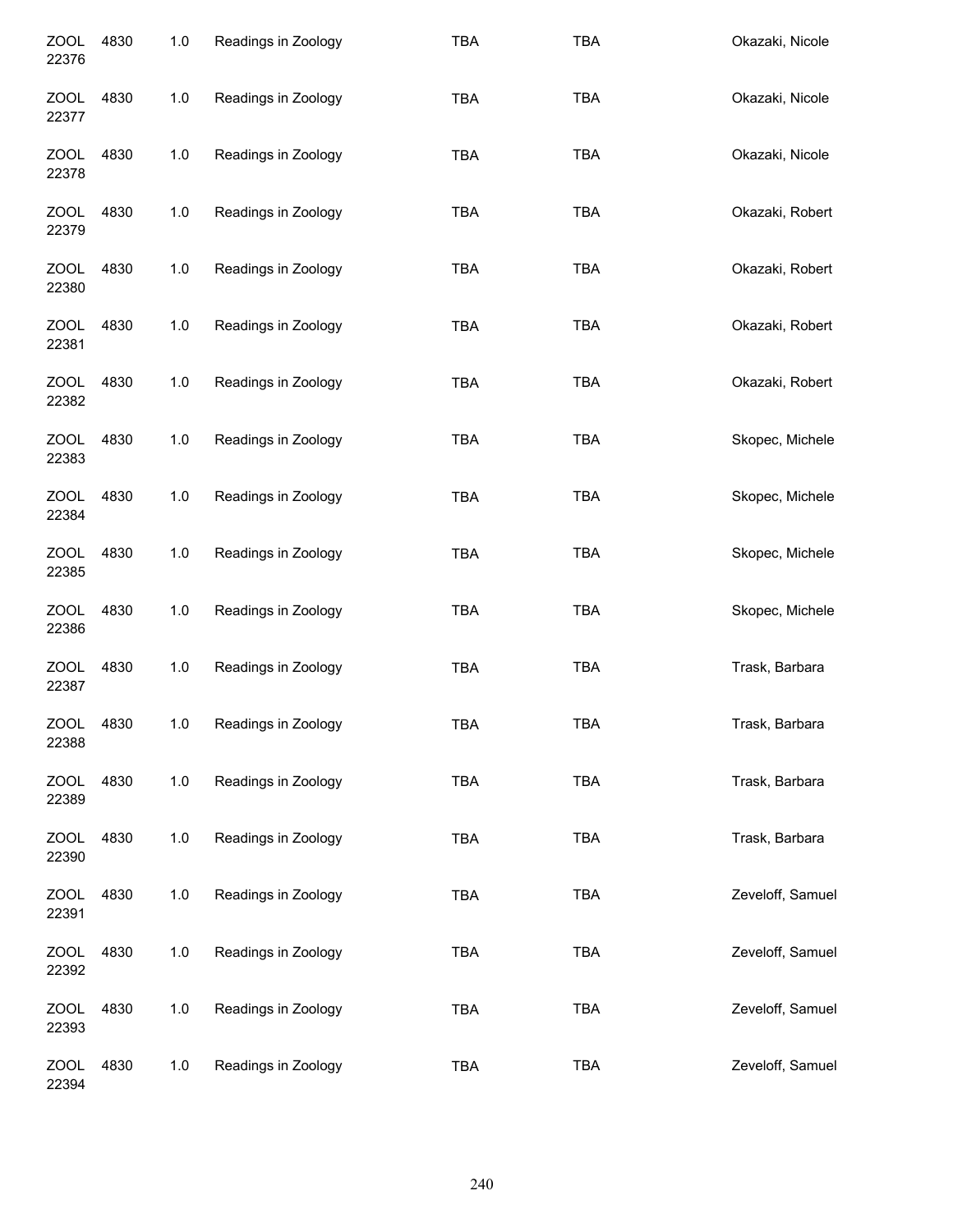| <b>ZOOL</b><br>22611 | 4890 | 1.0   | Co-op Work Experience | TBA         | <b>TBA</b>  |     | Zeveloff, Samuel       |
|----------------------|------|-------|-----------------------|-------------|-------------|-----|------------------------|
| <b>ZOOL</b><br>22613 | 4890 | 1.0   | Co-op Work Experience | TBA         | TBA         |     | Zeveloff, Samuel       |
| <b>ZOOL</b><br>22614 | 4890 | 1.0   | Co-op Work Experience | TBA         | <b>TBA</b>  |     | Zeveloff, Samuel       |
| <b>ZOOL</b><br>22617 | 4890 | 1.0   | Co-op Work Experience | TBA         | <b>TBA</b>  |     | Zeveloff, Samuel       |
| <b>ZOOL</b><br>22619 | 4900 | 1.0   | Topics In Zoology     | 1400 - 1550 | F           | LL3 | Meyers, Ronald         |
| <b>ZOOL</b><br>22623 | 4900 | 1.0   | Topics In Zoology     | 1400 - 1550 | F           | LL3 | Meyers, Ronald         |
| <b>ZOOL</b><br>22624 | 4900 | 1.0   | Topics In Zoology     | 1400 - 1550 | F           | LL3 | Meyers, Ronald         |
| <b>ZOOL</b><br>22626 | 4900 | $1.0$ | Topics In Zoology     | 1400 - 1550 | $\mathsf F$ | LL3 | Meyers, Ronald         |
| <b>ZOOL</b><br>22629 | 4970 | 2.0   | <b>Thesis</b>         | <b>TBA</b>  | <b>TBA</b>  |     | Cavitt, John           |
| <b>ZOOL</b><br>22632 | 4970 | 2.0   | <b>Thesis</b>         | <b>TBA</b>  | TBA         |     | Chung, Brian           |
| <b>ZOOL</b><br>22634 | 4970 | 2.0   | Thesis                | <b>TBA</b>  | TBA         |     | Clark, Jonathan        |
| <b>ZOOL</b><br>22635 | 4970 | 2.0   | Thesis                | TBA         | <b>TBA</b>  |     | Hoagstrom, Christopher |
| <b>ZOOL</b><br>22637 | 4970 | 2.0   | <b>Thesis</b>         | <b>TBA</b>  | <b>TBA</b>  |     | Marshall, Jon          |
| <b>ZOOL</b><br>22638 | 4970 | 2.0   | Thesis                | <b>TBA</b>  | <b>TBA</b>  |     | Meyers, Ronald         |
| <b>ZOOL</b><br>22639 | 4970 | 2.0   | Thesis                | <b>TBA</b>  | TBA         |     | Mull, John             |
| <b>ZOOL</b><br>22641 | 4970 | 2.0   | Thesis                | <b>TBA</b>  | TBA         |     | Okazaki, Nicole        |
| <b>ZOOL</b><br>22642 | 4970 | 2.0   | Thesis                | <b>TBA</b>  | <b>TBA</b>  |     | Okazaki, Robert        |
| <b>ZOOL</b><br>22643 | 4970 | 2.0   | Thesis                | <b>TBA</b>  | TBA         |     | Skopec, Michele        |
| <b>ZOOL</b><br>22645 | 4970 | 2.0   | Thesis                | TBA         | <b>TBA</b>  |     | Trask, Barbara         |